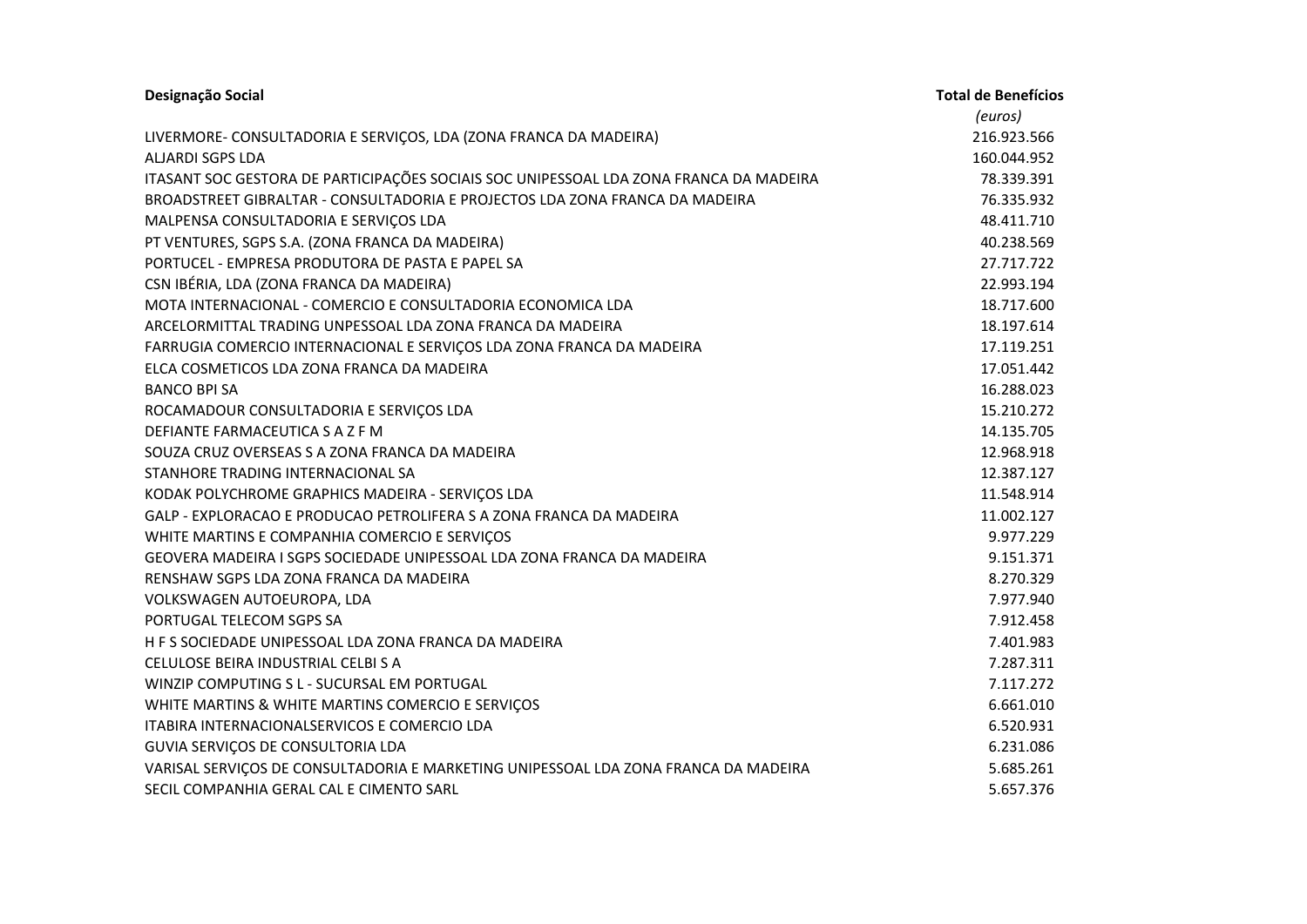| LACTOGAL SGPS, SA                                                                                  | 5.579.631 |
|----------------------------------------------------------------------------------------------------|-----------|
| FAIRHURST - CONSULTADORIA E SERVIÇOS LDA                                                           | 5.577.195 |
| PONTICELLI ANGOIL - SERVIÇOS PARA A INDUSTRIA PETROLIFERA S A                                      | 5.439.249 |
| TABIMAX SOCIEDADE GESTORA DE PARTICIPAÇÕES SOCIAIS LDA                                             | 5.133.909 |
| SAIPEM - PERFURAÇÕES E CONSTRUÇÕES PETROLIFERAS UNIPESSOAL LDA                                     | 5.099.267 |
| <b>BANCO COMERCIAL PORTUGUES SA</b>                                                                | 4.947.017 |
| TECNIMEDE SOC TECNICO MEDICINAL SA                                                                 | 4.880.437 |
| <b>EFACEC CAPITAL SGPS SA</b>                                                                      | 4.554.464 |
| SONACERGY - SERVIÇOS E CONSTRUÇÕES PETROLIFERAS LDA ZONA FRNCA DA MADEIRA                          | 4.409.533 |
| BOURBON OFFSHORE INTEROIL SHIPPING - NAVEGAÇÃO LDA                                                 | 3.542.071 |
| SIBS - SGPS, S.A.                                                                                  | 3.521.029 |
| NUMBERONE SGPS LDA ZONA FRANCA DA MADEIRA                                                          | 3.399.692 |
| SONAE INVESTIMENTOS-SGPS SA                                                                        | 3.307.755 |
| <b>ATLANSIDER SGPS SA</b>                                                                          | 3.296.177 |
| CHAUMIERE CONSULTADORIA E SERVIÇOS LDA                                                             | 3.166.639 |
| NATIONAL AIR CARGO MADEIRA SGPS UNIPESSOAL LDA ZONA FRANCA DA MADEIRA                              | 3.062.220 |
| ATCO FRONTEC EUROPA KFT - SUCURSAL EM PORTUGAL                                                     | 2.951.541 |
| FELSTEAD - CONSULTORES E SERVIÇOS, SOCIEDADE UNIPESSOAL, LDA (ZONA FRANCA DA MADEIRA)              | 2.903.501 |
| SVILUPO TRADING CONSULTADORIA E MARKETING LDA ZONA FRANCA DA MADEIRA                               | 2.864.993 |
| ZON MULTIMEDIA - SERVIÇOS DE TELECOMUNICAÇÕES E MULTIMEDIA SGPS SA                                 | 2.745.850 |
| CARPEAUX TRADING SERVIÇOS E CONSULTADORIA LDA ZONA FRANCA DA MADEIRA                               | 2.695.652 |
| GLENCOVE CORPORATION XXXIV - CONSULTADORIA E SERVIÇOS, SOCIEDADE UNIPESSOAL LDA (ZONA FRANCA DA MA | 2.540.282 |
| NABORS MADEIRA-DRILLING INTERNATIONAL SOCIEDADE UNIPESSOAL LDA ZONA FRANCA DA MADEIRA              | 2.502.238 |
| TDO-INVESTIMENTO E GESTÃO, S.A. (ZONA FRANCA DA MADEIRA)                                           | 2.452.431 |
| ESPELHA - SERVIÇOS DE CONSULTADORIA LDA (ZONA FRANCA DA MADEIRA)                                   | 2.414.654 |
| <b>BOSCH TERMOTECNOLOGIA S A</b>                                                                   | 2.375.126 |
| ALCATEL - LUCENT PORTUGAL SA                                                                       | 2.363.323 |
| CAIXA GERAL DEPOSITOS SA                                                                           | 2.346.942 |
| BOSCH CAR MULTIMEDIA PORTUGAL, S.A.                                                                | 2.321.234 |
| AUGUSTEA OCEANBULK MARITIME LDA ZONA FRANCA DA MADEIRA                                             | 2.288.306 |
| BANCO ITAÚ BBA INTERNATIONAL, S.A.                                                                 | 2.214.435 |
| KIWI II VENTURA - SERVIÇOS DE CONSULTORIA S.A. (ZONA FRANCA DA MADEIRA)                            | 2.150.709 |
| ALERT - LIFE SCIENCES COMPUTING SA                                                                 | 2.120.759 |
| NOKIA SIEMENS NETWORKS PORTUGAL S A                                                                | 2.081.526 |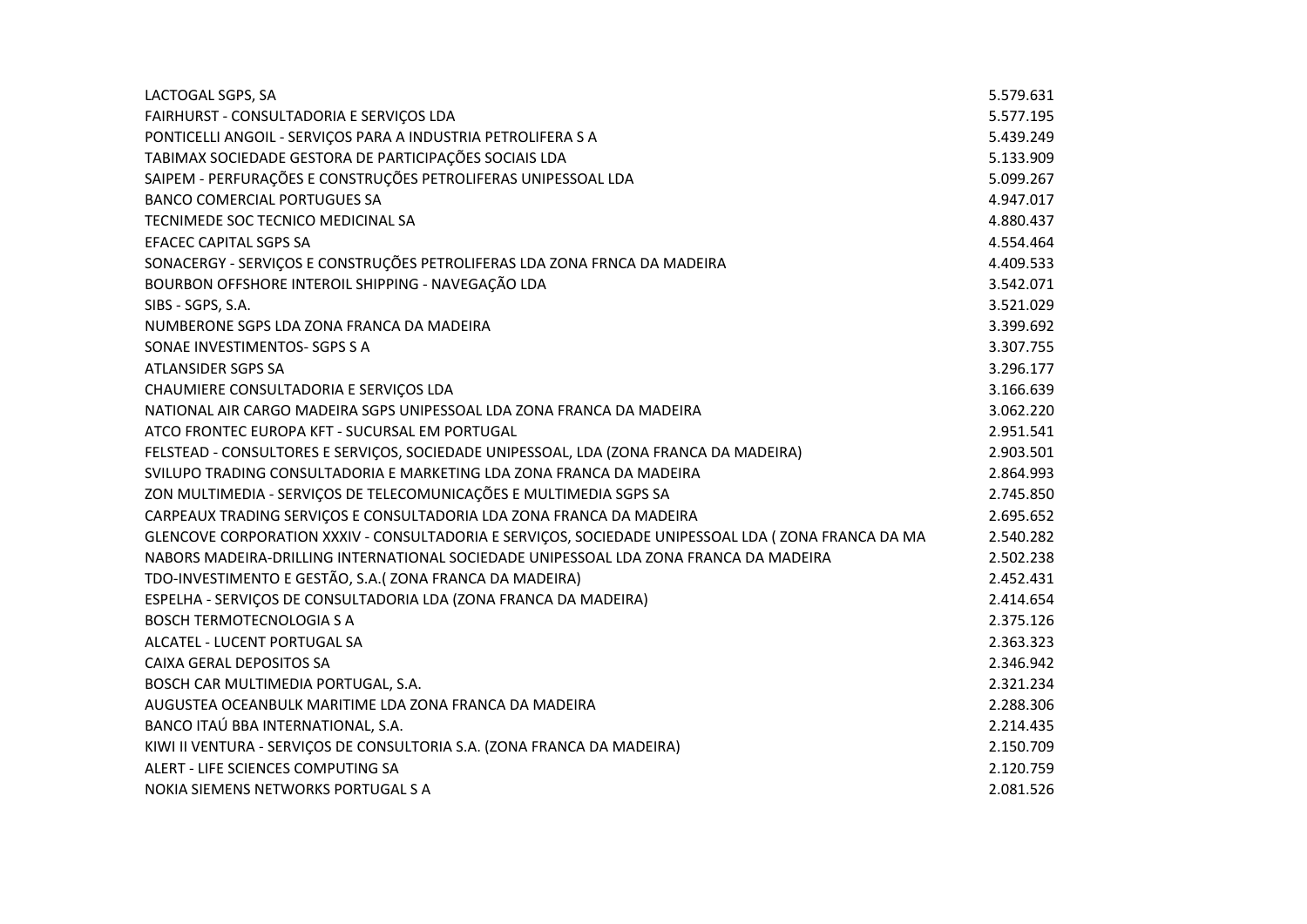| C BULK CARRIERS - TRANSPORTES MARITIMOS LDA ZONA FRANCA DA MADEIRA                                    | 2.052.969 |
|-------------------------------------------------------------------------------------------------------|-----------|
| LALIQUE INVESTIMENTOS E SERVIÇOS SOCIEDADE UNIPESSOAL LDA ZONA FRANCA DA MADEIRA                      | 1.918.426 |
| <b>BARRAQUEIRO SGPS SA</b>                                                                            | 1.876.107 |
| MONTECITRUS - IMPORTAÇÃO E EXPORTAÇÃO LDA                                                             | 1.834.239 |
| NOVABASE SOCIEDADE GESTORA DE PARTICIPAÇÕES SOCIAIS SA                                                | 1.833.057 |
| SANTOS BAROSA VIDROS SA                                                                               | 1.684.063 |
| VODAFONE PORTUGAL-COMUNICAÇÕES PESSOAIS SA                                                            | 1.681.941 |
| LOGCONVERSION - TRANSPORTES MARITIMOS LDA ZONA FRANCA DA MADEIRA                                      | 1.665.208 |
| SIMOLDES PLASTICOS SA                                                                                 | 1.656.590 |
| SIEL SGPS S A                                                                                         | 1.630.298 |
| PRAXAIR EUROPE FINANCE - CONSULTADORIA E PROJECTOS SOCIEDADE UNIPESSOAL LDA                           | 1.584.056 |
| <b>BANCO ESPIRITO SANTO SA</b>                                                                        | 1.512.310 |
| NOVELIS MADEIRA UNIPESSOAL LDA ZONA FRANCA DA MADEIRA                                                 | 1.482.733 |
| PORTUMO-MADEIRA MONTAGEM E MANUTENÇÃO DE TUBARIA SA                                                   | 1.437.634 |
| HOPECAPE SERVIÇOS DE CONSULTORIA SOCIEDADE UNIPESSOAL S A                                             | 1.382.543 |
| ERSHIP PORTUGAL TRANSPORTES MARITIMOS S A ZONA FRANCA DA MADEIRA                                      | 1.374.788 |
| FERPINTA - INDUSTRIAS DE TUBO DE AÇO DE FERNANDO PINHO TEIXEIRA SA                                    | 1.364.984 |
| C A C I A COMPANHIA AVEIRENSE DE COMPONENTES PARA A INDUSTRIA AUTO MOVEL SA                           | 1.329.229 |
| OSTRAVA TRADING E SERVIÇOS INTERNACIONAIS SOCIEDADE UNIPESSOAL LDA ZONA FRANCA DA MADEIRA             | 1.284.370 |
| TAGGIA IX CONSULTADORIA ECONOMICA E PARTICIPAÇÕES UNIPESSOAL LDA ZONA FRANCA DA MADEIRA               | 1.278.405 |
| AZITRUST - COMERCIO INTERNACIONAL E INVESTIMENTO LDA                                                  | 1.246.171 |
| OSBORNE PORTUGAL VINHOS DISTRIBUICAO E SERVICOS LDA                                                   | 1.219.607 |
| COFICAB PORTUGAL COMPANHIA DE FIOS E CABOS LDA                                                        | 1.205.846 |
| CHINA - TRANSPORTES MARÍTIMOS (SOCIEDADE UNIPESSOAL) LDA (ZONA FRANCA DA MADEIRA)                     | 1.190.082 |
| LIDL & COMPANHIA                                                                                      | 1.177.426 |
| TAGGIA VIII CONSULTADORIA ECONOMICA E PARTICIPAÇÕES LDA ZONA FRANCA DA MADEIRA                        | 1.173.488 |
| CIMERTEX & COMPANHIA COMERCIO EQUIPAMENTOS E SERVIÇOS TECNICOS LDA                                    | 1.171.559 |
| EATON MADEIRA - SGPS LDA ZONA FRANCA DA MADEIRA                                                       | 1.170.687 |
| BELLERIVE SERVIÇOS DE CONSULTORIA LDA ZONA FRANCA DA MADEIRA                                          | 1.142.233 |
| ATLANTIC ISLANDS ELECTRICITY MADEIRA PRODUÇÃO TRANSPORTE E DISTRIBUIÇÃO DE ENERGIA S A ZONA FRANCA D. | 1.124.382 |
| LUSITANIAGAS COMPANHIA DE GAS DO CENTRO SA                                                            | 1.123.083 |
| S D M SOC DESENVOLVIMENTO MADEIRA SA                                                                  | 1.113.010 |
| SOGRAPE HOLDING SGPS SA                                                                               | 1.092.204 |
| BASCITRUS INTERNATIONAL TRADING SOCIEDADE UNIPESSOAL LDA ZONA FRANCA DA MADEIRA                       | 1.082.307 |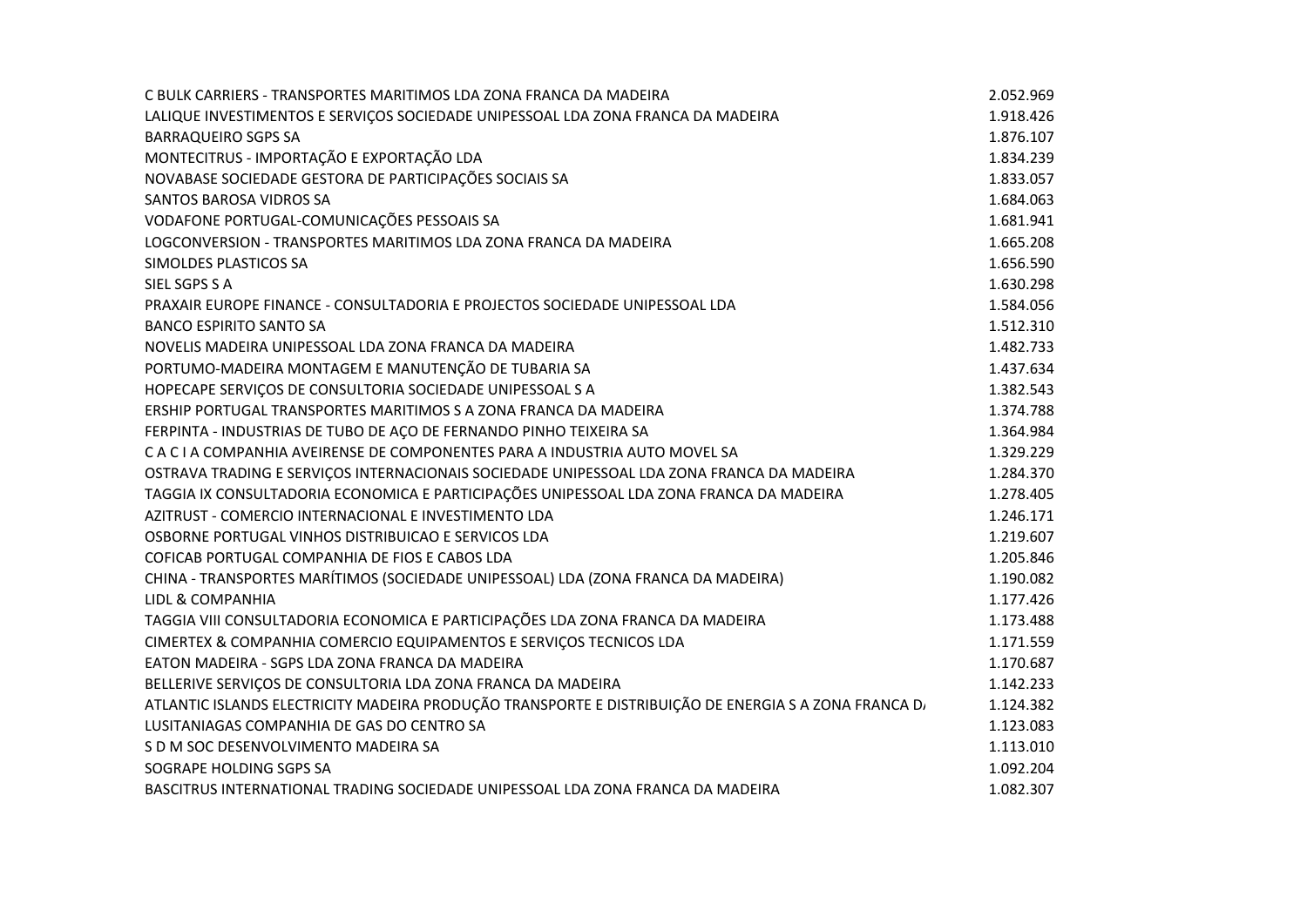| OGMA INDUSTRIA AERONAUTICA DE PORTUGAL SA                                           | 1.076.837 |
|-------------------------------------------------------------------------------------|-----------|
| THE SWATCH GROUP EUROPA SOC UNIPESSOAL S A ZONA FRANCA DA MADEIRA                   | 1.062.678 |
| PROSEGUR COMPANHIA DE SEGURANÇA UNIPESSOAL LDA                                      | 1.059.302 |
| ROSENRUIST GESTÃO E SERVIÇOS, SOCIEDADE UNIPESSOAL LDA (ZONA FRANCA DA MADEIRA)     | 1.040.469 |
| <b>KINROSS LDA</b>                                                                  | 1.039.153 |
| EARN COAST CONSULTADORIA E PROJECTOS S A ZONA FRANCA DA MADEIRA                     | 1.037.015 |
| JASMINE - TRANSPORTES MARÍTIMOS (SOCIEDADE UNIPESSOAL) LDA (ZONA FRANCA DA MADEIRA) | 1.030.221 |
| ERISIDER LUSITANA CONSULTADORIA E COMERÇIO UNIPESSOAL LDA ZONA FRANCA DA MADEIRA    | 1.017.478 |
| SUGALIDAL - INDUSTRIAS DE ALIMENTAÇÃO S A                                           | 982.733   |
| GLOBAL BEEF TRADING SOCIEDADE UNIPESSOAL LDA                                        | 982.440   |
| IVN SERVIÇOS PARTILHADOS S A                                                        | 952.486   |
| SONASURF INTERNACIONAL - SHIPPING LDA ZONA FRANCA DA MADEIRA                        | 948.123   |
| "KIWI I VENTURA - SERVIÇOS S.A." - EM LIQUIDAÇÃO (ZONA FRANCA DA MADEIRA)           | 946.006   |
| RED GARDENIA - TRANSPORTES MARITIMOS LDA ZONA FRANCA DA MADEIRA                     | 945.019   |
| LOVIENT - CONSULTADORIA E SERVIÇOS LDA (ZONA FRANCA DA MADEIRA)                     | 941.181   |
| FIQ TRADING MARKETING SERVIÇOS E CONSULTORES LDA                                    | 906.522   |
| V N - AUTOMOVEIS SA                                                                 | 906.085   |
| KELSEN SERVIÇOS E INVESTIMENTOS LDA                                                 | 896.018   |
| BA GLASS I - SERVIÇOS DE GESTÃO E INVESTIMENTOS S A                                 | 876.203   |
| USIMINAS PORTUGAL SERVIÇOS DE CONSULTORIA LDA ZONA FRANCA DA MADEIRA                | 848.482   |
| BALDOCK SERVIÇOS DE MARKETING LDA                                                   | 847.266   |
| CLCM COMPANHIA LOGISTICA DE COMBUSTIVEIS DA MADEIRA S A                             | 846.128   |
| MARTIFER CONSTRUCOES METALOMECANICAS SA                                             | 845.234   |
| ACESITA - IMPORTS & EXPORTS LDA ZONA FRANCA DA MADEIRA                              | 844.433   |
| CABOPOL - POLYMER COMPOUNDS, S.A.                                                   | 830.432   |
| TALTA - TRADING E MARKETING LDA ZONA FRANCA DA MADEIRA                              | 822.633   |
| BAIKAL TRADING E SERVIÇOS LDA ZONA FRANCA DA MADEIRA                                | 822.587   |
| BRASCAN INTERNACIONAL CONSULTORIA E INVESTIMENTOS SOCIEDADE UNIPESSOAL LDA          | 803.286   |
| SINGAPORE - TRANSPORTES MARITIMOS LDA - ZONA FRANCA DA MADEIRA                      | 785.498   |
| HOSPITAL DE SÃO JOÃO E P E                                                          | 774.807   |
| <b>GALP ENERGIA SGPS SA</b>                                                         | 767.307   |
| NICTRADING COMERCIO INTERNACIONAL LDA                                               | 765.073   |
| HIKMA FARMACEUTICA PORTUGAL S A                                                     | 757.353   |
| MASTSHIPPING - SHIPPING LDA                                                         | 745.018   |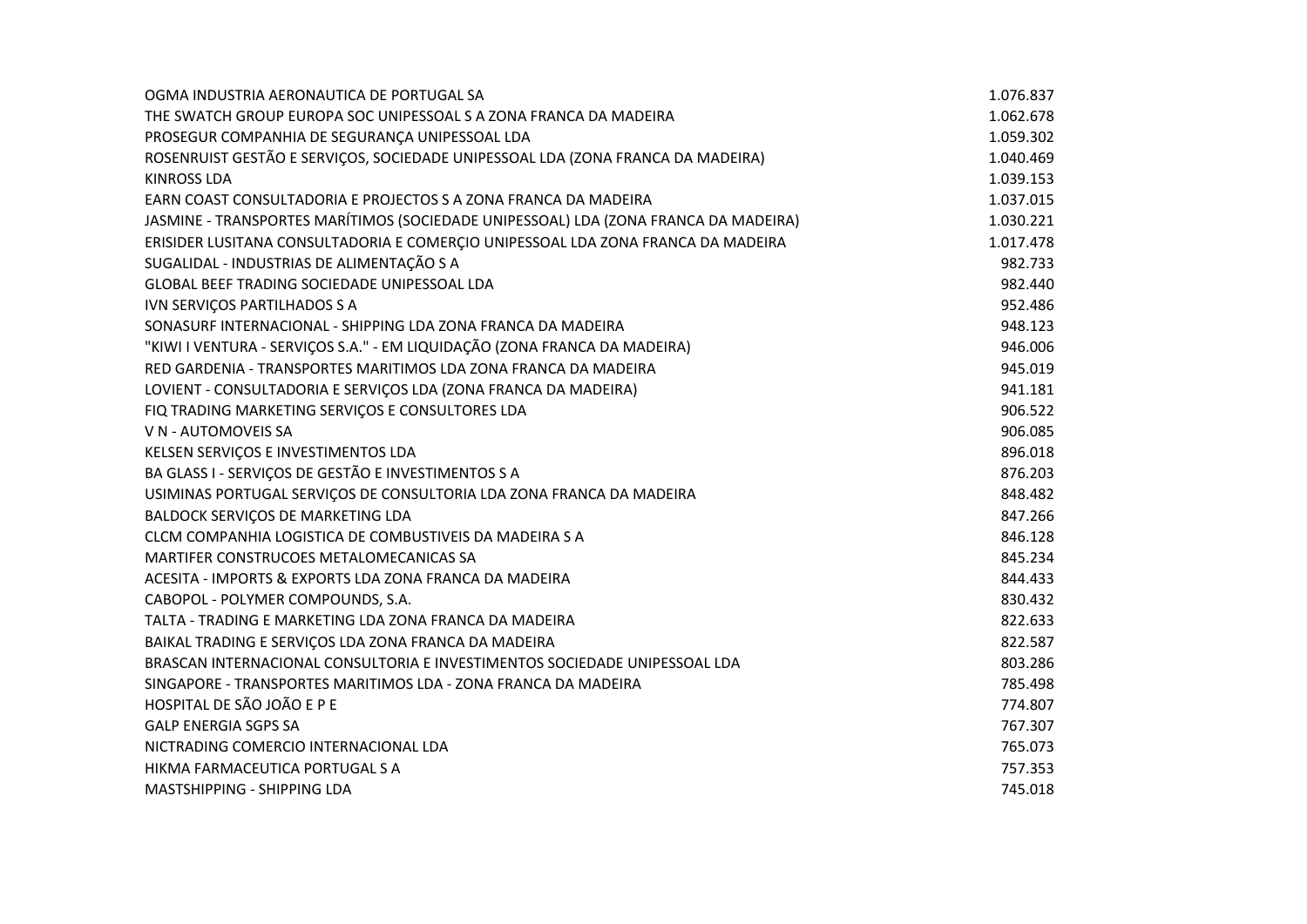| <b>BARCLAYS BANK PLC</b>                                                                            | 743.300 |
|-----------------------------------------------------------------------------------------------------|---------|
| BOSCH SECURITY SYSTEMS SISTEMAS DE SEGURANÇA S A                                                    | 730.562 |
| EUROPEAN PRIVATE EQUITY - CONSULTADORIA ECONOMICA E PARTICIPAÇÕES S A ZONA FRANCA DA MADEIRA        | 728.360 |
| PEUGEOT CITROEN AUTOMOVEIS PORTUGAL SA                                                              | 727.403 |
| UNINOVE GESTORA DE CONTENIDOS AUDIOVISUALES SL - SUCURSAL                                           | 724.451 |
| MADRISAR - CONSULTADORIA E PROJECTOS S.A. (ZONA FRANCA DA MADEIRA)                                  | 718.913 |
| VATRYA - CONSULTADORIA E MARKETING LDA                                                              | 715.465 |
| ENTREPOSTO GESTAO E PARTICIPACOES SGPS SA                                                           | 707.128 |
| AEQUO ANIMO SHIPPING NAVEGAÇÃO LDA ZONA FRANCA DA MADEIRA                                           | 706.093 |
| WAPO - SERVIÇOS PETROLÍFEROS LDA                                                                    | 687.669 |
| RUMAILHA - COMÉRCIO INTERNACIONAL E SERVIÇOS LDA & COMANDITA (ZONA FRANCA DA MADEIRA)               | 683.144 |
| ECOPEDRAS MARKETING LDA ZONA FRANCA DA MADEIRA                                                      | 681.769 |
| MARCARIBE INTERNATIONAL - TURISMO LDA                                                               | 676.775 |
| SAIPEM PORTUGAL GESTAO PARTICIPACOES SGPS SOC UNIPESSOAL SA                                         | 667.815 |
| BLUEPHARMA INDUSTRIA FARMACEUTICA S A                                                               | 666.314 |
| DISCOVERY SERVIÇOS INTERNACIONAIS SGPS UNIPESSOAL LDA ZONA FRANCA DA MADEIRA                        | 662.305 |
| PROTHINNY MARKETING E SERVIÇOS DE CONSULTADORIA FINANCEIRA LDA ZONA FRANCA DA MADEIRA               | 653.073 |
| TRANSPORTES FLORENCIO E SILVA SA                                                                    | 645.754 |
| ENILED CONSULTORES E SERVIÇOS LDA                                                                   | 645.654 |
| ALDERSGATE SERVIÇOS DE CONSULTORIA LDA ZONA FRANCA DA MADEIRA                                       | 634.756 |
| INVERLOCHY CONSULTADORIA E SERVIÇOS LDA                                                             | 630.106 |
| ILHA BELA GESTAO E TURISMO SOCIEDADE UNIPESSOAL LDA ZONA FRANCA DA MADEIRA                          | 627.655 |
| PREMUDA CHARTERING NAVEGAÇÃO LDA                                                                    | 627.159 |
| BANIF BANCO INTERNACIONAL DO FUNCHAL S A                                                            | 619.891 |
| CIN CORPORAÇÃO INDUSTRIAL DO NORTE S A                                                              | 608.007 |
| BAZZELY III CONSULTADORIA ECONOMICA E PARTICIPAÇÕES SOCIEDADE UNIPESSOAL LDA ZONA FRANCA DA MADEIRA | 603.051 |
| <b>LASO - TRANSPORTES S A</b>                                                                       | 600.059 |
| REED TREASURY LDA ZONA FRANCA DA MADEIRA                                                            | 596.620 |
| RED QUEEN NAVIGATION - TRANSPORTES MARÍTIMOS (SOCIEDADE UNIPESSOAL) LDA (ZONA FRANCA DA MADEIRA)    | 596.116 |
| KADARE SERVIÇOS DE CONSULTORIA LDA ZONA FRANCA DA MADEIRA                                           | 595.855 |
| <b>CEREALISSGPSSA</b>                                                                               | 592.518 |
| SKYLON - CONSULTADORIA E SERVIÇOS SOCIEDADE UNIPESSOAL LDA                                          | 591.693 |
| MOVIDA EMPREENDIMENTOS TURISTICOS SA                                                                | 587.483 |
| MOTA ENGIL SOC GESTORA DE PARTICIPACOES SOCIAIS SA                                                  | 585.999 |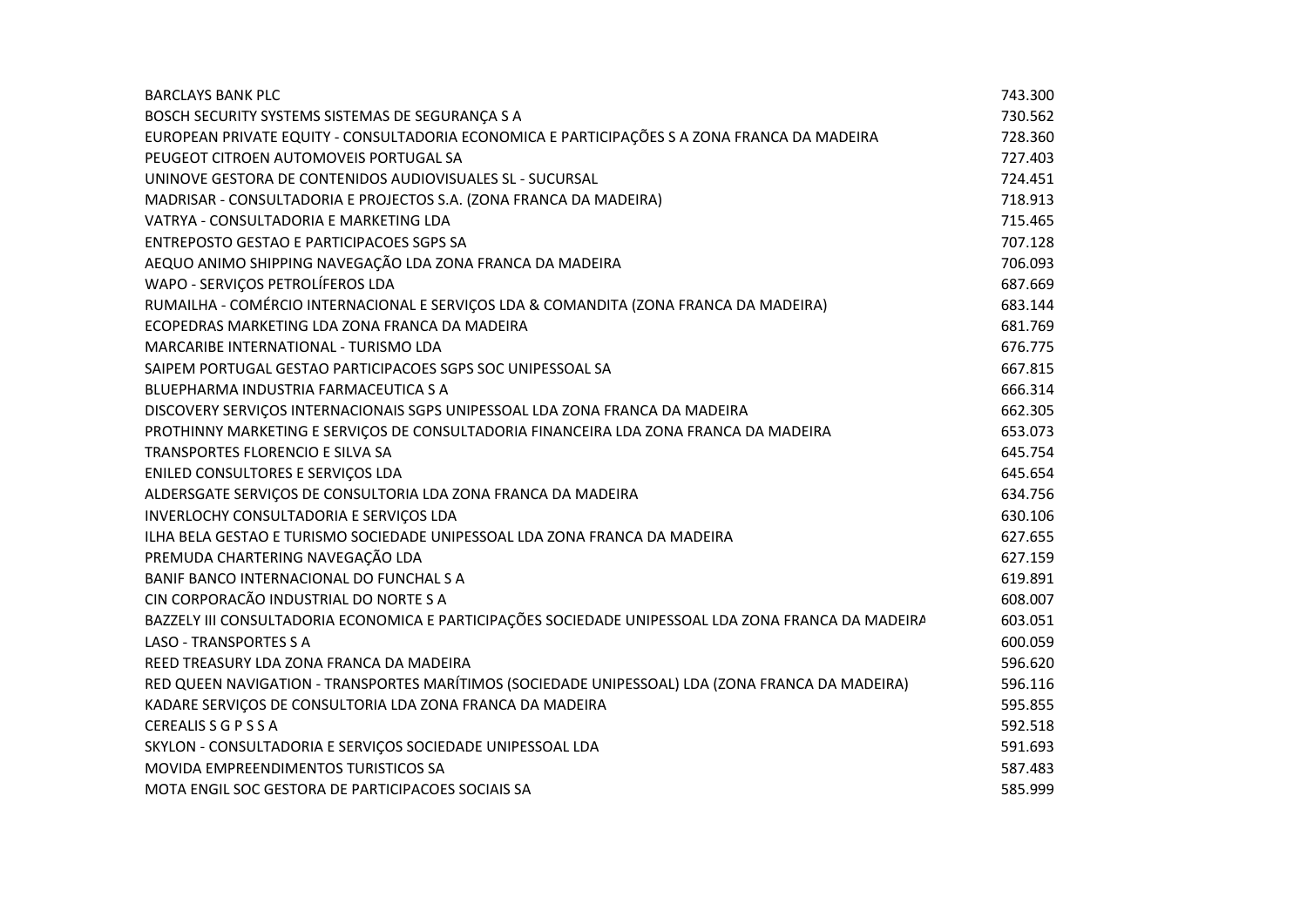| FINIBANCO HOLDING SGPS SA                                                                          | 570.152 |
|----------------------------------------------------------------------------------------------------|---------|
| VORTAL COMERCIO ELECTRONICO CONSULTADORIA E MULTIMEDIA S A                                         | 568.435 |
| CARILLONSIDE TRADING E INVESTIMENTOS S A ZONA FRANCA DA MADEIRA                                    | 553.578 |
| TOTAL TIM SERVIÇOS DE TELECOMUNICAÇÕES MOVEIS E AFINS UNIPESSOAL LDA                               | 553.223 |
| <b>CTT CORREIOS DE PORTUGAL SA</b>                                                                 | 551.226 |
| <b>CORTICEIRA AMORIM SGPS SA</b>                                                                   | 545.881 |
| CALEDONIAN SERVICOS INTERNACIONAIS LDA ZONA FRANCA DA MADEIRA                                      | 545.063 |
| <b>GYPTEC IBERICA - GESSOS TECNICOS S A</b>                                                        | 534.696 |
| SOJA PORTUGAL SOC GESTORA PARTICIPACOES SOCIAIS SA                                                 | 521.059 |
| MACAPA INVESTIMENTOS E SERVICOS S A ZONA FRANCA DA MADEIRA                                         | 516.107 |
| MEDITERRANEAN TRAVEL SERVICE - REPRESENTAÇÃO E GESTÃO TURISTICA UNIPESSOAL LDA                     | 516.098 |
| GREAT PETROLEUM PRODUCTS - COMÉRCIO E SERVIÇOS, SOCIEDADE UNIPESSOAL, LDA (ZONA FRANCA DA MADEIRA) | 515.175 |
| ZAS TRANSPORTES E LOGISTICA S A                                                                    | 513.491 |
| <b>NESTLE PORTUGAL SA</b>                                                                          | 512.102 |
| <b>VENTOMINHO ENERGIAS RENOVAVEIS S A</b>                                                          | 505.313 |
| ZINGARO TRADING INTERNACIONAL S A ZONA FRANCA DA MADEIRA                                           | 504.937 |
| TEJO ENERGIA PRODUÇÃO E DISTRIBUIÇÃO DE ENERGIA ELECTRICA SA                                       | 504.910 |
| KYLA CHARTER - TRANSPORTES MARÍTIMOS, LDA (ZONA FRANCA DA MADEIRA)                                 | 504.488 |
| GENERG - VENTOS DA GARDUNHA ENERGIAS RENOVAVEIS LDA                                                | 502.384 |
| ILIAMA INVESTIMENTOS E SERVICOS SOC UNIPESSOAL S A Z F M                                           | 501.659 |
| COSTAMAGNA TRANSPORTES MARITIMOS LDA ZONA FRANCA DA MADEIRA                                        | 501.585 |
| BARTHOLDY - CONSULTADORIA E SERVIÇOS LDA                                                           | 495.357 |
| BRADESCO OVERSEAS FUNCHAL - CONSULTING SERVICES, SOCIEDADE UNIPESSOAL LDA (ZONA FRANCA DA MADEIRA) | 493.447 |
| <b>MARTIFER - ALUMINIOS S A</b>                                                                    | 489.187 |
| ALLSEAS EMEA LDA                                                                                   | 488.263 |
| FRESENIUS KABI PHARMA PORTUGAL LDA                                                                 | 483.076 |
| GRAFATH CONSULTADORIA E MARKETING LDA ZONA FRANCA DA MADEIRA                                       | 478.969 |
| AIG FP MADEIRA GESTAO E ASSESSORIA ECONOMICA SA                                                    | 477.600 |
| SFS - SECURITIES & FINANCIAL SOLUTIONS INTERNATIONAL, UNIPESSOAL S.A. (ZONA FRANCA DA MADEIRA)     | 477.360 |
| ELMUGGINE LDA ZONA FRANCA DA MADEIRA                                                               | 471.472 |
| EU SER & TEXTILES LDA ZONA FRANCA DA MADEIRA                                                       | 471.113 |
| TAGGIA LIII CONSULTADORIA E PARTICIPAÇÕES UNIPESSOAL LDA ZONA FRANCA DA MADEIRA                    | 461.306 |
| EFAPEL EMPRESA FABRIL PRODUTOS ELECTRICOS SA                                                       | 460.598 |
| BRIGHTPOINT CONSULTORES E SERVIÇOS SOCIEDADE UNIPESSOAL LDA ZONA FRANCA DA MADEIRA                 | 460.568 |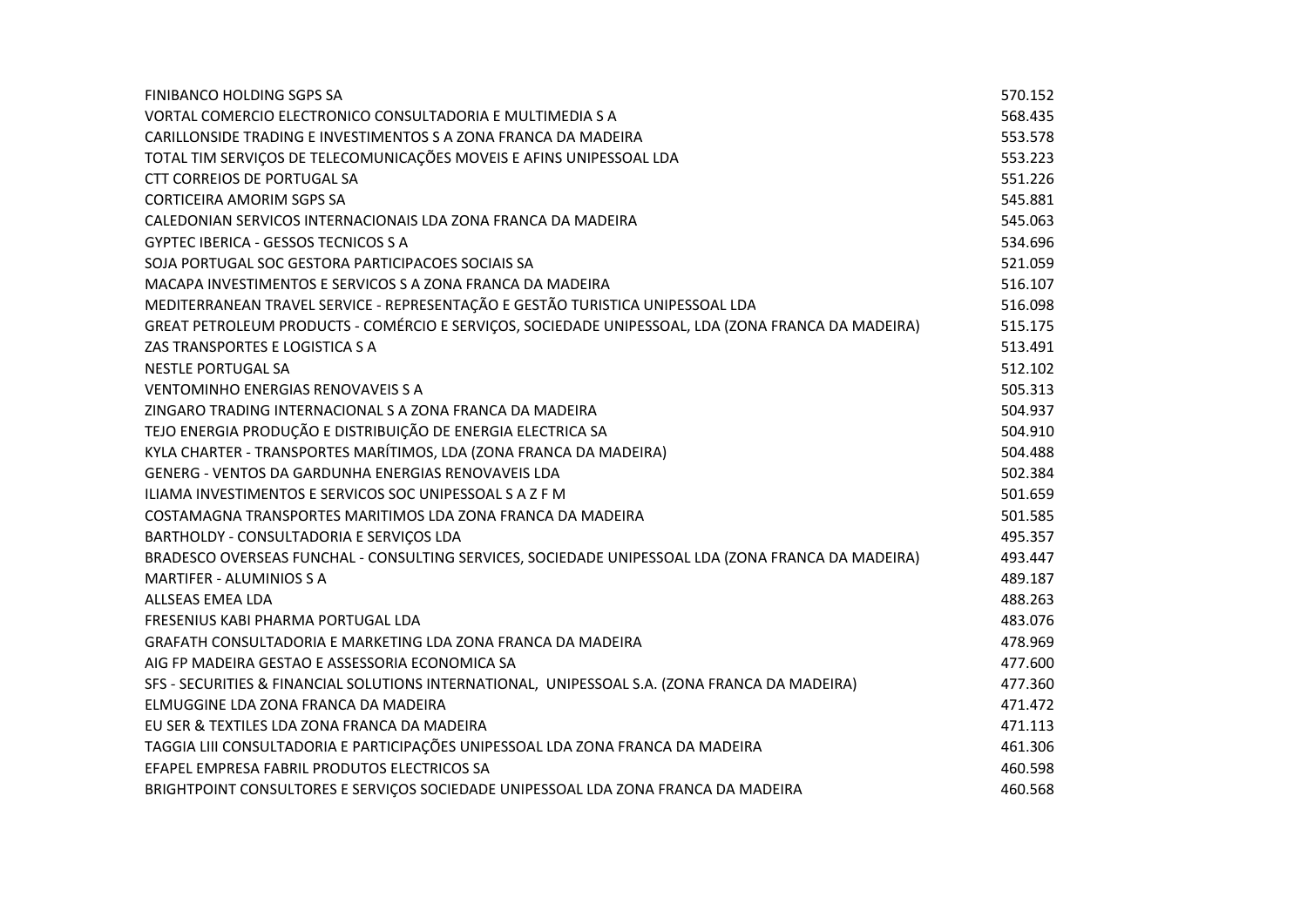| <b>WIPRO PORTUGAL S A</b>                                                                          | 460.428 |
|----------------------------------------------------------------------------------------------------|---------|
| MEDIDEST - IMPORTAÇÃO E EXPORTAÇÃO LDA                                                             | 459.277 |
| GOLFERAX MARKETING E SERVIÇOS DE CONSULTADORIA COMERCIAL LDA ZONA FRANCA DA MADEIRA                | 458.758 |
| MAGELLYS - CONSULTADORIA E PARTICIPAÇÕES, LDA (ZONA FRANCA DA MADEIRA)                             | 455.492 |
| FLEX 2000 PRODUTOS FLEXIVEIS SA                                                                    | 453.655 |
| INTRAPLAS INDUSTRIA TRANSFORMADORA PLASTICOS SA                                                    | 448.982 |
| JBS GLOBAL BEEF COMPANY SOCIEDADE UNIPESSOAL LDA ZONA FRANCA DA MADEIRA                            | 448.214 |
| SPUMANTE COMERCIO INTERNACIONAL LDA ZONA FRANCA DA MADEIRA                                         | 445.638 |
| TAGUSGAS EMPRESA DE GAS DO VALE DO TEJO SA                                                         | 441.012 |
| TAGGIA XXXVI CONSULTADORIA E PARTICIPAÇÕES UNIPESSOAL LDA ZONA FRANCA DA MADEIRA                   | 439.056 |
| RECER INVESTIMENTOS SGPS SA                                                                        | 436.929 |
| <b>BANCO SANTANDER TOTTA S A</b>                                                                   | 435.561 |
| PROCME GESTÃO GLOBAL DE PROJECTOS S A                                                              | 431.737 |
| <b>MARTIFER SOLAR S A</b>                                                                          | 428.073 |
| LANGLEY CONSULTADORIA COMERCIO E MARKETING LDA                                                     | 425.934 |
| <b>BANCO RURAL EUROPA S A</b>                                                                      | 424.566 |
| ZARA PORTUGAL CONFECCOES UNIPESSOAL LD                                                             | 420.143 |
| ILIDIO MOTA - PETROLEOS E DERIVADOS LDA                                                            | 410.223 |
| I 2S INFORMATICA SISTEMAS E SERVICOS SA                                                            | 409.298 |
| <b>EMPREENDIMENTOS EOLICOS DO DOURO S A</b>                                                        | 400.862 |
| GIAS INTERNATIONAL CHARTER UNIPESSOAL LDA ZONA FRANCA DA MADEIRA                                   | 398.204 |
| TUKSOM CONSULTADORIA ECONOMICA E PARTICIPAÇÕES SOCIEDADE UNIPESSOAL LDA ZONA FRANCA DA MADEIRA     | 398.065 |
| RODOVIARIA TEJO SA                                                                                 | 396.293 |
| DOUROTECA PARTICIPAÇÕES SOCIAIS SGPS S A                                                           | 393.700 |
| MELOPHONE CONSULTORES E SERVIÇOS S A                                                               | 393.213 |
| SILVEX INDUSTRIA DE PLASTICOS E PAPEIS SA                                                          | 392.959 |
| MELLBYE - CONSULTADORIA ECONÓMICA E PARTICIPAÇÕES, SOCIEDADE UNIPESSOAL LDA (ZONA FRANCA DA MADEIF | 389.561 |
| DELL COMPUTER HOLDING II SGPS UNIPESSOAL LDA Z F M                                                 | 387.436 |
| DIXCART MARINE SERVICES LDA                                                                        | 380.854 |
| RED SAPPHIRE SERVIÇOS DE MARKETING LDA ZONA FRANCA DA MADEIRA                                      | 378.849 |
| HTO - HIGH TECH OSTEOSYNTHESIS, S.A. (ZONA FRANCA DA MADEIRA)                                      | 373.808 |
| <b>GRUPO ANTOLIN LUSITANIA - COMPONENTES AUTOMOVEL S A</b>                                         | 373.391 |
| ARREBOL TRADING INTERNACIONAL LDA ZONA FRANCA DA MADEIRA                                           | 372.193 |
| AMTROL HOLDING PORTUGAL SGPS UNIPESSOAL LDA                                                        | 371.871 |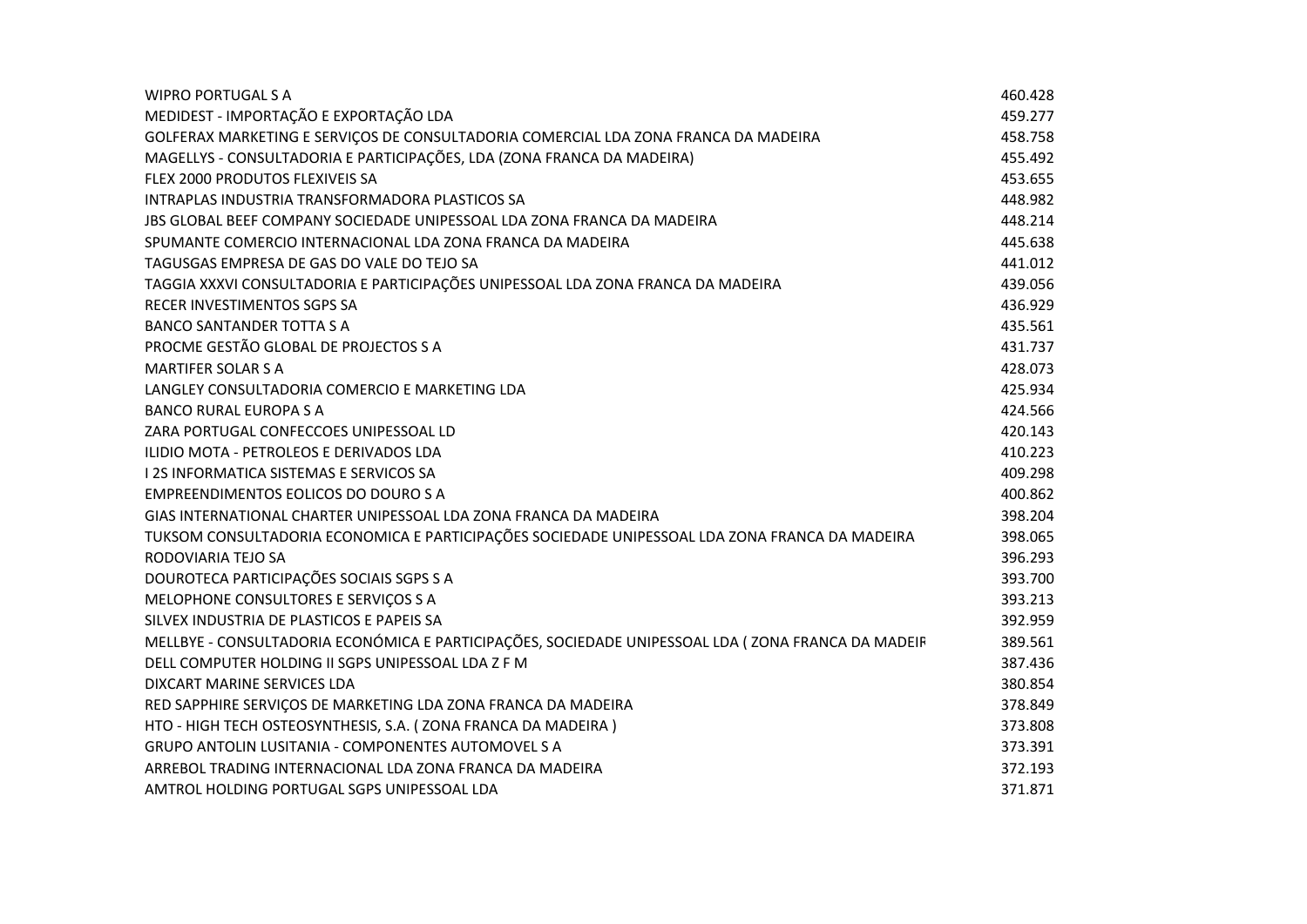| MISTYNIGHT SGPS LDA ZONA FRANCA DA MADEIRA                                                           | 370.905 |
|------------------------------------------------------------------------------------------------------|---------|
| EASTBOUND - CONSULTORES E SERVIÇOS LDA ZONA FRANCA DA MADEIRA                                        | 369.052 |
| <b>FLAVINA TRADING LDA</b>                                                                           | 368.877 |
| <b>BANCO DE PORTUGAL</b>                                                                             | 367.308 |
| NOVARTIS PORTUGAL SGPS LDA                                                                           | 364.672 |
| GLENCOVE CORPORATION LXXXIV NAVEGAÇÃO SOCIEDADE UNIPESSOAL LDA ZONA FRANCA DA MADEIRA                | 362.392 |
| NAILAC CONSULTORES E SERVIÇOS SOCIEDADE UNIPESSOAL LDA ZONA FRANCA DA MADEIRA                        | 361.788 |
| HPEIK III SGPS LDA (ZONA FRANCA DA MADEIRA)                                                          | 356.777 |
| TARAVACA - SGPS LDA ZONA FRANCA DA MADEIRA                                                           | 356.293 |
| FNAC PORTUGAL - ACTIVIDADES CULTURAIS E DISTRIBUIÇÃO DE LIVROS DISCOS MULTIMEDIA E PRODUTOS TECNICOS | 354.660 |
| FAURECIA - ASSENTOS DE AUTOMOVEL LDA                                                                 | 353.972 |
| SOLIDAL CONDUTORES ELECTRICOS SA                                                                     | 353.811 |
| EDITAL TRADING E INVESTIMENTOS INTERNACIONAIS LDA                                                    | 353.652 |
| HUNSTREET - CONSULTORIA E SERVIÇOS, LDA (ZONA FRANCA DA MADEIRA)                                     | 353.337 |
| POWER BLADES S A                                                                                     | 351.315 |
| A PENTEADORA SOC INDUSTRIAL DE PENTEAÇÃO E FIAÇÃO DE LÃS SA                                          | 350.401 |
| <b>EMPRESA MADEIRENSE TABACOS SA</b>                                                                 | 347.512 |
| S ROQUE MAQUINAS E TECNOLOGIA LASER SA                                                               | 345.038 |
| VIMECA TRANSPORTES VIAÇÃO MECANICA CARNAXIDE LDA                                                     | 343.984 |
| CAIXA DE CREDITO AGRICOLA MUTUO DA REGIAO DE BRAGANÇA E ALTO DOURO CRL                               | 343.274 |
| NEXTCARD CONSULTORES E SERVIÇOS LDA ZONA FRANCA DA MADEIRA                                           | 342.394 |
| FRATELLI COSULICH - CONSULTADORIA E PARTICIPAÇÕES, LDA (ZONA FRANCA DA MADEIRA)                      | 339.627 |
| VINEYARD SERVIÇOS E MARKETING UNIPESSOAL LDA                                                         | 339.034 |
| PETRATEX CONFECÇÕES SA                                                                               | 337.406 |
| SOTANCRO EMBALAGEM VIDRO SA                                                                          | 337.388 |
| YASHINA - CONSULTADORIA E MARKETING LDA (ZONA FRANCA DA MADEIRA)                                     | 336.233 |
| BRASMAR III COMERCIO DE PRODUTOS ALIMENTARES SA                                                      | 334.930 |
| BROWNING VIANA FABRICA ARMAS E ARTIGOS DESPORTO SA                                                   | 332.853 |
| ITMI NORTE SUL PORTUGAL SOC DE DESENVOLVIMENTO E INVESTIMENTOS SA                                    | 332.076 |
| CENTRO HOSPITALAR DO PORTO E P E                                                                     | 330.780 |
| PENZANCE TRADING E SERVIÇOS LDA ZONA FRANCA DA MADEIRA                                               | 329.868 |
| <b>RECHEIO SGPS SA</b>                                                                               | 327.762 |
| DIA PORTUGAL SUPERMERCADOS SOCIEDADE UNIPESSOAL LDA                                                  | 327.116 |
| PROMO - SERVIÇOS INTEGRADOS DE MARKETING SA                                                          | 326.369 |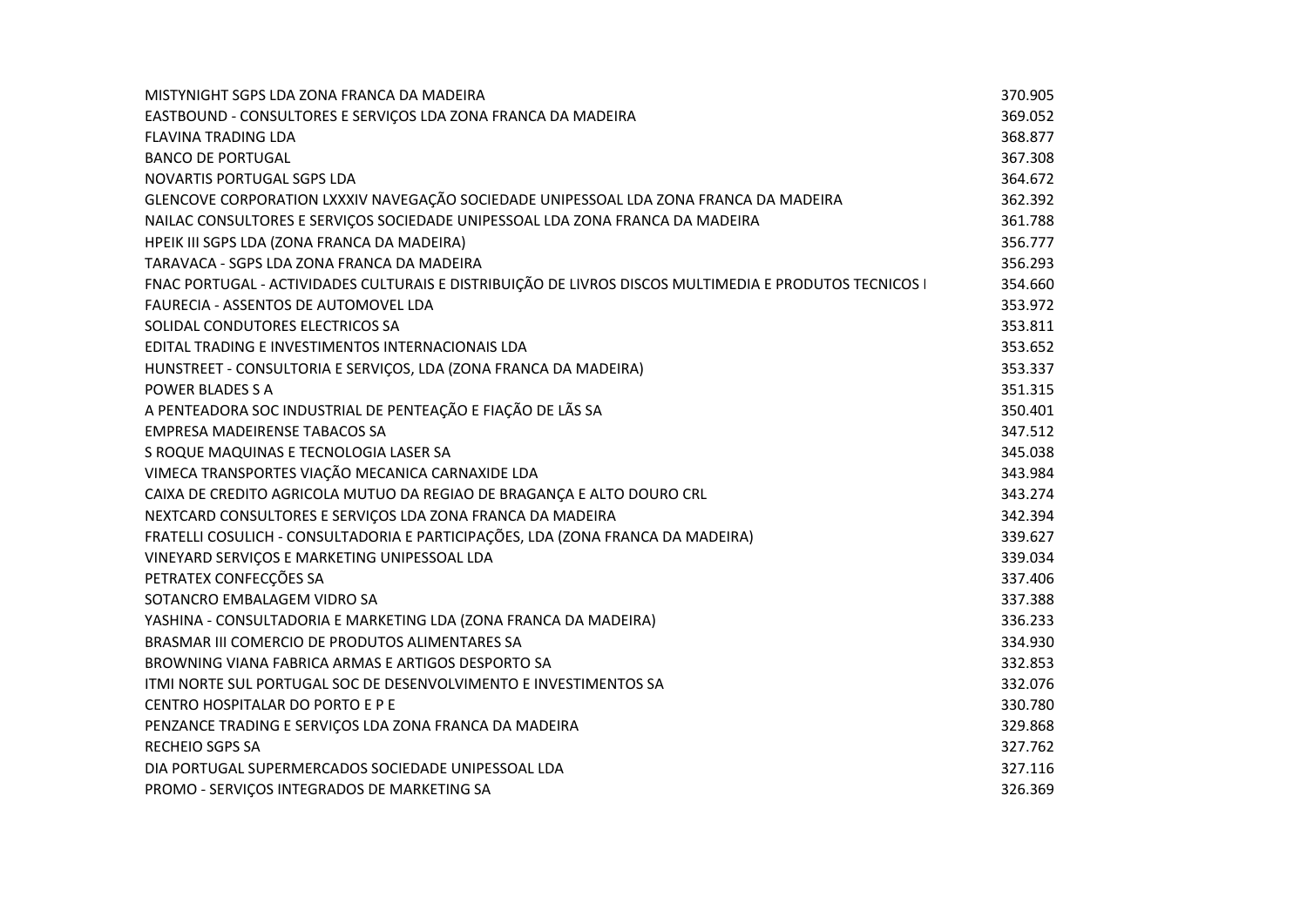| TAGGIA CIX CONSULTADORIA E PARTICIPAÇÕES UNIPESSOAL LDA ZONA FRANCA DA MADEIRA | 325.846 |
|--------------------------------------------------------------------------------|---------|
| VILA GALE INTERNACIONAL INVESTIMENTOS TURISTICOS S A                           | 325.127 |
| WHITELIGHT - SERVIÇOS DE CONSULTORIA SOCIEDADE UNIPESSOAL LDA                  | 324.280 |
| FAMO INDUSTRIA DE MOBILIARIO DE ESCRITORIO LDA                                 | 319.266 |
| <b>GALLOVIDRO SA</b>                                                           | 317.850 |
| 2045 EMPRESA SEGURANCA SA                                                      | 315.256 |
| FLYWIN - COMERCIO SERVIÇOS DE CONSULTORIA E INVESTIMENTOS LDA                  | 314.795 |
| SEVEME - INDÚSTRIAS METALURGICAS S.A.                                          | 310.668 |
| <b>ENERGIAS HIDROELECTRICAS LDA</b>                                            | 307.549 |
| METSO FABRICS PORTUGAL, LDA                                                    | 306.389 |
| SAFE-LIFE - INDUSTRIA DE COMPONENTES DE SEGURANÇA AUTOMOVEL S A                | 304.851 |
| TERSIMINA MARKETING E GESTÃO SOCIEDADE UNIPESSOAL LDA                          | 302.136 |
| EDIFER - INVESTIMENTOS SOCIEDADE GESTORA DE PARTICIPAÇÕES SOCIAIS SA           | 298.484 |
| TRANSPORTES AEREOS PORTUGUESES SA                                              | 298.153 |
| NEWVISION - SISTEMAS INTELIGENTES PARA SOLUÇÕES DE ATENDIMENTO SA              | 292.954 |
| FAPRICELA INDUSTRIA TREFILARIA SA                                              | 291.744 |
| ESCADOTE GESTÃO E INVESTIMENTOS LDA ZONA FRANCA DA MADEIRA                     | 291.163 |
| OSMARIN SERVIÇOS MARITIMOS LDA ZONA FRANCA DA MADEIRA                          | 290.035 |
| <b>CAETANO COATINGS S A</b>                                                    | 287.431 |
| JOSE JULIO JORDÃO LDA                                                          | 285.389 |
| LODINA - COMÉRCIO, GESTÃO E SERVIÇOS, LDA (ZONA FRANCA DA MADEIRA)             | 285.045 |
| <b>BAYER PORTUGAL SA</b>                                                       | 283.278 |
| SINFIC SISTEMAS INFORMACAO INDUSTRIAIS E CONSULTORIA SA                        | 282.439 |
| MARGARITA INTERNACIONAL COMERCIO E SERVIÇOS SOCIEDADE UNIPESSOAL LDA           | 282.248 |
| <b>MERCK SA</b>                                                                | 280.017 |
| RESULIMA VALORIZAÇÃO E TRATAMENTO DE RESIDUOS SOLIDOS SA                       | 278.857 |
| BRIG SHIPPING SOCIEDADE UNIPESSOAL LDA (ZONA FRANCA DA MADEIRA)                | 278.836 |
| THUNDERLAND INVESTMENTS E CONSULTING LDA                                       | 278.364 |
| MURNAU MARKETING E CONSULTADORIA SOCIEDADE UNIPESSOAL LDA                      | 277.410 |
| NABEIRIMOVEL GESTÃO DE INVESTIMENTOS IMOBILIARIOS LDA                          | 272.449 |
| TENYEK - TRANSPORTES MARITIMOS SOCIEDADE UNIPESSOAL LDA ZONA FRANCA DA MADEIRA | 272.246 |
| LOWLANDS COMERCIO INTERNACIONAL E SERVIÇOS LDA ZONA FRANCA DA MADEIRA          | 270.983 |
| MUSCADE COMERCIO INTERNACIONAL LDA ZONA FRANCA DA MADEIRA                      | 270.935 |
| <b>CIMPOR CIMENTOS PORTUGAL SGPS SA</b>                                        | 269.154 |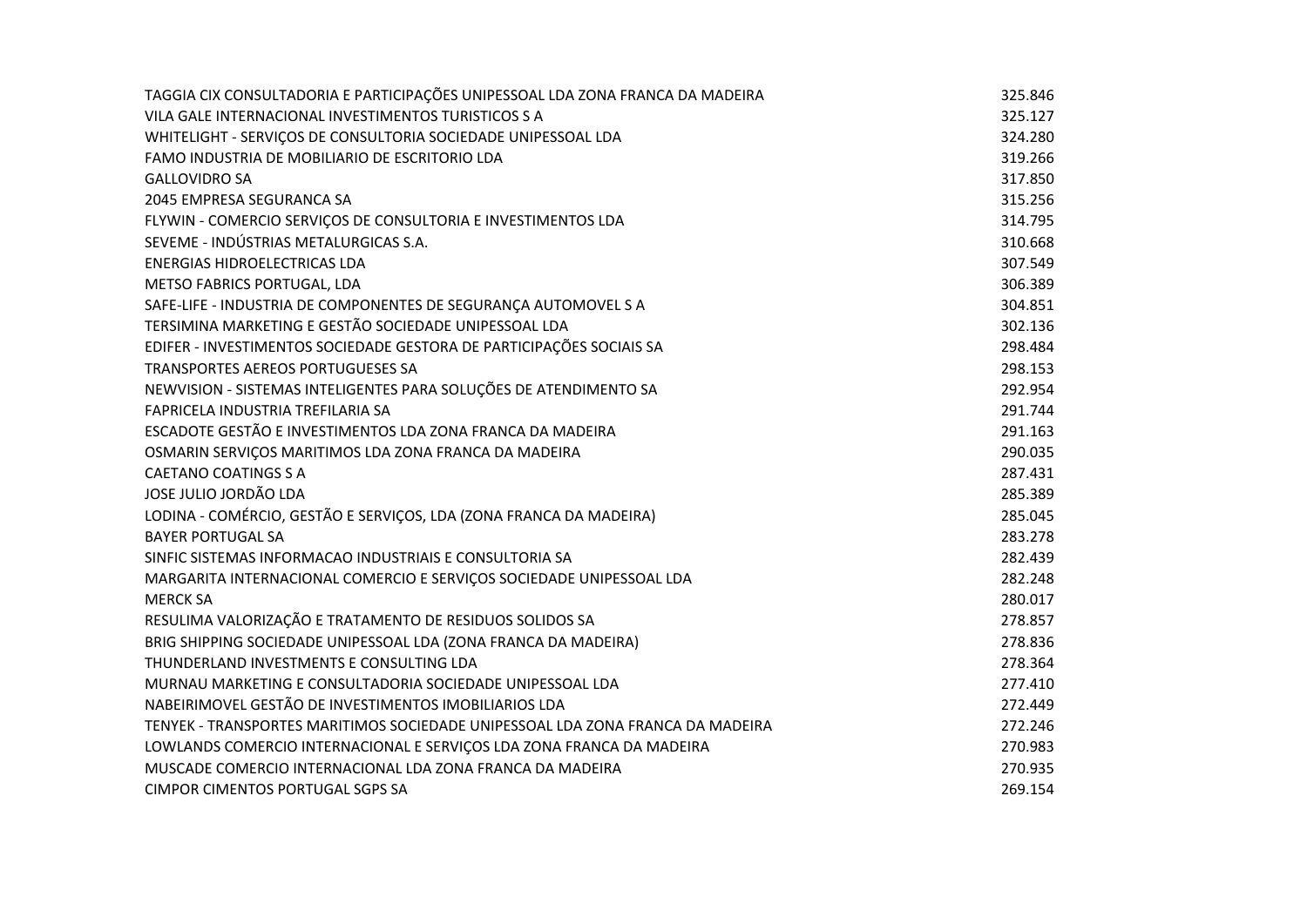| HPEIK I SGPS LDA (ZONA FRANCA DA MADEIRA)                                                  | 266.345 |
|--------------------------------------------------------------------------------------------|---------|
| NAUTILUS, S.A.                                                                             | 266.151 |
| ZENDARK - CONSULTADORIA E MARKETING, LDA (ZONA FRANCA DA MADEIRA)                          | 265.095 |
| DIXCART MANAGEMENT MADEIRA LDA                                                             | 264.947 |
| <b>GRES PANARIA PORTUGAL SA</b>                                                            | 264.437 |
| GALLOADVISORY MADEIRA SOCIEDADE UNIPESSOAL LDA ZONA FRANCA DA MADEIRA                      | 262.191 |
| ZONA PRIVADA, SA                                                                           | 260.744 |
| PLANVAGOMAR - TRADING E MARKETING LDA                                                      | 260.626 |
| STRAFORD BUSINESS CONSULTADORIA E PROJECTOS S A - ZONA FRANCA DA MADEIRA                   | 258.434 |
| CEVADA - SERVIÇOS E INVESTIMENTOS, SOCIEDADE UNIPESSOAL, LDA (ZONA FRANCA DA MADEIRA)      | 257.762 |
| BEIRAGÁS - COMPANHIA DE GÁS DAS BEIRAS S.A.                                                | 257.368 |
| LOCUSONE CONSULTORES E SERVIÇOS LDA                                                        | 257.001 |
| CAIXA DE CREDITO AGRICOLA MUTUO DO DOURO CORGO E TAMEGA CRL                                | 256.559 |
| LATIN QUARTER SERVIÇOS MARITIMOS INTERNACIONAIS LDA                                        | 256.073 |
| POLISPORT - SGPS, S.A.                                                                     | 256.070 |
| CAPEGREEN - CONSULTADORIA ECONOMICA E PARTICIPAÇÕES S A ZONA FRANCA DA MADEIRA             | 255.955 |
| SWAN LAKE SERVIÇOS E CONSULTORES SOCIEDADE UNIPESSOAL LDA ZONA FRANCA DA MADEIRA           | 255.275 |
| SARASIN - CONSULTADORIA E SERVIÇOS LDA (ZONA FRANCA DA MADEIRA)                            | 254.017 |
| BOURNEVILLE CONSULTORES E SERVIÇOS LDA ZONA FRANCA DA MADEIRA                              | 253.571 |
| PROEF SGPS S A                                                                             | 251.891 |
| HAMMERSMITH INVESTIMENTOS E GESTÃO LDA ZONA FRANCA DA MADEIRA                              | 251.314 |
| AMATOSCAR - COMERCIO AUTOMOVEL SA                                                          | 249.563 |
| TDO SOC GESTORA DE PARTICIPAÇÕES SOCIAIS SA                                                | 247.381 |
| INSTITUTO PORTUGUES ONCOLOGIA DE COIMBRA FRANCISCO GENTIL E P E                            | 247.247 |
| SOC FRANCISCO MANUEL DOS SANTOS SGPS SA                                                    | 247.152 |
| <b>CRITICAL SOFTWARE SA</b>                                                                | 245.294 |
| INTERECYCLING - SOCIEDADE DE RECICLAGEM SA                                                 | 244.113 |
| GHOST PARTICIPAÇÕES - SGPS S A                                                             | 243.860 |
| FONTANELLE TRADING LDA                                                                     | 243.777 |
| <b>BANCO POPULAR PORTUGAL S A</b>                                                          | 243.507 |
| WINTRATEC CONSULTORIA E SERVIÇOS LDA ZONA FRANCA DA MADEIRA                                | 242.256 |
| TAGGIA LXVII - CONSULTADORIA E SERVIÇOS, SOCIEDADE UNIPESSOAL LDA (ZONA FRANCA DA MADEIRA) | 238.784 |
| OMMIACREST TRADING LDA LDA ZONA FRANCA DA MADEIRA                                          | 237.418 |
| STAPLES PORTUGAL - EQUIPAMENTO DE ESCRITORIO S A                                           | 237.224 |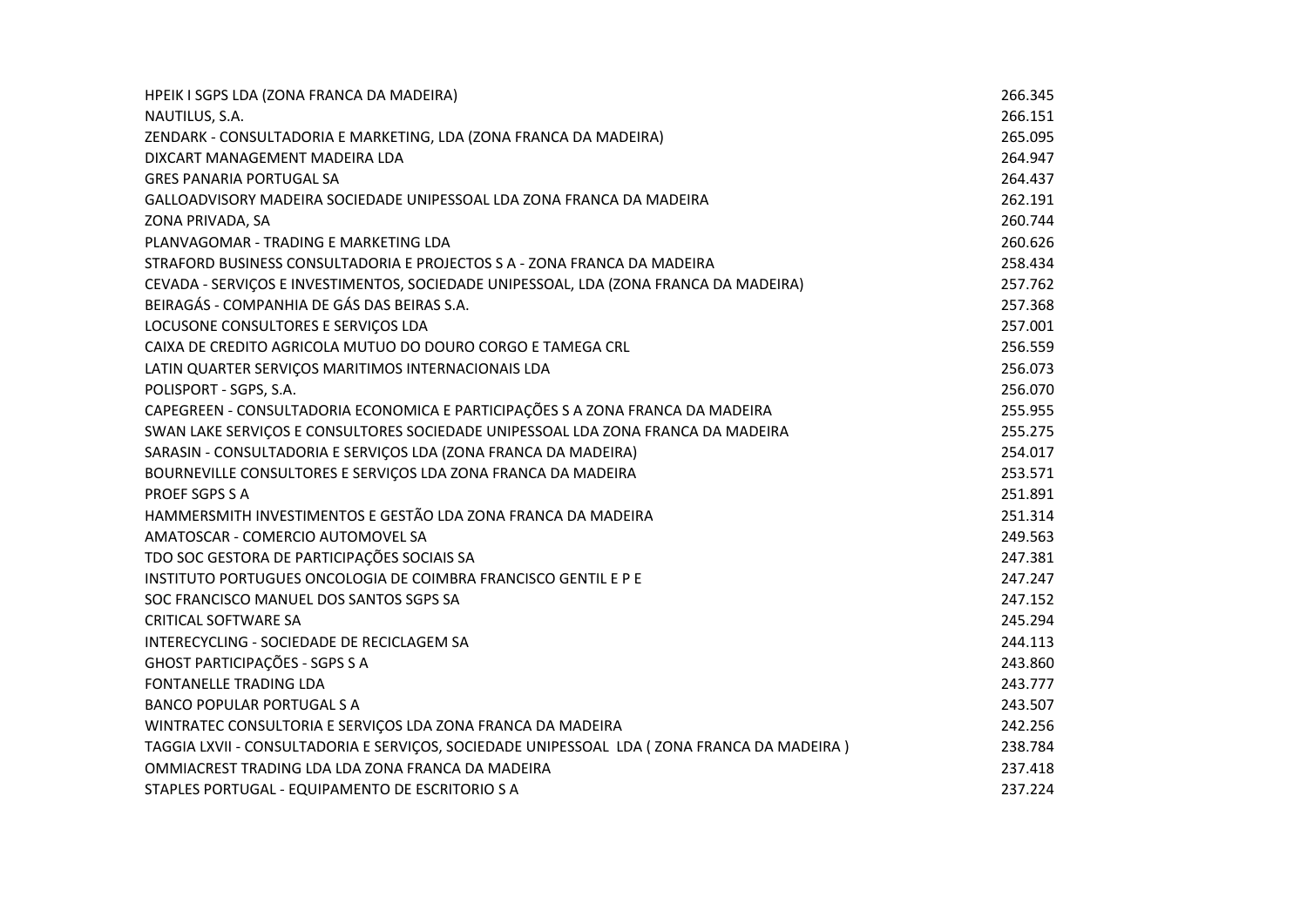| <b>INPLAS INDUSTRIAS DE PLASTICOS SA</b>                                                | 236.552 |
|-----------------------------------------------------------------------------------------|---------|
| <b>DELOITTE CONSULTORES SA</b>                                                          | 235.679 |
| VAL-ENT - TRADING E INVESTIMENTOS SOCIEDADE UNIPESSOAL LDA ZONA FRANCA DA MADEIRA       | 235.579 |
| CORDENET PRODUTORA DE REDES AGRICOLAS S A                                               | 234.563 |
| NUTMARK GESTÃO DE DIREITOS DE PROPRIEDADE INTELECTUAL LDA                               | 232.480 |
| UNICER BEBIDAS DE PORTUGAL SGPS SA                                                      | 231.309 |
| <b>SCOTTURB TRANSPORTES URBANOS LDA</b>                                                 | 230.989 |
| ENERGETICA - TRANSPORTES MARITIMOS SOCIEDADE UNIPESSOAL LDA ZONA FRANCA DA MADEIRA      | 229.513 |
| EL CORTE INGLES GRANDES ARMAZENS SA                                                     | 228.990 |
| NENIEV - TRADING E INVESTIMENTOS LDA (ZONA FRANCA DA MADEIRA)                           | 228.203 |
| DEROVO DERIVADOS DE OVOS SA                                                             | 227.938 |
| <b>RESPOL RESINAS S A</b>                                                               | 227.556 |
| EOLICA DO ESPIGÃO S A                                                                   | 224.870 |
| C R SOLUTIONS - COMERCIO INTERNACIONAL E SERVIÇOS UNIPESSOAL LDA ZONA FRANCA DA MADEIRA | 224.863 |
| AVON AUTOMOTIVE PORTUGAL LDA                                                            | 224.160 |
| <b>BLOCO GRAFICO LDA</b>                                                                | 223.556 |
| <b>IRMAOS SILVAS SA</b>                                                                 | 223.298 |
| FOUR VANGUARD - SERVIÇOS E NAVEGAÇÃO, SOCIEDADE UNIPESSOAL LDA (ZONA FRANCA DA MADEIRA) | 222.553 |
| GLENCOVE CORPORATION LXXXVII CONSULTADORIA E SERVIÇOS LDA ZONA FRANCA DA MADEIRA        | 222.419 |
| GENERG VENTOS DE TRANCOSO - ENERGIAS RENOVAVEIS S A                                     | 221.409 |
| PCAPITAL SGPS SA                                                                        | 221.295 |
| GRAPEVINE INVESTIMENTOS E SERVIÇOS LDA ZONA FRANCA DA MADEIRA                           | 220.466 |
| AECO ASFALTOS EMULSÕES E COMBUSTIVEIS SA                                                | 220.171 |
| CSC COMPANHIA SERVICOS CONSULTADORIA LDA                                                | 218.805 |
| DOCKLAND COMERCIO INTERNACIONAL E SERVIÇOS SA                                           | 218.789 |
| EAST WEST - COMERCIO SERVIÇOS DE CONSULTADORIA E INVESTIMENTOS SA                       | 218.557 |
| INOVAMAIS - SERVIÇOS DE CONSULTADORIA EM INOVAÇÃO TECNOLOGICA SA                        | 217.862 |
| SANINDUSA INDUSTRIA SANITARIOS S A                                                      | 217.080 |
| <b>FREITAS E SILVA SA</b>                                                               | 216.083 |
| NUTRINVESTE SOC GESTORA PARTICIPACOES SOCIAIS SA                                        | 215.351 |
| <b>EDGAR E PRIETO LDA</b>                                                               | 214.603 |
| MEDIA LUSO PRODUÇÕES PARA TELEVISÃO LDA                                                 | 214.081 |
| RODOVIARIA BEIRA LITORAL SA                                                             | 213.513 |
| VURDIX MARKETING E SERVIÇOS DE CONSULTADORIA COMERCIAL LDA ZONA FRANCA DA MADEIRA       | 213.050 |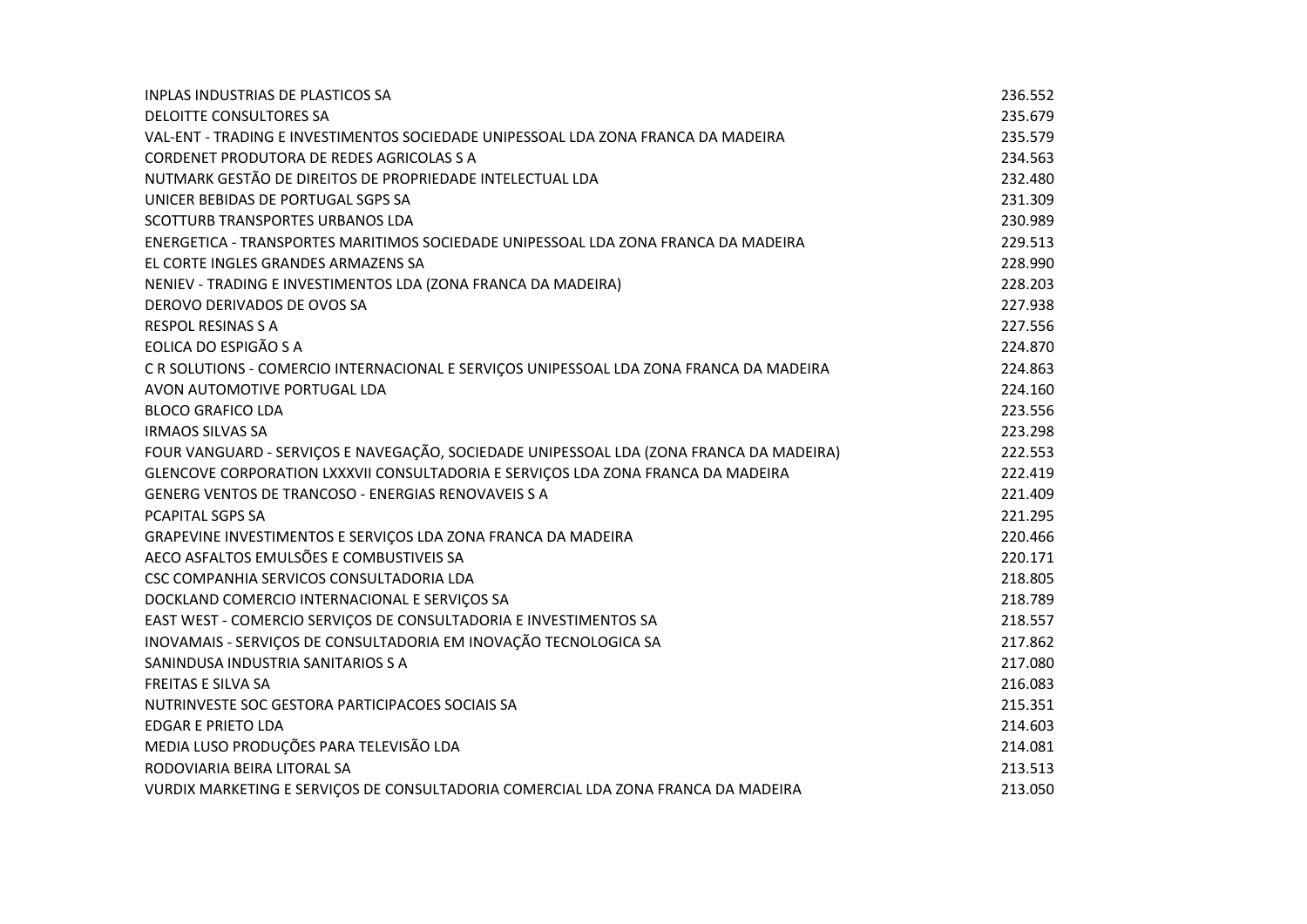| TIEL - TRANSPORTES E LOGISTICA, S.A.                                                                 | 212.804 |
|------------------------------------------------------------------------------------------------------|---------|
| FREE SPIRIT COMERCIO INTERNACIONAL LDA ZONA FRANCA DA MADEIRA                                        | 210.160 |
| REDETECA CONSTRUÇÃO DE INSTALAÇÕES E REDES DE GAS S A                                                | 209.553 |
| MOVIFLOR - COMERCIO DE MOBILIARIO SA                                                                 | 208.754 |
| E W G PARQUES EOLICOS ASSISTENCIA TECNICA LDA                                                        | 208.645 |
| SATA AIR AÇORES - SOCIEDADE ACORIANA DE TRANSPORTES AEREOS SA                                        | 208.620 |
| ABRUZIA CONSULTADORIA ECONOMICA E PARTICIPAÇÕES UNIPESSOAL LDA ZONA FRANCA DA MADEIRA                | 208.243 |
| <b>ESPIRITO SANTO SAUDE SGPS S A</b>                                                                 | 208.138 |
| SODECIA SOCIEDADE INDUSTRIAL DE METARLUGIA DA GUARDA SA                                              | 206.343 |
| CONFEMO - CONFECÇÕES E MODA DE ESPANHA S.A.                                                          | 206.047 |
| GLOBAL SUGAR TRADING - COMERCIO DE AÇUCAR LDA                                                        | 205.850 |
| CAPA - ENGENHARIA E CONSTRUÇÕES METALOMECANICAS S A                                                  | 204.633 |
| A SILVA MATOS ENERGIA S A                                                                            | 204.408 |
| G Z T TRADING MARKETING SERVIÇOS E CONSULTORES LDA ZONA FRANCA DA MADEIRA                            | 203.528 |
| AUDRIEU CONSULTADORIA E SERVIÇOS LDA                                                                 | 203.322 |
| CAIXA DE CREDITO AGRICOLA MUTUO DO VALE DO TAVORA E DOURO CRL                                        | 202.412 |
| MRN - MANUTENÇÃO DE RODOVIAS NACIONAIS S A                                                           | 200.000 |
| VIEIRA DE CASTRO PRODUTOS ALIMENTARES SA                                                             | 199.278 |
| PRADO CARTOLINAS DA LOUSÃ S A                                                                        | 199.053 |
| DURIT METALURGIA PORTUGUESA TUNGSTENIO LDA                                                           | 198.845 |
| ENERPELLETS - PRODUÇÃO COMERCIALIZAÇÃO DE PELLETS DE MADEIRA SA                                      | 197.911 |
| EFTF - ENGINEERING FOR THE FUTURE, LDA (ZONA FRANCA DA MADEIRA)                                      | 197.855 |
| GLENCOVE CORPORATION IV CONSULTADORIA E SERVIÇOS LDA                                                 | 197.554 |
| PONTE ALTA, SGPS, UNIPESSOAL LDA (ZONA FRANCA DA MADEIRA)                                            | 197.444 |
| GENERG GESTÃO E PROJECTOS ENERGIA SA                                                                 | 197.030 |
| SEABULK - MARITIME CORPORATION, S.A. (ZONA FRANCA DA MADEIRA)                                        | 195.529 |
| ZIMBRO SERVIÇOS LDA                                                                                  | 195.495 |
| KARDZALI - COMÉRCIO, SERVIÇOS DE CONSULTADORIA E INVESTIMENTOS, SOCIEDADE UNIPESSOAL LDA (ZONA FRANC | 194.562 |
| LUSOMEDICAMENTA SOCIEDADE TECNICA FARMACEUTICA S A                                                   | 193.553 |
| INSTITUTO SOLDADURA E QUALIDADE                                                                      | 193.162 |
| JOCHEM SERVICOS QUIMICOS E INDUSTRIAIS LDA                                                           | 193.144 |
| SUMOL + COMPAL SA                                                                                    | 193.135 |
| PIEDADE - INVESTIMENTOS, SGPS S.A.                                                                   | 192.871 |
| JPM - AUTOMAÇÃO E EQUIPAMENTOS INDUSTRIAIS, S.A.                                                     | 191.716 |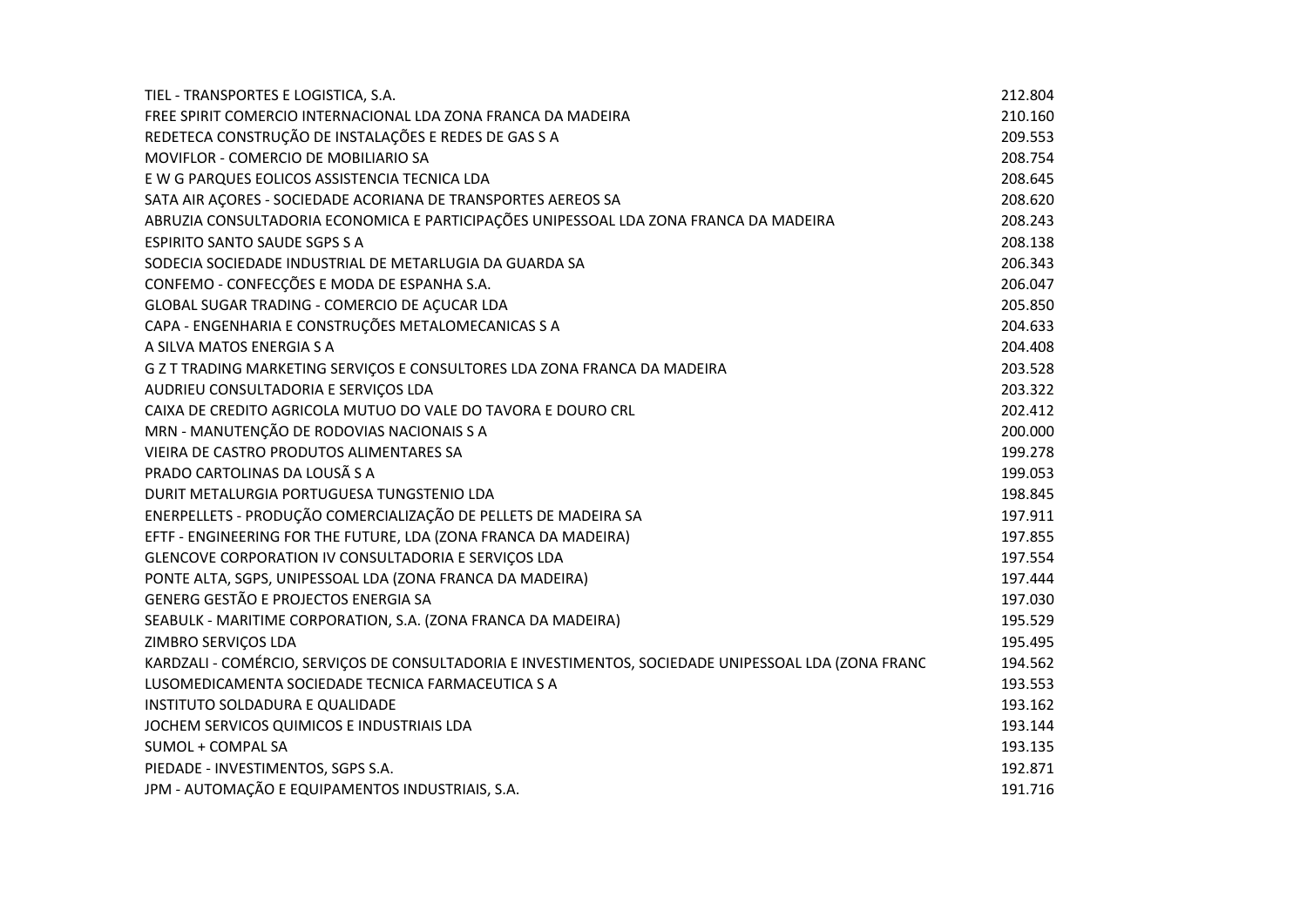| NORONHA INTERNATIONAL CONSULTING & ENGINEERING SERVICES LDA (ZONA FRANCA DA MADEIRA) | 189.336 |
|--------------------------------------------------------------------------------------|---------|
| CAIXA DE CRÉDITO AGRÍCOLA MÚTUO DOS AÇORES, C.R.L.                                   | 189.051 |
| RESIESTRELA - VALORIZAÇÃO E TRATAMENTO DE RESIDUOS SOLIDOS S A                       | 188.935 |
| A VISION PRESTAÇÃO DE SERVIÇOS A INDUSTRIA AUTOMOVEL UNIPESSOAL LDA                  | 188.012 |
| MACWIN - SISTEMAS INFORMÁTICOS S.A                                                   | 187.728 |
| YOUTHSTREAM GROUP LDA (ZONA FRANCA DA MADEIRA)                                       | 187.388 |
| <b>CORREIA E CORREIA LDA</b>                                                         | 187.226 |
| AMORIM ISOLAMENTOS SA                                                                | 186.701 |
| SUPER GRANITE COMPANY COMERCIO E TRADING SOC UNIPESSOAL LDA                          | 186.645 |
| CHEMACTIV TRADING LDA ZONA FRANCA DA MADEIRA                                         | 186.533 |
| <b>COELHO &amp; DIAS SA</b>                                                          | 186.066 |
| FICO CABLES FABRICA DE ACESSORIOS E EQUIPAMENTOS INDUSTRIAIS LDA                     | 185.846 |
| <b>FABRICA TECIDOS CARVALHO LDA</b>                                                  | 185.567 |
| S I M SOC INSULAR DE MOAGENS SOC UNIPESSOAL SA                                       | 184.889 |
| CAIXA DE CREDITO AGRICOLA MUTUO DE TERRAS DE VIRIATO CRL                             | 184.723 |
| RODOVIARIA D ENTRE DOURO E MINHO SA                                                  | 184.380 |
| UNIATLANTICA COMERCIO SERVIÇOS E INVESTIMENTOS SOC UNIPESSOAL LDA                    | 183.453 |
| ATLANTIC CARGO - SOCIEDADE DE TRANSPORTES SA                                         | 182.491 |
| FULLTILT CONSULTORES E SERVIÇOS LDA ZONA FRANCA DA MADEIRA                           | 181.759 |
| VALERSTAF TRADING E INVESTIMENTOS SOCIEDADE UNIPESSOAL LDA ZONA FRANCA DA MADEIRA    | 180.801 |
| TECSAM TECNOLOGIA E SERVICOS MEDICO S A                                              | 179.798 |
| JUNFORD TRADING E SERVIÇOS LDA ZONA FRANCA DA MADEIRA                                | 178.098 |
| <b>CABELTE HOLDING SGPS SA</b>                                                       | 177.715 |
| HOSPITAL DE SÃO TEOTONIO E P E                                                       | 176.521 |
| <b>EUSEBIOS E FILHOS SA</b>                                                          | 176.246 |
| CONSTRUÇÕES CARLOS PINHO LDA                                                         | 176.070 |
| LEONISCHE PORTUGAL INDUSTRIA CABELAGENS LDA                                          | 175.952 |
| SIDER NAVI INTERNATIONAL, SOCIEDADE UNIPESSOAL LDA (ZONA FRANCA DA MADEIRA)          | 175.856 |
| <b>DIVIMINHO SA</b>                                                                  | 175.641 |
| DELOITTE & ASSOCIADOS SROC SA                                                        | 175.561 |
| <b>CHAVESIDIS SOC DE DISTRIBUICAO SA</b>                                             | 175.090 |
| TRANSFRADELOS TRANSPORTADORA DE CARGA LDA                                            | 173.168 |
| <b>TERRA FERTIL II LDA</b>                                                           | 172.474 |
| RTE - PINTURAS E MONTAGENS INDUSTRIAIS LDA                                           | 171.224 |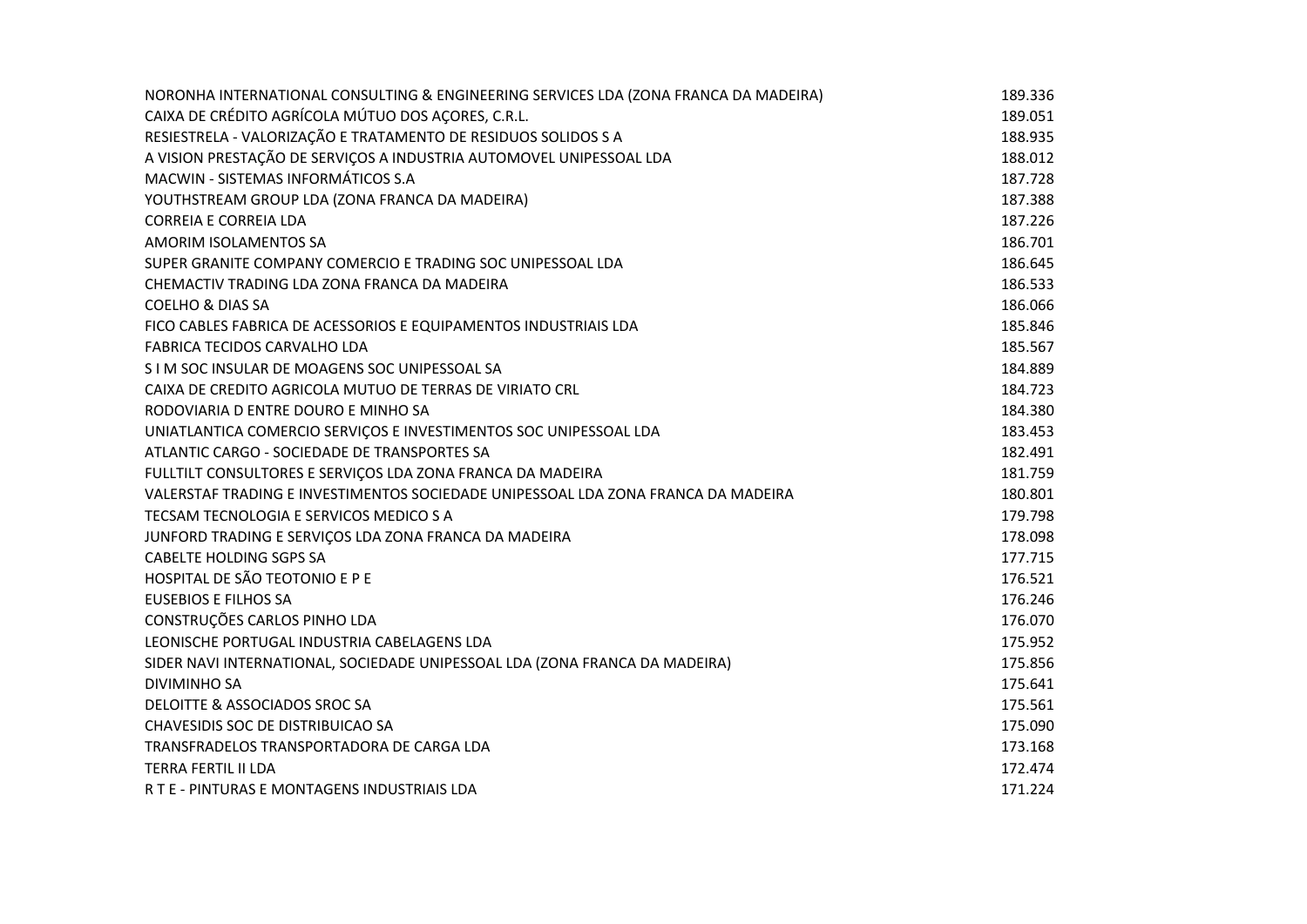| BOTHNIADIEP SHIPPING COMPANY LDA ZONA FRANCA DA MADEIRA                                            | 171.021 |
|----------------------------------------------------------------------------------------------------|---------|
| SALONI PORTUGAL MATERIAIS DE CONSTRUÇÃO LDA                                                        | 170.852 |
| SARMA - TRADING E SERVIÇOS LDA ZONA FRANCA DA MADEIRA                                              | 170.745 |
| JOALPE INDUSTRIA DE EXPOSITORES SA                                                                 | 170.562 |
| EFAFLU - BOMBAS E VENTILADORES SA                                                                  | 170.071 |
| <b>GRUPO VISABEIRA SGPS SA</b>                                                                     | 169.631 |
| <b>IEB - INTERNATIONAL ENGINEERING &amp; BUILDING LDA</b>                                          | 169.542 |
| DEUTSCHE BANK PORTUGAL S A                                                                         | 168.800 |
| MANCHESTER COMERCIO E MARKETING LDA                                                                | 168.786 |
| <b>DICIOLA LDA</b>                                                                                 | 168.284 |
| TOTAL CENTER LDA ZONA FRANCA DA MADEIRA                                                            | 167.682 |
| LS GESTAO EMPRESARIAL E IMOBILIARIA SA                                                             | 167.626 |
| DCM - DEUTSCHER CONTAINERFONDS MADEIRA - TRANSPORTES E LOGISTICA UNIPESSOAL LDA & COMANDITA ZONA F | 167.532 |
| PALEGESSOS INDUSTRIA E COMERCIO DE PALETES E GESSOS LDA                                            | 167.246 |
| JANELA DIGITAL INFORMATICA E TELECOMUNICAÇÕES SA                                                   | 166.396 |
| GULDYS - TRADING E MARKETING SOCIEDADE UNIPESSOAL LDA ZONA FRANCA DA MADEIRA                       | 166.287 |
| GENERG VENTOS DO CARAMULO ENERGIAS RENOVAVEIS LDA                                                  | 166.031 |
| TECMIC TECNOLOGIAS MICROELECTRONICA SA                                                             | 164.728 |
| IMG - ENERGIAS S A                                                                                 | 164.710 |
| OPERSCUT OPERAÇÃO E MANUTENÇÃO DE AUTO ESTRADAS S A                                                | 164.535 |
| GENERG VENTOS DE VIANA DO CASTELO ENERGIAS RENOVAVEIS LDA                                          | 163.827 |
| NOBRE ALIMENTAÇÃO S A                                                                              | 163.112 |
| FITECOM COMERCIALIZAÇÃO E INDUSTRIALIZAÇÃO TEXTIL S A                                              | 162.628 |
| VISION BOX SOLUÇÕES DE VISÃO POR COMPUTADOR SA                                                     | 162.571 |
| <b>FREZITE FERRAMENTAS DE CORTE SA</b>                                                             | 162.429 |
| UMBELINO MONTEIRO SA                                                                               | 162.012 |
| CIBOULE - TRADING E MARKETING LDA ZONA FRANCA DA MADEIRA                                           | 161.843 |
| AZINOR INTERCONTINENTAL LDA ZONA FRANCA DA MADEIRA                                                 | 161.492 |
| LUSO FINSA INDUSTRIA E COMERCIO MADEIRAS S A                                                       | 160.606 |
| DELFINO - SERVIÇOS DE TRANSPORTE MARÍTIMOS LDA (ZONA FRANCA DA MADEIRA)                            | 160.476 |
| SISCOG SISTEMAS COGNITIVOS SA                                                                      | 160.177 |
| GULYA - GESTÃO E CONSULTADORIA SOCIEDADE UNIPESSOAL LDA ZONA FRANCA DA MADEIRA                     | 160.153 |
| BRUNPEPPER COMERCIO DE IMPORTAÇÃO E EXPORTAÇÃO SOCIEDADE UNIPESSOAL LDA ZONA FRANCA DA MADEIRA     | 159.828 |
| PETROTEC INOVAÇÃO E INDUSTRIA SA                                                                   | 159.300 |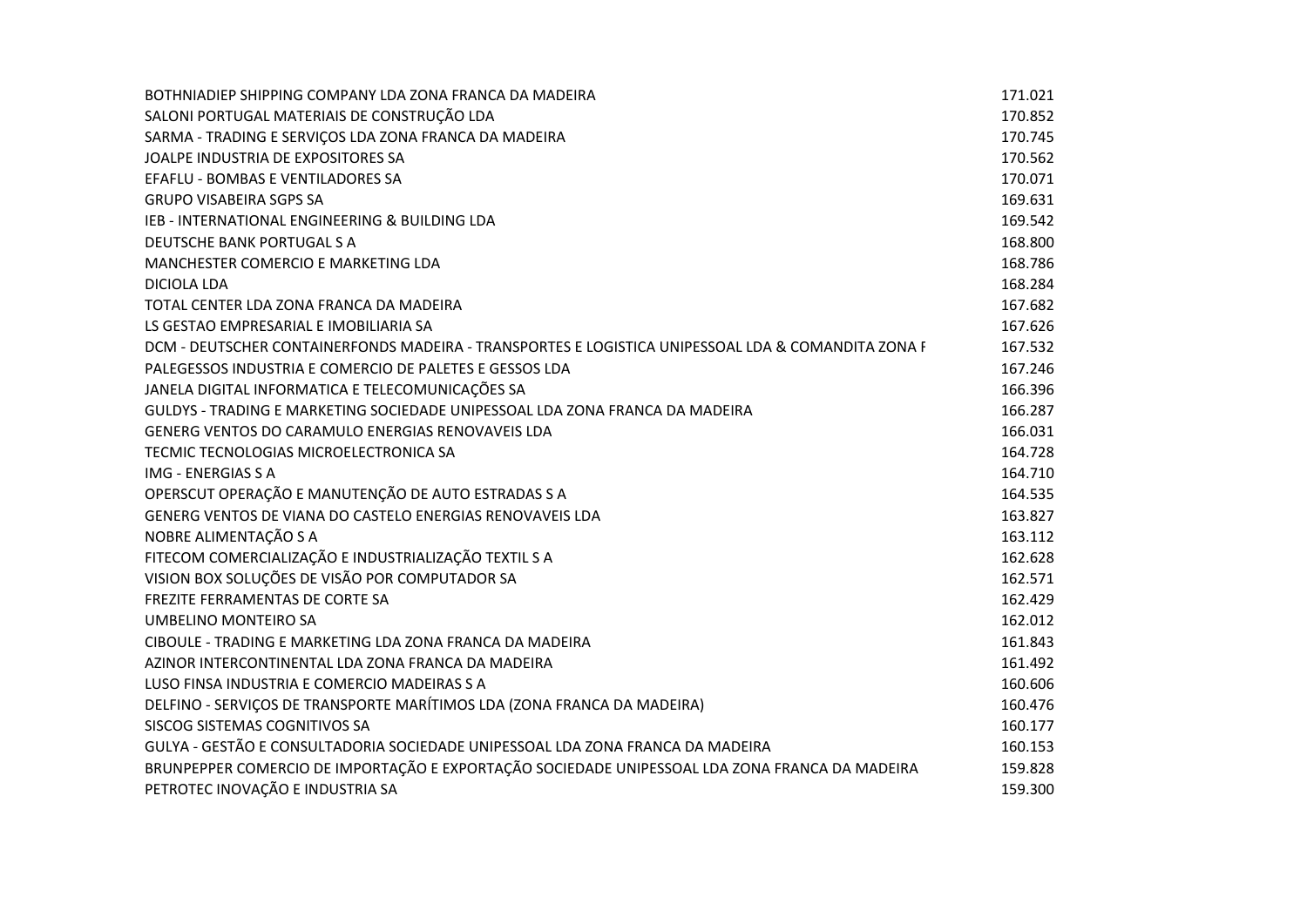| SPEE 2 - PARQUE EÓLICO DE VILA FRANCA DE XIRA, S.A.                                          | 159.220 |
|----------------------------------------------------------------------------------------------|---------|
| NEW MADEIRA INVESTMENT SERVIÇOS SA                                                           | 158.600 |
| PAULA TELES UNIPESSOAL LDA                                                                   | 158.455 |
| <b>OPENPLUS LDA</b>                                                                          | 158.110 |
| WORSHIPFUL COMERCIO INTERNACIONAL E SERVIÇOS UNIPESSOAL LDA ZONA FRANCA DA MADEIRA           | 158.048 |
| AMI - TECNOLOGIAS PARA TRANSPORTES S A                                                       | 157.918 |
| WONDERLAND GESTÃO E SERVIÇOS LDA ZONA FRANCA DA MADEIRA                                      | 157.579 |
| EMBEIRAL - ENGENHARIA E CONSTRUÇÃO, S.A.                                                     | 157.351 |
| GIROKASTA - COMÉRCIO, SERVIÇOS DE CONSULTADORIA E INVESTIMENTOS LDA (ZONA FRANCA DA MADEIRA) | 157.318 |
| FLASH LIGHT EXPLORAÇÃO DE BARCOS LDA                                                         | 157.042 |
| CAIXA CREDITO AGRICOLA MUTUO POMBAL                                                          | 156.549 |
| AZUMY TRADING E INVESTIMENTOS LDA ZONA FRANCA DA MADEIRA                                     | 156.475 |
| SAERTEX PORTUGAL UNIPESSOAL LDA                                                              | 156.378 |
| SATA INTERNACIONAL SERVIÇOS E TRANSPORTES AEREOS SA                                          | 156.120 |
| ACARPIA SERVICOS FARMACEUTICOS LDA                                                           | 155.702 |
| CELOPLAS PLASTICOS PARA A INDUSTRIA SA                                                       | 155.342 |
| SULPASTEIS COMERCIO E INDUSTRIA DE PRODUTOS ALIMENTARES CONGELADOS LDA                       | 155.137 |
| OSMANIS TRADING E SERVIÇOS INTERNACIONAIS SOCIEDADE UNIPESSOAL LDA ZONA FRANCA DA MADEIRA    | 155.119 |
| <b>BARBOT - INDUSTRIA DE TINTAS SA</b>                                                       | 155.048 |
| ZANTIA - CLIMATIZAÇÃO SA                                                                     | 154.142 |
| LEADERSHIP BUSINESS CONSULTING CONSULTORIA E SERVIÇOS SA                                     | 153.846 |
| POLIS CONS - SERVIÇOS DE CONSULTADORIA LDA                                                   | 153.345 |
| LUSOMARBLE MARMORES E GRANITOS SA                                                            | 153.299 |
| BANCO DE INVESTIMENTO IMOBILIARIO SA                                                         | 152.918 |
| PINTO BRASIL FABRICA DE MAQUINAS INDUSTRIAIS SA                                              | 152.526 |
| FABRICAS LUSITANA PRODUTOS ALIMENTARES SA                                                    | 152.366 |
| RODONORTE TRANSPORTES PORTUGUESES SA                                                         | 152.363 |
| ENSILIS - EDUCAÇÃO E FORMAÇÃO SA                                                             | 152.243 |
| AUTO- ESTRADAS NORTE LITORAL- SOCIEDADE CONCESSIONÁRIA- AENL, SA                             | 150.811 |
| REN REDES ENERGETICAS NACIONAIS SGPS SA                                                      | 150.784 |
| BLOCOTELHA - CONSTRUÇÕES METÁLICAS E AUTOPORTANTES, LDA                                      | 150.404 |
| C P - COMBOIOS DE PORTUGAL EPE                                                               | 150.037 |
| <b>GASDOME GASES MEDICINAIS LDA</b>                                                          | 149.453 |
| NOVADELTA COMERCIO E INDUSTRIA CAFES S A                                                     | 149.158 |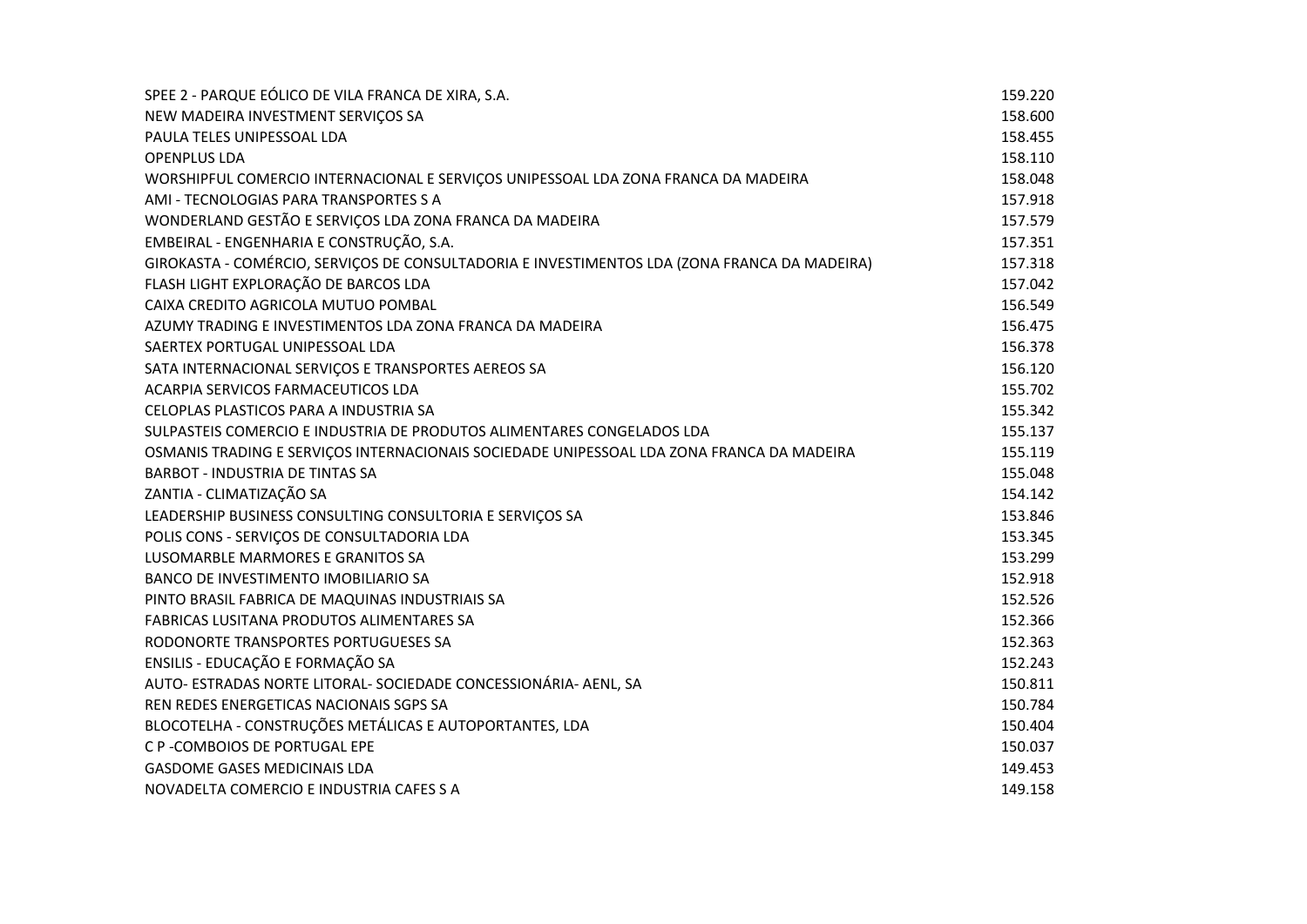| SOLVAY PORTUGAL PRODUTOS QUIMICOS SA                                           | 148.534 |
|--------------------------------------------------------------------------------|---------|
| P S E - PS ENGINEERING - COMERCIO GESTAO E SERVIÇOS LDA ZONA FRANCA DA MADEIRA | 147.311 |
| PULL & BEAR - CONFECÇÕES S A                                                   | 147.122 |
| VALORA SERVIÇOS APOIO A EMISSÃO MONETARIA SA                                   | 147.038 |
| SULNOVO AGRICULTURA E CONSTRUCAO CIVIL LDA                                     | 146.622 |
| BERSHKA PORTUGAL CONFECCOES SOC UNIPESSOAL LDA                                 | 146.181 |
| SCC SOCIEDADE CENTRAL DE CERVEJAS E BEBIDAS SA                                 | 145.767 |
| BNP PARIBAS SECURITIES SERVICES - SUCURSAL EM PORTUGAL                         | 145.418 |
| TOZZI SUD PORTUGAL COMERCIO GESTAO E SERVICOS LDA                              | 145.294 |
| EOLENERG EMPREENDIMENTOS ELECTRICOS S A                                        | 145.269 |
| LABORATORIO DE ANALISES CLINICAS JOSE MANSO SA                                 | 145.138 |
| ALEXCAFI - COMERCIO DE IMPORTAÇÃO E EXPORTAÇÃO LDA                             | 145.107 |
| DOREL PORTUGAL ARTIGOS PARA BEBE LDA                                           | 145.043 |
| MINOLO - COMERCIO SERVIÇOS DE CONSULTADORIA E INVESTIMENTOS LDA Z F MADEIRA    | 144.793 |
| ENERMETER SISTEMAS DE MEDIÇÃO LIMITADA                                         | 144.546 |
| FIBOPE PORTUGUESA FILMES BIORIENTADOS SA                                       | 143.607 |
| INOSAT, CONSULTORIA INFORMÁTICA S.A.                                           | 143.400 |
| NAD DESIGN SOLUTIONS, S.A.                                                     | 143.380 |
| WHITE TOWER - SERVIÇOS E MARKETING LDA (ZONA FRANCA DA MADEIRA)                | 143.283 |
| NORTHBAY - TRANSPORTES MARITIMOS LDA ZONA FRANCA DA MADEIRA                    | 143.004 |
| SOMAGUE SOC GESTORA PARTICIPACOES SOCIAIS SA                                   | 142.850 |
| LUIS BRITO TEXTEIS LDA                                                         | 142.805 |
| ACTIAL - FARMACEUTICA LDA ZONA FRANCA DA MADEIRA                               | 142.489 |
| SAINT GOBAIN WEBER PORTUGAL SA                                                 | 142.183 |
| CAIXA DE CREDITO AGRICOLA MUTUO BEIRA CENTRO CRL                               | 142.182 |
| <b>GRANITOS SAO MARTINHO SOCIEDADE UNIPESSOAL LDA</b>                          | 142.092 |
| PAINEL 2000 - SOCIEDADE INDUSTRIAL DE PÁINEIS S.A.                             | 141.493 |
| ANA AEROPORTOS DE PORTUGAL SA                                                  | 141.311 |
| <b>LUSIFROTA TRANSPORTES SA</b>                                                | 138.645 |
| <b>BANCO PRIMUS SA</b>                                                         | 137.751 |
| SOSOARES CAIXILHARIAS E VIDROS SA                                              | 137.637 |
| EEM EMPRESA DE ELECTRICIDADE DA MADEIRA SA                                     | 137.617 |
| GROHE PORTUGAL COMPONENTES SANITARIOS LDA                                      | 137.538 |
| ODKAS - CONSULTADORIA ECONÓMICA E MARKETING S.A. (ZONA FRANCA DA MADEIRA)      | 137.513 |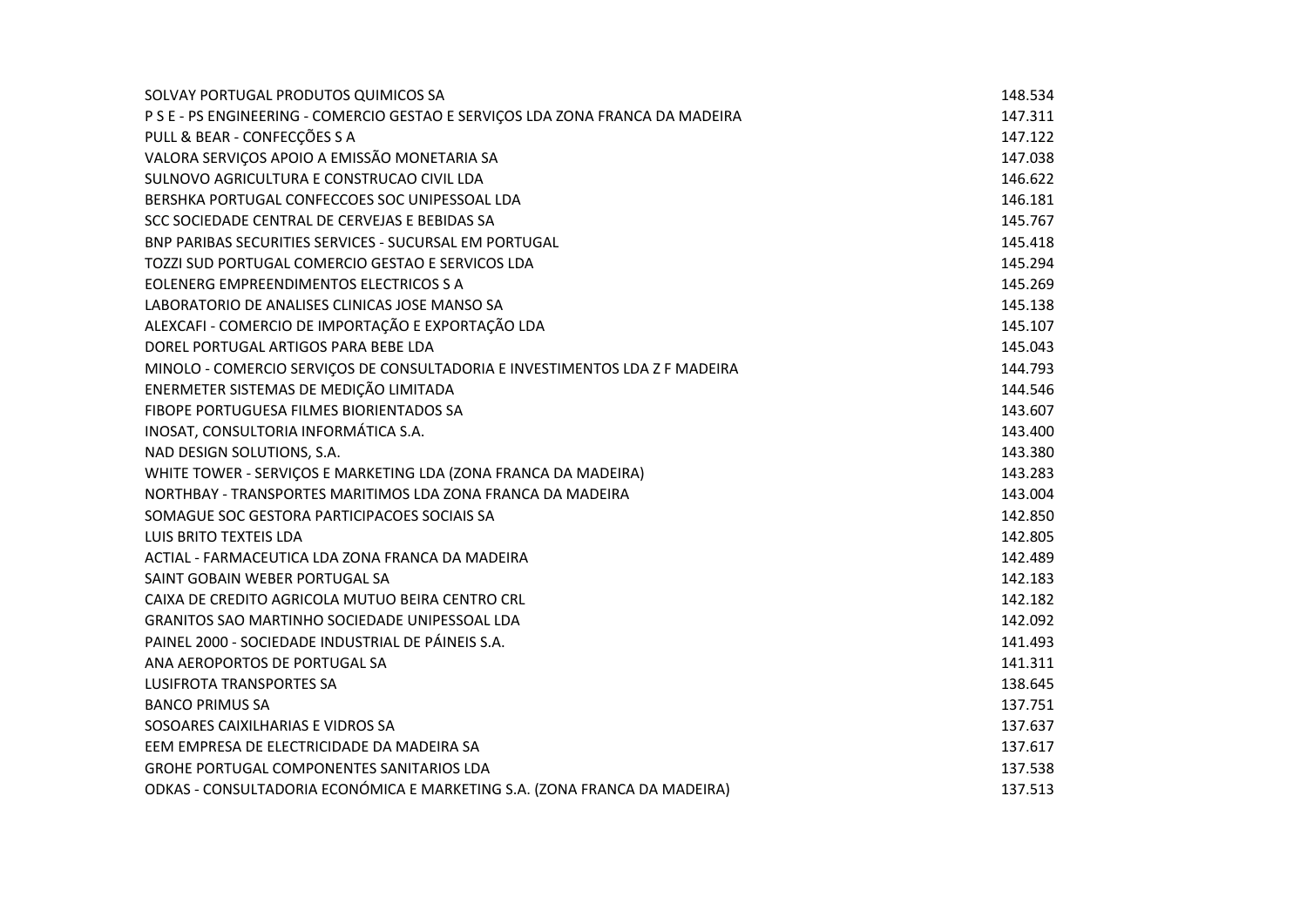| A SILVA MATOS METALOMECANICA SA                                                                    | 136.482 |
|----------------------------------------------------------------------------------------------------|---------|
| JOSE DE MELLO SAUDE SOCIEDADE GESTORA DE PARTICIPAÇÕES SOCIAIS S A                                 | 136.050 |
| TALLOW COMERCIO INTERNACIONAL LDA ZONA FRANCA DA MADEIRA                                           | 135.910 |
| VALNOR VALORIZAÇÃO E TRATAMENTO DE RESIDUOS SOLIDOS S A                                            | 135.714 |
| <b>RAMALHOS SA</b>                                                                                 | 135.541 |
| ZELIG - SERVIÇOS DE CONSULTADORIA LD                                                               | 135.228 |
| WS ENERGIA, S.A.                                                                                   | 134.946 |
| RESENDE ACTIVIDADES TURISTICAS SA                                                                  | 134.766 |
| CAIXA DE CREDITO AGRICOLA MUTUO DO NORDESTE ALENTEJANO CRL                                         | 134.387 |
| <b>CIMENTOS EUROPA SA</b>                                                                          | 134.089 |
| COMP DE SEGUROS TRANQUILIDADE SA                                                                   | 133.797 |
| CIRCEMORY TRADING E INVESTIMENTOS LDA ZONA FRANCA DA MADEIRA                                       | 132.841 |
| CELFOCUS SOLUÇÕES INFORMATICAS PARA TELECOMUNICAÇÕES S A                                           | 132.465 |
| XLM-SOCIEDADE DE ESTUDOS E PROJECTOS LDA                                                           | 132.004 |
| POLOPIQUE COMERCIO E INDUSTRIA DE CONFECÇÕES S A                                                   | 131.375 |
| RELOPA ELECTRODOMESTICOS TERMICA E VENTILACAO SA                                                   | 131.374 |
| MEDIDATA NET SISTEMAS DE INFORMAÇÃO PARA AUTARQUIAS S A                                            | 130.904 |
| <b>CAVES DA RAPOSEIRA S A</b>                                                                      | 130.730 |
| <b>MOVECHO MOVEIS ESCRITORIO SA</b>                                                                | 130.681 |
| KURSILY VI CONSULTADORIA ECONOMICA E PARTICIPAÇÕES SOCIEDADE UNIPESSOAL S A ZONA FRANCA DA MADEIRA | 130.663 |
| HOSPITAL PROFESSOR DOUTOR FERNANDO FONSECA EPE                                                     | 130.280 |
| MUNDICOMPRAS LDA (ZONA FRANCA DA MADEIRA)                                                          | 130.122 |
| BORGWARNER EMISSIONS SYSTEMS PORTUGAL, UNIPESSOAL LDA                                              | 129.888 |
| UNILEVER JERONIMO MARTINS LDA                                                                      | 129.881 |
| SERVICES VISMANAGEMENT INTERNATIONAL, UNIPESSOAL LDA (ZONA FRANCA DA MADEIRA)                      | 129.862 |
| ZON TV CABO AÇOREANA SA                                                                            | 129.607 |
| ACTVERA COMERCIO SERVIÇOS DE CONSULTORIA E INVESTIMENTOS LDA ZONA FRANCA DA MADEIRA                | 129.447 |
| INDUMECA SOC INDUSTRIAL METALURGICA BAIAO LDA                                                      | 129.241 |
| ENERBEIRA RECURSOS ENRGETICOS LDA                                                                  | 129.157 |
| YMAZYM SERVIÇOS DE TELECOMUNICAÇÕES LDA ZONA FRANCA DA MADEIRA                                     | 128.395 |
| <b>TECNO-PAN LDA</b>                                                                               | 127.899 |
| PLANESTRADA - OPERAÇÃO E MANUTENÇÃO RODOVIARIA S A                                                 | 127.643 |
| <b>GISP SOLUCOES INFORMATICAS SA</b>                                                               | 127.613 |
| DIATOSTA INDUSTRIA ALIMENTAR SA                                                                    | 127.583 |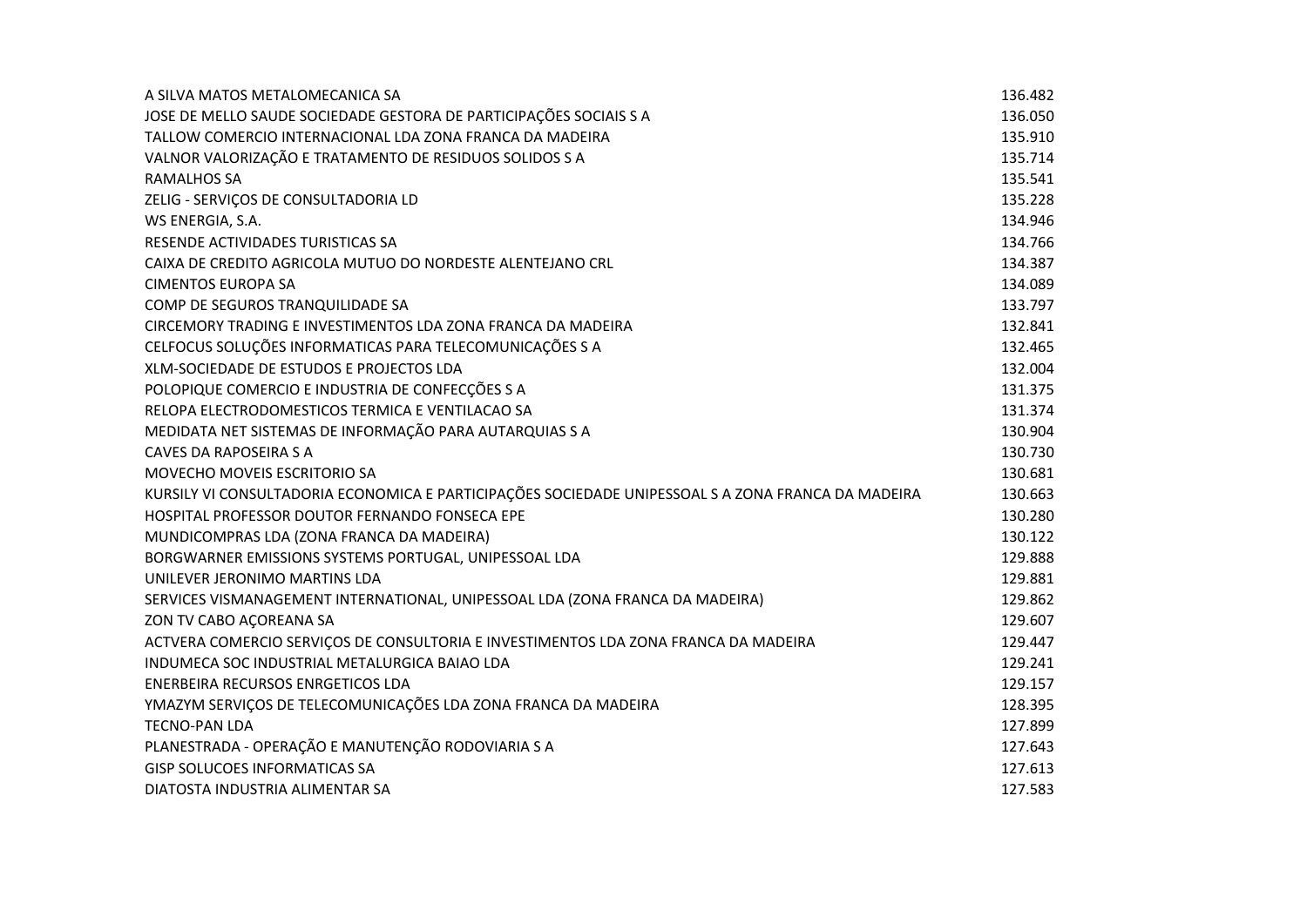| FERREIRA MARTINS & FILHOS - MADEIRAS E DERIVADOS, S. A.                                | 127.452 |
|----------------------------------------------------------------------------------------|---------|
| AMANDIO JOSE LOBO LDA                                                                  | 127.394 |
| CAVALCANTE TRADING SOCIEDADE UNIPESSOAL LDA ZONA FRANCA DA MADEIRA                     | 127.020 |
| MADLIENA COMERCIO SERVIÇOS DE CONSULTADORIA E INVESTIMENTOS LDA ZONA FRANCA DA MADEIRA | 126.966 |
| VOGAMAX COMÉRCIO INTERNACIONAL LDA (ZONA FRANCA DA MADEIRA)                            | 126.274 |
| CAIXA DE CRÉDITO AGRÍCOLA MÚTUO BEIRA DOURO CRL                                        | 126.212 |
| CAIXA DE CREDITO AGRICOLA MUTUO DO NORTE ALENTEJANO CRL                                | 125.959 |
| DINTEC AGROQUIMICA PRODUTOS QUIMICOS LDA                                               | 125.158 |
| JOSE SANTOS FERNANDES & FILHOS LDA                                                     | 124.148 |
| SUMA SERVIÇOS URBANOS E MEIO AMBIENTE SA                                               | 123.990 |
| CANCE CONSTRUÇÕES METALICAS LDA                                                        | 123.510 |
| <b>FLEXIPOL ESPUMAS SINTETICAS SA</b>                                                  | 123.255 |
| LOJA GATO PRETO ARTESANATO E DECORACAO LDA                                             | 123.235 |
| MARIGOLD INDUSTRIAL PORTUGAL-LUVAS INDUSTRIAIS UNIPESSOAL LDA                          | 123.180 |
| NORMATICA SERVIÇOS DE INFORMÁTICA E ORGANIZAÇÃO S.A.                                   | 122.614 |
| STRADIVARIUS PORTUGAL - CONFECÇÕES UNIPESSOAL LDA                                      | 122.437 |
| NAUGEST - S G P S LDA                                                                  | 122.400 |
| RODOVIARIA BEIRA INTERIOR SA                                                           | 121.642 |
| MODELO DISTRIBUICAO DE MATERIAIS DE CONSTRUCAO SA                                      | 121.612 |
| NOITES RECICLAGEM E MATERIAS PRIMAS SECUNDARIAS LDA                                    | 120.798 |
| MEDITERRANEAN MEZZANINE - SERVIÇOS DE CONSULTORIA S A - ZONA FRANCA DA MADEIRA         | 120.756 |
| SHINENUMBER - SA                                                                       | 120.658 |
| POLIVERSAL PLASTICOS E TECNOLOGIA SA                                                   | 120.077 |
| <b>MPRIME SOLAR SOLUTIONS S A</b>                                                      | 119.864 |
| PRIO ENERGY - SGPS, S.A.                                                               | 119.799 |
| LIBERTY SEGUROS SA                                                                     | 119.693 |
| SOC INDUSTRILIZAÇÃO PRODUTOS AGRICOLAS SOPRAGOL SA                                     | 119.337 |
| SKELT METALOMECANICA S A                                                               | 119.287 |
| NETJETS TRANSPORTES AEREOS S A                                                         | 119.172 |
| JOAQUIM OLIVEIRA BAPTISTA - RESTAURANTES UNIPESSOAL LDA                                | 119.085 |
| NICEIA COMERCIO INTERNACIONAL E SERVIÇOS SA                                            | 118.976 |
| EMPRESA TRANSPORTES GONDOMARENSE LDA                                                   | 118.883 |
| IMORENDIMENTO CAPITAL SOCIEDADE UNIPESSOAL LDA                                         | 118.627 |
| NEORELVA EMBALAGENS METALICAS S A                                                      | 118.578 |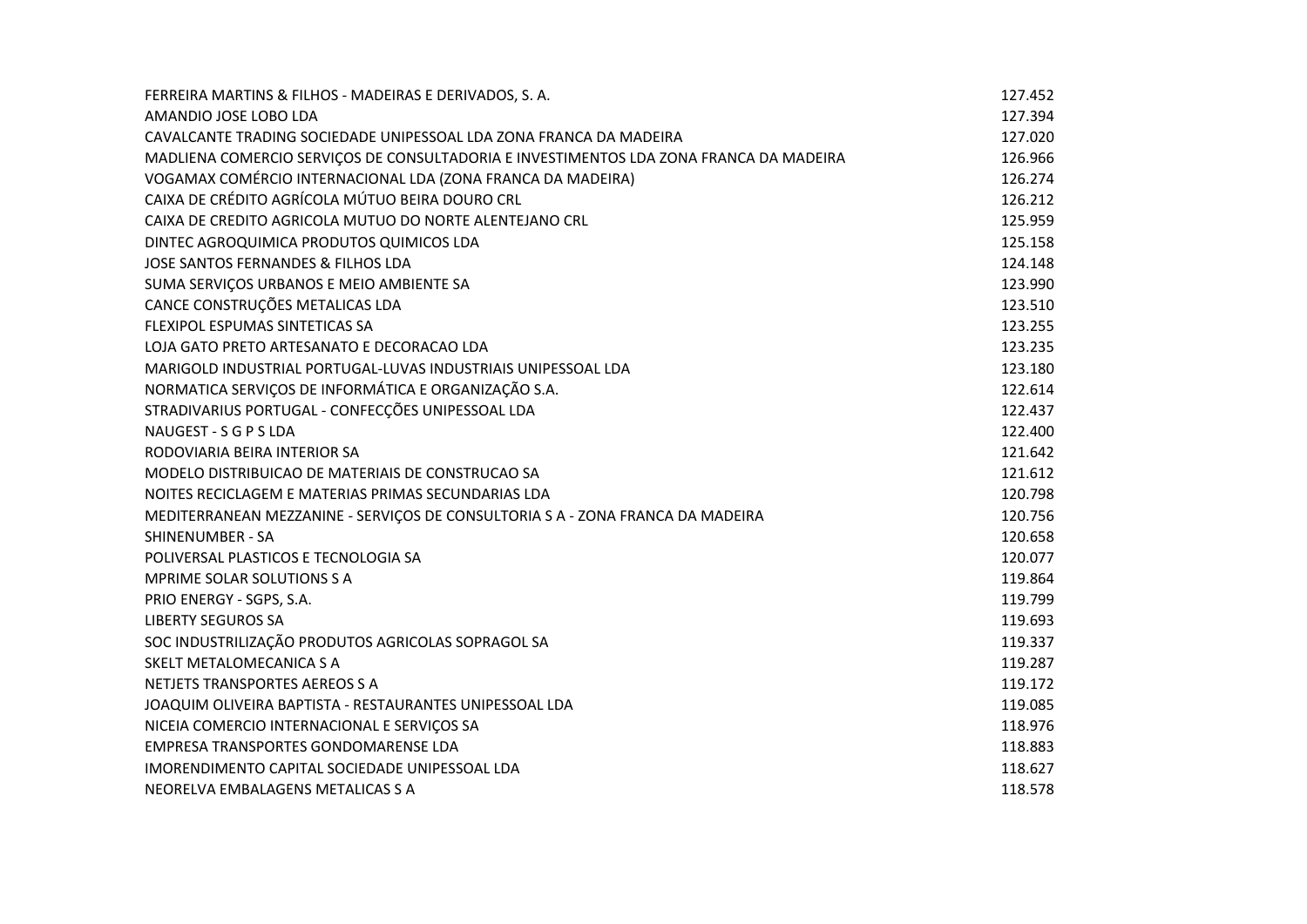| MATELFE-INSTALAÇÕES ELÉCTRICAS LDA                                                      | 118.450 |
|-----------------------------------------------------------------------------------------|---------|
| WORLDVISION CONSULTADORIA DE GESTÃO SA                                                  | 118.430 |
| PIAMARK GESTÃO DE DIREITOS DE PROPRIEDADE INTELECTUAL LDA                               | 118.413 |
| CAIXA DE CREDITO AGRICOLA MUTUO DE SÃO BARTOLOMEU DE MESSINES E SÃO MARCOS DA SERRA CRL | 118.308 |
| CACHAPUZ - EQUIPAMENTOS PARA PESAGEM LDA                                                | 118.228 |
| CAIXA CREDITO AGRICOLA MUTUO DA SERRA DA ESTRELA C R L                                  | 117.910 |
| <b>IMPETUS PORTUGAL TEXTEIS SA</b>                                                      | 117.883 |
| KELANDLA CONSULTORES E SERVIÇOS LDA ZONA FRANCA DA MADEIRA                              | 117.820 |
| TECNOFISIL - CONSULTORES DE ENGENHARIA S A                                              | 117.653 |
| TRANSPORTES VIEIRA VACAS LDA                                                            | 117.313 |
| WALSH CONSULTADORIA E SERVIÇOS LDA ZONA FRANCA DA MADEIRA                               | 116.936 |
| SKY ALLIANCE - INVESTIMENTOS E SERVIÇOS UNIPESSOAL LDA ZONA FRANCA DA MADEIRA           | 116.829 |
| SAFEBAG INDUSTRIA COMPONENTES DE SEGURANÇA AUTOMOVEL S A                                | 116.178 |
| PROZINCO - CONSTRUÇÃO E MANUTENÇÃO S A                                                  | 116.160 |
| LABORIAL SOLUCAO PARA LABORATORIOS S A                                                  | 116.054 |
| MYTOL - TRADING E MARKETING SOCIEDADE UNIPESSOAL LDA ZONA FRANCA DA MADEIRA             | 115.920 |
| CSM IBERIA, S.A.                                                                        | 115.427 |
| MONTALVIA - CONSTRUTORA S A                                                             | 115.272 |
| MERCK SHARP & DOHME LDA                                                                 | 114.025 |
| METHODUS - SISTEMAS DE INFORMACAO SA                                                    | 113.667 |
| ALEDO COMERCIO GESTÃO E SERVIÇOS LDA ZONA FRANCA DA MADEIRA                             | 113.399 |
| CAMPOAVES - AVES DO CAMPO SA                                                            | 113.077 |
| TAVISTOCK - SGPS LDA ZONA FRANCA DA MADEIRA                                             | 112.868 |
| WAVECOM - SOLUÇÕES RADIO SA                                                             | 112.833 |
| PAULO OLIVEIRA SA                                                                       | 112.505 |
| JMS PRESTAÇÃO DE SERVIÇOS ADMINISTRATIVOS E OPERACIONAIS ACE                            | 112.422 |
| SANITOP MATERIAL SANITARIO LDA                                                          | 112.326 |
| JMS - PRESTAÇÃO DE SERVIÇOS DE SAUDE A C E                                              | 112.160 |
| INTERMOLDE MOLDES VIDREIROS INTERNACIONAIS LDA                                          | 111.811 |
| CARLOS AUGUSTO PINTO DOS SANTOS FILHOS SA                                               | 111.593 |
| OVERPHARMA PRODUTOS MEDICOS E FARMACEUTICOS LDA                                         | 111.581 |
| SARRELIBER TRANSFORMAÇÃO DE PLASTICOS E METAIS S A                                      | 111.468 |
| <b>FABRICA TINTAS 2000 SA</b>                                                           | 110.856 |
| MAIEUTICA COOP ENSINO SUPERIOR CRL                                                      | 110.221 |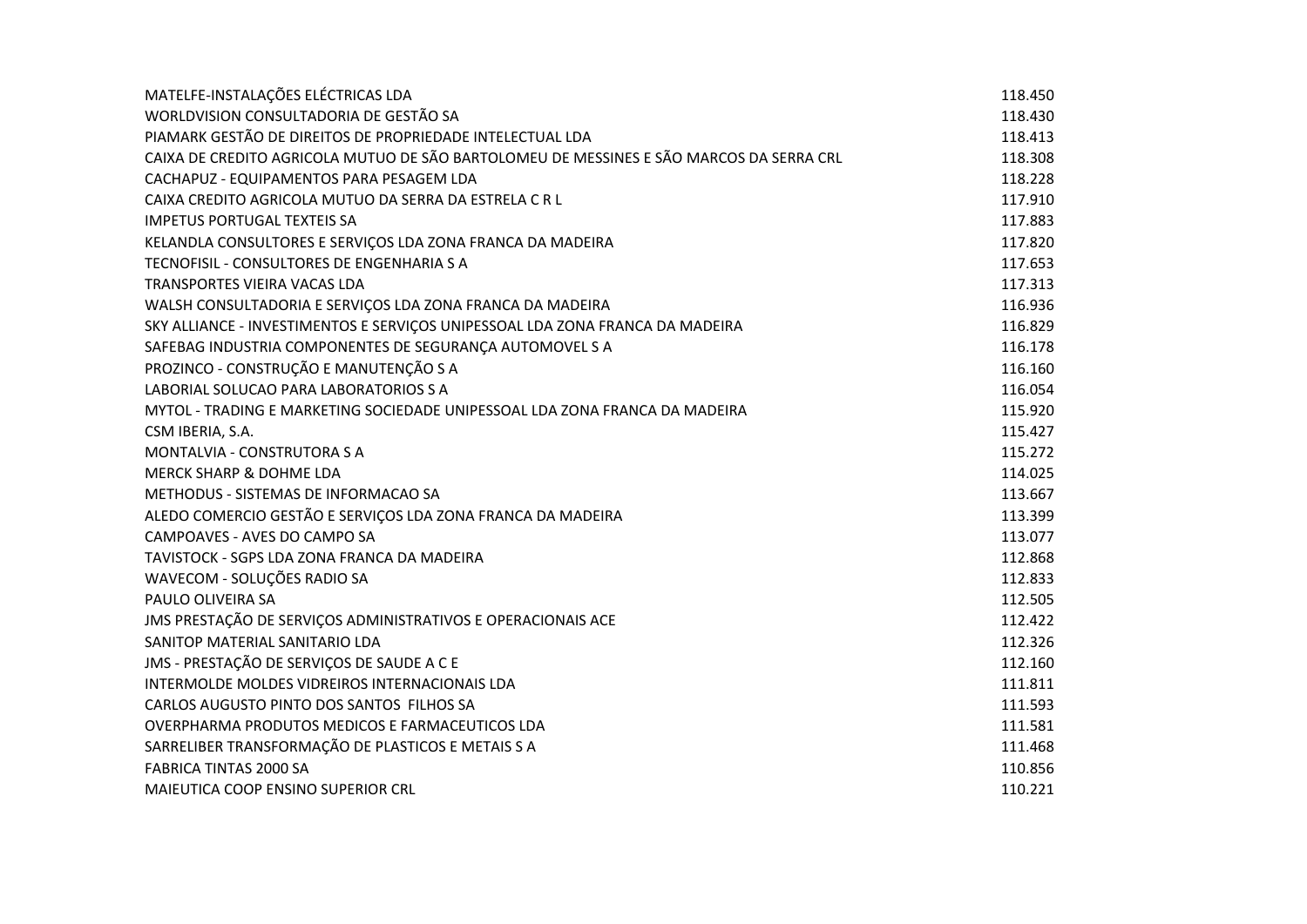| <b>CIMENTACOR CIMENTOS ACORES LDA</b>                                               | 110.144 |
|-------------------------------------------------------------------------------------|---------|
| ROSETTI GENERAL CONTRACTING CONSTRUÇÕES E SERVIÇOS LDA                              | 109.993 |
| TOTALMEDIA ENTREGAS AO DOMICILIO SA                                                 | 109.338 |
| GRUPO SOARES DA COSTA SGPS SA                                                       | 109.086 |
| <b>ONSALESIT S A</b>                                                                | 108.367 |
| M L G T MADEIRA MANAGEMENT E INVESTMENT S A ZONA FRANCA DA MADEIRA                  | 108.272 |
| MELROCKS CONSULTADORIA E SERVIÇOS SOCIEDADE UNIPESSOAL LDA ZONA FRANCA DA MADEIRA   | 107.876 |
| TRANSNELCAR II - TRANSPORTES DE MERCADORIAS LDA                                     | 107.775 |
| LAMEGUIPER - SOCIEDADE DE DISTRIBUIÇÃO S A                                          | 107.757 |
| DALIA GESTÃO E SERVIÇOS SA ZONA FRANCA DA MADEIRA                                   | 107.698 |
| <b>IBERUSA HOTELARIA E RESTAURACAO SA</b>                                           | 107.423 |
| <b>COFIDIS</b>                                                                      | 106.321 |
| <b>BANCO CREDIBOM S A</b>                                                           | 105.350 |
| METALOCAR INDUSTRIA METALOMECANICA SA                                               | 104.983 |
| BLUE TANK - CONSULTORES SERVIÇOS SOCIEDADE UNIPESSOAL LDA                           | 104.742 |
| IMAUTOMATICHE MAQUINAS DE EMBALAGENS UNIPESSOAL LDA                                 | 104.435 |
| OKE TILLNER - PERFIS LDA                                                            | 103.857 |
| ABILIO RODRIGUES PEIXOTO E FILHOS S A                                               | 103.516 |
| PRIMEIT - CONSULTING, S.A.                                                          | 103.382 |
| PANRICO PRODUTOS ALIMENTARES LDA                                                    | 103.298 |
| <b>TRANSMAIA TRANSPORTES LDA</b>                                                    | 103.163 |
| AMARGOSA INVESTIMENTOS E SERVIÇOS LDA ZONA FRANCA DA MADEIRA                        | 102.749 |
| VALORMINHO VALORIZAÇÃO E TRATAMENTO DE RESIDUOS SOLIDOS SA                          | 102.737 |
| KONK CONSULTING - CONSULTORIA INFORMÁTICA S.A.                                      | 102.642 |
| A G C - MINAS DE PORTUGAL UNIPESSOAL LIMITADA                                       | 102.174 |
| CAIXA DE CREDITO AGRICOLA MUTUO DA REGIAO DO FUNDAO E SABUGAL CRL                   | 102.062 |
| DESCAVANOR ESCAVAÇÕES E DESMONTE DE ROCHA S A                                       | 101.683 |
| PRESTITECA ENGENHARIA E TECNOLOGIA APLICADA SA                                      | 101.561 |
| <b>WEGEURO INDUSTRIA ELECTRICA S A</b>                                              | 100.934 |
| SONORGAS- SOCIEDADE DE GAS DO NORTE SA                                              | 100.782 |
| PRICEWATERHOUSECOOPERS & ASSOCIADOS - SOCIEDADE DE REVISORES OFICIAIS DE CONTAS LDA | 100.664 |
| DEBONAIR TRADING INTERNACIONAL LDA                                                  | 100.566 |
| FIORIMA, S.A.                                                                       | 100.491 |
| SPANISH CRUISE SERVICES N V - SUCURSAL EM PORTUGAL ZONA FRANCA DA MADEIRA           | 100.175 |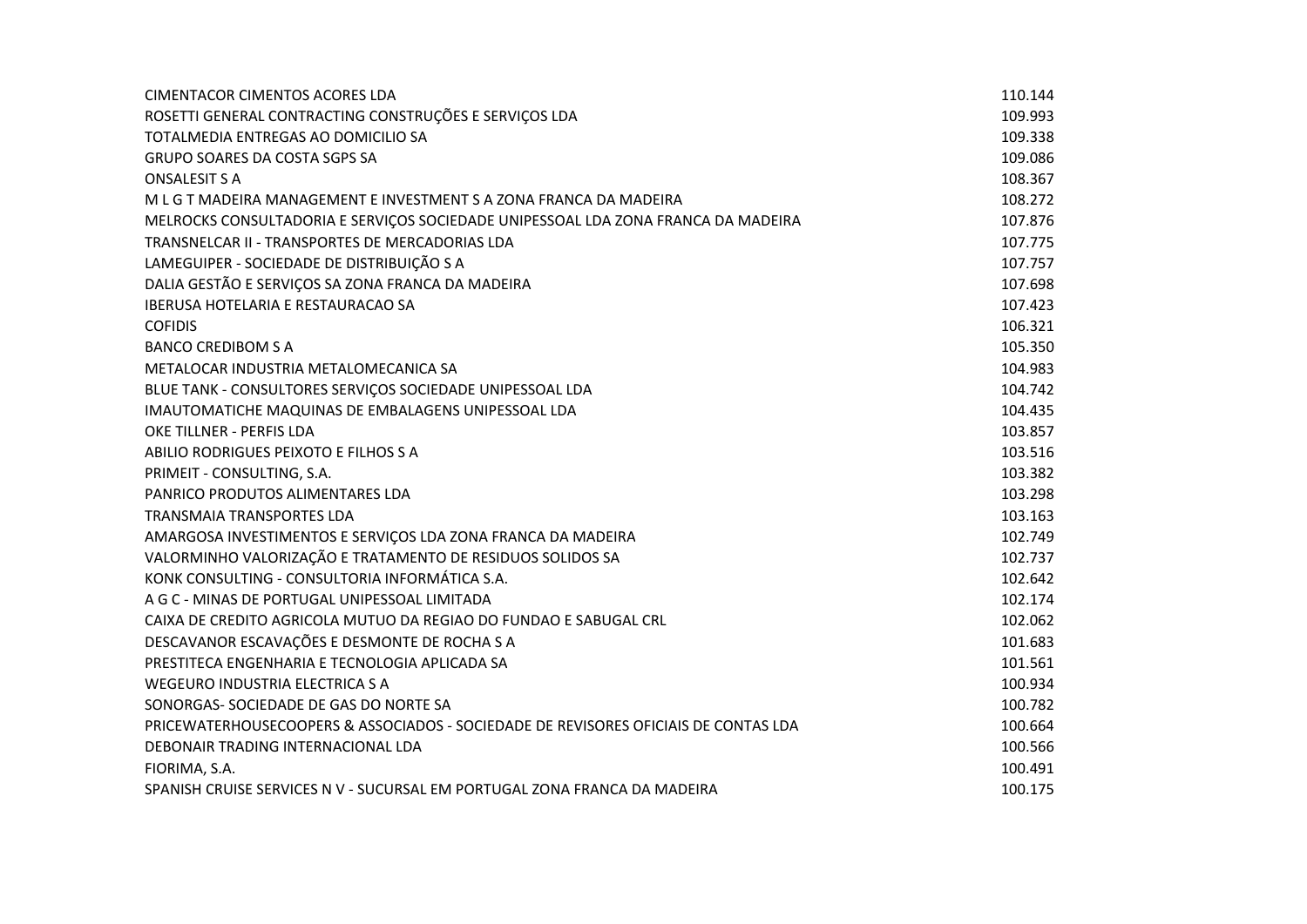| PAINHAS S A                                                                        | 99.344 |
|------------------------------------------------------------------------------------|--------|
| CHARLESWORTH - CONSULTADORIA E SERVIÇOS LDA                                        | 99.285 |
| FEERICA-FABRICA DE EQUIPAMENTOS PARA SEGURANÇA E INOVAÇÃO INDUSTRIAL, S. A.        | 99.247 |
| ELANDYZ - CONSULTADORIA E MARKETING LDA (ZONA FRANCA DA MADEIRA)                   | 99.120 |
| SOFTLIMITS S A                                                                     | 99.102 |
| BALISTE TRADING E MARKETING S A ZONA FRANCA DA MADEIRA                             | 99.094 |
| <b>TAMPA TRADING LDA</b>                                                           | 98.845 |
| T N TRANSPORTES M SIMOES NOGUEIRA SA                                               | 98.740 |
| <b>GRESTEL - PRODUTOS CERAMICOS SA</b>                                             | 98.508 |
| VALERATO SERVIÇOS DE CONSULTADORIA SOCIEDADE UNIPESSOAL LDA ZONA FRANCA DA MADEIRA | 98.502 |
| HIBISCAMAR - TRANSPORTES MARITIMOS UNIPESSOAL LDA                                  | 97.313 |
| ABRIGADA - COMPANHIA NACIONAL DE REFRACTARIOS SA                                   | 96.943 |
| ATAMI CONSULTADORIA E SERVIÇOS LDA ZONA FRANCA DA MADEIRA                          | 96.620 |
| ERNST & YOUNG AUDIT & ASSOCIADOS SROC S A                                          | 96.514 |
| SOARES & FIGUEIREDO S A                                                            | 96.220 |
| <b>TAS- PORTUGAL SA</b>                                                            | 96.214 |
| SERLIMAWASH LAVANDARIA INDUSTRIAL S A ZONA FRANCA DA MADEIRA                       | 96.189 |
| <b>CALADO E DUARTE LDA</b>                                                         | 95.642 |
| BRADCO FABRICAÇÃO E COMERCIALIZAÇÃO DE MARROQUINARIA S A                           | 95.639 |
| SAMUI COMERCIO E SERVIÇOS INTERNACIONAIS LDA ZONA FRANCA DA MADEIRA                | 95.443 |
| JOAQUIM ANGELO SILVA SA                                                            | 95.261 |
| N D PORTUGAL TRANSPORTES LDA                                                       | 95.042 |
| THORENS - CONSULTADORIA E SERVIÇOS LD -                                            | 94.692 |
| ARESTALFER, S.A.                                                                   | 94.635 |
| HIGINO PINHEIRO & IRMÃO SA                                                         | 94.497 |
| MALTIBERICA SOC PRODUTORA MALTE SA                                                 | 94.467 |
| <b>QUISISANA SHIPPING LDA</b>                                                      | 94.326 |
| RAÇÕES ZEZERE SA                                                                   | 94.267 |
| ARTSANA PORTUGAL S A                                                               | 94.255 |
| TESSIMAX - LANIFÍCIO S.A.                                                          | 93.885 |
| CORDEX COMPANHIA INDUSTRIAL TEXTIL SA                                              | 93.877 |
| <b>IMPRENSA NACIONAL CASA MOEDA S A</b>                                            | 93.662 |
| ORTHOS XXI UNIPESSOAL LDA                                                          | 93.619 |
| AUTO VIAÇÃO TAMEGA LDA                                                             | 93.436 |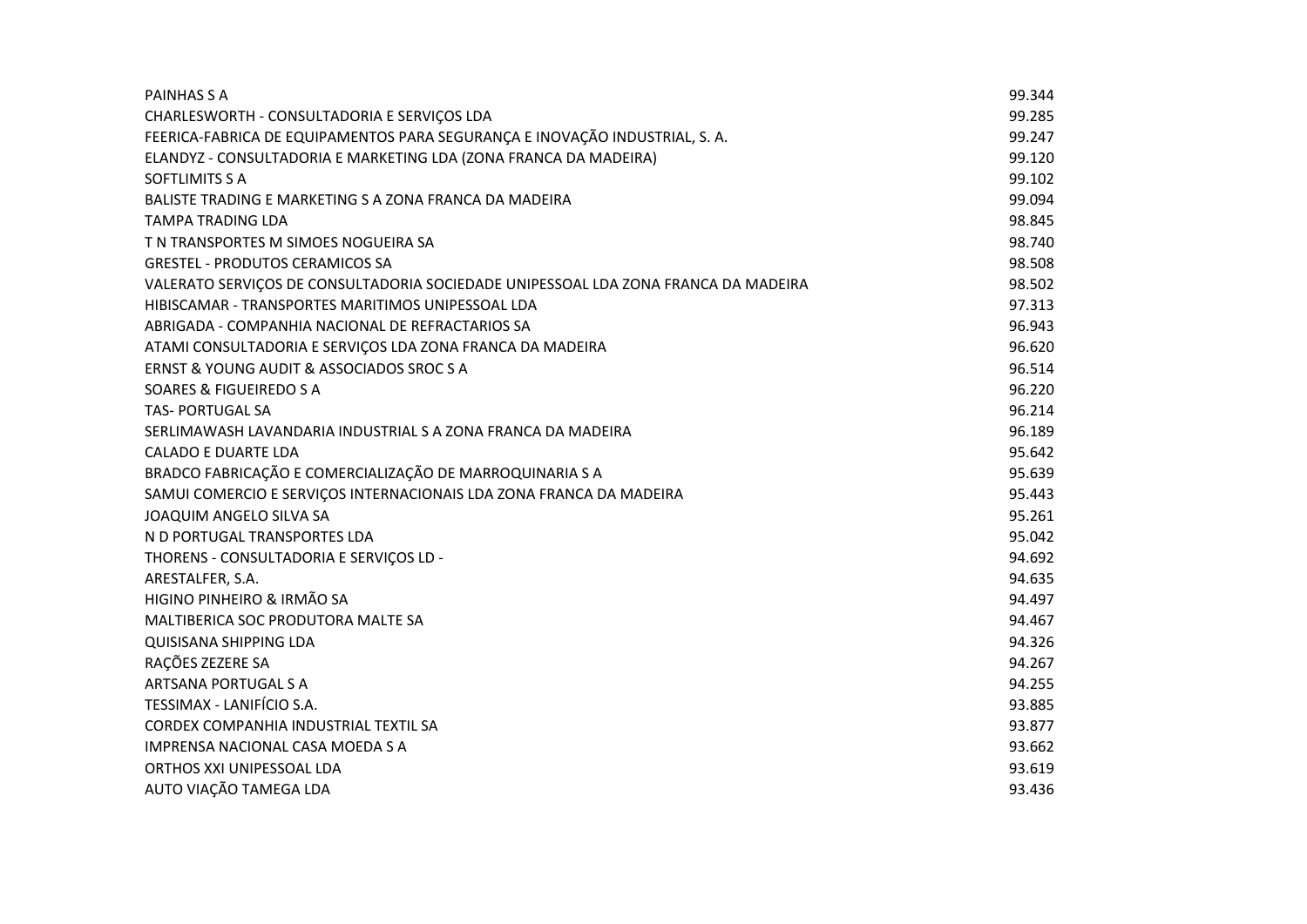| VALSTEAM ADCA ENGINEERING SA                                                         | 93.413 |
|--------------------------------------------------------------------------------------|--------|
| JOHNSON E JOHNSON LDA                                                                | 93.356 |
| MEDICINEONE, LIFE SCIENCES COMPUTING, S.A.                                           | 93.282 |
| DANONE PORTUGAL SA                                                                   | 92.843 |
| L M PERFIS INDUSTRIA DE PERFIS E PORTAS SA                                           | 92.341 |
| TRANSOLEIROS - TRANSPORTES DE MERCADORIAS S A                                        | 92.314 |
| KRENDI COMERCIO SERVIÇOS DE CONSULTADORIA E INVESTIMENTOS LDA ZONA FRANCA DA MADEIRA | 92.211 |
| <b>EMPREENDIMENTOS EOLICOS CERVEIRENSES S A</b>                                      | 92.169 |
| CAIXA DE CREDITO AGRICOLA MUTUO DE LEIRIA CRL                                        | 91.702 |
| LUISIADAS - CONSULTADORIA E PARTICIPAÇÕES UNIPESSOAL LDA ZONA FRANCA DA MADEIRA      | 91.468 |
| <b>BIAL SGPS SA</b>                                                                  | 90.685 |
| RHMAIS ORGANIZACAO GESTAO RECURSOS HUMANOS SA                                        | 90.670 |
| BRESIMAR AUTOMAÇÃO S A                                                               | 90.618 |
| ATB ACABAMENTOS TEXTEIS BARCELOS LDA                                                 | 90.588 |
| A SILVA & SILVA - IMOBILIARIO E SERVIÇOS SA                                          | 90.075 |
| EMPREENDIMENTOS EOLICOS DA ESPIGA S A                                                | 89.932 |
| MUROPLAS INDUSTRIAS PLASTICOS LDA                                                    | 89.842 |
| IRMÃOS ALMEIDA CABRAL LDA                                                            | 89.753 |
| VITROCHAVES - INDUSTRIA DE VIDROS S A                                                | 89.625 |
| LILAZ - TRADING INTERNACIONAL LDA ZONA FRANCA DA MADEIRA                             | 89.538 |
| <b>EVERIS PORTUGAL S A</b>                                                           | 89.300 |
| APURENI - TRADING E SERVIÇOS INTERNACIONAIS S A & COMANDITA ZONA FRANCA DA MADEIRA   | 89.004 |
| WINDMERE SGPS LDA ZONA FRANCA DA MADEIRA                                             | 88.961 |
| MEGAWEST TRADING E INVESTIMENTOS LDA ZONA FRANCA DA MADEIRA                          | 88.920 |
| MADEIRA MANAGEMENT CIA LDA                                                           | 88.894 |
| NOVABASE ENTERPRISE APLICATIONS - SISTEMAS DE INFORMAÇÃO DE GESTÃO EMPRESARIAL SA    | 88.891 |
| AMBILITAL INVESTIMENTOS AMBIENTAIS NO ALENTEJO EIM                                   | 88.767 |
| VALE DO LOBO RESORT TURISTICO DE LUXO S A                                            | 88.587 |
| SANDERS ASSOCIATES MANAGEMENT CONSULTANTS SERVIÇOS SOCIEDADE UNIPESSOAL LDA          | 88.479 |
| NEOTTOLEMO LDA (ZONA FRANCA DA MADEIRA)                                              | 88.463 |
| PERFISA - FABRICA DE PERFIS METALICOS SA                                             | 88.446 |
| AVOPAÇOS - FARMACIAS E SERVIÇOS FARMACEUTICOS LDA                                    | 88.392 |
| YES MADEIRA - SERVIÇOS E CONTABILIDADE SOCIEDADE UNIPESSOAL LDA                      | 88.313 |
| <b>QUIDGEST CONSULTORES DE GESTAO SA</b>                                             | 88.003 |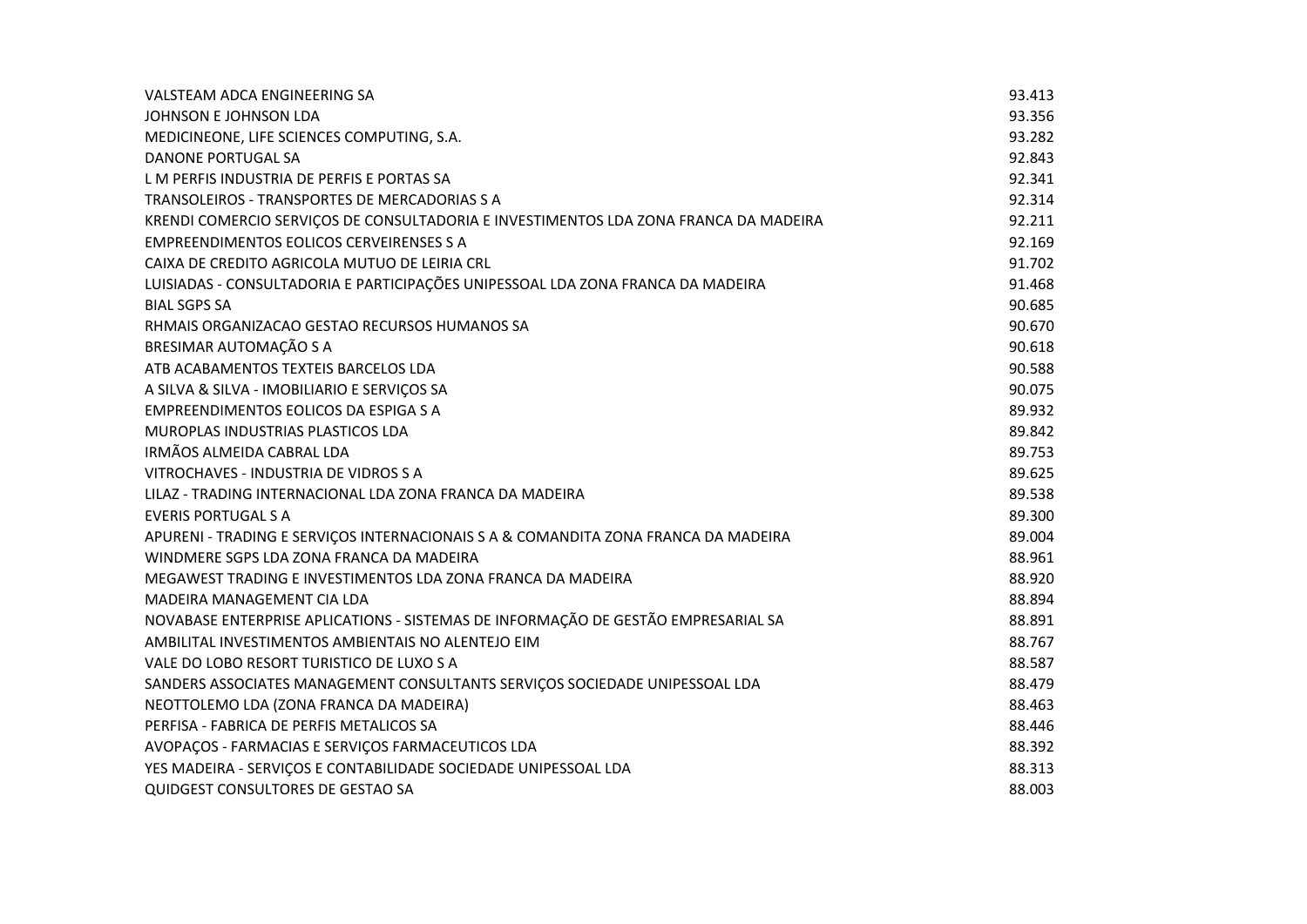| <b>GASCAN GASES COMBUSTIVEIS S A</b>                                                         | 87.838 |
|----------------------------------------------------------------------------------------------|--------|
| EP - ESTRADAS DE PORTUGAL S A                                                                | 86.793 |
| <b>ESCOLAS CAMBRIDGE SA</b>                                                                  | 86.758 |
| EOLICA DA COUTADA S A                                                                        | 86.099 |
| 3S SOLVAY SHARED SERVICES SOCIEDADE DE SERVIÇOS PARTILHADOS UNIPESSOAL LDA                   | 86.021 |
| TRANSNELCAR TRANSPORTES MERCADORIAS LDA                                                      | 85.971 |
| RIOX INDUSTRIAS METALOELECTRICAS SA                                                          | 85.965 |
| PLASFIL - PLASTICOS DA FIGUEIRA SA                                                           | 85.909 |
| CARFI - FÁBRICA DE PLÁSTICOS E MOLDES S.A.                                                   | 85.795 |
| TRANSPATAIENSE TRANSPORTES RODOVIARIOS MERCADORIAS SA                                        | 85.752 |
| COLEGIO MODERNO JOAO SOARES E FILHOS LDA                                                     | 85.638 |
| <b>CHEMENERGY LDA</b>                                                                        | 85.127 |
| RPD EUROPA SERVIÇOS LDA ZONA FRANCA DA MADEIRA                                               | 85.033 |
| GRAN CRUZ PORTO SOC COMERCIAL VINHOS LDA                                                     | 84.997 |
| <b>MAÇARICO S A</b>                                                                          | 84.841 |
| ESPACO ATLANTICO FORMACAO FINANCEIRA SA                                                      | 84.841 |
| <b>ERNST &amp; YOUNG S.A.</b>                                                                | 84.648 |
| URBIN UNIPESSOAL LDA                                                                         | 84.595 |
| INDUSTRIAS ALIMENTARES GELGURTE LDA                                                          | 84.286 |
| CAIXA CREDITO AGRICOLA MUTUO DE VALE DO SOUSA E BAIXO TAMEGA CRL                             | 84.148 |
| GLENCOVE CORPORATION LXXVIII CONSULTADORIA E SERVIÇOS LDA ZONA FRANCA DA MADEIRA             | 84.091 |
| CAIXA CREDITO AGRICOLA MUTUO DE MOGADOURO E VIMIOSO COOPERATIVA DE RESPONSABILIDADE LIMITADA | 84.058 |
| BANCO DE INVESTIMENTO GLOBAL SA                                                              | 83.703 |
| PAMPHILI CONSULTADORIA E SERVIÇOS LDA                                                        | 83.585 |
| SIKA PORTUGAL - PRODUTOS CONSTRUÇÃO E INDUSTRIA SA                                           | 83.385 |
| CAPITALDIALOG - SERVIÇOS E CONSULTORIA LDA & COMANDITA (ZONA FRANCA DA MADEIRA)              | 83.142 |
| ELECTROLAGOS COOP TRABALHADORES ELECTRICISTAS LAGOS CRL                                      | 82.929 |
| EUROP ASSISTANCE COMPANHIA PORTUGUESA DE SEGUROS S A                                         | 82.778 |
| SOTRATEL EMPRESA DE TRABALHO TEMPORARIO LDA                                                  | 82.691 |
| SOSEL CORRETORES DE SEGUROS SA                                                               | 82.336 |
| OYSHO PORTUGAL CONFECÇÕES UNIPESSOAL LDA                                                     | 82.289 |
| PLANETA D - ARTIGOS DE DESPORTO LDA                                                          | 82.137 |
| <b>MANUEL PIMENTA LDA</b>                                                                    | 81.829 |
| CARLOS JOSE FERNANDES E CIA LDA                                                              | 81.820 |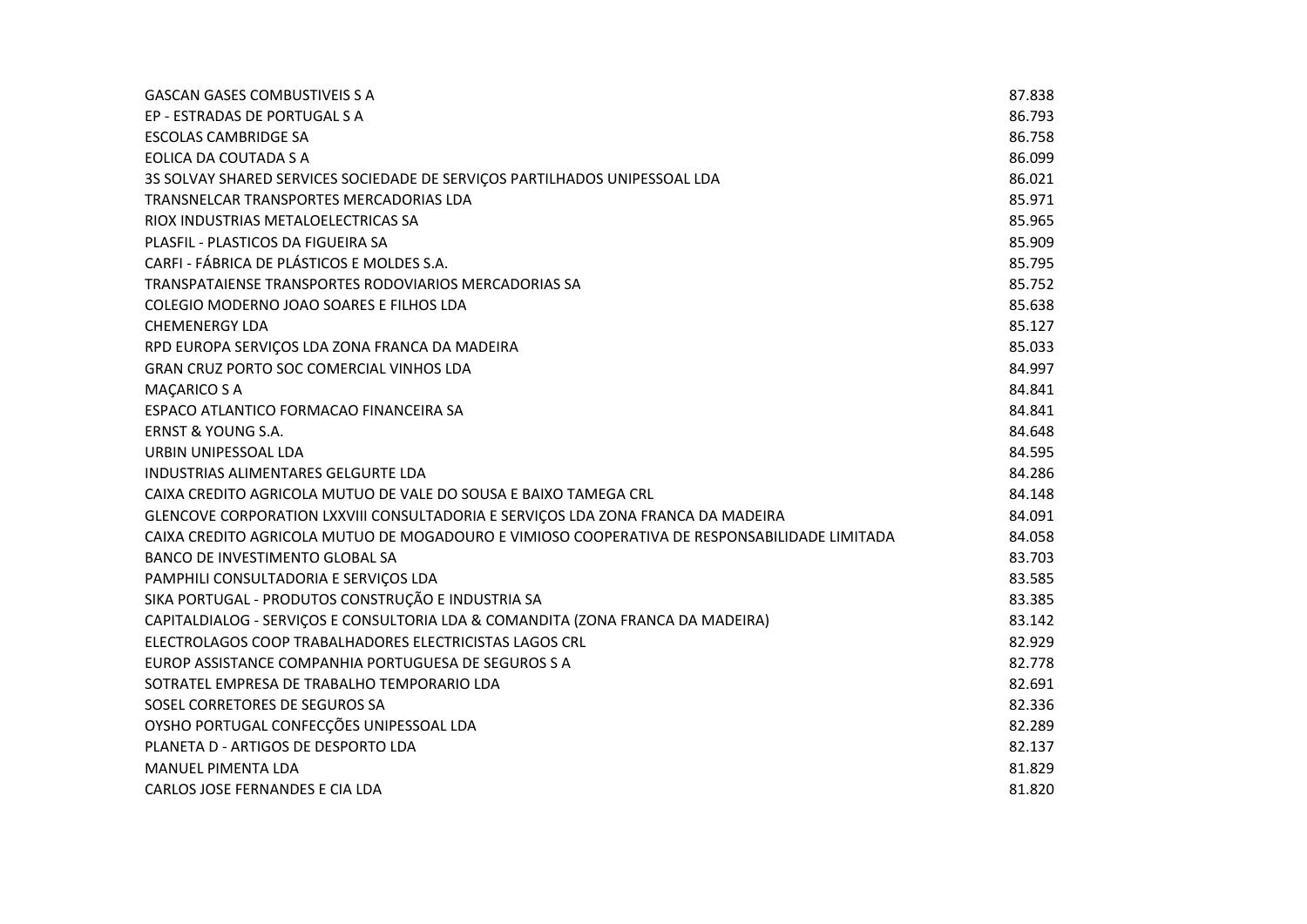| CGC CENTRO DE GENÉTICA CLÍNICA E PATALOGIA, S.A.                               | 81.604 |
|--------------------------------------------------------------------------------|--------|
| MOAGEM CERES A FIGUEIREDO E IRMAO                                              | 81.604 |
| NIMCO PORTUGAL LDA                                                             | 81.570 |
| BANCO ESPIRITO SANTO DE INVESTIMENTO SA                                        | 81.539 |
| GESAMB GESTÃO AMBIENTAL E DE RESIDUOS E E I M                                  | 81.474 |
| <b>IBERCOAL LDA</b>                                                            | 81.186 |
| IPORTALMAIS - SERVIÇOS DE INTERNET E REDES LDA                                 | 81.128 |
| ACATEL ACABAMENTOS TEXTEIS SA                                                  | 80.727 |
| HIQ CONSULTING CONSULTADORIA E ENGENHARIA S A                                  | 80.618 |
| IPLAZ INDUSTRIA PLASTICOS AZEMEIS LDA                                          | 80.568 |
| CORVINUS CONSULTADORIA E SERVIÇOS LDA ZONA FRANCA DA MADEIRA                   | 80.557 |
| JOSE LOURENÇO PNEUS E COMBUSTIVEIS UNIPESSOAL LDA                              | 80.422 |
| TECNIFAR INDUSTRIA TECNICA FARMACEUTICA SA                                     | 80.334 |
| BEAUPORT TRANSPORTES MARITIMOS SOCIEDADE UNIPESSOAL LDA ZONA FRANCA DA MADEIRA | 80.227 |
| TEGOPI INDUSTRIA METALOMECANICA SA                                             | 80.190 |
| RODRIGUES & CAMACHO CONSTRUÇÕES SA                                             | 80.010 |
| EMPREENDIMENTOS EOLICOS DO VALE DO MINHO S A                                   | 79.842 |
| NEUCE - INDUSTRIA DE TINTAS SA                                                 | 79.640 |
| REPSOL ETBE, S.A.                                                              | 79.402 |
| MANUEL FRADINHO BRANCO - FARMACIA UNIPESSOAL LDA                               | 78.941 |
| PENSILEIA - SGPS S.A. (ZONA FRANCA DA MADEIRA)                                 | 78.806 |
| CAIXA CREDITO AGRICOLA MUTUO TORRES VEDRAS CRL                                 | 78.754 |
| ALIRAÇÕES RAÇÕES PARA ANIMAIS SA                                               | 78.598 |
| NOBRE MARQUES - TRANSPORTES RODOVIARIOS DE MERCADORIAS LDA                     | 78.440 |
| <b>ENAME S A</b>                                                               | 78.205 |
| CAIXA DE CREDITO AGRICOLA MUTUO DA COSTA AZUL CRL                              | 77.947 |
| WURTH PORTUGAL TECNICA MONTAGEM LDA                                            | 77.906 |
| REPSOL POLÍMEROS, S.A.                                                         | 77.754 |
| MADEIRA CARTÃO SOCIEDADE DE TRIAGEM LDA                                        | 77.598 |
| METALURGICA DO EUCALIPTO LDA                                                   | 77.494 |
| <b>GRUPO VALOURO S G P S SA</b>                                                | 77.411 |
| TOTAL TRIM PORTUGAL LDA                                                        | 77.303 |
| KINGBIRD - CONSULTORES E SERVIÇOS LDA (ZONA FRANCA DA MADEIRA)                 | 77.053 |
| FLEXPUR - POLIMEROS DE POLIURETANO S A                                         | 76.988 |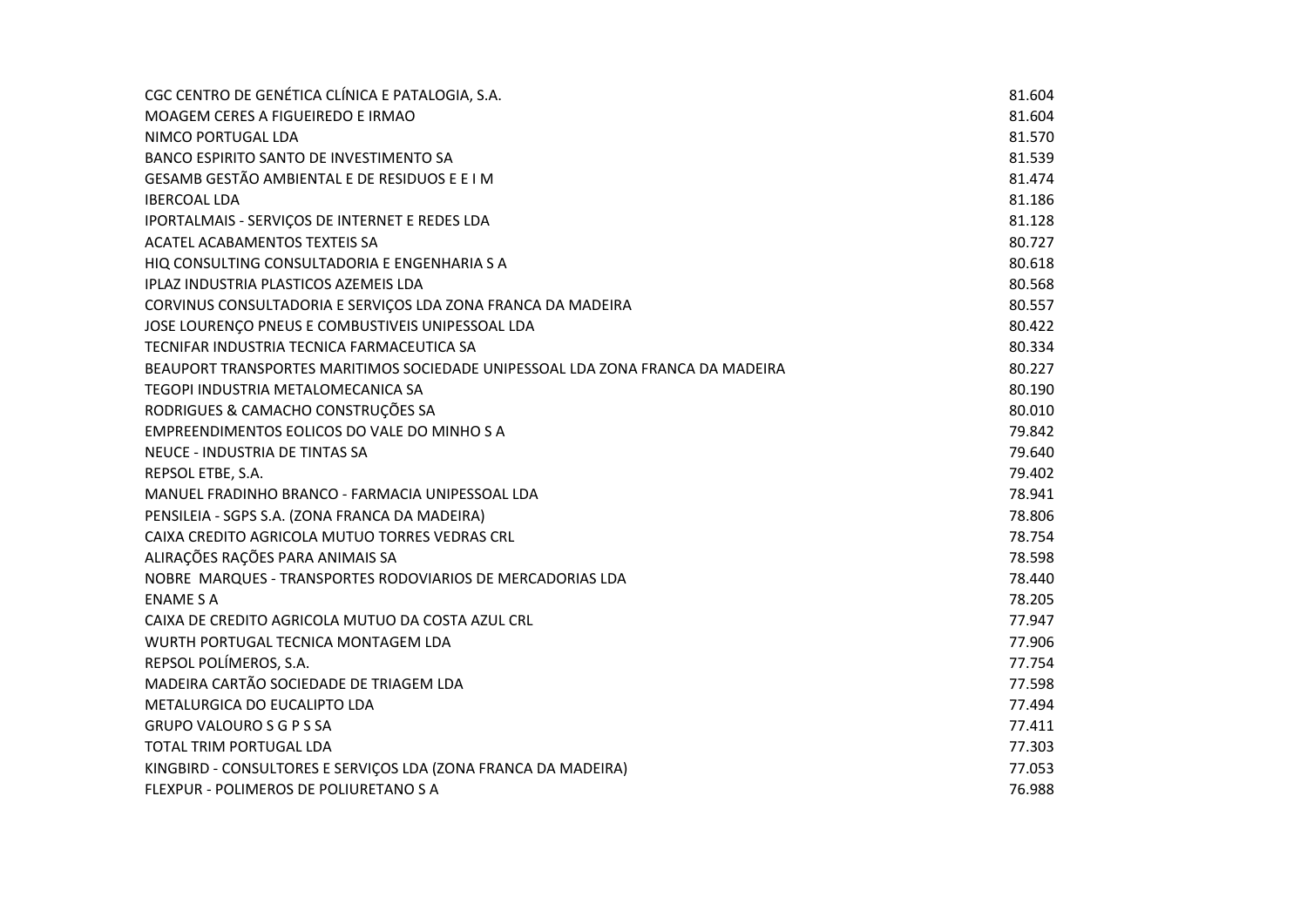| TRAINING PARTNERS - SOCIEDADE UNIPESSOAL LDA                                                      | 76.859 |
|---------------------------------------------------------------------------------------------------|--------|
| TOYOTA CAETANO PORTUGAL S A                                                                       | 76.474 |
| SOC AGRICOLA E COMERCIAL VAROSA SA                                                                | 76.325 |
| ALULIDER - INDÚSTRIA E COMÉRCIO DE ALUMÍNIO LDA                                                   | 76.259 |
| SGG SERVICOS GERAIS GESTAO SA                                                                     | 76.102 |
| LILLY PORTUGAL-PRODUTOS FARMACEUTICOS LDA                                                         | 76.086 |
| GRANDVISION PORTUGAL UNIPESSOAL LDA                                                               | 76.078 |
| EUROTUX INFORMATICA S A                                                                           | 76.055 |
| <b>ENFORCE - ENGENHARIA DE ENERGIA SA</b>                                                         | 75.933 |
| NEPHROCARE PORTUGAL, S.A.                                                                         | 75.535 |
| <b>CAIMA TRANSPORTES SA</b>                                                                       | 75.344 |
| CAIXA CENTRAL CAIXA CENTRAL DE CREDITO AGRICOLA MUTUO CRL                                         | 75.084 |
| AMPER CENTRAL SOLAR SA                                                                            | 75.031 |
| EXPORLUX ILUMINACAO SA                                                                            | 75.026 |
| <b>OPEN RENEWABLES S A</b>                                                                        | 75.004 |
| IMOPADUA SOCIEDADE IMOBILIARIA S A                                                                | 74.941 |
| TMC TRANSPORTES MARIO CARDADEIRO SA                                                               | 74.938 |
| ZIRKOSA - CONSULTADORIA ECONÓMICA E MARKETING, SOCIEDADE UNIPESSOAL, LDA (ZONA FRANCA DA MADEIRA) | 74.937 |
| <b>IBEROPERFIL PERFIS POSTFORMADOS S A</b>                                                        | 74.898 |
| PRIMOR CHARCUTARIA - PRIMA, S.A.                                                                  | 74.809 |
| EVA SOC DE INVESTIMENTOS MOBILIARIOS E IMOBILIARIOS LDA ZONA FRANCA DA MADEIRA                    | 74.704 |
| TAGGIA XXXIV CONSULTADORIA E PARTICIPAÇÕES UNIPESSOAL LDA ZONA FRANCA DA MADEIRA                  | 74.678 |
| ETNOÁREA, LDA                                                                                     | 74.598 |
| F MENDES BOLAS LDA                                                                                | 74.372 |
| M.N.RAMOS FERREIRA, ENGENHARIA, S.A.                                                              | 74.346 |
| TRANSPORTADORA IDEAL BAIRRO ALCANTARA LDA                                                         | 74.212 |
| METRIS METODOS DE RECOLHA E INVESTIGAÇÃO SOCIAL SA                                                | 74.205 |
| SEPANG - CONSULTORIA E SERVIÇOS LDA ZONA FRANCA DA MADEIRA                                        | 74.101 |
| CONSTRUÇÕES CORTES & CAMPOS LDA                                                                   | 74.072 |
| <b>CIMENTOS MADEIRA LDA</b>                                                                       | 74.002 |
| EPEDAL INDUSTRIA DE COMPONENTES METALICOS SA                                                      | 73.907 |
| VECCHIO - SERVIÇOS DE CONSULTORIA LDA                                                             | 73.604 |
| GO WELL PROMOÇÃO DE EVENTOS CATERING E CONSULTORIA SA                                             | 73.333 |
| MARCO ANTONIO CARVALHO UNIPESSOAL LDA                                                             | 73.131 |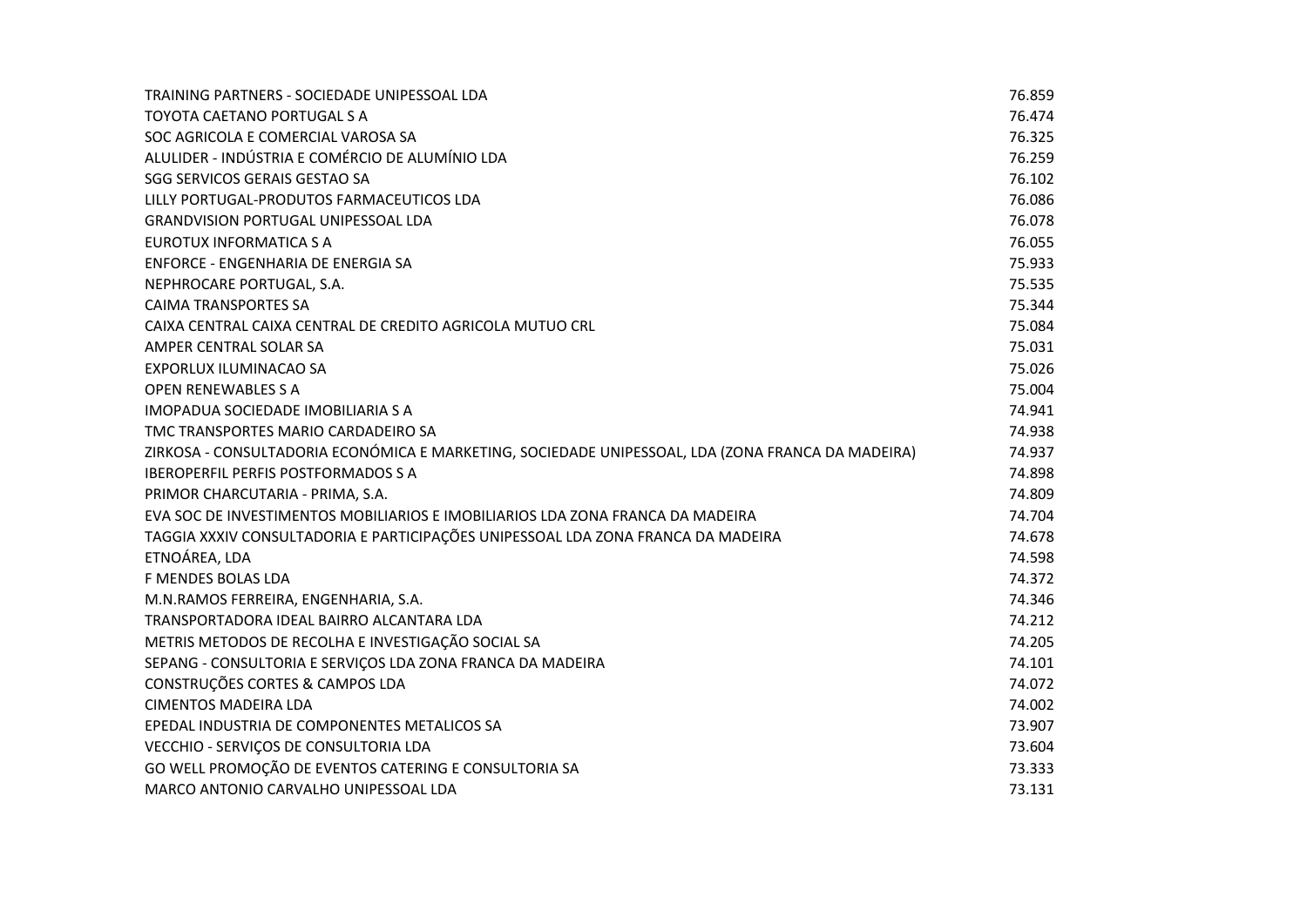| DOURECA PRODUTOS PLASTICOS LDA                                                               | 73.004 |
|----------------------------------------------------------------------------------------------|--------|
| RESINORTE - VALORIZAÇÃO E TRATAMENTO DE RESIDUOS SOLIDOS S A                                 | 72.986 |
| STIFTUNGFED EDITORES LIVREIROS E CONSULTORES LDA ZONA FRANCA DA MADEIRA                      | 72.900 |
| <b>ESPART MADEIRA SGPS LDA</b>                                                               | 72.848 |
| DIOGO JOSE CASTELOS LDA                                                                      | 72.821 |
| HEADWAY SHIPPING SOCIEDADE UNIPESSOAL LDA ZONA FRANCA DA MADEIRA                             | 72.797 |
| CREDITO AGRICOLA SEGUROS - COMPANHIA DE SEGUROS DE RAMOS REAIS SA                            | 72.731 |
| DIETMED - PRODUTOS DIETETICOS E MEDICINAIS LDA                                               | 72.672 |
| SUPERSATÃO SUPERMERCADOS LDA                                                                 | 72.628 |
| FDO CONSTRUÇÕES SA                                                                           | 72.590 |
| SICMAN SIEMENS J CURVELO SERVIÇOS DE OPERAÇÃO E MANUTENÇÃO DE INSTALAÇÕES AEROPORTUARIAS ACE | 72.413 |
| CAIXA DE CREDITO AGRICOLA MUTUO DAS SERRAS DE ANSIAO                                         | 72.021 |
| NORBOX EMBALAGENS S A                                                                        | 71.927 |
| SINUTA S A                                                                                   | 71.586 |
| PANICONGELADOS MASSAS CONGELADAS SA                                                          | 71.207 |
| HYPEREDGE CONSULTORES E SERVIÇOS SOCIEDADE UNIPESSOAL LDA                                    | 71.184 |
| ICOVI - INFRAESTRUTURAS E CONCESSÕES DA COVILHÃ EMM                                          | 71.180 |
| <b>COPIDATA S A</b>                                                                          | 71.113 |
| NOVABASE DIGITAL TV ENGENHARIA DE SISTEMAS PARA TV INTERACTIVA S A                           | 70.917 |
| DEPECHE TRADING E INVESTIMENTOS LDA                                                          | 70.727 |
| MOTOFIL ROBOTICS S A                                                                         | 70.644 |
| TORRENT CONSULTADORIA E SERVIÇOS LDA                                                         | 70.475 |
| <b>MACHADO &amp; RODRIGUES LDA</b>                                                           | 70.415 |
| SINCRONIA DO TEMPO - RELOJOARIA E CONSULTADORIA SA                                           | 70.365 |
| AEB BIOQUIMICA PORTUGUESA SA                                                                 | 70.332 |
| FOGG - TRADING SERVIÇOS E CONSULTADORIA LDA                                                  | 70.170 |
| BRINK & LIMA DISTRIBUIÇÃO E SERVIÇOS SA                                                      | 69.882 |
| DIGITMARKET - SISTEMAS DE INFORMAÇÃO S A                                                     | 69.522 |
| VIATECLA SOLUÇÕES INFORMATICAS E COMUNICAÇÕES S A                                            | 69.380 |
| ELBUQUE - SHIPPING LDA (ZONA FRANCA DA MADEIRA)                                              | 69.022 |
| AMBISIG - AMBIENTE E SISTEMAS DE INFORMAÇÃO GEOGRAFICA SA                                    | 68.985 |
| CENTRO HOSPITALAR DE TRAS-OS-MONTES E ALTO DOURO E P E                                       | 68.908 |
| ELECTRO PONTECNICA J M PEREIRA LDA                                                           | 68.737 |
| DILEK CONSULTADORIA ECONOMICA E MARKETING LDA ZONA FRANCA DA MADEIRA                         | 68.725 |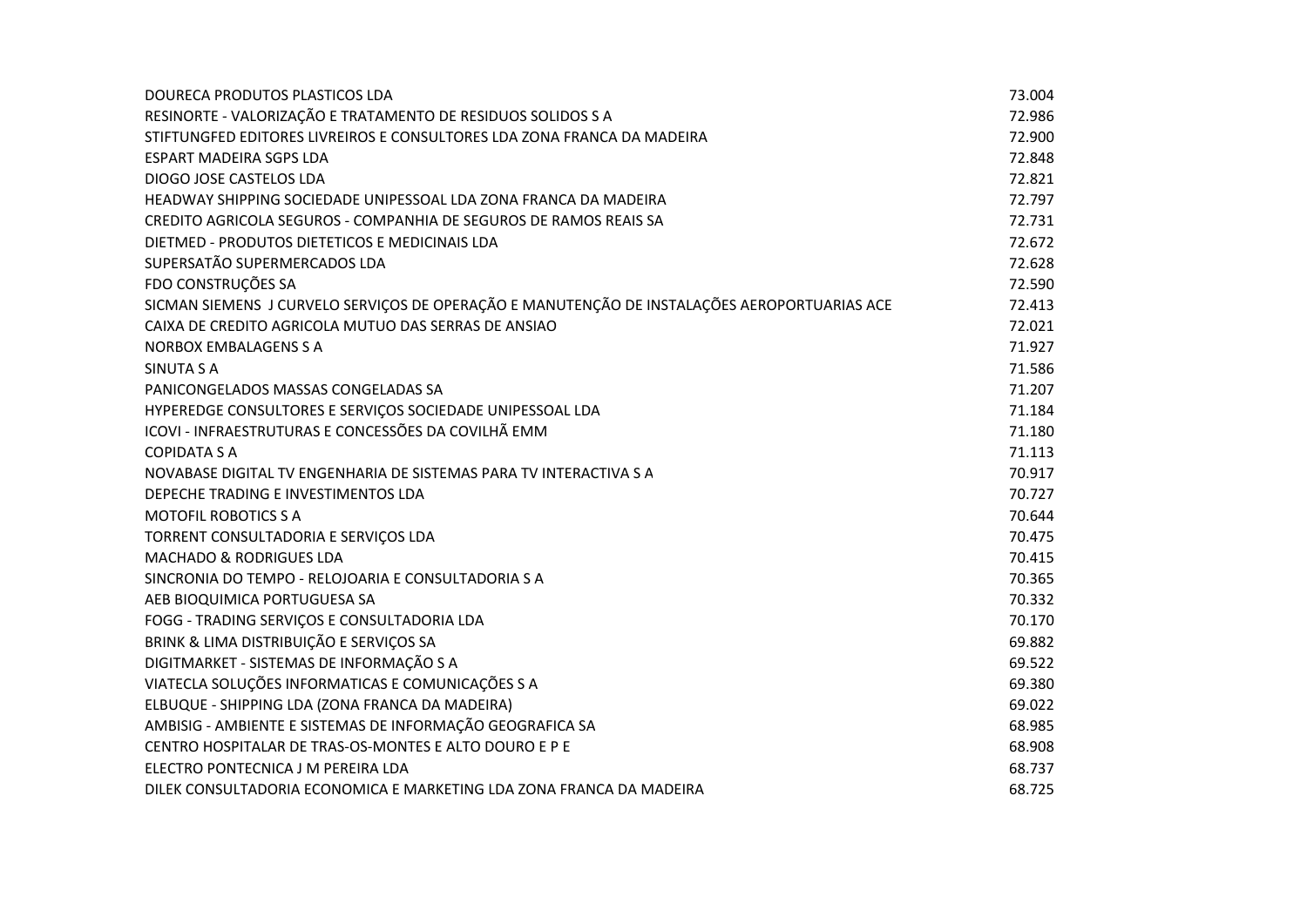| <b>GLOBAZ S A</b>                                                                     | 68.513 |
|---------------------------------------------------------------------------------------|--------|
| KILMUR SOCIEDADE UNIPESSOAL LDA ZONA FRANCA DA MADEIRA                                | 68.467 |
| PLYNTE - CONSULTADORIA E MARKETING LDA ZONA FRANCA DA MADEIRA                         | 68.448 |
| GRACIANO DA CRUZ - GESTÃO DE RESIDUOS INDUSTRIAIS LDA                                 | 68.439 |
| HFA HENRIQUE FERNANDO & ALVES SA                                                      | 68.249 |
| QUOTAINVEST CONSULTADORIA E MARKETING SOCIEDADE UNIPESSOAL LDA ZONA FRANCA DA MADEIRA | 68.002 |
| EGAPI EQUIPAMENTOS E GESTAO PARA APLICACOES INDUSTRIAIS LDA                           | 67.849 |
| DIXCART - BUSINESS CENTRE LDA ZONA FRANCA DA MADEIRA                                  | 67.559 |
| RODOESTE TRANSPORTADORA RODOVIARIA MADEIRA LDA                                        | 67.481 |
| SOCIEDUCA - SOCIEDADE DE EDUCAÇÃO SA                                                  | 67.192 |
| MEBRA COMERCIO POR GROSSO DE METAIS E ACESSORIOS DE BRAGA SA                          | 66.920 |
| AMOL ARMAZENS MERCEARIA OLIVEIRENSE LDA                                               | 66.900 |
| <b>QUINTAS &amp; QUINTAS CONDUTORES ELECTRICOS SA</b>                                 | 66.827 |
| SAFA CONSTRUÇÕES ELECTROMECANICAS LDA                                                 | 66.822 |
| <b>LOGICATI PORTUGAL SA</b>                                                           | 66.758 |
| HARPERMORE COMERCIO INTERNACIONAL LDA ZONA FRANCA DA MADEIRA                          | 66.729 |
| LONGA VIDA INDUSTRIAS LACTEAS SA                                                      | 66.521 |
| FIRST SOLUTIONS- SISTEMAS DE INFORMAÇÃO SA                                            | 66.391 |
| MEGAVENTO - PRODUÇÃO DE ELECTRICIDADE LDA                                             | 66.345 |
| UNITOM SOCIEDADE GERAL DE COMERCIO LDA                                                | 66.030 |
| SONAE INDUSTRIA SGPS S A                                                              | 65.984 |
| AXA PORTUGAL COMPANHIA DE SEGUROS SA                                                  | 65.882 |
| CAIXA DE CREDITO AGRICOLA MUTUO DO ALENTEJO CENTRAL CRL                               | 65.800 |
| MARTIFER ENERGIA EQUIPAMENTOS PARA ENERGIA S A                                        | 65.536 |
| CPCIS COMPANHIA PORTUGUESA COMPUTADORES INFORMATICA E SISTEMAS S A                    | 65.359 |
| TECHNOLOGY - PRIMAVERA SOFTWARE FACTORY UNIPESSOAL LDA                                | 65.322 |
| PARSEC SISTEMAS DE INFORMACAO E CONTROLO SA                                           | 65.245 |
| RUMOS FORMACAO E COMUNICACAO SA                                                       | 65.146 |
| EM TRADE SOLUTIONS SA ZONA FRANCA DA MADEIRA                                          | 64.946 |
| <b>AUTO MONDINENSE S A</b>                                                            | 64.931 |
| IBERMETAIS INDUSTRIA DE TREFILAGEM SA                                                 | 64.839 |
| JOSE CARLOS PINHEIRO PINTO UNIPESSOAL LDA                                             | 64.837 |
| KEY SOLUTIONS - SOCIEDADE DE SERVIÇOS INTERNACIONAIS LDA ZONA FRANCA DA MADEIRA       | 64.781 |
| METALOVIANA METALURGICA VIANA SA                                                      | 64.732 |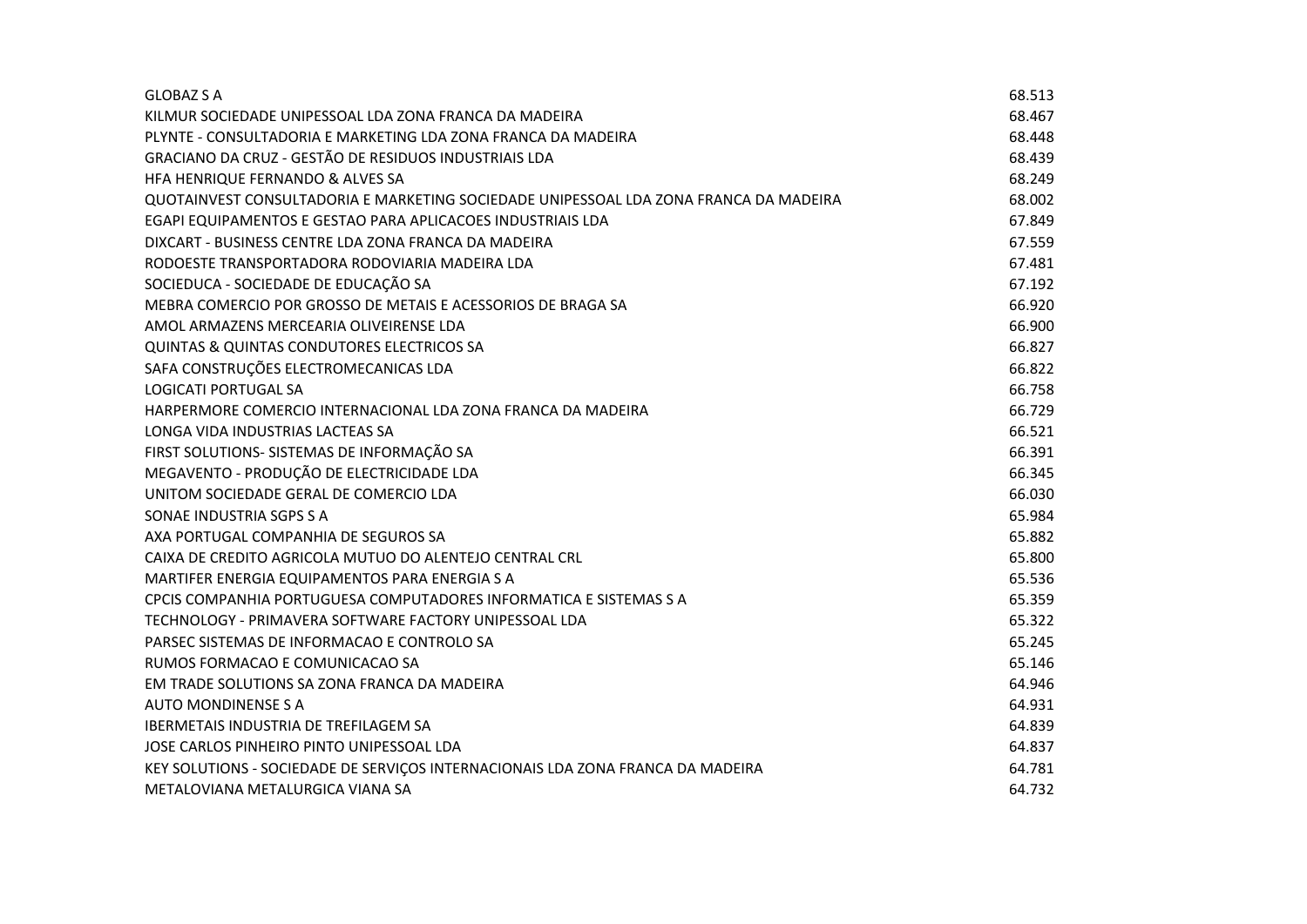| TOPACK INDUSTRIA PLASTICOS SA                                                           | 64.573 |
|-----------------------------------------------------------------------------------------|--------|
| CAIXA DE CREDITO AGRICOLA MUTUO DA ZONA DO PINHAL CRL                                   | 64.541 |
| DAVIPLAST - SERVIÇOS DE CONSULTORIA SOCIEDADE UNIPESSOAL LDA ZONA FRANCA DA MADEIRA     | 64.448 |
| DINEFER ENGENHARIA E SISTEMAS INDUSTRIAIS S A                                           | 64.418 |
| <b>MEDICALCONSULT SA</b>                                                                | 63.901 |
| CONQUISTA D'HORIZONTES - IMPORTAÇÃO E EXPORTAÇÃO, LDA                                   | 63.901 |
| <b>VIEIRA &amp; MARQUES LDA</b>                                                         | 63.866 |
| AR TE MAR TRANSPORTES E TRANSITOS LDA                                                   | 63.745 |
| PLASTAZE PLASTICOS DE AZEMEIS SA                                                        | 63.646 |
| C M TIR TRANSPORTES NACIONAIS E INTERNACIONAIS S A                                      | 63.561 |
| LACTI PEDROS SOC LACTICINIOS SA                                                         | 63.548 |
| INDAQUA INDUSTRIA E GESTÃO DE AGUAS SA                                                  | 63.392 |
| JERONIMO MARTINS - RESTAURAÇÃO E SERVIÇOS SA                                            | 63.289 |
| <b>ENERGLOBO - ENERGIAS LIMPAS LDA</b>                                                  | 63.153 |
| PATINTER PORTUGUESA AUTOMOVEIS TRANSPORTADORES SA                                       | 63.118 |
| ARIEIRO SERVICOS LDA ZONA FRANCA DA MADEIRA                                             | 63.088 |
| PARTEX SERVICES PORTUGAL -SERVIÇOS PARA A INDUSTRIA PETROLIFERA S A                     | 63.002 |
| CNLL, LDA                                                                               | 62.839 |
| MIRAPAPEL LDA                                                                           | 62.785 |
| SIALNOR SISTEMAS DE ALUMINIOS DO NORDESTE LDA                                           | 62.507 |
| SANBOY COMERCIO DE BENS ALIMENTARES SERVIÇOS E INVESTIMENTOS LDA ZONA FRANCA DA MADEIRA | 62.247 |
| NAVEGACEANO - SHIPPING LDA (ZONA FRANCA DA MADEIRA)                                     | 62.241 |
| ALTO PERFIS PULTRUDIDOS LDA                                                             | 62.239 |
| SISQUAL EMPRESA DE INVESTIGACAO E DESENVOLVIMENTO DE SISTEMAS INFORMATICOS LDA          | 62.220 |
| FRIESEN INDUSTRIA DE MADEIRAS LDA                                                       | 62.077 |
| AMAL - CONSTRUÇÕES METALICAS SA                                                         | 62.020 |
| FALPER FALSOS TECTOS E PERFIS ISOLANTES SA                                              | 61.882 |
| AUTO TRANSPORTADORA PEREIRA MENDES S.A.                                                 | 61.869 |
| CONSTROTUNEL CONSTRUCOES PROJECTO E SERVICOS SA                                         | 61.861 |
| DISSOLTIM INDUSTRIA E COMERCIO DISSOLUCOES COLAS E TINTAS LDA                           | 61.296 |
| ANTONIO MARTINS E FILHOS LDA                                                            | 61.262 |
| BEST BANCO ELECTRONICO DE SERVIÇO TOTAL S A                                             | 61.153 |
| C DA SILVA VINHOS SARL                                                                  | 61.135 |
| AVILUDO INDUSTRIA E COMERCIO DE PRODUTOS ALIMENTARES SA                                 | 61.119 |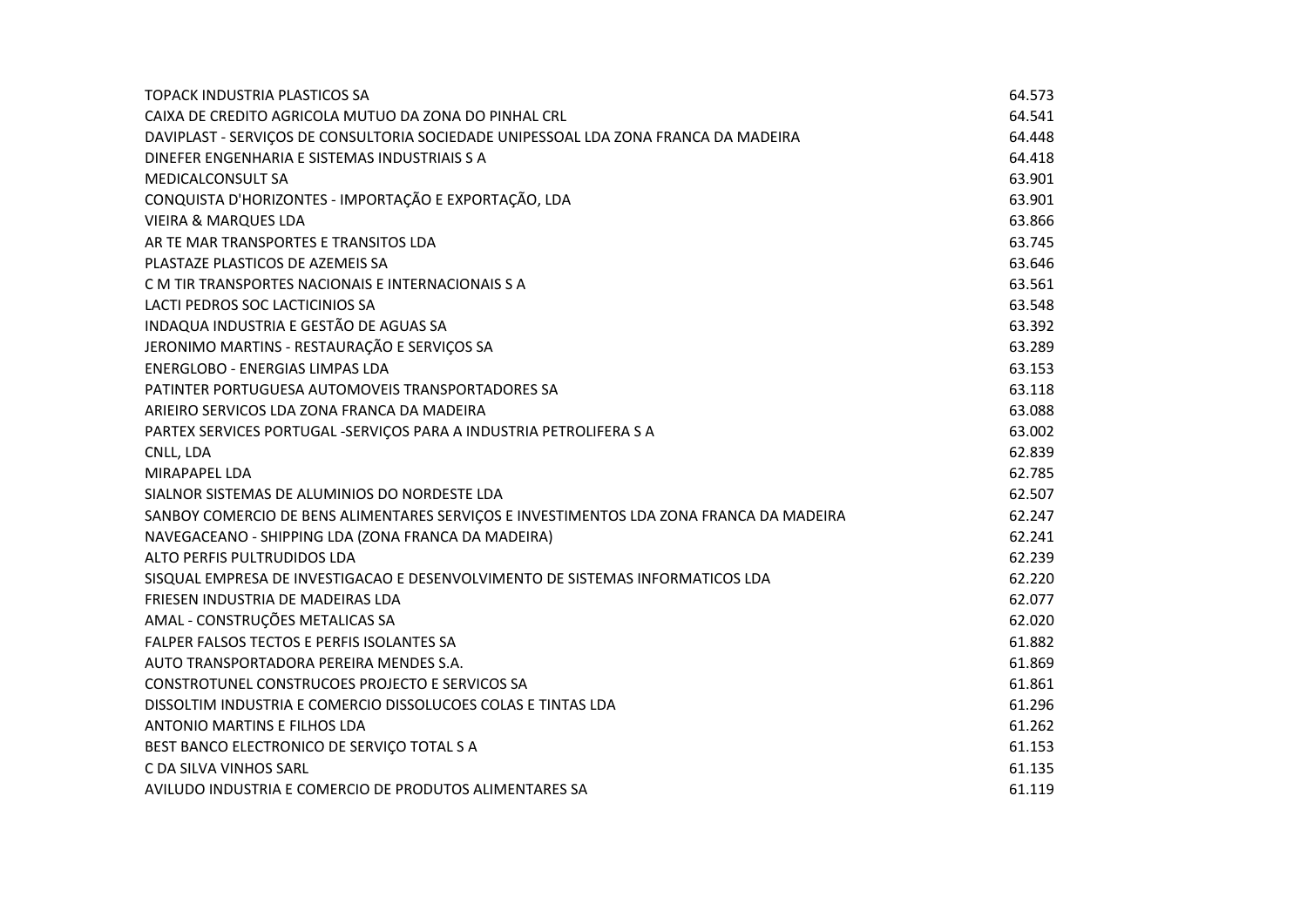| SUPEREVORA - SUPERMERCADOS LDA                                                                   | 61.075 |
|--------------------------------------------------------------------------------------------------|--------|
| EMPRESA BERRELHAS CAMIONAGEM LDA                                                                 | 60.986 |
| KIDDY S CLASS PORTUGAL CONFECCOES LDA                                                            | 60.969 |
| MEDITERRANEAN SHIPPING COMPANY PORTUGAL SA                                                       | 60.965 |
| AMBIGROUP SGPS S A                                                                               | 60.928 |
| <b>GESHEALTH - CONSULTORIA E GESTÃO LDA</b>                                                      | 60.861 |
| NORTESAGA INVESTIMENTOS S G P S LDA                                                              | 60.822 |
| SPEE 3 - PARQUE EÓLICO DE BAIÃO S.A.                                                             | 60.736 |
| VIAGENS EL CORTE INGLES S A                                                                      | 60.730 |
| IBER OLEFF COMPONENTES TECNICOS EM PLASTICO SA                                                   | 60.728 |
| TECNOCON TECNOLOGIA E SISTEMAS CONTROLE S A                                                      | 60.620 |
| GESTAMP PORTUGAL GESTÃO E INDUSTRIA DE ESTAMPAGENS METALICAS LDA                                 | 60.579 |
| ARSOPI - THERMAL EQUIPAMENTOS TERMICOS S A                                                       | 60.575 |
| AUTO VIAÇÃO PACENSE LDA                                                                          | 60.568 |
| EVERBLACKS TOWAGE - SERVIÇOS MARITIMOS SOCIEDADE UNIPESSOAL LDA                                  | 60.460 |
| LOVAISSA - TRADING E SERVIÇOS INTERNACIONAIS, SOCIEDADE UNIPESSOAL, LDA (ZONA FRANCA DA MADEIRA) | 60.248 |
| CIFO SOC DE FOMENTO AGRICOLA LDA                                                                 | 60.140 |
| PORTALEGREDIS - SOCIEDADE DE DISTRIBUIÇÃO S A                                                    | 60.133 |
| AVELINO OLIVEIRA E FILHO SA                                                                      | 60.129 |
| MOTAMINERAL MINERAIS INDUSTRIAIS S A                                                             | 60.085 |
| ALITAL CADEIRAS DE ESCRITORIO SA                                                                 | 60.052 |
| SOLICEL SOC CENTRO INDUSTRIAL ESTEIOS LOUSA LDA                                                  | 59.970 |
| SANEABI SANEAMENTOS E AGUAS DA BEIRA INTERIOR SA                                                 | 59.538 |
| CAIXA DE CREDITO AGRICOLA MUTUO DO ALGARVE C R L                                                 | 59.413 |
| YOUNGTECH CONSULTORES E SERVIÇOS LDA ZONA FRANCA DA MADEIRA                                      | 59.409 |
| SOLUBEMA SOCIEDADE LUSO BELGA DE MARMORES SA                                                     | 59.380 |
| EEA - EMPREENDIMENTO EÓLICO DE ALVADIA LDA                                                       | 59.339 |
| CASFIL INDUSTRIA DE PLASTICOS SA                                                                 | 59.327 |
| SOARES OLIVEIRA SA                                                                               | 59.307 |
| T B L TRANSPORTES BASCULANTES LDA                                                                | 59.167 |
| EUROCEREAL COMERCIALIZACAO PRODUTOS AGRO PECUARIOS SA                                            | 59.070 |
| BORRACHAS PORTALEGRE SOCIEDADE UNIPESSOAL LDA                                                    | 59.065 |
| LONGO PRAZO CONSULTORES DE GESTÃO SA                                                             | 59.005 |
| CAIXA DE CREDITO AGRICOLA MUTUO DE ALCOBAÇA CRL                                                  | 58.852 |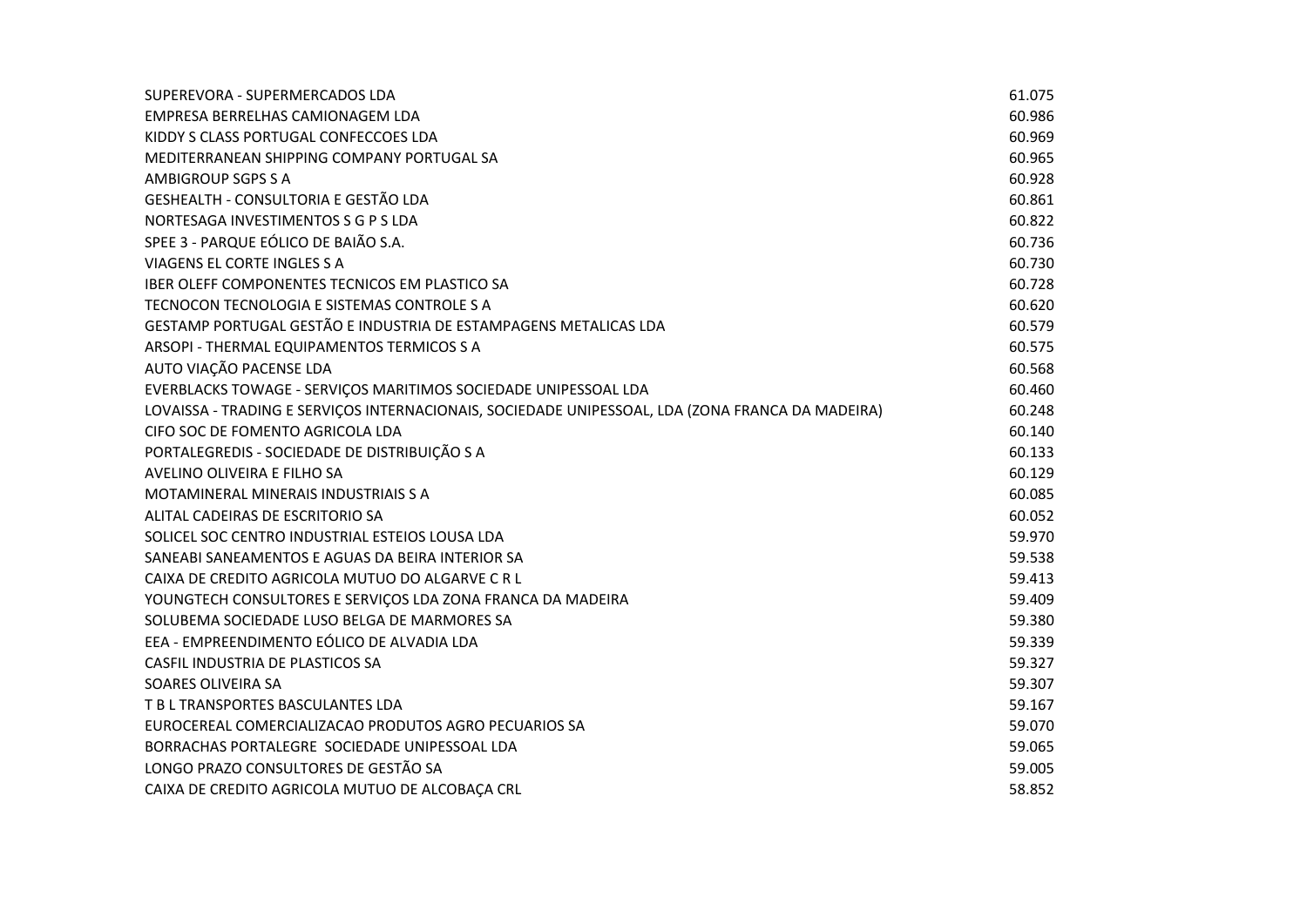| FRANCISCO JOAO DE SOUSA & FILHO, LDA                                   | 58.836 |
|------------------------------------------------------------------------|--------|
| AUTOGLASS VIDROS PARA VIATURAS LDA                                     | 58.659 |
| VITOR MADEIRA E NETO LDA                                               | 58.544 |
| <b>TRANSPORTES GONCALO SA</b>                                          | 58.518 |
| INERLENA EXTRACÇÃO E COMERCIO DE INERTES SA                            | 58.505 |
| FEPSA FELTROS PORTUGUESES S A                                          | 58.335 |
| EDWARD COTTER PARTNERSHIP MADEIRA LDA ZONA FRANCA DA MADEIRA           | 58.249 |
| MATEUS & SEQUEIRA VINHOS S A                                           | 58.108 |
| <b>H-DUO LDA</b>                                                       | 58.096 |
| A R M S AVAILABILITY RELIABILITY MAINTAINABILITY SAFETY CONSULTING LDA | 58.062 |
| TUBOFURO - TUBOS EM PVC SA                                             | 57.988 |
| ROCHE FARMACEUTICA QUIMICA LDA                                         | 57.885 |
| <b>JOSE AFONSO &amp; FILHOS S A</b>                                    | 57.843 |
| CAIXA DE CREDITO AGRICOLA MUTUO DE SAO JOÃO DA PESQUEIRA CRL           | 57.777 |
| JONATHAN TOOLEY ASSOCIADOS LDA                                         | 57.716 |
| UNIÃO TRANSPORTES CARVALHOS LDA                                        | 57.643 |
| <b>GES SIEMSA PORTUGAL SA</b>                                          | 57.501 |
| JOAQUIM OLIVEIRA MENDES LDA                                            | 57.495 |
| L OREAL PORTUGAL UNIPESSOAL LDA                                        | 57.389 |
| SOMEFE SOC METAIS E FUNDICAO LDA                                       | 57.385 |
| IBERSANDE RESTAURAÇÃO SA                                               | 57.316 |
| CAIXA DE CREDITO AGRICOLA MUTUO DE ENTRE TEJO E SADO CRL               | 57.307 |
| AQUATLANTIS PRODUTOS PARA ANIMAIS DOMESTICOS SA                        | 57.261 |
| BII INTERNACIONAL, SGPS LDA                                            | 57.216 |
| BEIRALAB - LABORATORIOS DA CASA DE SAUDE SÃO MATEUS S A                | 57.183 |
| HUTCHINSON BORRACHAS DE PORTUGAL LDA                                   | 56.962 |
| SOMENGIL - SOLUÇÕES INTEGRADAS DE ENGENHARIA, S.A.                     | 56.936 |
| <b>GAMETAL METALURGICA GANDARINHA SA</b>                               | 56.877 |
| COMPANHIA DE SEGUROS ALLIANZ PORTUGAL SA                               | 56.877 |
| SCHINDLER ASCENSORES E ESCADAS ROLANTES SA                             | 56.861 |
| ALBUQUERQUE E FREITAS, SA                                              | 56.780 |
| <b>KCSIT LDA</b>                                                       | 56.611 |
| L P M COMUNICACAO SA                                                   | 56.563 |
| SIM III SIEMENS MANINDUSTRIA SERVIÇOS DE MANUTENÇÃO ACE                | 56.523 |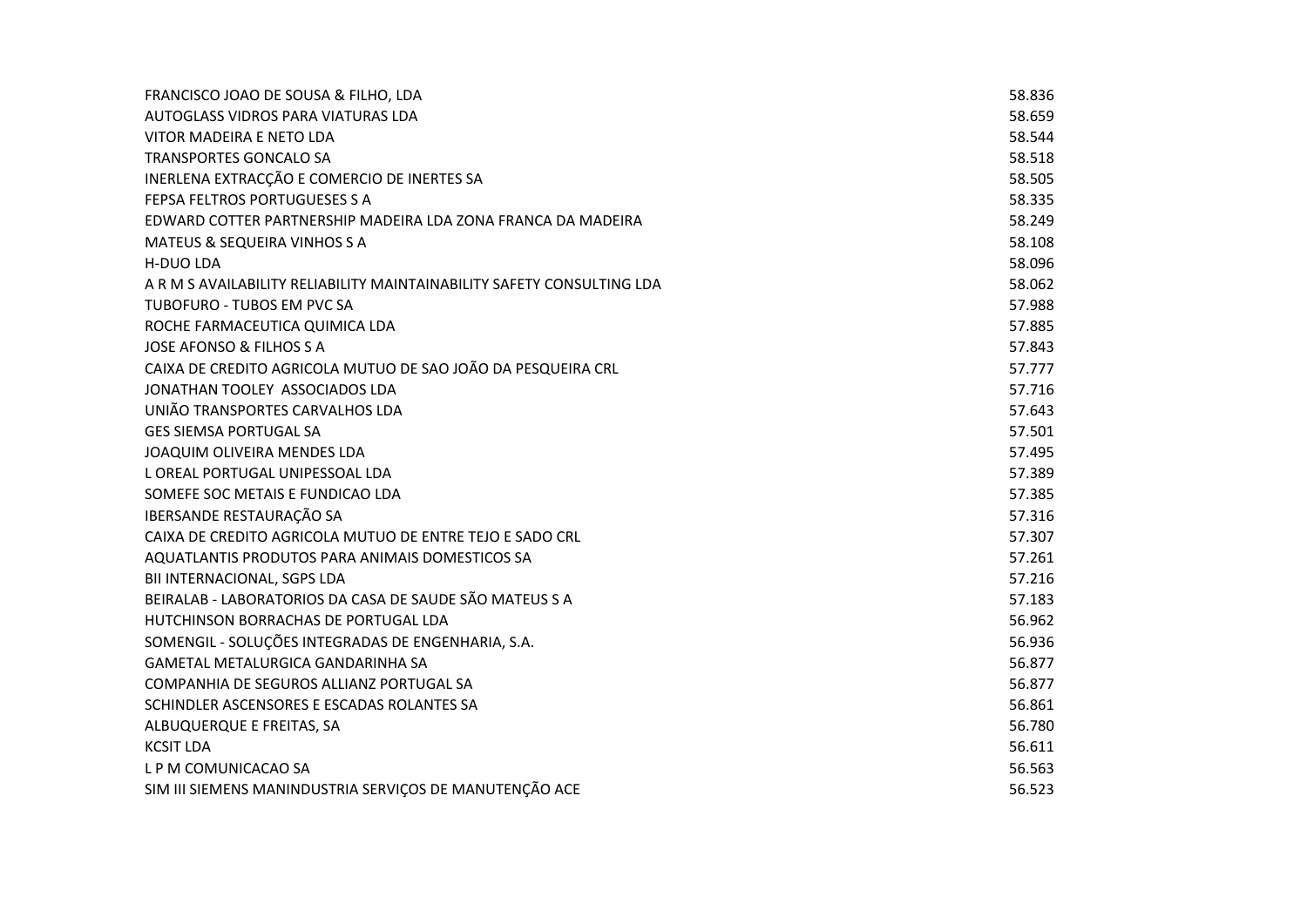| MADE TO WORK - TELECOMUNICAÇÕES E SERVIÇOS INFORMATICOS LDA                                  | 56.490 |
|----------------------------------------------------------------------------------------------|--------|
| UPSTREAM TECHNICAL CONSULTANTS OVERSEAS - SERVIÇOS DE CONSULTORIA LDA ZONA FRANCA DA MADEIRA | 56.437 |
| EZPELETA PORTUGAL - MOVEIS DE JARDIM LDA                                                     | 56.380 |
| RASO - VIAGENS E TURISMO SA                                                                  | 56.257 |
| ESSILOR PORTUGAL SOC INDUSTRIAL OPTICA LDA                                                   | 56.242 |
| LASTRO COMPANHIA INTERNACIONAL DE NAVEGAÇÃO LDA ZONA FRANCA DA MADEIRA                       | 56.240 |
| QUARTROUNO - CONSULTADORIA E MARKETING LDA ZONA FRANCA DA MADEIRA                            | 56.225 |
| ALBITIN COMERCIO E INDUSTRIA DE MAQUINAS FERRAMENTAS E TINTAS LDA                            | 56.168 |
| MADEIRA FIDUCIA MANAGEMENT LDA                                                               | 56.123 |
| DIERA FABRICA REVESTIMENTOS COLAS E TINTAS LDA                                               | 56.111 |
| <b>TRANSPORTES RESENDE SA</b>                                                                | 55.890 |
| M COUTINHO NORDESTE COMERCIO DE AUTOMOVEIS S A                                               | 55.761 |
| PATRIMVS INDUSTRIA SA                                                                        | 55.704 |
| <b>EVERTIS IBERICA S A</b>                                                                   | 55.604 |
| ENEREEM ENERGIAS RENOVAVEIS LDA                                                              | 55.570 |
| ALVES MARTINS - FARMÁCIA, LDA                                                                | 55.539 |
| FACIME II COMERCIO DE ELECTRODOMESTICOS LDA                                                  | 55.413 |
| TURMA DO SOL LDA                                                                             | 55.327 |
| E D & F MAN MADEIRA SGPS LDA ZONA FRANCA DA MADEIRA                                          | 55.110 |
| NAVEGAÇÃO AEREA DE PORTUGAL - NAV PORTUGAL EPE                                               | 55.104 |
| AGUAS DAS CALDAS DE PENACOVA, S.A.                                                           | 55.030 |
| MOTOMETER PORTUGUESA, TECNOLOGIAS DE CONTROLO, COMANDO E MEDIÇÃO, UNIPESSOAL, LDA            | 55.017 |
| J PEREIRA FERNANDES II S A                                                                   | 54.975 |
| A BRITO MOBILIARIO SA                                                                        | 54.952 |
| J ESPIRITO SANTO E IRMÃOS LDA                                                                | 54.934 |
| DERAIN MARKETING E SERVIÇOS LDA ZONA FRANCA DA MADEIRA                                       | 54.919 |
| PORCELANAS COSTA VERDE SA                                                                    | 54.881 |
| MISSION TRADING GESTÃO E SERVIÇOS LDA                                                        | 54.776 |
| <b>VIEIRA LOPES LDA</b>                                                                      | 54.763 |
| <b>GEOBAN S A - SUCURSAL EM PORTUGAL</b>                                                     | 54.763 |
| <b>OSVALDO MATOS S A</b>                                                                     | 54.648 |
| PROBOS PLASTICOS SA                                                                          | 54.509 |
| ASPÖCK PORTUGAL SA                                                                           | 54.449 |
| COLEGIO MANUEL BERNARDES LDA                                                                 | 54.445 |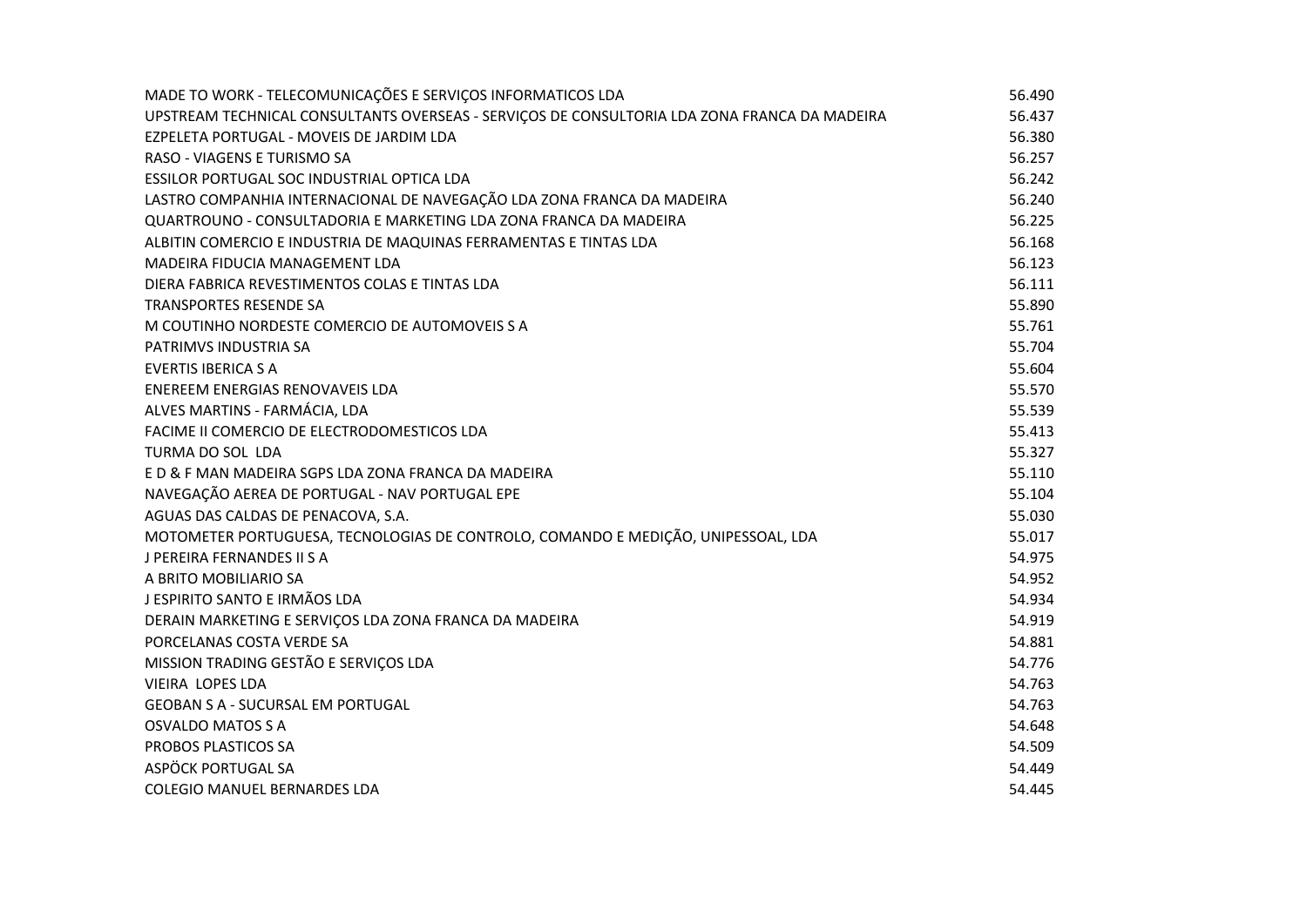| LACTOSERRA COMERCIALIZACAO E FABRICO LACTICINIOS LDA                    | 54.372 |
|-------------------------------------------------------------------------|--------|
| CIMPSHIP - TRANSPORTES MARITIMOS S A ZONA FRANCA DA MADEIRA             | 53.974 |
| AB LUZO - AREIAS E BRITAS, COMERCIALIZAÇÃO E TRANSPORTES, S.A.          | 53.862 |
| <b>GLOBAL COMPANHIA SEGUROS SA</b>                                      | 53.718 |
| ITSECTOR - SISTEMAS DE INFORMAÇÃO S A                                   | 53.655 |
| NALINES COMERCIO E SERVIÇOS INTERNACIONAIS LDA ZONA FRANCA DA MADEIRA   | 53.643 |
| GENACTIS CONSULTORES E SERVIÇOS LDA ZONA FRANCA DA MADEIRA              | 53.532 |
| CONSTRUÇÕES VILAVERDENSE LDA                                            | 53.459 |
| WYNNE TRADING AND SERVICES SOCIEDADE UNIPESSOAL LDA                     | 53.452 |
| FABRICA MOVEIS MARTINS E IMOBILIARIA LDA                                | 53.416 |
| MANUEL JOAQUIM CALDEIRA LDA                                             | 53.219 |
| VISA CONSULTORES DE GEOLOGIA APLICADA E ENGENHARIA DO AMBIENTE SA       | 53.198 |
| AUTO VIAÇÃO MINHO LDA                                                   | 52.955 |
| OUTSYSTEMS - SOFTWARE EM REDE S.A.                                      | 52.923 |
| JOSE DANIEL FERREIRA SIMÕES S A                                         | 52.809 |
| TRANSGRUA - TRANSPORTES, REPRESENTAÇÕES E ALUGUER DE EQUIPAMENTOS, S.A. | 52.742 |
| S. T. D. - SOCIEDADE DE TECTOS FALSOS, DIVISÓRIAS E ISOLAMENTOS SA      | 52.557 |
| FARCIMAR - SOLUÇÕES EM PRE-FABRICADOS DE BETÃO SA                       | 52.535 |
| PANIKE INDUSTRIA DE PRODUTOS ALIMENTARES CONGELADOS SA                  | 52.455 |
| EOLICA DAS SERRAS DAS BEIRAS S A                                        | 52.363 |
| <b>NUTROTON ENERGIAS S A</b>                                            | 52.347 |
| EOLICA DO BRAVO S A                                                     | 52.322 |
| MATUDIS COMERCIO DE PRODUTOS ALIMENTARES LDA                            | 52.316 |
| OCHRE FIRE CONSULTORIA ECONOMICA LDA ZONA FRANCA DA MADEIRA             | 52.303 |
| <b>GRAFICA CALIPOLENSE S A</b>                                          | 52.245 |
| FRIJOBEL INDUSTRIA E COMERCIO ALIMENTAR SA                              | 52.168 |
| JOAO ARTUR CORNACHO & FILHOS LDA                                        | 52.117 |
| ERICSSON TELECOMUNICAÇÕES LD                                            | 52.043 |
| EDP RENOVÁVEIS PORTUGAL, S.A.                                           | 51.900 |
| <b>IBERA INDUSTRIA BETÃO S A</b>                                        | 51.819 |
| <b>RESIDUOS DO NORDESTE EIM</b>                                         | 51.779 |
| HITACHI CONSULTING PORTUGAL S A                                         | 51.716 |
| <b>PSISENTE S A</b>                                                     | 51.671 |
| CALZEDONIA PORTUGAL LDA                                                 | 51.575 |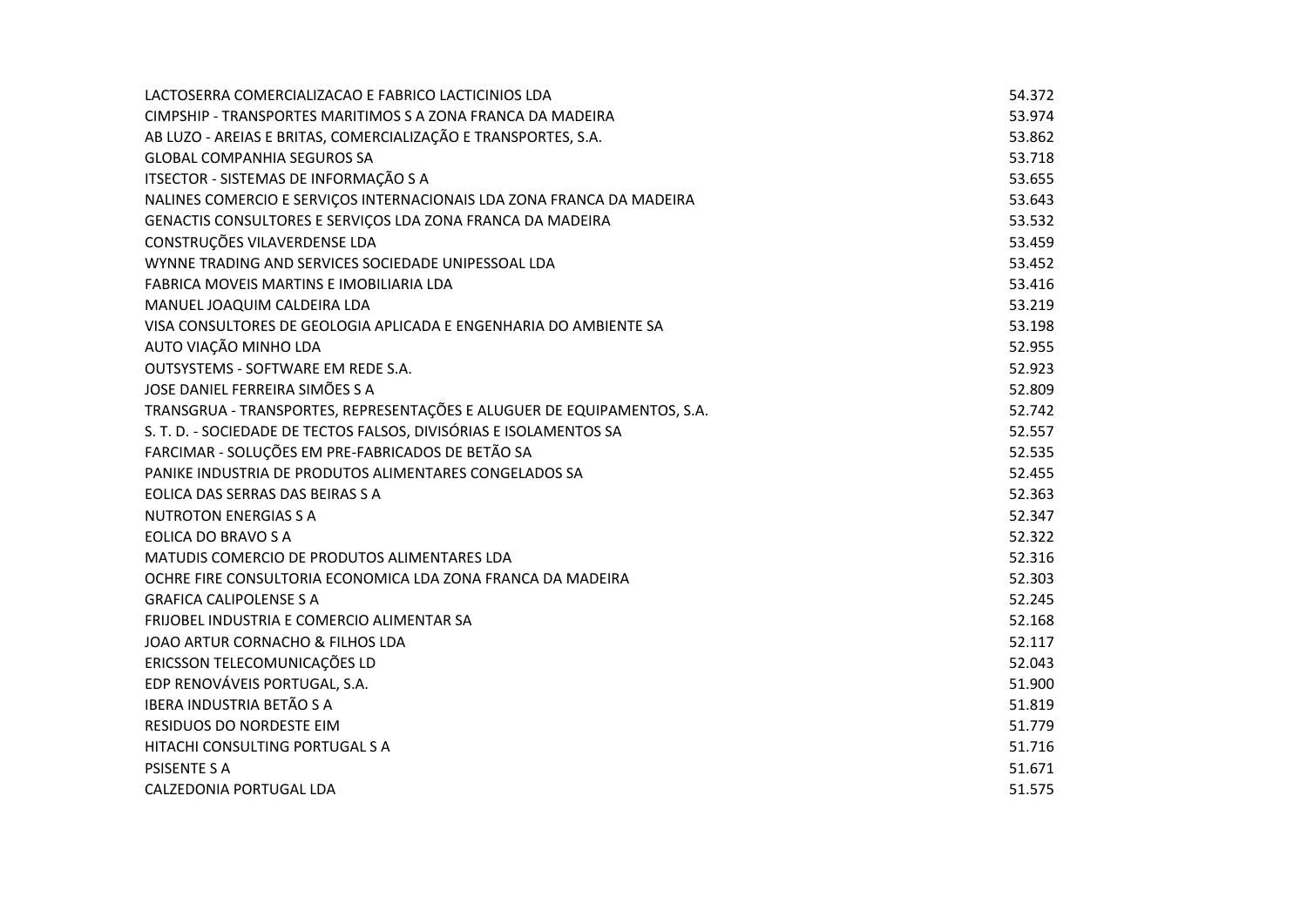| CAIXA DE CRÉDITO AGRÍCOLA MÚTUO DO VALE DO DÃO E ALTO VOUGA, CRL                 | 51.549 |
|----------------------------------------------------------------------------------|--------|
| DIGITAL DEVOTION - UNIPESSOAL LDA                                                | 51.543 |
| JOÃO MAIA - AUTOMOVEIS LDA                                                       | 51.533 |
| SOFALCA SOC CENTRAL PRODUTOS CORTICA LDA                                         | 51.469 |
| DERMA LEATHER COMERCIO E INDUSTRIA DE PELES SA                                   | 51.459 |
| <b>ET-SOR LDA</b>                                                                | 51.420 |
| BAYTREE INVESTIMENTOS E SERVIÇOS SOCIEDADE UNIPESSOAL LDA ZONA FRANCA DA MADEIRA | 51.259 |
| THERALAB - PRODUTOS FARMACÊUTICOS E NUTRACÊUTICOS, LDA                           | 51.228 |
| ANTONIO AUGUSTO SANTOS LDA                                                       | 51.147 |
| <b>JOSE COSTA &amp; RODRIGUES LDA</b>                                            | 51.131 |
| READSYSTEM - TECNOLOGIAS DE INFORMAÇÃO LDA                                       | 50.948 |
| CAIXA CREDITO AGRICOLA MUTUO DA TERRA QUENTE CRL                                 | 50.935 |
| PORTILAVAUTO LAVAGENS E REPARACOES AUTOMOVEIS LDA                                | 50.921 |
| ECOCOMPOSITOS PRODUTOS QUIMICOS LDA                                              | 50.901 |
| TRIA SERVICOS MATERIAIS E EQUIPAMENTOS LDA                                       | 50.852 |
| CONTINENTAL MABOR INDUSTRIA PNEUS SA                                             | 50.848 |
| SERVILUSA - AGENCIAS FUNERARIAS S A                                              | 50.571 |
| SACENTRO COMERCIO DE TEXTEIS S A                                                 | 50.496 |
| <b>JSL MATERIAL ELECTRICO SA</b>                                                 | 50.376 |
| ALVARO COELHO & IRMÃOS II PRODUÇÃO DE CORTIÇA SA                                 | 50.311 |
| ROBUSTAE - CONFECÇÕES LIMITADA                                                   | 50.250 |
| GISLOTICA PROJECTO E FABRICO DE SISTEMAS MECANICOS LDA                           | 50.228 |
| DALPHI METAL PORTUGAL SA                                                         | 50.167 |
| ARANGO ESTRUTURAS MOLDES E MONTAGEM LDA ZONA FRANCA DA MADEIRA                   | 50.154 |
| ABRICOT CONSULTORES SERVIÇOS- SOCIEDADE UNIPESSOAL LDA                           | 50.073 |
| <b>AUTO MARTINAUTO SA</b>                                                        | 49.943 |
| ARKAI MADEIRA LDA ZONA FRANCA DA MADEIRA                                         | 49.869 |
| MOLAFLEX COLCHOES SA                                                             | 49.844 |
| GFI PORTUGAL - TECNOLOGIAS DE INFORMAÇÃO S.A.                                    | 49.826 |
| BEIRAGEL PRODUTOS ALIMENTARES CONGELADOS SA                                      | 49.764 |
| FUELTEJO COMBUSTIVEIS E LUBRIFICANTES SA                                         | 49.717 |
| CAIXA CREDITO AGRICOLA MUTUO ESTREMOZ MONFORTE E ARRONCHES CRL                   | 49.699 |
| SIMÕES & RODRIGUES S A                                                           | 49.675 |
| GARDONE CONSULTADORIA E SERVIÇOS LDA                                             | 49.668 |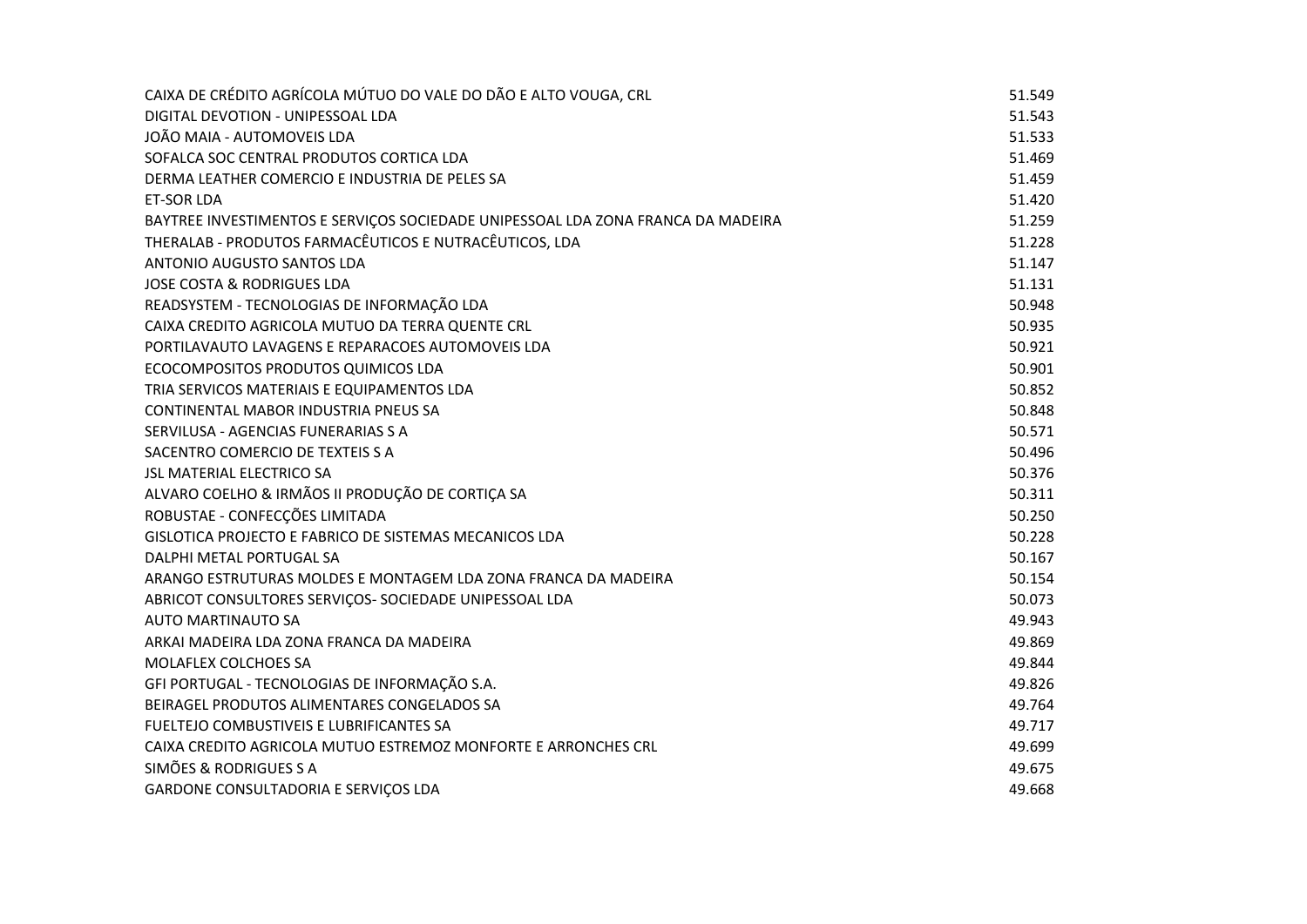| SANTOS MONTEIRO UNIPESSOAL LDA                                                  | 49.594 |
|---------------------------------------------------------------------------------|--------|
| MANUEL MENDES CAVACO CONSTRUÇÕES UNIPESSOAL LDA                                 | 49.576 |
| <b>MONACO 95 - TRADING LDA</b>                                                  | 49.401 |
| FERTIPRADO SEMENTES E NUTRIENTES LDA                                            | 49.370 |
| L.C.PREMIUM, LDA                                                                | 49.260 |
| MARIA JOSE PEREIRA MEDEIROS SOCIEDADE UNIPESSOAL LDA                            | 49.183 |
| <b>AUTO SUECO LDA</b>                                                           | 48.999 |
| SOCIETE L ECOLE FRANCAISE LYCEE FRANCAIS CHARLES LE PIERRE                      | 48.975 |
| SOCIEDADE AGRO PECUARIA H C R LDA                                               | 48.975 |
| WALL STREET INSTITUTE DE PORTUGAL CENTRO DE INGLES SA                           | 48.959 |
| EXATRONIC ENGENHARIA ELECTRONICA LDA                                            | 48.885 |
| CASTANHEIRA HENRIQUES E CIA LDA                                                 | 48.724 |
| NATORIX INVESTIMENTOS MARKETING SOCIEDADE UNIPESSOAL LDA ZONA FRANCA DA MADEIRA | 48.683 |
| GABIGERH GABINETE DE GESTAO DE RECURSOS HUMANOS DE CERVEIRA LDA                 | 48.616 |
| VIA POSITIVA LDA                                                                | 48.591 |
| ARAUJO IRMAOS LDA                                                               | 48.505 |
| <b>BANCO BIC PORTUGUES S A</b>                                                  | 48.499 |
| JOALTO RODOVIARIA BEIRAS SA                                                     | 48.462 |
| ZARA HOME PORTUGAL - ARTIGOS E UTILIDADES PARA O LAR UNIPESSOAL LDA             | 48.461 |
| CAIXA DE CREDITO AGRICOLA MUTUO DE TERRAS DE MIRANDA DO DOURO CRL               | 48.451 |
| OLESA INDUSTRIA DE MOLDES SA                                                    | 48.442 |
| <b>TRANSPORTES ALMEIDA LDA</b>                                                  | 48.295 |
| CONSTRUTORA ALGARVIA SOTAVENTO LDA                                              | 48.294 |
| THYMUS - TRADING E MARKETING LDA                                                | 48.242 |
| DEXUS - NUTRIÇÃO ANIMAL UNIPESSOAL LDA                                          | 48.213 |
| MONTINOVAÇÃO - INOVAÇÃO TECNOLOGIA E AMBIENTE S A                               | 48.151 |
| KPMG ADVISORY - CONSULTORES DE GESTÃO, S.A.                                     | 48.058 |
| LITOCAR BI - COMÉRCIO AUTOMÓVEL, S.A.                                           | 48.049 |
| EOLICA DE CARREÇO-OUTEIRO S A                                                   | 48.003 |
| CENTRAL DEBORLA COMERCIO DE UTILIDADES S A                                      | 48.002 |
| J C BARTOLOMEU INSTALAÇÕES ELECTRICAS LDA                                       | 47.760 |
| ENERCONPOR ENERGIAS RENOVAVEIS DE PORTUGAL SOCIEDADE UNIPESSOAL LDA             | 47.755 |
| E S T EMPRESA SENENSE DE TABACOS LDA                                            | 47.721 |
| SOC PORTUGUESA DO AR LIQUIDO ARLIQUIDO LDA                                      | 47.597 |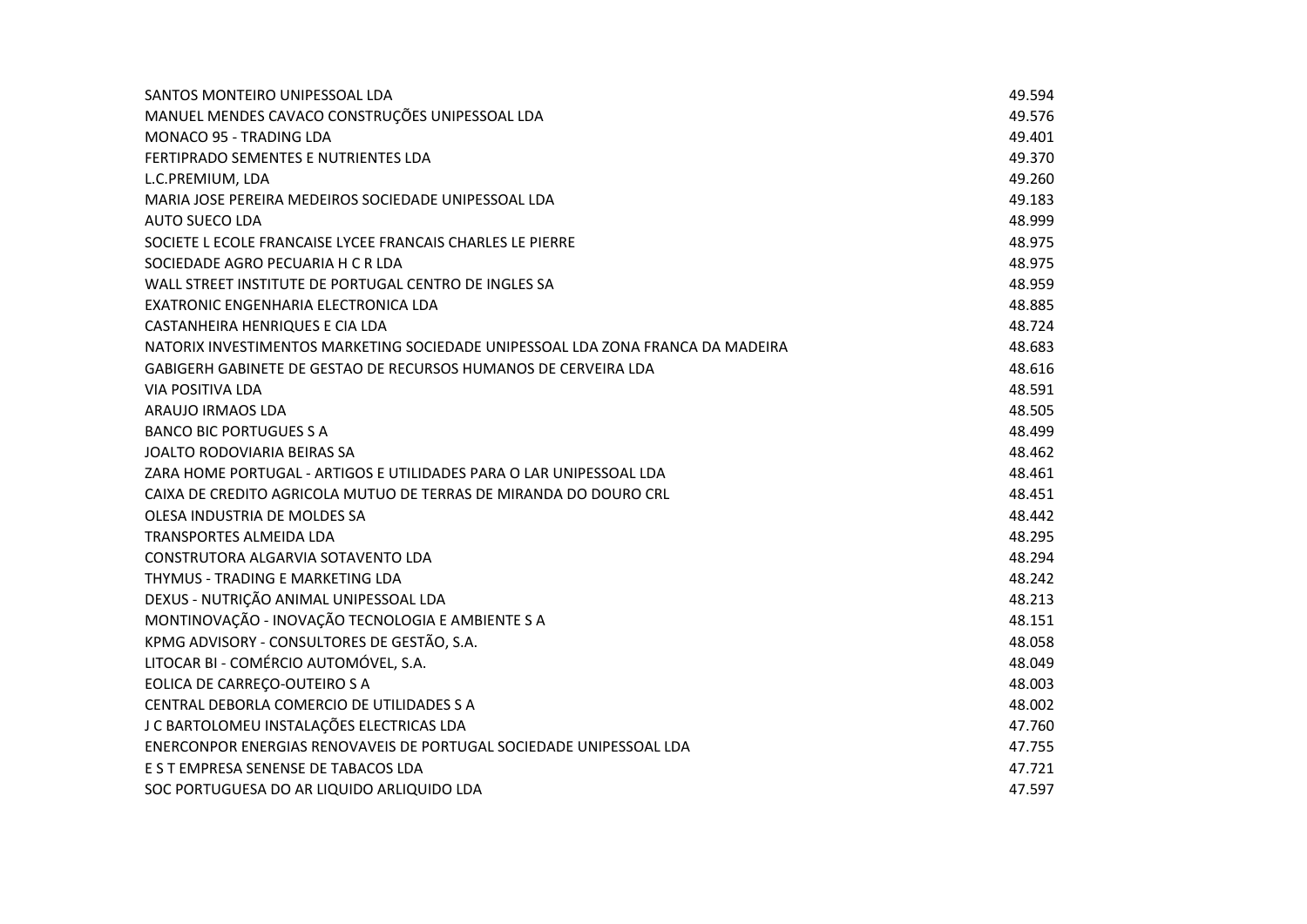| SUPERBUDENS SUPERMERCADOS LDA                                                           | 47.545 |
|-----------------------------------------------------------------------------------------|--------|
| <b>VLM CONSULTORES SA</b>                                                               | 47.464 |
| AUTO VIAÇÃO LANDIM LDA                                                                  | 47.389 |
| MAZEL - RAÇÕES PARA ANIMAIS S A                                                         | 47.361 |
| NENDOCA - CONSULTORIA E INVESTIMENTOS SOCIEDADE UNIPESSOAL LDA (ZONA FRANCA DA MADEIRA) | 47.345 |
| JDD MOLDES PARA A INDUSTRIA PLASTICOS LDA                                               | 47.320 |
| SOC IRMÃOS MIRANDA SA                                                                   | 47.289 |
| <b>FERRAO E GUERRA LDA</b>                                                              | 47.270 |
| PREH PORTUGAL LDA                                                                       | 47.254 |
| <b>MARQUES LDA</b>                                                                      | 47.238 |
| <b>QUALITALENTO UNIPESSOAL LDA</b>                                                      | 47.196 |
| UEL UNIMEX ENGINEERING LDA                                                              | 47.193 |
| ISS FACILITY SERVICES GESTÃO E MANUTENÇAO DE EDIFICIOS LDA                              | 47.119 |
| DISTRIANCORA SUPERMERCADOS LDA                                                          | 47.089 |
| HOTELARIA E TURISMO 'O ALAMBIQUE DE OURO' LDA                                           | 47.022 |
| C & A MODAS, UNIPESSOAL, LDA                                                            | 46.990 |
| CENARIO VIRTUAL - UNIPESSOAL LDA                                                        | 46.709 |
| <b>MACOP- MATERIAIS CONSTRUCAO S A</b>                                                  | 46.587 |
| TRANSCOVIZELA TRANSPORTES PUBLICOS S A                                                  | 46.560 |
| BRESCIA GESTÃO E CONSULTADORIA SOCIEDADE UNIPESSOAL LDA ZONA FRANCA DA MADEIRA          | 46.534 |
| <b>INDRA SISTEMAS PORTUGAL S A</b>                                                      | 46.513 |
| AROUPLAS PLASTICOS TECNICOS LDA                                                         | 46.476 |
| SERNIS ID INVESTIGAÇÃO E DESENVOLVIMENTO LDA                                            | 46.405 |
| HOSPITAL PARTICULAR DE VIANA DO CASTELO LDA                                             | 46.397 |
| MERCER PORTUGAL - RECURSOS HUMANOS LDA                                                  | 46.283 |
| XRAMAC CONSULTORES E SERVIÇOS LDA                                                       | 45.676 |
| BISELARTE - SOCIEDADE DE VIDROS S.A                                                     | 45.652 |
| F.H.C. - FARMACÊUTICA, S.A.                                                             | 45.600 |
| METACASE SOLUÇÕES E SERVIÇOS INFORMATICOS S A                                           | 45.563 |
| LEAL & SOARES SA                                                                        | 45.502 |
| TECAGEST GESTÃO E PRESTAÇÃO DE SERVIÇOS IMOBILIARIOS S A                                | 45.495 |
| NORFERSTEEL - CONSTRUÇÕES E METALOMECANICA S A                                          | 45.487 |
| LUBRIDAO COMERCIO COMBUSTIVEIS E LUBRIFICANTES S A                                      | 45.447 |
| AFONSO SANTOS FERREIRA LDA                                                              | 45.444 |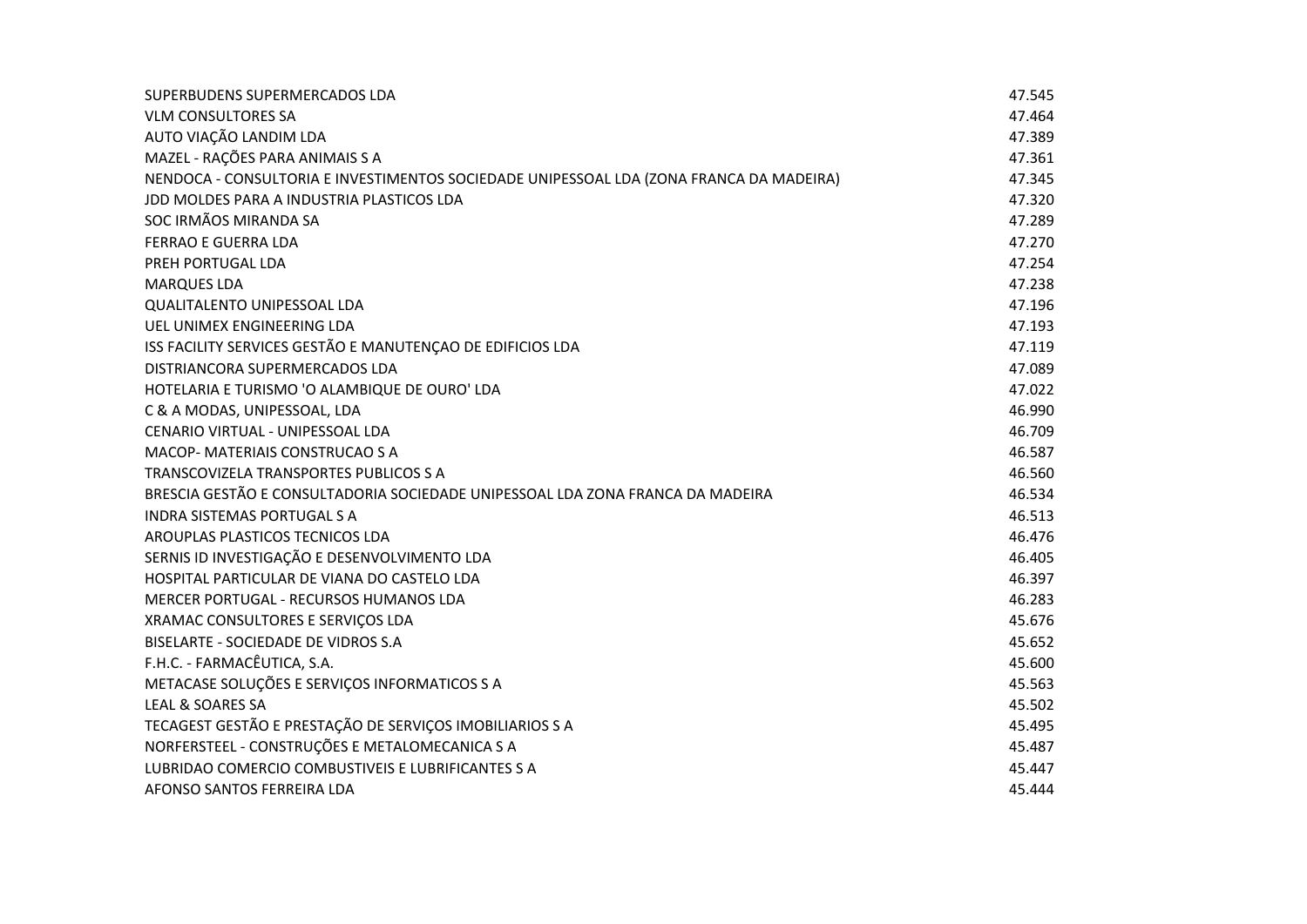| JUSTINO'S MADEIRA WINES S A                                                        | 45.398 |
|------------------------------------------------------------------------------------|--------|
| MAREIRO INVESTIMENTOS LDA ZONA FRANCA DA MADEIRA                                   | 45.274 |
| BLADIR CONSULTADORIA ECONOMICA E MARKETING LDA ZONA FRANCA DA MADEIRA              | 45.197 |
| LUCIO SILVA AZEVEDO E FILHOS SA                                                    | 45.176 |
| <b>CORBARIO MINERAIS INDUSTRIAIS SA</b>                                            | 45.175 |
| <b>CANDEIAS E FILHO LDA</b>                                                        | 45.128 |
| SOLIS IMPORTACAO E EXPORTACAO LDA                                                  | 45.076 |
| <b>CARLOS ALBERTO &amp; FILHOS LDA</b>                                             | 45.051 |
| <b>RESTIN LDA</b>                                                                  | 44.940 |
| JOAQUIM GUEDES FILHO E GENROS S A                                                  | 44.937 |
| INVERMA MANUFACTURA INDUSTRIAL TINTAS E VERNIZES LDA                               | 44.924 |
| EOLICA DE ALVARRÕES S A                                                            | 44.863 |
| LAMEGUIMO GESTÃO E ADMINISTRAÇÃO DE BENS SA                                        | 44.850 |
| REVIGRES INDUSTRIA REVESTIMENTOS GRES LDA                                          | 44.698 |
| CONSTRUCOES PINTO E MARQUES LDA                                                    | 44.551 |
| INTELGEC - CONSULTORES DE GEOCIENCIAS S A                                          | 44.437 |
| PORTO EDITORA LDA                                                                  | 44.303 |
| FOOTBRIDGE CONSULTORES E SERVIÇOS LDA ZONA FRANCA DA MADEIRA                       | 44.287 |
| <b>BARBICANO TRADING E INVESTIMENTOS SA</b>                                        | 44.094 |
| KRAFT FOODS PORTUGAL - PRODUTOS ALIMENTARES UNIPESSOAL LDA                         | 44.060 |
| CRIAMARMORE MARMORES PORTUGUESES LDA                                               | 44.040 |
| NO LESS S A                                                                        | 43.992 |
| TECNOPROJECTO INTERNACIONAL PROJECTOS E REALIZAÇÕES INDUSTRIAIS SA                 | 43.983 |
| TOIGUARDA COMERCIO VEICULOS LDA                                                    | 43.962 |
| ROQUESTA, SERVIÇOS DE CONSULTORIA LDA (ZONA FRANCA DA MADEIRA)                     | 43.955 |
| ORTIVO - CONSULTADORIA E MARKETING SOCIEDADE UNIPESSOAL LDA ZONA FRANCA DA MADEIRA | 43.879 |
| BEAUREGARD TRADING GESTÃO E SERVIÇOS LDA Z F MADEIRA                               | 43.871 |
| <b>TRANSPORTES MALAU LDA</b>                                                       | 43.758 |
| PROGELCONE COMERCIO E INDUSTRIA S A                                                | 43.729 |
| SOCICARRIL SOCIEDADE DE CONSTRUÇÕES FERROVIARIAS LDA                               | 43.716 |
| NAITING PROMOTORA IMOBILIARIA E CONSTRUTORA CIVIL LDA                              | 43.659 |
| COVIACA IMOBILIARIA LDA                                                            | 43.628 |
| LABORATORIO ANALISES CLINICAS TAMEGA LDA                                           | 43.617 |
| M A R KAYAKS LDA                                                                   | 43.534 |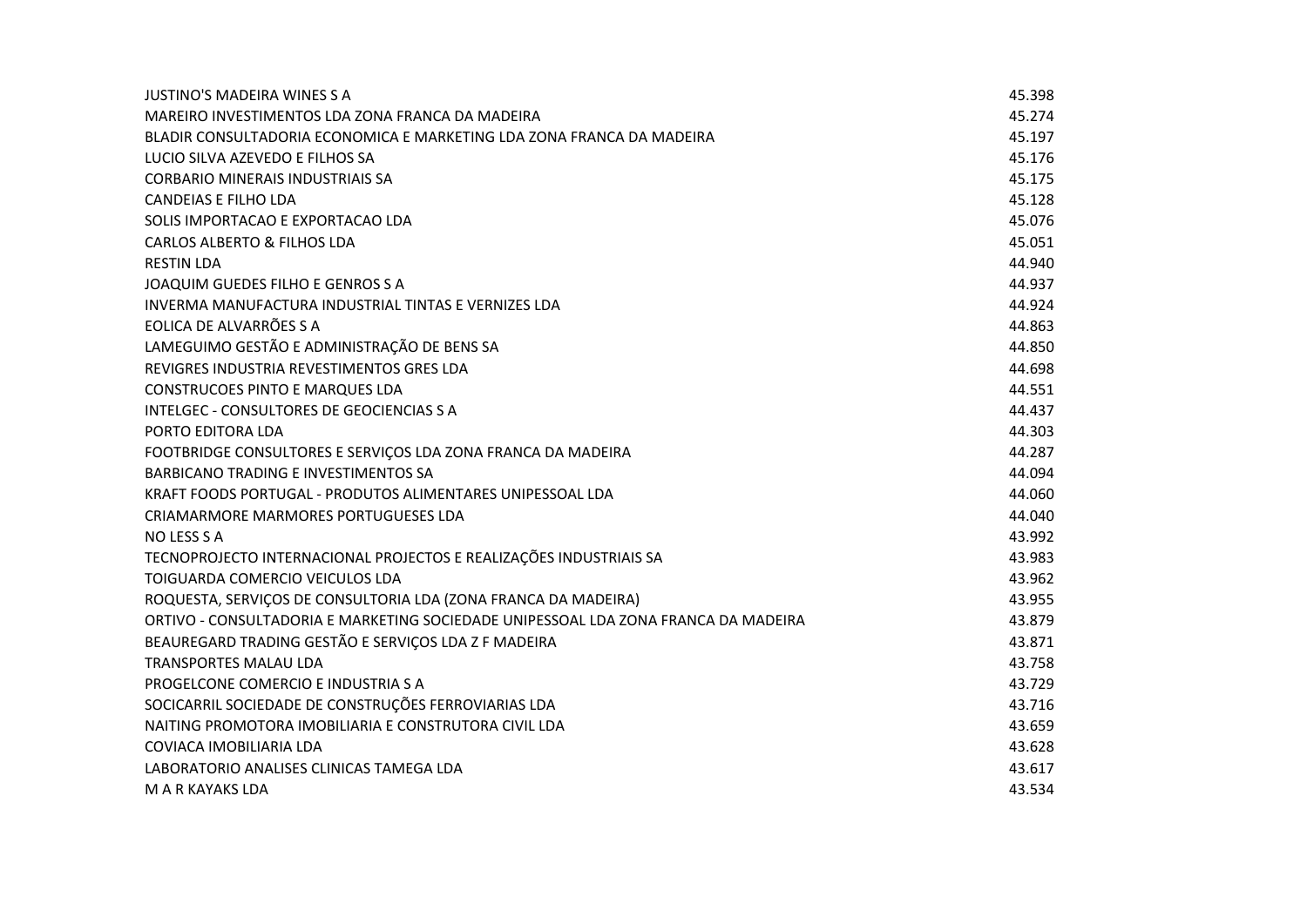| IADE INSTITUTO ARTE VISUAIS DESIGN E MARKETING SA                                                  | 43.488 |
|----------------------------------------------------------------------------------------------------|--------|
| APICIUS RECICLAGEM DE RESIDUOS LDA                                                                 | 43.480 |
| LOPES E IRMÃOS LDA                                                                                 | 43.474 |
| ETAC EMPRESA TRANSPORTES ANTONIO CUNHA SA                                                          | 43.473 |
| FRUTAS TERESO COMERCIO DE FRUTOS E HORTICOLAS LDA                                                  | 43.444 |
| VISIPAPEL, LDA                                                                                     | 43.400 |
| <b>TESOUROS FLUVIAIS, LDA</b>                                                                      | 43.285 |
| CONSTRUCENTRO CONSTRUCOES CIVIS CENTRO LDA                                                         | 43.158 |
| PINHO E TIMOTEO FABRICACAO E COMERCIO EQUIPAMENTOS LDA                                             | 43.141 |
| CAIXA CREDITO AGRICOLA MUTUO BATALHA                                                               | 43.131 |
| CIMONAG - CONSTRUÇÃO E IMOBILIÁRIA, LIMITADA                                                       | 43.015 |
| OBARY - CONSULTADORIA E MARKETING SOCIEDADE UNIPESSOAL LDA ZONA FRANCA DA MADEIRA                  | 42.983 |
| CHACUN A SA PLACE COMERCIO INTERNACIONAL E SERVIÇOS SOCIEDADE UNIPESSOAL LDA ZONA FRANCA DA MADEIR | 42.964 |
| SEAMPLEX TECHNOLOGY - CONSULTORES E SERVIÇOS, UNIPESSOAL LDA (ZONA FRANCA DA MADEIRA)              | 42.924 |
| EPIMETHEUS SERVIÇOS DE GESTÃO S A                                                                  | 42.899 |
| <b>ITALCO MODA ITALIANA LDA</b>                                                                    | 42.885 |
| PAPS & DAPS LDA                                                                                    | 42.873 |
| ANA MARIA ALMEIDA CHAVES UNIPESSOAL LDA                                                            | 42.825 |
| GUIPESIL - GESTÃO DE IMOVEIS LDA                                                                   | 42.758 |
| LANIFICIO TESSILANA LDA                                                                            | 42.733 |
| SEIALAB LABORATORIO ANALISES CLINICAS SEIA SA                                                      | 42.732 |
| EHATB - EMPREENDIMENTOS HIDROELECTRICOS DO ALTO TAMEGA E BARROSO SA                                | 42.689 |
| JOAQUIM FERNANDES MARQUES & FILHO S A                                                              | 42.617 |
| SUPERBEJA SUPERMERCADOS LDA                                                                        | 42.604 |
| COOPTECNICA- GUSTAVE EIFFEL COOP DE ENSINO E FORMACAO TECNICO PROFISSIONAL CRL                     | 42.575 |
| <b>ROGERIO LUZ LDA</b>                                                                             | 42.500 |
| RAUL MARTINS LOBATO LDA                                                                            | 42.493 |
| ARCATA TRADING GESTÃO E INVESTIMENTOS LDA Z F MADEIRA                                              | 42.464 |
| TATUAGGI INDUSTRIA DE CALÇADO LDA                                                                  | 42.294 |
| INDISOL - INVESTIGAÇÃO S A                                                                         | 42.278 |
| NONIUSSOFT SOFTWARE E CONSULTORIA PARA TELECOMUNICAÇÕES SA                                         | 42.186 |
| CAIXA CREDITO AGRICOLA MUTUO FERREIRA ALENTEJO CRI                                                 | 42.168 |
| ALEDI, COMÉRCIO DE ALUMÍNIOS LDA                                                                   | 42.161 |
| NAVEIRO TRANSPORTES MARITIMOS MADEIRA LDA ZONA FRANCA DA MADEIRA                                   | 42.034 |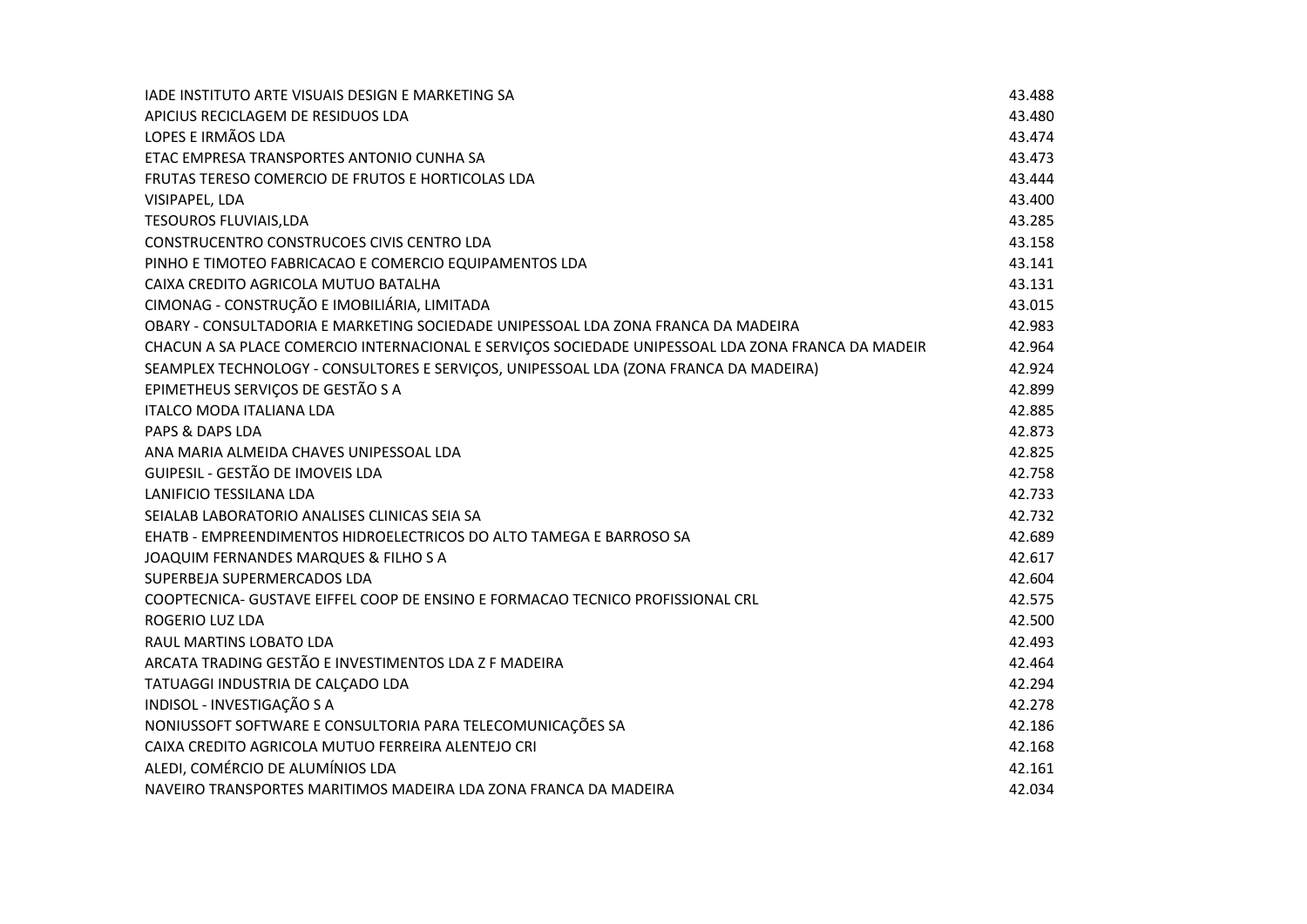| HYDRA IT - TECNOLOGIAS DE INFORMAÇÃO E CONTEUDOS LDA                                             | 42.006 |
|--------------------------------------------------------------------------------------------------|--------|
| RAUPUS - CONSULTADORIA E MARKETING LDA ZONA FRANCA DA MADEIRA                                    | 41.938 |
| DECORGEL PRODUTOS ALIMENTARES SA                                                                 | 41.849 |
| HELISUL SOC DE MEIOS AEREOS LDA                                                                  | 41.823 |
| JET COOLER - AGUAS E CAFES S A                                                                   | 41.809 |
| FERLOMAR - CONSTRUÇÃO GESTÃO E ADMINISTRAÇÃO DE IMOVEIS LDA                                      | 41.696 |
| IRMÃOS LEITE COMERCIO DE VEICULOS AUTOMOVEIS LDA                                                 | 41.682 |
| AMS - GOMA CAMPS S A                                                                             | 41.675 |
| DOMINO INDUSTRIAS CERAMICAS SA                                                                   | 41.577 |
| MULTIMARMORE MARMORES VILA VICOSA LDA                                                            | 41.551 |
| <b>TRANSNOS - TRANSPORTES LDA</b>                                                                | 41.535 |
| LABORATORIO FARMACIA FELIZ LDA                                                                   | 41.498 |
| ABB ASEA BROWN BOVERI SA                                                                         | 41.489 |
| CAIXA CREDITO AGRICOLA MUTUO AROUCA CRL                                                          | 41.487 |
| ANTONIO MARTINS & FILHOS II LDA                                                                  | 41.479 |
| THALES PORTUGAL S A                                                                              | 41.467 |
| LN MOLDES LDA                                                                                    | 41.425 |
| SOC TRANSPORTES POIARENSE LDA                                                                    | 41.401 |
| CLINICA LABORATORIAL MONCAO SA                                                                   | 41.390 |
| SUPERMORTAGUA SUPERMERCADOS LDA                                                                  | 41.375 |
| YORKCONSULTING COMERCIO INTERNACIONAL E SERVIÇOS SOCIEDADE UNIPESSOAL LDA ZONA FRANCA DA MADEIRA | 41.355 |
| <b>HOME ENERGY II S A</b>                                                                        | 41.215 |
| ZURICH INSURANCE PLC - SUCURSAL EM PORTUGAL                                                      | 41.208 |
| FRUSANTOS - FRUTOS SELECCIONADOS LDA                                                             | 41.155 |
| WIN ENERGY - ENGENHARIA E DESENVOLVIMENTO, S.A.                                                  | 41.143 |
| PONTUAL SOLUÇÕES INFORMATICAS INDUSTRIAIS LDA                                                    | 41.135 |
| ATLAS SEIS II - SISTEMAS DE ENERGIA PARA A INDUSTRIA E SERVIÇOS LDA                              | 41.091 |
| TRANSPORTES CENTRAIS S JOAO LAMPAS LDA                                                           | 41.068 |
| AMBIFORMED AMBIENTE HIGIENE SEGURANÇA E SAUDE NO TRABALHO UNIPESSOAL LDA                         | 41.061 |
| <b>JOÃO ASSIS LDA</b>                                                                            | 40.891 |
| TRANSOL TRANSPORTES E TURISMO SA                                                                 | 40.850 |
| DISTRIALENTEJO SUPERMERCADOS LDA                                                                 | 40.838 |
| <b>EMPRESA ALFANDEGUENSE SA</b>                                                                  | 40.808 |
| T&T MULTIELECTRICA, LDA                                                                          | 40.739 |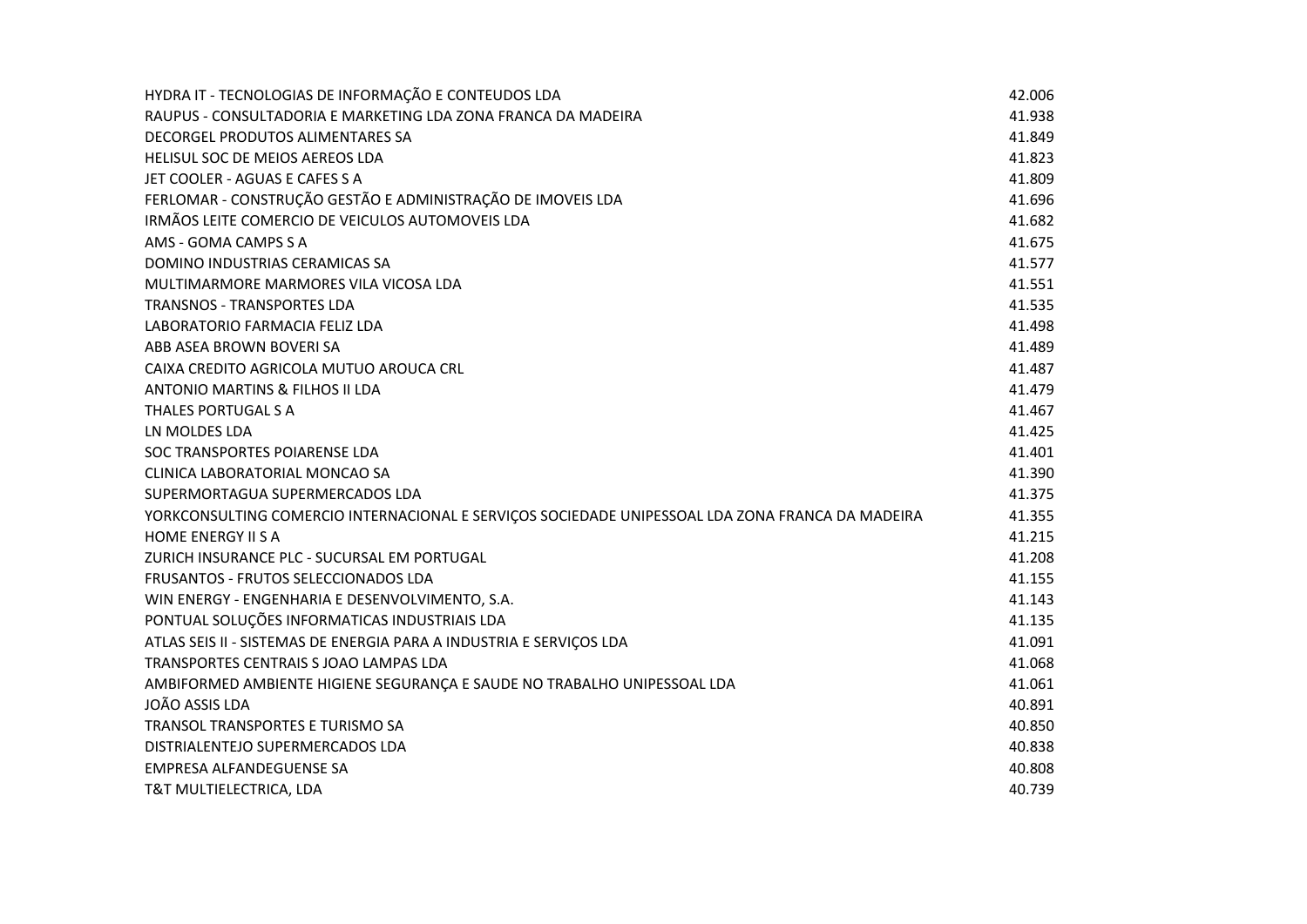| LANIDOR COMERCIO DE PRONTO A VESTIR SA                                                             | 40.691 |
|----------------------------------------------------------------------------------------------------|--------|
| LEOPOLDO BAKERY INGREDIENTS, LDA                                                                   | 40.670 |
| AFRICA RELATIONS - CONSULTORES E SERVIÇOS SOCIEDADE UNIPESSOAL LDA ZONA FRANCA DA MADEIRA          | 40.663 |
| FAUSTO JOSÉ S. X. SÁ, UNIPESSOAL LDA                                                               | 40.662 |
| <b>AQUINOS SA</b>                                                                                  | 40.631 |
| GLINTT - GLOBAL INTELLIGENT TECHNOLOGIES - SGPS SA                                                 | 40.623 |
| <b>HELIROMA PLASTICOS S A</b>                                                                      | 40.572 |
| TRANSPORTES BIZARRO DUARTE LDA                                                                     | 40.516 |
| TIAGO MORGADO REPRESENTAÇÕES E COMERCIO DE PRODUTOS QUIMICOS LDA                                   | 40.516 |
| CONSTRUCOES MONSARAZ SOC CONSTRUCAO CIVIL REGUENGOS MONSARAZ LDA                                   | 40.506 |
| BRISA AUTO ESTRADAS PORTUGAL SA                                                                    | 40.503 |
| <b>JOAQUIM FERREIRA LDA</b>                                                                        | 40.377 |
| MAFIROL-EQUIPAMENTOS COMERCIAIS S.A.                                                               | 40.366 |
| MANUEL PIRES GUERREIRO LDA                                                                         | 40.364 |
| DESICOR INDUSTRIA DE MADEIRAS E CORTICAS SA                                                        | 40.346 |
| <b>GALMOR COMERCIO DE COMBUSTIVEIS SA</b>                                                          | 40.315 |
| CAIXA MAGICA SOFTWARE LDA                                                                          | 40.274 |
| BALWERK II CONSULTADORIA ECONOMICA E PARTICIPAÇÕES SOCIEDADE UNIPESSOAL S A ZONA FRANCA DA MADEIRA | 40.246 |
| WHITECLAIRE'S ACESSORIOS PORTUGAL UNIPESSOAL LDA                                                   | 40.211 |
| VALORGADO AGRICULTURA E PECUARIA LDA                                                               | 40.166 |
| AMADEU GONCALVES CURA E FILHOS LDA                                                                 | 40.113 |
| ROCHA E SOARES LDA                                                                                 | 40.093 |
| <b>SCHENKER TRANSITARIOS SA</b>                                                                    | 40.072 |
| <b>GES-SONIF - SOCIEDADE IMOBILIARIA SA</b>                                                        | 40.029 |
| TJA TRANSPORTES J AMARAL S A                                                                       | 40.025 |
| OPENSOFT - SOLUÇÕES INFORMÁTICAS S.A                                                               | 39.994 |
| LUSIAVES INDUSTRIA E COMERCIO AGRO-ALIMENTAR SA                                                    | 39.945 |
| REPOWER PORTUGAL SISTEMAS EOLICOS S A                                                              | 39.929 |
| DEPSIEXTRACTA TECNOLOGIAS BIOLOGICAS LDA                                                           | 39.915 |
| NELCIVIL CONSTRUÇOES CIVIS DE NELAS LDA                                                            | 39.861 |
| BELISOTEX CONFECCOES SA                                                                            | 39.852 |
| PRIO ENERGY, S.A                                                                                   | 39.799 |
| PATRICIO MOREIRA VALENTE & ASSOCIADO SOC DE REVISORES OFICIAIS DE CONTAS                           | 39.740 |
| COMP IBM PORTUGUESA SARL                                                                           | 39.729 |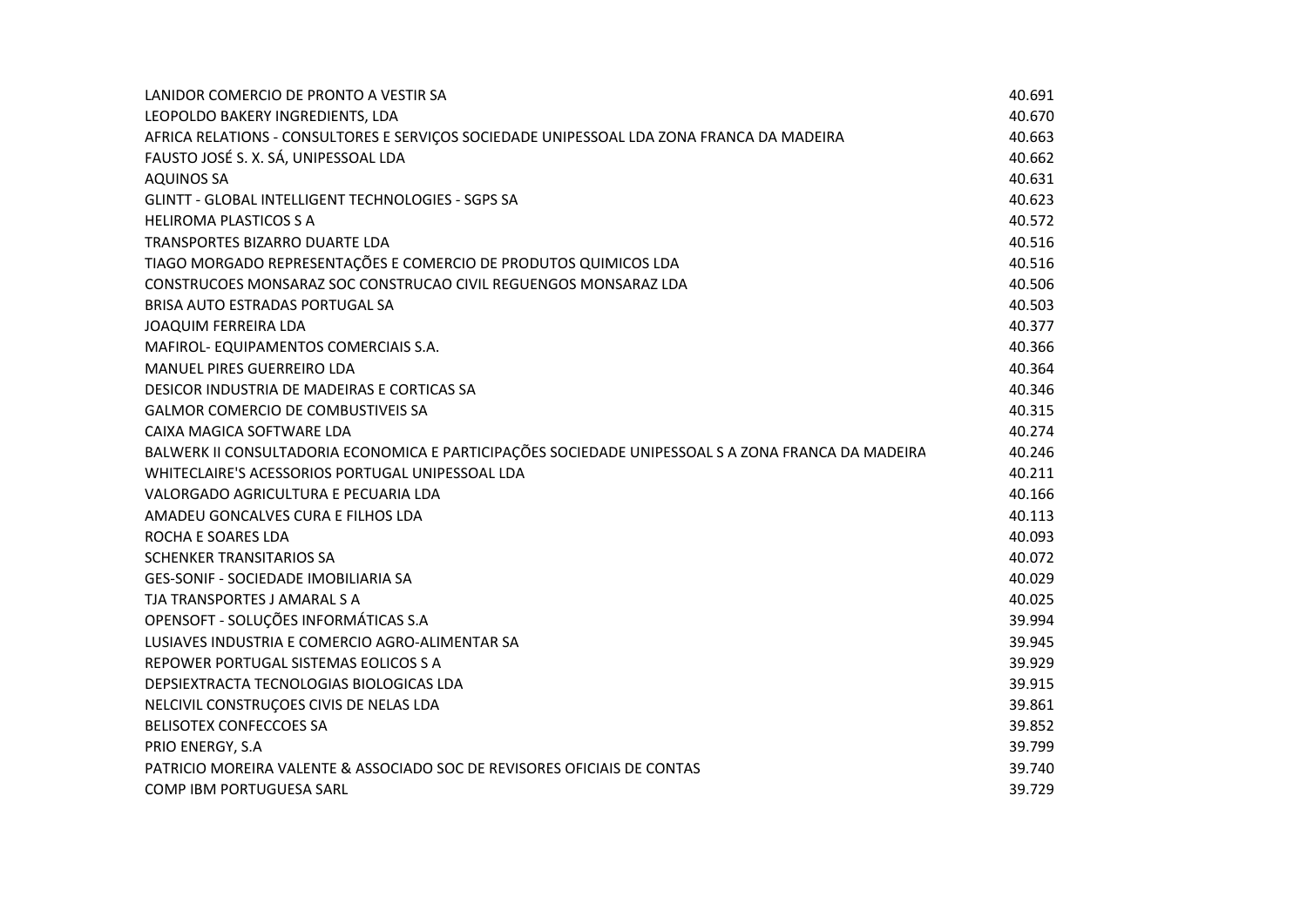| TINTAS ROBBIALAC S A                                                            | 39.693 |
|---------------------------------------------------------------------------------|--------|
| SIROCO SOC INDUSTRIAL ROBOTICA E CONTROLO SA                                    | 39.623 |
| IBERCAUCHO, RUBBER AND TYRES, SOCIEDADE UNIPESSOAL LDA (ZONA FRANCA DA MADEIRA) | 39.607 |
| DRT RAPID - PROTÓTIPOS E MOLDES LDA                                             | 39.577 |
| CAIXA DE CREDITO AGRICOLA MUTUO DO RIBATEJO SUL CRL                             | 39.576 |
| GLAXOSMITHKLINE - PRODUTOS FARMACEUTICOS LDA                                    | 39.540 |
| C SANTOS VEICULOS E PECAS S A                                                   | 39.518 |
| TAGGIA XCII CONSULTADORIA E PARTICIPAÇÕES UNIPESSOAL LDA ZONA FRANCA DA MADEIRA | 39.474 |
| DIMPOMAR ROCHAS PORTUGUESAS LDA                                                 | 39.457 |
| JERONIMO MARTINS DISTRIBUICAO PRODUTOS CONSUMO LDA                              | 39.435 |
| FARMÁCIA TORRES & AMORIM LDA                                                    | 39.434 |
| <b>TRANSPORTES BANDEIRAS LDA</b>                                                | 39.219 |
| RECATO DA MADEIRA INVESTIMENTOS FINANCEIROS E GESTÃO S A                        | 39.212 |
| SAMSUNG ELECTRONICA PORTUGUESA SA                                               | 39.163 |
| MULTIPARQUES A CEU ABERTO - CAMPISMO E CARAVANISMO EM PARQUES SA                | 39.155 |
| MONLIZ PRODUTOS ALIMENTARES MONDEGO E LIZ SA                                    | 39.142 |
| PARQUE DE CAMPISMO COSTA DO VIZIR LDA                                           | 39.119 |
| ARCH & CA., LDA                                                                 | 39.056 |
| INTROSYS INTEGRATION FOR ROBOTIC SYSTEMS INTEGRAÇÃO DE SISTEMAS ROBOTICOS S A   | 39.036 |
| <b>ISIDORO DUARTE S.A.</b>                                                      | 38.943 |
| <b>TRANSPORTES MONTEIROS LDA</b>                                                | 38.872 |
| KEYCORO CONSULTORES E SERVIÇOS LDA ZONA FRANCA DA MADEIRA                       | 38.841 |
| ALMONDA SOC GESTORA PARTICIPACOES SOCIAIS SA                                    | 38.773 |
| MIGUEL OLIVEIRA SUCESSORES SA                                                   | 38.742 |
| ALFERVIS MAQUINAS ALUMINIOS E ACESSORIOS DE VISEU LDA                           | 38.732 |
| MINDOL METALURGICA INDUSTRIAL SA                                                | 38.721 |
| ILHAPOR - LINHAS DE TRANSMISSÃO E PROPULSÃO LDA                                 | 38.706 |
| BEIRALTINA - SOCIEDADE IMOBILIARIA SA                                           | 38.686 |
| CAIXA DE CREDITO AGRICOLA MUTUO DE COIMBRA CRL                                  | 38.681 |
| TRANSPORTES BERNARDO MARQUES LDA                                                | 38.675 |
| CAETANOBUS FABRICAÇÃO DE CARROÇARIAS S A                                        | 38.610 |
| HUGO & CARLOS - RECICLAGEM AUTOMOVEL LDA                                        | 38.586 |
| CAIXA DE CREDITO AGRICOLA MUTUO DE BEJA E MERTOLA                               | 38.505 |
| SODIÉVORA - SUPERMERCADOS LDA                                                   | 38.505 |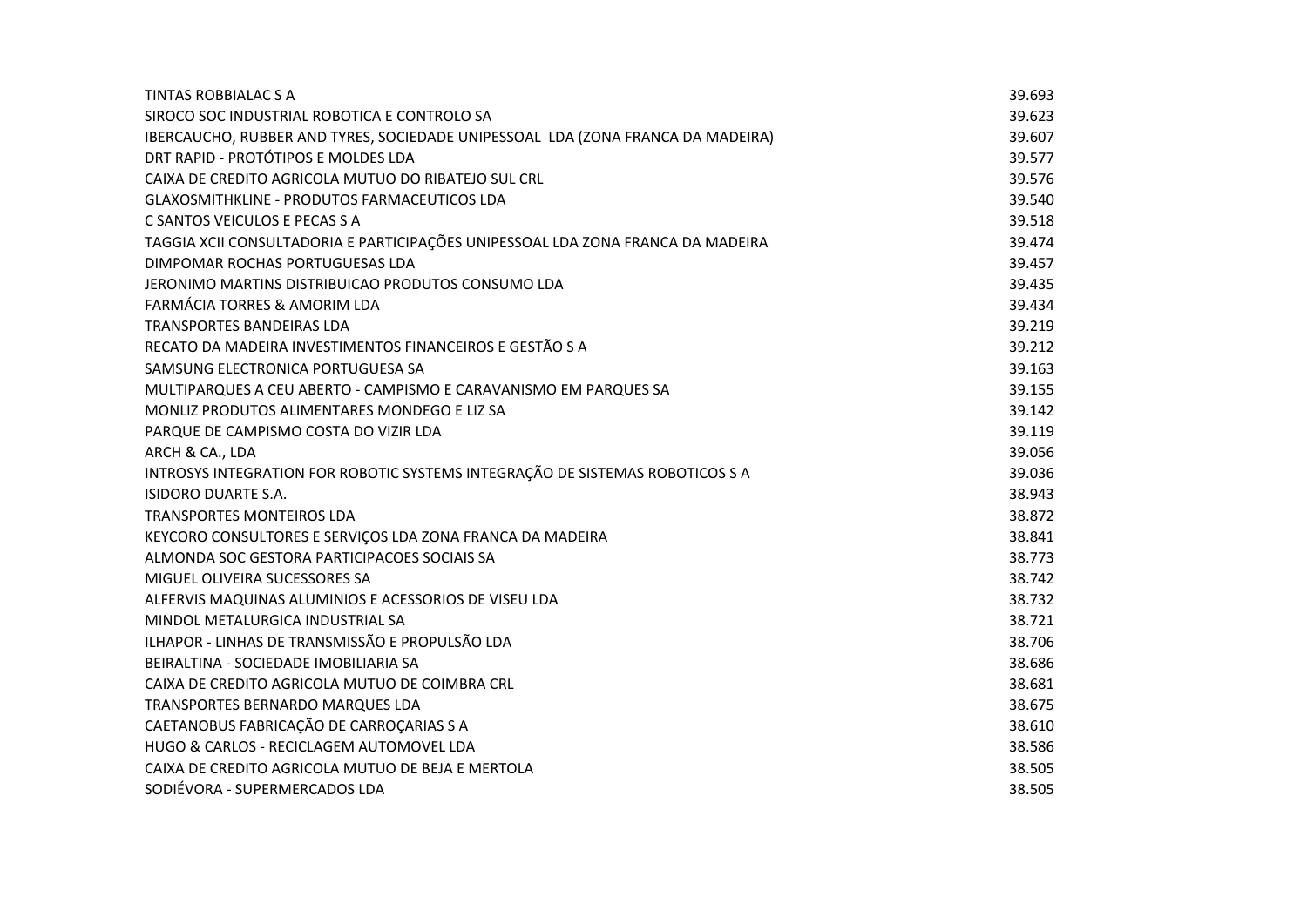| BRICANTEL COMERCIO MATERIAL ELECTRICO BRAGANCA LDA                                   | 38.466 |
|--------------------------------------------------------------------------------------|--------|
| <b>ERFOC ACABAMENTOS TEXTEIS SA</b>                                                  | 38.405 |
| <b>ITRON PORTUGAL, S.A.</b>                                                          | 38.403 |
| MANUEL SILVA PEREIRA LDA                                                             | 38.377 |
| TOPECA PRODUTOS DE CONSTRUÇÃO CIVIL LDA                                              | 38.261 |
| INTERPREV SEGURANÇA HIGIENE E SAUDE NO TRABALHO LDA                                  | 38.231 |
| RIA TRANSPORTES DE MERCADORIAS SA                                                    | 38.172 |
| <b>GIALMAR PRODUTOS ALIMENTARES SA</b>                                               | 38.156 |
| ASCOP-CONSTRUÇÃO CIVIL E OBRAS PUBLICAS LDA                                          | 38.142 |
| CX CREDITO AGRICOLA MUTUO DE MORAVIS CRL                                             | 38.139 |
| VILA GALE SOC EMPREENDIMENTOS TURISTICOS SA                                          | 38.133 |
| A TRANSPORTADORA CENTRAL VILAS BOAS LDA                                              | 38.098 |
| AVE GESTÃO AMBIENTAL E VALORIZAÇÃO ENERGETICA S A                                    | 38.093 |
| <b>GAVIS SOC REPRESENTACOES AUTOMOVEIS SA</b>                                        | 37.997 |
| CARYOTUS - CONSULTADORIA E MARKETING SOCIEDADE UNIPESSOAL LDA ZONA FRANCA DA MADEIRA | 37.962 |
| CARLOS BALTAZAR FURTADO GUERREIRO LDA                                                | 37.935 |
| KREALA SERVIÇOS E INVESTIMENTOS LDA                                                  | 37.919 |
| SOC FARMACEUTICA EDUARDA BRITES MOITA LDA                                            | 37.886 |
| MAROPE LISBOA HOTEIS DE PORTUGAL SA                                                  | 37.846 |
| FACEBAQ FACHADAS E REVESTIMENTOS ESPECIAIS LDA                                       | 37.837 |
| FARMÁCIA CENTRAL DE ARCOS DE VALDEVEZ LDA                                            | 37.790 |
| MODELOVISUAL OPTICAS LDA                                                             | 37.691 |
| COBA CONSULTORES PARA OBRAS BARRAGENS E PLANEAMENTO S A                              | 37.574 |
| CHEMICALWORL PRODUTOS QUIMICOS LDA                                                   | 37.517 |
| WOLVERINE TUBAGEM (PORTUGAL) LDA                                                     | 37.502 |
| JOÃO CARLOS COSTA - DIAGNÓSTICO POR IMAGEM, S.A.                                     | 37.500 |
| PRITERRAX MARKETING E SERVIÇOS DE CONSULTADORIA COMERCIAL LDA ZONA FRANCA DA MADEIRA | 37.476 |
| ROCHE SISTEMAS DE DIAGNOSTICOS SOCIEDADE UNIPESSOAL LDA                              | 37.461 |
| CONSTRUÇÕES SEBASTIÃO OLIVEIRA LDA                                                   | 37.405 |
| EURO SEPARADORA GESTAO DE RESIDUOS LDA                                               | 37.392 |
| MARQUES DE ALMEIDA J NUNES V SIMÕES E ASSOCIADO SROC SA                              | 37.385 |
| <b>CONSTRUTORA MEDENSE LDA</b>                                                       | 37.366 |
| BITHIUM, S.A.                                                                        | 37.342 |
| VIAPOSSIVEL UNIPESSOAL LDA                                                           | 37.299 |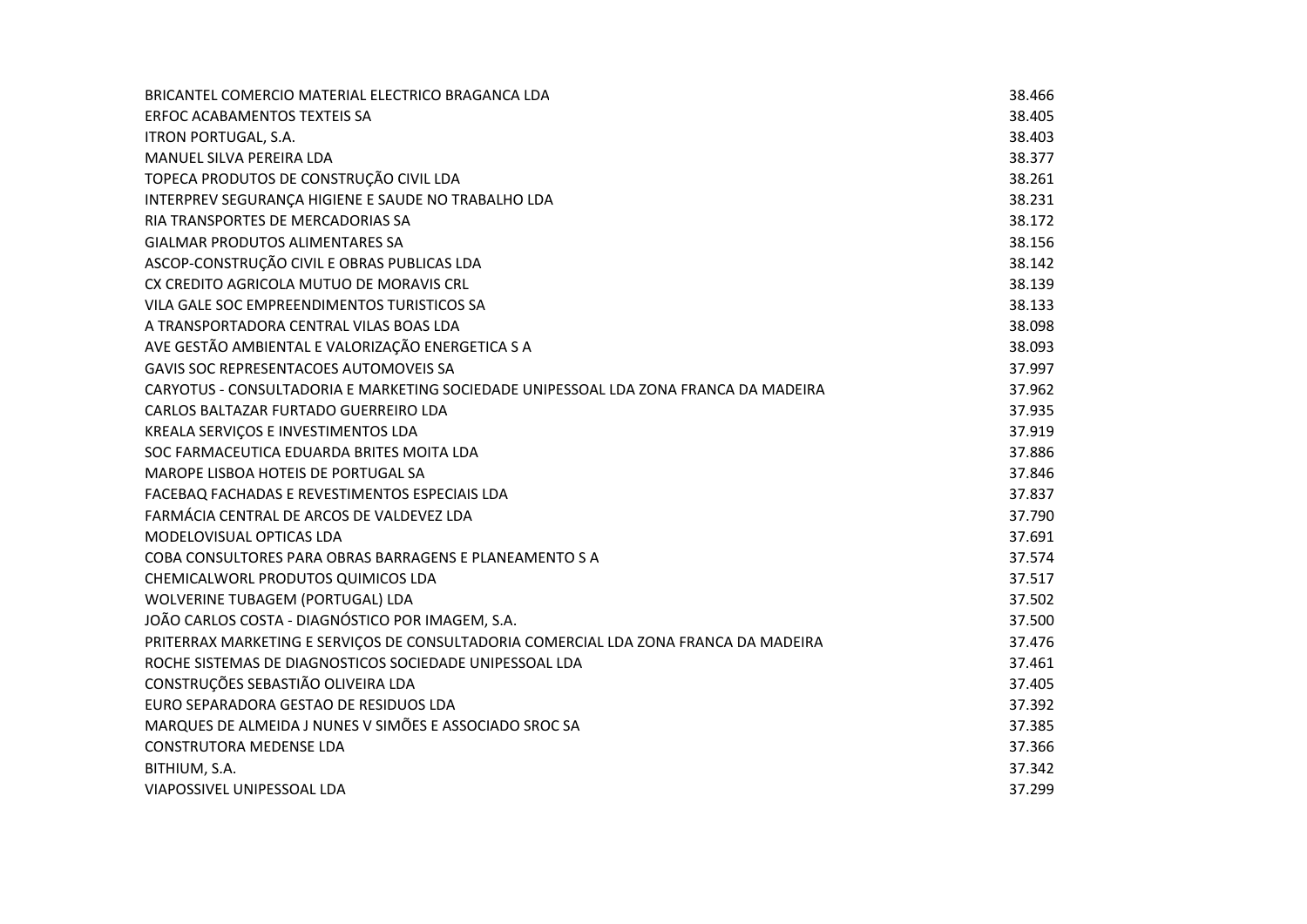| HUF PORTUGUESA FABRICA COMPONENTES PARA O AUTOMOVEL LDA              | 37.294 |
|----------------------------------------------------------------------|--------|
| ISA INTELLIGENT SENSING ANYWHERE SA                                  | 37.286 |
| LOGOPLASTE CONSULTORES TECNICOS SA                                   | 37.272 |
| ORIANI - CONSULTADORIA E SERVIÇOS LDA                                | 37.208 |
| TRANSPORTES SILVA MARQUES LDA                                        | 37.176 |
| NORVIA - CONSULTORES DE ENGENHARIA SA                                | 37.125 |
| FARMÁCIA NELSINA, LDA                                                | 37.112 |
| FARMACIA MOUTINHO LDA                                                | 37.105 |
| CAIXA DE CREDITO AGRICOLA MUTUO DE LAFÕES CRL                        | 37.028 |
| R S A RECICLAGEM DE SUCATAS ABRANTINA SA                             | 37.025 |
| LABIALFARMA LABORATORIO DE PRODUTOS FARMACEUTICOS E NUTRACEUTICOS SA | 36.981 |
| <b>MANUEL MASSA SA</b>                                               | 36.964 |
| SUPERSEIA SUPERMERCADOS LDA                                          | 36.946 |
| EUROP ASSISTANCE SERVIÇOS DE ASSISTENCIA PERSONALIZADOS SA           | 36.941 |
| <b>MANUEL OLIVEIRA MARTINS LDA</b>                                   | 36.844 |
| JOAQUIM FONSECA - INFORMÁTICA LDA                                    | 36.710 |
| FOCONSULTORES FORMACAO E CONSULTORIA EMPRESARIAL LDA                 | 36.698 |
| JOÃO ANTONIO ALMEIDA MATOS LDA                                       | 36.684 |
| UNIARME UNIAO ARMAZENISTAS MERCEARIA CRL                             | 36.644 |
| TECNIMPOR - EQUIPAMENTOS INDUSTRIAIS S A                             | 36.594 |
| AGROZEL-AGRO-PECUÁRIA DO ZÊZERE S.A.                                 | 36.537 |
| CAIXA DE CREDITO AGRICOLA MUTUO DE VAGOS CRL                         | 36.396 |
| SUPERCORUCHE SUPERMERCADOS SA                                        | 36.359 |
| C & G - IMPORTAÇÃO E EXPORTAÇÃO DE ROCHAS ORNAMENTAIS S A            | 36.352 |
| OCIDENTAL COMPANHIA PORTUGUESA DE SEGUROS DE VIDA SA                 | 36.305 |
| DELVESTE COMERCIO DE VESTUARIO S A                                   | 36.280 |
| BULE - SOCIEDADE DE CONSTRUÇÃO IMOBILIÁRIA LDA                       | 36.253 |
| CONSULTUA - ENSINO E FORMAÇÃO PROFISSIONAL LDA                       | 36.099 |
| CONVEX CONSULTORIA E INTEGRAÇÃO DE SISTEMAS LDA                      | 36.095 |
| GENE ENERGY SYSTEMS, LDA                                             | 36.072 |
| MARANHAO SOC CONSTRUCOES LDA                                         | 36.057 |
| J C PASTELARIA LDA                                                   | 36.031 |
| <b>SANTOS &amp; MATOS LDA</b>                                        | 36.030 |
| DOUROGAS - PARTICIPAÇÕES SOCIAIS SGPS S A                            | 36.022 |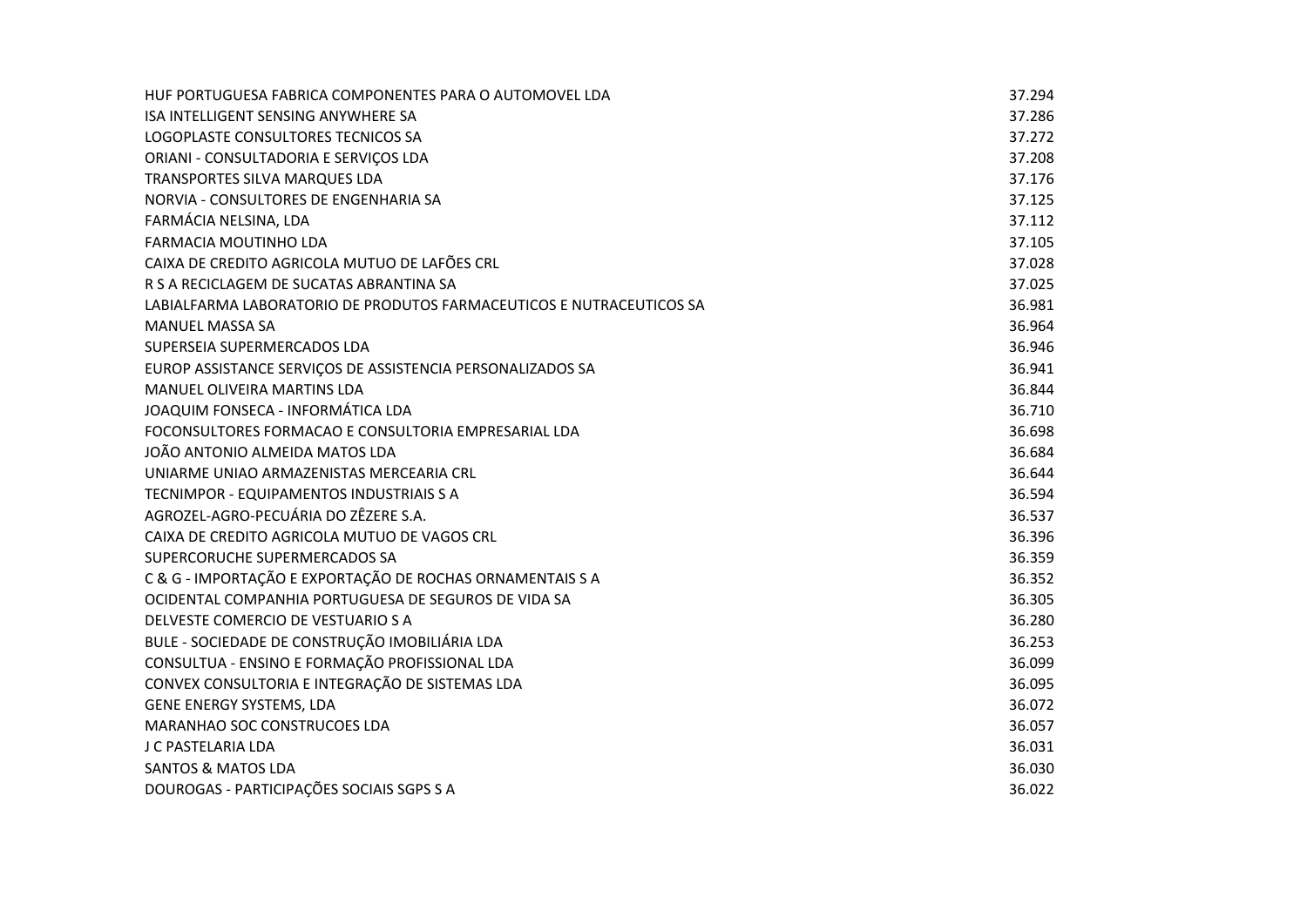| ILIDIO GONÇALVES OTORRINOLARINGOLOGIA MEDICO CIRURGICA LDA                      | 35.946 |
|---------------------------------------------------------------------------------|--------|
| ALMANDINA - COMÉRCIO INTERNACIONAL LDA (ZONA FRANCA DA MADEIRA)                 | 35.923 |
| <b>GUIALMI EMPRESA MOVEIS METALICOS SA</b>                                      | 35.834 |
| ATBERG EOLICAS DO ALTO TAMEGA E BARROSO LDA                                     | 35.830 |
| <b>ADCLICK LDA</b>                                                              | 35.801 |
| MANITOWOC CRANE GROUP PORTUGAL LDA                                              | 35.800 |
| EFS ENGENHARIA, FISCALIZAÇÃO E SERVIÇOS LDA                                     | 35.780 |
| TWEETY COMERCIO E SERVIÇOS LDA                                                  | 35.777 |
| PRAGOSA SGPS S A                                                                | 35.727 |
| EMARP EMPRESA MUNICIPAL DE AGUAS E RESIDUOS DE PORTIMÃO EM                      | 35.700 |
| REZERPOR SERVIÇOS E INVESTIMENTOS SOCIEDADE UNIPESSOAL LDA                      | 35.647 |
| GIGABEIRA- INSTALAÇÕES ESPECIAIS LDA                                            | 35.599 |
| POEIRAS MAQUINAS E FERRAMENTAS LDA                                              | 35.551 |
| PAVIGRES CERAMICAS SA                                                           | 35.511 |
| TCLAFÕES - TRANSPORTES E SERVIÇOS LDA                                           | 35.484 |
| CORKART INDUSTRIA DE CORTIÇAS SA                                                | 35.439 |
| AGENCIA VIAGENS E TRANSPORTES VALE DO AVE LDA                                   | 35.435 |
| HEILONGJIANG- COMERCIO INTERNACIONAL LDA                                        | 35.403 |
| <b>TORFAL LDA</b>                                                               | 35.395 |
| SOCIMAVIS COMERCIO E REPARAÇÃO DE MAQUINAS LDA                                  | 35.369 |
| LACTOVOUGA LACTICINIOS E DERIVADOS S A                                          | 35.300 |
| CLIP COLEGIO LUSO INTERNACIONAL DO PORTO SA                                     | 35.137 |
| THE FLADGATE PARTNERSHIP - VINHOS SA                                            | 35.110 |
| <b>HENRIQUES E HENRIQUES SA</b>                                                 | 35.055 |
| SWEETS AND SUGAR - PRODUÇÃO E COMERCIALIZAÇÃO DE AÇUCAR E SEUS DERIVADOS S A    | 35.047 |
| KREP SOCIEDADE GESTORA DE PARTICIPAÇÕES SOCIAIS UNIPESSOAL LDA                  | 35.011 |
| JMV JOSE MARIA VIEIRA SA                                                        | 34.974 |
| INTRUM JUSTITIA PORTUGAL CONSULTADORIA E APOIO A GESTÃO DE CONTAS CORRENTES LDA | 34.960 |
| YLOPA - SERVIÇOS DE CONSULTADORIA LDA ZONA FANCA DA MADEIRA                     | 34.940 |
| <b>BANCO MAIS SA</b>                                                            | 34.939 |
| LISPERFE PERFUMARIA E COSMETICA LDA                                             | 34.921 |
| VISTAS & FERNANDES - SGPS S A                                                   | 34.899 |
| FILIPE TAVARES - SOCIEDADE DE CONSTRUÇÕES E TRANSPORTES UNIPESSOAL LDA          | 34.671 |
| TRANSFRAGA TRANSPORTES DE MERCADORIAS LDA                                       | 34.632 |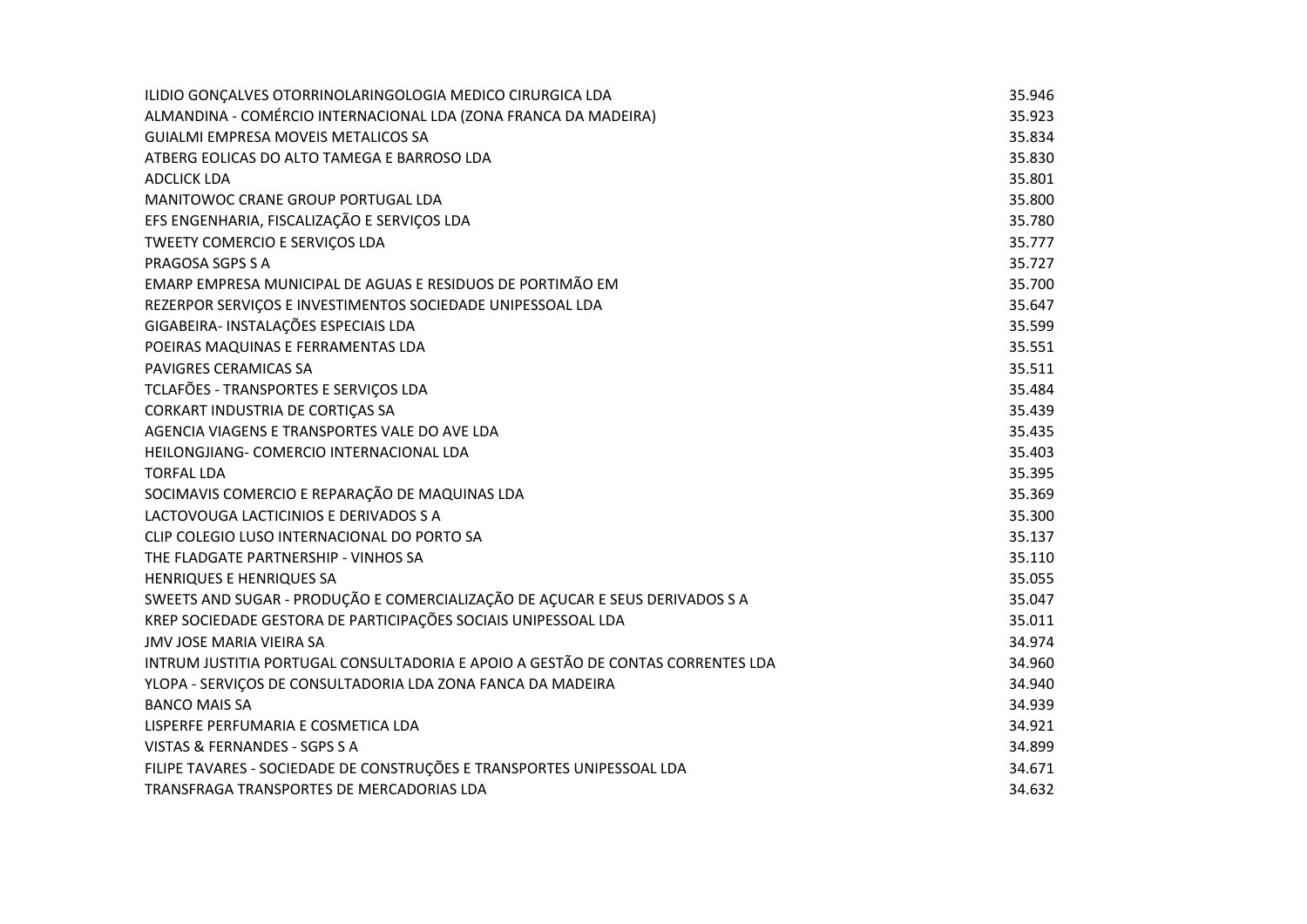| AON PORTUGAL - CORRETORES DE SEGUROS SA                                              | 34.630 |
|--------------------------------------------------------------------------------------|--------|
| ENERBIGORNE - PROJECTOS DE ENERGIA, S.A.                                             | 34.562 |
| PRIMEIRA CRUZ, SGPS, LDA (ZONA FRANCA DA MADEIRA)                                    | 34.550 |
| <b>MADEIRA E PAINEIS LDA</b>                                                         | 34.473 |
| TRADESQUARE - CONSULTADORIA ECONOMICA E PARTICIPAÇÕES LDA                            | 34.447 |
| CAIXA DE CREDITO AGRICOLA MUTUO DE BOMBARRAL CRL                                     | 34.430 |
| MARCO SANTOS - ENGENHARIA, CONSTRUÇÃO E OBRAS PÚBLICAS UNIPESSOAL LDA                | 34.377 |
| ANTONIO JOSE CRUCHINHO E FILHOS LDA                                                  | 34.356 |
| CHILAN - PROJECTOS E CONSULTORIA LDA ZONA FRANCA DA MADEIRA                          | 34.290 |
| ESRI PORTUGAL - SISTEMAS E INFORMAÇÃO GEOGRAFICA SA                                  | 34.283 |
| LUIS MANUEL DA SILVA LDA                                                             | 34.219 |
| <b>METAIS JAIME DIAS S A</b>                                                         | 34.168 |
| TEVILAR SOC CONSTRUCOES LDA                                                          | 34.152 |
| URBIGAV - CONSTRUÇÕES, SOCIEDADE UNIPESSOAL LDA                                      | 34.120 |
| LABORATORIO SANTA COMBA ANALISES CLINICAS LDA                                        | 34.114 |
| TRIUMPH INTERNATIONAL II - DISTRIBUIÇÃO TEXTIL LDA                                   | 34.061 |
| C I T CENTRO INSPECÇÕES TECNICAS PARA VEICULOS LDA                                   | 34.051 |
| OMARYA - TRADING E MARKETING LDA ZONA FRANCA DA MADEIRA                              | 34.048 |
| ANTONIO SARAIVA E FILHOS LDA                                                         | 34.032 |
| <b>NEVES E CIA LDA</b>                                                               | 33.977 |
| IMOALFERRAREDE - SOCIEDADE IMOBILIARIA S A                                           | 33.903 |
| AMBITERMO ENGENHARIA E EQUIPAMENTOS TERMICOS SA                                      | 33.884 |
| SUPERABRANTES - SUPERMERCADOS LDA                                                    | 33.873 |
| INERBEIRAL - AGREGADOS E BETUMINOSOS LDA                                             | 33.807 |
| S T R SOCIEDADE DE TABACOS DO RIBATEJO LDA                                           | 33.729 |
| GLOBALMAQ - IMPORTAÇÃO, EXPORTAÇÃO E REPARAÇÃO DE MÁQUINAS S.A.                      | 33.655 |
| EUROFUMEIRO SOC INDUSTRIAL DE TRANSFORMAÇÃO TRADICIONAL DE CARNES LDA                | 33.588 |
| <b>BES - VIDA COMPANHIA DE SEGUROS SA</b>                                            | 33.572 |
| FARMÁCIA BEM SAÚDE, S.A.                                                             | 33.570 |
| PORTUGALIA COMPANHIA PORTUGUESA TRANSPORTES AEREOS SA                                | 33.542 |
| MANIPUBLIC PRESTAÇÃO DE SERVIÇOS DE APOIO A EDITORES E DISTRIBUIDORES UNIPESSOAL LDA | 33.536 |
| <b>GAMBOA E EVANGELISTA LDA</b>                                                      | 33.469 |
| CARCLASSE COMERCIO DE AUTOMOVEIS SA                                                  | 33.466 |
| TW - EMPRESA TRABALHO TEMPORÁRIO, S.A.                                               | 33.462 |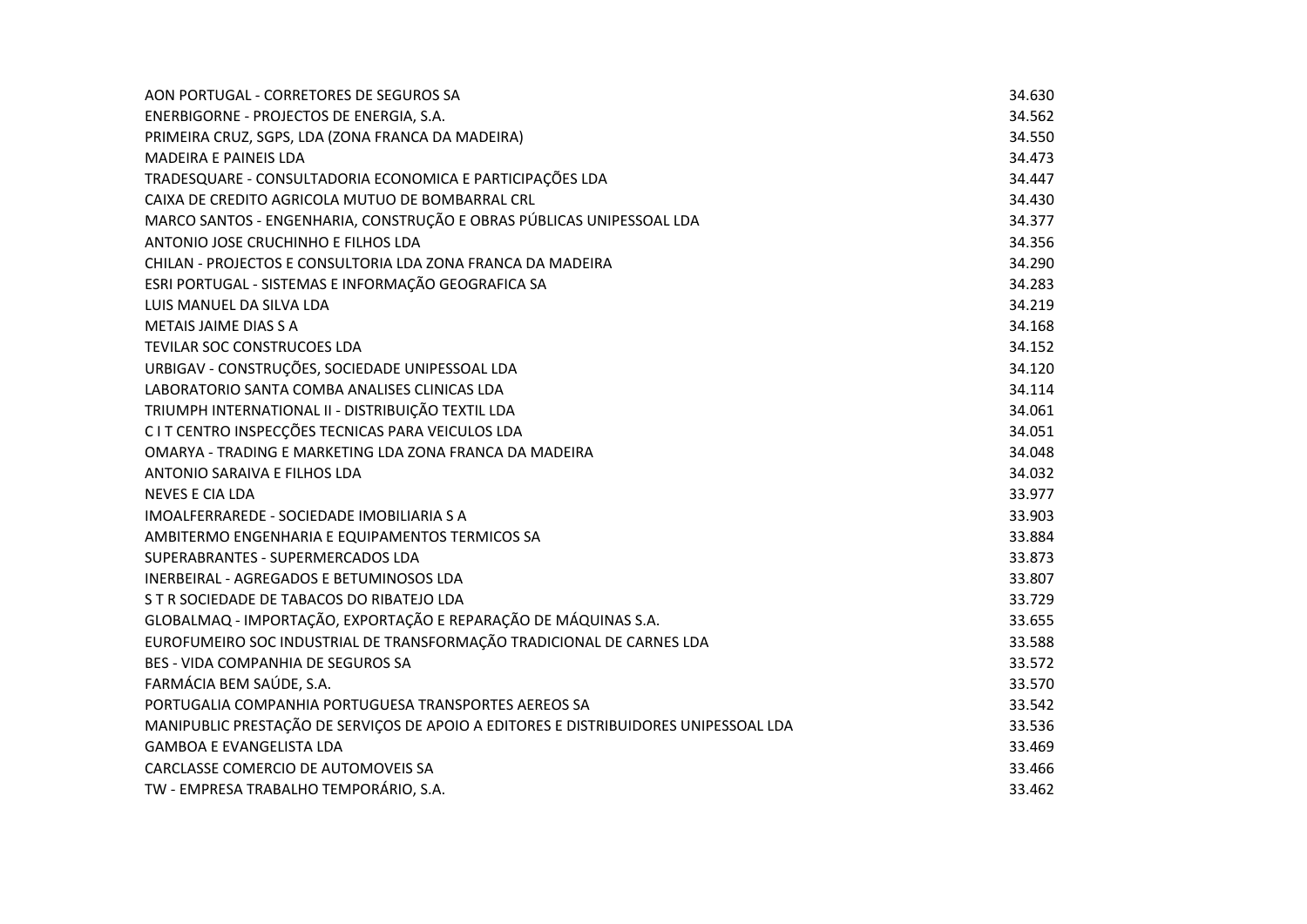| ROWMAT CONSULTORIA E SERVIÇOS LDA ZONA FRANCA DA MADEIRA                      | 33.395 |
|-------------------------------------------------------------------------------|--------|
| DR CAMPOS COSTA CONSULTORIO TOMOGRAFIA COMPUTORIZADA SA                       | 33.381 |
| FACETIME CONSULTORES E SERVIÇOS SOCIEDADE UNIPESSOAL LDA                      | 33.350 |
| CAIXA DE CREDITO AGRICOLA MUTUO DO NOROESTE CRL                               | 33.292 |
| ENEOLICA ENERGIAS RENOVAVEIS E AMBIENTE S A                                   | 33.275 |
| INOVAPRIME SERVIÇOS EM TECNOLOGIAS DE INFORMAÇÃO LDA                          | 33.250 |
| <b>FARMACIA ANTUNES UNIPESSOAL LDA</b>                                        | 33.207 |
| OCIDENTAL COMPANHIA PORTUGUESA SEGUROS SA                                     | 33.193 |
| MANSO EMPREITEIROS E CONSTRUÇÕES LDA                                          | 33.185 |
| MACAP II - COMERCIO E INDUSTRIA S A                                           | 33.179 |
| PARQUE EOLICO ZIBREIRO LDA                                                    | 33.146 |
| LUSOSPACE PROJECTOS ENGENHARIA LDA                                            | 33.143 |
| CANTIMETAL EMPRESA DE TRABALHO TEMPORARIO LDA                                 | 33.136 |
| CLARA FORTUNATO SOCIEDADE UNIPESSOAL LDA                                      | 33.133 |
| CIRCULAR - SOCIEDADE DE INVESTIMENTOS IMOBILIARIOS LDA                        | 33.085 |
| SOC PORTUGUESA DE INOVAÇÃO CONSULTADORIA EMPRESARIAL E FOMENTO DA INOVAÇÃO SA | 33.085 |
| RIAMOLDE - ENGENHARIA E SISTEMAS SA                                           | 33.050 |
| J M GONÇALVES TANOARIA LDA                                                    | 33.037 |
| EZPELETA DIVISION COMERCIAL - SUCURSAL EM PORTUGAL                            | 32.984 |
| <b>ENVC SOC IMOBILIARIA SA</b>                                                | 32.980 |
| MACOTEIVAS MATERIAIS DE CONSTRUCAO LDA                                        | 32.976 |
| LUSOCAL - ARTIGOS PARA CALÇADO SA                                             | 32.858 |
| CAPGEMINI PORTUGAL-SERVIÇOS DE CONSULTORIA INFORMATICA S A                    | 32.820 |
| JOSE ANTONIO J BRITO ELECTRICIDADE E CLIMATIZAÇÕES LDA                        | 32.763 |
| KIROV TRADING E SERVIÇOS INTERNACIONAIS LDA ZONA FRANCA DA MADEIRA            | 32.754 |
| SINHOPCO UNIPESSOAL LDA ZONA FRANCA DA MADEIRA                                | 32.745 |
| HABIMODELO SOCIEDADE IMOBILIARIA LDA                                          | 32.697 |
| METALURGICA CENTRAL ALHOS VEDROS LDA                                          | 32.635 |
| MUNDO AQUATICO PARQUES OCEANOGRAFICOS DE ENTRETENIMENTO EDUCATIVO SA          | 32.633 |
| LUSITANIA COMPANHIA SEGUROS SA                                                | 32.587 |
| CAIXA CREDITO AGRICOLA MUTUO DO GUADIANA INTERIOR CRL                         | 32.566 |
| <b>GILEAD SCIENCES LDA</b>                                                    | 32.560 |
| <b>GLOBALPIPE - CONSULTORIA TECNICA LDA</b>                                   | 32.527 |
| COLLAB - SOLUÇÕES INFORMATICAS DE COMUNICAÇÃO E COLABORAÇÃO SA                | 32.521 |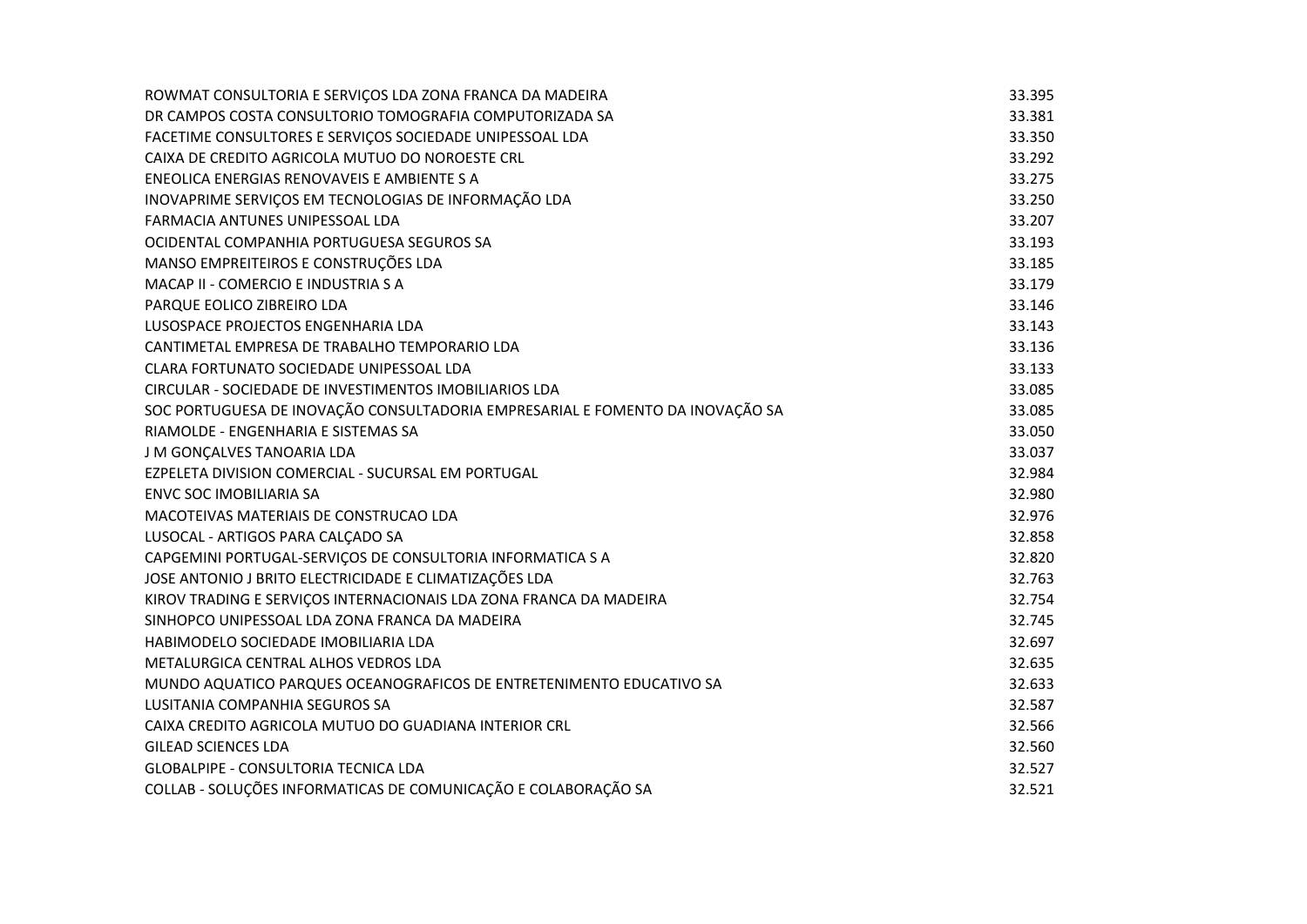| <b>TRANSJUSTO TRANSPORTES LDA</b>                                               | 32.456 |
|---------------------------------------------------------------------------------|--------|
| GENTLE WINDOW - SERVIÇOS MEDICOS LDA                                            | 32.443 |
| OS PREGUIÇAS EDUCAÇÃO E APOIO PEDAGOGICO LDA                                    | 32.319 |
| GEODOURO - CONSULTORIA E TOPOGRAFIA LDA                                         | 32.306 |
| <b>HEROIS DO FUTURO LDA</b>                                                     | 32.305 |
| <b>INERTIL SOC PRODUTORA INERTES LDA</b>                                        | 32.272 |
| LATIMER GESTÃO E INVESTIMENTOS LDA                                              | 32.240 |
| <b>FLORENCIO AUGUSTO CHAGAS SA</b>                                              | 32.209 |
| RIGOR CONSULTORIA E GESTAO S A                                                  | 32.193 |
| <b>OLIVEIRAS SA</b>                                                             | 32.148 |
| <b>JOSE GRANADO S A</b>                                                         | 32.114 |
| IBRAMUGI CASH AND CARRY ARMAZENS PRODUTOS ALIMENTAR HIGIENE E DO LAR LDA        | 32.072 |
| CAMPOS COROA CLINICA OFTALMOLOGICA LDA                                          | 32.039 |
| DISTRISERPA SUPERMERCADOS SA                                                    | 31.990 |
| AMF - PETROLIMA, LDA                                                            | 31.897 |
| INOVEPLASTIKA INOVAÇÃO E TECNOLOGIA EM PLASTICOS SA                             | 31.856 |
| PEACH FLAVOUR - IATES UNIPESSOAL LDA                                            | 31.848 |
| CAIXA DE CREDITO AGRICOLA MUTUO DA CHAMUSCA CRL                                 | 31.782 |
| NOVATO TRADING E INVESTIMENTOS LDA                                              | 31.732 |
| FARMACIA GANDAREZ UNIPESSOAL LDA                                                | 31.664 |
| VISAMEAL - RESTAURANTES RAPIDOS UNIPESSOAL LDA                                  | 31.663 |
| FARMÁCIA MISERICÓRDIA, LDA                                                      | 31.663 |
| BIEM BI - MARKETING E SERVIÇOS LDA                                              | 31.635 |
| ADVANCECARE GESTÃO DE SERVIÇOS DE SAUDE SA                                      | 31.634 |
| <b>ECATOTALINSPE SA</b>                                                         | 31.564 |
| EMPRIPAR - OBRAS PUBLICAS E PRIVADAS S A                                        | 31.550 |
| <b>ENREPO LDA</b>                                                               | 31.461 |
| METROPOLITANO LISBOA EP                                                         | 31.438 |
| TABATEJO - TABACOS E DERIVADOS LDA                                              | 31.409 |
| VISAPALACE-RESTAURANTES RAPIDOS LIMITADA                                        | 31.408 |
| CABEÇAS E FILHOS, COMPRA E VENDA DE CORTIÇAS, LDA                               | 31.403 |
| SOPSA REPRESENTACOES E COMERCIO S A                                             | 31.401 |
| BPI GESTAO DE ACTIVOS SOCIEDADE GESTORA DE FUNDOS DE INVESTIMENTO MOBILIARIO SA | 31.377 |
| LONTEC - COMERCIO DE TEXTEIS TECNICOS LDA                                       | 31.376 |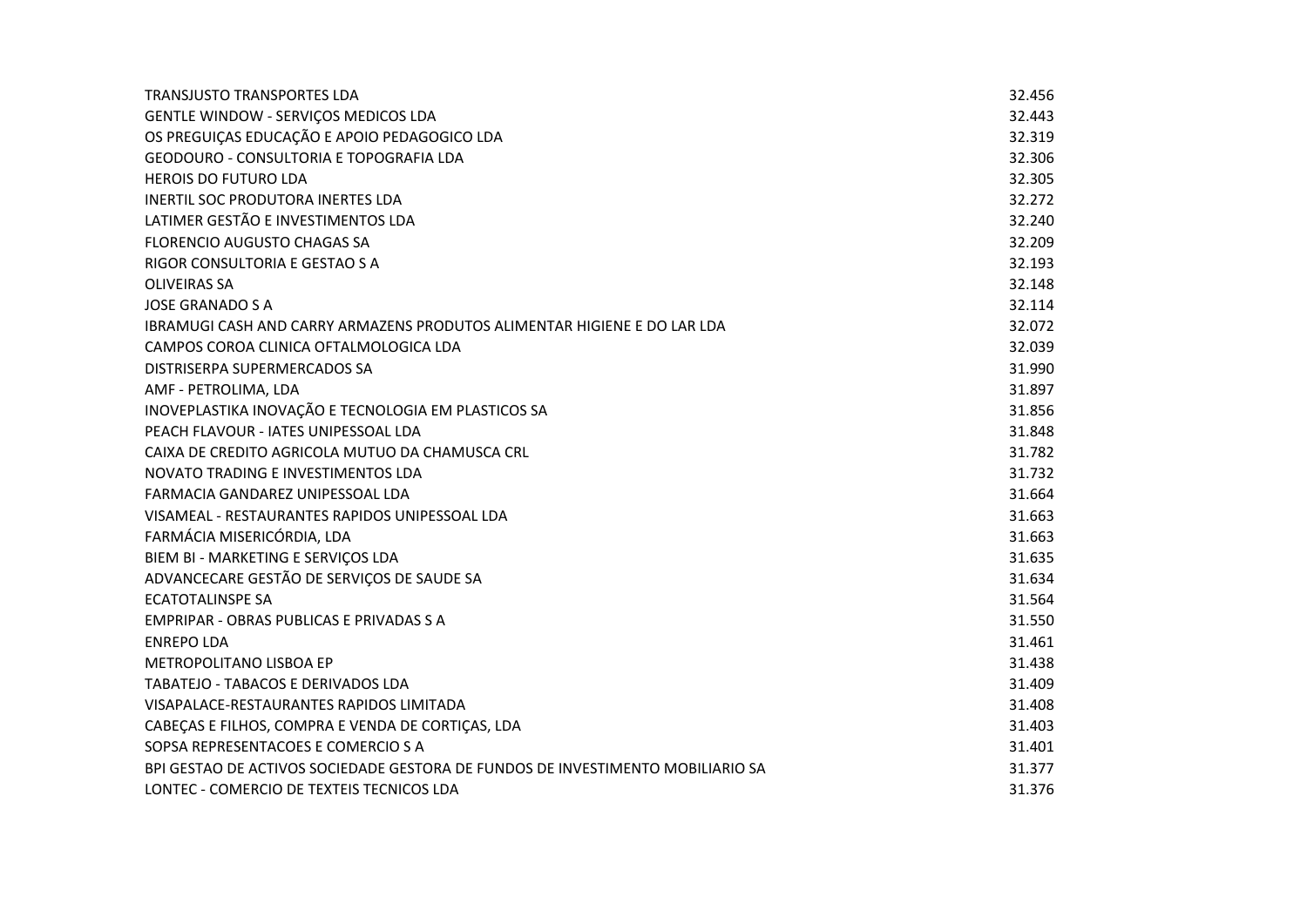| MULTINORDESTE - MULTIFUNÇÕES EM CONSTRUÇÃO E ENGENHARIAS, S.A.          | 31.374 |
|-------------------------------------------------------------------------|--------|
| MARTIFER S G P S S A                                                    | 31.350 |
| TRANSPORTES IDEAL DA FREIXEIRA LDA                                      | 31.345 |
| ANTONIO LOURENCO LDA                                                    | 31.344 |
| <b>TRANSPORTES CARLOTO LDA</b>                                          | 31.305 |
| VIALSIL CONSTRUÇÃO & CONSERVAÇÃO LDA                                    | 31.285 |
| INSTITUTO D. JOÃO V, S.A.                                               | 31.281 |
| BRIULA SERVIÇOS DE CONSULTADORIA LDA ZONA FRANCA DA MADEIRA             | 31.240 |
| ELECTRILAR HENRIQUE J B SANTANA COMERCIO ELECTRODOMESTICOS LDA          | 31.210 |
| CIDADELHE CONSTRUÇÕES LDA                                               | 31.195 |
| ANTONIO GREGORIO MIRA E JOSE GREGORIO MIRA LDA                          | 31.176 |
| TRANSPORTES JANEIRO & FILHOS LDA                                        | 31.171 |
| RAPROSUL FABRICA RAÇÕES SA                                              | 31.167 |
| ARCELINO CARDOSO COSTA LDA                                              | 31.149 |
| METALOVALENÇA, INDÚSTRIA DE FERRO LDA                                   | 31.147 |
| JOAQUIM FERNANDO PEREIRA CARVALHO LDA                                   | 31.128 |
| VALAGEM SERVIÇOS E GESTÃO SOCIEDADE UNIPESSOAL LD                       | 31.111 |
| EMPRESA DE GESTÃO PARTILHADA DE RECURSOS DA ADMINISTRAÇÃO PUBLICA E P E | 31.109 |
| REFRIGE SOC INDUSTRIAL REFRIGERANTES SA                                 | 31.099 |
| FLUIDOTRONICA EQUIPAMENTOS INDUSTRIAIS LDA                              | 31.090 |
| <b>TRANSPORTES TOSCANO LDA</b>                                          | 31.089 |
| IBERFER EQUIPAMENTOS E CONSTRUÇÕES TECNICAS SA                          | 31.032 |
| JOSE ALDEIA LAGOA E FILHOS SA                                           | 30.996 |
| LISNAVE ESTALEIROS NAVAIS SA                                            | 30.903 |
| CELESCATI CONSULTORES E SERVIÇOS LDA                                    | 30.790 |
| TDN TRANSPORTES S A                                                     | 30.754 |
| <b>BALBINO E FAUSTINO LDA</b>                                           | 30.651 |
| <b>SALGADO &amp; NETO TEXTEIS S A</b>                                   | 30.650 |
| ALEMPACK - COMÉRCIO DE CONSUMIVEIS PARA A INDÚSTRIA ALIMENTAR, LDª      | 30.620 |
| BEIRAPRADOS - INDUSTRIA E COMERCIO DE PRODUTOS ALIMENTARES SA           | 30.607 |
| JOÃO MIGUEL BAPTISTA, SOCIEDADE UNIPESSOAL LDA                          | 30.572 |
| ALGARPLAS MAQUINAS E PRODUTOS QUIMICOS PARA A INDUSTRIA LDA             | 30.566 |
| ELECTRONICS AND COMPUTERS HIGHLIGHTS PRODUCAO E SERVICOS LDA            | 30.563 |
| J J E CARVALHO LDA                                                      | 30.562 |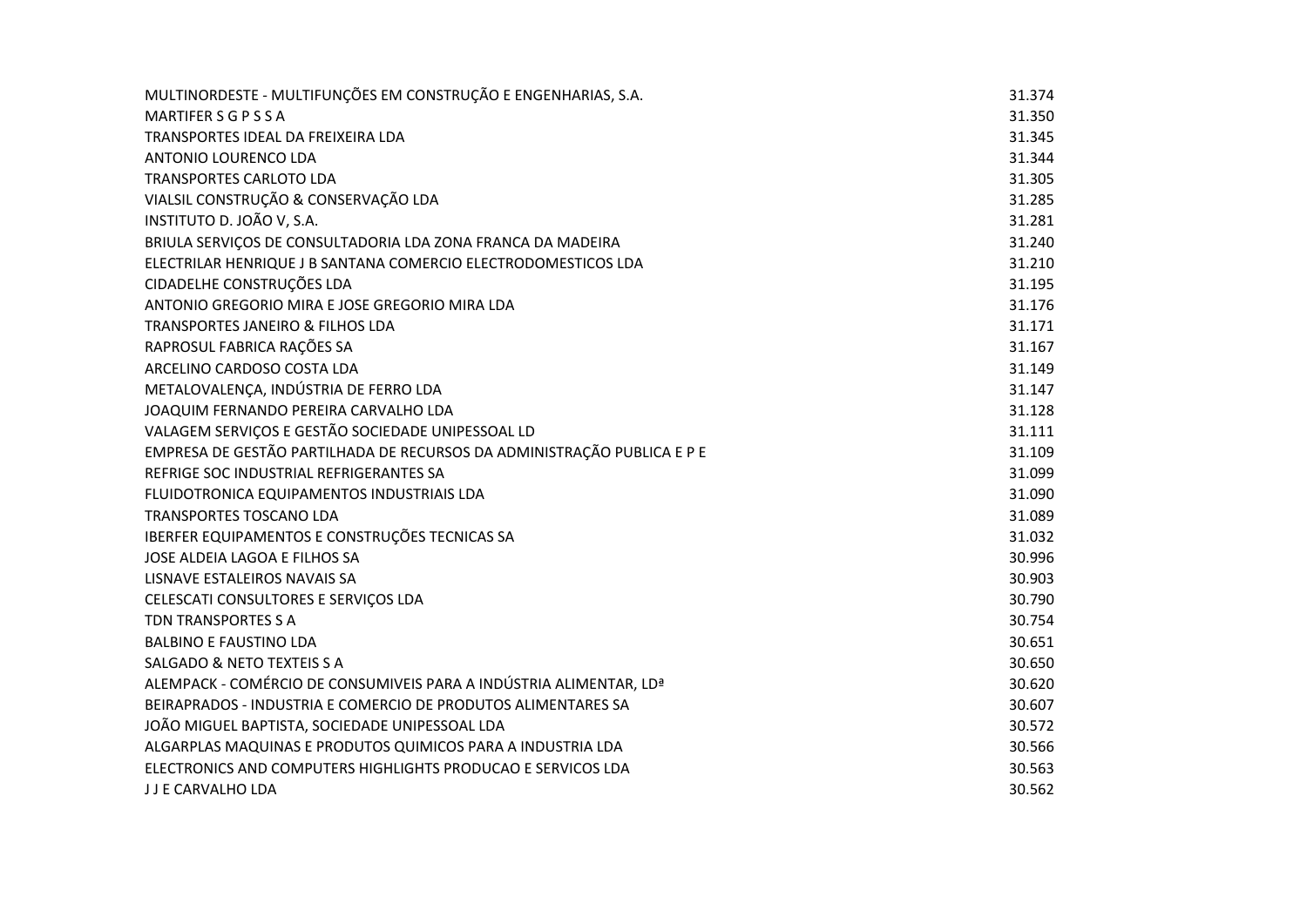| AGUAS DO ALGARVE S A                                                                  | 30.534 |
|---------------------------------------------------------------------------------------|--------|
| ETICADATA SOFTWARE LDA                                                                | 30.525 |
| PICLIMA PROJECTOS E INSTALAÇÕES DE CLIMATIZAÇÃO LDA                                   | 30.523 |
| LUSO TEMP - EMPRESA DE TRABALHO TEMPORARIO S A                                        | 30.513 |
| CONSDEP - ENGENHARIA E CONSTRUÇÃO S A                                                 | 30.495 |
| OFICINA DE SOLUCOES INFORMATICA LDA                                                   | 30.465 |
| <b>IMPRESA SOC GESTORA PARTICIPACOES SOCIAIS SA</b>                                   | 30.444 |
| ETMA EMPRESA TRANSFORMADORA MARMORES DO ALENTEJO SARL                                 | 30.437 |
| TMS - TRANSPORTES E LOGISTICA S A                                                     | 30.404 |
| QUEBRA EFEITO - SOCIEDADE UNIPESSOAL LDA                                              | 30.400 |
| RUBYCREST SERVIÇOS DE CONSULTORIA LDA                                                 | 30.365 |
| SODALGA SUPERMERCADOS LDA                                                             | 30.294 |
| MUNDO VALIOSO - LDA                                                                   | 30.278 |
| SOC FARMACEUTICA CASTRO & SILVA LDA                                                   | 30.253 |
| BRICOBRANCO - SOCIEDADE DE DISTRIBUIÇÃO DE BRICOLAGE LDA                              | 30.195 |
| MB - SOCIEDADE FARMACEUTICA LDA                                                       | 30.184 |
| FRIGUARDA PRODUTOS CONGELADOS LDA                                                     | 30.165 |
| SODIREAL SUPERMERCADOS LDA                                                            | 30.121 |
| P&L LDA                                                                               | 30.111 |
| CARPINTARIA IRMÃOS PINTO SILVA LDA                                                    | 30.081 |
| A TOCA DOS TRAQUINAS LDA                                                              | 30.076 |
| SOCIGENE - SOCIEDADE DE PRODUTOS DE HIGIENE LDA                                       | 30.075 |
| <b>EUROPASTRY PORTUGAL S A</b>                                                        | 30.021 |
| ISOLVEZ - SOCIEDADE DE ISOLAMENTOS LDA                                                | 30.013 |
| BIRMAN CONSULTORIA GESTÃO E MARKETING SOCIEDADE UNIPESSOAL LDA ZONA FRANCA DA MADEIRA | 30.002 |
| CALCADA E COSTA REPARACOES AUTOMOVEIS LDA                                             | 29.987 |
| <b>WIDECAST TECHNOLOGIES LDA</b>                                                      | 29.974 |
| RUI COSTA E SOUSA & IRMÃO S A                                                         | 29.949 |
| PADEZ CAETANO TERRAPLANAGENS LDA                                                      | 29.948 |
| CAIXA CREDITO AGRICOLA MUTUO PAREDES CRL                                              | 29.929 |
| AFONSO E FILHOS LDA                                                                   | 29.917 |
| GUALDIM ANCIÃES AMADO FILHOS LDA                                                      | 29.910 |
| WWAIS-WORLDWIDE ATLANTIC INTERNATIONAL SERVICES LDA                                   | 29.863 |
| A BRITO INDUSTRIA PORTUGUESA DE ENGRENAGENS S A                                       | 29.859 |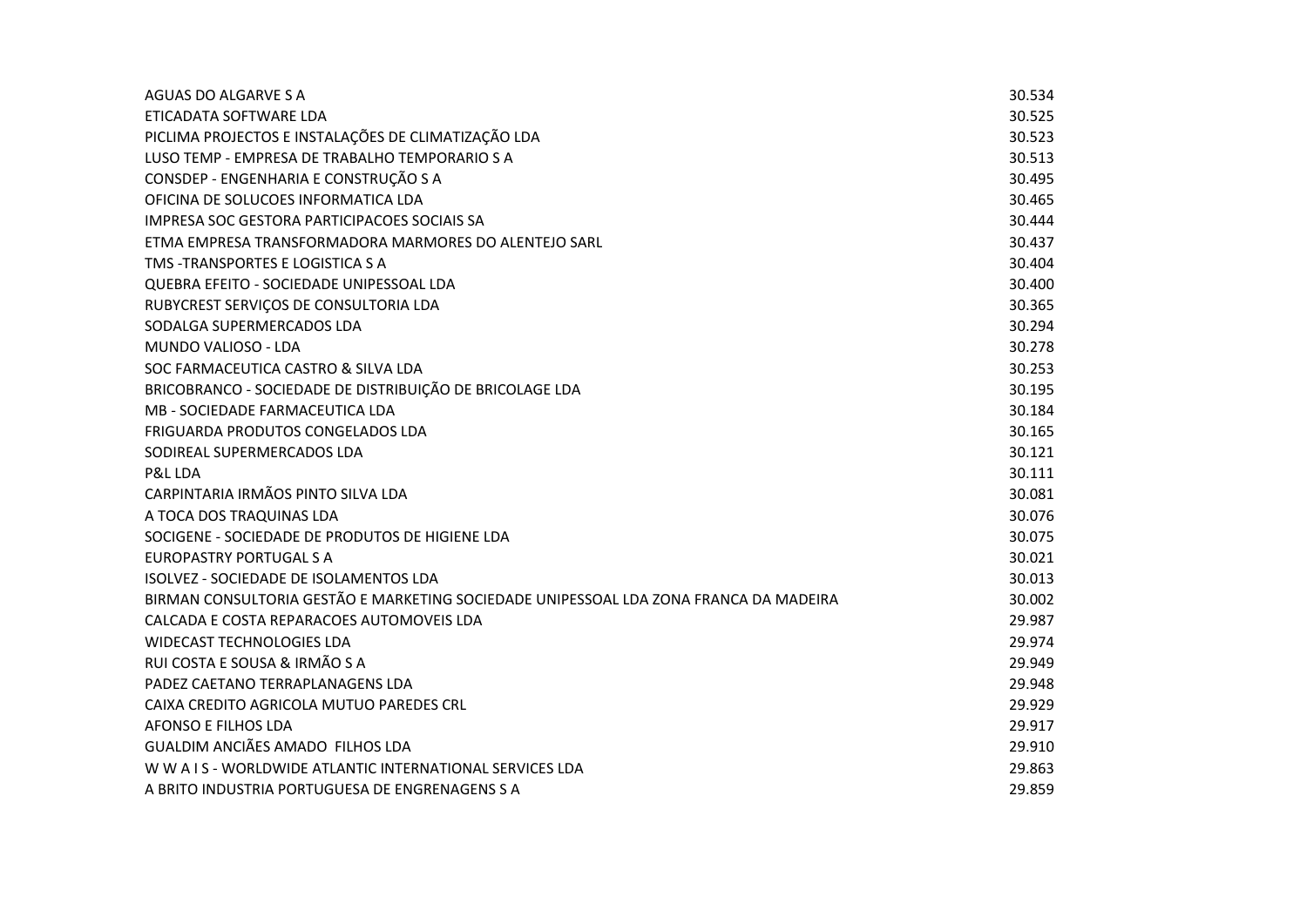| ECOFMEQ - ENGENHARIA, EQUIPAMENTOS E AMBIENTE, LDA                                    | 29.851 |
|---------------------------------------------------------------------------------------|--------|
| TRANSAURA TRANSPORTES LDA                                                             | 29.840 |
| <b>DEIMOS ENGENHARIA SA</b>                                                           | 29.826 |
| <b>FRANCISCO PEREIRA MARINHO E IRMAOS SA</b>                                          | 29.776 |
| ABER EMBRAIAGENS E COMANDOS HIDRAULICOS ANTONIO BERNARDES LDA                         | 29.753 |
| <b>ABBOTT LABORATORIOS LDA</b>                                                        | 29.750 |
| BURGAUSADO AREIAS E GRAVILHAS SANTA MARGARIDA SADO LDA                                | 29.742 |
| EURO ALLIANCE MARKETING E INVESTIMENTOS LDA                                           | 29.709 |
| BLUEBIRD - COMERCIO A RETALHO DE ARTIGOS DE JOALHARIA E RELOJOARIA S A                | 29.688 |
| GEWISS PORTUGAL - INDUSTRIA DE MATERIAL ELECTRICO UNIPESSOAL LDA                      | 29.661 |
| O P MARQUES LDA                                                                       | 29.636 |
| <b>ELECTROVILAR LDA</b>                                                               | 29.569 |
| VILA BORGHESE SERVIÇOS E GESTÃO SOCIEDADE UNIPESSOAL LDA                              | 29.552 |
| PINGUIM DOURADO - EQUIPAMENTOS GRAFICOS S A                                           | 29.495 |
| NICE WORLD - COMERCIO TEXTIL UNIPESSOAL LDA                                           | 29.426 |
| DIMAG DIAGNOSTICO MEDICO PELA IMAGEM S A                                              | 29.426 |
| TRANSPORTADORA CENTRAL RIBEIRA NEVE LDA                                               | 29.425 |
| PROTEJAGRO COMERCIALIZACAO PRODUTOS E MAQUINAS AGRICOLAS LDA                          | 29.356 |
| EUROFRUTAS SOC DE FRUTAS SA                                                           | 29.353 |
| PASSAMAR PASSAMANARIAS MARTINS LDA                                                    | 29.336 |
| MACROSPRING - COMERÇIO INTERNACIONAL E CONSULTADORIA LDA ZONA FRANCA DA MADEIRA       | 29.320 |
| <b>DECANTE VINHOS LDA</b>                                                             | 29.315 |
| CAIXA CREDITO AGRICOLA MUTUO ALCACER SAL E MONTEMOR-O-NOVO CRL                        | 29.283 |
| INCENTEA - TECNOLOGIA DE GESTÃO S A                                                   | 29.242 |
| ANIPURA - PRODUÇÃO COMERCIO E TRANSFORMAÇÃO DE PRODUTOS AGRICOLAS E AGROPECUARIOS S A | 29.224 |
| PALSER BIOENERGIA E PALETES LDA                                                       | 29.220 |
| CAETANO - BAVIERA - COMÉRCIO DE AUTOMÓVEIS, S.A.                                      | 29.216 |
| BOLEAR CONSULTADORIA ECONOMICA E MARKETING LDA ZONA FRANCA DA MADEIRA                 | 29.205 |
| <b>ROCA SA</b>                                                                        | 29.198 |
| O&M SERVIÇOS - OPERAÇÃO E MANUTENÇÃO INDUSTRIAL S A                                   | 29.198 |
| TNT EXPRESS WORLDWIDE PORTUGAL TRANSITARIOS TRANSPORTES E SERVIÇOS COMPPLEMENTARES SA | 29.174 |
| CIDACEL - COMERCIO E INDUSTRIA DE AZEITES CENTRAL LOUSANENSE S A                      | 29.146 |
| VANS MADEIRA CONSULTORIA E PROJECTOS SA                                               | 29.140 |
| PETER PETERS SOCIEDADE GESTORA DE PARTICIPAÇÕES SOCIAIS UNIPESSOAL LDA                | 29.127 |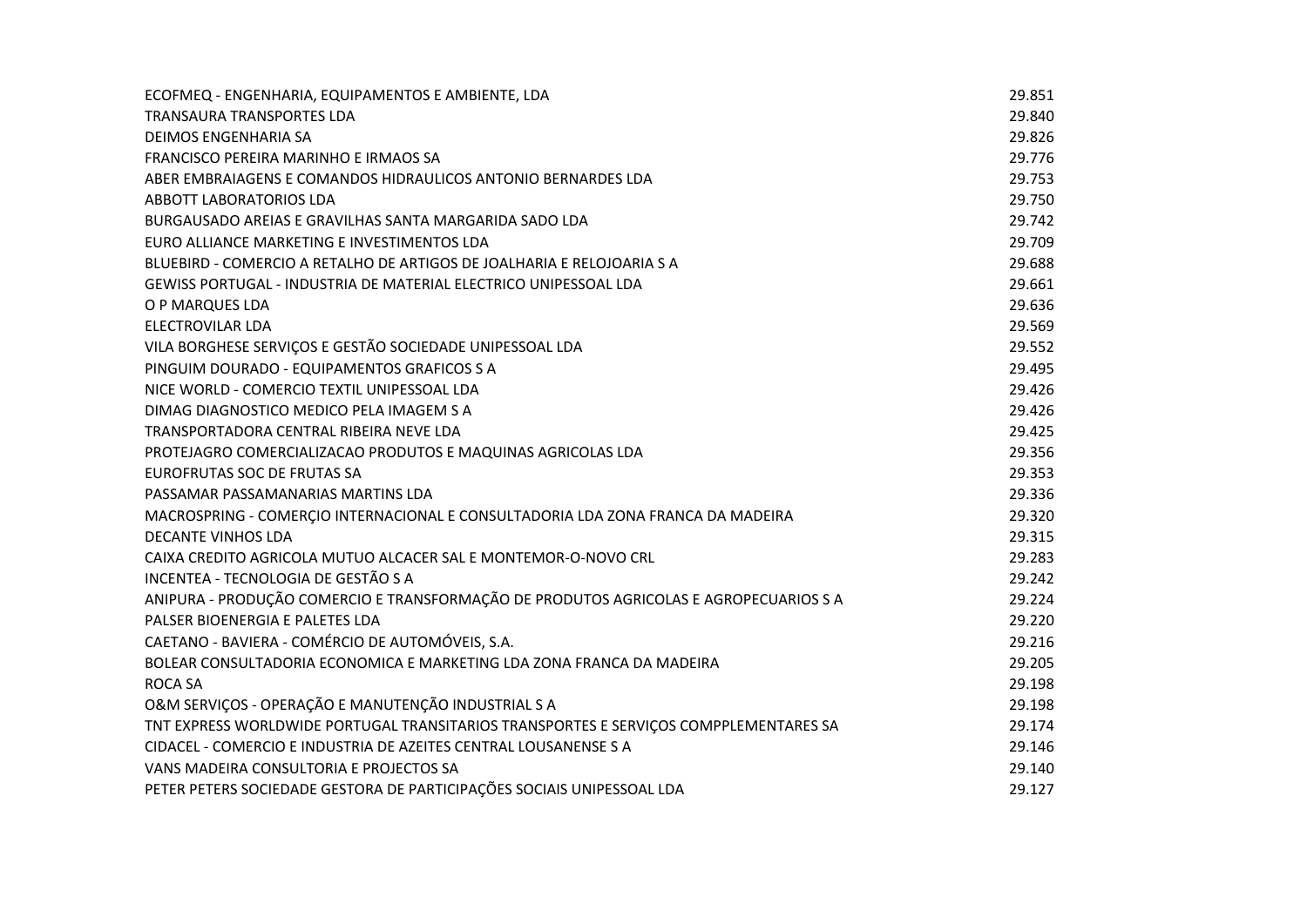| <b>CARNES LANDEIRO S A</b>                                               | 29.098 |
|--------------------------------------------------------------------------|--------|
| EUROPA&C LOGÍSTICA, LDª                                                  | 29.087 |
| EUROCLINICS - SERVIÇOS PARTILHADOS A C E                                 | 29.078 |
| BERNARDO MARQUES SOCIEDADE UNIPESSOAL LDA                                | 29.055 |
| RDA CONFECÇÕES - SOCIEDADE UNIPESSOAL LDA                                | 29.026 |
| KILKENNY TRADING E SERVIÇOS LDA ZONA FRANCA DA MADEIRA                   | 29.009 |
| PESULFER - COMÉRCIO E TRANSFORMAÇÃO DE AÇOS, LDA                         | 28.974 |
| FHM - TRANSPORTES ESPECIAIS S A                                          | 28.968 |
| LEMOS E IRMAO SA                                                         | 28.963 |
| SOCIEDADE ALTITUDE SOFTWARE - SISTEMAS E SERVIÇOS SA                     | 28.944 |
| MERCEDES BENZ PORTUGAL SA                                                | 28.929 |
| HLT - CONSTRUÇÃO CIVIL, LDA                                              | 28.928 |
| CELJOPE CONSTRUCAO CIVIL LDA                                             | 28.927 |
| <b>PALBIT S A</b>                                                        | 28.917 |
| LEASE PLAN PORTUGAL COMERCIO E ALUG AUTOM E EQUIPAMENTOS UNIPESSOAL LDA  | 28.905 |
| TRAC TOMOZ TRACTORES E MAQUINAS AGRICOLAS ESTREMOZ S A                   | 28.882 |
| AREA INFINITAS - DESIGN DE INTERIORES SA                                 | 28.813 |
| ESTOLA SERVIÇOS E GESTÃO LDA ZONA FRANCA DA MADEIRA                      | 28.793 |
| <b>VALORES SGPS S A</b>                                                  | 28.767 |
| MOREIRA & ANDRADE LDA                                                    | 28.761 |
| PINTO & CRUZ, S.A.                                                       | 28.751 |
| COTRAF COMPANHIA DE TRANSPORTES EM FRIO LDA                              | 28.733 |
| SAPA II PERFIS S A                                                       | 28.716 |
| J CUNHA REPRESENTAÇÕES PORTUGAL LDA                                      | 28.705 |
| CONSTRUÇÕES DO VAL DO VEZ LDA                                            | 28.657 |
| PREDIBAND PREDIAL BANDEIRAS LDA                                          | 28.647 |
| <b>UBIWHERE LDA</b>                                                      | 28.566 |
| LARUS ARTIGOS CONSTRUCAO E EQUIPAMENTOS LDA                              | 28.539 |
| RENASCIMENTO - GESTÃO E RECICLAGEM DE RESIDUOS LDA                       | 28.485 |
| SIMRIA SANEAMENTO INTEGRADO DOS MUNICIPIOS DA RIA SA                     | 28.468 |
| TECNOREM - ENGENHARIA E CONSTRUÇÕES SA                                   | 28.468 |
| <b>LACTICINIOS PAIVA SA</b>                                              | 28.441 |
| <b>BANIF - BANCO DE INVESTIMENTO SA</b>                                  | 28.401 |
| SUNSET PARK COMERCIO INTERNACIONAL UNIPESSOAL LDA ZONA FRANCA DA MADEIRA | 28.356 |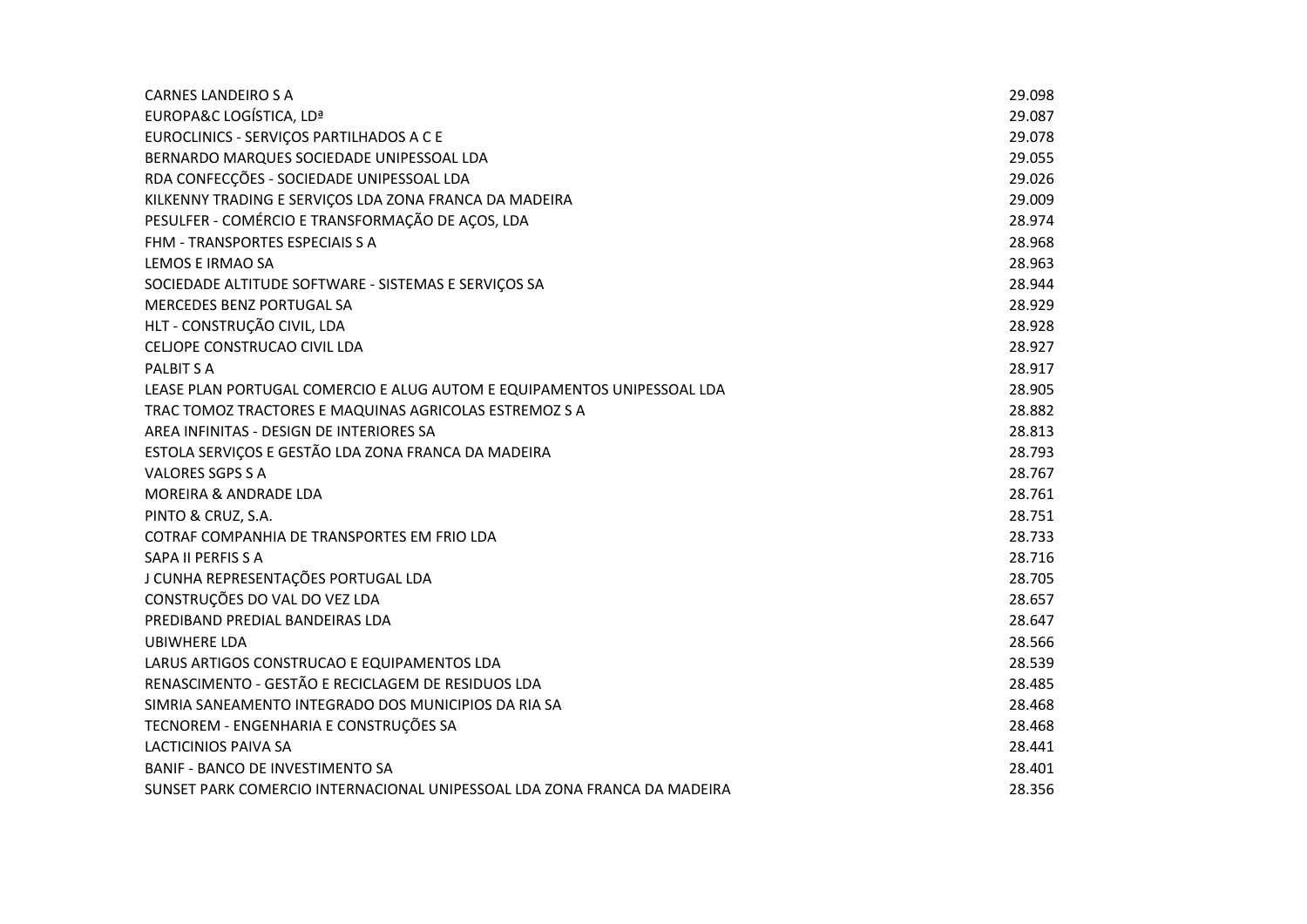| <b>JORGE MOURA LIMITADA</b>                                                  | 28.349 |
|------------------------------------------------------------------------------|--------|
| <b>AREAL EDITORES SA</b>                                                     | 28.328 |
| SALSICHARIA BEIRA SERRA LDA                                                  | 28.311 |
| TRANSCANTEIRO TRANSPORTES RODOVIARIOS LDA                                    | 28.306 |
| SHROPSHIRE CONSULTORES SERVIÇOS LDA ZONA FRANCA DA MADEIRA                   | 28.272 |
| FRANCISCO LAIA NUNES LDA                                                     | 28.268 |
| DMCAR MANUTENÇÃO E REPARAÇÃO DE VEICULOS LDA                                 | 28.257 |
| <b>BRAS &amp; FILHOS LDA</b>                                                 | 28.112 |
| BANCO SANTANDER CONSUMER PORTUGAL SA                                         | 28.079 |
| CRISTINA CAMÕES - FARMACIA UNIPESSOAL LDA                                    | 28.058 |
| STARBUCKS COFFEE PORTUGAL, (UNIPESSOAL), LDA.                                | 28.017 |
| FORGA - CONSULTADORIA E MARKETING LDA (ZONA FRANCA DA MADEIRA)               | 28.013 |
| TRANSOBRITA SOC DE TRANSPORTES LDA                                           | 27.980 |
| ELISA NOBRE ALMEIDA UNIPESSOAL LDA                                           | 27.976 |
| F D G - FIAÇÃO DA GRAÇA S A                                                  | 27.966 |
| ENERMINHO EMPREENDIMENTOS EOLICOS S A                                        | 27.956 |
| ARMOISE - SERVIÇOS DE CONSULTADORIA E MARKETING LDA (ZONA FRANCA DA MADEIRA) | 27.953 |
| SELPLUS - SERVIÇOS E GESTÃO DE VENDAS SA                                     | 27.938 |
| KEMEX MADEIRA - COMERCIO INTERNACIONAL E SERVIÇOS LDA ZONA FRANCA DA MADEIRA | 27.933 |
| VAR3F-CONSULTORIA INFORMÁTICA E SISTEMAS SA                                  | 27.929 |
| MANUEL DOS SANTOS E FILHOS LDA                                               | 27.921 |
| <b>TRANSPORTES MAGALHAES E BRUNO LDA</b>                                     | 27.876 |
| CROSSWIND COMERCIO E SERVIÇOS LDA                                            | 27.793 |
| SOUSA CUNHAL - TURISMO S A                                                   | 27.778 |
| ALFREDO CARLOS SILVA GOMES LDA                                               | 27.760 |
| INALFISA CONSTRUCOES METALOMECANICAS UNIPESSOAL LDA                          | 27.735 |
| OSM OFICINAS METALOMECANICA LDA                                              | 27.721 |
| <b>TAMAROTE TRADING LDA</b>                                                  | 27.717 |
| RECIASCENÇÃO - RECICLAGEM DE SUCATAS LDA                                     | 27.697 |
| <b>TORVES LDA</b>                                                            | 27.695 |
| JOSE MANUEL MORAIS BARATA SOCIEDADE UNIPESSOAL LDA                           | 27.679 |
| <b>MOURA SILVA E FILHOS SA</b>                                               | 27.668 |
| MARTWAL - COMÉRCIO, CONSULTORIA E HOTELARIA S.A. (ZONA FRANCA DA MADEIRA)    | 27.631 |
| CHUPAS E MORRÃO - CONSTRUTORES DE OBRAS PUBLICAS SA                          | 27.628 |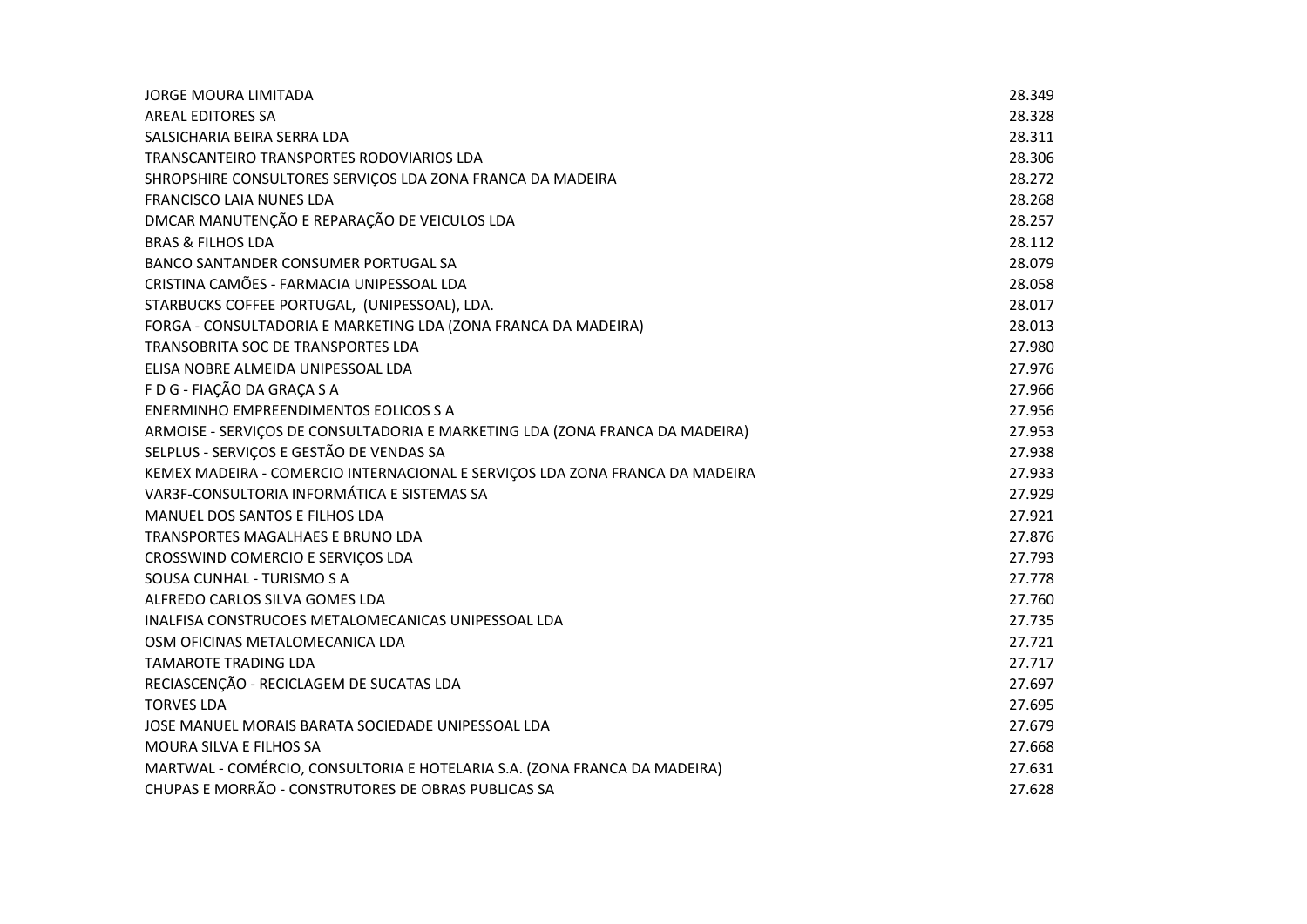| VIA SOLAR ENERGIA SOLAR E AQUECIMENTO LDA                                  | 27.621 |
|----------------------------------------------------------------------------|--------|
| DISTRIFIGUEIRO - SUPERMERCADOS LDA                                         | 27.590 |
| GENERG VENTOS DE SINES ENERGIAS RENOVAVEIS LDA                             | 27.589 |
| SUPERMERCADOS NOVA ERA LDA                                                 | 27.587 |
| FCC LOGISTICA PORTUGAL SA                                                  | 27.563 |
| GCT ON LINE - DISTRIBUIÇÃO ALIMENTAR DIRECTA S A                           | 27.546 |
| TOME LOPES - SERVIÇOS DE UROLOGIA LDA                                      | 27.544 |
| PEDRO FERREIRA COMERCIO PRODUTOS FARMACEUTICOS UNIPESSOAL LDA              | 27.530 |
| H E C HIDROELECTRICA DO CENTRO LDA                                         | 27.520 |
| FPSO FIRENZE PRODUÇÃO DE PETROLEO LDA ZONA FRANCA DA MADEIRA               | 27.420 |
| CAIXAGEST TECNICAS GESTAO FUNDOS SA                                        | 27.416 |
| JOAQUIM DOMINGOS DE OLIVEIRA FONSECA UNIPESSOAL LDA                        | 27.414 |
| <b>GESCRAP PORTUGAL LDA</b>                                                | 27.398 |
| VIBEIRAS SOC COMERCIAL PLANTAS SA                                          | 27.364 |
| DECISÃO DE PESO-LDA                                                        | 27.356 |
| LIDERGRAF ARTES GRAFICAS SA                                                | 27.346 |
| AZEVEDOS INDUSTRIA MAQUINAS E EQUIPAMENTOS INDUSTRIAIS SA                  | 27.337 |
| RECICLA 2000 RECICLADORA DE METAIS LDA                                     | 27.332 |
| BEIRAPORTAL - PRODUTOS DE MADEIRA LDA                                      | 27.319 |
| <b>NDRIVE NAVIGATION SYSTEMS S A</b>                                       | 27.302 |
| BEIRATESTE SOC DE INSPECÇÃO AUTO LDA                                       | 27.299 |
| CAIXA DE CREDITO AGRICOLA MUTUO DE ALBERGARIA E SEVER CRL                  | 27.293 |
| EMPRESA VIAÇÃO TERCEIRENSE LDA                                             | 27.288 |
| EXIDE TECHNOLOGIES, LDA                                                    | 27.234 |
| INDELAGUE INDUSTRIA ELECTRICA DE AGUEDA SA                                 | 27.211 |
| CAMEIRINHA COMERCIO DE AUTOMOVEIS LDA                                      | 27.189 |
| LANÇA & FILHO PRO LDA                                                      | 27.181 |
| E N E I D A ENERGIA NATURAL ELECTRICIDADE E INSTRUMENTAÇÃO DO ALENTEJO LDA | 27.180 |
| CARPINTARIA MIGUEL BATISTA LDA                                             | 27.177 |
| FAMARCAST FUNDIÇÃO S A                                                     | 27.165 |
| FINILUZ ARMAZENISTAS DE ILUMINAÇÃO LDA                                     | 27.133 |
| SANOFI PASTEUR MSD S A                                                     | 27.124 |
| <b>GRUMAN GRUAS DE MANGUALDE LDA</b>                                       | 27.122 |
| BRICOALEGRE SOCIEDADE DE DISTRIBUIÇÃO DE BRICOLAGE LDA                     | 27.055 |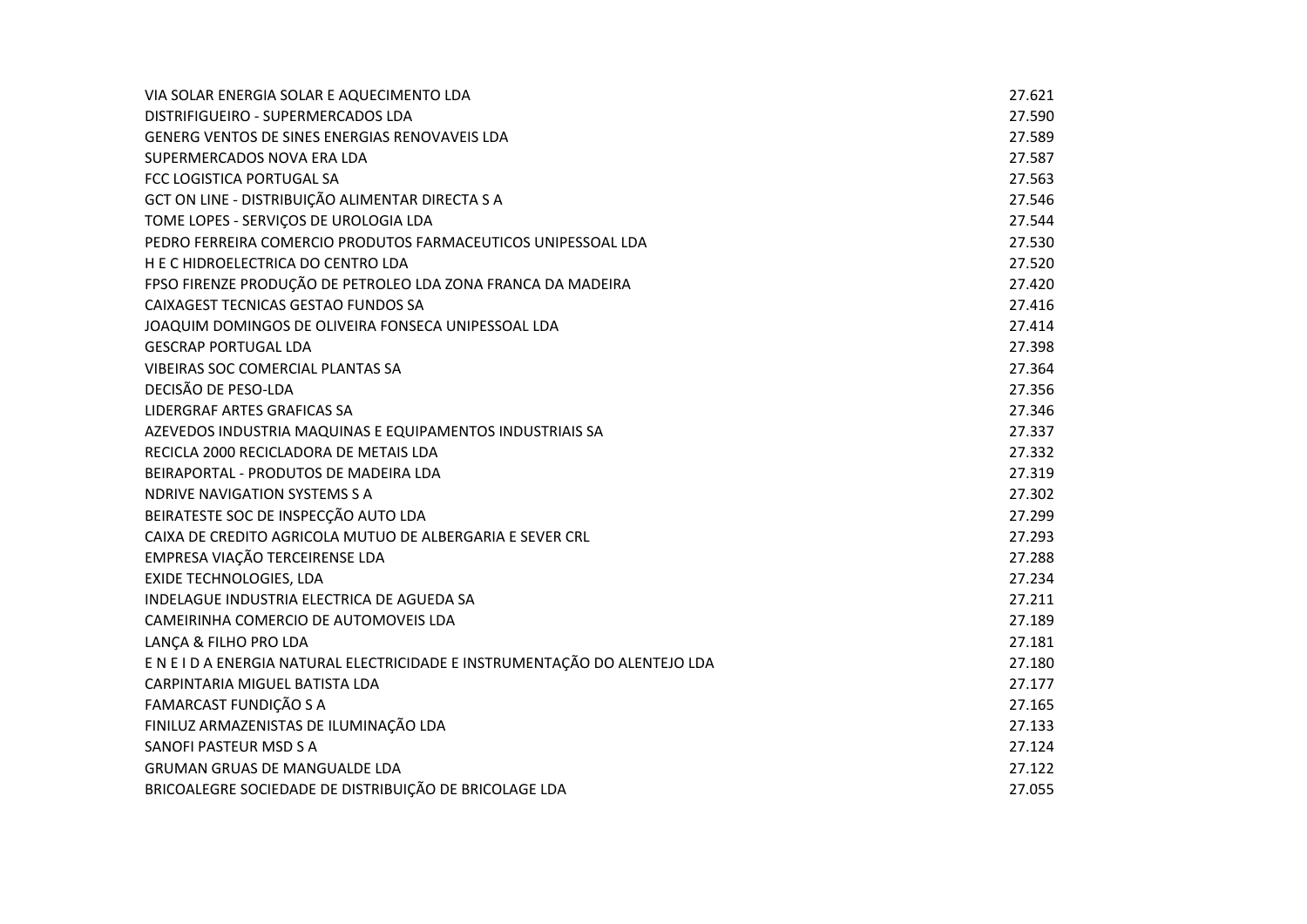| EXTRUPLAS - RECICLAGEM RECUPERAÇÃO E FABRICO DE PRODUTOS PLASTICOS LDA    | 27.036 |
|---------------------------------------------------------------------------|--------|
| TLCI 2 - SOLUÇÕES INTEGRADAS DE TELECOMUNICAÇÕES S A                      | 27.033 |
| ESEGUR - EMPRESA DE SEGURANÇA SA                                          | 27.004 |
| <b>MARXICA SGPS S A</b>                                                   | 26.948 |
| DAVID CALAVEIRAS MADEIRAS TRATADAS LDA                                    | 26.900 |
| AVON COSMETICOS LDA                                                       | 26.898 |
| M COUTINHO MOTORS I COMERCIO DE AUTOMOVEIS S A                            | 26.892 |
| FARMACIA DAS FONTAINHAS - UNIPESSOAL LDA                                  | 26.886 |
| <b>OMNICAM4SKY LDA</b>                                                    | 26.884 |
| FARMACIA CARVAS UNIPESSOAL LDA                                            | 26.868 |
| STIT LDA ZONA FRANCA DA MADEIRA                                           | 26.826 |
| MANUEL MARTINS NEGRAO JUNIOR LDA                                          | 26.805 |
| COMBINED INSURANCE COMPANY OF EUROPE LIMITED - SUCURSAL EM PORTUGAL       | 26.803 |
| <b>COLEGIO MIRAMAR S A</b>                                                | 26.762 |
| FRATTINI CONSULTADORIA E SERVIÇOS LDA ZONA FRANCA DA MADEIRA              | 26.743 |
| DIBINORTE DISTRIBUIDORA BEBIDAS NORTE LDA                                 | 26.742 |
| JERONIMO MARTINS SGPS SA                                                  | 26.731 |
| EMILIO RODRIGUES - CONSTRUÇÃO CIVIL LDA                                   | 26.682 |
| <b>FILOCAMPO TEXTEIS SA</b>                                               | 26.648 |
| MINDOL II COLCHÕES E ACESSORIOS SA                                        | 26.643 |
| COLÉGIO DR. LUÍS PEREIRA DA COSTA S.A.                                    | 26.621 |
| EDAETECH ENGENHARIA E TECNOLOGIA S A                                      | 26.616 |
| ITALBOX UTILIDADES DOMESTICAS LDA                                         | 26.592 |
| MULTI MALL MANAGEMENT PORTUGAL-GESTÃO DE EMPREENDIMENTOS IMOBILIARIOS S A | 26.578 |
| <b>GLACIAR INDUSTRIA S A</b>                                              | 26.573 |
| <b>MOVEIS VIRIATO S A</b>                                                 | 26.556 |
| ALCINO NUNES & IRMÃO LDA                                                  | 26.545 |
| BRIBEJA - SOCIEDADE DE DISTRIBUIÇÃO DE BRICOLAGE LDA                      | 26.534 |
| FARMACIA MODERNA DE CASTRO DAIRE LDA                                      | 26.521 |
| TECNILAB PORTUGAL SOC PLANEAMENTO TECNICO E CIENTIFICO SA                 | 26.507 |
| SOLIMENTA SOC DE REPRESENTAÇÕES LDA                                       | 26.505 |
| NOVA FRANQUIGER INTERNACIONAL SA                                          | 26.494 |
| CASEVORA SOC IMOBILIARIA LDA                                              | 26.485 |
| <b>GENERIS - FARMACEUTICA S A</b>                                         | 26.450 |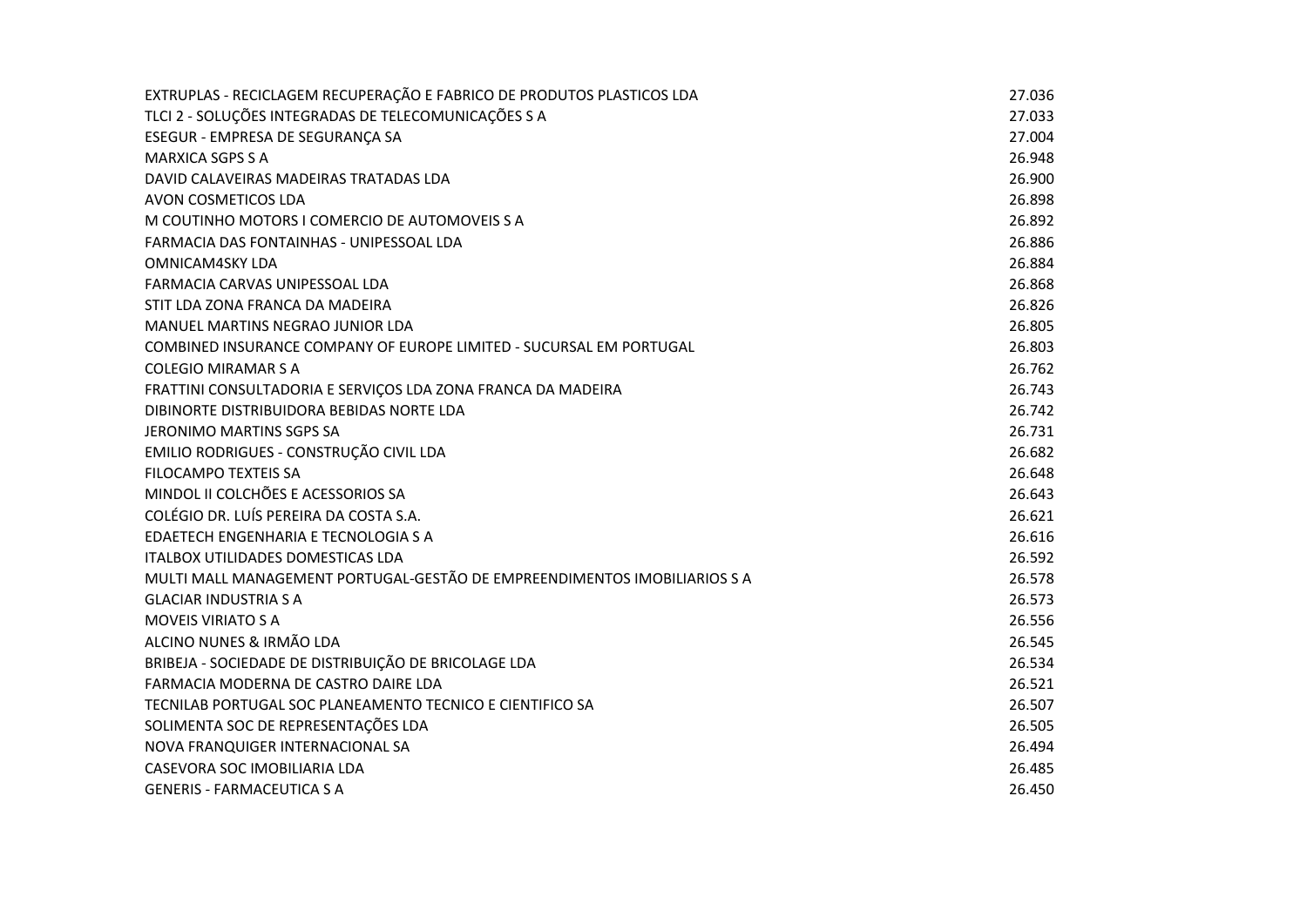| SHIJARA ELECTRONIC SYSTEMS - CONSULTORES E SERVIÇOS UNIPESSOAL LDA ZONA FRANCA DA MADEIRA | 26.440 |
|-------------------------------------------------------------------------------------------|--------|
| G T B C GLOBAL TECHNOLOGIES E BUSINESS CONSULTING CONSULTORIA E ENGENHARIA S A            | 26.434 |
| <b>JLS TRANSPORTES INTERNACIONAIS SA</b>                                                  | 26.419 |
| TRACOPOL TRANSPORTES E CONSTRUCOES SA                                                     | 26.400 |
| TULIPA - EMPRESA DE TRABALHO TEMPORARIO LDA                                               | 26.378 |
| RANGEL DISTRIBUICAO E LOGISTICA SA                                                        | 26.363 |
| ONDYÁKA - TRANSPORTES MARÍTIMOS SOCIEDADE UNIPESSOAL LDA                                  | 26.348 |
| <b>GRAPHEXPERTS LDA</b>                                                                   | 26.340 |
| <b>BARATA E RAMILO SA</b>                                                                 | 26.331 |
| CENTRO COMERCIAL DAO LDA                                                                  | 26.320 |
| EDICORSEGA - CONSTRUÇÃO LDA                                                               | 26.298 |
| ESTETICA INTEGRAL-CLINICA MEDICA DE CIRURGIA PLASTICA E MEDICINA DENTARIA LDA             | 26.298 |
| SEGURAJA COMERCIO DE EQUIPAMENTOS DE SEGURANÇA LDA                                        | 26.269 |
| TRIVALOR SOC GESTORA PARTICIPACOES SOCIAIS SA                                             | 26.256 |
| CASA PAPEL COMERCIO PAPEL LDA                                                             | 26.252 |
| <b>QUEIJOS TAVARES SA</b>                                                                 | 26.156 |
| EUROLUGUER TRANSPORTE E ALUGUER DE EQUIPAMENTOS LDA                                       | 26.149 |
| VICER- VIDRARIA CENTRAL DE ERMESINDE, LDA                                                 | 26.134 |
| HOTELGAL SOC HOTEIS PORTUGAL SA                                                           | 26.119 |
| A 24EUROREBOQUES LDA                                                                      | 26.085 |
| EOLICA DO ALTO DO MOURISCO S A                                                            | 26.078 |
| SODIMONTENOVO SUPERMERCADOS S A                                                           | 26.071 |
| RENTOKIL PORTUGAL - SERVIÇOS DE PROTECÇÃO AMBIENTAL, LDA                                  | 26.064 |
| <b>BRANQUINHO &amp; BRANQUINHO LD</b>                                                     | 26.030 |
| TEIXEIRA DUARTE ENGENHARIA E CONSTRUCOES SA                                               | 26.029 |
| ENTRE VINHAS SOCIEDADE FARMACEUTICA UNIPESSOAL LDA                                        | 26.022 |
| OPTIMA PERFUMARIAS LDA                                                                    | 25.991 |
| SOC INDUSTRIAL CONFECCOES DIELMAR SA                                                      | 25.980 |
| COVIBUS - TRANSPORTES URBANOS DA COVILHÃ S A                                              | 25.889 |
| MARIA CELESTE VIEIRA CAEIRO SOCIEDADE UNIPESSOAL LDA                                      | 25.821 |
| CONCEITO - CONSULTORIA DE GESTÃO SA                                                       | 25.790 |
| RIMORCHIATORI RIUNITI INTERNATIONAL SHIPPING LDA                                          | 25.779 |
| COLEGIO REEDUCACAO PEDAGOGICA VASCO MARQUES COELHO LDA                                    | 25.777 |
| EOLICA DOS ALTOS DE SALGUEIROS-GUILHADO S A                                               | 25.728 |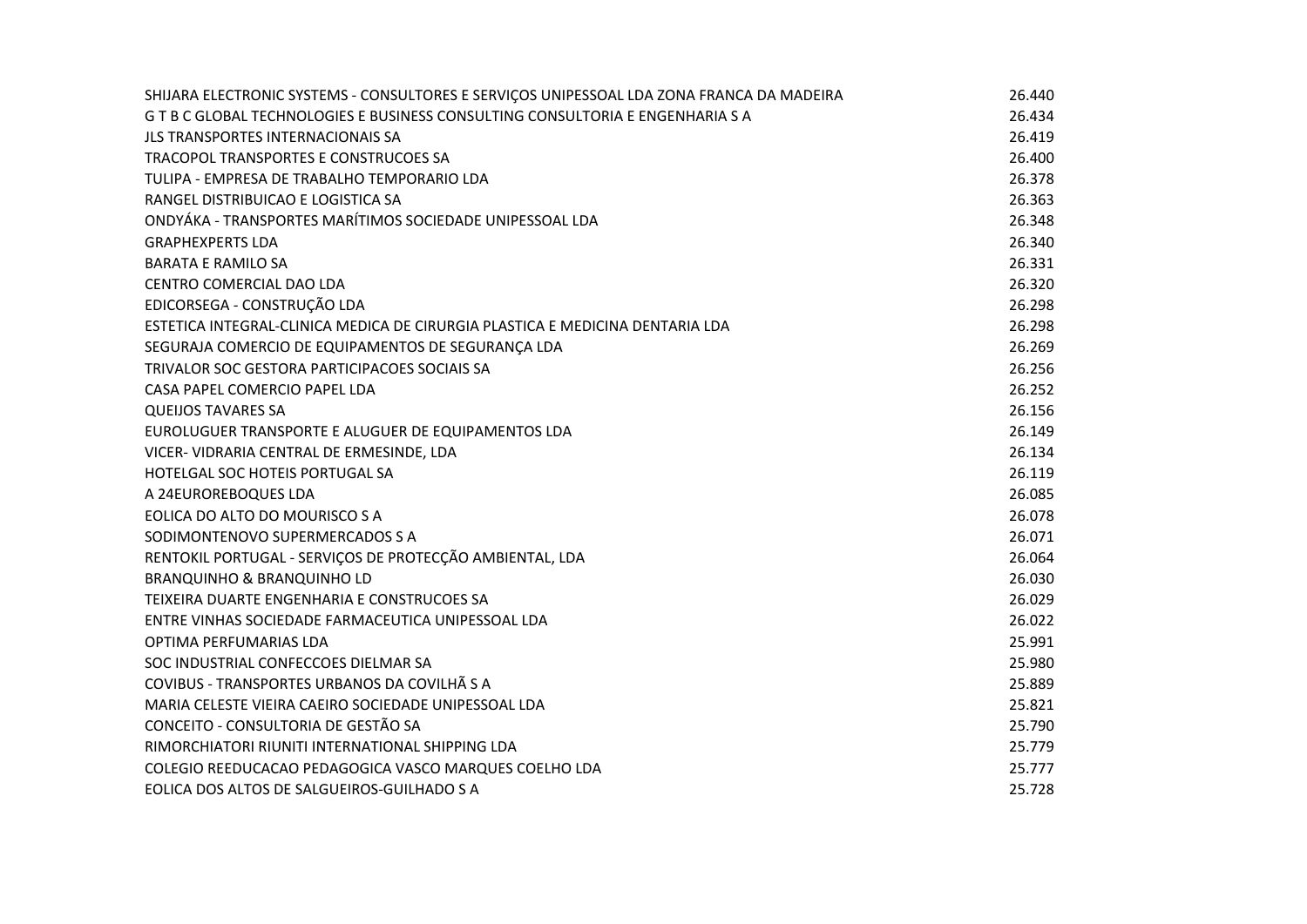| SHORTCUT CONSULTADORIA E SERVIÇOS DE TECNOLOGIAS DE INFORMAÇÃO LDA               | 25.722 |
|----------------------------------------------------------------------------------|--------|
| ORIFLAME - COSMETICOS LDA                                                        | 25.672 |
| SISAV - SISTEMA INTEGRADO DE TRATAMENTO E ELIMINAÇÃO DE RESIDUOS S A             | 25.603 |
| COOP ELECTRICA VALE D ESTE RL                                                    | 25.601 |
| S T LONIA TEXTIL UNIPESSOAL LDA                                                  | 25.593 |
| PORMINHO INDUSTRIA E COMERCIO CARNES LDA                                         | 25.591 |
| MUNDIPERFE PERFUMARIA E COSMETICA LDA                                            | 25.588 |
| QUEIJARIA ARTESANAL CLEMENTE & CLEMENTE LDA                                      | 25.552 |
| TRANSBUKOVINA TRANSPORTES LDA                                                    | 25.521 |
| TRANSPORTES DE MERCADORIAS MANUEL GONÇALVES LDA                                  | 25.503 |
| EASY ROAD - TRANSPORTES RODOVIARIOS LDA                                          | 25.499 |
| TOMELO ECO-DESENVOLVIMENTO LDA                                                   | 25.471 |
| EXPLORER INVESTMENTS SOCIEDADE DE CAPITAL DE RISCO S A                           | 25.421 |
| HIBISCOMED UNIPESSOAL LDA                                                        | 25.412 |
| SAMADEBO - TRANSPORTES MARITIMOS SOCIEDADE UNIPESSOAL LDA ZONA FRANCA DA MADEIRA | 25.345 |
| <b>BAPTISTA E SOARES S A</b>                                                     | 25.302 |
| <b>ALTRAN PORTUGAL SA</b>                                                        | 25.295 |
| TRANSAIRE TRANSPORTES DE MERCADORIAS LDA                                         | 25.233 |
| <b>VIANA-HERDEIROS LDA</b>                                                       | 25.200 |
| JPX - PRODUTOS DE HIGIENE E LIMPEZA SA                                           | 25.196 |
| MARIA JACINTA VAZ DIAS SOARES UNIPESSOAL LDA                                     | 25.155 |
| EUROREVINORD - REVESTIMENTOS & ISOLAMENTOS LDA                                   | 25.137 |
| VEL VEGA - DESIGN E TECNOLOGIA INDUSTRIAL UNIPESSOAL LDA ZONA FRANCA DA MADEIRA  | 25.101 |
| HOHENPLAN TRADING E INVESTIMENTOS SOCIEDADE UNIPESSOAL LDA                       | 25.095 |
| LIBORIS SERVIÇOS E INVESTIMENTOS LDA                                             | 25.078 |
| <b>B BRAUN MEDICAL LDA</b>                                                       | 25.012 |
| ALONSOS & BRANCO LDA                                                             | 24.974 |
| INEMPI, S.A.                                                                     | 24.966 |
| PAVILÉCTRICA, LDA                                                                | 24.937 |
| GARLAND LAIDLEY - SOCIEDADE GESTORA DE PARTICIPAÇÕES SOCIAIS S A                 | 24.923 |
| MADEICENTRO ESTANCIA E SERRACAO MADEIRAS EXOTICAS LDA                            | 24.917 |
| <b>RODRIGUES &amp; NUNES LDA</b>                                                 | 24.903 |
| JOSE FERNANDES MENDES LDA                                                        | 24.897 |
| EASTAR MARKETING E TRADING LDA                                                   | 24.873 |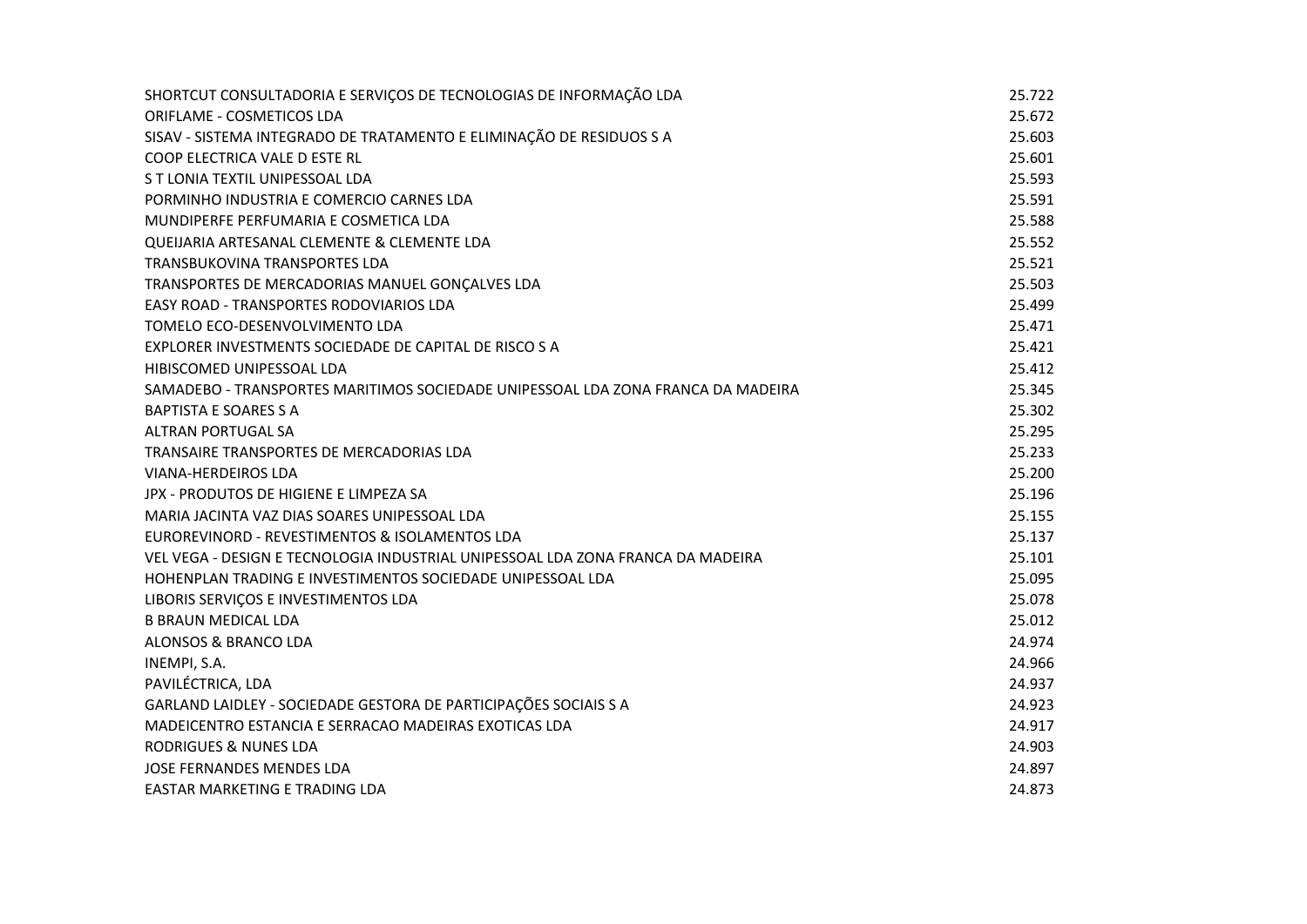| EUROPATAIAS - TRANSPORTES LDA                                                   | 24.871 |
|---------------------------------------------------------------------------------|--------|
| OFIMER INVESTIMENTOS LDA ZONA FRANCA DA MADEIRA                                 | 24.843 |
| CIVITUR - PERFUMARIAS E COSMÉTICA, LDA                                          | 24.828 |
| TONDELRECICLA UNIPESSOAL LDA                                                    | 24.821 |
| PRIORIDADE CONSTRUÇÃO VIAS COMUNICAÇÃO SA                                       | 24.812 |
| COTRAPAL COMERCIO E TRANSFORMACAO PAPEL LDA                                     | 24.801 |
| ACROPOLIS SGPS LDA ZONA FRANCA DA MADEIRA                                       | 24.767 |
| MY CHANGE COACH COACHING & CONSULTORIA UNIPESSOAL LDA ZONA FRANCA DA MADEIRA    | 24.755 |
| HOSPITAL DO ESPIRITO SANTO DE EVORA E P E                                       | 24.749 |
| LUBRIPOR LUBRIFICANTES E COMBUSTIVEIS PORTALEGRE LDA                            | 24.746 |
| CASTANHEIRA E CASTANHEIRA LDA                                                   | 24.740 |
| GENERAL CABLE CELCAT ENERGIA E TELECOMUNICAÇÕES S A                             | 24.739 |
| COP DAO CONSTRUCOES E OBRAS PUBLICAS DAO LDA                                    | 24.724 |
| ARMASUL DISTRIBUIDOR MATERIAIS ELECTRICOS SA                                    | 24.698 |
| <b>EQUIGESP LDA</b>                                                             | 24.690 |
| SANIPIRES SANITARIOS LDA                                                        | 24.648 |
| TERNOX - EQUIPAMENTOS EM AÇO INOXIDAVEL LDA                                     | 24.630 |
| CAVALLUCCIO MARINO - SERVIÇOS DE TRANSPORTE MARITIMO LDA ZONA FRANCA DA MADEIRA | 24.546 |
| CAIXA DE CRÉDITO AGRÍCOLA MÚTUO DE AZAMBUJA CRL                                 | 24.539 |
| ABILIO DA ROCHA NOVAIS LDA                                                      | 24.538 |
| FARMACIA MODERNA PAULO M TORRÃO FERREIRA UNIPESSOAL LDA                         | 24.486 |
| TOLDICONFEX MATERIAL PUBLICITARIO LDA                                           | 24.485 |
| LANEMA - INVESTIMENTOS E GESTÃO, LDA                                            | 24.480 |
| <b>F3M - INFORMATION SYSTEMS SA</b>                                             | 24.466 |
| NAVARRA - EXTRUSÃO DE ALUMINIO SA                                               | 24.429 |
| GOLDEN BETTHI TRADING E INVESTIMENTOS LDA ZONA FRANCA DA MADEIRA                | 24.423 |
| TRANCÃO GESTÃO E SERVIÇOS LDA                                                   | 24.403 |
| SUPERMONTEMURO - SUPERMERCADOS LDA                                              | 24.329 |
| <b>CONSURBANAS SOC CONSTRUCOES SA</b>                                           | 24.309 |
| POOLGARVE MAQUINAS E EQUIPAMENTOS LDA                                           | 24.270 |
| SO ARGILAS - COMERCIO DE BARROS SA                                              | 24.235 |
| MORECARE - SERVIÇOS DE SAUDE LDA                                                | 24.234 |
| LABORATORIO PATOLOGIA CLINICA PIOLEDO SA                                        | 24.216 |
| NEDPHYL - COMÉRCIO DE PRODUTOS ALIMENTARES, FARMACÊUTICOS E AFINS, S.A.         | 24.200 |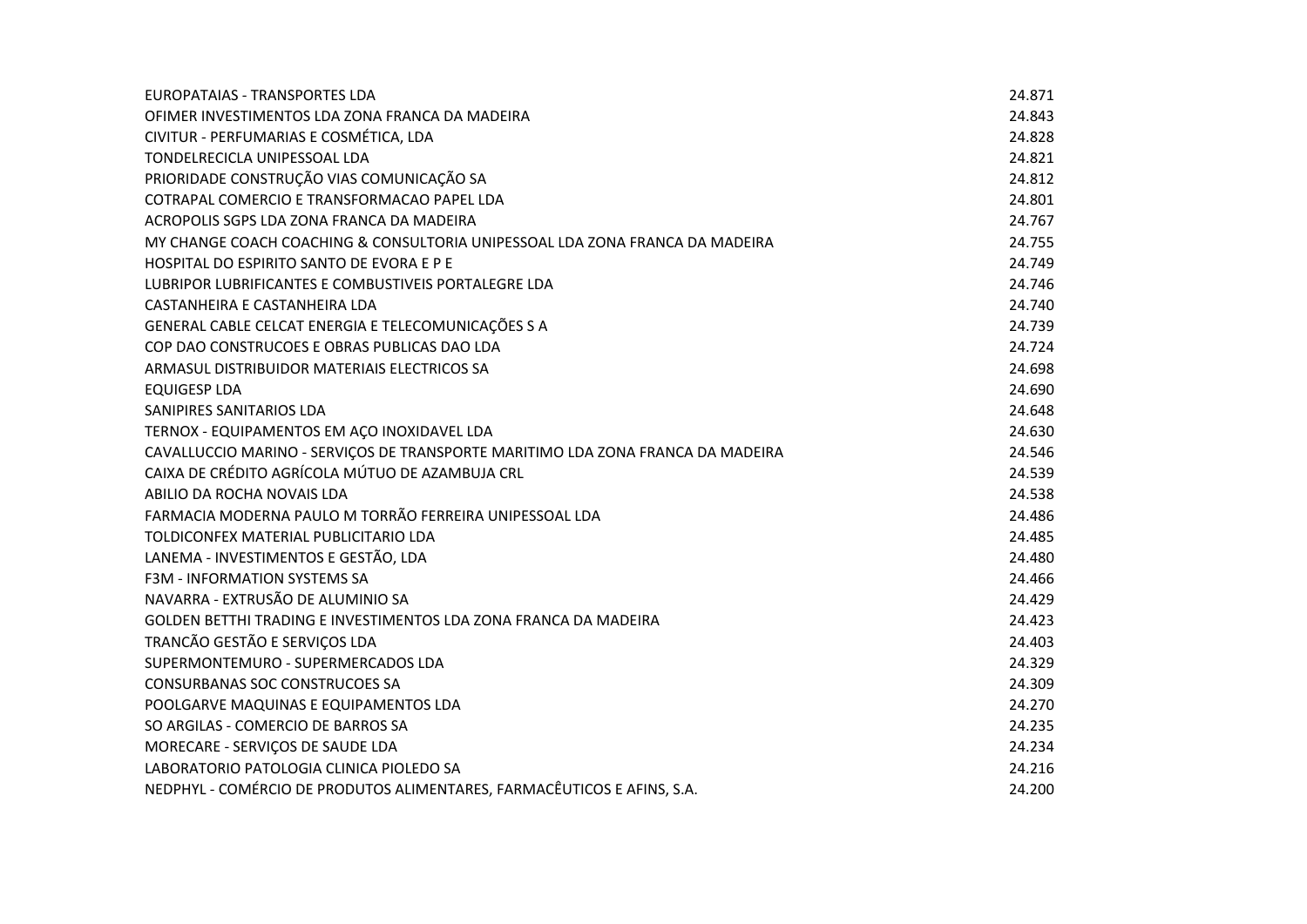| BRICOVILAREAL SOCIEDADE DE DISTRIBUIÇÃO DE BRICOLAGE LDA                                       | 24.188 |
|------------------------------------------------------------------------------------------------|--------|
| CRUZ BRANCA SEGURANÇA HIGIENE E SAUDE NO TRABALHO LDA                                          | 24.174 |
| VISTA PRO INDICO - INVESTIMENTOS IMOBILIARIOS LDA                                              | 24.172 |
| RECIELECTRIC RESIDUOS DE EQUIPAMENTOS ELECTRICOS E ELECTRONICOS S A                            | 24.166 |
| <b>BIOESPAÇO ENERGIA LDA</b>                                                                   | 24.162 |
| SINFLEX INDUSTRIA MOLAS TECNICAS LDA                                                           | 24.155 |
| MEDICINA LABORATORIAL DOUTOR CARLOS SILVA TORRES SA                                            | 24.074 |
| TOYS R US PORTUGAL BRINQUEDOS E ARTIGOS JUVENIS LDA                                            | 24.056 |
| AUTO SUECO COIMBRA LDA                                                                         | 24.053 |
| JORGE OLIVEIRA & LISETE PEREIRA LDA                                                            | 24.032 |
| MAKRO-CASH & CARRY PORTUGAL S A                                                                | 23.999 |
| ANTONIO VASCONCELOS ARAUJO LDA                                                                 | 23.972 |
| FARMACIA RUA SOCIEDADE UNIPESSOAL LDA                                                          | 23.947 |
| INACOUSTICS ENGENHARIA ACUSTICA VIBRAÇÕES E AMBIENTE LDA                                       | 23.947 |
| LABORATORIO MEDINFAR PRODUTOS FARMACEUTICOS SA                                                 | 23.918 |
| ARMENIO PEREIRA DE SOUSA COMERCIO E REPARAÇÃO DE EQUIPAMENTOS AGRICOLAS LDA                    | 23.918 |
| PAUL HARTMANN LDA                                                                              | 23.905 |
| CONVISTA CONSTRUÇÕES E INVESTIMENTOS IMOBILIARIOS LDA                                          | 23.886 |
| LABORATORIO EDOL - PRODUTOS FARMACEUTICOS S A                                                  | 23.883 |
| MAISVALIA - COMERCIO DE OURO LDA                                                               | 23.793 |
| JOSE FERRAZ & ASSOCIADOS ENGENHARIA E CONSULTORIA LDA                                          | 23.767 |
| SANTANEX- TRADING E SERVIÇOS - LD                                                              | 23.753 |
| INDUSTRIAS METALICAS VENEPORTE SA                                                              | 23.741 |
| PERFIL 21 SOC IMOBILIARIA LDA                                                                  | 23.727 |
| NAUTIGAS COMERCIO E INDUSTRIA DE ARTIGOS NAUTICOS LDA                                          | 23.722 |
| FARMACIA FONTES SOCIEDADE UNIPESSOAL LDA                                                       | 23.700 |
| MASCHIENBAU - PROFESSIONAL INTERNATIONAL CONSULTANTS, LDA & COMANDITA (ZONA FRANCA DA MADEIRA) | 23.690 |
| CENTRO DE INSPECÇÕES PERIODICAS DE VEICULOS AUTOMOVEIS CASTANHEIRENSE LDA                      | 23.671 |
| PREMIUM LEADERSHIP - CONSULTORES EXECUTIVOS S A                                                | 23.668 |
| CAMIONAGEM MARIA CLARA LDA                                                                     | 23.659 |
| LAVASTORM CONSULTORES E SERVIÇOS SOCIEDADE UNIPESSOAL LDA ZONA FRANCA DA MADEIRA               | 23.647 |
| <b>NUTRITOOLS LDA</b>                                                                          | 23.637 |
| <b>MEY TEXTEIS SA</b>                                                                          | 23.608 |
| CERAMICA VALE GANDARA S A                                                                      | 23.560 |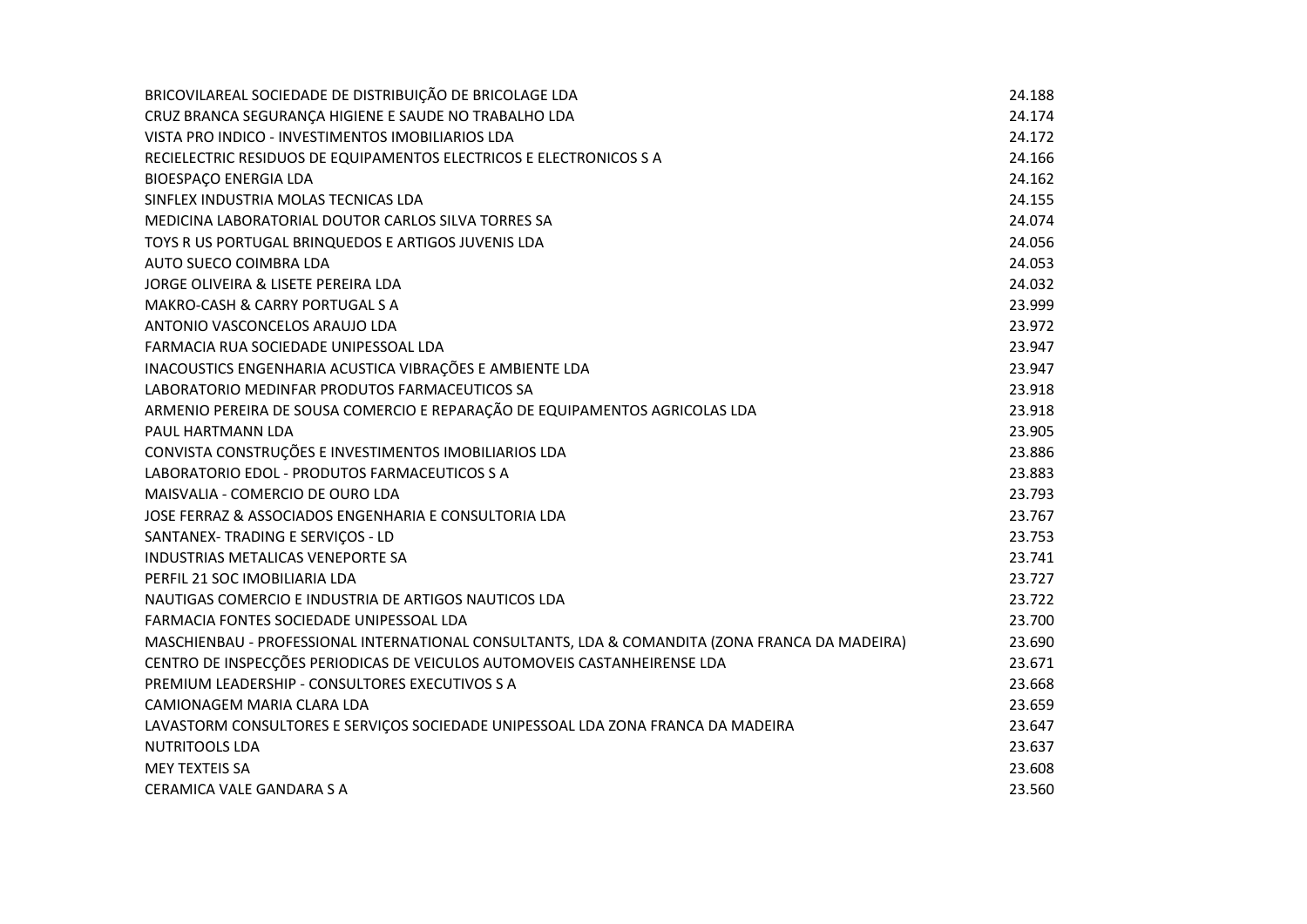| PORTUGAL ALVES PRODUTOS SIDERURGICOS SA                                                            | 23.559 |
|----------------------------------------------------------------------------------------------------|--------|
| FARMACIA ESTRELLA GARCIA UNIPESSOAL LDA                                                            | 23.556 |
| DYFRUS - CONSULTADORIA E MARKETING LDA                                                             | 23.534 |
| TINTURARIA ROSARIOS QUATRO LDA                                                                     | 23.529 |
| M N CARVALHO E CIA LDA                                                                             | 23.521 |
| CLINICA DO MONTE - ALENTEJO LDA                                                                    | 23.513 |
| CHAMILAR - IMPORTAÇÃO E DISTRIBUIÇÃO DE ENERGIAS RENOVAVEIS LDA                                    | 23.485 |
| CAIXA CREDITO AGRICOLA MUTUO SILVES CRL                                                            | 23.465 |
| JOAQUIM ANGELO & CACHADINHA SA                                                                     | 23.465 |
| HOTEL BAIRRO ALTO- SOCIEDADE DE GESTÃO HOTELEIRA S A                                               | 23.437 |
| DEEP INTERNATIONAL - COMERCIO SERVIÇOS DE CONSULTADORIA E INVESTIMENTOS LDA ZONA FRANCA DA MADEIRA | 23.431 |
| VISABEIRA - SOCIEDADE TECNICA DE OBRAS E PROJECTOS LDA                                             | 23.420 |
| FARMACIA SILVEIRA LDA                                                                              | 23.414 |
| HOTVENDING - MAQUINAS DE VENDA AUTOMATICA E EQUIPAMENTOS LDA                                       | 23.393 |
| NLS NEW LINK SOLUTIONS CONSULTORIA E ENGENHARIA S A                                                | 23.375 |
| <b>BBDO PORTUGAL - SGPS SA</b>                                                                     | 23.372 |
| CONSTRUÇÕES CIDADE NOVA DO MARCO SA                                                                | 23.371 |
| ESTALEIROS DO NORTE EMBARCAÇÕES PROFISSIONAIS E DESPORTIVAS LDA                                    | 23.315 |
| SORTING + SISTEMAS DE APOIO À QUALIDADE E TRANSPORTE DE MERCADORIAS, UNIPESSOAL, LDA               | 23.260 |
| EOLICA DOS CANDEEIROS PARQUES EOLICOS UNIPESSOAL LDA                                               | 23.250 |
| <b>BARRADAS E BARRADAS LDA</b>                                                                     | 23.247 |
| C B I INDUSTRIA DE VESTUARIO SA                                                                    | 23.207 |
| PRINCIPADO DE SALAMONDE CONVIVIO LAZER E TURISMO LDA                                               | 23.198 |
| PRIO BIOCOMBUSTIVEIS SA                                                                            | 23.194 |
| <b>INVESTINGO - SGPS S A</b>                                                                       | 23.193 |
| CONCINTRA INVESTIMENTOS IMOBILIARIOS LDA                                                           | 23.179 |
| ALEXANDRA PEREIRA UNIPESSOAL LDA                                                                   | 23.168 |
| J OLIVEIRA E DOMINGUES LDA                                                                         | 23.162 |
| CARRAPATELO SOC DE CONSTRUÇÕES LDA                                                                 | 23.158 |
| ATLIMA SOCIEDADE DE INVESTIMENTOS IMOBILIARIOS S A                                                 | 23.157 |
| CONSTRUTORA SANTOVAIENSE CONSTRUÇÃO CIVIL E OBRAS PUBLICAS LDA                                     | 23.115 |
| ANA PAULA BRANCO SILVA UNIPESSOAL LDA                                                              | 23.102 |
| MOBIZAPP - COMUNICAÇÕES ELECTRÓNICAS, S.A.                                                         | 23.044 |
| MOLDES RP INDUSTRIA DE MOLDES SOC UNIPESSOAL LDA                                                   | 23.038 |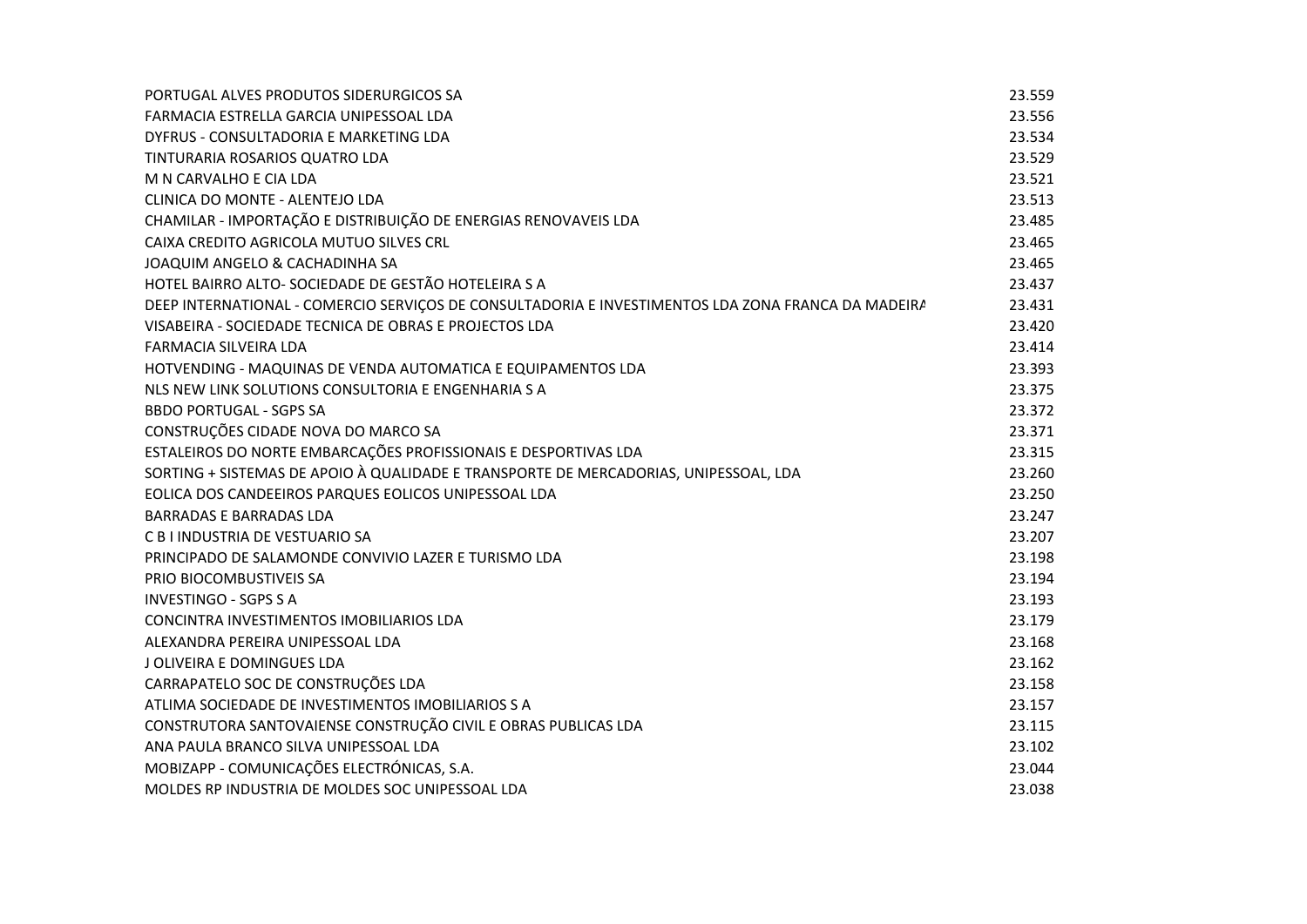| <b>CUF - CONSULTADORIA E SERVICOS SA</b>                                                      | 23.022 |
|-----------------------------------------------------------------------------------------------|--------|
| MAKSEN CONSULTING, S.A.                                                                       | 23.022 |
| <b>INDASA INDUSTRIA ABRASIVOS SA</b>                                                          | 23.016 |
| DOMINGOS ALVES DE SOUSA UNIPESSOAL LDA                                                        | 23.011 |
| ALGAR VALORIZAÇÃO E TRATAMENTO DE RESIDUOS SOLIDOS SA                                         | 23.005 |
| J L CARMO COSTA LDA                                                                           | 22.987 |
| ALFABETO MAGICO - UNIPESSOAL LDA                                                              | 22.978 |
| SUAVECEL INDUSTRIA TRANSFORMADORA DE PAPEL SA                                                 | 22.970 |
| QUINTA VARZEA TURISMO LDA                                                                     | 22.956 |
| MOISES AUGUSTO E CIA LDA                                                                      | 22.927 |
| OXIBEIRAS SOLDADURA ACETILENICA E ELECTROTECNICA LDA                                          | 22.921 |
| EÓLICA DA SERRA DE MAIROS, UNIPESSOAL, LDA                                                    | 22.917 |
| <b>SACOR MARITIMA SA</b>                                                                      | 22.873 |
| FARMACIA BAETA REBELO LDA                                                                     | 22.865 |
| SILAGENS DO ATLÂNTICO, LDA                                                                    | 22.843 |
| JAIME ALBERTO LDA                                                                             | 22.831 |
| ABREU & ASSOCIADOS SOCIEDADE DE ADVOGADOS RL                                                  | 22.827 |
| GOSIMAT- COMERCIO E INDUSTRIA DE MATERIAIS DE CONSTRUÇÃO LDA                                  | 22.822 |
| CLIMAR INDUSTRIA ILUMINACAO SA                                                                | 22.814 |
| POLIRAD SERVIÇOS RADIOLOGICOS LDA                                                             | 22.810 |
| M A SILVA 3 CORTIÇAS LDA                                                                      | 22.806 |
| <b>3M PORTUGAL LDA</b>                                                                        | 22.771 |
| EDILTUNNEL PORTUGAL - SOCIEDADE UNIPESSOAL LDA                                                | 22.767 |
| TALHO IRMAOS OLIVEIRAS 2 LDA                                                                  | 22.765 |
| MARIA ISETE ROMERO CHAGAS VIEGAS ALEIXO UNIPESSOAL LDA                                        | 22.749 |
| MARIA JOSE CAMÕES VILAS BOAS FARMACIA UNIPESSOAL LDA                                          | 22.746 |
| <b>COMERCIO E TRANSPORTES FILIPE RATAO LDA</b>                                                | 22.709 |
| <b>GAIANIMA EQUIPAMENTOS MUNICIPAIS EEM</b>                                                   | 22.708 |
| <b>SAKTHI PORTUGAL SA</b>                                                                     | 22.700 |
| AGUAS DO MONDEGO SISTEMA MULTIMUNICIPAL DE ABASTECIMENTO DE AGUA E SANEAMENTO DO BAIXO MONDEC | 22.664 |
| EDUARDO FERNANDES MARTINS E FILHOS LDA                                                        | 22.652 |
| <b>GABOR PORTUGAL INDUSTRIA CALCADO LDA</b>                                                   | 22.640 |
| SNEF PORTUGAL ELECTRICIDADE LDA                                                               | 22.629 |
| PRICEWATERHOUSECOOPERS - ASSESSORIA DE GESTÃO LDA                                             | 22.626 |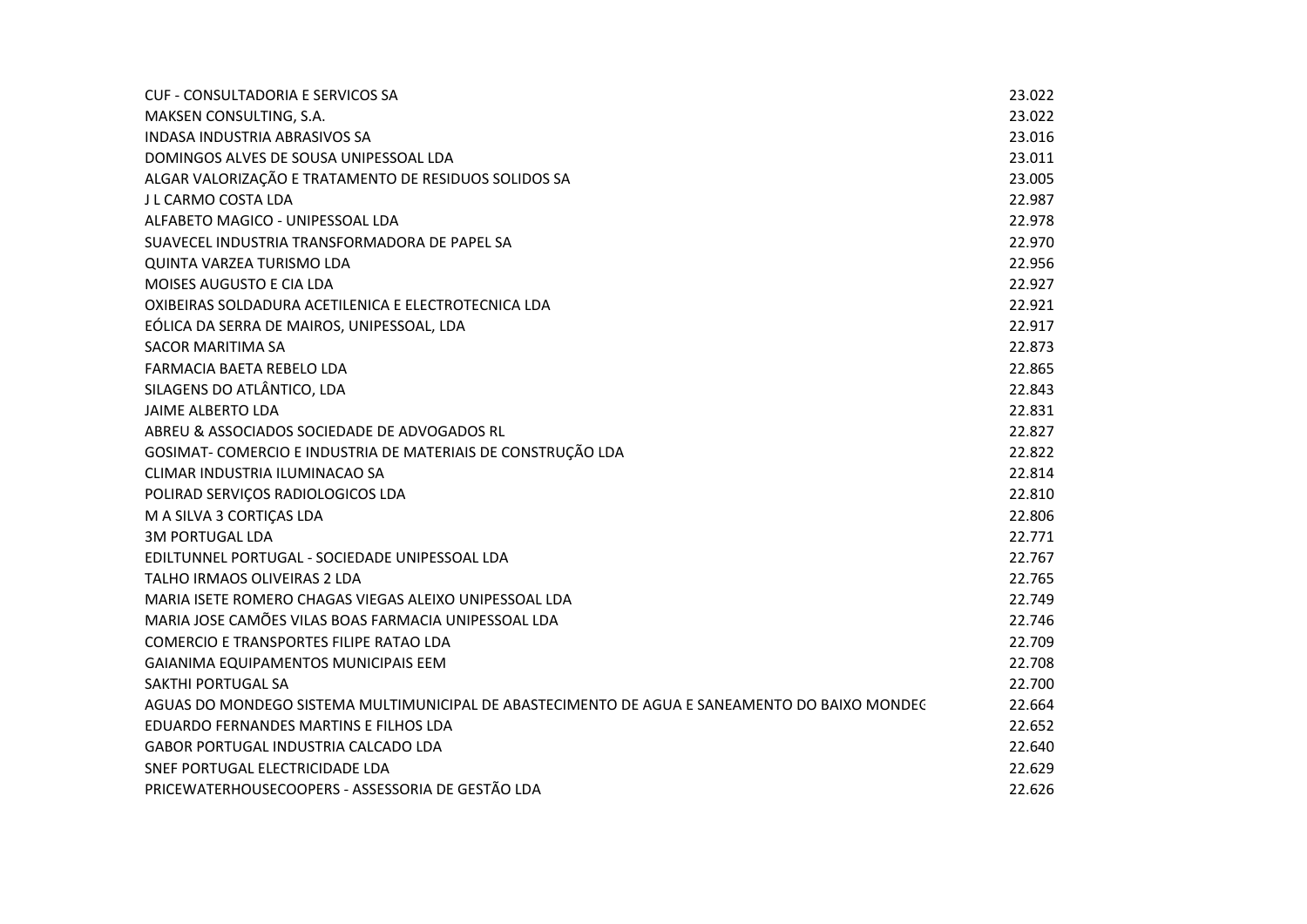| ZMF - INSTALAÇÕES DE CLIMATIZAÇÃO S.A.                                   | 22.614 |
|--------------------------------------------------------------------------|--------|
| COELHOS TEXTEIS COMERCIO E INDUSTRIA LDA                                 | 22.609 |
| U. T. QUÍMICOS, LDA.                                                     | 22.588 |
| ECOBEIRÃO SOC DE TRATAMENTO DE RESIDUOS DO PLANALTO BEIRÃO SA            | 22.577 |
| CURIOSCORTE CORTE PARA CONFECÇÃO UNIPESSOAL LDA                          | 22.554 |
| CHARLINE TRANSPORTES SOCIEDADE UNIPESSOAL LDA                            | 22.550 |
| DIGISTART SISTEMAS ELECTRONICOS LDA                                      | 22.540 |
| SOFIMEDICA OFTALMOLOGIA E IMAGIOLOGIA MEDICA LDA                         | 22.476 |
| ECOSPHERE CONSULTORES EM AMBIENTE E DESENVOLVIMENTO LDA                  | 22.475 |
| PROPEL PRODUTOS PETROLEO LDA                                             | 22.462 |
| ALCALÓ - CONSULTADORIA E SERVIÇOS LDA (FUNCHAL - ZONA FRANCA DA MADEIRA) | 22.461 |
| GASCOMB EMPRESA DE GASES E DERIVADOS DE PETROLEO LDA                     | 22.454 |
| FRINEIVA COMERCIO DE PRODUTOS ALIMENTARES LDA                            | 22.424 |
| TAVFER - GESTÃO PARTICIPAÇÕES SOCIAIS SGPS S A                           | 22.421 |
| ANTÓNIO GOMES TECEDEIRO, S.A.                                            | 22.398 |
| SPORTIBERICA SOCIEDADE DE ARTIGOS DESPORTO SA                            | 22.382 |
| <b>CONTACTUS SA</b>                                                      | 22.369 |
| <b>MARS PORTUGAL INC</b>                                                 | 22.357 |
| LUIS FILIPE COUTINHO TERRA UNIPESSOAL LDA                                | 22.342 |
| LASERMAQ UNIPESSOAL LDA                                                  | 22.320 |
| DELTAMATIC - ENGENHARIA E AUTOMAÇÃO INDUSTRIAL S A                       | 22.288 |
| INSTITUTO EDUCATIVO DO RIBATEJO, S.A.                                    | 22.277 |
| CUNHA VAZ E ASSOCIADOS CONSULTORES EM COMUNICAÇÃO S A                    | 22.272 |
| NEVES FERREIRA UNIPESSOAL LDA                                            | 22.249 |
| MOORGATE - SERVIÇOS DE CONSULTORIA LDA (ZONA FRANCA DA MADEIRA)          | 22.244 |
| ABEL OLIVEIRA CARRASQUINHO SA                                            | 22.244 |
| <b>FARMACIA DIAMANTINO LDA</b>                                           | 22.214 |
| JMS INDUSTRIA DE MOBILIARIO HOSPITALAR LDA                               | 22.207 |
| OREY APRESTO E GESTAO DE NAVIOS LDA                                      | 22.200 |
| A DA COSTA REIS E FILHOS LDA                                             | 22.151 |
| RANGEL EXPRESSO II SA                                                    | 22.142 |
| MARTECPOR - AUTOMATISMOS UNIPESSOAL LIMITADA                             | 22.137 |
| EASYCONSTROI CONSTRUÇÕES LDA                                             | 22.137 |
| A EXPORTADORA CHAVES MATERIAIS CONSTRUCAO LDA                            | 22.127 |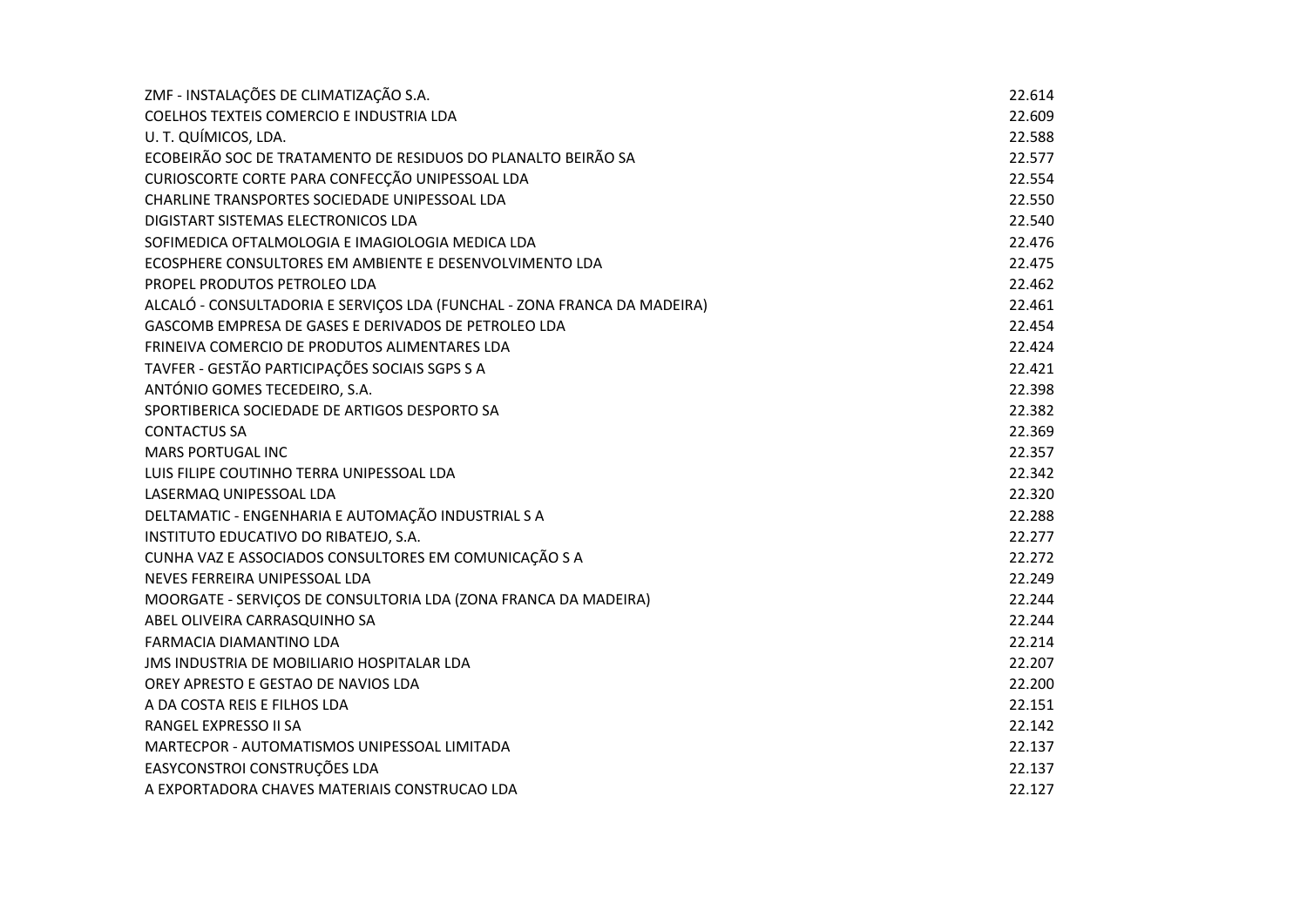| <b>CITYPAR SA</b>                                                                | 22.120 |
|----------------------------------------------------------------------------------|--------|
| URBE 96 URBANIZAÇÕES CONSTRUÇÕES E PROJECTOS DA NAVE LDA                         | 22.112 |
| CAMIDIS TRANSPORTE MERCADORIAS POR CAMIONAGEM ALUGUER LDA                        | 22.104 |
| MARIA MANUELA GOUVEIA DUARTE SA                                                  | 22.104 |
| <b>J M PALMA &amp; FILHOS LDA</b>                                                | 22.063 |
| F J COCHICHO E FILHO LDA                                                         | 22.061 |
| FINIECO - INDÚSTRIA E COMÉRCIO DE EMBALAGENS, S.A.                               | 22.043 |
| AUTO TRANSPORTES DO FUNDÃO, S.A.                                                 | 22.042 |
| MFS - MOURA FABRICA SOLAR - FABRICO E COMERCIO DE PAINEIS SOLARES LDA            | 22.021 |
| COLEGIO NOVO DA MAIA- ESTABELECIMENTO ENSINO PARTICULAR SA                       | 22.004 |
| P M COMERCIAL SERVICOS PRODUTOS E EQUIPAMENTOS PARA A AGRICULTURA E PECUARIA LDA | 22.003 |
| FERREIRA DA SILVA IMPORTAÇÃO E EXPORTAÇÃO SA                                     | 22.001 |
| ALESSIO INVESTIMENTOS E SERVIÇOS LDA                                             | 21.992 |
| GENERG - SOCIEDADE GESTORA DE PARTICIPAÇÕES SOCIAIS S.A.                         | 21.936 |
| A FORNECEDORA A CAMPOS FONSECA E COSTA SA                                        | 21.921 |
| ACPA GABINETE DE PROJECTOS E AUTOMAÇÃO LDA                                       | 21.919 |
| QUADRANTES CLINICA MEDICA E DIAGNOSTICO, SOC UNIPESSOAL LDA                      | 21.917 |
| HDIM - HORIZONTAL DRILLING INTERNATIONAL MARINE LDA                              | 21.897 |
| DIMOLDURA MOLDURAS E COMPONENTES UNIPESSOAL LDA                                  | 21.880 |
| MARIA NOGUEIRA & ANA LOURO LDA                                                   | 21.878 |
| JOSE SARAIVA PAIVA & FILHOS LDA                                                  | 21.860 |
| CINDICALFE INDUSTRIA DE CALÇADO LDA                                              | 21.856 |
| ACUSTEKPRO SOLUÇÕES TECNICAS DE ISOLAMENTO LDA                                   | 21.836 |
| PLURAL - COOPERATIVA FARMACEUTICA CRL                                            | 21.829 |
| NOGUEIRA E MACEDO LDA                                                            | 21.821 |
| CARLOS LUIS DE OLIVEIRA RIBEIRO UNIPESSOAL LDA                                   | 21.802 |
| TIMESTAMP SISTEMAS DE INFORMAÇÃO S A                                             | 21.795 |
| CONCESSIONARIA DE ESTRADAS VIAEXPRESSO DA MADEIRA S A                            | 21.777 |
| P PINTO IMPORT EXPORT DE FRUTAS SOCIEDADE UNIPESSOAL LDA                         | 21.777 |
| PICHELARIA CAVADO S A                                                            | 21.747 |
| MDS SGPS SA                                                                      | 21.725 |
| <b>HARDWAYS - LDA</b>                                                            | 21.722 |
| TRANSPORTES NOBRE E CIA LDA                                                      | 21.721 |
| A F CARRETO & FILHOS LDA                                                         | 21.654 |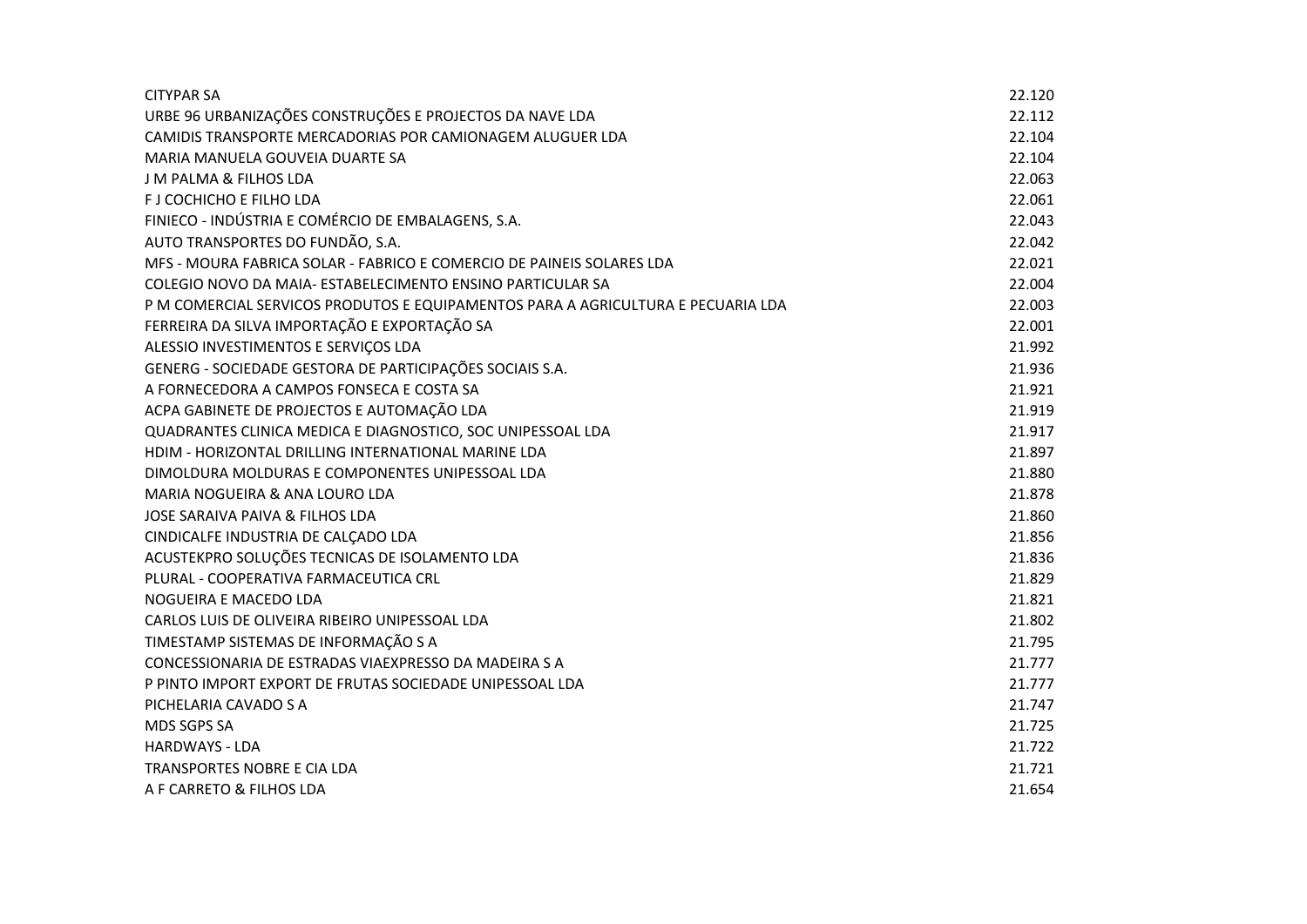| SEPHORA PORTUGAL PERFUMARIA LDA                                         | 21.652 |
|-------------------------------------------------------------------------|--------|
| CISION PORTUGAL - DISTRIBUICAO INFORMACAO GERAL S A                     | 21.639 |
| SILCOM SILOS E MECANIZAÇÃO LDA                                          | 21.631 |
| LIMPA CANAL LIMPEZAS ECOLOGICAS LDA                                     | 21.608 |
| S P IMPORTACAO E EXPORTACAO LDA                                         | 21.531 |
| <b>GUBERNI, LDA</b>                                                     | 21.527 |
| <b>CITAR CONTEUDOS LDA</b>                                              | 21.523 |
| BRIPEALTOS - AGREGADOS E CONSTRUÇÕES, LDA                               | 21.499 |
| CRUZ LIDER - SERVIÇOS GESTÃO E CONTROLO SA                              | 21.495 |
| REFUGIO DO BEBE CRECHES E JARDINS DE INFANCIA LDA                       | 21.490 |
| OCULISTA PORTAS SANTO ANTONIO ESTREMOZ LDA                              | 21.462 |
| ADELINO FERREIRA & IRMÃO LDA                                            | 21.456 |
| LUIS AMORIM UNIPESSOAL LDA                                              | 21.432 |
| <b>BNP PARIBAS PORTUGAL ACE</b>                                         | 21.430 |
| CUATRECASAS GONCALVES PEREIRA E ASSOCIADOS- SOC ADVOGADOS RL            | 21.389 |
| TRANSPORTES MACHADO E BRITES LDA                                        | 21.389 |
| <b>COLEGIO RAINHA D LEONOR S A</b>                                      | 21.389 |
| SOC TRANSPORTES LAGARICA LDA                                            | 21.364 |
| INFINEUS, UNIPESSOAL LDA                                                | 21.360 |
| SERVIRAD DIAGNOSTICO RADIOLOGICO LDA                                    | 21.353 |
| SENOFA PERFUMARIA E COSMETICA LDA                                       | 21.352 |
| METALARDA INSTALAÇÕES MECANICAS LDA                                     | 21.342 |
| CATARI PORTUGAL - ALUGUER DE SISTEMAS PARA A CONSTRUÇÃO E INDUSTRIA LDA | 21.326 |
| FARMACIA DA SE - S A                                                    | 21.314 |
| CARLOS CALHEIROS MINHO SEGURO LDA                                       | 21.303 |
| PAULO OLIVEIRA SGPS S A                                                 | 21.265 |
| ISABEL MARIA DUARTE COELHO DA CUNHA MARTINS UNIPESSOAL LDA              | 21.265 |
| <b>ERNESTO RUFINO LDA</b>                                               | 21.257 |
| MARIA VITORIA BATISTA SANTOS XAVIER & FILHOS LDA                        | 21.257 |
| TONDELAR - SOCIEDADE IMOBILIARIA LDA                                    | 21.245 |
| SUPERTEOTONIO - SUPERMERCADOS LDA                                       | 21.242 |
| M C REIMÃO COSTA CARDOSO MENEZES LDA                                    | 21.241 |
| HELDER GONÇALVES LDA                                                    | 21.195 |
| FARMACIA JERONIMO SOCIEDADE UNIPESSOAL LDA                              | 21.192 |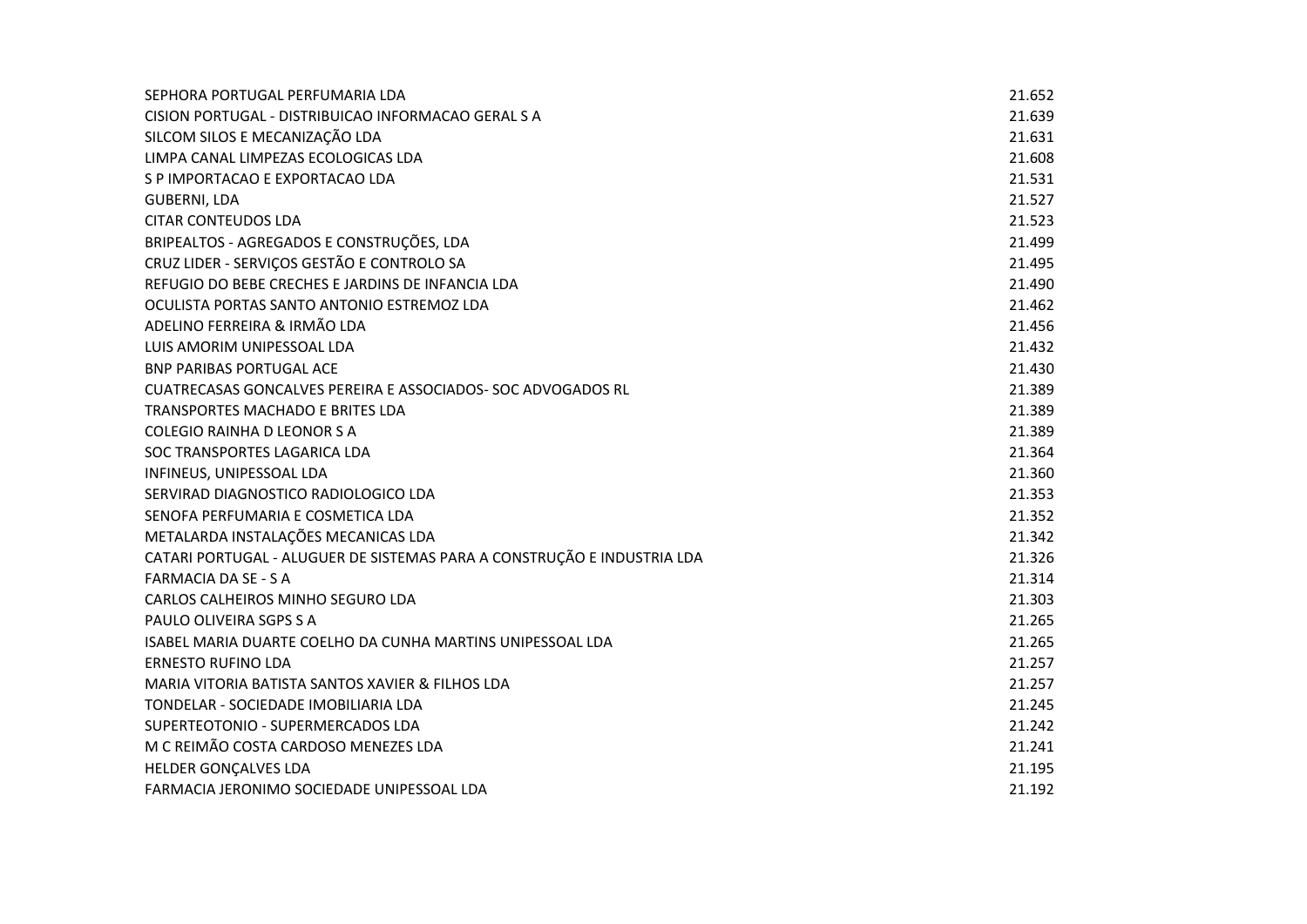| ANTONIO DOMINGOS MEDICINA DENTARIA LDA                       | 21.190 |
|--------------------------------------------------------------|--------|
| VISOUND ACUSTICA LDA                                         | 21.168 |
| <b>OPTICA LUCAS LDA</b>                                      | 21.166 |
| BALVERA COMERCIO DE PERFUMARIAS LDA                          | 21.152 |
| <b>ZOLLERN E COMANDITA</b>                                   | 21.151 |
| PESSOAS & IMPRESSÕES - INDUSTRIA DE IMPRESSÃO LDA            | 21.145 |
| <b>GASTROFLAVIAE CLINICA LDA</b>                             | 21.142 |
| MULTIAVES AVICOLA INTERNACIONAL LDA                          | 21.138 |
| AUTO VIAÇÃO AVEIRENSE S A                                    | 21.124 |
| STD II - TECNICAS E COMPONENTES LDA                          | 21.104 |
| <b>TJ MOLDES SA</b>                                          | 21.080 |
| INSULAC PRODUTOS LACTEOS ACOREANOS SA                        | 21.074 |
| NOVO PLYMOUTH CAPITAL CONSULTORIA LDA ZONA FRANCA DA MADEIRA | 21.069 |
| EMPRESA TRANSPORTES AUTO PENAFIEL LDA                        | 21.050 |
| AGROCINCO CONSTRUCOES S A                                    | 21.041 |
| DIVERSTEEL SERVIÇOS METALICOS LDA                            | 21.033 |
| METSEP - SEGURANÇA, HIGIENE E SAÚDE DO TRABALHO LDA          | 20.988 |
| WITHUS - INOVAÇÃO E TECNOLOGIA LDA                           | 20.954 |
| HIGEST INVESTIMENTOS IMOBILIARIOS E PARTICIPAÇÕES SA         | 20.949 |
| CLINICA MEDICINA DENTARIA COVILHA LDA                        | 20.945 |
| DELTA ABACO - CONSTRUÇÃO CIVIL E OBRAS PUBLICAS LDA          | 20.942 |
| MORAIS CORREIA CENTRO OPTICO LDA                             | 20.917 |
| MIRACER COMERCIO DE BEBIDAS LDA                              | 20.913 |
| MINHO BUS TRANSPORTES DO MINHO SOCIEDADE UNIPESSOAL LDA      | 20.887 |
| INTERABRANTESIMO - SOCIEDADE DE GESTÃO IMOBILIARIA LDA       | 20.878 |
| TELEFAC INTERNACIONAL SOC IMPORTACAO E DISTRIBUICAO LDA      | 20.850 |
| EDUARDO COELHO LDA                                           | 20.846 |
| NAPOLI TRADING INTERNACIONAL LDA ZONA FRANCA DA MADEIRA      | 20.839 |
| CNIDO FARMA UNIPESSOAL LDA                                   | 20.825 |
| ECODEAL GESTÃO INTEGRAL DE RESIDUOS INDUSTRIAIS S A          | 20.794 |
| VOY-TRANSPORTES DE MERCADORIAS LDA                           | 20.793 |
| <b>COVIPNEUS LDA</b>                                         | 20.788 |
| CAIXA DE CREDITO AGRICOLA MUTUO DO BAIXO MONDEGO CRL         | 20.767 |
| CLIDOCOR CLINICA DOENCAS CORACAO LDA                         | 20.764 |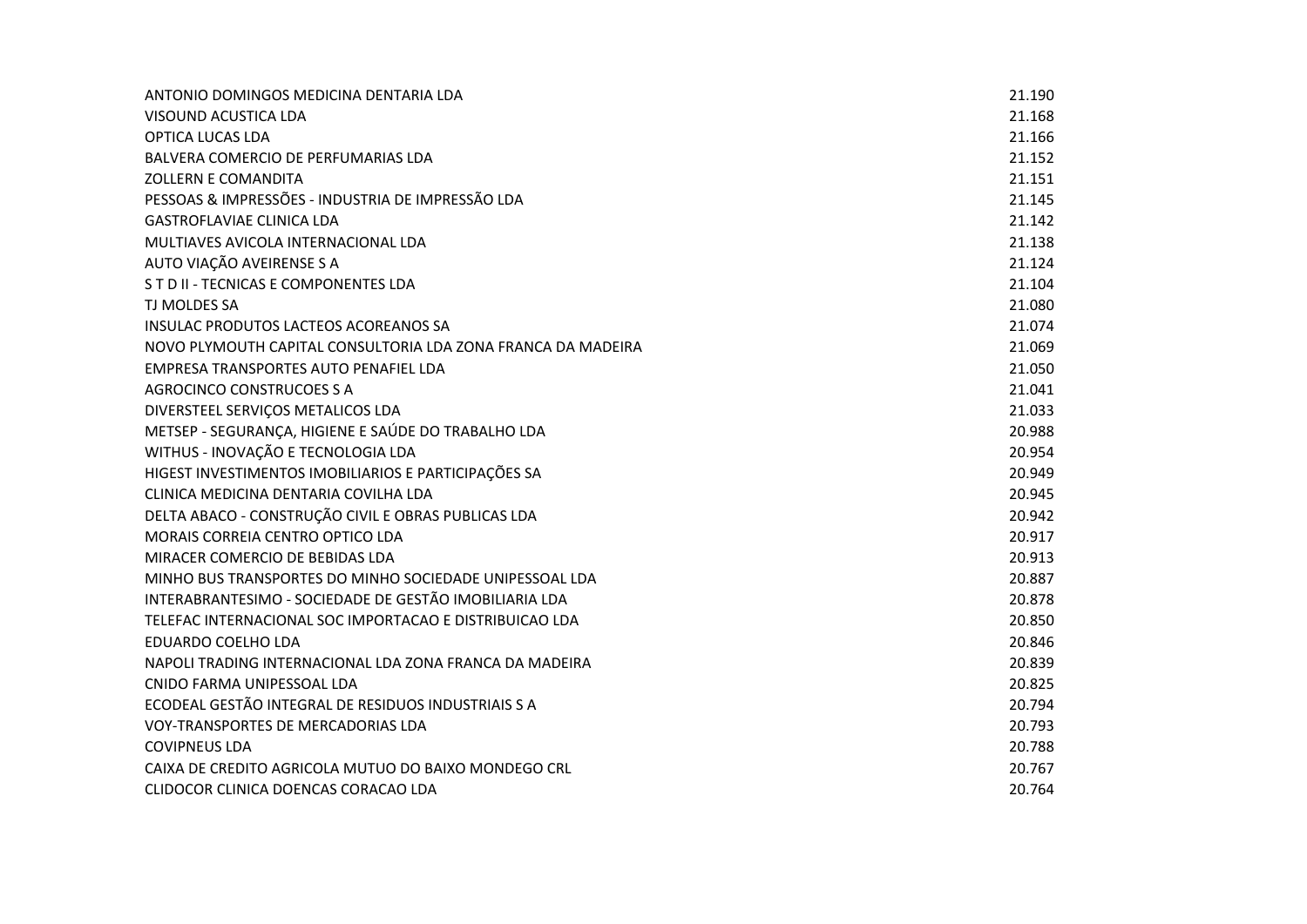| DR FILIPE CLARA II LDA                                                          | 20.750 |
|---------------------------------------------------------------------------------|--------|
| BEIRACAR COMERCIO E INDUSTRIA LDA                                               | 20.750 |
| DISTRINELAS SUPERMERCADOS LDA                                                   | 20.749 |
| CAIXA CREDITO AGRICOLA MUTUO S TEOTONIO CRL                                     | 20.748 |
| <b>BRASOLAR LDA</b>                                                             | 20.709 |
| MAISON TRADING INTERNATIONAL LDA ZONA FRANCA DA MADEIRA                         | 20.695 |
| LG ELECTRONICS PORTUGAL S A                                                     | 20.689 |
| CONTROLVET - SEGURANÇA ALIMENTAR SA                                             | 20.687 |
| SAMPERFE PERFUMARIA E COSMETICA LDA                                             | 20.683 |
| SC SOCIEDADE DE CONSULTADORIA SA                                                | 20.679 |
| CONGEVIA - CONSTRUÇÕES, LDA                                                     | 20.663 |
| TRANSPORTES GATO PRETO LDA                                                      | 20.652 |
| FARMACIA CENTRAL DE CABEÇAIS - UNIPESSOAL LDA                                   | 20.645 |
| SILVA E GRADE LDA                                                               | 20.629 |
| FARMACIA VITORIA FUNDANENSE LDA                                                 | 20.623 |
| <b>GEOPLANO CONSULTORES S A</b>                                                 | 20.603 |
| SERTASOL SOC APROVEITAMENTO ENERGIA LDA                                         | 20.601 |
| FUNDACO COMERCIO E INDUSTRIA FERRO E ACO LDA                                    | 20.580 |
| CMPH - DOMUSSOCIAL - EMPRESA DE HABITAÇÃO E MANUTENÇÃO DO MUNICIPIO DO PORTO EM | 20.579 |
| PEUCEDANO INVESTIMENTOS E SERVIÇOS LDA                                          | 20.569 |
| A PIRES LOURENCO E FILHOS SA                                                    | 20.564 |
| LACTIBAR - LACTICÍNIOS DO SABUGAL, S.A.                                         | 20.563 |
| SEISOL SOC EUROPEIA DE ISOLAMENTOS LDA                                          | 20.539 |
| GILBERTO CONSTANTINO INSPECÇÕES TECNICAS VEICULOS AUTOMOVEIS LDA                | 20.533 |
| BOMBARDIER TRANSPORTATION PORTUGAL SA                                           | 20.525 |
| GOLD ENERGY - COMERCIALIZADORA DE ENERGIA, S.A.                                 | 20.505 |
| MARIA MANUELA M DINIS CARVALHO LDA                                              | 20.495 |
| CABECEIRA TRADING E SERVIÇOS LDA ZONA FRANCA DA MADEIRA                         | 20.488 |
| ENGIPENA - CONSTRUÇÕES LDA                                                      | 20.483 |
| <b>VALINOX INDUSTRIAS METALURGICAS SA</b>                                       | 20.481 |
| IMO AUTO LAVAGENS SA                                                            | 20.480 |
| COLEGIO JOAO BARROS S A                                                         | 20.462 |
| SOLMAG SOC DE OLEOS E MATERIAL AGRICOLA LDA                                     | 20.445 |
| ONEY - INSTITUIÇÃO FINANCEIRA DE CREDITO S A                                    | 20.438 |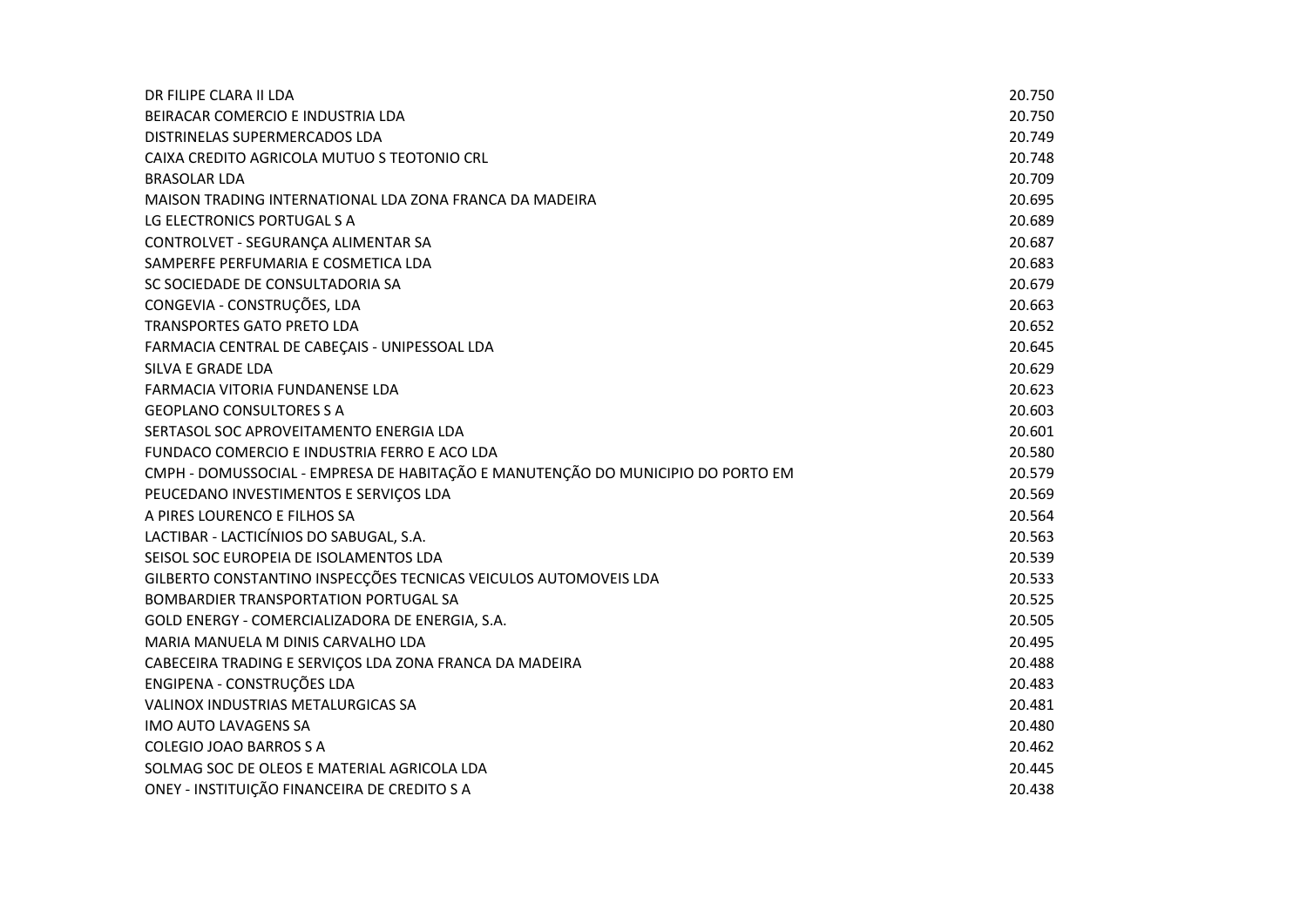| <b>BANCO PORTUGUES DE INVESTIMENTO SA</b>                                        | 20.437 |
|----------------------------------------------------------------------------------|--------|
| NARIBURGUER - RESTAURANTE LDA                                                    | 20.433 |
| <b>RAMIRO AUGUSTO VALE SA</b>                                                    | 20.414 |
| SOMA PERFEITA - EMPREENDIMENTOS IMOBILIARIOS LDA                                 | 20.404 |
| <b>FUMEIROS PORFIRIOS LDA</b>                                                    | 20.385 |
| CERTIS-CONTROLO E CERTIFICAÇÃO L DA                                              | 20.380 |
| NABAD CALÇADO LDA                                                                | 20.368 |
| FARMACIA SEABRA UNIPESSOAL LDA                                                   | 20.362 |
| SOCIEDADE HOTELEIRA DAS TERMAS DO CARVALHAL, S.A.                                | 20.355 |
| ANALISES CLINICAS TRES GLOBOS LDA                                                | 20.325 |
| DATA IDENTITY SOLUÇÕES DE ENGENHARIA DE REDES DE COMUNICAÇÃO E DE INFORMAÇÃO LDA | 20.316 |
| <b>TALARIS PORTUGAL SA</b>                                                       | 20.296 |
| <b>BOEHRINGER INGELHEIM LDA</b>                                                  | 20.265 |
| AGUARELA DO MUNDO - AGUAS DE NASCENTE SA                                         | 20.241 |
| TROFDODGE CONSULTORES E SERVIÇOS LDA ZONA FRANCA DA MADEIRA                      | 20.233 |
| BANCO ACTIVOBANK, S.A.                                                           | 20.227 |
| AMADEU JESUS DUARTE SA                                                           | 20.227 |
| <b>GUILHERMINO FILHO LDA</b>                                                     | 20.220 |
| EMIATOMO - PROJECTOS E MANUTENÇÃO INDUSTRIAL LDA                                 | 20.206 |
| BRICOCOVILHÃ SOCIEDADE DE DISTRIBUIÇÃO DE BRICOLAGE LDA                          | 20.197 |
| MIRALDINO FILIPE MENDES E CIA LDA                                                | 20.187 |
| CAIXA CREDITO AGRICOLA MUTUO CORUCHE                                             | 20.174 |
| T M F ASSESSORIA EMPRESARIAL LDA                                                 | 20.170 |
| SUPERMEDA SUPERMERCADOS LDA                                                      | 20.156 |
| MEDIREX PHARMA LDA                                                               | 20.154 |
| JOAO SOUSA BALTAZAR S A                                                          | 20.148 |
| SITAVA TURISMO SA                                                                | 20.144 |
| LIONBRIDGE CONSULTORES E SERVIÇOS LDA ZONA FRANCA DA MADEIRA                     | 20.139 |
| REALCOPIA EQUIPAMENTOS DE ESCRITORIO LDA                                         | 20.138 |
| <b>GRANDE COLEGIO DA POVOA DE VARZIM SA</b>                                      | 20.135 |
| KGS DIAMOND PORTUGAL, LDA                                                        | 20.107 |
| EF TECNOLOGIAS DE SOFTWARE SA                                                    | 20.090 |
| CAIXA DE CREDITO AGRICOLA MUTUO DE VILA VERDE E TERRAS BOURO                     | 20.069 |
| SUPERPOVOA SUPERMERCADOS SA                                                      | 20.033 |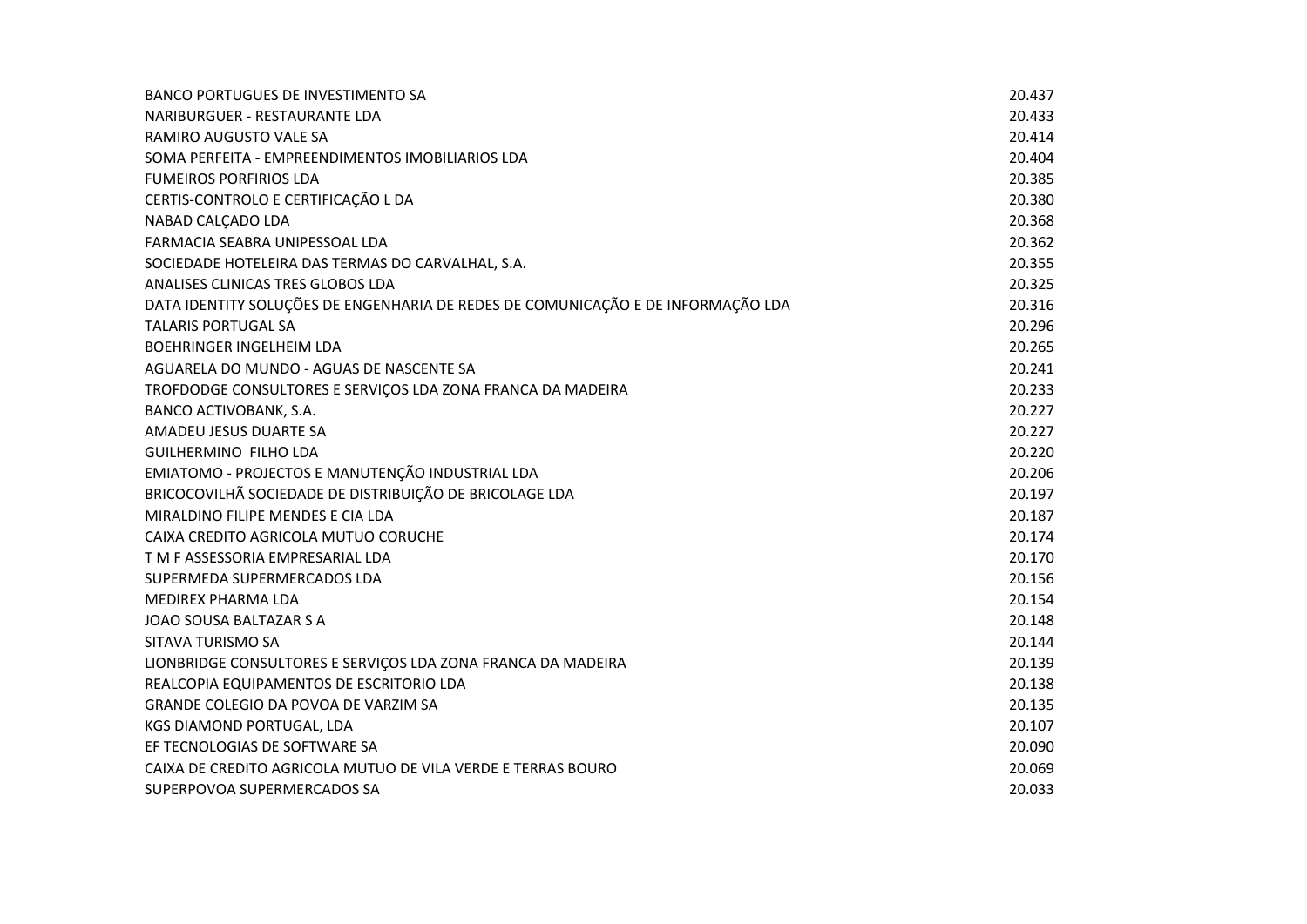| HOTEL ALBA ACTIVIDADES HOTELEIRAS LDA                                                  | 20.018 |
|----------------------------------------------------------------------------------------|--------|
| LOIS TRADEMARK - CONSULTORES E SERVIÇOS S A ZFM                                        | 20.015 |
| 1ABGEN - FARMACEUTICA LDA                                                              | 20.003 |
| DENTEREAL CLINICA DENTARIA DE VILA REAL LDA                                            | 19.994 |
| <b>AMT - CONSULTING LDA</b>                                                            | 19.977 |
| GEO RUMO TECNOLOGIA DE FUNDAÇÕES SA                                                    | 19.967 |
| MONDISUPER - COMERCIO ALIMENTAR LDA                                                    | 19.963 |
| CONSERMAR PRODUTOS ALIMENTARES LDA                                                     | 19.963 |
| CMEC CENTRO MEDICO PRIVADO DE CHAVES LDA                                               | 19.961 |
| REPSOL PORTUGUESA SA                                                                   | 19.957 |
| LOGIBERICA SISTEMAS DE INFORMAÇÃO LDA                                                  | 19.928 |
| <b>COLDKIT IBERICA MATERIAIS ISOLANTES SA</b>                                          | 19.927 |
| CINCA COMPANHIA INDUSTRIAL CERAMICA SA                                                 | 19.911 |
| FARMACIA BATISTA RAMALHO UNIPESSOAL LDA                                                | 19.906 |
| LOUROPEL FABRICA DE BOTÕES LDA                                                         | 19.893 |
| TERMINUS ACABAMENTOS DE PELES LDA                                                      | 19.881 |
| PLACAVIANA - UNIPESSOAL LDA                                                            | 19.881 |
| RANGEL EXPRESSO SA                                                                     | 19.836 |
| LANDRYNA - CONSULTADORIA E MARKETING SOCIEDADE UNIPESSOAL I LDA ZONA FRANCA DA MADEIRA | 19.835 |
| THE GROWING COMPANY S A                                                                | 19.830 |
| NALOCEBAR CONSULTORES E SERVIÇOS LDA ZONA FRANCA DA MADEIRA                            | 19.822 |
| HABINORDESTE SOCIEDADE DE CONSTRUÇÕES LD                                               | 19.812 |
| ZEZEROVO PRODUÇÃO AGRICOLA E AVICOLA ZEZERE SA                                         | 19.789 |
| TRANSPORTES JOÃO MARQUES CARREIRA & FILHOS LDA                                         | 19.770 |
| DISTRIMAÇÃO SUPERMERCADOS LDA                                                          | 19.762 |
| PRAGOSA TRANSPORTES SA                                                                 | 19.751 |
| RUI BRANCO & MIGUEL FERREIRA LDA                                                       | 19.746 |
| REGADOR COMERCIO INTERNACIONAL LDA ZONA FRANCA DA MADEIRA                              | 19.734 |
| PORTUS INDICO - SOCIEDADE DE SERVIÇOS PORTUARIOS SA                                    | 19.708 |
| ULMOLDE MOLDES TECNICOS SA                                                             | 19.702 |
| ENTUFAPRA - SOCIEDADE DE CONSTRUÇÕES, LDA                                              | 19.686 |
| PEEIE PROJECTOS EXECUCAO E EXPLORACAO INSTALACOES ELECTRICAS LDA                       | 19.675 |
| <b>OURIVESARIA MARIO LDA</b>                                                           | 19.658 |
| SUMA MATOSINHOS - SERVIÇOS URBANOS E MEIO AMBIENTE S A                                 | 19.655 |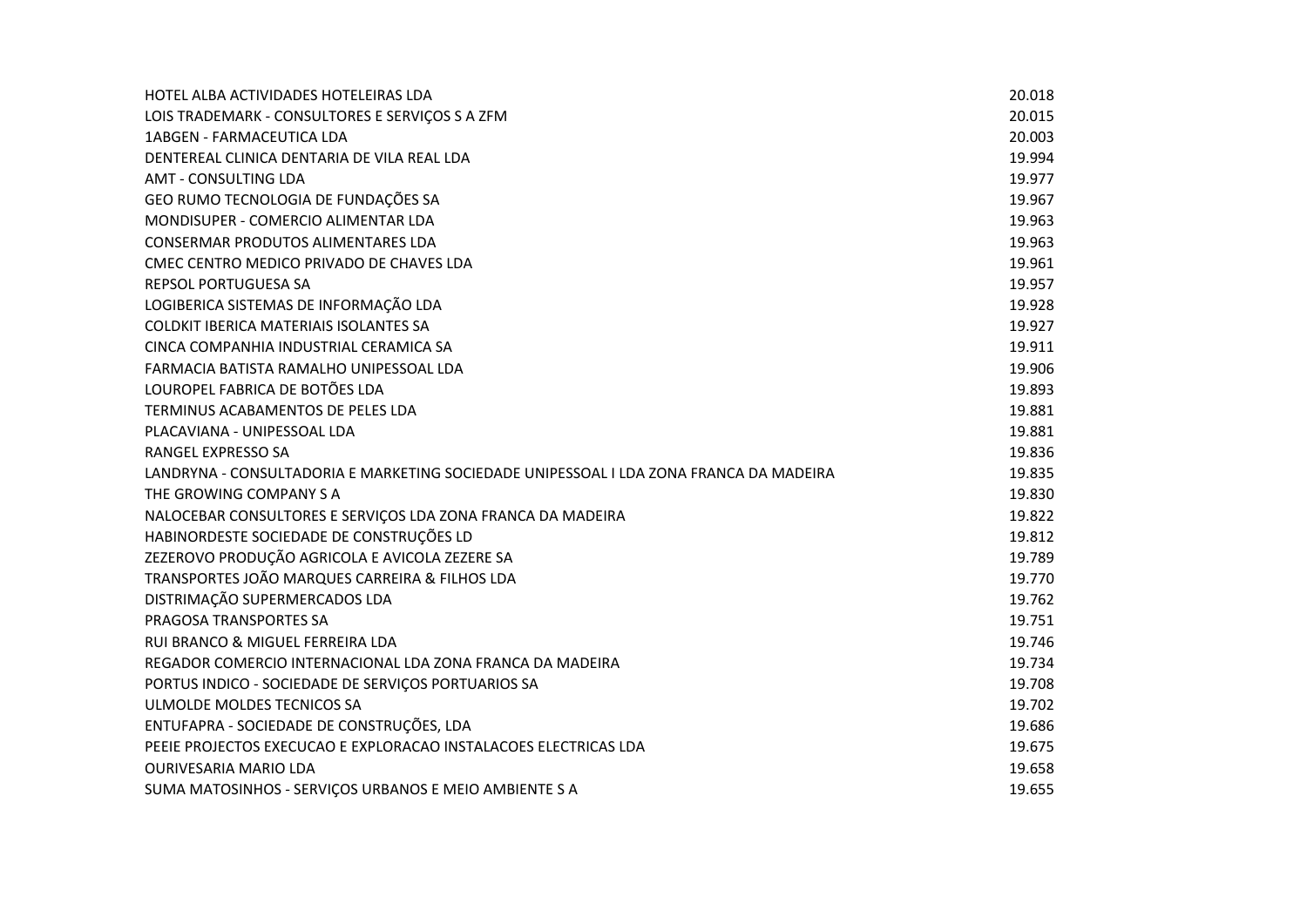| F E I PORTUGAL SOCIEDADE UNIPESSOAL LDA                       | 19.650 |
|---------------------------------------------------------------|--------|
| <b>FARMACIA FELIZ &amp; FELIZ LDA</b>                         | 19.644 |
| TALCO TRANSPORTES SILVA ALVES & COSTA E CUNHA LDA             | 19.626 |
| HIDROELECTRICA DE ARMAMAR LDA                                 | 19.624 |
| OPEMAT - CONSTRUÇÕES METALICAS LDA                            | 19.601 |
| TOP - INFORMATICA LDA                                         | 19.597 |
| <b>GRUPO EURONETE HOLDING S G P S SA</b>                      | 19.596 |
| FARMACIA MODERNA MARIA EUGENIA LOBO DOS SANTOS UNIPESSOAL LDA | 19.593 |
| EVERTIS ENERGIA, S.A.                                         | 19.589 |
| BETOREL CENTRO DE INSPECCOES AUTOMOVEIS LDA                   | 19.585 |
| LINGOTE ALUMINIOS SA                                          | 19.549 |
| 2REIS LDA                                                     | 19.533 |
| TRANSPORTES CENTRAIS RIO MEAO LDA                             | 19.500 |
| MSF SOC DE GESTÃO DE PARTICIPAÇÕER SOCIAIS SA                 | 19.498 |
| <b>MARTINS E LOUREIRO LDA</b>                                 | 19.478 |
| VISAGUARELA - LDA                                             | 19.469 |
| REPRESENTACOES AUTOMOVEIS Z SOUSA E CAMILO LDA                | 19.460 |
| COLEGIO QUINTA DO LAGO LDA                                    | 19.419 |
| <b>AUTO SERTORIO SA</b>                                       | 19.399 |
| ERT TEXTIL PORTUGAL S A                                       | 19.382 |
| SODIPAÇOS SUPERMERCADOS SA                                    | 19.374 |
| ZEUGMA TECNOLOGIA DE SISTEMAS INDUSTRIAIS SA                  | 19.353 |
| EMILIA PEREIRA REBELO SOCIEDADE UNIPESSOAL LDA                | 19.342 |
| SOFINLOC INSTITUIÇÃO FINANCEIRA DE CREDITO SA                 | 19.337 |
| THEGEST SGPS S A                                              | 19.329 |
| DISTRIDANHA SUPERMERCADOS LDA                                 | 19.276 |
| PSIENGINE CONSULTORIA INFORMATICA E GESTÃO LDA                | 19.274 |
| FARMACIA MORAIS SARMENTO UNIPESSOAL LDA                       | 19.251 |
| JENSAL PERFUMARIA E COSMETICA LDA                             | 19.249 |
| IDEIAS A ESCALA - GESTÃO DE CONSTRUÇÃO LDA                    | 19.245 |
| J C GUERREIRO ARMAZENISTA DE MATERIAL ELECTRICO LDA           | 19.241 |
| AJUDA RIGOROSA- MEDICO ESPECIALISTA LDA                       | 19.240 |
| CRIOESTAMINAL - SAÚDE E TECNOLOGIA, S.A.                      | 19.220 |
| FOOT LOCKER ARTIGOS DESPORTIVOS E DE TEMPOS LIVRES LDA        | 19.217 |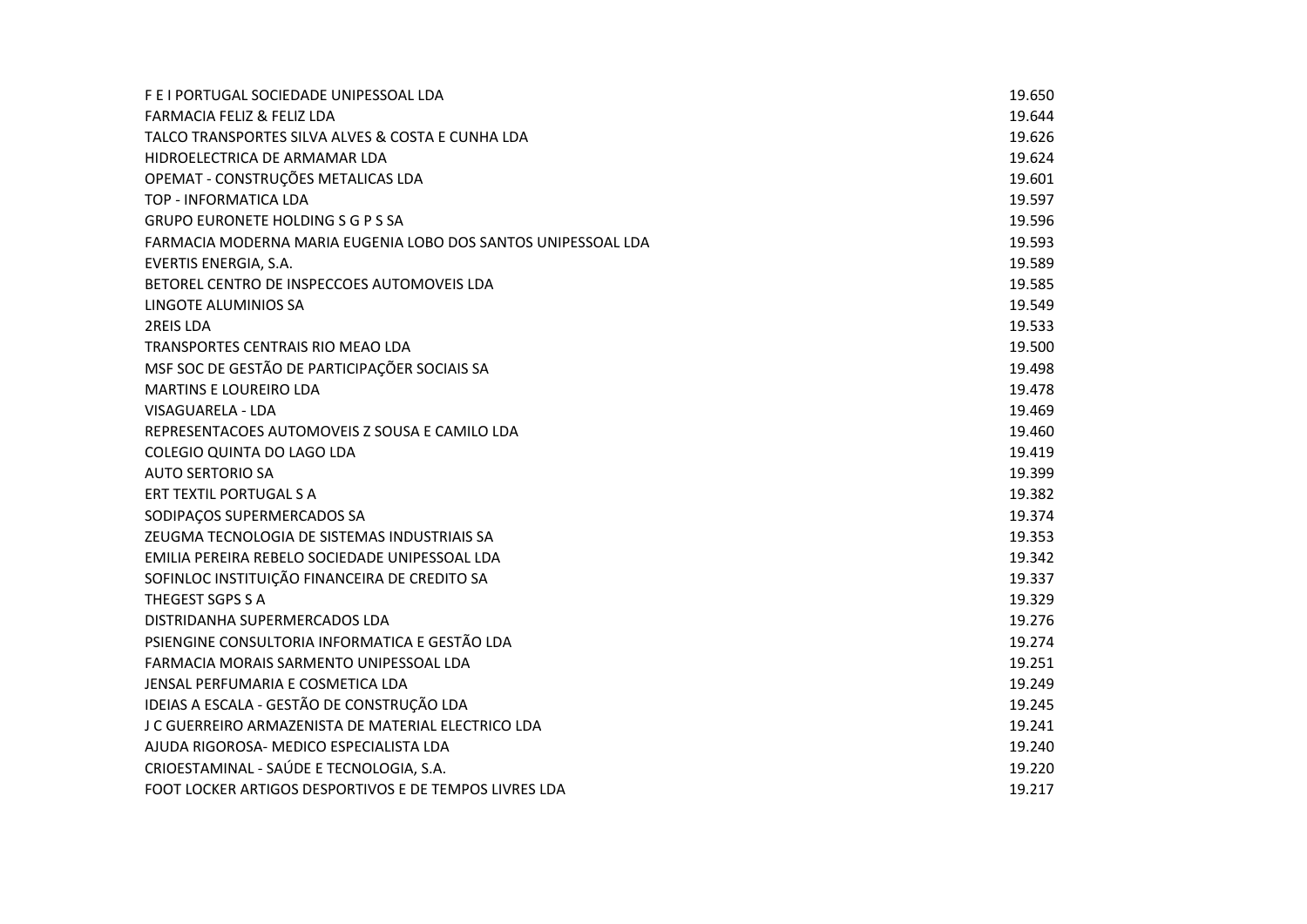| LEALMAT MATERIAIS DE CONSTRUÇÃO DECORAÇÃO E BRICOLAGE LDA                                        | 19.214 |
|--------------------------------------------------------------------------------------------------|--------|
| FIFTY PAIVA LDA                                                                                  | 19.212 |
| CAIXA DE CREDITO AGRICOLA MUTUO DE CALDAS DA RAINHA OBIDOS E PENICHE CRL                         | 19.198 |
| TAGGIA LXXII CONSULTADORIA E PARTICIPAÇÕES UNIPESSOAL LDA ZONA FRANCA DA MADEIRA                 | 19.181 |
| K LARSEN TRANSFORMAÇÃO E COMERCIALIZAÇÃO DE PRODUTOS AGRICOLAS LDA                               | 19.180 |
| SOTECNISOL - SA                                                                                  | 19.175 |
| ARAMAGUE FABRICA ARTIGOS ARAME SA                                                                | 19.174 |
| ABRANLIMPA - LIMPEZAS E MANUTENÇÃO INDUSTRIAIS UNIPESSOAL LDA                                    | 19.173 |
| LABORATORIO REGIONAL DE TRAS OS MONTES LDA                                                       | 19.169 |
| QUELIO SALOIO INDUSTRIA LACTICINIOS SA                                                           | 19.156 |
| FERNANDO GONCALVES FERREIRA HERD LDA                                                             | 19.147 |
| JOSE CARDOSO SIMÃO LAURENTINA CARDOSO CAETANO CANDEIAS JOSE JULIO NOBRE FERNANDES MARTINS ALVARO | 19.146 |
| ARLIMOZ COMERCIO EQUIPAMENTOS INDUSTRIAIS LDA                                                    | 19.099 |
| ETPR ESCOLA TECNICA E PROFISSIONAL DO RIBATEJO LDA                                               | 19.087 |
| BARROWDALE - LDA ZONA FRANCA DA MADEIRA                                                          | 19.076 |
| FARMACIA MOREIRA UNIPESSOAL LDA                                                                  | 19.065 |
| URANO INVESTIMENTOS LDA                                                                          | 19.050 |
| FARMACIA SENHORA DOS REMEDIOS UNIPESSOAL LDA                                                     | 19.046 |
| VMC CONSTRUÇÃO & EQUIPAMENTO LDA                                                                 | 19.038 |
| COOPROFAR COOP PROPRIETARIOS FARMACIA CRL                                                        | 19.036 |
| REAL LIFE - TECNOLOGIAS DE INFORMAÇÃO S A                                                        | 19.029 |
| AFONSO CASTRO SOCIEDADE DE FARMACIAS LDA                                                         | 19.012 |
| TUACAR - AUTOMÓVEIS E MÁQUINAS S.A.                                                              | 18.989 |
| <b>CONSTRUCOES ALBINO LUCAS LDA</b>                                                              | 18.972 |
| SIGNUM, LDA                                                                                      | 18.968 |
| GOÃESINVEST SOCIEDADE IMOBILIARIA S A                                                            | 18.963 |
| <b>EROFIO ATLANTICO LDA</b>                                                                      | 18.950 |
| VIDRARIA MORTÁGUA - VIDROS E ESPELHOS, S.A                                                       | 18.949 |
| DIGAL DISTRIBUICAO E COMERCIO SA                                                                 | 18.936 |
| TRIMALHAS INOVAÇÃO EM MALHAS LDA                                                                 | 18.927 |
| RICON SERVIÇOS SERVIÇOS PARTILHADOS DE GESTÃO S A                                                | 18.917 |
| COLEGIO INTERNACIONAL DE VILAMOURA LDA                                                           | 18.908 |
| <b>CAMPOS &amp; SALGADO LDA</b>                                                                  | 18.894 |
| CAMINHOS FUTURO COOP COMERCIALIZACAO TRANSFORMACAO PRODUTOS AGRO PECUARIOS MONTEMOR NOVO         | 18.889 |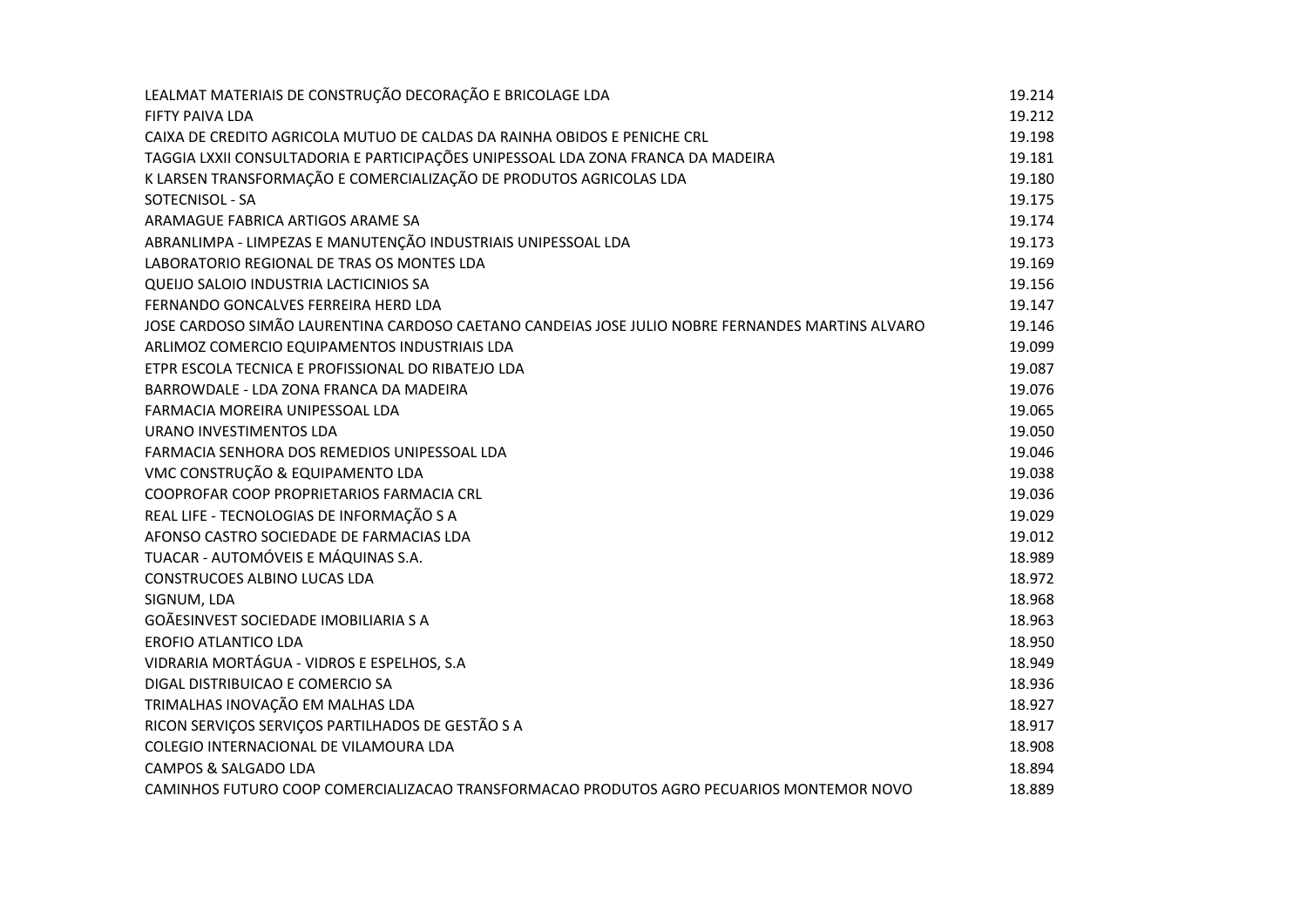| AUTO VIAÇÃO ESPINHO LDA                                                      | 18.846 |
|------------------------------------------------------------------------------|--------|
| LABORATORIOS FOTOGRAFICOS MARCO LDA                                          | 18.823 |
| SOWILO SHIPPING - SOCIEDADE UNIPESSOAL LDA                                   | 18.815 |
| DIMACER COMERCIO DE EQUIPAMENTOS INDUSTRIAIS LDA                             | 18.789 |
| RECABIBE RECAUCHUTAGEM DA BEIRA LDA                                          | 18.753 |
| PUBLIVALDEVEZ - UNIPESSOAL, LDA                                              | 18.750 |
| CAETANO RAPOSOE PEREIRAS LDA                                                 | 18.741 |
| FARMACIA PORTUGAL PEIXOTO SOCIEDADE UNIPESSOAL LDA                           | 18.719 |
| MEGA DIES CUNHOS E CORTANTES LDA                                             | 18.715 |
| WISDOM TELE VISION SISTEMAS INFORMATICOS PARA TELEVISÃO LDA                  | 18.706 |
| UNOR EMBALAGENS SA                                                           | 18.694 |
| A ESPANHOLA FUNERARIA DE ESTREMOZ LDA                                        | 18.687 |
| SIMULTANEO DE IDEIAS E MUSICA PRODUÇÃO DE EVENTOS CULTURAIS LDA              | 18.678 |
| FARMACIA S BRAS SOCIEDADE UNIPESSOAL LDA                                     | 18.671 |
| SOC ARTISTICA MANUFACTURAS QUIMICAS E METALICAS LDA                          | 18.649 |
| ICMP INDUSTRIA E COMERCIO MADEIRAS PORTUGAL SA                               | 18.647 |
| CONSTRUÇÕES MANUEL FIGUEIREDO LDA                                            | 18.643 |
| <b>ISATEL SOC CONSTRUCOES LDA</b>                                            | 18.634 |
| TAGGIA C CONSULTADORIA E PARTICIPAÇÕES UNIPESSOAL LDA ZONA FRANCA DA MADEIRA | 18.624 |
| COVIALVI CONSTRUÇÕES LDA                                                     | 18.621 |
| SAPEC PORTUGAL SGPS SA                                                       | 18.620 |
| DIVAS AFRO INTERNATIONAL UNIPESSOAL LDA ZONA FRANCA DA MADEIRA               | 18.604 |
| PENGEST PLANEAMENTO ENGENHARIA E GESTAO S A                                  | 18.604 |
| <b>DALKIA SGPS SA</b>                                                        | 18.601 |
| CLC COMPANHIA LOGISTICA DE COMBUSTIVEIS SA                                   | 18.586 |
| <b>MAXIARCOS LDA</b>                                                         | 18.579 |
| PEREIRA & LADEIRA LDA                                                        | 18.575 |
| FF SOLAR ENERGIAS RENOVÁVEIS, LDA                                            | 18.563 |
| CASCAIS & AFONSO - COMERCIO DE COMBUSTIVEIS E REPARAÇÃO DE AUTOMOVEIS LDA    | 18.554 |
| AUTO VIAÇÃO GRIJO LDA                                                        | 18.544 |
| <b>TRANSPORTES NUNO &amp; CAMACHO LDA</b>                                    | 18.505 |
| ACH BRITO & CIA SA                                                           | 18.478 |
| FABRICA DE PAPEL E CARTÃO DA ZARRINHA SA                                     | 18.474 |
| TECSISEL TECNOLOGIA SISTEMAS ELECTRICOS LDA                                  | 18.465 |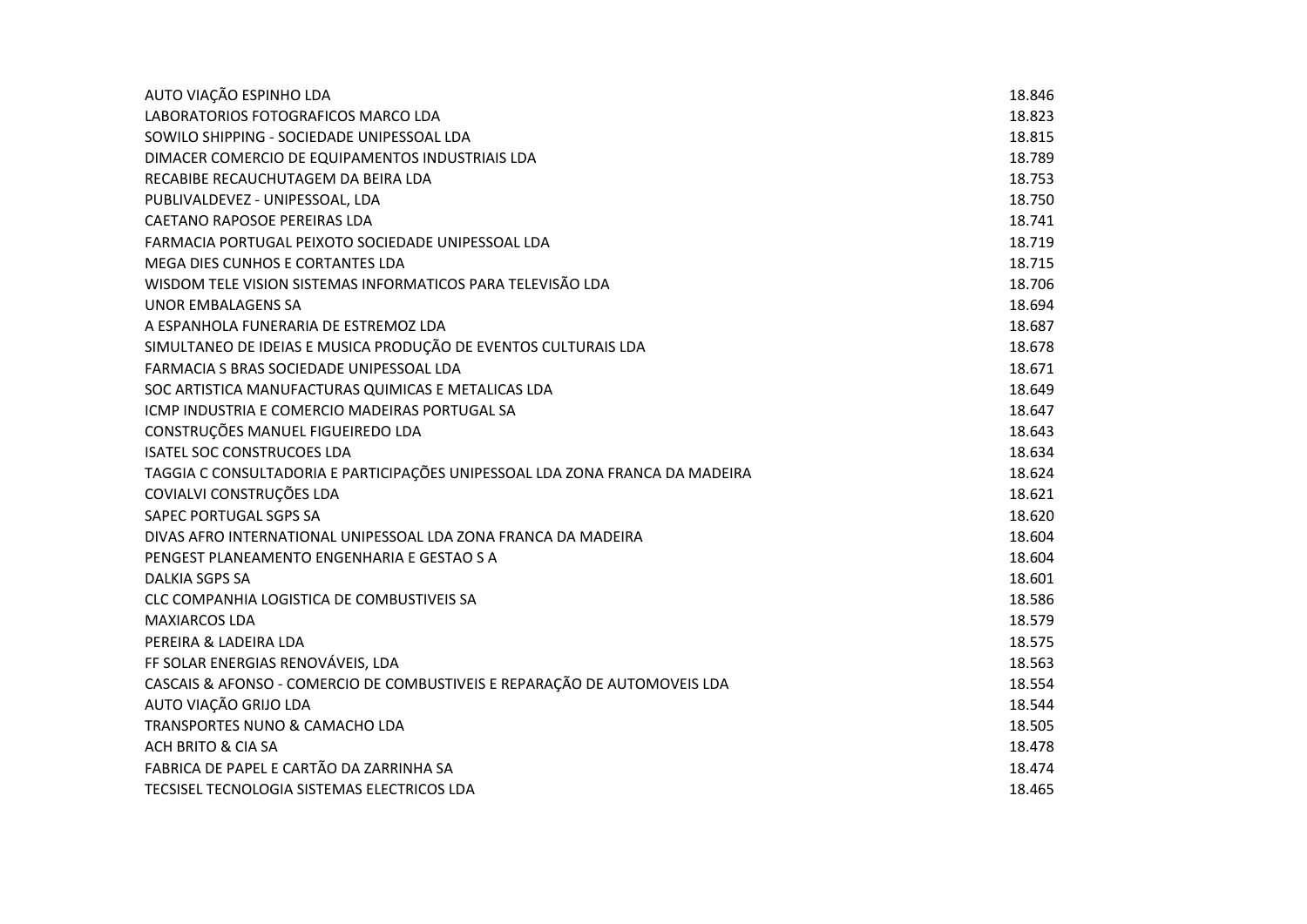| RODÃO POWER ENERGIA E BIOMASSA DO RODÃO S A                                       | 18.409 |
|-----------------------------------------------------------------------------------|--------|
| FIAT GROUP AUTOMOBILES PORTUGAL, S.A.                                             | 18.381 |
| SMURFIT KAPPA - PORTUGAL SA                                                       | 18.374 |
| SODIBRAGANÇA SUPERMERCADOS LDA                                                    | 18.366 |
| MOTORBEIRA INSPECCAO TECNICA DE VEICULOS LDA                                      | 18.349 |
| CENTRO INVESTIGACAO PEDAGOGICA SOBRE APRENDIZAGEM INTEGRADA COLEGIO MINERVA LDA   | 18.342 |
| ANTERO ALVES DE PAIVA SOC DE CONSTRUÇÕES LDA                                      | 18.320 |
| PINTO CAEIRO SOC CONSTRUCOES LDA                                                  | 18.313 |
| DICIS DISTRIBUIDORA CERVEJAS SUMOS E AGUAS LDA                                    | 18.299 |
| IJ SOC EMPREENDIMENTOS IMOBILIARIOS LDA                                           | 18.295 |
| RECICLOVOUGA COMERCIO DE SUCATA LDA                                               | 18.287 |
| ANTONIO M SANTOS CONSTRUÇÕES LDA                                                  | 18.284 |
| VERDE CHAMA - COMÉRCIO E DISTRIBUIÇÃO DE COMBUSTÍVEIS GASOSOS LDA                 | 18.284 |
| HELDER DOMINGUES FELIX SOCIEDADE UNIPESSOAL LIMITADA                              | 18.280 |
| COOP ELECTRIFICAÇÃO A LORD C R L                                                  | 18.273 |
| SOCORPENA CONSTRUÇÃO E OBRAS PUBLICAS LDA                                         | 18.265 |
| J C DECAUX PORTUGAL MOBILIARIO URBANO E PUBLICIDADE LDA                           | 18.263 |
| OLIVEIRA REIS E ASSOCIADOS SROC LD                                                | 18.257 |
| PLATAFORMA SGPS S A                                                               | 18.233 |
| <b>MANUEL ESPIRITO SANTO GRILO LDA</b>                                            | 18.232 |
| PROFITPOWER CONSULTORIA FINANCEIRA E GESTÃO DO PATRIMONIO LDA                     | 18.209 |
| LONGCOL CONSULTADORIA E SERVIÇOS LDA ZONA FRANCA DA MADEIRA                       | 18.199 |
| BEIERSDORF PORTUGUESA LDA                                                         | 18.188 |
| SYSADVANCE - SISTEMAS DE ENGENHARIA S.A.                                          | 18.183 |
| WINSIG - SOLUÇÕES DE GESTÃO LDA                                                   | 18.182 |
| J F VILHENA MATERIAL ELECTRICO LDA                                                | 18.180 |
| FARMACIA CONFIANÇA - GRACINDA FERNANDES UNIPESSOAL LDA                            | 18.180 |
| FASE ESTUDOS E PROJECTOS SA                                                       | 18.179 |
| RIBAS PEREIRA LDA                                                                 | 18.160 |
| <b>GPS - TRANSPORTES LDA</b>                                                      | 18.154 |
| FARMACIA ALANDROALENSE LDA                                                        | 18.150 |
| CLUBE DAS GANDARIÇAS - SERVIÇOS MEDICOS LDA                                       | 18.140 |
| ALFOS FABRICO DE SOLAS ACESSORIOS E CALÇADO LDA                                   | 18.101 |
| AMBISOUSA - EMPRESA INTERMUNICIPAL DE TRATAMENTO E GESTÃO DE RESIDUOS SOLIDOS EIM | 18.088 |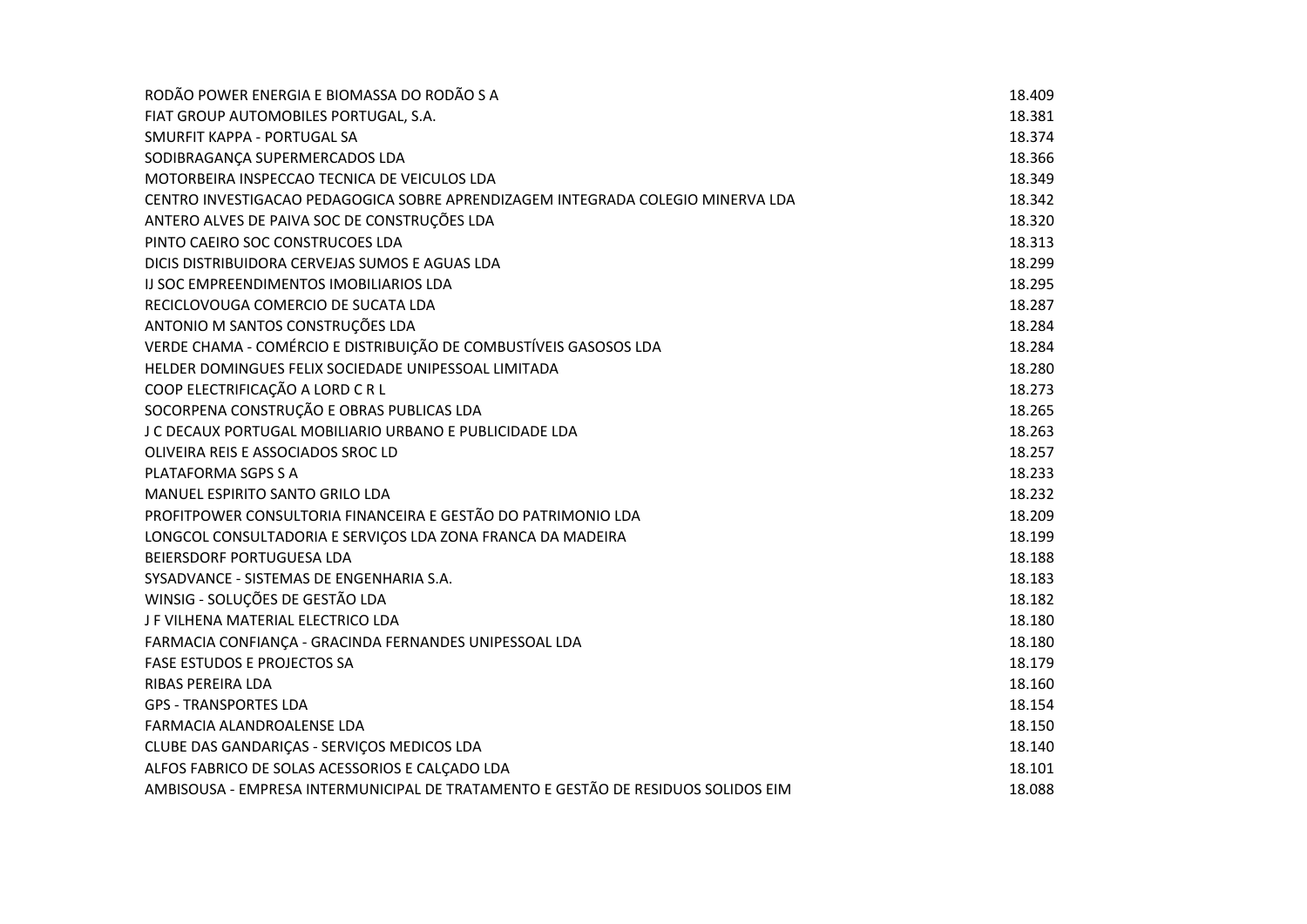| SUPERVALENÇA SUPERMERCADOS S A                                        | 18.074 |
|-----------------------------------------------------------------------|--------|
| <b>INEXPRO - PRODUTOS ALIMENTARES CONGELADOS LDA</b>                  | 18.070 |
| LUIS GANHÃO SOCIEDADE DE COMERCIO DE CORTIÇA EM BRUTO UNIPESSOAL LDA  | 18.064 |
| P A RESIDEL OPTIMIZAÇÃO ENERGETICA DE RESIDUOS S A                    | 18.049 |
| CS ACESSORIOS SOBRESSALENTES E VEICULOS S A                           | 18.044 |
| SERVIÇOS MEDICOS DE CARDIOLOGIA S M C LDA                             | 18.042 |
| ALLIANCE HEALTHCARE S A                                               | 18.032 |
| DR CASTRO NEVES - CIRURGIA OCULAR LDA                                 | 18.011 |
| DERK PETERS SOCIEDADE GESTORA DE PARTICIPAÇÕES SOCIAIS UNIPESSOAL LDA | 18.009 |
| GAMIL GALVANIZACAO MINHO LDA                                          | 17.995 |
| CONSTRUTORA DO VISO LDA                                               | 17.986 |
| NORTAVIA TRANSPORTE AEREOS SA                                         | 17.979 |
| SUNVIAUTO INDUSTRIA DE COMPONENTES DE AUTOMOVEIS S A                  | 17.979 |
| ELISA CAMARA LDA                                                      | 17.978 |
| VISUAL FORMA TECNOLOGIAS DE INFORMAÇÃO SA                             | 17.977 |
| GRANDOPTICAL PORTUGAL, S.A.                                           | 17.970 |
| RUI CUNHA SOUSA - SERVIÇOS MEDICOS LDA                                | 17.952 |
| BIOVEGETAL - COMBUSTIVEIS BIOLOGICOS VEGETAIS SA                      | 17.940 |
| AUTO VIAÇÃO ALMEIDA E FILHOS SA                                       | 17.934 |
| MARIA DE LURDES BETTENCOURT SOCIEDADE UNIPESSOAL LDA                  | 17.927 |
| EUROCER - INDUSTRIA DE SANITARIOS SA                                  | 17.926 |
| AGÊNCIA FUNERÁRIA MAURÍCIO JOÃO MARQUES, LDA                          | 17.864 |
| <b>CONSTROBILDA</b>                                                   | 17.850 |
| SOCIEDADE AGRICOLA DA QUINTA DO PAIO CORREIA LDA                      | 17.840 |
| LEANDRO & SCHEIDEGGER LDA                                             | 17.836 |
| ALGARTRAUMA - SERVIÇOS DE SAÚDE LDA                                   | 17.830 |
| <b>IRMÃOS CAVACO SA</b>                                               | 17.826 |
| JOÃO MADALENA UNIPESSOAL LDA                                          | 17.818 |
| <b>COLEGIO ATLANTICO LDA</b>                                          | 17.817 |
| PLASTICA ET AL - CIRURGIA ESTETICA E RECONSTRUTIVA LDA                | 17.809 |
| SERRALHARIA NOVA ERA XXI LDA                                          | 17.796 |
| ANATOMIA DUM PLANO - LDA                                              | 17.782 |
| RCGAS - REDES DE GAS DO CENTRO LDA                                    | 17.782 |
| JOSE ALBERTO CALHAU BARRIGO UNIPESSOAL LDA                            | 17.771 |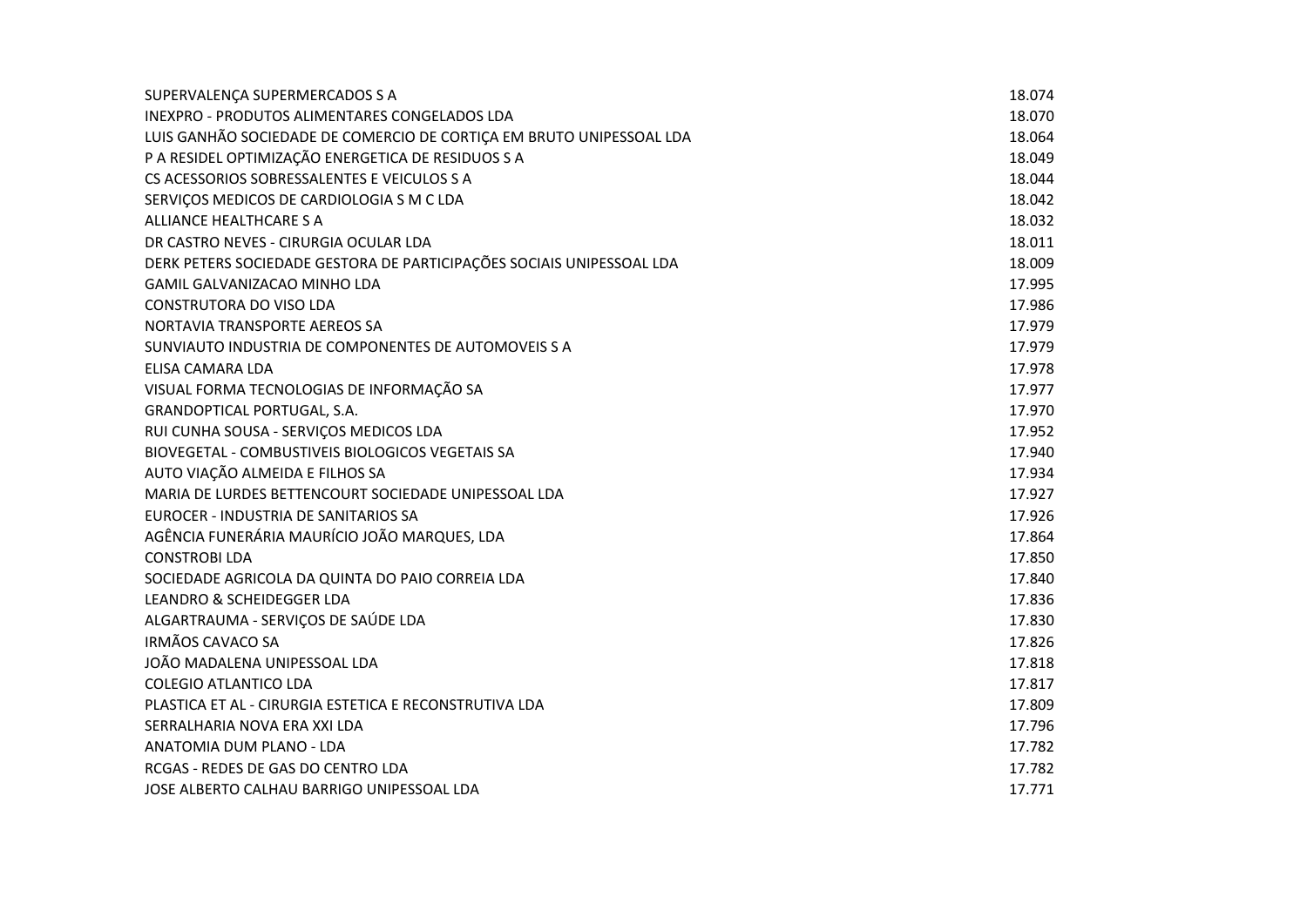| ADICIONAL DISTRIBUIÇÃO E GESTÃO COMERCIAL SA                                         | 17.769 |
|--------------------------------------------------------------------------------------|--------|
| ELECTRO BELARMINO LDA                                                                | 17.742 |
| <b>INTROFUSION LDA</b>                                                               | 17.734 |
| <b>FARMACIA MOURO SA</b>                                                             | 17.734 |
| TECNIFREZA INDUSTRIA MOLDES SA                                                       | 17.733 |
| C I F A D CENTRO INVESTIGACAO E FORMACAO EM ARTES E DESIGN LDA                       | 17.728 |
| JULIA EDUARDA S C DIAS FERREIRA UNIPESSOAL LDA                                       | 17.717 |
| SOCIVERDE INVESTIMENTOS IMOBILIARIOS LDA                                             | 17.710 |
| PROICO PROMOÇÃO IMOBILIARIA LDA                                                      | 17.690 |
| MOTRINDE MONTAGENS TECNICAS E REPARAÇÕES INDUSTRIAIS S A                             | 17.686 |
| <b>TRANSPORTES FIDALGO LDA</b>                                                       | 17.678 |
| OPENSAT - IMPORTAÇÃO E DISTRIBUIÇÃO DE MATERIAL DE SATELITE LDA                      | 17.660 |
| NOVAMARMORES MARMORES DO ALENTEJO LDA                                                | 17.659 |
| SOUSA PEDRO PROJECTOS E GESTAO DE INSTALACOES TECNICAS SA                            | 17.655 |
| IRMÃOSCOMBUSTIVEIS LDA                                                               | 17.642 |
| <b>SALVEANO &amp; SALVEANO LDA</b>                                                   | 17.640 |
| FARMACIA MARQUES DA COSTA LDA                                                        | 17.637 |
| DISTRITRANCOSO SUPERMERCADOS LDA                                                     | 17.628 |
| MANOEL A. CERDEIRA E SÁ, LDA                                                         | 17.585 |
| RECKITT BENCKISER (PORTUGAL) S.A.                                                    | 17.583 |
| UPS OF PORTUGAL TRANSPORTES INTERNACIONAIS DE MERCADORIAS SOCIEDADE UNIPESSOAL LDA   | 17.576 |
| EMC COMPUTER SYSTEMS SPAIN SA SUCURSAL EM PORTUGAL                                   | 17.565 |
| FABRICA RADIADORES ALVA LDA                                                          | 17.564 |
| CREDITO AGRICOLA VIDA COMPANHIA DE SEGUROS SA                                        | 17.563 |
| ARMAZENS MERCEARIAS APOLO CERCAL LDA                                                 | 17.557 |
| IMOBILIARIA ESTRELA OLIVEIRENSE UNIPESSOAL LDA                                       | 17.545 |
| COSIMPOR-IMPORTAÇÃO E COMERCIO AUTOMOVEL, SA                                         | 17.544 |
| BALTOR - ENGENHARIA E CONSTRUÇÃO LDA                                                 | 17.535 |
| PROJECTACON - ENGENHARIA LDA                                                         | 17.524 |
| DISTRIMOGADOURO - SUPERMERCADOS LDA                                                  | 17.520 |
| ELITJOB - LIMPEZA INDUSTRIAL LDA                                                     | 17.516 |
| M SANTOS E CIA S A                                                                   | 17.505 |
| AKMER - SERVIÇOS DE CONSULTADORIA E MARKETING LDA (FUNCHAL - ZONA FRANCA DA MADEIRA) | 17.504 |
| PINHO MOREIRA & LAGO LDA                                                             | 17.463 |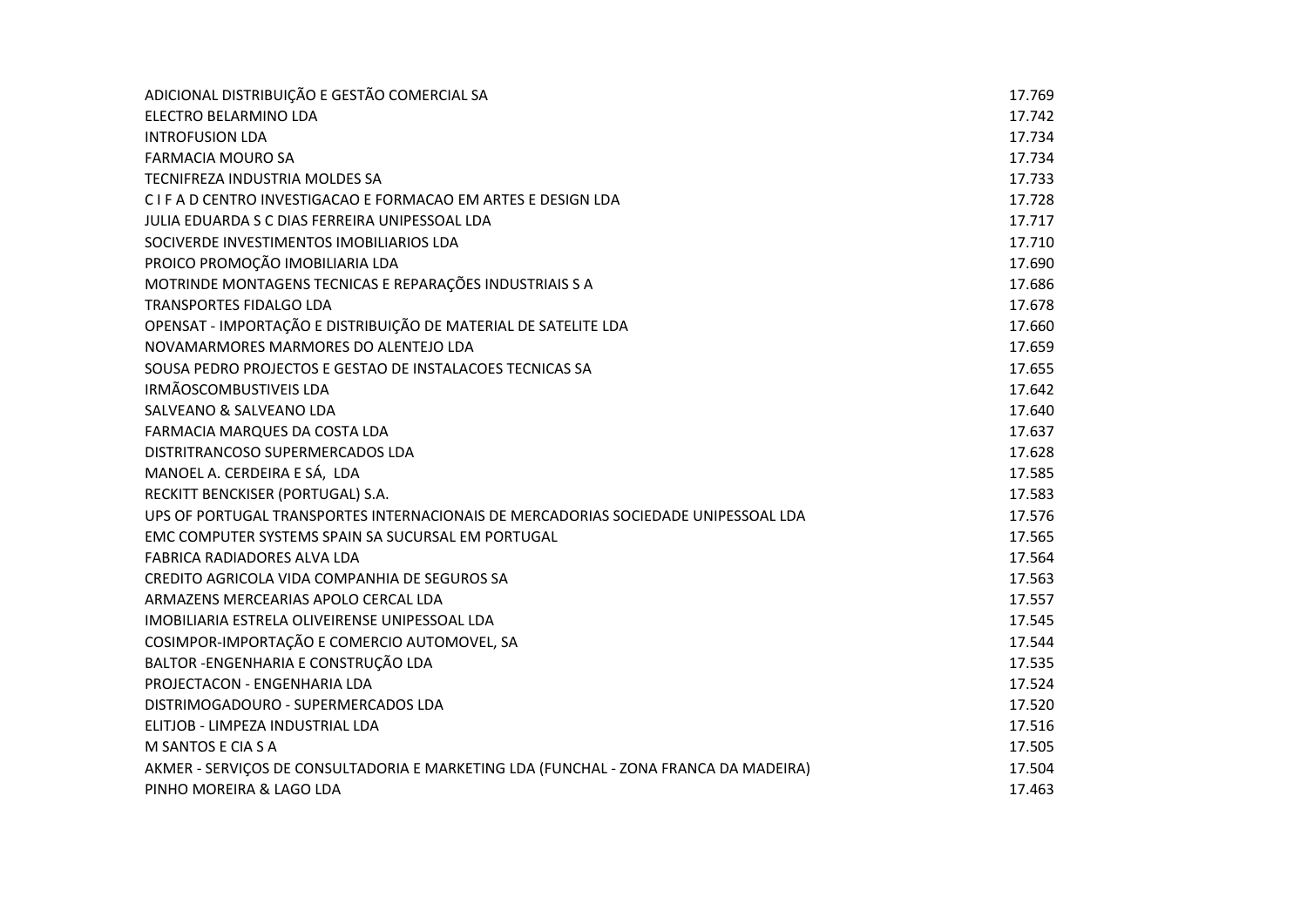| FARMACIA CENTRAL DE CASTELO DE PAIVA UNIPESSOAL LDA                       | 17.456 |
|---------------------------------------------------------------------------|--------|
| DAIKIN AIRCONDITIONING PORTUGAL DISTRIBUIÇÃO EQUIPAMENTO TERMICO S A      | 17.453 |
| OXIVISEU - SERVIÇOS DE OXIGENOTERAPIA, UNIPESSOAL LDA                     | 17.452 |
| PRESTQUIMIC - DIVULGAÇÃO PRODUTOS QUÍMICOS, LDA                           | 17.452 |
| OSIT - SGPS S A                                                           | 17.448 |
| MARIETEL INFORMATICA E COMUNICAÇÕES LDA                                   | 17.418 |
| <b>GOMES ABREU UNIPESSOAL LDA</b>                                         | 17.418 |
| <b>FARMÁCIA BRITO LDA</b>                                                 | 17.415 |
| PHARMAKIS-SOCIEDADE FARMACEUTICA LDA                                      | 17.387 |
| UNILUBES LDA                                                              | 17.381 |
| ANTERO CA SA                                                              | 17.377 |
| TROVIDOCE PRODUTOS CONFEITARIA LDA                                        | 17.364 |
| JOSE MANUEL RIBEIRO OFTALMOLOGIA MEDICO CIRURGICA LDA                     | 17.341 |
| DDK - CONSULTANCY LDA ZONA FRANCA DA MADEIRA                              | 17.334 |
| TRANSBESOURO TRANSPORTES DE MERCADORIAS LDA                               | 17.319 |
| TABIQUE ENGENHARIA LDA                                                    | 17.299 |
| <b>DECORXISTO LDA</b>                                                     | 17.281 |
| <b>VERTIRIVA LDA</b>                                                      | 17.265 |
| <b>HUMBERTO FERNANDES ALVES LDA</b>                                       | 17.263 |
| PAVI METAL PRODUTOS METALICOS S A                                         | 17.258 |
| FARMACIA MODERNA DE VILA NOVA DE FOZ COA UNIPESSOAL LDA                   | 17.257 |
| NOVO NORDISK COMERCIO PRODUTOS FARMACEUTICOS LDA                          | 17.256 |
| OLYMPUS SERVICE FACILITY PORTUGAL TECNOLOGIAS OPTICAS E DIGITAIS LIMITADA | 17.246 |
| FARMACIA CASTANHEIRA UNIPESSOAL LDA                                       | 17.235 |
| JOSE DOMINGOS CARVALHO LDA                                                | 17.234 |
| INTERUNION SERVICOS INTERNACIONAIS LDA                                    | 17.155 |
| WESTERN FIRST CONSULTORES E SERVIÇOS LDA                                  | 17.143 |
| SICÓ FORMAÇÃO - SOCIEDADE DE ENSINO PROFISSIONAL S.A.                     | 17.116 |
| SOLANCIS SOC EXPLORADORA PEDREIRAS SA                                     | 17.101 |
| EMPRESA DO DIARIO DE NOTICIAS LDA                                         | 17.083 |
| METALUSA, S.A.                                                            | 17.064 |
| DISPNAL PNEUS, S.A.                                                       | 17.054 |
| <b>BRUNSWICK MARINE - EMEA OPERATIONS LDA</b>                             | 17.048 |
| TOUSSAINT CONSULTADORIA E SERVICOS LDA                                    | 17.046 |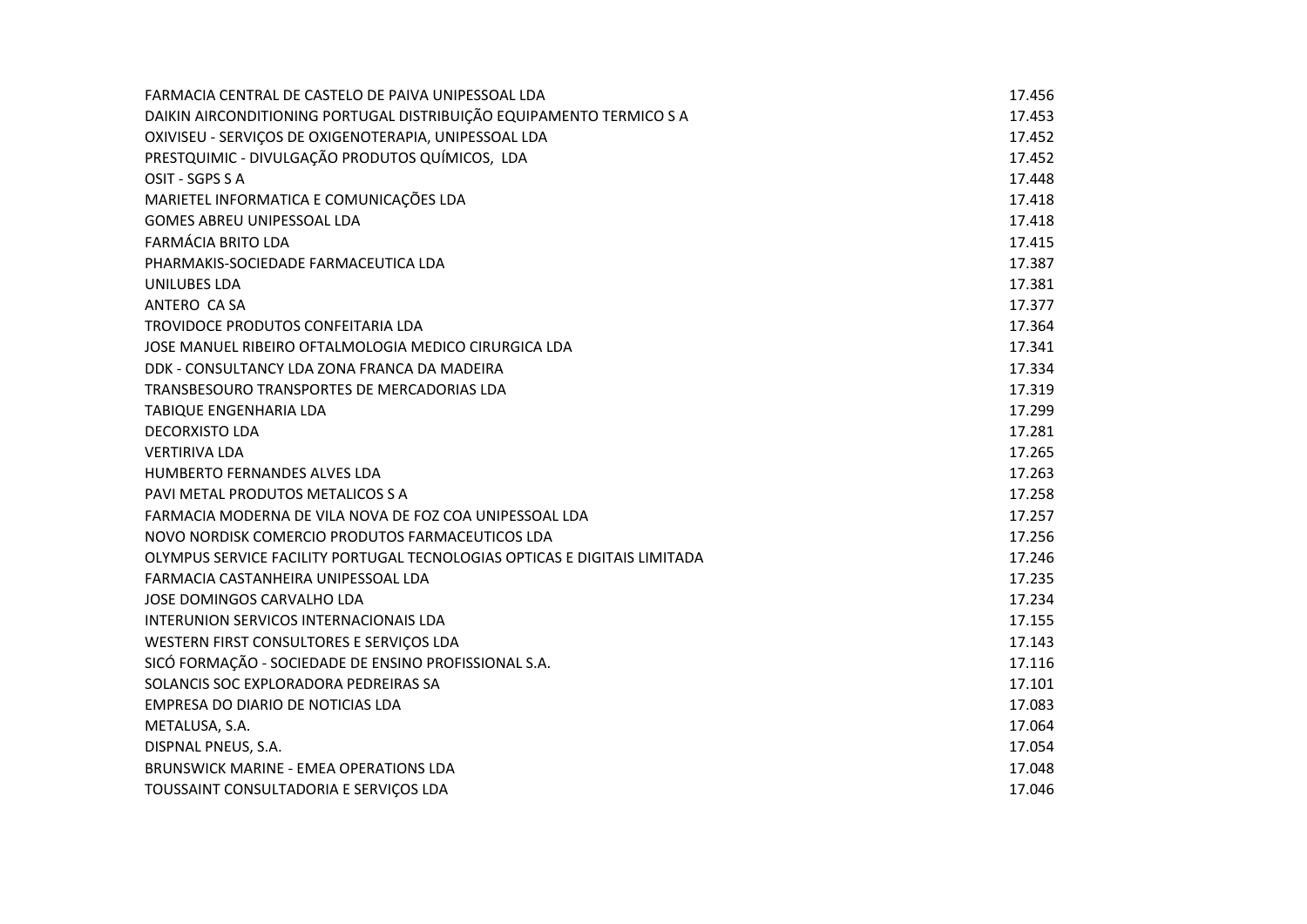| PASTELARIA VENUS BOUTIQUE PAO LDA                                  | 17.031 |
|--------------------------------------------------------------------|--------|
| ALENTEINVESTE COMPRA E VENDA DE BENS IMOBILIARIOS LDA              | 17.026 |
| LABORATORIO ANALISES CLINICAS DR FERRAZ ALVES LDA                  | 17.016 |
| CARLOS MARTINS UNIPESSOAL LDA                                      | 17.012 |
| CEDIR CENTRO DIAGNOSTICO RAIS X LDA                                | 16.990 |
| FARMACIA ALBUQUERQUE - SOCIEDADE FERMACEUTICA UNIPESSOAL LDA       | 16.990 |
| DANIEL DE AZEVEDO CUNHA - ENSINO PARTICULAR S A                    | 16.981 |
| CAIXA DE CREDITO MUTUO DO MINHO CRL                                | 16.980 |
| MACOLIS MATERIAIS DE CONSTRUÇÃO E CLIMATIZAÇÃO SA                  | 16.959 |
| <b>BANIF INVESTIMENTOS SGPS SA</b>                                 | 16.945 |
| GLOBO VERMELHO COMERCIO DE CALÇADO LDA                             | 16.939 |
| JOSE MARIA MAGALHAES SOCIEDADE UNIPESSOAL LDA                      | 16.929 |
| VIDROCONFORT LDA                                                   | 16.918 |
| AUTO VIAÇÃO MICAELENSE LDA                                         | 16.916 |
| ERNESTO MOURA SERVICOS MEDICOS DE ORTOPEDIA LDA                    | 16.899 |
| NEOSEPEC SISTEMAS ELECTROPNEUMATICOS E CONTROLO LDA                | 16.899 |
| M D A MOLDES AZEMEIS S A                                           | 16.891 |
| SANTOS & SANTOS S A                                                | 16.883 |
| NUTRIPÃO INDUSTRIA ALIMENTAR LDA                                   | 16.879 |
| CAIXA CREDITO AGRICOLA MUTUO ALENQUER C R L                        | 16.876 |
| SOC INDUSTRIAL HERDADE MAIA LDA                                    | 16.875 |
| TRANSMENINO - TRANSPORTES E MATERIAIS DE CONSTRUÇÃO LDA            | 16.863 |
| GREENSOLUTIONS - CONSULTADORIA E SERVIÇOS ENERGETICOS LDA          | 16.863 |
| TRANSILHAVO TRANSPORTES MERCADORIAS LDA                            | 16.855 |
| SETAP MIRA SERVICOS TECNICOS DE APOIO A AGRICULTURA E PECUARIA LDA | 16.838 |
| EUROFROZEN - INDUSTRIA E COMERCIO DE PRODUTOS ALIMENTARES SA       | 16.820 |
| JOAQUIM COSTA FERREIRA E FILHOS LDA                                | 16.817 |
| <b>B S P V PROPRIEDADES LDA</b>                                    | 16.816 |
| SUPERTIAGO SUPERMERCADOS LDA                                       | 16.813 |
| REGRA GABINETE PROCESSAMENTO ELECTRONICO DADOS SA                  | 16.806 |
| BEIRA COSTA - PAVIMENTOS EM MONILE LDA                             | 16.802 |
| <b>FARMACIA ESPINHO PETRUCCI LDA</b>                               | 16.802 |
| FERNANDA DA SILVA MENDES BARREIRA DE AMORIM UNIPESSOAL LDA         | 16.800 |
| DICRAFEL CONSTRUCAO CIVIL LDA                                      | 16.792 |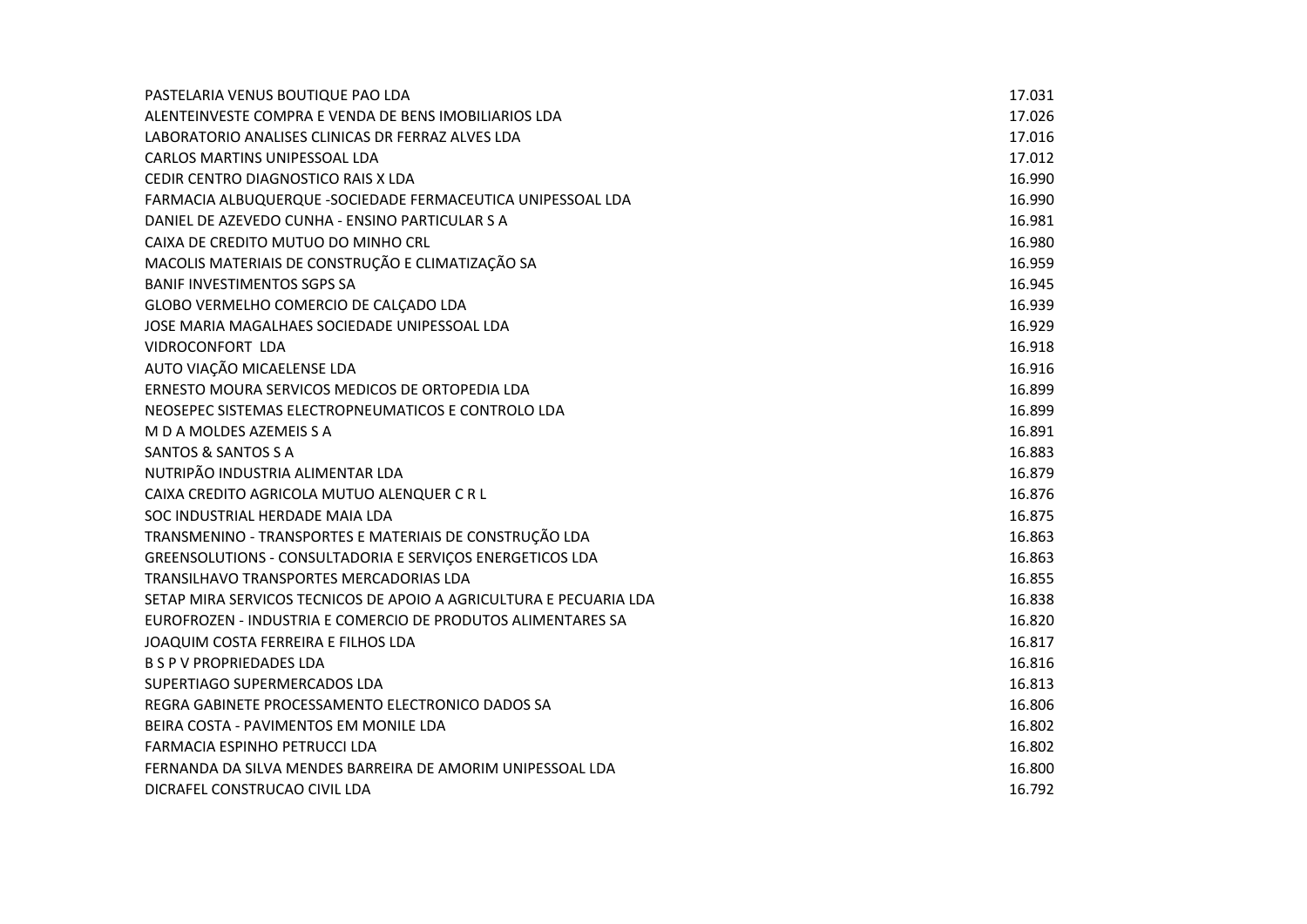| SUPERALIJO SUPERMERCADOS LIMITADA                                             | 16.785 |
|-------------------------------------------------------------------------------|--------|
| TWINTEX - INDUSTRIA DE CONFECÇÕES LIMITADA                                    | 16.784 |
| COVIENG GESTÃO DE PROJECTOS E OBRAS LDA                                       | 16.780 |
| CENTAL CENTRO TECNICO AUTOMOVEL LDA                                           | 16.777 |
| EOLICA DE ATILHO LDA                                                          | 16.766 |
| <b>VENTIPOWER S A</b>                                                         | 16.763 |
| CARBUS VEICULOS E EQUIPAMENTOS LDA                                            | 16.746 |
| VASCO NUNES DE ALMEIDA & FILHOS LDA                                           | 16.723 |
| FARMACIA VAZ SUCR LDA                                                         | 16.709 |
| FARMACIA MALDONADO LDA                                                        | 16.700 |
| JOSE LOURENCO E FILHOS LDA                                                    | 16.699 |
| DUARTE SILVA & GUILHERME PALMA LDA                                            | 16.697 |
| CAMIONAGEM CARGA CENTRAL PONTE NOVA LDA                                       | 16.688 |
| <b>MBI UNIPESSOAL LDA</b>                                                     | 16.675 |
| FARMORENO PRODUTOS FARMACEUTICOS LDA                                          | 16.666 |
| TYRUS COMERCIO DE PRODUTOS ALIMENTARES S A                                    | 16.633 |
| INSTITUTO VALENCIANO DE INFERTILIDADE CLINICA DE REPRODUÇÃO ASSISTIDA LDA     | 16.625 |
| ANTONIO JOSE SARAIVA SA                                                       | 16.624 |
| LEOFUNCHAL COMERCIO INTERNACIONAL LDA ZONA FRANCA DA MADEIRA                  | 16.605 |
| COMPANHIA DE SEGUROS AÇOREANA SA                                              | 16.580 |
| SOFIRME SOC CONSTRUCOES E REMODELACOES LDA                                    | 16.558 |
| OLIPAL CENTRO COMERCIAL MAQUINAS E FERRAMENTAS SABUGAL LDA                    | 16.554 |
| R C R COMERCIO INTERNACIONAL DE VESTUARIO LDA                                 | 16.521 |
| EUROPOWER, ENGENHARIA LDA                                                     | 16.520 |
| MAROPE ALGARVE - HOTEIS DE PORTUGAL S A                                       | 16.515 |
| BEIROLA EQUIPAMENTOS CLIMATIZACAO LDA                                         | 16.479 |
| MEDINFOTEC CONSULTORIA E MEDICINA S A                                         | 16.478 |
| ENGESILVA - SOCIEDADE DE CONSTRUÇÕES LDA                                      | 16.475 |
| AMILCAR & MORGADO TRATAMENTO E COMERCIALIZAÇÃO DE MEL E PRODUTOS APICOLAS LDA | 16.469 |
| <b>BOTELHOS II LDA</b>                                                        | 16.449 |
| ODRAUDE CONSTRUÇÃO CIVIL E OBRAS PUBLICAS LDA                                 | 16.449 |
| DABEIRA SOC CONSTRUCOES LDA                                                   | 16.446 |
| EXTERNATO SECUNDARIO DO SOITO COOPERATIVA DE ENSINO CRL                       | 16.440 |
| TELHABEL CONSTRUÇÕES S A                                                      | 16.417 |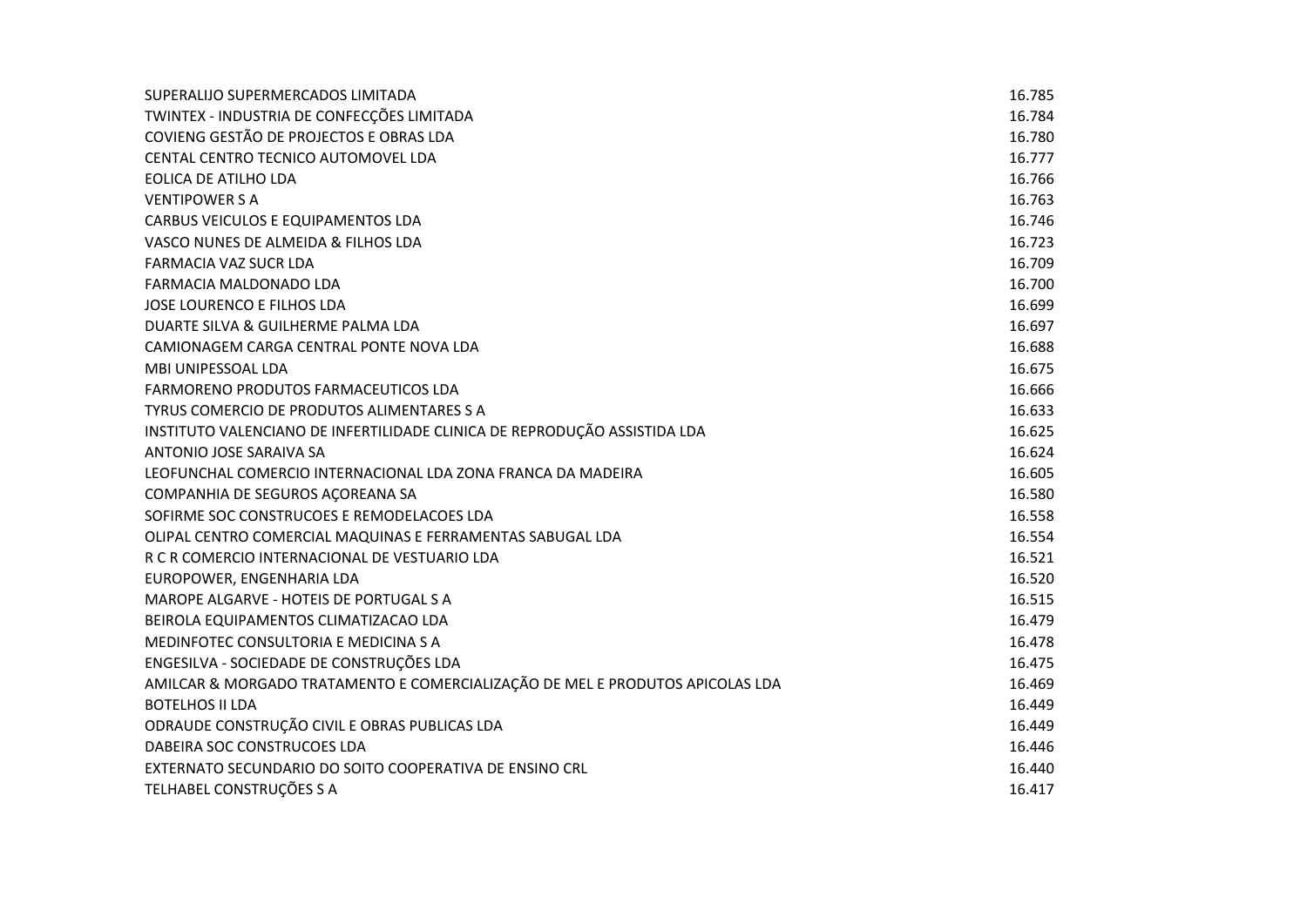| ALCODEM ALBUFEIRA CLINICA DE ODONTOLOGIA E MEDICA LDA                         | 16.410 |
|-------------------------------------------------------------------------------|--------|
| JOCILMA INDUSTRIA MOVEIS SA                                                   | 16.390 |
| ENSIGAIA EDUCAÇÃO E FORMAÇÃO SOC UNIPESSOAL LDA                               | 16.388 |
| LACALFER LACAGEM DE ALUMINIO E FERRO LDA                                      | 16.376 |
| VARPINTO - CONSTRUÇÕES LDA                                                    | 16.370 |
| TRACAR TRANSPORTES CARGA E COMERCIO SA                                        | 16.366 |
| TRANSPORTES AZKAR PORTUGAL SOC UNIPESSOAL LDA                                 | 16.364 |
| AMERICO COELHO RELVAS SUCESSORES SA                                           | 16.345 |
| FARMACIA DA VALINHA LDA                                                       | 16.330 |
| TRATOLIXO - TRATAMENTO RESIDUOS SOLIDOS EIM - EMPRESA INTERMUNICIPAL SA       | 16.327 |
| EROFIO - ENGENHARIA E FABBRICAÇÃO DE MOLDES SA                                | 16.309 |
| JOSE CANDIDO CHICHARO E FILHO LDA                                             | 16.282 |
| FARMACIA TELMO TEIXEIRA UNIPESSOAL LDA                                        | 16.282 |
| ASSOC DA ESCOLA FRANCESA DO PORTO MARIUS LATOUR                               | 16.270 |
| LIFIAL INDUSTRIA METALURGICA AGUEDA LDA                                       | 16.243 |
| MANUEL PEREIRA CRUZ E FILHOS LDA                                              | 16.241 |
| FERTABUA PRESTACAO DE SERVICOS LDA                                            | 16.225 |
| CAIXA CREDITO AGRICOLA MUTUO BORBA CRL                                        | 16.223 |
| GESTÃO ACTIVA MEDIADORA DE SEGUROS LDA                                        | 16.221 |
| VEIA INSPIRADORA LDA                                                          | 16.205 |
| CASTROLASER - ACTIVIDADES DE SAUDE IMOBILIARIA E TURISMO LDA                  | 16.188 |
| URAGAN CONSULTORIA LDA                                                        | 16.187 |
| O FELIZ - METALOMECANICA S A                                                  | 16.176 |
| NESBITT- CONSULTADORIA E SERVIÇOS LDA ZONA FRANCA DA MADEIRA                  | 16.166 |
| GLEINOL, LDA                                                                  | 16.165 |
| CASTANHEIRO DA PENHA - TURISMO E DESENVOLVIMENTO RURAL LDA                    | 16.165 |
| DAVIDE M FREITAS UNIPESSOAL LDA                                               | 16.151 |
| <b>BESUL LDA</b>                                                              | 16.143 |
| DISTERM DISTRIBUIÇÃO DE EQUIPAMENTOS DE CLIMATIZAÇÃO S A                      | 16.137 |
| OLIVEIRA E CARVALHO LDA                                                       | 16.136 |
| VOMAR COMERCIO PRODUTOS AGRO PECUARIOS LDA                                    | 16.135 |
| FARMACIA CASTRO PERES UNIPESSOAL LDA                                          | 16.132 |
| QUADRANTE ENGENHARIA E CONSULTORIA S A                                        | 16.126 |
| PRIMEDRINKS - COMERCIALIZAÇÃO DE BEBIDAS ALCOOLICAS E PRODUTOS ALIMENTARES SA | 16.125 |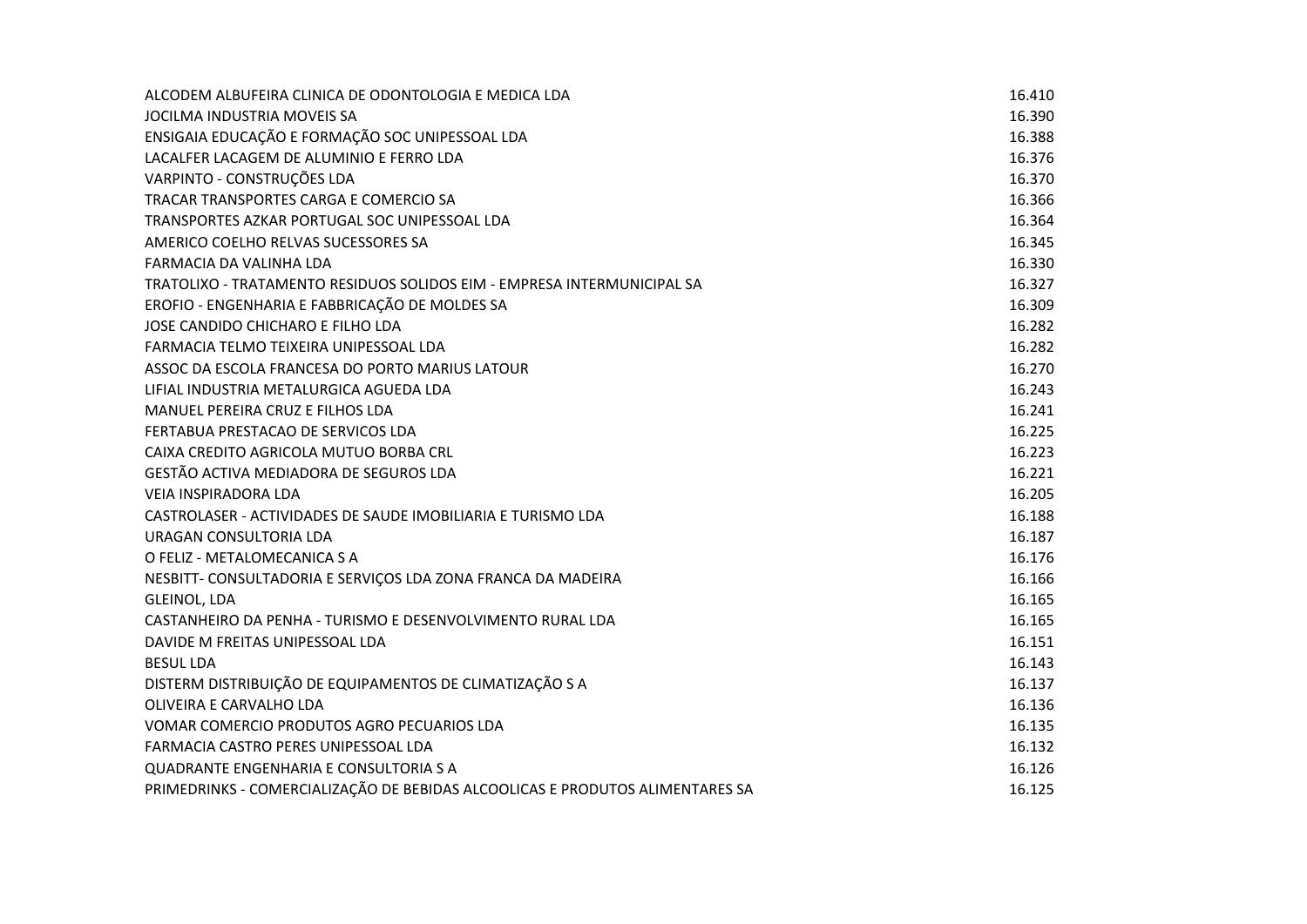| FLORA GARDEN PROJECTOS SILVICULTURA E JARDINAGEM UNIPESSOAL LDA              | 16.120 |
|------------------------------------------------------------------------------|--------|
| ANTÓNIO PEREIRA DE MATOS, UNIPESSOAL LDA                                     | 16.100 |
| <b>IMOBILIARIA BARROS &amp; RAMALHO LDA</b>                                  | 16.100 |
| LUSASFAL DERIVADOS ASFALTICOS DE PORTUGAL S A                                | 16.099 |
| CHRONOPOST PORTUGAL - TRANSPORTE EXPRESSO INTERNACIONAL SA                   | 16.097 |
| GEL-EXPRESSO - COMÉRCIO DE BENS MÓVEIS E IMÓVEIS, PRESTAÇÃO DE SERVIÇOS, LDA | 16.096 |
| VISMEC - INSTALAÇÕES ELECTROMECANICAS LDA                                    | 16.077 |
| CRISAL CRISTALARIA AUTOMATICA S A                                            | 16.075 |
| BOSTON SCIENTIFIC PORTUGAL -DISPOSITIVOS MEDICOS LDA                         | 16.071 |
| BOLSIMO GESTÃO DE ACTIVOS SA                                                 | 16.071 |
| LABORATORIO DE PATOLOGIA CLINICA SANTIAGO & SOUSA S A                        | 16.059 |
| PRISMAPOR PRODUTOS ELECTRICOS LDA                                            | 16.037 |
| ARTEFITA INDUSTRIA DE PASSAMANARIAS LDA                                      | 16.035 |
| AVICUIMA DISTRIBUIDORA DE PRODUTOS ALIMENTARES LDA                           | 16.019 |
| FARMACIA FARLUX UNIPESSOAL LDA                                               | 16.016 |
| SILVA E CARVALHAS LDA                                                        | 16.011 |
| BRICO SANTO ANDRÉ - SOCIEDADE DE DISTRIBUIÇÃO DE BRICOLAGE, LDA.             | 16.004 |
| PROENGEL PROJECTOS ENGENHARIA E ARQUITETURA LDA                              | 15.985 |
| FARMACIA AVENIDA LDA                                                         | 15.977 |
| FRUTALGOZ SOC AGRICOLA ALGOZ LDA                                             | 15.977 |
| E R I ENGENHARIA SA                                                          | 15.966 |
| MAFIROL INDUSTRIA DE REFRIGERACAO SA                                         | 15.940 |
| M. AMOEDO - PRESTAÇÃO DE SERVIÇOS MÉDICOS, LDA                               | 15.926 |
| WIRE MAZE SISTEMAS DE INFORMAÇÃO S A                                         | 15.918 |
| PUBLI PLANICIE PRODUÇÕES PUBLICITARIAS LDA                                   | 15.915 |
| <b>EURO GEPESA S L</b>                                                       | 15.908 |
| SARJOI DISTRIBUIÇÃO DE BEBIDAS LDA                                           | 15.907 |
| ANTONIO PIMENTA, CONSTRUÇÕES LDA                                             | 15.882 |
| TELOMIR DISTRIBUICAO GAS LDA                                                 | 15.881 |
| IRENE SANTOS MONTEIRO UNIPESSOAL LDA                                         | 15.869 |
| AT KEARNEY PORTUGAL CONSULTADORIA DE GESTAO LDA                              | 15.867 |
| JOMARLIMPA SOC LIMPEZAS LDA                                                  | 15.867 |
| TRANSCUNHA TRANSPORTES RODOVIARIOS VIANA LDA                                 | 15.852 |
| FARMÁCIA MONTEIRO, LDA                                                       | 15.849 |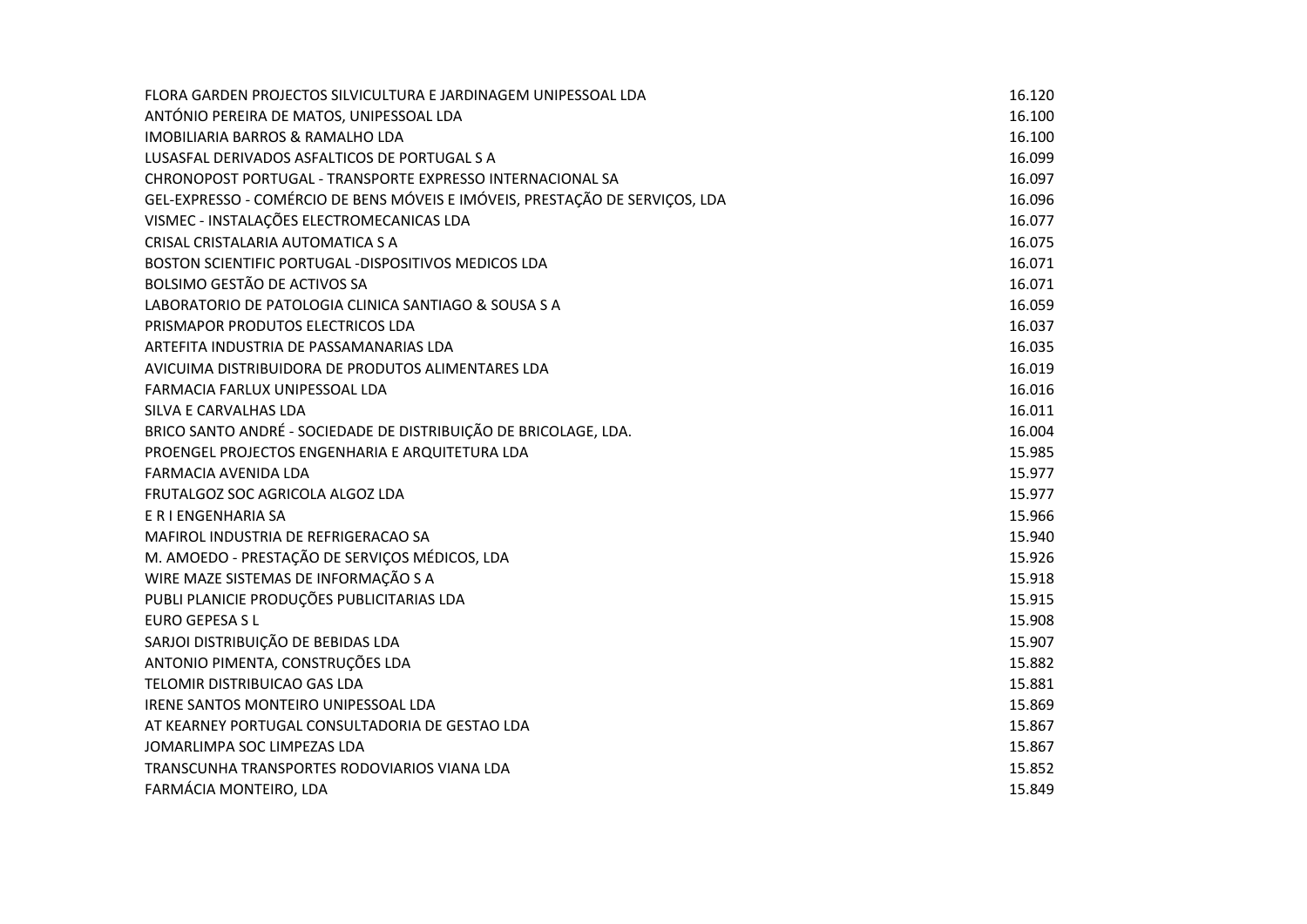| DIRCIL EMPREENDIMENTOS IMOBILIARIOS LDA                      | 15.847 |
|--------------------------------------------------------------|--------|
| DIAMANTINO DE JESUS PIRES UNIPESSOAL LDA                     | 15.844 |
| ATLANTIDA GRANITOS E MARMORES S A                            | 15.842 |
| <b>SANTOS &amp; JUNIORES SA</b>                              | 15.840 |
| VITAINDOURO - SOCIEDADE TURISTICA IMOBILIARIA DO DOURO S A   | 15.821 |
| PEDIATRIG LDA                                                | 15.802 |
| ARMINDO & PEREIRA CONSTRUÇÕES LDA                            | 15.800 |
| TRANSPORTES CIDADE DA MAIA LDA                               | 15.781 |
| M NEVES E B NEVES LDA                                        | 15.780 |
| R3NATURA, LDA                                                | 15.770 |
| <b>FARMACIA FERRER LDA</b>                                   | 15.767 |
| BANCO ESPIRITO SANTO DOS AÇORES S A                          | 15.763 |
| LEIRICARGO TRANSPORTES DE CARGA LDA                          | 15.739 |
| LICORES SERRANO LDA                                          | 15.734 |
| SOTUBO - MOVEIS METALICOS S A                                | 15.717 |
| LITOGRAFIA VENTURA LDA                                       | 15.703 |
| <b>FARMACIA A PAIS S A</b>                                   | 15.672 |
| TETRIBÉRICA, S.A.                                            | 15.670 |
| MR DECOR IMPORTAÇÃO E EXPORTAÇÃO DE ARTIGOS PARA O LAR LDA   | 15.669 |
| ALBANO FERNANDES SILVA RIBEIRO LDA                           | 15.662 |
| DISTRIM 2 INDUSTRIA INVESTIGAÇÃO E DESENVOLVIMENTO LDA       | 15.660 |
| LABORATÓRIO MARIA JOSÉ MONTANHA & LAURA SOARES S.A.          | 15.660 |
| FUTURCAPITAL GESTÃO CONSULTORIA E INOVAÇÃO S A               | 15.657 |
| PROHS EQUIPAMENTO HOSPITALAR E SERVIÇOS ASSOCIADOS SA        | 15.655 |
| FIXEADS - SERVIÇOS DE INTERNET, S.A.                         | 15.646 |
| PRIPT - BUSINESS SOFTWARE SOLUTIONS LDA                      | 15.639 |
| CENTAURO INTERNACIONAL TROCADORES CALOR LDA                  | 15.634 |
| ELECTROPALMA COMERCIO E DISTRIBUIÇÃO DE GAS LDA              | 15.620 |
| NOVAVET PRODUTOS AGRO PECUARIOS LDA                          | 15.620 |
| MATRICHAVES MATERIAIS DE CONSTRUÇÃO LDA                      | 15.617 |
| H V HIDROELECTRICA DE VALGODE LDA                            | 15.595 |
| POLICLINICA ROSSIO LDA                                       | 15.585 |
| ASX INVESTIMENTOS E PARTICIPACOES LDA ZONA FRANCA DA MADEIRA | 15.582 |
| <b>CONFRASILVAS COFRAGENS S A</b>                            | 15.579 |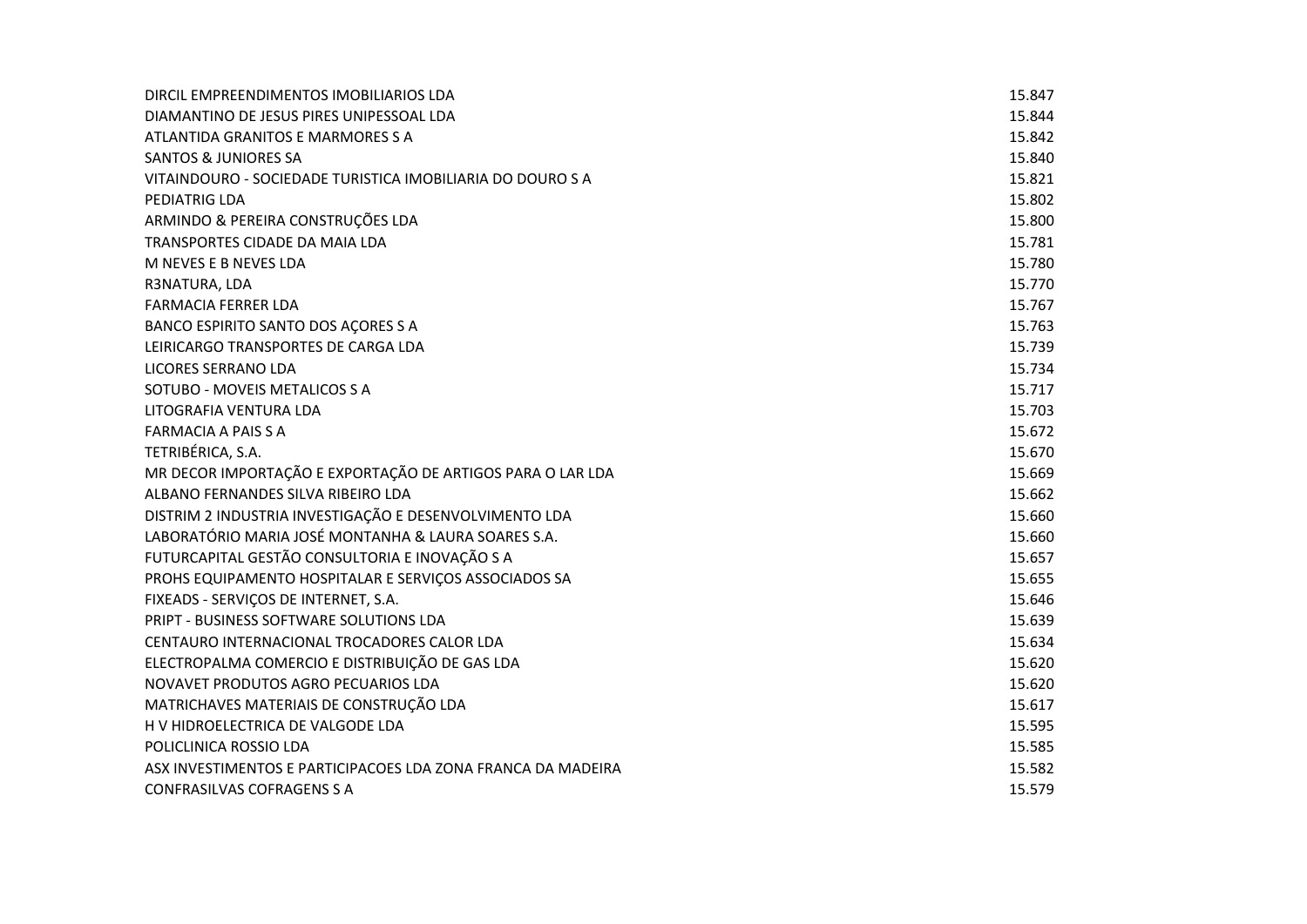| WILDSMILE UNIPESSOAL LDA                                                     | 15.567 |
|------------------------------------------------------------------------------|--------|
| <b>GRACIANO ONOFRE SILVA E ROMAO LDA</b>                                     | 15.545 |
| FARMACIA BERNARDINO UNIPESSOAL LDA                                           | 15.526 |
| INVARCA - SOCIEDADE IMOBILIÁRIA E SERVIÇOS, LDA                              | 15.526 |
| SEDE DE VIDA, UNIPESSOAL - LDA                                               | 15.522 |
| SEGUROS BEIRA SERRA - MEDIAÇÃO DE SEGUROS, LDA                               | 15.522 |
| FARMACIA MARTINS UNIPESSOAL LDA                                              | 15.510 |
| RODASA COMERCIO VEICULOS S A                                                 | 15.506 |
| ALUMIBARROS CAIXILHARIA EM ALUMINIO LDA                                      | 15.489 |
| SANDRA CRISTINA ROQUE PINTO SOCIEDADE UNIPESSOAL LDA                         | 15.489 |
| CAIXA DE CREDITO AGRICOLA MUTUO DE OLIVEIRA DE AZEMEIS CRL                   | 15.474 |
| RNM - PRODUTOS QUIMICOS LDA                                                  | 15.470 |
| LOPES DIAS E SILVA LDA                                                       | 15.442 |
| MESTRE DE AVIS - SOCIEDADE FARMACEUTICA UNIPESSOAL LDA                       | 15.437 |
| TRANSPORTES QUIM SOUSA LDA                                                   | 15.432 |
| BEIRANOVA INDUSTRIA DE CONGELADOS SA                                         | 15.430 |
| MATCONSTORE, LDA                                                             | 15.427 |
| ABRICANTES COMERCIO DE BRICOLAGE LDA                                         | 15.414 |
| STELLA MARINA SERVIÇO DE TRANSPORTE MARITIMO LDA                             | 15.410 |
| <b>FARMACIA MONGE LDA</b>                                                    | 15.407 |
| JOAO PIRES INTERNACIONAL TRANSPORTES LDA                                     | 15.403 |
| POLIMAGRA-GRANITOS, SA                                                       | 15.393 |
| RE-SOURCE PORTUGUESA DESMONTAGEM E RECICLAGEM DE VEICULOS EM FIM DE VIDA S A | 15.361 |
| SUPERAMARES SUPERMERCADOS LDA                                                | 15.348 |
| SEGURIHIGIENE - SAUDE NO TRABALHO SA                                         | 15.346 |
| JOÃO CARLOS MOREIRA UNIPESSOAL LDA                                           | 15.341 |
| SUPERSAGRES - SUPERMERCADOS LDA                                              | 15.325 |
| TRANSCARINA TRANSPORTES PUBLICOS DE MERCADORIAS LDA                          | 15.318 |
| MACMILLAN CONSULTORES E SERVIÇOS LDA ZONA FRANCA DA MADEIRA                  | 15.316 |
| <b>EMBALAGENS METALICAS RIO CAIMA SA</b>                                     | 15.312 |
| ANCERAL COMERCIO SISTEMAS HIGIENE LDA                                        | 15.280 |
| PRAXAIR PORTUGAL GASES S A                                                   | 15.265 |
| QUANTIFIC INSTRUMENTAÇÃO CIENTIFICA LDA                                      | 15.261 |
| INTERSMI GESTÃO E INVESTIMENTOS LDA                                          | 15.259 |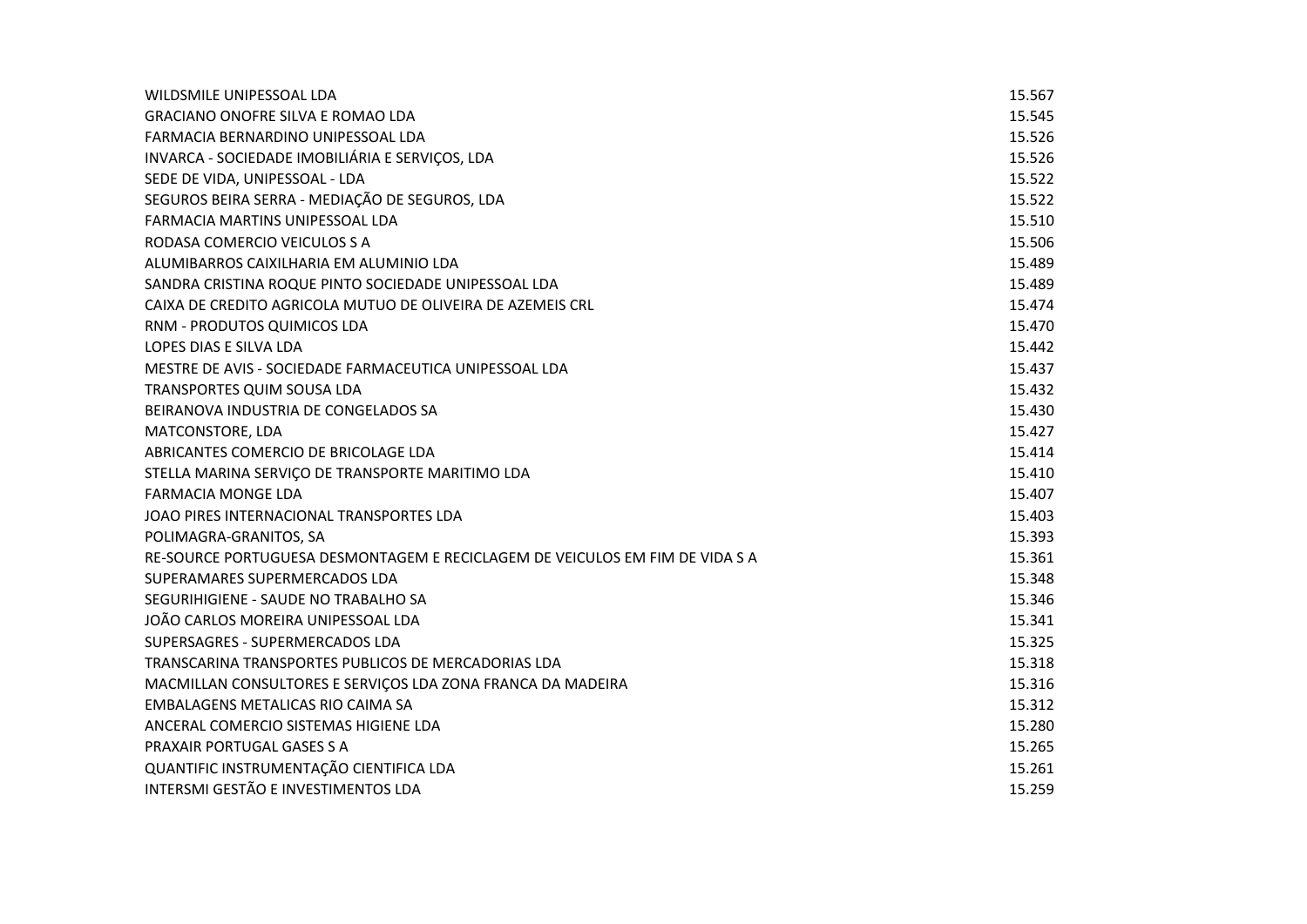| RODRIGUES E SARAIVA S A                                                                      | 15.236 |
|----------------------------------------------------------------------------------------------|--------|
| RNA - REDE NACIONAL DE ASSISTENCIA S A                                                       | 15.235 |
| QUIMIREGUA DETERGENTES QUIMICOS DA REGUA LDA                                                 | 15.233 |
| FARMACIA CALADO LDA                                                                          | 15.231 |
| KAYNIC - CONSULTADORIA E PARTICIPAÇÕES, LIMITADA (ZONA FRANCA DA MADEIRA)                    | 15.215 |
| PORTUCELSOPORCEL PAPEL SALES E MARKETING A C E                                               | 15.212 |
| <b>FLIMA SA</b>                                                                              | 15.197 |
| VALORSUL - VALORIZAÇÃO E TRATAMENTO DE RESIDUOS SOLIDOS DAS REGIÕES DE LISBOA E DO OESTE S A | 15.196 |
| OFTALMOLOGIA DR FEVEREIRO MARTINS 2 LDA                                                      | 15.189 |
| <b>BORRALHO &amp; PINTO LDA</b>                                                              | 15.166 |
| MARIA CRISTINA SAMPAIO E MELO INOCENCIO UNIPESSOAL LDA                                       | 15.162 |
| PETRO BASTO COMERCIO DE COMBUSTIVEIS E LUBRIFICANTES LDA                                     | 15.160 |
| INSTITUTO CUF - DIAGNOSTICO E TRATAMENTO SA                                                  | 15.157 |
| EVORAMOTORES REPARACOES AUTO LDA                                                             | 15.149 |
| PAPELIQUIDOS COMERCIO PRODUTOS DE LIMPEZA LDA                                                | 15.140 |
| SANOFI - AVENTIS PRODUTOS FARMACEUTICOS LD                                                   | 15.133 |
| LIMAINSPECÇÃO SERVIÇOS LDA                                                                   | 15.131 |
| DAYMON WORLDWIDE EUROPE INC SUCURSAL EM PORTUGAL                                             | 15.129 |
| <b>JOSE ROSA &amp; FILHOS LDA</b>                                                            | 15.115 |
| ARMINDO COSTA E SERRA CRUZ MARTINS E ASSOCIADOS ERUC                                         | 15.103 |
| SERVIÇOS MEDICOS ERNESTO ROCHA LDA                                                           | 15.090 |
| FARMACIA SALAVESSA FERREIRA LDA                                                              | 15.064 |
| SANTOSOM - COMÉRCIO E INDÚSTRIA DE AUDIOVISUAL LDA                                           | 15.059 |
| J CASADO - COSMETICOS LDA                                                                    | 15.055 |
| ANTONIO PRAZERES SILVA E FILHO LDA                                                           | 15.055 |
| CORGOBUS TRANSPORTES URBANOS DE VILA REAL SOCIEDADE UNIPESSOAL LDA                           | 15.048 |
| CAROLINA EMILIA DE SOUSA SILVA UNIPESSOAL LDA                                                | 15.045 |
| FERNANDO QUEIROZ LDA                                                                         | 15.041 |
| MATOJAL MADEIRAS TOJAL LDA                                                                   | 15.038 |
| MARILIA GONÇALVES & SILVESTRE ROCHA LDA                                                      | 15.028 |
| SOSA - SERVIÇOS DE SOCIOLOGIA E SAUDE LDA                                                    | 15.020 |
| NUNO MENESES UNIPESSOAL LDA                                                                  | 15.008 |
| SOCIEDADE DE INVESTIMENTOS IMOBILIARIOS LANHOSENSE LDA                                       | 15.006 |
| CENTRO HOSPITALAR DE VILA NOVA DE GAIA/ESPINHO E P E                                         | 15.000 |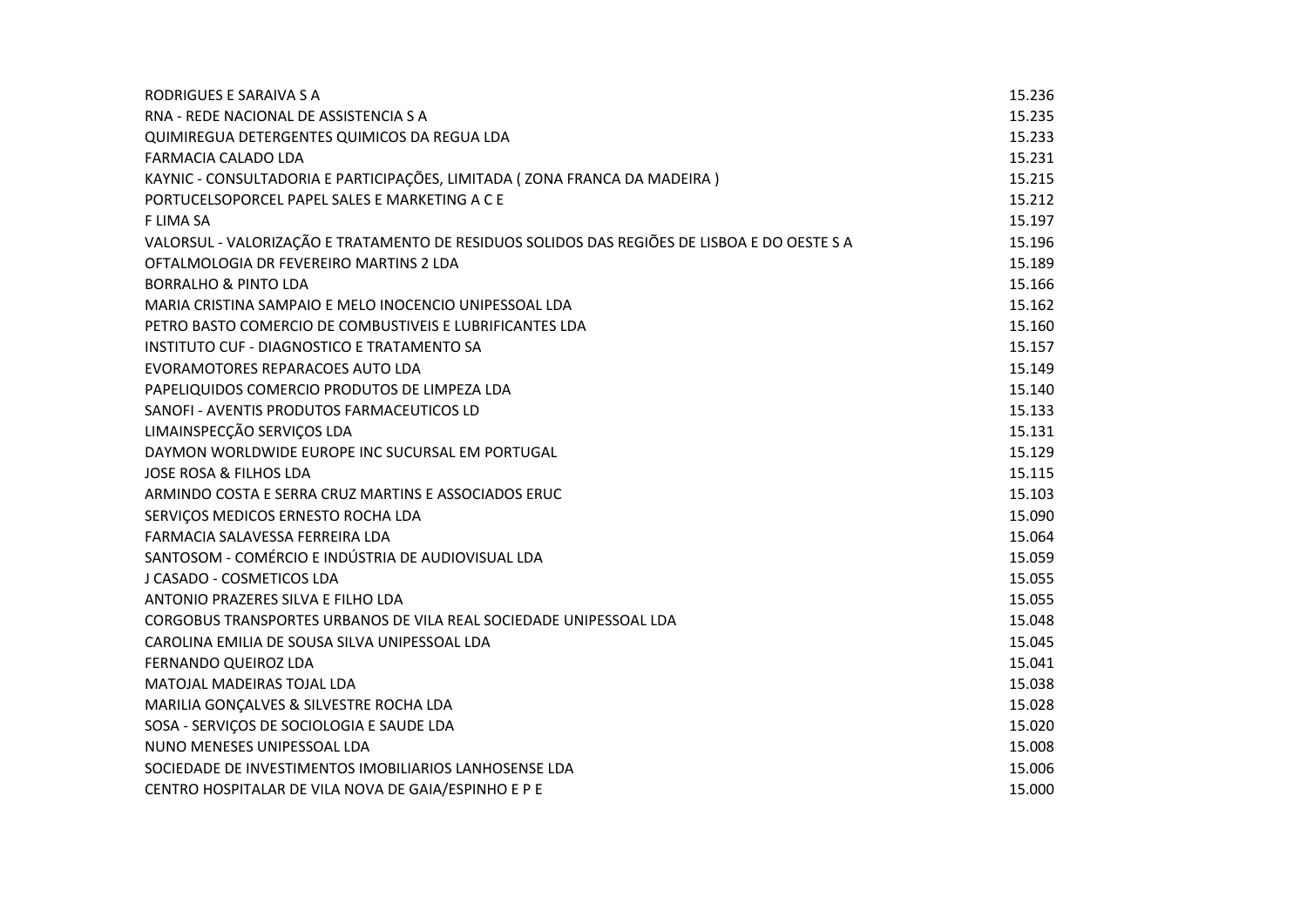| FRANCISCO LOURENÇO - MATERIAIS DE CONSTRUÇÃO E DECORAÇÃO LDA        | 14.990 |
|---------------------------------------------------------------------|--------|
| G3P TECHNOLOGIES, INVESTIGAÇÃO, DESENVOLVIMENTO E INOVAÇÃO, LDA     | 14.961 |
| CHAMA - EQUIPAMENTOS TÉRMICOS SA                                    | 14.961 |
| SOMILUSÃO                                                           | 14.946 |
| NEW TRIPET INVESTIMENTOS E SERVIÇOS LDA                             | 14.944 |
| VISIONCONCEPT ARQUITECTURA CONCEPÇÃO E DESIGN LDA                   | 14.943 |
| PABI - S.A                                                          | 14.939 |
| LOPEZ & RICO LDA                                                    | 14.933 |
| AMORA SERVIÇOS E GESTÃO LDA ZONA FRANCA DA MADEIRA                  | 14.929 |
| FUND BOX SOCIEDADE GESTORA DE FUNDOS DE INVESTIMENTO IMOBILIARIO SA | 14.925 |
| FERNANDO ABREU S.A.                                                 | 14.924 |
| NERI W T WORLD TRADE LDA                                            | 14.918 |
| SOGRUPO IV GESTÃO DE IMOVEIS ACE                                    | 14.917 |
| LEVI CARVALHO LDA                                                   | 14.916 |
| <b>FUMEGA E LAGES LDA</b>                                           | 14.916 |
| CONSTRUÇÕES SERRAINVESTE - SOCIEDADE DE CONSTRUÇÕES LDA             | 14.914 |
| ANA PAULA PEDROSO SOARES, S.A.                                      | 14.911 |
| ROYALTY MARKETING E INVESTIMENTOS LDA                               | 14.908 |
| BEGEL KUBE LDA ZONA FRANCA DA MADEIRA                               | 14.876 |
| <b>MARTIFER RENEWABLES SA</b>                                       | 14.874 |
| <b>TRANSPORTES GAINHOS LDA</b>                                      | 14.870 |
| NEWSTRIFE - CALÇADOS, S.A.                                          | 14.861 |
| BOREASQUER CONSTRUÇÕES LDA                                          | 14.855 |
| BERNARDO & BERNARDO CONSULTING ARQUITECTURA E ENGENHARIA SA         | 14.849 |
| FRIOPAL PRODUTOS ALIMENTARES SA                                     | 14.837 |
| ELACONTA - INFORMÁTICA S.A.                                         | 14.830 |
| GEOESTRUTURAL CONSULTORES DE ENGENHARIA LDA                         | 14.829 |
| ADRIANO SOUSA E FILHO LDA                                           | 14.824 |
| LARNACA COMERCIO GESTÃO E SERVIÇOS LDA ZONA FRANCA DA MADEIRA       | 14.815 |
| INEDPORTO INSTITUTO DE EDUCAÇÃO E DESENVOLVIMENTO CRL               | 14.805 |
| EOLICA DO CENTRO - EMPREENDIMENTOS ELECTRICOS S A                   | 14.788 |
| OAKLEY CONSULTORIA ECONOMICA LDA ZONA FRANCA DA MADEIRA             | 14.780 |
| LUSOWATT - ACTIVIDADES PARA ENERGIA LDA                             | 14.776 |
| CAMIONAGEM MAFALDA INES LDA                                         | 14.775 |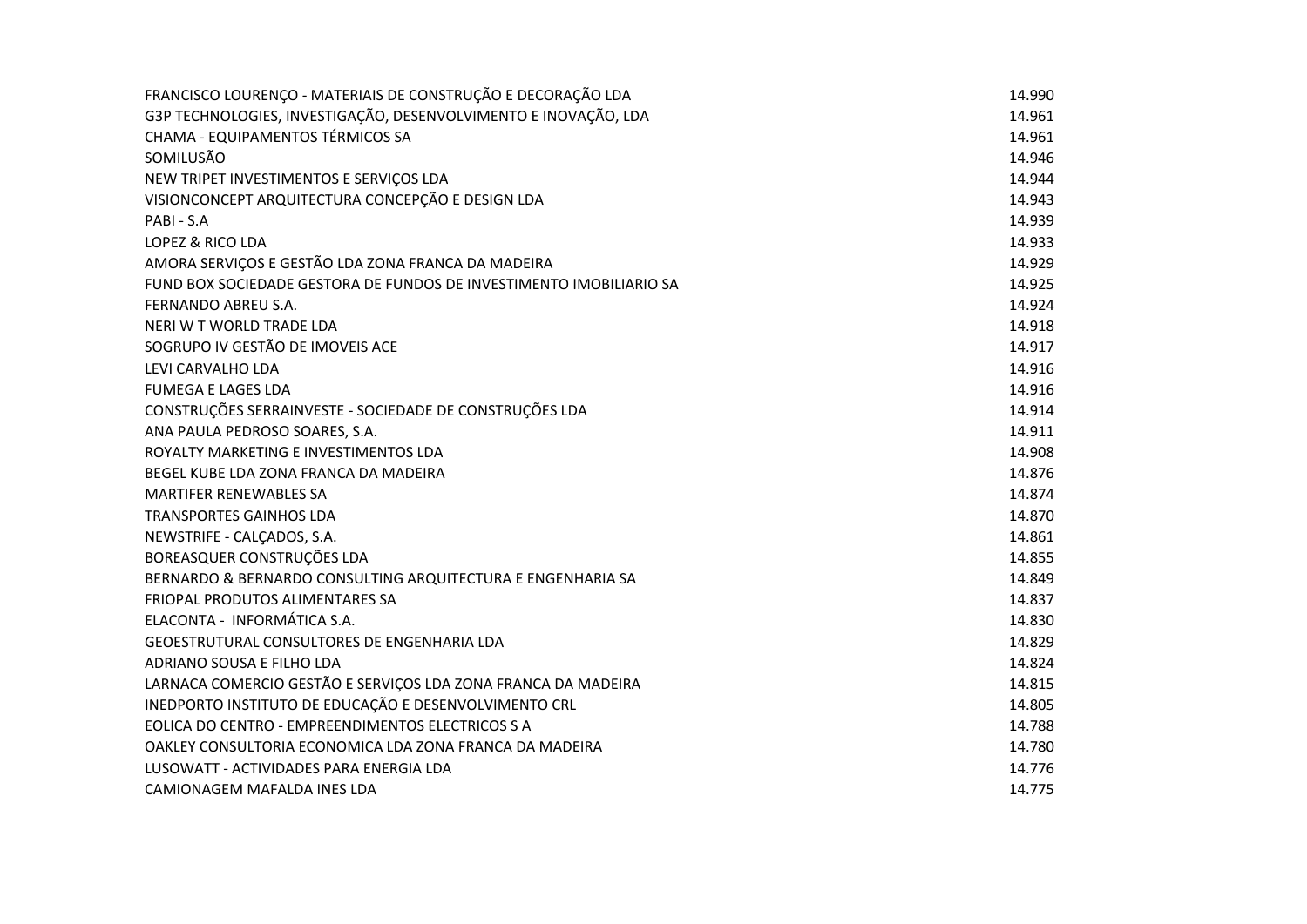| <b>CWJ - PROJECTO S A</b>                                                      | 14.750 |
|--------------------------------------------------------------------------------|--------|
| SUPERSERTÃ SUPERMERCADOS LDA                                                   | 14.743 |
| ADAO VIEIRA E LIMA LDA                                                         | 14.742 |
| GIGOCHEIO COMERCIO DE PRODUTOS ALIMENTARES LDA                                 | 14.719 |
| PADARIA DO CASTANHEIRO DO OURO UNIPESSOAL LDA                                  | 14.716 |
| DUQUEBEL FABRICA TINTAS E VERNIZES LDA                                         | 14.713 |
| APDL ADMINISTRACAO DOS PORTOS DO DOURO E LEIXOES SA                            | 14.711 |
| DACOP - CONSTRUÇÕES E OBRAS PUBLICAS SA                                        | 14.707 |
| FARMACIA MODERNA DE ANA CLARA SARAIVA ABRUNHOSA ROCHA SOCIEDADE UNIPESSOAL LDA | 14.704 |
| EGEVE EMPRESA DE GERAÇÃO DE VAPOR E ELECTRICIDADE LDA                          | 14.702 |
| SIC - SOCIEDADE DE INCREMENTO CULTURAL, S.A.                                   | 14.695 |
| PLANIVIS GESTÃO E PLANEAMENTO DE EMPREITADAS LDA                               | 14.691 |
| CIDNAI HOTELARIA E TURISMO SA                                                  | 14.686 |
| MARBOSERRA SERRACAO E COMERCIALIZACAO MARMORES LDA                             | 14.677 |
| EQUINOVENTO COMERCIO DE EQUIPAMENTOS INDUSTRIAIS LDA                           | 14.670 |
| <b>IBERWIND - DESENVOLVIMENTO E PROJECTOS S A</b>                              | 14.666 |
| FRANCISCO MATIAS SANTOS LDA                                                    | 14.663 |
| EUROPEAN SEAFOOD INVESTMENTS PORTUGAL, S.A.                                    | 14.655 |
| FERNANDES & SILVA CONTABILIDADE FISCALIDADE E CONSULTORIA SA                   | 14.647 |
| MADEICAIX - COMERCIO E REPRESENTAÇÕES LDA                                      | 14.645 |
| BRUMA - TORNEIRAS E ACESSORIOS LDA                                             | 14.637 |
| KPMG II CONSULTORES DE NEGOCIOS S A                                            | 14.626 |
| AGUAS DE CARRAZEDA S A                                                         | 14.623 |
| LACOVIANA TRATAMENTOS LACAGENS ALUMINIO VIANA LDA                              | 14.606 |
| ZALO - GESTÃO DE MATERIAL ELECTRONICO LDA                                      | 14.603 |
| FONTELO EMPREENDIMENTOS IMOBILIARIOS LDA                                       | 14.602 |
| FABIO LUCCI REPRESENTAÇÕES LDA                                                 | 14.597 |
| <b>MIRANSEGUROS LDA</b>                                                        | 14.594 |
| CIRPLASTICA - CIRURGIA PLASTICA LDA                                            | 14.587 |
| FINTAR O TEMPO - EXPRESSO LDA                                                  | 14.578 |
| ACOLDAR CONSTRUCOES METALICAS LDA                                              | 14.559 |
| MULTIGRANITOS - TRANSFORMAÇÃO DE GRANITOS, S.A.                                | 14.549 |
| SAG GEST SOLUÇOES AUTOMOVEL GLOBAIS SGPS SA                                    | 14.541 |
| LANHOSO TORREFAÇÃO DE CAFES LDA                                                | 14.535 |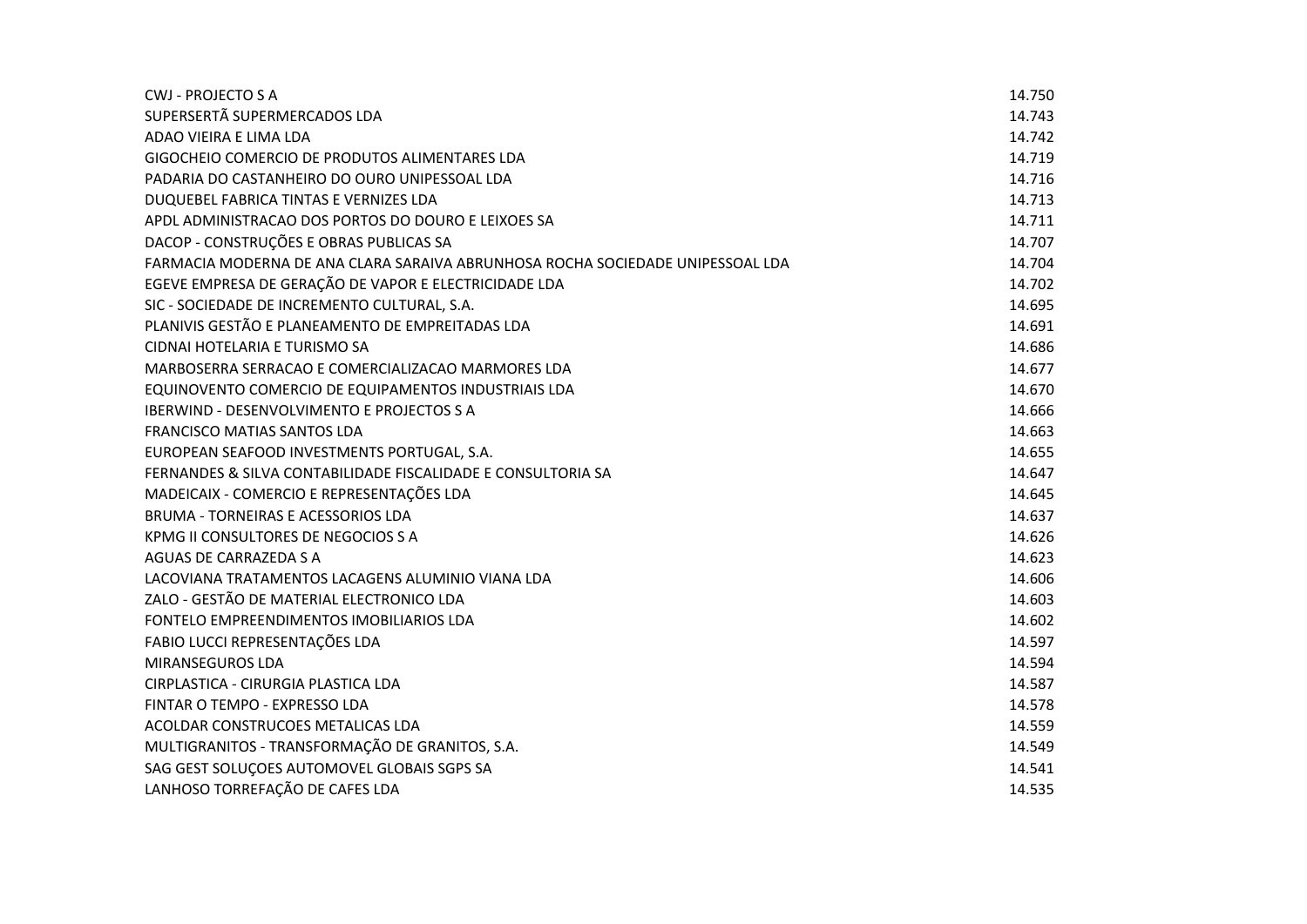| VIECON TRANSPORTES NACIONAIS E INTERNACIONAIS LDA                        | 14.521 |
|--------------------------------------------------------------------------|--------|
| TRANSPORTES OLIVEIRA & FILHOS LDA                                        | 14.499 |
| <b>J C L COMERCIO DE PRODUTOS ALIMENTARES LDA</b>                        | 14.492 |
| SUPERMELGAÇO SUPERMERCADOS LDA                                           | 14.488 |
| <b>GLAXIDERMA - CLINICAS UNIPESSOAL LDA</b>                              | 14.483 |
| MARIO VALENTE LIMA LDA                                                   | 14.479 |
| RELVEIA - TRADING SERVIÇOS E CONSULTADORIA SOCIEDADE UNIPESSOAL LDA      | 14.479 |
| W W O WORLD WIDE OPTICAL COMERCIO CONSULTADORIA SOCIEDADE UNIPESSOAL LDA | 14.478 |
| CRISOSTOMO & CRISOSTOMO LDA                                              | 14.473 |
| <b>CASH BRICO LDA</b>                                                    | 14.470 |
| <b>CONSTRO CELORICENCE LDA</b>                                           | 14.465 |
| <b>OSBORN UNIPOL LDA</b>                                                 | 14.459 |
| CASTRO, PINTO & COSTA LDA                                                | 14.457 |
| LARES MEDICAL LDA                                                        | 14.456 |
| A C TINTAS COMERCIO DE TINTAS LDA                                        | 14.447 |
| CONFORMETAL - INDUSTRIA TRANSFORMADORA DE CHAPAS LDA                     | 14.425 |
| MAIO MACARIO SERVIÇOS MEDICOS LDA                                        | 14.419 |
| <b>EMBALPOM LDA</b>                                                      | 14.408 |
| SYMINGTON - VINHOS SA                                                    | 14.406 |
| ARVAL SERVICE LEASE ALUGUER E GESTÃO AUTOMOVEL SA                        | 14.404 |
| EXTERNATO CARVALHO ARAUJO SA                                             | 14.395 |
| PETROVARIANTE LDA                                                        | 14.395 |
| <b>TRANSPORTES DOMINGOS LDA</b>                                          | 14.378 |
| <b>TETRA PAK PORTUGAL SA</b>                                             | 14.378 |
| CAIXA CREDITO AGRICOLA MUTUO DA BEIRA BAIXA SUL CRL                      | 14.378 |
| PREDIAL TERMAS AGENCIA IMOBILIARIA LDA                                   | 14.376 |
| MANUEL ALMEIDA COSTA E FILHOS LDA                                        | 14.366 |
| DOMINGOS FERNANDES FERREIRA E FILHOS LDA                                 | 14.361 |
| FINICLASSE 2002 COMERCIO E GESTÃO DE AUTOMOVEIS LDA                      | 14.340 |
| REAL POLIESTER ISOLAMENTOS DO MINHO LDA                                  | 14.328 |
| <b>CONSTRUCOES FERNANDO RODRIGUES LDA</b>                                | 14.327 |
| SIMBIENTE ENGENHARIA E GESTÃO AMBIENTAL LDA                              | 14.326 |
| NOVABASE ATLANTICO SISTEMAS DE INFORMAÇÃO S A                            | 14.310 |
| AGUIA PEIXE CONSTRUCÕES LDA                                              | 14.310 |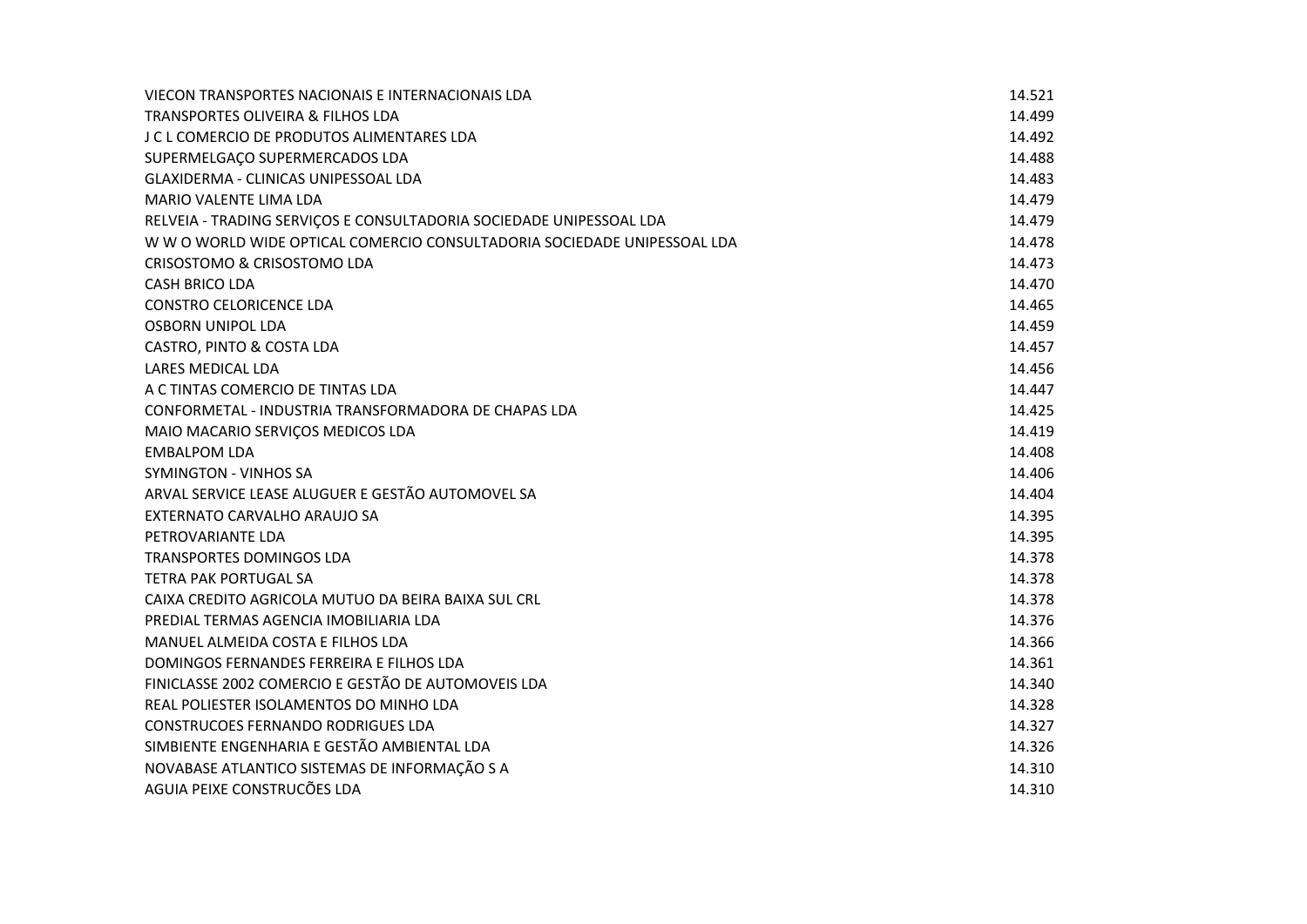| CONVERGENCIA FORMADORES ASSOCIADOS LDA                                                | 14.302 |
|---------------------------------------------------------------------------------------|--------|
| INSCO INSULAR HIPERMERCADOS SA                                                        | 14.286 |
| CLICENTER - CENTRO MEDICO E DENTARIO DO ALTO MINHO LDA                                | 14.280 |
| <b>MENDES GONCALVES SA</b>                                                            | 14.280 |
| ARAUJO & PEREIRA LDA                                                                  | 14.271 |
| SERRIALU SERRALHARIA CIVIL LDA                                                        | 14.270 |
| TEKESTA COMERCIO E SERVIÇOS LDA                                                       | 14.267 |
| ADP-AGUAS DE PORTUGAL SGPS S A                                                        | 14.246 |
| TESCO COMPONENTES PARA AUTOMOVEIS LDA                                                 | 14.242 |
| CAIXA DE CREDITO AGRICOLA MUTUO DE CARTAXO CRL                                        | 14.242 |
| MAN TRUCK & BUS PORTUGAL, SOCIEDADE UNIPESSOAL LDA                                    | 14.234 |
| JOÃO PEDRO LOPES DA ROCHA LDA                                                         | 14.232 |
| ABREU E PEDRA HIGIENE E BEM ESTAR LDA                                                 | 14.230 |
| <b>MOVITRANSPORTES PEDRO LDA</b>                                                      | 14.209 |
| MANGUAL TECNICA INDUSTRIA METALOMECANICA LDA                                          | 14.208 |
| S J TEXTEIS S A                                                                       | 14.189 |
| QUEIJARIA GUILHERME UNIPESSOAL LDA                                                    | 14.189 |
| LUBRIALBI COMERCIO DE LUBRIFICANTES LDA                                               | 14.186 |
| FORZA - SERVIÇOS DE CONSULTADORIA LDA ZONA FRANCA DA MADEIRA                          | 14.186 |
| MEIRELES CASTILHO & LOPES LDA                                                         | 14.182 |
| JEROFIL SERRALHARIA MECANICA LDA                                                      | 14.177 |
| ARNAUT & FILHOS LDA                                                                   | 14.175 |
| MOVIMACEDO FABRICO E RESTAURO DE MOVEIS LDA                                           | 14.173 |
| B I E Q CONSULTORES DE ENGENHARIA E GESTAO INDUSTRIAL LDA                             | 14.156 |
| BP PORTUGAL - COMERCIO DE COMBUSTÍVEIS E LUBRIFICANTES SA                             | 14.139 |
| SERFIPLANTS IBERICA UNIPESSOAL LDA                                                    | 14.136 |
| SOBRALIA - COMÉRCIO INTERNACIONAL, SOCIEDADE UNIPESSOAL, LDA (ZONA FRANCA DA MADEIRA) | 14.128 |
| AZAMOR INVESTIMENTOS IMOBILIARIOS LDA                                                 | 14.123 |
| NOVA ATITUDE PROJECTOS E REMODELAÇÕES LDA                                             | 14.121 |
| SOC FARMACEUTICA VISIENSE LDA                                                         | 14.115 |
| <b>SUPER PLANO LDA</b>                                                                | 14.110 |
| EUGENIA LOPES & FILHOS LDA                                                            | 14.107 |
| <b>FLYMASTER AVIONICS LDA</b>                                                         | 14.104 |
| TISPT - CONSULTORES EM TRANSPORTES, INOVAÇÃO E SISTEMAS S.A.                          | 14.101 |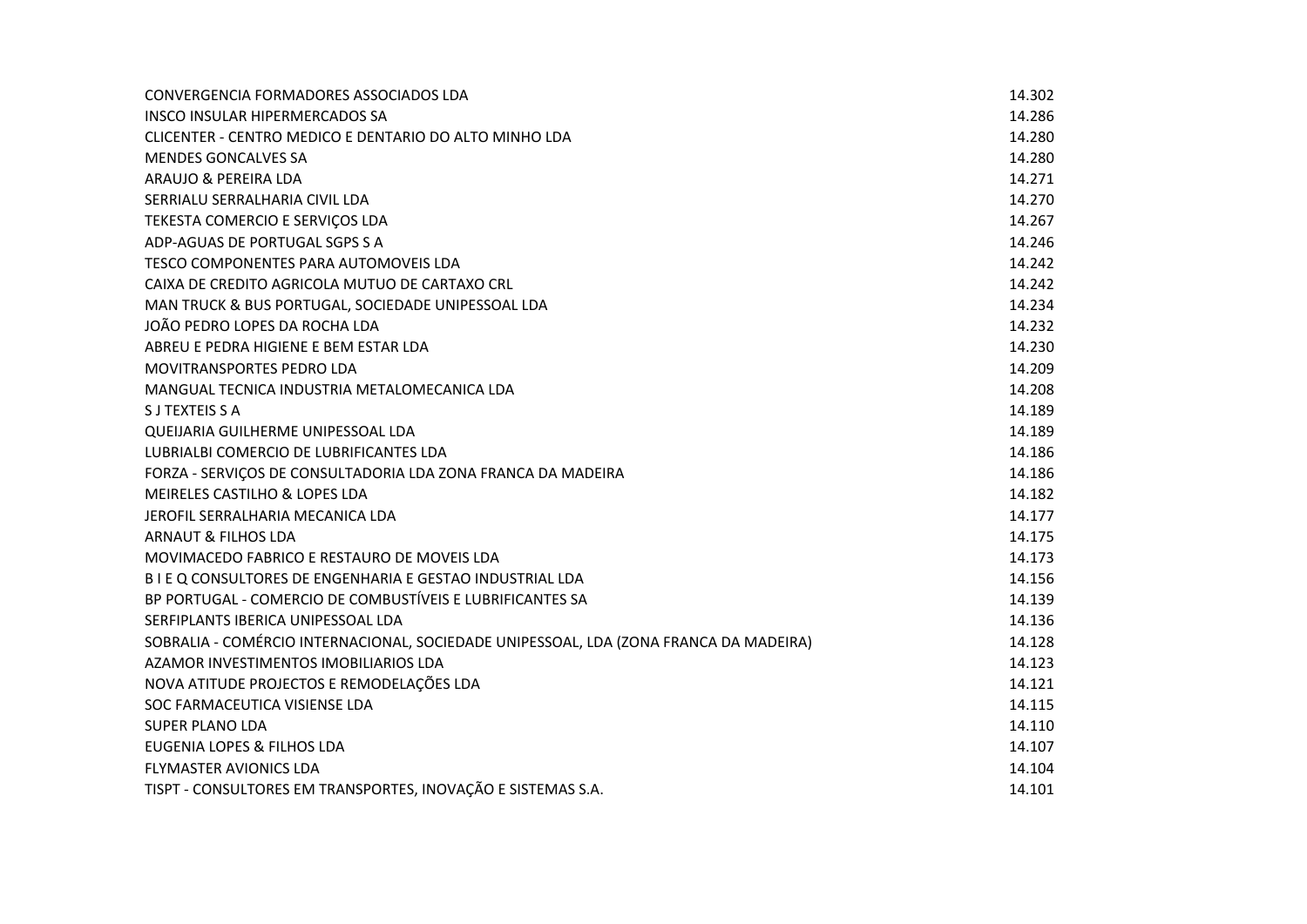| <b>MARQUES SA</b>                                                        | 14.088 |
|--------------------------------------------------------------------------|--------|
| ANGELINI FARMACEUTICA LDA                                                | 14.084 |
| GOOD FOOD HORECA, LDA                                                    | 14.083 |
| <b>STARFINDERS LDA</b>                                                   | 14.082 |
| EMPRESA PORTUGUESA DE ELASTOMEROS LDA                                    | 14.077 |
| DAVID NUNO LDA                                                           | 14.064 |
| MIND SOURCE - SOLUÇÕES INTEGRADAS DE OUTSOURCING LDA                     | 14.061 |
| SOARES E CARVALHO SOC CONSTRUÇÃO CIVIL E OBRAS PUBLICAS LDA              | 14.055 |
| HOTEL RESIDENCIAL S TIAGO LDA                                            | 14.055 |
| INSTITUTO EDUCATIVO DE LORDEMÃO LDA                                      | 14.052 |
| GUELERUP CONSULTADORIA E PROJECTOS S A ZONA FRANCA DA MADEIRA            | 14.050 |
| MEDIS - COMPANHIA PORTUGUESA DE SEGUROS DE SAUDE SA                      | 14.050 |
| CONTROLAR ELECTRONICA INDUSTRIAL E SISTEMAS LDA                          | 14.038 |
| REDE FERROVIARIA NACIONAL REFER EPE                                      | 14.035 |
| DURA AUTOMATIVE PORTUGUESA INDUSTRIA DE COMPONENTES PARA AUTOMOVEIS LDA  | 14.011 |
| SUPERVENDAS SUPERMERCADOS SA                                             | 14.007 |
| SUPERTERM - COMERCIO DE PRODUTOS DE PICHELARIA LDA                       | 13.987 |
| TRANSSUL TRANSPORTE COMBUSTIVEIS LDA                                     | 13.985 |
| <b>MERCIMONIUM LDA</b>                                                   | 13.979 |
| EBC - EUROPEAN BUSINESS CONSULTING UNIPESSOAL LDA ZONA FRANCA DA MADEIRA | 13.977 |
| SUPERTABUA SUPERMERCADOS LDA                                             | 13.952 |
| CRIA DIFERENÇAS, LDA                                                     | 13.947 |
| WEST INDIES COMERCIO INTERNACIONAL LDA ZONA FRANCA DA MADEIRA            | 13.943 |
| AGENCIA FUNERARIA DECORATIVA VISEENSE LDA                                | 13.939 |
| ORTODIR MEDICINA ORTOPEDICA SOCIEDADE UNIPESSOAL LDA                     | 13.935 |
| GASILIMA DISTRIBUIÇÃO DE GAS COMBUSTIVEIS E LUBRIFICANTES LDA            | 13.934 |
| <b>ECO CHOICE S A</b>                                                    | 13.929 |
| VIRGIN ACTIVE PORTUGAL SOCIEDADE UNIPESSOAL LDA                          | 13.926 |
| BANIF RENT - ALUGUER GESTÃO E COMERCIO DE VEICULOS AUTOMOVEIS SA         | 13.925 |
| MARIA ISABEL LOPES GAMEIRO DIAS RODRIGUES LDA                            | 13.922 |
| RAINHA & FERREIRA - ACTIVIDADE FARMACÊUTICA LDA                          | 13.919 |
| MARIA MARGARIDA MENDES PALMEIRO - FARMACIA UNIPESSOAL LDA                | 13.910 |
| <b>KARPAT TRANSPORTES LDA</b>                                            | 13.901 |
| COLEGIO DAS TERRAS DE SANTA MARIA LDA                                    | 13.897 |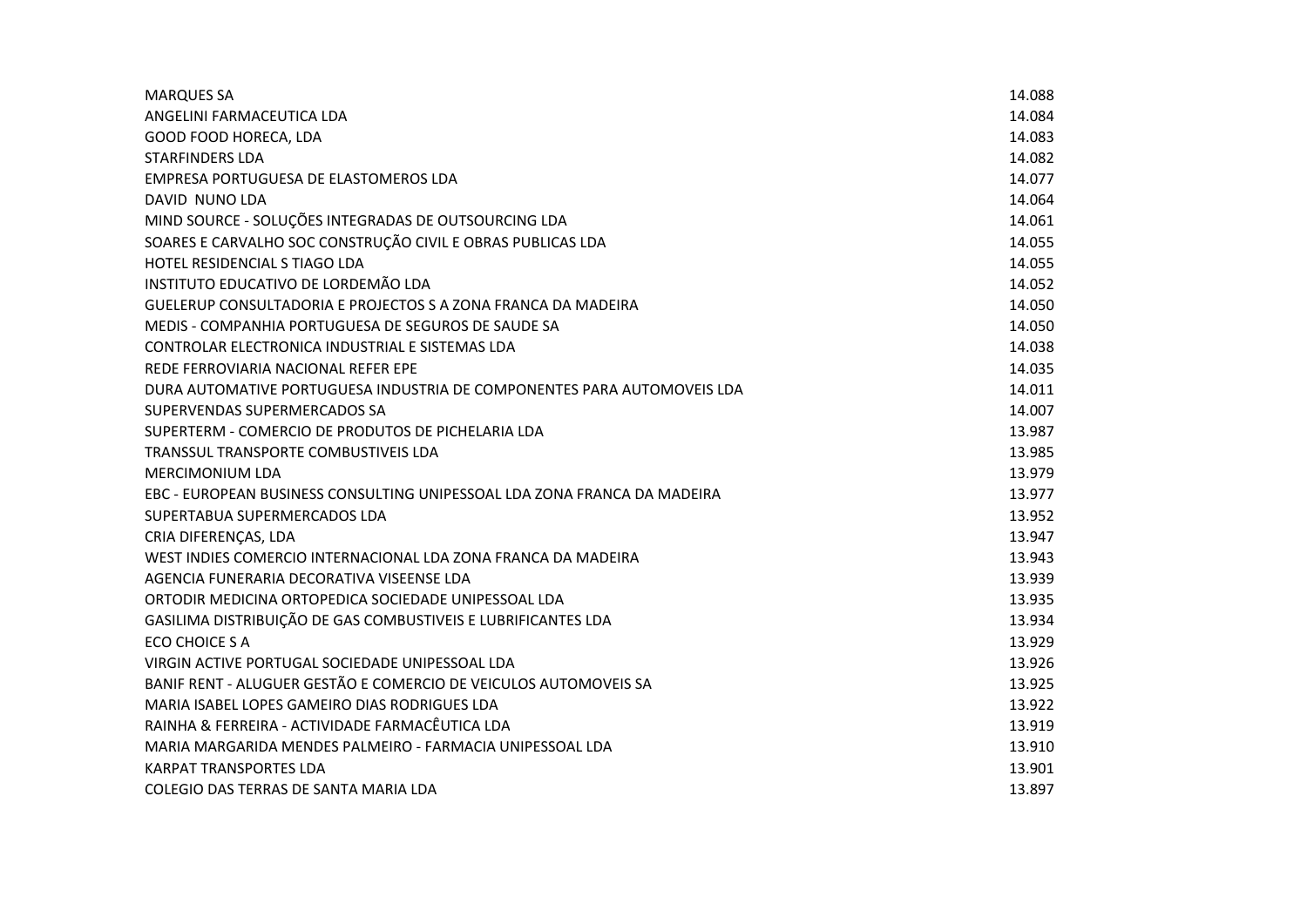| SOC ESCOLAR PORTUGUESA LDA                                        | 13.893 |
|-------------------------------------------------------------------|--------|
| CAIXA CREDITO AGRICOLA MUTUO AMARES C R S I                       | 13.889 |
| MULTIGOLFE SOC DE CONSTRUÇÕES LDA                                 | 13.862 |
| BEIRALACTE LACTICINIOS ARTESANAIS BEIRA BAIXA LDA                 | 13.843 |
| LAGE E SA LDA                                                     | 13.840 |
| COROIDE- CLINICA OFTALMOLOGICA LDA                                | 13.835 |
| <b>OURIVESARIAS PRECIOSA LDA</b>                                  | 13.818 |
| CHAVES DOURADAS RESTAURANTE LDA                                   | 13.805 |
| MOVEIS FERNANDES LDA                                              | 13.798 |
| REDWARE - CENTROS DE SERVIÇOS S A                                 | 13.796 |
| LOCALSOFTWARE - SISTEMAS DE GESTÃO, S.A.                          | 13.795 |
| EUROTRANCÃO TRANSPORTES RODOVIARIOS LDA                           | 13.792 |
| H & J BARRADAS LDA                                                | 13.789 |
| CLINICA DOURALTO SERVICOS MEDICOS E DIAGNOSTICO SA                | 13.786 |
| <b>GRUEST - GRUAS DE ESTARREJA LDA</b>                            | 13.783 |
| CAIXA CREDITO AGRICOLA MUTUO ALJUSTREL ALMODOVAR CRL              | 13.779 |
| TSMI-TERMINAL DE SINES MANUTENCAO INDUSTRIAL LDA                  | 13.773 |
| MANUEL MARIA JOSE LDA                                             | 13.768 |
| ELECTROLUDI INSTALAÇÕES ELECTRICAS LDA                            | 13.759 |
| <b>JOSE MARTINS NUNES LDA</b>                                     | 13.758 |
| ROMÃO & ROMÃO TRANSPORTES LDA                                     | 13.752 |
| PUCHE LDA                                                         | 13.735 |
| HISPORCORK, LDA                                                   | 13.734 |
| SR BRINQUEDO IMPORTAÇÃO E COMERCIO DE BRINQUEDOS LDA              | 13.732 |
| CENTRO DE INSPECÇÕES DE VEICULOS L NEVES LDA                      | 13.729 |
| MACOPAIVA MATERIAIS DE CONSTRUÇÃO LDA                             | 13.727 |
| TURINOX SOC INDUSTRIAL E COMERCIAL DE EQUIPAMENTOS HOTELEIROS LDA | 13.727 |
| CALSUAVE INDUSTRIA DE CALÇADO LDA                                 | 13.726 |
| ARTUR FLORÊNCIO & FILHOS, AFF, EQUIPAMENTOS DESPORTIVOS, LDA      | 13.721 |
| GULOSIPEÇAS - PEÇAS E ACESSORIOS AUTO LDA                         | 13.718 |
| LACTOVIL LACTICINIOS TRANCOSO SA                                  | 13.716 |
| CENTRO DE RECICLAGEM DE PALMELA SA                                | 13.716 |
| BOLAS MAQUINAS E FERRAMENTAS DE QUALIDADE SA                      | 13.703 |
| JOSE MANUEL PINHEIRO MADALENO UNIPESSOAL LDA                      | 13.701 |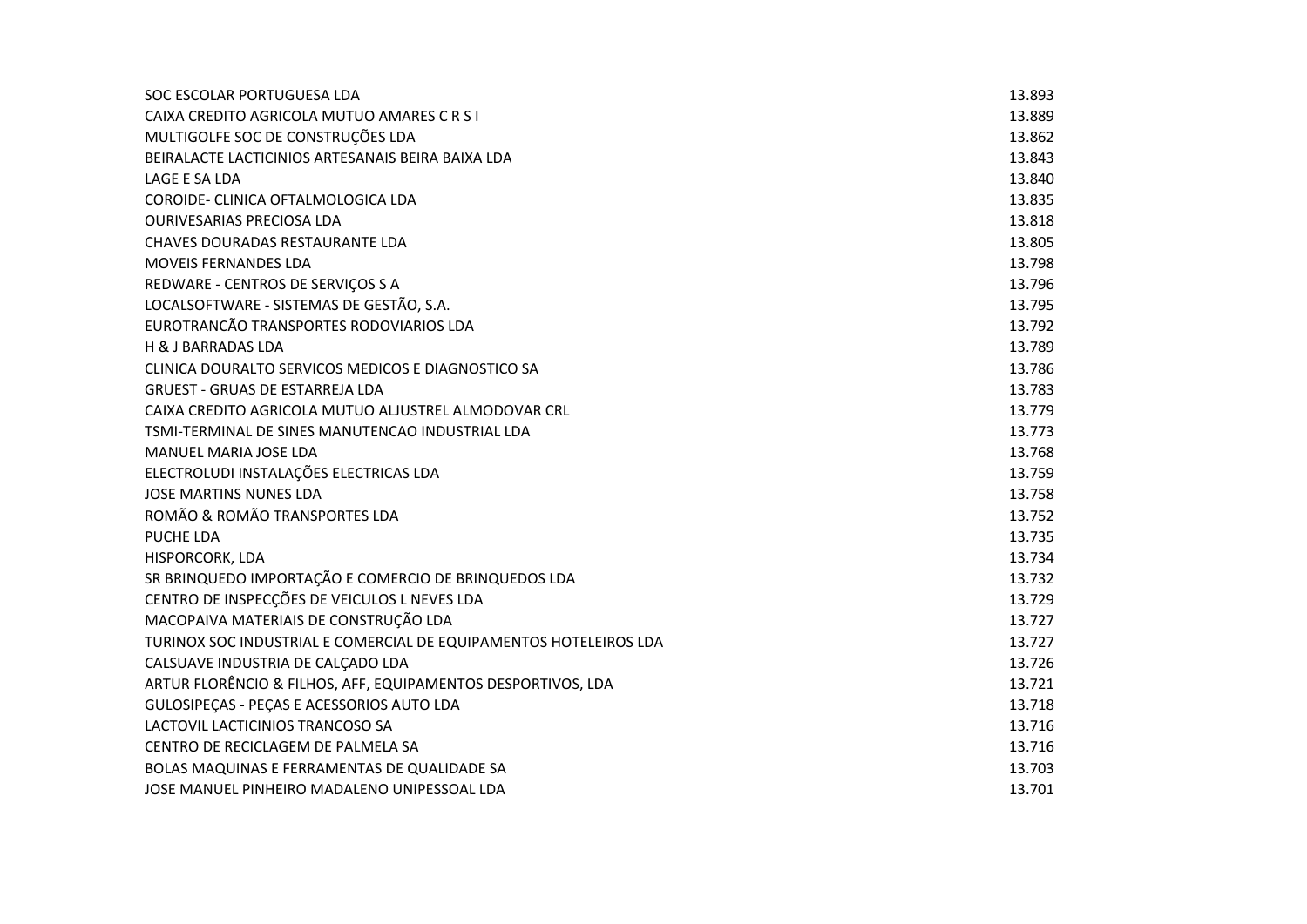| TECLASUL COMERCIO E EQUIPAMENTO LDA                                                     | 13.690 |
|-----------------------------------------------------------------------------------------|--------|
| LENA ENGENHARIA E CONSTRUÇÕES SA                                                        | 13.659 |
| NATURA INVICTA IMPORTAÇÃO EXPORTAÇÃO DE BRINDES LDA                                     | 13.646 |
| CONSUMINTENSO - PRODUTOS ALIMENTARES LDA                                                | 13.639 |
| SOLIMIANA SOC MATERIAIS CONSTRUCAO LDA                                                  | 13.634 |
| BETTER WORLD COMUNICAÇÃO PUBLICIDADE E ENTRETENIMENTO SA                                | 13.633 |
| PAINHAS PARQUES, S.A.                                                                   | 13.616 |
| VWR INTERNATIONAL - MATERIAL DE LABORATORIO LDA                                         | 13.615 |
| J FRANCISCO TRANSPORTES LDA                                                             | 13.602 |
| LAMEGODIS - SOCIEDADE DE DISTRIBUIÇÃO SA                                                | 13.596 |
| <b>CAPTA FORMAS LDA</b>                                                                 | 13.592 |
| EX COMMODO SGPS SOCIEDADE UNIPESSOAL LDA ZONA FRANCA DA MADEIRA                         | 13.587 |
| EDUARDO PINTO CONTREIRAS E FILHOS LDA                                                   | 13.586 |
| EPOLI ESPUMAS DE POLIETILENO SA                                                         | 13.585 |
| <b>CURTUMES AVENEDA LDA</b>                                                             | 13.577 |
| RIBTEJO TRATAMENTO E VALORIZAÇÃO DE RESIDUOS INDUSTRIAIS S A                            | 13.575 |
| DISTRIMACEDO SUPERMERCADO SA                                                            | 13.570 |
| IBER KING RESTAURAÇÃO SA                                                                | 13.547 |
| MELO MATERIAIS CONSTRUCAO LDA                                                           | 13.546 |
| AUTO PEÇAS ESPERANCINHA COMERCIO PEÇAS E ACESSORIOS LDA                                 | 13.545 |
| BEATRIZ MARQUES EVANGELISTA PROENÇA E VERA MARIA FINO DA SILVA FARIA TAVARES            | 13.531 |
| METALURGICA DA SEIXA DE ALMEIDA COSTA & CORREIA LDA                                     | 13.523 |
| SONDAGENS 2000 SONDAGENS E CAPTAÇÃO DE AGUA LDA                                         | 13.518 |
| LUCAS & REIS - SOCIEDADE DE MEDIAÇÃO IMOBILIARIA LDA                                    | 13.516 |
| HIDROPULSARTE LDA                                                                       | 13.499 |
| J SANTOS E GONCALVES LDA                                                                | 13.498 |
| FERNANDO DE PAIVA LDA                                                                   | 13.471 |
| LOJADEZ ELECTROMECANICA E HIDROPNEUMATICA LDA                                           | 13.470 |
| MEIMOACOOP - COOPERATIVA AGRICOLA DE DESENVOLVIMENTO RURAL E SOLIDARIEDADE SOCIAL C R L | 13.458 |
| S A S SOLUÇÕES E ANALISE DE SISTEMAS LDA                                                | 13.457 |
| SUPERCOA SUPERMERCADOS LDA                                                              | 13.451 |
| CAIXA CREDITO AGRICOLA MUTUO SOUSEL                                                     | 13.450 |
| <b>JOÃO VIBRIO LDA</b>                                                                  | 13.450 |
| COLT TECHNOLOGY SERVICES, UNIPESSOAL LDA                                                | 13.422 |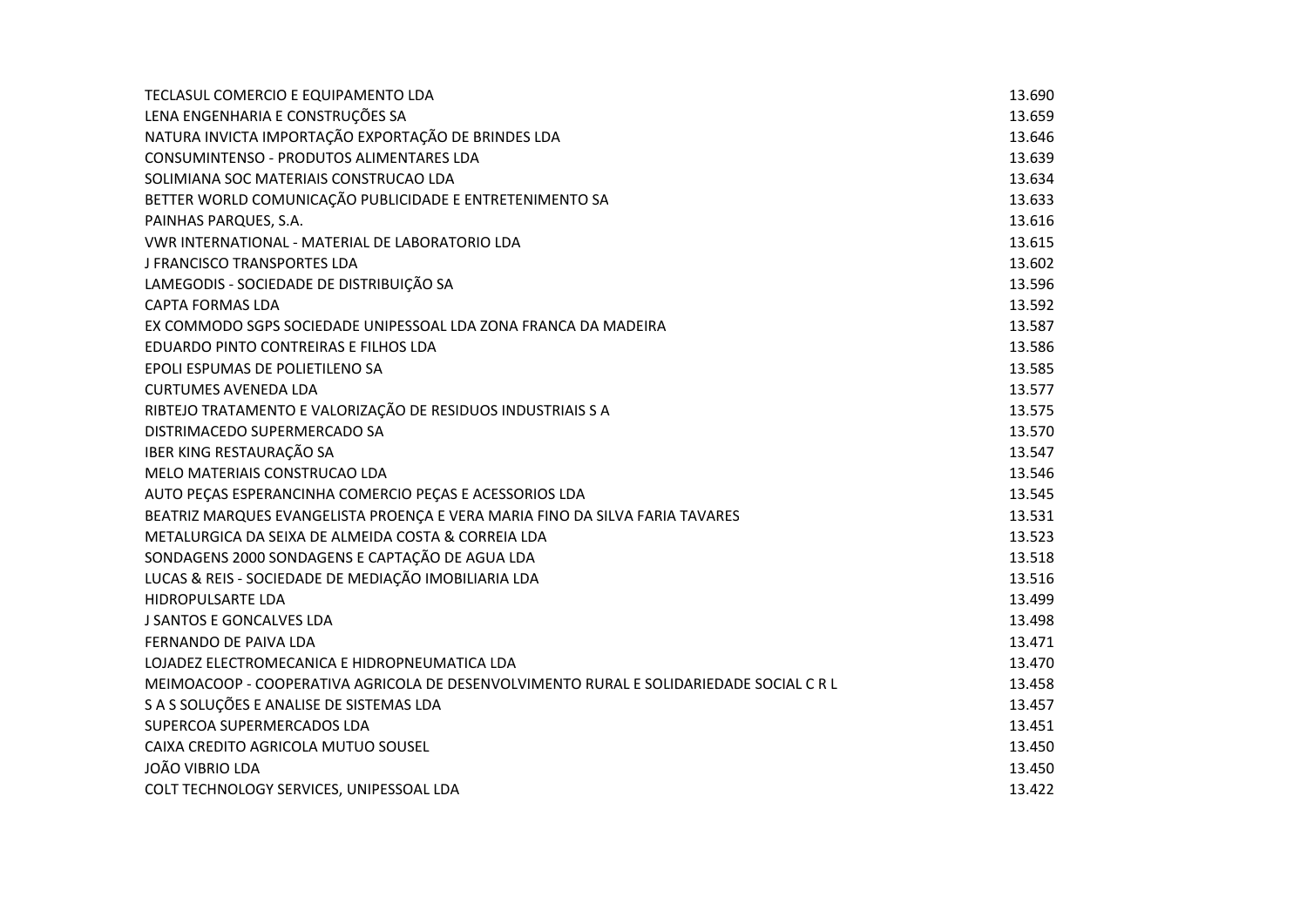| PDM E FC PROJECTO DESENVOLVIMENTO MANUTENÇÃO FORMAÇÃO E CONSULTADORIA LDA                             | 13.421 |
|-------------------------------------------------------------------------------------------------------|--------|
| CUSTODIO DOS SANTOS GUERRA - EMPREITEIROS SA                                                          | 13.420 |
| <b>TRANSPORTES PASCOAL LDA</b>                                                                        | 13.418 |
| SODINORTE SOC REPRESENTACOES NORDESTE TRANSMONTANO LDA                                                | 13.418 |
| AGENCIA FUNERARIA GIL BARRETO UNIPESSOAL LDA                                                          | 13.404 |
| ARQUEOHOJE CONSERVAÇÃO E RESTAURO PATRIMONIO MONUMENTAL LDA                                           | 13.398 |
| CORNACHO CONSTRUÇÕES LDA                                                                              | 13.394 |
| SEQUEIRA E SEQUEIRA COMERCIO PRODUTOS ALIMENTARES SA                                                  | 13.342 |
| ARTSECRETS TECNOLOGIAS DE INFORMAÇÃO SA                                                               | 13.327 |
| PMCORDEIRO - SERVIÇOS DE CARDIOLOGIA, LDA                                                             | 13.307 |
| CONSTRUÇÕES CASTANHEIRA & JOAQUIM LDA                                                                 | 13.300 |
| PYGMALION SERVIÇOS DE CONSULTADORIA E MARKETING LDA                                                   | 13.286 |
| ARLIZE - TRANSPORTES RODOVIARIOS DE MERCADORIAS LDA                                                   | 13.276 |
| JEP NAVEGAÇÃO LDA                                                                                     | 13.266 |
| TRANSPORTES CARGA ESTRELA GUIFOES LDA                                                                 | 13.264 |
| CENTAURO PORTUGAL S G P S SA                                                                          | 13.262 |
| ENOTEL LIDO - MADEIRA, S.A.                                                                           | 13.250 |
| <b>GENZYME PORTUGAL S A</b>                                                                           | 13.236 |
| FINATLANTIC TRUST CORPORATION LIMITED - SUCURSAL EM PORTUGAL ( MADEIRA CORPORATE SERVICES ) - (ZONA F | 13.228 |
| TRANSPORTES CENTRAIS DE LOUSADA LDA                                                                   | 13.217 |
| CARCEMAL MALHAS E CONFECÇÕES LDA                                                                      | 13.203 |
| TRIUNFO INTERNACIONAL SOC TEXTEIS E CONFECCOES LDA                                                    | 13.200 |
| C E G COSMETICOS LDA                                                                                  | 13.193 |
| SALSICHARIA TRANCOSENSE LDA                                                                           | 13.193 |
| FARMACIA COUTINHO UNIPESSOAL LDA                                                                      | 13.193 |
| TRANSPORTES D F S SOCIEDADE UNIPESSOAL LDA                                                            | 13.192 |
| <b>JUSTINOS E ANTONIO LDA</b>                                                                         | 13.190 |
| DECOMED FARMACEUTICA SA                                                                               | 13.187 |
| RIS RECAUCHUTAGEM INDUSTRIAL SENENSE LDA                                                              | 13.185 |
| A SILVESTRE - EXTINTORES E EQUIPAMENTOS DE SEGURANÇA UNIPESSOAL LDA                                   | 13.175 |
| MEDIGALO SOCIEDADE MEDICA E DE IMAGEM LDA                                                             | 13.160 |
| EXPLONORTE DISTRIBUIDORA DE EXPLOSIVOS DO NORTE LDA                                                   | 13.159 |
| EDUARDO BARBOSA LDA                                                                                   | 13.155 |
| <b>GASOLINEIRA BICA DO HOSPITAL LDA</b>                                                               | 13.153 |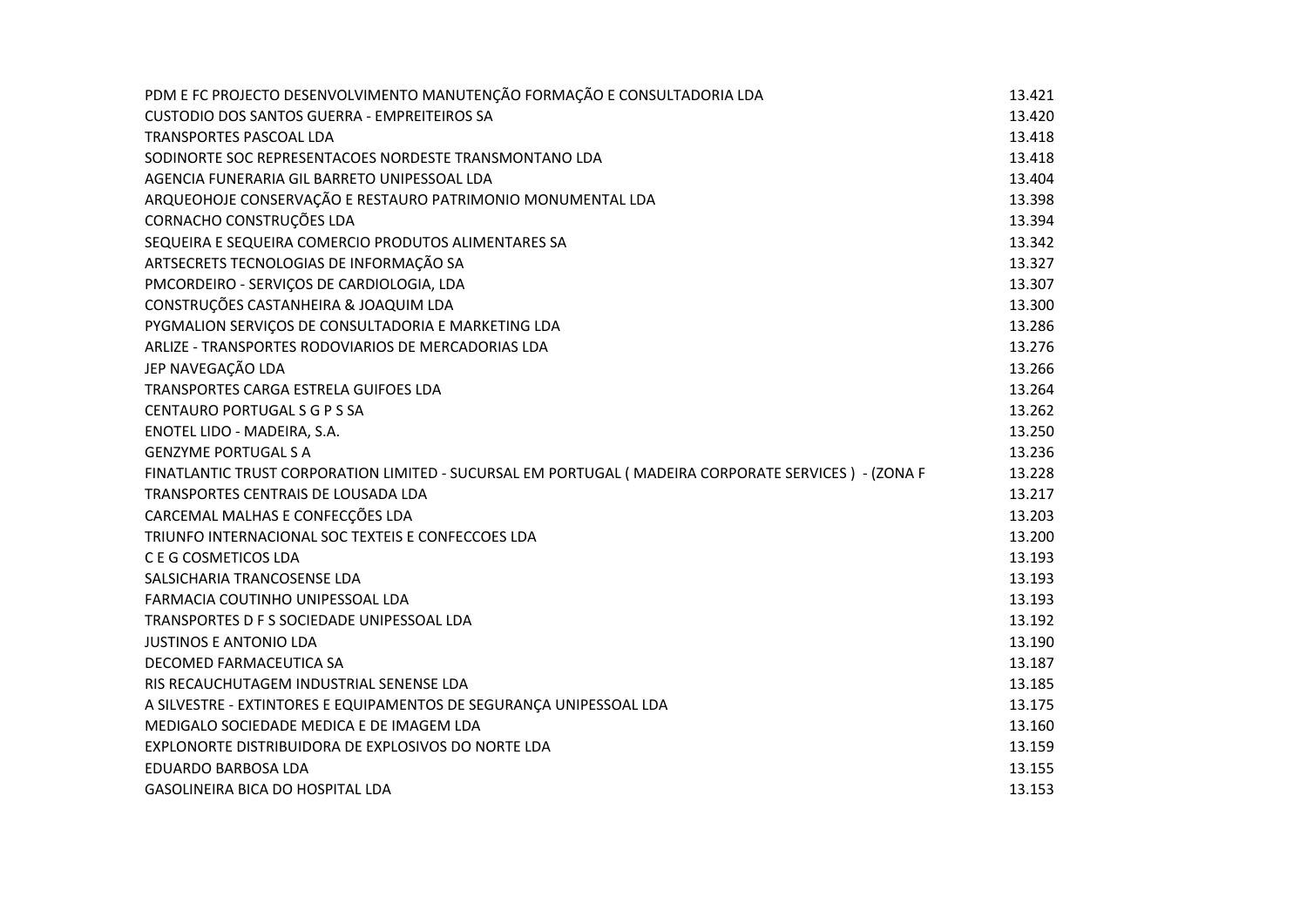| DOCEPAST PRODUTOS ALIMENTARES UNIPESSOAL LDA                                 | 13.147 |
|------------------------------------------------------------------------------|--------|
| <b>J SOARES &amp; FILHOS LDA</b>                                             | 13.144 |
| <b>TECHNOEDIF ENGENHARIA S A</b>                                             | 13.140 |
| RESICORREIA GESTÃO E SERVIÇOS DE AMBIENTE LDA                                | 13.139 |
| CORREIA SILVA E PUREZA LDA                                                   | 13.137 |
| EUROSUL-II - INVESTIMENTOS IMOBILIARIOS S A                                  | 13.137 |
| METALOMECÂNICA CURADOS LDA                                                   | 13.137 |
| TRANSPORTES MANUEL SILVERIO UNIPESSOAL LDA                                   | 13.135 |
| AMBULANCIAS 111 SERVICO DE TRANSPORTE DE DOENTES E SINISTRADOS SA            | 13.132 |
| CLINICA ANTONIO ALBERTO DENTE LDA                                            | 13.121 |
| EGIASSIST ASSISTENCIA TECNICA DE APARELHOS DE CLIMATIZAÇÃO LDA               | 13.107 |
| COSTA PINTO FERREIRA SOC DE CONSTRUCOES LDA                                  | 13.104 |
| ARIANA PINTO II MEDICINA DENTARIA LDA                                        | 13.098 |
| ABRANTAQUA - SERVIÇO DE AGUAS RESIDUAIS URBANAS DO MUNICIPIO DE ABRANTES S A | 13.097 |
| E P GARMENT COMPANY LDA                                                      | 13.077 |
| JUSTBIT - SERVIÇOS DE TELECOMUNICAÇÕES E GESTÃO INDUSTRIAL LDA               | 13.066 |
| NEFROLEGRE LDA                                                               | 13.065 |
| <b>FRANCISCO TEODOSIO LDA</b>                                                | 13.064 |
| ADRIANO GOMES FIGUEIREDO TRANSPORTE PUBLICO MERCADORIAS LDA                  | 13.063 |
| CONSTRUÇÕES J J R E FILHOS S A                                               | 13.063 |
| TRANSPORTES AMADEU RAMOS UNIPESSOAL LDA                                      | 13.062 |
| <b>GRASIL CONFECÇÕES SA</b>                                                  | 13.055 |
| YUDO EU LDA                                                                  | 13.052 |
| GINADO PRODUÇÃO E COMERCIALIZAÇÃO DE TEXTEIS SA                              | 13.043 |
| NECTON COMPANHIA PORTUGUESA DE CULTURAS MARINHAS SA                          | 13.042 |
| DR REGINA AGUIAR CLINICA MEDICA E ANESTESIOLOGIA LDA                         | 13.039 |
| IMOSATÃOINTER SOCIEDADE DE GESTÃO IMOBILIARIA LDA                            | 13.036 |
| RELÓGIO DA LUA, LDA                                                          | 13.035 |
| MEDIEV SERVIÇOS MEDICOS LDA                                                  | 13.032 |
| METICUBE SISTEMAS DE INFORMAÇÃO COMUNICAÇÃO E MULTIMEDIA LDA                 | 13.029 |
| MAR IBERICA SOC PRODUTOS ALIMENTARES SA                                      | 13.022 |
| NUNO & PEREIRA - CONSTRUÇÃO CIVIL LDA                                        | 13.013 |
| SOC INDUSTRIAL CAFES ARPEJO LDA                                              | 13.003 |
| FERNANDO & IRMÃOS SOC GESTORA DE PARTICIPACOES SOCIAIS S A                   | 13.001 |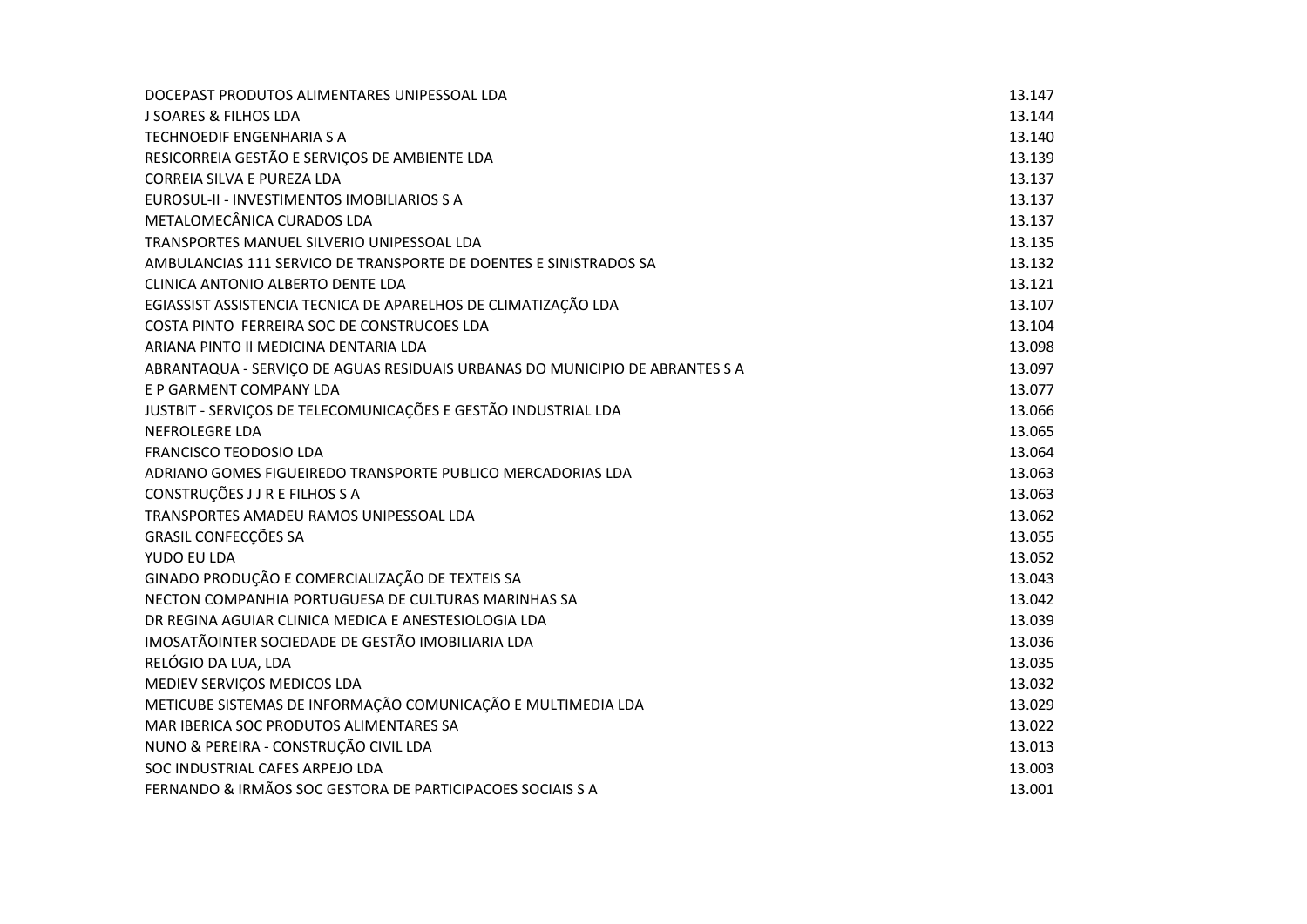| LAVERDE PRODUTOS NATURAIS DE COSMETICA LDA                                   | 12.996 |
|------------------------------------------------------------------------------|--------|
| <b>MISTER REBOQUES LDA</b>                                                   | 12.994 |
| INCOPIL INDUSTRIA E COMERCIO PIMENTAO SA                                     | 12.994 |
| SANTOS JOIAS OURIVESARIA E OPTICA LDA                                        | 12.993 |
| TOMSIL SOC INDUSTRIAL CONCENTRADO TOMATE SA                                  | 12.989 |
| GLAXO SMITHKLINE CONSUMER HEALTHCARE- PRODUTOS PARA A SAUDE E HIGIENE LDA    | 12.985 |
| VIADAIRE IMOBILIARIA SA                                                      | 12.984 |
| <b>EVOLVESPACE SOLUTIONS LDA</b>                                             | 12.983 |
| MTB - GESTÃO DE UNIDADES HOTELEIRAS UNIPESSOAL LDA                           | 12.983 |
| MANUEL MENDES CAVACO & MÁRIO S. DELFINO - CONSTRUÇÕES LDA                    | 12.979 |
| GUANACTO - GESTÃO E COMERCIO SOCIEDADE UNIPESSOAL LDA ZONA FRANCA DA MADEIRA | 12.977 |
| PERFIL INOVADOR - SISTEMAS DE VENTILAÇÃO LDA                                 | 12.966 |
| ARTIFEL SOCIEDADE DE ELECTRONICA E ELECTROMECANICA SA                        | 12.964 |
| ANA MASCARENHAS E ASSOCIADOS LDA                                             | 12.954 |
| ESPORÃO, S.A.                                                                | 12.948 |
| GRAZIMAC MATERIAIS DE CONSTRUÇÃO LDA                                         | 12.948 |
| <b>STAND FRIGI LDA</b>                                                       | 12.942 |
| <b>INDUBEL INDUSTRIAS BETAO SA</b>                                           | 12.941 |
| FERNANDO SANTOS CARVALHO & FILHOS LDA                                        | 12.937 |
| I C M TRANS TRANSPORTES DE MERCADORIAS LDA                                   | 12.923 |
| DISTRILIMA - SUPERMERCADOS LDA                                               | 12.914 |
| CARMO ESTRUTURAS EM MADEIRA S A                                              | 12.913 |
| DOSAPAC AUTOMAÇÃO DE EDIFICIOS SA                                            | 12.910 |
| FRIMARC IMPORTAÇÃO E EXPORTAÇÃO LDA                                          | 12.909 |
| FACTOR AMBIENTE ENGENHARIA DO AMBIENTE LDA                                   | 12.907 |
| CERFER COMERCIO ADITIVOS PARA PAO E BEBIDAS LDA                              | 12.906 |
| GIALMAR II - COMERCIO ALIMENTAR LDA                                          | 12.898 |
| KRUGER TRADING SERVIÇOS E CONSULTADORIA LDA (ZONA FRANCA DA MADEIRA)         | 12.896 |
| SOCIEDADE AGRICOLA BENFEITA SA                                               | 12.895 |
| FARMACIA TORRES PADILHA UNIPESSOAL LDA                                       | 12.893 |
| <b>EMPRESA TRANSPORTES COURENSE LDA</b>                                      | 12.891 |
| CEVARGADO ALIMENTOS COMPOSTOS LDA                                            | 12.886 |
| CRISTINA ALMIRO E CASTRO FARMACIA UNIPESSOAL LDA                             | 12.885 |
| EOLICA DA PLAINA DO VISO LDA                                                 | 12.860 |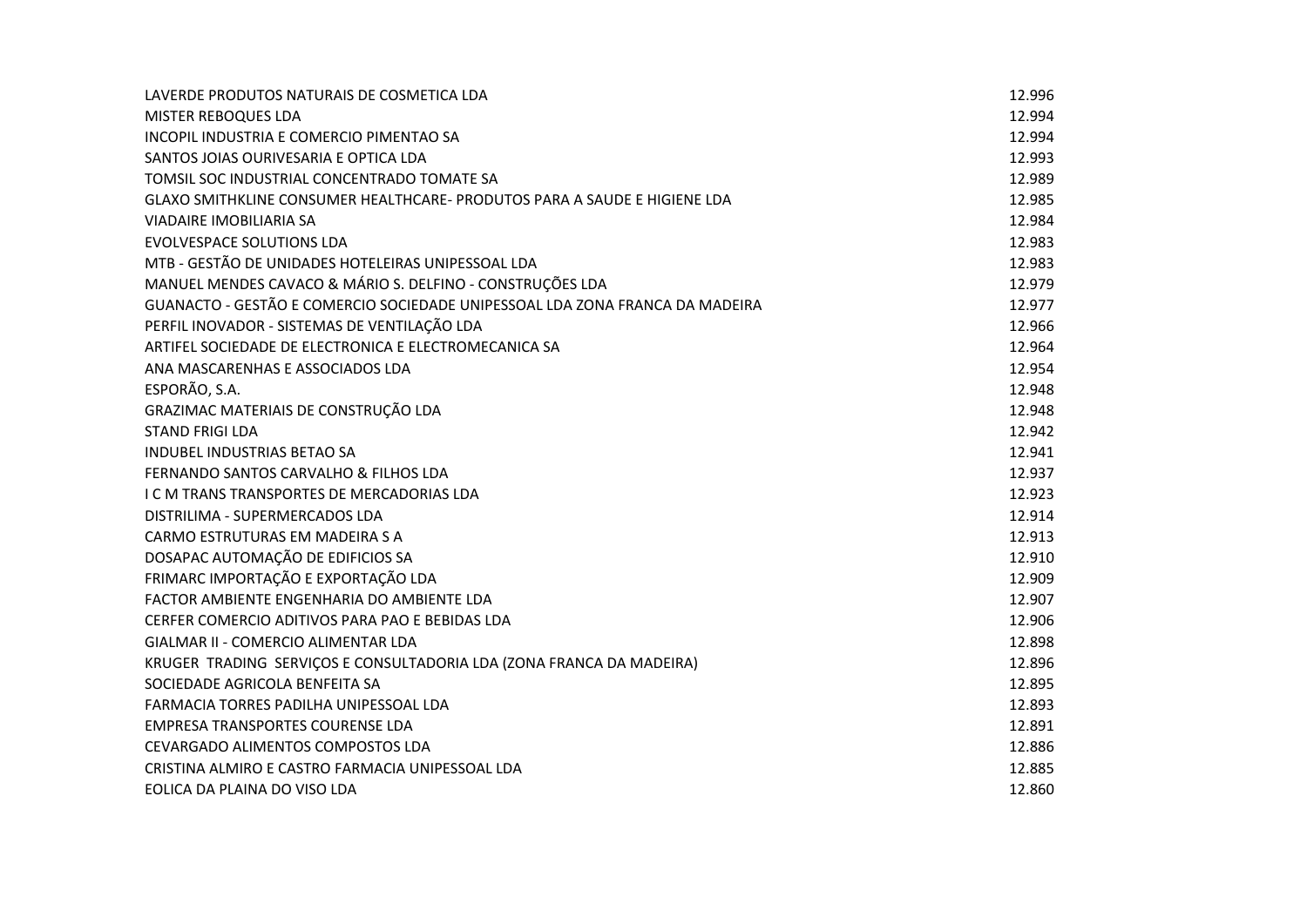| <b>INSTITUTO EDUCATIVO SOUSELAS LDA</b>                                             | 12.852 |
|-------------------------------------------------------------------------------------|--------|
| W N P H GESTÃO E INVESTIMENTOS SOC UNIPESSOAL SA                                    | 12.851 |
| ELECTRO ERMIDENSE ELECTRICIDADE LDA                                                 | 12.851 |
| ASCENDI OPERADORA GL - OPERAÇÃO E MANUTENÇÃO RODOVIÁRIA S.A.                        | 12.843 |
| <b>ASTELLAS FARMA LD</b>                                                            | 12.832 |
| ROSTOS EM FOCO LDA                                                                  | 12.829 |
| MAQUISUSI - SOCIEDADE DE CONSTRUÇÕES E TRANSPORTES S.A.                             | 12.826 |
| D D S INFORMATICA PROJECTOS E DESENVOLVIMENTO LDA                                   | 12.818 |
| BRINDARITMO UNIPESSOAL LDA                                                          | 12.814 |
| SUPERVILAFLOR SUPERMERCADOS LDA                                                     | 12.807 |
| JOSE GONCALVES SOUSA MARTINS E CIA LDA                                              | 12.804 |
| REFER TELECOM SERVIÇOS DE TELECOMUNICAÇÕES S A                                      | 12.803 |
| F & C PORTUGAL GESTÃO DE PATRIMONIOS SA                                             | 12.795 |
| MOLIGOTA - UNIPESSOAL LDA (ZONA FRANCA DA MADEIRA)                                  | 12.776 |
| SILMED SERVIÇOS MEDICOS LDA                                                         | 12.774 |
| METALOCAIMA METALURGICA VALE CAIMA SA                                               | 12.773 |
| GLOBALTRONIC ELECTRONICA E TELECOMUNICAÇÕES SA                                      | 12.772 |
| PINHALFER CAIXILHARIAS E SERRALHARIA LDA                                            | 12.770 |
| <b>AQUECILIZ SA</b>                                                                 | 12.767 |
| CHESSON MARKETING E COMERCIO INTERNACIONAL LDA                                      | 12.764 |
| BANIF GESTÃO DE ACTIVOS - SOCIEDADE GESTORA DE FUNDOS DE INVESTIMENTO MOBILIARIO SA | 12.763 |
| R V O RECICLAGEM VALORIZAÇÃO OUTEIRENSE LDA                                         | 12.760 |
| AMBIDATA - DIGITAL INNOVATION SOLUTIONS & CONSULTING, LDA                           | 12.752 |
| <b>G A MENDES LDA</b>                                                               | 12.749 |
| <b>INCOVECA GRANITOS S A</b>                                                        | 12.740 |
| TELEFAC ELVAS SOC IMPORTACAO E DISTRIBUICAO LDA                                     | 12.732 |
| MARTIFER - INOVAÇÃO E GESTÃO S A                                                    | 12.730 |
| AMERICAN LIFE INSURANCE COMPANY                                                     | 12.730 |
| ANTIGA CONFEITARIA BELEM LDA                                                        | 12.729 |
| LUZ & CARDOSO - ACTIVIDADE FARMACÊUTICA LDA                                         | 12.705 |
| ELEMENTO DIGITAL CONSULTORIA MARKETING E DESENVOLVIMENTO INFORMATICO SA             | 12.700 |
| BARAÇAS COMBUSTIVEIS LDA                                                            | 12.696 |
| TECNITEMA COMERCIO E REPRESENTACOES LDA                                             | 12.690 |
| <b>TOBIS PORTUGUESA SA</b>                                                          | 12.683 |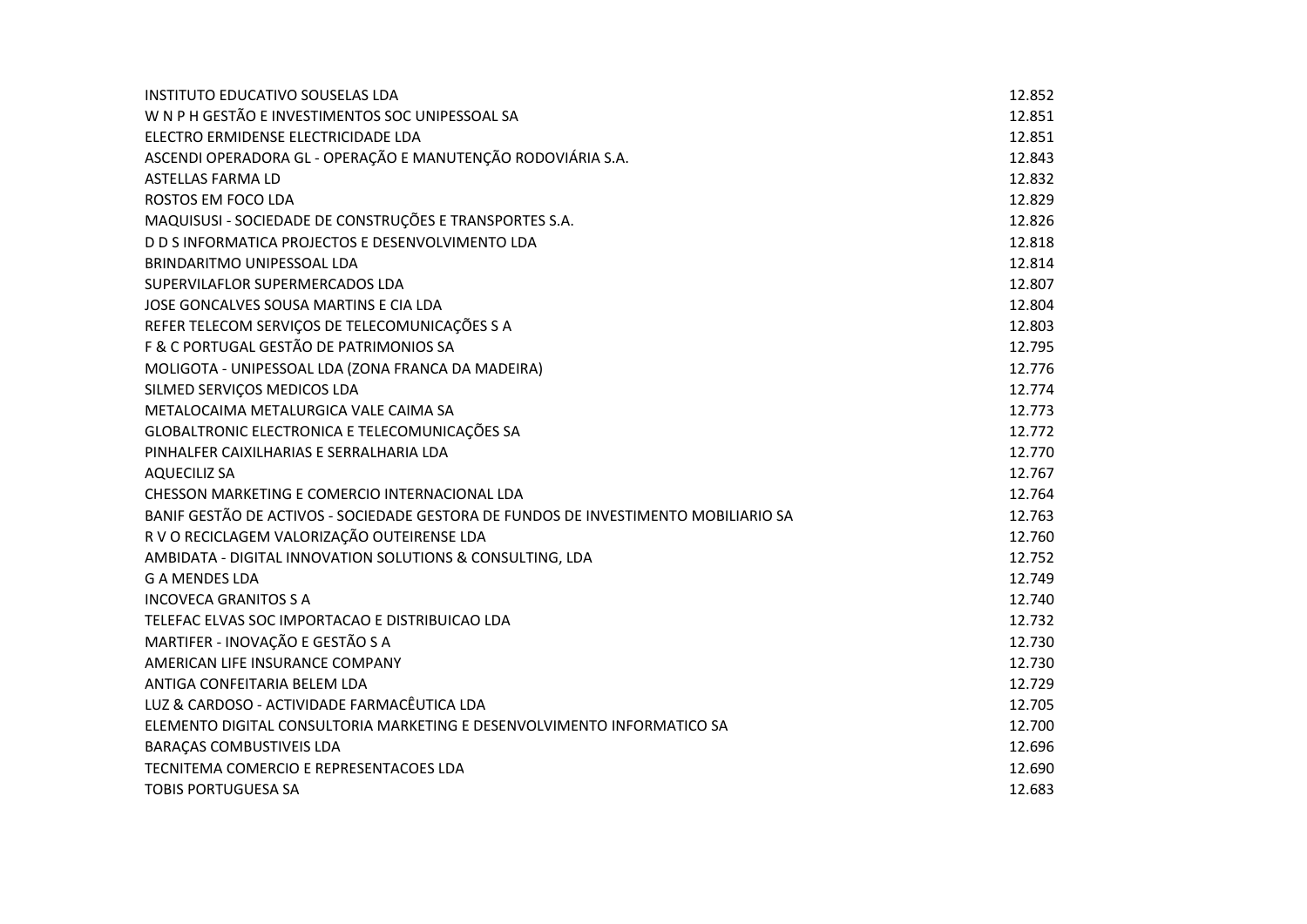| <b>BEM ALIMENTAR, LDA</b>                                                                        | 12.683 |
|--------------------------------------------------------------------------------------------------|--------|
| JOÃO EVARISTO - DISTRIBUIÇÃO ALIMENTAR LDA                                                       | 12.680 |
| LUIS FERNANDES & FERNANDES LDA                                                                   | 12.674 |
| <b>ROPRE SA</b>                                                                                  | 12.670 |
| PANIFICADORES UNIDOS CONCELHO CAMINHA LDA                                                        | 12.667 |
| METALCOVO METALURGICA DO COVO LDA                                                                | 12.663 |
| GESTAGUA GESTAO AGUAS MINEROMEDICINAIS E NASCENTE LDA                                            | 12.657 |
| HENRIQUE DE FIGUEIREDO CONSTRUÇÕES LDA                                                           | 12.653 |
| <b>TRANSPORTES MOURA LDA</b>                                                                     | 12.647 |
| MANUEL DIAS E PRIMO LDA                                                                          | 12.642 |
| LACOPALM - PROMOÇÃO IMOBILIARIA S A                                                              | 12.637 |
| RAQUEL & ANTÓNIO - SOCIEDADE DE GESTÃO IMOBILIÁRIA, S.A.                                         | 12.619 |
| FUTURMIX INOVACAO E GESTAO LDA                                                                   | 12.612 |
| <b>IMOBILIARIA MASAMP LDA</b>                                                                    | 12.606 |
| MARQUES DAS MADEIRAS - COMERCIO DE MADEIRAS LDA                                                  | 12.606 |
| AVEICELLULAR - COMUNICAÇÕES E ACESSÓRIOS LDA                                                     | 12.598 |
| LEIRIDIESEL COMERCIO E REPARAÇÃO DE VEICULOS AUTOMOVEIS S A                                      | 12.591 |
| <b>VALERIUS TEXTEIS SA</b>                                                                       | 12.586 |
| DESAFIO PLURAL - SERVIÇOS DE SAÚDE LDA                                                           | 12.585 |
| BELANATUR INDUSTRIA E COMERCIO DE COSMETICOS S A                                                 | 12.584 |
| JOAQUIM AMORIM E FILHOS LDA                                                                      | 12.582 |
| DESTILARIA LEVIRA, LDA                                                                           | 12.582 |
| TREVIPAPEL TRANSFORMAÇÃO E CORTE DE PAPEL LDA                                                    | 12.576 |
| <b>CONSTRUCOES SANTA RITA LDA</b>                                                                | 12.574 |
| M2T - MOVIMENTAÇÃO E TRATAMENTO DE TERRAS LDA                                                    | 12.572 |
| CARTONAGEM TRINDADE - INVESTIMENTOS E GESTÃO, S.A.                                               | 12.572 |
| SALTARCO - LDA                                                                                   | 12.571 |
| <b>ITELMATIS, LDA</b>                                                                            | 12.569 |
| A M PEREIRA SARAGGA LEAL OLIVEIRA MARTINS JUDICE E ASSOCIADOS SOC ADVOGADOS RL                   | 12.569 |
| CAIXA DE CREDITO AGRICOLA MUTUO DE VALE DE CAMBRA CRL                                            | 12.548 |
| AGUAS DO SADO CONCESSIONARIA DOS SISTEMAS DE ABASTECIMENTO DE AGUA E DE SANEAMENTO DE SETUBAL SA | 12.531 |
| CICLO FAPRIL INDUSTRIAS METALURGICAS SA                                                          | 12.528 |
| PAPEL FUNDAMENTAL UNIPESSOAL LDA                                                                 | 12.519 |
| FARMACIA DE PRADO LDA                                                                            | 12.508 |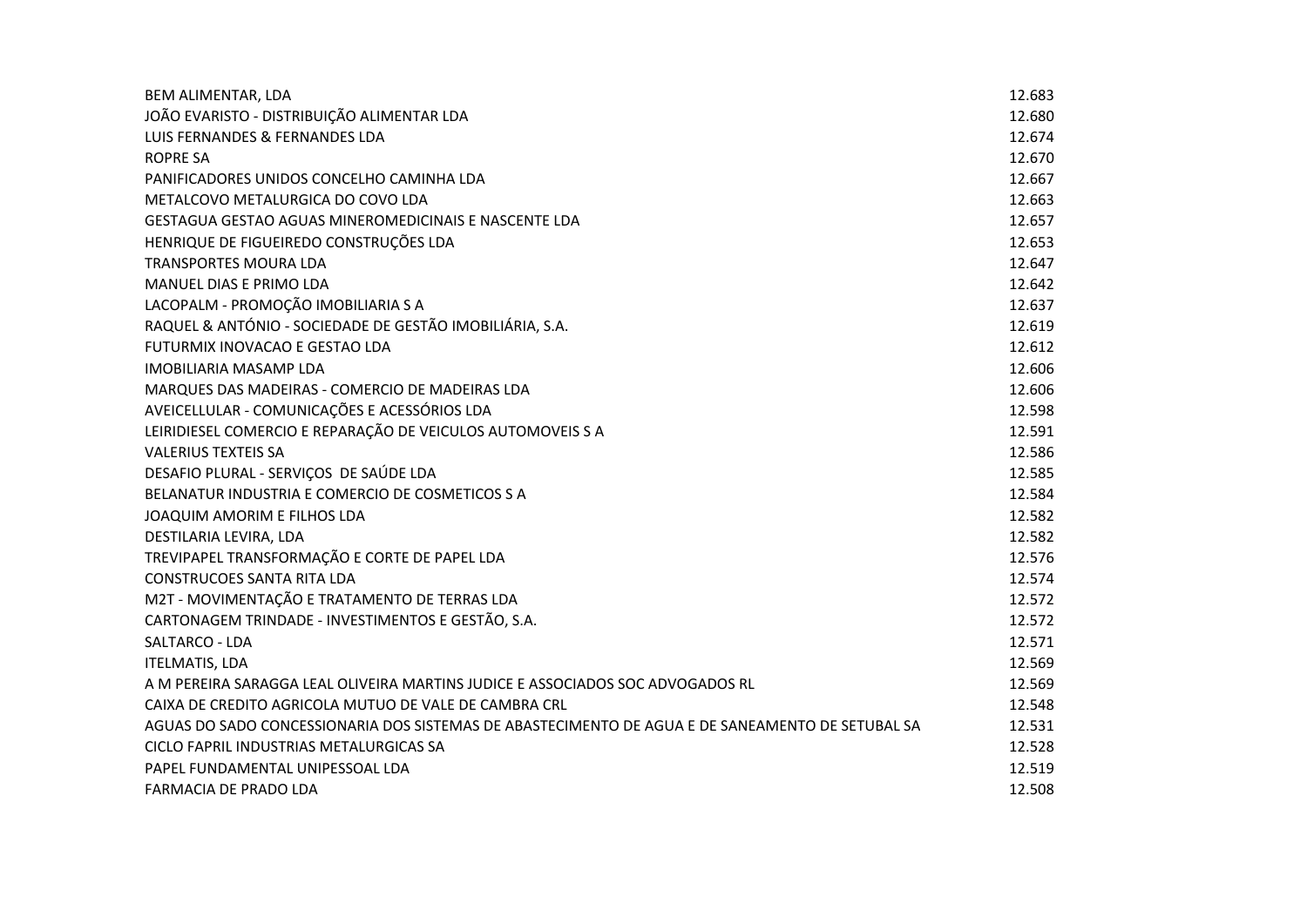| SERGIO CRIVELLI - IMOBILIARIA SA                                  | 12.506 |
|-------------------------------------------------------------------|--------|
| NOBRESPIRAL GASTRO LDA                                            | 12.502 |
| <b>TABACARIA PAINHO LDA</b>                                       | 12.500 |
| T A F A TECNICAS AMBIENTAIS FLORESTAIS E AGRICOLAS UNIPESSOAL LDA | 12.499 |
| WINFRIO AUTOMAÇÃO E FRIO INDUSTRIAL LDA                           | 12.486 |
| EMPREENDIMENTOS SEQUEIRA FERREIRA II LDA                          | 12.475 |
| <b>GARAGEM DOM JOSE LDA</b>                                       | 12.462 |
| BAJOMICO ORGANIZACOES HOTELEIRAS E SIMILARES LDA                  | 12.445 |
| IPERFORMA ARQUITECTURA E ENGENHARIA SA                            | 12.442 |
| FROMAGERIES BEL PORTUGAL SA                                       | 12.442 |
| QUEIJOS LAGOS - QUEIJOS E DERIVADOS LDA                           | 12.432 |
| WELLGIVEN UNIPESSOAL LDA                                          | 12.429 |
| CAIXA DE AFORROS DE VIGO OURENSE E PONTEVEDRA - CAIXANOVA         | 12.425 |
| BENJAMIM MACHADO ALMEIDA SOCIEDADE UNIPESSOAL LDA                 | 12.421 |
| CAIXA DE CREDITO AGRICOLA MUTUO DE PORTO DE MOS CRL               | 12.420 |
| <b>BRAUDILIO SAUDE LDA</b>                                        | 12.409 |
| ANTONIO DA COSTA CORREIA LDA                                      | 12.390 |
| GASPAR CASTRO E ROMEU SILVA ASSOCIADOS - SROC LDA                 | 12.372 |
| SODIBEJAIMO - SOCIEDADE DE GESTÃO IMOBILIARIA LDA                 | 12.358 |
| IFEC - INDUSTRIA DE FERRAGENS DO CENTRO LDA                       | 12.342 |
| <b>TRAJANO E LEITAO LDA</b>                                       | 12.326 |
| ESSETIVIL - UNIPESSOAL LDA                                        | 12.324 |
| F CARVALHO ARAUJO UNIPESSOAL LDA                                  | 12.314 |
| VATEL COMPANHIA PRODUTOS ALIMENTARES SA                           | 12.311 |
| BARATA & IRMAOS SOC AGRO PECUARIA LDA                             | 12.296 |
| <b>CLINICA ESTEVES &amp; MOREIRA LDA</b>                          | 12.294 |
| TECNIMEÃS ALUGUER DE MAQUINAS E EQUIPAMENTOS LDA                  | 12.292 |
| REVILAF - CONSTRUÇÃO CIVIL E REVESTIMENTOS LDA                    | 12.290 |
| SOCITOP UNIPESSOAL LDA                                            | 12.286 |
| TRANSPORTES MARTIN, UNIPESSOAL LDA                                | 12.276 |
| MATERIALIA MATERIAIS DE CONSTRUÇÃO SA                             | 12.276 |
| <b>JOAQUIM FREIRE HERD LDA</b>                                    | 12.273 |
| MOLDAMIRCO - METALOMECÂNICA DE MOLDES E FERRAMENTAS LDA           | 12.269 |
| PESCANOVA PORTUGAL PRODUTOS ALIMENTARES LDA                       | 12.264 |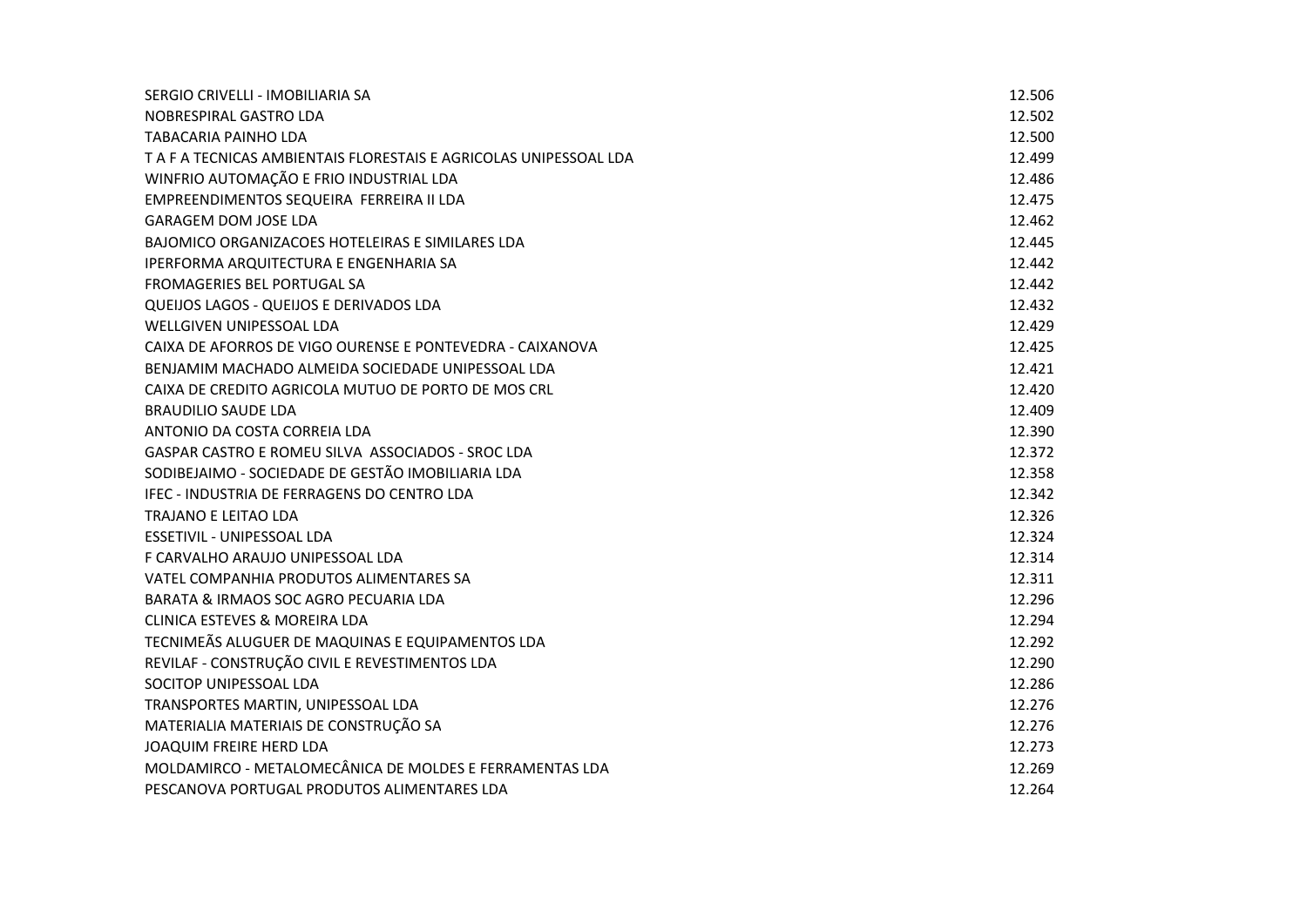| VENTILAQUA TRATAMENTO DE AGUAS E EFLUENTES LDA                          | 12.257 |
|-------------------------------------------------------------------------|--------|
| COOP ELECTRICA LOUREIRO CRL                                             | 12.243 |
| ALUMINIOS IBERICA SA                                                    | 12.232 |
| TECHNOPHAGE INVESTIGAÇÃO E DESENVOLVIMENTO EM BIOTECNOLOGIA S A         | 12.231 |
| <b>FARMACIA SOARES LDA</b>                                              | 12.218 |
| MARZZE - UNIPESSOAL LDA                                                 | 12.216 |
| <b>CUNHA BASTOS LDA</b>                                                 | 12.209 |
| LOBEGE GESTÃO DE IMOVEIS E CONSTRUÇÃO CIVIL LDA                         | 12.207 |
| UNIÃO DE SATÃO E AGUIAR DA BEIRA LDA                                    | 12.206 |
| TRANSGRANDE TRANSPORTES LDA                                             | 12.206 |
| EDIBEIRAS - EDIFICIOS E OBRAS PUBLICAS DAS BEIRAS LIMITADA              | 12.201 |
| <b>ESQUECER O TEMPO LDA</b>                                             | 12.188 |
| <b>FUA ENTERPRISE LDA</b>                                               | 12.187 |
| <b>ENERQAI LDA</b>                                                      | 12.184 |
| JOANA GOMES VARELA DIAS FARMACIA UNIPESSOAL LDA                         | 12.174 |
| FARMACIA DO FERMIL UNIPESSOAL LDA                                       | 12.170 |
| ROCHA AGUIAR E ROCHA LDA                                                | 12.161 |
| HIDDEN HEARING PORTUGAL COMERCIO DE AUXILIARES AUDITIVOS UNIPESSOAL LDA | 12.160 |
| CLINICA O R L DR ANTONIO ALVES LDA                                      | 12.153 |
| DENTALBASTO LABORATORIO DE PROTESE DENTARIA LDA                         | 12.152 |
| LAPISLAZZULO TRADING E INVESTIMENTOS LDA ZONA FRANCA DA MADEIRA         | 12.152 |
| J PINTÃO LDA                                                            | 12.152 |
| COUTO DAS DONAS - UNIPESSOAL LDA                                        | 12.142 |
| O BEIRAL SOC CIVIL EDUCACAO INFANTIL E PRIMARIA LDA                     | 12.131 |
| ROTAS BINARIAS LDA                                                      | 12.130 |
| AMBIFORCIV UNIPESSOAL LDA                                               | 12.111 |
| IMOBILIARIA S BARTOLOMEU LDA                                            | 12.104 |
| ON WINGS, LDA                                                           | 12.103 |
| TRANSPALMAZ CAMIONAGEM DE CARGA LDA                                     | 12.098 |
| <b>IMPONENTURBO - LDA</b>                                               | 12.078 |
| AMANDIO LOURENCO PRATA LDA                                              | 12.070 |
| HUAWEI TECH PORTUGAL - TECNOLOGIAS DE INFORMAÇÃO LDA                    | 12.053 |
| CLINICA MEDICO DENTARIA DE MIRANDELA JOÃO VAZ LDA                       | 12.049 |
| MANZACA & MOREIRA - EMPREENDIMENTOS IMOBILIARIOS LDA                    | 12.045 |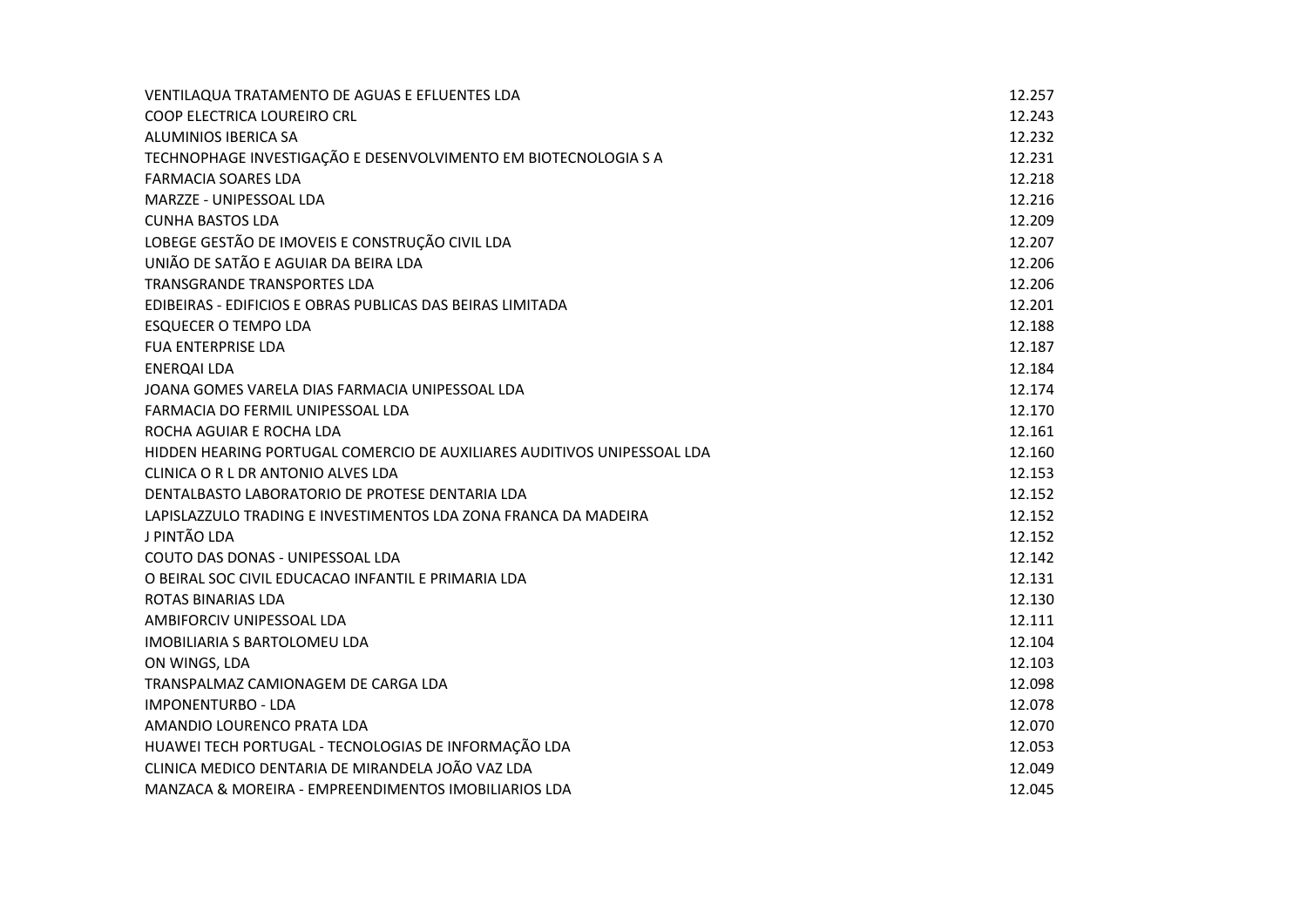| MANUEL AMARAL SOCIEDADE UNIPESSOAL LDA                                                               | 12.041 |
|------------------------------------------------------------------------------------------------------|--------|
| UNION DE CREDITOS INMOBILIARIOS, S A, ESTABELECIMENTO FINANCIERO DE CREDITO SOC UNIPERSONAL SUCURSAL | 12.038 |
| CLINICA OFTALMOLOGICA VIANA DO CASTELO LDA                                                           | 12.031 |
| <b>MANUEL REIS LDA</b>                                                                               | 12.031 |
| ARTUR VIEIRA COMERCIO E FABRICAÇÃO DE COMPONENTES PARA CALÇADO LDA                                   | 12.021 |
| RESTAURANTE BARCO DO PORTO LDA                                                                       | 12.017 |
| ARTLANT PTA, S.A.                                                                                    | 12.016 |
| PECOL SISTEMAS DE FIXAÇÃO SA                                                                         | 12.007 |
| FARMACIA ROCHA BARROS SOCIEDADE FARMACEUTICA UNIPESSOAL LDA                                          | 11.998 |
| <b>JOAO OSCAR RODRIGUES LDA</b>                                                                      | 11.994 |
| JOSE ANICETO E IRMAO LDA                                                                             | 11.991 |
| CALBOIFER - MAQUINAS PARA CONSTRUÇÃO UNIPESSOAL LDA                                                  | 11.981 |
| DORMAK LDA                                                                                           | 11.973 |
| DISTRISABUGAL SUPERMERCADOS LDA                                                                      | 11.970 |
| FARMACIA SALUS DE VIDAGO LDA                                                                         | 11.965 |
| MOINHO VELHO DO MONDEGO PADARIA E PASTELARIA LDA                                                     | 11.963 |
| JADILA COMERCIO SERVIÇOS DE CONSULTADORIA E INVESTIMENTOS LDA                                        | 11.958 |
| SOLZAIMA EQUIPAMENTOS PARA ENERGIAS RENOVAVEIS LDA                                                   | 11.957 |
| <b>TAVORA &amp; SOUSA LDA</b>                                                                        | 11.954 |
| FRINOX FRIGORIFICOS E EQUIPAMENTOS HOTELEIROS LDA                                                    | 11.951 |
| AUTO REPARADORA DE MUNA LDA                                                                          | 11.950 |
| OFIAGRI COMERCIO E REPARACAO MAQUINAS AGRO INDUSTRIAIS LDA                                           | 11.939 |
| MANUEL & MATIAS LDA                                                                                  | 11.936 |
| <b>GARCIA &amp; PEREIRA LDA</b>                                                                      | 11.932 |
| J F B CORTE E COSTURA SOCIEDADE UNIPESSOAL LDA                                                       | 11.918 |
| T D P PROJECTO E FISCALIZAÇÃO LDA                                                                    | 11.905 |
| GINECOLOGIA E OBSTETRICIA DA MULHER LDA                                                              | 11.903 |
| A FUNERARIA MARMELO LDA                                                                              | 11.901 |
| DOURAUTO COMERCIO DE AUTOMOVEIS LDA                                                                  | 11.894 |
| <b>FARMACIA SILVA LDA</b>                                                                            | 11.893 |
| EDULAB LABORATORIO DE EDULCORANTES LDA                                                               | 11.886 |
| O C P PORTUGAL PRODUTOS FARMACEUTICOS SA                                                             | 11.881 |
| ELPIDIO E HORACIO - COMERCIO & REPARAÇÃO AUTOMOVEL LDA                                               | 11.877 |
| <b>BASIPAX LDA</b>                                                                                   | 11.876 |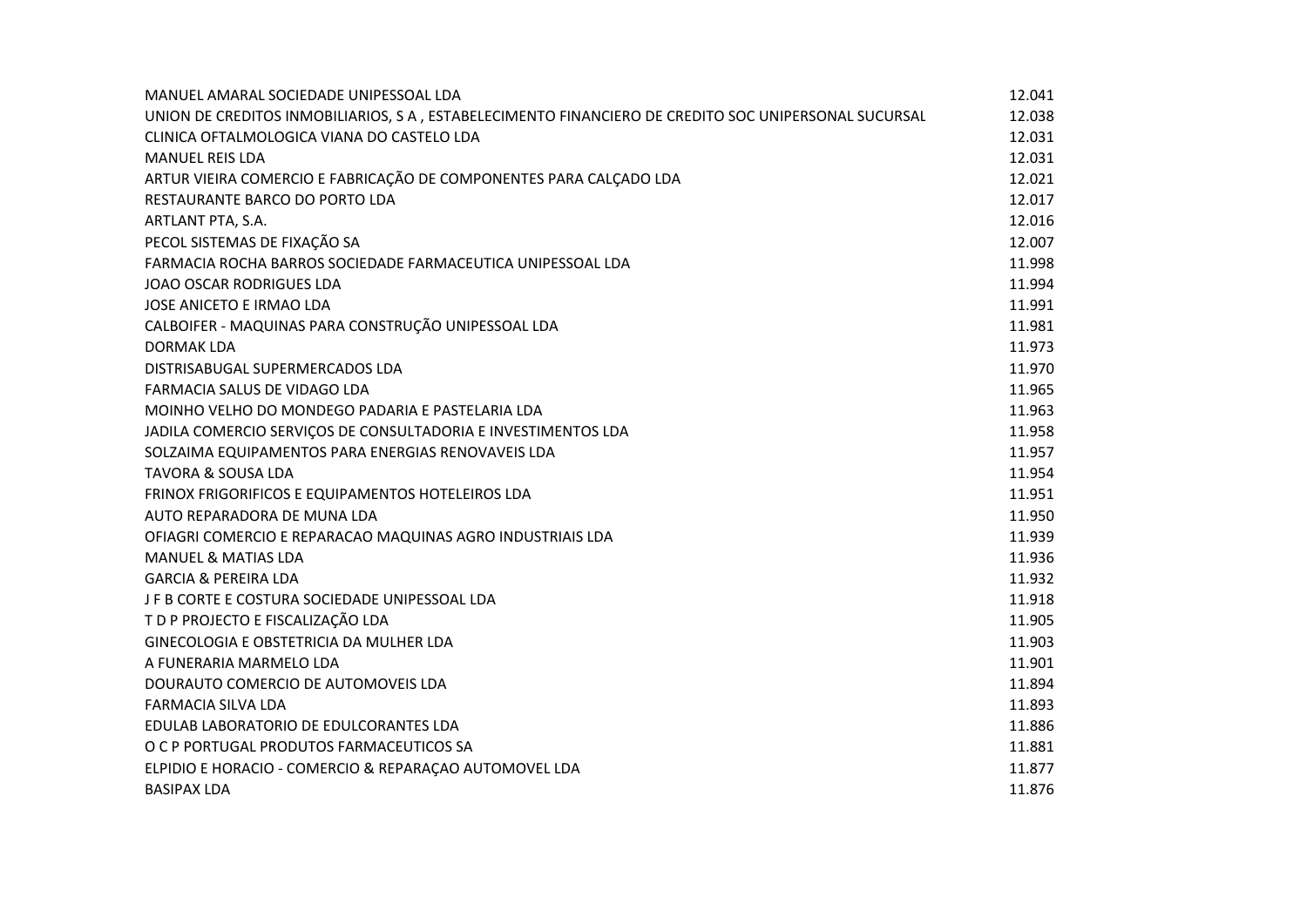| URBANIZAÇÃO RETIRO DA PRINCESA DO TUA LDA                                   | 11.875 |
|-----------------------------------------------------------------------------|--------|
| <b>CROSS AGAIN CONTROLE LDA</b>                                             | 11.872 |
| NOVA ERA - SERVIÇOS DE LIMPEZA, LDA                                         | 11.870 |
| CADIMA, CUSTÓDIO & PEREIRA - CONSTRUÇÕES LDA                                | 11.870 |
| CERDAMA DISTRIBUIDORA DE CERVEJA LDA                                        | 11.858 |
| BROSSECAR INDUSTRIA E COMERCIO DE ESCOVAS AUTO LDA                          | 11.854 |
| <b>BES COMPANHIA DE SEGUROS SA</b>                                          | 11.850 |
| VISOPARTES ACESSORIOS PARA SEMI REBOQUES LDA                                | 11.849 |
| J J S B SOCIEDADE DE CONSTRUÇÃO LDA                                         | 11.839 |
| FARMACIA SALDANHA LDA                                                       | 11.829 |
| MARIA MARGARIDA DA CUNHA CRISTOVÃO BOTELHO MIRANDA SOCIEDADE UNIPESSOAL LDA | 11.817 |
| <b>GEOLAYER - ESTUDOS DE TERRITORIO LDA</b>                                 | 11.810 |
| TRIADE CENTRO EMPRESARIAL DE DESENVOLVIMENTO ESTRATEGICO E DE FORMAÇÃO LDA  | 11.808 |
| ALEXANDRINO OLIVEIRA, SILVA & CIA LDA                                       | 11.806 |
| RONDAMONTE LDA                                                              | 11.802 |
| CT - COBERT TELHAS, S.A.                                                    | 11.799 |
| PRETIBEJA - VESTUÁRIO E CONFECÇÕES, LDA                                     | 11.787 |
| SERGIO MANUEL SANTOS NETO UNIPESSOAL LDA                                    | 11.784 |
| OPTIMA OPÇÃO - LDA                                                          | 11.784 |
| <b>CARDOSO E MAIA SA</b>                                                    | 11.782 |
| ST JUDE MEDICAL PORTUGAL DISTRIBUIÇÃO DE PRODUTOS MEDICOS LDA               | 11.781 |
| <b>JJW PORTUGAL S A</b>                                                     | 11.779 |
| CANTIGA DO MAR HOTELARIA E RESTAURAÇÃO LDA                                  | 11.777 |
| MIRA SERRA COMERCIO DE AUTOMOVEIS LDA                                       | 11.772 |
| MARIA DO ROSÁRIO VARGAS, S.A.                                               | 11.769 |
| <b>NOVAGEO SOLUTIONS SA</b>                                                 | 11.733 |
| MAPFRE SEGUROS GERAIS SA                                                    | 11.730 |
| FARMACIA ELVAS UNIPESSOAL LDA                                               | 11.725 |
| FOMENTO COOP CENTROS ENSINO CRL                                             | 11.721 |
| P M E INVESTIMENTOS SOC INVESTIMENTO SA                                     | 11.706 |
| RISODENTE CLINICA MEDICA E DENTARIA LDA                                     | 11.703 |
| UNICOM UNIAO COMERCIAL MAQUINAS LDA                                         | 11.702 |
| PROSEGUR DISTRIBUIÇÃO E SERVIÇOS LDA                                        | 11.701 |
| TRANSPORTES ALTO ROQUE UNIPESSOAL LDA                                       | 11.699 |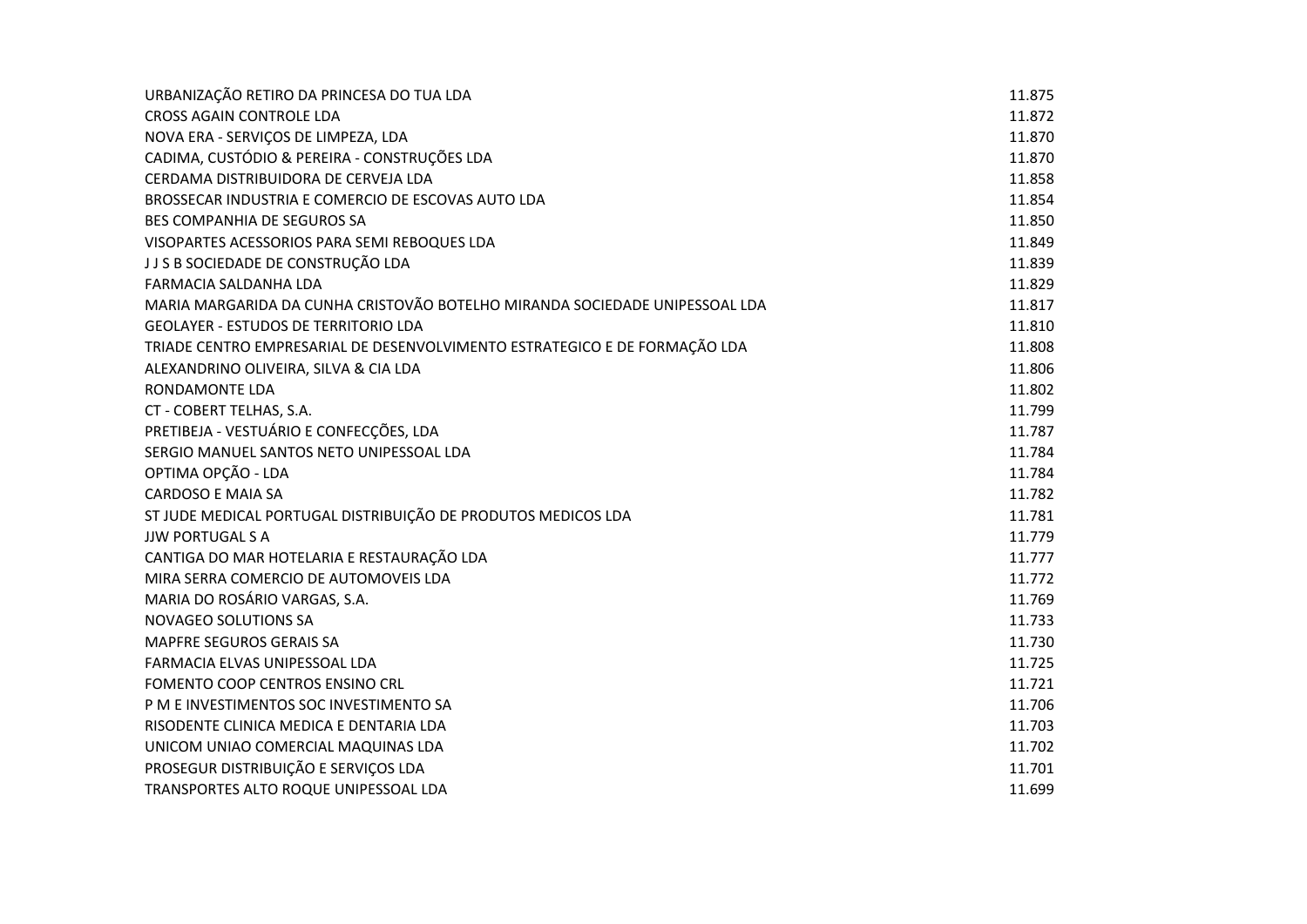| BAPTISTA DA COSTA & ASSOCIADOS SROC S A                                        | 11.699 |
|--------------------------------------------------------------------------------|--------|
| LOGISPACE - LOGISTICA E TRANSPORTES S A                                        | 11.699 |
| <b>IRMAOS AMORIM LDA</b>                                                       | 11.698 |
| SERVIRAIL SERVIÇOS RESTAURAÇÃO CATERING E HOTELARIA LDA                        | 11.695 |
| FUSKOS MARKETING E CONSULTORIA SOCIEDADE UNIPESSOAL LDA ZONA FRANCA DA MADEIRA | 11.693 |
| CHIQUITA PORTUGAL VENDA E COMERCIALIZAÇÃO DE FRUTA UNIPESSOAL LDA              | 11.686 |
| CASA MUNDO MATERIAIS CONSTRUCAO LDA                                            | 11.686 |
| KILLARNEY COMERCIO INTERNACIONAL LDA ZONA FRANCA DA MADEIRA                    | 11.681 |
| J R S M TRANSPORTES LDA                                                        | 11.680 |
| MD PLASTICS - FABRICAÇÃO DE ARTIGOS PLÁSTICOS LDA                              | 11.679 |
| <b>CJF EXPORT LDA</b>                                                          | 11.676 |
| IBEROFTAL - SERVIÇOS DE SAUDE S A                                              | 11.674 |
| J PINTO LEITAO SA                                                              | 11.656 |
| FRIMACIEL EQUIPAMENTOS HOTELEIROS E FRIO LDA                                   | 11.643 |
| CONSTRULINK TECNOLOGIAS DE INFORMAÇÃO S A                                      | 11.643 |
| STEPSQUARE LDA                                                                 | 11.638 |
| STEPVALUE SOLUÇÕES DE COMUNICAÇÃO LDA                                          | 11.638 |
| SONIA CORREIA UNIPESSOAL LDA                                                   | 11.637 |
| <b>MADEIRA WINE COMPANY S A</b>                                                | 11.621 |
| <b>GRANITOS RIBEIRO LDA</b>                                                    | 11.605 |
| CICLUM FARMA, UNIPESSOAL LDA                                                   | 11.605 |
| CIAP - CENTRO DE INSPECÇÃO AUTOMÓVEL DE PORTUGAL, S.A                          | 11.593 |
| SORRIR COM GOSTO - UNIPESSOAL LDA                                              | 11.585 |
| PECOL II COMPONENTES INDUSTRIAIS LDA                                           | 11.579 |
| CONTROLFACTOR - INDUSTRIA DE CALÇADO LDA                                       | 11.568 |
| PRIO FOODS, S.A.                                                               | 11.560 |
| PRO TEMPORE - COMERCIO INTERNACIONAL E SERVIÇOS LDA ZONA FRANCA DA MADEIRA     | 11.559 |
| <b>MARTINS CUNHA E CIA LDA</b>                                                 | 11.559 |
| ERGOPRISMA - INVESTIMENTOS IMOBILIARIOS LDA                                    | 11.548 |
| SISTRAL SISTEMAS DE ESTRUTURAS DE ALUMINIO LDA                                 | 11.544 |
| PAVICER PAVIMENTOS CERAMICOS LDA                                               | 11.537 |
| SIMETEC PROJECTOS E EQUIPAMENTOS INDUSTRIAIS LDA                               | 11.533 |
| SERGIO GIL BORGES UNIPESSOAL LDA                                               | 11.528 |
| MARIA IRENE DE BRITO LOPES FERRÃO CAETANO UNIPESSOAL LDA                       | 11.522 |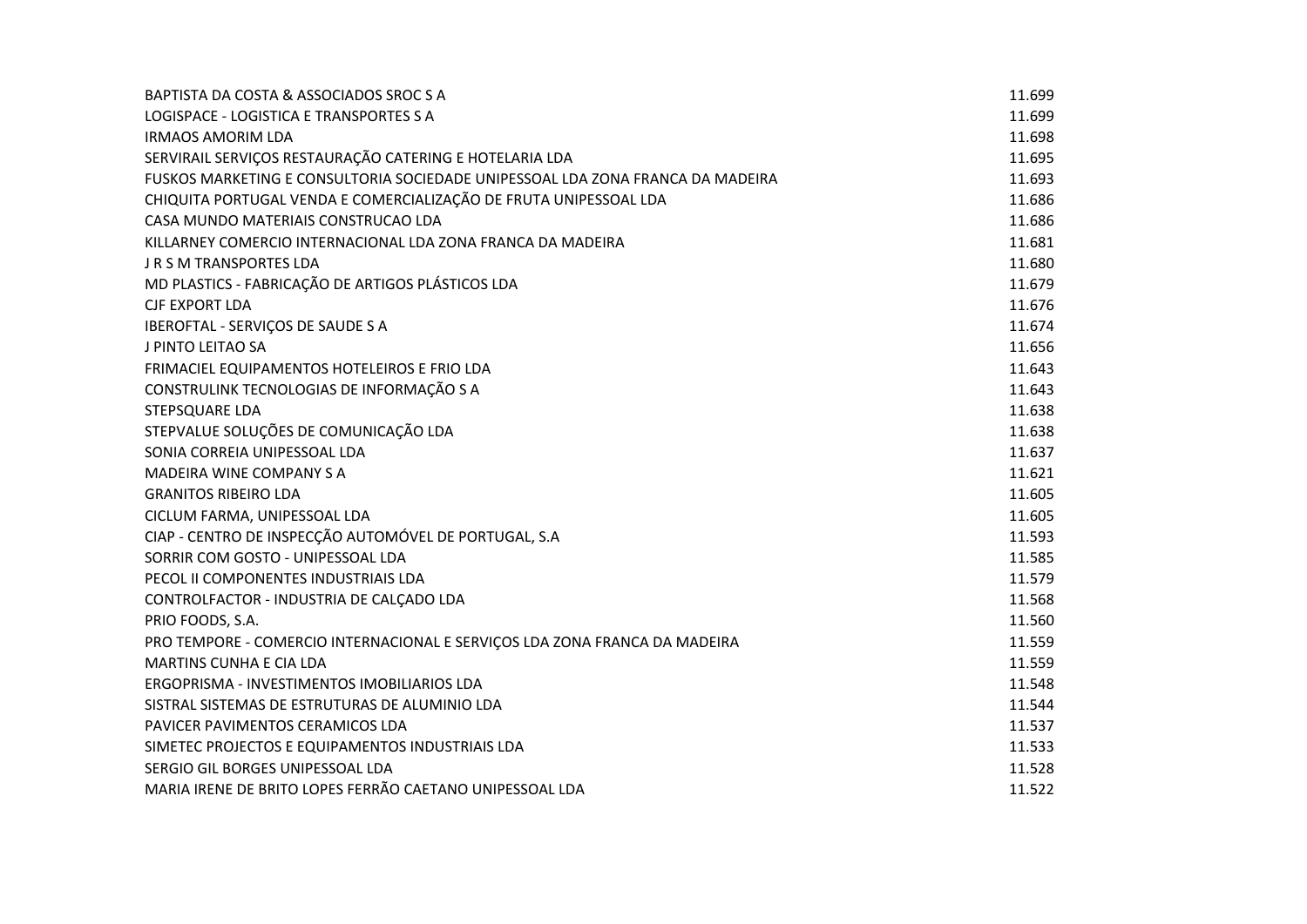| PAISAGENS & EPOCAS UNIPESSOAL LDA                                            | 11.508 |
|------------------------------------------------------------------------------|--------|
| PINTO E FILHO LDA                                                            | 11.494 |
| FERROVISEU ARMAZENS FERRO VISEU LDA                                          | 11.485 |
| BRISTOL MYERS SQUIBB FARMACEUTICA PORTUGUESA SA                              | 11.483 |
| EUROTALAYA LDA                                                               | 11.474 |
| CAVE CENTRAL DA BAIRRADA SA                                                  | 11.470 |
| CARLOS CAVACO UNIPESSOAL LDA                                                 | 11.459 |
| BOTICAFARMA FARMACIA UNIPESSOAL LDA                                          | 11.459 |
| LOMA EUROPA - COSMETICOS LDA                                                 | 11.456 |
| TRANSPORTES IDEAL LAFOES LDA                                                 | 11.451 |
| HISCOX EUROPE UNDERWRITING LIMITED- SUCURSAL EM PORTUGAL                     | 11.444 |
| SATHERM - EQUIPAMENTOS TÉRMICOS LDA                                          | 11.443 |
| RIS 2048 - SISTEMAS INFORMÁTICOS E COMUNICAÇÕES LDA                          | 11.443 |
| OTTO MULTISERVEI - SOLUÇÕES AMBIENTAIS S A                                   | 11.427 |
| GARCIPLANO INVESTIMENTOS IMOBILIARIOS E PARTICIPAÇÕES FINANCEIRAS SA         | 11.423 |
| TRANSPORTES ANTONIO JORGE E QUITERIA LDA                                     | 11.421 |
| UNITED MANAGEMENT SERVICES - CONSULTORIA FISCAL LDA (ZONA FRANCA DA MADEIRA) | 11.407 |
| <b>CARMO &amp; PARENTE LDA</b>                                               | 11.406 |
| RESUR-GESTÃO DE RESIDUOS E HIGIENE URBANA LDA                                | 11.392 |
| MORAIS LEITÃO GALVÃO TELES SOARES DA SILVA & ASSOCIADOS SOC DE ADVOGADOS RL  | 11.392 |
| MYRTIA - CONSULTADORIA E SERVIÇOS LDA (ZONA FRANCA DA MADEIRA)               | 11.391 |
| <b>JOTAVIO - TRANSPORTES LDA</b>                                             | 11.387 |
| JOTAPINTA PINTURAS DE CONSTRUÇÃO CIVIL LDA                                   | 11.383 |
| HONEYWELL PORTUGAL AUTOMACAO E CONTROLO S A                                  | 11.374 |
| ENGIMOV - CONSTRUÇÕES, S.A.                                                  | 11.371 |
| BRUMAN - SERVIÇOS OPTICOS UNIPESSOAL LDA                                     | 11.368 |
| CONSERVATORIO REGIONAL DE CASTELO BRANCO                                     | 11.358 |
| KARMANN GHIA DE PORTUGAL - INDUSTRIA DE CONFECÇÃO DE CAPAS LDA               | 11.357 |
| COM UT UNIDADE TECNOLOGICA SOCIEDADE DE INFORMAÇÕES E COMUNICAÇÕES LDA       | 11.355 |
| AGOSTINHO MARQUES LDA                                                        | 11.355 |
| OGILVY E MATHER PORTUGAL PUBLICIDADE UNIPESSOAL LDA                          | 11.351 |
| TRANSPORTES IRMÃOS BARBOSA LDA                                               | 11.341 |
| VERITAS EDUCATIO - EDUCAÇÃO E SERVIÇOS S A                                   | 11.317 |
| EMPRESA GRAFICA FUNCHALENSE SA                                               | 11.314 |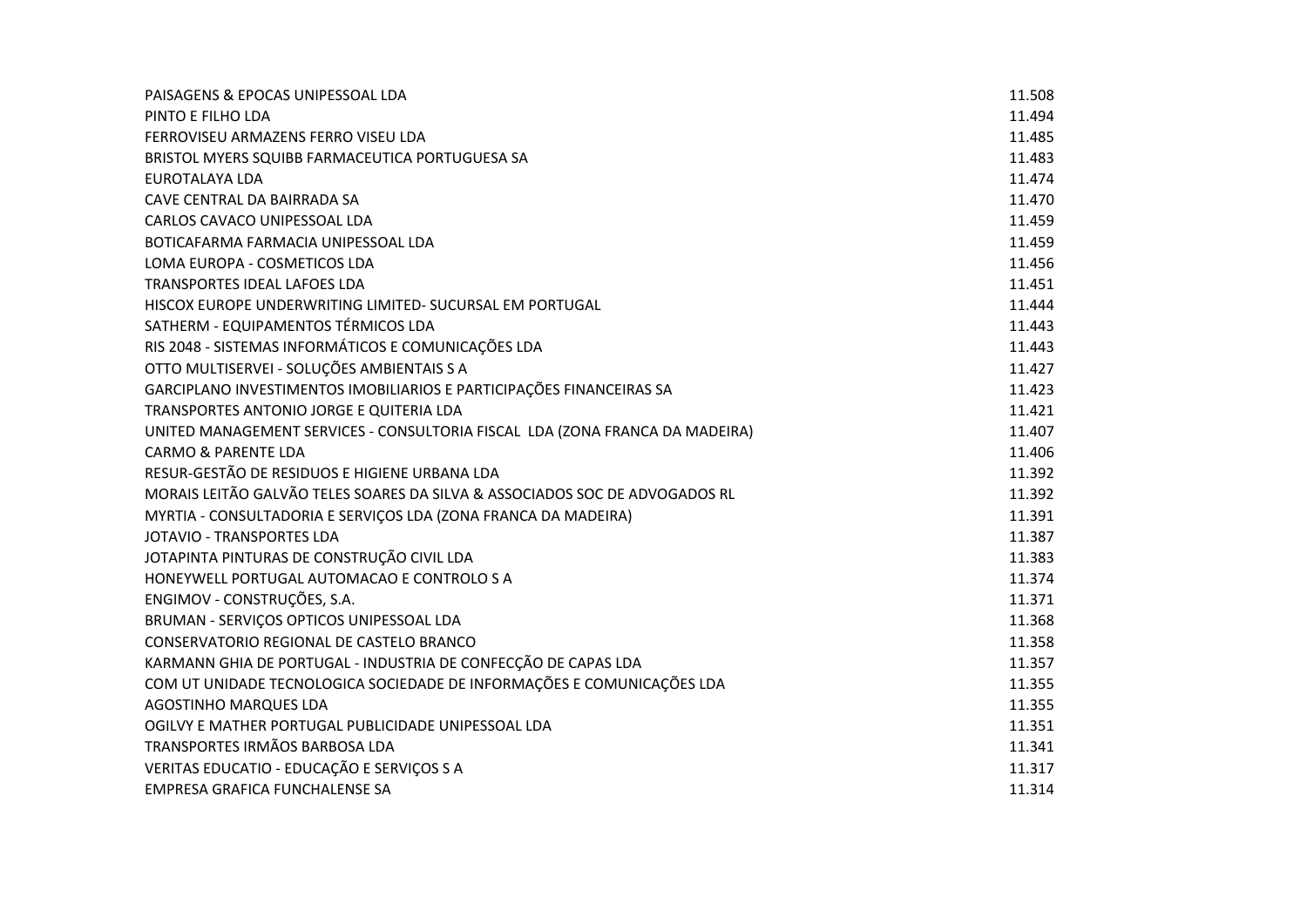| MARIA PAULA SERRA SILVA CRUJEIRA UNIPESSOAL LDA                                            | 11.314 |
|--------------------------------------------------------------------------------------------|--------|
| MABI GELATARIA E CAFETARIA LDA                                                             | 11.307 |
| UIC UNIDADE DE INDUSTRIA AUTO MECANICA CENTRO LDA                                          | 11.306 |
| TRANSPORTES CARTIGAL LDA                                                                   | 11.296 |
| MATEUS & SEQUEIRA - SOCIEDADE DE CONSTRUÇÃO COMPRA E VENDA S A                             | 11.295 |
| SORRISO INEDITO UNIPESSOAL LDA                                                             | 11.293 |
| <b>ELAIA S A</b>                                                                           | 11.282 |
| <b>FARMACIA SANTO ANDRE LDA</b>                                                            | 11.276 |
| ISOLVIANA - ISOLAMENTOS TERMICOS, LDA                                                      | 11.269 |
| RAMALHO ROSA - COBETAR SOCIEDADE DE CONSTRUÇÕES SA                                         | 11.251 |
| DERMOFILIPA UNIPESSOAL LDA                                                                 | 11.250 |
| SALSICHARIA LIMIANA LDA                                                                    | 11.247 |
| HUGO ANGELO - SOCIEDADE FARMACEUTICA LDA                                                   | 11.246 |
| BANCO BNP PARIBAS PERSONAL FINANCE, S.A.                                                   | 11.245 |
| ALVOCELULAR - SERVIÇOS DE DERMATOLOGIA, LDA                                                | 11.238 |
| INTERBRAGANÇAIMO - SOCIEDADE DE GESTÃO IMOBILIARIA SA                                      | 11.237 |
| EDREMIT - COMÉRCIO, SERVIÇOS DE CONSULTADORIA E INVESTIMENTOS LDA (ZONA FRANCA DA MADEIRA) | 11.226 |
| MICAREFE SOCIEDADE IMOBILIARIA LDA                                                         | 11.217 |
| <b>SILVAS SA</b>                                                                           | 11.203 |
| GALNESVILLE ENTERPRISES CONSULTADORIA E SERVIÇOS LDA ZONA FRANCA DA MADEIRA                | 11.194 |
| <b>CASTROPECAS LDA</b>                                                                     | 11.190 |
| VITAL CLIMA, LDA                                                                           | 11.188 |
| CRISTINA LINO HORGAN - SOCIEDADE UNIPESSOAL LDA                                            | 11.182 |
| ECOGRAFE - SOCIEDADE MÉDICA S.A.                                                           | 11.162 |
| <b>TRANSPORTES SALATIA LDA</b>                                                             | 11.160 |
| VET-HEAVY SERVIÇOS VETERINARIOS DE CAMPO LDA                                               | 11.150 |
| SELKIRK COMERCIO INTERNACIONAL UNIPESSOAL LDA ZONA FRANCA DA MADEIRA                       | 11.149 |
| URBE CONSULTORES ASSOCIADOS LDA                                                            | 11.143 |
| ANTONIO LOPES PINA UNIPESSOAL LDA                                                          | 11.143 |
| CLINICA DE REABILITACAO VALE LIMA LDA                                                      | 11.139 |
| <b>TRANSPORTES PAULO &amp; CARDOSO LDA</b>                                                 | 11.125 |
| ISABEL SERRA SOCIEDADE UNIPESSOAL LDA                                                      | 11.125 |
| D. MOURA - CONSULTORIA E EXPLORAÇÃO DE EMPREENDIMENTOS LDA                                 | 11.123 |
| CONFRIPAIVA CONSTRUÇÕES UNIPESSOAL LDA                                                     | 11.116 |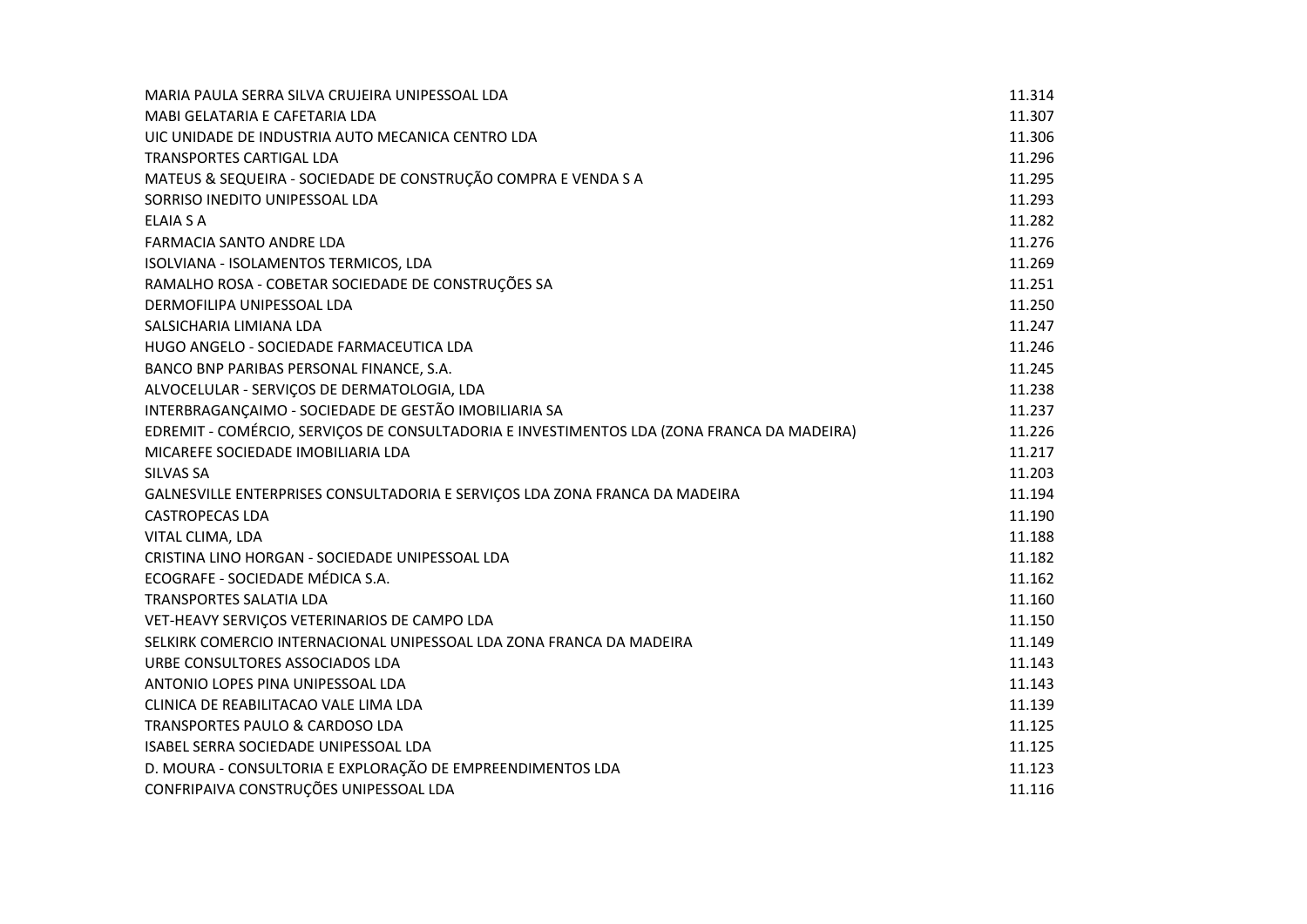| BLUE CAPE CONSULTORES DE COMPUTAÇÃO TECNICA E CIENTIFICA LDA            | 11.114 |
|-------------------------------------------------------------------------|--------|
| ROSA LOPES E SILVA LDA                                                  | 11.112 |
| CARLOS MARIA ROMÃO LDA                                                  | 11.112 |
| ARISDOURO - GESTÃO HOTELEIRA LDA                                        | 11.107 |
| JALUI COMERCIO DE PRONTO A VESTIR LDA                                   | 11.107 |
| FARMACIA DE ST BARBARA LDA                                              | 11.095 |
| MARIA LOPES DA COSTA - CONSTRUÇÃO CIVIL E OBRAS PUBLICAS UNIPESSOAL LDA | 11.095 |
| PEOPLEBELGI EVENTS LDA ZONA FRANCA DA MADEIRA                           | 11.092 |
| RUI ROLO SOCIEDADE UNIPESSOAL LDA                                       | 11.083 |
| SUPERETAPA - UNIPESSOAL LDA                                             | 11.081 |
| MAXIFER ARMAZENS DE FERRO LDA                                           | 11.079 |
| ARQUILOUSÃ - SOC DE CONSTRUCOES LDA                                     | 11.068 |
| <b>RIGHT IT SERVICES LDA</b>                                            | 11.065 |
| <b>TRANSPORTES SIVINA LDA</b>                                           | 11.059 |
| VIRGILIO ROQUE SOC DE CONSTRUÇÃO CIVIL LDA                              | 11.059 |
| FIDISTRAM REPRESENTAÇÕES SA                                             | 11.049 |
| TRANSPORTES BACALHAU UNIPESSOAL LDA                                     | 11.048 |
| AUTO RENO MINHO COMERCIO DE AUTOMOVEIS LDA                              | 11.043 |
| TECPAN TECNOLOGIA E PRODUTOS PARA PASTELARIA E PANIFICAÇÃO LDA          | 11.034 |
| PACHECO PEREIRA FARMACIAS LDA                                           | 11.032 |
| SERVIVE PORTUGAL EQUIPAMENTO MEDICO E ASSISTENCIA LDA                   | 11.025 |
| MANUEL ANTONIO SOBRAL COSTA SA                                          | 11.012 |
| VIDROREI SOC TRANSFORMADORA DE VIDROS ESPELHOS LDA                      | 11.010 |
| <b>SOCOTAB LDA</b>                                                      | 11.000 |
| AGROCARAMULO EMPREENDIMENTOS AGRO PECUARIOS SA                          | 11.000 |
| MONSARAZ PARQUE SOCIEDADE IMOBILIARIA LDA                               | 10.996 |
| TUF TRANSPORTES URBANOS DE FAMALICÃO LDA                                | 10.986 |
| GIOTTO - SERVIÇOS DE CONSULTORIA LDA (ZONA FRANCA DA MADEIRA)           | 10.984 |
| SOCIEDADE VISEENSE DE COMERCIO E INDUSTRIA LDA                          | 10.982 |
| JAIME MILHEIRO SERVIÇOS MEDICOS LDA                                     | 10.981 |
| HEADLAND TECHNOLOGY FUND (MADEIRA) SGPS LDA (ZONA FRANCA DA MADEIRA)    | 10.975 |
| ALCIDES CASTRO GOMES LDA                                                | 10.974 |
| AGOSTINHO E CANDIDO JOGOS E DIVERSOES LDA                               | 10.973 |
| HOTELARIA E RESTAURAÇÃO O ENCONTRO LDA                                  | 10.972 |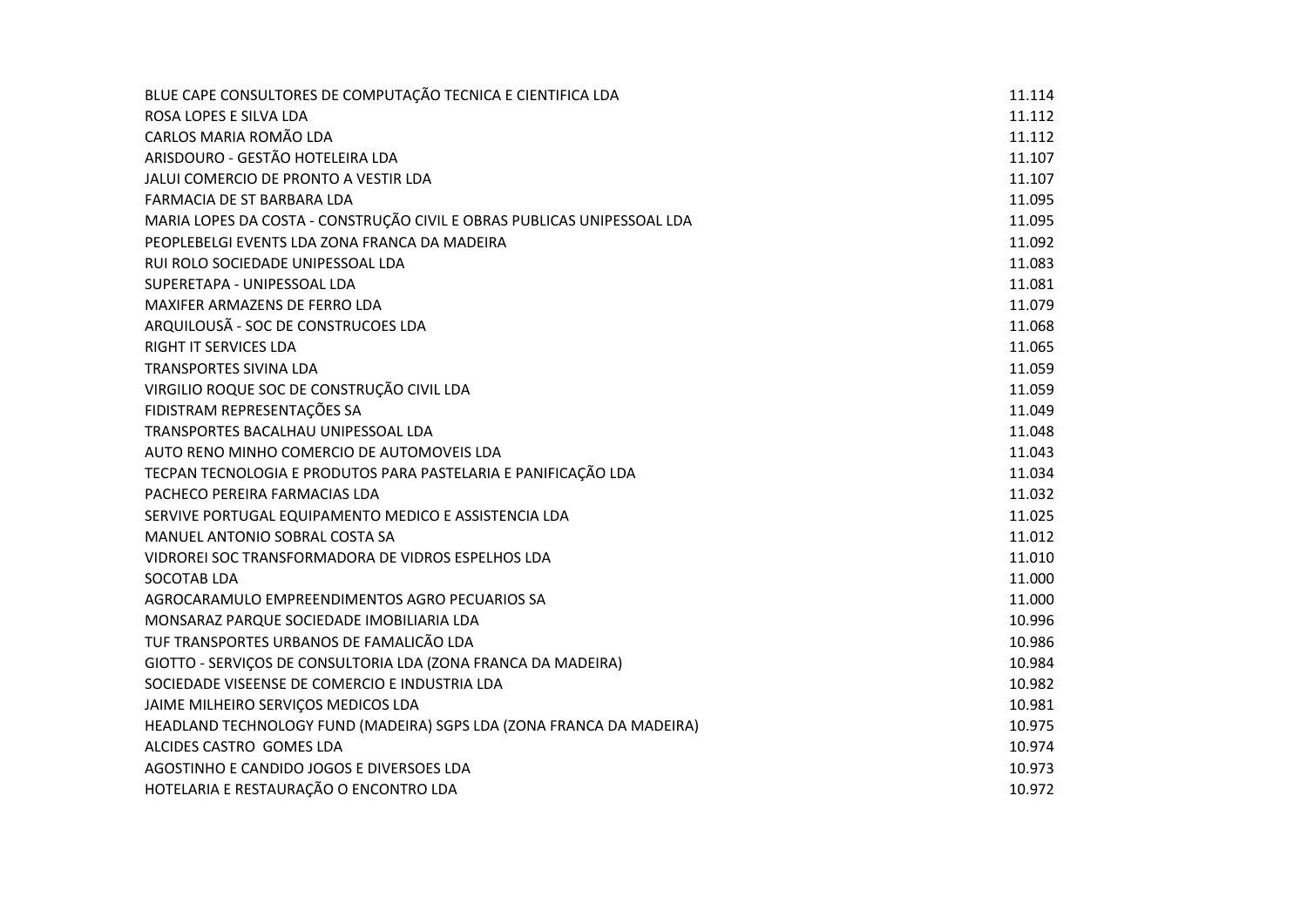| ADRIANO JOSE CARAPINHA GINO E FILHOS LDA                             | 10.969 |
|----------------------------------------------------------------------|--------|
| PROCIVTEC, LDA                                                       | 10.967 |
| MAGRIMAL MAQUINAS AGRICOLAS MANSORES LDA                             | 10.955 |
| FIRST MARINE - SOCIEDADE UNIPESSOAL LDA                              | 10.949 |
| MARTHA REGINA SOCIEDADE UNIPESSOAL LDA                               | 10.945 |
| AVEDOL - EXPOSITORES ESTANTARIA E ARTIGOS EM ARAME LDA               | 10.938 |
| ELECTROREQUETIM - DISTRIBUIÇÃO DE MATERIAL ELÉCTRICO S.A.            | 10.937 |
| SHEPTON CONSULTADORIA E SERVIÇOS LDA                                 | 10.931 |
| DUAFAR CONSTRUÇÃO CIVIL E OBRAS PUBLICAS LDA                         | 10.921 |
| NUNO PINTO AFONSO UNIPESSOAL LDA                                     | 10.918 |
| SOLTRAFEGO SOLUÇÕES DE TRANSITO ESTACIONAMENTO E COMUNICAÇÕES S A    | 10.916 |
| MARIA LUISA VENDA - UNIPESSOAL LDA                                   | 10.914 |
| DIODORO PASTELARIA BOUTIQUE DE PÃO LDA                               | 10.904 |
| LABORATORIO DE ANALISES CLINICAS DE DOUTORA FATIMA VAZ DAS NEVES LDA | 10.901 |
| ST JULIAN'S SCHOOL ASSOCIATION                                       | 10.898 |
| GOBAR LDA SERRALHARIA CONSTRUCAO CIVIL                               | 10.883 |
| JOSE M OLIVEIRA UNIPESSOAL LDA                                       | 10.865 |
| CAMEIRINHA MAQUINAS AGRICOLAS LDA                                    | 10.863 |
| COFEMEL - SOCIEDADE DE VESTUARIO S A                                 | 10.858 |
| MASMOTA - COMERCIO SERVIÇOS DE CONSULTADORIA E INVESTIMENTOS LDA     | 10.857 |
| SUCRAME - PRODUTOS ALIMENTARES LDA                                   | 10.848 |
| FARMACIA SÃO COSME LDA                                               | 10.845 |
| O MUNDO DA MUSICA FLAVIENSE COMERCIO DE CASSETES E DISCOS LDA        | 10.837 |
| ML44-OFTALMOLOGIA LDA                                                | 10.828 |
| COSTA IBERICA MADEIRAS S A                                           | 10.807 |
| MARCELINO & CEPEDA LDA                                               | 10.807 |
| EDIMADE EDIFICADORA MADEIRA S A                                      | 10.802 |
| PUBLIFERRAO PUBLICIDADE LDA                                          | 10.797 |
| <b>TRANSPORTES PETROIBERICA S A</b>                                  | 10.795 |
| MANUEL AMADEU PIMENTA LDA                                            | 10.794 |
| J PIMENTA E FILHOS LDA                                               | 10.793 |
| TRANSPORTES GONCALVES E FILHO LDA                                    | 10.781 |
| CENARIO ABERTO UNIPESSOAL LDA                                        | 10.776 |
| BRICOBEJAIMO - SOCIEDADE DE GESTÃO IMOBILIARIA LDA                   | 10.775 |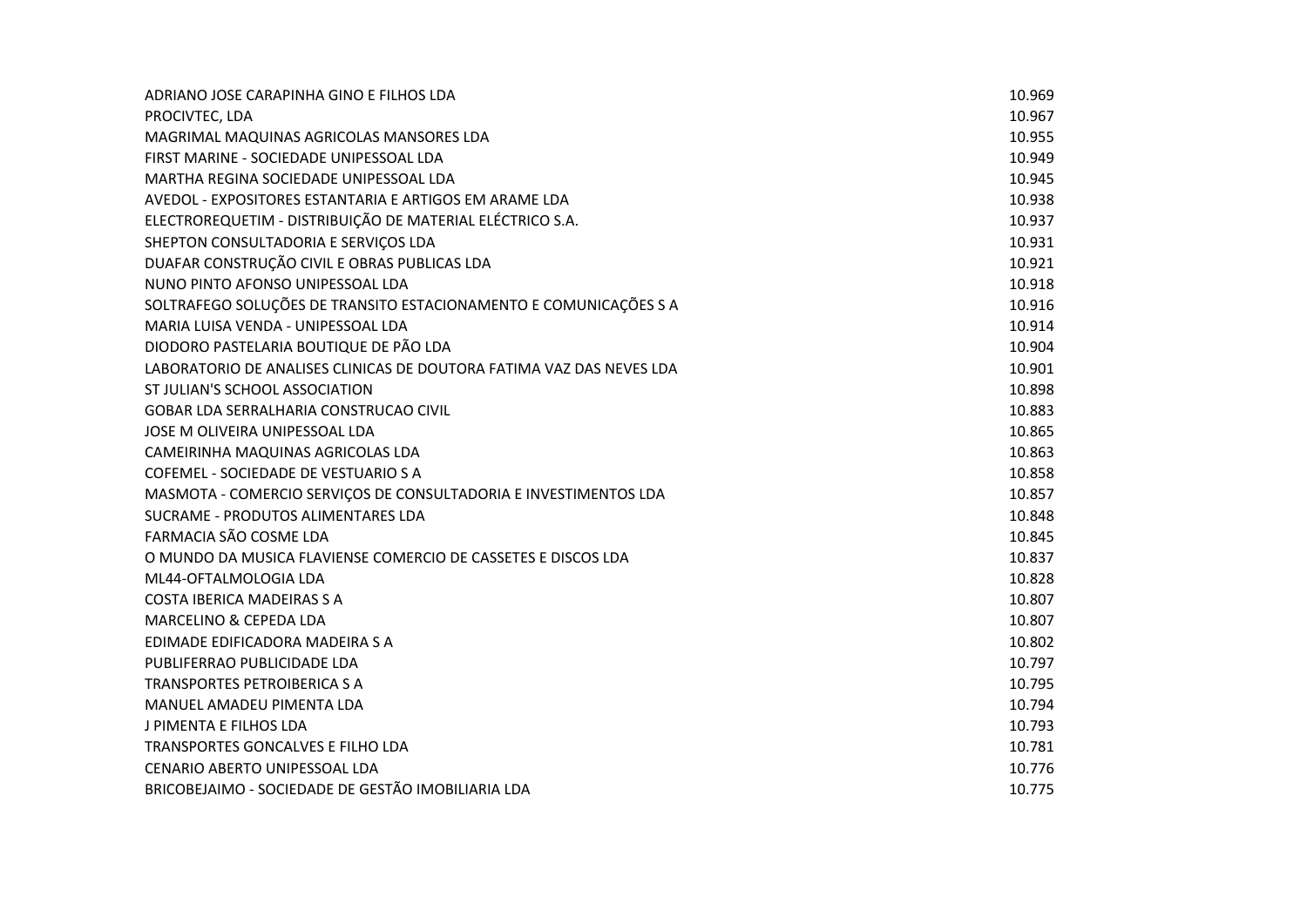| CISFRA INDUSTRIA METALOMECANICA LDA                                         | 10.762 |
|-----------------------------------------------------------------------------|--------|
| PROCONTROL PROJECTOS E FISCALIZAÇÃO DE EMPREENDIMENTOS DA CONSTRUÇÃO LDA    | 10.759 |
| <b>OPTICA SANTOS LDA</b>                                                    | 10.755 |
| FUNGISTEEL SERVIÇOS DE ENGENHARIA UNIPESSOAL LDA                            | 10.751 |
| FARMACIA PINHO LOPES UNIPESSOAL LDA                                         | 10.743 |
| COLÉGIO VALSASSINA S.A.                                                     | 10.733 |
| LOUROGEST-SOCIEDADE DE GESTÃO IMOBILIARIA LDA                               | 10.732 |
| GAROLA - CONSTRUÇÕES LDA                                                    | 10.726 |
| RODOCOA - TRANSPORTES S A                                                   | 10.721 |
| MACEDAGRO PRODUTOS PARA AGRICULTURA LDA                                     | 10.719 |
| JOSE MANUEL TAVARES AFONSO LDA                                              | 10.716 |
| J M FILIPE RADIODIAGNOSTICO E ENFERMAGEM LDA                                | 10.713 |
| CERMOUROS CEREJAS DE SAO MARTINHO DE MOUROS LDA                             | 10.709 |
| ALGREBE IMAGIOLOGIA IMOBILIARIA E PROJECTOS LDA                             | 10.706 |
| NUNO CALÇADA UNIPESSOAL LDA                                                 | 10.705 |
| CONTROLINVESTE MEDIA SGPS SA                                                | 10.699 |
| <b>TAXA &amp; SOUSA LDA</b>                                                 | 10.692 |
| MGI & ASSOCIADOS SROC LDA                                                   | 10.687 |
| RADIO RENASCENCA LDA                                                        | 10.676 |
| FARMACIA ESTRELA LDA                                                        | 10.668 |
| JACL PRODUCTS - PRODUÇÃO DE COMPONENTES AUTOMOVEIS SOCIEDADE UNIPESSOAL LDA | 10.666 |
| ACTIVE BRANDS DISTRIBUIÇÃO E COMERCIALIZAÇÃO DE MARCAS S A                  | 10.658 |
| EMAS - EMPRESA MUNICIPAL DE ÁGUA E SANEAMENTO EEM                           | 10.653 |
| ESTRELA & ROMÃO LDA                                                         | 10.648 |
| SOC INVESTIMENTOS URBANOS LDA                                               | 10.647 |
| <b>AGROBRACIAL LDA</b>                                                      | 10.625 |
| SCHNEIDER ELECTRIC PORTUGAL APARELHAGEM ELECTRICA LDA                       | 10.621 |
| BOMBAGAS COMBUSTIVEIS E LUBRIFICANTES LDA                                   | 10.617 |
| A GAUDENCIO FERREIRA & FILHOS LDA LDA                                       | 10.611 |
| ANTONIO MARIA VELOSO E CIA S A                                              | 10.610 |
| LEVELVIEW LDA                                                               | 10.609 |
| DR FRANCISCO JOSE CLINICA PEDIATRICA LDA                                    | 10.608 |
| SANUSVAGA - CLINICA DENTARIA LDA                                            | 10.602 |
| CEUPA COOP DESENVOLVIMENTO UNIVERSITARIO POLITECNICO ALGARVE CRL            | 10.600 |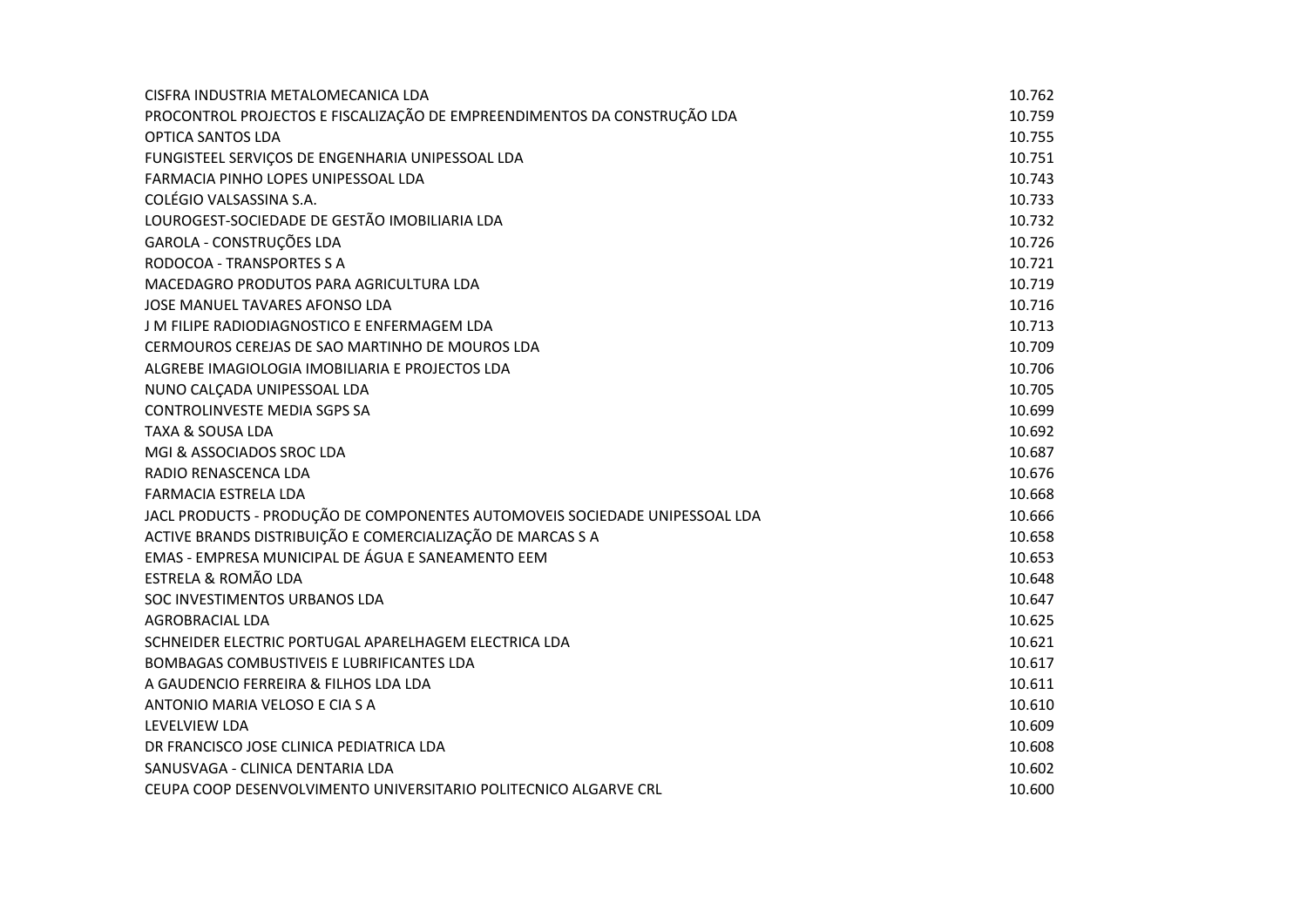| CENTRO DE EDUCAÇÃO INTEGRAL S A                         | 10.595 |
|---------------------------------------------------------|--------|
| MDEVICES - SISTEMAS DE COMUNICAÇÕES MOVEIS S A          | 10.586 |
| MACIF PORTUGAL - COMPANHIA DE SEGUROS S.A               | 10.583 |
| DESINFESTEX 2000 DESINFESTAÇÃO LDA                      | 10.580 |
| CLINICA DENTARIA RICARDO ANGELO UNIPESSOAL LDA          | 10.570 |
| FARMACIA CENTRAL DE FORNOS LDA                          | 10.569 |
| <b>TECNIBITE INFORMATICA SA</b>                         | 10.564 |
| <b>MAZEL - TRANSPORTES S A</b>                          | 10.563 |
| ARMENIO DE LEMOS SIMOES E JOAO FRANCISCO BATISTA        | 10.560 |
| FARMACIA MOLELOS DE CARLA VITORIA SOARES UNIPESSOAL LDA | 10.559 |
| COSTA SILVA E REBELO IMOVEIS LIMA LDA                   | 10.542 |
| <b>CHATRON LDA</b>                                      | 10.539 |
| <b>CONSTRUTORA RIO LDA</b>                              | 10.538 |
| <b>ETHICARE LDA</b>                                     | 10.532 |
| ALVARO MACHADO VIANA & FILHA LDA                        | 10.526 |
| <b>CANARIO E FILHO LDA</b>                              | 10.520 |
| CEGELEC INSTALAÇÕES E SISTEMAS DE AUTOMAÇÃO LDA         | 10.513 |
| CUNFIL - INDUSTRIA DE CARROÇARIAS LDA                   | 10.499 |
| KATRINA TEXTEIS E IMOBILIARIOS LDA                      | 10.499 |
| PINTO BERNARDINO FILHO LDA                              | 10.498 |
| AGENCIA FUNERARIA MENDES & MOREIRA LDA                  | 10.497 |
| FARMÁCIA ATLÂNTICO, LDA                                 | 10.490 |
| <b>CARINA &amp; GONÇALVES LDA</b>                       | 10.487 |
| HUSSEL IBERIA CHOCOLATES E CONFEITARIA SA               | 10.477 |
| SKF PORTUGAL ROLAMENTOS LDA                             | 10.471 |
| ERGONPROFILE - UNIPESSOAL LDA                           | 10.467 |
| ASTROPOR ACTIVIDADES COMERCIAIS REPRESENTACOES LDA      | 10.464 |
| ARMAZENS EUROPA COMERCIO GERAL LDA                      | 10.462 |
| VIDROMECANICA METALOMECANICA VIDREIRA LDA               | 10.461 |
| ALZIRA LEMOS SOCIEDADE UNIPESSOAL LDA                   | 10.453 |
| MARCOVIL METALMECANICA DE VISEU SA                      | 10.444 |
| AS INDUSTRIA DE CALÇADO LDA                             | 10.440 |
| CAIXA DE CREDITO AGRICOLA MUTUO DE ANADIA               | 10.438 |
| COLÉGIO DE QUIAIOS, S.A.                                | 10.437 |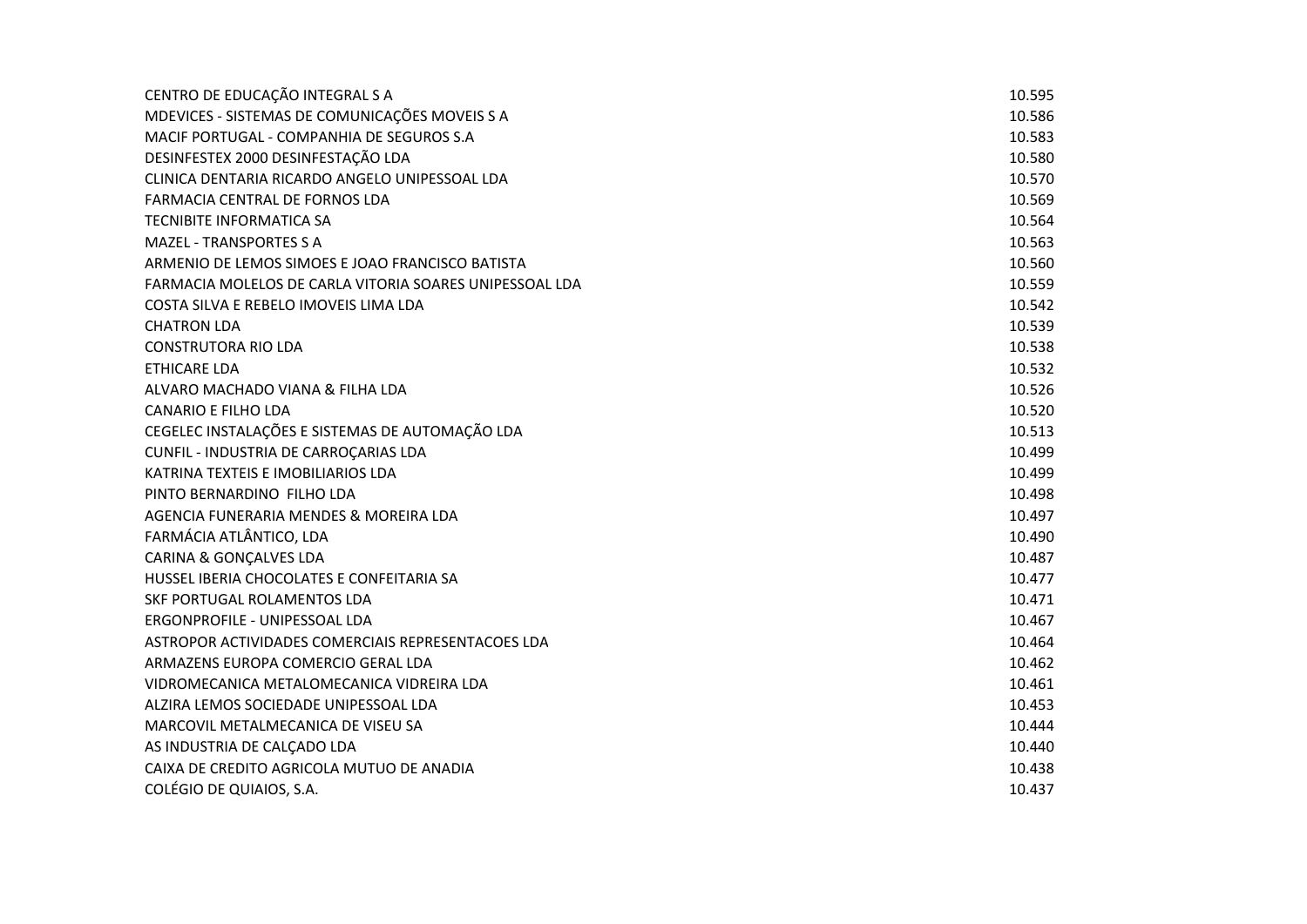| S F M - SOCIEDADE FARMACEUTICA DE MOURA LDA                              | 10.436 |
|--------------------------------------------------------------------------|--------|
| J P FERREIRA UNIPESSOAL LDA                                              | 10.431 |
| FABRIPANALENTEJO FABRICO PAO ALENTEJO LDA                                | 10.423 |
| MANUEL JOAO E FILHOS LDA                                                 | 10.421 |
| JOAO AUGUSTO PINTO AVELEIRA E FILHOS LDA                                 | 10.412 |
| PEDRO SIMÕES UNIPESSOAL LDA                                              | 10.408 |
| CONSTRUCAO CIVIL E MATERIAIS CONSTRUCAO ANTONIO FERNANDES E FERNANDES SA | 10.405 |
| ALFREDO FARRECA RODRIGUES LDA                                            | 10.401 |
| ESTALAGEM S PAIO VILA MEÃ LDA                                            | 10.398 |
| EMPREIGALDE - ENGENHARIA E CONSTRUÇÃO, S.A.                              | 10.398 |
| MANUEL GOMES CASTRO E FILHOS LDA                                         | 10.395 |
| ALBERTO BUSCA & ANTONIO MARTINS LDA                                      | 10.392 |
| HIGHER FUNCTIONS SISTEMAS INFORMATICOS INTELIGENTES UNIPESSOAL LDA       | 10.391 |
| REDCATS PORTUGAL - VENDAS A DISTANCIA SA                                 | 10.391 |
| ANTONIO PIMENTEL VIDRO LDA                                               | 10.390 |
| ANTEBOLICAS INDUSTRIA DE PRODUTOS METALICOS UNIPESSOAL LDA               | 10.384 |
| LUBRINORDESTE PEÇAS E ACESSORIOS LDA                                     | 10.374 |
| BANCO DO BRASIL AG - SUCURSAL EM PORTUGAL                                | 10.371 |
| <b>BANCO FINANTIA SA</b>                                                 | 10.370 |
| GRANIMARANTE - GRANITOS E CONSTRUÇÕES, LDA                               | 10.364 |
| JOGRAL FABRICA SALTOS PARA CALCADO LDA                                   | 10.359 |
| FDO - IMOBILIARIA S A                                                    | 10.353 |
| <b>ISAFAT LDA</b>                                                        | 10.349 |
| <b>TRAPAFER - TRANSPORTES LDA</b>                                        | 10.346 |
| FARMACIA GAMA UNIPESSOAL LDA                                             | 10.345 |
| ROBERTO E CARVALHO LDA                                                   | 10.341 |
| <b>J PRIOR FABRICA DE PLASTICOS LDA</b>                                  | 10.331 |
| PROPERTIME GESTÃO DE PROJECTOS E EMPREENDIMENTOS SA                      | 10.330 |
| A NOGUEIRA COSTA LDA                                                     | 10.319 |
| <b>METALO-NICHO S A</b>                                                  | 10.318 |
| JJACTIVOS - GESTÃO E RECUPERAÇÃO DE ACTIVOS LDA                          | 10.316 |
| T R M TRATAMENTO E REVESTIMENTO DE METAIS LDA                            | 10.316 |
| AGROJUSTA COMERCIO DE PRODUTOS AGRICOLAS LDA                             | 10.304 |
| MESSIAS E IRMÃOS LDA                                                     | 10.302 |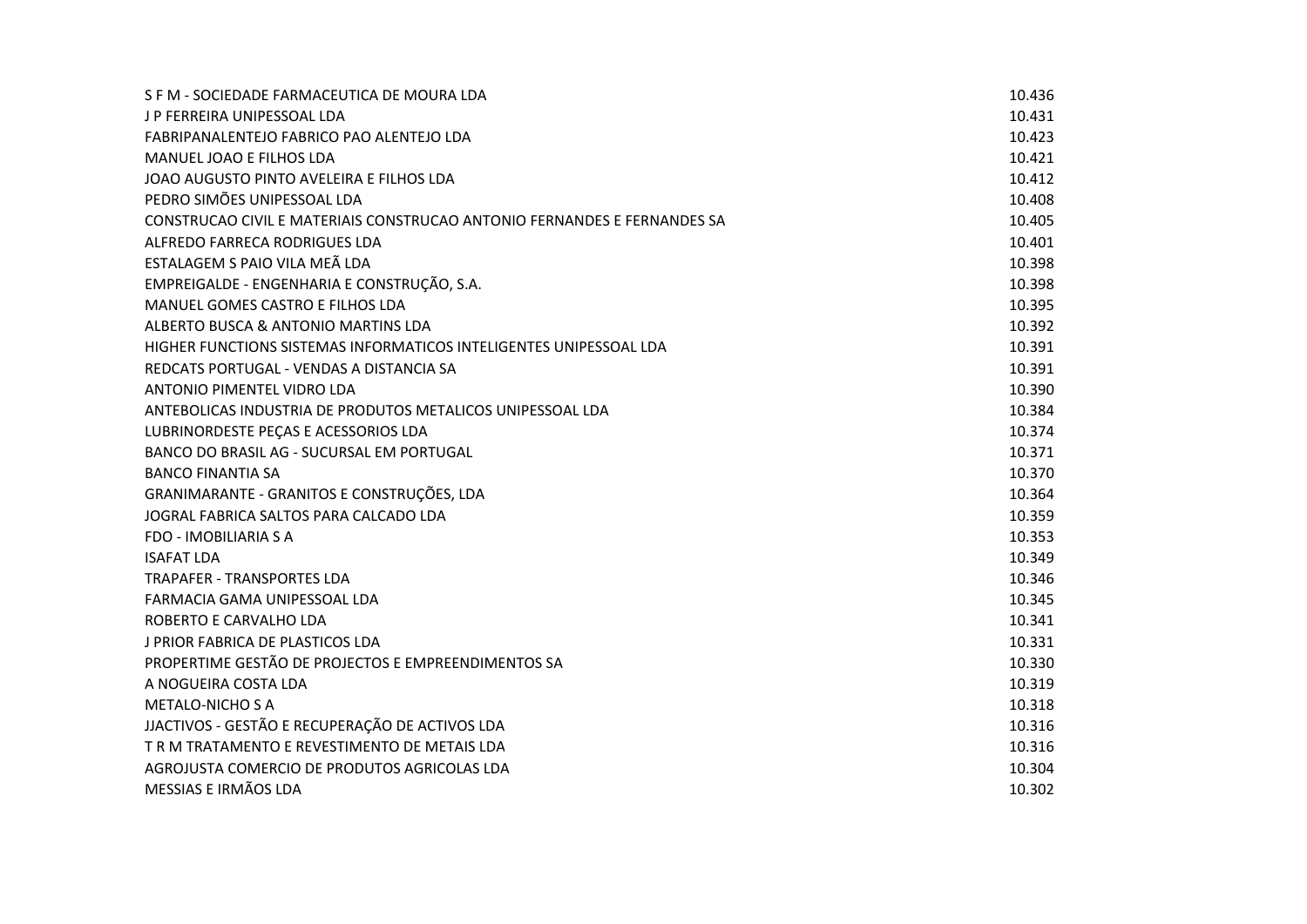| SILOMAD SILOS DA MADEIRA SA                                    | 10.300 |
|----------------------------------------------------------------|--------|
| COLEGIO COLIBRI JARDIM DE INFANCIA LDA                         | 10.294 |
| UNILFARMA UNIÃO INTERNACIONAL LABORATORIOS FARMACEUTICOS LDA   | 10.290 |
| SOSEPOR - AUTOMOVEIS LDA                                       | 10.289 |
| <b>ESTORES DO MILEU LDA</b>                                    | 10.286 |
| <b>VIDRARIA SOUSA &amp; SOUSA LDA</b>                          | 10.281 |
| FPSO MYSTRAS - PRODUÇÃO DE PETROLEO LDA ZONA FRANCA DA MADEIRA | 10.275 |
| <b>BRANDÃO &amp; MARTINS LDA</b>                               | 10.274 |
| SUPERMERCADO GANHA POUCO LDA                                   | 10.270 |
| VISÃO DO TEMPO COMERCIO DE ACESSORIOS DE MODA S A              | 10.265 |
| TMIP - TRANSPORTES E LOGISTICA LDA                             | 10.253 |
| CONFIAUTO INDUSTRIA E COMERCIO DE AUTOMOVEIS S A               | 10.248 |
| SPORMEDICS ORTOPEDIA E MEDICINA DESPORTIVA LDA                 | 10.246 |
| <b>OVARPACK EMBALAGENS SA</b>                                  | 10.234 |
| SANTANDER TOTTA SEGUROS - COMPANHIA DE SEGUROS DE VIDA S A     | 10.234 |
| A TRANSPORTADORA IDEAL MURTEIRENSE LDA                         | 10.229 |
| JOALPLAS INDUSTRIA PLASTICOS LDA                               | 10.222 |
| ELE - EMPRESA LUSITANA DE ENGARRAFAMENTOS LDA                  | 10.218 |
| NASAMOTOR VEICULOS E PEÇAS SA                                  | 10.215 |
| MARCIANO LOPES & FILHOS SOCIEDADE DE CONSTRUÇÃO CIVIL LDA      | 10.214 |
| TRANSNIL TRANSPORTES MERCADORIAS NACIONAIS E INTERNACIONAS S A | 10.213 |
| SPEEDEMBAL SERVIÇOS A EDITORES E DISTRIBUIDORES LDA            | 10.213 |
| INITIAL PORTUGAL - SERVIÇOS DE PROTECÇÃO AMBIENTAL, LDA        | 10.211 |
| ILC TRANSFORMAÇÃO DE METAIS LDA                                | 10.211 |
| <b>GASALENTEJO LDA</b>                                         | 10.205 |
| MATUTANO - SOCIEDADE DE PRODUTOS ALIMENTARES, LDA              | 10.201 |
| METALURGIA VIDEIRA LDA                                         | 10.201 |
| PROJEN PROJECTO ENSINO CRL                                     | 10.195 |
| <b>MADEIRA DIAS LDA</b>                                        | 10.195 |
| MACRO-FRIO-COMERCIO INTERNACIONAL DE PRODUTOS ALIMENTARES S.A. | 10.190 |
| BEIRURBE EMPREENDIMENTOS IMOBILIARIOS E CONSTRUÇÕES LDA        | 10.188 |
| JUVENAL PERES SOUSA MEDIAÇÃO DE SEGUROS UNIPESSOAL LDA         | 10.186 |
| <b>MORAIS LDA</b>                                              | 10.186 |
| AMANDIO & VIEGAS ARRENDAMENTOS E CONSTRUÇÕES LDA               | 10.185 |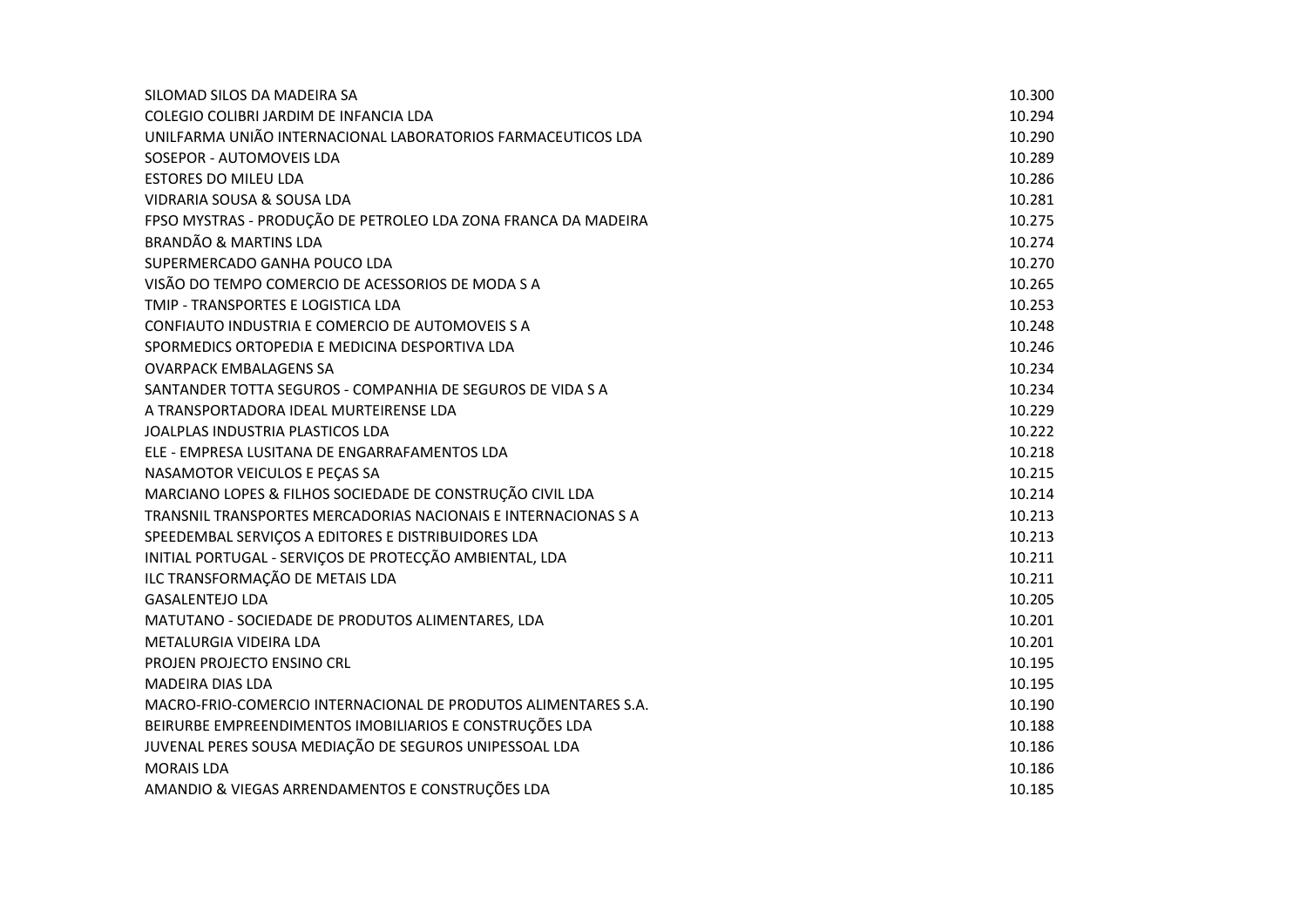| CANTINHOS SOC CONSTRUÇÕES SA                                               | 10.171 |
|----------------------------------------------------------------------------|--------|
| J. MOTTA GUEDES - PROJECTOS LDA                                            | 10.171 |
| HERCULANO ALFAIAS AGRICOLAS SA                                             | 10.170 |
| SDV PORTUGAL TRANSITARIOS LDA                                              | 10.169 |
| SÍMBOLO VISUAL, LDA                                                        | 10.163 |
| LUSOAVAL AVALIAÇÃO DE PATRIMONIO LDA                                       | 10.163 |
| FARMACIA ALMEIDA UNIPESSOAL LDA                                            | 10.160 |
| SOCARVIL SOC AUTOMOVEIS VISEU LDA                                          | 10.157 |
| R P F REPRESENTAÇÃO E DISTRIBUIÇÃO DE BEBIDAS LDA                          | 10.155 |
| BIOFUN PRODUTOS BIOLOGICOS DO FUNDAO LDA                                   | 10.152 |
| EUROPORMENOR - TERMICA INDUSTRIAL E CONSTRUÇÃO CIVIL LDA                   | 10.152 |
| LUISA SOUSA FABRICAÇÃO DE CALÇADO UNIPESSOAL LDA                           | 10.150 |
| CAIXA DE CREDITO AGRICOLA MUTUO DO MEDIO AVE CRL                           | 10.145 |
| P SEMEDO - SERVIÇOS DE CARDIOLOGIA LDA                                     | 10.141 |
| SOCIEDADE DE EMPREITADAS E TRABALHOS HIDRAULICOS S A                       | 10.138 |
| LACTICINIOS MONTE VERAO LDA                                                | 10.137 |
| <b>BIRRENTO ENGENHARIA LDA</b>                                             | 10.132 |
| <b>B M G AFFINITAS LDA</b>                                                 | 10.118 |
| CENTROLIVA - INDUSTRIA E ENERGIA SA                                        | 10.112 |
| VISELDIESEL PECAS E ACESSORIOS LDA                                         | 10.101 |
| AMMA INDUSTRIA CONFECCOES SA                                               | 10.090 |
| <b>MALHAS CEF SA</b>                                                       | 10.068 |
| ABLYNX S.A.                                                                | 10.066 |
| SDD SOC DE DESTILAÇÃO DURIENSE LDA                                         | 10.061 |
| <b>MARGARIDO E DIAS LDA</b>                                                | 10.060 |
| ENERGETUS - INSTALAÇÕES INDUSTRIAIS SA                                     | 10.058 |
| FRANCECAR PEÇAS AUTOMOVEIS LDA                                             | 10.056 |
| <b>CONCEPTREND S.A.</b>                                                    | 10.054 |
| MINI HIDRICA DO ASSOBIO LDA                                                | 10.039 |
| SOPROTACO ASSENTAMENTO E COMERCIALIZAÇÃO DE PAVIMENTOS LDA                 | 10.037 |
| IDAHO CONSULTADORIA E SERVIÇOS LDA                                         | 10.032 |
| JOSE MANUEL TEIXEIRA SERVIÇOS MEDICOS LDA                                  | 10.032 |
| DRISCOLL'S PORTUGAL - PRODUÇÃO E COMERCIALIZAÇÃO DE FRUTAS, UNIPESSOAL LDA | 10.025 |
| SOFT 2000 SOC PORTUGUESA DE SOFTWARE SA                                    | 10.015 |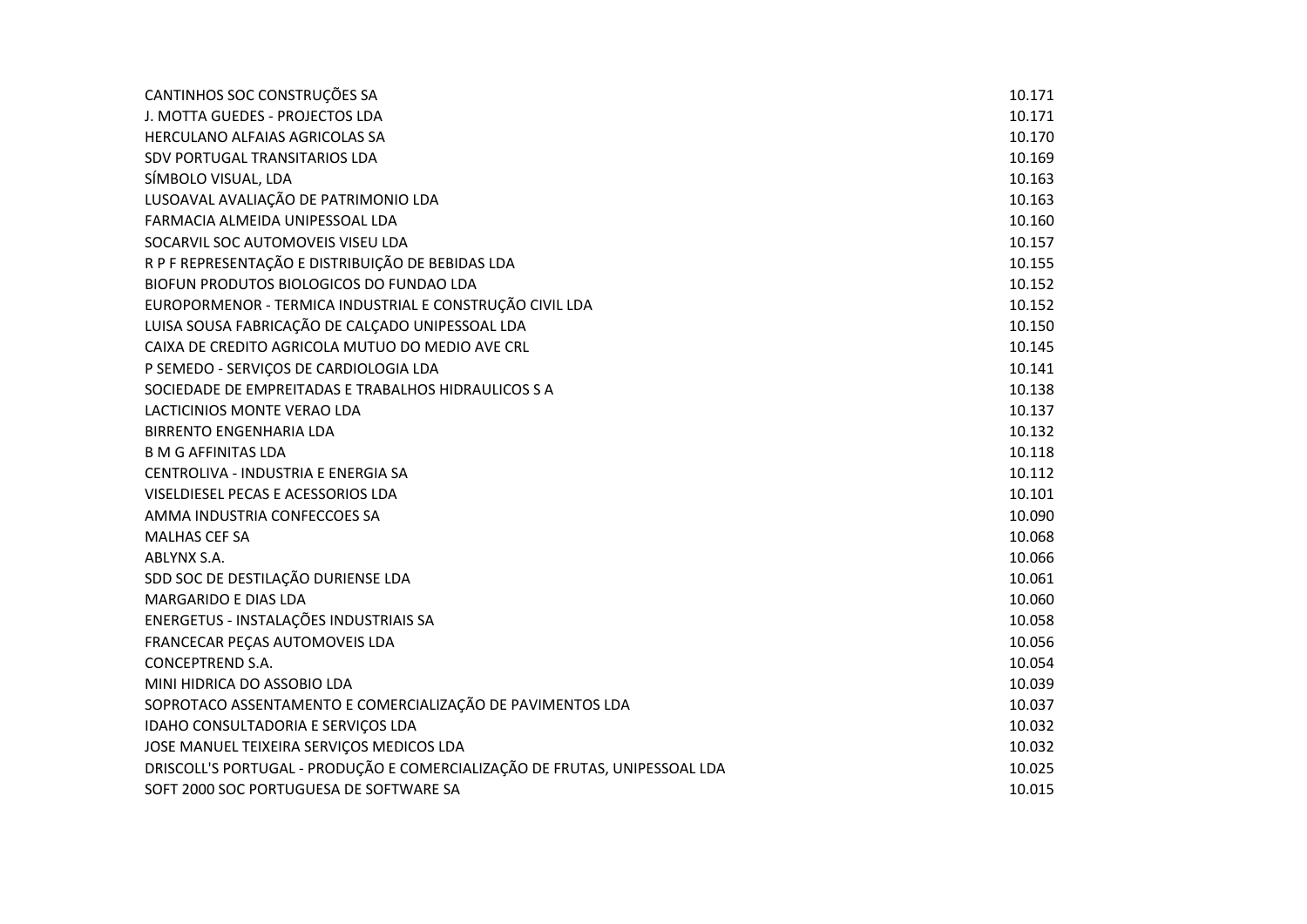| LUIS ORLANDO TRANSPORTES LDA                                                                | 10.015 |
|---------------------------------------------------------------------------------------------|--------|
| <b>ACACIO SOARES LDA</b>                                                                    | 10.005 |
| SERVDEBT, CAPITAL ASSET MANAGEMENT, SA                                                      | 10.004 |
| PASTELARIA CAPUCHINHA ROSSIO LDA                                                            | 10.002 |
| CIMILE SOCIEDADE GESTORA DE PARTICIPAÇÕES SOCIAIS SA                                        | 10.000 |
| NOLIVE - DISTRIBUIÇÃO DE CALÇADO LDA                                                        | 9.993  |
| NOVACABLE - FABRICAÇÃO E COMERCIALIZAÇÃO DE CABLAGEM LDA                                    | 9.991  |
| SOCIEDADE DE TRANSPORTES NACIONAIS E INTERNACIONAIS VÍTOR BENTO LDA                         | 9.982  |
| MICHELIN COMPANHIA LUSO PNEU LDA                                                            | 9.975  |
| NA NETJETS AVIATION LDA                                                                     | 9.975  |
| SIRESP GESTÃO DE REDES DIGITAIS DE SEGURANÇA E EMERGENCIA S A                               | 9.975  |
| JA ERA - MEDIAÇÃO IMOBILIARIA LDA                                                           | 9.970  |
| ARMINDO JACINTO PEREIRA LDA                                                                 | 9.966  |
| EUROCONSULT CONSULTORES DE ENGENHARIA E GESTÃO LDA                                          | 9.962  |
| POCSIS GABINETE DE CONTABILIDADE UNIPESSOAL LDA                                             | 9.937  |
| IMOLIMAINTER SOCIEDADE DE GESTÃO IMOBILIARIA LDA                                            | 9.931  |
| EUROSCRITA CONTABILIDADE E CONSULTORIA LDA                                                  | 9.927  |
| CERDEIRA GUERRA SANTOS CARVALHO & CA LDA                                                    | 9.923  |
| ITALFARMACO PRODUTOS FARMACEUTICOS LD                                                       | 9.920  |
| TRANSPERIQUITO TRANSPORTES DE CARGA LDA                                                     | 9.910  |
| NOVARROZ - PRODUTOS ALIMENTARES, S.A.                                                       | 9.910  |
| NORDINERTES - EXTRACÇÃO E COMERCIO DE AREIAS E BRITAS LDA                                   | 9.905  |
| SA E CIA LDA                                                                                | 9.903  |
| MAFIROL INDUSTRIA DE EQUIPAMENTOS SA                                                        | 9.899  |
| <b>IRMÃOS LEMOS LDA</b>                                                                     | 9.898  |
| REGACENTRO COMERCIO E REPRESENTACOES LDA                                                    | 9.897  |
| AMADEU CAMPOS COSTA SOCIEDADE UNIPESSOAL LDA                                                | 9.893  |
| GELFARO COMERCIO GENEROS ALIMENTICIOS LDA                                                   | 9.890  |
| DIAMANTINO JORGE E FILHO LDA                                                                | 9.881  |
| SAPHETY LEVEL - TRUSTED SERVICES S A                                                        | 9.880  |
| IGLO PORTUGAL - COMERCIALIZAÇÃO E PRODUÇÃO DE PRODUTOS ALIMENTARES SOCIEDADE UNIPESSOAL LDA | 9.879  |
| RUI CERQUEIRA GOMES CERQUEIRA LIMITADA                                                      | 9.862  |
| MARQUES E FERREIRA LDA                                                                      | 9.861  |
| <b>GABRIELA E ERMELINDA LDA</b>                                                             | 9.861  |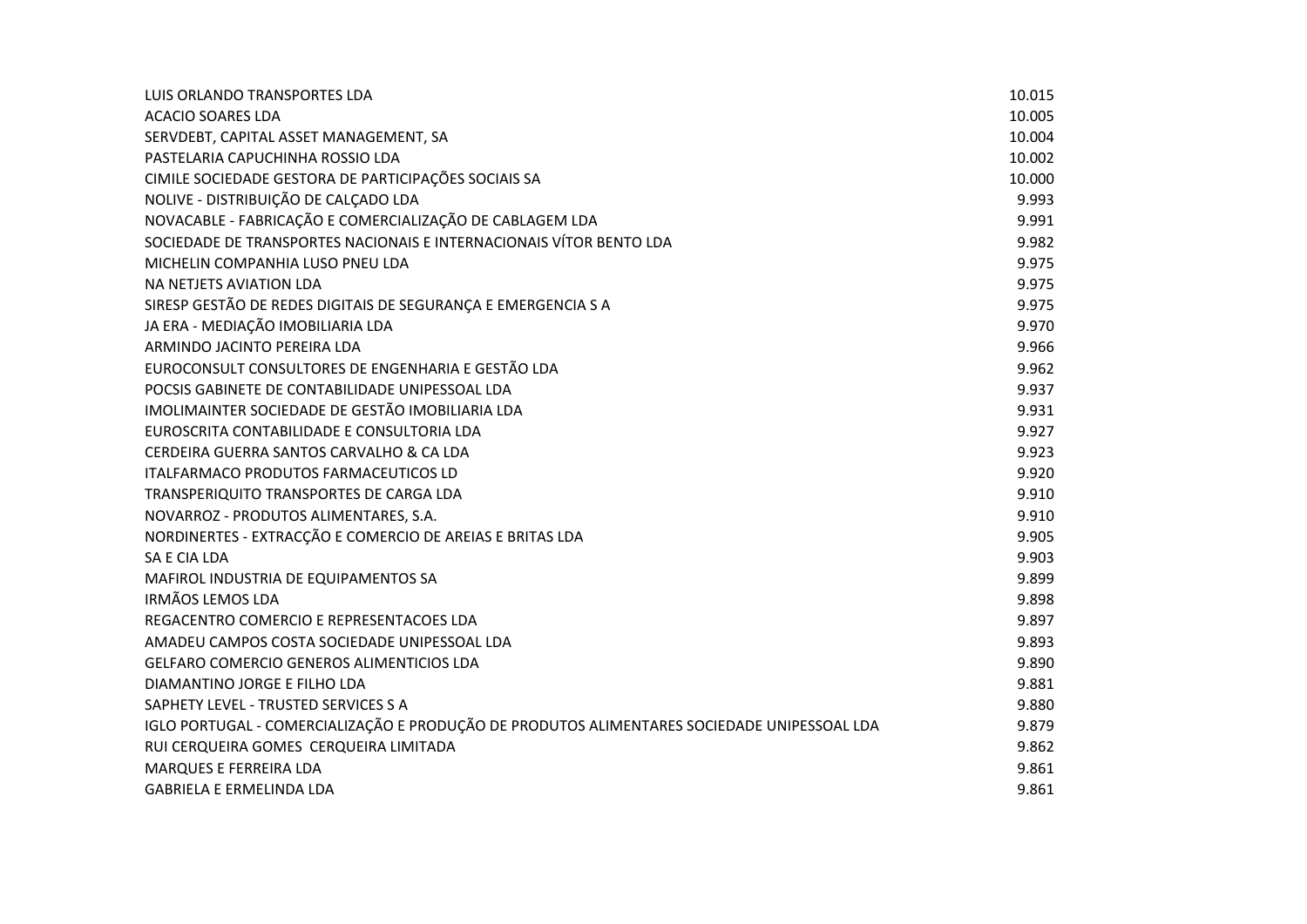| CPCC - CENTRO DA COLUNA DE COIMBRA LDA                                                    | 9.854 |
|-------------------------------------------------------------------------------------------|-------|
| VIM2SOL INVESTIMENTOS IMOBILIARIOS E TURISTICOS LDA                                       | 9.848 |
| CARLOS & ALDA ALFARO LDA                                                                  | 9.844 |
| CREDITO AGRICOLA SERVIÇOS - CENTRO DE SERVIÇOS PARTILHADOS ACE                            | 9.836 |
| FRIOPASTEL - COMÉRCIO E INDÚSTRIA DE PRODUTOS ALIMENTARES CONGELADOS LDA                  | 9.835 |
| MOLIPOREX MOLDES PORTUGUESES IMPORTACAO EXPORTACAO SA                                     | 9.831 |
| CARGAQUATRO - TRANSPORTES E LOGÍSTICA LDA                                                 | 9.825 |
| <b>GRIKIN - CONSTRUÇÕES LDA</b>                                                           | 9.820 |
| EXOFRUTA - DISTRIBUTION AND TRADING UNIPESSOAL LDA ZONA FRANCA DA MADEIRA                 | 9.819 |
| EUROFRENTE SOC COMERCIAL DE TEXTEIS SA                                                    | 9.813 |
| JOSE OLIVEIRA ABREU CONSTRUÇÃO CIVIL LDA                                                  | 9.812 |
| CLINICA MEDICO DENTARIA DR JOÃO MARTINS LDA                                               | 9.810 |
| BARATA E MARCELINO - ENGENHARIA ENERGÉTICA, S.A.                                          | 9.809 |
| <b>EDGE INNOVATION LDA</b>                                                                | 9.807 |
| TRANSPORTES LARANJINHA LDA                                                                | 9.803 |
| <b>GOLDKIDS S A</b>                                                                       | 9.799 |
| CASA QUINTELA PRODUTORA DE PRESUNTOS E ENCHIDOS DA COVA DA BEIRA SOCIEDADE UNIPESSOAL LDA | 9.792 |
| COLÉGIO "SÃO MARTINHO" - ESTABELECIMENTO DE ENSINO S.A.                                   | 9.789 |
| CABRAL DE OLIVEIRA SERVIÇOS MEDICOS LDA                                                   | 9.787 |
| ISABEL MARIA DE CARVALHO ALBINO PINHÃO SOCIEDADE UNIPESSOAL LDA                           | 9.782 |
| MARE MERCADO ABASTECEDOR DA REGIÃO DE EVORA SA                                            | 9.781 |
| REFRISOR COMERCIO E DISTRIBUIÇÃO DE PRODUTOS ALIMENTARES LDA                              | 9.779 |
| PONTICELLI CONSULTADORIA TECNICA SA ZONA FRANCA DA MADEIRA                                | 9.773 |
| IBEROIMAGEM CENTRO DE RADIODIAGNOSTICO PORTUGUES S A                                      | 9.759 |
| LUMIRIBALTA- MATERIAL ELECTRICO E ILUMINAÇÃO LDA                                          | 9.752 |
| HABIDECOR INDUSTRIA TEXTIL PARA HABITAÇÃO SA                                              | 9.749 |
| SEMAPA SOC INVESTIMENTO E GESTAO SGPS SA                                                  | 9.747 |
| DISTRIARGANIL - SUPERMERCADOS LDA                                                         | 9.744 |
| VISAGE CENTRO DE ESTETICA E DE REABILITAÇÃO DENTO FACIAL LDA                              | 9.739 |
| I E A PRESTAÇÃO DE SERVIÇOS MEDICOS LDA                                                   | 9.735 |
| <b>GLOBAL II - PRODUTOS DE EMBALAGEM LDA</b>                                              | 9.730 |
| MARIA JOSE SEQUEIRA & MARIO RUI SILVA LDA                                                 | 9.727 |
| FINANTECH SISTEMAS DE INFORMAÇÃO, S.A.                                                    | 9.726 |
| BRIDGETREE CONSULTORES E SERVIÇOS LDA                                                     | 9.725 |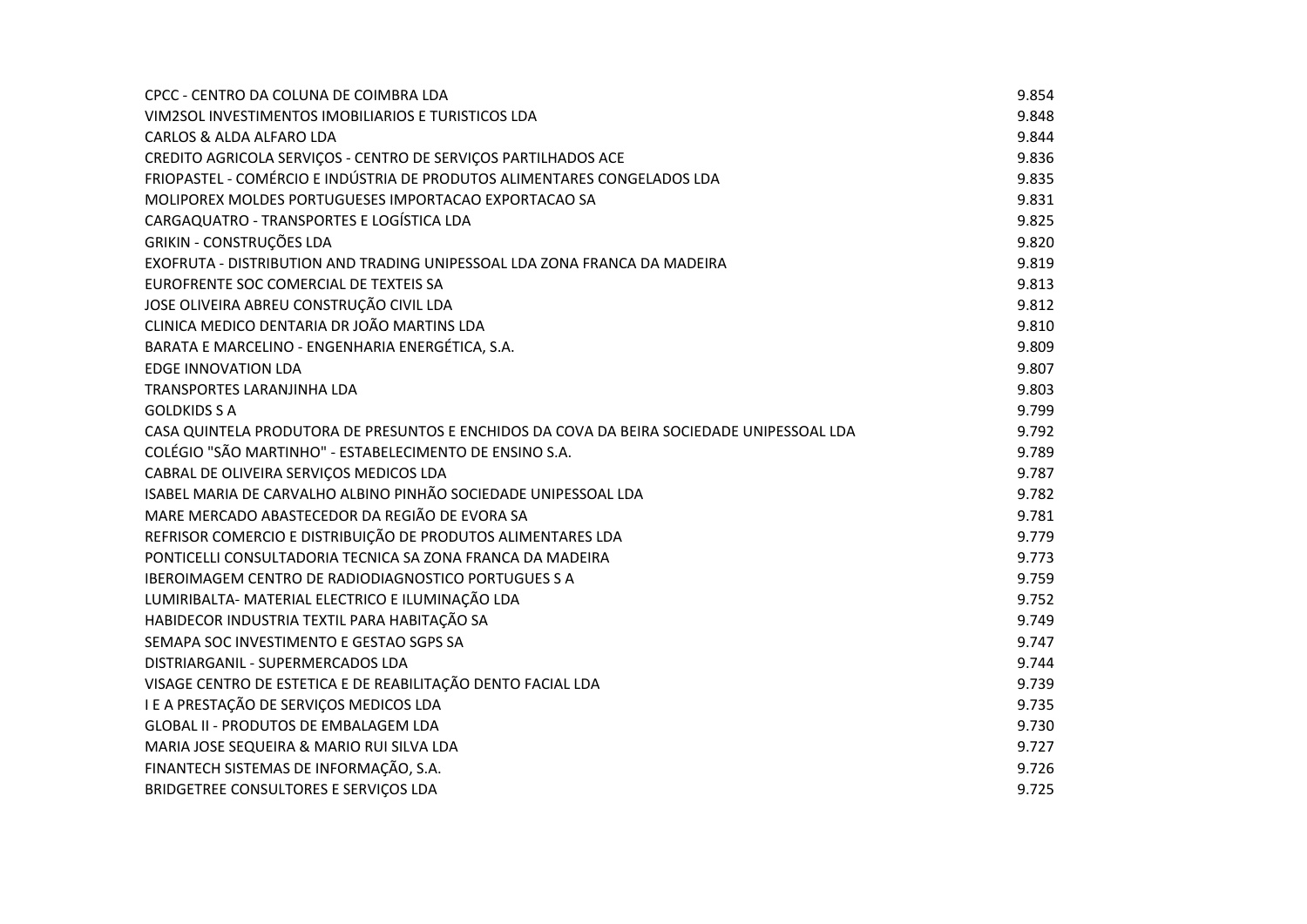| MOLDATA PROJECTO E PROGRAMAÇÃO DE MOLDES LDA                          | 9.725 |
|-----------------------------------------------------------------------|-------|
| AFLEX PORTUGAL INDUSTRIA DE BORRACHAS LDA                             | 9.720 |
| ADECCO RECURSOS HUMANOS - EMPRESA DE TRABALHO TEMPORARIO LDA          | 9.710 |
| JOSE MANUEL MARTINS VAZ DO PRANTO SOCIEDADE UNIPESSOAL LDA            | 9.707 |
| <b>FORCARGO TRANSPORTES SA</b>                                        | 9.706 |
| AUTO VIAÇÃO MELGAÇO LDA                                               | 9.706 |
| EMICLAU II - SOCIEDADE DE CONSTRUÇÕES LDA                             | 9.705 |
| CAIXA DE CREDITO AGRICOLA MUTUO DE ELVAS CRL                          | 9.703 |
| INSPAUTO INSPECCAO DE VEICULOS LDA                                    | 9.701 |
| AGRODELTA INDUSTRIAS ALIMENTARES LDA                                  | 9.700 |
| AUTO TRANSCAIS TRANSPORTES RODOVIARIOS DE MERCADORIAS LDA             | 9.699 |
| LUDICITEX - INDUSTRIA TEXTIL S A                                      | 9.699 |
| BRIDGESTONE PORTUGAL - SOC IMP E COM PRODUTOS BORRACHA UNIPESSOAL LDA | 9.697 |
| PRORURAL PRODUTOS AGRICOLAS LDA                                       | 9.684 |
| J HENRIQUES ACABAMENTOS PEÇAS BORRACHA SOCIEDADE UNIPESSOAL LDA       | 9.682 |
| MEGATERRA - SERVIÇOS, ALUGUERES E REPRESENTAÇÕES AGRO-INDUSTRIA LDA   | 9.676 |
| <b>IPROM PRODUTOS METALICOS LDA</b>                                   | 9.662 |
| FAG - FASHION AGENCY - COMERÇIO E SERVIÇOS LDA ZONA FRANCA DA MADEIRA | 9.659 |
| AGUAS DO NOROESTE S A                                                 | 9.659 |
| AUTO HENRIQUE BRAZ & FILHOS LDA                                       | 9.657 |
| LEGRINVEST SOCIEDADE DE INVESTIMENTOS IMOBILIARIOS LDA                | 9.651 |
| BRITOFLEX INDUSTRIA COLCHOES LDA                                      | 9.649 |
| SUPERMONTE SUPERMERCADOS SA                                           | 9.646 |
| GAS E LUME INSTALAÇÕES DE GAS SA                                      | 9.643 |
| ALUMINEIVA FABRICAÇÃO E INSTALAÇÃO DE ESTRUTURAS METALICAS LDA        | 9.641 |
| BEYONDIDEAS - PRODUÇÃO DE EVENTOS LDA                                 | 9.638 |
| INDUBEIRA INDUSTRIA ALIMENTAR SA                                      | 9.628 |
| NORTALUGA ALUGUER DE EQUIPAMENTOS LDA                                 | 9.625 |
| SEBASTIAO E MARTINS SA                                                | 9.621 |
| CAIXA DE CREDITO AGRICOLA MUTUO DE MAFRA CRL                          | 9.613 |
| CENTRO OFTALMOLOGICO DE EVORA LDA                                     | 9.610 |
| FACTORUM PELE CALCADOS LDA                                            | 9.610 |
| <b>FESTA E FESTA S A</b>                                              | 9.605 |
| ANTONIO PIPA - OBSTETRICIA E GINECOLOGIA LDA                          | 9.599 |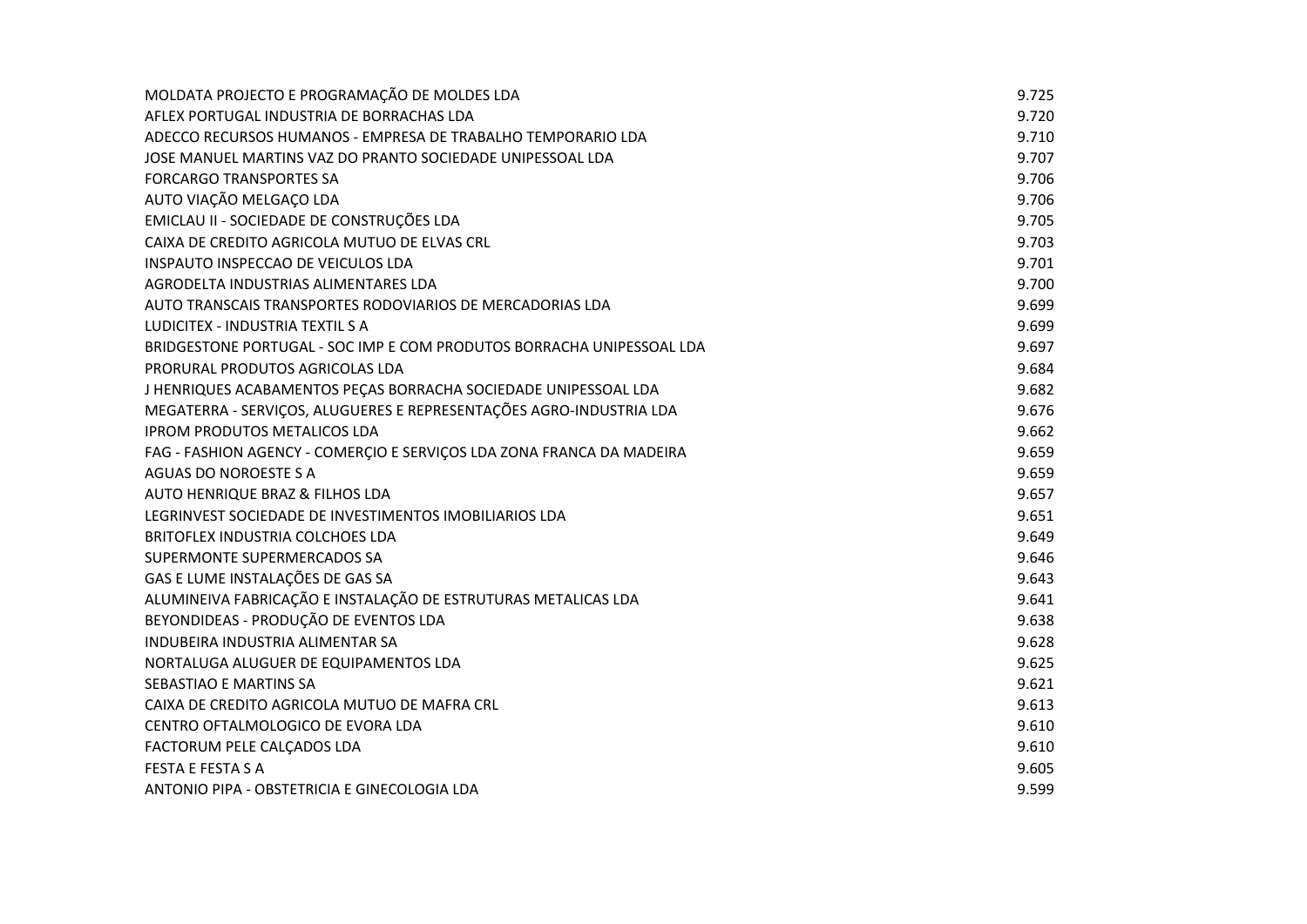| TECNILAC TECNICAS AGRO INDUSTRIAIS LDA                                        | 9.598 |
|-------------------------------------------------------------------------------|-------|
| <b>MARTINS ALMEIDA LDA</b>                                                    | 9.592 |
| <b>TRANSPORTES ALBANO SILVA LDA</b>                                           | 9.588 |
| PEUGEOT PORTUGAL AUTOMOVEIS SA                                                | 9.583 |
| COPFER PAVIMENTAÇÕES E CALCETAMENTO LDA                                       | 9.582 |
| REETEC IBERICA ENERGIAS RENOVAVEIS LDA                                        | 9.573 |
| DISTRIBEIRA SUPERMERCADOS SA                                                  | 9.567 |
| <b>GRACAVIS LDA</b>                                                           | 9.561 |
| GESTAMP VENDAS NOVAS, UNIPESSOAL LDA                                          | 9.560 |
| TRANSPLAS-TRANSPORTES, UNIPESSOAL, LDA                                        | 9.543 |
| <b>BOGARIS AGRICULTURE SGPS LDA</b>                                           | 9.543 |
| JOIDITRANS SOC DE TRANSPORTES LDA                                             | 9.542 |
| DEA PORTUGAL SOCIEDADE UNIPESSOAL LDA                                         | 9.536 |
| BAIA DOURADA, EMPREENDIMENTOS TURISTICOS LDA                                  | 9.525 |
| <b>FIGUEIRA LDA</b>                                                           | 9.510 |
| TRANSPORTES CARGA DIAS E DIAS LDA                                             | 9.507 |
| COTOVIASOL SOC DE CONSTRUÇÕES LDA                                             | 9.506 |
| ACTELION PHARMACEUTICALS PORTUGAL SOCIEDADE UNIPESSOAL LDA                    | 9.495 |
| SORGILA SOC DE ARGILAS SA                                                     | 9.495 |
| REGIUM GESTÃO DE UNIDADES HOTELEIRAS S A                                      | 9.494 |
| <b>GERBASTO - ENERGIAS RENOVAVEIS LDA</b>                                     | 9.478 |
| FARMACIA NOVA DE VENDAS NOVAS LDA                                             | 9.477 |
| <b>FARMACIA CLARO LDA</b>                                                     | 9.472 |
| FACTOPOLIS - UNIPESSOAL LDA                                                   | 9.469 |
| CONSTRUCOES IDEAL D OURO LDA                                                  | 9.464 |
| J E SOCIEDADE CONTABILISTICA LDA                                              | 9.457 |
| MARTINHO & BRANCO COMERCIO DE MATERIAIS DE CONSTRUÇÃO LDA                     | 9.456 |
| <b>TRANSPORTES SANTA TERESA LDA</b>                                           | 9.456 |
| JOANA RIBEIRO SOCIEDADE UNIPESSOAL LDA                                        | 9.455 |
| HARICOT SERVIÇOS DE MARKETING SOCIEDADE UNIPESSOAL LDA ZONA FRANCA DA MADEIRA | 9.446 |
| TRANSCOURA TRANSPORTES CARGA COURA LDA                                        | 9.441 |
| MIRMAR INDUSTRIA DE MARMORES LDA                                              | 9.435 |
| VERSUS - CONSTRUÇÃO CIVIL E OBRAS PUBLICAS S A                                | 9.434 |
| RESTAURANTE QUINTA DA MAGARENHA LDA                                           | 9.432 |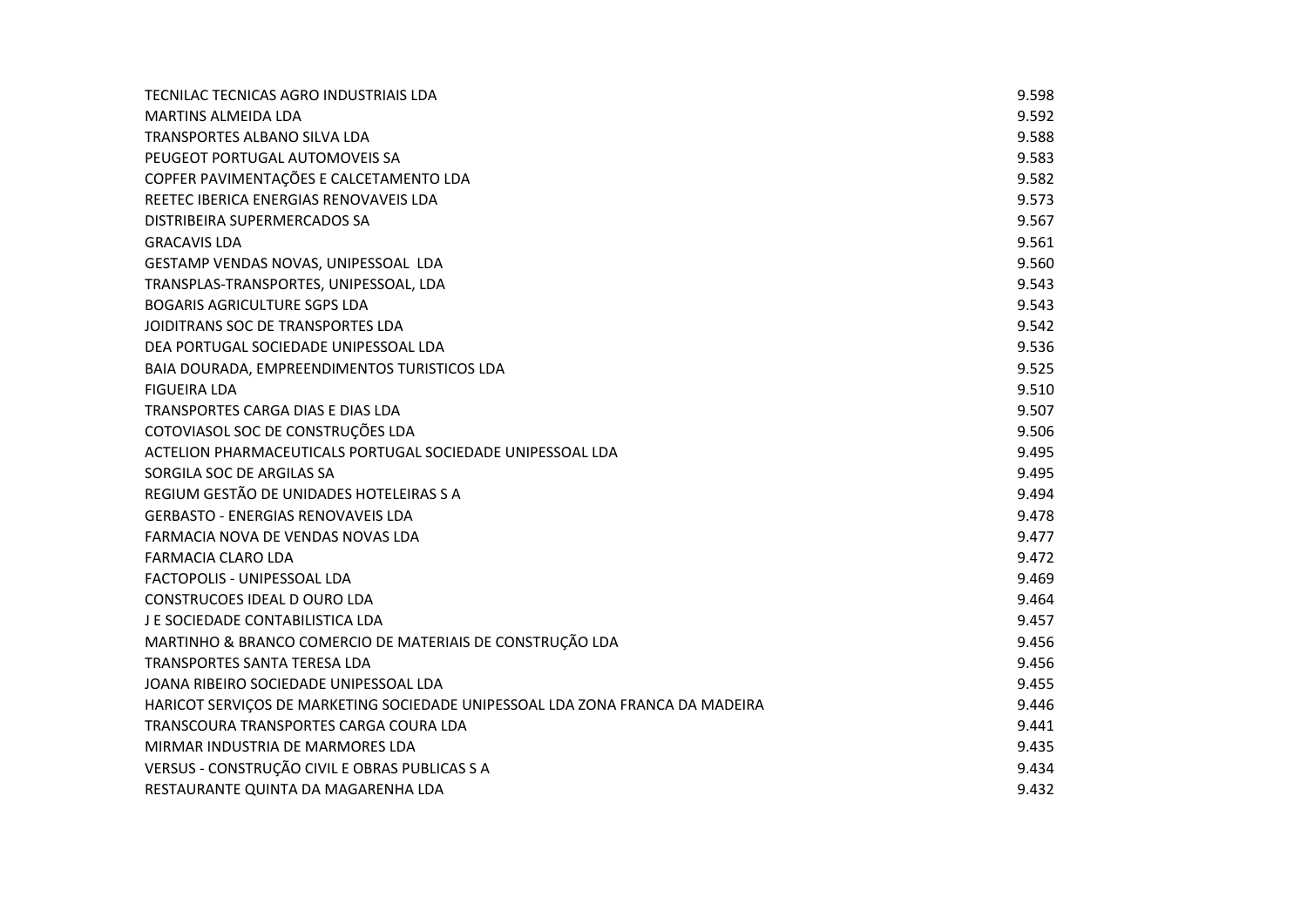| SOCIEDADE DE TRANSPORTES FRANCISCO SAMPAIO & FILHOS LDA                             | 9.413 |
|-------------------------------------------------------------------------------------|-------|
| GABIMARÃO CONSTRUÇÕES SA                                                            | 9.412 |
| ESPIGA DE OURO TRANSPORTES DE MERCADORIAS E COMERCIO DE MATERIAIS DE CONSTRUÇÃO LDA | 9.406 |
| <b>RAMITRANS TRANSPORTES LDA</b>                                                    | 9.404 |
| <b>BUSCAVIP SAUDE LDA</b>                                                           | 9.392 |
| <b>CARNES VEIGA LDA</b>                                                             | 9.389 |
| CLINICA LABORATORIAL DOS ARCOS DE VALDEVEZ LDA                                      | 9.387 |
| TERMAS SULFUROSAS ALCAFACHE SA                                                      | 9.385 |
| J PINTO CARROCARIAS LDA                                                             | 9.385 |
| TRANSPORTES LEONEL AMARO UNIPESSOAL LDA                                             | 9.380 |
| MATERBIZZ - ALUGUER DE AUTOMOVEIS UNIPESSOAL LDA                                    | 9.379 |
| FUNDIÇÃO EVORA LDA                                                                  | 9.378 |
| <b>IMORES SOC IMOBILIARIA LDA</b>                                                   | 9.375 |
| AMGEN BIOFARMACEUTICA LDA                                                           | 9.369 |
| JORGE FRANCISCO PINHEIRO S A                                                        | 9.368 |
| <b>ISOGIL LDA</b>                                                                   | 9.367 |
| GUADIENG SERVIÇOS DE ENGENHARIA UNIPESSOAL LDA                                      | 9.367 |
| PULO DO LOBO - RESTAURAÇÃO LDA                                                      | 9.353 |
| <b>DOCTORGIMO LDA</b>                                                               | 9.353 |
| DARQUEPECAS COMERCIO PECAS E ACESSORIOS LDA                                         | 9.350 |
| JOAQUIM AUGUSTO BATISTA REIS & ANA LDA                                              | 9.348 |
| QUADROVISEU FABRICA DE QUADROS ELETRICOS LDA                                        | 9.338 |
| SUPERVISEU - SUPERMERCADOS LDA                                                      | 9.326 |
| MAGALHÃES & CIA LDA                                                                 | 9.326 |
| AROUCONSTROI - ENGENHARIA E CONSTRUÇÕES SA                                          | 9.326 |
| <b>BEARFOOT - UNIPESSOAL LDA</b>                                                    | 9.322 |
| ALENCOELHO UNIPESSOAL LDA                                                           | 9.319 |
| MONTES DE ENERGIA - ENERGIAS NATURAIS LDA                                           | 9.315 |
| JOAO FIGUEIREDO FONSECA SOC UNIPESSOAL LDA                                          | 9.310 |
| CONSTRUGUS UNIPESSOAL LDA                                                           | 9.301 |
| SINCOF SOC INDUSTRIAL DE CONSTRUCOES FLAVIENSE SA                                   | 9.300 |
| EGISAER SISTEMAS DE AQUECIMENTO & ENERGIAS RENOVAVEIS LDA                           | 9.292 |
| INSERCOL INDUSTRIA SERRALHARIA E COBERTURAS LDA                                     | 9.290 |
| JOVAN INDUSTRIA DE CALÇADO UNIPESSOAL LDA                                           | 9.286 |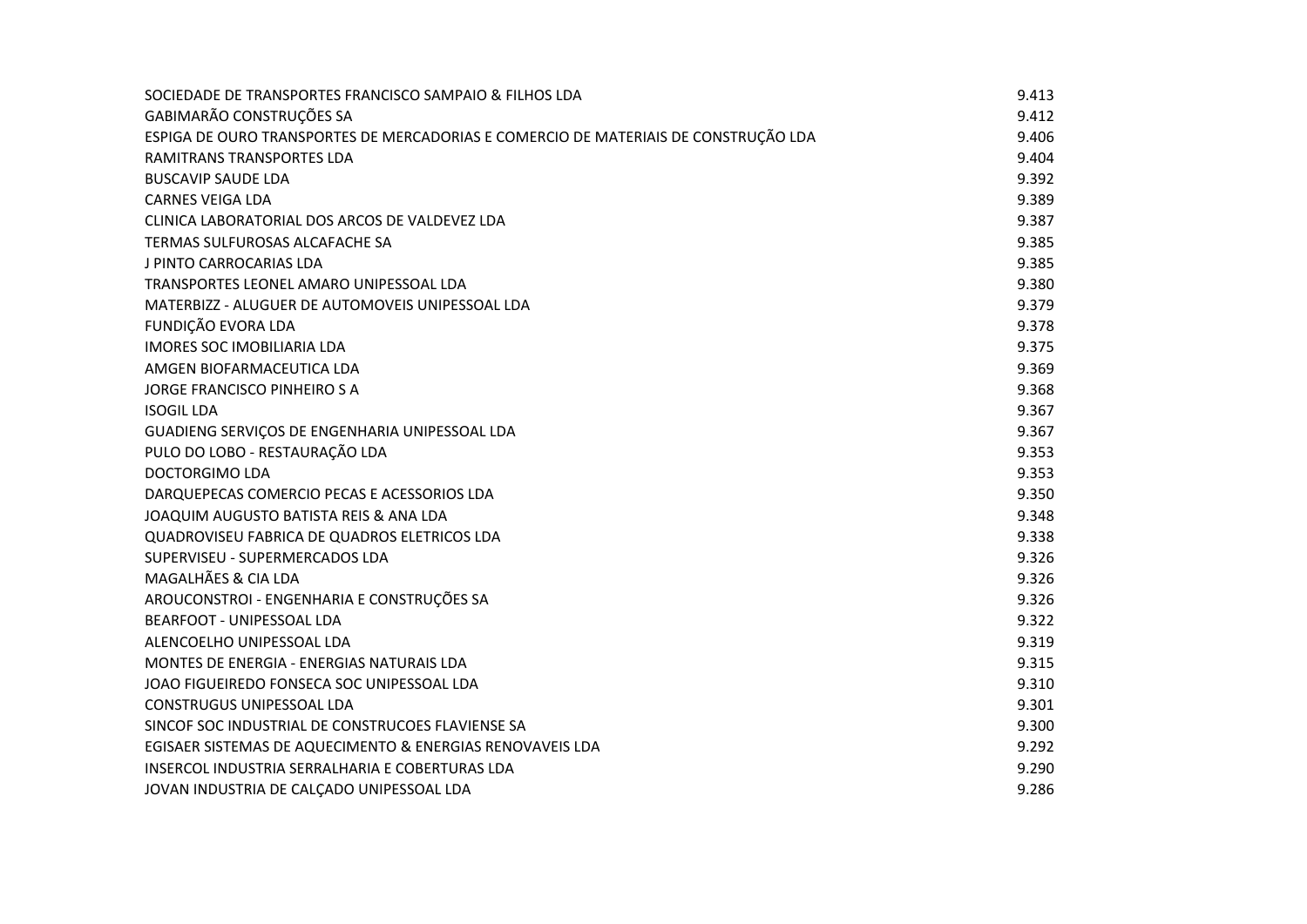| CASO CONSULTORES ASSOCIADOS DE ORGANIZACOES E INFORMATICA LDA        | 9.277 |
|----------------------------------------------------------------------|-------|
| NUNO ALVARO VAZ LDA                                                  | 9.275 |
| WESHARE - SERVIÇOS DE GESTÃO SA                                      | 9.270 |
| AMORIM FASHION, S.A.                                                 | 9.268 |
| FACIAL CLINICA DENTARIA LDA                                          | 9.268 |
| <b>IBERSOL RESTAURACAO SA</b>                                        | 9.263 |
| VERTENTE HUMANA EMPRESA DE TRABALHO TEMPORARIO LDA                   | 9.261 |
| TARGET - SOLUÇÕES EM TERAPIA AVANÇADA COM RADIAÇÕES LDA              | 9.260 |
| NOAGENCY - CRIATIVIDADE, S.A.                                        | 9.260 |
| VALERIU URSAN SOCIEDADE UNIPESSOAL LDA                               | 9.255 |
| BALFLEX - COMPONENTES HIDRAULICOS E INDUSTRIAIS S A                  | 9.250 |
| SALINE LUSA - EMPRESA DE TRABALHO TEMPORARIO LDA                     | 9.248 |
| IDILIO DE SABER - RESTAURAÇÃO LDA                                    | 9.242 |
| DECCARE - SISTEMAS DE INFORMAÇÃO LDA                                 | 9.237 |
| TRANSTROFA TRANSPORTES LDA                                           | 9.224 |
| CENTRO DE CARDIOLOGIA FAUSTO ANGELO LDA                              | 9.219 |
| <b>CARLOS COSTA CONSTRUCOES S A</b>                                  | 9.213 |
| LOGOPLASTE GUARDA LDA                                                | 9.213 |
| AUTO S CRISTOVAO LDA                                                 | 9.212 |
| AMERICO ANTONIO & POUSA COMERCIO DE MAQUINAS E ALFAIAS AGRICOLAS LDA | 9.208 |
| MOIMENTALFER SERRALHARIA CIVIL LDA                                   | 9.205 |
| MINEIRA TRANSPORTES LDA                                              | 9.200 |
| <b>TRANSPORTES MORGADINHA LDA</b>                                    | 9.195 |
| CLINICA MEDICA E OFTALMOLOGICA DR DIAS AREDE LDA                     | 9.194 |
| UTILZAS EXPORTADOR ARTIGOS JARDIM E LAR SA                           | 9.190 |
| SODALCACER SUPERMERCADOS SA                                          | 9.189 |
| FATICAMPOS CONSTRUÇÕES LDA                                           | 9.182 |
| DIATEI IMAGIOLOGIA MEDICA LDA                                        | 9.171 |
| RAQUEL ANDRE LDA                                                     | 9.159 |
| FIBROMADE - DOMINGOS BARROS - FOLHAS DE MADEIRA S A                  | 9.154 |
| TRANSPORTES EUROURIENSE DE OURÉM, S.A.                               | 9.153 |
| <b>HOTEIS BOM JESUS SA</b>                                           | 9.153 |
| FARMACIA UNIÃO SOCIEDADE UNIPESSOAL LDA                              | 9.148 |
| KÜHNE NAGEL LDA                                                      | 9.144 |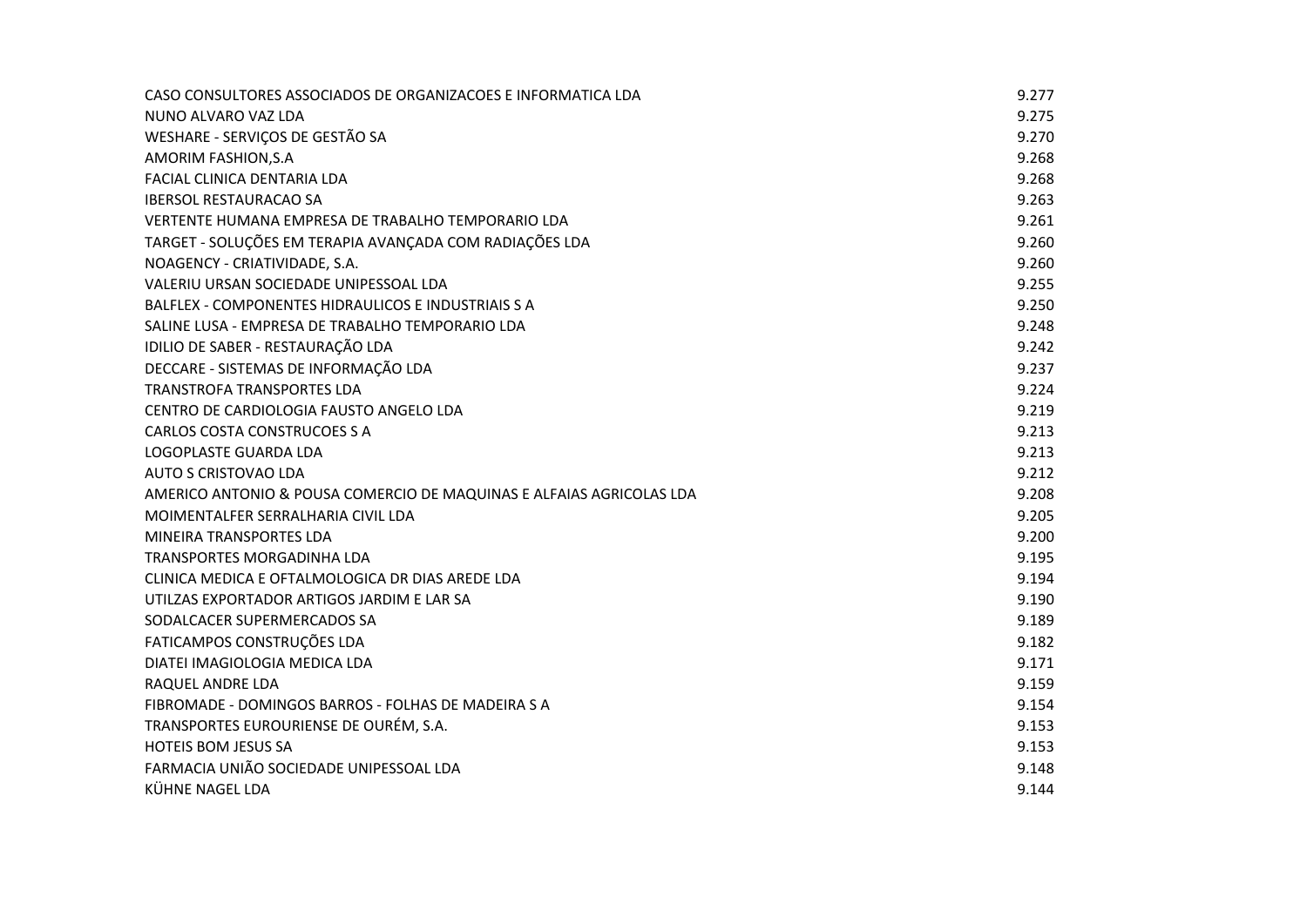| ENCOSTAS DO ALQUEVA - PRODUÇÃO E COMERCIO DE PRODUTOS AGRICOLAS LDA | 9.139 |
|---------------------------------------------------------------------|-------|
| HABIFACTUS SOCIEDADE DE MEDIAÇÃO IMOBILIARIA LDA                    | 9.139 |
| EUGENIO BRANCO GESTAO E SERVICOS LDA                                | 9.137 |
| FARMACIA FERRO UNIPESSOAL LDA                                       | 9.128 |
| LOFILASSISTE COMERCIO E REPARAÇÃO DE VEICULOS LDA                   | 9.126 |
| INSPELAMEGO SERVIÇOS LDA                                            | 9.123 |
| CENTRO PARTICULAR SAUDE EVORA LDA                                   | 9.112 |
| <b>SYSTEEL LDA</b>                                                  | 9.108 |
| CARDOSO DE OLIVEIRA LDA                                             | 9.101 |
| ASIBEL CONSTRUÇÕES S A                                              | 9.100 |
| DIVMAC PROJECTOS AUTOMATISMOS E PERIFERICOS INDUSTRIAIS SA          | 9.098 |
| DISTRICOVILHÃ SUPERMERCADOS LDA                                     | 9.094 |
| LUDIVIRAGEM UNIPESSOAL LDA                                          | 9.093 |
| BIOGEN IDEC PORTUGAL SOCIEDADE FARMACEUTICA UNIPESSOAL LDA          | 9.088 |
| EUROTÁBUA, S.A.                                                     | 9.083 |
| TRANSPORTES AMILCAR ALVES E FILHOS LDA                              | 9.070 |
| <b>GRAPHICSLEADERPACKAGING - ARTES GRAFICAS SA</b>                  | 9.067 |
| ATMOSCLIMA - ISOLATION UNIPESSOAL LDA                               | 9.065 |
| BI4ALL CONSULTORES DE GESTÃO LDA                                    | 9.061 |
| LUSOVINI - DISTRIBUIÇÃO LDA                                         | 9.055 |
| JORGE SEBASTIAO VAZ IRMAO E CIA LDA                                 | 9.052 |
| EVORACOR SOC DISTRIBUIDORA TINTAS LDA                               | 9.047 |
| <b>RENATO RESENDES LDA</b>                                          | 9.047 |
| <b>CARVALHEIRA BASTOS LDA</b>                                       | 9.043 |
| CORTE REAL UNIPESSOAL LDA                                           | 9.036 |
| MARÃOTIR TRANSPORTES UNIPESSOAL LDA                                 | 9.033 |
| TRANSMATO TRANSPORTES MATOSINHOS LDA                                | 9.033 |
| ALFREDO PEREIRA DA COSTA LDA                                        | 9.022 |
| MARIA ADELAIDE SILVA LDA                                            | 9.020 |
| PAINHAS IMOBILIARIA S A                                             | 9.018 |
| HIDROELECTRICA DAS TRUTAS LDA                                       | 9.018 |
| MONCORVAUTO SOC COMERCIAL AUTOMOVEIS LDA                            | 9.016 |
| ALVARO COELHO & IRMÃOS SA                                           | 9.008 |
| MAREC - ESPAÇO CASA S A                                             | 9.008 |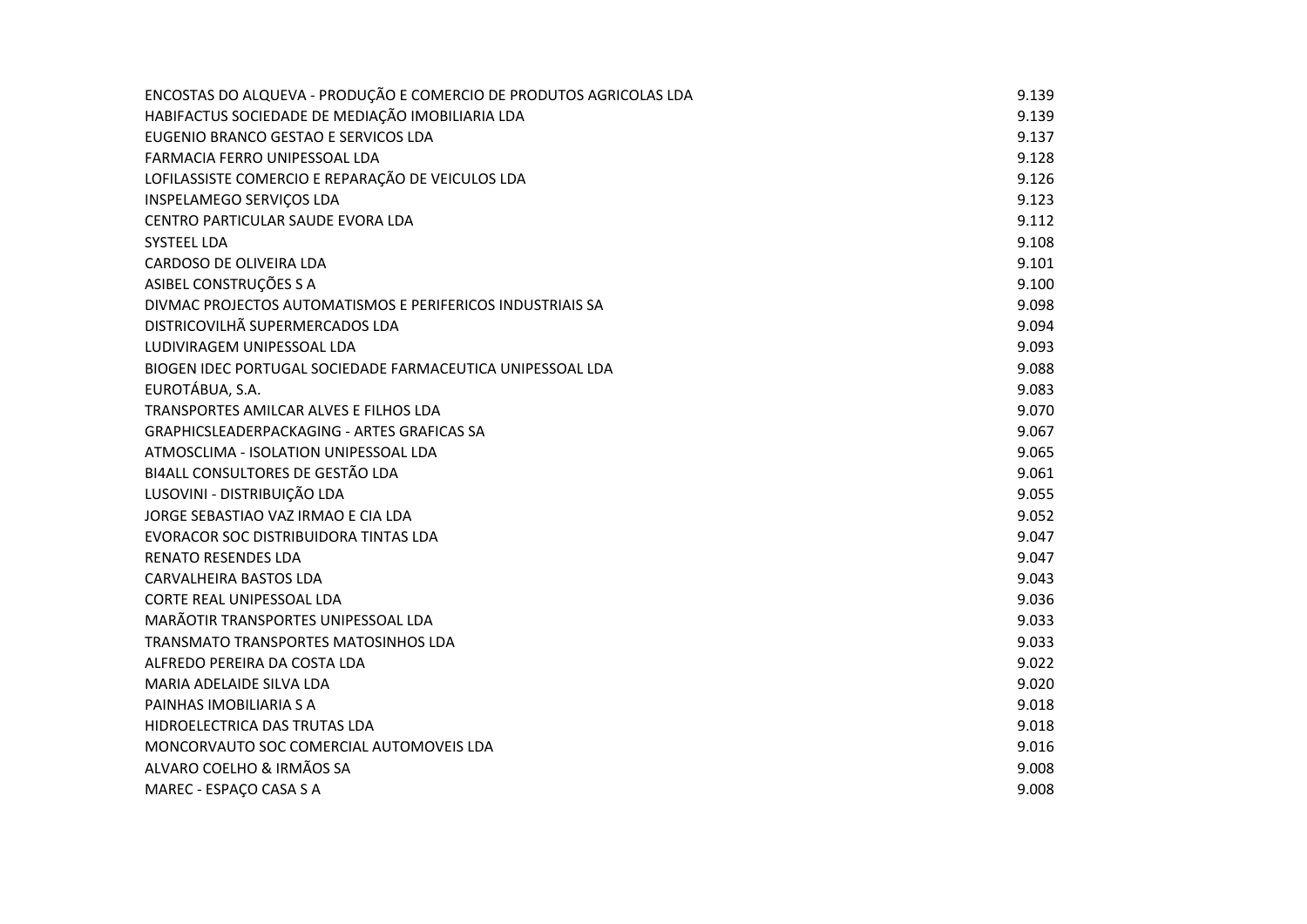| MARIA SAMEIRO REBELO UNIPESSOAL LDA                             | 9.005 |
|-----------------------------------------------------------------|-------|
| JERONIMO & TEIXEIRA, SA                                         | 9.002 |
| BAKER TILLY PORTUGAL CONSULTING SA                              | 9.001 |
| UNIVERSO DOS SABORES - RESTAURAÇÃO E TURISMO SA                 | 9.000 |
| FATRONICA- ENGENHARIA E SISTEMAS ELECTRONICOS SA                | 8.991 |
| NEORELVA - PLASTICOS SA                                         | 8.987 |
| MIRAFROTA - TRANSPORTES, MÁQUINAS E MATERIAIS DE CONSTRUÇÃO LDA | 8.984 |
| AQUECICHAVES PICHELARIA E AQUECIMENTO LDA                       | 8.973 |
| PRONICOL PRODUTOS LACTEOS SA                                    | 8.968 |
| <b>ISIDORO CORREIA SILVA LDA</b>                                | 8.960 |
| SATA GESTÃO DE AERODROMOS S A                                   | 8.959 |
| CONSTROPE - CONGEVIA, ENGENHARIA E CONSTRUÇÃO, S.A.             | 8.958 |
| INSTITUTO PARTICULAR FORMACAO E ENSINO LINGUAS LDA              | 8.958 |
| TECNIGRÁFICA - SEBASTIÃO PEREIRA DA SILVA, LDA                  | 8.952 |
| JOAQUIM DA TRINDADE MARTINS E JOSE MARTINS PEREIRA DELGADO      | 8.950 |
| INDUSTRIA CALÇADO CATALA SA                                     | 8.944 |
| MOVIESTRADA TRANSPORTES LDA                                     | 8.943 |
| CEMEGO - CENTRO MEDICO DE GINECOLOGIA OBSTECTRICIA LDA          | 8.940 |
| DILEQUESI UNIPESSOAL LDA                                        | 8.940 |
| VIUVA MONTEIRO E IRMAO LDA                                      | 8.932 |
| SERRAFINO COMERCIO AZEITES LDA                                  | 8.927 |
| <b>BOLAMA SUPERMERCADOS LDA</b>                                 | 8.926 |
| RESTAURANTE FIALHO LDA                                          | 8.918 |
| RANDSTAD RECURSOS HUMANOS, EMPRESA DE TRABALHO TEMPORÁRIO, S.A. | 8.918 |
| ABRANFRIO EQUIPAMENTOS HOTELEIROS LDA                           | 8.915 |
| AGROMONTENEGRO LDA                                              | 8.912 |
| TRANSPORTES PINTO SOARES E PINTO LDA                            | 8.911 |
| PETROALVA SOC DE COMBUSTIVEIS E LUBRIFICANTES LDA               | 8.908 |
| <b>CARNES CAMPICARN S A</b>                                     | 8.904 |
| FLEXIDOOR PORTÕES SECCIONADOS E AUTOMATISMOS SA                 | 8.903 |
| PMM SGPS SA                                                     | 8.891 |
| BAKER TILLY PG & ASSOCIADOS SROC S A                            | 8.880 |
| INNOVAGENCY - CONSULTORIA TECNOLOGIA E COMUNICAÇÃO S A          | 8.879 |
| PETROALVES DISTRIBUIDOR DE COMBUSTIVEIS E LUBRIFICANTES SA      | 8.874 |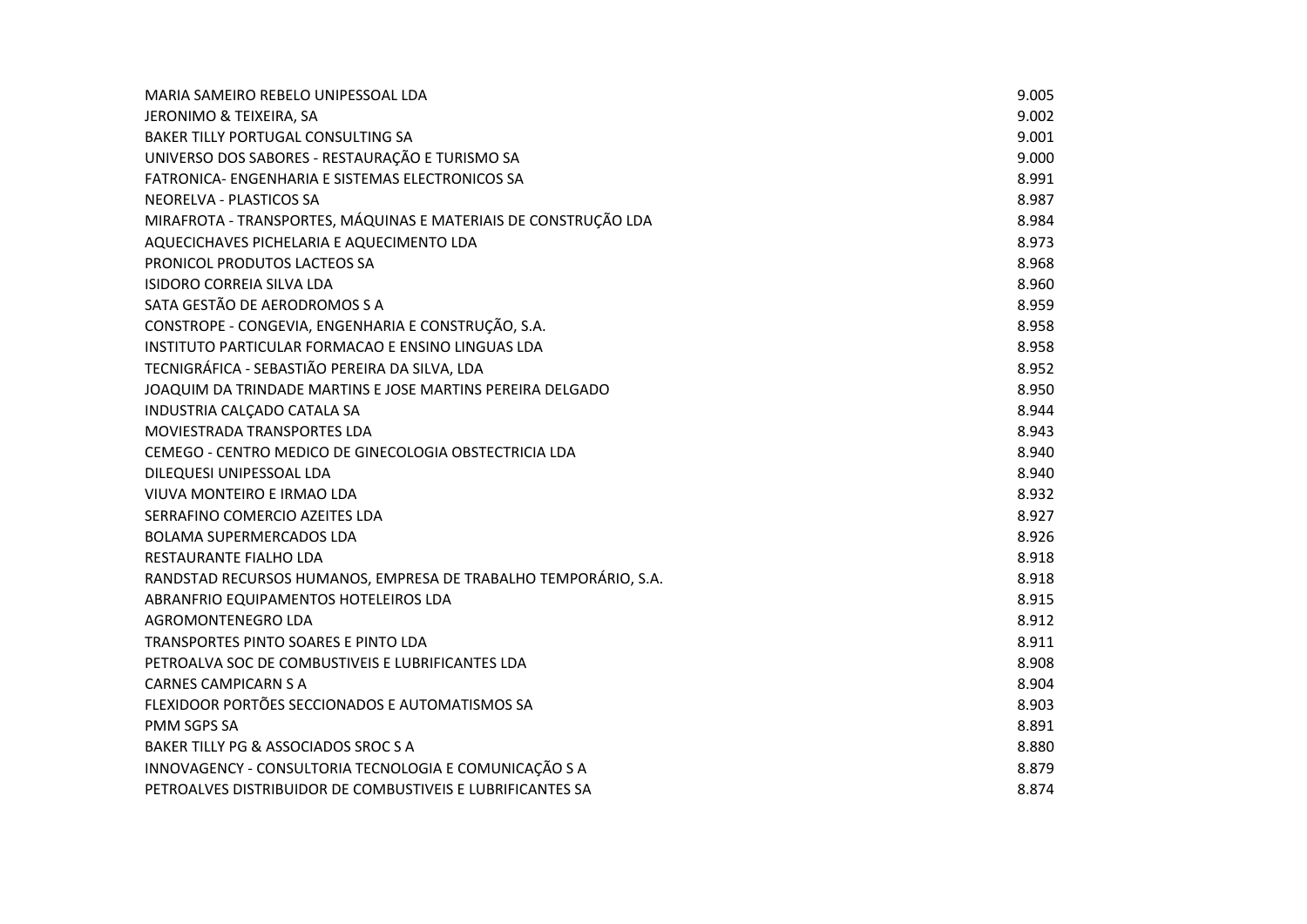| REDERIA - INNOVATION S A                                                  | 8.871 |
|---------------------------------------------------------------------------|-------|
| BENTO PEDROSO CONSTRUÇÕES, S.A.                                           | 8.865 |
| TRILOGIA GESTÃO DE IMOVEIS SA                                             | 8.864 |
| TENUGLOSSA - UNIPESSOAL LDA                                               | 8.864 |
| JOSE CORTEZ MARQUES ANTUNES LDA                                           | 8.863 |
| SATVEZ REMODELAÇÕES ELECTRICAS GERAIS LDA                                 | 8.863 |
| LOURENÇOPTICA UNIPESSOAL LDA                                              | 8.838 |
| COTEIS - PRODUÇÃO E COMERCIALIZAÇÃO AGRO-ALIMENTAR LDA                    | 8.838 |
| JOSE MANUEL HENRIQUES EUSEBIO UNIPESSOAL LDA                              | 8.837 |
| MOBILITEC COMERCIO E ASSISTENCIA DE MATERIAL ORTOPEDICO E HOSPITALAR LDA  | 8.834 |
| M E C MONTAGENS ELECTRICAS E CONSTRUCAO LDA                               | 8.833 |
| VIA PESADOS COMERCIO DE PEÇAS E ACESSORIOS AUTO LDA                       | 8.832 |
| M P MAQUINAS UNIPESSOAL LDA                                               | 8.821 |
| PROMEP - PROMOÇÃO DO ENSINO PARTICULAR, S.A.                              | 8.821 |
| CAIXA DE CREDITO AGRICOLA MUTUO DE LOURES SINTRA E LITORAL C R L          | 8.815 |
| PROMOTE PHARMA UNIPESSOAL LDA ZONA FRANCA DA MADEIRA                      | 8.813 |
| ALLGIS SGPS SA                                                            | 8.813 |
| <b>SILVA GAS LDA</b>                                                      | 8.812 |
| DISTRIPINHEL SUPERMERCADOS SA                                             | 8.806 |
| DIVERLANHOSO - ACTIVIDADES DESPORTIVAS LDA                                | 8.795 |
| VIDAL COSTA FIGUEIREDO E CIA LDA                                          | 8.793 |
| SOPORATO SERVIÇOS DE CONSULTADORIA E MARKETING LDA ZONA FRANCA DA MADEIRA | 8.793 |
| INSTITUTO VAZ SERRA, SOCIEDADE DE ENSINO, CULTURA E RECREIO SA            | 8.790 |
| <b>INDICE CONSULTORES LDA</b>                                             | 8.784 |
| TRANSPERFE - PERFUMARIA E COSMETICA LDA                                   | 8.781 |
| TRANSPORTES MANUEL VALE & FILHOS LDA                                      | 8.781 |
| <b>LISESPO TRANSPORTES LDA</b>                                            | 8.779 |
| CLINICA MEDICA ISABEL REINA LDA                                           | 8.778 |
| MINHOBRINDE AGENCIA DE PUBLICIDADE LDA                                    | 8.775 |
| ANTONIO LUIS MAGALHAES E SOBRINHOS LDA                                    | 8.774 |
| J B PIRES CONSTRUÇÕES LDA                                                 | 8.765 |
| PAPELPACK - EQUIPAMENTOS E PRODUTOS DE HIGIENE LDA                        | 8.765 |
| CIPABE CENTRO DE INSPECCAO PERIODICA AUTO DAS BEIRAS SA                   | 8.763 |
| F. GOMES - DISTRIBUIÇÃO, S.A.                                             | 8.761 |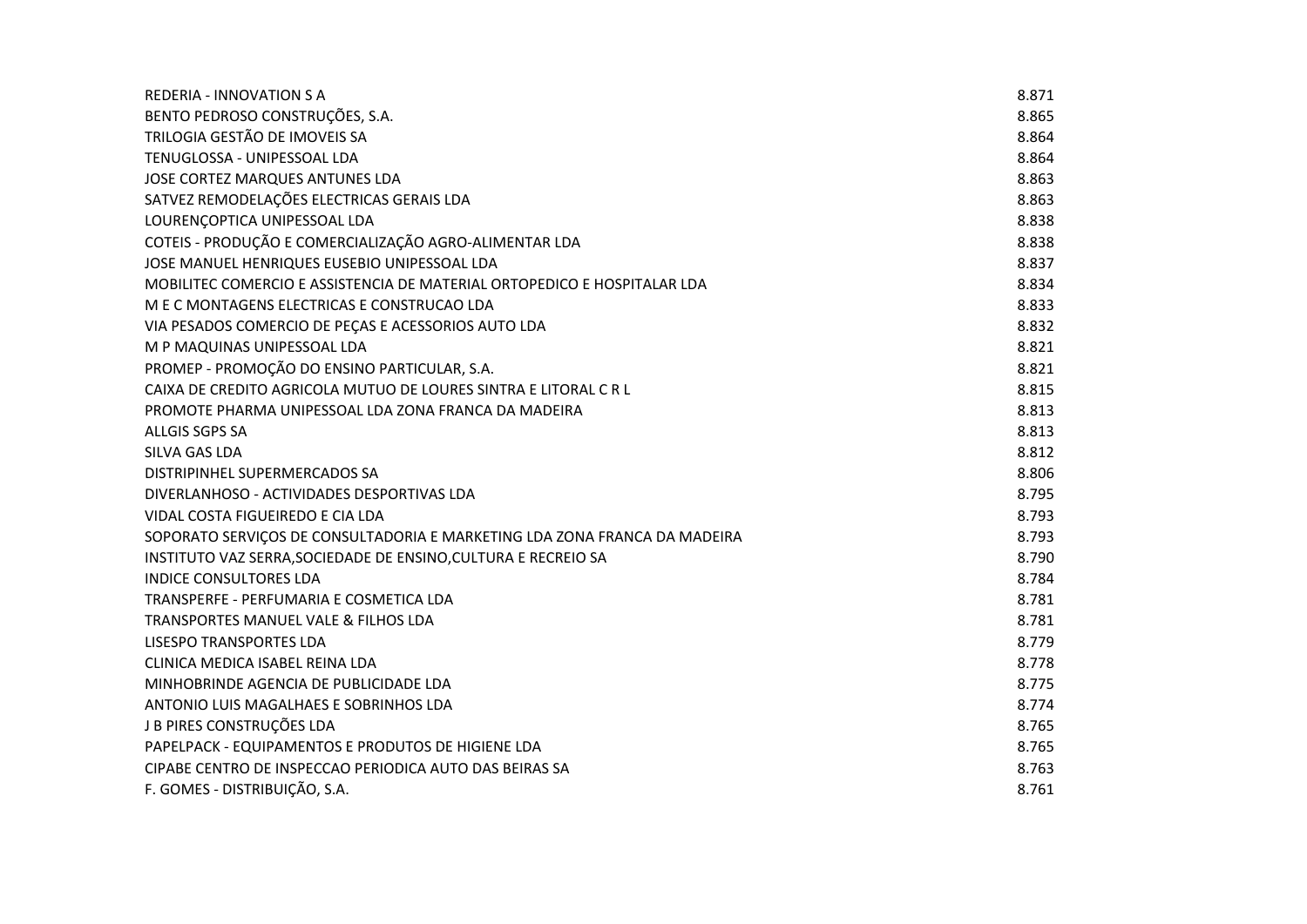| AMBIPAR CONTROL CONSULTORIA ANALISES E AMOSTRAGEM AMBIENTAL LDA                                   | 8.753 |
|---------------------------------------------------------------------------------------------------|-------|
| <b>MARTA DEL CAZO LDA</b>                                                                         | 8.750 |
| EFACEC - SISTEMAS DE GESTÃO SA                                                                    | 8.750 |
| VICOMED PEDIATRICA LDA                                                                            | 8.738 |
| FRESENIUS MEDICAL CARE PORTUGAL S A                                                               | 8.738 |
| MECOCAST ENGINEERING E GENERAL TRADING - CONSULTADORIA E COMERÇIO GERAL LDA ZONA FRANCA DA MADEIF | 8.736 |
| FARMACIA CAIMOTO UNIPESSOAL LDA                                                                   | 8.728 |
| <b>CUBIMATERIA - POLIMENTOS UNIPESSOAL LDA</b>                                                    | 8.728 |
| JOSE MANUEL RAMOS RODRIGUES LDA                                                                   | 8.727 |
| ECOTRADING COMERCIO GESTÃO E SERVIÇOS LDA                                                         | 8.722 |
| <b>TELES E FILHOS LDA</b>                                                                         | 8.718 |
| <b>CALDAS E GARCIA LDA</b>                                                                        | 8.713 |
| BELA VISTA CHAVES REPARACOES AUTOMOVEIS LDA                                                       | 8.713 |
| DA QUE PENSAR - COMERCIO DE MATERIAIS DE CONSTRUÇÃO UNIPESSOAL LDA                                | 8.713 |
| TRANSPORTES COSTA & ARRAIS LDA                                                                    | 8.711 |
| A S METAIS FABRICO E LACAGEM LDA                                                                  | 8.710 |
| ANTONIO DA SILVA DOMINGUES & FILHOS LDA                                                           | 8.709 |
| VALADAS SIMÕES - GESTÃO E INVESTIMENTO LDA                                                        | 8.704 |
| TECNISATA INDUSTRIA METALOMECANICA SA                                                             | 8.693 |
| <b>WALTER OLIVEIRA PONTE LDA</b>                                                                  | 8.688 |
| LEONEL COIMBRA - PAVIMENTOS UNIPESSOAL LDA                                                        | 8.687 |
| PM - SOCIEDADE FARMACEUTICA UNIPESSOAL LDA                                                        | 8.686 |
| GENERO INEDITO CONSTRUÇÕES LDA                                                                    | 8.679 |
| <b>EXPRESSOFRIGO TRANSPORTES SA</b>                                                               | 8.678 |
| ABRANFIR CLINICA MEDICA E REABILITACAO ABRANTES LDA                                               | 8.678 |
| CLINICA MEDICA VIEIRA LIMA LDA                                                                    | 8.677 |
| BTI DENTAL - MEDICINA DENTARIA LDA                                                                | 8.675 |
| LIN LAVANDARIA INDUSTRIAL LDA                                                                     | 8.675 |
| ADRIANO SUREDA FERRAO TIQUE HERD LDA                                                              | 8.674 |
| GARLIC AND FRUIT PRODUTOS ALIMENTARES LDA                                                         | 8.673 |
| CAMIONAGEM BEIRA TEJO II LDA                                                                      | 8.671 |
| J VALENTE - SOCIEDADE DE GESTÃO E INVESTIMENTO SA                                                 | 8.666 |
| <b>HERBS &amp; SPICES LDA</b>                                                                     | 8.665 |
| POSTO DE ABASTECIMENTO SASA LDA                                                                   | 8.662 |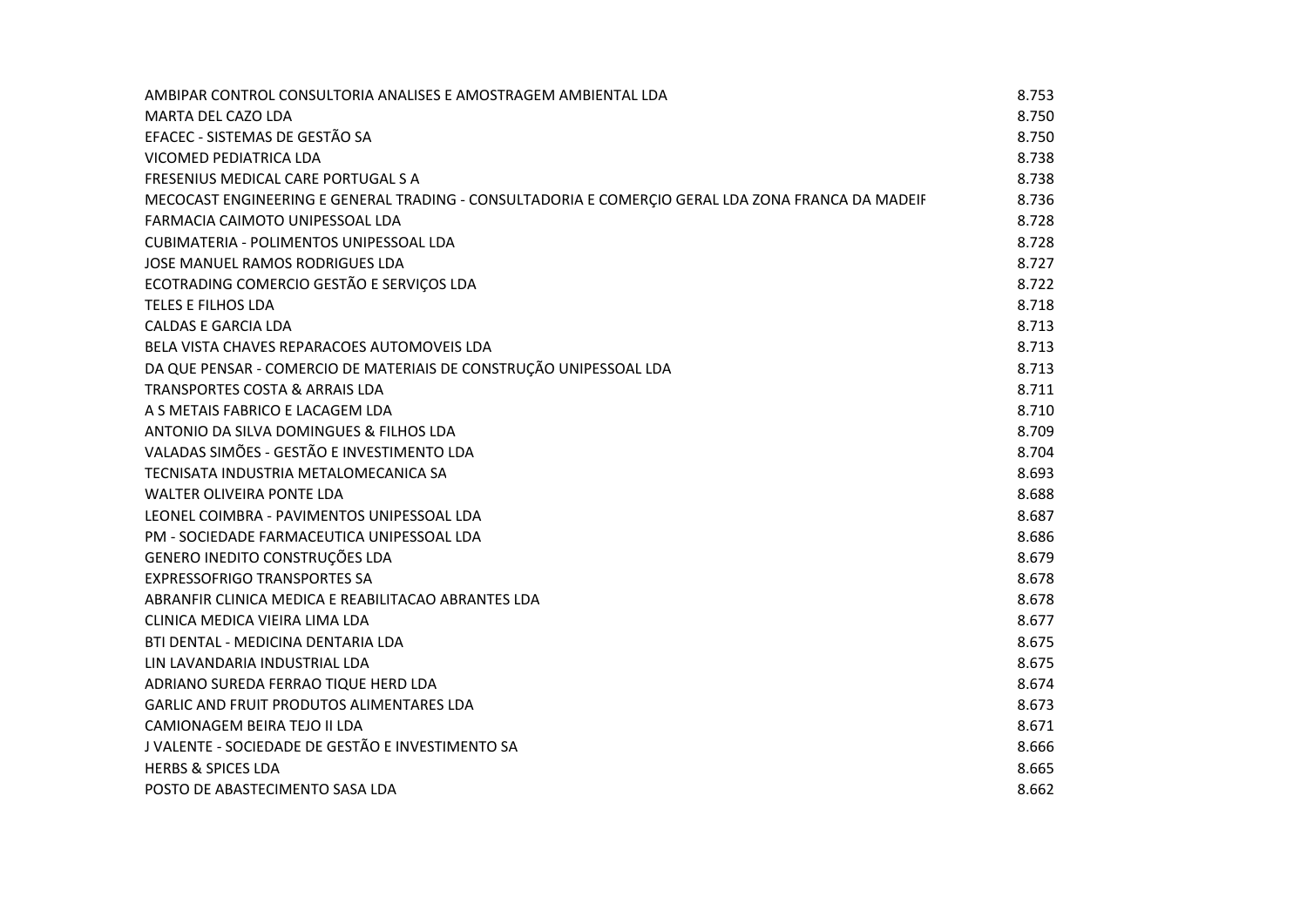| DIFAPAUTO COMERCIO E REPARACOES AUTO LDA                           | 8.653 |
|--------------------------------------------------------------------|-------|
| ACONTROL AUTOMACAO E CONTROLE INDUSTRIAL LDA                       | 8.649 |
| PERFINOX - INDUSTRIA METALURGICA LDA                               | 8.646 |
| RUI HENRIQUE FERREIRA PIRES UNIPESSOAL LDA                         | 8.643 |
| QUALEND - QUALIDADE E ENSAIOS NÃO DESTRUTIVOS, LDA                 | 8.639 |
| TOMAS FRANCISCO & FILHA LDA                                        | 8.637 |
| ORBCOM EQUIPAMENTOS E SERVIÇOS DE INFORMATICA LDA                  | 8.637 |
| INDUPRO PROJECTOS TECNICOS INDUSTRIAIS LDA ZONA FRANCA DA MADEIRA  | 8.634 |
| BPI VIDA E PENSÕES - COMPANHIA DE SEGUROS, S.A.                    | 8.627 |
| LISTAR IDEIAS - INVESTIMENTOS IMOBILIARIOS LDA                     | 8.624 |
| NOVAIBERICA AUTOMOVEIS LDA                                         | 8.619 |
| LARGE PRINT - IMPRESSÃO DIGITAL, LDA                               | 8.615 |
| FARMACIA JOÃO DIAS LDA                                             | 8.613 |
| PREDIAL RUA DIREITA - COMPRA E VENDA DE PROPRIEDADES LDA           | 8.611 |
| JOSE AMORIM MOTA UNIPESSOAL LDA                                    | 8.608 |
| <b>FARMACIA FREIXEDAS LDA</b>                                      | 8.603 |
| INFORCINCO COMERCIO E SERVICOS ESPECIALIZADOS INFORMATICA LDA      | 8.594 |
| <b>TOMONORTE LDA</b>                                               | 8.592 |
| PARQUE EOLICO DE VIEIRA CABREIRA LDA                               | 8.592 |
| JOSE GONCALVES SILVA SANTOS E IRMAO INDUSTRIA METALICA LDA         | 8.581 |
| ACULEIFORM - CENTRO DE FISIOTERAPIA E NUTRIÇÃO S A                 | 8.578 |
| <b>OUATTOR INVESTIMENTOS IMOBILIARIOS</b>                          | 8.576 |
| PUREVER TECH SOCIEDADE UNIPESSOAL LDA                              | 8.572 |
| <b>TRANSPORTES BROLIVEIRA LDA</b>                                  | 8.572 |
| BUREAU VERITAS INTERNATIONALE CLASSIFICATION NAVIRES ET D AERONEFS | 8.571 |
| MIRABAGA INDUSTRIA E COMERCIO ALIMENTAR S A                        | 8.569 |
| BRAGMAIA SOCIEDADE TRANSFORMAÇÃO DE FERRO LDA                      | 8.567 |
| MARESTRADA - OPERAÇÕES E MANUTENÇÃO RODOVIARIA S A                 | 8.563 |
| <b>JOSE CARDIA ARQUITECTOS LDA</b>                                 | 8.560 |
| KELLY SERVICES - EMPRESA DE TRABALHO TEMPORARIO UNIPESSOAL LDA     | 8.543 |
| <b>TINTAS DYRUP SA</b>                                             | 8.543 |
| INOGAS COMERCIO DE COMBUSTIVEIS LDA                                | 8.542 |
| EFFICO GESTÃO DE CLIENTES E RECUPERAÇÃO DE ACTIVOS S A             | 8.538 |
| CARLOS ALBERTO COELHO UNIPESSOAL LDA                               | 8.537 |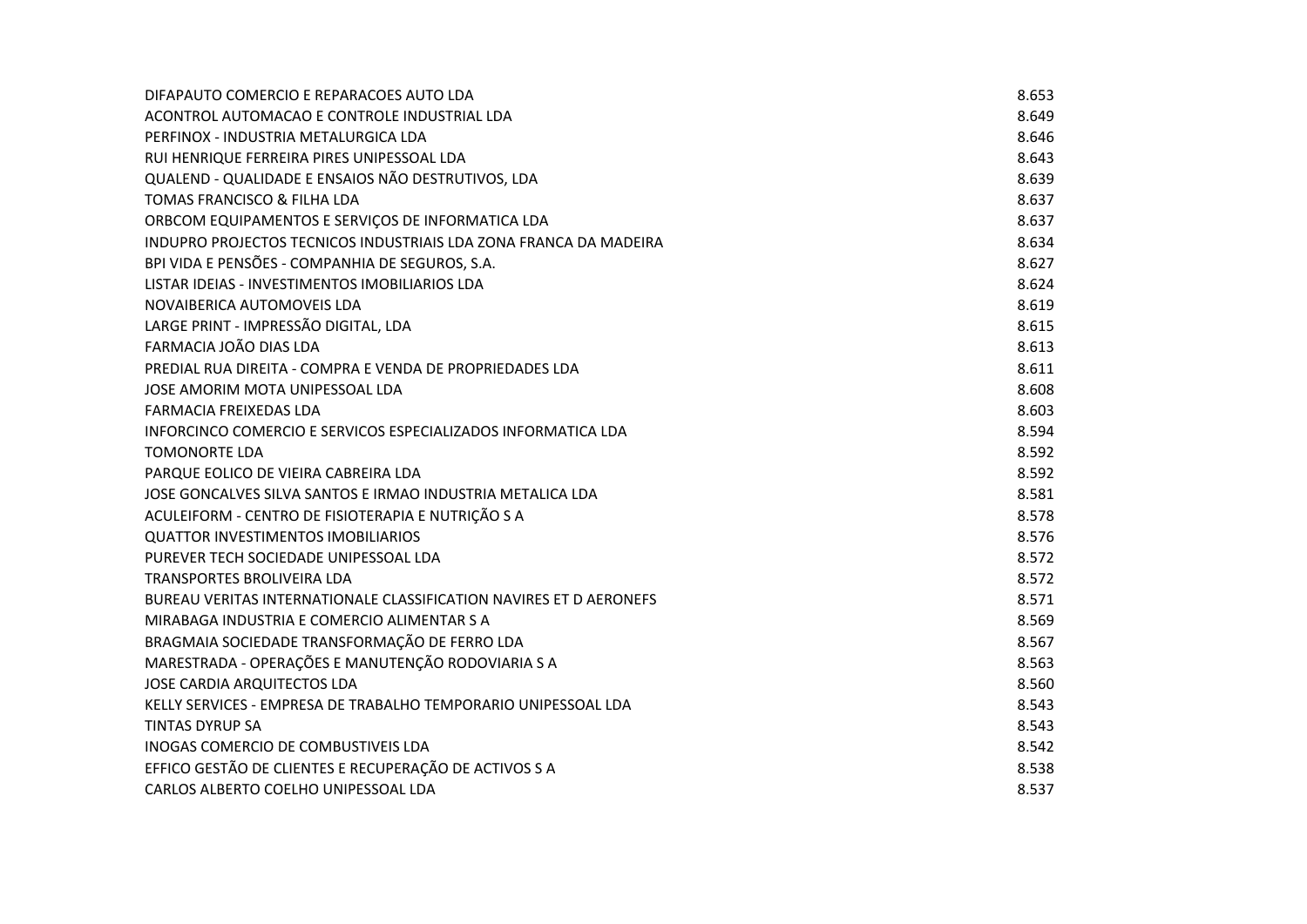| MIRALAGOS - SOCIEDADE DE CONSTRUÇÕES SA                                                    | 8.533 |
|--------------------------------------------------------------------------------------------|-------|
| ANA MARIA FIDALGO LDA                                                                      | 8.526 |
| JOAO RODRIGUES AFONSO E CIA LDA                                                            | 8.525 |
| FARMACIA MODERNA DE SÃO MIGUEL/GUARDA SA                                                   | 8.524 |
| OCTUR ORGANIZAÇÕES E CONSTRUÇÕES TURISTICAS DO ALGARVE SA                                  | 8.523 |
| PEREIRA ROUXINOL & CIA LDA                                                                 | 8.506 |
| TECHNUTS - SERVIÇOS DE INFORMAÇÃO E PRODUÇÃO AGRICOLA UNIPESSOAL LDA                       | 8.505 |
| ANTONIO J T NEVES UNIPESSOAL LDA                                                           | 8.491 |
| AGRICERT CERTIFICAÇÃO DE PRODUTOS ALIMENTARES LDA                                          | 8.488 |
| MARQUES FRANCO - ARQUITECTOS LDA                                                           | 8.488 |
| IMOTEIXO COMPRA E VENDA DE IMOVEIS LDA                                                     | 8.488 |
| TEAGA II TECNOLOGIA DE HABITAÇÃO LDA                                                       | 8.482 |
| MARIA CANDIDA CRUZ UNIPESSOAL LDA                                                          | 8.482 |
| TRANSPORTES VAL DE VEZ LDA                                                                 | 8.482 |
| SAUTER IBERICA SA                                                                          | 8.474 |
| AMIGOS DISTANTES - CONSTRUÇÃO CIVIL LDA                                                    | 8.473 |
| CONTROLAUTO CONTROLO TECNICO AUTOMOVEL SA                                                  | 8.473 |
| FE3 ENGENHARIA UNIPESSOAL LDA                                                              | 8.472 |
| PLACOLAS COMERCIO DE PLADUR E GESSO LDA                                                    | 8.465 |
| CONSTRUTORA DA TAMEGA MADEIRA S A                                                          | 8.464 |
| RANGEL INTERNACIONAL - AEREA E MARITIMA SA                                                 | 8.463 |
| RAMOS CATARINO SA                                                                          | 8.461 |
| TRANSPORTES CENTRAL FOZ DOURO LDA                                                          | 8.460 |
| GABROVA - COMÉRCIO, SERVIÇOS DE CONSULTADORIA E INVESTIMENTOS LDA (ZONA FRANCA DA MADEIRA) | 8.455 |
| FIPO CONSTROI LDA                                                                          | 8.451 |
| PAREDES FIRMES LDA                                                                         | 8.440 |
| MARMORES GALRÃO EDUARDO GALRÃO JORGE E FILHOS S A                                          | 8.437 |
| BRABURGER - GESTÃO DE UNIDADES HOTELEIRAS LDA                                              | 8.422 |
| CITIBANK INTERNATIONAL PLC, SUCURSAL EM PORTUGAL                                           | 8.420 |
| BOTELHOS REPARAÇÃO DE MAQUINAS AGRICOLAS LDA                                               | 8.418 |
| GLOBALNUTRI - NUTRIÇÃO ANIMAL LDA                                                          | 8.413 |
| HELENA CATARINA PINHO DIREITO UNIPESSOAL LDA                                               | 8.412 |
| ALUBILETE - COMÉRCIO DE ALUMÍNIOS LDA                                                      | 8.402 |
| ESB EMPRESA DE SERVIÇOS DOS BOMBEIROS DA REGIÃO AUTONOMA DA MADEIRA LDA                    | 8.401 |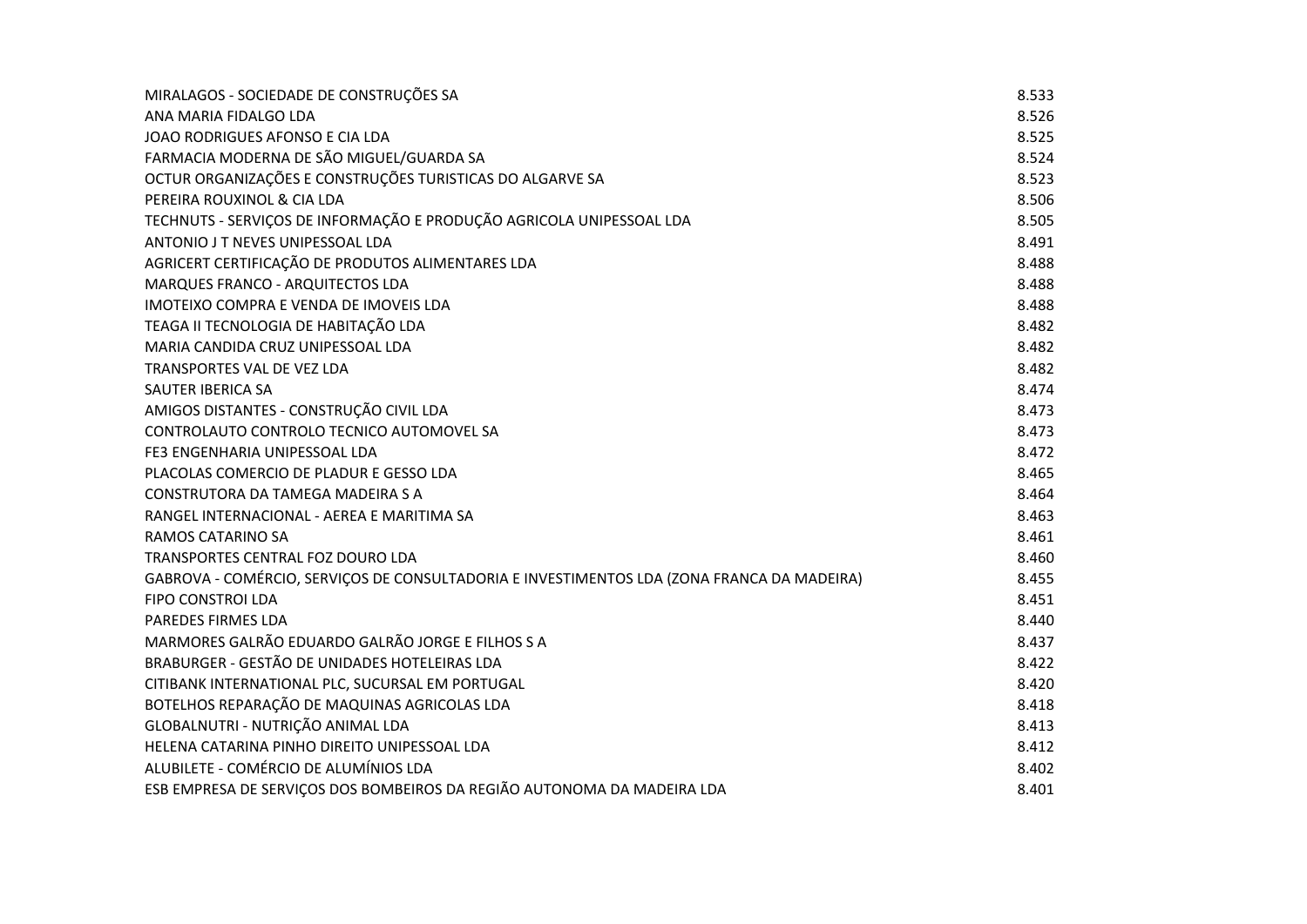| MAERSK PORTUGAL AGENTES TRANSPORTES INTERNACIONAIS LDA                                              | 8.400 |
|-----------------------------------------------------------------------------------------------------|-------|
| LOPES & BARREIRA LDA                                                                                | 8.396 |
| TRANSPORTES CENTRAIS DE AVELEDA LDA                                                                 | 8.396 |
| ORTOCIRMED-SOCIEDADE PRESTAÇÃO SERVIÇOS MEDICO CIRURGICOS EM ORTOPEDIA UNIPESSOAL LDA               | 8.386 |
| PROINLAC PRODUTOS PARA INDUSTRIA ALIMENTAR LDA                                                      | 8.384 |
| JOSE MARQUES PEREIRA GUERRA E FILHOS LDA                                                            | 8.383 |
| SULMED - URGENCIAS ORTOPEDICAS LDA                                                                  | 8.382 |
| CONSTRUÇÕES MADALENA LDA                                                                            | 8.382 |
| SIRMAF SOC INDUSTRIAL RECONSTRUÇÃO MAQUINAS FERRAMENTAS LDA                                         | 8.376 |
| <b>GROUPAMA SEGUROS S A</b>                                                                         | 8.373 |
| CARUARU CONSULTORES SERVIÇOS SOCIEDADE UNIPESSOAL LDA ZONA FRANCA DA MADEIRA                        | 8.372 |
| <b>MATEUS &amp; FILHOS LDA</b>                                                                      | 8.368 |
| <b>COSTAS E OLIVEIRA LDA</b>                                                                        | 8.359 |
| <b>CARNES SIMÕES LDA</b>                                                                            | 8.351 |
| AGROVISUL MATERIAL AGRO PECUARIO LDA                                                                | 8.346 |
| GAMA 21 GESTÃO IMOBILIARIA S A                                                                      | 8.343 |
| CONSTRUÇÕES LONGRA & FERREIRA CONSTRUÇÃO CIVIL E OBRAS PUBLICAS LDA                                 | 8.343 |
| MARBLE QUAY - COMÉRCIO INTERNACIONAL LDA (ZONA FRANCA DA MADEIRA)                                   | 8.342 |
| MULTITENSÃO - EQUIPAMENTOS ELECTRICOS LDA                                                           | 8.342 |
| <b>GRINCOP GRAFICA E INFORMATICA E COPIA LDA</b>                                                    | 8.331 |
| ALFREDO BARROSO LDA                                                                                 | 8.317 |
| A CANO ASSOCIADOS S A                                                                               | 8.316 |
| ALVARO DAMAS LDA                                                                                    | 8.315 |
| CAJA ESPAÑA DE INVERSIONES, SALAMANCA Y SORIA, CAJA DE AHORROS Y MONTE DE PIEDAD-SUCURSAL EM PORTUG | 8.313 |
| <b>IDEIABA LDA</b>                                                                                  | 8.313 |
| KRAFT FOODS EUROPE SERVICES GMBH-SUCURSAL EM PORTUGAL                                               | 8.313 |
| LE BRION MANAGEMENT LDA                                                                             | 8.313 |
| MARAVILHA FARMS - PRODUÇÃO E COMERCIALIZAÇÃO DE FRUTOS S A                                          | 8.313 |
| VOGAMEDIDA COMERCIO INTERNACIONAL SA                                                                | 8.308 |
| <b>VENTURA &amp; FILHA LDA</b>                                                                      | 8.308 |
| RECURSO INVULGAR METAIS PRECIOSOS UNIPESSOAL LDA                                                    | 8.302 |
| SEGURANÇA 24 BEIRAS LDA                                                                             | 8.297 |
| J N MATERIAIS DE CONSTRUCAO LDA                                                                     | 8.289 |
| GRÜNENTHAL, S.A.                                                                                    | 8.287 |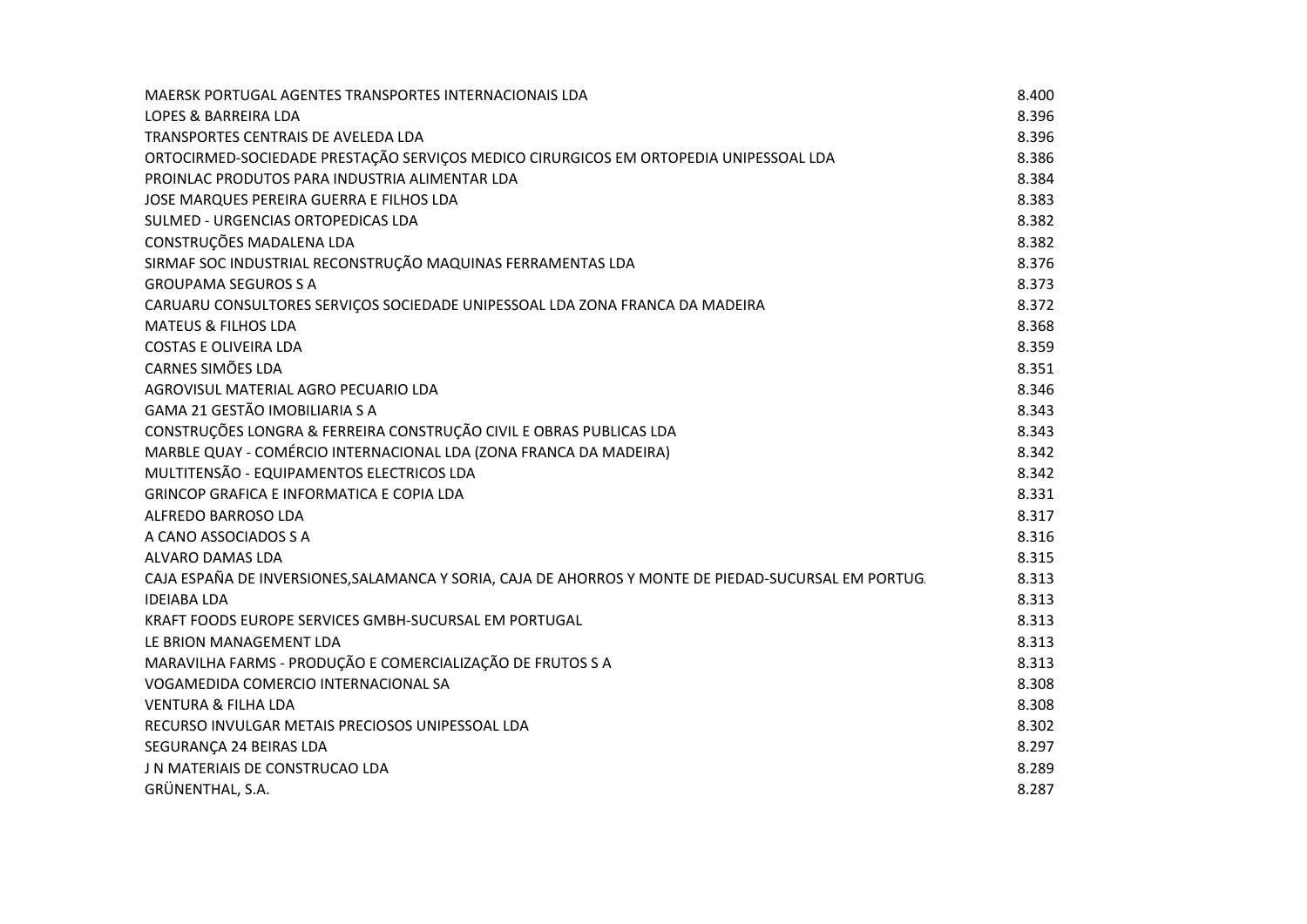| M SANTOS E IRMÃO - LIMPEZAS LDA                                         | 8.287 |
|-------------------------------------------------------------------------|-------|
| <b>FARMAFRANCISCANA S A</b>                                             | 8.283 |
| SEVENSTARS SERVIÇOS DE MARKETING LDA ZONA FRANCA DA MADEIRA             | 8.278 |
| <b>TEXWOOL LANIFICIOS S A</b>                                           | 8.275 |
| <b>MARIA CLARA MOREIRA LDA</b>                                          | 8.262 |
| LEGIAO INVESTIMENTOS LDA ZONA FRANCA DA MADEIRA                         | 8.259 |
| CELNAVE AGENCIA NAVEGAÇÃO LDA                                           | 8.256 |
| TOUCHVALUE - DECAPAGEM E PINTURA INDUSTRIAL LDA                         | 8.252 |
| BRICOGUARDA SOCIEDADE DE DISTRIBUIÇÃO DE BRICOLAGE LDA                  | 8.251 |
| MONTEADRIANO - ENGENHARIA E CONSTRUÇÃO SA                               | 8.245 |
| BRICOVISEU - SOCIEDADE DE DISTRIBUIÇÃO DE BRICOLAGE LDA                 | 8.244 |
| BERNARDO COSTA E FILHOS SA                                              | 8.241 |
| ALCADA E PEREIRA LDA                                                    | 8.239 |
| ERNESTO MIRA, LDA                                                       | 8.235 |
| LOGIC - LOGISTICA INTEGRADA S A                                         | 8.235 |
| ASFC - SGPS S A                                                         | 8.234 |
| NORMICONTA CONTABILIDADE GESTAO E FISCALIDADE LDA                       | 8.233 |
| TORQUAY CONSULTADORIA E SERVIÇOS LDA                                    | 8.232 |
| <b>MAIA E BORGES LDA</b>                                                | 8.231 |
| CLIFO DOIS FRIO E CLIMATIZAÇÃO UNIPESSOAL LDA                           | 8.229 |
| FILIPE VICENTE VAZ AZEVEDO PRESTAÇÃO SERVIÇOS DE SAUDE UNIPESSOAL LDA   | 8.212 |
| ASCENDI NORTE, AUTO-ESTRADAS DO NORTE, S.A.                             | 8.211 |
| MAR DO ORIENTE COOPERATIVA DE CONSTRUÇÃO CRL                            | 8.209 |
| TRANSPORTES ALUGUER MONTEMURENSE LDA                                    | 8.206 |
| ALFREDO FERNANDES MENDES, UNIPESSOAL, LDA                               | 8.204 |
| RESULTADOS DIFERENTES IMOBILIARIA UNIPESSOAL LD                         | 8.204 |
| JOÃO DIAS CRUZ PATRÃO UNIPESSOAL LDA                                    | 8.204 |
| ESTABABOU COMERCIO E DISTRIBUIÇÃO DE VESTUARIO E ARTIGOS PARA O LAR LDA | 8.200 |
| SOSSEGO & TRANQUILIDADE CONSTRUÇÕES LDA                                 | 8.199 |
| MCKINSEY INTERNATIONAL INC                                              | 8.199 |
| MADRUGA VALIDO SOC DISTRIBUIDORA DE BEBIDAS LDA                         | 8.191 |
| BOLICARGA-TRANSPORTE DE PRODUTOS ALIMENTARES UNIPESSOAL LDA             | 8.187 |
| <b>IBEROBUS TRANSPORTE DE PASSAGEIROS EM AUTOCARROS DE TURISMO LDA</b>  | 8.186 |
| AGOSTINHO SOUSA LDA                                                     | 8.180 |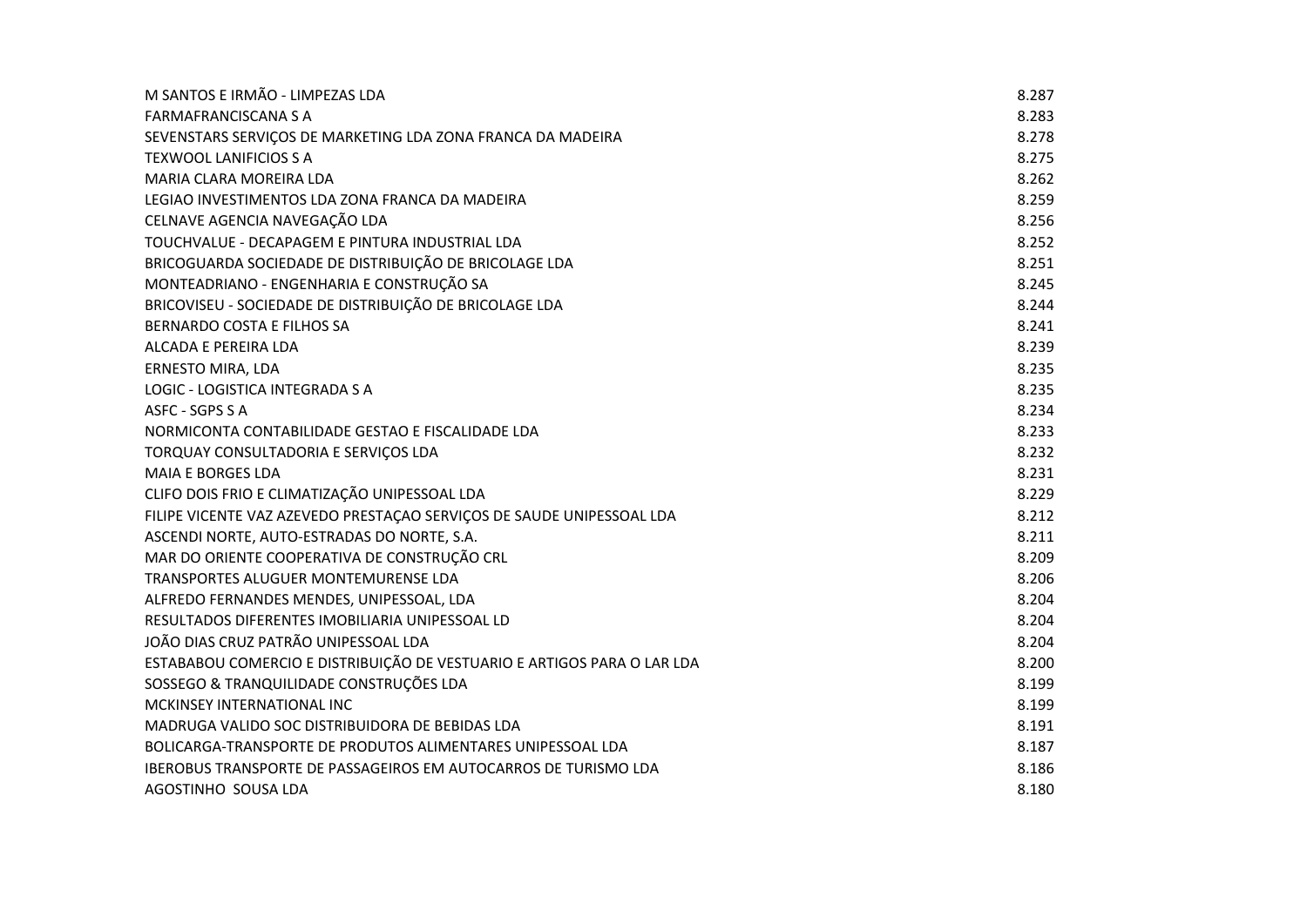| CERBERUS TRADE COMERCIO DE MERCADORIAS IMPORTAÇÃO E EXPORTAÇÃO S A                 | 8.180 |
|------------------------------------------------------------------------------------|-------|
| PADARIA DO RIO TORTO LDA                                                           | 8.177 |
| NATURALGUARDA PRODUTOS NATURAIS LDA                                                | 8.173 |
| PETROCEAN EUROPE - SOCIEDADE DE SERVIÇOS INTERNACIONAIS LDA ZONA FRANCA DA MADEIRA | 8.172 |
| FARMACIA JARDIM SÃO PAULO LDA                                                      | 8.168 |
| SOC INDUSTRIAL ALENTEJO E SADO SA                                                  | 8.165 |
| <b>TRANSPORTES CASAL CARDAL LDA</b>                                                | 8.162 |
| FARMÁCIA P. G. PARENTE, SOCIEDADE UNIPESSOAL LDA                                   | 8.162 |
| CLINICA MEDICO DENTARIA DR PAULO MAGALHÃES UNIPESSOAL LDA                          | 8.160 |
| EURORALEX CONFECÇÕES SA                                                            | 8.153 |
| RAINWATER COMÉRCIO INTERNACIONAL LDA (ZONA FRANCA DA MADEIRA)                      | 8.151 |
| <b>BEZERRA &amp; PEREIRA LDA</b>                                                   | 8.143 |
| <b>LEGRAND ELECTRICA SA</b>                                                        | 8.142 |
| RIALTO - INDUSTRIA ALIMENTAR LDA                                                   | 8.126 |
| AUTOCOR REPARACOES AUTOMOVEIS LDA                                                  | 8.124 |
| ARMAZENS MERCEARIA E AVICOLA MARVANEJO LDA                                         | 8.122 |
| RUPEAL - CONSULTORIA E DESENVOLVIMENTO DE SOFTWARE UNIPESSOAL LDA                  | 8.119 |
| RODRIGUES & QUEIROS UNIPESSOAL LDA                                                 | 8.119 |
| ASCENDI GRANDE LISBOA, AUTO ESTRADAS DA GRANDE LISBOA, S.A.                        | 8.118 |
| PEDRO REINA - SERVIÇOS DE TOPOGRAFIA LDA                                           | 8.116 |
| TABELA DE SUCESSO - LDA                                                            | 8.116 |
| <b>ANTONIO GARCIA SA</b>                                                           | 8.114 |
| <b>PATRICIOS SA</b>                                                                | 8.106 |
| NUNO ALMEIDA CONSTRUÇÃO CIVIL UNIPESSOAL LDA                                       | 8.105 |
| CARLOS FERNANDES MENDES E FILHOS LDA                                               | 8.105 |
| SOLIDAGO INDUSTRIA E SERVICOS LDA                                                  | 8.102 |
| VIA RODA SOC COMERCIAL DE COMBUSTIVEIS LDA                                         | 8.100 |
| SEGUROS LOGO S A                                                                   | 8.099 |
| <b>LABORATORIOS VITORIA SA</b>                                                     | 8.099 |
| RODAREAL - TRANSPORTES RODOVIÁRIOS DE MERCADORIAS LDA                              | 8.093 |
| IRMAOS LUZIAS MAQUINAS E ALFAIAS AGRICOLAS LDA                                     | 8.087 |
| NÚMERO UM - REPARAÇÃO DE AUTOMÓVEIS S.A.                                           | 8.087 |
| ANTONIO PEREIRA & SOUSA COMERCIO DE PRODUTOS ALIMENTARES E BEBIDAS LDA             | 8.086 |
| INNUX TECHNOLOGIES, LDA                                                            | 8.083 |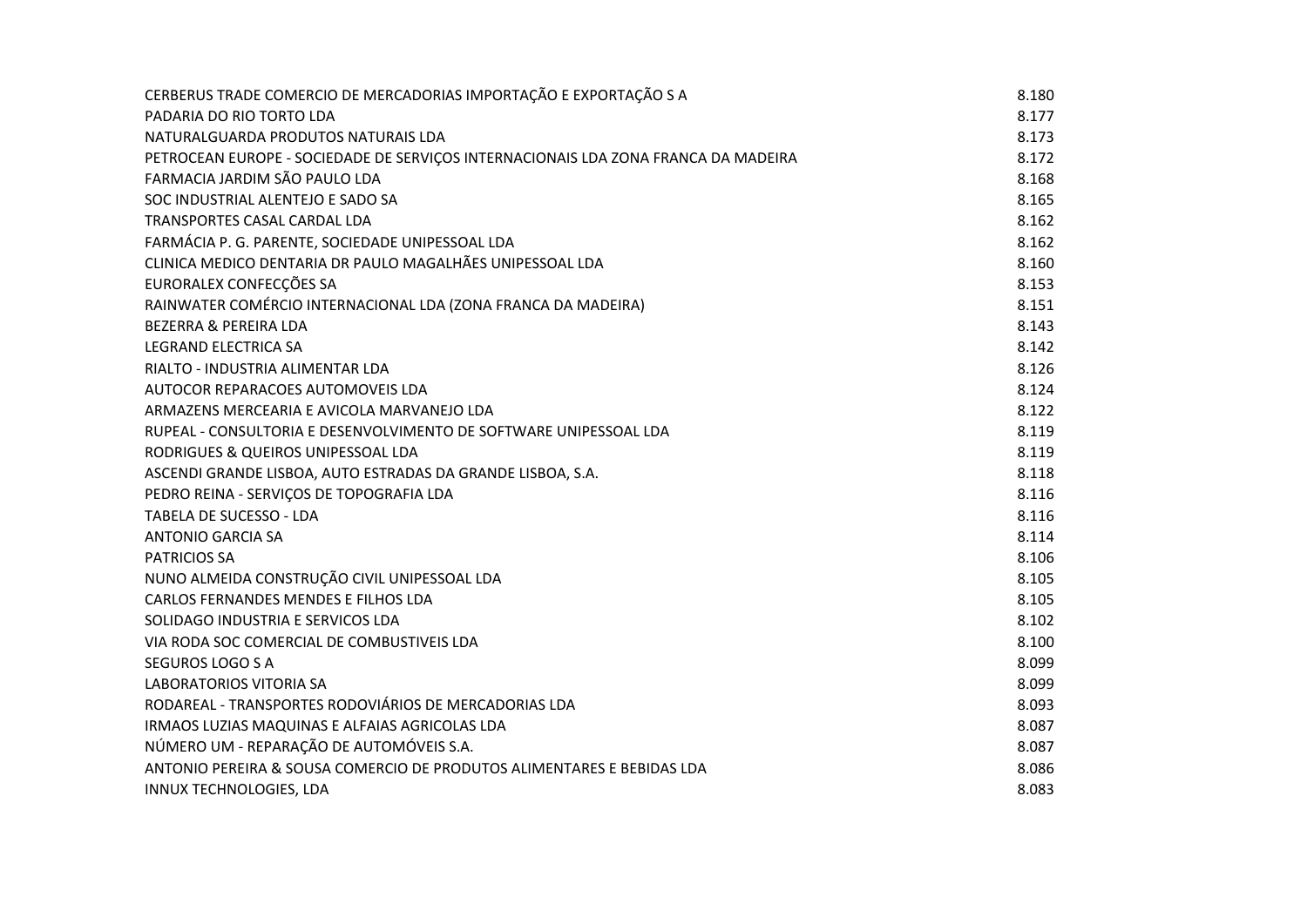| <b>OURONOR FABRICANTES OURIVESARIA LDA</b>                                        | 8.083 |
|-----------------------------------------------------------------------------------|-------|
| PUMA PORTUGAL ARTIGOS DESPORTIVOS LDA                                             | 8.082 |
| PIZZARIA ALBINA RODRIGUES UNIPESSOAL LDA                                          | 8.079 |
| <b>JVC HOLDING SGPS S A</b>                                                       | 8.073 |
| CONSTROSANICO SOC CONSTRUÇÕES LDA                                                 | 8.068 |
| J DA SILVA LDA                                                                    | 8.061 |
| FARIA LOURENÇO UNIPESSOAL LDA                                                     | 8.058 |
| DR ALVARO ANDRADE E SILVA PASSARINHO FARMACIA PASSARINHO UNIPESSOAL LDA           | 8.056 |
| <b>BRUNO TIR TRANSPORTES LDA</b>                                                  | 8.055 |
| <b>VILTUR LDA</b>                                                                 | 8.053 |
| COMEV CONSTRUCOES METALURGICAS DE VISEU LDA                                       | 8.052 |
| VIDROSALADA - COMÉRCIO E MONTAGEM DE PEÇAS E ACESSÓRIOS AUTO LDA                  | 8.052 |
| RECONCO COMERCIO MATERIAIS CONSTRUCAO SOCIEDADE UNIPESSOAL LDA                    | 8.051 |
| PALMEIRA & ALMEIDA LDA                                                            | 8.051 |
| SGAL - SOCIEDADE GESTORA DA ALTA DE LISBOA SA                                     | 8.047 |
| <b>SPRENPLAN LDA</b>                                                              | 8.046 |
| POSITRON INVESTIMENTOS E SERVIÇOS SOCIEDADE UNIPESSOAL LDA ZONA FRANCA DA MADEIRA | 8.044 |
| SERRALHARIA BELA ARTE MOTA & NUNES LDA                                            | 8.040 |
| INTERTELHA - CONSTRUÇÕES METÁLICAS E AUTOPORTANTES, LDA                           | 8.040 |
| FARMACIA ALMEIDA SOUSA UNIPESSOAL LDA                                             | 8.036 |
| ALEXANDRE ARAUJO NEIVA LDA                                                        | 8.035 |
| FERNANDO COELHO FERREIRA & IRMÃO LDA                                              | 8.030 |
| VIAMAPA - SERVIÇOS DE TOPOGRAFIA, S.A.                                            | 8.022 |
| VIAGENS LARANJA LDA                                                               | 8.020 |
| PERSIESTOR - TRABALHOS DE CARPINTARIA E CAIXILHARIA LDA                           | 8.016 |
| PERFIVIANA COMERCIO DE ALUMINIOS LDA                                              | 8.016 |
| <b>FARMACIA MORGADO DUARTE LDA</b>                                                | 8.015 |
| <b>CONTRUCOES RODRIGUES E FILHO LDA</b>                                           | 8.015 |
| LUSIPAÇOS - GESTÃO SANITÁRIA LDA                                                  | 8.014 |
| <b>ORELHAS E GARGANTAS LDA</b>                                                    | 8.013 |
| EOLICA DE PADRELA LDA                                                             | 8.008 |
| SOC COMERCIAL C SANTOS LDA                                                        | 8.000 |
| OLIVAL DA FONTE DOS FRADES EXPLORAÇÃO AGRICOLA SA                                 | 7.999 |
| FARMACIA FERREIRA SILVA SOCIEDADE UNIPESSOAL LDA                                  | 7.998 |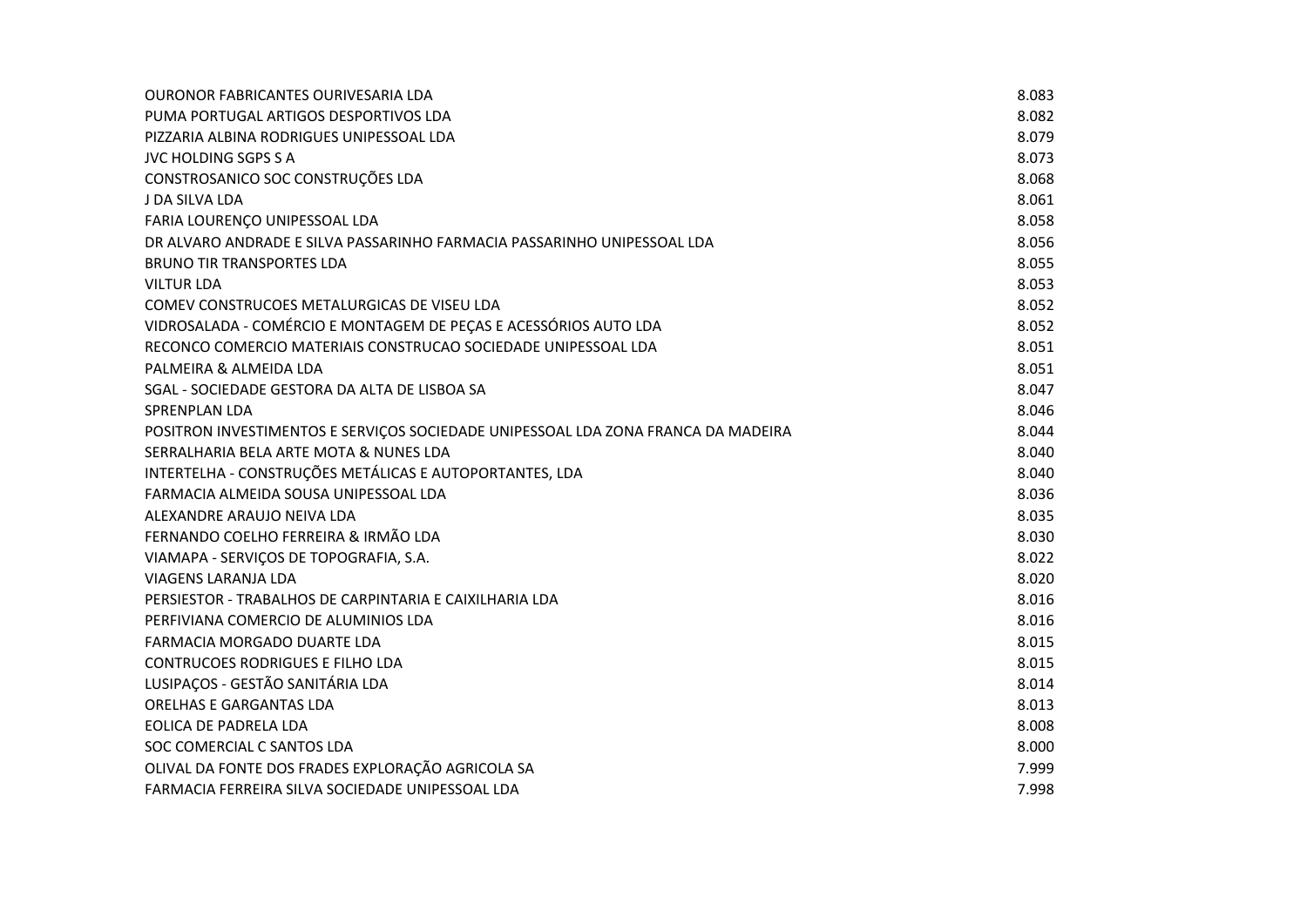| MARIA JOAO A SANTOS LDA                                             | 7.997 |
|---------------------------------------------------------------------|-------|
| MITALCO MINAS TALCOS PORTUGAL LDA                                   | 7.995 |
| SOUTIVINHOS VINHOS PRODUTOS ALIMENTARES LDA                         | 7.994 |
| RIBADAO INDUSTRIA MADEIRAS SA                                       | 7.991 |
| ANABELA VIEIRA IMOBILIARIA S A                                      | 7.988 |
| <b>TORRE SENIOR S A</b>                                             | 7.988 |
| PIERRE FABRE DERMO COSMETIQUE PORTUGAL LDA                          | 7.986 |
| VALÓTERRAS - TRANSPORTES LDA                                        | 7.985 |
| <b>COSTA &amp; CARREIRA LDA</b>                                     | 7.985 |
| ARMAZENS DA SANTA MERCEARIAS SA                                     | 7.984 |
| DISTRICOURA SUPERMERCADOS SA                                        | 7.984 |
| SEDACOR SOCIEDADE EXPORTADORA DE ARTIGOS DE CORTIÇA LDA             | 7.980 |
| PARSERVIÇOS SERVIÇOS GESTÃO E COMERCIO DE BENS IMOVEIS S A          | 7.978 |
| NUNO OPTICA UNIPESSOAL LDA                                          | 7.977 |
| <b>GPS-ENERGIA LDA</b>                                              | 7.974 |
| CLÍNICA PEDIÁTRICA PEDRO CARVALHO, LDA                              | 7.970 |
| PORTUGAL INOVA COZINHAS E DECORAÇÕES LDA                            | 7.968 |
| RINAL AÇORES COMERCIO DE ALUMINIO LDA                               | 7.967 |
| RECICLAGEM DE RESIDUOS DE MANUEL PICA LDA                           | 7.959 |
| <b>MOREIRA E RODRIGUES SA</b>                                       | 7.956 |
| CAIXIAVE INDUSTRIA DE CAIXILHARIA S A                               | 7.955 |
| FUNDIMO SOC GESTORA DE FUNDOS DE INVESTIMENTO IMOBILIARIO SA        | 7.952 |
| VALORSINES VALORIZAÇÃO GESTÃO DE RECICLAVEIS LDA                    | 7.951 |
| PAM PRODUCAO E DISTRIBUICAO HORTICOLA LITORAL LDA                   | 7.946 |
| IRRIPAX COMERCIO DE MAQUINAS AGRICOLAS E INDUSTRIAIS LDA            | 7.940 |
| <b>3C CLERIGUS CAFE CLUB LDA</b>                                    | 7.934 |
| ASTUTO SOFTWARE SOCIEDADE UNIPESSOAL LDA                            | 7.928 |
| MARIA ALEXANDRINA GOMES FARIA UNIPESSOAL LDA                        | 7.926 |
| LFP LOJAS FRANCAS DE PORTUGAL SA                                    | 7.925 |
| CONSTRUÇÕES NORDESTINAS VITOR PERA FERNANDES LDA                    | 7.924 |
| DR MARIO JORGE S SILVA LDA                                          | 7.915 |
| LOUSANICOSMETICA EMPRESA INDUSTRIAL DE COSMETICA E SABÕES LDA       | 7.911 |
| A ELECTRICA MOREIRA CONEGOS CRL                                     | 7.909 |
| LUZICLEAN COMERCIO DE PRODUTOS DE HIGIENE E SERVIÇOS DE LIMPEZA LDA | 7.908 |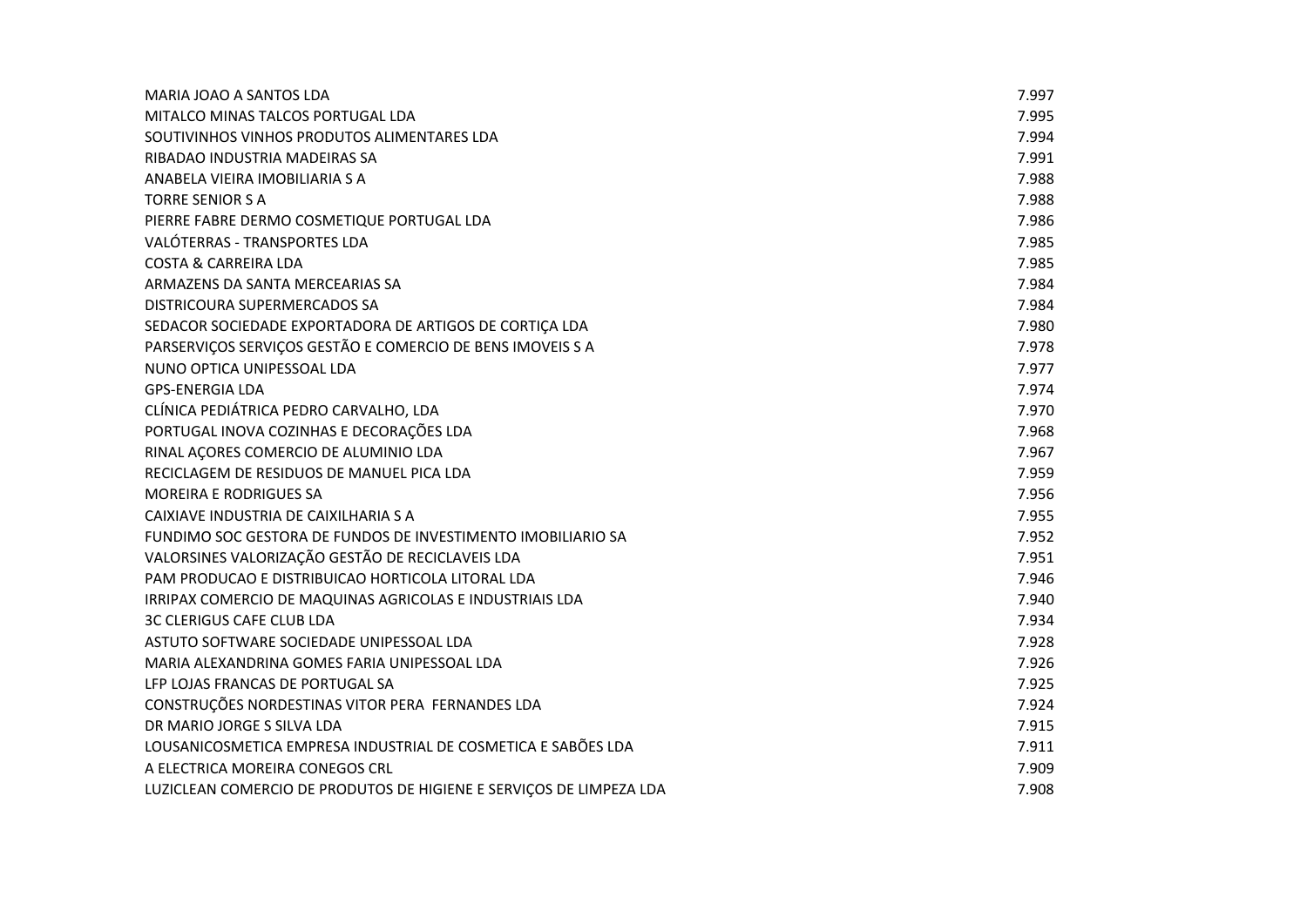| FARMACIA CENTRAL DE MACEDO DE CAVALEIROS SOCIEDADE UNIPESSOAL LDA        | 7.906 |
|--------------------------------------------------------------------------|-------|
| <b>VORIM UNIPESSOAL LDA</b>                                              | 7.904 |
| EURO ATLANTIC AIRWAYS TRANSPORTES AEREOS S A                             | 7.901 |
| CLINICA JARDIM DO LAGO UNIPESSOAL LDA                                    | 7.901 |
| EDUBOX S A                                                               | 7.901 |
| PONTOLIDER DISTRIBUIÇÃO DE EQUIPAMENTOS E PRODUTOS DE HIGIENE LDA        | 7.899 |
| LI E FUNG AGENCIA COMPRAS EM PORTUGAL LDA                                | 7.897 |
| DIAMANTINO MALHO E CIA LDA                                               | 7.896 |
| FARMACIA DE VILA DO BISPO UNIPESSOAL LDA                                 | 7.895 |
| COOP AGRICOLA CONCELHO ARMAMAR CRL                                       | 7.893 |
| AUTO MECANICA GINETO COSTA E MARTINS LDA                                 | 7.892 |
| ROCHA E BRITO MATERIAIS CONSTRUCAO LDA                                   | 7.886 |
| <b>CATRO SUPERMERCADOS LDA</b>                                           | 7.878 |
| IMOCORI - IMOBILIÁRIA, CONSTRUÇÃO E ENGENHARIA CIVIL, S.A.               | 7.870 |
| INOXGERAL EQUIPAMENTOS AÇO METALOMECANICOS LDA                           | 7.865 |
| <b>ESTEVES E MELO LDA</b>                                                | 7.860 |
| SAF - SOCIEDADE DE AUTOMÓVEIS FLAVIENSE LDA                              | 7.859 |
| FERNANDO JOAQUIM DOS SANTOS FILHOS LDA                                   | 7.858 |
| BENJAMIM RODRIGUES - SERVIÇOS MEDICOS UNIPESSOAL LDA                     | 7.856 |
| SERRAGADOS COMERCIO DE GADO LDA                                          | 7.854 |
| PORTAS ARCUENSE FABRICA DE PORTAS SECCIONADAS LDA                        | 7.852 |
| CLINICA DR DANIEL AZEVEDO MEDICINA DENTARIA LDA                          | 7.852 |
| <b>ENDESA GENERACION PORTUGAL SA</b>                                     | 7.843 |
| BRENNTAG PORTUGAL PRODUTOS QUIMICOS LDA                                  | 7.840 |
| STERIMED - PRODUTOS MÉDICO-HOSPITALARES, LDA                             | 7.840 |
| TRANSPORTES SILVA E TAVARES LDA                                          | 7.836 |
| J ESTRADA CLINICA OFTALMOLOGICA LDA                                      | 7.835 |
| MARGARIDA ISABEL DA CONCEIÇÃO SILVA COSTA UNIPESSOAL LDA                 | 7.832 |
| LANCELOT - CONSULTORIA E MARKETING LDA (ZONA FRANCA DA MADEIRA)          | 7.828 |
| BRATISLENA - CLINICAS UNIPESSOAL LDA                                     | 7.825 |
| MANUEL RODRIGUES FERREIRA SA                                             | 7.821 |
| GRAVIMETRICA - ENGENHARIA E GESTÃO DE INSTALAÇÕES, LDA                   | 7.820 |
| SAN DIEGO INVESTMENTS, SOCIEDADE UNIPESSOAL LDA (ZONA FRANCA DA MADEIRA) | 7.813 |
| CAMPOVO - PRODUÇÃO E COMERCIALIZAÇÃO DE OVOS, S.A.                       | 7.805 |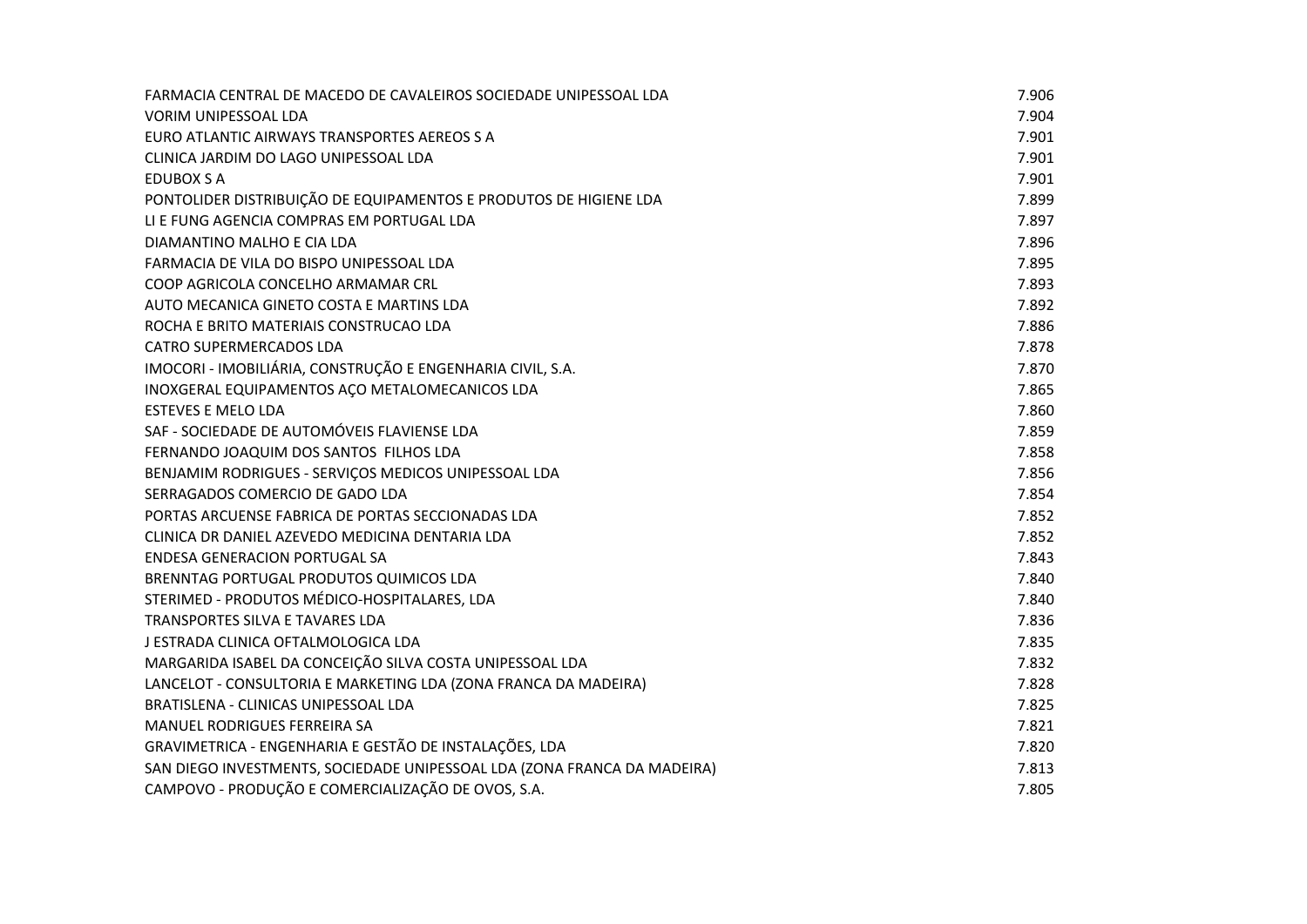| CENTRO DE INSPECCOES PERIODICAS GOMES E SOLEDADE LDA                 | 7.804 |
|----------------------------------------------------------------------|-------|
| PRAÇA NOVA PRODUTOS ALIMENTARES SOC COMERCIAL ALENTEJANA SA          | 7.804 |
| <b>TLCI AUTOMOVEIS SA</b>                                            | 7.799 |
| TRANSPORTES DE MERCADORIAS DA SERRA DO SICO LDA                      | 7.798 |
| SYMINGTON FAMILY ESTATES VINHOS LDA                                  | 7.795 |
| HARMONIA COMERCIO INTERNACIONAL LDA                                  | 7.793 |
| DR ALVES DE SOUSA - CLINICA DENTARIA UNIPESSOAL LDA                  | 7.792 |
| COOPEROPTICA - COMERCIO DE OPTICA CRL                                | 7.792 |
| HUMBERTO PIMENTEL ESTEVES E FILHOS LDA                               | 7.789 |
| CLINICA OFTALMOLOGICA DR HORACIO CORREIA LDA                         | 7.786 |
| <b>JABA RECORDATI SA</b>                                             | 7.785 |
| SOC QUINTA DO PORTAL SA                                              | 7.785 |
| SANEST SANEAMENTO DA COSTA DO ESTORIL SA                             | 7.781 |
| <b>JOSE PINTO LDA</b>                                                | 7.777 |
| <b>HORIZONPOLIS II S.A.</b>                                          | 7.771 |
| CARLOS ROMEIRO COMERCIO E DISTRIBUIÇÃO DE BEBIDAS LDA                | 7.769 |
| TERRAPRIMA - SERVIÇOS AMBIENTAIS, SOCIEDADE UNIPESSOAL LDA           | 7.767 |
| <b>GRAFICA VILA VERDENSE ARTES GRAFICAS LDA</b>                      | 7.767 |
| FABRICA ALIMENTOS GUADIANA LDA                                       | 7.766 |
| MACEDO PINTO E COVELO LDA                                            | 7.761 |
| UNICONCRETO - BETÃO PRONTO S A                                       | 7.760 |
| <b>GRACIANO SANTOS LOUREIRO LDA</b>                                  | 7.750 |
| A GUIA PORTUGAL DISTRIBUIÇÃO DE MAQUINAS DE VENDA AUTOMATICA LDA     | 7.749 |
| CONSTRUÇÕES MIGUEL FERREIRA CARRASCO LDA                             | 7.747 |
| ORTOPEDICAMEDPM LDA                                                  | 7.746 |
| TERROSILVARES - TERRAPLANAGENS LDA                                   | 7.744 |
| CLINICA MEDICA JOSE BARRIGA LDA                                      | 7.737 |
| CONSTRUTORA PAULISTA LDA                                             | 7.736 |
| CANOLIVA - EQUIPAMENTOS TÉCNICOS DE CANALIZAÇÃO E REPRESENTAÇÕES LDA | 7.736 |
| IRMAOS PEREIRA COMERCIO AUTOMOVEIS LDA                               | 7.735 |
| <b>AGUIAR &amp; AGUIAR LDA</b>                                       | 7.734 |
| MANUEL LOPES E FILHOS LDA                                            | 7.734 |
| MULTISAC-EMBALAGENS FLEXIVEIS UNIPESSOAL LIMITADA                    | 7.728 |
| FUNDICALOR CLIMATIZAÇÃO LDA                                          | 7.726 |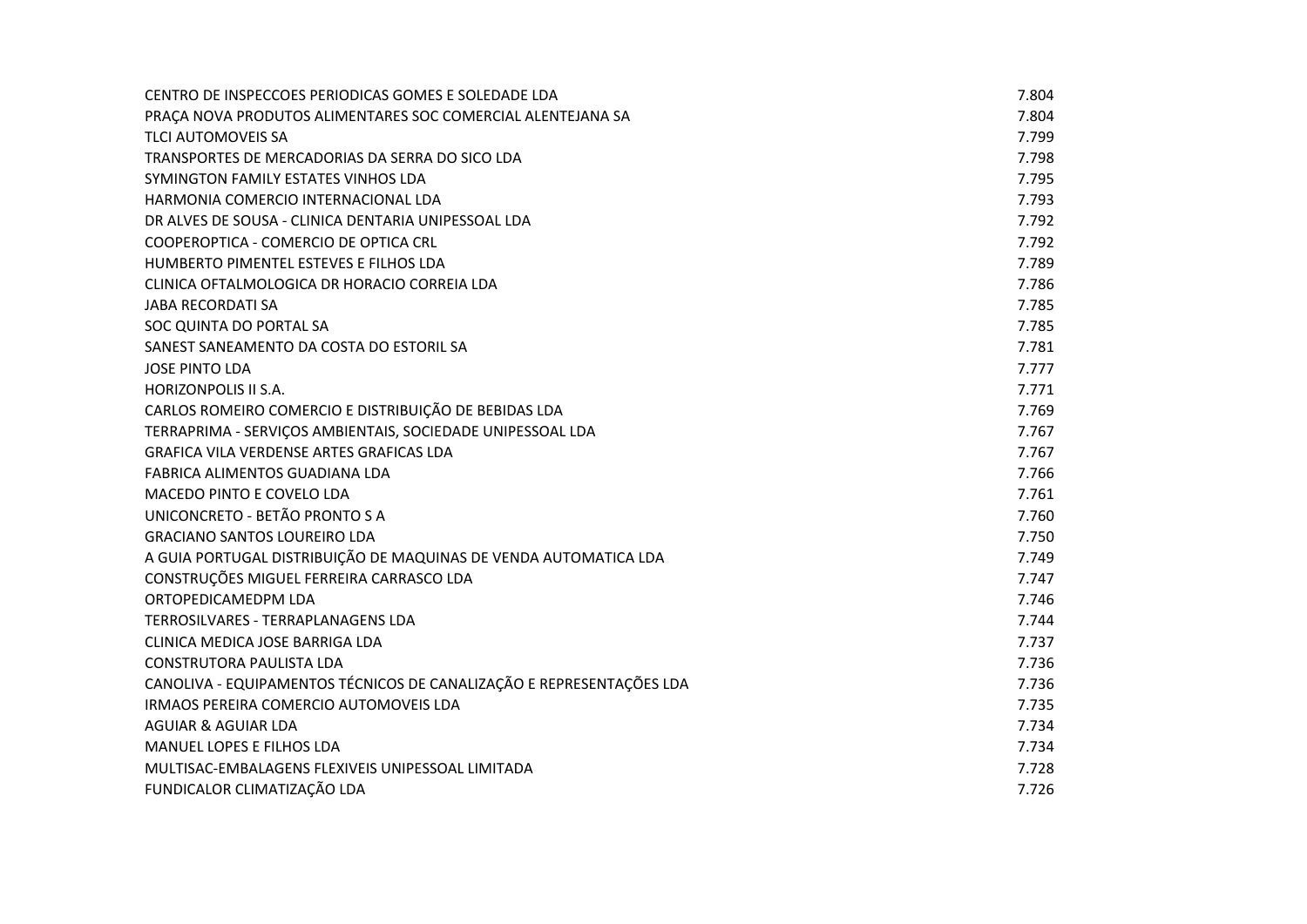| SOCIBEIRAL - BETÃO PRONTO, LDA                                            | 7.722 |
|---------------------------------------------------------------------------|-------|
| ARMINDO SOUSA METALURGICA LDA                                             | 7.721 |
| COXX BORBA CALCADO SA                                                     | 7.715 |
| O GOLFINHO CRECHE E JARDIM DE INFANCIA LDA                                | 7.714 |
| IBERO-SÁ - SOCIEDADE DE CONSTRUÇÕES S.A.                                  | 7.712 |
| <b>CURVAS &amp; MATRIZES UNIPESSOAL LDA</b>                               | 7.709 |
| MATOBRA MATERIAIS CONSTRUCAO DECORACAO SA                                 | 7.709 |
| TRANSTAGANA ASSISTENCIA TECNICA AGRO PECUARIA LDA                         | 7.709 |
| SYNCREA ENTERPRISE COMMUNICATIONS S A                                     | 7.701 |
| FIALHO CORREIA E LAMPREIA LDA                                             | 7.699 |
| PORTIMADE CARPINTARIAS DE CONSTRUÇÃO CIVIL LDA                            | 7.699 |
| SUPERMERCADO FLAVIAMAR LDA                                                | 7.698 |
| FARMACIA PORTUGAL DE VISEU LDA                                            | 7.687 |
| TRANSPORTES CENTRAL ANUNCIADA LDA                                         | 7.682 |
| PROMETAL SERRALHARIA TECNICA DE BRAGANÇA LDA                              | 7.681 |
| <b>FANDIÑO &amp; COSTA LDA</b>                                            | 7.681 |
| <b>GRUPOPIE PORTUGAL S A</b>                                              | 7.679 |
| <b>JOSE LUIS &amp; FILHOS LDA</b>                                         | 7.672 |
| D COSTA PECAS E EQUIPAMENTOS ROLANTES SA                                  | 7.671 |
| SUMA DOURO - SERVIÇOS URBANOS E MEIO AMBIENTE LDA                         | 7.666 |
| ACTRADIA - FARMACEUTICA LDA                                               | 7.666 |
| MVC MARMORES DE ALCOBAÇA LDA                                              | 7.664 |
| SODIMOSO SUPERMERCADOS LDA                                                | 7.655 |
| <b>AVIARIO PINHEIRO SA</b>                                                | 7.647 |
| EBORIMO EMPREENDIMENTOS IMOBILIARIOS LDA                                  | 7.644 |
| ASSOC PEDAGOGICA AS DESCOBERTAS                                           | 7.637 |
| J M M GONCALVES LDA                                                       | 7.635 |
| <b>VALCO TRANSPORTES LDA</b>                                              | 7.633 |
| BENE FARMACÊUTICA, LDA                                                    | 7.628 |
| SYSVALUE CONSULTORIA INTEGRAÇÃO E SEGURANÇA EM SISTEMAS DE INFORMAÇÃO S A | 7.624 |
| <b>GLOBALSTOCK - COMERCIO INTERNACIONAL LDA</b>                           | 7.623 |
| VALDEMAR MORAIS DE MELO SOCIEDADE UNIPESSOAL LDA                          | 7.622 |
| <b>ESPIRITO SANTO INFORMATICA ACE</b>                                     | 7.620 |
| NORPUL TRATAMENTO TECNICO DE PAVIMENTOS LDA                               | 7.620 |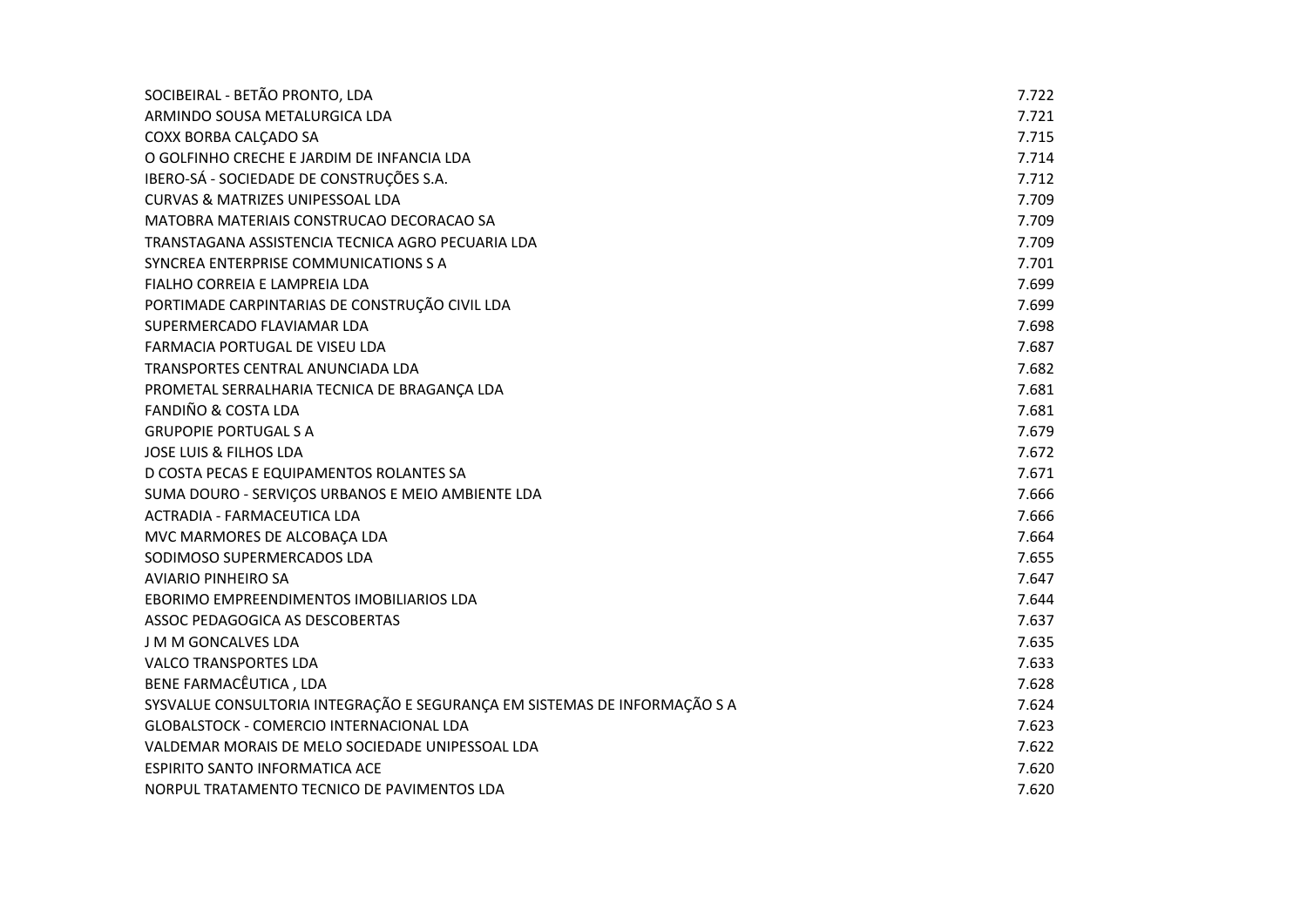| MINIPAIVA SUPERMERCADOS LDA                                               | 7.618 |
|---------------------------------------------------------------------------|-------|
| SERVE BARATO SUPERMERCADOS LDA                                            | 7.617 |
| S F C - SOCIEDADE FARMACEUTICA DE CEPÕES S A                              | 7.616 |
| FERNANDO ROMAO LDA                                                        | 7.611 |
| NUTRICAFES-CAFE E RESTAURAÇÃO SA                                          | 7.607 |
| PEDRA PONTEIRO - CONSTRUÇÕES LDA                                          | 7.606 |
| <b>GASGAZ SOC DE COMBUSTIVEIS LDA</b>                                     | 7.599 |
| CENTRO IMAGIOLOGIA DO BAIXO ALENTEJO LDA                                  | 7.598 |
| CONSTRUTORA E IMOBILIARIA DO ALAMBIQUE LDA                                | 7.597 |
| CELGENE SOCIEDADE UNIPESSOAL LDA                                          | 7.594 |
| SIENT SISTEMAS DE ENGENHARIA DE TRANSITO SA                               | 7.591 |
| FARMACIA DA TORRE DE PAULA LOPES SOCIEDADE UNIPESSOAL LDA                 | 7.591 |
| STRYKER PORTUGAL PRODUTOS MEDICOS UNIPESSOAL LDA                          | 7.588 |
| CLAUDIO MARQUES UNIPESSOAL LDA                                            | 7.585 |
| VAJRA EMPRESA SOLAR ALIMENTA O E ENERGIAS RENOVAVEIS LDA                  | 7.584 |
| HABBER TEC PORTUGAL - SERVIÇOS E TECNOLOGIA PARA BUSINESS INTELIGENCE S A | 7.584 |
| LUC LUBRIFICANTES E COMBUSTIVEIS LDA                                      | 7.579 |
| XEROX PORTUGAL EQUIPAMENTOS ESCRITORIO LDA                                | 7.576 |
| FUTURGAS COMERCIO DE GAS LDA                                              | 7.573 |
| <b>CLINICA DA BOTICA S A</b>                                              | 7.570 |
| TEXTEIS J F ALMEIDA SA                                                    | 7.565 |
| PONTO OPTIMO CONSULTORES LDA                                              | 7.565 |
| <b>TRANSPORTES POVOENSE LDA</b>                                           | 7.564 |
| <b>3HERDEIROS, LDA</b>                                                    | 7.563 |
| <b>IGACARGO TRANSITARIOS LDA</b>                                          | 7.559 |
| CASA DAS LAMPADAS SA                                                      | 7.557 |
| MANUEL TELES, S.A.                                                        | 7.553 |
| <b>PAUL STRICKER SA</b>                                                   | 7.549 |
| TRANSPORTES CARDOSO & IRMÃO LDA                                           | 7.549 |
| <b>GABINETE DE CONTABILIDADE DE A MARTINS LDA</b>                         | 7.547 |
| SOC INDUSTRIAL AUTO REPARADORA COLENSE LDA                                | 7.543 |
| FERNANDO QUINTELAS LDA                                                    | 7.543 |
| PAULO BORGES UNIPESSOAL LDA                                               | 7.539 |
| BRISA VERDE - CONSTRUÇÕES UNIPESSOAL LDA                                  | 7.538 |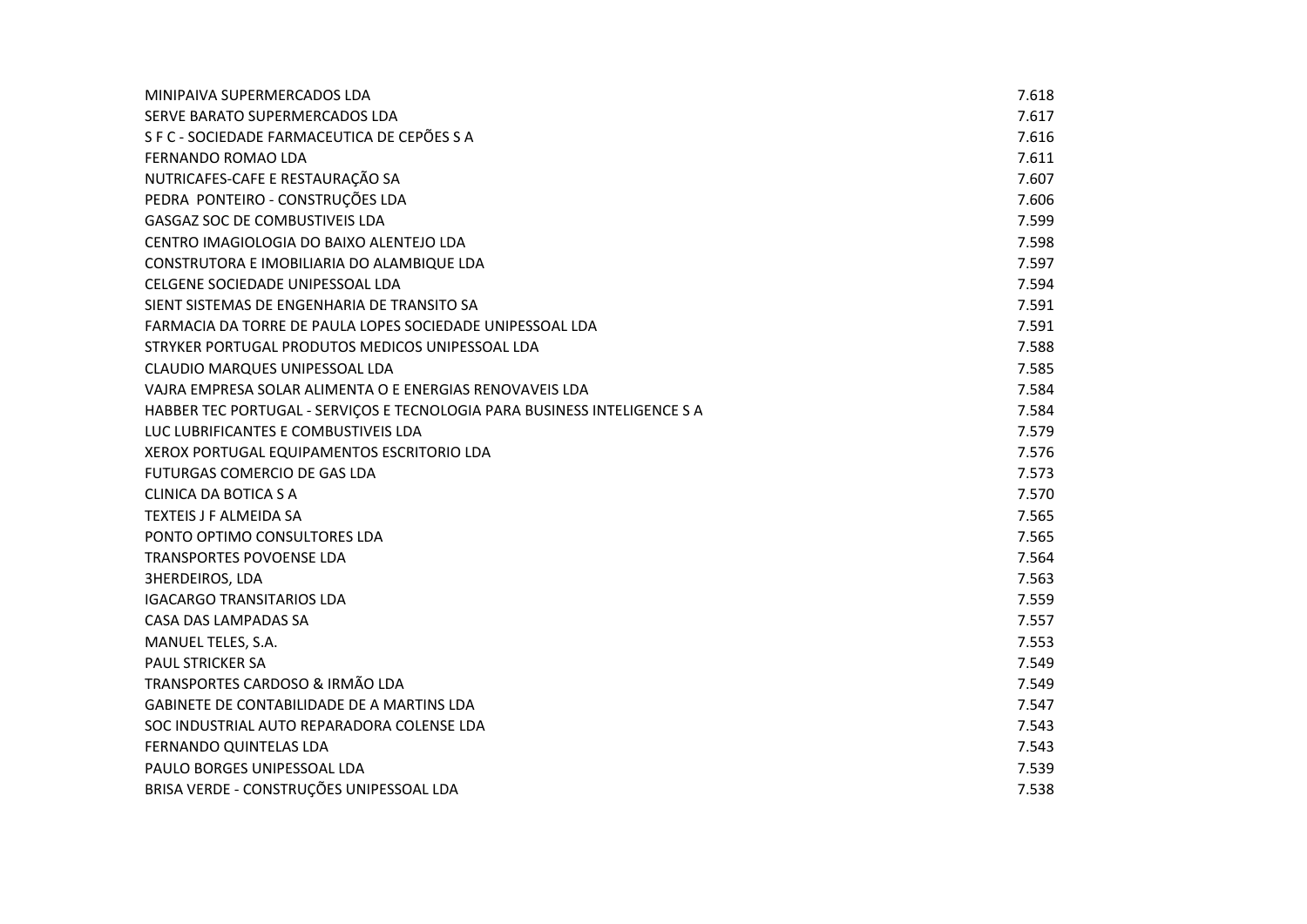| <b>MARTINS COMPANHIA S A</b>                                     | 7.538 |
|------------------------------------------------------------------|-------|
| SANTOS E MARCAL SA                                               | 7.527 |
| CAIXA DE CREDITO AGRICOLA MUTUO DE ARRUDA DOS VINHOS             | 7.527 |
| PAULA INES MOREIRA DINIS UNIPESSOAL LDA                          | 7.525 |
| VITOR BACALHAU CONSULTING UNIPESSOAL LDA                         | 7.523 |
| TOBAGO RESTAURAÇÃO S A                                           | 7.518 |
| ELITOMAR SERVIÇOS DE LIMPEZAS DOMESTICAS E INDUSTRIAIS LDA       | 7.517 |
| ITAFLEX FABRICA ARTIGOS PARA CALCADO LDA                         | 7.515 |
| <b>JORGE HASSE VELEZ LDA</b>                                     | 7.513 |
| ENAT COMERCIO DE EQUIPAMENTOS E ENERGIAS NATURAIS LDA            | 7.509 |
| COBELBA - SOCIEDADE DE CONSTRUÇÃO CIVIL S A                      | 7.506 |
| SANTGM INVESTIMENTOS IMOBILIARIOS LDA                            | 7.506 |
| CENTRO DE MEDICINA LABORATORIAL GERMANO DE SOUSA, S.A.           | 7.500 |
| FARMACIA ESTEVES ABREU SOCIEDADE UNIPESSOAL LDA                  | 7.498 |
| GERIATCARE PRESTAÇÃO DE CUIDADOS MEDICOS E ENFERMAGEM LDA        | 7.498 |
| C P H CONSTRUÇÕES LDA                                            | 7.497 |
| NORDESTESERVE CONSERVAÇÃO E MANUTENÇÃO DE ESTRADAS LDA           | 7.489 |
| LIMORAX INVESTIMENTOS MARKETING LDA                              | 7.488 |
| TECAMARÃO COMERCIO DE BENS E SERVIÇOS PARA GAS S A               | 7.484 |
| <b>VIDREIROS REUNIDOS LDA</b>                                    | 7.481 |
| OPTICAS NEW LOOK S A                                             | 7.479 |
| HOSPITAL VETERINARIO MURALHA DE EVORA LD                         | 7.476 |
| RETROLUX LDA                                                     | 7.474 |
| IMOPRISANDRE CONSTRUÇÃO GESTÃO E ADMINISTRAÇÃO DE IMOVEIS S A    | 7.473 |
| HABITAÇÃO E LAZER DE S LEONARDO LAR DE TERCEIRA IDADE LDA        | 7.472 |
| CAIXA DE CREDITO AGRICOLA MUTUO DE LOURINHA CRL                  | 7.470 |
| AUTO ESTRADAS DO ATLANTICO CONCESSOES RODOVIARIAS DE PORTUGAL SA | 7.467 |
| JOAQUIM MANUEL MARTINS DE CARVALHO SERVIÇOS MEDICOS LDA          | 7.464 |
| JOÃO BEÇA - INSTALAÇÕES ELECTRICAS UNIPESSOAL LDA                | 7.461 |
| DANIEL AMARELO UNIPESSOAL LDA                                    | 7.456 |
| SEBASTIAO SANTOS E FILHOS LDA                                    | 7.456 |
| CIDADELUZ ELECTRICIDADE E ILUMINACAO LDA                         | 7.454 |
| <b>IPSEN PORTUGAL PRODUTOS FARMACEUTICOS SA</b>                  | 7.453 |
| DOMINGOS FERREIRA CASTRO LDA                                     | 7.450 |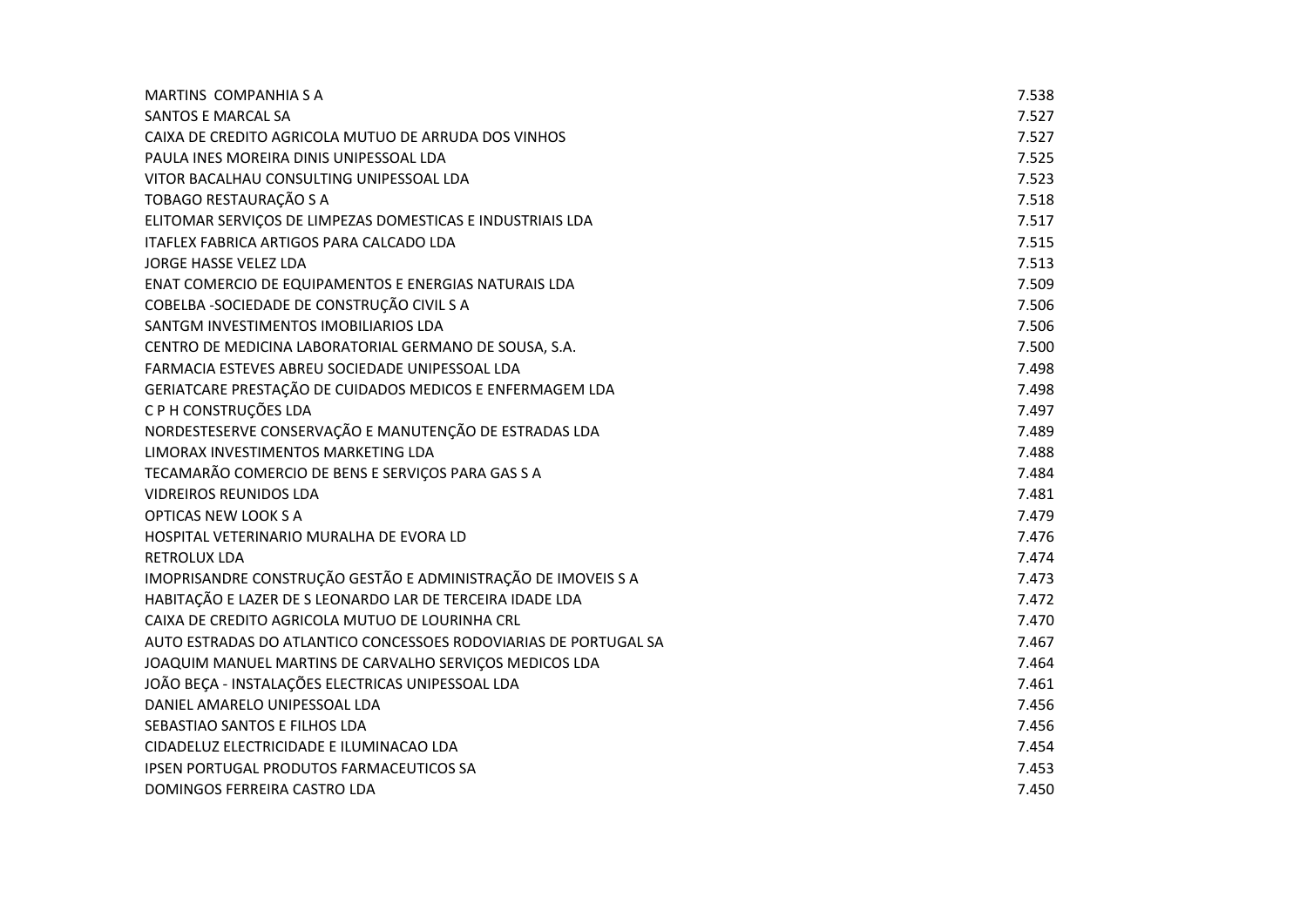| LEO FARMACEUTICOS LDA                                                    | 7.450 |
|--------------------------------------------------------------------------|-------|
| <b>BRAMOLDE LDA</b>                                                      | 7.438 |
| SICARZE SOCIEDADE INDUSTRIAL DE CARNES DO ZEZERE SA                      | 7.434 |
| <b>ITF FARMA PRODUTOS FARMACEUTICOS LD</b>                               | 7.431 |
| METALOMECANICA VICTOR MONTEIRO LDA                                       | 7.425 |
| MATONIO MATERIAIS CONSTRUCAO S TEOTONIO LDA                              | 7.423 |
| SEGAFREDO ZANETTI PORTUGAL COMERCIALIZACAO E DISTRIBUICAO CAFE SA        | 7.417 |
| TRANSPORTADORA CENTRAL BARRAS LDA                                        | 7.405 |
| VENDINGBOX VENDA AUTOMATICA DE PRODUTOS UNIPESSOAL LDA                   | 7.404 |
| CAPITALROAD, UNIPESSOAL LDA                                              | 7.401 |
| EUROCHOCOLATE SOC REPRESENTACOES LDA                                     | 7.399 |
| BRASBIFE - COMÉRCIO, IMPORTAÇÃO E EXPORTAÇÃO DE PRODUTOS ALIMENTARES LDA | 7.399 |
| GRUDAFIL COMERCIO DE MATERIAIS DE CONSTRUÇÃO LDA                         | 7.397 |
| SÁCNOR - COMÉRCIO E MANUTENÇÃO INDUSTRIAL LDA                            | 7.391 |
| <b>GONTI - CONTABILIDADE E GESTAO LDA</b>                                | 7.389 |
| SOC DE TRANSPORTES COLECTIVOS DO PORTO SA                                | 7.388 |
| FLORECHA - FOREST SOLUTIONS SA                                           | 7.383 |
| FRESHTHINK - UNIPESSOAL LDA                                              | 7.381 |
| WALLROOF CONSTRUÇÃO CIVIL E OBRAS PUBLICAS UNIPESSOAL LDA                | 7.378 |
| POLICARPO PINA - ACTIVIDADES MEDICO CIRURGICAS LDA                       | 7.376 |
| CONSTRUÇÕES LAURINDO DE ALMEIDA LDA                                      | 7.373 |
| ANTICHAMA COMERCIO MATERIAL SEGURANCA E COMBATE INCENDIO LDA             | 7.373 |
| MAQUIGUARDA COMERCIO DE MAQUINAS VEICULOS E EQUIPAMENTOS LDA             | 7.373 |
| MARCO & IRMÃO LDA                                                        | 7.372 |
| CONSTRUÇÕES MATRIVESTE LDA                                               | 7.372 |
| SETIMA GERAÇÃO UNIPESSOAL LDA                                            | 7.368 |
| <b>MANUEL FIALHO LDA</b>                                                 | 7.367 |
| RAINHA SANTA ISABEL VIAGENS E TURISMO LDA                                | 7.366 |
| SAGILAB LABORATORIO ANALISES TECNICAS S A                                | 7.365 |
| CATAPLANA D'EMOÇÕES-RESTAURAÇÃO LDA                                      | 7.365 |
| CARDIOCHAVES SERVIÇOS MEDICOS LDA                                        | 7.363 |
| <b>DOMINGOS SANTOS SILVA LDA</b>                                         | 7.361 |
| LUIS MANUEL ALVES SOCIEDADE UNIPESSOAL LDA                               | 7.360 |
| OPTIFRAMA, LDA                                                           | 7.354 |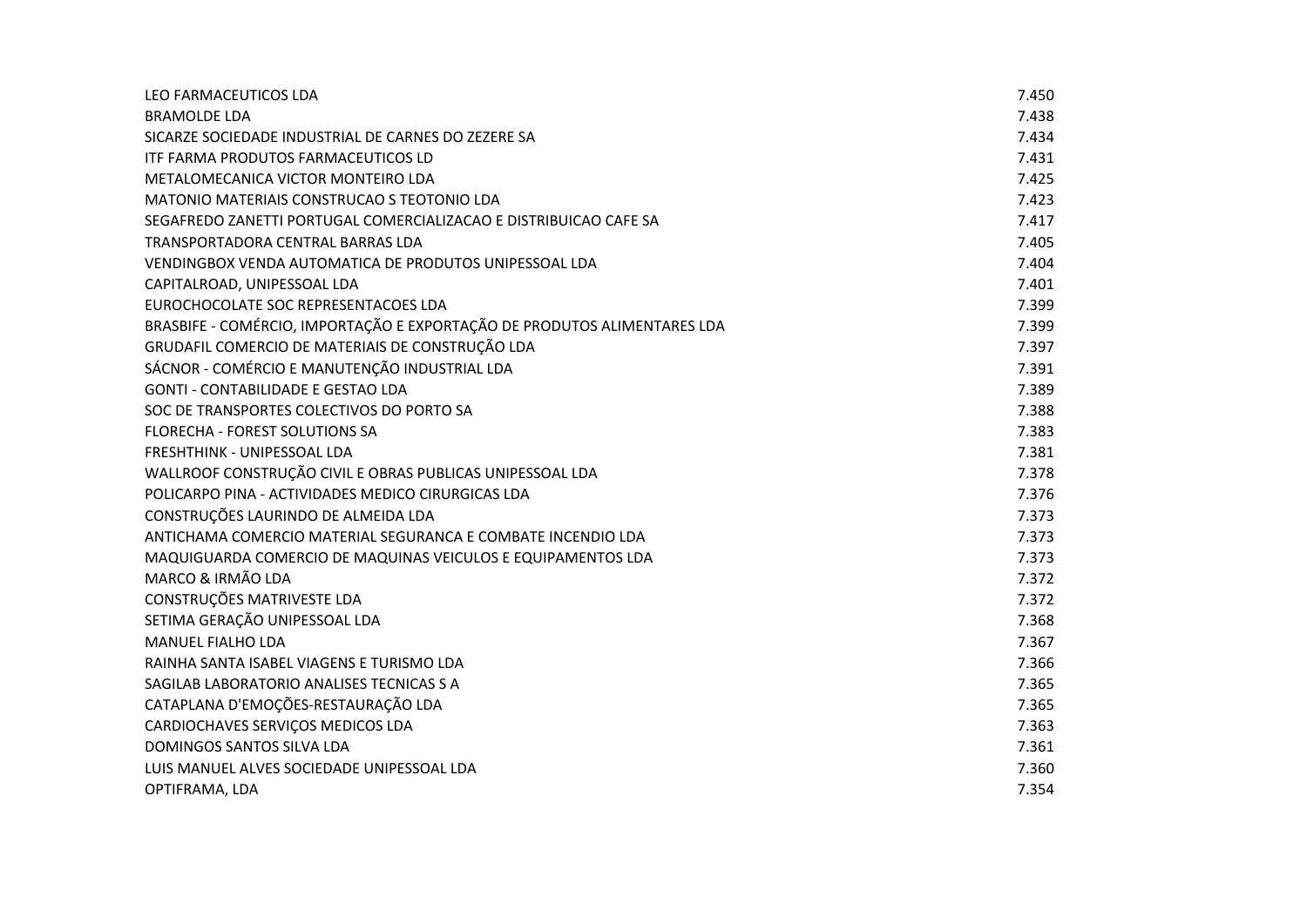| LIQFILLCAPS INTERNATIONAL - INNOVATIVE PHARMACEUTICAL PRODUCTS, LDA                | 7.350 |
|------------------------------------------------------------------------------------|-------|
| JRTORRES - CONSULTORES DE ENGENHARIA, LDA                                          | 7.348 |
| AMADEU, RODRIGUES & ALMEIDA LDA                                                    | 7.345 |
| F MODA - INDUSTRIA TEXTIL SA                                                       | 7.344 |
| <b>TRANSPORTES ROUPETA LDA</b>                                                     | 7.341 |
| ETIQEMBAL - ETIQUETAS BAPTISTA DE LIMA LDA                                         | 7.340 |
| GOUVILAR MATERIAIS CONSTRUCAO BEIRAS LDA                                           | 7.337 |
| AMORIM & MARIO SANTOS LDA                                                          | 7.337 |
| ENSIGEST GESTAO ESTABELECIMENTOS ENSINO S A                                        | 7.332 |
| DIGIDELTA SOFTWARE ANALISE E PROGRAMAÇÃO UNIPESSOAL LDA                            | 7.332 |
| HELENA CARVALHO SOCIEDADE UNIPESSOAL LDA                                           | 7.331 |
| VALLERTON MANAGEMENT E SERVIÇOS LDA ZONA FRANCA DA MADEIRA                         | 7.330 |
| CONSTRUÇÕES ARTUR ALVES DE FREITAS II LDA                                          | 7.329 |
| SIGMA TAU RARE DISEASES, S.A. (ZONA FRANCA DA MADEIRA)                             | 7.329 |
| <b>FAZENDA &amp; SILVA LDA</b>                                                     | 7.324 |
| PAÇO RODRIGUES & FILHOS LDA                                                        | 7.322 |
| SÓNIA CRISTINA VALENTE CAROCINHO LDA                                               | 7.314 |
| TRANCOSAUTO TRACTORES E AUTOMOVEIS TRANCOSO LDA                                    | 7.314 |
| ANGELA RIBEIRO UNIPESSOAL LDA                                                      | 7.313 |
| ABIBENTO EQUIPAMENTOS INDUSTRIAIS LDA                                              | 7.312 |
| ENGIGAS TECNOLOGIA MULTI SERVICOS DE ENGENHARIA S A                                | 7.309 |
| CENTRALBAT COMERCIO E DISTRIBUIÇÃO BATERIAS ACESSORIOS LDA                         | 7.306 |
| <b>DIACEROS PORTUGAL S A</b>                                                       | 7.305 |
| COSTA MARTINS - COMÉRCIO MATERIAL ELÉCTRICO LDA                                    | 7.301 |
| FARMACIA DE CERVA DE CARLA CATARINA TEIXEIRA ALVES CABRAL SOCIEDADE UNIPESSOAL LDA | 7.301 |
| LUSOESTRELA INDUSTRIA E COMERCIO DE PRODUTOS ALIMENTARES LDA                       | 7.295 |
| SILVEIRINHO MADEIRAS E AUTOMOVEIS LDA                                              | 7.294 |
| DISTRICARREGAL SUPERMERCADOS LDA                                                   | 7.294 |
| CONSTRUÇÕES ESTEVES & QUINTELA LDA                                                 | 7.288 |
| EMPRESA DE TRANSPORTES ALVARO FIGUEIREDO SA                                        | 7.281 |
| CLINICA VILAREALENSE DE ENDOSCOPIA LDA                                             | 7.277 |
| BEJACOM - COMÉRCIO DE TELECOMUNICAÇÕES DE BEJA, UNIPESSOAL LDA                     | 7.274 |
| <b>BURGORDEM LDA</b>                                                               | 7.269 |
| EUROGONO IMOBILIARIA SA                                                            | 7.269 |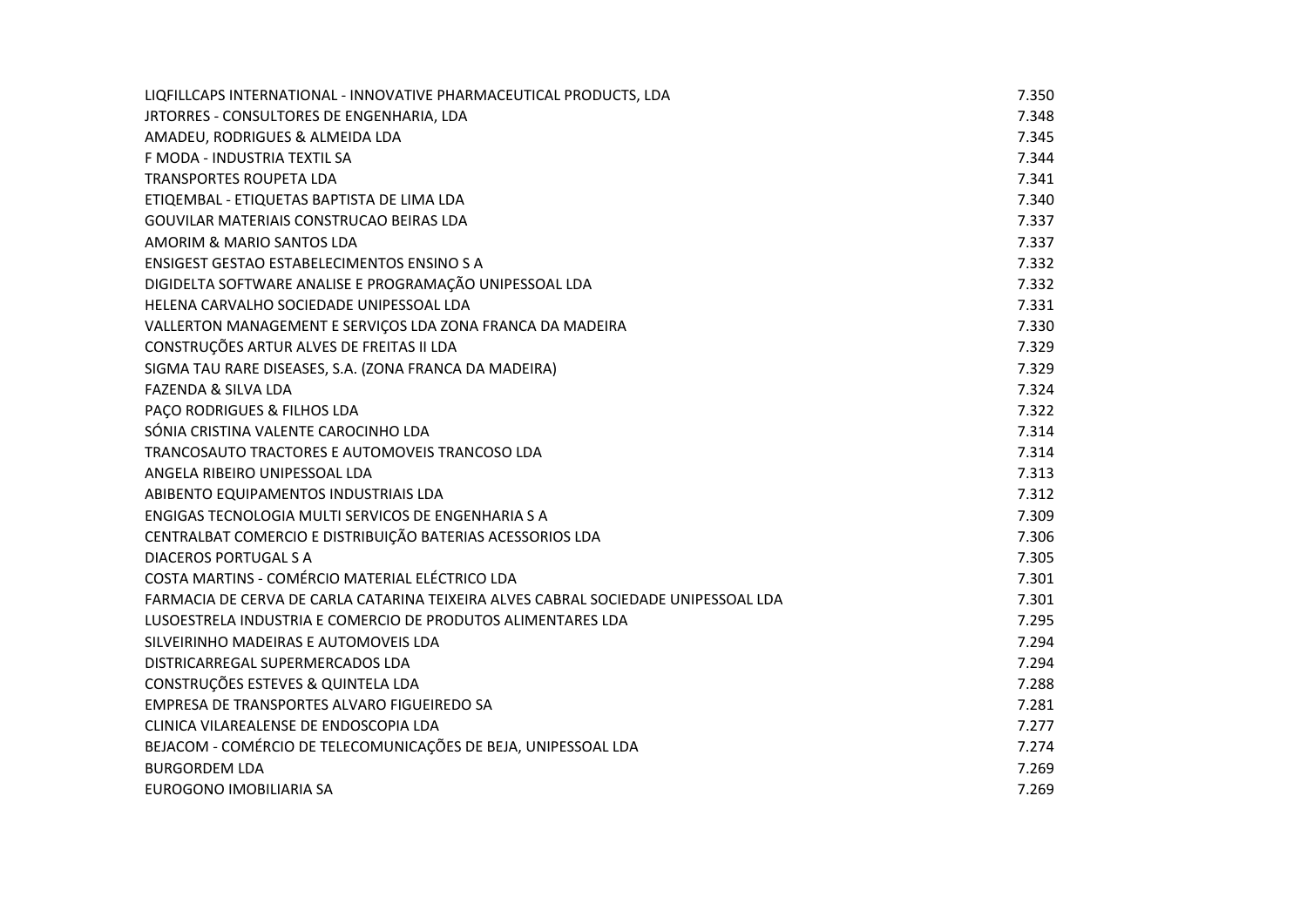| ENSIPROF ENSINO E FORMAÇÃO PROFISSIONAL LDA                                   | 7.264 |
|-------------------------------------------------------------------------------|-------|
| GESTSERRA - SOCIEDADE DE PATRIMONIO E GESTÃO IMOBILIARIA LDA                  | 7.263 |
| ROLEAR AUTOMATIZACOES ESTUDOS E REPRESENTACOES SA                             | 7.262 |
| PACHECOS MOBILIARIO LDA                                                       | 7.259 |
| L G B SOC DE PROJECTOS E INFRAESTRUTURAS ELECTRICAS E DE TELECOMUNICAÇÕES LDA | 7.255 |
| SOMEAL SOC MEDICA DO ALGARVE SA                                               | 7.253 |
| HIGILUSA LIMPEZAS URBANAS E TRATAMENTO RESIDUOS LDA                           | 7.252 |
| JOSE DA CUNHA & MARQUES MATERIAIS DE CONSTRUÇÃO LDA                           | 7.250 |
| TITULOS & TEMAS - UNIPESSOAL LDA                                              | 7.248 |
| ESTRELA DO ATLANTICO TRANSPORTES LDA                                          | 7.246 |
| PERFUMARIA ANITA LDA                                                          | 7.236 |
| EDISOFT - EMPRESA DE SERVICOS E DESENVOLVIMENTO DE SOFTWARE SA                | 7.233 |
| LUSO BASTO SERVIÇOS EMPRESA TRABALHO TEMPORARIO LDA                           | 7.231 |
| NATUREZA VERDE - GESTÃO DE RESIDUOS LDA                                       | 7.229 |
| TRANSPORTES RAFAEL ADÃO & FILHA LDA                                           | 7.225 |
| TAX PLANNING MANAGEMENT COMPANY LDA                                           | 7.220 |
| <b>ENERCON GMBH - SUCURSAL EM PORTUGAL</b>                                    | 7.220 |
| ALJUSGAS COMERCIO A RETALHO DE GAS LDA                                        | 7.218 |
| <b>CARLOS SOUSA LDA</b>                                                       | 7.216 |
| VALTRANS SOC TRANSPORTADORA LDA                                               | 7.213 |
| PEOPLE'S CONSEIL TECNOLOGIAS DE INFORMAÇÃO LDA                                | 7.212 |
| STAND CASANOVA PECAS E ACESSORIOS LDA                                         | 7.204 |
| FONTE ACUSTICA - CONSTRUÇÕES LDA                                              | 7.202 |
| TERESA COLAÇO & FILHO - SERVIÇOS MÉDICOS LDA                                  | 7.200 |
| IDOM ENGENHARIA SERVICOS DE ENGENHARIA E CONSULTORIA LDA                      | 7.200 |
| APTS FABRICAÇÃO E MONTAGEM ESTRUTURAS METALICAS LDA                           | 7.200 |
| PADARIA MONTALVAO LDA                                                         | 7.196 |
| J A MOREIRA - CUIDADOS MEDICOS UNIPESSOAL LDA                                 | 7.195 |
| <b>GREENOCK CONSULTADORIA E SERVIÇOS LDA</b>                                  | 7.194 |
| TRANSPORTES VESTIA & LOPES LDA                                                | 7.194 |
| CLINICA DENTARIA RESTAURAR LDA                                                | 7.192 |
| JOAQUIM GASPAR GONÇALVES CATARINO & FILHOS LDA                                | 7.188 |
| SAS AUTOSYSTEMTECHNIK DE PORTUGAL, UNIPESSOAL LDA                             | 7.179 |
| <b>VODUL SOC CONSTRUCOES CIVIS LDA</b>                                        | 7.177 |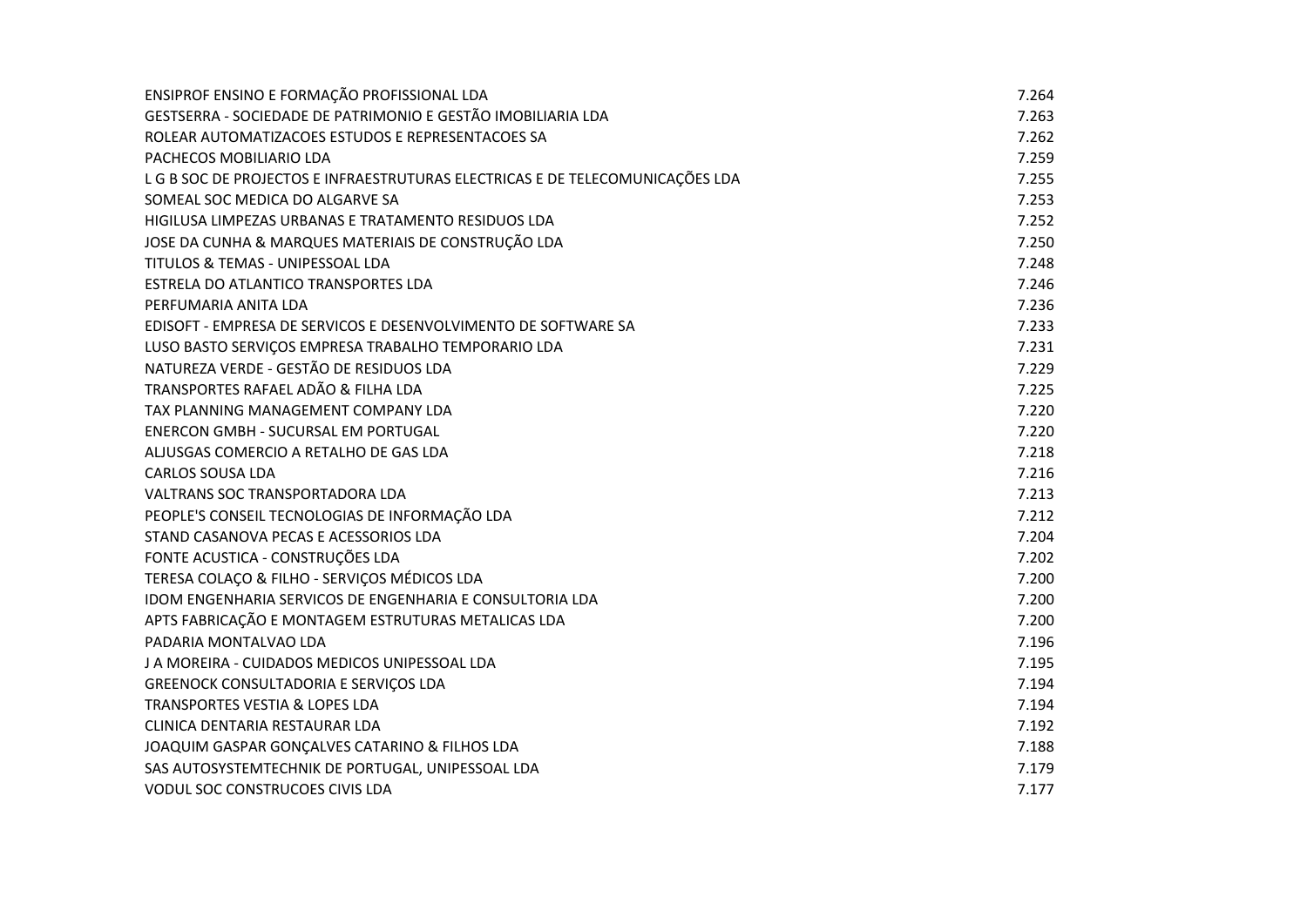| VANGUARDA SOLUÇÕES DE GESTÃO E ORGANIZAÇÃO EMPRESARIAL LDA           | 7.176 |
|----------------------------------------------------------------------|-------|
| SOC TURISTICA VASCO GAMA SA                                          | 7.169 |
| NUNO AUGUSTO UNIPESSOAL LDA                                          | 7.162 |
| SOTONISA SOC DE LACTICINIOS LDA                                      | 7.162 |
| ANTONIO PEDRO LDA                                                    | 7.158 |
| MODULO GEOMETRICO DESIGN DECORAÇÕES E CONSTRUÇÕES LDA                | 7.142 |
| SOC FERRAGENS PROGRESSO ALBICASTRENSE LDA                            | 7.142 |
| FARMACIA DE SA DA BANDEIRA II LDA                                    | 7.140 |
| JORGE PAULO BYRNE MONTEIRO TELHADA UNIPESSOAL LDA                    | 7.137 |
| PORTAS Y ACUNA IMOBILIÁRIA SL                                        | 7.137 |
| OPERAJUDA - LDA                                                      | 7.132 |
| SEMPREVIVA-IMPORTAÇÃO E EXPORTAÇÃO S.A.                              | 7.130 |
| ZEONE - INFORMATICA LDA                                              | 7.118 |
| STAND DECARAUTO LDA                                                  | 7.111 |
| MABERA - ACABAMENTOS TÊXTEIS S.A.                                    | 7.110 |
| DLS PROJECTOS AUTOMAÇÃO E MANUTENÇÃO LDA                             | 7.109 |
| AGROALENTEJO COMERCIO DE VIATURAS PECAS E ALFAIAS LDA                | 7.108 |
| SILVESTRE BATISTA MARTINS & IRMÃOS LDA                               | 7.106 |
| <b>JOSE SANTOS LDA</b>                                               | 7.105 |
| <b>BRILHO ORIGINAL - EMBALAGEM LDA</b>                               | 7.103 |
| <b>GALISEC MAQUINARIA E COFRAGENS LDA</b>                            | 7.102 |
| IMOPENALVAINTER - SOCIEDADE DE GESTÃO IMOBILIARIA LDA                | 7.101 |
| SANTARENDIS - SOCIEDADE DE DISTRIBUIÇÃO S A                          | 7.100 |
| ECOCAMPO COMERCIALIZAÇÃO DE PRODUTOS PARA AGRICULTURA E PECUARIA LDA | 7.096 |
| MARIO MELO UNIPESSOAL LDA                                            | 7.094 |
| SERI SOC ESTUDOS E REALIZACOES INDUSTRIAIS LDA                       | 7.093 |
| SUPERAZEITÃO - SUPERMERCADOS S A                                     | 7.091 |
| COINS PORTUGAL UNIPESSOAL LDA                                        | 7.088 |
| JOÃO LUIS PINTO DUARTE AGENCIA FUNERARIA UNIPESSOAL LDA              | 7.088 |
| ROLEAR.ON - SOLUÇÕES DE ENGENHARIA, S.A.                             | 7.085 |
| <b>SOLAR PROJECT S A</b>                                             | 7.084 |
| XISTO AZUL COMERCIALIZAÇÃO DE PRODUTOS PARA AGRICULTURA LDA          | 7.084 |
| SEGMENTOS DE VIDA LDA                                                | 7.078 |
| PALOME TRADING E INVESTIMENTOS INTERNACIONAIS LDA                    | 7.076 |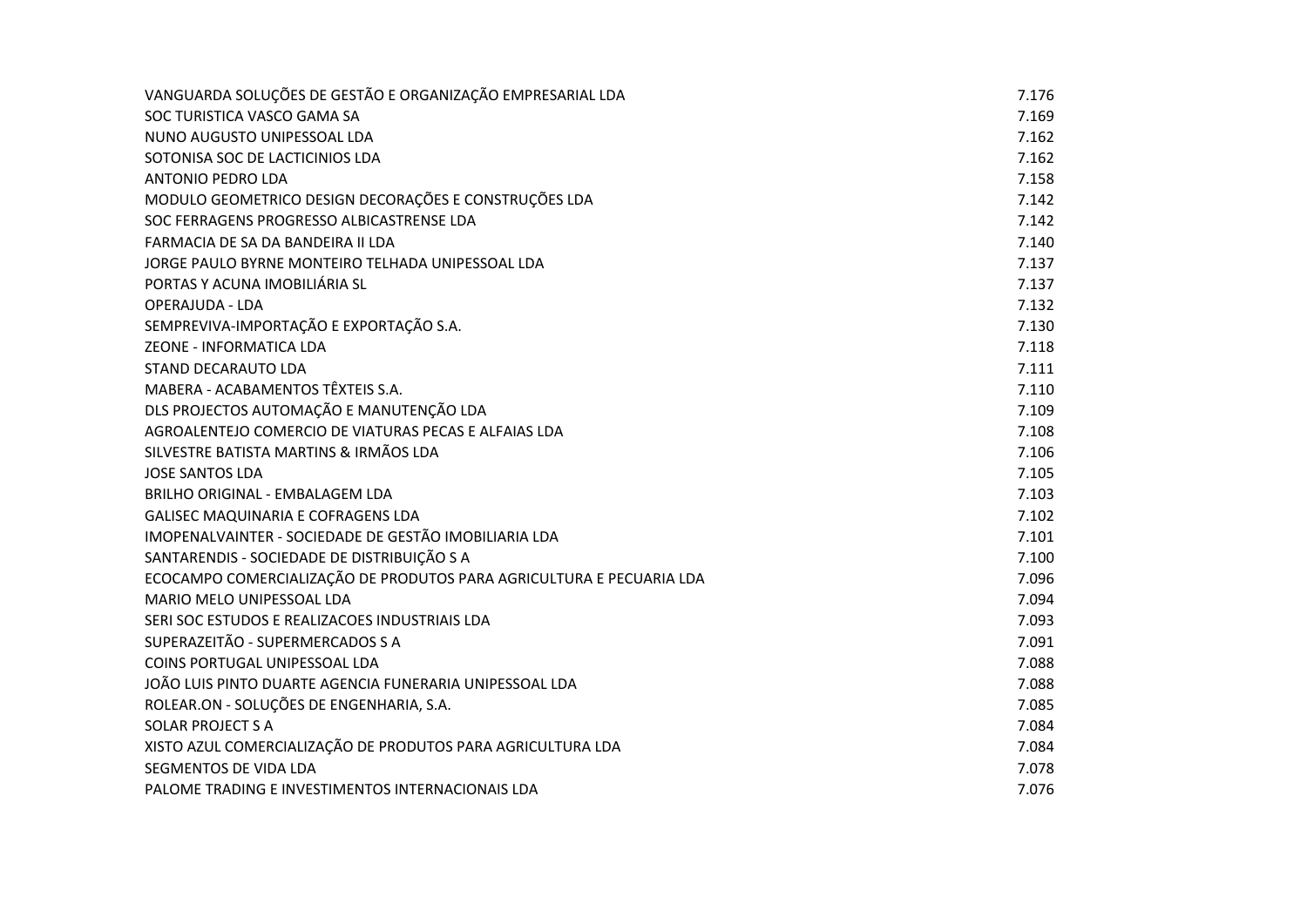| FARMACIA CENTRAL DE PINHEL LDA                                     | 7.073 |
|--------------------------------------------------------------------|-------|
| <b>STEELGREEN S A</b>                                              | 7.073 |
| FORPRO FORMAÇÃO PROFISSIONAL CRL                                   | 7.070 |
| TECNOSINES - ELECTRICIDADE ELECTRONICA E SISTEMAS DE SEGURANÇA LDA | 7.068 |
| DE LAGE LANDEN INTERNATIONAL B V - SUCURSAL EM PORTUGAL            | 7.066 |
| <b>ESYLUX PORTUGAL LDA</b>                                         | 7.066 |
| INTERPORTELIMO SOCIEDADE DE GESTÃO IMOBILIARIA LDA                 | 7.065 |
| <b>VOLVO CAR PORTUGAL S A</b>                                      | 7.065 |
| <b>REFRIVIA LDA</b>                                                | 7.061 |
| ANTONIO ATALAIA VIAGENS E TURISMO LDA                              | 7.050 |
| <b>VEIGA LOPES LDA</b>                                             | 7.046 |
| GELFRIO SOC COMERCIALIZACAO GELADOS LDA                            | 7.044 |
| SILVESTRE & BERNARDINO LDA                                         | 7.035 |
| <b>HYDRACOOLING LDA</b>                                            | 7.034 |
| AJUDEF LDA                                                         | 7.029 |
| PRALISA PRODUTOS ALIMENTARES E PESCAS SA                           | 7.026 |
| BRANDKEY SERVIÇOS DE MARKETING S A                                 | 7.025 |
| TRANSPORTADORA AMEIXIALENSE UNIPESSOAL LDA                         | 7.023 |
| <b>BIMET LDA</b>                                                   | 7.022 |
| ARTUR SALGADO S A                                                  | 7.012 |
| <b>GUSTAVO CUDELL LDA</b>                                          | 7.012 |
| <b>HOTEL ONIX LDA</b>                                              | 7.011 |
| BEGAL SOC COMERCIAL E INDUSTRIAL PALITOS E DERIVADOS MADEIRA LDA   | 7.011 |
| TECNOPLANO TECNOLOGIA E PLANEAMENTO SA                             | 7.007 |
| MILUPA COMERCIAL - COMERCIALIZAÇÃO DE PRODUTOS ALIMENTARES S.A.    | 7.004 |
| ICORR INVESTIGAÇÃO E CONSULTORIA EM CORROSÃO LDA                   | 7.003 |
| <b>LIMA E RODRIGUES LDA</b>                                        | 7.003 |
| J B CANDEIAS IMPORTACAO EXPORTACAO LDA                             | 7.000 |
| MOUNTAIN PARK - EMPREENDIMENTOS TURISTICOS E IMOBILIARIOS LDA      | 6.998 |
| <b>OLEICARNES LDA</b>                                              | 6.997 |
| TOQUE DOURADO UNIPESSOAL LDA                                       | 6.992 |
| SIDOR METALOMECANICA LDA                                           | 6.992 |
| SMM SOCIEDADE DE MONTAGENS METALOMECANICAS S A                     | 6.989 |
| MUTUA PESCADORES - MUTUA SEGUROS CRL                               | 6.983 |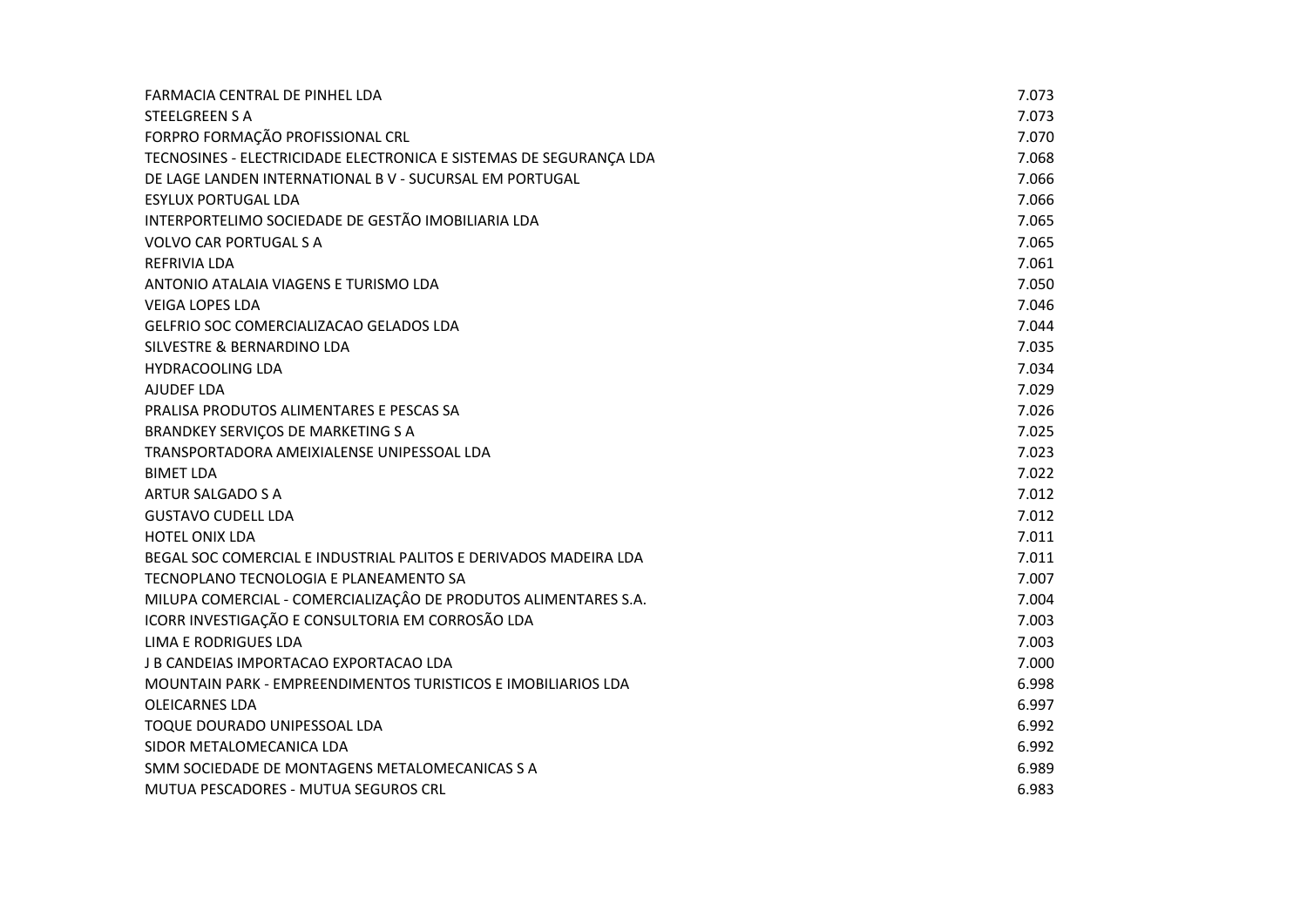| SEM PASSIVO - CONTABILIDADE E FISCALIDADE, LDA                                      | 6.981 |
|-------------------------------------------------------------------------------------|-------|
| TRATRIS - TRATAMENTO DE RESÍDUOS INDUSTRIAIS S.A.                                   | 6.971 |
| G P M P GABINETE DE PROJECTOS DE TOPOGRAFIA E ARQUITECTURA LDA                      | 6.962 |
| GASOGAS DISTRIBUIDORA OLEOS E COMBUSTIVEIS LDA                                      | 6.960 |
| <b>MANUEL MORGADO LDA</b>                                                           | 6.959 |
| LUIS DUARTE ANESTESIOLOGIA LDA                                                      | 6.957 |
| <b>JORGE ARAUJO LDA</b>                                                             | 6.952 |
| ELMAQALBI COMERCIO DE MATERIAL ELECTRICO LDA                                        | 6.949 |
| JACM CONSULTORES LDA                                                                | 6.949 |
| <b>JOSE MARIA CARNEIRO LDA</b>                                                      | 6.944 |
| M J BILRO E FILHO LDA                                                               | 6.943 |
| SOTALHOS SOC COMERCIAL DE CARNES LDA                                                | 6.941 |
| TRANSPORTES CENTRAL DE TOMADIAS SOCIEDADE UNIPESSOAL LDA                            | 6.936 |
| MOVACO MOVIMENTACAO INDUSTRIAL LDA                                                  | 6.934 |
| LUSOPONTE CONCESSIONARIA PARA TRAVESSIA DO TEJO SA                                  | 6.933 |
| <b>COPO TEXTIL PORTUGAL SA</b>                                                      | 6.931 |
| NESTLE WATERS DIRECT PORTUGAL - COMERCIO E DISTRIBUIÇÃO DE PRODUTOS ALIMENTARES S A | 6.931 |
| SIMPLIGAS-INSTALAÇÕES DE REDES DE GAS E AQUECIMENTO CENTRAL LDA                     | 6.930 |
| RARI - CONSTRUÇÕES METALICAS ENGENHARIA PROJECTOS E SOLUÇÕES INDUSTRIAIS S A        | 6.923 |
| TEIXEIRAS SOC DE MEDIAÇÃO DE SEGUROS LDA                                            | 6.922 |
| SOLINCA - HEALTH AND FITNESS SA                                                     | 6.921 |
| UNIAO PANIFICADORA SAO PEDRO LDA                                                    | 6.920 |
| ANCORA PRATEADA - COMERCIO DE PRODUTOS ALIMENTARES LDA                              | 6.917 |
| CLINICA DR LUIS MARQUES LDA                                                         | 6.916 |
| NOBLESSE OBLIGE - SOCIEDADE DE CONSTRUÇÕES LDA                                      | 6.914 |
| DAMCO LOGISTICS PORTUGAL LDA                                                        | 6.912 |
| AGUIAR MAIA ARQUITECTOS LDA                                                         | 6.910 |
| ARKAI II ACCOUNTING, LDA (ZONA FRANCA DA MADEIRA)                                   | 6.904 |
| CSA COMERCIO E DISTRIBUIÇÃO LDA                                                     | 6.904 |
| EDITORA PLANETA DE AGOSTINI S A                                                     | 6.900 |
| EMPREENDIMENTOS HOTELEIROS QUINTA DO CARVALHO LDA                                   | 6.894 |
| SEC SOC DE ENSINO DE CAMPOS LDA                                                     | 6.893 |
| FELIZARDO MIRA & FILHO LDA                                                          | 6.891 |
| JOSÉ MARTINS & JOÃO SILVA, LDA                                                      | 6.891 |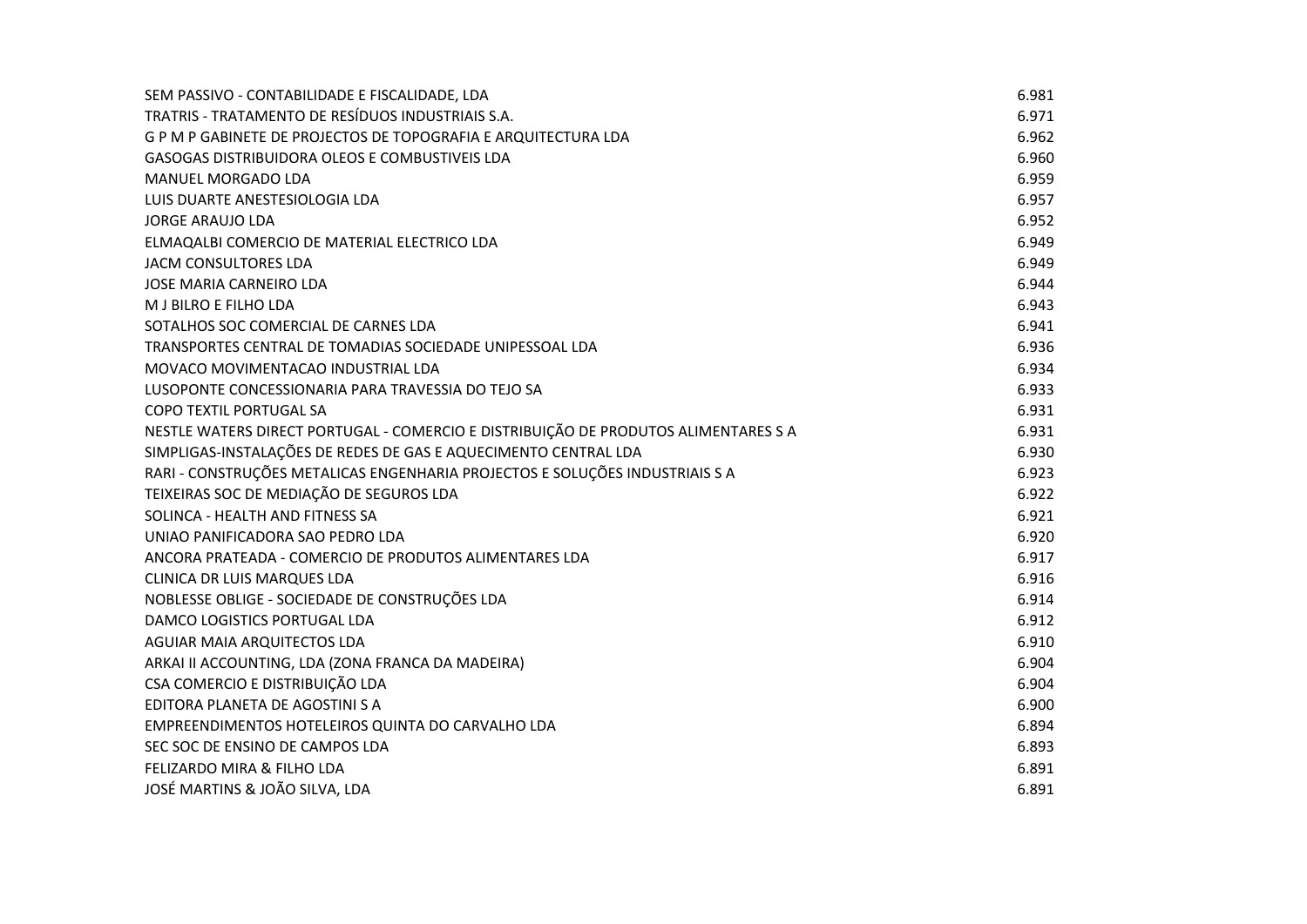| PREVISOR FABRICA VIGAS PRE ESFORCADO PONTE SOR LDA                                           | 6.889 |
|----------------------------------------------------------------------------------------------|-------|
| FARMIMPEX- CARDIO- EQUIPAMENTOS MÉDICO-CIRURGICOS, SA                                        | 6.883 |
| <b>TEIXEIRA &amp; MARTINS AUTOMOVEIS LDA</b>                                                 | 6.882 |
| JERONIMO BILOU SANTANA LDA                                                                   | 6.880 |
| CONGELMOR CONGELADOS DA BEIRA SA                                                             | 6.874 |
| RIGOTA - COMÉRCIO, SERVIÇOS DE CONSULTADORIA E INVESTIMENTOS LDA (ZONA FRANCA DA MADEIRA)    | 6.874 |
| CLINALBI - CLINICA DE GASTROENTEROLOGIA ALBICASTRENSE LDA                                    | 6.874 |
| ESTREMOZCARNES INDUSTRIA E COMERCIO DE CARNES LDA                                            | 6.873 |
| <b>CORREIA E IRMAOS LDA</b>                                                                  | 6.873 |
| <b>MORGADO E CIA SA</b>                                                                      | 6.870 |
| PROFIAL - PROFISSIONAIS DE ALUMÍNIO S.A.                                                     | 6.865 |
| <b>FABRICA CERAMICA VIANAGRES LDA</b>                                                        | 6.861 |
| SUPERVILA LDA                                                                                | 6.855 |
| JOSE LOURENCO FARINHA E FILHO LDA                                                            | 6.855 |
| SANTO & GOMES TRANSPORTES LDA                                                                | 6.852 |
| SERRANO E FILHOS LDA                                                                         | 6.850 |
| NELSON SILVA E CARNEIRO LDA                                                                  | 6.850 |
| SERGIO MENDANHA SERVIÇOS PEDIATRICOS LDA                                                     | 6.845 |
| JOAQUIM PEIXOTO AZEVEDO E FILHOS LDA                                                         | 6.843 |
| DOW PORTUGAL - PRODUTOS QUÍMICOS, SOCIEDADE UNIPESSOAL, LDA                                  | 6.842 |
| MANUPOR MANUFACTURAS TEXTEIS PORTUGUESAS LDA                                                 | 6.839 |
| <b>GELADOS NEVAO LDA</b>                                                                     | 6.837 |
| PLASMAQ MAQUINAS E EQUIPAMENTOS PARA A INDUSTRIA DE PLASTICOS LDA                            | 6.836 |
| CIDIF CENTRO DE IMAGIOLOGIA DIAGNOSTICA DE FAMALICÃO SA                                      | 6.831 |
| <b>TRANSPORTES A VALER LDA</b>                                                               | 6.828 |
| <b>CHARTIS EUROPE S A - SUCURSAL EM PORTUGAL</b>                                             | 6.827 |
| OTIMA COMERCIO DE VEICULOS AUTOMOVEIS E PEÇAS S A                                            | 6.827 |
| CONSTRUÇÕES AMERICO MARQUES UNIPESSOAL LDA                                                   | 6.822 |
| MADALENA LEITE DOMINGUES FARMACIA LEITE SOCIEDADE UNIPESSOAL LDA                             | 6.813 |
| SERRALHARIA MECANICA MOGAEUROPA LDA                                                          | 6.811 |
| AZURMETAL METALURGICA AZURARA LDA                                                            | 6.810 |
| TOPUTIL-DEMOLIÇÕES LDA                                                                       | 6.809 |
| VALCELFIL CONSTRUÇÃO CIVIL LDA                                                               | 6.805 |
| SELIDOMUS SOCIEDADE EUROPEIA DE LOCAÇÃO DE MAQUINAS PARA A CONSTRUÇÃO E ENGENHARIA CIVIL LDA | 6.804 |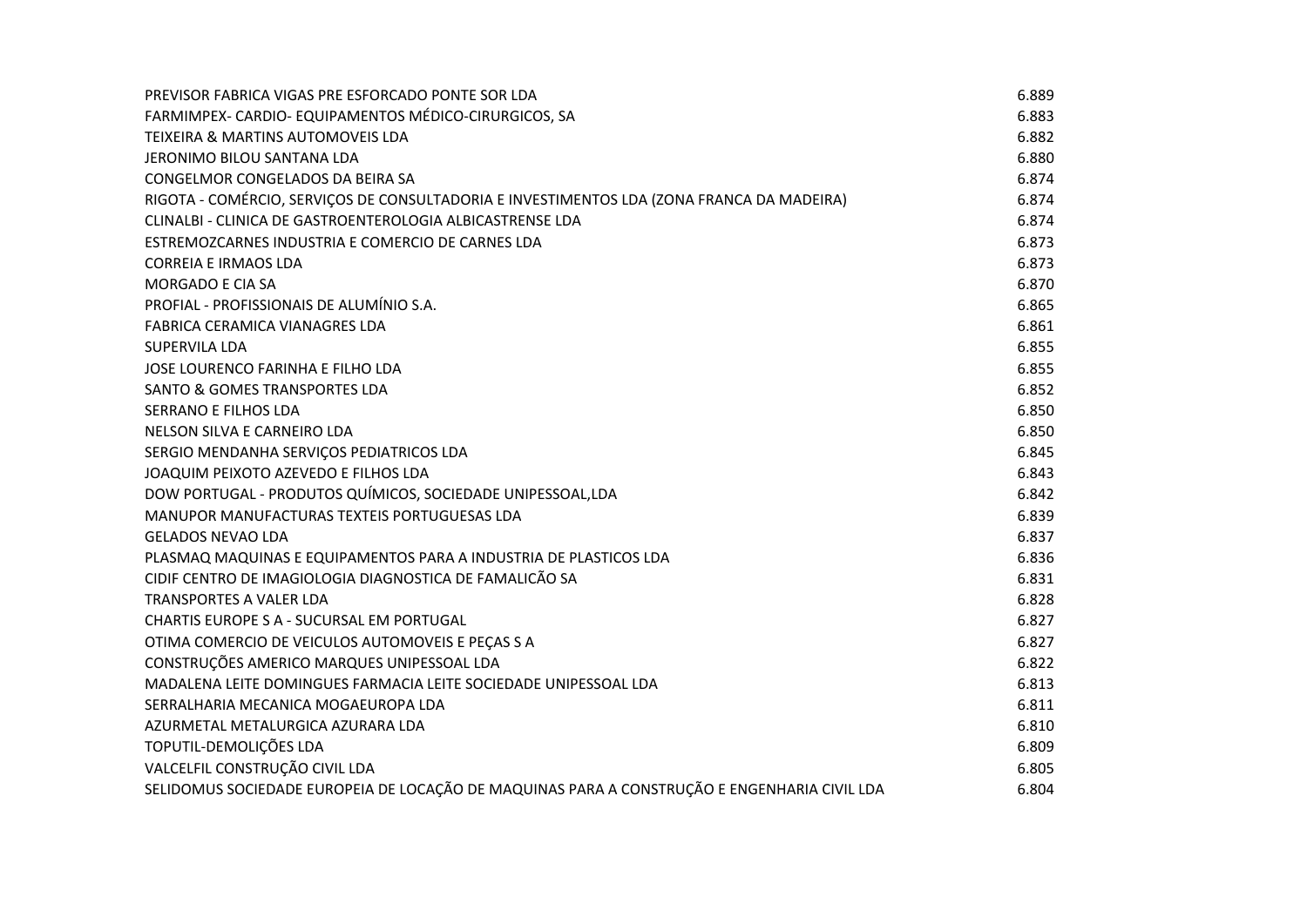| PORTUGALIA RESTAURAÇÃO SA                                               | 6.802 |
|-------------------------------------------------------------------------|-------|
| <b>TRANSPORTES ALVARO DUARTE &amp; FILHOS LDA</b>                       | 6.799 |
| TETRA PAK TUBEX PORTUGAL - PRODUÇÃO DE PALHINHAS PARA BEBIDAS LDA       | 6.796 |
| CLINICA DE MEDICINA DENTARIA DR JORGE SALGUEIRO LDA                     | 6.790 |
| A M C O SOLUÇÕES EMPRESARIAIS UNIPESSOAL LDA                            | 6.790 |
| MICROSTRATEGY PORTUGAL SOCIEDADE UNIPESSOAL LDA                         | 6.789 |
| LAFODENTAL CONSULTORIO E LABORATORIO DENTARIO LDA                       | 6.789 |
| CARLOS DA VEIGA FERNANDES & FILHO LDA                                   | 6.788 |
| CONVIS CONCESSIONARIO E ASSISTENCIA TECNICA EM AQUECIMENTO DE VISEU LDA | 6.776 |
| EUROLEVA - COMERCIO DE EQUIPAMENTOS DE ELEVAÇÃO S A                     | 6.775 |
| ORTOGIL COMERCIO DE PRODUTOS ORTOPEDICOS LDA                            | 6.770 |
| MAGIPERLES - CALÇADO LDA                                                | 6.761 |
| MONICA A COUTO LDA                                                      | 6.757 |
| FISIPE FIBRAS SINTETICAS PORTUGAL SARL                                  | 6.756 |
| AGROBEJA SOC DE COMERCIALIZACAO DE PRODUTOS PARA AGRICULTURA E VETER    | 6.751 |
| PIMENTA ESTEVES LDA                                                     | 6.749 |
| SANTOS E CORDEIRO LDA                                                   | 6.746 |
| <b>TRANSPORTES FERMOCHO LDA</b>                                         | 6.744 |
| ERGOGAS REDES DE GAS LDA                                                | 6.742 |
| MIDOURO SOC PANIFICADORA LDA                                            | 6.741 |
| AGRORENOVAÇÃO II - MÁQUINAS AGRÍCOLAS E INDUSTRIAIS, S.A.               | 6.738 |
| OLIVAL & OLIVAL - SOCIEDADE MEDIAÇÃO DE SEGUROS LDA                     | 6.736 |
| <b>RESENGAS LDA</b>                                                     | 6.733 |
| FARMACIA BENTO SOCIEDADE UNIPESSOAL LDA                                 | 6.722 |
| JOSE MACIEL E FILHO LDA                                                 | 6.717 |
| QUEIJARIA FLOR DA BEIRA LDA                                             | 6.715 |
| MARIA JOSE DA SILVA BOLAS CARNIÇA UNIPESSOAL LDA                        | 6.714 |
| <b>CORIDAL COMERCIO DE TINTAS LDA</b>                                   | 6.711 |
| ALVARO E IRMAOS LDA                                                     | 6.708 |
| INFORGAS COMERCIO DE GAS LDA                                            | 6.707 |
| <b>TRANSPORESP SOC DE TRASPORTES LDA</b>                                | 6.707 |
| JOREMA TRANSPORTES LDA                                                  | 6.706 |
| C BUCHO FARMACIA LDA                                                    | 6.702 |
| ENGIMAGNE TECNOLOGIAS E SOLUÇÕES DE ENGENHARIA LDA                      | 6.702 |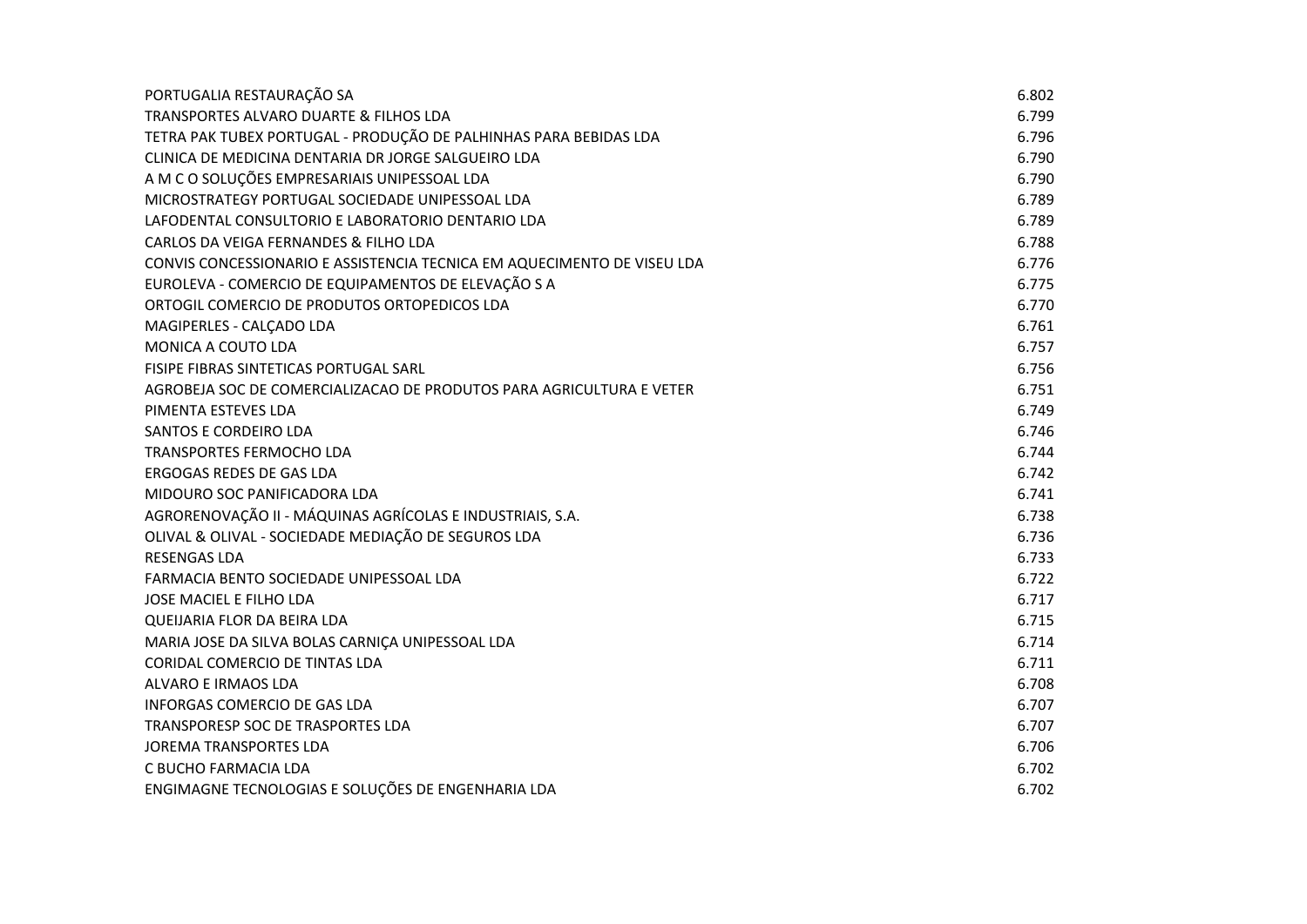| MANUEL LOURENÇO & FILHO LDA                                           | 6.701 |
|-----------------------------------------------------------------------|-------|
| SUPERCINFÃES SUPERMERCADOS LDA                                        | 6.696 |
| IBERLAB & IMUNOREAGE - SOLUÇÕES PARA LABORATORIOS LDA                 | 6.688 |
| <b>OPTICA LINCE SA</b>                                                | 6.687 |
| <b>CEGREL CORRETORES DE SEGUROS LDA</b>                               | 6.686 |
| FLUXFIN ORGANIZACAO E CONSULTORIA DE EMPRESAS LDA                     | 6.686 |
| PELLETS POWER 2 PRODUÇÃO DE PELLETS LDA                               | 6.679 |
| EPAMG - SOCIEDADE DE ENSINO PROFISSIONAL LDA                          | 6.677 |
| COIMBRA & COIMBRA MEDIAÇÃO DE SEGUROS LDA                             | 6.677 |
| ROYAL CANIN PORTUGAL S A                                              | 6.675 |
| ESTABELECIMENTO ENSINO VIDIBAL LDA                                    | 6.674 |
| CHAVE PERFEITA UNIPESSOAL LDA                                         | 6.673 |
| AUTO IMPERIAL BRAGANCA LDA                                            | 6.673 |
| V M QUEIROZ SOC UNIPESSOAL LDA                                        | 6.673 |
| TRANSPORCARGA TRANSPORTES DE CARGA LDA                                | 6.673 |
| AGENCIA FUNERARIA DEFEZA UNIPESSOAL LDA                               | 6.670 |
| AD - PUBLICIDADE E COMUNICAÇÃO UNIPESSOAL LDA                         | 6.669 |
| MUITO FACIL UNIPESSOAL LDA                                            | 6.669 |
| ARTEBETAO BETAO E ROCHAS SA                                           | 6.668 |
| EMPRESA EOLICA DO BARROSO LDA                                         | 6.667 |
| <b>ENGISUN LDA</b>                                                    | 6.665 |
| MELHORADO TRIGO & CATARINO LDA                                        | 6.664 |
| M ANTUNES LOPES LDA                                                   | 6.663 |
| PELE ARTE FUNERARIA LDA                                               | 6.658 |
| AMCOR FLEXIBLES PORTUGAL LDA                                          | 6.658 |
| TRANSPORTES CARGA ESTRELA BUCELENSE LDA                               | 6.656 |
| MATERBASTO - MATERIAIS DE CONSTRUÇÃO S A                              | 6.655 |
| GESMADURO SERVIÇOS DE CONTABILIDADE E GESTÃO COMERCIAL LDA            | 6.653 |
| E P T ESTUDOS PARTICULARES DA TROFA LDA                               | 6.651 |
| CDV COMERCIO E DISTRIBUIÇÃO DE VEICULOS LDA                           | 6.651 |
| BPN SERVIÇOS SERVIÇOS ADMINISTRATIVOS OPERACIONAIS E INFORMATICOS ACE | 6.650 |
| CARLOS FERREIRA & JOSE RAMALHETE SROC LDA                             | 6.650 |
| DIGITALIS DISTRIBUIÇÃO E GESTÃO DE INFORMATICA LDA                    | 6.650 |
| HI MEDIA PORTUGAL LDA                                                 | 6.650 |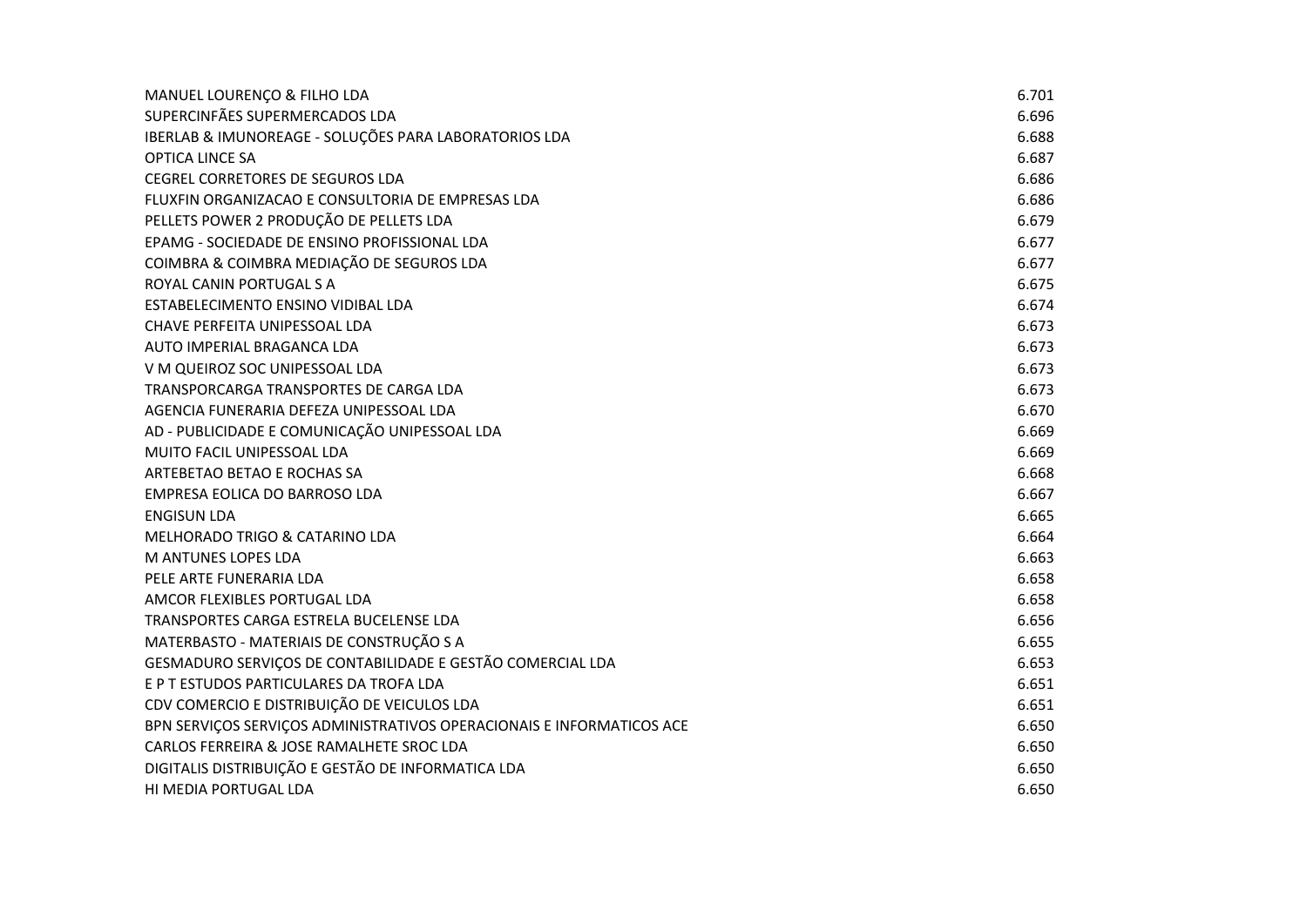| KOSANCRISPLANT EQUIPAMENTOS PARA EXPLORAÇÃO DE GAS S A                                | 6.650 |
|---------------------------------------------------------------------------------------|-------|
| NOBEL BIOCARE PORTUGAL S A                                                            | 6.650 |
| <b>TOTESER OBRAS PUBLICAS LDA</b>                                                     | 6.650 |
| UNIMAGEM COMUNICACAO E IMAGEM SA                                                      | 6.650 |
| WILLIS - CORRETORES DE SEGUROS SA                                                     | 6.650 |
| APISLAND, UNIPESSOAL LDA                                                              | 6.644 |
| HIDRAUVIANA HIDRAULICOS E ACESSORIOS LDA                                              | 6.633 |
| AGENCIA FUNERARIA MEDEIROS SOCIEDADE UNIPESSOAL LDA                                   | 6.631 |
| OPTICA 1 DE ALVARO OLIVEIRA LDA                                                       | 6.623 |
| M C L MOVEIS DE COZINHA E COMPONENTES DECORATIVOS SA                                  | 6.615 |
| C A R P A CLINICA DE ALERGOLOGIA RESPIRAÇÃO E PNEUMOLOGIA LDA                         | 6.614 |
| FARMACIA MELO DE SEIA LDA                                                             | 6.604 |
| IBECARGA - TRANSPORTES E LOGISTICA LDA                                                | 6.601 |
| <b>GUIA E PIRES LDA</b>                                                               | 6.601 |
| <b>GESTO - ENERGIA S A</b>                                                            | 6.595 |
| SODIJO - SOCIEDADE DE GESTÃO E INVESTIMENTO LDA                                       | 6.595 |
| <b>CIRCULO LEITORES SA</b>                                                            | 6.593 |
| <b>EYELUX S A</b>                                                                     | 6.591 |
| METALAREDE - ESTRUTURAS METALICAS LDA                                                 | 6.589 |
| VICTOR AUGUSTO MONTE LOPES E MARIA TERESA BASTOS BAPTISTA MONTE LOPES LDA             | 6.589 |
| <b>ORBISOURCE-AMBIENTE LDA</b>                                                        | 6.588 |
| FERNANDO E SILVA LDA                                                                  | 6.583 |
| RENAULT RETAIL GROUP CHELAS COMERCIO E REPARAÇÃO DE VEICULOS LDA                      | 6.581 |
| NORMÉLIÁRIA - IMOBILIÁRIA E SERVIÇOS MÉDICOS DO NORDESTE S.A.                         | 6.580 |
| <b>IRMÃOS TRAVESSA LDA</b>                                                            | 6.576 |
| SODIMOURA SUPERMERCADOS LDA                                                           | 6.576 |
| TRINIGWALL MARKETING E SERVIÇOS DE CONSULTADORIA COMERCIAL LDA ZONA FRANCA DA MADEIRA | 6.572 |
| <b>FONSECA E FONSECA LDA</b>                                                          | 6.569 |
| PAGINAS DE PEDRA UNIPESSOAL LDA                                                       | 6.568 |
| MINHOCONCEPT LDA                                                                      | 6.562 |
| STEELPLUS MOLDES TECNICOS LDA                                                         | 6.561 |
| EQUIPAV - ENGENHARIA E CONSTRUÇÃO SA                                                  | 6.560 |
| <b>CONSTRUCOES PREDIBASTO LDA</b>                                                     | 6.557 |
| TRANSPORTES GONZAGA LDA                                                               | 6.553 |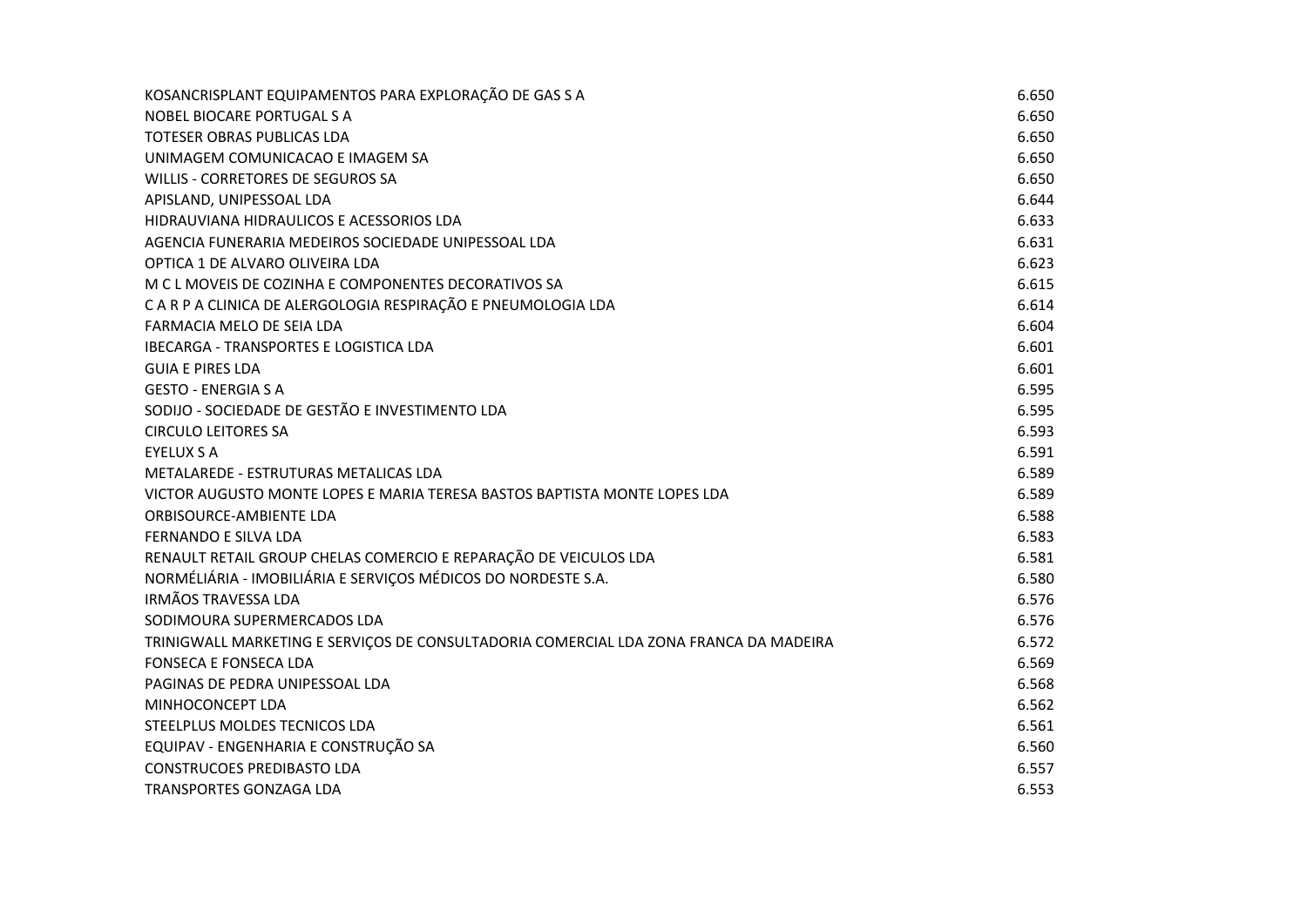| <b>TESOURO ENCANTADO LDA</b>                                                     | 6.550 |
|----------------------------------------------------------------------------------|-------|
| ICEBEL COMERCIO MAQUINAS E DESENVOLVIMENTO INDUSTRIAL LDA                        | 6.548 |
| ECOIMOMELGAÇO SOCIEDADE DE GESTÃO IMOBILIARIA LDA                                | 6.545 |
| CLUBE VIAJAR VIAGENS E TURISMO LDA                                               | 6.543 |
| <b>MARQUES E FERNANDES LDA</b>                                                   | 6.541 |
| VOUGASSUMOS COMERCIO DE PRODUTOS ALIMENTARES LDA                                 | 6.540 |
| PEPE DUQUE FERRAO E FILHOS LDA                                                   | 6.540 |
| NVF - CLINICAS DENTARIAS LDA                                                     | 6.539 |
| INP - INTERNATIONAL NEWS PORTUGAL - DISTRIBUIÇÃO DE PUBLICIDADE LDA              | 6.534 |
| <b>RENATA &amp; GILBERTO LDA</b>                                                 | 6.534 |
| RIOLISO - CONSULTADORIA E PARTICIPAÇÕES LDA ZONA FRANCA DA MADEIRA               | 6.534 |
| <b>ESPIRAL DE SORRISOS - LDA</b>                                                 | 6.533 |
| MECAMOLDE MOLDES PARA PLASTICOS S A                                              | 6.532 |
| ECORADIOTAC - SERVIÇOS MEDICOS LDA                                               | 6.528 |
| UNICRE INSTITUIÇÃO FINANCEIRA DE CREDITO SA                                      | 6.526 |
| PARIS MORAIS E MORAIS LDA                                                        | 6.521 |
| OPERTRANS TRANSPORTE DE CONTENTORES LDA                                          | 6.517 |
| LPNP - CONSTRUÇÕES UNIPESSOAL LDA                                                | 6.517 |
| EFACEC SERVICOS MANUTENCAO E ASSISTENCIA SA                                      | 6.514 |
| CLINICA DA TAPADA LDA                                                            | 6.511 |
| HEROWICE - CLINICA MEDICA LDA                                                    | 6.505 |
| PINAMONTE GESTÃO E INVESTIMENTOS SOCIEDADE UNIPESSOAL LDA ZONA FRANCA DA MADEIRA | 6.503 |
| ANTÓNIO N. NOBREGA II - INDÚSTRIA E COMÉRCIO ALIMENTAR S.A.                      | 6.503 |
| NOVO INSTITUTO LINGUAS LDA                                                       | 6.503 |
| CONFECÇÕES CRISOF LDA                                                            | 6.499 |
| <b>CARPINTARIA PINTO &amp; PINTOS LDA</b>                                        | 6.499 |
| <b>TRANSPORTES HEITOR &amp; CARLOS LDA</b>                                       | 6.498 |
| ACRIBIA PROJECTOS E DESENHO TECNICO LDA                                          | 6.495 |
| PAYAUDIT AUDITORIA OPERACIONAL DAS COMPRAS LDA                                   | 6.493 |
| FAPILOR FABRICA PALITEIRA LORVAO LDA                                             | 6.492 |
| NUNO STATTMILLER ANDRADE LDA                                                     | 6.488 |
| FRUSOAL FRUTAS SOTAVENTO ALGARVE LDA                                             | 6.486 |
| ELIOTER PRODUTOS HIGIENE E LIMPEZA LDA                                           | 6.485 |
| SUCORMAD - CORTIÇAS E MADEIRAS DO SUL UNIPESSOAL LDA                             | 6.483 |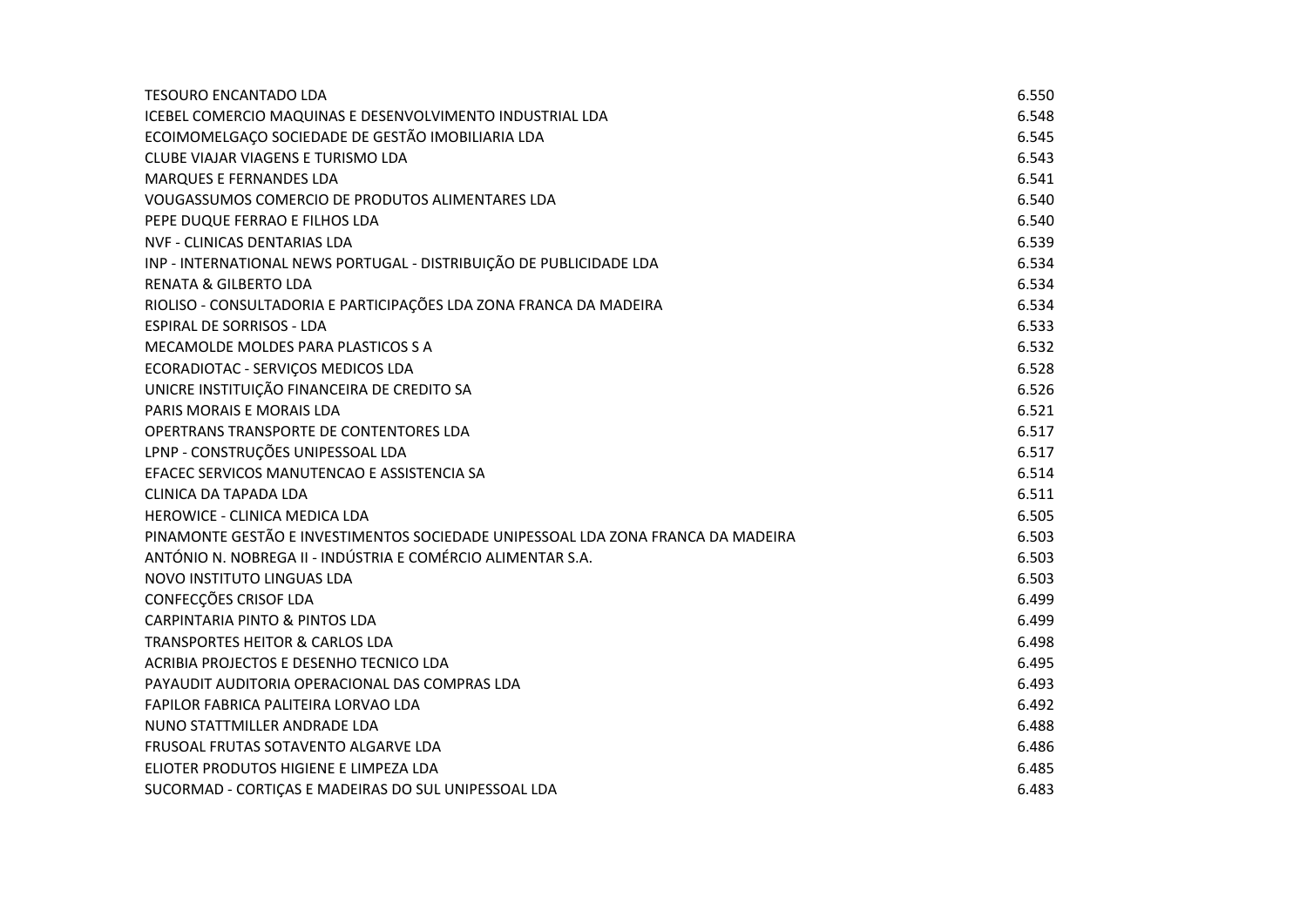| ARMENIOS EXPLORAÇÃO FLORESTAL LDA                       | 6.481 |
|---------------------------------------------------------|-------|
| JOÃO DUARTE FREITAS LDA                                 | 6.477 |
| FERNANDO S M COSTA UNIPESSOAL LDA                       | 6.476 |
| REAL GASTRONOMIA LDA                                    | 6.475 |
| CLINICA MEDICA DENTARIA DR FERNANDES LDA                | 6.473 |
| SANTOS & SOUSA CLINICAS DE MEDICINA DENTARIA LDA        | 6.471 |
| CHAFARIZ COMERCIAL COMERCIO DE PRODUTOS ALIMENTARES LDA | 6.466 |
| HERBALIFE INTERNATIONAL SA                              | 6.464 |
| CINCLUS PROJECT MANAGEMENT, S.A.                        | 6.461 |
| <b>MARQUES &amp; PAULOS LDA</b>                         | 6.460 |
| TRANSPORTES TRAFACAR LDA                                | 6.458 |
| INTERMOURAIMO SOCIEDADE DE GESTÃO IMOBILIARIA LDA       | 6.458 |
| OSCARPARTS UNIPESSOAL LDA                               | 6.449 |
| ARTEZ MEDICINA E ARTE UNIPESSOAL LDA                    | 6.445 |
| <b>FLAVIMEDICA LDA</b>                                  | 6.443 |
| FARMAPROENÇA LDA                                        | 6.441 |
| <b>BOXER 2 CONSULTING LDA</b>                           | 6.441 |
| <b>REALDRINK LDA</b>                                    | 6.432 |
| GEONORDESTE - SOCIEDADE UNIPESSOAL LDA                  | 6.428 |
| PUBLICASTELO SERVIÇOS DE PUBLICIDADE LDA                | 6.426 |
| PLURICALL SERVIÇOS DE TELECOMUNICAÇÕES S A              | 6.426 |
| COTTONBELLO PRODUÇÃO E COMERCIO DE PRODUTOS TEXTEIS LDA | 6.424 |
| NORMANIVEL - ACTIVIDADES DE ACABAMENTOS UNIPESSOAL LDA  | 6.423 |
| <b>BIOSONEGA LDA</b>                                    | 6.422 |
| RELVA DU VITOR PRODUÇÃO LDA                             | 6.421 |
| JORGE MANUEL FERNANDES PIRES LDA                        | 6.421 |
| OFF SPIN TEXTEIS UNIPESSOAL LDA                         | 6.421 |
| <b>WORLD LUXURY BUSINESS LDA</b>                        | 6.420 |
| KIE MARQUES & RITA CONTABILIDADE CONSULTORIA LDA        | 6.419 |
| UME - UNIDADE MOVEL DE ENGARRAFAMENTO LDA               | 6.419 |
| JOÃO PERPÉTUO, LDA                                      | 6.416 |
| ROGONFER SERVIÇOS METALOMECANICOS LDA                   | 6.416 |
| ECO PARTNER CONSULTORIA E PROJECTOS AMBIENTAIS SA       | 6.415 |
| TRANSPORTES CARVEL LDA                                  | 6.415 |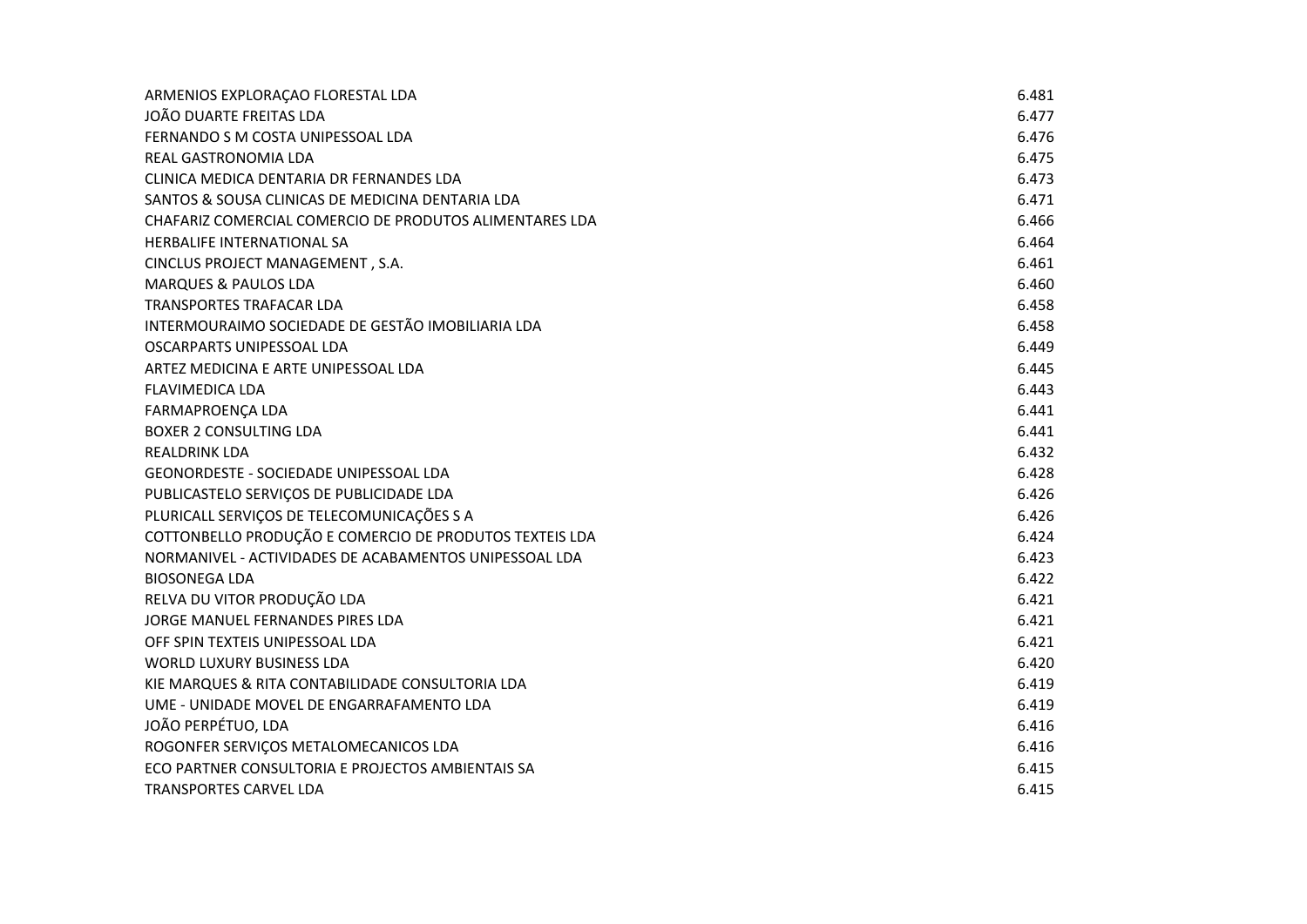| MONTELSAN MONTAGENS ELECTRICAS E SANITARIAS LDA                                          | 6.411 |
|------------------------------------------------------------------------------------------|-------|
| BIVAC IBERICA SERVIÇOS DE CONSULTORIA E VERIFICAÇÃO DE CONFORMIDADE UNIPESSOAL LDA       | 6.410 |
| CLINICA DO PALACIO LDA                                                                   | 6.409 |
| FABRICA SERRACAO E CERAMICA AMARO MACEDO SA                                              | 6.409 |
| ASCENDI BEIRAS LITORAL E ALTA, AUTO ESTRADAS DAS BEIRAS LITORAL E ALTA, S.A.             | 6.408 |
| ALBIGASTRO - CENTRO MEDICO DE GASTRENTEROLOGIA LDA                                       | 6.407 |
| TRANSPORTE XAREPA LDA                                                                    | 6.407 |
| DROGARIA DA PRESINHA LDA                                                                 | 6.401 |
| MARIA CLARA SANTANA UNIPESSOAL LDA                                                       | 6.400 |
| RITA BOTINAS E LUIS BOTINAS                                                              | 6.398 |
| PORTUGEN ENERGIA SA                                                                      | 6.397 |
| FARMACIA DIAS NEVES UNIPESSOAL LDA                                                       | 6.395 |
| RUI SILVA RUSSO ATELIER DE ARQUITECTURA LDA                                              | 6.393 |
| TRACTOPAIS COMERCIO DE MAQUINAS AGRICOLAS E ACESSORIOS LDA                               | 6.392 |
| <b>AUTO INDUSTRIAL SARL</b>                                                              | 6.390 |
| JOSE FRANCISCO ASCENSÃO FILHOS LDA                                                       | 6.389 |
| SOMINCOR - SOCIEDADE MINEIRA NEVES CORVO S A                                             | 6.386 |
| PUBLIFOGO - PUBLICIDADE E SEGURANÇA LDA                                                  | 6.381 |
| CIVIFRAN CONSTRUÇÕES LDA                                                                 | 6.380 |
| FRITOFORNO FABRICO CASEIRO SALGADOS LDA                                                  | 6.377 |
| GROW BEST CONSULTADORIA AGRO PECUARIA E COMERCIALIZAÇÃO LDA                              | 6.356 |
| PLAISANCE - SOCIEDADE UNIPESSOAL LDA                                                     | 6.356 |
| RESOLVE CONSULTADORIA EM GESTAO E ORGANIZACAO E SULOCOES PARA VALORIZACAODE EMPRESAS LDA | 6.355 |
| <b>FACTOS &amp; ATITUDES UNIPESSOAL LDA</b>                                              | 6.346 |
| EUROCERCA COMERCIO E SERVIÇO DE VEDAÇÕES LDA                                             | 6.343 |
| CONSTRUÇÕES ANTONIO SANTOS RODRIGUES E FILHOS LDA                                        | 6.342 |
| 2 M COMERCIO E SERVICOS DE ELECTRICIDADE LDA                                             | 6.340 |
| AZIMAR INVESTIMENTOS TURISTICOS SA                                                       | 6.338 |
| SIMÕES TORRES & MIRANDA MAGALHÃES LDA                                                    | 6.334 |
| ELECTRO COI LDA                                                                          | 6.334 |
| SEISER SERVICOS ELECTRICOS INDUSTRIAIS LDA                                               | 6.332 |
| FARMACIA CARDOSO DE MARCELO CARDOSO SOCIEDADE UNIPESSOAL LDA                             | 6.329 |
| TUPPAS - CONSULTADORIA E MARKETING LDA ZONA FRANCA DA MADEIRA                            | 6.329 |
| SAPA PORTUGAL EXTRUSÃO E DISTRIBUIÇÃO DE ALUMINIO SA                                     | 6.329 |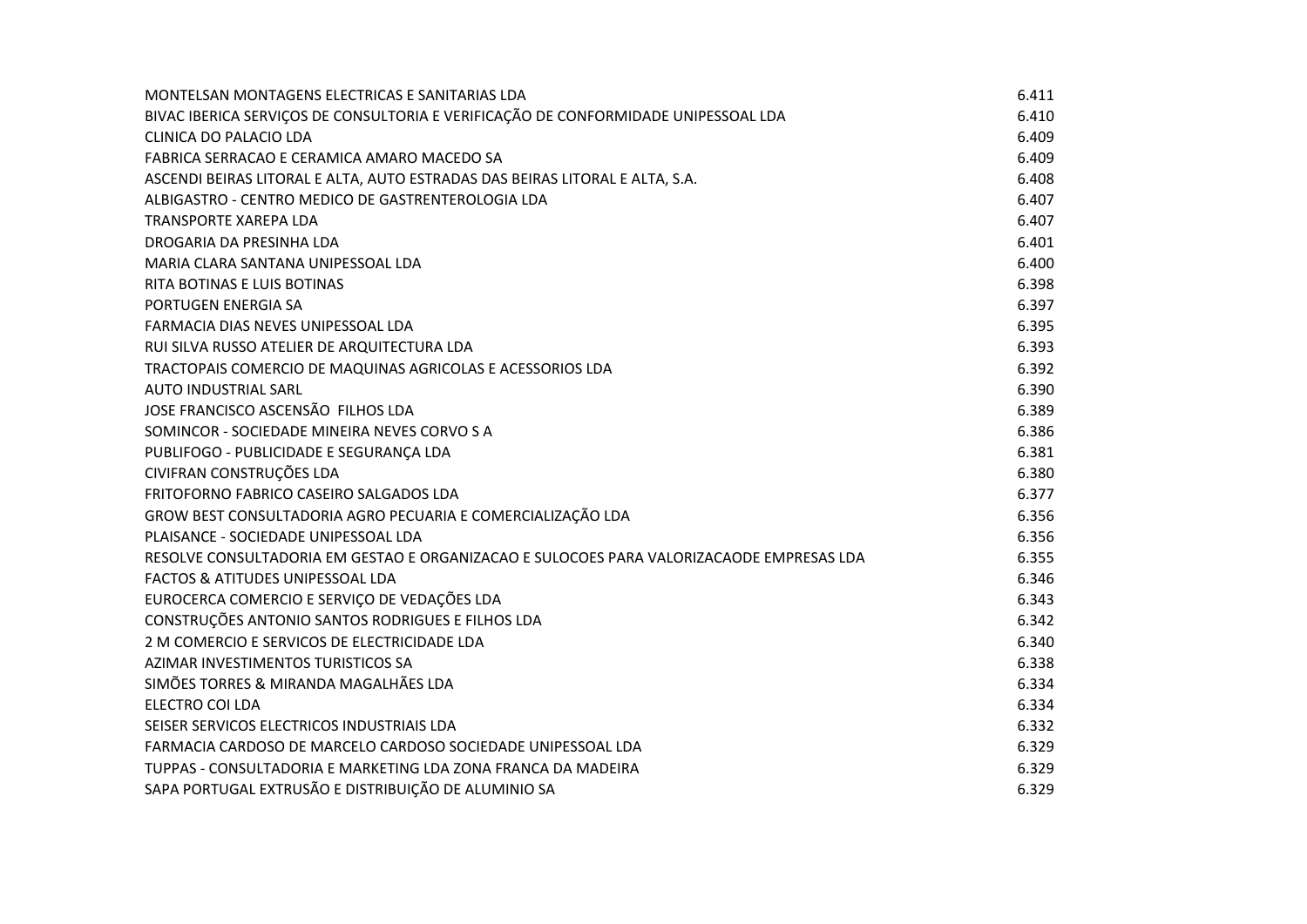| INVESTEL INVESTIMENTOS HOTELEIROS LDA                          | 6.329 |
|----------------------------------------------------------------|-------|
| ALANORTE MEDIAÇÃO IMOBILIARIA LDA                              | 6.326 |
| MAXDIGITAL IMPRESSÕES DIGITAIS LDA                             | 6.324 |
| ARN MEDIA COMMUNICATIONS - PUBLICIDADE SA                      | 6.323 |
| WEBERA - ESTUDOS DE MERCADO UNIPESSOAL LDA                     | 6.322 |
| ARCELORMITTAL CONSTRUÇÃO PORTUGAL SA                           | 6.322 |
| SNORD DESIGN LDA                                               | 6.318 |
| MULTITEMPO - EMPRESA DE TRABALHO TEMPORARIO LDA                | 6.314 |
| <b>IMARVEST - INVESTIMENTOS IMOBILIARIOS LDA</b>               | 6.310 |
| AGENCIA FUNERARIA MOREIRA LDA                                  | 6.310 |
| J3LP FABRICO DE PRODUTOS METALICOS LDA                         | 6.309 |
| ENEOP 3 - DESENVOLVIMENTO DE PROJECTO INDUSTRIAL S A           | 6.308 |
| TURBUS TURISMO INTERNACIONAL RODOVIARIO LDA                    | 6.305 |
| JOSE CARLOS PINHEIRO LDA                                       | 6.305 |
| CAPUZ VERDE - PROMOÇÃO IMOBILIÁRIA, LDA                        | 6.303 |
| <b>DOUROPOLIS LDA</b>                                          | 6.302 |
| FERROLHO E FERROLHO LDA                                        | 6.301 |
| NESPEREIRAFAR FARMACIA LDA                                     | 6.300 |
| <b>GRUPPO CIMBALI IBERICA S A</b>                              | 6.300 |
| <b>INDIFORMATO LDA</b>                                         | 6.297 |
| TOPITEU ALHEIRAS MIRANDELA LDA                                 | 6.295 |
| RESTAURDOMUS, LDA                                              | 6.294 |
| MMPO MERCADO MUNICIPAL DE PORTALEGRE S A                       | 6.290 |
| FORESTCORTE PORTUGAL - EXPLORAÇÃO FLORESTAL LDA                | 6.288 |
| MAIA E MARQUES LDA                                             | 6.282 |
| ANIBAL SANTOS E RODRIGUES LDA                                  | 6.281 |
| MOTOFIL SERVIÇOS LIMITADA                                      | 6.278 |
| COLHEVENTOS - GESTÃO E SERVIÇOS LDA                            | 6.276 |
| ADMINISTRACAO PORTO SINES SA                                   | 6.273 |
| CASTLEISLAND COMERCIO INTERNACIONAL LDA ZONA FRANCA DA MADEIRA | 6.272 |
| IRMÃOS PIRES - UNIPESSOAL LDA                                  | 6.268 |
| VALAIR - AVIAÇÃO LDA                                           | 6.267 |
| EPROGIL SOC PROJECTOS E GESTÃO IMOBILIARIA LDA                 | 6.264 |
| <b>CARLOS OTILIA LDA</b>                                       | 6.261 |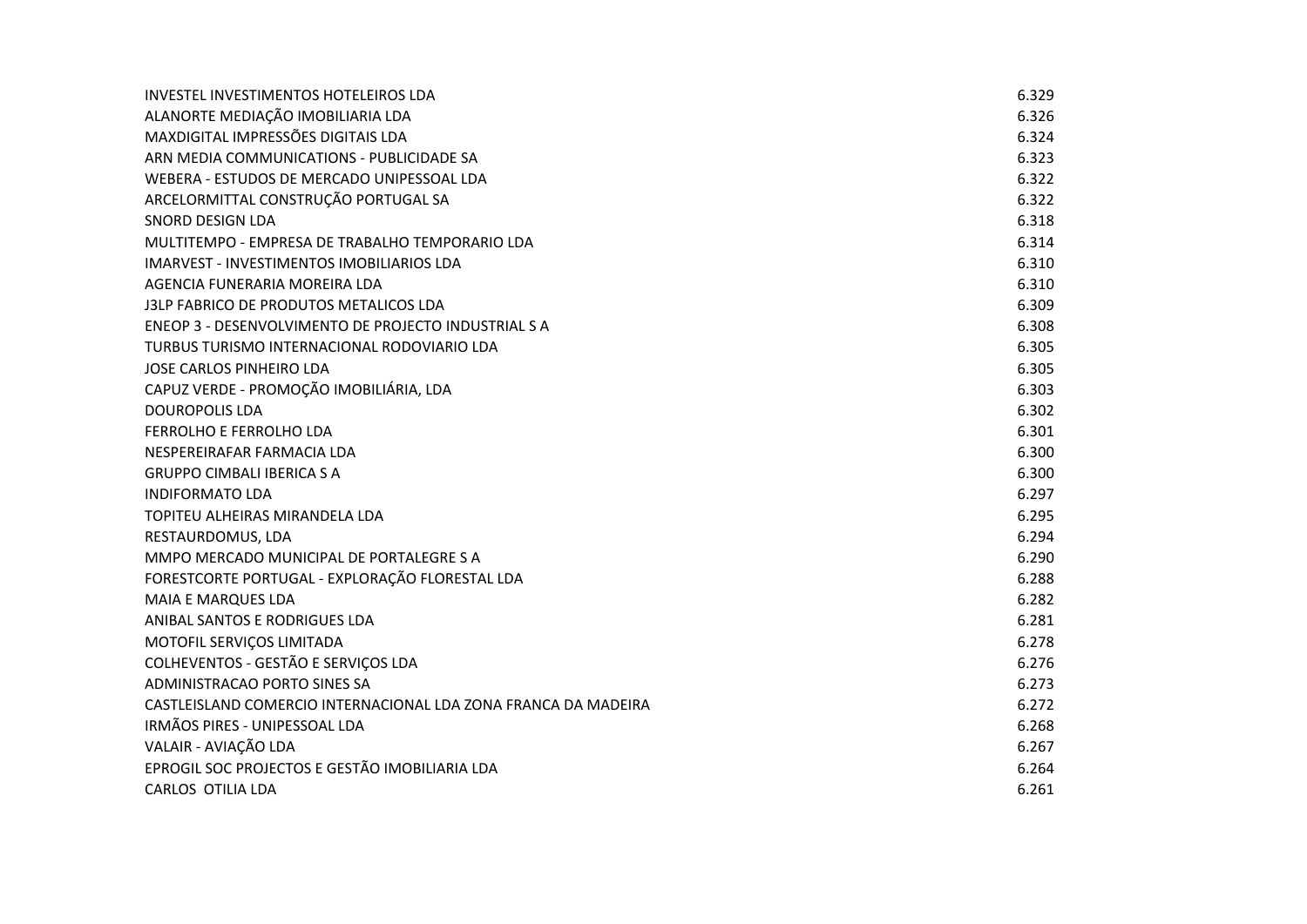| MANUEL CARMO MARTINS UNIPESSOAL LDA                       | 6.261 |
|-----------------------------------------------------------|-------|
| GOLFECOM ACTIVIDADES DE LAZER UNIPESSOAL LDA              | 6.256 |
| BFR SOCIEDADE DE CONSTRUÇÕES IMOBILIARIA LDA              | 6.255 |
| TRANSPORTES ANTUNES FIGUEIRAS LDA                         | 6.254 |
| <b>FARMACIA RODRIGUES LDA</b>                             | 6.251 |
| RODOMEÃS LDA                                              | 6.249 |
| IRMÃOS TAVARES 2 - FABRICO DE GRUAS LDA                   | 6.249 |
| OPTI AROUCA ARTIGOS DE OPTICA LDA                         | 6.248 |
| FERTAPER METALURGICAS FERNANDO TAVARES PEREIRA LDA        | 6.246 |
| N PROCESSOS CONSULTORES LDA                               | 6.243 |
| IMANOVA CLINICA IMAGIOLOGIA DE TORRES NOVAS LDA           | 6.243 |
| POLARISING UNIPESSOAL LDA                                 | 6.240 |
| TRANSPORTADORA IDEAL DA CARVALHA LDA                      | 6.236 |
| J N D OPTICA MEDICA LDA                                   | 6.234 |
| IVO-CUTELARIAS, LDA.                                      | 6.234 |
| FTP SERVIÇOS LDA                                          | 6.229 |
| NORCOMSUL CONSTRUÇÕES LDA                                 | 6.229 |
| RINAVE REGISTRO INTERNACIONAL NAVAL SA                    | 6.222 |
| <b>GESMOTA - TRANSPORTES E LOGISTICA S A</b>              | 6.220 |
| BEAUMONT COMERCIO INTERNACIONAL LDA                       | 6.220 |
| VIUVA CARNEIRO E FILHOS LDA                               | 6.217 |
| S D L SOC DISTRIBUIDORA DE LUFRIFICANTES LDA              | 6.216 |
| <b>COSTA E CARVALHO SA</b>                                | 6.211 |
| A S PINTO CRIACOES METALICAS LDA                          | 6.205 |
| BRANDÃO DE PINHO & LAGES LDA                              | 6.204 |
| TECNAVIC - TECNOLOGIAS AVÍCOLAS LDA                       | 6.204 |
| CONSULTORIO MEDICO E DENTARIO DO NORTE ALENTEJANO LDA     | 6.201 |
| REGIOES UNIDAS PROMOÇÃO DE PRODUTOS REGIONAIS LDA         | 6.199 |
| FARMACIA GALVÃO LDA                                       | 6.190 |
| FARMÁCIA SANTOS MONTEIRO, UNIPESSOAL LDA                  | 6.189 |
| ANALIDIESEL - REPARAÇÃO DE BOMBAS INJECTORAS E TURBOS LDA | 6.188 |
| QUILOAVES COMERCIO E INDUSTRIA DE AVES LDA                | 6.188 |
| <b>HOTELAR TEXTEIS SA</b>                                 | 6.187 |
| MOLDURA ORIGINAL - LDA                                    | 6.187 |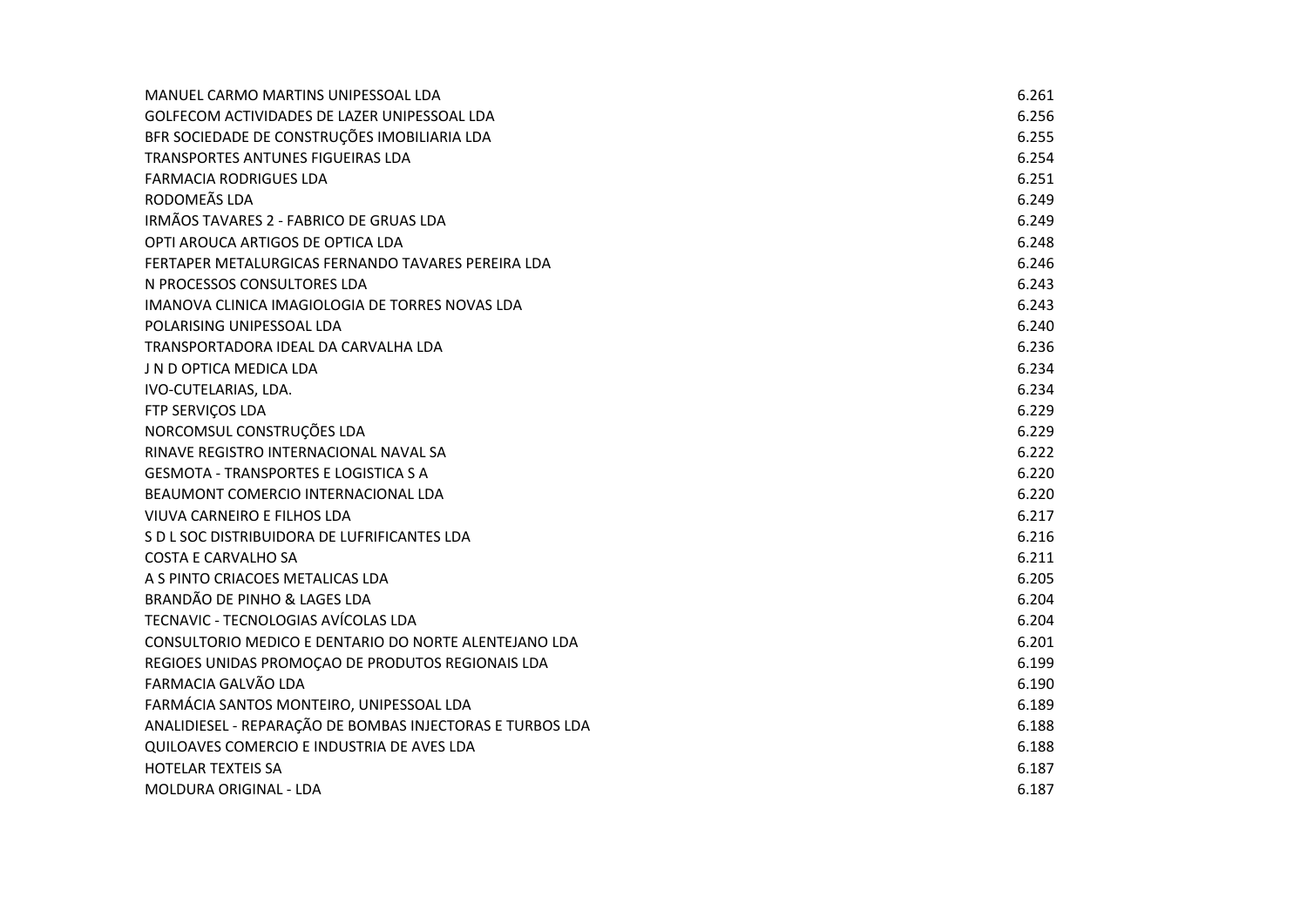| SUPERNISA SUPERMERCADOS SA                                          | 6.185 |
|---------------------------------------------------------------------|-------|
| TURILIMA EMPREENDIMENTOS TURISTICOS DO VALE DO LIMA SA              | 6.184 |
| SATIRO & BAGULHO SOC DE INVESTIMENTO IMOBILIARIO LDA                | 6.183 |
| ISABEL BRANDÃO GOMES UNIPESSOAL LDA                                 | 6.183 |
| VAMPIBERIA UNIPESSOAL LDA                                           | 6.179 |
| TERESA QUELHAS FARMACIA SILVARES UNIPESSOAL LDA                     | 6.177 |
| <b>ALPSTONE LDA</b>                                                 | 6.176 |
| PEREIRA & SEQUEIRA COMERCIO DE AUTOMOVEIS LDA                       | 6.174 |
| EVORAHOTEL INVESTIMENTOS IMOBILIARIOS E TURISTICOS SA               | 6.172 |
| MOTA & ROCHA FABRICAÇÃO DE CALÇADO LDA                              | 6.171 |
| CIVINSULAR - UNIPESSOAL LDA                                         | 6.171 |
| PCF PRODUÇÃO CALÇADO FELGUEIRAS LDA                                 | 6.169 |
| ANTONIO RUI LIMA DE ALMEIDA - GRANITOS UNIPESSOAL LDA               | 6.167 |
| <b>COVIALIMENTAR LDA</b>                                            | 6.163 |
| SOC COMERCIAL VOUGA LDA                                             | 6.161 |
| J M MEDIAÇÃO DE SEGUROS LDA                                         | 6.158 |
| CASA DE SAUDE DE AMARES LDA                                         | 6.157 |
| <b>HOTEL GRAO VASCO SA</b>                                          | 6.156 |
| FARMACIA BORDALO UNIPESSOAL LDA                                     | 6.154 |
| FALL SAFE ON LINE COMERCIO DE PRODUTOS DE PROTECÇÃO PESSOAL LDA     | 6.154 |
| <b>VERDETEOR - AGRO FLORESTAL LDA</b>                               | 6.152 |
| <b>ISABEL ROCADAS PIRES LDA</b>                                     | 6.149 |
| <b>GUERRA &amp; BELCHIOR LDA</b>                                    | 6.147 |
| <b>CONSTRUCOES PORTO E ROCHA LDA</b>                                | 6.146 |
| <b>KIMIPLAN LDA</b>                                                 | 6.143 |
| IRMÃOS FERREIRAS, LIMITADA                                          | 6.142 |
| AUTICOM SERVIÇOS E COMUNICAÇÕES LDA                                 | 6.141 |
| FAVAC - FABRICA DE ACESSORIOS PARA VENTILAÇÃO E AR CONDICIONADO LDA | 6.141 |
| SOUSA E SOUSA LDA                                                   | 6.138 |
| SOC EUROPEIA DE ARROZ SEAR SA                                       | 6.136 |
| CONSTROINEXE CONSTRUTORA LDA                                        | 6.134 |
| NORDINFRA INFRAESTRUTURAS DO NORDESTE LDA                           | 6.133 |
| PROCOMLOG - COMBUSTIVEIS E LOGISTICA LDA                            | 6.125 |
| TECNINET.COM - TECNOLOGIAS DE INFORMAÇÃO, LDA                       | 6.122 |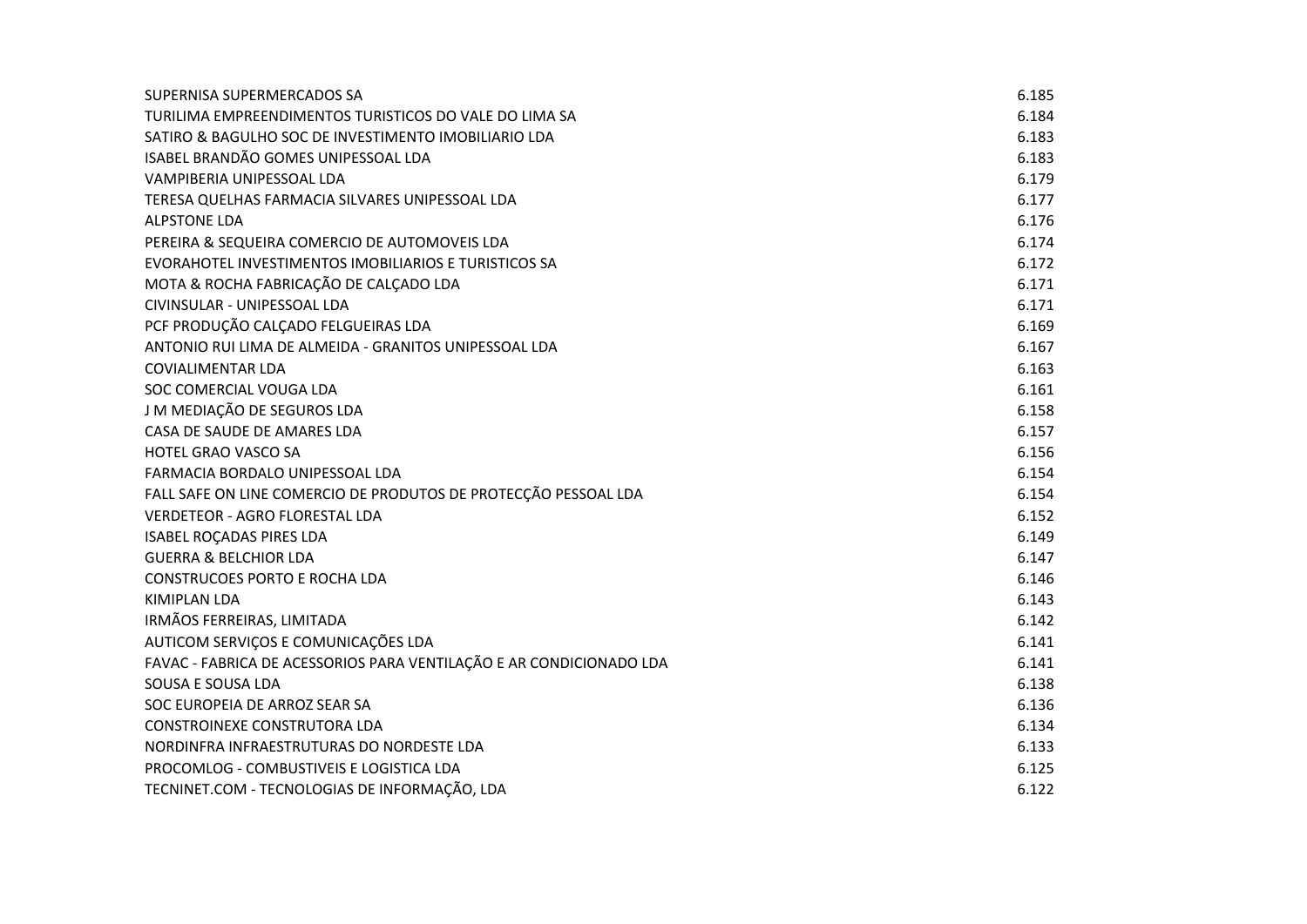| FERROLIMIANA COMERCIO DE FERROS DO LIMA SA                       | 6.117 |
|------------------------------------------------------------------|-------|
| CLIMAFIEL AR CONDICIONADO E TRATAMENTO DE AR LDA                 | 6.115 |
| TRANSPOL COMPONENTES PARA CALÇADO LDA                            | 6.114 |
| J A M FERNANDES E IRMÃO LDA                                      | 6.113 |
| AROUCLEAN - SOCIEDADE UNIPESSOAL LDA                             | 6.112 |
| COOPAGUIARENSE COOP AGRICOLA VILA POUCA AGUIAR SCRL              | 6.112 |
| TRANSPORTES YAKARI UNIPESSOAL LDA                                | 6.101 |
| FERNANDES E CALADOS MATERIAIS CONSTRUCAO LDA                     | 6.100 |
| P S P ELECTRICIDADE LDA                                          | 6.098 |
| INAPA INVESTIMENTOS PARTICIPACOES E GESTAO SA                    | 6.091 |
| CONSTRUÇÕES SALVOBRA LDA                                         | 6.088 |
| FARMACIA JOSE MARTINS UNIPESSOAL LDA                             | 6.085 |
| ELIOPTICA ARTIGOS OPTICA LDA                                     | 6.085 |
| PAULIMA CLINICA MEDICO DENTARIA DR PAULA LIMA LDA                | 6.083 |
| ARROZEIRAS MUNDIARROZ SA                                         | 6.083 |
| MOVEIS CARLA - COMERCIO E DECORAÇÃO DE MOBILIARIO LDA            | 6.078 |
| ALUGERE GESTÃO DE PARTICIPAÇÕES SGPS S A                         | 6.077 |
| ISLA INSTITUTO SUPERIOR LEIRIA SOCIEDADE UNIPESSOAL LDA          | 6.071 |
| <b>TRANSPORTES ANDRE &amp; DONATO LDA</b>                        | 6.066 |
| SRI - GESTÃO DE RESIDUOS LDA                                     | 6.064 |
| PIPO E GOMES LDA                                                 | 6.063 |
| <b>SUPER NAPRON - PROJECTS LDA</b>                               | 6.062 |
| MIRANBEBIDAS, COMÉRCIO DE BEBIDAS, LDA                           | 6.061 |
| <b>BLOCOMOR LDA</b>                                              | 6.060 |
| JOSE REDUTO E CAMEIRA LDA                                        | 6.058 |
| TERRA AZUL - SOCIEDADE DE RESIDUOS FLORESTAIS LDA                | 6.057 |
| VIANIMAGEM SOC DE PRESTAÇÃO DE SERVIÇOS POR TELERADIOLOGIA LDA   | 6.055 |
| <b>SEGURES TEXTEIS LDA</b>                                       | 6.054 |
| <b>FARMACIA VIRIATO LDA</b>                                      | 6.052 |
| <b>VITAURUBRO LDA</b>                                            | 6.045 |
| INNOVATION POINT INVESTIGAÇÃO E DESENVOLVIMENTO S A              | 6.042 |
| ELIAS SANTOS PINTO FILHO LDA                                     | 6.039 |
| KEYKNOWLEDGE PEOPLE - CONSULTORIA E TECNOLOGIAS DE INFORMAÇÃO SA | 6.030 |
| MIGUEL MARIA POVOA E FILHOS LDA                                  | 6.029 |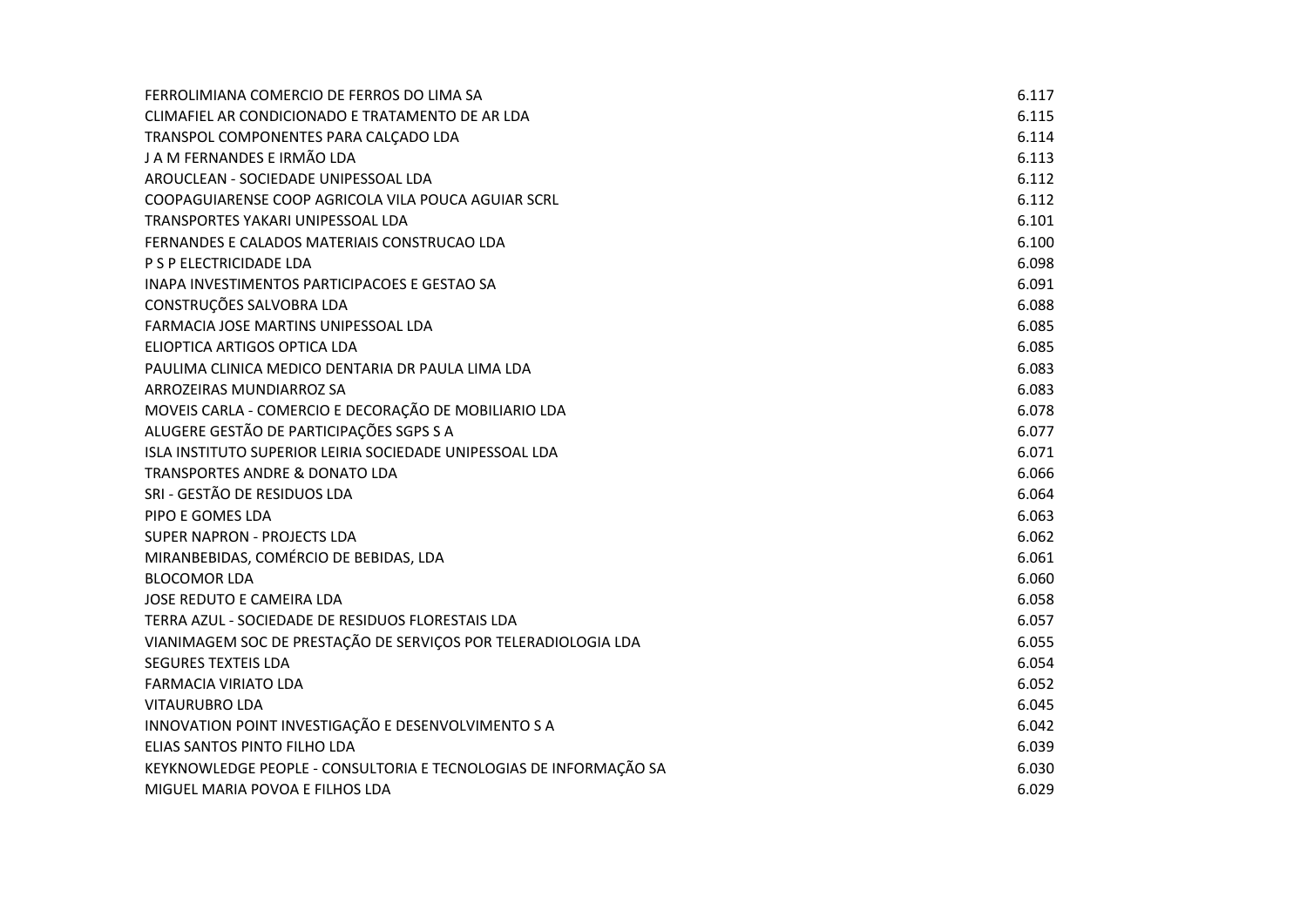| CENTROMEDIFISICA LDA                                             | 6.028 |
|------------------------------------------------------------------|-------|
| PRODOUT GESTÃO E PRODUÇÃO EM OUTSOURCING LDA                     | 6.027 |
| SIPEVESTE CONFECCOES E PRONTO A VESTIR LDA                       | 6.027 |
| <b>CRACEL &amp; CRACEL LDA</b>                                   | 6.026 |
| <b>ODETE NEVES LDA</b>                                           | 6.025 |
| RODRIGUES LOURENÇO & FERNANDES LDA                               | 6.024 |
| TRANSPORTES FLOR DO ALENTEJO LDA                                 | 6.020 |
| SODIABRANTESIMO - SOCIEDADE DE GESTÃO IMOBILIARIA LDA            | 6.018 |
| FLAVIA D'OURO PAPELARIAS SA                                      | 6.017 |
| SEBASTIÃO A GRILO DE CARVALHO UNIPESSOAL LDA                     | 6.016 |
| PERFIL TIPO - CONSULTORIA E PROJECTOS DE ENGENHARIA CIVIL LDA    | 6.011 |
| MIRAFUTURO - FARMACIA UNIPESSOAL LDA                             | 6.011 |
| LINHACONCRETA - EMPREENDIMENTOS IMOBILIARIOS LDA                 | 6.010 |
| CLENLAB LABORATORIO DE ANALISES CLINICAS LDA                     | 6.009 |
| EUROBRANDS FRANSHISING E MARKETING LDA                           | 6.005 |
| TEKEVER - TECNOLOGIA DE INFORMAÇÃO SA                            | 6.005 |
| <b>BELCHIOR LDA</b>                                              | 6.000 |
| N V E ENGENHARIAS S A                                            | 5.999 |
| VICAUTO PECAS PARA VIATURAS PESADAS LDA                          | 5.998 |
| <b>CINZAZUL LDA</b>                                              | 5.996 |
| SERRA SILVA & SILVA - SOCIEDADE DE FARMACIA LIMITADA             | 5.995 |
| QUINTA DE JUGAIS COMERCIO DE PRODUTOS ALIMENTARES LDA            | 5.995 |
| INOBEST- ASSESSORIA E CONSULTORIA DE GESTÃO LDA                  | 5.993 |
| FLOR DO CAMPO DISTRIBUICAO DE PRODUTOS AGRICOLAS LDA             | 5.992 |
| DELPROMED - PHARMA UNIPESSOAL LDA                                | 5.991 |
| DOLCE VITA TEJO - INVESTIMENTO IMOBILIARIO S A                   | 5.988 |
| SIDONIOS INTIMO CONFECÇÕES S A                                   | 5.982 |
| RECOVERDE - GESTÃO DE RESIDUOS UNIPESSOAL LDA                    | 5.981 |
| AEROGERADORES PORTUGAL SA                                        | 5.980 |
| INIL INSTITUTO INTERNACIONAL LINGUAS LDA                         | 5.978 |
| RALPH LAUREN PORTUGAL, UNIPESSOAL LDA                            | 5.978 |
| R T D TROPICALIA - RESTAURAÇÃO TEXTEIS E ARTIGOS DESPORTIVOS LDA | 5.974 |
| <b>FOOTSIDE INTERNATIONAL LDA</b>                                | 5.974 |
| FINERGE GESTÃO DE PROJECTOS ENERGETICOS SA                       | 5.970 |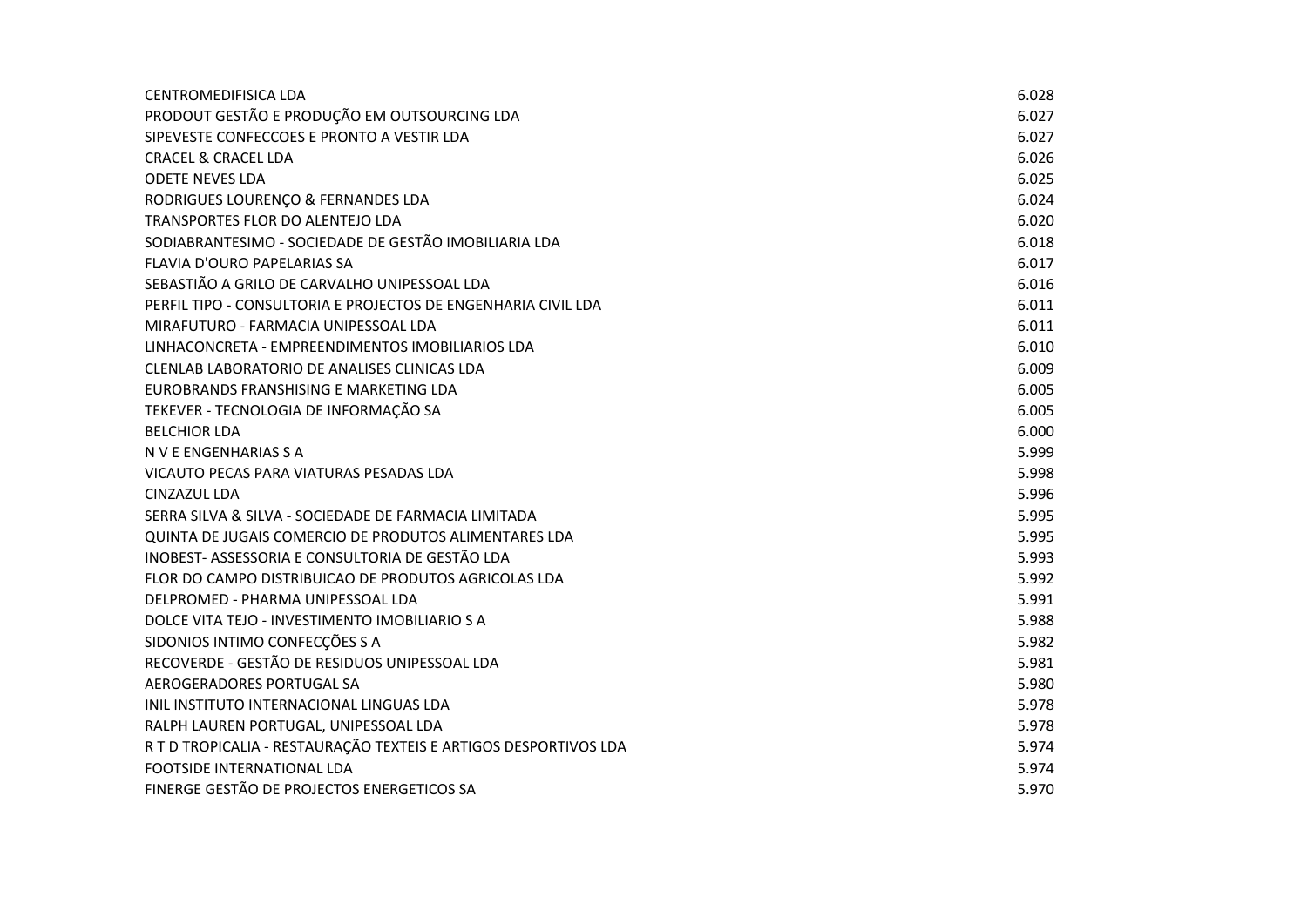| NOVAFLEX TECNICAS DO MEIO AMBIENTE SA                     | 5.967 |
|-----------------------------------------------------------|-------|
| VISKOTT CONSTRUÇÃO CIVIL LDA                              | 5.965 |
| FARMACIA POPULAR DE LORIGA LDA                            | 5.964 |
| <b>JS CLINICA MEDICA LDA</b>                              | 5.960 |
| ABREU UNIPESSOAL LDA                                      | 5.956 |
| MISTERWINE COMERCIO DE BEBIDAS E PRODUTOS ALIMENTARES LDA | 5.950 |
| CLINICA MEDICA EGITANIA LDA                               | 5.946 |
| ARCLASSE SERVICO TOTAL CLIMATIZACAO SA                    | 5.944 |
| OASIS DA PAZ- TALHO E CHARCUTARIA LDA                     | 5.943 |
| EFFORT - UNIPESSOAL LDA                                   | 5.942 |
| ADRIMIRA - SOCIEDADE DE GESTÃO IMOBILIARIA LDA            | 5.940 |
| BRINCAR COMERCIO DE AUTOMOVEIS LDA                        | 5.936 |
| DU BOIS LA ROCHE PORTUGAL AGRO ALIMENTAR LDA              | 5.935 |
| FÁBRICA TORREJANA, S.A.                                   | 5.932 |
| A COSTA PEREIRA GESTAO ENERGIA TERMICA LDA                | 5.927 |
| ADELINO DUARTE DA MOTA SA                                 | 5.926 |
| CONSULTÓRIO DE RADIOLOGIA - JOÃO CARLOS ALVES COSTA S.A.  | 5.926 |
| SUPORTEMA - ESTRUTURAS LDA                                | 5.925 |
| TECTEND, TECTOS TENSOS DECORATIVOS LDA                    | 5.925 |
| VISRIM SERVIÇOS MEDICOS LDA                               | 5.924 |
| SOCIARCO SOC CONSTRUTORA ARCUENSE LDA                     | 5.921 |
| MAQUIDONAS COMERCIO DE VEICULOS PESADOS E LIGEIROS LDA    | 5.920 |
| MARIO RUI TEIXEIRA DE PINHO LDA                           | 5.913 |
| PREDILETHES CONSTRUÇÕES LDA                               | 5.912 |
| ROLEAR MAIS - SOLUÇÕES E COMÉRCIO DE EQUIPAMENTOS, S.A.   | 5.910 |
| FONTES RIBEIRO & FONTES LDA                               | 5.909 |
| MANPORTO COMERCIO DE VEICULOS S A                         | 5.909 |
| <b>ELECTRO PLANICIE LDA</b>                               | 5.906 |
| AUTO IDEAL DE MERTOLA LDA                                 | 5.902 |
| GAVEDRA COMERCIALIZACAO E TECNICA DE GAS S A              | 5.900 |
| ECOFLUIDO SERVIÇOS DE ENGENHARIA LDA                      | 5.900 |
| TOREXTRANS TRANSPORTES INTERNACIONAIS LDA                 | 5.899 |
| MANUEL FRANCISCO ROSALINO & FILHOS LDA                    | 5.899 |
| PIROTECNIA OLEIRENSE FOGOS DE ARTIFICIO LDA               | 5.898 |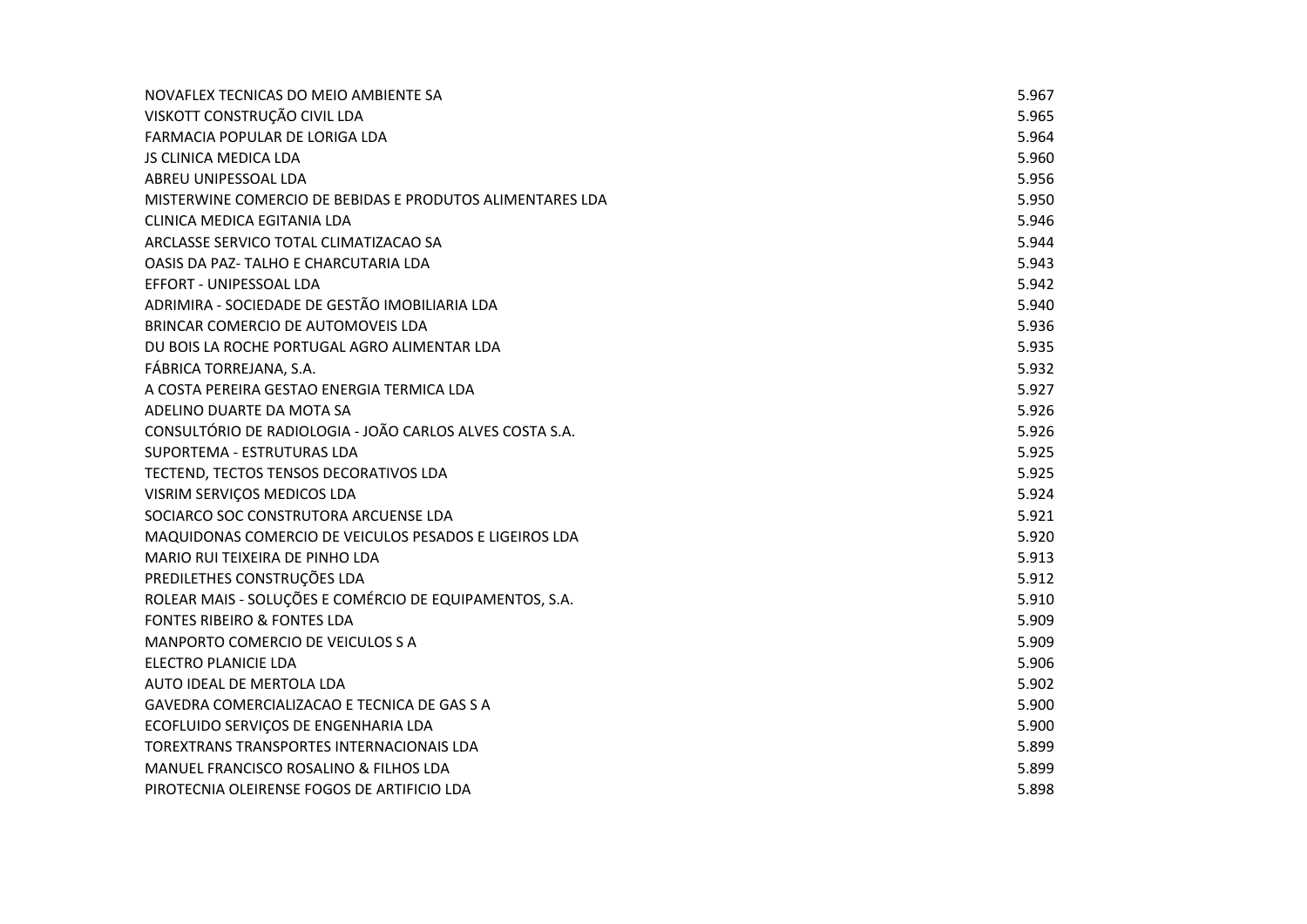| EUROFRIGO - TRANSPORTES SOB TEMPERATURA CONTROLADA S A                                 | 5.896 |
|----------------------------------------------------------------------------------------|-------|
| PURAPOESIA - ARQUITECTURA PLANEAMENTO E DESIGN UNIPESSOAL LDA                          | 5.895 |
| <b>MUNDICARNES LDA</b>                                                                 | 5.891 |
| <b>MARTINS GAGO E FILHOS LDA</b>                                                       | 5.889 |
| MANUEL SILVA MATOS LDA                                                                 | 5.889 |
| GINEPRO CONSULTADORIA INTERNACIONAL LDA ZONA FRANCA DA MADEIRA                         | 5.888 |
| TRANSPORTES MERCADORIAS RENDUFENSES LDA                                                | 5.884 |
| <b>BARBOSA E FONSECA LDA</b>                                                           | 5.884 |
| TUALIMPA SERVIÇO GERAL DE LIMPEZA LDA                                                  | 5.883 |
| LUSITANA FACE ESTRUTURAS METALICAS COBERTURAS E FACHADAS LDA                           | 5.881 |
| GONDENSINO ESTABELECIMENTO DE ENSINO PARTICULAR LDA                                    | 5.881 |
| <b>GADANHA - PAVIMENTOS LDA</b>                                                        | 5.881 |
| MULTI ENERGY - INSTALAÇÕES ESPECIAIS LDA                                               | 5.880 |
| MAGNEDIR CENTRO DE DIAGNOSTICO PELA IMAGEM LDA                                         | 5.878 |
| BM CRUZ, UNIPESSOAL LDA                                                                | 5.876 |
| MAJOMARTINS INVESTIMENTOS IMOBILIARIOS E TURISTICOS LDA                                | 5.871 |
| CARRÃO LOPES & VALENTE SOCIEDADE DE DISTRIBUIÇÃO DE PRODUTOS ALIMENTARES E BEBIDAS LDA | 5.869 |
| TRANSPORTES RODOVIARIOS DO VALE DA MURTA LDA                                           | 5.868 |
| VALORCONSULT CONSULTORES ASSOCIADOS LDA                                                | 5.867 |
| LUZCARGA SOC DE TRANSPORTES DE CARGA LDA                                               | 5.866 |
| SANESTRADAS EMPREITADAS OBRAS PUBLICAS E PARTICULARES SA                               | 5.864 |
| NACALA - COMERCIO INTERNACIONAL LDA                                                    | 5.859 |
| CRASTOPAIVA CONSTRUÇÕES LDA                                                            | 5.858 |
| RESUMEXITO - CORTIÇAS UNIPESSOAL LDA                                                   | 5.858 |
| CARPAN COOP ABASTECEDORA RETALHISTAS PRODUTOS ALIMENTARES NORTE CRL                    | 5.857 |
| <b>FARO VIGO SA</b>                                                                    | 5.857 |
| PIMENSOR SOCIEDADE COMERCIAL DE PRODUTOS ALIMENTARES LDA                               | 5.855 |
| PROREVI - PINTURAS E REVESTIMENTOS LDA                                                 | 5.850 |
| TERRA DE JANS TERRAPLANAGENS LDA                                                       | 5.849 |
| CERVITRA DISTRIBUIÇÃO DE BEBIDAS LDA                                                   | 5.846 |
| BOLIHIGIENE PRODUTOS HIGIENE LIMPEZA UNIPESSOAL LDA                                    | 5.846 |
| NUNO CARVALHO - SOCIEDADE DE CONSTRUÇÕES UNIPESSOAL LDA                                | 5.844 |
| PETRO BOX LDA                                                                          | 5.842 |
| MATOS E PRATA VEICULOS MAQUINAS E PECAS SA                                             | 5.837 |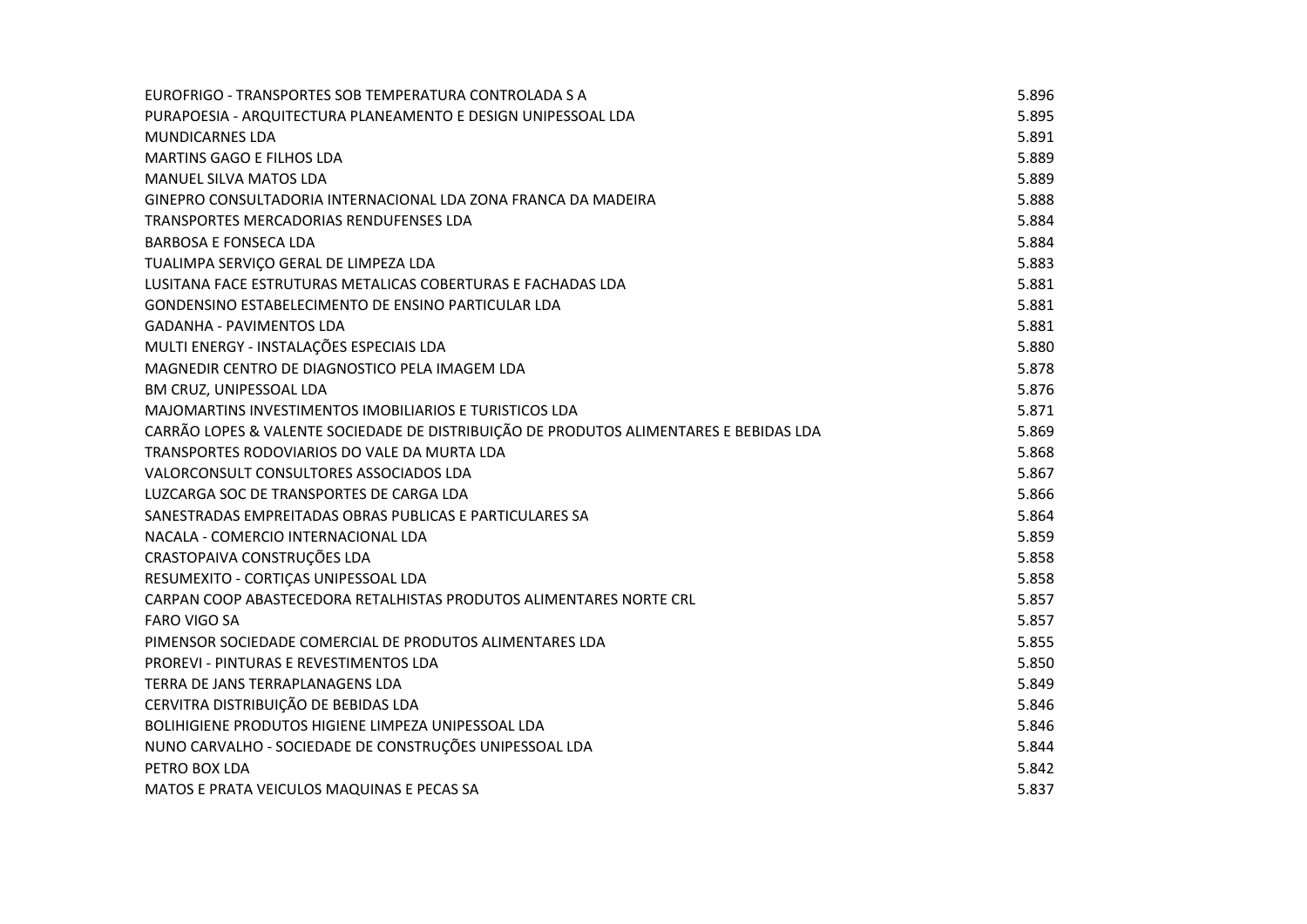| CLÍNICA MÉDICA DENTÁRIA - FERNANDO ALBUQUERQUE UNIPESSOAL LDA                | 5.836 |
|------------------------------------------------------------------------------|-------|
| NET AT WORK, IT MASTERS, LDA                                                 | 5.836 |
| LUSOMORANGO ORGANIZAÇÃO DE PRODUTORES DE PEQUENOS FRUTOS SA                  | 5.836 |
| AMAGO-ENERGIA INTELIGENTE UNIPESSOAL LDA                                     | 5.832 |
| SALEMO E MERCA LDA                                                           | 5.828 |
| COMSOFTWEB-SISTEMAS INFORMÁTICOS, LDA                                        | 5.826 |
| IMOFIGUEIROINTER - SOCIEDADE DE GESTÃO IMOBILIARIA LDA                       | 5.824 |
| <b>GAIATERRAS TERRAPLENAGENS LDA</b>                                         | 5.824 |
| TRANSPORTES RIBEIRAL LDA                                                     | 5.821 |
| FARMALEONARDO FARMACIA UNIPESSOAL LDA                                        | 5.821 |
| JABUTICABA - SOCIEDADE FARMACEUTICA LDA                                      | 5.820 |
| BOX INVEST 01 - MARINE CONTAINER INVESTMENT 01, LDA (ZONA FRANCA DA MADEIRA) | 5.817 |
| GASUNIDOS COMERCIO DE GAS E EQUIPAMENTOS LDA                                 | 5.816 |
| ARSOPI INDUSTRIAS METALURGICAS ARLINDO S PINHO SA                            | 5.810 |
| FARMÁCIA AFIFENSE, LDA                                                       | 5.809 |
| CATALIZADOR DE SONHOS - UNIPESSOAL LDA                                       | 5.806 |
| MIRANDA CORREIA AMENDOEIRA & ASSOCIADOS - SOCIEDADE DE ADVOGADOS             | 5.806 |
| PAULO PEREIRA SERVICOS DE ENGENHARIA CIVIL LDA                               | 5.806 |
| NORTECNICA REPRESENTACOES E TECNICA SA                                       | 5.801 |
| <b>GES GABINETE ENGENHARIA SOR LDA</b>                                       | 5.799 |
| ROGERIO FIALHO - MEDIAÇÃO DE SEGUROS UNIPESSOAL LDA                          | 5.798 |
| COOP ABASTECEDORA INDUSTRIAIS ALIMENTOS COMPOSTOS PARA ANIMAIS CRL           | 5.796 |
| VALTER GONÇALVES SERRALHARIA CIVIL E MECANICA LDA                            | 5.796 |
| <b>MUDALIMITE LDA</b>                                                        | 5.791 |
| ASPAL, LDA                                                                   | 5.790 |
| GABINETE DE ENGENHARIA E ARQUITECTURA DUARTINA ARAUJO LDA                    | 5.790 |
| JOÃO TOME SARAIVA SOCIEDADE DE CONSTRUÇÕES LDA                               | 5.788 |
| GRAFIFUNÇÃO - CONSTRUÇÕES UNIPESSOAL LDA                                     | 5.788 |
| TRIBO MARAVILHA - SOCIEDADE DE CONSTRUÇÕES LDA                               | 5.782 |
| HAGER SISTEMAS ELECTRICOS MODULARES SA                                       | 5.780 |
| SUAVEMED - ESPECIALIDADES MEDICAS LDA                                        | 5.778 |
| <b>JORGE DANTAS LDA</b>                                                      | 5.776 |
| EDURUMOS EDUCAÇÃO LDA                                                        | 5.773 |
| LOBOSOLAR ENERGIAS RENOVAVEIS LDA                                            | 5.771 |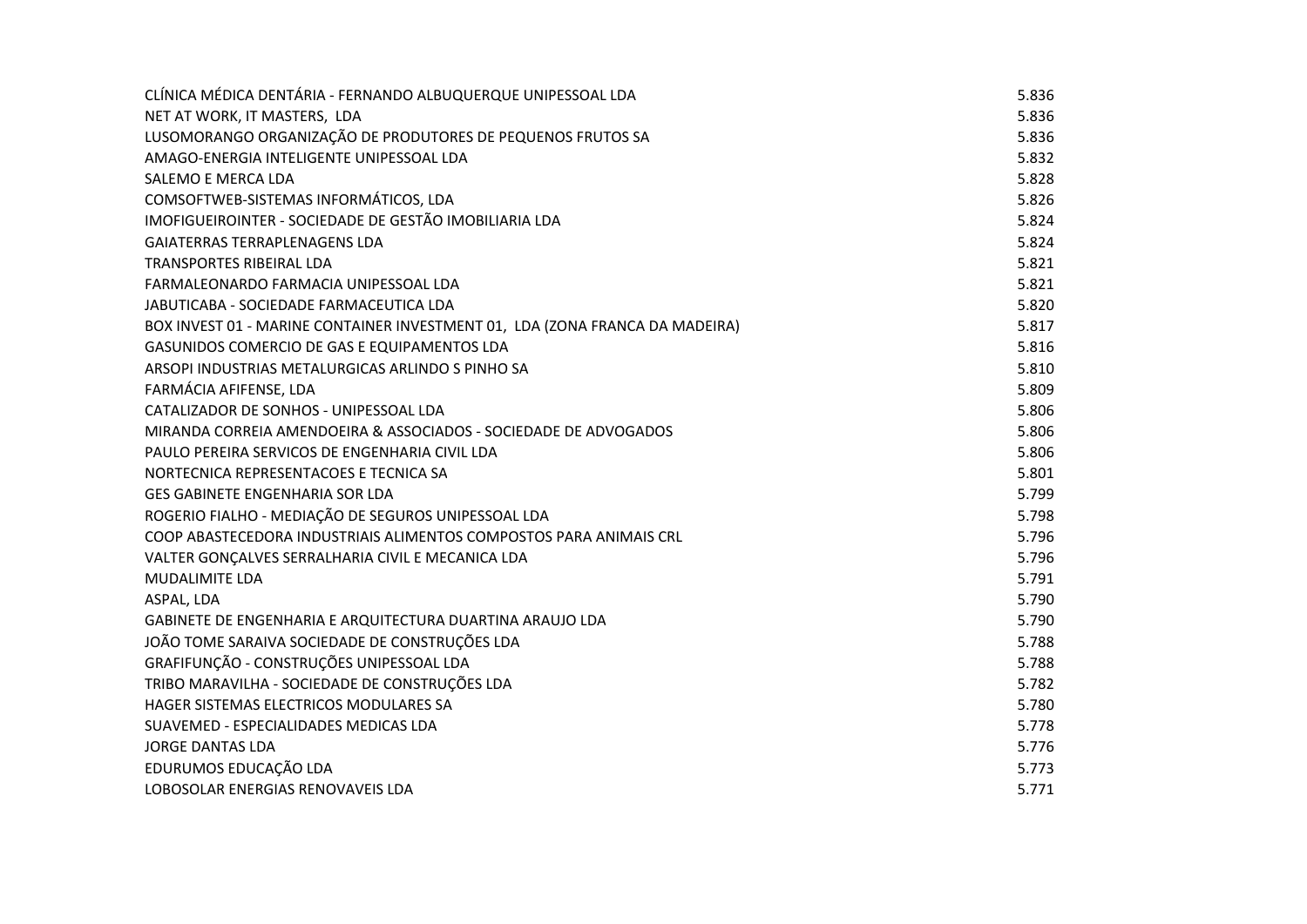| <b>GROUPAMA SEGUROS DE VIDA SA</b>                                           | 5.767 |
|------------------------------------------------------------------------------|-------|
| CLIPSA CLINICA PARTICULAR SAUDE LDA                                          | 5.767 |
| GENIUS MEDIAÇÃO DE SEGUROS SA                                                | 5.754 |
| SIMAL SOC INSULAR DE MASSAS ALIMENTICIAS SA                                  | 5.753 |
| AMBI - PLAN - VALORIZAÇÃO E RECUPERAÇÃO DE MATERIAIS, LDA                    | 5.753 |
| LUISA GUERREIRO - GINECOLOGIA E OBSTETRICIA LDA                              | 5.753 |
| <b>TRANSPORTES UNIDOS S A</b>                                                | 5.751 |
| INDEG ISCTE INSTITUTO PARA O DESENVOLVIMENTO GESTAO EMPRESARIAL ISCTE        | 5.750 |
| REALIDADE IMAGINAREA - PROJECTOS DE ARQUITECTURA ENGENHARIA E TOPOGRAFIA LDA | 5.747 |
| SANTOS E COSTA LDA                                                           | 5.747 |
| FERTIPREMIUM LDA                                                             | 5.746 |
| CONFECÇÕES S GREGORIO LDA                                                    | 5.745 |
| A SEQUEIRA JUNIOR E CIA LDA                                                  | 5.744 |
| ANTONIO RIBEIRO E IRMAO LDA                                                  | 5.744 |
| <b>FARMACIA TORREDEITA LDA</b>                                               | 5.739 |
| FIN SOLUTIA - CONSULTORIA E GESTÃO DE CREDITOS S A                           | 5.738 |
| BETÃO DO MARÃO LDA                                                           | 5.734 |
| MARIA AMELIA TAVEIRA & MONTEIRO LDA                                          | 5.732 |
| MARIA MANUELA DIAS UNIPESSOAL LDA                                            | 5.732 |
| EGICHINA COMERCIO DE ARTIGOS CHINESES LDA                                    | 5.732 |
| <b>FLIPOPTICA LDA</b>                                                        | 5.731 |
| BATISTA CLARO INDUSTRIA PANIFICADORA LDA                                     | 5.731 |
| SOC HOTELEIRA SEOANE S A                                                     | 5.730 |
| JUNT'OPOSTOS - UNIPESSOAL LDA                                                | 5.728 |
| JOÃO BATISTA & FILHOS MATERIAIS DE CONSTRUÇÃO TRANSPORTES LDA                | 5.725 |
| TALENTOS DE TOPO - CONSULTORIA UNIPESSOAL LDA                                | 5.724 |
| EDUPANI - SOCIEDADE UNIPESSOAL LDA                                           | 5.718 |
| BEACHBOWLING CENTRO DE LAZER E DIVERTIMENTOS DO VALE DO LIMA LDA             | 5.717 |
| CONSTRUÇÕES FERNANDO NOGUEIRA & FILHOS SA                                    | 5.715 |
| ROSAF CORTE E COSTURA DE CALÇADO UNIPESSOAL LDA                              | 5.714 |
| PARTIR A DESCOBERTA - TERRAPLANAGENS E CONSTRUÇÃO CIVIL LDA                  | 5.714 |
| VALE DA ROSA - SOCIEDADE AGRICOLA LDA                                        | 5.713 |
| MARIA ADELINA PEREIRA TROPA ALVES - UNIPESSOAL LDA                           | 5.707 |
| <b>FUNERARIA LOURARCOS LDA</b>                                               | 5.707 |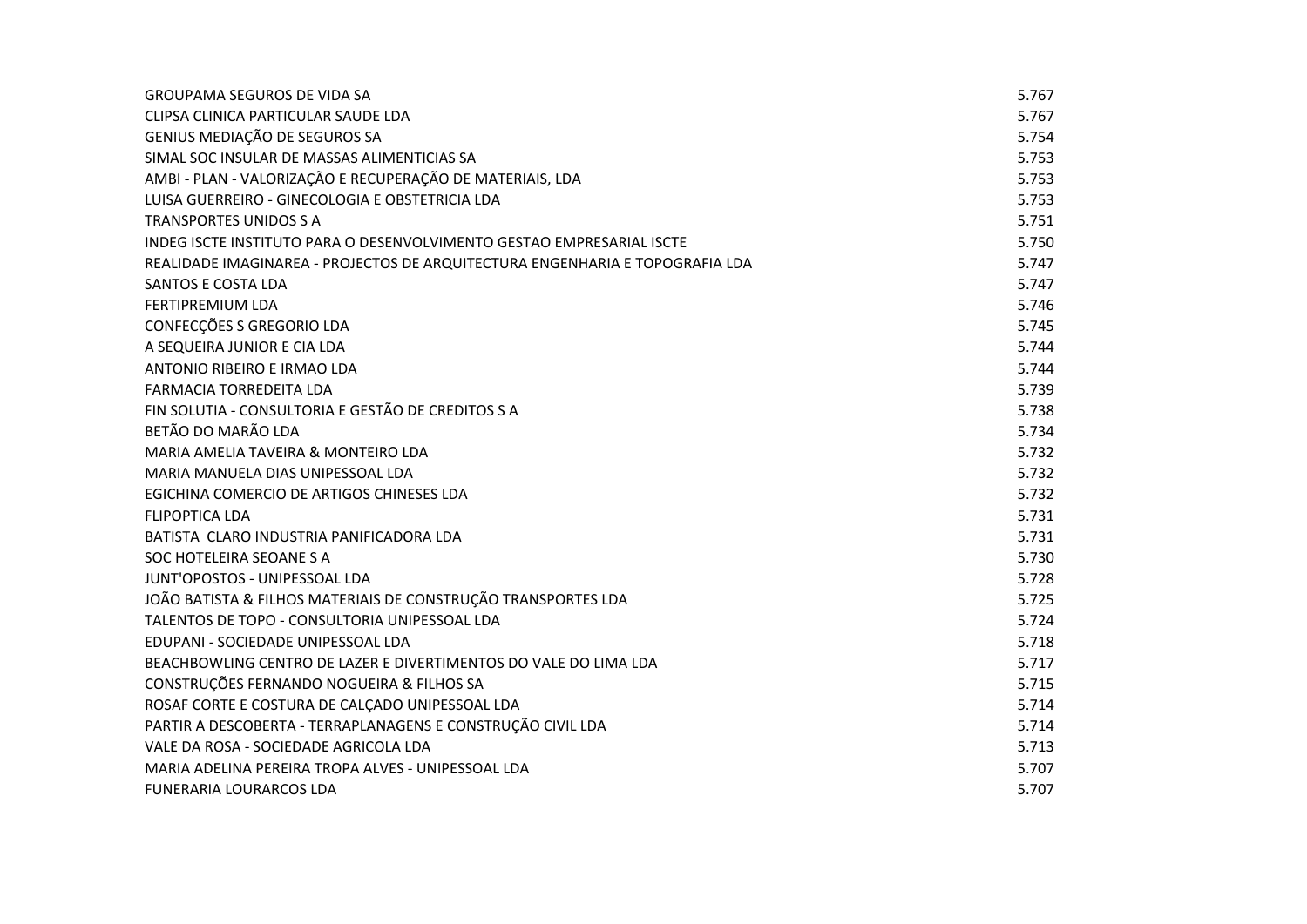| BRINCAR - REPARAÇÃO DE AUTOMOVEIS LDA                       | 5.704 |
|-------------------------------------------------------------|-------|
| EIA ENSINO E INVESTIGACAO E ADMINISTRACAO SA                | 5.702 |
| LUSIFLAMA - CLINICAS UNIPESSOAL LDA                         | 5.699 |
| PEDRO JESUS & FILHO LDA                                     | 5.698 |
| AMAL - CONSTRUÇÕES METÁLICAS SINES, S.A.                    | 5.693 |
| FRANASEGUROS MEDIAÇÃO DE SEGUROS LDA                        | 5.693 |
| TRANSPORTES PAULO DUARTE LDA                                | 5.689 |
| MACOVEX MATERIAIS CONSTRUCAO S A                            | 5.682 |
| FORTIS LEASE PORTUGAL INSTITUIÇÃO FINANCEIRA DE CREDITO S A | 5.680 |
| NEMOTEK GESTÃO TECNICA CENTRALIZADA LDA                     | 5.680 |
| TRADE GAME IMPORTAÇÃO COMERCIO E REPRESENTAÇÕES SA          | 5.680 |
| <b>HELDER &amp; LUIS MADEIRA LDA</b>                        | 5.676 |
| FARMACIA PAES FERNANDES UNIPESSOAL LDA                      | 5.675 |
| CANTINA DO ESTABELECIMENTO PRISIONAL DO PINHEIRO DA CRUZ    | 5.674 |
| MARTINHO JOSE PAULINO LDA                                   | 5.673 |
| ANTONIO PESSOA LOPES LDA                                    | 5.670 |
| PASTELARIA E CONFEITARIA FORMOSA LDA                        | 5.668 |
| TECNIWOOD - MADEICAVADO - MADEIRAS S A                      | 5.667 |
| <b>GONZALEZ E LAMELA LDA</b>                                | 5.663 |
| ALUMINIOS MILEU SOC UNIPESSOAL LDA                          | 5.656 |
| OURIVESARIA ARNEIRO SA                                      | 5.648 |
| CONSTRUPIÃES - SOCIEDADE DE CONSTRUÇÕES LDA                 | 5.647 |
| ÂNCORAMAR - MARISCOS S.A.                                   | 5.645 |
| ATELIER DO CORVO ARQUITECTURA E URBANISMO LDA               | 5.644 |
| PAVIDÃO-COMÉRCIO DE AUTÓMOVEIS E MÁQUINAS AGRÍCOLAS, LDA    | 5.638 |
| TEXAMIRA RECOLHA DE VESTUARIO LDA                           | 5.638 |
| <b>FABULAS LDA</b>                                          | 5.638 |
| PINTO E PINTO SERRALHARIA LDA                               | 5.637 |
| GUERRA FRUTUOSO CONSTRUÇÃO E GESTÃO IMOBILIARIA S A         | 5.636 |
| TRADIÇÃO AGRICOLA UNIPESSOAL LDA                            | 5.635 |
| REBORDÃOS & FERREIRA LDA                                    | 5.630 |
| STATION COVILHÃ CENTRO DE MANUTENÇÃO DE VEICULOS LDA        | 5.629 |
| <b>BAPTISTA RODRIGUES LDA</b>                               | 5.625 |
| DR. LOURENÇO LABANDEIRO, LDA                                | 5.622 |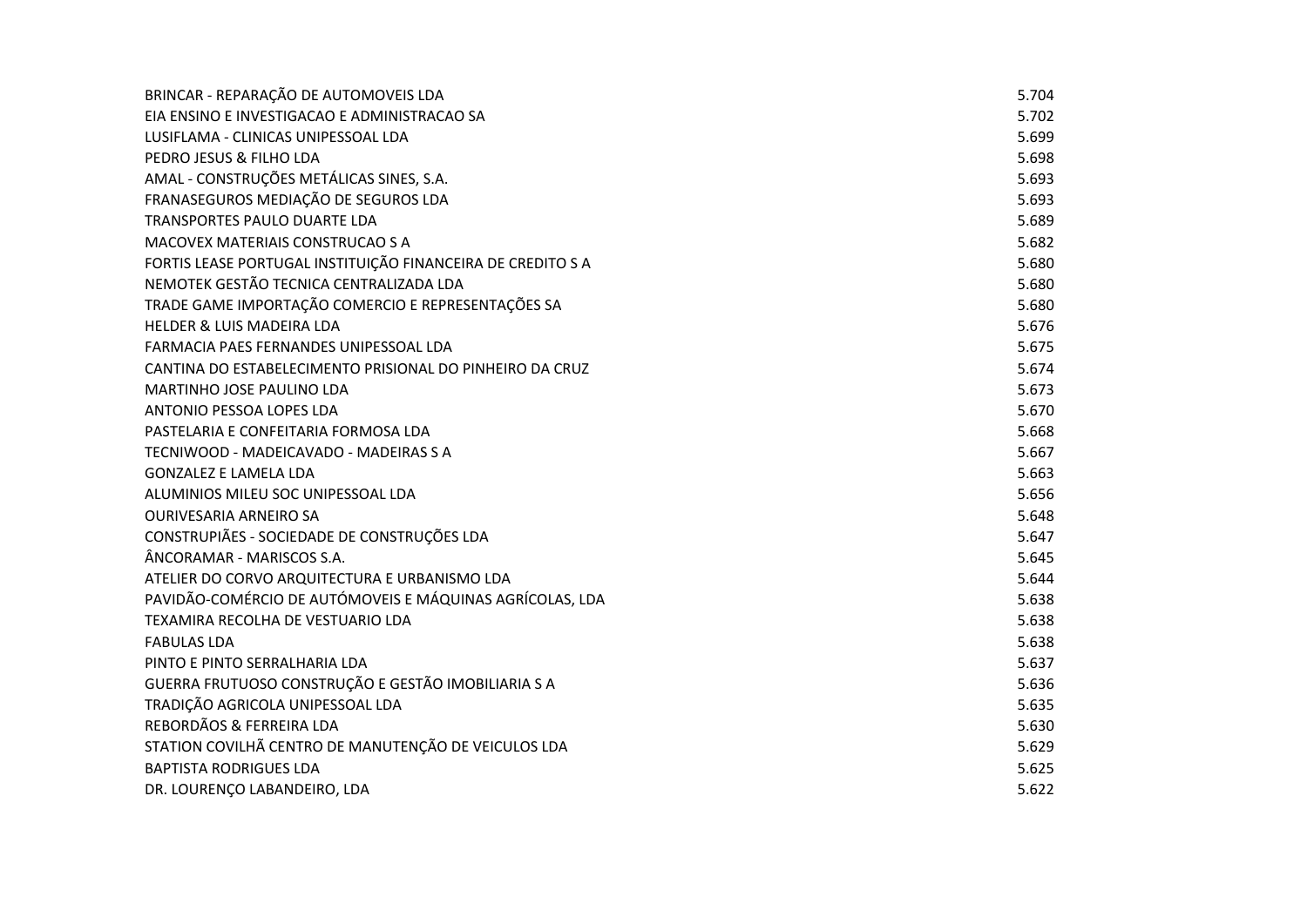| AUTOFER FABRICA ARTIGOS PARA AUTOMOVEIS E FERRAGENS LDA                            | 5.622 |
|------------------------------------------------------------------------------------|-------|
| BEIRIMOVEL SOC IMOBILIARIA SA                                                      | 5.621 |
| OLHAR A VIDA - OBSTETRICIA/GINECOLOGIA LDA                                         | 5.618 |
| CENTRO AGRICOLA DE JORGE & LINO LDA                                                | 5.616 |
| ZIMMER SA - SUCURSAL EM PORTUGAL                                                   | 5.616 |
| TEIXEIRA E LOUREIRO LDA                                                            | 5.616 |
| ASCENDI GRANDE PORTO, AUTO ESTRADAS DO GRANDE PORTO, S.A.                          | 5.610 |
| L M A LEANDRO MANUEL ARAUJO LDA                                                    | 5.610 |
| <b>TYRUS - INDUSTRIA S A</b>                                                       | 5.605 |
| VITOR GONÇALVES MANFREDO & ANA ANTUNES - SOCIEDADE DE SOLICITADORES RL             | 5.599 |
| PADILHA ALIMENTAR LDA                                                              | 5.599 |
| <b>CLARO E SERRA LDA</b>                                                           | 5.598 |
| FALUSI - COMÉRCIO DE SISTEMAS DE AQUECIMENTO LDA                                   | 5.596 |
| PETROFLOR LUBRIFICANTES LDA                                                        | 5.590 |
| <b>GSMK - GESTÃO ENERGIA S A</b>                                                   | 5.588 |
| TALHOS E CHARCUTARIA DE EDUARDO LDA                                                | 5.587 |
| INCARCENTRO INDUSTRIA DE CARNES DO CENTRO LDA                                      | 5.582 |
| COUNTERFESS- ESTRUTURAS METALICAS LDA                                              | 5.581 |
| SOC IMOBILIARIA EMPREENDIMENTOS TURISTICOS SAVOI SA                                | 5.579 |
| ALFOBRE - ARQUITECTURA PAISAGISTA UNIPESSOAL LDA                                   | 5.577 |
| CORES DE REFERÊNCIA, LDA                                                           | 5.576 |
| MARTIN D'EÇA LEAL SOCIEDADE IMOBILIARIA LDA                                        | 5.574 |
| CNC COMPANHIA NACIONAL DE CARNES LDA                                               | 5.574 |
| KONE PORTUGAL ELEVADORES LDA                                                       | 5.574 |
| ATRIUM INVESTIMENTOS- SOCIEDADE FINANCEIRA CORRETAGEM SA                           | 5.573 |
| NARINETA CONSULTADORIA E MARKETING SOCIEDADE UNIPESSOAL LDA ZONA FRANCA DA MADEIRA | 5.572 |
| <b>CORNERICA - UNIPESSOAL LDA</b>                                                  | 5.571 |
| CASA DE REPOUSO DA QUINTA DO CHARRO LDA                                            | 5.571 |
| <b>MORAIS &amp; FILHOS LDA</b>                                                     | 5.568 |
| ALMEIDA, CUNHA & CHAVES LDA                                                        | 5.568 |
| IRMC - CENTRO DE INFORMÁTICA E CONTABILIDADE LDA                                   | 5.567 |
| <b>FARMANSO LDA</b>                                                                | 5.566 |
| <b>TRANSPORTES CENTRAIS CINFAES LDA</b>                                            | 5.566 |
| MAK FOO KOK LDA                                                                    | 5.566 |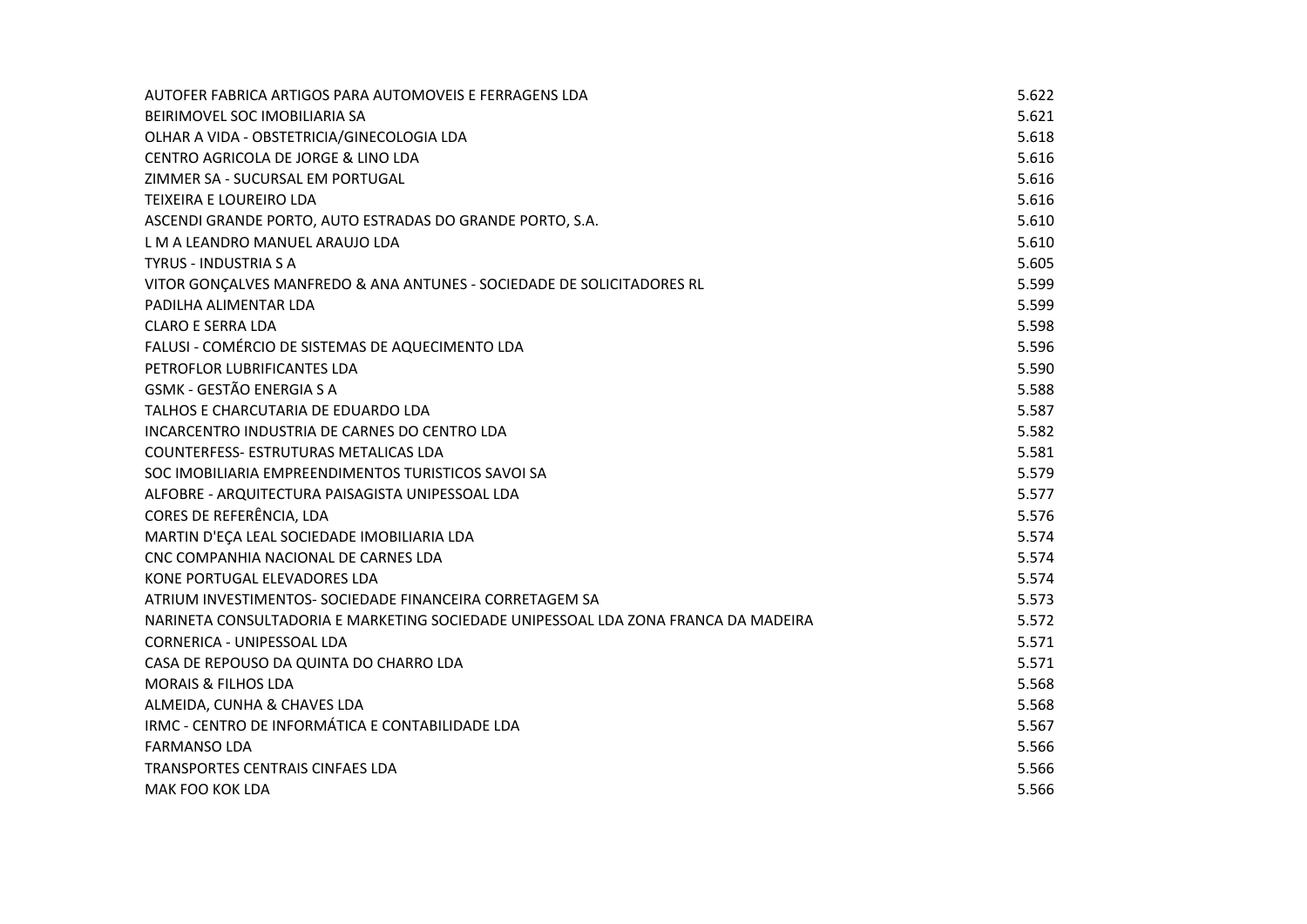| ARTUR JOSE PEREIRA E FILHOS LDA                                                          | 5.559 |
|------------------------------------------------------------------------------------------|-------|
| <b>MARTAURELTRANS TRANSPORTES LDA</b>                                                    | 5.557 |
| M S N F SOLUÇÕES INFORMATICAS LDA                                                        | 5.557 |
| MENDANHA & SOUSA - CONSTRUÇÕES S A                                                       | 5.553 |
| FERNANDO TEIXEIRA & FILHOS LDA                                                           | 5.553 |
| NATURIDADE GESTÃO DE ALOJAMENTOS GERIATRICOS S A                                         | 5.545 |
| <b>BALDACCI-PORTUGAL SA</b>                                                              | 5.542 |
| LOVISTIN COMERCIO MAQUINAS E TINTAS LDA                                                  | 5.541 |
| POWERED SOLUTIONS - SERVIÇOS ENERGETICOS UNIPESSOAL LDA                                  | 5.540 |
| <b>IT STAFF S A</b>                                                                      | 5.537 |
| <b>CHANEL LIMITADA</b>                                                                   | 5.537 |
| MARIO LAGE CONSTRUÇÃO CIVIL SOCIEDADE UNIPESSOAL LDA                                     | 5.533 |
| <b>IMOBILIARIA BURGOS LDA</b>                                                            | 5.532 |
| WS S A                                                                                   | 5.528 |
| ORTOEV SERVIÇOS E ASSISTENCIA MEDICA LDA                                                 | 5.527 |
| CASTELOCAR CENTRO DE MANUTENÇÃO DE VEICULOS LDA                                          | 5.526 |
| <b>NGPORTUGAL LDA</b>                                                                    | 5.523 |
| J SOARES CORREIA ARMAZENS FERRO SA                                                       | 5.522 |
| AUTO ELECTRICA PAIVENSE DE MANUEL CARDOSO DA SILVA SOCIEDADE UNIPESSOAL LDA              | 5.520 |
| AMPERALBI MATERIAL ELECTRICO E COMPONENTES INDUSTRIAIS LDA                               | 5.519 |
| RUSTICASA - CONSTRUÇÕES LIMITADA                                                         | 5.518 |
| MEPAS - MADEIRA EXPORTAÇÃO DE PRODUTOS ALIMENTARES E SERVIÇOS LDA ZONA FRANCA DA MADEIRA | 5.516 |
| V T VIAGENS E TURISMO LDA                                                                | 5.514 |
| NCAFES - DISTRIBUIÇÃO DE CAFES E BEBIDAS LDA                                             | 5.512 |
| <b>BATISTA &amp; PEIXEIRA LDA</b>                                                        | 5.512 |
| METALURGICA JOSE A SIMOES E SIMOES LDA                                                   | 5.507 |
| RALOE COMERCIALIZAÇÃO DE COMPONENTES PARA ELEVADORES UNIPESSOAL LDA                      | 5.499 |
| CAIXA LEASING E FACTORING-INSTITUIÇÃO FINANCEIRA DE CREDITO SA                           | 5.499 |
| EPALFER SERRALHARIA DE MOLDES CUNHOS E CORTANTES LDA                                     | 5.498 |
| FERREIRA SILVA & ESPIRITO LDA                                                            | 5.498 |
| TRANSPORTES SIMÕES JORGE LDA                                                             | 5.497 |
| PASCOALCAR MANUTENÇÃO E REPARAÇÃO DE AUTOMOVEIS LDA                                      | 5.496 |
| MACOPENA MATERIAIS DE CONSTRUCAO DE PENACOVA LDA                                         | 5.496 |
| ALDA FIDALGO - TRANSPORTES LDA                                                           | 5.492 |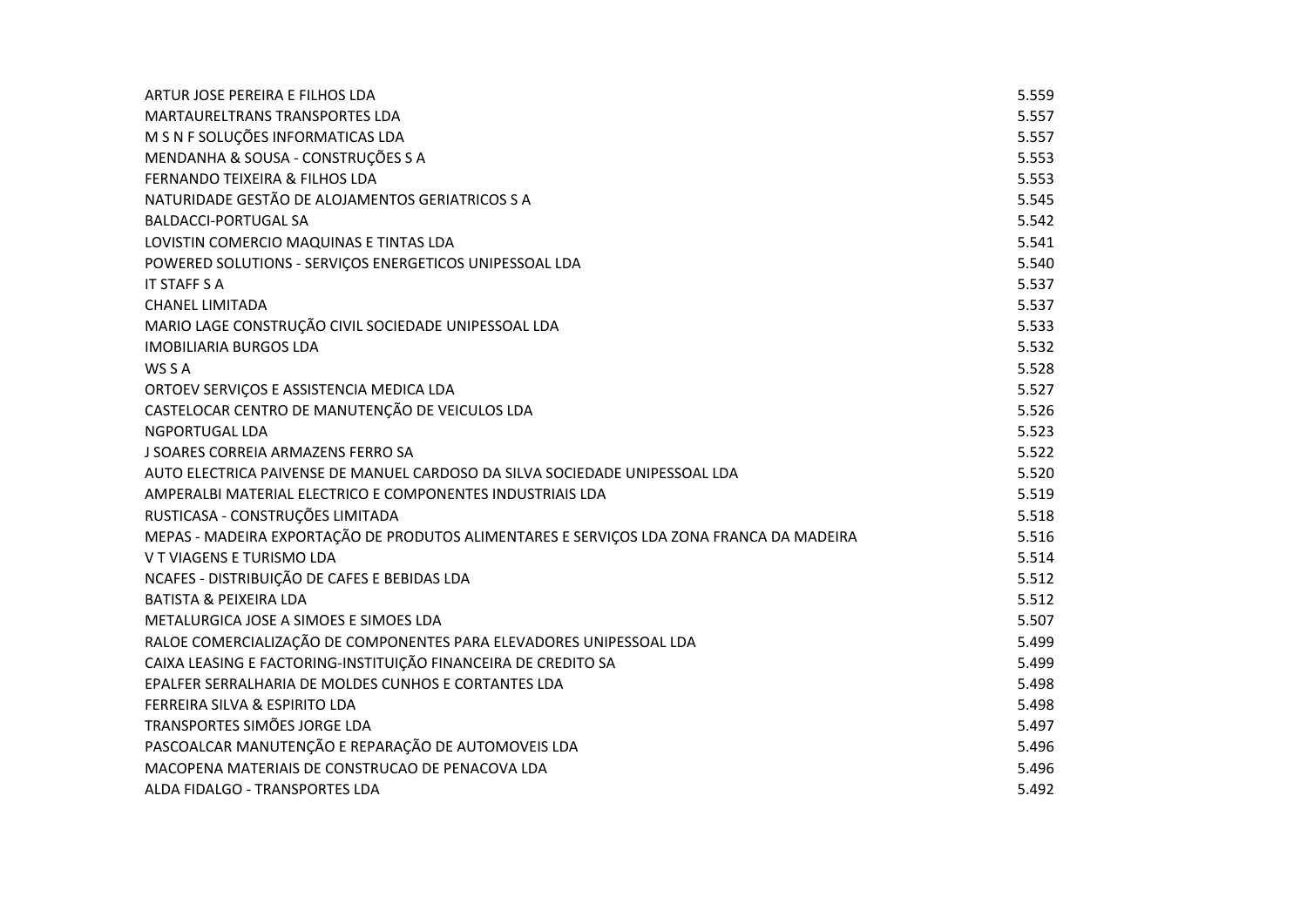| AM PHARMA - PRODUTOS FARMACEUTICOS LDA                   | 5.490 |
|----------------------------------------------------------|-------|
| CAIXA DE CREDITO AGRICOLA MUTUO DE CANTANHEDE E MIRA CRL | 5.488 |
| <b>GARCAMARINHA TRANSPORTES LDA</b>                      | 5.485 |
| PAÇO & PAÇO LDA                                          | 5.480 |
| INJECCAO E SERIGRAFIA PLASTICOS TECNICOS LDA             | 5.480 |
| <b>GALILEU SERVICOS E TECNOLOGIA SA</b>                  | 5.479 |
| ALBILAB PROTESE DENTARIA LDA                             | 5.477 |
| <b>FUNERARIA DUARTE &amp; TAVARES LDA</b>                | 5.474 |
| THE BOSTON CONSULTING GROUP LDA                          | 5.472 |
| EVORAPOC CONTABILIDADE E FISCALIDADE A J PEIXE LDA       | 5.471 |
| ROSA IBERICO - MARMORES E GRANITOS UNIPESSOAL LDA        | 5.470 |
| VICTOR LOPES - CONTABILISTAS LDA                         | 5.469 |
| ALVIBLOCO - MATERIAIS DE CONSTRUÇÃO LDA                  | 5.469 |
| ALIANCA PANIFICADORA ALGES PACO ARCOS E OEIRAS LDA       | 5.468 |
| LIMPECAL SOC LIMPEZA LDA                                 | 5.467 |
| A FRENTE DO PROGRESSO LDA                                | 5.464 |
| WTS - WINE TECH SOLUTIONS S A                            | 5.463 |
| A D LOGISTICS S A                                        | 5.463 |
| I M V LAMEIRA UNIPESSOAL LDA                             | 5.462 |
| LANCA E FILHO LDA                                        | 5.461 |
| FUNERARIA MANUEL LUIS & RODRIGUES GONÇALVES LDA          | 5.457 |
| JUST IN TIME - TRANSPORTES E LOGISTICA UNIPESSOAL LDA    | 5.457 |
| QUINTA DO VALLADO - SOCIEDADE AGRICOLA LDA               | 5.452 |
| ALBERTO FERNANDES - UNIPESSOAL LDA                       | 5.448 |
| BAIÃO & MANATA DEPOSITO DE OURIVESARIA LDA               | 5.448 |
| IBEROELEVA TECNICAS DE ELEVAÇÃO SA                       | 5.446 |
| AGENCIA FUNERARIA MARTILONGO LDA                         | 5.446 |
| SOC DE TERRAPLANAGENS CARMILHEIRO LDA                    | 5.439 |
| DACHSER PORTUGAL S A                                     | 5.439 |
| JF & MH LDA                                              | 5.437 |
| FONTEMIRA - EMPREENDIMENTOS TURÍSTICOS E URBANOS S.A.    | 5.437 |
| DOMIFER MAQUINAS E FERRAMENTAS LDA                       | 5.435 |
| ROLVIA - SOCIEDADE DE AUTOMOVEIS S A                     | 5.431 |
| CAÑERO & GONZALEZ LDA                                    | 5.431 |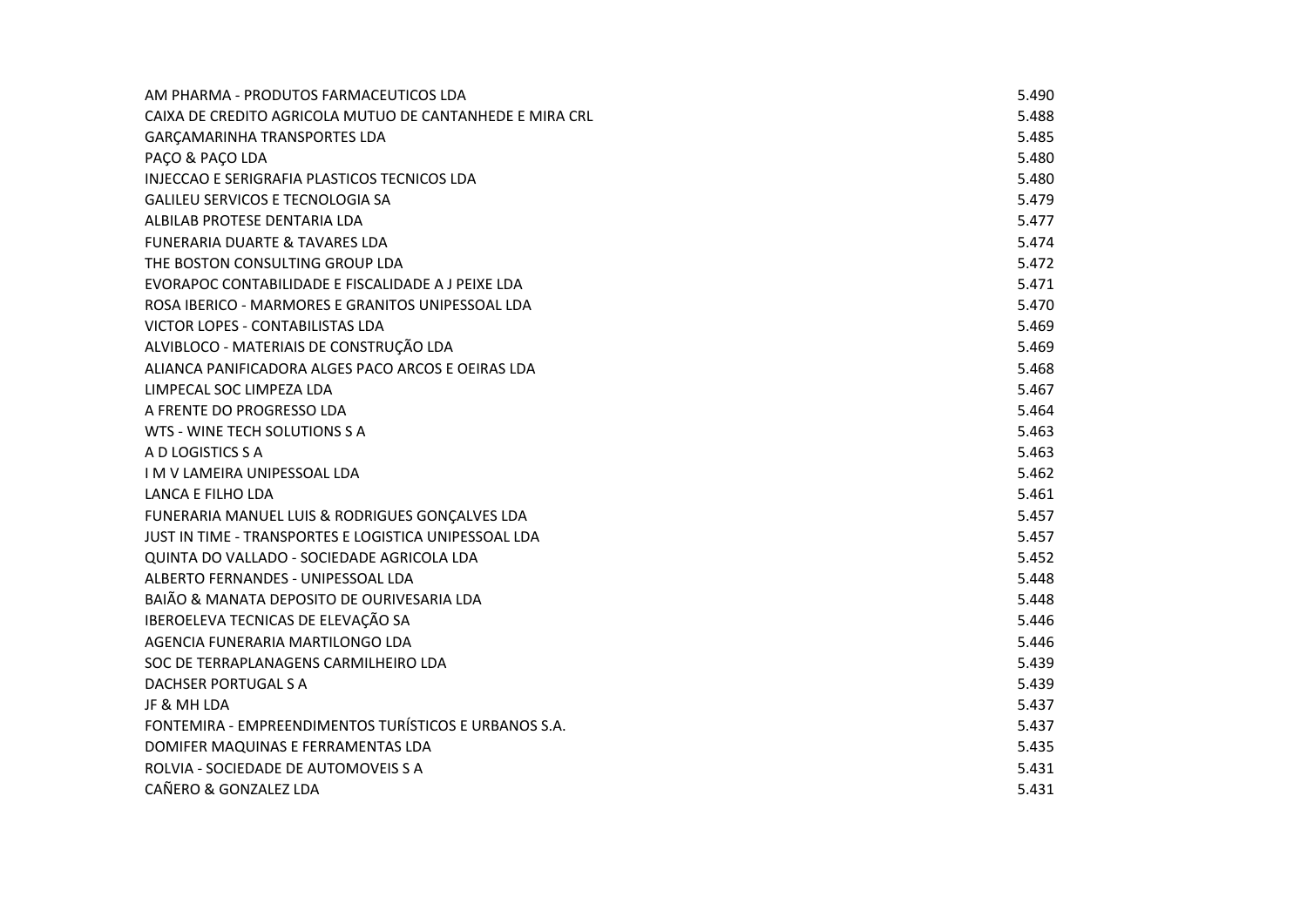| MIOLODOURO - PRODUTOS ALIMENTARES LDA                                         | 5.429 |
|-------------------------------------------------------------------------------|-------|
| NOLARMA INTERNACIONAL CONSULTADORIA E SERVIÇOS LDA                            | 5.424 |
| CONFRARIA DA HORTA COMERCIO IMPORT EXPORT DE FRUTAS E PRODUTOS HORTICOLAS LDA | 5.424 |
| URFIC INDUSTRIA FERRAGENS SA                                                  | 5.423 |
| <b>BERNARDO E VENTURA LDA</b>                                                 | 5.423 |
| LUIS AGOSTINHO FERNANDES - UNIPESSOAL LDA                                     | 5.423 |
| INTER IKEA CENTRE PORTUGAL SA                                                 | 5.420 |
| JOÃO GUERRA & FILHOS LDA                                                      | 5.415 |
| SERRALHARIA RAMOS LDA                                                         | 5.409 |
| SERRALHARIA NELITO LDA                                                        | 5.406 |
| FERREIRA - CONSTRUÇÃO, S.A.                                                   | 5.404 |
| FARMACIA MOUTTA LDA                                                           | 5.400 |
| BOATRUST MANAGEMENT, LDA (ZONA FRANCA DA MADEIRA)                             | 5.398 |
| RECICLAGEM EBORENSE RECICLAGEM DE METAIS FERROSOS E NÃO FERROSOS LDA          | 5.397 |
| <b>TAVARES &amp; SOARES FERRAGENS LDA</b>                                     | 5.395 |
| TRANSTRAPO - TRANSPORTE DE MERCADORIAS, UNIPESSOAL LDA                        | 5.395 |
| CONSULTOP-CONTABILIDADE ADMINISTRAÇÃO E SERVIÇOS LDA                          | 5.395 |
| ODALIS SERVIÇOS TURISTICOS E DE MARKETING SOCIEDADE UNIPESSOAL LDA            | 5.395 |
| CPP CONSULTORES DE PRODUÇÃO PUBLICITARIA LDA                                  | 5.391 |
| LUBRISUL LUBRIFICANTES E COMBUSTIVEIS LDA                                     | 5.385 |
| VILLAFELPOS COMERCIO E INDUSTRIA TEXTIL S A                                   | 5.383 |
| NOVAQUI - EQUIPAMENTOS E MOBILIÁRIO DE CONFORTO, S.A.                         | 5.382 |
| <b>VIEIRA &amp; PIRES COSTA LDA</b>                                           | 5.382 |
| <b>FUNERARIA CARMO LDA</b>                                                    | 5.374 |
| SEP SANCHO EQUIPAMENTOS PECUARIOS E CONSTRUÇÃO SA                             | 5.372 |
| <b>TRANSPORTES APOLINARIOS LDA</b>                                            | 5.369 |
| TRANSPORTES DE CARGA JERONIMO & JERONIMO LDA                                  | 5.368 |
| TIAGO QUEIROS PEREIRA UNIPESSOAL LDA                                          | 5.361 |
| MANUEL CASTRO E FILHOS LDA                                                    | 5.355 |
| ARQUINEW ARQUITECTURA E PROJECTOS LDA                                         | 5.353 |
| BELMIRO PINTO CAMPOCHAO LDA                                                   | 5.347 |
| FACTOR ESCALA UNIPESSOAL LDA                                                  | 5.343 |
| ANTONIO FONSECA LDA                                                           | 5.342 |
| CACIO - INDUSTRIA DE MOBILIARIO SA                                            | 5.337 |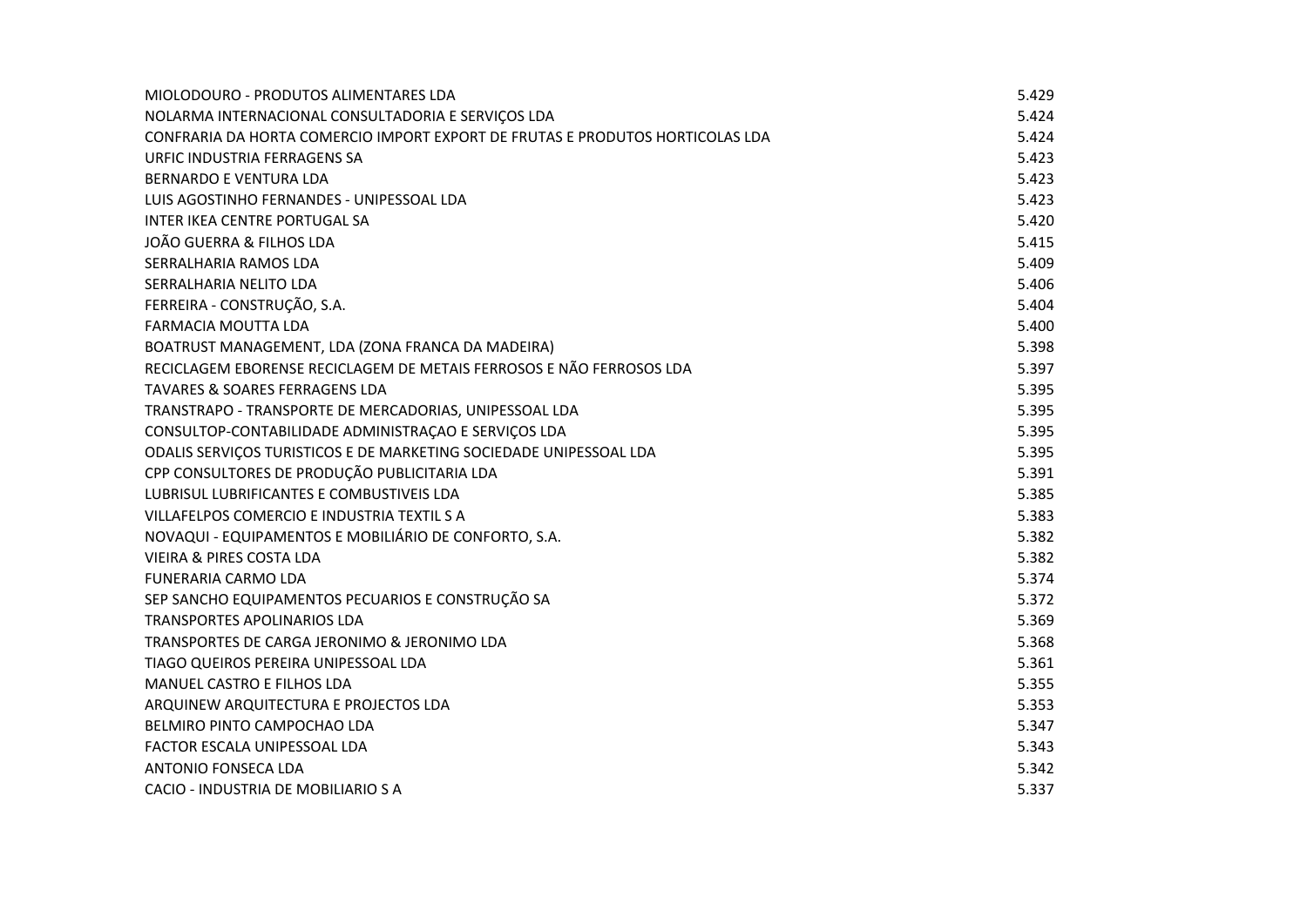| OPTICA OPTICA E SERVICOS OPTICOS LDA                                         | 5.337 |
|------------------------------------------------------------------------------|-------|
| FORTUNATO CANHOTO CONSTRUÇÕES, LDA                                           | 5.335 |
| PEDRA E BARROS LDA                                                           | 5.328 |
| CAIXA DE CREDITO AGRICOLA MUTUO DO ALTO CAVADO E BASTO CRL                   | 5.326 |
| SEB PORTUGAL ELECTRODOMESTICOS LDA                                           | 5.326 |
| <b>IBEROAIR - UNIPESSOAL LDA</b>                                             | 5.325 |
| CARLTON PALACIO SOC DE CONSTRUCAO E EXPLORACAO HOTELEIRA SA                  | 5.321 |
| MARSERRA ALIMENTAR LDA                                                       | 5.318 |
| ETI EMPRIENDIMENTOS TURISTICOS E IMOBILIARIOS SA                             | 5.318 |
| AUTO MECANICA ALCAMBAR FUNDAO LDA                                            | 5.318 |
| TRAF CARGO - TRANSPORTES E LOGISTICA LDA                                     | 5.313 |
| ADP FERTILIZANTES SA                                                         | 5.311 |
| FELICIANO SOARES GRANITOS DE PONTE DE LIMA LDA                               | 5.311 |
| CONFECÇÕES LEMOS & MOREIRA LDA                                               | 5.309 |
| DUALIDADE - PLANEAMENTO E PROJECTOS DE ENGENHARIA S A                        | 5.308 |
| MARIA TERESA D PINTO MONTEIRO UNIPESSOAL LDA                                 | 5.306 |
| FERNANDES & FILHO COMERCIO DE VESTUARIO LDA                                  | 5.306 |
| IMOART ARTE E DECORACOES LDA                                                 | 5.305 |
| ROSSMORE SERVIÇOS E MARKETING LDA ZONA FRANCA DA MADEIRA                     | 5.304 |
| MIRAGUNTES COMERCIO LACTICINIOS LDA                                          | 5.296 |
| TECFISA PRODUTOS AGRO PECUARIOS LDA                                          | 5.295 |
| FLOPONOR FLORESTAS E OBRAS PUBLICAS DO NORTE S A                             | 5.286 |
| FINA & DISTINTA HORTÍCOLAS LDA                                               | 5.281 |
| VIDRELVAS INDUSTRIA COMERCIO VIDROS E ESPELHOS LDA                           | 5.280 |
| A MENARINI PORTUGAL-FARMACEUTICA S A                                         | 5.280 |
| <b>GONCALVES E BRANDAO LDA</b>                                               | 5.279 |
| SAUDE PLENA SERVIÇOS MEDICOS LDA                                             | 5.277 |
| AUTO PNEUS GARRIDO LDA                                                       | 5.274 |
| SIMÕES VIANA & QUEIROS BERNARDO LDA                                          | 5.272 |
| POCALENTEJO APOIO CONTABILISTICO FISCAL E INFORMATICO NO AMBITO DO POCAL LDA | 5.267 |
| DISOFRIO EQUIPAMENTOS HOTELEIROS LDA                                         | 5.266 |
| CLINICA DA TRINDADE DR DANIELA PICOTEZ BRAS LDA                              | 5.264 |
| CLINICA MEDICA DR ARMANDO SANTOS OLIVEIRA LDA                                | 5.262 |
| OPTOCENTRO - ADAPTAÇÃO DE LENTES DE CONTACTO LDA                             | 5.262 |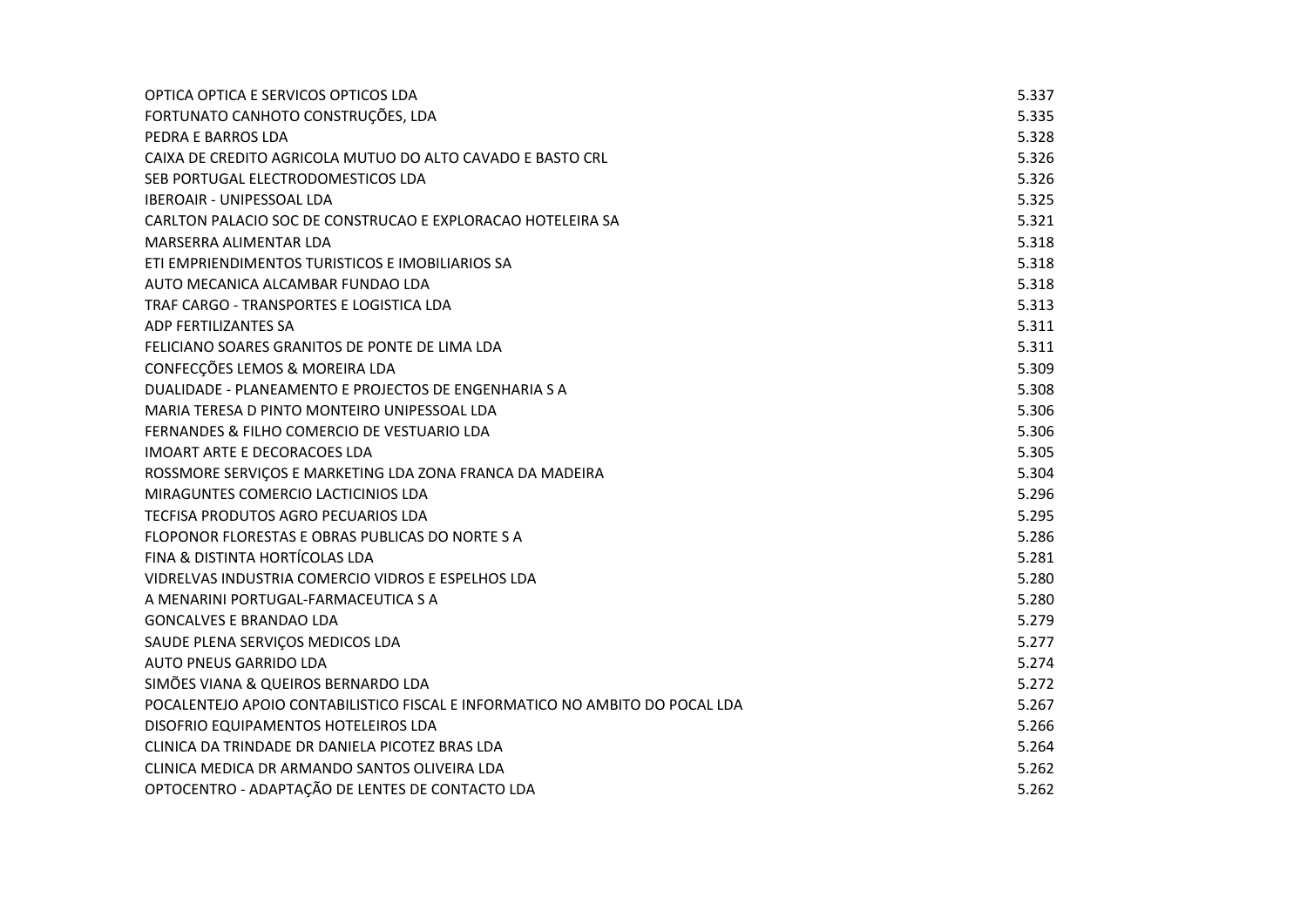| ANTONIO GONCALVES ROSA E VERISSIMO LDA                                            | 5.256 |
|-----------------------------------------------------------------------------------|-------|
| SOUTOS DA VILA SOCIEDADE AGRO COMERCIAL DE CASTANHA LDA                           | 5.256 |
| ANA RITA & RODRIGUES - CONTABILISTAS LDA                                          | 5.256 |
| ARAUJO E LINO LDA                                                                 | 5.250 |
| CONDURIL - ENGENHARIA, S.A.                                                       | 5.250 |
| GLENCOVE CORPORATION LXXVI CONSULTADORIA E SERVIÇOS LDA ZONA FRANCA DA MADEIRA    | 5.246 |
| TRINCAPEIXE INDUSTRIA E COMERCIO DE PRODUTOS ALIMENTARES FRESCOS E CONGELADOS LDA | 5.242 |
| IMOALPORTELINTER - SOCIEDADE DE GESTÃO IMOBILIARIA LDA                            | 5.241 |
| JUSTINO GOMES BESSA E FILHOS LDA                                                  | 5.241 |
| LUISA BOGADINHO SILVA CONSTRUÇÕES UNIPESSOAL LDA                                  | 5.238 |
| TANKIU - RESTAURAÇÃO RAPIDA LDA                                                   | 5.238 |
| NOVA-RESMET LDA                                                                   | 5.237 |
| NUTROFERTIL NUTRICAO E FERTILIZANTES LDA                                          | 5.237 |
| TRANSPORTES MERCADORIAS OLIMPIO LDA                                               | 5.234 |
| SAGIES SEGURANÇA HIGIENE E SAUDE NO TRABALHO S A                                  | 5.234 |
| MATHIAS LIMA CONTABILIDADES E CONSULTORIA LDA                                     | 5.229 |
| RANGEL INVEST-INVESTIMENTOS LOGISTICOS S A                                        | 5.228 |
| PAPOKICES - UNIPESSOAL LDA                                                        | 5.222 |
| PEDRO & GONÇALVES LDA                                                             | 5.221 |
| PEDRO REIS - ARQUITECTO UNIPESSOAL LDA                                            | 5.220 |
| ADMIRAVALOR UNIPESSOAL LDA                                                        | 5.215 |
| A M FORTUNATO & FILHOS LDA                                                        | 5.211 |
| M E J PESTANA SOC TURISMO MADEIRA SA                                              | 5.211 |
| DAVION INDUSTRIA DE VESTUARIO SA                                                  | 5.210 |
| <b>FARMACIA BATISTA LDA</b>                                                       | 5.210 |
| FARMÁCIA NEVES DE ANA MARIA RAMOS NEVES, LDA                                      | 5.209 |
| <b>SCELTA AMBIENTE LDA</b>                                                        | 5.209 |
| RUI BARROS SOCIEDADE UNIPESSOAL LDA                                               | 5.208 |
| AQUECIGAIA INSTALAÇÕES AQUECIMENTO GAS E ELECTRICIDADE LDA                        | 5.206 |
| ALVARO SABINO- SERVIÇOS CLINICOS UNIPESSOAL LDA                                   | 5.204 |
| <b>TRIPTICODEX - LDA</b>                                                          | 5.203 |
| LOULEGEST APOIO A GESTÃO DE PEQUENAS E MEDIAS EMPRESAS LDA                        | 5.203 |
| WINPROVIT II - FORMAÇÃO E CONSULTORIA LDA                                         | 5.201 |
| PEDRO BARRADAS SERVIÇOS DE TOPOGRAFIA LDA                                         | 5.201 |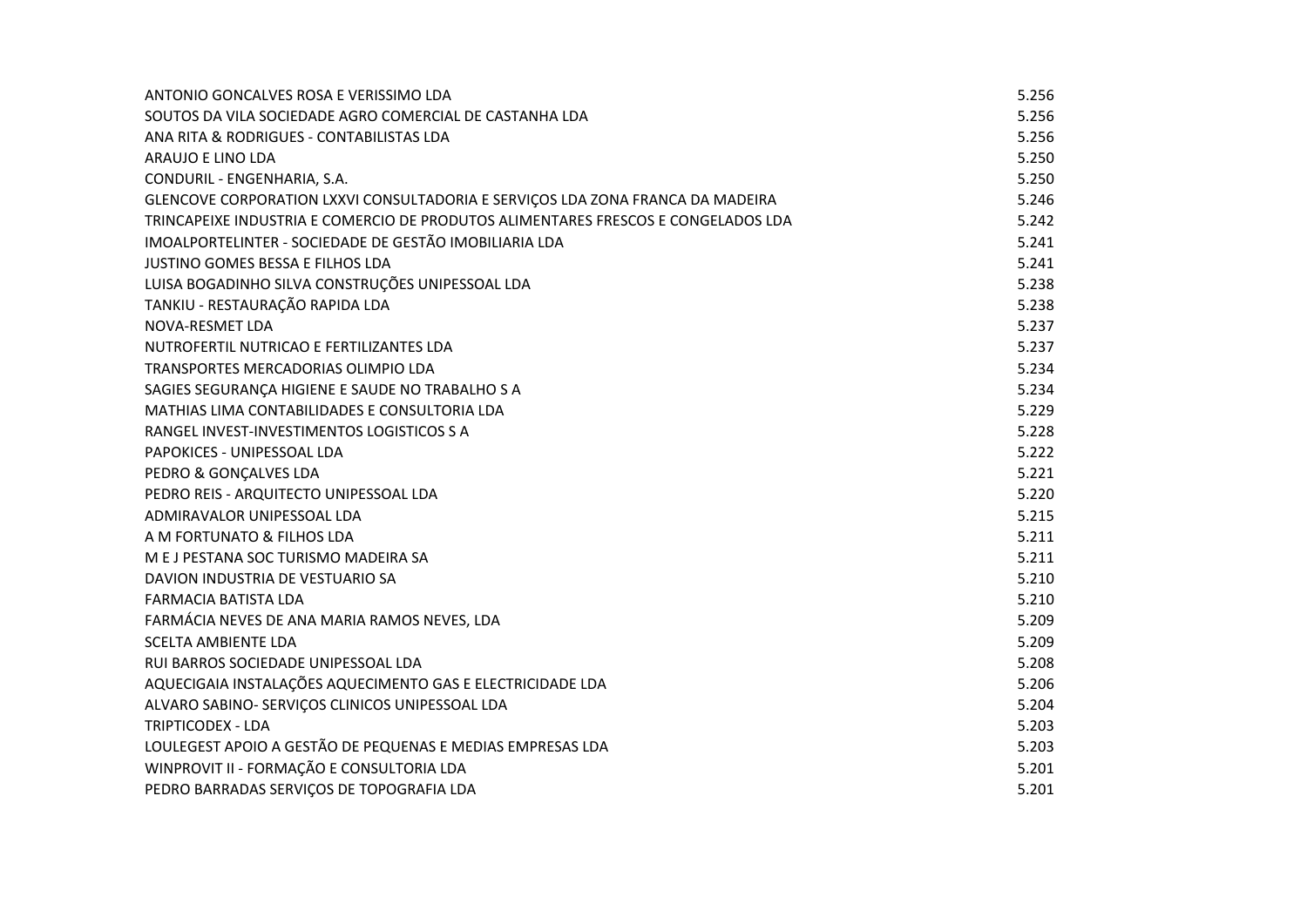| QUEIJARIA ARTESANAL DO ILIDIO LDA                                                                  | 5.199 |
|----------------------------------------------------------------------------------------------------|-------|
| EVORALIMENTAR-COMERCIO GROSSISTA DE PRODUTOS ALIMENTARES S.A                                       | 5.198 |
| A SILVA MATOS SERVIÇOS DE GESTAO EMPRESARIAL S A                                                   | 5.194 |
| RACCT - CONSTRUÇÃO CIVIL E INSTALAÇÃO DE TELECOMUNICAÇÕES LDA                                      | 5.191 |
| JOSE PIO MONTEIRO SA                                                                               | 5.190 |
| DANTAS & FILHOS LDA                                                                                | 5.186 |
| CARPNEU SOC COMERCIAL PNEUS ACESSORIOS PARA AUTOMOVEIS SA                                          | 5.185 |
| INDUSTRIA DE MADEIRAS 'OS RIVÃES ' LDA                                                             | 5.185 |
| SOC TRANSPORTES A MINHOTA LDA                                                                      | 5.181 |
| <b>ROAD FLY LDA</b>                                                                                | 5.181 |
| FATIMA NABAIS - SOCIEDADE UNIPESSOAL LDA                                                           | 5.180 |
| ARUM ENGENHARIA E SISTEMAS DE AUTOMAÇÃO LDA                                                        | 5.177 |
| PONTO DE PARTIDA EDUCAÇÃO E CULTURA LDA                                                            | 5.177 |
| SPRAYTECH, UNIPESSOAL LDA                                                                          | 5.176 |
| DRA ZELIA & NUNES - GINECOLOGIA E OBSTETRICIA LDA                                                  | 5.175 |
| DISTRIMONTES COMERCIO DE PRODUTOS COSMETICOS LDA                                                   | 5.170 |
| MATLOX - SERVIÇOS INFORMATICOS E DE TELECOMUNICAÇÕES REALIZAÇÃO E COMERCIO DE PRODUTOS PARA A TELE | 5.168 |
| FILHOS JOAQUIM INACIO SILVA LDA                                                                    | 5.168 |
| SUPERMERCADOS ROQUE FILHO LDA                                                                      | 5.167 |
| CONSTRUÇÕES JORGE CARVALHO & CARVALHO LDA                                                          | 5.163 |
| BOASSOCIADOS PROJECTOS DE ENGENHARIA LDA                                                           | 5.163 |
| <b>BRAVO &amp; FILHOS LDA</b>                                                                      | 5.151 |
| EXOTERRA PROMOÇÃO E EXPORTAÇÃO DE PRODUTOS AGRICOLAS LDA                                           | 5.148 |
| LLEDO ILUMINACAO PORTUGAL LDA                                                                      | 5.147 |
| COSMATEL COMERCIO MATERIAIS CONSTRUCAO                                                             | 5.144 |
| RODRIGUES & RODRIGUES LDA                                                                          | 5.143 |
| SERRALHARIA ORLANDO LDA                                                                            | 5.140 |
| VIDRARIA VILAÇA LDA                                                                                | 5.139 |
| JOÃO VEIGA CONSTRUÇÕES LDA                                                                         | 5.137 |
| FUTURVIDA FABRICAÇÃO DE VEICULOS ESPECIAIS LDA                                                     | 5.133 |
| FABRICA TABACO MICAELENSE SA                                                                       | 5.133 |
| <b>TRANSPORTES IDEAL RESTELO LDA</b>                                                               | 5.132 |
| ALWAYSNET CONSULTING LDA                                                                           | 5.132 |
| CLINICA DE MEDICINA DENTARIA DR RUI MONTERROSO LDA                                                 | 5.132 |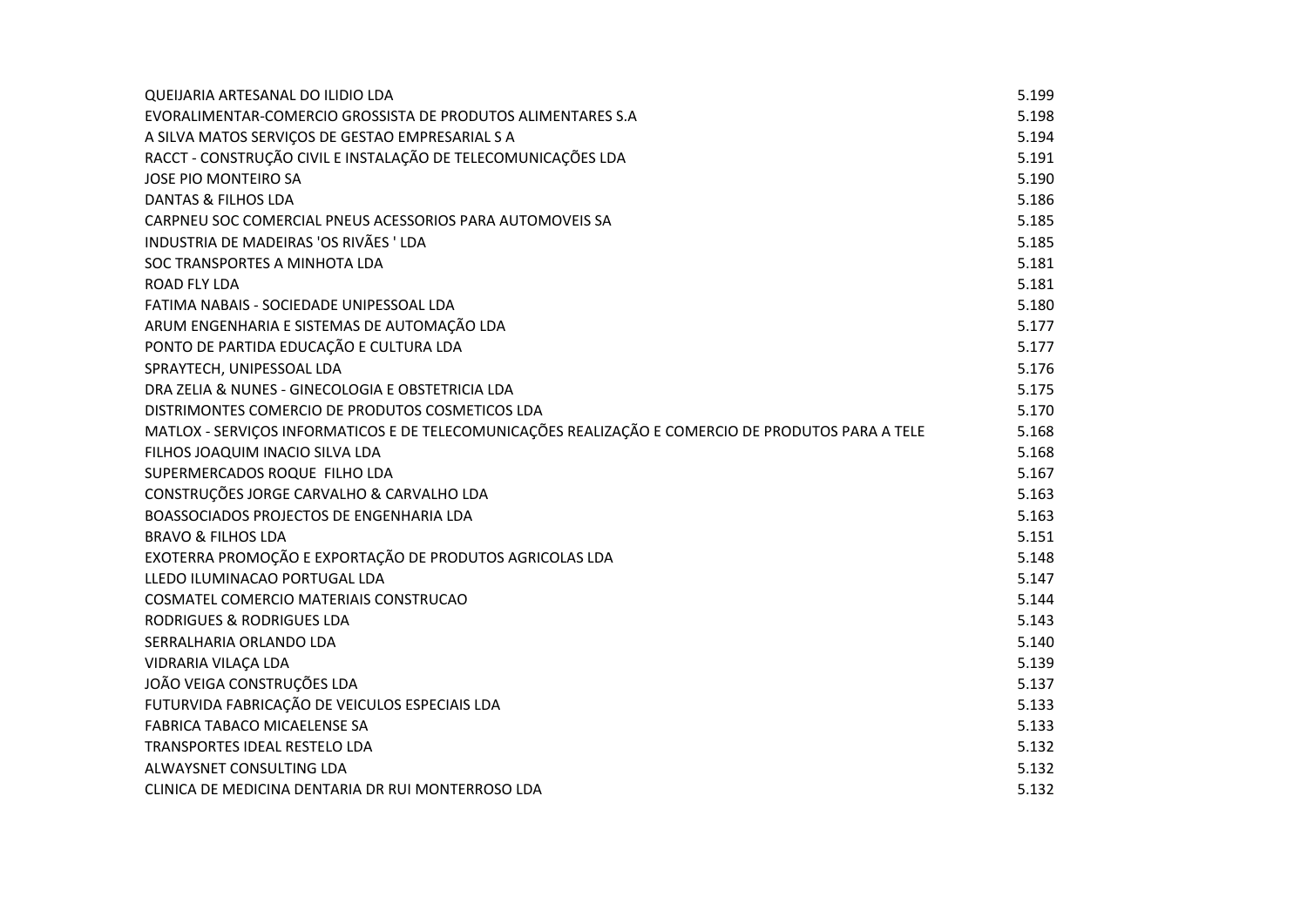| AVELINO PINTO SEGUROS - SOCIEDADE DE MEDIAÇÃO DE SEGUROS, SA                         | 5.131 |
|--------------------------------------------------------------------------------------|-------|
| FARMENDES ACTIVIDADES FARMACEUTICAS LDA                                              | 5.131 |
| BEXICARGO - TRANSPORTES, UNIPESSOAL LDA                                              | 5.130 |
| TRANSPORTES HENRIQUES GOMES LDA                                                      | 5.129 |
| SUCATAS DO FERRO LUSITANIA - SOCIEDADE UNIPESSOAL LDA                                | 5.128 |
| F A GUERREIRO - MATERIAIS DE CONSTRUÇÃO LDA                                          | 5.126 |
| AUTENTIFOKUS - UNIPESSOAL LDA                                                        | 5.124 |
| <b>CASCAIS FILHOS SA</b>                                                             | 5.123 |
| ESTABELECIMENTO ENSINO ALFA BETA LDA                                                 | 5.122 |
| SALTIMODA COMPONENTES PARA CALÇADO LDA                                               | 5.120 |
| KRAFT FOODS PORTUGAL IBÉRIA - PRODUTOS ALIMENTARES, LDA                              | 5.119 |
| HERNANI DUARTE JUSTINO VALENTE & SANTOS SILVA SOCIEDADE REVISORES OFICIAIS DE CONTAS | 5.119 |
| <b>FRUTUOSO E MAIA LDA</b>                                                           | 5.118 |
| VILAFERRO SERRALHARIA CIVIL LDA                                                      | 5.113 |
| VAGAROSO - SOCIEDADE DE MEDIAÇÃO DE SEGUROS E PROMOÇÃO BANCARIA LDA                  | 5.112 |
| FDO - SERVIÇOS PARTILHADOS UNIPESSOAL LDA                                            | 5.111 |
| CLINICA UROLOGICA A FERREIRA PINTO LDA                                               | 5.110 |
| SOPALHA-SOCIEDADE COMERCIAL E SERVIÇOS LDA                                           | 5.109 |
| EDIBEST - ENGENHARIA E CONSTRUÇÃO LDA                                                | 5.108 |
| RICOH PORTUGAL UNIPESSOAL LDA                                                        | 5.104 |
| MEDICAMOZ SOC FARMACEUTICA ESTREMOZ LDA                                              | 5.100 |
| ISIDOVIAS SINALIZAÇÃO RODOVIARIA LDA                                                 | 5.097 |
| <b>BNP PARIBAS</b>                                                                   | 5.095 |
| STOCKTRANS LOGISTICA E TRANSPORTES LDA                                               | 5.095 |
| LUIS ANDRADE- TRANSPORTES E MATERIAIS DE CONSTRUÇÃO LDA                              | 5.095 |
| DDO DERIVADOS DE OVOS LDA                                                            | 5.094 |
| VIANA CHAPA COMERCIO E REPARAÇÃO AUTOMOVEL S A                                       | 5.086 |
| COLEGIO O CANTINHO AMIGOS LDA                                                        | 5.086 |
| TAMEGA FLOR COMERCIO FLORES LDA                                                      | 5.085 |
| <b>PVGLASS S A</b>                                                                   | 5.083 |
| LAURA A A COUTO - CUIDADOS MEDICOS UNIPESSOAL LD                                     | 5.079 |
| ECOMAIS - RECOLHA E VALORIZAÇÃO DE RESÍDUOS, S.A.                                    | 5.072 |
| CARPENOR MANUTENÇÃO E REPARAÇÃO DE VEICULOS AUTOMOVEIS LDA                           | 5.072 |
| SOC COMERCIAL OREY ANTUNES SA                                                        | 5.068 |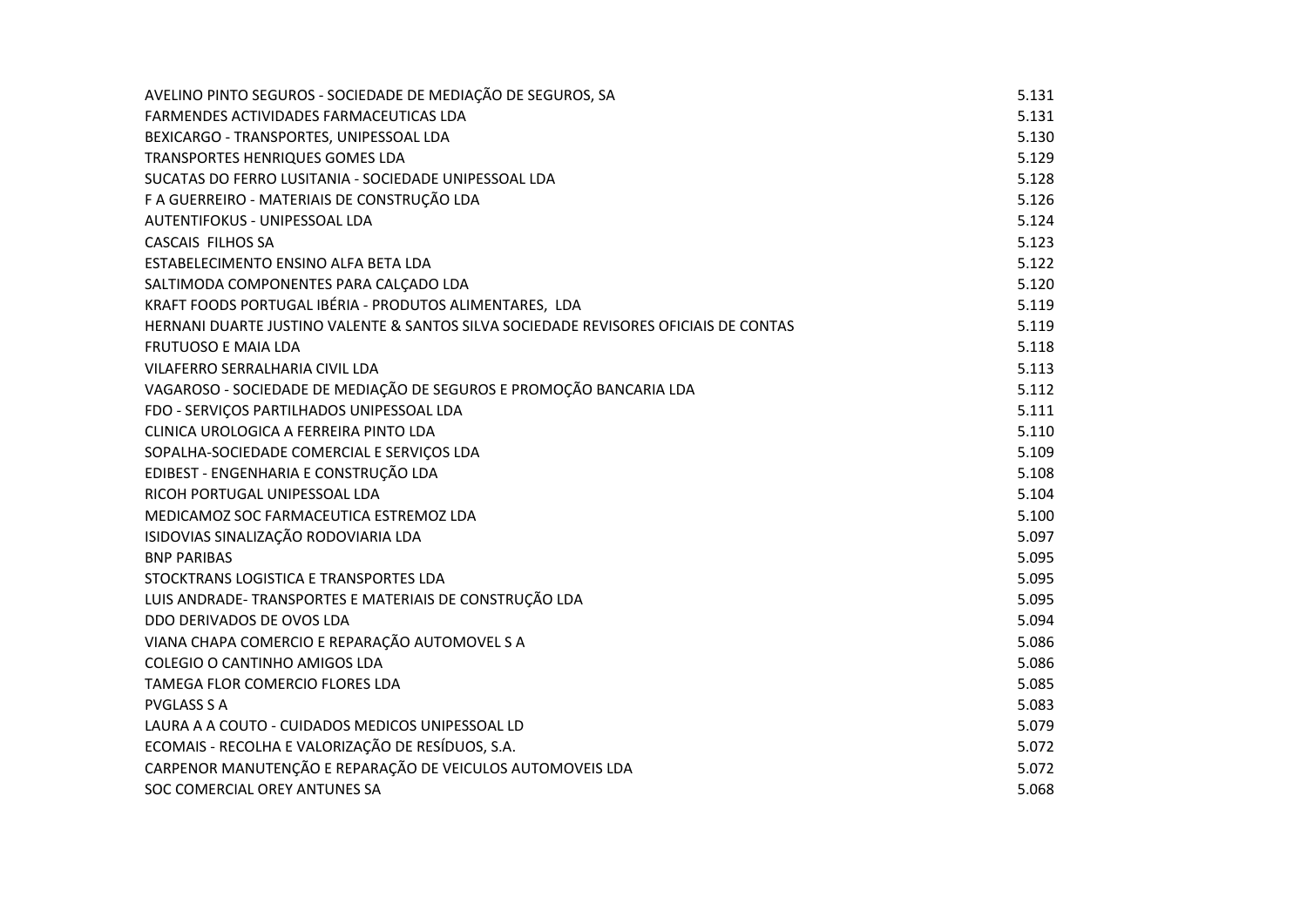| SODIVIÇOSA SUPERMERCADOS S A                                                 | 5.062 |
|------------------------------------------------------------------------------|-------|
| JARDIM ESCOLA MONTE FLOR LDA                                                 | 5.062 |
| BENAFRIO PRODUTOS REFRIGERADOS LDA                                           | 5.061 |
| A S J S TRANSPORTES LDA                                                      | 5.058 |
| CLINICA DE OTORRINOLARINGOLOGIA DR MARQUES DOS SANTOS LDA                    | 5.058 |
| GALERIAS D ARTE NUNO SANTOS DECORACOES LDA                                   | 5.056 |
| SOLINCA INVESTIMENTOS TURISTICOS SARL                                        | 5.053 |
| PINHOSER INDUSTRIA DE MADEIRAS DA SERTA LDA                                  | 5.048 |
| SERGIO HUMBERTO SOC INSTALACOES ELECTRICAS EQUIPAMENTOS ELECTROMECANICAS LDA | 5.048 |
| ARCOSDISTRI - SUPERMERCADOS LDA                                              | 5.047 |
| PABINU LDA                                                                   | 5.047 |
| ELECTRO PORTUGAL LDA                                                         | 5.046 |
| <b>TRANSTEJO - TRANSPORTES TEJO SA</b>                                       | 5.044 |
| OPTICA DAS FIGUEIRAS LDA                                                     | 5.044 |
| GINETRIA - CLINICA MEDICA DA MULHER E CRIANÇA LDA                            | 5.043 |
| PEDRA FOSCA CONSTRUÇÃO E DESENVOLVIMENTO IMOBILIARIO LDA                     | 5.043 |
| NAUTIWAY - SERVIÇOS DE CONSULTORIA LDA ZONA FRANCA DA MADEIRA                | 5.041 |
| AUTO MECANICA CENTRAL SABUGAL LDA                                            | 5.040 |
| CLINICA DO CORAÇÃO DO ALENTEJO S A                                           | 5.040 |
| SUCOMAR COMERCIO DE PRODUTOS DO MAR LDA                                      | 5.040 |
| <b>CONSTRUTORA ABRANTINA SA</b>                                              | 5.037 |
| RJJ OTA CARGAS TRANSPORTES LDA                                               | 5.035 |
| SOLALVA MECANICA DE PRECISÃO SA                                              | 5.035 |
| CETIAL CENTRO TECNICO AUTOMOVEL DO LIZ LDA                                   | 5.034 |
| ZECAFIL PROTECÇÃO AMBIENTAL LDA                                              | 5.033 |
| CONTINENTAL LEMMERZ PORTUGAL COMPONENTES PARA AUTOMOVEIS LDA                 | 5.033 |
| LANSKOY - CONSULTADORIA E SERVIÇOS LDA ZONA FRANCA DA MADEIRA                | 5.030 |
| DR EDUARDO MIRANDA LDA                                                       | 5.030 |
| SEC SOC DE EMPREITADAS E CONSTRUCOES SA                                      | 5.026 |
| BOUTICAUTO SOC ALENTEJANA AUTOMOVEIS LDA                                     | 5.025 |
| SÀFILO PORTUGAL LDA                                                          | 5.025 |
| RENCAD - CONSTRUÇÃO CIVIL E MONTAGENS ELECTRICAS LDA                         | 5.023 |
| HELENA ARVELOS UNIPESSOAL LDA                                                | 5.023 |
| SEMENTE PROJECTOS PARA AUDIOVISUAIS LDA                                      | 5.022 |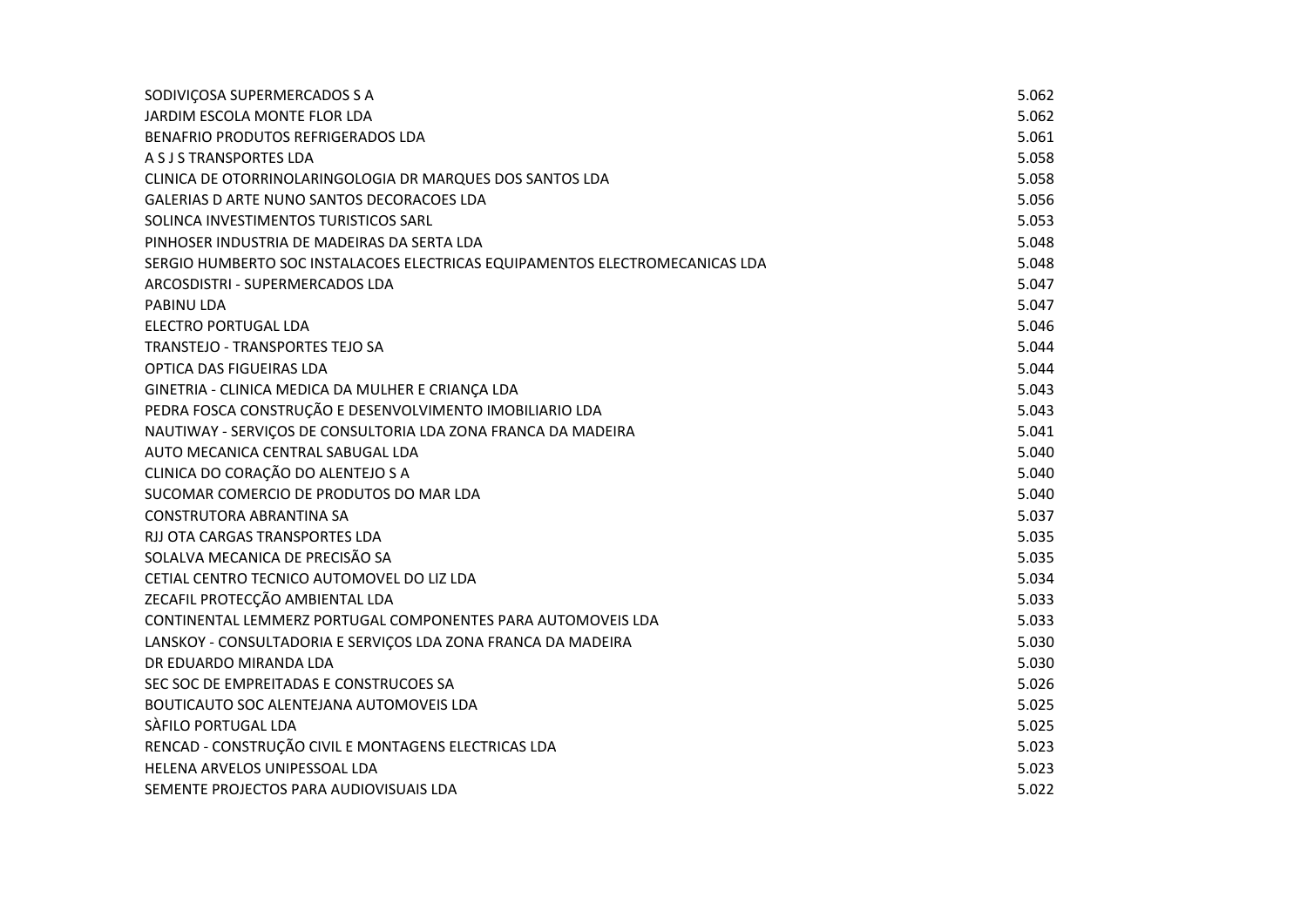| <b>BRITAGRILOS, LDA</b>                                                   | 5.022 |
|---------------------------------------------------------------------------|-------|
| CONSTRUÇÕES IRMÃOS PERES SA                                               | 5.021 |
| <b>COMBISINGULAR COMBUSTIVEIS LDA</b>                                     | 5.020 |
| JOSE GONÇALVES & FILHOS MEDIAÇÃO DE SEGUROS LDA                           | 5.020 |
| VALBEIRA COMERCIO DE EQUIPAMENTOS DOMESTICOS LDA                          | 5.019 |
| BLUE SPRING II - SOLUÇÕES EMPRESARIAIS LDA                                | 5.018 |
| F G M PAPEIS LDA                                                          | 5.017 |
| <b>MOREIRA E RIBEIRO LDA</b>                                              | 5.017 |
| LOGISTICS ONLINE COMERCIO INTERNACIONAL S A                               | 5.014 |
| R M COMBUSTIVEIS LDA                                                      | 5.012 |
| ZINOX INDUSTRIA E COMERCIO DE METAIS LDA                                  | 5.009 |
| ADIDAS BUSINESS SERVICES LDA                                              | 5.009 |
| FARMACIA CENTRAL DE CAMPO MAIOR UNIPESSOAL LDA                            | 5.007 |
| SOLCELSIUS LDA                                                            | 5.006 |
| TRANSPORTADORA CENTRAL FILIPE RODRIGUES LDA                               | 5.005 |
| PREMAFE FABRICA ARTEFACTOS CIMENTO LDA                                    | 5.002 |
| AUTO REPARADORA CANHOTO LDA                                               | 4.999 |
| MAGENSINUS - EMPRESA PROMOTORA DE SERVIÇOS DE ENSINO SA                   | 4.995 |
| SUPERGOUVEIA SUPERMERCADOS LDA                                            | 4.992 |
| JOÃO DAS NEVES VITAL LOURENÇO CONSTRUÇÃO CIVIL LDA                        | 4.992 |
| DIVPAX COMERCIO DE PEÇAS E ACESSORIOS AUTO LDA                            | 4.991 |
| ADVANCED PRODUCTS PORTUGAL IMPORTACAO EXPORTACAO LDA                      | 4.988 |
| ALL AT WORK, LDA                                                          | 4.988 |
| CARFAT - INSTALAÇÕES ELÉCTRICAS LDA                                       | 4.988 |
| <b>FEIO E CIA SA</b>                                                      | 4.988 |
| <b>GRANT THORNTON &amp; ASSOCIADOS - SROC LDA</b>                         | 4.988 |
| IRMÃOS LIMA DA SILVA LDA                                                  | 4.988 |
| MAN DIESEL & TURBO PORTUGAL UNIPESSOAL LDA                                | 4.988 |
| MARIQUITO CORREIA E ASSOCIADOS SOC DE REVISORES OFICIAIS DE CONTAS        | 4.988 |
| MONTE DE PIEDAD Y CAJA GENERAL DE AHORROS DE BADAJOZ SUCURSAL EM PORTUGAL | 4.988 |
| PANGITER COSMETICO FARMACEUTICA LDA                                       | 4.988 |
| PAYWATCH - SERVIÇOS INTEGRADOS DE SEGURANÇA EM PAGAMENTOS S A             | 4.988 |
| TELBIT PRO - SERVIÇOS ASSOCIADOS LDA                                      | 4.988 |
| <b>VERSIGES LDA</b>                                                       | 4.988 |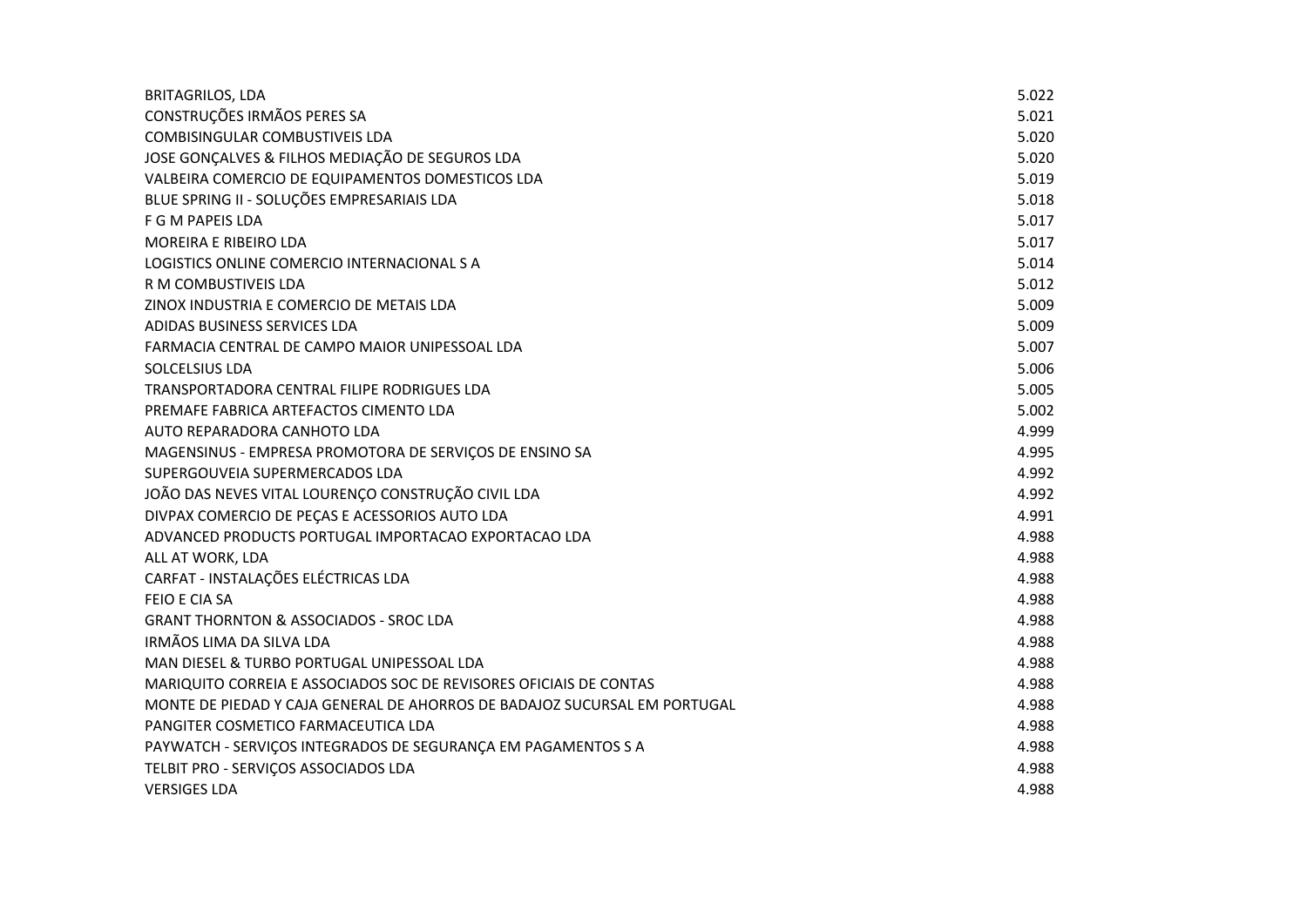| <b>JORDÃO &amp; COELHO LDA</b>                                                         | 4.987 |
|----------------------------------------------------------------------------------------|-------|
| DOMINGOS POLIDO E FILHOS LDA                                                           | 4.987 |
| DISPAN DISTRIBUIDORA CONIMBRICENSE MATERIAS PRIMAS PARA PANIFICACAO LDA                | 4.987 |
| DIANACONTA CONTABILIDADE E CONSULTORIA FISCAL LDA                                      | 4.987 |
| SOLER & PALAU UNIPESSOAL LDA                                                           | 4.986 |
| SAS INSTITUTE SOFTWARE LDA                                                             | 4.986 |
| ANTONIO EDUARDO MACHADO, UNIPESSOAL LDA                                                | 4.981 |
| CASCALHEIRA E FILHO LDA                                                                | 4.976 |
| ALVARO CALHAU ROLIM SA                                                                 | 4.976 |
| DOLE FOOD ESPAÑA S A S U - SUCURSAL EM PORTUGAL                                        | 4.974 |
| ZIETOR - COMERCIO INTERNACIONAL E CONSULTORIA LDA ZONA FRANCA DA MADEIRA               | 4.973 |
| CENTRO MEDICO ALJUSTREL LDA                                                            | 4.972 |
| <b>ARIAS &amp; ARIAS LDA</b>                                                           | 4.972 |
| FRANCISCO CASA VELHA - MATERIAL ELECTRICO LDA                                          | 4.963 |
| <b>VIAGENS ABREU SA</b>                                                                | 4.963 |
| PREMEPSI PRESTAÇÃO DE SEVIÇOS DE MEDICINA E PSICOLOGIA LDA                             | 4.963 |
| JOSE BENTO ALVES E FILHOS LDA                                                          | 4.962 |
| OLINDO GAS UNIPESSOAL LDA                                                              | 4.962 |
| JALOTO & REBELO SUPERMERCADOS LDA                                                      | 4.961 |
| CASAIS - ENGENHARIA E CONSTRUÇÃO SA                                                    | 4.959 |
| ADRIANO PACO FILHOS LDA                                                                | 4.959 |
| M 110 GESTÃO HOTELEIRA LDA                                                             | 4.957 |
| MAIO CARMO & MARTINS LDA                                                               | 4.957 |
| PEDRO FERREIRA, UNIPESSOAL LDA                                                         | 4.955 |
| PROCABELO COMERCIO COSMETICOS UNIPESSOAL LDA                                           | 4.955 |
| <b>CASIMIRO E COELHO LDA</b>                                                           | 4.955 |
| ANTONIO JOAQUIM FERREIRA LDA                                                           | 4.950 |
| ROLEAR PORTIMÃO ELECTRICIDADE E MAQUINAS SA                                            | 4.950 |
| <b>GONVARRI PRODUTOS SIDERURGICOS SA</b>                                               | 4.949 |
| VITOR ALMEIDA & ASSOCIADOS SROC LDA                                                    | 4.947 |
| LOUZANPEL TRANSFORMAÇÃO DE PAPEL DA LOUSÃ LDA                                          | 4.944 |
| EOLICA DE SANTA LUZIA LDA                                                              | 4.941 |
| TOUCHSTONE - COMERCIO SERVIÇOS DE CONSULTORIA E INVESTIMENTOS SOCIEDADE UNIPESSOAL LDA | 4.939 |
| JOAQUIM COSTA RISCADO E IRMAO LDA                                                      | 4.939 |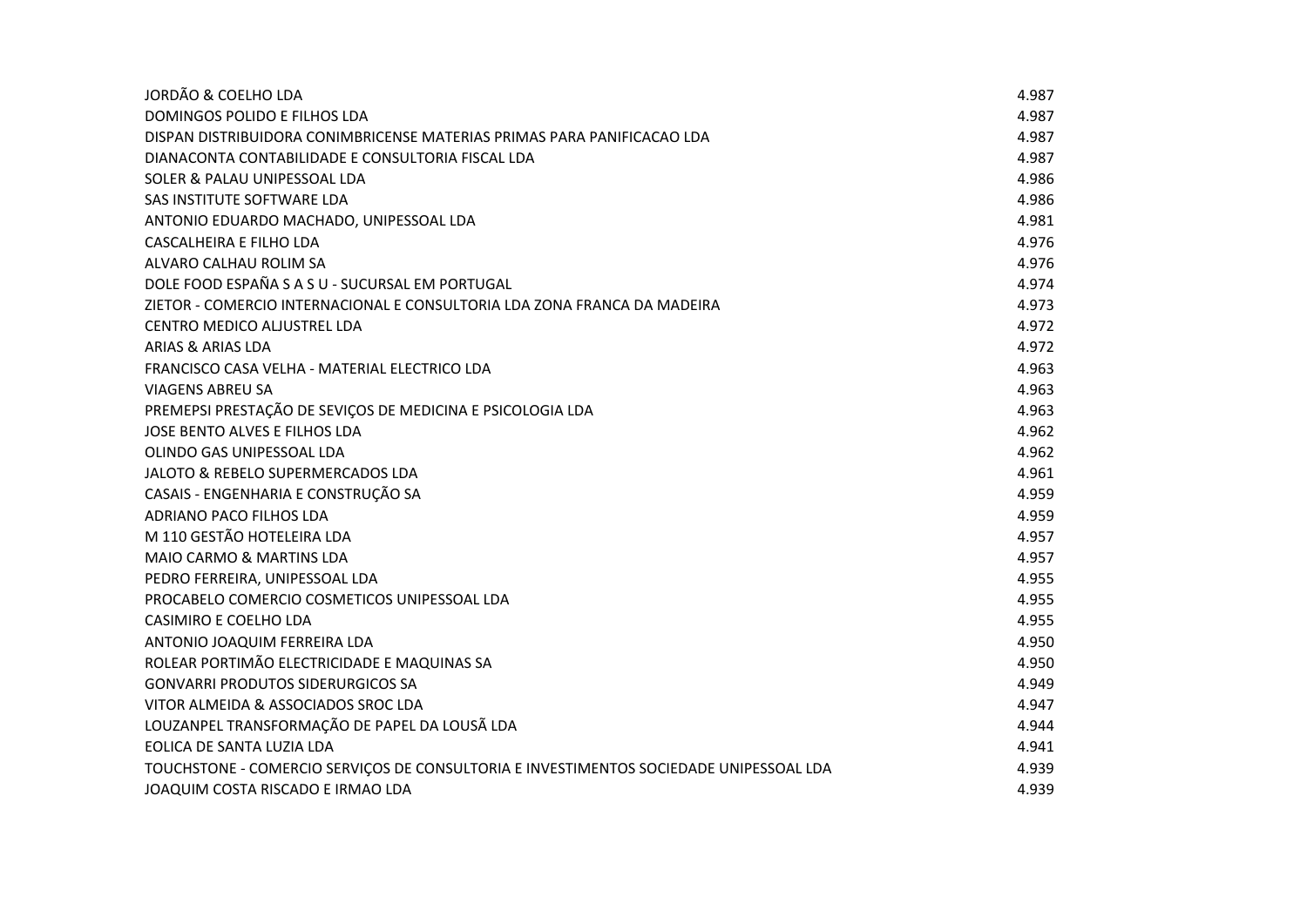| BORVIL ARRUAMENTOS E JARDINS LDA                                          | 4.938 |
|---------------------------------------------------------------------------|-------|
| BRIGANGEST - CONSULTORIA E GESTÃO LDA                                     | 4.936 |
| <b>SILVA &amp; MEIRELES LDA</b>                                           | 4.935 |
| TOUCH - COMERCIO IMPORTAÇÃO EXPORTAÇÃO E REPRESENTAÇÃO LDA                | 4.933 |
| WORLDOCTOR'S SERVIÇOS MEDICOS UNIPESSOAL LDA                              | 4.928 |
| <b>MARMORES CENTRAIS MINHO SA</b>                                         | 4.927 |
| DUANO - CONSULTADORIA E MARKETING LDA ZONA FRANCA DA MADEIRA              | 4.926 |
| CENTRO OPTICO DE BEJA DE CAETANO HORTA SOCIEDADE UNIPESSOAL LDA           | 4.926 |
| ENGRENAGEM CONSTRUCAO MECANICA ENGRENAGENS LDA                            | 4.925 |
| <b>MAZUR INDUSTRIA CONFECCOES LDA</b>                                     | 4.925 |
| TRANSPORTADORA CENTRAL DE VALONGO, LDA                                    | 4.925 |
| CAIRES & SILVA PRESTAÇÃO DE SERVIÇOS MEDICOS LDA                          | 4.925 |
| <b>VELOCIPRESS-TRANSPORTES LDA</b>                                        | 4.922 |
| D I N - DESENVOLVIMENTO E INOVAÇÃO NUTRICIONAL S A                        | 4.920 |
| <b>TOQUE TEXTIL LDA</b>                                                   | 4.918 |
| <b>CLINICA PAYNE LDA</b>                                                  | 4.915 |
| CABENA CABINAS BENAVENTE LDA                                              | 4.915 |
| EDIÇÕES TINTA DA CHINA LDA                                                | 4.914 |
| A TODO GAS DISTRIBUIÇÃO DE GAS LDA                                        | 4.913 |
| MESTRE PÃO 2 LDA                                                          | 4.913 |
| CONFEITARIA E PADARIA CANASTRA DOCE LDA                                   | 4.911 |
| MULTILEM-DESIGN E CONSTRUÇÃO DE ESPAÇOS SA                                | 4.908 |
| MD MOLDES, MANUEL DOMINGUES LDA                                           | 4.903 |
| PURODENTE LDA                                                             | 4.902 |
| CLINIFAR PRODUTOS CLINICOS E FARMACEUTICOS SA                             | 4.902 |
| ALBIHIGIENE COMERCIO E DISTRIBUIÇÃO DE PRODUTOS DE HIGIENE UNIPESSOAL LDA | 4.900 |
| <b>DOMINGOS E SANTOS LDA</b>                                              | 4.899 |
| DISTRIALVA- SOCIEDADE GESTORA DE PARTICIPAÇÕES SOCIAIS LDA                | 4.897 |
| NEIPERHOME, S.A.                                                          | 4.894 |
| PRENG PROJECTOS ENGENHARIA CURVELOS LDA                                   | 4.892 |
| RANGEL TRANSITARIOS SA                                                    | 4.891 |
| CETELMIRA CENTRO TECNICO ELECTRICIDADE MIRA LDA                           | 4.888 |
| TUA SECA COMERCIO E INDUSTRIA DE BACALHAUS LDA                            | 4.888 |
| BRAGADIS - SOCIEDADE DE DISTRIBUIÇÃO S A                                  | 4.888 |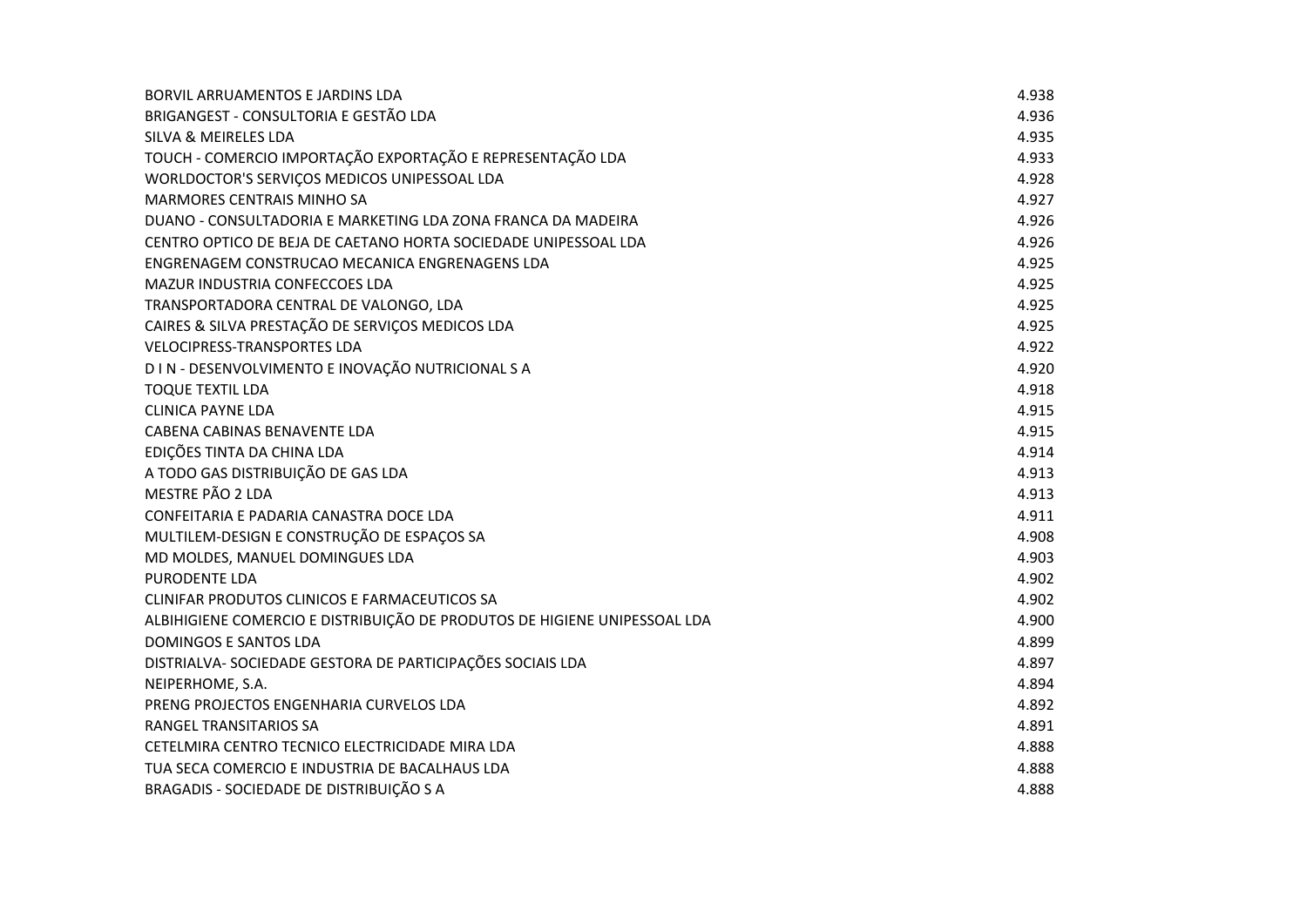| AGRO MECANICA JORGE VIEIRA MENESES E FILHOS LDA                                         | 4.888 |
|-----------------------------------------------------------------------------------------|-------|
| <b>PRO IDOSOS LDA</b>                                                                   | 4.887 |
| R L S REPRESENTATIONS AND LIAISON SERVICES REPRESENTAÇÃO PARA A INDUSTRIA AUTOMOVEL LDA | 4.887 |
| DR JOSE ARMANDO CARDOSO BARBOSA LDA                                                     | 4.886 |
| EXCELSO LAGES UNIPESSOAL LDA                                                            | 4.883 |
| ADRIANO PIMENTA - ARQUITECTOS LDA                                                       | 4.883 |
| XHM - TEXTEIS LDA                                                                       | 4.881 |
| ALACUSTICA ENSAIOS E PROJECTOS DE ENGENHARIA ACUSTICA LDA                               | 4.881 |
| DENTIPRADO & CAMPO CLINICA DE MEDICINA DENTARIA LDA                                     | 4.880 |
| <b>MARTINS &amp; IRMAO LDA</b>                                                          | 4.878 |
| A R JUNIOR LDA                                                                          | 4.875 |
| VISAGRICOLA - PRODUTOS AGRICOLAS LDA                                                    | 4.875 |
| TRANSPORTADORA HUMBERTO & RIBEIRO UNIPESSOAL LDA                                        | 4.871 |
| <b>CELSIS FARMACEUTICA S A</b>                                                          | 4.869 |
| MAPIGESTE CONTABILIDADE E GESTAO LDA                                                    | 4.868 |
| ANIDIO DOS SANTOS & FILHOS LDA                                                          | 4.868 |
| <b>J.RIBEIRO FERNANDES LDA</b>                                                          | 4.864 |
| COA - CENTRO OFTALMOLOGICO DO ALENTEJO LDA                                              | 4.863 |
| NOTA PARALELA - LABORATORIO DE PROTESES DENTARIAS LDA                                   | 4.862 |
| PADINHO - MATERIAIS DE CONSTRUÇÃO E DECORAÇÃO LDA                                       | 4.860 |
| VIANAS, S.A.                                                                            | 4.859 |
| BACUS SERVIÇOS DE CONSULTADORIA LDA ZONA FRANCA DA MADEIRA                              | 4.855 |
| EDUARDO A GONÇALVES LDA                                                                 | 4.854 |
| PAPINHA MOBILIARIO SOCIEDADE UNIPESSOAL LIMITADA                                        | 4.853 |
| FIELDEON - SERVIÇOS LDA                                                                 | 4.852 |
| CRANSWICK PET & AQUATICS LIMITED - SUCURSAL EM PORTUGAL                                 | 4.851 |
| COLEGIO DE NOSSA SENHORA DE FATIMA                                                      | 4.850 |
| ACCIONA EOLICA PORTUGAL SA                                                              | 4.849 |
| IBERIAN COPPERS COMERCIO DE ARTIGOS DE COBRE E OUTROS S A                               | 4.849 |
| ILIDIO FRAGOSO & FILHOS LDA                                                             | 4.848 |
| SANTOS & FILIPE, LIMITADA                                                               | 4.848 |
| ARNALDO GOUVEIA MEDIAÇÃO DE SEGUROS LDA                                                 | 4.847 |
| FACTOR P SERVIÇOS TECNICOS DE ENGENHARIA LDA                                            | 4.846 |
| O REFUGIO DOS FIDALGUINHOS CRECHES JARDINS INFANCIA ATL LDA                             | 4.844 |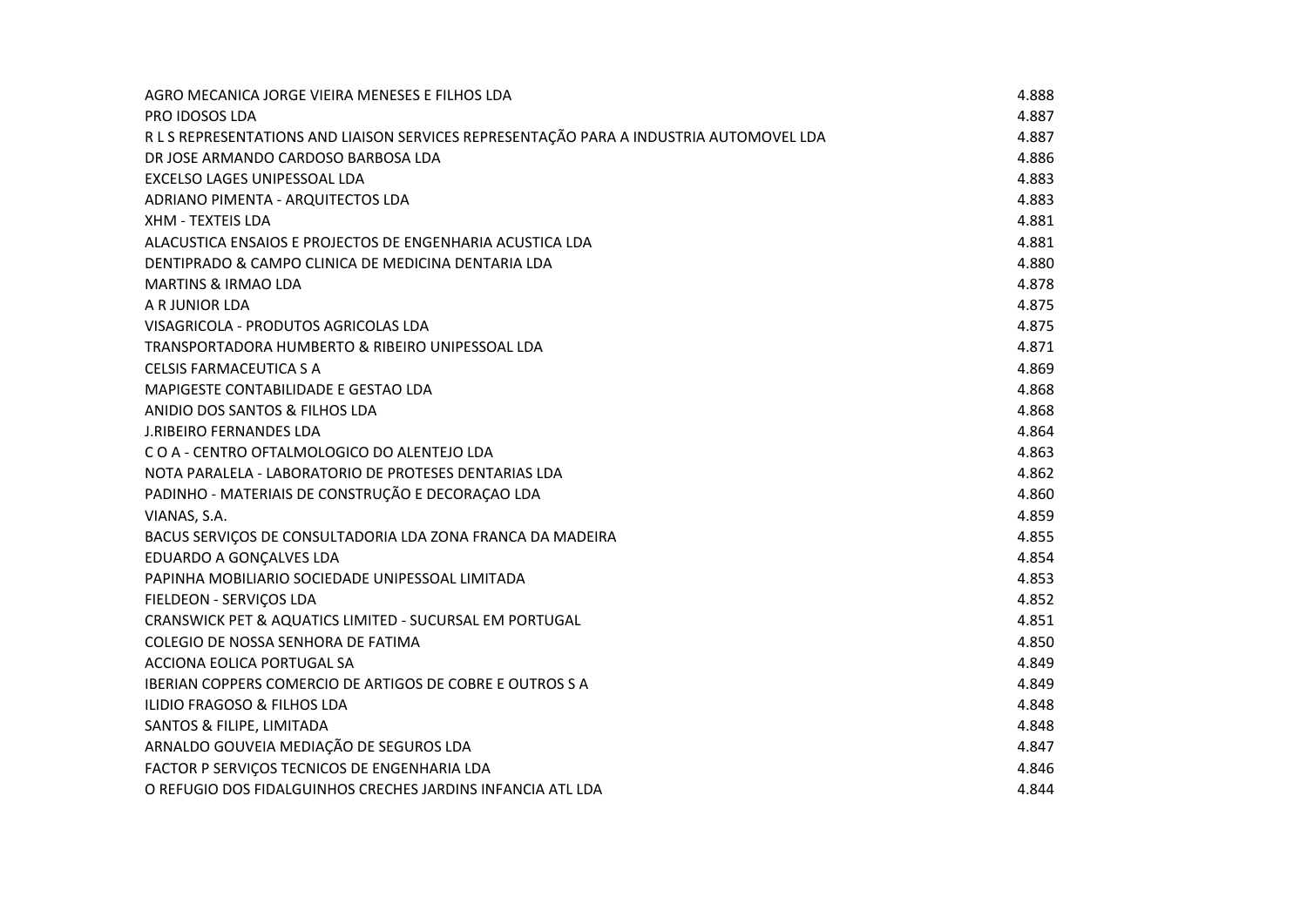| PRINTALENTEJO REGENERAÇÃO DE CONSUMIVEIS INFORMATICOS LDA                        | 4.843 |
|----------------------------------------------------------------------------------|-------|
| RENATO GUEDES UNIPESSOAL LDA                                                     | 4.841 |
| DISAVAC - DISTRIBUIDORA DE CLIMATIZAÇÃO DO ALGARVE LDA                           | 4.836 |
| CANOVISEU SERVIÇOS EM CANALIZAÇÕES LDA                                           | 4.836 |
| <b>GRAMARVIDRO LDA</b>                                                           | 4.830 |
| <b>MOREIRA LDA</b>                                                               | 4.829 |
| ARLINDO CORREIA E FILHOS SA                                                      | 4.824 |
| ALBANO MIGUEL FERNANDES LDA                                                      | 4.822 |
| PAULO AMARAL UNIPESSOAL LDA                                                      | 4.819 |
| GALUCHO INDUSTRIAS METALOMECANICAS SA                                            | 4.818 |
| FOURSTEEL PRODUTOS EM INOX LDA                                                   | 4.817 |
| MONERIS CONTANIZA - SERVIÇOS DE GESTÃO, S.A.                                     | 4.816 |
| AQUECIMENTO CENTRAL SEIXO - CLIMATIZAÇÃO LDA                                     | 4.816 |
| VASCO LOPES - MEDIAÇÃO DE SEGUROS LDA                                            | 4.815 |
| ANTASREST - GESTÃO HOTELEIRA LDA                                                 | 4.811 |
| M 2000 GESTÃO DE RESTAURANTES LDA                                                | 4.809 |
| LFC& NJC - DIVISORIAS E TECTOS FALSOS LDA                                        | 4.808 |
| DAMAR PRODUTORA DE QUEIJOS LDA                                                   | 4.806 |
| SEIXO MADEIRAS LDA                                                               | 4.806 |
| <b>FRANCISCO BARATA UNIPESSOAL LDA</b>                                           | 4.805 |
| SULMARE EMPRESA DE PESCA LDA                                                     | 4.803 |
| PROOPTICA SOC DE OPTICA E REPRESENTACOES LDA                                     | 4.803 |
| GEONEXT - PRODUTOS ELÉCTRICOS, S.A.                                              | 4.798 |
| <b>BUSVOUGA LDA</b>                                                              | 4.795 |
| <b>TROPIKLOFT LDA</b>                                                            | 4.794 |
| JOSE AFONSO H DE CARVALHO LDA                                                    | 4.793 |
| AMBIGLOBAL - PRESTAÇÃO DE SERVIÇOS DE SEGURANÇA, HIGIENE E SAÚDE NO TRABALHO LDA | 4.790 |
| CADUBAL COMPANHIA DE ADUBOS SA                                                   | 4.788 |
| DENTAL MAIA LABORATORIO SA                                                       | 4.788 |
| GLOBAL GAMA CONSTRUÇÕES LDA                                                      | 4.785 |
| FARMACIA MODERNA TORTOSENDENSE LDA                                               | 4.779 |
| <b>BALONAS &amp; ABREU LDA</b>                                                   | 4.778 |
| CONSULTORIA AGRICOLA DIAS FERREIRA E SA NOGUEIRA S A                             | 4.777 |
| TECNICONTROL ELECTRONICA SEGURANÇA E COMUNICAÇÕES LDA                            | 4.774 |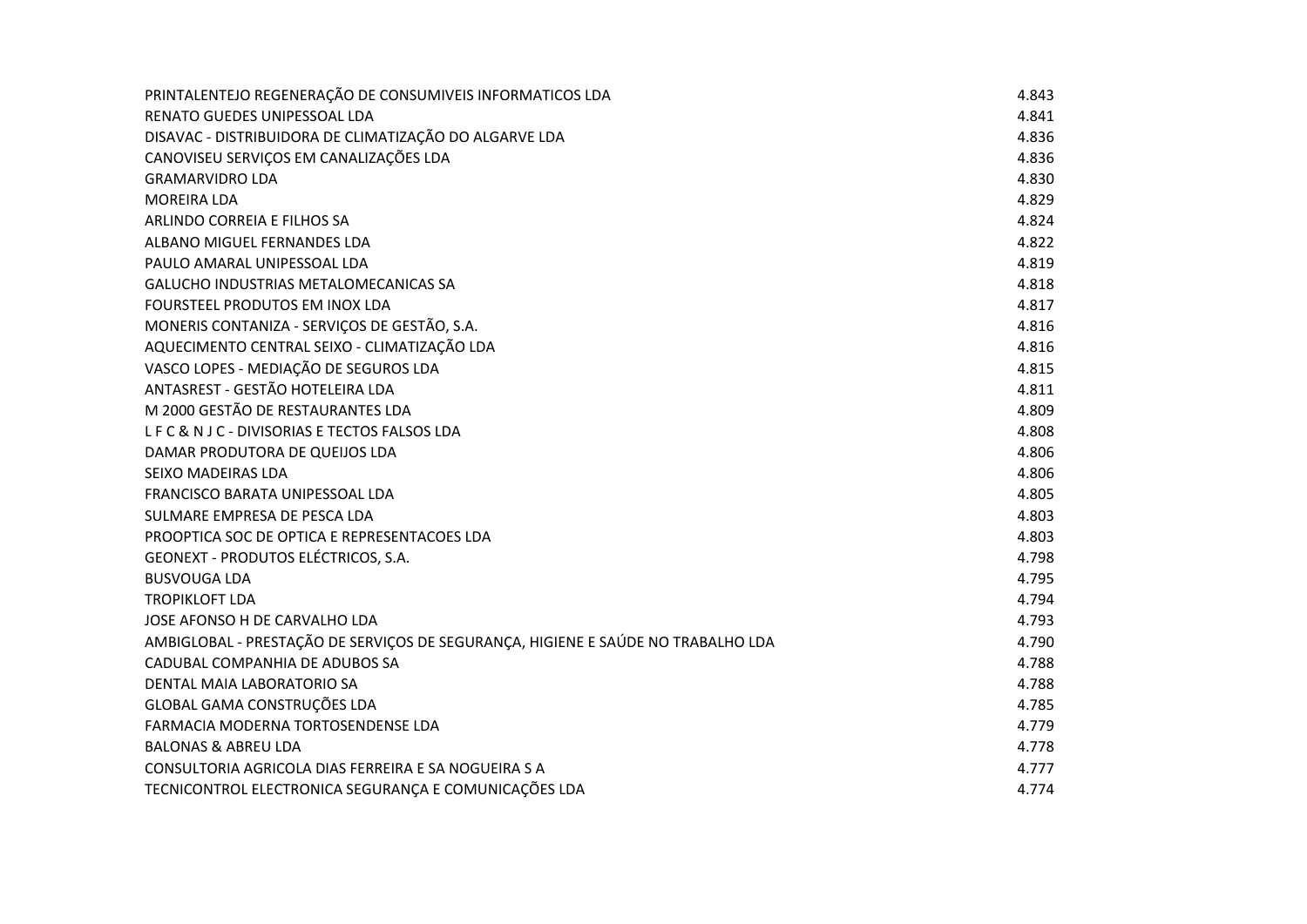| CLINICA MEDICO DENTARIA FRANCISCO DELILLE LDA           | 4.774 |
|---------------------------------------------------------|-------|
| ALGARDATA SISTEMAS INFORMATICOS SA                      | 4.771 |
| <b>SOARES &amp; GUERREIRO LDA</b>                       | 4.769 |
| ESCOLA PROFISSIONAL AMAR TERRA VERDE LDA                | 4.768 |
| J D EMPRESA DE LACTICINIOS SA                           | 4.768 |
| VINHAINOX, UNIPESSOAL LDA                               | 4.766 |
| ARNAL CONSTRUTORA IMOBILIARIA SA                        | 4.766 |
| TRANSPORTES MERCADORIAS ANTONIO CORREIA LDA             | 4.764 |
| FARMACIA DIOGO UNIPESSOAL LDA                           | 4.763 |
| SERRALHARIA JORGE MARELO LDA                            | 4.760 |
| ARFUS SOC CONSTRUCOES SA                                | 4.759 |
| INACIO MARTINS - CONSTRUÇÕES LDA                        | 4.757 |
| EXTERNATO INFANTIL O PAPIAO LDA                         | 4.757 |
| MARIA JOÃO HROTKO LDA                                   | 4.755 |
| ORENSE SERVIÇOS INTERNACIONAIS LDA                      | 4.755 |
| ADILACTA - PRODUÇÃO E COMERCIALIZAÇÃO DE QUEIJO LDA     | 4.753 |
| PREVICON - PRE ESFORÇADOS SA                            | 4.750 |
| ALENTEPETRO - COMERCIO DE COMBUSTIVEIS LDA              | 4.750 |
| EXPANDISERVE SISTEMAS DE INFORMAÇÃO SA                  | 4.749 |
| PROFUNDA ORIGEM COMERCIO DE CARNES LDA                  | 4.749 |
| AUDIRAM SERVICOS DE CONTABILIDADE S A                   | 4.747 |
| MATADOURO REGIONAL ZEZERE SARL                          | 4.747 |
| INTERVALENÇAIMO - SOCIEDADE DE GESTÃO IMOBILIARIA LDA   | 4.741 |
| FARMACIA CENTRAL DO SABUGAL UNIPESSOAL LDA              | 4.740 |
| PEREIRA MONTEIRO & ALMEIDA LDA                          | 4.739 |
| TOPIMETAL APLICAÇÕES METALICAS LDA                      | 4.735 |
| <b>ALCRIESTOR ESTORES LDA</b>                           | 4.734 |
| SOC DE CONSTRUÇÕES FONTES & FONTES LDA                  | 4.733 |
| TECTODIVISOUSA TECTOS FALSOS E DIVISORIAS LDA           | 4.732 |
| CLINICA DE MEDICINA DENTARIA DR JOÃO BASILIO LDA        | 4.731 |
| ESPROSER - ESCOLA PROFISSIONAL S.A.                     | 4.731 |
| ACORDES DO MESTRE - ARTES DO ESPECTACULO UNIPESSOAL LDA | 4.728 |
| JOSE MARIA PEREIRA E FILHOS LDA                         | 4.725 |
| SARINHAS - SOCIEDADE DE CONSTRUÇÕES LDA                 | 4.724 |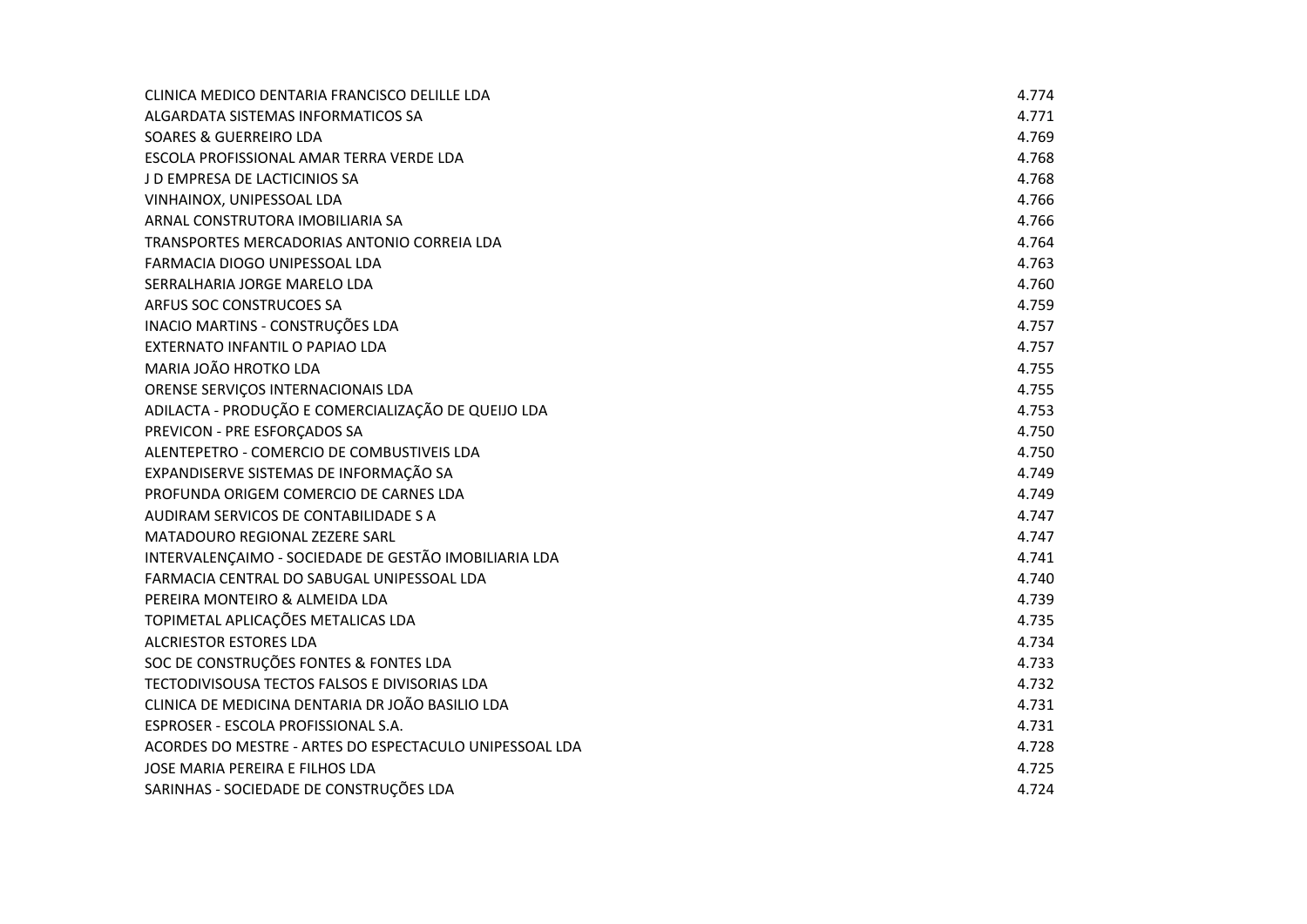| OPTICA FLAVEA SOC DE COMERCIALIZAÇÃO DE PRODUTOS OPTICOS LDA      | 4.722 |
|-------------------------------------------------------------------|-------|
| GRIFAGEM JOSE PEDRO SOCIEDADE UNIPESSOAL LDA                      | 4.721 |
| MARIA DA GLORIA BRANDAO LDA                                       | 4.720 |
| MACOCHÃ CONSTRUÇÃO E MATERIAIS LDA                                | 4.713 |
| JMP, SOC DE CONSULTORES LDA                                       | 4.713 |
| VICRA COMUNICAÇÕES, LDA                                           | 4.710 |
| <b>GLUBISOL ENERGIAS LDA</b>                                      | 4.709 |
| <b>AMERICO MARTINS LDA</b>                                        | 4.709 |
| BRUNO FILIPE DUARTE RAMOS UNIPESSOAL LDA                          | 4.704 |
| LARENSEDIEP SHIPPING UNIPESSOAL LDA ZONA FRANCA DA MADEIRA        | 4.700 |
| PEÇASLIMIA COMERCIO DE PEÇAS E ACESSORIOS PARA AUTOMOVEIS LDA     | 4.698 |
| TRANSPORTES IDEAL ODIMIRENSE LDA                                  | 4.698 |
| CARGOMES-TRANSPORTES NACIONAIS E INTERNACIONAIS LDA               | 4.697 |
| SIOUX PORTUGUESA FABRICA CALCADO UNIPESSOAL LDA                   | 4.694 |
| <b>IRMAOS FARIA SANTOS LDA</b>                                    | 4.693 |
| FARMACIA MARTINS PEDRO UNIPESSOAL LDA                             | 4.692 |
| AGENCIA ADRIANO ACTIVIDADES FUNERARIAS LDA                        | 4.692 |
| AUTO ACESSORIOS JALEMA LDA                                        | 4.691 |
| <b>SANTOS E SILVA LDA</b>                                         | 4.691 |
| <b>IV MATOS IMOBILIARIA LDA</b>                                   | 4.689 |
| ELIENERGIA PRODUÇÃO DE ENERGIA LDA                                | 4.688 |
| ENERGIA VERDE PRODUÇÃO DE ENERGIA LDA                             | 4.688 |
| PARQUE EOLICO SENHORA DO MONTE LDA                                | 4.688 |
| BELMIRO E BARREIRA LDA                                            | 4.687 |
| REGIDOIS - RESTAURANTE, S.A.                                      | 4.686 |
| PRESMAC ASSISTÊNCIA TÉCNICA PERITAGENS E AVALIAÇÕES AGRÍCOLAS LDA | 4.686 |
| PRIMAVERA BUSINESS SOFTWARE SOLUTIONS SA                          | 4.686 |
| JOAQUIM GUIMARÃES MANUELA MALHEIRO E MARIO GUIMARÃES SROC         | 4.685 |
| RAMALPOMBEIRO CONSTRUÇÕES LDA                                     | 4.685 |
| META DAS ROTAS- COMERCIO DE TRANSPORTE DE MADEIRAS UNIPESSOAL LDA | 4.684 |
| FRK - SERVIÇOS DE MARKETING NA INTERNET S A                       | 4.682 |
| KINGSWAY LDA ZONA FRANCA DA MADEIRA                               | 4.681 |
| Z COMERCIO DE SNACK BAR E PRONTO A VESTIR LDA                     | 4.680 |
| SOMELGAS SOC ELECTRODOMESTICOS E GAS LDA                          | 4.679 |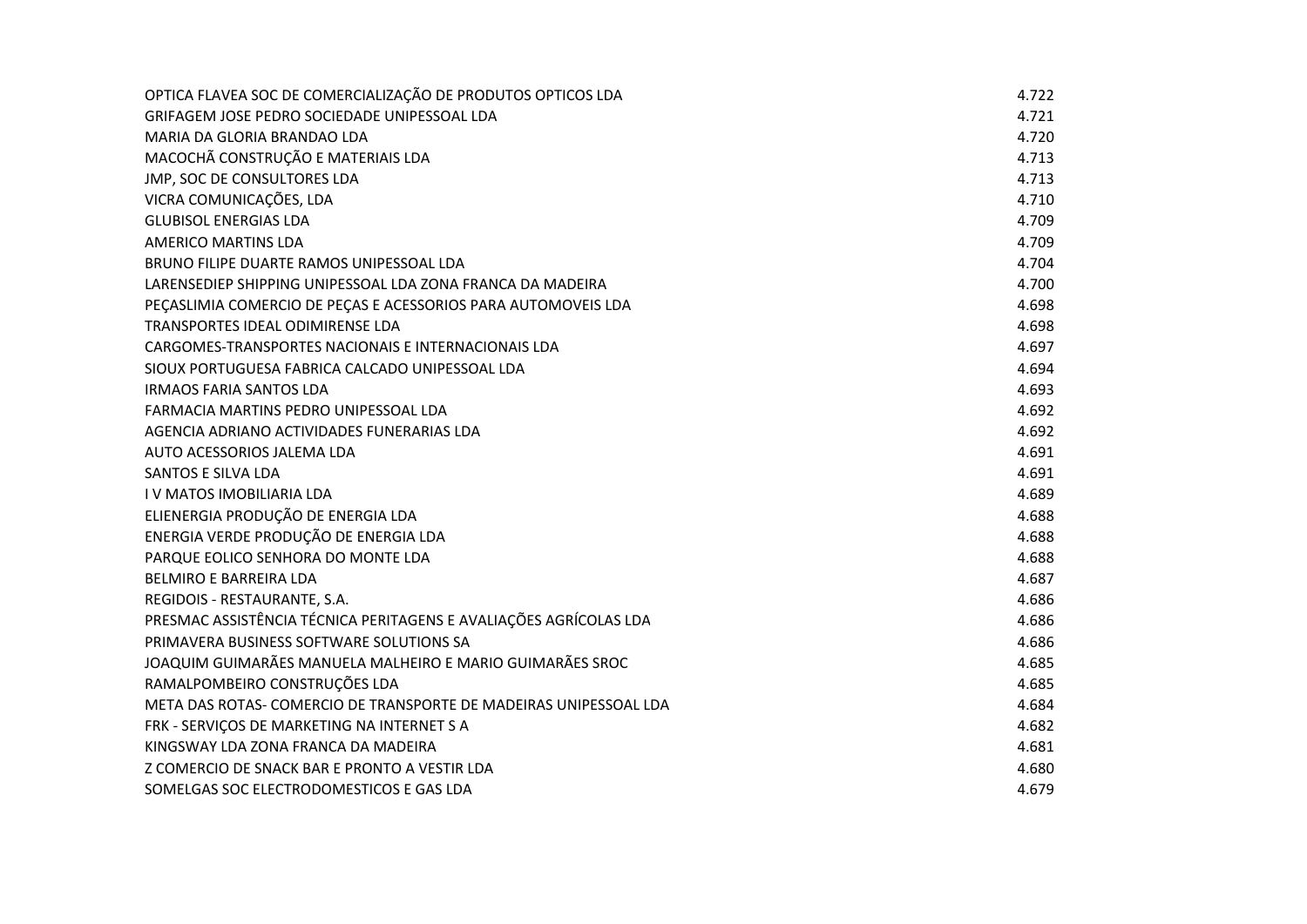| POLIHOTEL COMERCIO EQUIPAMENTOS HOTELEIROS LDA                                            | 4.679 |
|-------------------------------------------------------------------------------------------|-------|
| MTA COMERCIO DE MAQUINAS TRACTORES E AUTOMOVEIS LDA                                       | 4.679 |
| ARGILANDIA CONSTRUÇÕES UNIPESSOAL LDA                                                     | 4.678 |
| SUPERGUARDA - SUPERMERCADOS LDA                                                           | 4.677 |
| GSLI - GRUPO DE SERVIÇOS LOGÍSTICOS INTEGRADOS LDA                                        | 4.676 |
| IMOQUEEN EMPREENDIMENTOS IMOBILIARIOS SA                                                  | 4.675 |
| ZEZERINVEST MEDIAÇÃO IMOBILIARIA UNIPESSOAL LDA                                           | 4.675 |
| ARUNCE ANALISES CLINICAS LDA                                                              | 4.674 |
| AVICOPIA COMUNICACOES INFORMATICA E ESCRITORIO LDA                                        | 4.670 |
| CATARINO SANTOS - COMERCIO DE OURIVESARIAS L D                                            | 4.669 |
| F CORTEZ VAZ LDA                                                                          | 4.669 |
| EMPRESA DE CERVEJAS DA MADEIRA, SOCIEDADE UNIPESSOAL, LDA                                 | 4.669 |
| DRYAS ARQUEOLOGIA LDA                                                                     | 4.668 |
| <b>CARLOS BICHA E FILHOS LDA</b>                                                          | 4.668 |
| EGV - INVESTIMENTOS IMOBILIARIOS UNIPESSOAL LDA                                           | 4.668 |
| <b>J SAS LDA</b>                                                                          | 4.663 |
| <b>FARMACIA SA BANDEIRA S A</b>                                                           | 4.663 |
| COLEGIO D JOSE I LDA                                                                      | 4.660 |
| INSTITUTO DE INVESTIGAÇÃO E DESENVOLVIMENTO TECNOLOGICO EM CIENCIAS DA CONSTRUÇÃO ITECONS | 4.658 |
| <b>BIO COMB LDA</b>                                                                       | 4.657 |
| TEXTIL MANUEL GONCALVES SA                                                                | 4.657 |
| AZEITES MILENIUM LDA                                                                      | 4.655 |
| SOMAR SOC INDUSTRIAL DE TRANSFORMAÇÃO DE MADEIRAS LDA                                     | 4.651 |
| ISABEL ELIAS ABRANTES UNIPESSOAL LDA                                                      | 4.647 |
| GLENCOVE CORPORATION LXXII CONSULTADORIA E SERVIÇOS LDA ZONA FRANCA DA MADEIRA            | 4.645 |
| NUNO LOUREIRO LDA                                                                         | 4.644 |
| FOTOCERÂMICAS DO ATLÂNTICO LDA                                                            | 4.638 |
| PEDREIRA & FILHO LDA                                                                      | 4.637 |
| EDUARDO JOSE DE GOIS LDA                                                                  | 4.636 |
| SUZANA TEODORA UNIPESSOAL LDA                                                             | 4.636 |
| CONSTRUÇÕES DO VAROSO LDA                                                                 | 4.633 |
| <b>FARMACIA MONTE LDA</b>                                                                 | 4.631 |
| PREGO & FERNANDES EXTRACÇÃO DE PEDRA LDA                                                  | 4.630 |
| METALGUARDA INDUSTRIA METALURGICA LDA                                                     | 4.629 |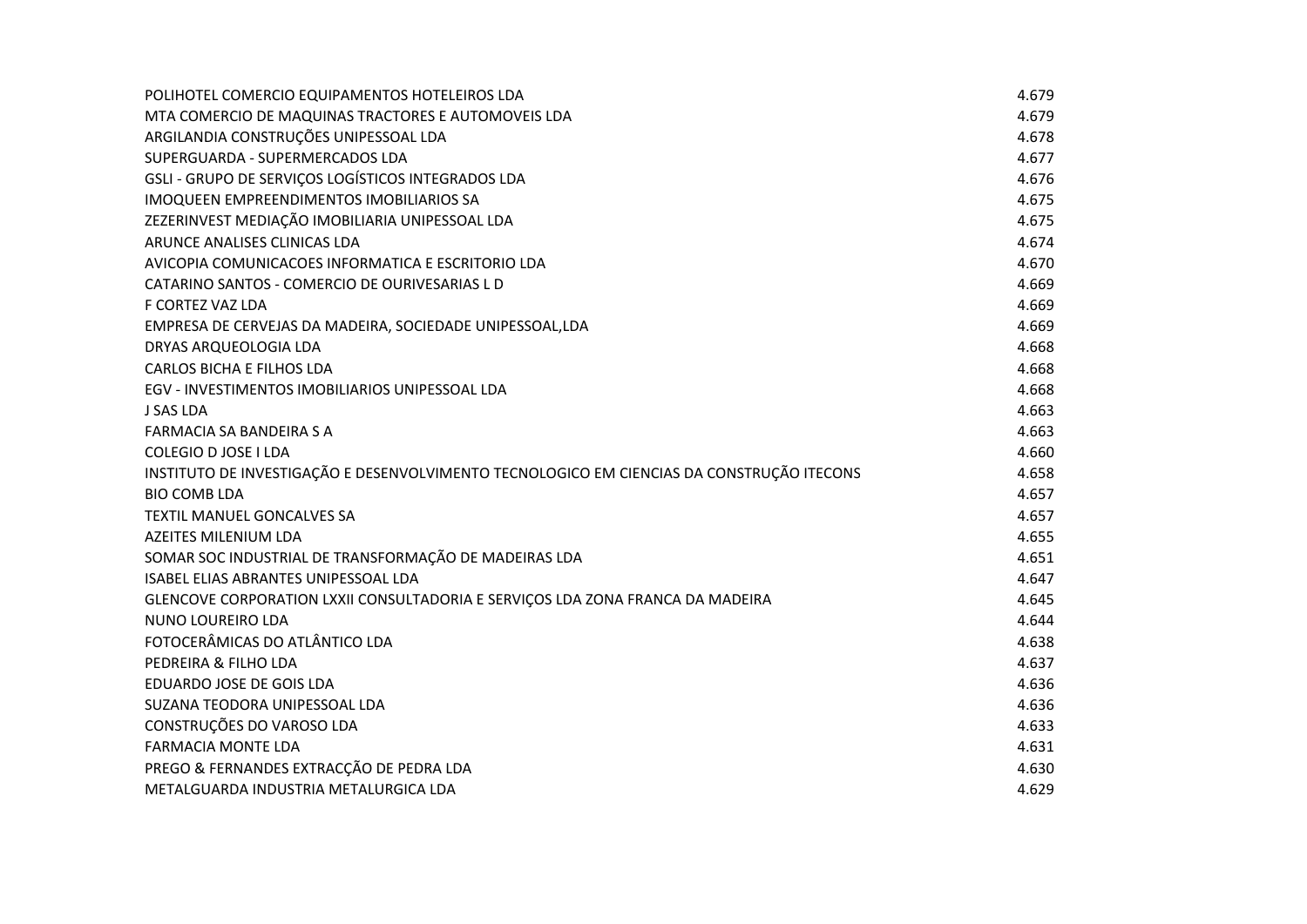| <b>GEOSURVEYS- CONSULTORES EM GEOFISICA LD</b>                | 4.625 |
|---------------------------------------------------------------|-------|
| BENOLI CONFECÇÕES LDA                                         | 4.625 |
| <b>AGRO SERTANENSE LDA</b>                                    | 4.625 |
| SUPERARGANIL SUPERMERCADOS SA                                 | 4.622 |
| SANTA CASA MISERICORDIA DE TRANCOSO                           | 4.620 |
| CANCELA E CARVALHO LDA                                        | 4.617 |
| SONAECOM-S G P S SA                                           | 4.617 |
| AVIAGRO EQUIPAMENTOS E SERVICOS AGRO PECUARIOS SA             | 4.615 |
| PASSIONFOOD LIMITADA                                          | 4.615 |
| <b>JOCRIAUTO LDA</b>                                          | 4.611 |
| PRAZILANDIA TURISMO E AMBIENTE - E E M                        | 4.610 |
| IMOMECADISTRI - SOCIEDADE DE GESTÃO IMOBILIARIA LDA           | 4.609 |
| MADEIFIEL MADEIRAS DE PENAFIEL LDA                            | 4.609 |
| SOMATON SOC DE MADEIRAS DE TONDELA LDA                        | 4.607 |
| SUTRAM - TRANSPORTES DE MERCADORIAS, SOCIEDADE UNIPESSOAL LDA | 4.606 |
| <b>IBERFAR - INDUSTRIA FARMACEUTICA SA</b>                    | 4.604 |
| ANTONIO RAMOS LDA                                             | 4.602 |
| FERNANDES PIRES E IRMAO LDA                                   | 4.601 |
| COCA COLA PORTUGAL REFRIGERANTES LDA                          | 4.595 |
| RODRIVILAS SOC DE CONSTRUCOES LDA                             | 4.593 |
| CAT & LAR - SERRALHARIA UNIPESSOAL LDA                        | 4.591 |
| SANTOS E CAETANO LDA                                          | 4.590 |
| JOAO CUNHA E SILVA E FILHOS LDA                               | 4.587 |
| ROLISER SOC REPRESENTACOES LDA                                | 4.586 |
| BRIOLEVEL - CLINICAS UNIPESSOAL LDA                           | 4.584 |
| QUINTA DOS COSTA GOMES - TURISMO RURAL LDA                    | 4.582 |
| OVINOSORENSE - COMERCIO DE GADO LDA                           | 4.581 |
| MOSAICO PUBLICIDADE UNIPESSOAL LDA                            | 4.580 |
| PINHÃO MAIS TRANSFORMAÇÃO DE FRUTOS SECOS LDA                 | 4.579 |
| <b>CLAUBERG &amp; FILHOS LDA</b>                              | 4.579 |
| MECA SUPERMERCADOS LDA                                        | 4.578 |
| <b>FRUTAS DO MONDEGO LDA</b>                                  | 4.577 |
| <b>REGISTAXA LDA</b>                                          | 4.577 |
| PANIFICADORA MOUTINHO LDA                                     | 4.576 |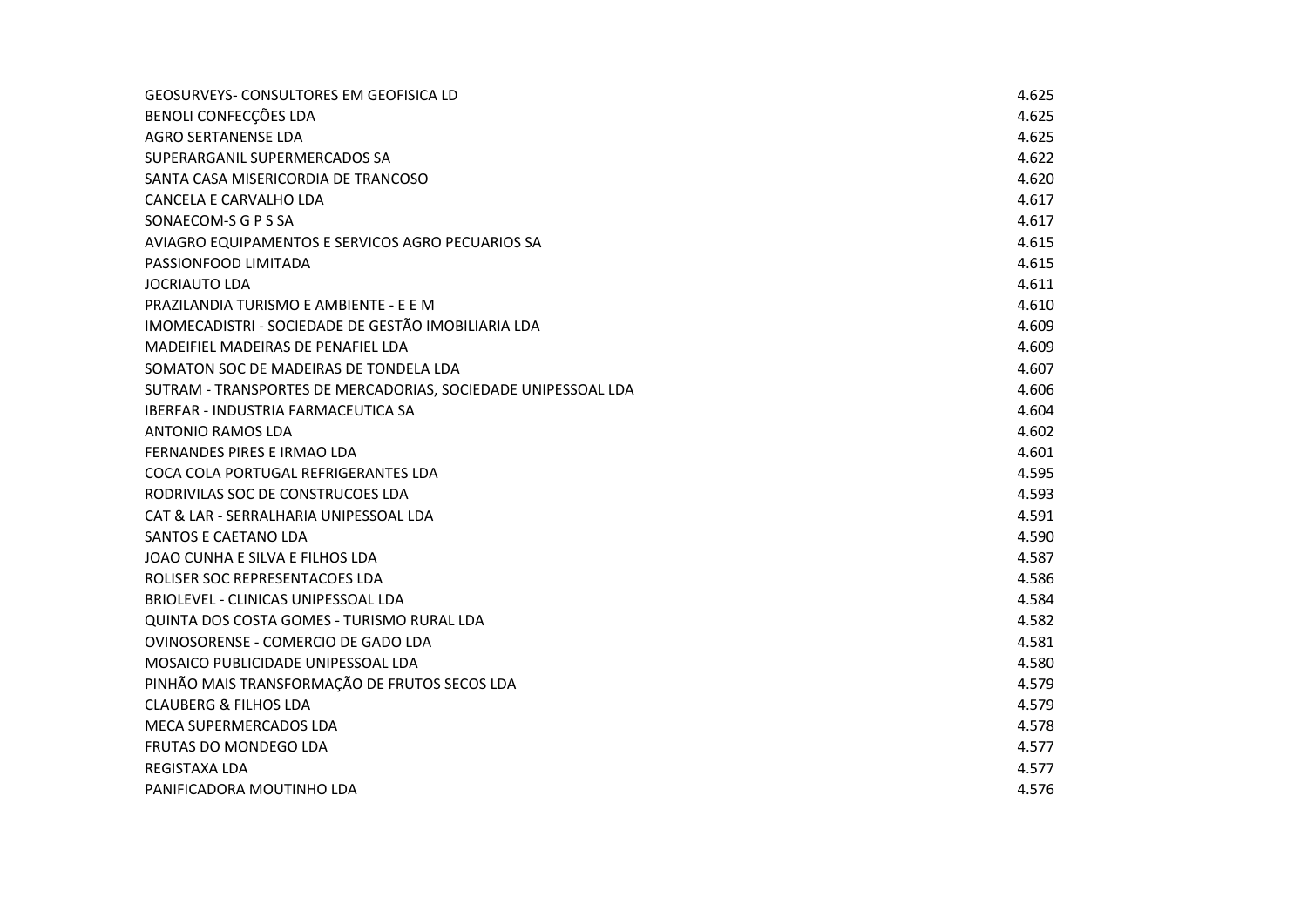| <b>BRANCO &amp; COSTA LDA</b>                                                       | 4.575 |
|-------------------------------------------------------------------------------------|-------|
| L FILIPE FREITAS COMERCIALIZAÇÃO DE EQUIPAMENTOS DE TELECOMUNICAÇÕES UNIPESSOAL LDA | 4.573 |
| TRANSPORTES ANABELA & MARQUES LDA                                                   | 4.572 |
| <b>WOOK LIVRARIAS, LDA</b>                                                          | 4.572 |
| REALNORMA, LDA                                                                      | 4.572 |
| OSUYA ASSET PORTUGAL LDA                                                            | 4.571 |
| SANCO PRODUTOS ELECTRONICOS SA                                                      | 4.570 |
| OTTER PORTUGUESA INDUSTRIA CALCADO LDA                                              | 4.567 |
| <b>GROUPACK INDUSTRIA DE EMBALAGENS LDA</b>                                         | 4.566 |
| CERVEJARIA RESTAURANTE O PRINCIPE LDA                                               | 4.563 |
| PETRO GRANDAIS SOC COMERCIAL DE AUTOMOVEIS E COMBUSTIVEIS LDA                       | 4.559 |
| NATALIO & ROMÃO - INSTALAÇÕES ELECTRICAS LDA                                        | 4.554 |
| PARMALAT PORTUGAL PRODUTOS ALIMENTARES LDA                                          | 4.554 |
| CAÇA NODOAS - LAVANDARIA UNIPESSOAL LDA                                             | 4.552 |
| PELICANZOO PARQUE ZOOLOGICO DE LAGOS UNIPESSOAL LDA                                 | 4.550 |
| IMOGAVAIA EMPREENDIMENTOS IMOBILIARIOS LDA                                          | 4.549 |
| AGENCIA FUNERARIA DE MANUEL ALVES & FILHOS LDA                                      | 4.547 |
| QCERTMAIS - ENGENHARIA CONSULTORIA E FORMAÇÃO LDA                                   | 4.547 |
| VEMONOR - VEDAÇOES E MOBILIARIO DO NORTE L DA                                       | 4.546 |
| RESOPRE SOC REVENDEDORA APARELHOS PRECISAO SA                                       | 4.545 |
| R A CARPINTARIAS LDA                                                                | 4.543 |
| PIFERDAL- INSTALAÇÕES ESPECIAIS LDA                                                 | 4.542 |
| TRANSPORTES SERGIO GUEDES LDA                                                       | 4.539 |
| HIMALAIA PNEUS UNIPESSOAL LDA                                                       | 4.537 |
| ACTIVIDADES HOTELEIRAS VALADAO LDA                                                  | 4.537 |
| CONSTRUÇÕES ALBERTO VASCO SA                                                        | 4.535 |
| ESTRELA ARTESANAL QUEIJARIA LDA                                                     | 4.533 |
| <b>SNA EUROPE - INDUSTRIES S A</b>                                                  | 4.532 |
| <b>MONTEIRO E PAULOS LDA</b>                                                        | 4.528 |
| LOPOTRANS TRANSPORTES UNIPESSOAL LDA                                                | 4.525 |
| PARABOUT CALCADO UNIPESSOAL LDA                                                     | 4.523 |
| IP - MEDICINA DENTARIA LDA                                                          | 4.523 |
| CONTAS E RESULTADOS CONTABILIDADE FISCALIDADE E GESTÃO LDA                          | 4.522 |
| SANTOTTA-INTERNACIONAL, SGPS, SOCIEDADE UNIPESSOAL, LDA (ZONA FRANCA DA MADEIRA)    | 4.522 |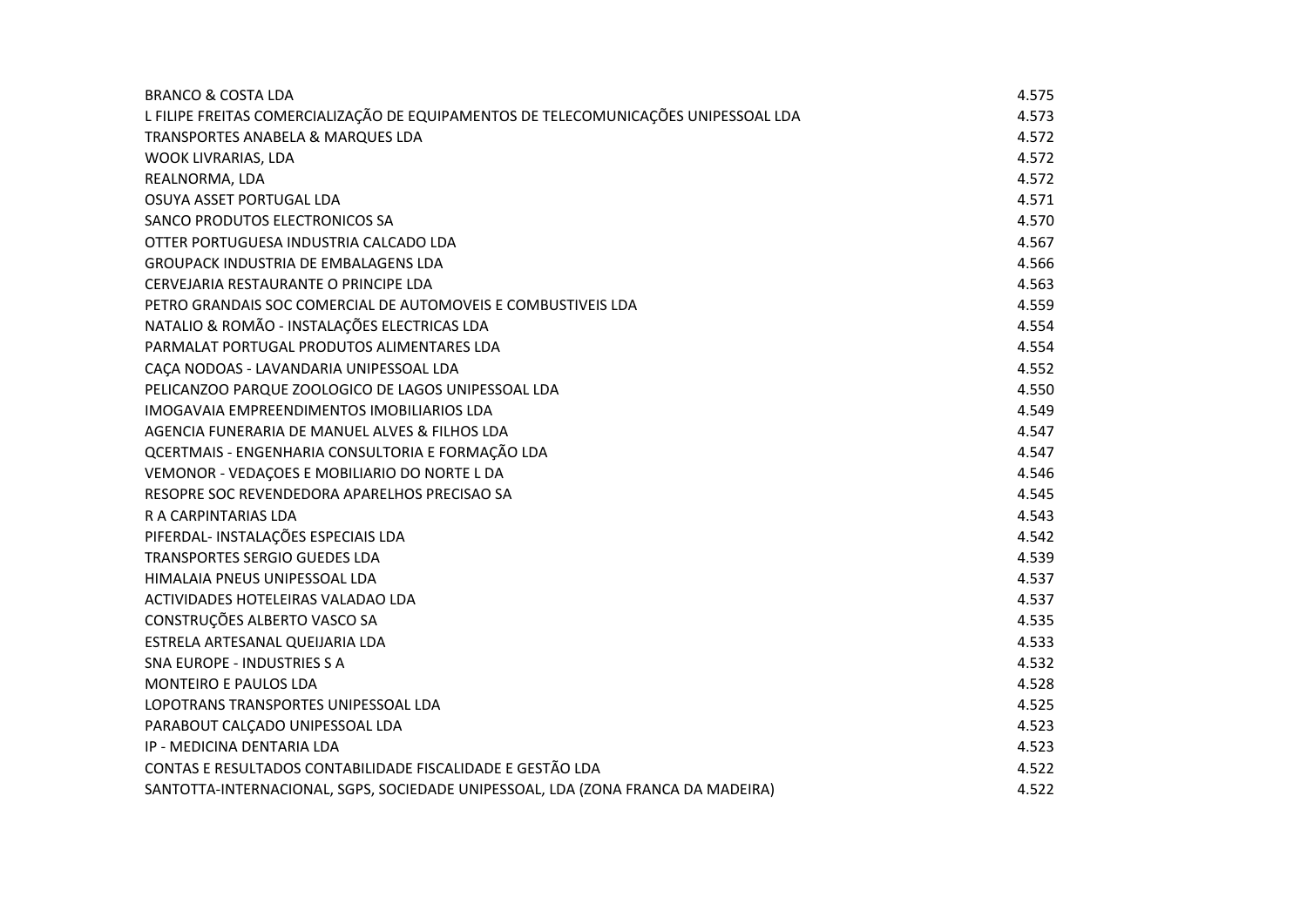| VISIFRUTA FRUTAS LDA                                               | 4.522 |
|--------------------------------------------------------------------|-------|
| FICOSA INTERNATIONAL SOC DE SERVICOS FINANCEIROS E COMERCIAIS LDA  | 4.521 |
| JORGE BRAS & FILHO SERVIÇOS CLINICOS E MEDICINA DO TRABALHO LDA    | 4.521 |
| ITALAGRO INDUSTRIA DE TRANSFORMACAO DE PRODUTOS ALIMENTARES SA     | 4.520 |
| CCAD- SERVIÇOS DE ENGENHARIA LDA                                   | 4.519 |
| <b>GESTAUTO SOC EMPREENDIMENTOS E GESTAO AUTOMOVEL LDA</b>         | 4.518 |
| TEDICARP APLICAÇÃO DE DIVISORIAS E TECTOS FALSOS LDA               | 4.516 |
| ERTECNA EMPRESA REVESTIMENTOS TECNICOS LDA                         | 4.516 |
| <b>IMOGRULHA IMOBILIARIA LDA</b>                                   | 4.516 |
| TRANSPORTES RODOVIARIOS MERCADORIAS GUARDENSE LDA                  | 4.516 |
| BEIRA PRESUNTOS - COMERCIO INTERNACIONAL LDA                       | 4.515 |
| NATIGAM - TECNOLOGIA E INJECÇÃO DE PLASTICOS SA                    | 4.514 |
| RESTAURANTE CARDOSO - NUNO SANTOS & IRMÃO LDA                      | 4.511 |
| SOCIEDADE AGRICOLA DA HERDADE MARIA DA GUARDA LDA                  | 4.504 |
| VETLIMA SOC DISTRIBUIDORA PRODUTOS AGRO PECUARIOS SA               | 4.504 |
| <b>OUINTA DA CASA BRANCA SOC DE EMPREENDIMENTOS TURISTICOS LDA</b> | 4.496 |
| PNEUSER MANUTENÇÃO AUTOMOVEL LDA                                   | 4.496 |
| JOÃO ELOI LDA                                                      | 4.496 |
| MEDICOBRA MEDIAÇÃO DE SEGUROS LDA                                  | 4.493 |
| MARIA DO CARMO FERREIRA PINA GOMES UNIPESSOAL LDA                  | 4.493 |
| TEMPOS LIVRES AGENCIA DE VIAGENS E TURISMO S A                     | 4.491 |
| FARMACIA GUERRA DE MARGARIDA ALMEIDA UNIPESSOAL LDA                | 4.491 |
| RCSOFT DESENVOLVIMENTO DE SOFTWARE LDA                             | 4.489 |
| ALBINOX CONSTRUÇÕES METALICAS LDA                                  | 4.489 |
| <b>JOHN CLIFTON LDA</b>                                            | 4.488 |
| O F M OBRAS PUBLICAS FERROVIARIAS E MARITIMAS S A                  | 4.486 |
| <b>JUSTLOG - AGENTES TRANSITARIOS LDA</b>                          | 4.485 |
| OLIVEIRA AMORIM & AMORIM LDA                                       | 4.485 |
| MANAGENET CONSULTORES E SERVIÇOS LDA ZONA FRANCA DA MADEIRA        | 4.483 |
| AMBULANCIAS SANTA QUITERIA LDA                                     | 4.482 |
| NORINSTELNOR INSTALACOES ESPECIAIS SA                              | 4.481 |
| MINHOFUMEIRO ENCHIDOS E FUMADOS A MODA DE PONTE DE LIMA LDA        | 4.480 |
| HERDADE DA AJUDA NOVA - SOCIEDADE AGRÍCOLA, UNIPESSOAL, LDA        | 4.478 |
| IMOLOIVO SOCIEDADE IMOBILIARIA LDA                                 | 4.477 |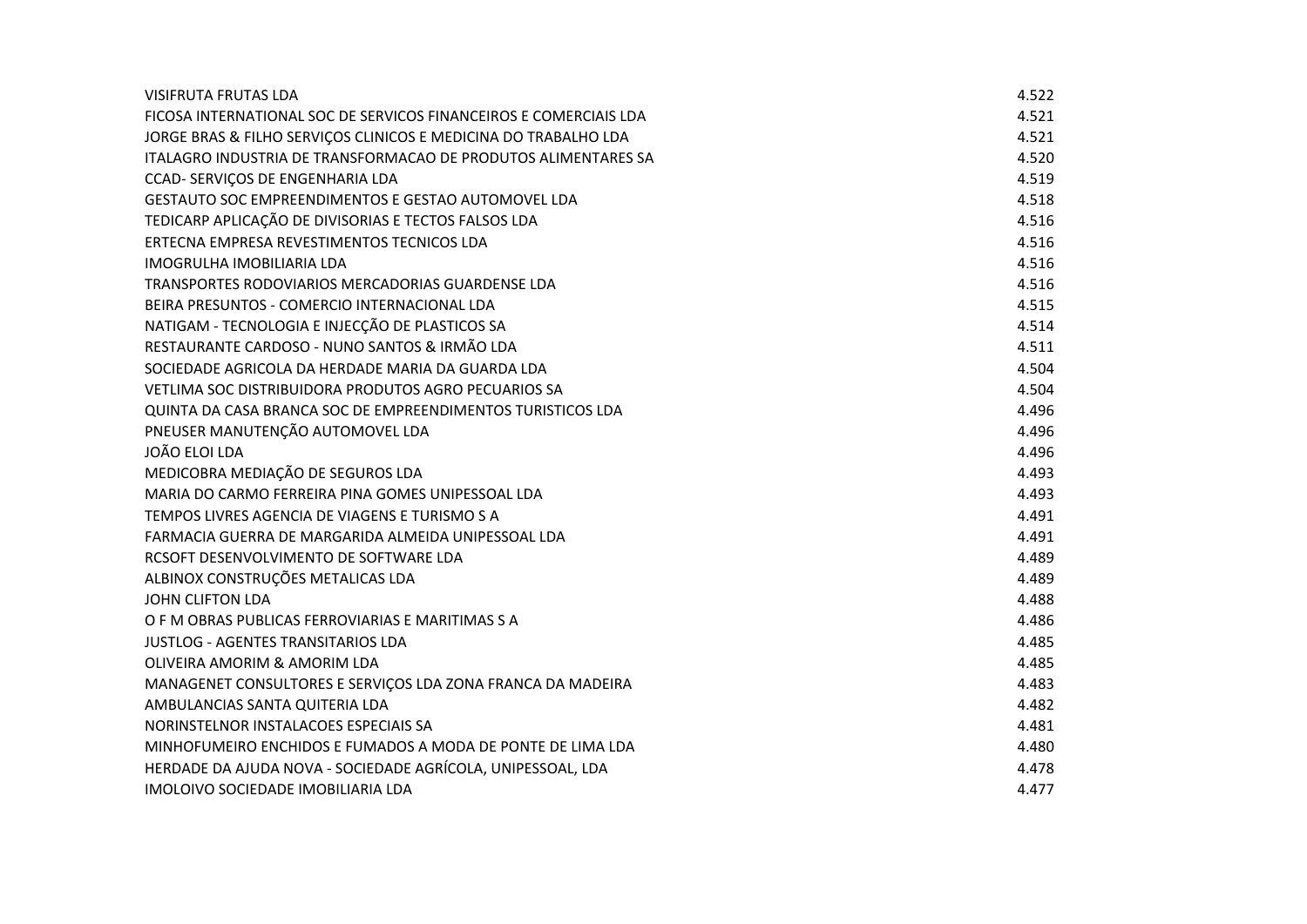| BEIRAFROST TRANSFORMAÇÃO DE FRUTA S A                                                               | 4.475 |
|-----------------------------------------------------------------------------------------------------|-------|
| SODIAMARESIMO SOCIEDADE DE GESTÃO IMOBILIARIA LDA                                                   | 4.473 |
| <b>MANUEL SANTOS NEVES LDA</b>                                                                      | 4.473 |
| <b>VALENTE MARQUES - COMERCIAL SA</b>                                                               | 4.473 |
| SAFFRON CONSULTADORIA E SERVIÇOS SOCIEDADE UNIPESSOAL LDA                                           | 4.471 |
| <b>FRANCO &amp; MENDES LDA</b>                                                                      | 4.471 |
| EIRAVIVA GESTÃO DE IMOVEIS LDA                                                                      | 4.470 |
| STECONFER - SOCIEDADE TECNICA DE CONSTRUÇÕES FERREAS S A                                            | 4.469 |
| INTEREDIFICIOS CONSTRUÇÕES LDA                                                                      | 4.469 |
| CLINICA MEDICA E DENTARIA DR RICARDO J R SILVA UNIPESSOAL LDA                                       | 4.468 |
| <b>CAPELA &amp; LEANDRO LDA</b>                                                                     | 4.465 |
| <b>MEDIT SAUDE LDA</b>                                                                              | 4.462 |
| SOMBRA DO GIRASSOL COMUNICAÇÃO LDA                                                                  | 4.462 |
| PORTFIRE - PORTAS TECNICAS LDA                                                                      | 4.461 |
| <b>GONCALVES E GONCALVES LDA</b>                                                                    | 4.454 |
| AUTO PEÇAS DE JOÃO BARATA LDA                                                                       | 4.452 |
| <b>CONFECCOES BELEX LDA</b>                                                                         | 4.451 |
| <b>MANUEL RESTE &amp; FILHOS LDA</b>                                                                | 4.450 |
| <b>MANUEL MARQUES HERD SA</b>                                                                       | 4.449 |
| IASATECS-INTERNATIONAL ACCOUNTINGS STANDARDS ADVISING & TECHNICAL SERVICES SOCIEDADE UNIPESSOAL LDA | 4.448 |
| RENALVISÃO - ACTIVIDADES CLINICAS LDA                                                               | 4.448 |
| <b>CUNHA &amp; OLIVEIRA LDA</b>                                                                     | 4.448 |
| CORTES DE CIMA, S.A.                                                                                | 4.447 |
| <b>GLACIAR GELADOS E CONGELADOS LDA</b>                                                             | 4.443 |
| <b>CLOUDBOX AUTO RESTAUROS LDA</b>                                                                  | 4.442 |
| <b>LOPES &amp; INOCENCIA LDA</b>                                                                    | 4.440 |
| RESTAURANTE SNACK BAR O SOLAR HOTELARIA LDA                                                         | 4.440 |
| SOUSELEC - SOCIEDADE UNIPESSOAL LDA                                                                 | 4.440 |
| CABOTROX COMERCIO DE MATERIAL ELECTRICO LDA                                                         | 4.439 |
| ACACIMPEC CONSTRUÇÃO CIVIL LDA                                                                      | 4.439 |
| SYSTEMODENTAL LABORATORIO DE PROTESE DENTARIA LDA                                                   | 4.438 |
| CERCOTECTOS - UNIPESSOAL LDA                                                                        | 4.438 |
| <b>MIRADOR &amp; GARCIA LDA</b>                                                                     | 4.437 |
| TRANSGRANITOS MARMORES E GRANITOS ALTO TAMEGA LDA                                                   | 4.437 |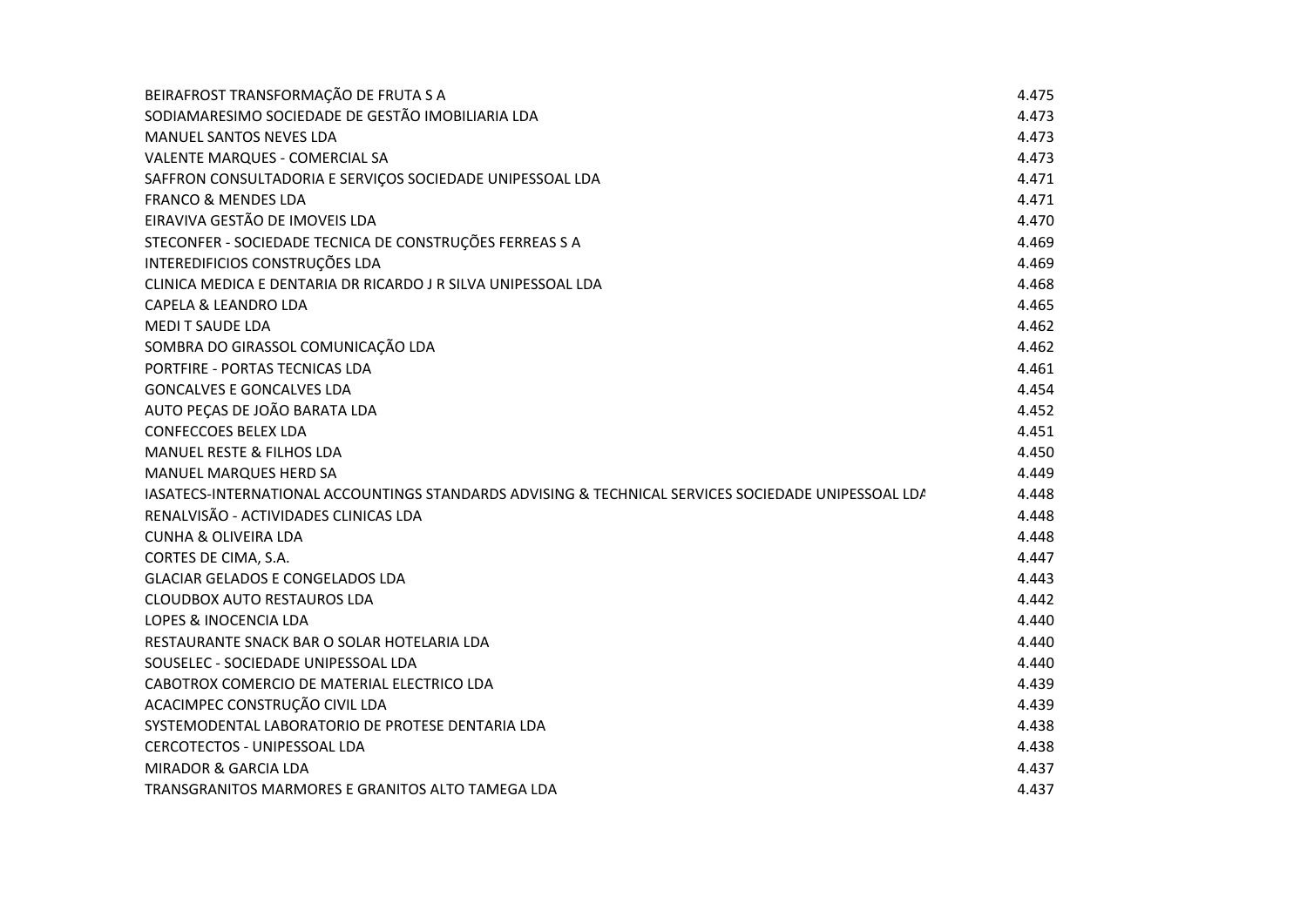| PRINTSHOP ARTES GRAFICAS LDA                                              | 4.436 |
|---------------------------------------------------------------------------|-------|
| MOREIRA PINTO E IRMAO LDA                                                 | 4.434 |
| MECATÉRMICA - SOCIEDADE MECÂNICA TÉRMICA UNIPESSOAL LDA                   | 4.434 |
| PERFECT AVIATION PORTUGAL SA                                              | 4.433 |
| LUIS MANUEL RAMALHO SARAIVA LDA                                           | 4.432 |
| <b>JAIME &amp; MIGUEL LDA</b>                                             | 4.431 |
| BRIGANGEST II GABINETE DE CONTABILIDADE LDA                               | 4.428 |
| BERGÉ AUTOMOCIÓN PORTUGAL, UNIPESSOAL LDA                                 | 4.427 |
| BOKIS COMERCIO INVESTIMENTOS GESTÃO E SERVIÇOS LDA ZONA FRANCA DA MADEIRA | 4.427 |
| RESIDENCIA RURAL DE REPOUSO CENTRO DE DIA UNIPESSOAL LDA                  | 4.424 |
| IMOBIMACUS SOC ADMINISTRADORA DE IMOVEIS SA                               | 4.423 |
| ANTONIO CAMACHO E FILHO LDA                                               | 4.422 |
| GREEN IBERICA AGENTES MARITIMOS COMERCIO E TRANSPORTES LDA                | 4.422 |
| CONFECÇÕES LARUIBELY LDA                                                  | 4.421 |
| ANTERIOR CONSULTADORIA E INVESTIMENTOS SOC UNIPESSOAL LDA                 | 4.420 |
| GASPAR-SOCIEDADE FERRAGENS LDA                                            | 4.414 |
| SERTACOS PAVIMENTOS DA SERTA LDA                                          | 4.413 |
| MADIEL SOCIEDADE DE MEDIAÇÃO DE SEGUROS LDA                               | 4.412 |
| PLATZ - INVESTIMENTOS HOTELEIROS LDA                                      | 4.411 |
| REASON CONFECÇÕES LDA                                                     | 4.411 |
| PORTWINDOW - FABRICAÇÃO DE JANELAS LDA                                    | 4.411 |
| <b>IJB S A</b>                                                            | 4.410 |
| ENCANTADO CENTRO PSICOLOGICO E TERAPEUTICO LDA                            | 4.408 |
| CAMARC CARPINTARIA E MARCENARIA AROUCA LDA                                | 4.403 |
| SCHNABEL MARKETING E SERVIÇOS LDA                                         | 4.398 |
| MERITOCIL PUBLICIDADE TECNOLOGICA LDA                                     | 4.397 |
| <b>MENDES E CACO LDA</b>                                                  | 4.397 |
| <b>TUBOPLAN TUBAGENS INDUSTRIAIS LDA</b>                                  | 4.391 |
| JOSE ANTONIO PINTO E FILHOS LDA                                           | 4.390 |
| ZAPVELOZ - VIAGENS E TURISMO, LDA                                         | 4.390 |
| CONFERCRUZ CONSTRUÇÃO E REPARAÇÃO DE EDIFICIOS LDA                        | 4.389 |
| FISICO MAIS ACTIVIDADES DESPORTIVAS LDA                                   | 4.389 |
| POLICARPO - TURISMO LDA                                                   | 4.387 |
| AGENCIA FUNERARIA CONSTANTINO FERREIRA LDA                                | 4.386 |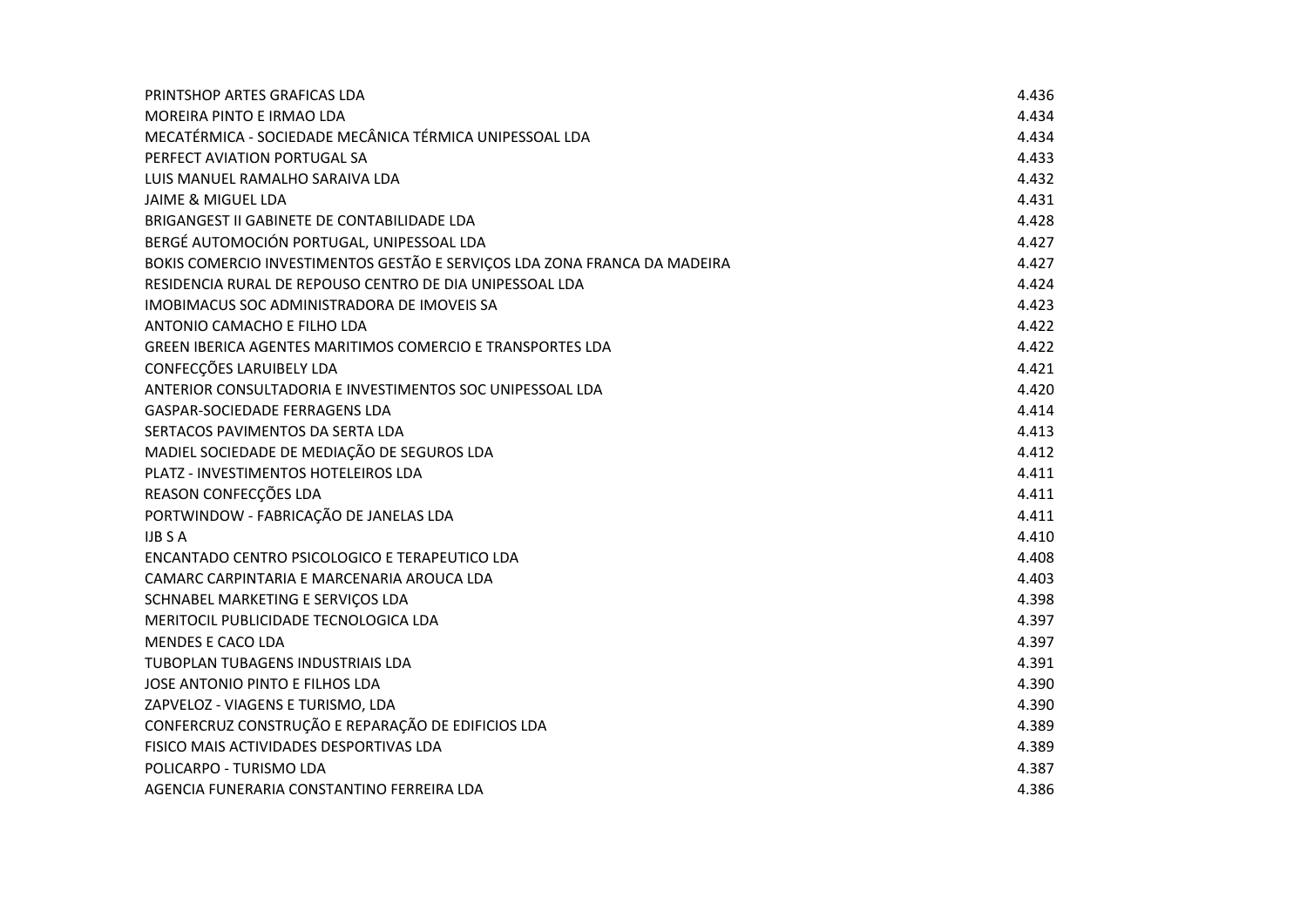| SULCOURIER TRANSPORTES DE MERCADORIAS LDA                                                      | 4.385 |
|------------------------------------------------------------------------------------------------|-------|
| AGRIVILHENA - MAQUINAS AGRICOLAS UNIPESSOAL LDA                                                | 4.383 |
| CENTRO RADIOLOGIA BEJA LDA                                                                     | 4.382 |
| CLINICA MEDICO DENTARIA DO ARRABALDE LDA                                                       | 4.379 |
| VOLNUVEM - CLIMATIZAÇÃO UNIPESSOAL LDA                                                         | 4.378 |
| CONFORTUBO CLIMATIZAÇÃO E ENERGIAS ALTERNATIVAS LDA                                            | 4.378 |
| APPM - ANA CALADO PINTO, PEDRO DE CAMPOS MACHADO, ILÍDIO CÉSAR FERREIRA & ASSOCIADO, SROC, LDA | 4.377 |
| IDW CONSULTORIA EM SERVIÇOS DE INFORMAÇÃO LDA                                                  | 4.376 |
| RUI PEDRO BRAZ UNIPESSOAL LDA                                                                  | 4.373 |
| VICTOR GUEDES INDUSTRIA E COMERCIO SARL                                                        | 4.372 |
| SLYWOOLF MARKETING E SERVIÇOS DE CONSULTADORIA COMERCIAL LDA ZONA FRANCA DA MADEIRA            | 4.371 |
| SABEDORIA CENTRAL CONSTRUÇÕES E REMODELAÇÕES LDA                                               | 4.371 |
| PETROGRAVO SOC DE COMBUSTIVEIS LDA                                                             | 4.370 |
| ROSARIO NARCISO AGRO PECUARIA LDA                                                              | 4.367 |
| ETEPI PAVIMENTOS LDA                                                                           | 4.360 |
| CONTAMIGA CONSULTORES DE FISCALIDADE E GESTÃO LDA                                              | 4.354 |
| BILRO'S SOC DE RESTAURAÇÃO DE ESTREMOZ LDA                                                     | 4.351 |
| CONSTRUÇÕES VIVISA LDA                                                                         | 4.350 |
| CONSTRUGOMES, SL. UNIPERSONAL-SUCURSAL EM PORTUGAL                                             | 4.350 |
| TRANSAGRI SOC TRANSFORMACAO E COMERCIALIZACAO PRODUTOS AGRICOLAS LDA                           | 4.350 |
| AGENCIA FUNERARIA FIGUEIREDO & FILHOS LDA                                                      | 4.348 |
| <b>CARMO SA</b>                                                                                | 4.347 |
| SOLUNEXT CONSULTORIA DE SISTEMAS DE GESTÃO UNIPESSOAL LDA                                      | 4.347 |
| CALEIESTOR CALEIRAS E ESTORES LDA                                                              | 4.346 |
| POLICLINICA VIANENSE LDA                                                                       | 4.345 |
| MEDICIO UTILIDADES EQUIPAMENTOS E INVESTIMENTOS IMOBILIARIOS LDA                               | 4.344 |
| <b>DAVALTIR LDA</b>                                                                            | 4.342 |
| <b>BOMBAS GRUNDFOS PORTUGAL S A</b>                                                            | 4.342 |
| ORTOÉVORA, MEDICINA DENTÁRIA LDA                                                               | 4.342 |
| TECNOVIA AÇORES SOC DE EMPREITADA SA                                                           | 4.342 |
| <b>BARREIROS &amp; FERREIRA LDA</b>                                                            | 4.340 |
| <b>INOVMAQ - MAQUINAS LDA</b>                                                                  | 4.337 |
| FIR - SEGURANÇA E VIGILANCIA LIMITADA                                                          | 4.335 |
| <b>MICRO INDUSTRIAL LDA</b>                                                                    | 4.333 |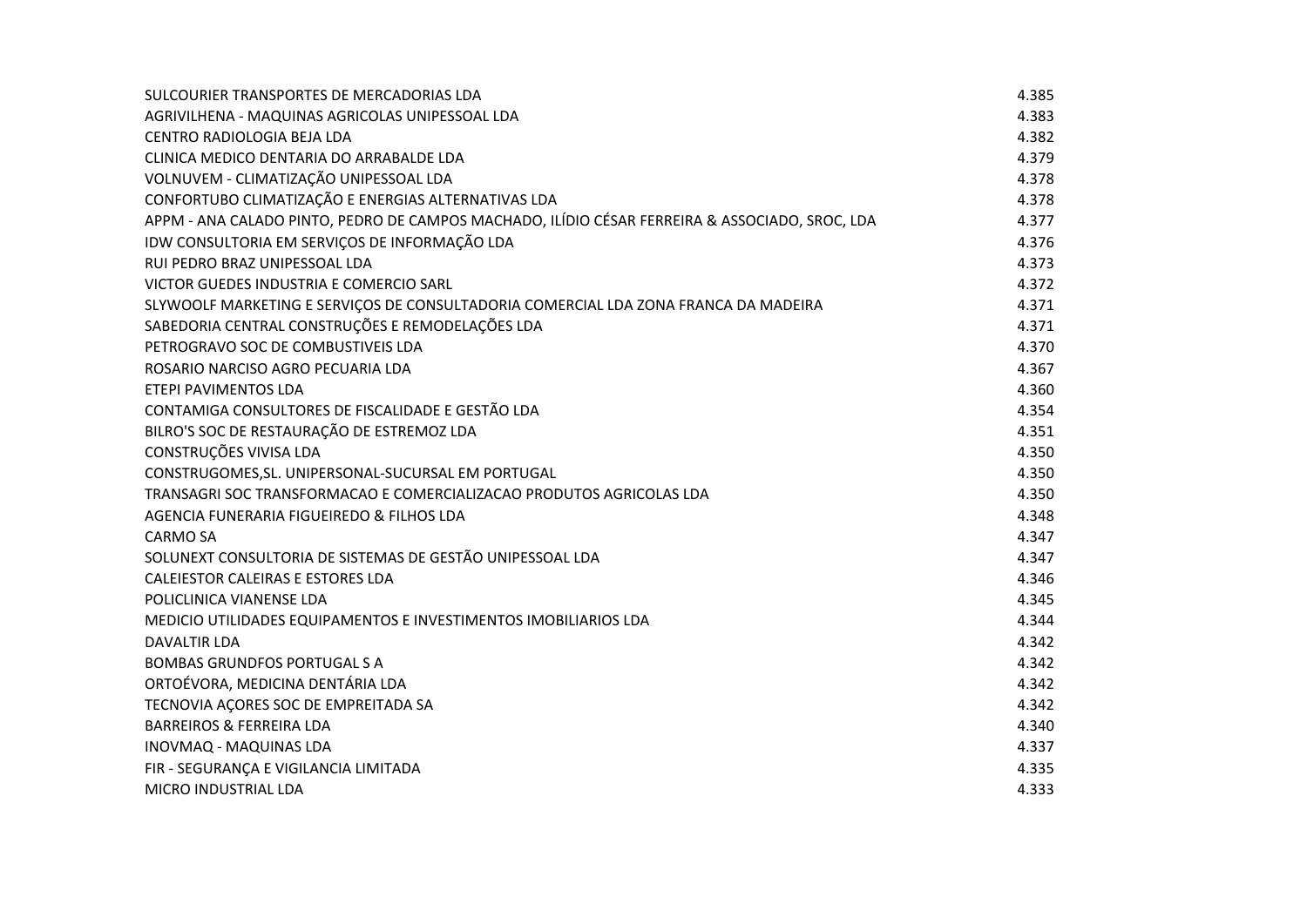| NUTRIDEIAS INDUSTRIA ALIMENTAR LDA SOCIEDADE EM LIQUIDAÇÃO       | 4.331 |
|------------------------------------------------------------------|-------|
| MELHORSITIO PROMOÇÃO IMOBILIARIA LDA                             | 4.331 |
| AMPLO REQUINTE UNIPESSOAL LDA                                    | 4.330 |
| TEAGA TECNOLOGIA DE HABITAÇÃO LDA                                | 4.330 |
| SOLIVALE TRATAMENTO DE RESIDUOS INDUSTRIAIS LDA                  | 4.330 |
| <b>COSTA E DIAS LDA</b>                                          | 4.330 |
| SANTOS QUELHAS, GESTÃO E ADMINISTRAÇÃO DE PROPRIEDADES LDA       | 4.330 |
| R T S PREFABRICADOS DE BETÃO LDA                                 | 4.328 |
| <b>ELECTRO MINHO LDA</b>                                         | 4.327 |
| BRIGANSOL - ENERGIAS RENOVÁVEIS, UNIPESSOAL LDA                  | 4.327 |
| VALOR HORIZONTAL - SOCIEDADE IMOBILIARIA S A                     | 4.327 |
| FG - FUMEIROS DA GUARDA, UNIPESSOAL, LDA                         | 4.326 |
| QUIMIDÃO - COMERCIO E DISTRIBUIÇÃO DE PRODUTOS DE HIGIENE LDA    | 4.325 |
| JAQUECIPROLAR COMERCIO DE MATERIAIS DE CONSTRUÇÃO UNIPESSOAL LDA | 4.324 |
| MABACONTA CONTABILIDADE E SERVICOS LDA                           | 4.324 |
| JUSTA MUDANÇA CONSTRUÇÕES LDA                                    | 4.324 |
| EQUIPAMENTOS MARIO AGOSTINHO LDA                                 | 4.323 |
| PAISALUZ ELECTRICIDADE CANALIZAÇÕES CONSTRUÇÃO CIVIL LDA         | 4.323 |
| RAMALHO & BENTO LDA                                              | 4.321 |
| IT PEOPLE - CONSULTORES LDA                                      | 4.319 |
| H C I CONSTRUCOES SA                                             | 4.317 |
| <b>COELHO GOMES &amp; FILHOS LDA</b>                             | 4.317 |
| FERNANDO ANES, UNIPESSOAL LDA                                    | 4.316 |
| ALBERTO MOURA E FILHO LDA                                        | 4.316 |
| BAJUPEÇAS COMERCIO DE PEÇAS E ACESSORIOS PARA AUTOMOVEIS LDA     | 4.313 |
| DURAN & CUNHA SOC IMOBILIARIA SA                                 | 4.313 |
| ARRIBAS ARRIBAS LDA                                              | 4.312 |
| SORRICOSTA SORRIBAS E DESATERROS LDA                             | 4.309 |
| VIDRARIA BRIGANTINA LDA                                          | 4.309 |
| FLAVIGRÉS, S.A.                                                  | 4.306 |
| DECO PROTESTE EDITORES LD                                        | 4.306 |
| PETROMONBAS DISTRIBUIÇÃO DE COMBUSTIVEIS UNIPESSOAL LDA          | 4.301 |
| <b>VIVEIROS VAL DAS PLANTAS LDA</b>                              | 4.301 |
| JUVENAL ALVES DOMINGOS LDA                                       | 4.299 |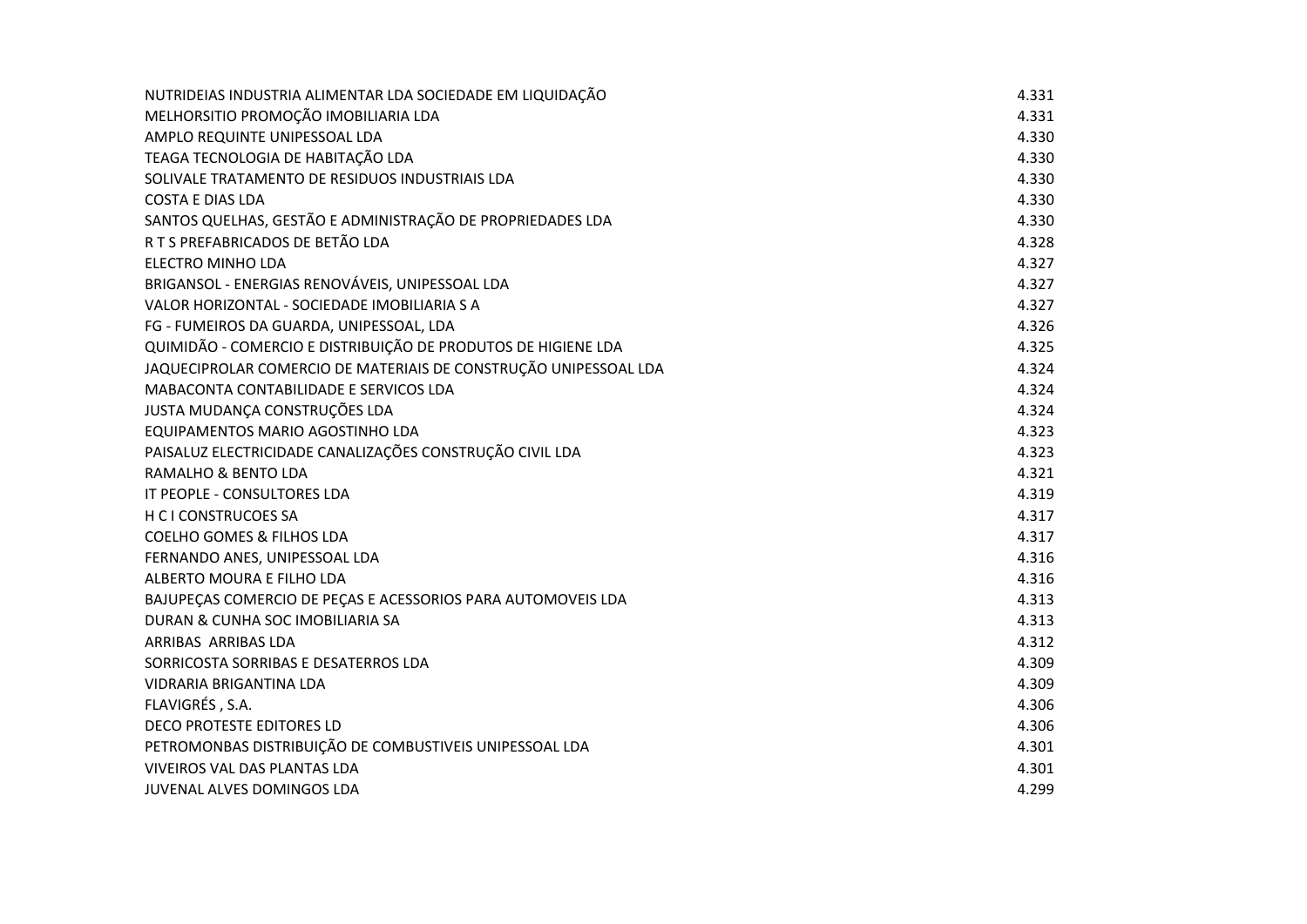| ARGANILCAR COMERCIO DE AUTOMOVEIS LDA                           | 4.298 |
|-----------------------------------------------------------------|-------|
| RECAUCHUTAGEM SÃO MAMEDE LDA                                    | 4.292 |
| RUI ROLO, UNIPESSOAL LDA                                        | 4.290 |
| ALBIFERRAGENS COMERCIO MATERIAIS PARA A CONSTRUCAO LDA          | 4.289 |
| MP & RC LDA                                                     | 4.287 |
| ASCENDI COSTA DE PRATA, AUTO ESTRADAS DA COSTA DE PRATA, S.A.   | 4.284 |
| A J L PEREIRA UNIPESSOAL LDA                                    | 4.280 |
| RESIMADEIRAS RESINAS E MADEIRAS LDA                             | 4.280 |
| <b>GUERREIRO &amp; PRATA LDA</b>                                | 4.276 |
| BIO RAD LABORATORIES APARELHOS RAGENTES LABORATORIOS LDA        | 4.276 |
| CHAMALIMA COMERCIO DE GAS E ELECTRODOMESTICOS LDA               | 4.275 |
| ANTONINO DIAS FERNANDES LDA                                     | 4.275 |
| FORTUNATO O FREDERICO & CA LDA                                  | 4.273 |
| AZULIMALVA CONFECÇÕES UNIPESSOAL LDA                            | 4.273 |
| PAO MILHO SUPERMERCADO VILA NOVA LDA                            | 4.272 |
| AGUIAR CARNES COMERCIO DE CARNES LDA                            | 4.272 |
| MACORIBAS - COMÉRCIO DE MATERIAIS DE CONSTRUÇÃO LDA             | 4.267 |
| PALOPINA - TRANSPORTES E LOGISTICA LDA                          | 4.263 |
| <b>MISTER CAKE LDA</b>                                          | 4.263 |
| HOSPITAL VETERINARIO DO BAIXO ALENTEJO LDA                      | 4.262 |
| PAULO BARRADAS & GORETI SISTEMAS ELECTRICOS E ALARMES LDA       | 4.261 |
| <b>TRANSPORTES A MENDES LDA</b>                                 | 4.261 |
| HIGIENAROMA COMERCIO DE PRODUTOS DE LIMPEZA E AMBIENTADORES LDA | 4.260 |
| ISOLMONDEGO INSTALAÇÃO FORNOS INDUSTRIAIS LDA                   | 4.259 |
| PC BOX - SISTEMAS INFORMATICOS UNIPESSOAL LDA                   | 4.257 |
| <b>TRANS2005 TRANSPORTES RODOVIARIOS LDA</b>                    | 4.255 |
| PROVAVIVA - FARMACIAS LDA                                       | 4.254 |
| VENTURA & QUEIRÓS - WELLNESS, LDA                               | 4.253 |
| <b>QUEIROZ E BATISTA LDA</b>                                    | 4.252 |
| HIGILIQUIDOS PRODUTOS E EQUIPAMENTOS DE LIMPEZA LDA             | 4.251 |
| MOTORCHAVES - COMERCIALIZAÇÃO E REPARAÇÃO DE VIATURAS LDA       | 4.250 |
| S P OPTICA LDA                                                  | 4.246 |
| PUBLIGITANIA PUBLICIDADE LDA                                    | 4.241 |
| PETROIL - UNIPESSOAL LDA                                        | 4.239 |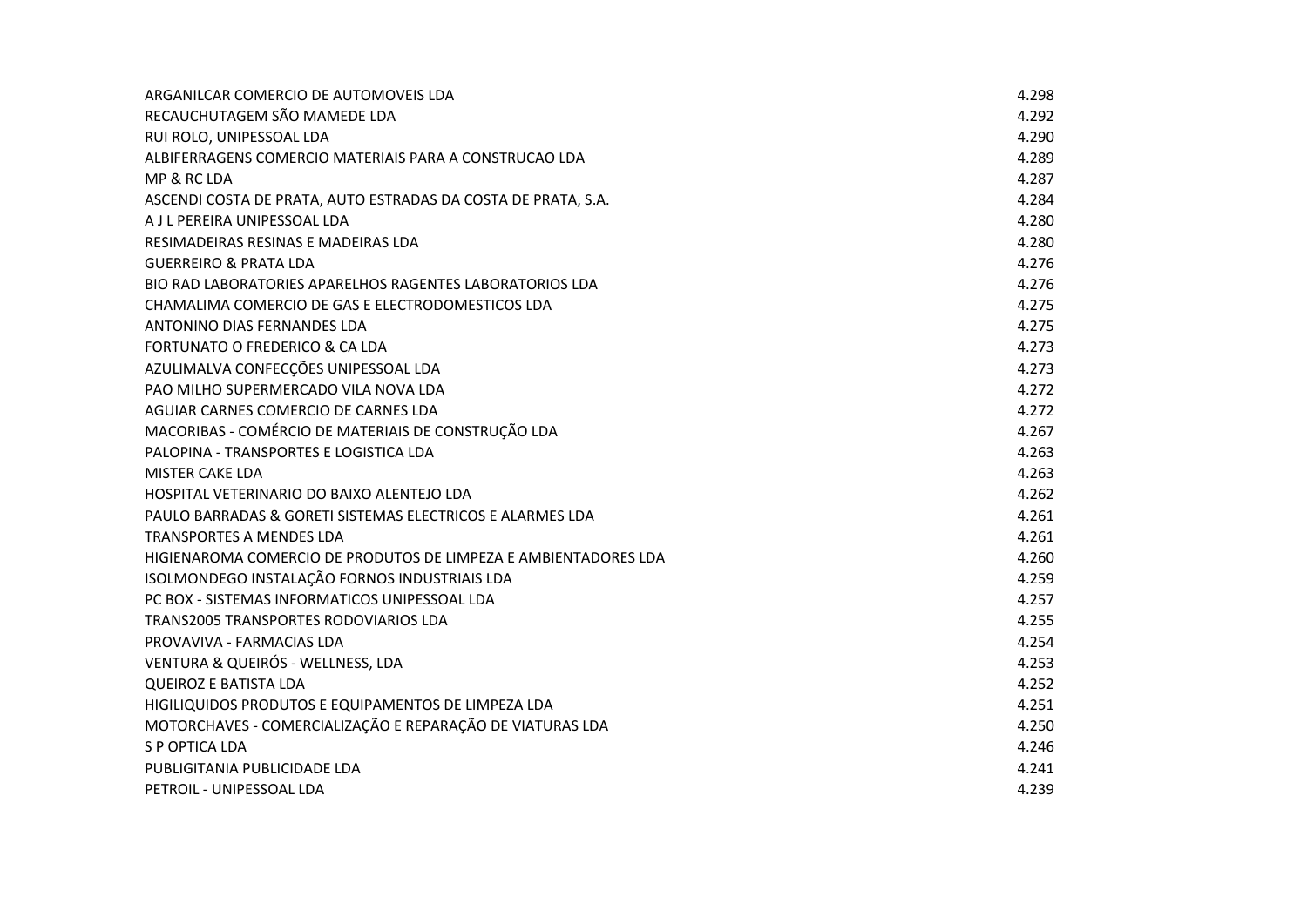| B SIMPLE SISTEMAS DE INFORMAÇÃO LDA                                                                   | 4.239 |
|-------------------------------------------------------------------------------------------------------|-------|
| JOÃO VITORINO & FILHOS - COMERCIO E TRANSPORTES LDA                                                   | 4.238 |
| DELMIRA CAMPOS PERFUMARIA E COSMETICA LDA                                                             | 4.235 |
| JULIO HUGO PINA BICHO MARIA CELINIA PINA BICHO MARIA CELIA CASTELO BRANCO CARLOS GABRIEL CASTELO BRAN | 4.234 |
| EBRIS INVESTIMENTOS TURISTICOS LDA                                                                    | 4.232 |
| JOAQUIM GONÇALVES MALTEZ UNIPESSOAL LDA                                                               | 4.232 |
| ISR - CONSTRUÇÕES IMOBILIÁRIAS, S.A.                                                                  | 4.230 |
| TECNAT TECNOLOGIAS DE ACABAMENTOS LDA                                                                 | 4.230 |
| PERFIL GOLD LDA                                                                                       | 4.226 |
| BALANCAS MARQUES JOSE PIMENTA MARQUES LDA                                                             | 4.226 |
| TIA ROSA EXPLORAÇÃO DE HOTELARIA LDA                                                                  | 4.226 |
| NORAS SILVERIO & BIZARRO DO VALE SROC                                                                 | 4.226 |
| PALADARES ALENTEJANOS SOCIEDADE DE PRODUÇÃO E COMERCIALIZAÇÃO DE PRODUTOS ALIMENTARES LDA             | 4.226 |
| SUPERMERCADO ANICETO LDA                                                                              | 4.222 |
| VIINVEST INVESTIMENTOS IMOBILIARIOS LDA                                                               | 4.217 |
| LAMEIRINHO INDUSTRIA TEXTIL SA                                                                        | 4.216 |
| LUX HEALTH CLUB LDA                                                                                   | 4.215 |
| PETROESTANQUE COMBUSTIVEIS LDA                                                                        | 4.215 |
| NETFIXA COMERCIO DE EQUIPAMENTOS DE TELECOMUNICAÇÕES LDA                                              | 4.213 |
| PELES MACEDENCE COMERCIO DE LÃS E PELES LDA                                                           | 4.212 |
| <b>MORGADO E IRMAO LDA</b>                                                                            | 4.211 |
| EXTERNATO O CANTINHO CARCAVELOS SOC ENSINO LDA                                                        | 4.210 |
| MATADOURO REGIONAL BEIRA SERRA SARL                                                                   | 4.207 |
| MELIROCHA MINIMERCADO LDA                                                                             | 4.203 |
| LUIS JACOB - AUTOMOVEIS UNIPESSOAL LDA                                                                | 4.202 |
| JJJ ACTIVIDADES HOTELEIRAS LDA                                                                        | 4.202 |
| LUIS MARREIROS EQUIPAMENTOS DE ESCRITORIO LDA                                                         | 4.201 |
| TRANSNIL - INDUSTRIAS LDA                                                                             | 4.200 |
| ARC BIOSCIENCES - SCIENTIFIC CONSULTING LDA                                                           | 4.200 |
| MARTINS PINTO GOMES LDA                                                                               | 4.199 |
| R6LIVING ENGENHARIA DE CONSTRUÇÃO E RABILITAÇÃO LDA                                                   | 4.194 |
| MINFO GRAFICA - SERVIÇOS GRAFICOS E PUBLICIDADE LDA                                                   | 4.193 |
| AIS AUTOMOTIVE INTERIOR SYSTEMS PORTUGAL, LDA                                                         | 4.193 |
| AQUECEL AQUECIMENTO E ELECTRICIDADE LDA                                                               | 4.189 |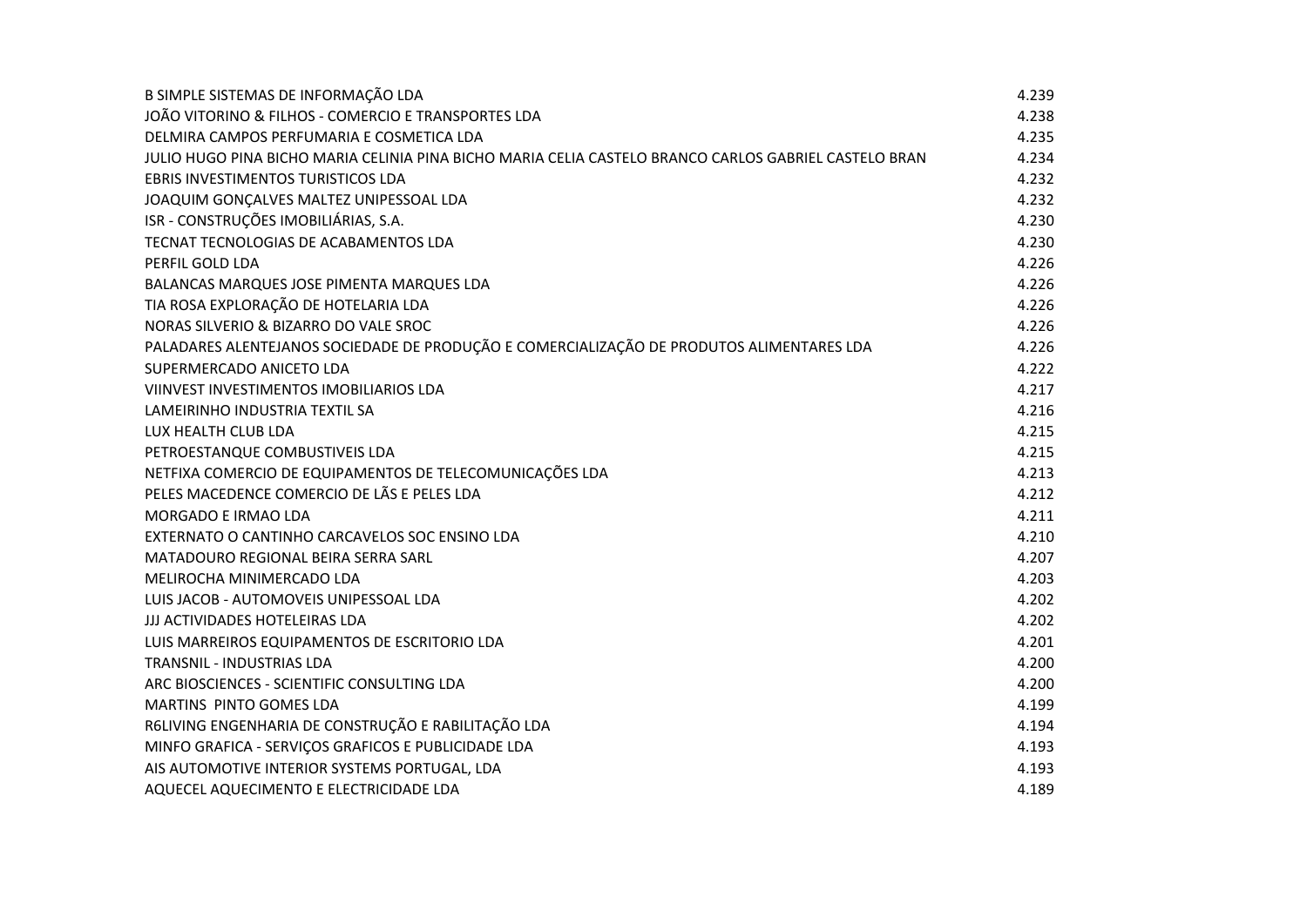| MIGUEL GONÇALVES UNIPESSOAL LDA                                    | 4.189 |
|--------------------------------------------------------------------|-------|
| <b>FELIZFRESCURA LDA</b>                                           | 4.187 |
| J ROMÃO & MARQUES LDA                                              | 4.186 |
| YTRAVEL LDA                                                        | 4.186 |
| MANUEL SOUSA & LUCIA LDA                                           | 4.185 |
| ASSOC DE DESENVOLVIMENTO DA REGIÃO DE TONDELA ADERETON             | 4.185 |
| MARMISA GESTÃO DE UNIDADES HOTELEIRAS LDA                          | 4.183 |
| MAR DE PRATA VIAGENS E TURISMO UNIPESSOAL LDA                      | 4.182 |
| <b>CURIMO CONSTRUCAO LDA</b>                                       | 4.179 |
| CIMA CENTRO DE INSPECÇÃO MECANICA EM AUTOMOVEIS SA                 | 4.177 |
| <b>CESAR MARIA PRETO LDA</b>                                       | 4.176 |
| EGIANALISE - LABORATORIO DE ANALISES CLINICAS LDA                  | 4.176 |
| <b>OURIVESARIA HELENO LDA</b>                                      | 4.174 |
| EURONEXT LISBON - SOCIEDADE GESTORA DE MERCADOS REGULAMENTADOS S A | 4.174 |
| EMPRESA LITERARIA FLUMINENSE LDA                                   | 4.174 |
| FLORINTERIMO SOCIEDADE DE GESTÃO IMOBILIARIA LDA                   | 4.172 |
| MUNDIFIOS COMERCIO DE FIOS S A                                     | 4.172 |
| PINTO & RODRIGUES MEDIAÇÃO DE SEGUROS LDA                          | 4.171 |
| JOÃO PAULO JACOB DE ASSIS PIRES UNIPESSOAL LDA                     | 4.171 |
| RADIO REGIONAL AROUCA LDA                                          | 4.171 |
| EDUARDO COSTA INSTALAÇÕES TECNICAS LDA                             | 4.169 |
| CARLOS ALBERTO FERREIRA PIRES UNIPESSOAL LDA                       | 4.164 |
| HELENA GUIMARÃES & MARIO JOÃO GOMES LDA                            | 4.162 |
| JOSE MONTEIRO DE ANDRADE LDA                                       | 4.162 |
| 3DTECH PRODUÇÃO OPTIMIZAÇÃO E REENGENHARIA LDA                     | 4.160 |
| <b>LUBRITIN LUBRIFICANTES E TINTAS LDA</b>                         | 4.160 |
| ANTONIO R OLIVEIRA AMARAL E FILHO LDA                              | 4.159 |
| <b>OVNITUR VIAGENS E TURISMO LDA</b>                               | 4.158 |
| ARX PORTUGAL ARQUITECTOS LDA                                       | 4.156 |
| <b>TRANSMARINHA TRANSPORTES LDA</b>                                | 4.155 |
| ARMENIO SILVA ALVES LDA                                            | 4.154 |
| AGENCIA FUNERARIA SANTA CRUZ LDA                                   | 4.153 |
| AUTO MECÂNICA ALVORGENSE LDA                                       | 4.152 |
| CAPTURA CONSULTADORIA E INVESTIMENTOS SOC UNIPESSOAL LDA           | 4.152 |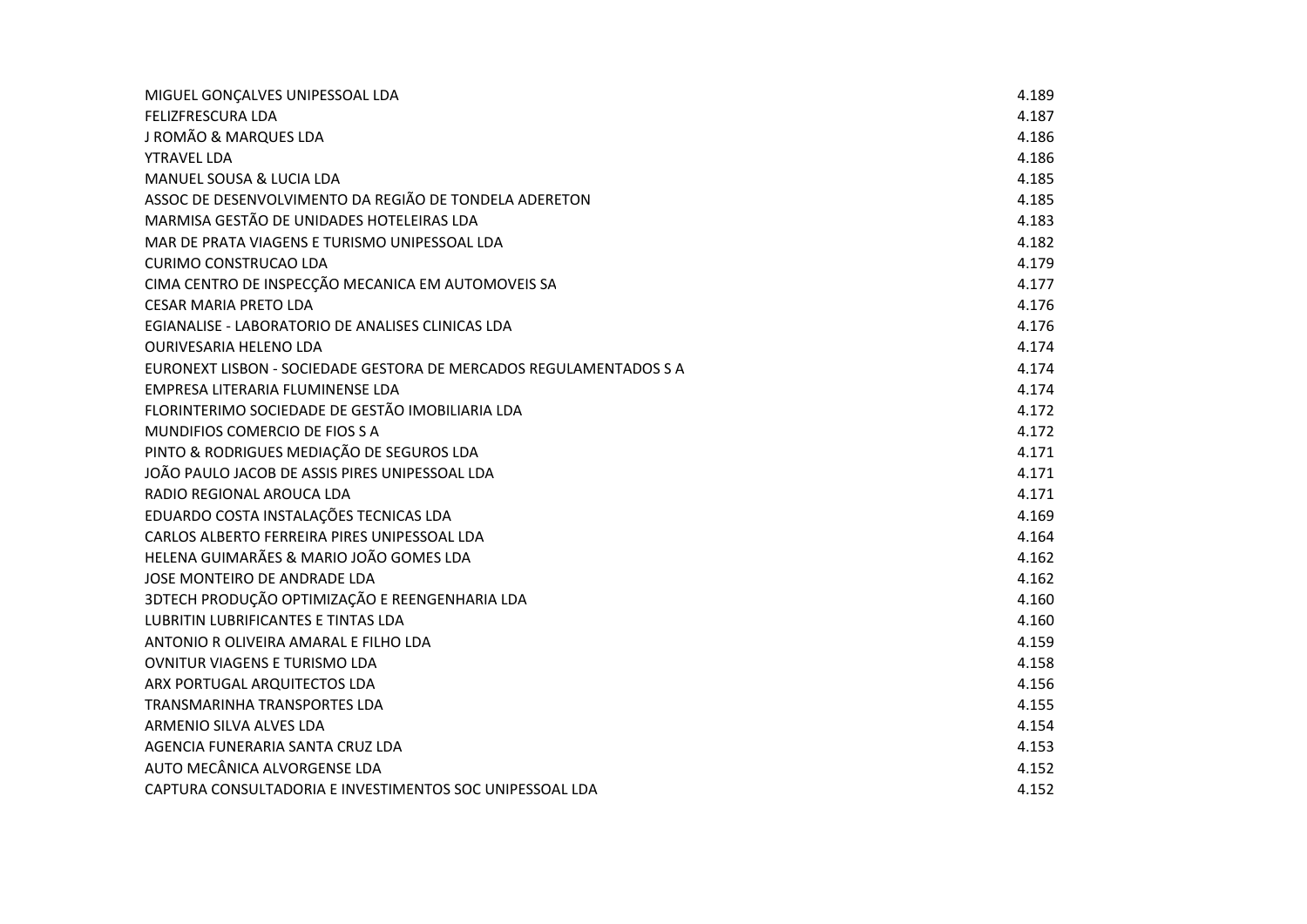| DETAILSMIND PROJECTO GESTÃO E CONSTRUÇÃO LDA              | 4.148 |
|-----------------------------------------------------------|-------|
| SAINT-GOBAIN MONDEGO S A                                  | 4.148 |
| RIPORTICO ENGENHARIA LDA                                  | 4.148 |
| ANABELA MOREIRA MARTINS UNIPESSOAL LDA                    | 4.147 |
| OPTICAS VISÃO DO FUTURO LDA                               | 4.144 |
| <b>HERCO TRANSPORTES LDA</b>                              | 4.143 |
| VIDIS DISTRIBUIÇÃO PRODUTOS ALIMENTARES LDA               | 4.141 |
| R F DIGITAL SOCIEDADE UNIPESSOAL LDA                      | 4.139 |
| MR.BEEF - PRODUTOS ALIMENTARES, S.A.                      | 4.137 |
| AGENCIA FUNERARIA BRITO LDA                               | 4.135 |
| FARMACIA MOUSACO TORRÃO LDA                               | 4.133 |
| VITROHM PORTUGUESA - UNIPESSOAL LDA                       | 4.132 |
| OPINIÃO SENSATA SERVIÇOS MEDICOS LDA                      | 4.131 |
| HIGHBRAND, LDA                                            | 4.130 |
| <b>COMBUSTÍVEIS DO CORGO LDA</b>                          | 4.130 |
| CLINICA DENTARIA MARINA MACEDO & C LDA                    | 4.130 |
| LAÇOS DE SABEDORIA ESTETICA E BEM ESTAR LDA               | 4.129 |
| <b>CONSTRUCOES JOFRAMAR LDA</b>                           | 4.127 |
| JOSE SILVA & TEOTONIO BARRETO CONSULTORIA FINANCEIRA LDA  | 4.124 |
| ESCOLA DE CONDUÇÃO GIRALDO LDA                            | 4.123 |
| <b>INDICAGENIO LDA</b>                                    | 4.123 |
| TERESA CAMURÇA - SERVIÇOS MEDICOS LDA                     | 4.122 |
| TOOLPRESSE PEÇAS METALICAS POR PRENSAGEM LDA              | 4.120 |
| QUINTA DA BALANÇA CEREAIS E COMBUSTIVEIS LDA              | 4.120 |
| FOZ PAU TRANSPORTES LDA                                   | 4.119 |
| NAUTIESTOFOS FABRICO E REPARACAO ESTOFOS LDA              | 4.119 |
| ALCON PORTUGAL PRODUTOS E EQUIPAMENTOS OFTALMOLOGICOS LDA | 4.117 |
| ALVES RAMOS E FRADE LDA                                   | 4.117 |
| <b>VALENTE E MARQUES LDA</b>                              | 4.116 |
| HI FLY TRANSPORTES AEREOS S A                             | 4.115 |
| PRODIVENDA SOC COMERCIAL DE PRODUTOS ALIMENTARES LDA      | 4.114 |
| RECAUCHUTAGEM NORTENHA SA                                 | 4.112 |
| RIBACLINICA - SERVIÇOS DE SAUDE LDA                       | 4.112 |
| DOMINGOS SOUSA E FILHOS SA                                | 4.112 |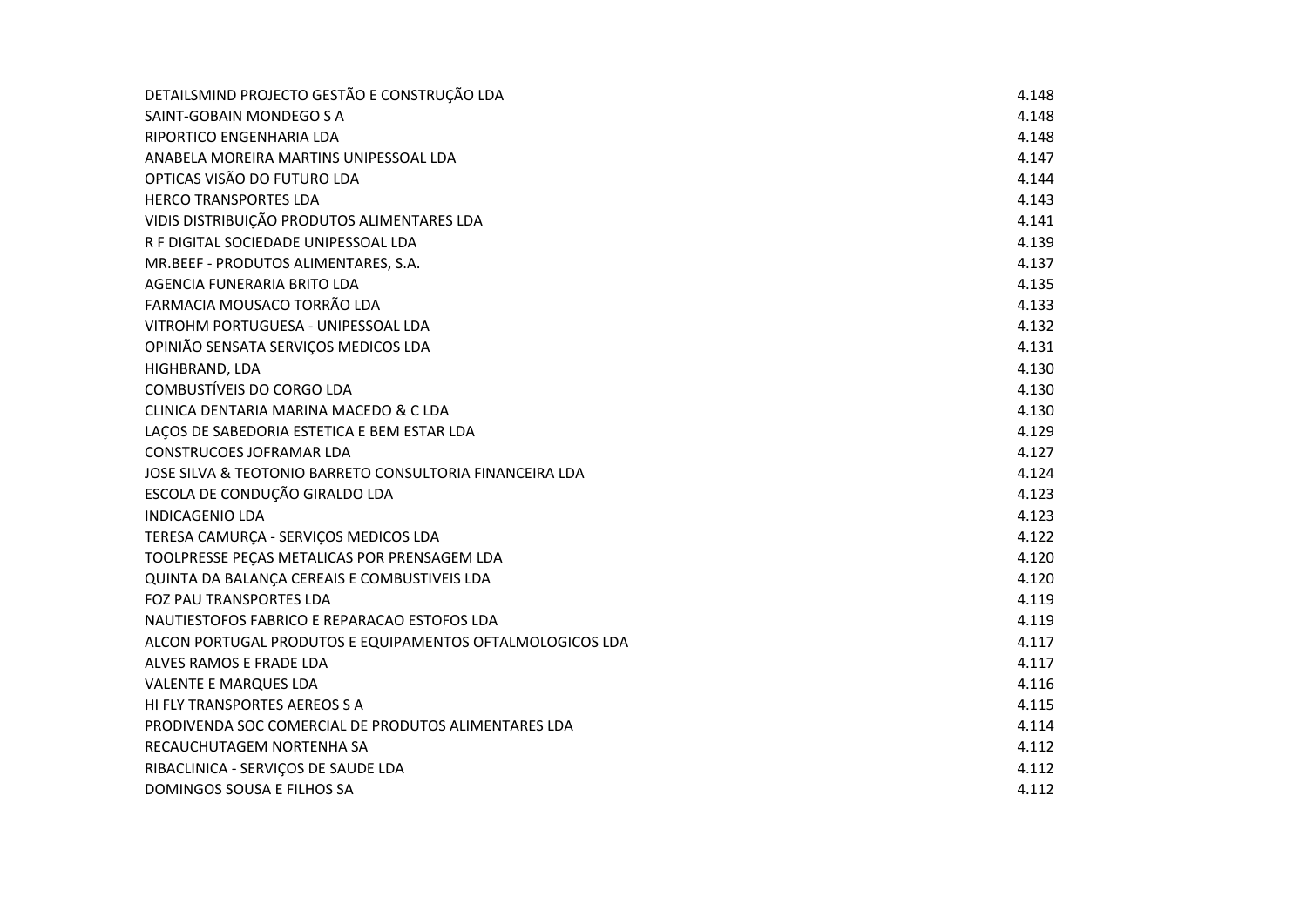| PEREIRA E MALTEZ LDA                                                                           | 4.110 |
|------------------------------------------------------------------------------------------------|-------|
| <b>BENTO E BENTO LDA</b>                                                                       | 4.110 |
| MEDICINA LABORATORIAL DR LUIS AGUIAR SOARES S A                                                | 4.109 |
| ASNUFIL - INDUSTRIA METALOMECANICA LDA                                                         | 4.108 |
| LADYBRAND TRADING E SERVIÇOS LDA ZONA FRANCA DA MADEIRA                                        | 4.105 |
| REAL CLINICA DO CAMPO CRL                                                                      | 4.104 |
| COLEGIO CENTRAL DE GUEIFÃES LDA                                                                | 4.102 |
| <b>COAVITA LDA</b>                                                                             | 4.101 |
| NAGTEN CONSULTORES E SERVIÇOS S A ZONA FRANCA DA MADEIRA                                       | 4.098 |
| SALES UP ASSESSORIA E CONSULTORIA COMERCIAL LDA                                                | 4.097 |
| SUPERMACO MATERIAIS DE CONSTRUÇÃO LDA                                                          | 4.095 |
| JOAO MOURATO E PACHECO LDA                                                                     | 4.095 |
| RUI JORGE PEREIRA LDA                                                                          | 4.093 |
| FRANCISCO RODRIGUES CABELEIRA E FILHOS LDA                                                     | 4.091 |
| FARMÁCIA MODERNA DE CASTRO MARIM, S.A.                                                         | 4.091 |
| SOFOMIL SOC FORNECEDORA MAQUINAS INDUSTRIAIS SA                                                | 4.090 |
| <b>MARSH LDA</b>                                                                               | 4.088 |
| <b>LIDARCO LDA</b>                                                                             | 4.087 |
| JOÃO LUIS MIRANDA FERNANDES LDA                                                                | 4.085 |
| VEROCIVIL - CONSTRUÇÕES LDA                                                                    | 4.082 |
| TRANSPORTES A FONSECA & FILHOS LDA                                                             | 4.081 |
| ARMANDO ALVES REPARAÇÃO DE AUTOMOVEIS E TRANSPORTE RODOVIARIO DE MERCADORIAS POR CONTA DE OUTR | 4.078 |
| AUTOMOLDES INDUSTRIA DE MOLDES LDA                                                             | 4.074 |
| JORGE PASSOS SOCIEDADE UNIPESSOAL LDA                                                          | 4.073 |
| FIRSTCLUE - SISTEMAS DE INFORMAÇÃO E FORMAÇÃO LDA                                              | 4.072 |
| CLIDIMIGO CLINICA DE DIAGNOSTICO MEDICO IMAGIOLOGICO DE LAMEGO S A                             | 4.071 |
| <b>AVANÇA &amp; GANHA - LDA</b>                                                                | 4.069 |
| SAVANA-CALÇADOS, S.A.                                                                          | 4.068 |
| PRETENSA - EQUIPAMENTOS E MATERIAIS DE PRÉ-ESFORÇO LDA                                         | 4.060 |
| VIPANI PRODUTOS PARA PASTELARIA E PANIFICAÇÃO LDA                                              | 4.060 |
| RAÇÕES MALVEIRO E GRACA MENDES SA                                                              | 4.060 |
| F.OLAZABAL & FILHOS LDA                                                                        | 4.059 |
| VIDALSAUDE TRANSPORTE DE DOENTES E SERVIÇOS DE ACÇÃO SOCIAL LDA                                | 4.059 |
| O REI DO BORREGO - COMÉRCIO DE GADO VIVO LDA                                                   | 4.057 |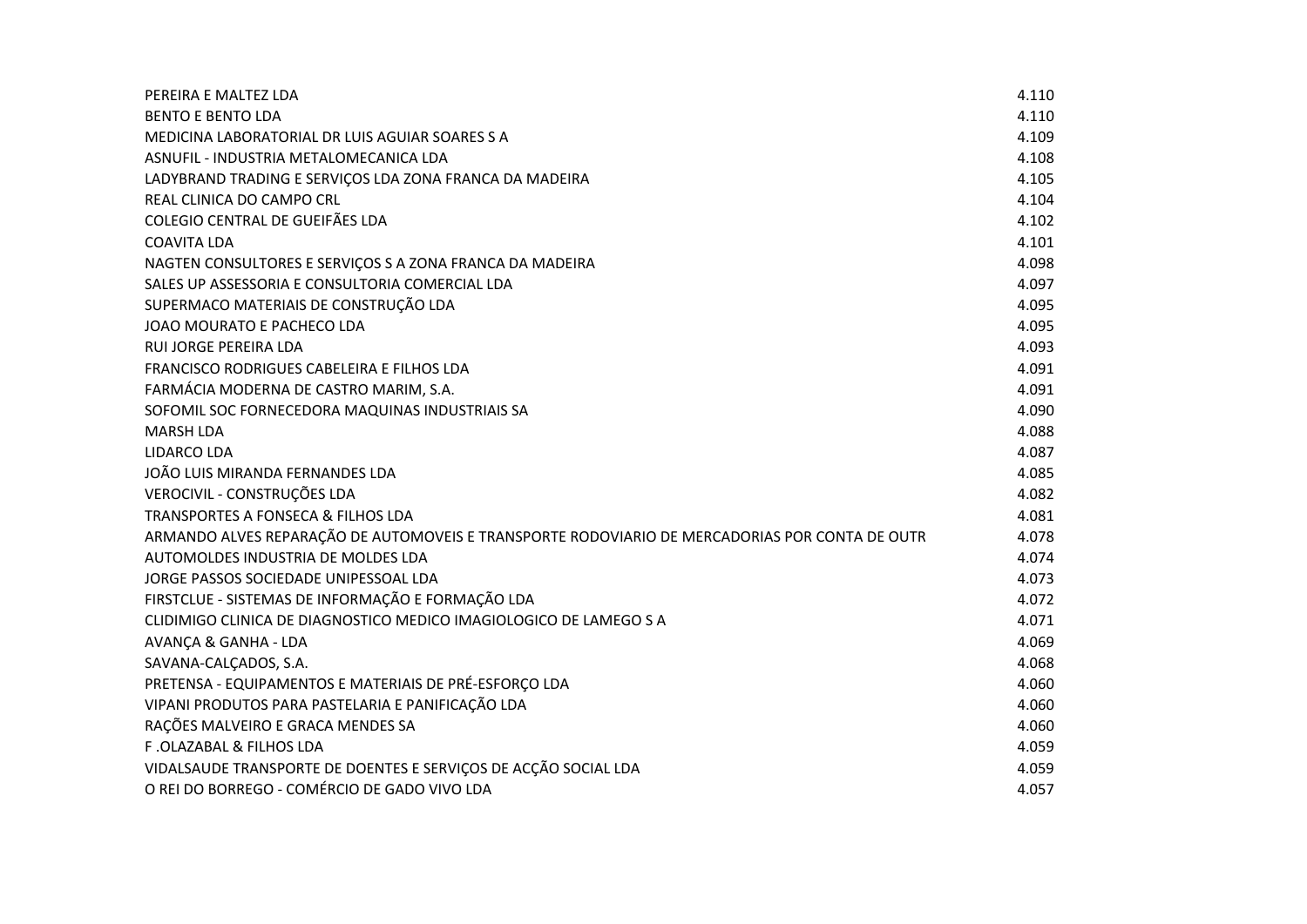| ESTALAGEM PAI FELIZ LDA                                                                  | 4.057 |
|------------------------------------------------------------------------------------------|-------|
| SUPERDAIRE - SOCIEDADE DE GESTÃO IMOBILIARIA LDA                                         | 4.056 |
| TECNOPACK - COMERCIO E ASSISTENCIA TECNICA DE EQUIPAMENTOS PARA EMBALAGEM SA             | 4.056 |
| MADEIRAS DO COA DECORAÇÕES E ACABAMENTOS LDA                                             | 4.055 |
| TRANSPORTES COELHOMARIANO SA                                                             | 4.055 |
| J SANTOS RODRIGUES E FILHOS LDA                                                          | 4.053 |
| SINAL IMPAR SINALIZACAO E DECORACAO DE INTERIORES E EXTERIORES LDA                       | 4.051 |
| LUIS BELO UNIPESSOAL LDA                                                                 | 4.050 |
| SIMOLDES AÇOS S A                                                                        | 4.050 |
| FUMADOS DOURO COMERCIALIZAÇÃO DE CARNES SA                                               | 4.049 |
| DERIVA SERVIÇOS MEDICOS LDA                                                              | 4.048 |
| EUROLAFÕES IMPORTAÇÃO DE VEICULOS LDA                                                    | 4.048 |
| AMBROSIO SILVA - MEDIAÇÃO DE SEGUROS LDA                                                 | 4.048 |
| GNATO FACIAL INSTITUTO DE ORTODONTIA ANALISE E CIRURGIA DA FACE LDA                      | 4.044 |
| MINFO COMERCIO MICROINFORMATICA LDA                                                      | 4.043 |
| PELUTRA EXPORTAÇÃO E IMPORTAÇÃO DE TEXTEIS E OUTROS BENS DE CONSUMO - UNIPESSOAL LDA     | 4.041 |
| PINTALI - CONSTRUÇÃO CIVIL UNIPESSOAL LDA                                                | 4.040 |
| DISTARMEL - SOCIEDADE UNIPESSOAL LD                                                      | 4.040 |
| HIGITOTAL SISTEMAS E PRODUTOS DE HIGIENE LDA                                             | 4.040 |
| SABSEG - MEDIAÇÃO DE SEGUROS SA                                                          | 4.039 |
| COOP HABITACAO ECONOMICA AGUA VIVA DE MATOSINHOS CRL                                     | 4.038 |
| PA E CO DESIGN TEXTIL LDA                                                                | 4.038 |
| HIGIGUARDA COMERCIO DE PRODUTOS DE HIGIENE E LIMPEZA LDA                                 | 4.038 |
| HIPERFRANGO COMERCIO E DISTRIBUIÇÃO DE CARNES E AVES SA                                  | 4.038 |
| VEFA TRAVEL VIAGENS E TURISMO UNIPESSOAL LDA                                             | 4.036 |
| PERFUMARIAS BARREIROS FARIA LDA                                                          | 4.036 |
| MACANDREWS NAVEGAÇÃO E TRANSITOS LDA                                                     | 4.031 |
| AUGUSTO HENRIQUES DE AZEVEDO LDA                                                         | 4.030 |
| SOC PANIFICADORES SADO LDA                                                               | 4.029 |
| CAMINHA VILAGE GESTÃO HOTELEIRA TURISTICA E IMOBILIARIA SA                               | 4.023 |
| J M CORREIA FERRAGENS LDA                                                                | 4.021 |
| SIMARSUL SISTEMA INTEGRADO MULTIMUNICIPAL DE AGUAS RESIDUAIS DA PENINSULA DE SETUBAL S A | 4.017 |
| A MUNDANA TRANSPORTES LDA                                                                | 4.015 |
| VALOR-RIB - INDUSTRIA DE RESIDUOS LDA                                                    | 4.013 |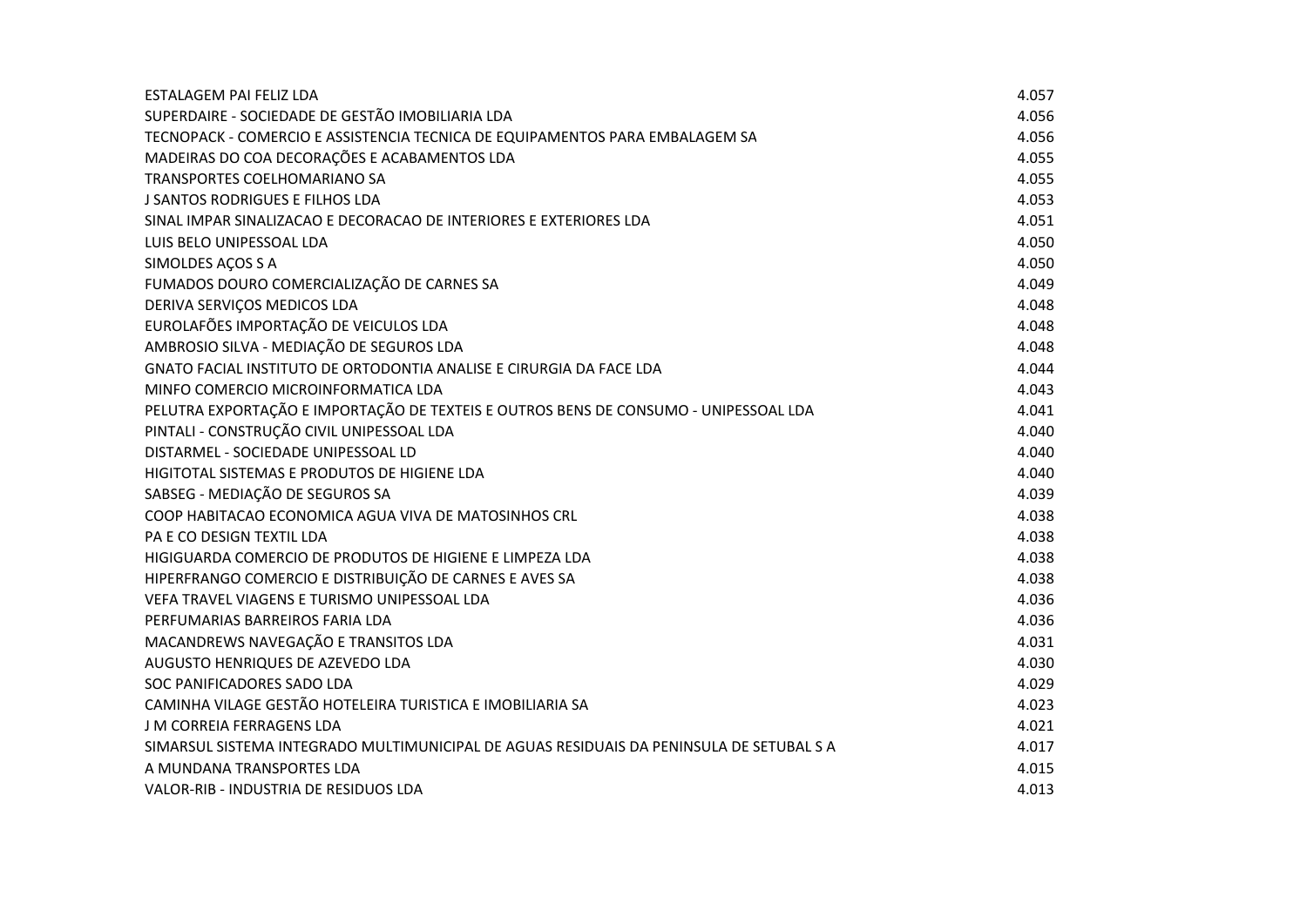| OBRECOL OBRAS E CONSTRUCOES SA                                     | 4.010 |
|--------------------------------------------------------------------|-------|
| PANDA REAL LDA                                                     | 4.009 |
| SETGAS SOC DISTRIBUIÇÃO GAS NATURAL SA                             | 4.008 |
| <b>COINDARCOS SGPS S A</b>                                         | 4.007 |
| BAXTER MEDICO FARMACEUTICA, LDA                                    | 4.007 |
| PINGO D'AGUA II MATERIAIS DE CONSTRUÇÃO LDA                        | 4.006 |
| VISOCER DOIS VISO CERVEJAS LDA                                     | 4.006 |
| SOC DE CONSTRUCOES ACACIO BAPTISTA LDA                             | 4.000 |
| PORCELANOSA PORTO COMERCIO DE MATERIAIS DE CONSTRUÇÃO S A          | 3.997 |
| ALSECUS - COMERCIO E INDUSTRIA SA                                  | 3.996 |
| SUPERMERCADO ALTO TAMEGA LDA                                       | 3.995 |
| TORRE MARCO COMERCIO DE TRACTORES E ALFAIAS AGRICOLAS SA           | 3.993 |
| MACROCONSTRUÇÃO COMERCIO DE MATERIAIS DE CONSTRUÇÃO LDA            | 3.990 |
| SOGEMADEIRA GESTÃO DE IMOVEIS E SERVIÇOS SOCIEDADE UNIPESSOAL LDA  | 3.990 |
| CONSTRUÇÕES MANUEL CARLOS GONÇALVES SOCIEDADE UNIPESSOAL LDA       | 3.988 |
| TELECORDATA COMERCIO DE EQUIPAMENTOS DE TELECOMUNICAÇÕES LDA       | 3.986 |
| FARMÁCIA SÃO JOÃO, S.A.                                            | 3.986 |
| <b>JOAO MATA LDA</b>                                               | 3.984 |
| STOP TRANS-SOCIEDADE DE TRANSPORTES DO OESTE PORTUGAL S.A.         | 3.983 |
| LAVANDARIA GALAXIA LDA                                             | 3.982 |
| <b>COMPLETO &amp; FARIA TRANSPORTES LDA</b>                        | 3.982 |
| CLINICA DENTARIA JOSE LOPES LDA                                    | 3.981 |
| MEPHISTO PORTUGUESA FABRICA CALCADO LDA                            | 3.981 |
| MONTE DA RAPOSINHA LDA                                             | 3.980 |
| SEILIMP, LDA                                                       | 3.979 |
| TOTTA - CREDITO ESPECIALIZADO INSTITUIÇÃO FINANCEIRA DE CREDITO SA | 3.978 |
| RADIO POPULAR ELECTRODOMESTICOS SA                                 | 3.977 |
| <b>FRUTAS BRITO'S LDA</b>                                          | 3.975 |
| VIA RÁPIDA, LDA                                                    | 3.974 |
| ARTUR SANTOS SILVA E IRMAO LDA                                     | 3.974 |
| ROLEAR ALEM TEJO ELECTRICIDADE E MAQUINAS SA                       | 3.972 |
| TRANSJOY TRANSPORTE DE MERCADORIAS LDA                             | 3.971 |
| ARBORA AUSONIA S L SOCIEDAD UNIPERSONAL - SUCURSAL EM PORTUGAL     | 3.971 |
| TRAVEL GATE AGENCIA DE VIAGENS UNIPESSOAL LDA                      | 3.971 |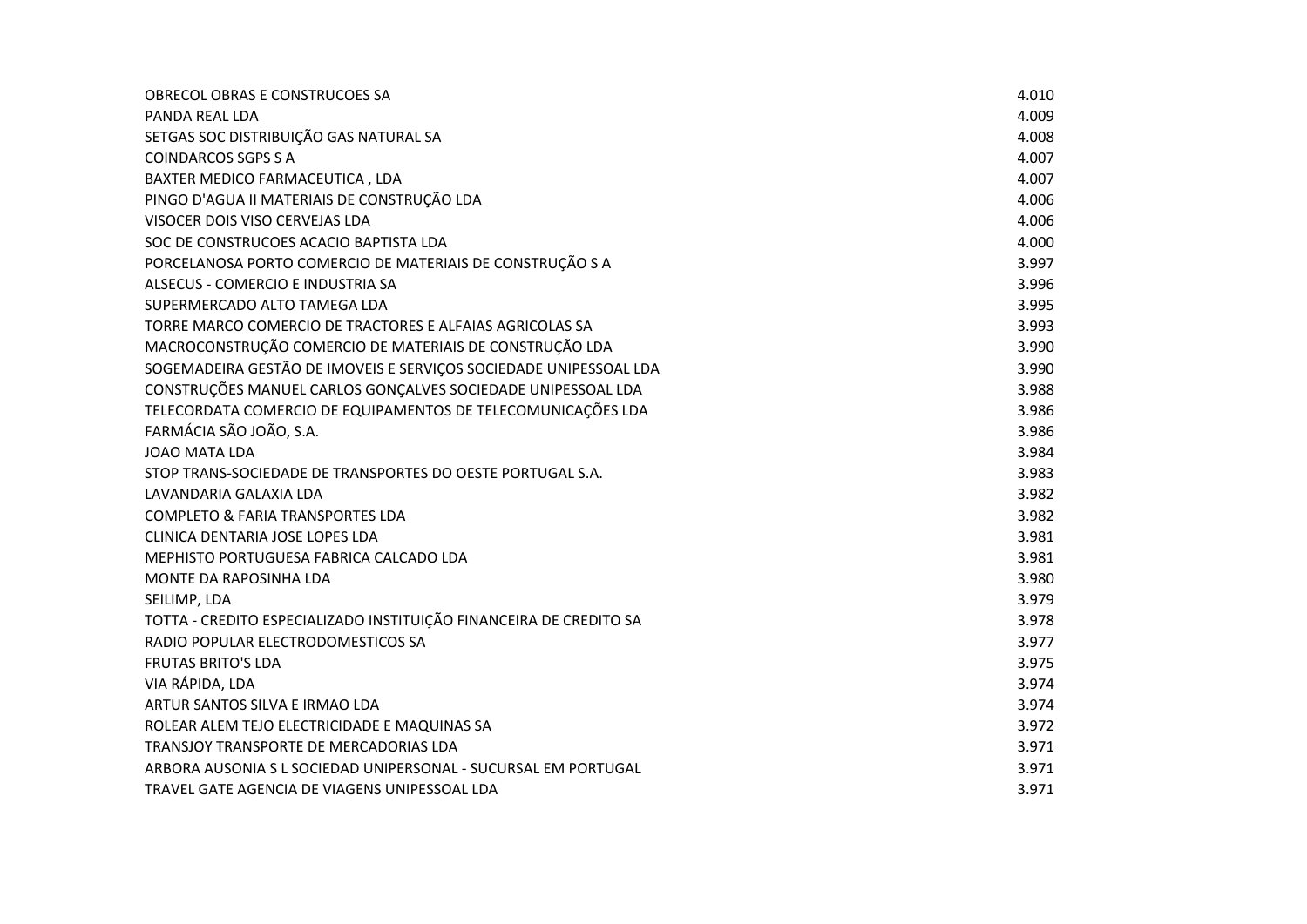| ESTUDANTINA PAPELARIA E LIVRARIA LDA                                         | 3.970 |
|------------------------------------------------------------------------------|-------|
| F T M - FABRICA TRANSFORMADORA DE MADEIRAS LDA                               | 3.968 |
| ENSIGUARDA ESCOLA PROFISSIONAL LDA                                           | 3.965 |
| DOSAG- EQUIPAMENTOS DE DOSAGENS LDA                                          | 3.965 |
| PAULA VEDOR LDA                                                              | 3.965 |
| CONSTRUCÕES JOAO RODRIGUES REGO & MARTINS LDA                                | 3.964 |
| BENJAMIM FILIPE DE CARVALHO, S.A.                                            | 3.964 |
| CONDOMÍNIOS & COMPANHIA DE LUÍS MARTINS - ADMINISTRAÇÃO DE IMÓVEIS, LDA      | 3.961 |
| JG INSTALAÇÕES ELÉCTRICAS, LDA                                               | 3.960 |
| LUIS EDUARDO PEREIRA ALVES LDA                                               | 3.960 |
| ANICA LAMERA - CONSTRUÇÃO CIVIL UNIPESSOAL LDA                               | 3.959 |
| MEDALERGO SERVIÇOS MEDICOS PROCEDIMENTOS E TERAPEUTICA LDA                   | 3.959 |
| APARTAMENTOS CASTILHO ALUGUER DE ALOJAMENTOS TURISTICOS LDA                  | 3.956 |
| FISOLA FABRICA ISOLADORES ELECTRICOS LDA                                     | 3.954 |
| AGENCIA FUNERARIA MIRA LDA                                                   | 3.950 |
| TRANSPORTES CANTEIRO PINHAL LDA                                              | 3.948 |
| TURIMONTESINHO - EMPRESA MUNICIPAL DE PROMOÇÃO TURISTICA EM                  | 3.946 |
| <b>ROSAS CONSTRUTORES SA</b>                                                 | 3.946 |
| EDIFICADORA LUZ E ALVES LDA                                                  | 3.945 |
| DOMINGOS TEIXEIRA E CIA LDA                                                  | 3.939 |
| <b>CLINICA REGUA LDA</b>                                                     | 3.938 |
| PVC STAR INDUSTRIA DE CAIXILHARIA EM PVC LDA                                 | 3.937 |
| HELIO MATOS - ARMAZEM IMPORTAÇÃO EXPORTAÇÃO E REPRESENTAÇÃO DE FERRAGENS LDA | 3.936 |
| FRANCISCO J S NETO LDA                                                       | 3.935 |
| CONFIBOR TRANSFORMAÇÃO AGRO ALIMENTAR LDA                                    | 3.934 |
| PIMBA IMPORTAÇÃO E EXPORTAÇÃO DE VESTUARIO LDA                               | 3.931 |
| NUTRIPRADO LDA                                                               | 3.929 |
| MADIERA - COMÉRCIO MADEIRAS E DERIVADOS LDA                                  | 3.928 |
| LUSODATA SERVICOS INFORMATICOS S A                                           | 3.927 |
| PORTANCORA PAINEIS DE ALUMINIO LDA                                           | 3.926 |
| AGENCIA FUNERARIA CARLOS FERNANDES & FILHO LDA                               | 3.925 |
| AUTO JALBI COMERCIO E REPARACOES AUTOMOVEIS LDA                              | 3.925 |
| <b>LAPIFRUTAS SA</b>                                                         | 3.924 |
| <b>MTV NETWORKS LDA</b>                                                      | 3.924 |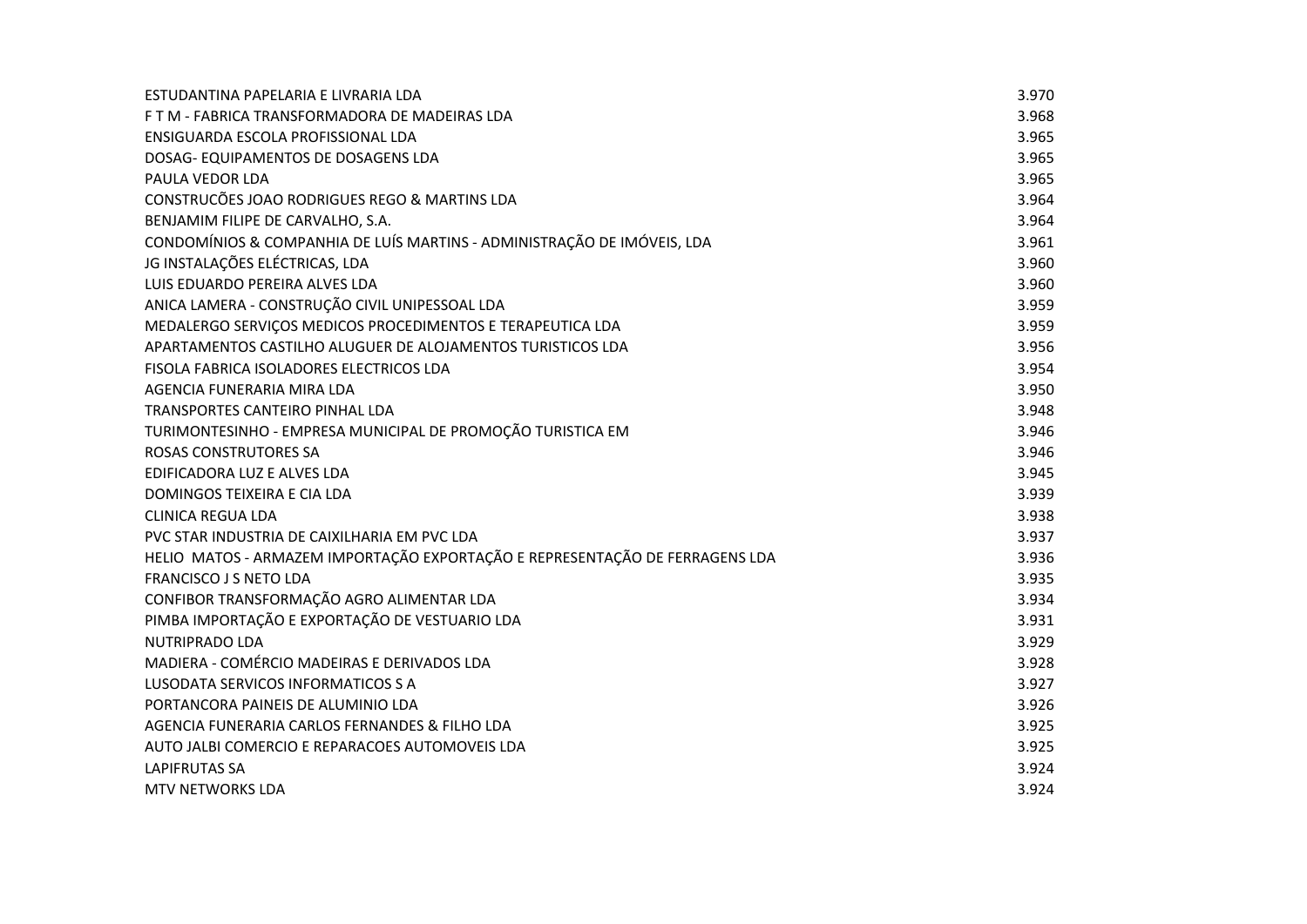| REPRESA AGRO TURISMO LDA                                              | 3.922 |
|-----------------------------------------------------------------------|-------|
| CEEETA-ECO CONSULTORES EM ENERGIA LDA                                 | 3.920 |
| ROSA LOPES GONCALVES MENDES & ASSOCIADOS SROC LDA                     | 3.919 |
| ESTRADA E COSTA CONFECCOES PEUGAS LDA                                 | 3.918 |
| FRESCOSCOPIO - PRODUTOS ALIMENTARES UNIPESSOAL LDA                    | 3.917 |
| MANUEL LOPES CONTABILIDADES LDA                                       | 3.917 |
| JOÃO G ALHO & FILHOS LDA                                              | 3.917 |
| PLURISTEL CONSTRUÇÕES E TELECOMUNICAÇÕES LDA                          | 3.915 |
| <b>BENVINDA &amp; DIAS LDA</b>                                        | 3.908 |
| TUPPERWARE INDUSTRIA LUSITANA DE ARTIGOS DOMESTICOS LDA               | 3.908 |
| PORTA DO ALENTEJO SOCIEDADE DE MEDIAÇÃO IMOBILIARIA UNIPESSOAL LDA    | 3.905 |
| P E B SUPERMERCADOS LDA                                               | 3.905 |
| ANIBAL FERRÃO RIBEIRO UNIPESSOAL LDA                                  | 3.902 |
| KIWICOOP - COOP FRUTICOLA BAIRRADA CRL                                | 3.901 |
| TRANSPORTES MERCADORIAS TAPADINHA LDA                                 | 3.900 |
| AZURMAQUINAS MAQUINAS INDUSTRIAIS E EQUIPAMENTOS LDA                  | 3.899 |
| <b>FISIOMOTION LDA</b>                                                | 3.897 |
| BERNARDINO ALMEIDA E COSTA E FILHOS SA                                | 3.897 |
| <b>GLOBAL ULTRASONIC UNIPESSOAL LDA</b>                               | 3.897 |
| MDS AFFINITY - SOCIEDADE DE MEDIAÇÃO, LDA                             | 3.895 |
| IVM INSPECÇÃO DE VEICULOS MOTORIZADOS SA                              | 3.895 |
| PES NA TERRA - TURISMO DESENVOLVIMENTO RURAL E VALORIZAÇÃO HUMANA LDA | 3.888 |
| PRACTILINE LDA                                                        | 3.888 |
| HRV - EQUIPAMENTOS DE PROCESSO S A                                    | 3.886 |
| VICTOR VIVO ELECTRICIDADE UNIPESSOAL LDA                              | 3.884 |
| GLORY BOX - GESTÃO INTEGRADA DO PATRIMONIO CULTURAL LDA               | 3.882 |
| IBERMODULO - ALUGUER DE MODULOS E EQUIPAMENTOS LDA                    | 3.882 |
| CASA LEORNE BICICLETAS E MOTORIZADAS LDA                              | 3.881 |
| SUPERMONDIM SUPERMERCADOS LDA                                         | 3.880 |
| S P B SOC PEDREIRAS BAIONENSE LDA                                     | 3.879 |
| SUPERPENALVA SUPERMERCADOS LIMITADA                                   | 3.878 |
| MEGATRONICA INFORMATICA E ELECTRONICA LDA                             | 3.877 |
| CLINICA DE SAUDE ORAL DE LOULE LDA                                    | 3.877 |
| UNIFORMESIMO SERVIÇOS MEDICOS LDA                                     | 3.877 |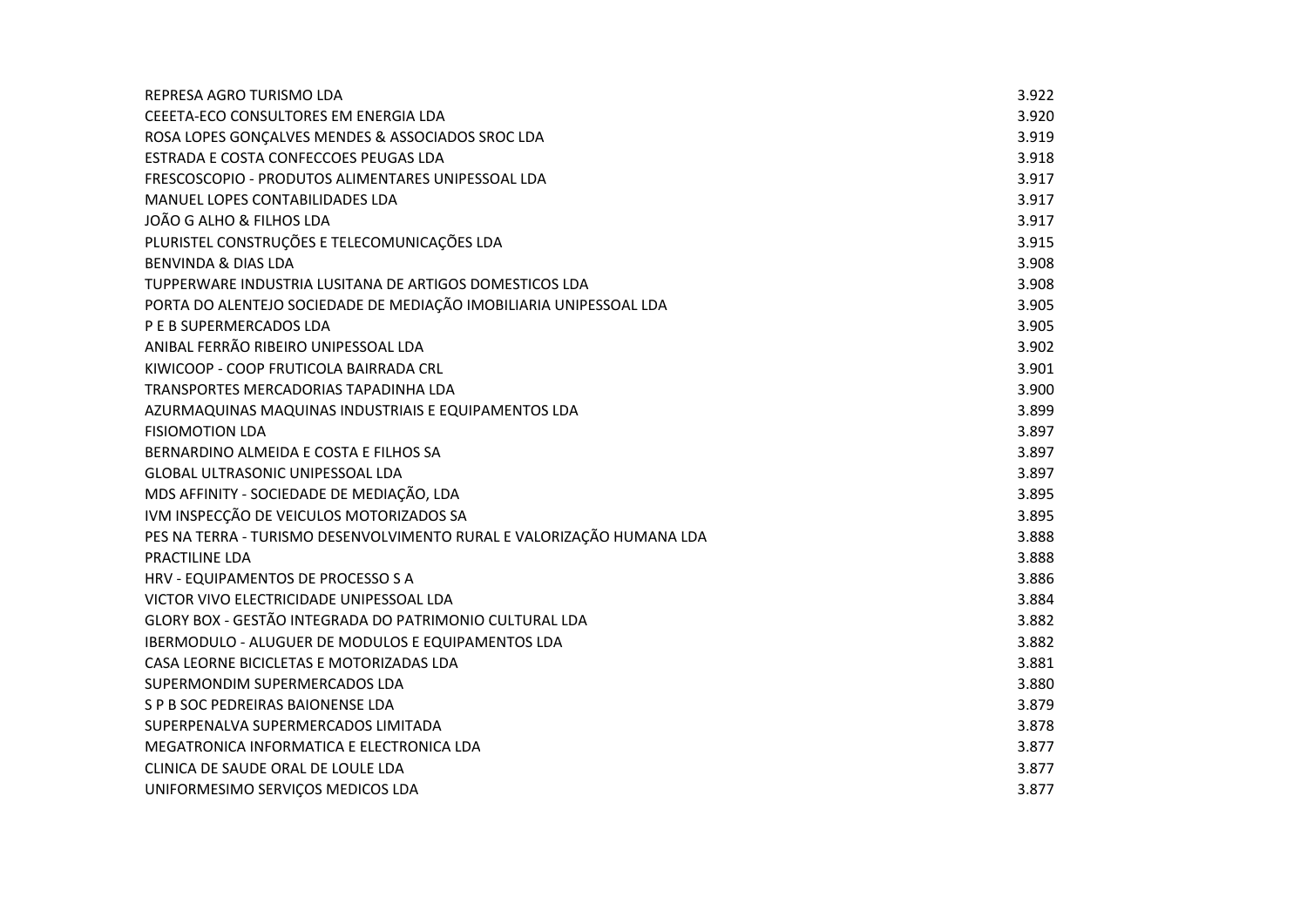| FORMA TAREFA - FÁBRICA DE CALÇADO, UNIPESSOAL LDA                         | 3.877 |
|---------------------------------------------------------------------------|-------|
| CIPRIANO PEREIRA CARVALHO E FILHOS LDA                                    | 3.876 |
| CLÍNICA MÉDICO-CIRÚRGICA OFTALCUTIS LDA                                   | 3.873 |
| <b>SAFE ENERGY LDA</b>                                                    | 3.872 |
| ALTA ESFERA - COMERCIO DE AUTOMOVEIS LDA                                  | 3.872 |
| DOM PEDRO INVESTIMENTOS TURISTICOS SA                                     | 3.870 |
| SERTOLIVAL - CONTABILIDADE E AUDITORIA LDA                                | 3.870 |
| LUXIMAR TRANSFORMACAO EXPORTACAO IMPORTACAO MARMORES GRANITOS LDA         | 3.869 |
| TIMOTHY JAMES ENNIS LDA                                                   | 3.867 |
| ANCORA TUR EMPREENDIMENTOS TURISTICOS ANCORA LDA                          | 3.866 |
| SOC PANIFICADORA CENTRAL VENDAS NOVAS LDA                                 | 3.866 |
| PECALENTEJO SOC COMERCIAL BOBINAGEM MOTORES LDA                           | 3.865 |
| AUTO PARQUE DE LAMEGO AUTOMOVEIS UNIPESSOAL LDA                           | 3.864 |
| FERRAGENS DO AMIEIRO UNIPESSOAL LDA                                       | 3.862 |
| TETRIBERICA II INDUSTRIA LDA                                              | 3.861 |
| PENAMAC IMOBILIARIA E CONSTRUÇÃO LDA                                      | 3.861 |
| TIPOGRAFIA EXEMPLO ARTES GRAFICAS LDA                                     | 3.860 |
| SPER - SOCIEDADE PORTUGUESA PARA A CONSTRUÇÃO E EXPLORAÇÃO RODOVIARIA S A | 3.859 |
| <b>EXTERNATO FREI LUIS DE SOUSA</b>                                       | 3.859 |
| <b>GINEC CLINICA FEMININA LDA</b>                                         | 3.856 |
| IMOTUA - PROMOÇÃO IMOBILIÁRIA LDA                                         | 3.856 |
| CRISMEVIS PRESTAÇÃO DE SERVIÇOS MEDICOS LDA                               | 3.855 |
| HABECE COOP DE HABITAÇÃO E CONSTRUÇÃO DE CEDOFEITA CRL                    | 3.854 |
| MARMISA 2 - RESTAURANTE LDA                                               | 3.854 |
| SCHINCARIOL INTERNATIONAL TRADING E SERVIÇOS LDA                          | 3.854 |
| MARILAMP COMERCIO DE MATERIAL ELECTRICO LDA                               | 3.853 |
| ANA CALHENO PINTO UNIPESSOAL LDA                                          | 3.852 |
| NEXTPOWER - COMUNICAÇÃO, LDA                                              | 3.850 |
| AGENCIA FUNERARIA ROQUE & AZEVEDO LDA                                     | 3.848 |
| NOVALBI CONSTRUÇÕES IMOBILIARIAS LDA                                      | 3.847 |
| UCB PHARMA PRODUTOS FARMACEUTICOS LDA                                     | 3.847 |
| SORTIMAT COMERCIO DE MATERIAIS DE CONSTRUÇÃO LDA                          | 3.845 |
| CERB CONTABILIDADE E GESTAO S A                                           | 3.838 |
| CIDADE CRUZ - PROMOÇÃO IMOBILIARIA LDA                                    | 3.836 |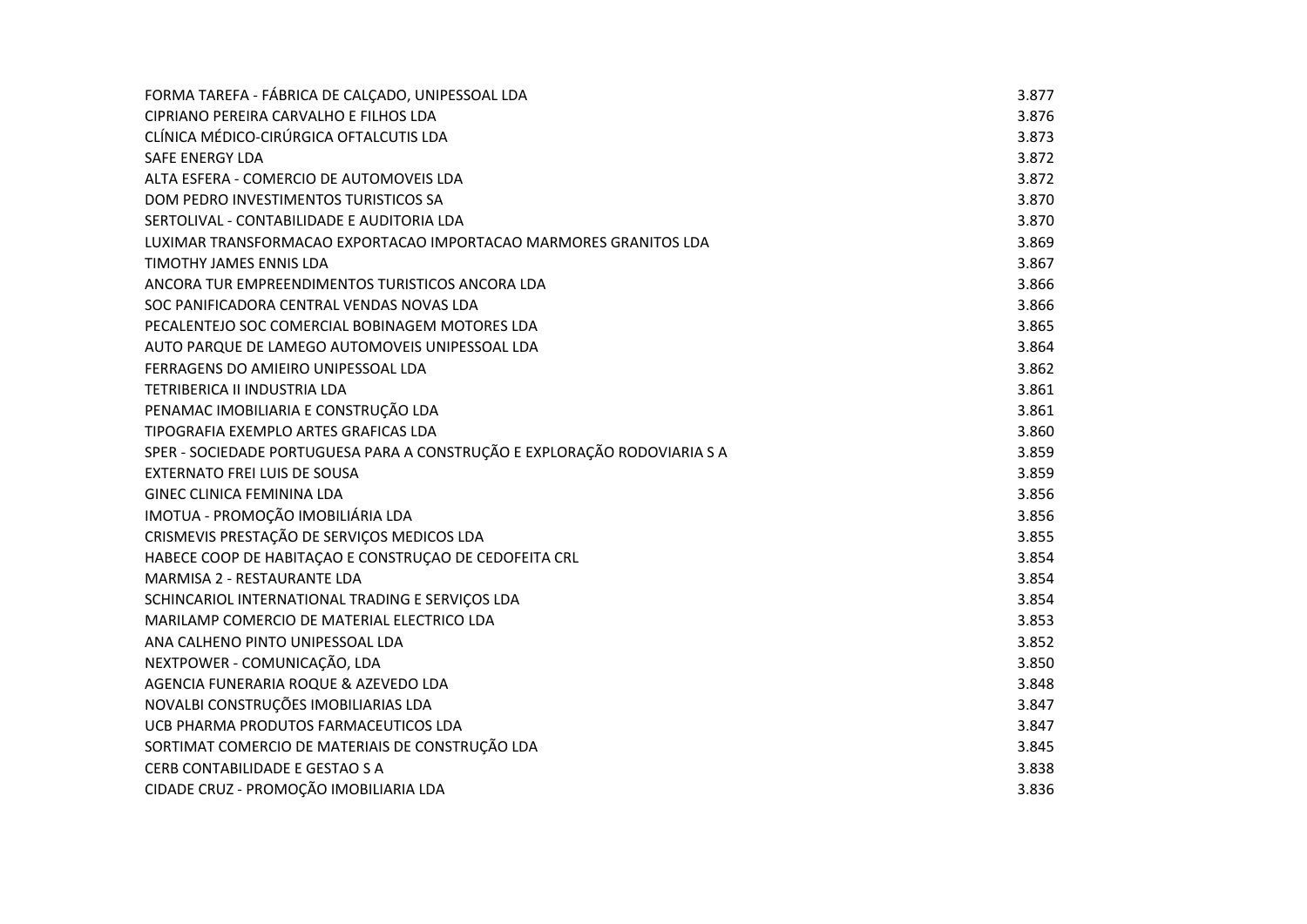| SOMBRANORAMA - UNIPESSOAL LDA                                                                | 3.834 |
|----------------------------------------------------------------------------------------------|-------|
| COVERWELL - COMÉRCIO, SERVIÇOS DE CONSULTADORIA E INVESTIMENTOS LDA (ZONA FRANCA DA MADEIRA) | 3.833 |
| CENTRO FUNERARIO DO ALTO MINHO LDA                                                           | 3.831 |
| ALPAFREI - TRANSPORTES E MATERIAIS DE CONSTRUÇÃO LDA                                         | 3.831 |
| TOSHIBA MEDICAL SYSTEMS SA                                                                   | 3.831 |
| SPINERG - SOLUÇÕES PARA ENERGIA S.A.                                                         | 3.829 |
| ETERMAR-ENGENHARIA E CONSTRUÇÃO, S.A.                                                        | 3.828 |
| <b>DISTEGAL LDA</b>                                                                          | 3.828 |
| COBEZER COMERCIO DE BEBIDAS DO ZEZERE LDA                                                    | 3.828 |
| ADRAL AGENCIA DE DESENVOLVIMENTO REGIONAL DO ALENTEJO SA                                     | 3.827 |
| CLINICA DOS ALAMOS LDA                                                                       | 3.825 |
| ZANTIA - IMOBILIARIA SA                                                                      | 3.823 |
| <b>STUCKY ATLANTICO S A</b>                                                                  | 3.823 |
| JOÃO SERRA DE CARVALHO UNIPESSOAL LDA                                                        | 3.822 |
| TRANSEMA TRANSPORTES MARINHA GRANDE LDA                                                      | 3.822 |
| BERNARDO FERREIRA MARTINS LDA                                                                | 3.821 |
| JOPAMA PRODUTOS PARA INDUSTRIA PANIFICACAO LDA                                               | 3.820 |
| LANXEIRÃO - EXPLORAÇÃO DE BARES LDA                                                          | 3.819 |
| CANELCARN - ENTREPOSTO COMERCIAL DE CARNES, S.A.                                             | 3.819 |
| SERRACAO MECANICA LOUZALENSE LDA                                                             | 3.818 |
| <b>RESENDE &amp; CARDOSO LDA</b>                                                             | 3.818 |
| ANABELA CAIADO & VIEGAS LDA                                                                  | 3.818 |
| J B TOP - SERVIÇOS TOPOGRAFICOS LDA                                                          | 3.818 |
| ZENIT - AUTOMOVEIS UNIPESSOAL LDA                                                            | 3.816 |
| MEDA PHARMA - PRODUTOS FARMACEUTICOS SA                                                      | 3.813 |
| NUTRICAMPO PRODUÇÃO DE RAÇÕES SA                                                             | 3.811 |
| SULREGAS SOC COMERCIALIZACAO MONTAGEM MOTORES BOMBAS REGA E CAPTACAO AGUA LDA                | 3.810 |
| PANIMATOS, LDA                                                                               | 3.808 |
| <b>GENERALI VIDA COMPANHIA SEGUROS SA</b>                                                    | 3.808 |
| JOSÉ ANDORINHA LDA                                                                           | 3.806 |
| ARMINDO AFONSO LDA                                                                           | 3.800 |
| JACINTO AZEVEDO E SANTOS LDA                                                                 | 3.800 |
| STATION VIANA - CENTRO DE MANUTENÇÃO DE VEICULOS LDA                                         | 3.800 |
| VIALITORAL - CONCESSÕES RODOVIÁRIAS DA MADEIRA S.A.                                          | 3.799 |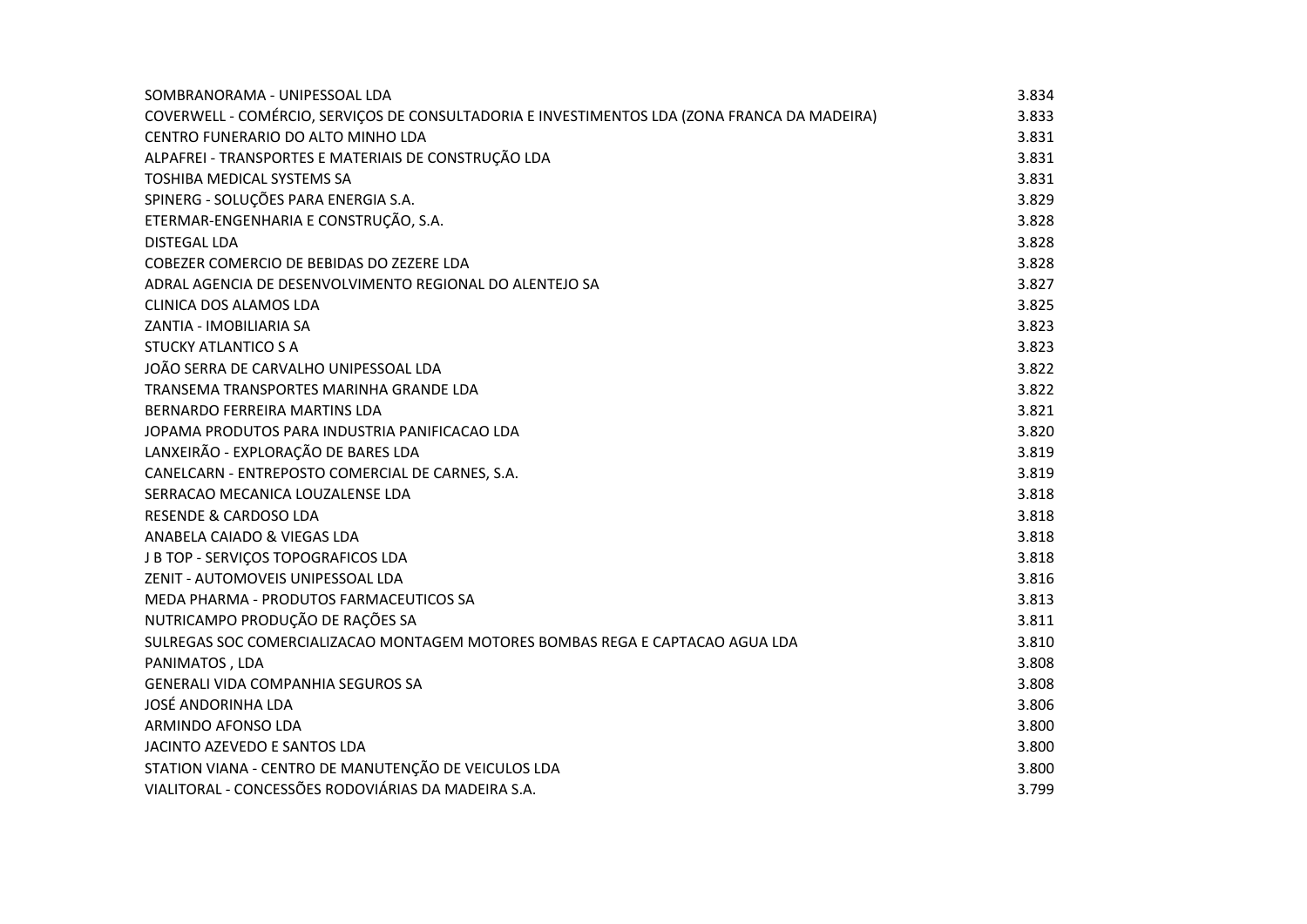| SALVOR SOC INVESTIMENTO HOTELEIRO SARL                          | 3.798 |
|-----------------------------------------------------------------|-------|
| MAGUIR ELECTRODOMESTICOS E MATERIAIS CONSTRUCAO LDA             | 3.797 |
| VIVALDO SANTOS ROSA LDA                                         | 3.794 |
| COOP ELECTRICA DE VILARINHO SCARL                               | 3.793 |
| MOREIRA RODRIGUES & TERROSO LDA                                 | 3.792 |
| PLASTIDOM PLASTICOS INDUSTRIAIS E DOMESTICOS SA                 | 3.791 |
| TRANSBARROCO COMERCIO E TRANSPORTES LDA                         | 3.790 |
| <b>CRISTINA &amp; MEIRA LDA</b>                                 | 3.788 |
| MANUEL JACINTO BOTELHO LDA                                      | 3.787 |
| CRUZ MARTINS & PEGA MAGRO SOC DE REVISORES OFICIAIS DE CONTAS   | 3.786 |
| IBEROMOLDES - SGPS, S.A.                                        | 3.786 |
| INSTITUTO DE EDUCAÇÃO E FORMAÇÃO DO SORRAIA LDA                 | 3.783 |
| HIGIPOIARES UNIPESSOAL LDA                                      | 3.783 |
| POLIPROPIGAL FABRICAÇÃO DE POLIPROPILENO UNIPESSOAL LDA         | 3.782 |
| <b>WELLCARE - PACKAGING LDA</b>                                 | 3.781 |
| METROQUALIBEIRAS LDA                                            | 3.777 |
| ORTOPEDIA BEJENSE COMERCIO DE ARTIGOS MEDICOS E ORTOPEDICOS LDA | 3.777 |
| BY COM - SERVIÇOS DE DESIGN E PUBLICIDADE SA                    | 3.773 |
| REPARAZ-AUTO REPARADORA LDA                                     | 3.770 |
| SOCONGO SOCIEDADE DE CONSTRUÇÕES GOUVEIAS LDA                   | 3.769 |
| SUPERGOLEGÃ SOCIEDADE GESTORA DE PARTICIPAÇÕES SOCIAIS LDA      | 3.768 |
| TOIPOR PEÇAS E SERVIÇOS AUTO LDA                                | 3.767 |
| <b>CRUZ &amp; OLIVEIRA LDA</b>                                  | 3.767 |
| PSICOFOZ - GUARDA CENTRO DE INTERVENÇÃO PSICOPEDAGOGICA LDA     | 3.764 |
| <b>GRADE &amp; NETO LDA</b>                                     | 3.763 |
| VILAMADEIRAS COMERCIO DE MADEIRAS LDA                           | 3.762 |
| MARIJOTA MODERNOS SOCIEDADE DE TRANSPORTES LDA                  | 3.760 |
| FLEXART COMERCIO DE MOVEIS METALICOS LDA                        | 3.758 |
| CALENDARIO DE SONS CONSTRUÇÃO LDA                               | 3.758 |
| DIUSFRAMI PORTUGAL ASSITENCIA A EQUIPAMENTOS INFORMATICOS LDA   | 3.757 |
| J CAMILO & ASSOCIADOS SROC                                      | 3.757 |
| R F V SANCHES - TRANSPORTES NACIONAIS E INTERNACIONAIS LDA      | 3.757 |
| FUNDAÇÃO ESCOLA PROFISSIONAL DE LEIRIA                          | 3.755 |
| VISATÃO - CONSTRUÇÃO CIVIL, UNIPESSOAL LIMITADA                 | 3.753 |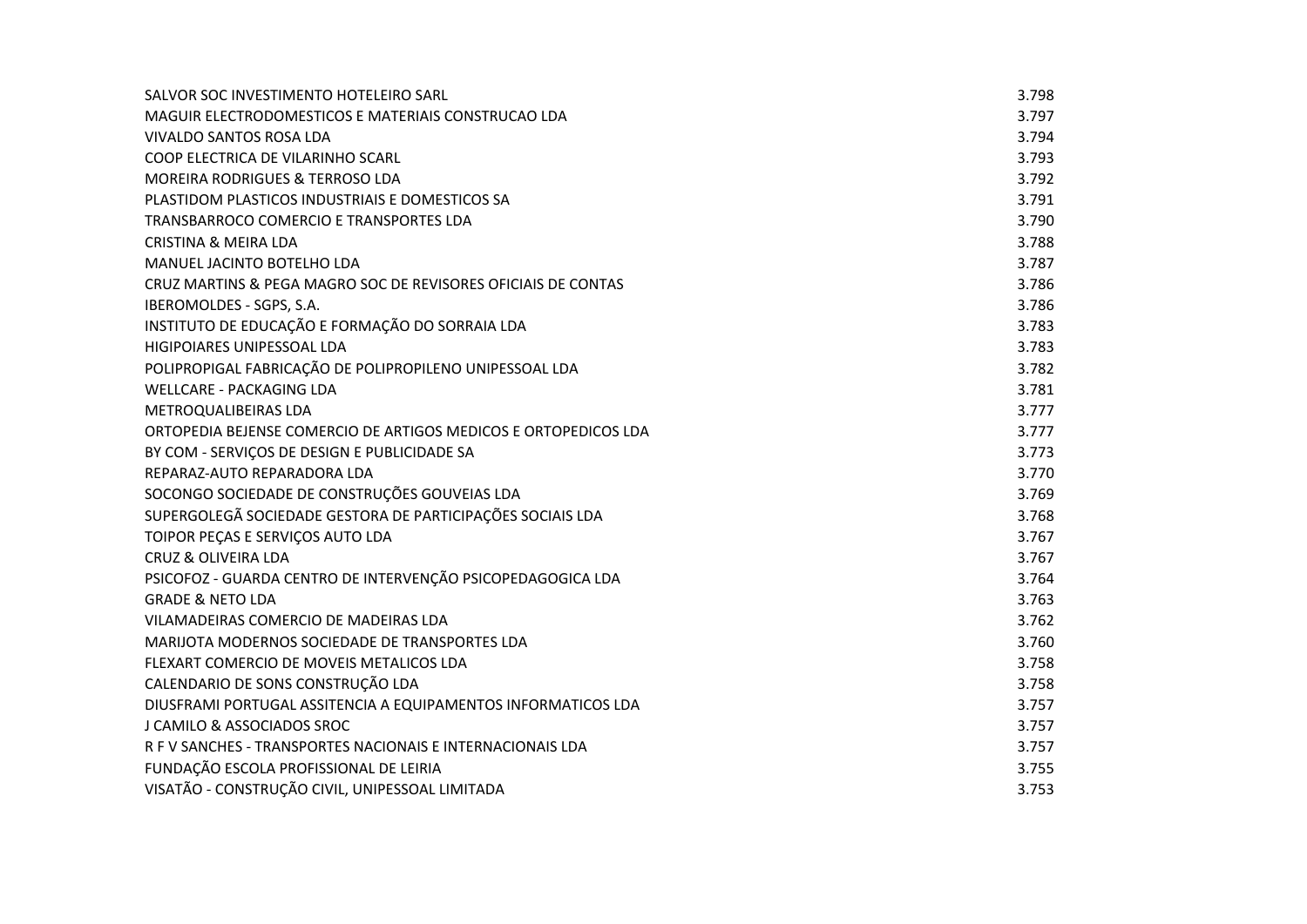| ANSIEVORA SOC CONSTRUCOES LDA                                                    | 3.752 |
|----------------------------------------------------------------------------------|-------|
| JORSAT COMERCIO DE EQUIPAMENTOS E SERVIÇOS DIGITAIS LDA                          | 3.752 |
| UPSTAR COMUNICAÇÕES S A                                                          | 3.750 |
| VARN - CARNES S A                                                                | 3.750 |
| J PEREIRA RIBEIRO E FILHOS LDA                                                   | 3.750 |
| PSSA - PRIVATE ACTIVITY SECURITY SYSTEM UNIPESSOAL LDA ZONA FRANCA DA MADEIRA    | 3.748 |
| MAQUIPARTS COMERCIALIZAÇÃO E REPRESENTAÇÃO DE MAQUINAS E PRODUTOS DE LIMPEZA LDA | 3.747 |
| HILARIO PORFIRIO & FILHOS LDA                                                    | 3.747 |
| JAMARCOL ACESSORIOS PARA MOTORIZADAS LDA                                         | 3.746 |
| CLINICA MEDICO DENTARIA DR ANTONIO RODRIGUES & DR SANDRA M SILVA LDA             | 3.745 |
| MOISES A NEVES IMOBILIARIA E SERVIÇOS LDA                                        | 3.745 |
| CCAL - CENTRO COMERCIAL E AGRÍCOLA DE LEIRIA, S.A.                               | 3.741 |
| STOFEL E SANTOS INDUSTRIA TEXTIL LDA                                             | 3.737 |
| MANUEL CARVALHOSA & Cª LDA                                                       | 3.736 |
| CAULIAREIAS - CAULINOS E AREIAS S A                                              | 3.732 |
| MOVEIS LELE LDA                                                                  | 3.731 |
| TRANSPORTES ALMIRANTE LDA                                                        | 3.729 |
| <b>TRANSPORTES BARBOSA LDA</b>                                                   | 3.728 |
| ALBIGLASS SOCIEDADE DE REPARAÇÃO DE VEICULOS AUTOMOVEIS LDA                      | 3.726 |
| A 1V 2 ENGENHARIA CIVIL E ARQUITECTURA LDA                                       | 3.725 |
| OCTAVIO PEREIRA E FILHA LDA                                                      | 3.724 |
| ANTONIO GASPAR PINTO LDA                                                         | 3.723 |
| TRANSPORTES VOUGA NORTE LDA                                                      | 3.723 |
| LUIS MINA LDA                                                                    | 3.723 |
| JOAQUIM MONICA - TRANSPORTES LDA                                                 | 3.722 |
| TOMAS - FLORESTA GESTÃO E EXPLORAÇÃO DE RECURSOS FLORESTAIS LDA                  | 3.721 |
| COMBITUR CONSTRUÇÕES IMOBILIARIAS E TURISTICAS S A                               | 3.721 |
| LAMPREIA E CARDOSO LDA                                                           | 3.721 |
| TRANSPORTES MOZELENSES LDA                                                       | 3.720 |
| <b>VISTRAÇO LDA</b>                                                              | 3.718 |
| ANTONIO PEREIRA DA ESCADA AVES DO CAMPO SOC UNIPESSOAL LDA                       | 3.716 |
| PROGRAMACTUAL LDA                                                                | 3.714 |
| CFVR CENTRO DE FORMAÇÃO DE VILA REAL LDA                                         | 3.714 |
| IMASEIA CENTRO DIAGNOSTICO PELA IMAGEM LDA                                       | 3.714 |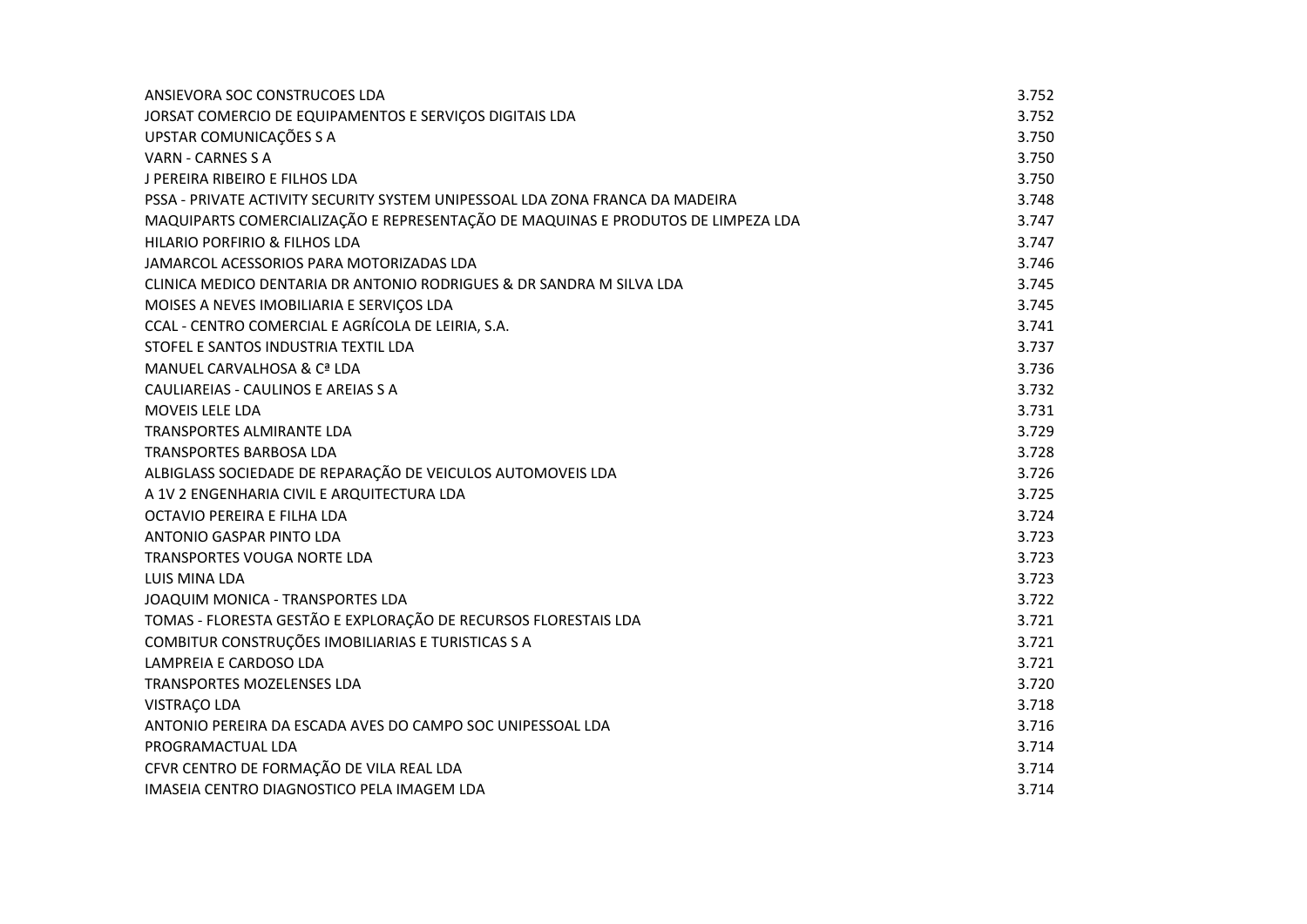| ENMS EMPRESA NACIONAL MONTAGEM SISTEMAS DE ELECTRÓNICA LDA             | 3.710 |
|------------------------------------------------------------------------|-------|
| <b>GLOBO D'OURO FILMES E CONGRESSOS LDA</b>                            | 3.710 |
| PLANOPOWER LDA                                                         | 3.708 |
| MEIXOARTE CONSTRUÇÃO CIVIL LDA                                         | 3.708 |
| JOSE CARLOS NUNES DUARTE - UNIPESSOAL LDA                              | 3.704 |
| IRMÃOS QUINTELA REVESTIMENTOS COBERTURAS E ISOLAMENTOS LDA             | 3.703 |
| PIERRE FABRE MEDICAMENT PORTUGAL LDA                                   | 3.700 |
| VALORIZARPNEU - RECOLHA E TRIAGEM DE PNEUS LDA                         | 3.700 |
| COTA 2000 TOPOGRAFIA E PROJECTOS UNIPESSOAL LDA                        | 3.697 |
| SAINT GOBAIN GLASS PORTUGAL VIDRO PLANO S A                            | 3.695 |
| <b>GEORGINA NETO DOS SANTOS LDA</b>                                    | 3.695 |
| <b>RIBEIRO &amp; COUTO LDA</b>                                         | 3.694 |
| FRANCISCO LUCENA ESCULTURA UNIPESSOAL LDA                              | 3.692 |
| <b>DELPHIS PORTUGAL LDA</b>                                            | 3.691 |
| JOAQUIM BATISTA EMILIO E FILHOS LDA                                    | 3.689 |
| ARAUFER ACTIVIDADES METALURGICAS LDA                                   | 3.689 |
| PRYMETYRE. LDA.                                                        | 3.689 |
| J C COIMBRA SA                                                         | 3.689 |
| CCMA - OFICINAS DE SAUDE LDA                                           | 3.685 |
| AUTO RABAL COMERCIO AUTOMOVEIS E ACESSORIOS S A                        | 3.685 |
| ACOLHEDOR & FUNCIONAL UNIPESSOAL LDA                                   | 3.684 |
| GREENDAYS VALORIZACAO DOS RESIDUOS PROTECCAO DO AMBIENTE SA            | 3.682 |
| VIA TUNEL - PGF PROJECTOS GESTÃO E FISCALIZAÇÃO DE EMPREENDIMENTOS LDA | 3.682 |
| LOUSATLANTICO TURISMO LDA                                              | 3.680 |
| NEOQUIMICA EXPORTACAO E IMPORTACAO SA                                  | 3.677 |
| TONDELGRAFICA ARTES GRAFICAS LDA                                       | 3.677 |
| JOAQUIM RODRIGUES - ANESTESIA, LDA                                     | 3.675 |
| LITOCAR - DISTRIBUIÇÃO AUTOMÓVEL, S.A.                                 | 3.674 |
| SOMEBE SOC METALURGICA DA BEIRA LDA                                    | 3.672 |
| RAMIRO AMORIM E AMORIS LDA                                             | 3.670 |
| TRIWORKS - SOLUÇÕES MULTIMÉDIA E INTERNET, UNIPESSOAL, LDA             | 3.670 |
| CENTRO ABASTECEDOR DE CAMBRES-IRMÃOS, LDA                              | 3.668 |
| JOAQUIM GOMES CALCADA & FILHOS SA                                      | 3.667 |
| ANTONIO JOÃO BORGES & IRMÃO LDA                                        | 3.666 |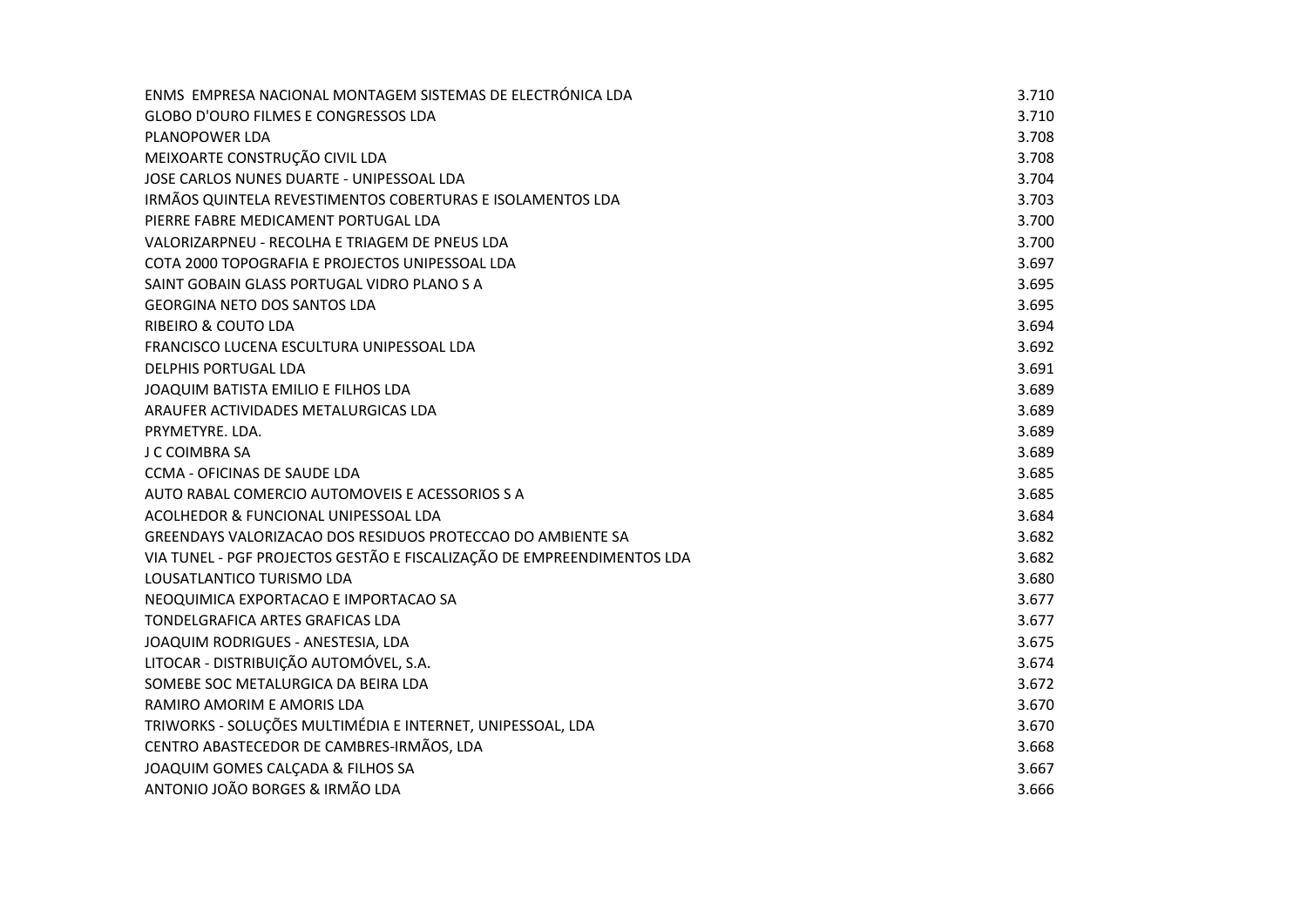| BOAVENTURA E BOAVENTURA LDA                                                   | 3.666 |
|-------------------------------------------------------------------------------|-------|
| P J M A REVESTIMENTOS UNIPESSOAL LDA                                          | 3.666 |
| SAUDAÇOR SOCIEDADE GESTORA DE RECURSOS E EQUIPAMENTOS DA SAUDE DOS AÇORES S A | 3.666 |
| MARIA JOSE CAETANO SAMPAIO MOREIRA SOCIEDADE UNIPESSOAL LDA                   | 3.665 |
| AQUECIMENTOS LOBO INSTALAÇÕES DE CLIMATIZAÇÃO LDA                             | 3.664 |
| <b>IMOBILIARIA PONTES LDA</b>                                                 | 3.660 |
| TMG RESIDENCIA PARA SENIORES LIMITADA                                         | 3.660 |
| SOJOR FABRICA DE CALÇADO UNIPESSOAL LDA                                       | 3.659 |
| ALEXANDRE MIRA AUDIOVISUAIS UNIPESSOAL LDA                                    | 3.659 |
| TRANSFERPAL - TRANSPORTES LDA                                                 | 3.659 |
| FINANGESTE EMPRESA FINANCEIRA GESTAO E DESENVOLVIMENTO SARL                   | 3.657 |
| J P L R-1 UNIPESSOAL LDA                                                      | 3.655 |
| HIDRAMICA CANALIZAÇÕES E CLIMATIZAÇÃO UNIPESSOAL LDA                          | 3.654 |
| FERNETO MAQUINAS ARTIGOS PARA A INDUSTRIA ALIMENTAR SA                        | 3.653 |
| PYMGA - TRADING E MARKETING LDA (ZONA FRANCA DA MADEIRA)                      | 3.650 |
| <b>BANDEIRA PINTO E CAMARINHA S A</b>                                         | 3.650 |
| BELTIGA MADEIRA FABRICA DE PRODUTOS METALICOS LDA                             | 3.647 |
| INDESIT COMPANY PORTUGAL ELECTRODOMESTICOS SA                                 | 3.647 |
| ALVARO DOS SANTOS LDA                                                         | 3.646 |
| METALURGICA FUNDAO LDA                                                        | 3.645 |
| ANTISEVE TRATAMENTOS ANTICORROSIVOS LDA                                       | 3.643 |
| POLICLINICA SANTA COLUMBA LDA                                                 | 3.642 |
| MJC AGRICULTURA E TURISMO LDA                                                 | 3.642 |
| O I OFICINA IMOBILIARIA LDA                                                   | 3.641 |
| EMPRESA AGUAS GERES SA                                                        | 3.641 |
| ATFE ACOMPANHAMENTO TECNICO EM FERRAMENTAS ESPECIAIS LDA                      | 3.638 |
| ELECTROLINHAS MONTAGENS ELECTRICAS SA                                         | 3.638 |
| UNIVERSO AGORA - RESTAURAÇÃO E TURISMO S A                                    | 3.638 |
| TRANSPORTES BERNARDINO E DUARTE LDA                                           | 3.637 |
| JOSE CANDIDO DOMINGUES & FILHOS LDA                                           | 3.637 |
| VERDEDATA SISTEMAS DE INFORMATICA LDA                                         | 3.635 |
| AMORIM HOLDING II SGPS SA                                                     | 3.632 |
| COSTA ALEGRE UNIPESSOAL LDA                                                   | 3.631 |
| PORTOCARGO TRANSITARIOS LDA                                                   | 3.628 |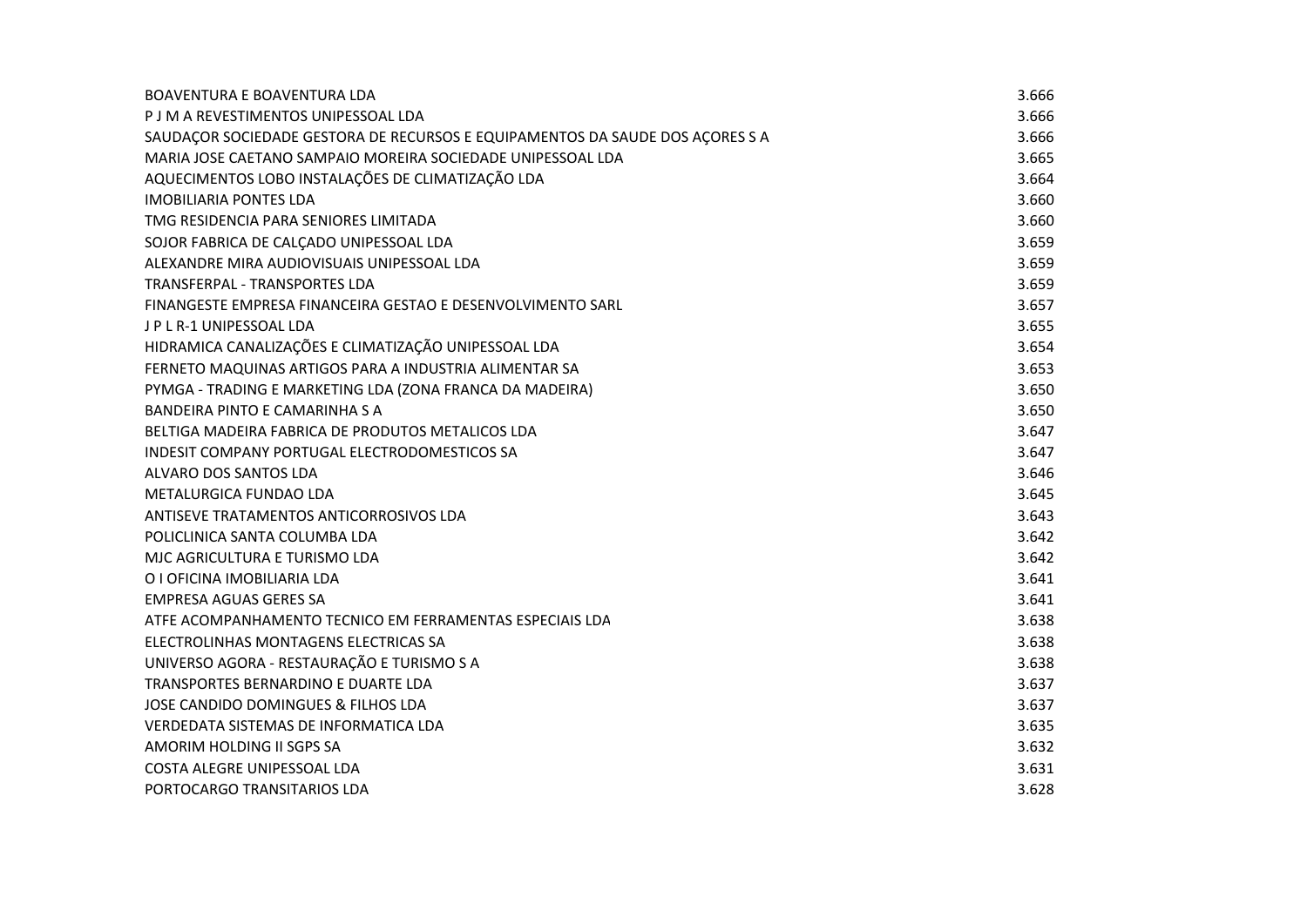| CLINICA OBSTETRICA GINECOLOGICA DR JOSE DAMASCENO E COSTA LDA                    | 3.627 |
|----------------------------------------------------------------------------------|-------|
| EURICO LOPES UNIPESSOAL LDA                                                      | 3.626 |
| LAR D'ARTE CARPINTARIA E MOVEIS DE COZINHA LDA                                   | 3.625 |
| J C SALVADOR INSTALAÇÕES ESPECIAIS LDA                                           | 3.622 |
| EXTERNATO DOM FUAS ROUPINHO LDA                                                  | 3.622 |
| ELECTRO TUA COMERCIALIZAÇÃO E MONTAGEM DE ILUMINAÇÃO LDA                         | 3.621 |
| CLINICA MEDICA E OFTALMOLOGICA LEMOS TEVES LDA                                   | 3.620 |
| <b>TRANSPORTES BRILHA E BRILHA LDA</b>                                           | 3.618 |
| CGD PENSOES- SOCIEDADE GESTORA DE FUNDOS DE PENSOES SA                           | 3.617 |
| AUTO SOG COMERCIO E ACESSORIOS PARA AUTOMOVEIS LDA                               | 3.616 |
| <b>BOLETO &amp; PINTO LDA</b>                                                    | 3.615 |
| <b>ANTONIO FERREIRA &amp; FILHOS LDA</b>                                         | 3.614 |
| ELECTRIFICADORA MIRANDENSE LDA                                                   | 3.613 |
| CACELCER - DISTRIBUIÇÃO DE PRODUTOS ALIMENTARES LDA                              | 3.612 |
| AMM - COMÉRCIO DE MATERIAIS DE CONSTRUÇÃO LDA                                    | 3.612 |
| CERAT CONSULTORES DE ENGENHARIA S A                                              | 3.612 |
| DROGARIA ASPINTO LDA                                                             | 3.610 |
| BRITALAR SOC DE CONSTRUÇÕES SA                                                   | 3.608 |
| TRANSPORTES VALINHO LDA                                                          | 3.607 |
| MADEIGUARDA COMERCIO E INDUSTRIAS MADEIRAS GUARDA LDA                            | 3.604 |
| TRANSPORTADORA A CENTRAL SANTOS LDA                                              | 3.603 |
| PORTA REDONDA - UNIPESSOAL LDA                                                   | 3.602 |
| PSICOVIANA - CONSULTORES GABINETE DE PSICOLOGIA E GESTÃO DE RECURSOS HUMANOS LDA | 3.601 |
| AUTENTIBRINDE - CALÇADO UNIPESSOAL LDA                                           | 3.599 |
| ALMEIDA E ALMEIDA LDA                                                            | 3.597 |
| <b>GANHO EFICAZ LDA</b>                                                          | 3.596 |
| FERNANDO BOUCINHA MACEDO & FILHOS LDA                                            | 3.596 |
| SUPERVILAREAL SUPERMERCADOS LDA                                                  | 3.596 |
| BIQUIMICOS COMERCIO DE PRODUTOS QUIMICOS UNIPESSOAL LDA                          | 3.595 |
| FONTE DA RIBEIRA DISTRIBUIÇÃO DE BEBIDAS LDA                                     | 3.589 |
| ELECTRO CENTRAL DO FUNDÃO SERVIÇOS DE ELECTRICIDADE LDA                          | 3.588 |
| VITORIA PUB UNIPESSOAL LDA                                                       | 3.583 |
| FARMACIA FERRONHA DA SILVA UNIPESSOAL LDA                                        | 3.581 |
| IMOFERRAGIALINTER - SOCIEDADE DE GESTÃO IMOBILIARIA LDA                          | 3.580 |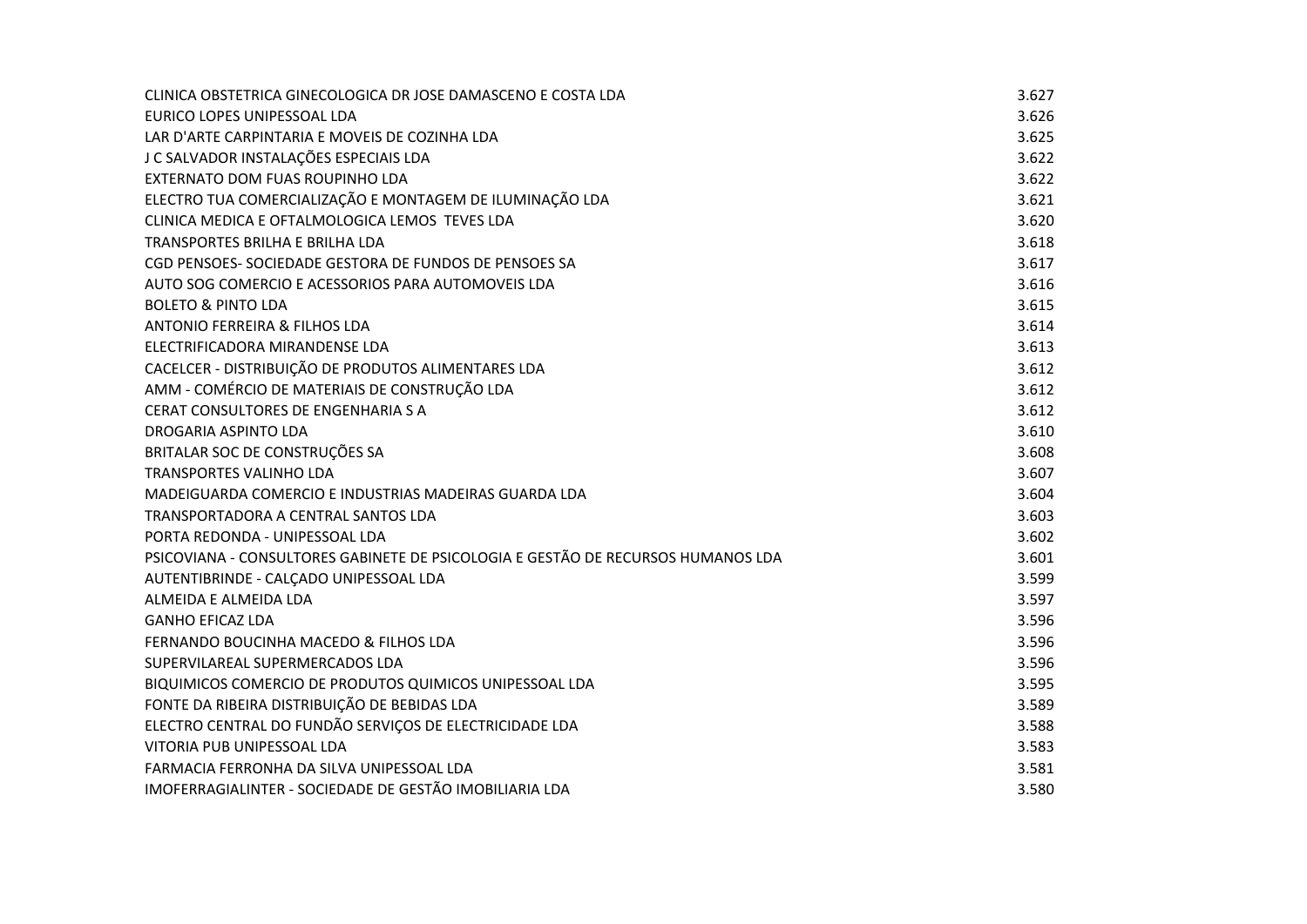| ITCR - ARROZ CRISTAL COMERCIO INTERNACIONAL S A ZONA FRANCA DA MADEIRA                | 3.579 |
|---------------------------------------------------------------------------------------|-------|
| ENC-SOLUÇÕES DE ENERGIA LDA                                                           | 3.578 |
| <b>XGRAN - INERTES E GRANITOS LDA</b>                                                 | 3.576 |
| SA & MORGADO TRANSPORTES LDA                                                          | 3.575 |
| JOSE ANTONIO VALENTIM DOS SANTOS SOBRAL E DELFINA MARIA SALCEDAS MARTINHO NAVE SOBRAL | 3.574 |
| FARCAT CONSTRUÇÕES LDA                                                                | 3.573 |
| LUSOCHAPAS CONSTRUÇÃO DE PAVIMENTOS LDA                                               | 3.572 |
| HILARIO SA UNIPESSOAL LDA                                                             | 3.570 |
| OPÇÕES E TAREFAS - SERVIÇOS MEDICOS UNIPESSOAL LDA                                    | 3.569 |
| BRAGUINHA SUPERMERCADO LDA                                                            | 3.568 |
| DOUROCOM - CONSULTORIA INFORMATICA UNIPESSOAL LDA                                     | 3.567 |
| PRECOURO-INDUSTRIA DE PREFABRICADOS DE COURO, S.A.                                    | 3.564 |
| CEMBI CLINICA ESTETICA MEDICA BEIRA INTERIOR LDA                                      | 3.561 |
| RIETER COMPONENTES PARA VEICULOS LDA                                                  | 3.560 |
| STOCKBEER SOCIEDADE DISTRIBUIDORA DE BEBIDAS LDA                                      | 3.558 |
| LUIS LEITE - CONTABILIDADE LDA                                                        | 3.557 |
| FVFORM FORMAÇÃO PROFISSIONAL UNIPESSOAL LDA                                           | 3.556 |
| NUNO SIMÕES UNIPESSOAL LDA                                                            | 3.552 |
| B 3 - GESTÃO DE UNIDADES HOTELEIRAS LDA                                               | 3.551 |
| NATUR SUMO COMERCIO DE FRUTAS LDA                                                     | 3.548 |
| BENTELER INDUSTRIA DE COMPONENTES PARA AUTOMOVEIS LDA                                 | 3.545 |
| VITAELABOR - TRABALHO E SAÚDE, LDA                                                    | 3.545 |
| <b>MATOS OCULISTA LDA</b>                                                             | 3.542 |
| REIS & CARVALHOSA - CONSTRUÇÃO CIVIL LDA                                              | 3.541 |
| CENTRO OPTICO BEIRÃO UNIPESSOAL LDA                                                   | 3.540 |
| RAINHA SANTA ESTABELECIMENTOS DE ENSINO PARTICULAR LDA                                | 3.538 |
| MAGIC EME - GESTÃO DE RESTAURANTES S.A.                                               | 3.538 |
| J J E COSTA LDA                                                                       | 3.537 |
| NCP - FABRICO DE PRODUTOS METALICOS SA                                                | 3.537 |
| AMA COMERCIO DE COMBUSTIVEIS LDA                                                      | 3.535 |
| AMARAL & SOBRINHO LDA                                                                 | 3.535 |
| MARIA DESIGN - PUBLICIDADE COMUNICAÇÃO E MARKETING ESTRATEGICO LDA                    | 3.535 |
| COSTA LUSITANA INVESTIMENTOS IMOBILIARIOS S A                                         | 3.535 |
| AM TRANSPORTES LDA                                                                    | 3.534 |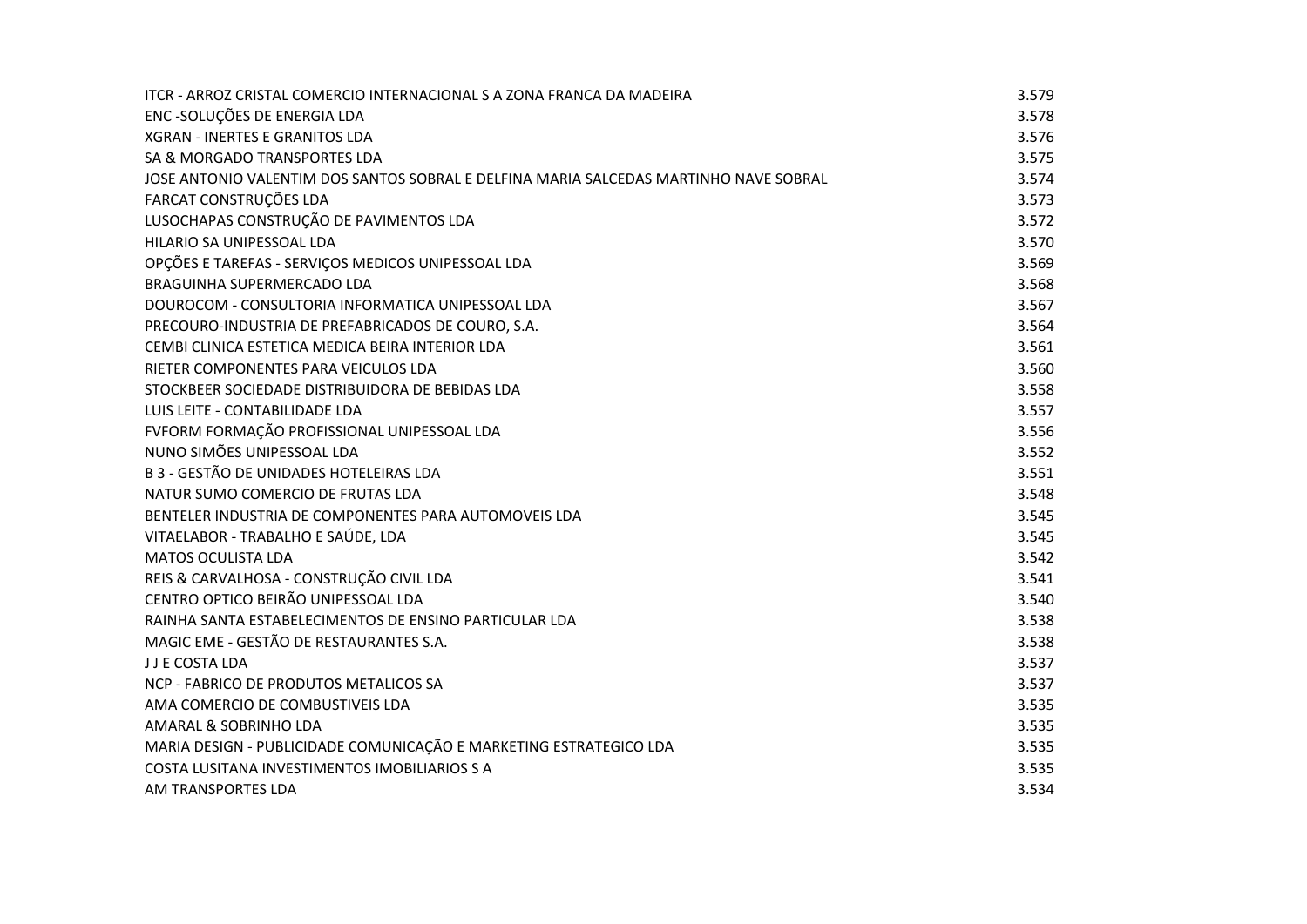| LIMBO DOURADO LDA                                        | 3.532 |
|----------------------------------------------------------|-------|
| UGOMAR ROCHAS ORNAMENTOS LDA                             | 3.532 |
| J & COIMBRA LDA                                          | 3.531 |
| JOÃO RODRIGUES FERNANDES & FILHOS LDA                    | 3.530 |
| POST SCRIPTUM CONTABILIDADE E SERVIÇOS LDA               | 3.527 |
| TRANSPORTES MARGINAL DO MONDEGO LDA                      | 3.527 |
| <b>IBERNIZ TINTAS E VERNIZES PARA ACABAMENTOS LDA</b>    | 3.524 |
| TG - TECHNOGYM PORTUGAL UNIPESSOAL LDA                   | 3.521 |
| ORIOLUS AMBIENTE E ECO-TURISMO LDA                       | 3.521 |
| <b>CENATOLIM LDA</b>                                     | 3.520 |
| NELSON FILIPE SANTOS & CUNHA LDA                         | 3.520 |
| EGIQUIMICA LDA                                           | 3.519 |
| PETROFREGIM POSTO DE ABASTECIMENTO DE COMBUSTIVEIS LDA   | 3.517 |
| SUCH DALKIA - SERVIÇOS HOSPITALARES ACE                  | 3.517 |
| A J AIRES & FILHOS LDA                                   | 3.514 |
| <b>BALONAS &amp; MENANO SA</b>                           | 3.512 |
| MANUEL A M ALMEIDA LDA                                   | 3.511 |
| LUIS NUNES SILVA LDA                                     | 3.509 |
| O BURACO SNACK BAR, RESTAURANTE LDA                      | 3.509 |
| AGENCIA FUNERARIA RENTE LDA                              | 3.507 |
| TERRAPLANAGENS NUNES & FILHOS LDA                        | 3.507 |
| DR CLODOMIRO DE SÃO PEDRO UNIPESSOAL LDA                 | 3.507 |
| TRANS SPEED - TRANSPORTES NACIONAIS E INTERNACIONAIS LDA | 3.506 |
| OPTICA REIS II LDA                                       | 3.506 |
| MIRAVET PRODUTOS PARA A AGRICULTURA E PECUARIA           | 3.505 |
| VILA SA CONSTRUTORES LDA                                 | 3.501 |
| HUMBERTO ROMANO & ANDRADE LDA                            | 3.500 |
| <b>OPERESTRADAS XXI S A</b>                              | 3.500 |
| MARIANO BELCHIOR ALMEIDA & FILHOS LDA                    | 3.497 |
| FAS - SISTEMAS DE INFORMAÇÃO LDA                         | 3.497 |
| FDF - FORMAÇÃO E CONSULTORIA LDA                         | 3.497 |
| QUEIROZ & FILHO COMERCIO DE CARNES LDA                   | 3.496 |
| LIMOCOS SOC CONSTRUTORA MOVEIS E IMOVEIS LDA             | 3.495 |
| METRO DA AREA METROPOLITANA DO PORTO SA                  | 3.494 |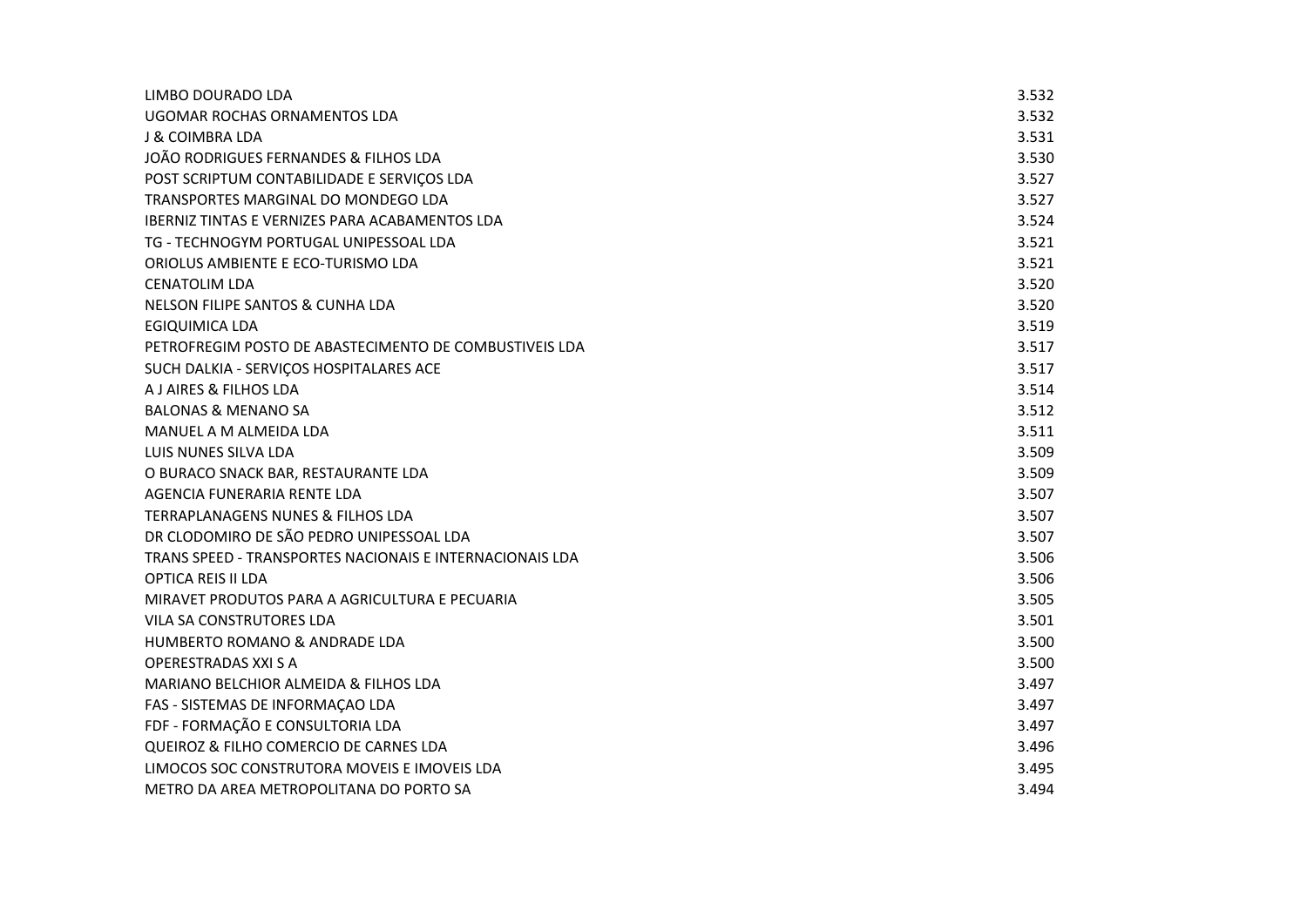| CORREIA DE SAMPAIO SOCIEDADE FARMACEUTICA UNIPESSOAL LIMITADA        | 3.494 |
|----------------------------------------------------------------------|-------|
| NEINVER LUSITANA - PROJECTOS IMOBILIARIOS S A                        | 3.493 |
| LABORATORIO ANALISES CLINICAS VALE DO SOUSA LDA                      | 3.490 |
| SODICAFES SOCIEDADE DISTRIBUIDORA DE CAFES LDA                       | 3.488 |
| VETDINHA CLINICA VETERINARIA LDA                                     | 3.488 |
| JOSE ANTONIO GOULÃO - MATERIAL ELECTRICO LDA                         | 3.487 |
| MOTIVOS SALUTARES - CLÍNICA MÉDICA, UNIPESSOAL, LDA                  | 3.487 |
| DUARTE & FERREIRA COMBUSTIVEIS LDA                                   | 3.487 |
| RIBEIRA DO POÇO EXPLORAÇÃO DE RESTAURANTES LDA                       | 3.486 |
| MARIA FERNANDA COSTA MARCELO LDA                                     | 3.486 |
| PERCENTIL CUIDADOS DE SAUDE LDA                                      | 3.484 |
| AUTO REPARADORA MELO FALCAO LDA                                      | 3.483 |
| SILCLINICA - CLINICA LDA                                             | 3.481 |
| DARS ENGENHARIA UNIPESSOAL LDA                                       | 3.480 |
| <b>HALL &amp; COMPANHIA S A</b>                                      | 3.479 |
| ELECTRO INSTALADORA A M CORREIA SA                                   | 3.478 |
| PHADIA SOCIEDADE UNIPESSOAL LD                                       | 3.477 |
| TRANSPORTES SERRA DA SERRA LDA                                       | 3.476 |
| HORTAPRONTA HORTAS DO OESTE SA                                       | 3.474 |
| PARQUE EXPO 98 SA                                                    | 3.473 |
| TERRA MATER OLARIA LDA                                               | 3.472 |
| TERESA RANGEL SERVICOS MEDICOS DE GASTROENTEROLOGIA E ENDOSCOPIA LDA | 3.472 |
| S P G M SOC DE INVESTIMENTO SA                                       | 3.471 |
| LOKIMAT - IMPORTAÇÃO E COMERCIO LDA                                  | 3.468 |
| <b>TERRALIMITE LDA</b>                                               | 3.467 |
| CAYTANUS CUIDADOS DE PNEUMOLOGIA UNIPESSOAL LDA                      | 3.466 |
| JOSE FREITAS GONÇALVES LDA                                           | 3.465 |
| IOL NEGOCIOS - SERVIÇOS DE INTERNET S A                              | 3.464 |
| SUBLIME VISÃO CLINICA MEDICA LDA                                     | 3.462 |
| RUI PASCOA LDA                                                       | 3.461 |
| CAPRICARNES SOC ABASTECEDORA CARNES LDA                              | 3.459 |
| LUSOMAPEI - PRODUTOS QUIMICOS PARA A CONSTRUÇÃO SA                   | 3.458 |
| <b>VDS - VINHOS DO DOURO SUPERIOR S A</b>                            | 3.458 |
| ELVIOBRA - SOCIEDADE DE CONSTRUÇÕES LDA                              | 3.458 |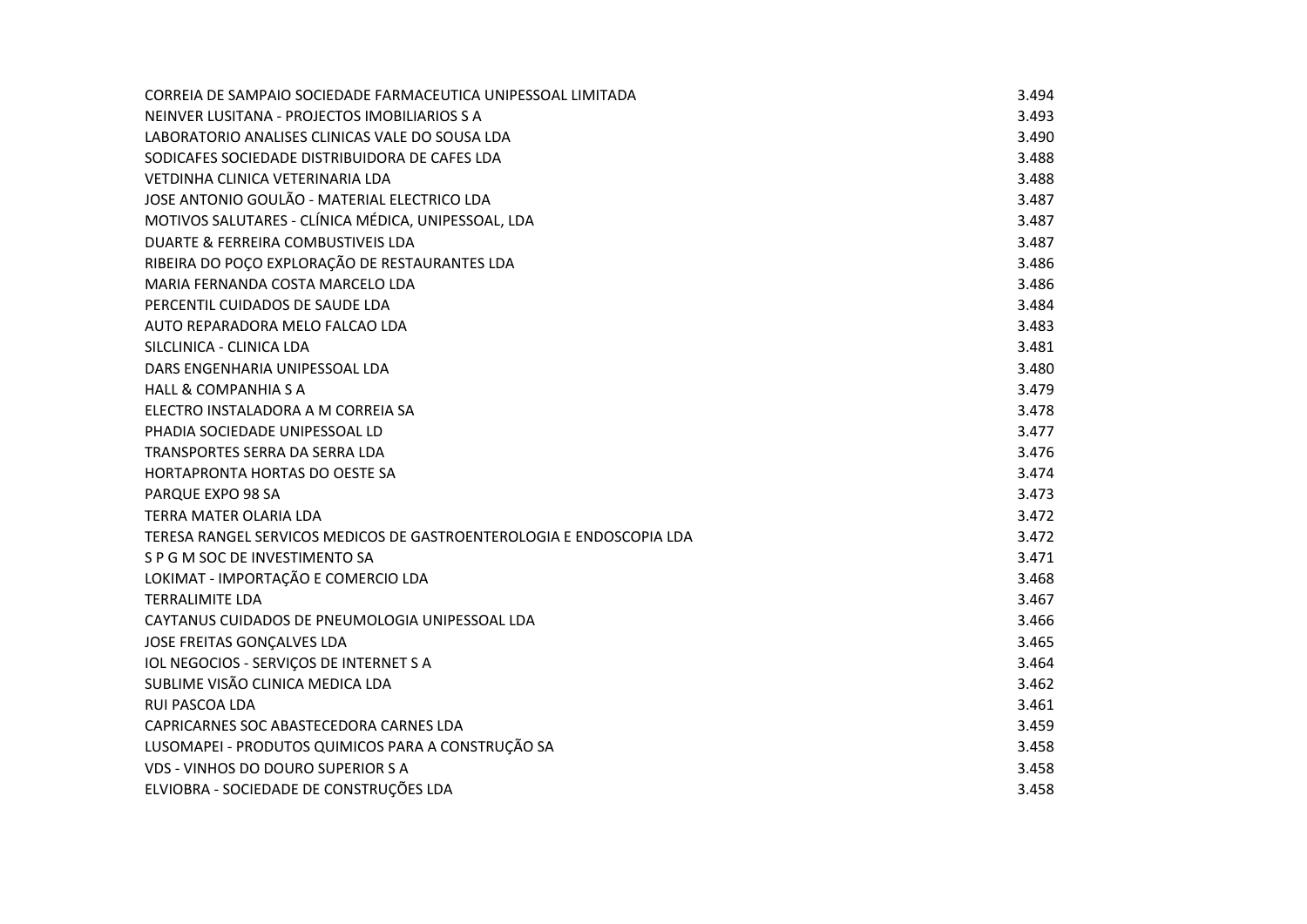| CONDIANA CONSTRUTORA GUADIANA SA                                            | 3.456 |
|-----------------------------------------------------------------------------|-------|
| WARTSILA PORTUGAL SA                                                        | 3.454 |
| AUTOLOMBOS SOCIEDADE DE AUTOMOVEIS LDA                                      | 3.453 |
| UHY& ASSOCIADOS SROC LDA                                                    | 3.453 |
| SOL-S INTERNATIONAL TECNOLOGIAS DE INFORMAÇÃO S A                           | 3.451 |
| <b>FONT SALEM PORTUGAL S A</b>                                              | 3.451 |
| <b>TELEMANOS LDA</b>                                                        | 3.451 |
| TOLIFE PRODUTOS FARMACEUTICOS S A                                           | 3.449 |
| SOCIEDADE DE TRANSPORTES DO CARAMULO SOCIEDADE UNIPESSOAL LDA               | 3.449 |
| SPDAD SOC PORTUGUESA DE DISTRIBUIÇÃO DE ARTIGOS DE DESPORTO UNIPESSOAL LDA  | 3.449 |
| MACORLUX - ELECTRODOMESTICOS SA                                             | 3.444 |
| PAULOLUZ - INSTALAÇÕES E MATERIAIS ELECTRICOS LDA                           | 3.443 |
| ESTEC ESTUDOS E TECNOLOGIAS DA INFORMACAO LDA                               | 3.442 |
| TRANSPEREIRAS TRANSPORTES CARGA LDA                                         | 3.441 |
| ALBINO TEIXEIRA CONSTRUÇÕES E ALUGUER DE MAQUINAS LDA                       | 3.440 |
| GTE CONSULTORES - GABINETE TECNICO DE CONSULTADORIA E GESTÃO DE EMPRESAS SA | 3.440 |
| A JOIA DA BEIRA PRODUTOS ALIMENTARES LDA                                    | 3.440 |
| <b>GRANIMONTE GRANITOS LDA</b>                                              | 3.439 |
| CLINICA DE NOSSA SENHORA DE FATIMA LDA                                      | 3.436 |
| AXIOMA CONSULTADORIA E REPRESENTAÇÕES LDA                                   | 3.436 |
| A ALVES E CIA LDA                                                           | 3.435 |
| LUSOCANAL RADIODIFUSÃO LDA                                                  | 3.431 |
| JAIME SIMÕES DIAS & CA LDA                                                  | 3.431 |
| AGUAS DO DOURO E PAIVA SA                                                   | 3.429 |
| CIDADE ADEQUADA UNIPESSOAL LDA                                              | 3.428 |
| CONSTRUÇÕES GUILHERME AFONSO LDA                                            | 3.427 |
| CONTAS SEMPRE CERTAS CONSULTORIA CONTABILISTICA E FISCAL LDA                | 3.424 |
| <b>CUIDADOS DE SAUDE BALMOR LDA</b>                                         | 3.424 |
| IBERSOL MADEIRA E AÇORES RESTAURAÇÃO SA                                     | 3.423 |
| PROMISEMEIA - SAUDE UNIPESSOAL LDA                                          | 3.422 |
| C M MONTEIRO LDA                                                            | 3.421 |
| AGENCIA FUNERARIA ABEL FERNANDES LDA                                        | 3.419 |
| URBAMINHO URBANIZACOES MINHO SA                                             | 3.418 |
| CARLOS A C SANTOS BARATA - DISTRIBUIÇÃO LDA                                 | 3.417 |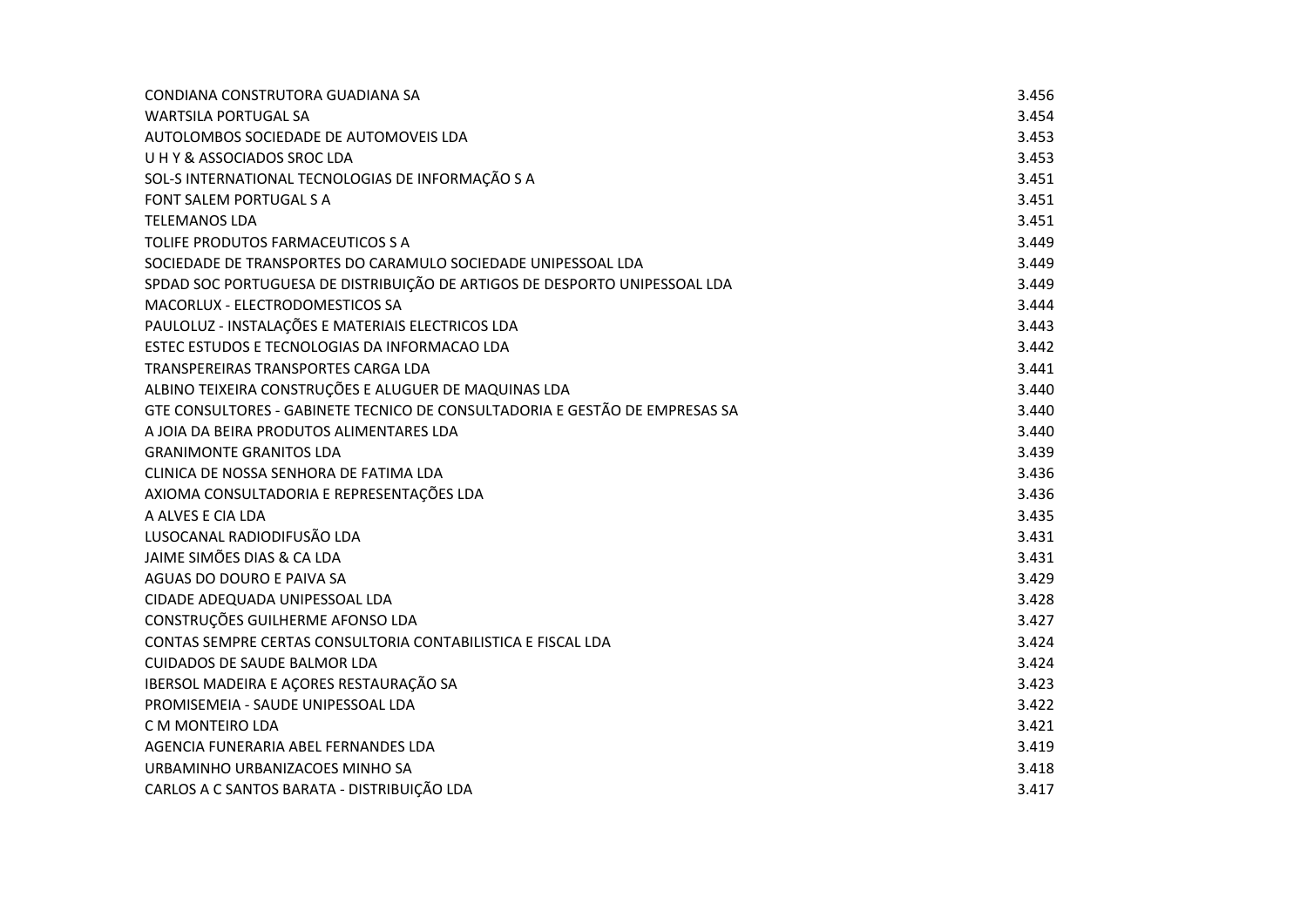| <b>IRMAOS BARBOSA MACEDO LDA</b>                                                     | 3.415 |
|--------------------------------------------------------------------------------------|-------|
| EUROPGS PROJECTOS DE CONSULTORIA DE GESTÃO E SEGURANÇA LDA                           | 3.414 |
| FARMACIA SANTANA UNIPESSOAL LDA                                                      | 3.414 |
| QUINTA DA CARAVELA - ACTIVIDADES AGRO-ECOLÓGICAS LDA                                 | 3.414 |
| MANUEL CARDOSO OLIVEIRA UNIPESSOAL LDA                                               | 3.412 |
| ALEXANDRINO A PEREIRA E SOBRINHOS LDA                                                | 3.411 |
| SILVA & VENTURA TORNEARIA MECANICA LDA                                               | 3.411 |
| HACL SOCIEDADE DE CONSTRUÇÕES LDA                                                    | 3.410 |
| FRUTAS DA RAIA COMERCIO DE FRUTAS SOCIEDADE UNIPESSOAL LDA                           | 3.410 |
| VIDOEIRO SOC POIARENSE DE REPRESENTAÇÕES LDA                                         | 3.410 |
| NOVORAL CLINICA DENTARIA SOCIEDADE UNIPESSOAL LDA                                    | 3.410 |
| AFAVIAS - ENGENHARIA E CONSTRUÇÕES S A                                               | 3.407 |
| TRANSPORTES SANTOS SOARES E FILHOS LDA                                               | 3.406 |
| TELECÍRCULO - ACTIVIDADES PROMOCIONAIS LDA                                           | 3.405 |
| INTERMORTAGUAIMO SOCIEDADE DE GESTÃO IMOBILIARIA LDA                                 | 3.405 |
| INTERGRAN GRANITOS DO INTERIOR LDA                                                   | 3.402 |
| TECNOTRANS TRANSPORTES RODOVIARIOS LDA                                               | 3.397 |
| <b>LUZIAS LDA</b>                                                                    | 3.396 |
| INDUSTRIAS METALOMECANICAS LOBO LDA                                                  | 3.395 |
| CARESTREAM HEALTH PORTUGAL - COMERCIO E PRESTAÇÃO DE SERVIÇOS MEDICOS UNIPESSOAL LDA | 3.395 |
| <b>IBEROENERGIA LDA</b>                                                              | 3.394 |
| INSPEVIANA SERVIÇOS LDA                                                              | 3.394 |
| MIRA MADEIRA - ELECTRODOMÉSTICOS, CLIMATIZAÇÃO E ENERGIA, LDA                        | 3.394 |
| ERNESTINA PEREIRA UNIPESSOAL LDA                                                     | 3.394 |
| <b>TAMARISPICE LDA</b>                                                               | 3.388 |
| ANA PAULA LOPES COLUMBANO SILVA E FERNANDO MANUEL LOPES COLUMBANO SILVA              | 3.387 |
| CLINICA DE CIRURGIA PLASTICA E ESTETICA PROF DR BENJAMIM PEDRO LDA                   | 3.386 |
| <b>CORREIA MONTEIRO E RUSSO LDA</b>                                                  | 3.385 |
| PETRO BAULHE - COMBUSTÍVEIS LDA                                                      | 3.383 |
| SOBRE SEGUROS MEDIAÇÃO DE SEGUROS UNIPESSOAL LDA                                     | 3.381 |
| H V B - HOSPITAL VETERINARIO DE BRAGA LDA                                            | 3.381 |
| MABEL LUIS SOCIEDADE UNIPESSOAL LDA                                                  | 3.381 |
| AUTO RINA REPARACAO AUTOMOVEIS LDA                                                   | 3.381 |
| URCAPLAS INDUSTRIA DE PLASTICOS LDA                                                  | 3.379 |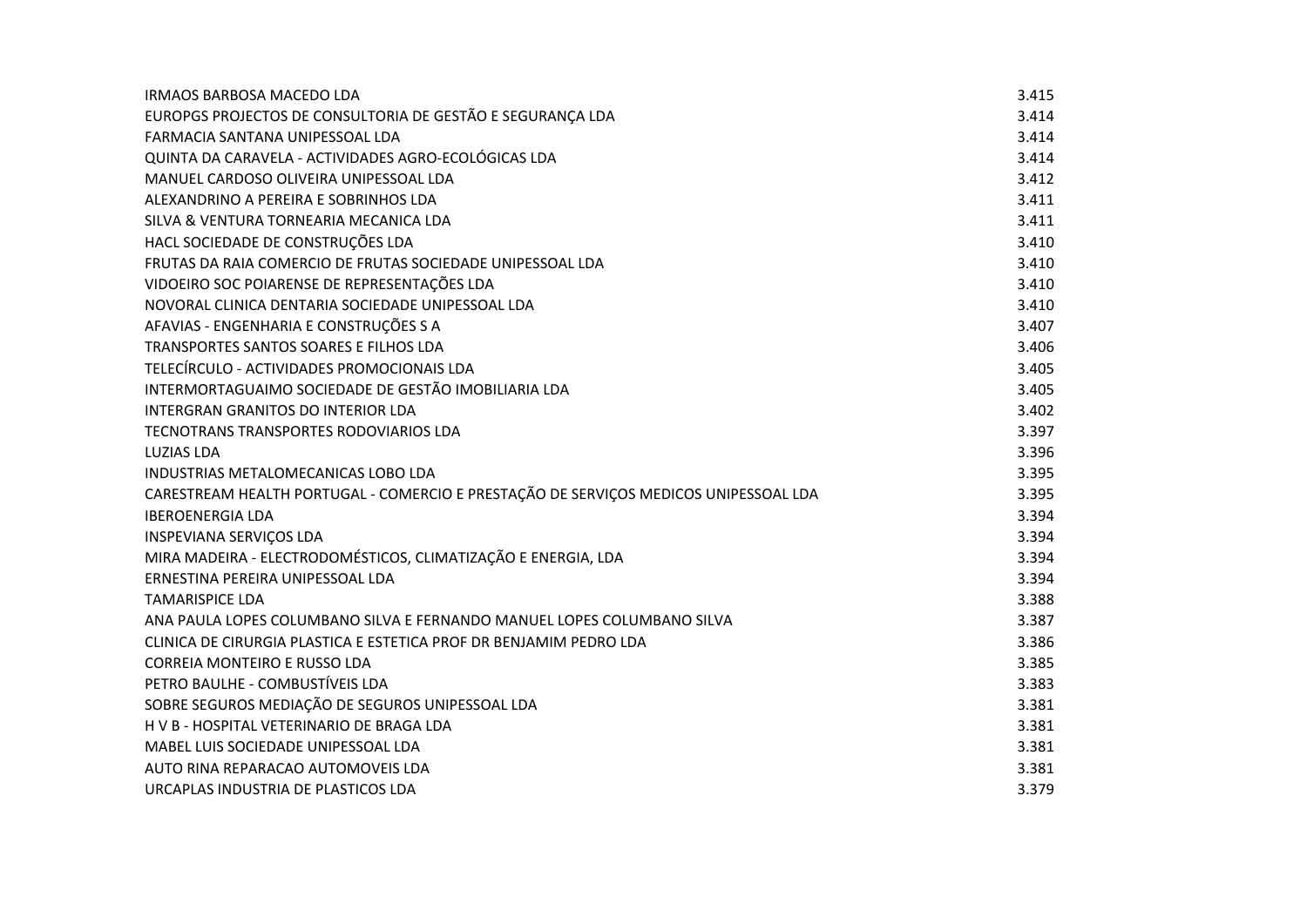| ALUMINIBEIRA INDUSTRIA ALUMINIOS LDA                                    | 3.379 |
|-------------------------------------------------------------------------|-------|
| PRINTERMAN RECICLAGEM DE CONSUMIVEIS INFORMATICOS UNIPESSOAL LDA        | 3.375 |
| HIDROMETHOS EQUIPAMENTOS INDUSTRIAIS LDA                                | 3.375 |
| ADÃO VIEIRA & FILHOS LDA                                                | 3.374 |
| MANUEL VELOSO NEVES LDA                                                 | 3.374 |
| LAMIVINHOS COMERCIO DE VINHOS E PRODUTOS ALIMENTARES LDA                | 3.372 |
| LINEAMEDICA DISPOSITIVOS MEDICO CIRURGICOS S A                          | 3.372 |
| PIÇARRA DISTRIBUIÇÃO DE JORNAIS LDA                                     | 3.372 |
| MARQUES PAIVA SOCIEDADE UNIPESSOAL LDA                                  | 3.372 |
| CPM & M LDA                                                             | 3.372 |
| JOSE M A AMARAL LDA                                                     | 3.371 |
| O VIDRINHO COMERCIO VIDROS LDA                                          | 3.371 |
| BOX LINES - NAVEGAÇÃO S.A.                                              | 3.367 |
| JOÃO COSTA UNIPESSOAL LDA                                               | 3.367 |
| TELE SUL COMERCIO EQUIPAMENTO TELEFONICO LDA                            | 3.366 |
| D'S GUAL COMERCIO DE PRODUTOS ALIMENTARES LDA                           | 3.366 |
| ITAB INDUSTRIA TRANSFORMAÇÕES AUTOMOVEIS BENIDO LDA                     | 3.365 |
| SOGASMOR SOCIEDADE DE DISTRIBUIÇÃO DE GAS LDA                           | 3.363 |
| <b>CHAVES E IRMAO LDA</b>                                               | 3.363 |
| PAULO & MAIA CONSTRUÇÕES LDA                                            | 3.361 |
| J MONTEIRO & ASSOCIADOS - SOCIEDADE DE REVISORES OFICIAIS DE CONTAS LDA | 3.361 |
| CRTT CLINICA DE RECUPERAÇÃO E TRATAMENTO DA TOXICODEPENDENCIA LDA       | 3.360 |
| VIRGILIO FRAZÃO CONTABILIDADE E GESTÃO LDA                              | 3.356 |
| AUFER MATERIAL TECNICO E EQUIPAMENTOS ESCRITORIO LDA                    | 3.356 |
| <b>IBERGRU ALUGUER DE GRUAS E EQUIPAMENTOS S A</b>                      | 3.355 |
| NUNO ALEXANDRE OLIVEIRA LOPES UNIPESSOAL LDA                            | 3.355 |
| <b>FUNERARIA MENDES SANTOS LDA</b>                                      | 3.354 |
| PINTO CASTANHEIRA SROC SOCIEDADE UNIPESSOAL LDA                         | 3.353 |
| MC BAUCHEMIE PORTUGAL PRODUTOS QUIMICOS PARA CONSTRUÇÃO UNIPESSOAL LDA  | 3.353 |
| SOLS JEUX ENTRETIEN SARL SUCURSAL                                       | 3.352 |
| JOSE FRANCISCO RIBEIRO E IRMAO LDA                                      | 3.350 |
| SANCLER FERNANDES FREITAS FILHOS LDA                                    | 3.350 |
| DOMINIO VIVO - FORMAÇÃO E CONSULTORIA LDA                               | 3.350 |
| SILDOOR - MADEIRAS E DERIVADOS, LDA                                     | 3.350 |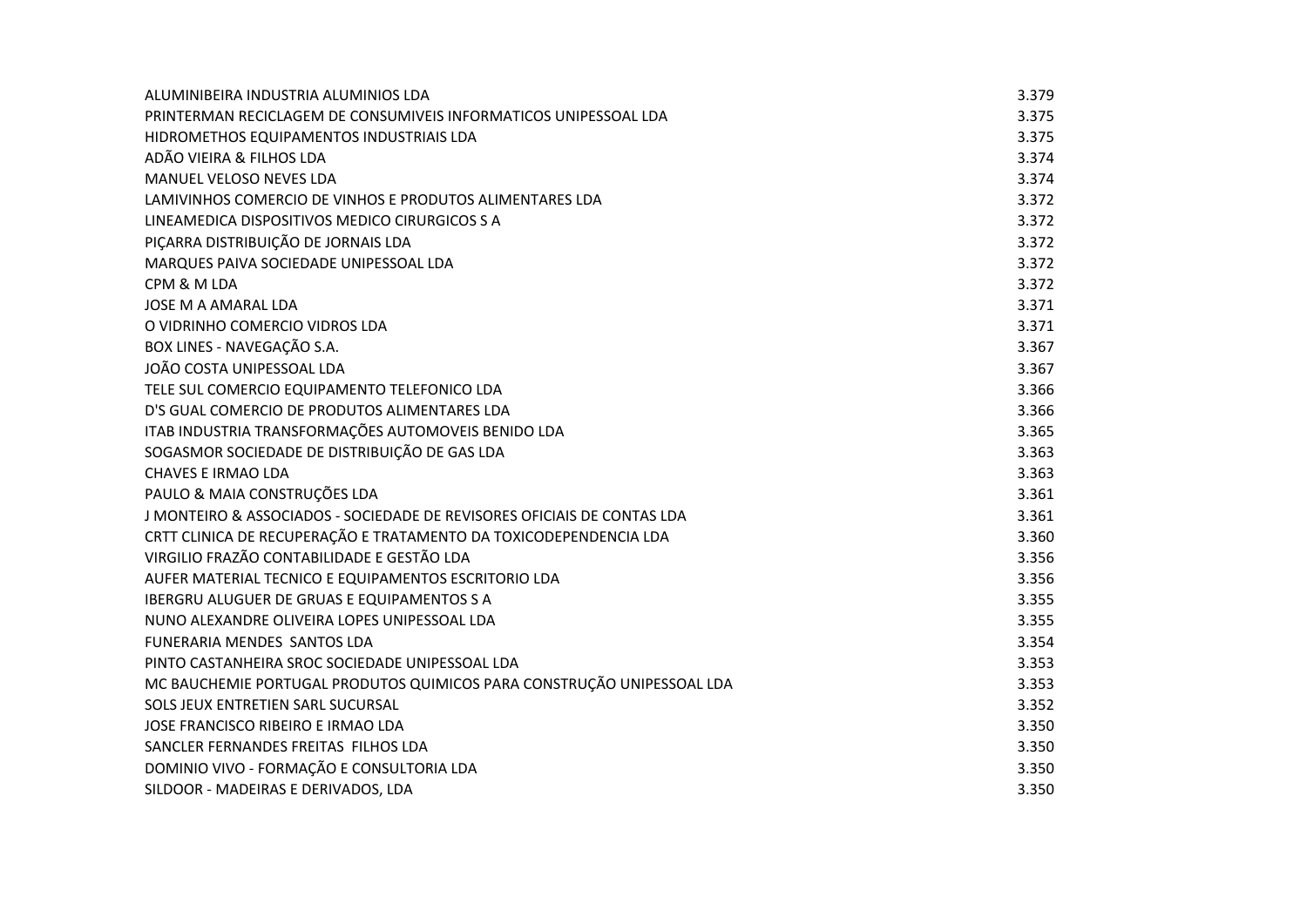| DIGITLAWS UNIPESSOAL LDA                                                             | 3.350 |
|--------------------------------------------------------------------------------------|-------|
| CALCADO ALVITO LDA                                                                   | 3.349 |
| NATUROCOBERTURAS LDA                                                                 | 3.348 |
| FISITROFA CLINICA DE MEDICINA FISICA E DE REABILITAÇÃO LDA                           | 3.348 |
| BIFASE MATERIAL ELECTRICO E ELECTRONICO LDA                                          | 3.346 |
| TRIU - TECNICAS DE RESIDUOS INDUSTRIAIS E URBANOS SA                                 | 3.346 |
| ERGOVISÃO - COMERCIO E INDUSTRIA DE OPTICA SA                                        | 3.344 |
| <b>MYLAN LDA</b>                                                                     | 3.344 |
| ENSIFE COMERCIO ELECTRONICA LDA                                                      | 3.344 |
| CLINICA DE OTORRINOLARINGOLOGIA DR FLAVIANO GOMES LDA                                | 3.343 |
| AGENCIA FUNERARIA ALJUSTRELENSE LDA                                                  | 3.342 |
| TRANSPORTES ANTÓNIO MANUEL DE JESUS TEIXEIRA & FILHOS LDA                            | 3.342 |
| <b>AUTOMOVEIS CITROEN SA</b>                                                         | 3.340 |
| AQUECITAMEGA SOC AQUECIMENTO CENTRAL TAMEGA LDA                                      | 3.339 |
| MEDIGUARDA - MANUEL GOMES LDA                                                        | 3.339 |
| A SERRANA - MEDIADORA DE SEGUROS LDA                                                 | 3.338 |
| PETRONETO - COMÉRCIO DE COMBUSTÍVEIS LDA                                             | 3.335 |
| <b>IBERLUSITANOS LDA</b>                                                             | 3.334 |
| COLEGIO CASA MÃE LDA                                                                 | 3.334 |
| <b>STREET OF BITES LDA</b>                                                           | 3.334 |
| QUA - MARKETING E INVESTIMENTOS INTERNACIONAL LDA ZONA FRANCA DA MADEIRA             | 3.333 |
| LABORATÓRIOS FARMACÊUTICOS ROVI S.A. - REPRESENTAÇÃO EM PORTUGAL                     | 3.332 |
| DR. SOL - ENERGIA SOLAR E CLIMATIZAÇÃO, UNIPESSOAL LDA                               | 3.332 |
| A MOREIRA & FILHOS LDA                                                               | 3.331 |
| OMF - ENGENHARIA DE EDIFICIOS, LDA                                                   | 3.331 |
| DDN DISTRIBUICAO DAVID NETO SA                                                       | 3.330 |
| FREIXOLIVA - SOCIEDADE UNIPESSOAL LDA                                                | 3.330 |
| CITERGAZ CALDEIRARIA E MANUTENCAO S A                                                | 3.330 |
| DENTAMEDI MEDICOS LDA                                                                | 3.328 |
| TAMILA COMERCIO SERVIÇOS DE CONSULTADORIA E INVESTIMENTOS LDA ZONA FRANCA DA MADEIRA | 3.327 |
| FRUTEIRA SILVA & FILHOS LDA                                                          | 3.326 |
| ALEGRIA DE APRENDER INFANTARIO LDA                                                   | 3.325 |
| ARJOHUNTLEIGH IBERICA SL SUCURSAL EM PORTUGAL                                        | 3.325 |
| BEST TRANSFERS 4 U - VIAGENS E TURISMO S A                                           | 3.325 |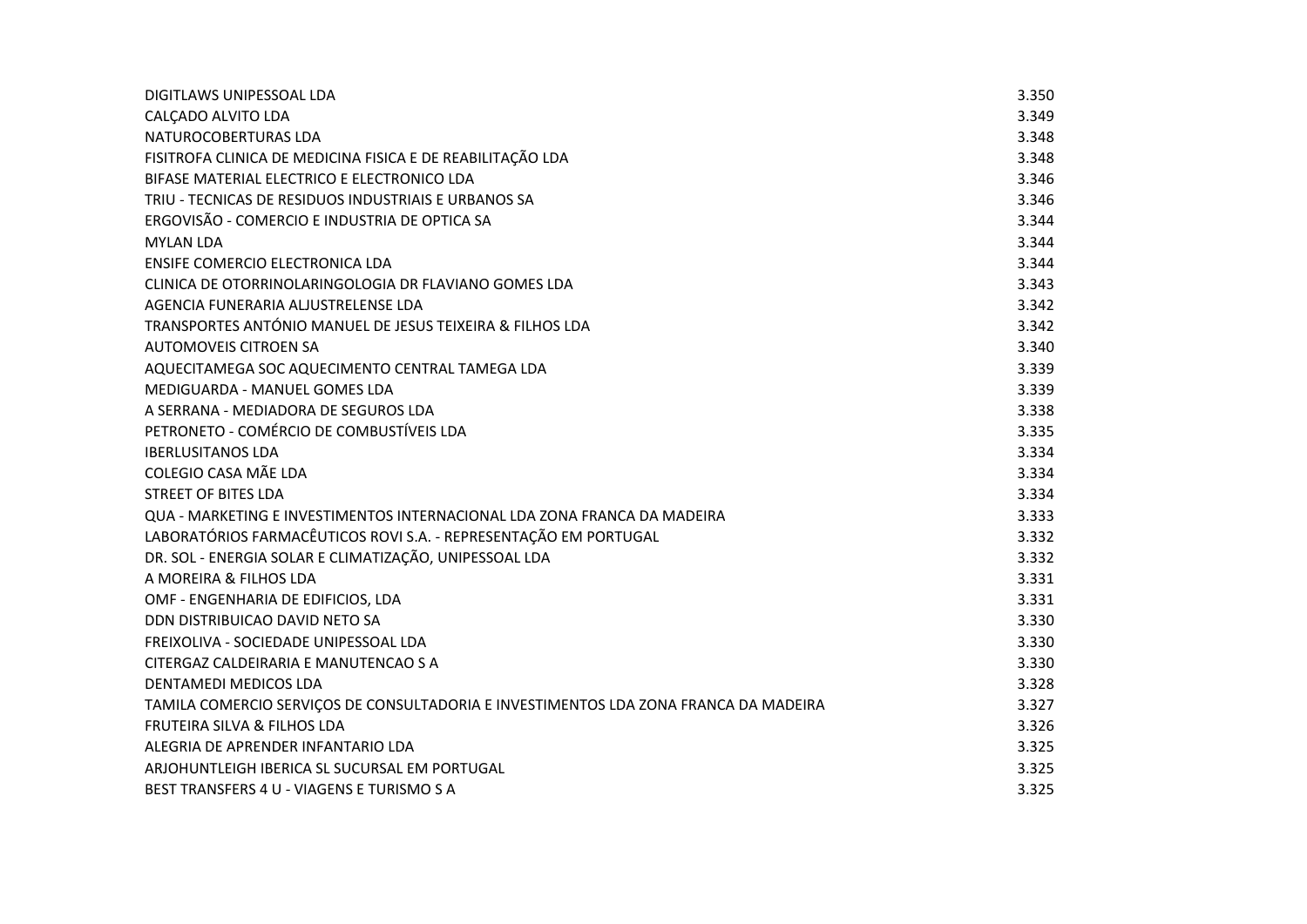| BIMAVEN CONSULTING - SERVIÇOS E CONSULTORIA EM TECNOLOGIAS DE INFORMAÇÃO LDA                | 3.325 |
|---------------------------------------------------------------------------------------------|-------|
| BLUE SEVEN - BUSINESS SOLUTIONS LDA                                                         | 3.325 |
| CAMILO DOS SANTOS MOTA S A                                                                  | 3.325 |
| CLINICA DE FISIOTERAPIA DE FAMALICÃO LDA                                                    | 3.325 |
| DIVA & PAULA ESTETICA DE UNHAS LDA                                                          | 3.325 |
| EDINORTE - EDIFICAÇÕES NORTENHAS S.A.                                                       | 3.325 |
| EDP SERVIÇOS - SISTEMAS PARA A QUALIDADE E EFICIENCIA ENERGETICA S A                        | 3.325 |
| EG PORTUGAL SOCIEDADE UNIPESSOAL LDA                                                        | 3.325 |
| ENDUTEX SOC GESTORA DE PARTICIPACOES SOCIAIS SA                                             | 3.325 |
| ENGENHARIA DE PROTOTIPAGEM ALVES & ALVES SA                                                 | 3.325 |
| EUROFIRST - FABRICO E COMERCIO DE TAMPAS DE VISITA A SERVIÇOS LDA                           | 3.325 |
| <b>GREENWATT LDA</b>                                                                        | 3.325 |
| GSH - GESTÃO E SERVIÇOS DE MANUTENÇÃO HOSPITALAR ACE                                        | 3.325 |
| IMR INSTITUTO DE MARKETING RESEARCH LDA                                                     | 3.325 |
| INTERHOST SERVIÇOS NA AREA DA INTERNET LDA                                                  | 3.325 |
| IPERPLANO GESTAO PLANEAMENTO E FISCALIZACAO DE OBRAS LDA                                    | 3.325 |
| LABIMPLANTE - LABORATORIO E COMERCIALIZAÇÃO DE PROTESES DENTARIAS SA                        | 3.325 |
| LURAFARMA - SOCIEDADE FARMACEUTICA LDA                                                      | 3.325 |
| M 3 AP - CONSULTORES LDA                                                                    | 3.325 |
| <b>MONTALMAN LDA</b>                                                                        | 3.325 |
| MONTERG CONSTRUÇÕES S A                                                                     | 3.325 |
| MUSIFEX INSTRUMENTOS MUSICAIS LDA                                                           | 3.325 |
| NEW CONSULTING SISTEMAS DE INFORMAÇÃO E TELECOMUNICAÇÕES LDA                                | 3.325 |
| NPK - ARQUITECTOS PAISAGISTAS ASSOCIADOS LDA                                                | 3.325 |
| P & I PROPRIEDADE E INVESTIMENTO CONSULTORES EM INVESTIMENTO IMOBILIARIOLDA                 | 3.325 |
| PENSARTERRITORIO LDA                                                                        | 3.325 |
| QUITER PORTUGAL - SERVIÇOS INFORMATICOS UNIPESSOAL LDA                                      | 3.325 |
| SABAPORTUGAL - PARQUES DE ESTACIONAMENTO SA                                                 | 3.325 |
| SARDAÇO SOCIEDADE DE ARMADURAS DE AÇO S A                                                   | 3.325 |
| <b>SEGECE PORTUGAL SA</b>                                                                   | 3.325 |
| SIEOCEAN- SIEMENS & OCEANARIO ACE                                                           | 3.325 |
| SOMAGUE NEOPUL GESTÃO E MANUTENÇÃO DE EQUIPAMENTOS DE CONSTRUÇÃO CIVIL E OBRAS PUBLICAS ACE | 3.325 |
| SUNNY DELIGHT PORTUGAL UNIPESSOAL LDA                                                       | 3.325 |
| SYSNOVARE INNOVATIVE SOLUTIONS S A                                                          | 3.325 |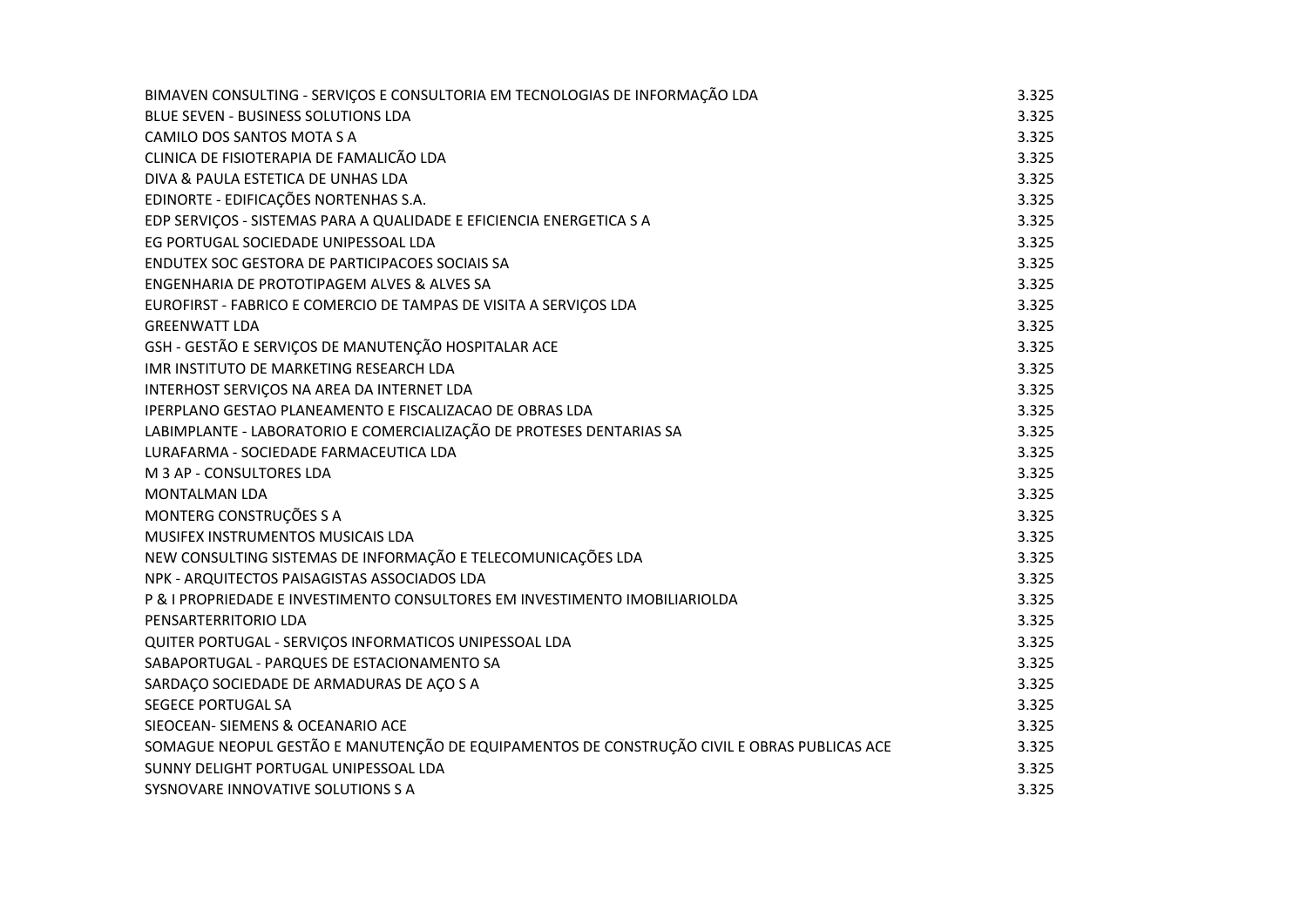| TROFAGUAS SERVIÇOS AMBIENTAIS E M                                                       | 3.325 |
|-----------------------------------------------------------------------------------------|-------|
| VERAMOLDE INDUSTRIA DE MOLDES LDA                                                       | 3.325 |
| VÍTOR OLIVEIRA E HÉLIA FÉLIX, SOCIEDADE DE REVISORES OFICIAIS DE CONTAS                 | 3.325 |
| ZUSLOG - SERVIÇOS DE LOGISTICA UNIPESSOAL LDA                                           | 3.325 |
| JOSE ALVES E FILHOS LDA                                                                 | 3.324 |
| JETRONA - GESTÃO PATRIMONIAL LDA                                                        | 3.322 |
| MAISPESSOA CENTRO DE INTERVENÇÃO PSICOLOGICA E DESENVOLVIMENTO EDUCACIONAL LDA          | 3.321 |
| PALMIGRAFICA ARTES GRAFICAS LDA                                                         | 3.321 |
| UNIMARKETING - MARKETING COMERCIALIZAÇÃO DE BENS DE CONSUMO E SERVIÇOS PROMOCIONAIS CRL | 3.321 |
| APURENI - TRADING E SERVIÇOS INTERACIONAIS S A ZONA FRANCA DA MADEIRA                   | 3.320 |
| CALCULO DETALHADO - UNIPESSOAL LDA                                                      | 3.319 |
| <b>FABRICA PLASTICOS FAVIR LDA</b>                                                      | 3.316 |
| ALIJOSUPERIMO SOCIEDADE DE GESTÃO IMOBILIARIA LDA                                       | 3.316 |
| <b>BMVIV LDA</b>                                                                        | 3.315 |
| MODESTO TEIXEIRA & FILHOS LDA                                                           | 3.315 |
| CLINICA MEDICODENTARIA MIGUEL SOUSA LIMA LDA                                            | 3.314 |
| MADEIBEJA COMERCIO DE MADEIRAS E COLCHÕES LDA                                           | 3.314 |
| BABA DE JOÃO BENJAMIM ARAUJO UNIPESSOAL LDA                                             | 3.312 |
| CIDADE PRAIA INVESTIMENTOS IMOBILIARIOS S A                                             | 3.312 |
| SERRALHARIA MODERNA LDA                                                                 | 3.311 |
| CHAMVIN COMERCIO DE BEBIDAS UNIPESSOAL LDA                                              | 3.311 |
| SALOMÃO C PEREIRA MONTAGENS EQUIPAMENTOS E TUBAGENS UNIPESSOAL LDA                      | 3.310 |
| EUREKA MEDIAÇÃO DE SEGUROS LDA                                                          | 3.310 |
| SUPER DENTE, CLÍNICAS DENTÁRIAS LDA                                                     | 3.309 |
| DISTRIBATALHAIMO - SOCIEDADE DE GESTÃO IMOBILIARIA LDA                                  | 3.308 |
| AGENCIA FUNERARIA ESPIRITO SANTO LDA                                                    | 3.308 |
| GRANICAVEZ INDUSTRIA DE GRANITO LDA                                                     | 3.307 |
| ONDA DE CALOR LDA                                                                       | 3.307 |
| H TUBO COMERCIO DE PECAS E ACESSORIOS INDUSTRIAIS LDA                                   | 3.307 |
| <b>MIXPRICE - LDA</b>                                                                   | 3.307 |
| <b>GUILHERME BASTO SUCESSORES LDA</b>                                                   | 3.306 |
| <b>JORGE SA S A</b>                                                                     | 3.305 |
| PINKLUNA CONSTRUÇÕES, LDA                                                               | 3.302 |
| <b>HORACIO SA IRMAOS LDA</b>                                                            | 3.299 |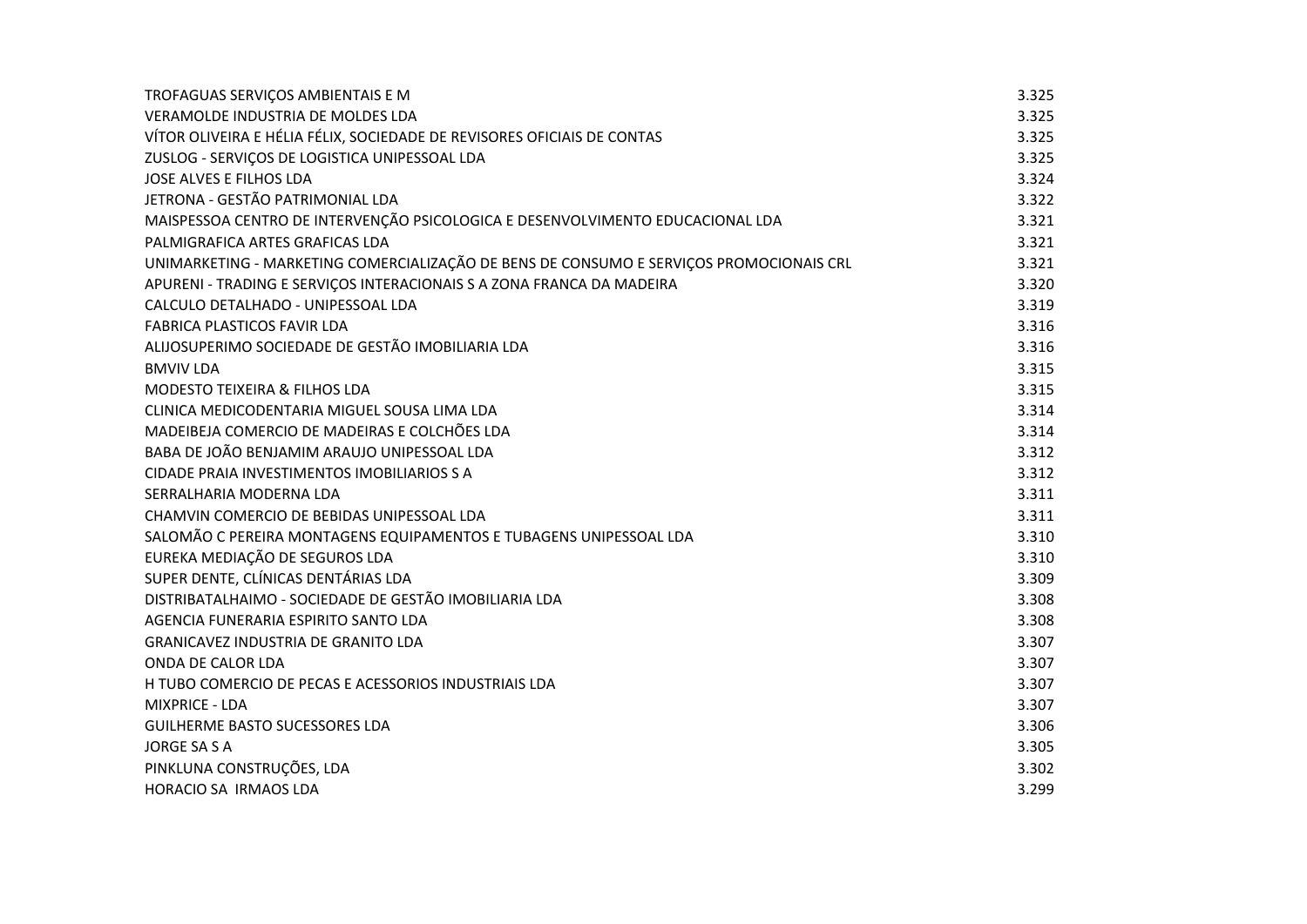| INFINITO ALENTEJO EQUIPAMENTOS INDUSTRIAIS LDA                            | 3.297 |
|---------------------------------------------------------------------------|-------|
| VARANDA DOS CARQUEIJAIS SOC HOTELEIRA LDA                                 | 3.295 |
| ST - SERVIÇOS DE RESTAURAÇÃO, S.A.                                        | 3.295 |
| OURIVESARIA OLIVEIRAS LDA                                                 | 3.295 |
| <b>ALTAIDE - ALUMÍNIOS LDA</b>                                            | 3.293 |
| MARFERREIRA MARMORES E GRANITOS FERREIRA LDA                              | 3.292 |
| MANUEL VEIGA UNIPESSOAL LDA                                               | 3.292 |
| AXA PORTUGAL COMPANHIA DE SEGUROS DE VIDA SA                              | 3.291 |
| SILVA SILVA & SILVA LDA                                                   | 3.291 |
| AGENCIA FUNERARIA PAX JULIA LDA                                           | 3.291 |
| WIDINOVATIONS SERVIÇOS ASSISTENCIA TECNICA A EQUIPAMENTOS INDUSTRIAIS LDA | 3.291 |
| ALENCLIMA ELECTRICIDADE E CLIMATIZAÇÃO LDA                                | 3.291 |
| COFACO AÇORES - INDUSTRIA DE CONSERVAS S A                                | 3.288 |
| TINTAS E PINTURAS COMERCIO E APLICACAO DE TINTAS LDA                      | 3.286 |
| SANTO SGPS S A                                                            | 3.282 |
| RECACTIV RECUPERAÇÃO DE ACTIVOS LDA                                       | 3.282 |
| SOC DE ENSINO CENTRAL VILAMEANENSE SA                                     | 3.281 |
| J M S S SERRALHARIA MECANICA E CIVIL LDA                                  | 3.281 |
| CARLOS AUGUSTO LANCA E FILHOS LDA                                         | 3.281 |
| <b>MARQUES E FILIPE LDA</b>                                               | 3.280 |
| PINHEIRO & TEIXEIRA LDA                                                   | 3.280 |
| ERGOVIL - SOCIEDADE DE CONSTRUÇÕES LDA                                    | 3.276 |
| <b>CONFEITARIA AJUDA SA</b>                                               | 3.273 |
| <b>TEKA PORTUGAL S A</b>                                                  | 3.273 |
| TOCHA & CHAVES CONSULTORES FINANCEIROS LDA                                | 3.273 |
| <b>CLIPER CERAMICA S A</b>                                                | 3.272 |
| MAFGEST MARKETING E ACESSORIA FABRIL SA                                   | 3.272 |
| CONSTRUÇÕES DA SERRA DO LAROUCO LDA                                       | 3.270 |
| IMOCASTRO CONSTRUCAO CIVIL E OBRAS PUBLICAS LDA                           | 3.268 |
| CAMINHOS DE SANTIAGO - IMOBILIÁRIA LDA                                    | 3.268 |
| MANUEL PIRES PINTO E FILHOS LDA                                           | 3.266 |
| <b>HORWATH &amp; ASSOCIADOS SROC LDA</b>                                  | 3.265 |
| RONUTEX TINTURARIA E ACABAMENTOS TEXTEIS LDA                              | 3.264 |
| J M PITEIRA SOCIEDADE AGRICOLA UNIPESSOAL LDA                             | 3.264 |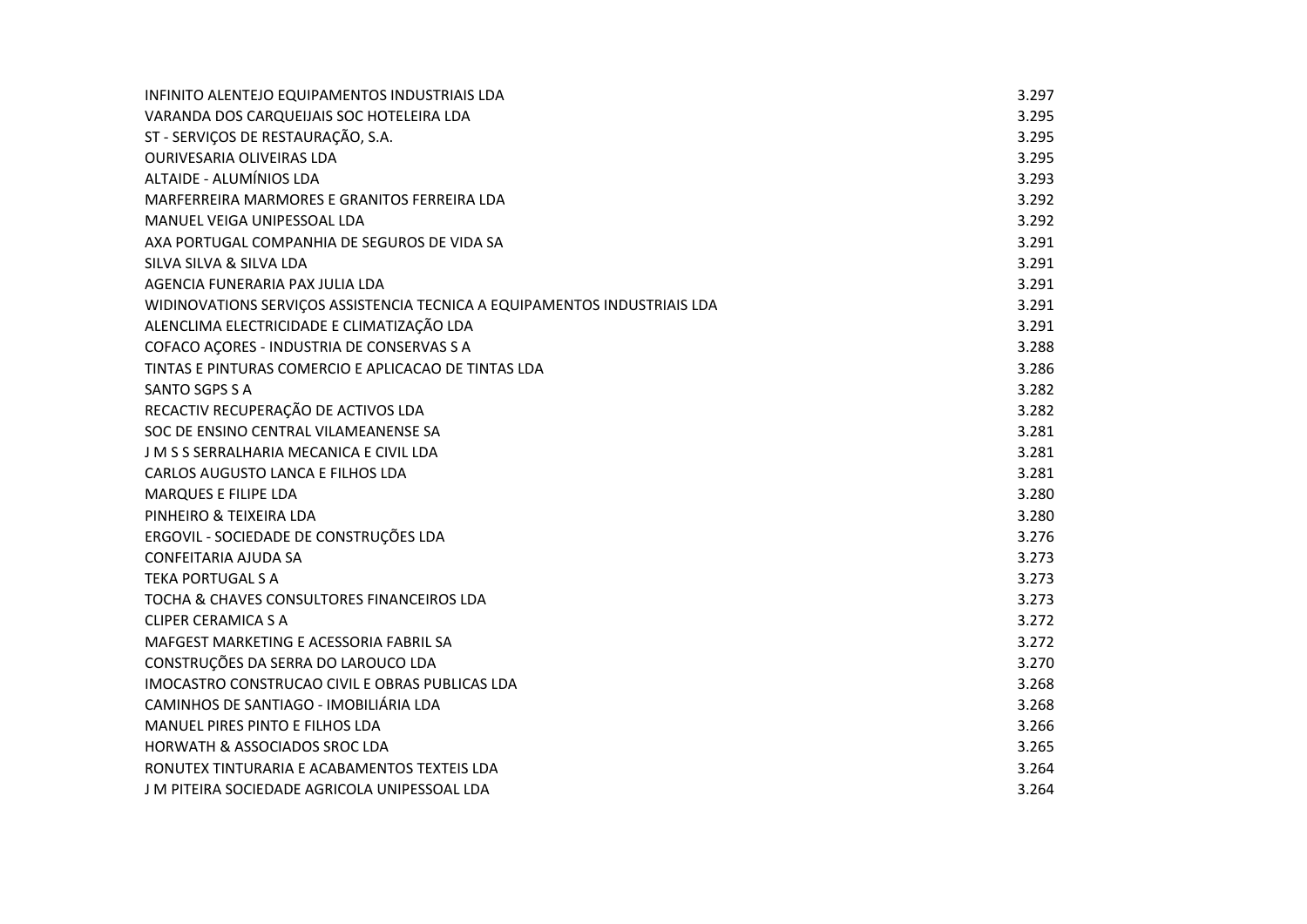| CS - COELHO DA SILVA S A                                                             | 3.263 |
|--------------------------------------------------------------------------------------|-------|
| ALÍPIO & VALDEMAR - AGÊNCIA FUNERÁRIA LDA                                            | 3.263 |
| LAPAO COMERCIO E INDUSTRIA DE VEICULOS AUTOMOVEIS LDA                                | 3.262 |
| SOCIEDADE DE TRANSPORTES GANDARENSE LDA                                              | 3.261 |
| VALMONTE CALÇADOS LDA                                                                | 3.260 |
| COMBUSTÍVEISANTOS - DISTRIBUIÇÃO COMBUSTÍVEIS LDA                                    | 3.260 |
| EOLICA DE BARBADÃES LDA                                                              | 3.259 |
| SOCIEDADE DO GOLFE DA QUINTA LAGO SA                                                 | 3.258 |
| <b>ANTUNES E PABLO LDA</b>                                                           | 3.258 |
| <b>IDALECIO GOMES UNIPESSOAL LDA</b>                                                 | 3.258 |
| PNEUSINES COMERCIO DE PNEUS LDA                                                      | 3.255 |
| JHB DECORAÇÃO-UNIPESSOAL LDA                                                         | 3.251 |
| <b>GENERBLUE - LDA</b>                                                               | 3.251 |
| <b>BLOKFORT LDA</b>                                                                  | 3.251 |
| <b>VISEUGEST LDA</b>                                                                 | 3.250 |
| HUMBERTO CARLOS TELES DO FUNDO UNIPESSOAL LDA                                        | 3.249 |
| SECULO XXI SOC RESTAURAÇÃO LDA                                                       | 3.248 |
| <b>G F S COSMETICOS LDA</b>                                                          | 3.247 |
| PLASTICOLORS TRANSFORMAÇÃO DE MATERIAS PLASTICAS LDA                                 | 3.246 |
| JOSE CARNEIRO BOUCAS FILHO E CIA LDA                                                 | 3.245 |
| MONTEIRO & IRMÃO LDA                                                                 | 3.245 |
| SAAGA SOC ACOREANA ARMAZENAGEM GAS S A                                               | 3.245 |
| LABORATORIO DE ANATOMIA PATOLOGICA DR ISABEL MACEDO PINTO LDA                        | 3.240 |
| CENTRO ESTUDOS EDUCATIVOS ANCA LDA                                                   | 3.237 |
| FERNANDO MIGUEL PATRÃO CRUZ ZAGALO LDA                                               | 3.236 |
| CLINICA DR FERNANDO COELHO LDA                                                       | 3.235 |
| CNP BARCLAYS VIDA Y PENSIONES COMPANHIA DE SEGUROS, S.A. - AGÊNCIA GERAL EM PORTUGAL | 3.234 |
| G M GARCIA E MENDES COMERCIO E REPARACOES ELECTRODOMESTICOS LDA                      | 3.234 |
| MENAPECAS MADEIRA COMERCIO PEÇAS E ACESSORIOS LDA                                    | 3.234 |
| PSICOFALA LDA                                                                        | 3.234 |
| PIMTAVIL SOC CONSTRUCOES E PINTURAS VISEU LDA                                        | 3.233 |
| NUNO OLIVEIRA - SROC UNIPESSOAL LDA                                                  | 3.233 |
| DANIEL AUGUSTO CONSTRUÇÕES LDA                                                       | 3.229 |
| TRANSPORTES GARCIA & VALENTIM LDA                                                    | 3.228 |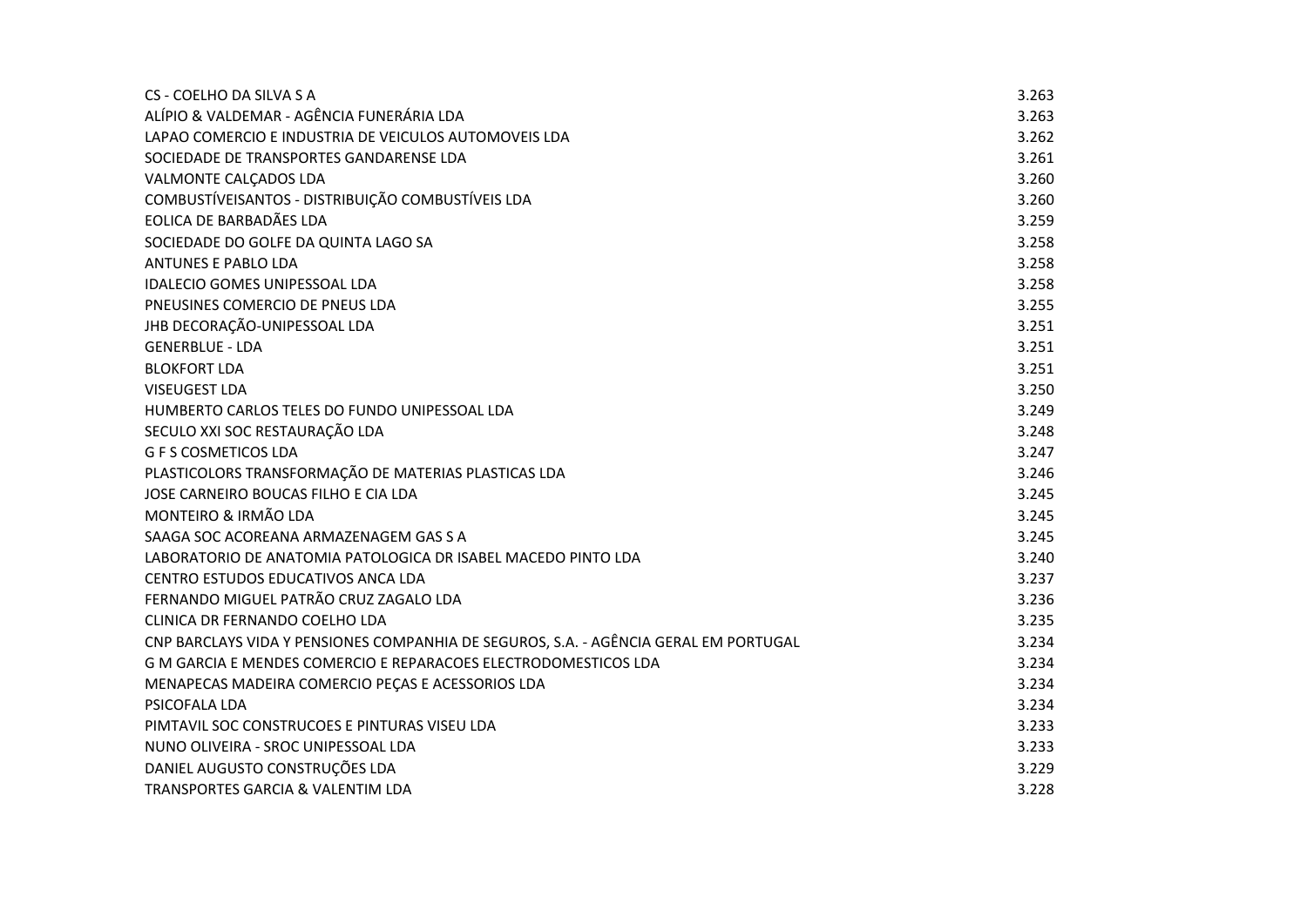| F NOGUEIRA MARTINS LDA                                                | 3.227 |
|-----------------------------------------------------------------------|-------|
| DOSRAD - CONSULTORIA E PROJECTOS PARA INSTALAÇÕES DE RADIAÇÕES LDA    | 3.225 |
| JOSE GOMES MACEDO & FILHOS LDA                                        | 3.224 |
| ADVANCED INTERNET DESIGN - SOLUÇÕES DE TECNOLOGIAS DE INFORMAÇÃO LDA  | 3.224 |
| TIAJO - COMERCIO DE TEXTEIS LDA                                       | 3.223 |
| EQUIPATENIS PAVIMENTOS E EQUIPAMENTOS DESPORTIVOS LDA                 | 3.221 |
| TIM W E INVESTIGAÇÃO E DESENVOLVIMENTO UNIPESSOAL LDA                 | 3.220 |
| PINTO & VEIGA CONSTRUÇÕES LDA                                         | 3.219 |
| <b>SOLINTELLYSYS LDA</b>                                              | 3.219 |
| DISTRIVERDE SUPERMERCADOS LDA                                         | 3.219 |
| AUTO GARAGEM CENTRO PNEUS OLEOS E COMBUSTIVEIS LDA                    | 3.218 |
| C SERRANO INDUSTRIA CARROCARIAS LDA                                   | 3.217 |
| BIOMERIEUX PORTUGAL APARELHOS E REAGENTES DE LABORATORIO LDA          | 3.215 |
| FISIOFLAVIAE - CLÍNICA DE REABILITAÇÃO LDA                            | 3.214 |
| SOCIF - SOCIEDADE TECNICA DE COMUNICAÇÃO E INFORMATICA UNIPESSOAL LDA | 3.211 |
| LACTICINIOS LEITÃO LDA                                                | 3.209 |
| XESMADEIRA - EQUIPAMENTOS E SERVIÇOS DA MADEIRA LDA                   | 3.208 |
| SUL LIMPA LIMPEZA DE FOSSAS E ESGOTOS DO SUL LDA                      | 3.208 |
| METALOSOARES - INDUSTRIA METALURGICA, LDA                             | 3.207 |
| RESTAURANTE CASEBRE INVESTIMENTOS HOTELEIROS LDA                      | 3.205 |
| FEITORIA DA BÉLGICA - ADELOS LDA                                      | 3.204 |
| UNIOESTE REPRESENTAÇÕES DE BEBIDAS LDA                                | 3.203 |
| VAPOR ILHAS MONTAGENS TECNICAS E INDUSTRIAIS LDA                      | 3.203 |
| SANTOS E QUELHAS LDA                                                  | 3.202 |
| <b>AUTO VISTO LDA</b>                                                 | 3.202 |
| <b>CONSTRUCOES MARVOENSE LDA</b>                                      | 3.200 |
| <b>VJ-TRANSFER LDA</b>                                                | 3.199 |
| STAR TRACK NO CAMINHO DA ESTRELA SOCIEDADE UNIPESSOAL LDA             | 3.199 |
| SRAMPORT - TRANSMISSOES MECANICAS LDA                                 | 3.196 |
| ANASTACIO MENDES E MENDES LDA                                         | 3.195 |
| <b>ALTER SA</b>                                                       | 3.195 |
| <b>ACT NOW LDA</b>                                                    | 3.195 |
| VESECO SERVIÇOS VETERINARIOS E COMERCIO DE VESTUARIO LDA              | 3.194 |
| <b>CRIAR VINCULO LDA</b>                                              | 3.193 |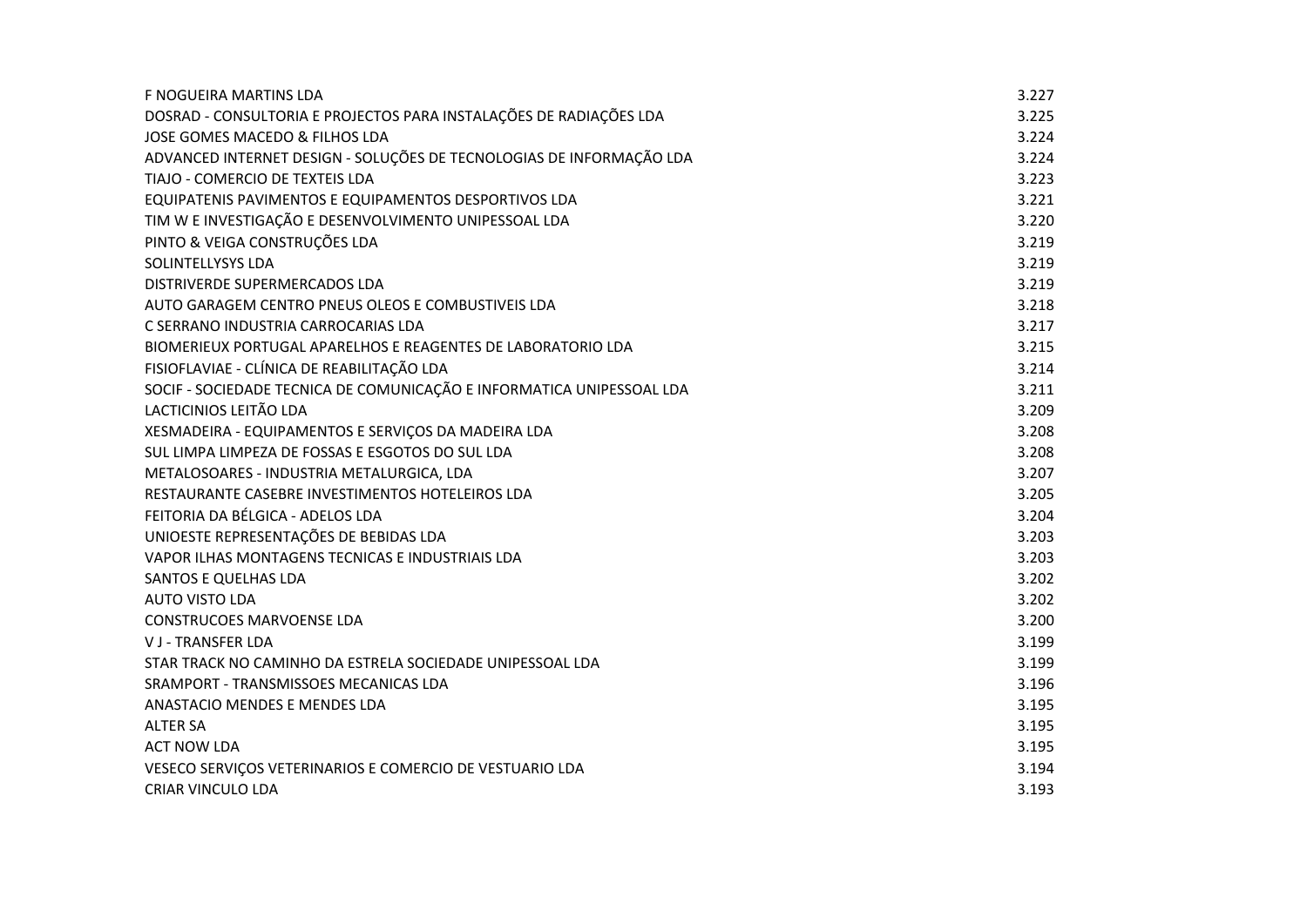| MANUEL FRANCISCO CORTES MATERIAIS DE CONSTRUÇÃO E CONSTRUÇÃO DE EDIFICIOS UNIPESSOAL LDA | 3.190 |
|------------------------------------------------------------------------------------------|-------|
| ALVARO PATRICIO MEDIAÇÃO DE SEGUROS LDA                                                  | 3.190 |
| JPFB MEDIAÇÃO IMOBILIARIA UNIPESSOAL LDA                                                 | 3.190 |
| JOAQUIM ANTONIO LOPES CONSTRUCOES LDA                                                    | 3.189 |
| <b>EXTERNATO ANTONIO SERGIO LDA</b>                                                      | 3.189 |
| AMAZONIA PÃO PADARIA E PASTELARIA LDA                                                    | 3.189 |
| MOCAPOR SUL INDUSTRIA DE MARMORES LDA                                                    | 3.189 |
| MERCER EMPLOYEE BENEFITS - MEDIAÇÃO DE SEGUROS UNIPESSOAL LDA                            | 3.188 |
| ALVARO HERDADE UNIPESSOAL LDA                                                            | 3.188 |
| REIS PIRES LDA                                                                           | 3.188 |
| CLÍNICA DE OBSTETRÍCIA E GINECOLOGIA DE DRº ANTÓNIO ROCHA LDA                            | 3.188 |
| REMADE IN PORTUGAL LDA                                                                   | 3.187 |
| SRE SOCIEDADE RECICLAGEM DE EVORA UNIPESSOAL LDA                                         | 3.186 |
| AROSO & ASSOCIADOS - INOVAÇÃO S A                                                        | 3.184 |
| AMBIQUENTE SISTEMAS DE AQUECIMENTO LDA                                                   | 3.184 |
| CONSTRUÇÕES DA RODELA LDA                                                                | 3.184 |
| LIMA & BULHÕES LDA                                                                       | 3.183 |
| AGENCIA FUNERARIA D DINIS LDA                                                            | 3.182 |
| PÃO CAFE E CIA LDA                                                                       | 3.182 |
| ROUPABRAL - VESTUÁRIO E CONFECÇÕES, LDA                                                  | 3.181 |
| SOCIEDADE LIMIANA DE PETROLEOS LDA                                                       | 3.180 |
| PIZZA BIS - PRODUTOS ALIMENTARES, LIMITADA                                               | 3.180 |
| ANTONIO GONÇALVES ALBARRAN UNIPESSOAL LDA                                                | 3.180 |
| SALUDALIA CLINICA GERAL DE SAUDE LDA                                                     | 3.179 |
| ANTONIO LUIS ESTACO LDA                                                                  | 3.176 |
| AUGUSTO GONCALVES MOREIRA E IRMAO SA                                                     | 3.175 |
| NRJE - ARTIGOS DE BRICOLAGEM LDA                                                         | 3.175 |
| <b>GOUVEIA E FERNANDES LDA</b>                                                           | 3.174 |
| SOCIEDADE AGROPECUARIA COSTA COSTA PINTO LDA                                             | 3.173 |
| <b>CANASAUDE LDA</b>                                                                     | 3.173 |
| T S A TRANSPORTES E SERVIÇOS DE AMBULANCIA LDA                                           | 3.170 |
| N T IMOVEIS LDA                                                                          | 3.170 |
| <b>ALSTOM PORTUGAL SA</b>                                                                | 3.170 |
| QNS SERVIÇOS DE GESTÃO UNIPESSOAL LDA                                                    | 3.169 |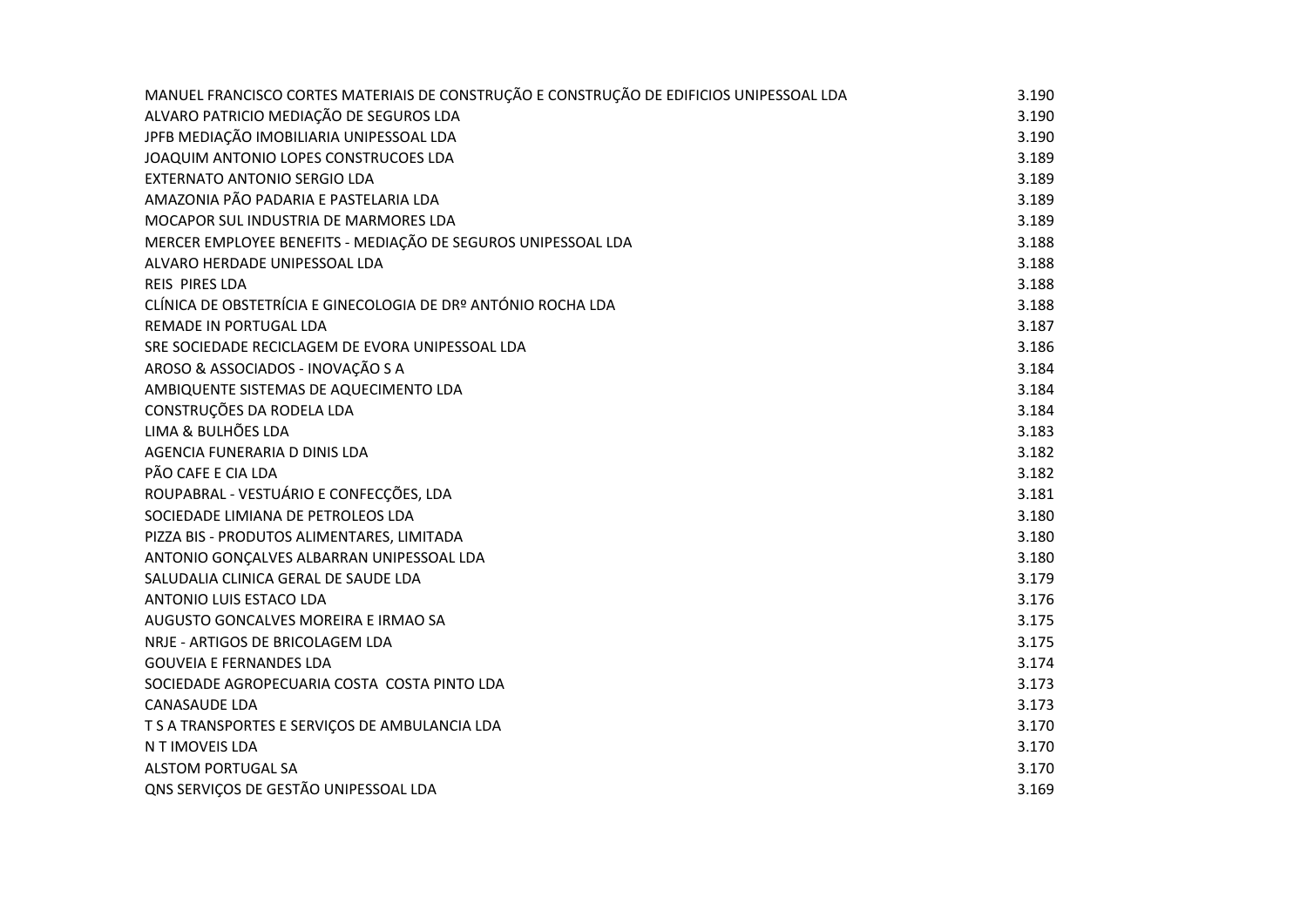| IMOBILIARIA FERIA HORTA LDA                                           | 3.168 |
|-----------------------------------------------------------------------|-------|
| FUNDICONSULTORES CONSULTORES DE GESTÃO LDA                            | 3.167 |
| PSG STONE, S.A.                                                       | 3.166 |
| <b>TRANSPORTES SILVIO SILVA LDA</b>                                   | 3.165 |
| TOPAVI PEC PRODUTOS AGRO PECUARIOS LDA                                | 3.164 |
| HENKEL IBERICA PORTUGAL UNIPESSOAL LDA                                | 3.163 |
| PIRES E FERNANDES LDA                                                 | 3.162 |
| FRANCISCO JOSÉ PALHAVÃ, UNIPESSOAL LDA                                | 3.161 |
| SAILFLORESTAL SILVICULTURA E EXPLORAÇÃO FLORESTAL UNIPESSOAL LDA      | 3.161 |
| <b>COSTA &amp; MADUREIRA TRANSPORTES LDA</b>                          | 3.160 |
| MATADOURO CENTRAL DE ENTRE DOURO E MINHO S.A.                         | 3.160 |
| A TRANSPORTADORA CARGA IDEAL CLAROS LDA                               | 3.159 |
| DISTRIBUIDORA ALCACERENSE COMERCIO E DISTRIBUICAO DE BEBIDAS LDA      | 3.155 |
| SANTOS & RESENDE- SOLUÇÕES INTEGRADAS DE GESTÃO LDA                   | 3.153 |
| ANA CARNEIRO MONTAGENS E REVESTIMENTOS UNIPESSOAL LDA                 | 3.153 |
| <b>RENAULT PORTUGAL SA</b>                                            | 3.152 |
| AMADEU PALHARES - INSTRUMENTOS MUSICAIS SOCIEDADE UNIPESSOAL LDA      | 3.150 |
| PHARMAKOPOLIS LDA                                                     | 3.150 |
| GESENTREPRENEUR - EMPREENDEDORISMO SUSTENTAVEL LDA                    | 3.150 |
| PARAUTA & COUTO MATERIAIS DE CONSTRUÇÃO LDA                           | 3.150 |
| JOTACORREIA CONSTRUCAO E TURISMO LDA                                  | 3.149 |
| LIB - TRANSPORTES UNIPESSOAL LDA                                      | 3.149 |
| PAULO & JOAQUIM - CLIMATIZAÇÕES LDA                                   | 3.148 |
| INCLITA EMPRESA DE PROJECTOS INFRA ESTRUTURAS E CONSTRUÇÃO LDA        | 3.148 |
| 58 SURF UNIPESSOAL LDA                                                | 3.146 |
| FSS - FIELD SYNTHETIC SPORTS UNIPESSOAL LDA ZONA FRANCA DA MADEIRA    | 3.142 |
| CONTALGARVE II - SOCIEDADE DE CONTABILIDADE E CONSULTORIA FISCAL, LDA | 3.141 |
| <b>TRANSPORTES ANJOFER LDA</b>                                        | 3.140 |
| ALMIRO PARREIRA IMOBILIARIA LDA                                       | 3.139 |
| GEOSICO GABINETE DE ESTUDOS GEOTECNICOS UNIPESSOAL LDA                | 3.137 |
| HELDER DE SOUSA MONTEIRO LDA                                          | 3.137 |
| HJPN CONSULTORES ASSOCIADOS ACE                                       | 3.136 |
| <b>SEEGNO LDA</b>                                                     | 3.134 |
| ADEMAR LEITE SAI UNIPESSOAL LDA                                       | 3.134 |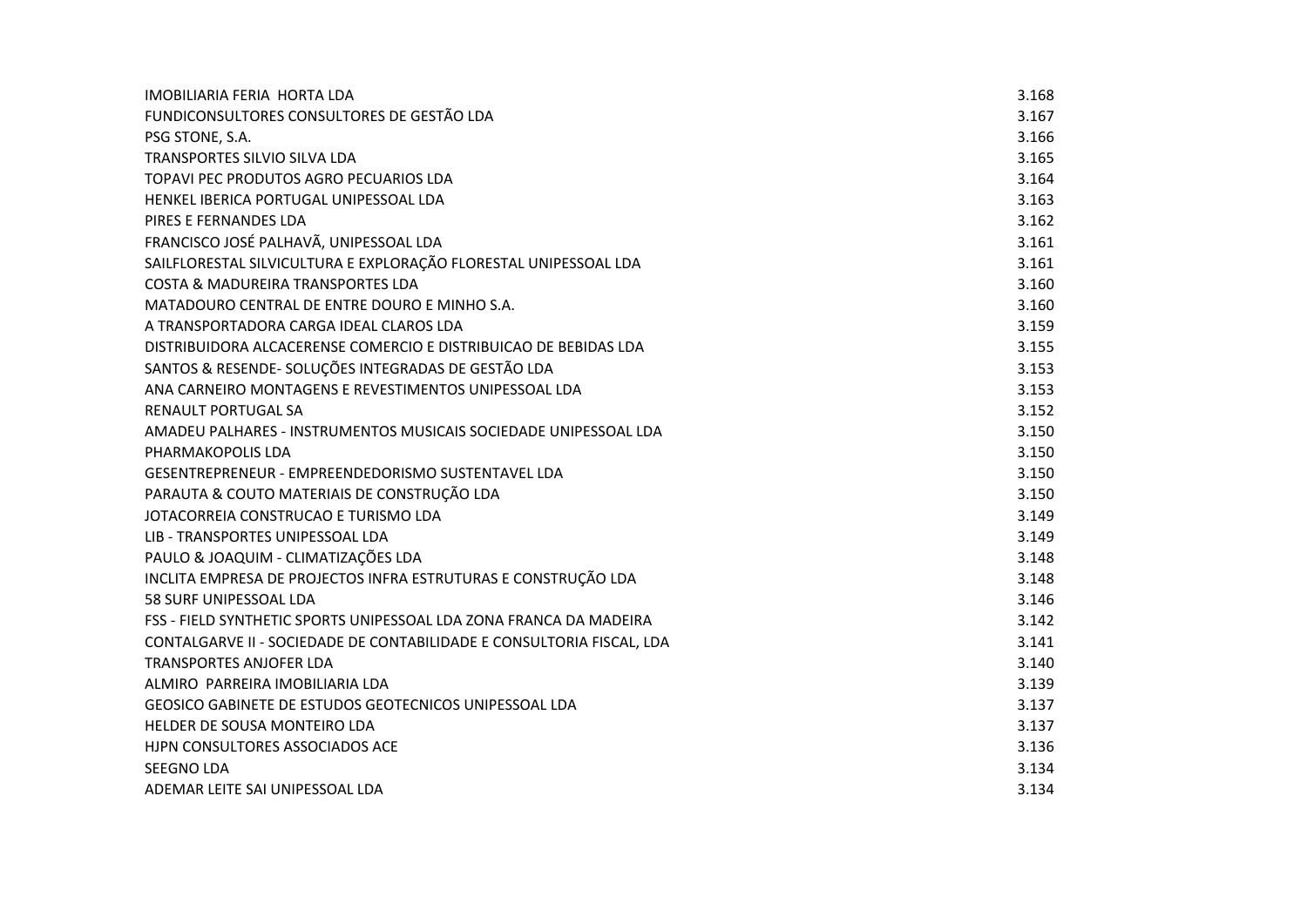| AUTOCARROBAR LDA                                          | 3.134 |
|-----------------------------------------------------------|-------|
| <b>STAND OS PUTOS LDA</b>                                 | 3.133 |
| AZILIS - EMPREENDIMENTOS HOTELEIROS S A                   | 3.132 |
| CHEO COOP DE CONSTRUÇÃO E HABITAÇÃO CRL                   | 3.132 |
| XAC GESTÃO DE FROTAS DE VEICULOS SOC UNIPESSOAL LDA       | 3.129 |
| DATASOLID - INFORMÁTICA E SERVIÇOS, LDA                   | 3.129 |
| PERA GRAVE SOCIEDADE AGRICOLA UNIPESSOAL LDA              | 3.128 |
| SECARTE INDUSTRIA E COMERCIO DE IMOBILIARIO LDA           | 3.127 |
| O ALDEÃO ACTIVIDADES HOTELEIRAS LDA                       | 3.127 |
| MMCI - MULTIMEDIA S A                                     | 3.126 |
| DARKCODE-LDA                                              | 3.125 |
| AZEVEDO SAAVEDRA & SEABRA LDA                             | 3.125 |
| VASCO SANTOS E IRMÃO SA                                   | 3.124 |
| AGROSERVE REPRESENTACAO PARA A AGRICULTURA E PECUARIA LDA | 3.123 |
| <b>SOUSA &amp; BORGES LDA</b>                             | 3.123 |
| ZCS - TRANSPORTES UNIPESSOAL LDA                          | 3.123 |
| PRE-AVE - PRE-ESFORÇADOS LDA                              | 3.122 |
| LUIS MANUEL GUERRA MATEUS & FILHOS LDA                    | 3.122 |
| LEM - LINHA MOVEL DE ENGARRAFAMENTO LDA                   | 3.122 |
| J E B PAPELARIA E TABACARIA LDA                           | 3.121 |
| FISCOPAX GABINETE TECNICO CONTABILIDADE LDA               | 3.120 |
| ALBERTO COUTO ALVES SA                                    | 3.120 |
| SEBASTIÃO ANTONIO CRISPIM E FILHOS LDA                    | 3.119 |
| PAULO J SOARES UNIPESSOAL LDA                             | 3.119 |
| <b>GRAFICA IDEAL DE AGUEDA - INDUSTRIAS GRAFICAS SA</b>   | 3.118 |
| REQUINTE DIARIO-PADARIA E PASTELARIA LDA                  | 3.118 |
| OBIVIGA CONSTRUÇÕES LDA                                   | 3.116 |
| <b>OPTICA PARENTE 2 LDA</b>                               | 3.114 |
| PAVIAIRES, LDA                                            | 3.113 |
| CMIP - CONSTRUÇÃO E MANUTENÇÃO INDUSTRIAL PORTUGUESA S A  | 3.113 |
| CAETANO & SOUSA COMBUSTIVEIS 2000 LDA                     | 3.111 |
| MACOMPROGRESSO - MATERIAIS DE CONSTRUÇÃO S A              | 3.110 |
| REIMAN COMERCIO EQUIPAMENTOS INDUSTRIAIS LDA              | 3.110 |
| ANTONIO MAGALHÃES & ALVES LDA                             | 3.106 |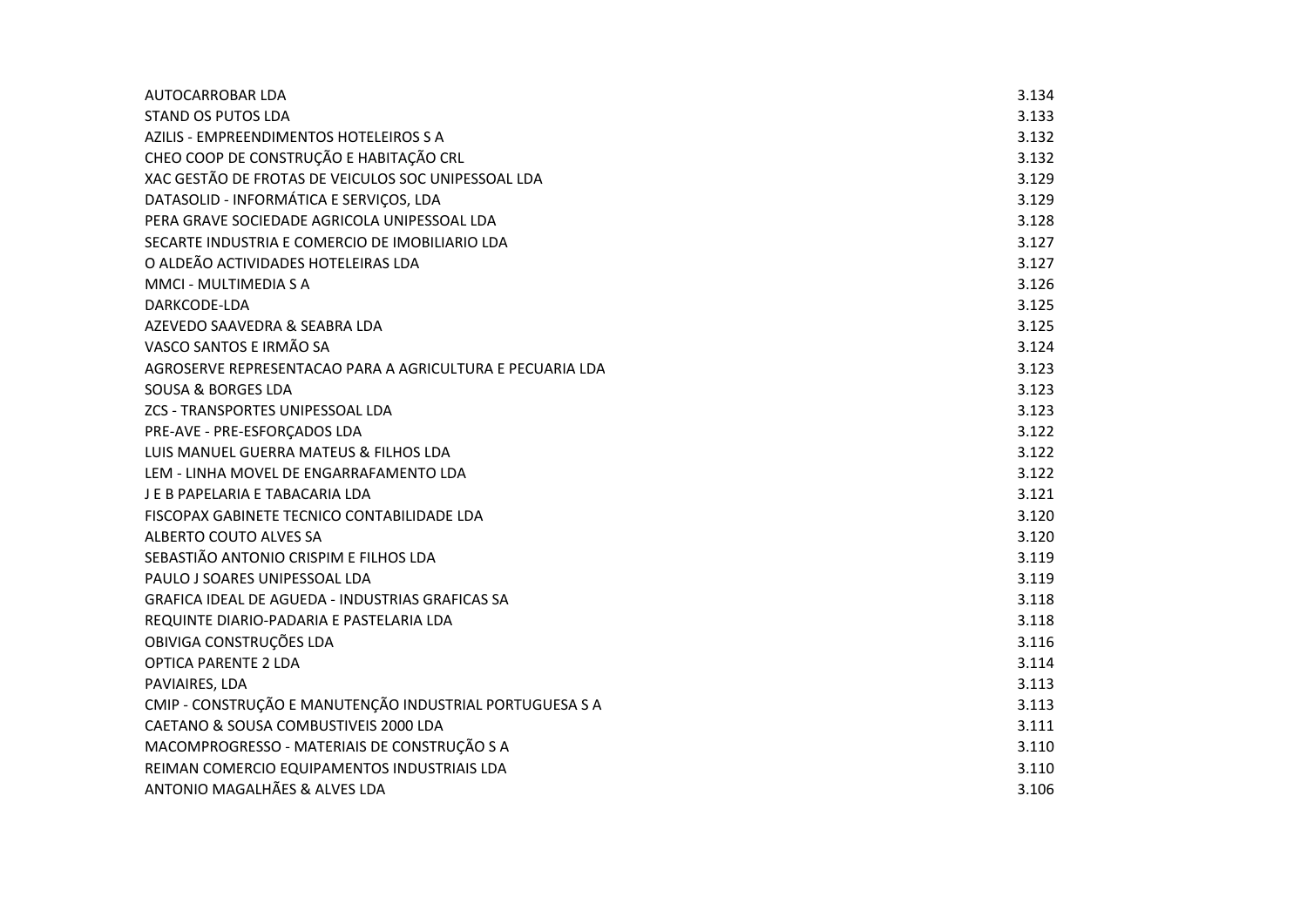| LOURIAREIAS EXPLORAÇÃO DE AREIAS LDA                             | 3.106 |
|------------------------------------------------------------------|-------|
| DE BEM COM A VIDA LDA                                            | 3.104 |
| <b>TRIGO SA</b>                                                  | 3.104 |
| MAXI GUI SOCIEDADE UNIPESSOAL LDA                                | 3.100 |
| SAMECA INVESTIMENTOS E GESTAO SA                                 | 3.099 |
| LIGAÇÃO SECULAR TERRAPLANAGENS UNIPESSOAL LDA                    | 3.099 |
| TECNOSAL TRANSPORTES DE MERCADORIAS LDA                          | 3.097 |
| MUTUALISTA ACOREANA TRANSPORTES MARITIMOS SA                     | 3.096 |
| HABITAR S JOÃO - ENTIDADE EMPRESARIAL MUNICIPAL DE HABITAÇÃO EEM | 3.095 |
| CLINICA AVENIDA SERVICOS GLOBAIS LDA                             | 3.093 |
| PORTUFERGARI PERFILAÇÃO DE ALUMINIOS LDA                         | 3.092 |
| GSEC - GESTÃO E SERVIÇOS DE MANUTENÇÃO DE ESPAÇOS CULTURAIS ACE  | 3.092 |
| FARSOL SOCIEDADE LIMITADA                                        | 3.092 |
| MARIA GABRIELA VENDA & FILHA SA                                  | 3.092 |
| IFTHEN, LDA                                                      | 3.091 |
| CIVICA CONSTRUÇÕES E ENGENHARIA LDA                              | 3.089 |
| CLINICA DENTARIA CRISTINA FERREIRA LDA                           | 3.087 |
| A FUNERARIA SANTOS LDA                                           | 3.087 |
| <b>LEONEL BARANDELA LDA</b>                                      | 3.086 |
| DAO SUL SOCIEDADE VITIVINICOLA SA                                | 3.085 |
| ASSOCIAÇÃO DE PRODUTORES FLORESTAIS DO PLANALTO BEIRÃO           | 3.083 |
| <b>TEMPOLANDIA - LDA</b>                                         | 3.080 |
| ALGARTRACTO AGRICULTURA E MECANICA LDA                           | 3.080 |
| ADRIANO FRANCISCO PARENTE POVOA E CIA LDA                        | 3.079 |
| ALVES E RIBEIRO LDA                                              | 3.078 |
| J A PATROCINIO LDA                                               | 3.076 |
| NANDITIR - SOCIEDADE DE TRANSPORTES UNIPESSOAL LDA               | 3.074 |
| AZTA - COMÉRCIO E INDÚSTRIA DE PELES E TEXTEIS S.A.              | 3.071 |
| TRANSPORTES FERREIRA & FERREIRA LDA                              | 3.070 |
| <b>FARMACIA MORAIS LDA</b>                                       | 3.070 |
| FDN - MEDIAÇÃO DE SEGUROS LDA                                    | 3.070 |
| DOUROPAO AGRUPAMENTO PANIFICACAO PAIVENSE LDA                    | 3.068 |
| VIMARTINS SOC TRANSFORMADORA VIDROS LDA                          | 3.068 |
| SERVITRUCKS INTERNACIONAL UNIPESSOAL LDA                         | 3.067 |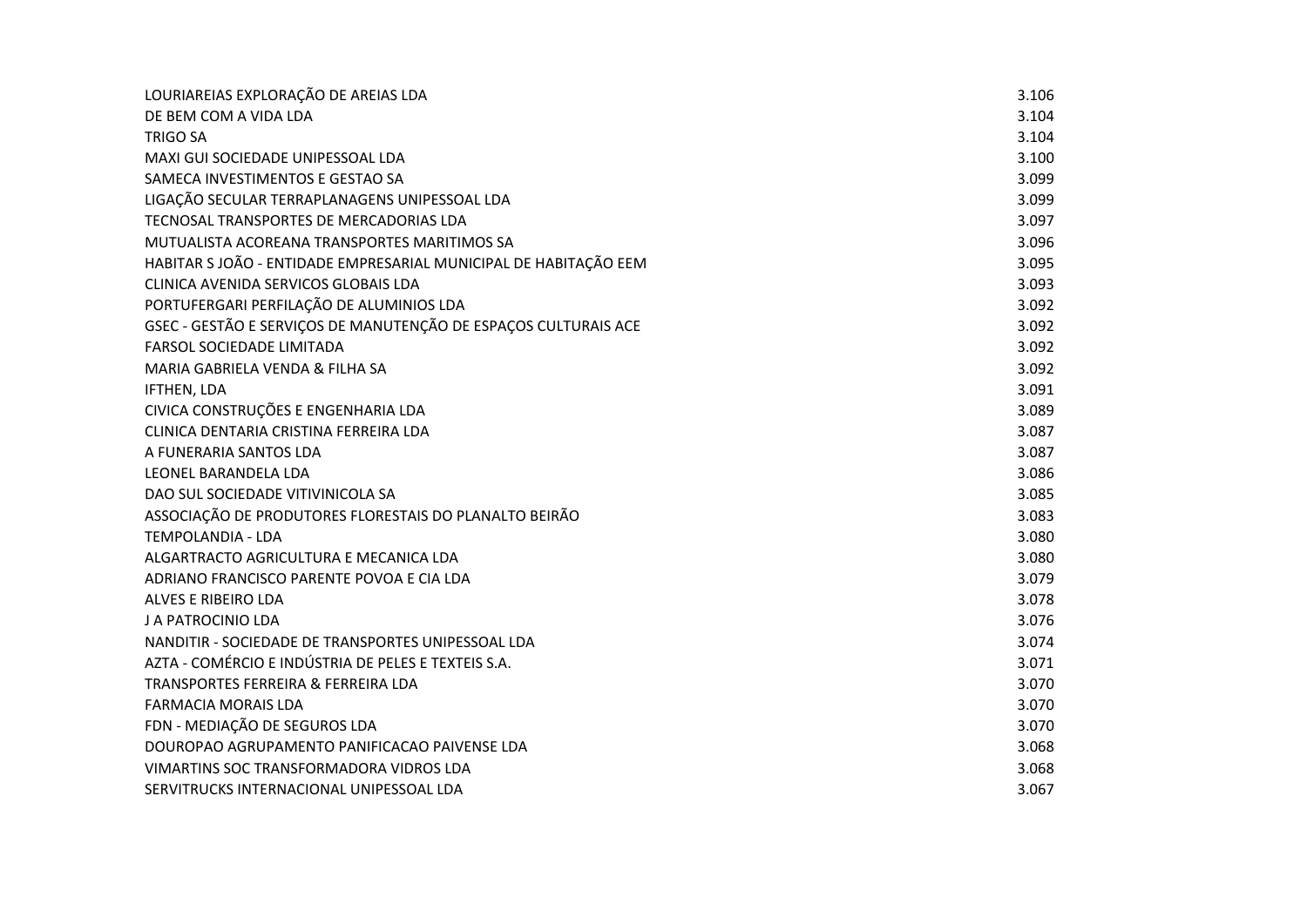| ANTONIO BAPTISTA ELISIO QUINTAS E LINO VIEIRA- SOC REV OFICIAIS CONTAS | 3.065 |
|------------------------------------------------------------------------|-------|
| MACAMBI MADEIRAS CARPINTARIA E MOVEIS BEIRA INTERIOR LDA               | 3.064 |
| ECUBAL EMPRESA CULTURAL BARROS BRANCOS SA                              | 3.063 |
| TRANSJUNTA TRANSPORTES LDA                                             | 3.061 |
| FABRILIGHT ILUMINAÇÕES UNIPESSOAL LDA                                  | 3.061 |
| METALCACIA MONTAGENS TECNICAS DE INOXIDAVEIS LDA                       | 3.059 |
| CONVENIENCIA CAPAZ - EXPLORAÇÃO DE ESTABELECIMENTOS DE COMERCIO LDA    | 3.059 |
| CSH - CENTRO SAUDE FAMILIAR VISEU                                      | 3.057 |
| TRAÇO MÍNIMO - ARQUITECTURA, LDA.                                      | 3.057 |
| JOSE & MATILDE CONCEIÇÃO - CONSTRUÇÃO CIVIL LDA                        | 3.055 |
| RCB - ARQUITECTURA E GESTÃO DE PROJECTOS LDA                           | 3.055 |
| <b>MARTINHO &amp; MARTINHO LDA</b>                                     | 3.055 |
| PAIDOS SOC INICIATIVAS EDUCACIONAIS MELECAS LDA                        | 3.055 |
| J N D PNEUS LDA                                                        | 3.053 |
| CARRASCO MEDIADORES DE SEGUROS LDA                                     | 3.053 |
| CLINICA DE OFTALMOLOGIA DR M BARCA LDA                                 | 3.053 |
| <b>OPTICA DIAS LDA</b>                                                 | 3.052 |
| MARIA ISABEL MILHARADAS-SOCIEDADE UNIPESSOAL LDA                       | 3.050 |
| SOTRACA SOC TRANSPORTADORA CAMIONISTAS ASSOCIADOS LDA                  | 3.050 |
| AUDIOMEIOS SERVIÇOS DE ALUGUER AUDIO VISUAL LDA                        | 3.048 |
| MOVEHELI - EQUIPAMENTOS DE ELEVAÇÃO LDA                                | 3.048 |
| MEMOCOD-CLINICA DE MEDICINA INTERNA LDA                                | 3.048 |
| INDUSTRIA DE CALÇADO CELITA LDA                                        | 3.046 |
| UNACURIAS - CONSULTADORIA E SERVIÇOS LDA ZONA FRANCA DA MADEIRA        | 3.045 |
| <b>JOÃO FIGUEIRA LDA</b>                                               | 3.044 |
| ICER SOC INDUSTRIAL MOAGEM LDA                                         | 3.044 |
| S T I SERVICOS TECNICOS INFORMATICA UNIPESSOAL L DA                    | 3.041 |
| RICARDO MALHEIRO LDA                                                   | 3.041 |
| FLORESTAS DEL REI EXPLORAÇÃO LDA                                       | 3.040 |
| BRIGNOR REVESTIMENTOS ISOLAMENTOS LDA                                  | 3.039 |
| AGENCIA FUNERARIA PARAISO LDA                                          | 3.039 |
| CONSTRUFORNELOS CONSTRUÇÕES LDA                                        | 3.039 |
| ANTONIO ASCENCAO COELHO E FILHOS SA                                    | 3.035 |
| EDUNY - COMERCIO CONSULTORIA E SERVIÇOS LDA ZONA FRANCA DA MADEIRA     | 3.032 |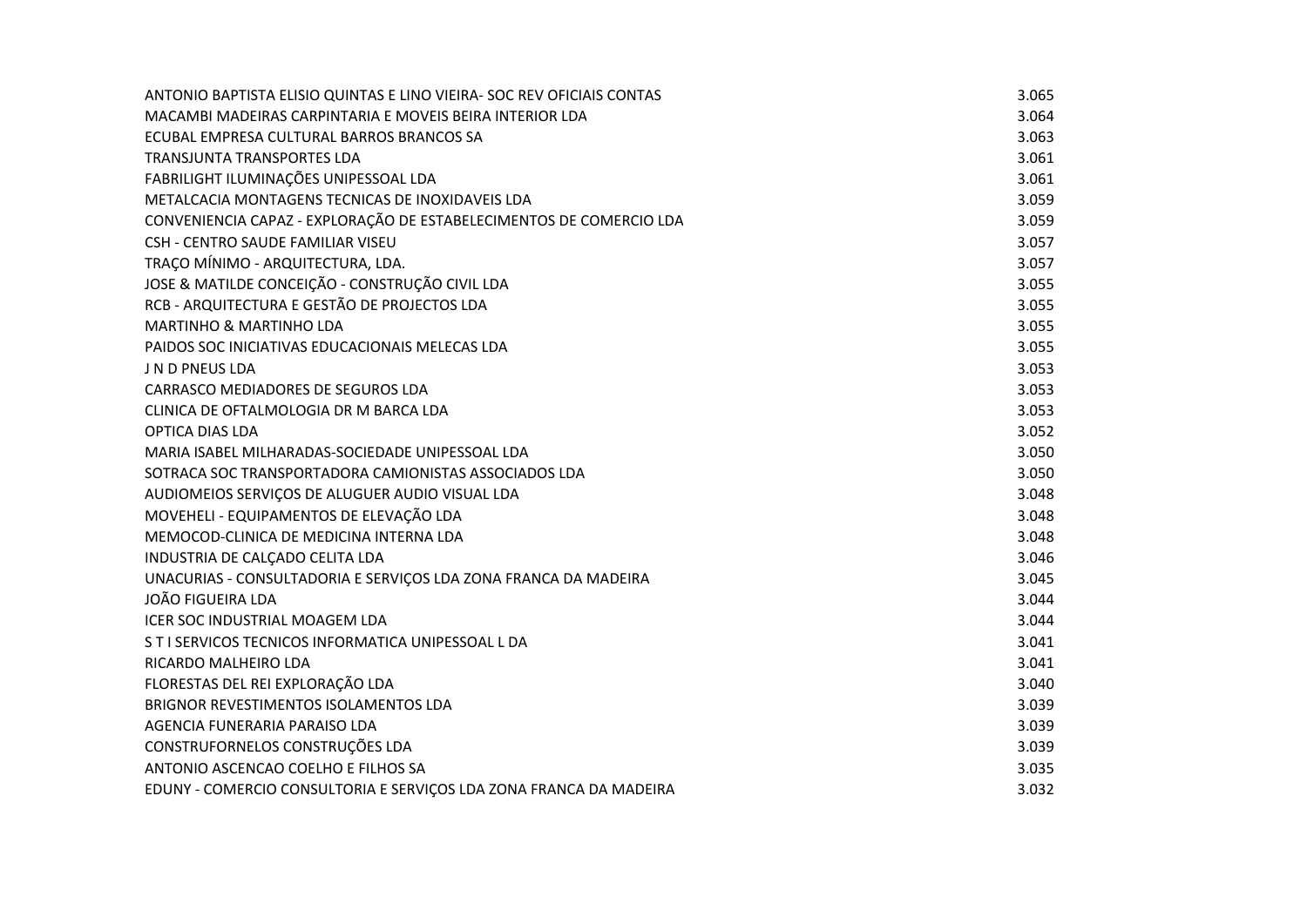| T-VIDA - COMPANHIA DE SEGUROS S A                                                                | 3.030 |
|--------------------------------------------------------------------------------------------------|-------|
| MIGUEL PINTO DE ABREU LDA                                                                        | 3.030 |
| MATOS, CAIANO & WANDSCHNEIDER LDA                                                                | 3.029 |
| <b>GRACINDA JESUS SILVA E FILHOS LDA</b>                                                         | 3.029 |
| LUPULO LUSA - COMERCIO DE BEBIDAS UNIPESSOAL LDA                                                 | 3.028 |
| AUTOMATIZADORA TRANSFORMAÇÃO DE METAIS SA                                                        | 3.024 |
| <b>JM E RM TRANSPORTES LDA</b>                                                                   | 3.024 |
| FISIOBACELO CENTRO DE FISIOTERAPIA DO BACELO LDA                                                 | 3.024 |
| MIOPORAMAR - TRADING E MARKETING LDA ZONA FRANCA MADEIRA                                         | 3.023 |
| TIPOGRAFIA BEIRA ALTA LDA                                                                        | 3.022 |
| <b>MENDES &amp; MENDES LDA</b>                                                                   | 3.019 |
| COVISUMOS DISTRIBUIDORA PRODUTOS ALIMENTARES E SUMOS LDA                                         | 3.019 |
| COMPANIA ESPANOLA DE SEGUROS DE CREDITO A LA EXPORTATION SOCIEDADE ANONIMA COMPANIA SEGUROS Y RE | 3.017 |
| VALE DE S MARTINHO - SOCIEDADE AGRICOLA SA                                                       | 3.017 |
| CAD SERVIÇOS MEDICOS LDA                                                                         | 3.016 |
| FARMACIA NOVA DE VALPAÇOS LIMITADA                                                               | 3.016 |
| C LEITAO CONTABILIDADE AUDITORIA E GESTAO LDA                                                    | 3.014 |
| TABACOPAX - COMÉRCIO DE TABACOS, BEBIDAS, EXPLORAÇÃO MÁQUINAS AUTOMÁTICAS, UNIPESSOAL, LDA       | 3.013 |
| LARCLI SISTEMAS DE CLIMATIZAÇÃO E ELECTRICIDADE UNIPESSOAL LDA                                   | 3.012 |
| RUI SIMÕES DIAS UNIPESSOAL LDA                                                                   | 3.010 |
| <b>MOTORINC VEICULOS MOTORIZADOS S A</b>                                                         | 3.009 |
| ORFIMIR - CONTABILIDADE E FISCALIDADE LDA                                                        | 3.007 |
| CUSTEIRA CONSTRUÇÃO CIVIL UNIPESSOAL LDA                                                         | 3.007 |
| DECISÕES E SOLUÇÕES CONSULTORES FINANCEIROS LDA                                                  | 3.006 |
| GEOFOCUS, LDA                                                                                    | 3.005 |
| ABRANCOME FORNECEDOR PRODUTOS ALIMENTARES E BEBIDAS LDA                                          | 3.003 |
| <b>MONSARAZ VINHOS S A</b>                                                                       | 3.003 |
| ESTRELA BEIRA SOC COMERCIO E TRANSFORMACOES CARNES LDA                                           | 3.000 |
| URBANGATE IMOBILIARIA LDA                                                                        | 3.000 |
| VILHENA & VILHENA - CORTIÇA PECUARIA E OUTROS SERVIÇOS NÃO ESPECIFICADOS LDA                     | 2.998 |
| <b>BEIRALVIS LDA</b>                                                                             | 2.995 |
| PROCEDES PROMOÇÃO E CEDENCIA DE ESPAÇOS LDA                                                      | 2.992 |
| <b>FITAGRO GRUPO S L</b>                                                                         | 2.992 |
| PADARIA DE SANTANA DA SERRA LDA                                                                  | 2.992 |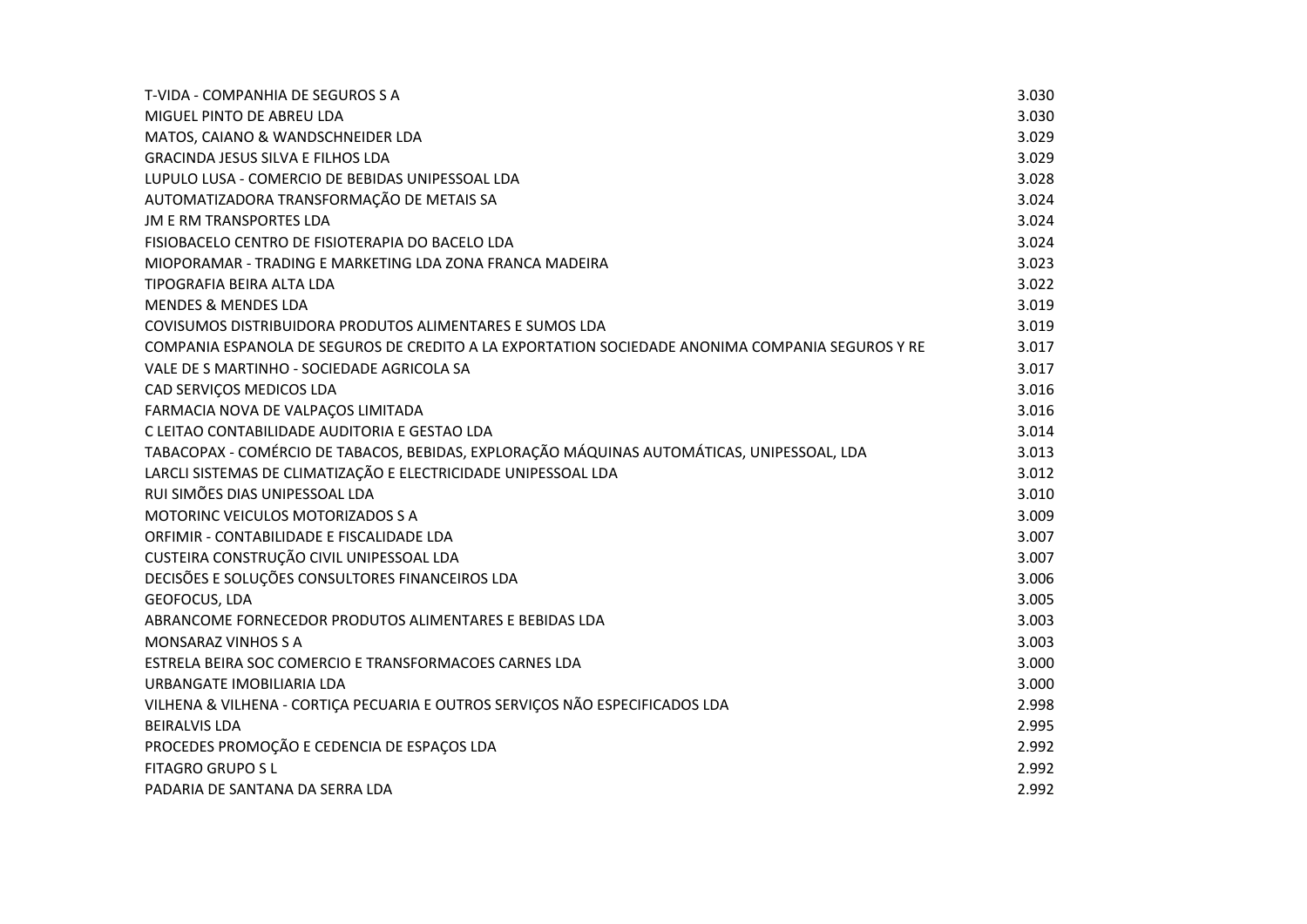| TRANSPORTE DE DOENTES SANTA MONICA LDA                                                          | 2.992 |
|-------------------------------------------------------------------------------------------------|-------|
| BESSA ARAÚJO - SERVIÇOS TOPOGRÁFICOS, UNIPESSOAL LDA                                            | 2.992 |
| CLINICA DE MEDICINA DENTARIA DOM RODRIGO LDA                                                    | 2.991 |
| FILIPE & MIRANDA LDA                                                                            | 2.990 |
| REALVIAGENS - INCENTIVOS LDA                                                                    | 2.990 |
| GRANITOS MÁRIO FIGUEIREDO - COMERCIALIZAÇÃO GRANITOS NACIONAIS ESTRANGEIROS LDA                 | 2.989 |
| ALBERTO DIAS RIBEIRO & FILHOS LDA                                                               | 2.986 |
| SOURCINGEST APOIO A ORGANIZAÇÃO DE EMPRESAS GESTÃO DOCUMENTAL E SOLUÇÕES INFORMATICAS EVENTOS E | 2.985 |
| <b>CMER-MATERIAL ELÉCTRICO LDA</b>                                                              | 2.985 |
| JOÃO CUNHA & IRMÃO CONSTRUÇÕES LDA                                                              | 2.985 |
| FAMALIPER - SOCIEDADE DE DISTRIBUIÇÃO S.A.                                                      | 2.984 |
| ALESANTI - INDÚSTRIA DE CALÇADO LDA                                                             | 2.984 |
| <b>CICERO ROSADO LDA</b>                                                                        | 2.983 |
| SOL A SUL LDA                                                                                   | 2.983 |
| MIRACORTES SOCIEDADE DE ABATE E CORTE DE ARVORES LDA                                            | 2.982 |
| PAULO R ARTE & PINTURA UNIPESSOAL LDA                                                           | 2.981 |
| VITCORMIN - COMÉRCIO DE VITAMINAS E CORRECTORES MINERAIS LDA                                    | 2.981 |
| JORGE MANUEL MARTINS ALVES UNIPESSOAL LDA                                                       | 2.981 |
| PLANSEDRA UNIPESSOAL LDA                                                                        | 2.981 |
| FRILIXA FABRICA DE EQUIPAMENTOS FRIGORIFICOS LDA                                                | 2.980 |
| MTV ASSISTENCIA TECNICA EM ELECTRONICA LDA                                                      | 2.980 |
| CLINICA DENTARIA DE OLIVEIRA DO HOSPITAL LDA                                                    | 2.980 |
| ALDEIA FISCAL ORGANIZAÇÃO DE EMPRESAS CONTABILIDADE E SERVIÇOS LDA                              | 2.979 |
| ALBERTO SEABRA LDA                                                                              | 2.978 |
| ALDA - TÊXTEIS LDA                                                                              | 2.978 |
| LEAL & COELHO ANDAIMES E CONSTRUÇÃO CIVIL LDA                                                   | 2.976 |
| O SOL E ESSENCIAL S A                                                                           | 2.975 |
| ANTUNES CONDE - CLINICA MEDICA E DENTARIA LDA                                                   | 2.974 |
| RIBEIRO BATISTA & LUCAS COMERCIO DE OPTICA E SERVICOS LDA                                       | 2.973 |
| TIMBERCORT EXPLORAÇÃO FLORESTAL LDA                                                             | 2.972 |
| PE LINDO ARMAZENS CALCADO LDA                                                                   | 2.971 |
| INDUSTRIGIENE COMERCIO DE PRODUTOS DE HIGIENE LDA                                               | 2.971 |
| <b>ALEGRAR O AMBIENTE</b>                                                                       | 2.970 |
| CIRCUITOS DE INOVAÇÃO - SOLUÇÕES ENERGETICAS UNIPESSOAL LDA                                     | 2.969 |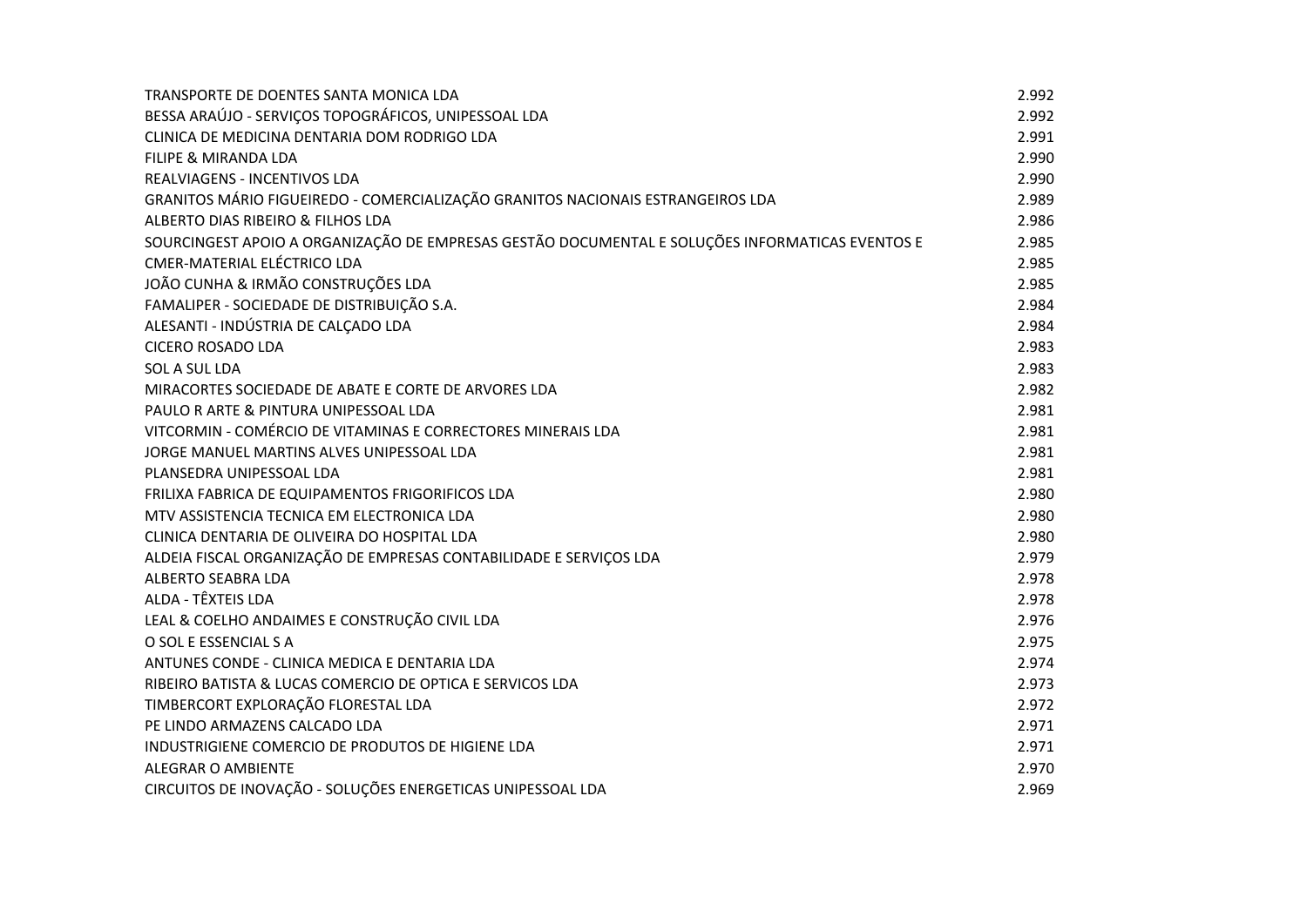| <b>MMBIZ SA</b>                                                                         | 2.969 |
|-----------------------------------------------------------------------------------------|-------|
| LABORAL CARE LDA                                                                        | 2.969 |
| ADORIOR ASSESSORIA ECONOMICA LDA                                                        | 2.968 |
| PANIFICAÇÃO FLÔR DO TRIGO LDA                                                           | 2.968 |
| RICARDO E RICARDOS TRANSPORTES DE MERCADORIAS E COMERCIO DE MATERIAIS DE CONSTRUÇÃO LDA | 2.968 |
| CORREIA PIRES DISTRIBUIÇÃO E COMERCIO DE PRODUTOS ALIMENTARES LDA                       | 2.968 |
| AUGUSTO SERGIO EMPREENDIMENTOS BALNEARES E TURISTICOS LDA                               | 2.967 |
| JOAQUIM DE ALMEIDA FILHOS LDA                                                           | 2.966 |
| FERMOVEL FERRAGENS E MOVEIS LDA                                                         | 2.964 |
| <b>FRANCISCO CRUZ LDA</b>                                                               | 2.964 |
| SERIDOIS PUBLICIDADE E ARTES GRAFICAS LDA                                               | 2.963 |
| MAR OBSTINADO ACTIVIDADES NAUTICAS UNIPESSOAL LDA                                       | 2.962 |
| METALURGICA M L SILVA FABRICA MAQUINAS AGRICOLAS LDA                                    | 2.962 |
| UROLEGRE SOC DE UROLOGIA DE PORTALEGRE LDA                                              | 2.961 |
| <b>FABRIRES - PRODUTOS QUIMICOS SA</b>                                                  | 2.961 |
| ABC ABASTECEDORA DE COMBUSTIVEIS LDA                                                    | 2.960 |
| CONSTRUÇÕES DIOGO & DIOGO LDA                                                           | 2.959 |
| C H PRONTO A VESTIR LDA                                                                 | 2.958 |
| CARPIMIRA INDUSTRIA CARPINTARIAS LDA                                                    | 2.955 |
| POLIVETE ASSISTENCIA VETERINARIA LDA                                                    | 2.955 |
| <b>BENJAMIN ARAUJO LDA</b>                                                              | 2.954 |
| GUILHERME FERREIRA DA ROCHA - REFRIGERAÇÃO E BOBINAGEM LDA                              | 2.954 |
| GESTIZINOS GABINETE TECNICO DE GESTÃO LDA                                               | 2.953 |
| <b>FRUTAS MACEDOS LDA</b>                                                               | 2.949 |
| MULTIPESSOAL RECURSOS HUMANOS - SOCIEDADE GESTORA DE PARTICIPAÇÕES SOCIAIS, S.A.        | 2.948 |
| <b>CARLOS A S FIGUEIREDO LDA</b>                                                        | 2.948 |
| LOUSALU ALUMINIOS LOUSADA LDA                                                           | 2.947 |
| AGUAS EM PROCESSO TRATAMENTO DE AGUAS S A                                               | 2.943 |
| ORTOBEIRAS, LDA                                                                         | 2.942 |
| ARSENAL DO ALFEITE S A                                                                  | 2.941 |
| DIAS & REGO MINI-MERCADO LDA                                                            | 2.940 |
| NUTPOR - PRODUTOS ALIMENTARES, UNIPESSOAL LDA                                           | 2.940 |
| J SILVAS E CIA LDA                                                                      | 2.938 |
| <b>CRISTAL REGRA LDA</b>                                                                | 2.937 |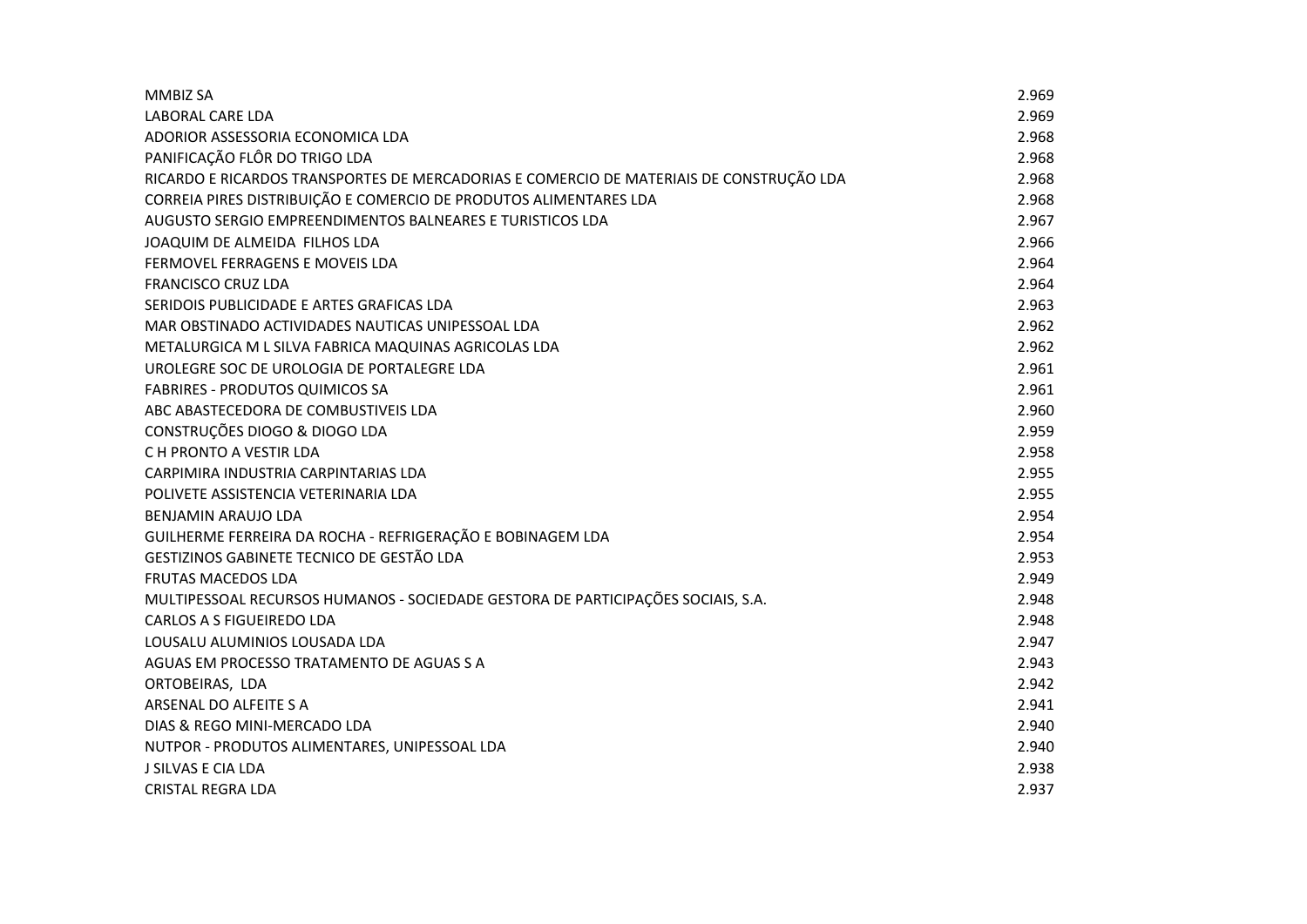| ALBERTO CARVALHO & FILHOS COMERCIO DE AUTOMOVEIS S A                       | 2.936 |
|----------------------------------------------------------------------------|-------|
| CARLOS ALBERTO RIBEIRO SILVA LDA                                           | 2.936 |
| RMVC ORTOPEDIA LDA                                                         | 2.932 |
| JOSE MARIA FONSECA VINHOS SA                                               | 2.932 |
| CAFE RESTAURANTE OS CUCOS LDA                                              | 2.931 |
| SOSMIM - SOCIEDADE SERVIÇOS MEDICOS DE IMAGEM LDA                          | 2.930 |
| FRONTEIROPUS CONSTRUÇÕES UNIPESSOAL LDA                                    | 2.929 |
| UTIL SOFT UTILITARIOS E SOFTWARE LDA                                       | 2.928 |
| TALHO BARROSO UNIPESSOAL LDA                                               | 2.927 |
| OFICINA DE DOCES INDUSTRIA ALIMENTAR - SOCIEDADE UNIPESSOAL LDA            | 2.926 |
| JOFECA SERRALHARIA CIVIL DE BARBEITA LDA                                   | 2.926 |
| <b>MINISOM SA</b>                                                          | 2.924 |
| FABRICA IGREJA PAROQUIA SAO MIGUEL SE CASTELO BRANCO                       | 2.922 |
| <b>CONSTRUCOES CRUZEIROS LDA</b>                                           | 2.922 |
| FERNANDA TRIGO UNIPESSOAL LDA                                              | 2.921 |
| <b>EUROPECAS SA</b>                                                        | 2.921 |
| MARIA ALICE CARVALHO & FILHOS LDA                                          | 2.918 |
| QUIMITECNICA COM COMERCIO E INDUSTRIA QUIMICA S A                          | 2.917 |
| <b>MONTEIRO E FILHOS SA</b>                                                | 2.917 |
| <b>JP FERREIRA &amp; FERREIRA LDA</b>                                      | 2.916 |
| PRORRESINA PRODUTOS RESINOSOS LDA                                          | 2.915 |
| VIVEIROS VASCO DA GAMA UNIPESSOAL LDA                                      | 2.915 |
| <b>GI- GASIFICATION INTERNATIONAL S A</b>                                  | 2.915 |
| TRANSPORTES OUTEIRINHO CAMIONAGEM DE CARGA LDA                             | 2.915 |
| TELBIT - TECNOLOGIAS DE INFORMAÇÃO LDA                                     | 2.913 |
| AGUAS DO OESTE S A                                                         | 2.911 |
| MARTINS E CALDAS RODRIGUES LDA                                             | 2.911 |
| MGT - MEDIAÇÃO DE SEGUROS LDA                                              | 2.909 |
| NOVITEC SOLUCOES DE INFORMATICA LDA                                        | 2.908 |
| MANUEL MONTEIRO FERREIRA UNIPESSOAL LDA                                    | 2.907 |
| <b>JOAQUIM ANDRADE LDA</b>                                                 | 2.907 |
| DNC TECNICA ASSISTENCIA TECNICA E COMERCIO DE EQUIPAMENTOS INDUSTRIAIS LDA | 2.906 |
| <b>CENTRO MEDICO BEJA LDA</b>                                              | 2.906 |
| <b>JOSE SANTOS ANTUNES &amp; FILHOS LDA</b>                                | 2.905 |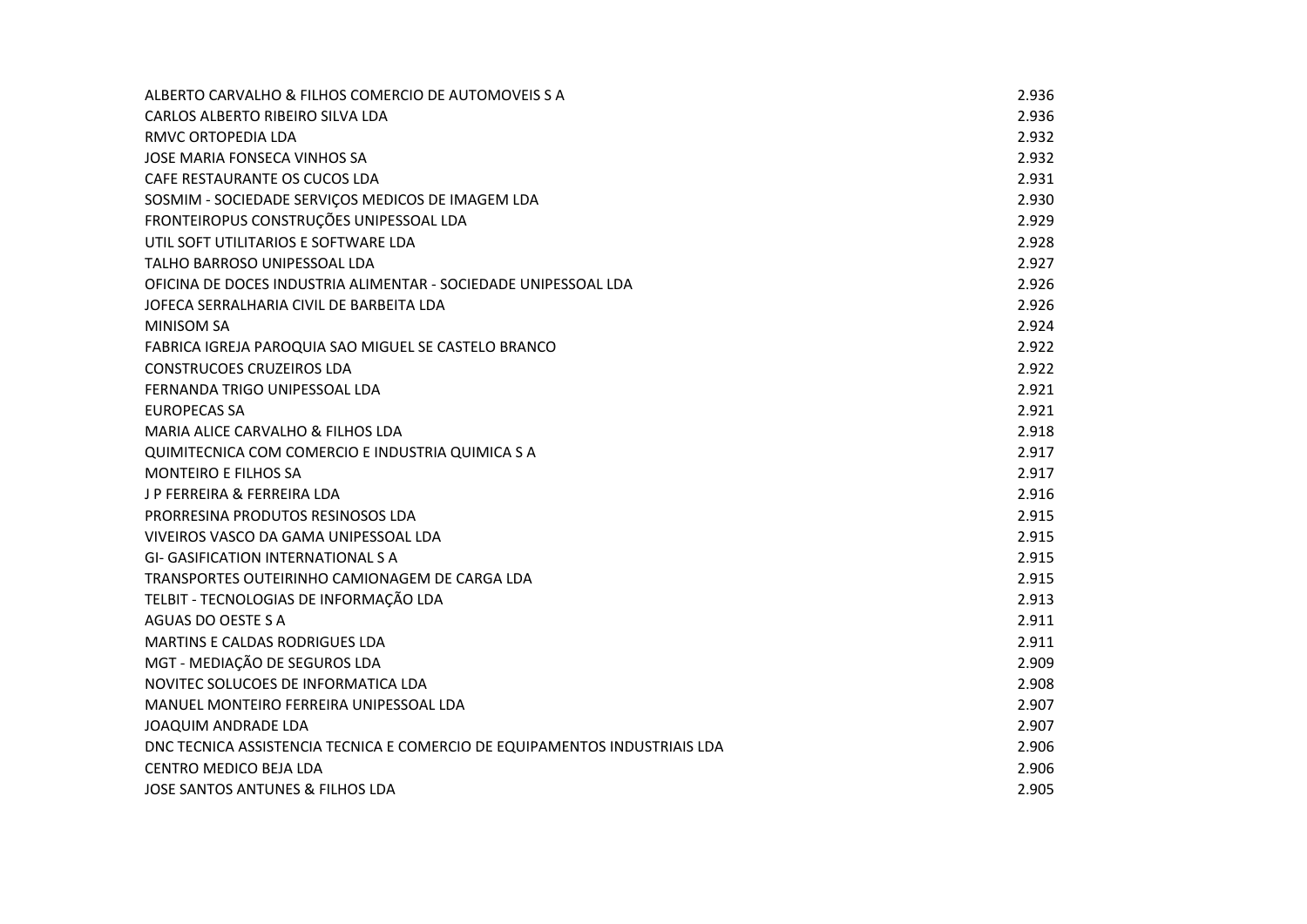| <b>FARMACIA LUCIO ALBUQUERQUE &amp; FILHOS LDA</b>                        | 2.904 |
|---------------------------------------------------------------------------|-------|
| ORIGINAL - SOCIEDADE DE MEDIAÇÃO DE SEGUROS LDA                           | 2.902 |
| MARIA ZULMIRA DE CARVALHO & FILHOS LDA                                    | 2.902 |
| TOLDIGEST PUBLICIDADE UNIPESSOAL LDA                                      | 2.901 |
| SERGITO CONFECÇÕES E BORDADOS LDA                                         | 2.898 |
| <b>MARQUES &amp; FILHO LDA</b>                                            | 2.897 |
| VANTAGEM PRINCIPAL - CONSULTORIA PARA OS NEGOCIOS LDA                     | 2.897 |
| CENTRAL FATCHAS - MATERIAIS DE CONSTRUÇÃO LDA                             | 2.894 |
| JOCATE TRANSPORTES E EQUIPAMENTOS LDA                                     | 2.894 |
| <b>GOLDORCHID - LDA</b>                                                   | 2.893 |
| PORTGAS SOC PRODUCAO E DISTRIBUICAO GAS SA                                | 2.892 |
| <b>J S GOMES LDA</b>                                                      | 2.892 |
| M 16 RESTAURANTES RAPIDOS LDADA                                           | 2.890 |
| DULCE OLIVEIRA - PEDIATRA, LDA                                            | 2.888 |
| TRANSPORTES TEODORO & FILHOS LDA                                          | 2.884 |
| <b>IMOBILIARIA REINALDO S A</b>                                           | 2.884 |
| JOSE RODRIGUES CAIRES E CIA LDA                                           | 2.883 |
| <b>SWEET FRUITS S A</b>                                                   | 2.882 |
| MARAVILHA NATURAL - TRANSPORTES LDA                                       | 2.882 |
| CARLOS FLORENCIO ESTUQUES PROJECTADOS UNIPESSOAL LDA                      | 2.882 |
| ALDECO COMERCIO INTERNACIONAL LDA                                         | 2.881 |
| EURODAVIL INDUSTRIA CALÇADO LDA                                           | 2.881 |
| AGENCIA FUNERARIA LIGEIRO LDA                                             | 2.879 |
| ELECTRO ALBI CLIMATIZAÇÃO E ENERGIAS ALTERNATIVAS LDA                     | 2.878 |
| ANTONIO ARAUJO E IRMAOS LDA                                               | 2.878 |
| AZEVEDO COUTINHO SOCIEDADE DE REVISORES OFICIAIS DE CONTAS UNIPESSOAL LDA | 2.877 |
| PREDIALOBO - CONSTRUÇÃO CIVIL UNIPESSOAL LDA                              | 2.877 |
| AGRO PECAS PROGRESSO BEJENSE LDA                                          | 2.875 |
| LUIS BASTOS CAL UNIPESSOAL LDA                                            | 2.874 |
| MOBILADORA BORGES LOURO ISIDRO LDA                                        | 2.871 |
| METALMIRO ALMIRO AVELAR BENTO E FILHOS                                    | 2.871 |
| VEDANTES PORTO IMPORTACAO E COMERCIO VEDANTES LDA                         | 2.870 |
| 5 SITES - PROMOÇÃO IMOBILIARIA S A                                        | 2.869 |
| SARDOFER SERVIÇOS LDA                                                     | 2.869 |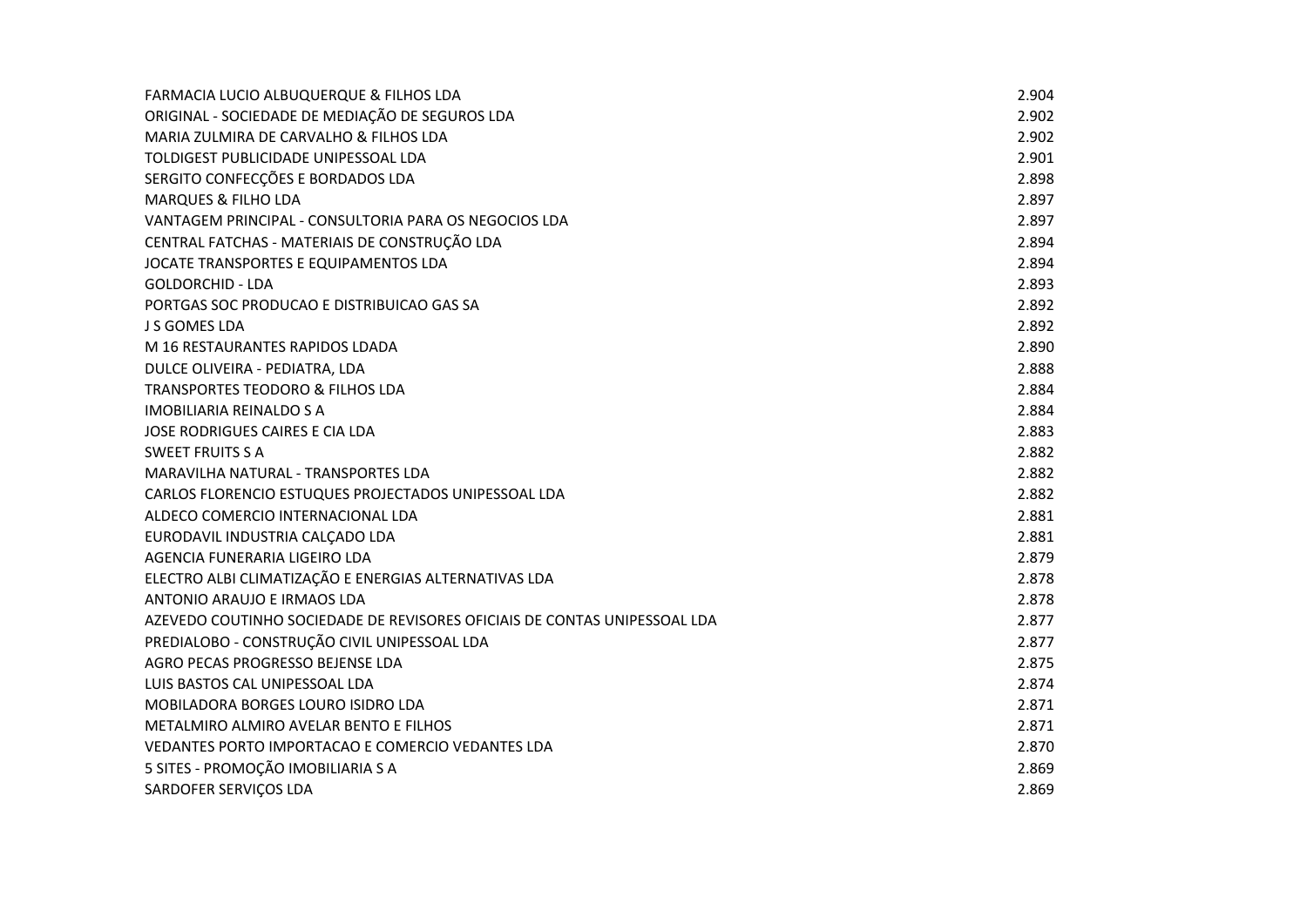| CLINICA SAO CLEMENTE CLINICA MEDECINA FISICA E REABILITACAO LOULE LDA | 2.868 |
|-----------------------------------------------------------------------|-------|
| RML FABRICA DE CALÇADO SOCIEDADE UNIPESSOAL LDA                       | 2.867 |
| RAMADAS SERVIÇOS DE ACONSELHAMENTO DE DEPENDENCIAS LDA                | 2.867 |
| OBJECTESSÊNCIA - MÉDICA, LDA                                          | 2.867 |
| <b>MPTEC LDA</b>                                                      | 2.867 |
| J MARTINS VALBOM LDA                                                  | 2.866 |
| VIFER SOCIEDADE DE ARTIGOS DE OPTICA LDA                              | 2.866 |
| FATIPAL FABRICACAO MATERIAIS CONSTRUCAO LDA                           | 2.865 |
| PIONEER ELECTRONICS IBERICA S A SUCURSAL EM PORTUGAL                  | 2.864 |
| <b>FLAVIGESSOS LDA</b>                                                | 2.863 |
| VÍTOR GOMES & IRMÃOS LDA                                              | 2.862 |
| CHIPSHOP INFORMATICA E FORMAÇÃO LDA                                   | 2.862 |
| HAPPY START - TRATAMENTO DA DEPENDENCIA QUIMICA LDA                   | 2.861 |
| <b>DISREGO LDA</b>                                                    | 2.861 |
| RENAULT RETAIL GROUP TELHEIRAS COMERCIO E REPARAÇÃO DE VEICULOS LDA   | 2.859 |
| OPUSARCOS SOC IMOBILIARIA VEZ LDA                                     | 2.858 |
| TRANSCINCO TRANSITOS E SERVIÇOS LDA                                   | 2.853 |
| PEREIRA & FLORA LDA                                                   | 2.851 |
| LUIS CARLOS GONÇALVES MENDES UNIPESSOAL LDA                           | 2.850 |
| <b>OURIVESARIA LIFON LDA</b>                                          | 2.848 |
| <b>MADEIRA MENDES LDA</b>                                             | 2.847 |
| DUMALEVA-IMOBILIARIA S A                                              | 2.846 |
| TURBOGAS PRODUTORA ENERGETICA SA                                      | 2.845 |
| MARIO - LOGISTICA E DISTRIBUIÇÃO SA                                   | 2.845 |
| GECONTUR - GESTÃO E CONSULTORIA EM TURISMO S.A.                       | 2.844 |
| FEIFIL FEIJAO E FILHOS SOC ARTEFACTOS CIMENTO E PEDREIRAS SA          | 2.844 |
| MECAPISA PORTUGAL ENERGIAS RENOVAVEIS LDA                             | 2.844 |
| <b>CHORONDO E FILHOS LDA</b>                                          | 2.843 |
| SCHREDER ILUMINAÇÃO S A                                               | 2.840 |
| TRANSPORTES GODINHO & GODINHO LDA                                     | 2.840 |
| QUEIRIAÇUS UNIPESSOAL LDA                                             | 2.839 |
| ESCOLA DE CONDUÇÃO ESPECIAL REQUINTE LDA                              | 2.839 |
| MOVITUELA-COMERCIO DE MOVEIS E INVESTIMENTOS IMOBILIARIOS LDA         | 2.839 |
| RUIVO E PINHEIRO LDA                                                  | 2.837 |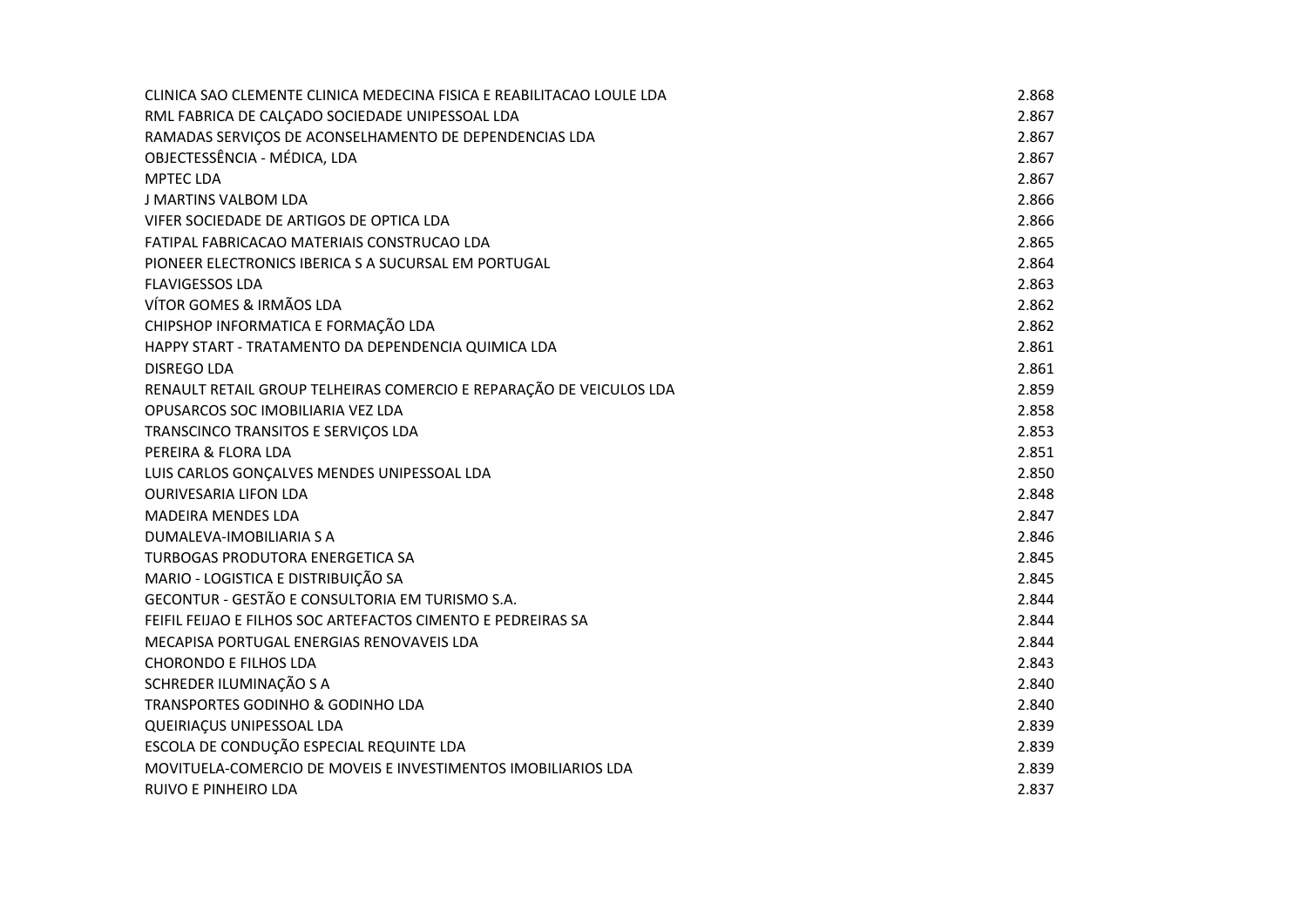| BANHA E VIEGAS SOC CONSTRUCOES ALGARVE SA                                       | 2.837 |
|---------------------------------------------------------------------------------|-------|
| PAULO CASIMIRO UNIPESSOAL LDA                                                   | 2.836 |
| <b>IRMARFER S.A.</b>                                                            | 2.835 |
| SODECIA PARTICIPAÇÕES SOCIAIS SGPS SA                                           | 2.834 |
| ALVENDRALVES CONSTRUÇÕES UNIPESSOAL LDA                                         | 2.834 |
| <b>FUNERARIA SANTIAGO LDA</b>                                                   | 2.834 |
| CRUZ & OLIVEIRA - CARPINTARIA E MOBILIÁRIO LDA                                  | 2.833 |
| XENOPE SERVIÇOS DE CONSULTORIA ECONOMICA E COMERCIAL LDA ZONA FRANCA DA MADEIRA | 2.833 |
| MASSA PATROCINIO FARMACIA SOCIEDADE UNIPESSOAL LDA                              | 2.833 |
| PERFAC MADEIRAS LDA                                                             | 2.831 |
| OPTIMINHO SERVIÇOS OPTICA LDA                                                   | 2.830 |
| CLIMET MEDICINA SEGURANÇA E HIGIENE NO TRABALHO LIMITADA                        | 2.830 |
| COOP HABITACAO ECONOMICA NEVOGILDE CRL                                          | 2.829 |
| <b>SERRA &amp; PEREIRA LDA</b>                                                  | 2.827 |
| PROAROMATICA AROMAS ALIMENTARES LDA                                             | 2.827 |
| AULA COMERCIO ESTUDOS TECNICOS E PROFISSIONAIS LDA                              | 2.825 |
| CONSTRUCCIONES PORLAN S L SUCURSAL EM PORTUGAL                                  | 2.824 |
| LAPYERE - PRODUTOS DE CONSTRUÇÃO S A                                            | 2.823 |
| PMC CENTRO OCULAR LDA                                                           | 2.822 |
| INOVLIMA - GESTÃO E INVESTIMENTOS LDA                                           | 2.821 |
| <b>TRANSPORTES J MORAIS LDA</b>                                                 | 2.820 |
| EXTRUSAL COMPANHIA PORTUGUESA EXTRUSAO SARL                                     | 2.819 |
| <b>CARVALHO E AMBROSIO LDA</b>                                                  | 2.819 |
| <b>J N RODRIGUES LDA</b>                                                        | 2.818 |
| REXEL - DISTRIBUIÇÃO DE MATERIAL ELECTRICO S A                                  | 2.818 |
| MISSÃO ESPECIAL - TRABALHO TEMPORARIO LDA                                       | 2.818 |
| VITIAGRO REPRESENTACOES MAQUINAS E PRODUTOS QUIMICOS PARA A AGRICULTURA LDA     | 2.817 |
| MEDIAPRIMAVERA, SOCIEDADE DE MEDIAÇÃO IMOBILIÁRIA LDA                           | 2.816 |
| TONDELFARMA UNIPESSOAL LDA                                                      | 2.816 |
| TAXIS - JOÃO MORGADO & FILHOS LDA                                               | 2.815 |
| JOÃO RIBEIRO DIAS & FILHOS LDA                                                  | 2.815 |
| <b>ERNESTO L MATIAS LDA</b>                                                     | 2.813 |
| EDIPROVA - CONSTRUÇÕES LDA                                                      | 2.812 |
| DECSIS SISTEMAS DE INFORMAÇÃO SA                                                | 2.812 |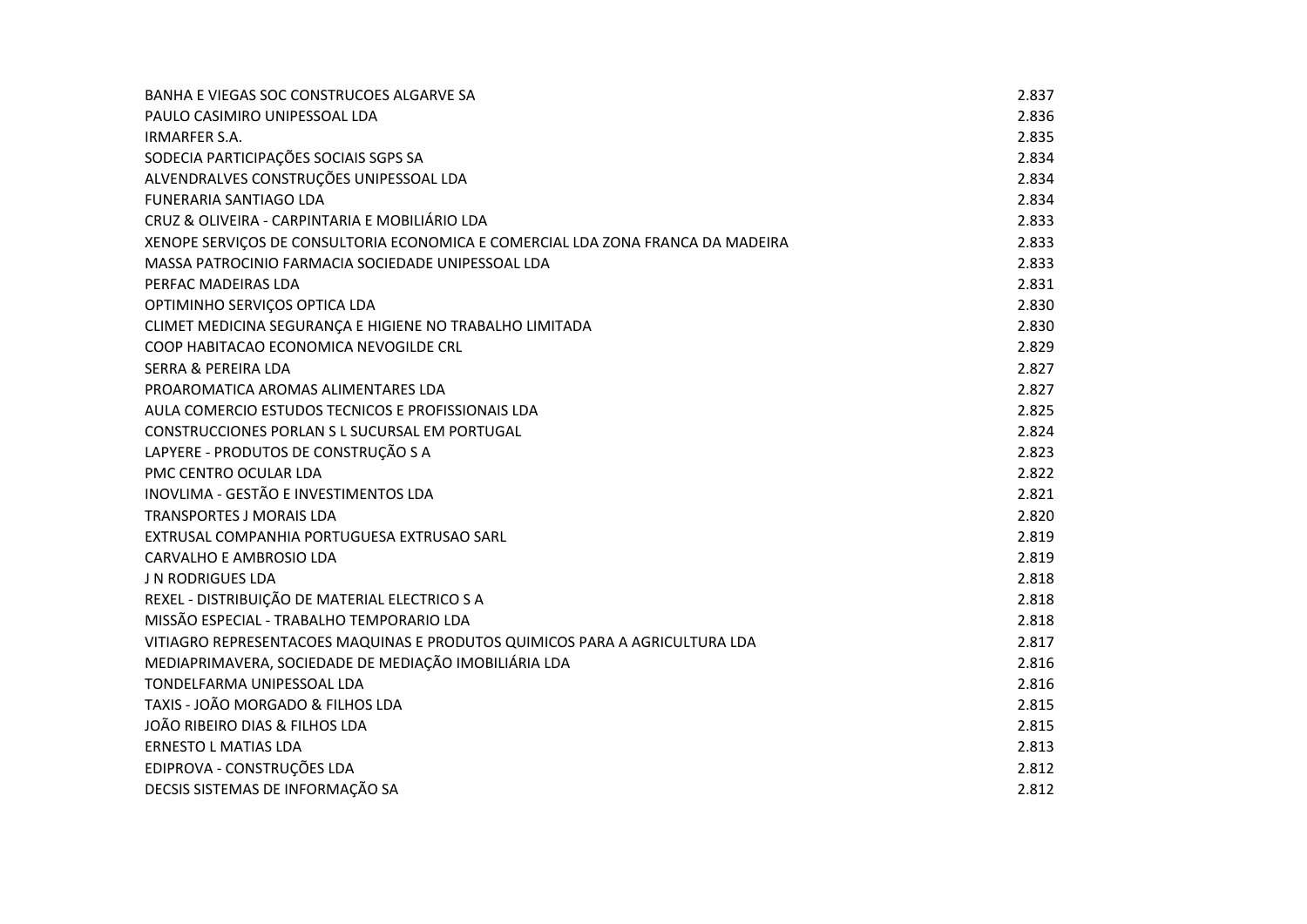| <b>FLAVIMADEIRAS LDA</b>                                                                   | 2.811 |
|--------------------------------------------------------------------------------------------|-------|
| COMLIVROS EDITORA E COMERCIO DE LIVROS LDA                                                 | 2.811 |
| LUIS DOMINGOS & IRMÃOS SA                                                                  | 2.809 |
| HENRIQUE MATEUS & FILHOS CONSTRUÇÃO CIVIL LDA                                              | 2.808 |
| E T E EMPRESA TELECOMUNICACOES E ELECTRICIDADE LDA                                         | 2.807 |
| VILATECNICA INSTALAÇÕES TECNICAS LDA                                                       | 2.807 |
| <b>FREIAUTO LDA</b>                                                                        | 2.807 |
| NSS NEW SIGN SOLUTIONS DESENVOLVIMENTO DE SISTEMAS ELECTRONICOS LDA                        | 2.806 |
| AUTO S SALVADOR COM REPARACOES AUTO LDA                                                    | 2.806 |
| GEOMINER - PROJECTOS DE ENGENHARIA RECURSOS GEOLOGICOS INDUSTRIA EXTRACTIVA E AMBIENTE LDA | 2.802 |
| ÂNGELO COUTO & CARLOS RIBEIRO, SOCIEDADE DE REVISORES OFICIAIS DE CONTAS                   | 2.802 |
| CISTERVAGOS TRANSPORTES UNIPESSOAL LDA                                                     | 2.802 |
| <b>BANDARRA SA</b>                                                                         | 2.801 |
| PESTANA MANAGEMENT SERVIÇOS DE GESTÃO S A                                                  | 2.800 |
| ANTONIO FERNANDO MARTINS VIOLAS - SOCIEDADE UNIPESSOAL LDA                                 | 2.800 |
| FARMACIA DA FRAZOEIRA UNIPESSOAL LDA                                                       | 2.799 |
| MATOS & SOARES E VAZ SROC                                                                  | 2.798 |
| TRANSPORTES ROLITA & GODINHO LDA                                                           | 2.797 |
| GUADICLIMA - INSTALAÇÃO DE AR CONDICIONADO LDA                                             | 2.797 |
| LUSOLAGUIMAR LDA                                                                           | 2.796 |
| <b>IBERIANA TECHNICAL LDA</b>                                                              | 2.794 |
| MEDINELAS - SOCIEDADE DE MEDIAÇÃO DE SEGUROS LDA                                           | 2.793 |
| GRUPO PESTANA POUSADAS INVESTIMENTOS TURISTICOS S A                                        | 2.792 |
| SOC BLOCO VIGA PRE ESFORCADO BEIRA LDA                                                     | 2.792 |
| CARNINPEC COMERCIO E DISTRIBUIÇÃO DE CARNES LDA                                            | 2.792 |
| S 2 L SOFTWARE E SISTEMAS LDA                                                              | 2.792 |
| REPSABOIA-REPARAÇÃO E MANUTENÇÃO AUTOMOVEL UNIPESSOAL LDA                                  | 2.790 |
| 3GPHONE SISTEMAS DE COMUNICAÇÕES LDA                                                       | 2.789 |
| <b>LIBERDADE BRANCO LDA</b>                                                                | 2.788 |
| J. M. VIEIRA & REIS - TRANSPORTES LDA                                                      | 2.786 |
| <b>CONSTRUCOES QUIMARINA LDA</b>                                                           | 2.782 |
| <b>CASA BLANCA BAR LDA</b>                                                                 | 2.781 |
| OSCILOVIANA LDA                                                                            | 2.780 |
| <b>MONTILINHOS - TEXTEIS E LINHOS LDA</b>                                                  | 2.779 |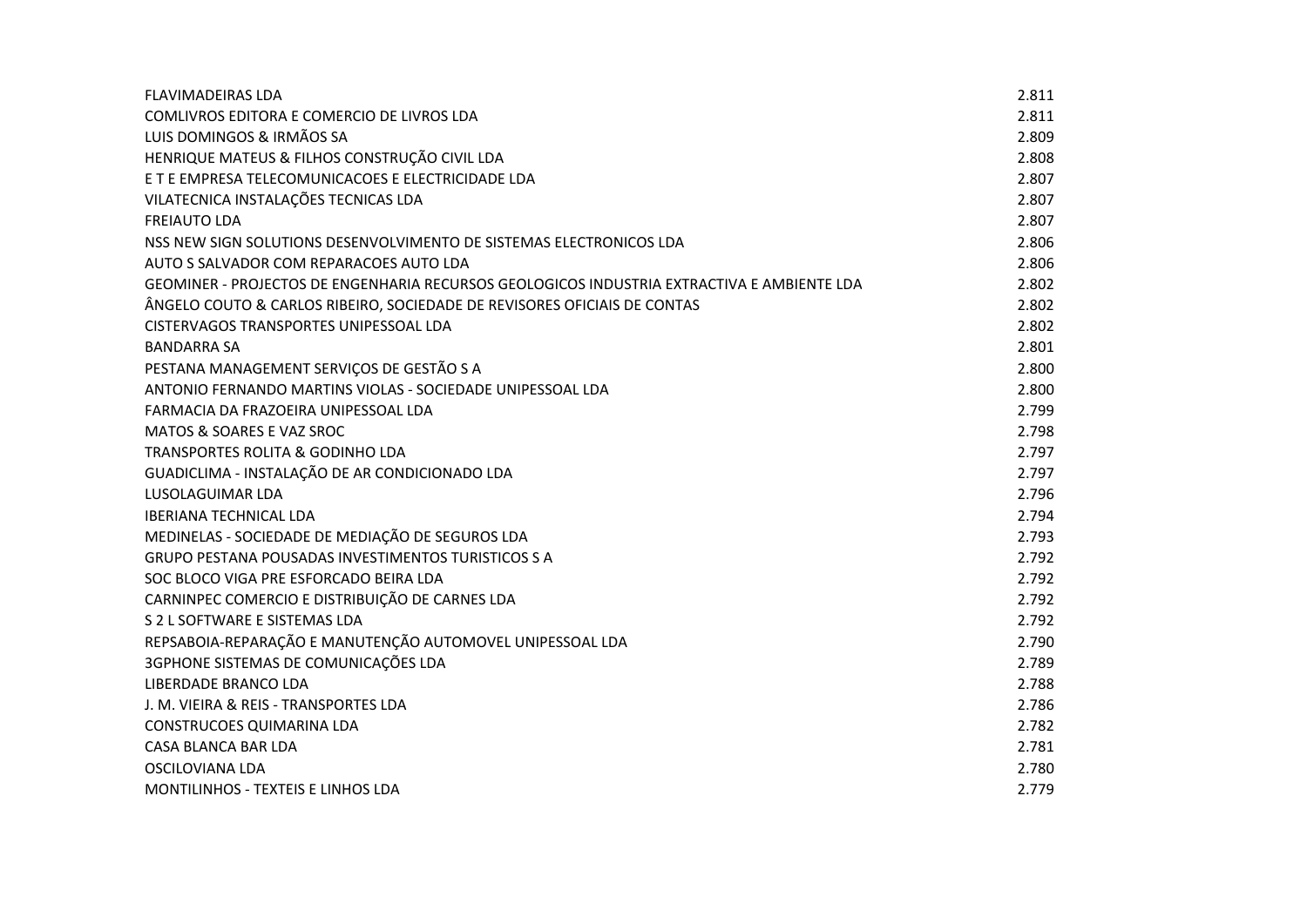| CARLOS OLIVEIRA GUERRA UNIPESSOAL LDA                                                | 2.778 |
|--------------------------------------------------------------------------------------|-------|
| FINIBANCO VIDA - COMPANHIA DE SEGUROS DE VIDA S A                                    | 2.778 |
| BIGSOLAR - ENERGIAS RENOVAVEIS LDA                                                   | 2.778 |
| <b>IPO IMOBILIARIA P OLIVEIRA S A</b>                                                | 2.777 |
| JOÃO M ABREU CONTABILIDADE E SERVIÇOS LDA                                            | 2.777 |
| PROFIT AND LOSS CONSULTORIA FISCAL GESTÃO E CONTABILIDADE UNIPESSOAL LDA             | 2.777 |
| <b>ROLO &amp; LIMA LDA</b>                                                           | 2.775 |
| CAMIONAGEM GARGA CENTRAL VIMIEIRA LDA                                                | 2.775 |
| LBADVANCE - CONSULTORIA FINANCEIRA E GESTÃO DE PATRIMONIO LDA                        | 2.775 |
| ALVES E CAMPOS LDA                                                                   | 2.774 |
| <b>MARQUES &amp; BATISTA LDA</b>                                                     | 2.773 |
| EVIUM - SERVIÇOS DE CONSULTADORIA LDA (ZONA FRANCA DA MADEIRA)                       | 2.773 |
| <b>TURBOTEST LDA</b>                                                                 | 2.772 |
| <b>MARMORES RAMALHOSA LDA</b>                                                        | 2.770 |
| RAMAZZOTTI SA                                                                        | 2.769 |
| SILVA & FERREIRA, S.A.                                                               | 2.769 |
| MUNDINTER INTERCAMBIO MUNDIAL COMERCIO S A                                           | 2.768 |
| AGENCIA CONTABILISTICA DE ANTONIO PINTO LDA                                          | 2.766 |
| ANA NETO SOCIEDADE UNIPESSOAL LDA                                                    | 2.765 |
| FERNANDO BRANCO GONÇALVES CONSTRUÇÃO CIVIL LDA                                       | 2.765 |
| FARIA & ROSA - SOCIEDADE IMOBILIÁRIA LDA                                             | 2.764 |
| MARIO CUNHA & CUNHA LDA                                                              | 2.763 |
| AGRO TRALHÃO COMERCIO DE PRODUTOS AGRICOLAS LDA                                      | 2.763 |
| PAMESA CONSULTORES LDA                                                               | 2.763 |
| TRANSALBERTO TRANSPORTES ALBERTO LDA                                                 | 2.762 |
| LUCULLUMAR SOC HOTELEIRA E TURISMO SA                                                | 2.761 |
| GUIMARO - TRANSPORTES & SERVIÇOS LDA                                                 | 2.760 |
| SORRISO AUTENTICO LDA                                                                | 2.759 |
| JACQUOT PORTUGAL IMPORTAÇÃO EXPORTAÇÃO COMERCIO DE PRODUTOS ALIMENTARE S E AFINS LDA | 2.757 |
| DESFIBRAS TRANSFORMADORA FIBRAS LDA                                                  | 2.757 |
| SADITEC INSTALAÇÕES ELECTRICAS LDA                                                   | 2.757 |
| PINHALNOVA MADEIRAS TRATADAS LDA                                                     | 2.756 |
| FARMACIA LOPES UNIPESSOAL LDA                                                        | 2.756 |
| <b>IBERGOURMET - PRODUTOS ALIMENTARES S.A.</b>                                       | 2.756 |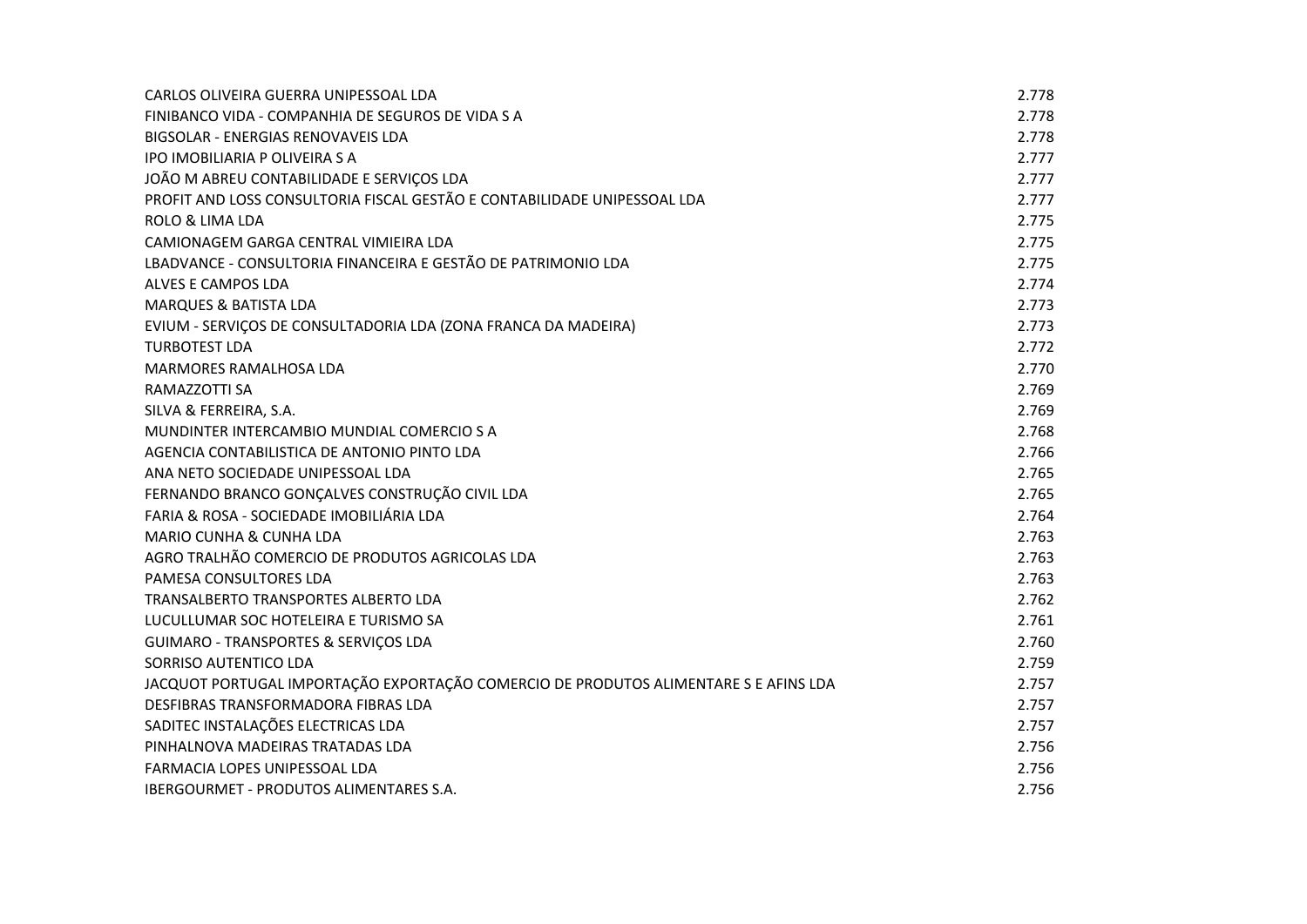| OLIVEIRA PINHO E FILHOS LDA                                                                        | 2.755 |
|----------------------------------------------------------------------------------------------------|-------|
| REGADINHA-COMBUSTIVEIS LDA                                                                         | 2.755 |
| <b>G E G MEDICINA DENTARIA LDA</b>                                                                 | 2.754 |
| BLUEBOX - COMUNICAÇÕES LDA                                                                         | 2.754 |
| COMPROVETE COMERCIO DE PRODUTOS VETERINARIOS LDA                                                   | 2.753 |
| JOSE LUIS NERES CACHAPA ASSISTENCIA VETERINARIA LDA                                                | 2.753 |
| ADREGO & ASSOCIADOS - CONSULTORES DE GESTÃO, LDA                                                   | 2.752 |
| TOMAS DE OLIVEIRA EMPREITEIROS SA                                                                  | 2.751 |
| CORTICEIRA A CHAPADA LDA                                                                           | 2.750 |
| CONSTRUÇÕES PHAECIS LDA                                                                            | 2.748 |
| LINHAS & FONTES, UNIPESSOAL LDA                                                                    | 2.747 |
| RUI JOSE FILIPE DOS SANTOS UNIPESSOAL LDA                                                          | 2.746 |
| J L - TALHOS, S.A.                                                                                 | 2.745 |
| PAPOSKIS - SERVIÇOS DE CONSULTADORIA COMERCIAL LDA ZONA FRANCA DA MADEIRA                          | 2.743 |
| URBILOULE PROMOÇÃO IMOBILIARIA LDA                                                                 | 2.743 |
| <b>OURIVESARIA JORGE &amp; FILHO LDA</b>                                                           | 2.742 |
| CELEIRO COMERCIO AGRO PECUARIO LDA                                                                 | 2.742 |
| BASTOS & SILVA TECNICAS DE CONSTRUÇÃO LDA                                                          | 2.741 |
| METALOCAMINHA - METALOMECÂNICA LDA                                                                 | 2.740 |
| PHAARMPEÇAS II UNIPESSOAL LDA                                                                      | 2.739 |
| JOÃO JOSE CORREIA DA FONSECA UNIPESSOAL LDA                                                        | 2.738 |
| SUPERMERCADO CANARIO LDA                                                                           | 2.736 |
| ANTONIO MONTEIRO RODRIGUES CONSTRUÇÕES UNIPESSOAL LDA                                              | 2.735 |
| CCCMCCC - CENTRAL DE COMPRAS DE COMPONENTES PARA MOBILIÁRIO DE COZINHAS E DE CONSTRUÇÃO CIVIL S.A. | 2.735 |
| RADAL INDUSTRIA FRIGORIFICOS LDA                                                                   | 2.734 |
| DAVID RODRIGUES PAIXAO E CIA LDA                                                                   | 2.733 |
| MAISIS - INFORMATION SYSTEMS LDA                                                                   | 2.732 |
| MAL ALINHADO DECORAÇÃO DE INTERIORES LDA                                                           | 2.730 |
| <b>TRANSPORTES SAMPAIO LDA</b>                                                                     | 2.730 |
| SHIRE PHARMACEUTICALS PORTUGAL LDA                                                                 | 2.729 |
| JAIME CARDOSO & FILHOS LDA                                                                         | 2.728 |
| MURAKAMI CHALUPA LDA                                                                               | 2.727 |
| <b>CESPA - PORTUGAL SA</b>                                                                         | 2.727 |
| FARMÁCIA ESTÁDIO, LDA                                                                              | 2.726 |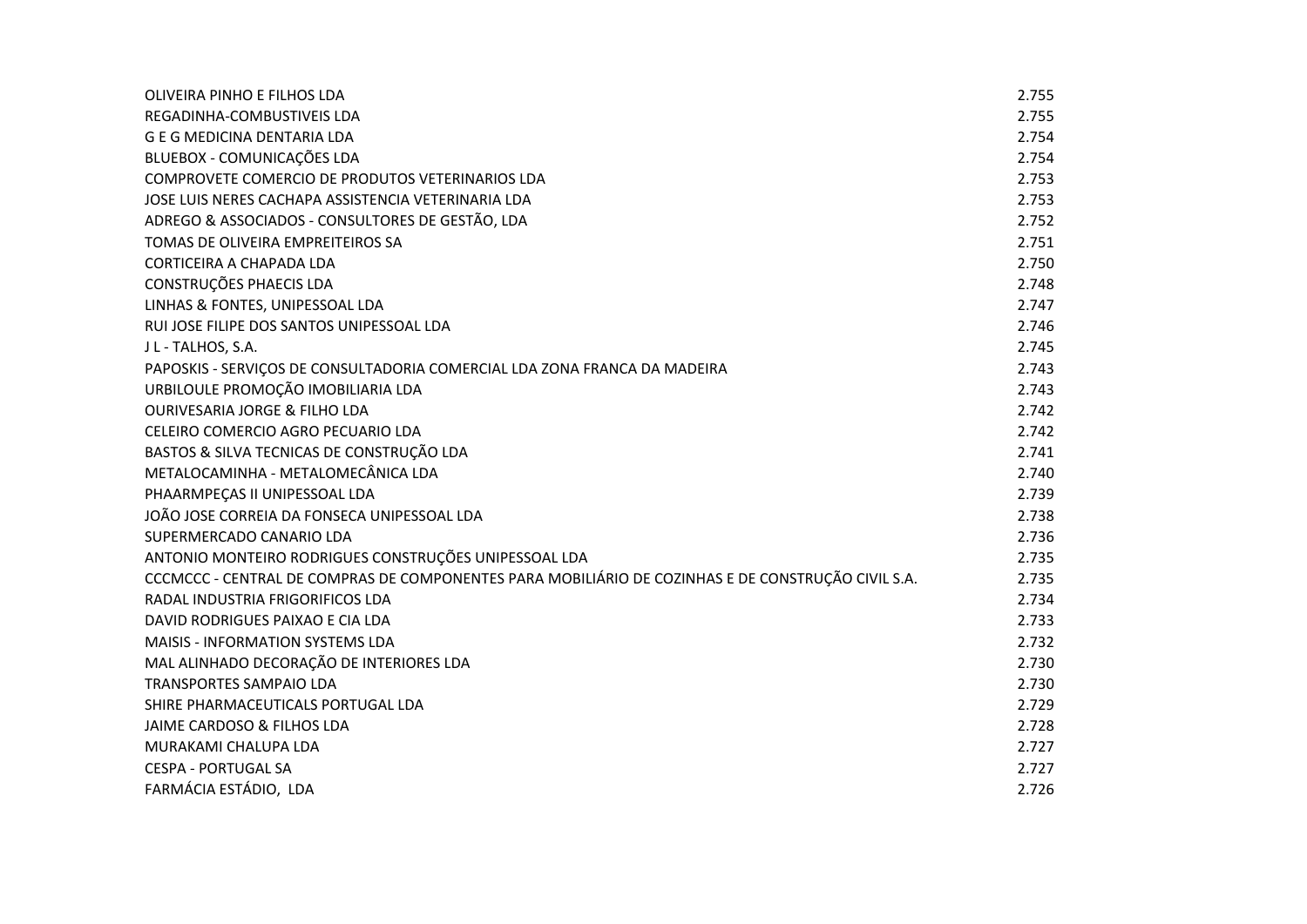| ROLEGAS - DISTRIBUIÇÃO DE GAS S A                                                    | 2.726 |
|--------------------------------------------------------------------------------------|-------|
| <b>BIOSAUDE PRODUTOS FARMACEUTICOS LDA</b>                                           | 2.725 |
| ERMAX MATERIAL CONTROLO E SEGURANCA LDA                                              | 2.724 |
| AVOC CONSULTORIA DE RECURSOS HUMANOS LDA                                             | 2.723 |
| LUIS GUARDA ARTIGOS DECORATIVOS LDA                                                  | 2.722 |
| PAULO PAIS & IRMÃO LDA                                                               | 2.722 |
| GROS COMERCIO E SERVIÇOS LDA ZONA FRANCA DA MADEIRA                                  | 2.722 |
| BORDER LINE PRESTAÇÃO DE SERVIÇOS MEDICOS LDA                                        | 2.720 |
| IN - DOR ANESTESIA E COMPANHIA UNIPESSOAL LDA                                        | 2.720 |
| <b>NEVES E NEVES LDA</b>                                                             | 2.720 |
| <b>CDL INSPECCOES AUTO LDA</b>                                                       | 2.719 |
| NOVAMENTE PSICOLOGIA E DESENVOLVIMENTO EDUCACIONAL LDA                               | 2.717 |
| AGRO AIRES E FERREIRA COMERCIO DE SEMENTES E QUIMICOS LDA                            | 2.715 |
| A LOUREIRO MAQUINAS FERRAGENS E ACESSORIOS PARA ALUMINIO LDA                         | 2.715 |
| SANIPÓVOA, S.A.                                                                      | 2.714 |
| IMOMIRANDAINTER - SOCIEDADE DE GESTÃO IMOBILIARIA LDA                                | 2.713 |
| RESIVIDA RESIDENCIAS GERONTOLOGICAS LDA                                              | 2.713 |
| MANUEL VITORINO J M GONÇALVES UNIPESSOAL LDA                                         | 2.712 |
| MARILIA AMARAL BORGES PIRES SOCIEDADE UNIPESSOAL LDA                                 | 2.712 |
| MANUEL CERDEIRA GUERRA LDA                                                           | 2.711 |
| ALVES E MENDES LDA                                                                   | 2.710 |
| ATLANTIC MEALS INDUSTRIA E COMERCIO AGRO ALIMENTAR S A                               | 2.708 |
| LUIS ABREU LDA                                                                       | 2.706 |
| TRANSPORTES SOUSA SOUSA LDA                                                          | 2.706 |
| PERFILDOOR COMPONENTES PARA CARPINTARIA LDA                                          | 2.706 |
| TAREJA - SOCIEDADE DE GESTÃO IMOBILIARIA UNIPESSOAL LDA                              | 2.706 |
| <b>BASTRANS TRANSPORTES LDA</b>                                                      | 2.704 |
| MERLINTRADE COMERCIO SERVIÇOS CONSULTORIA E INVESTIMENTOS LDA ZONA FRANCA DA MADEIRA | 2.704 |
| ESPALHA IDEIAS ACTIVIDADES DE TEMPOS LIVRES LDA                                      | 2.703 |
| FRANCISCO POVOA E HELENA LDA                                                         | 2.703 |
| SARAIVA & RIBEIRO LDA                                                                | 2.702 |
| MANUEL BELEZA UNIPESSOAL LDA                                                         | 2.701 |
| ESTAÇÃO DE SERVIÇO ALVELOS LDA                                                       | 2.700 |
| <b>GESTIFISCO CONTABILIDADE E INFORMATICA LDA</b>                                    | 2.700 |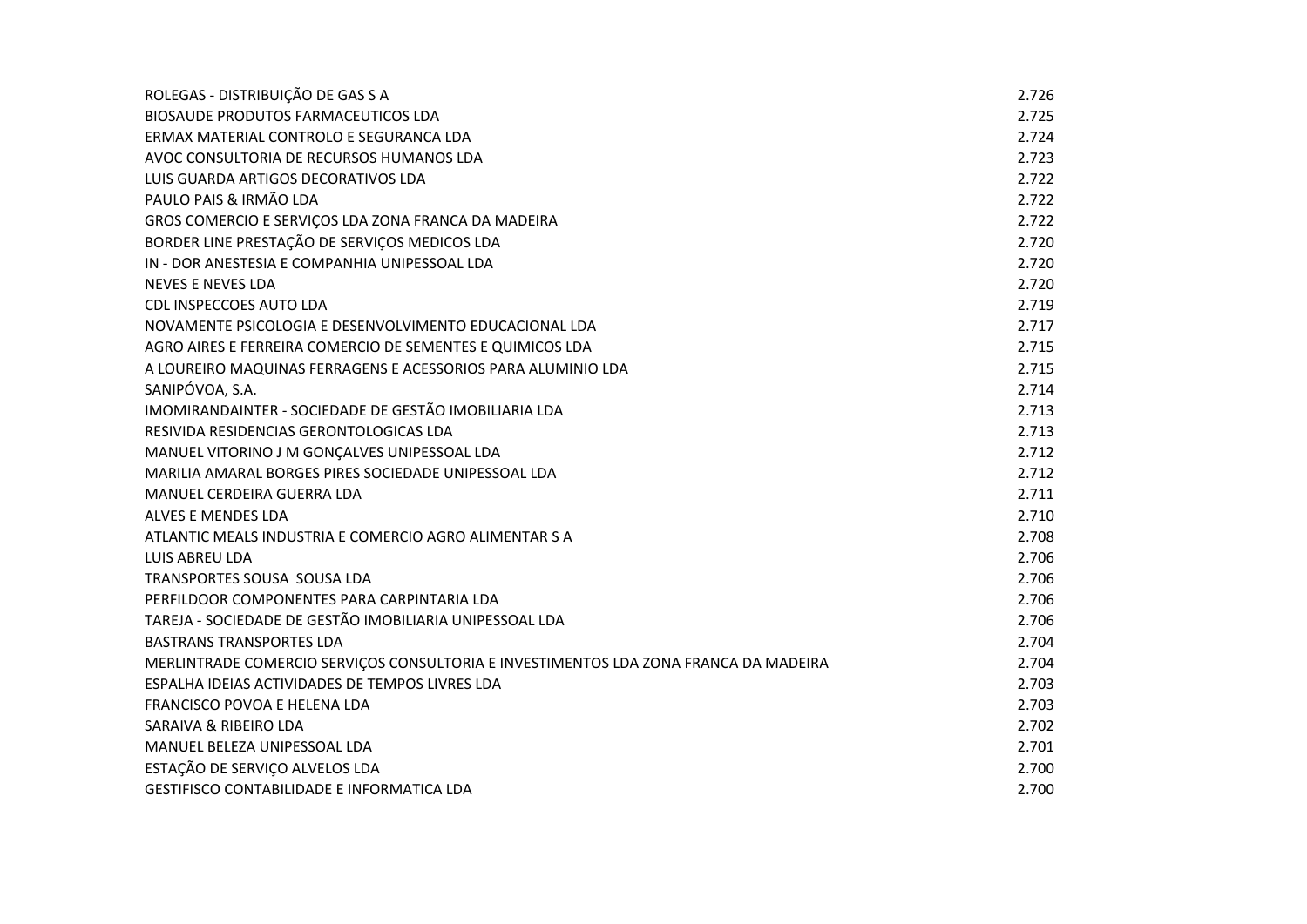| <b>CENTRO DE INGLES GAIA LDA</b>                                                        | 2.700 |
|-----------------------------------------------------------------------------------------|-------|
| IMOGALAICA INVESTIMENTOS IMOBILIARIOS LDA                                               | 2.696 |
| BEM VIVO - COMERCIO DE ANIMAIS LDA                                                      | 2.695 |
| PORTUGALIA - RESTAURAÇÃO MULTICONCEITO SA                                               | 2.694 |
| BRIOCALCULO - ACESSORIA TECNICA LDA                                                     | 2.694 |
| CASTRALEUCA INVESTIMENTOS IMOBILIARIOS LDA                                              | 2.694 |
| IMOGONÇALVES S.A.                                                                       | 2.694 |
| <b>GUIMARÃES &amp; ROCHA LDA</b>                                                        | 2.693 |
| ROTA HIPPIE - COMBUSTIVEIS LDA                                                          | 2.693 |
| CRISPIM ABREU E CIA LDA                                                                 | 2.693 |
| PAIXÃO & PAIXÃO LDA                                                                     | 2.692 |
| PAIS INVENTADO UNIPESSOAL LDA                                                           | 2.692 |
| MACAJO MATERIAIS CONSTRUCAO CIVIL LDA                                                   | 2.691 |
| PECADO REVENDA DE COMBUSTIVEIS LDA                                                      | 2.690 |
| COOP HABITACAO ECONOMICA POPUPAR CAMPO MAIOR CRL                                        | 2.690 |
| ELVASCLIMA SOCIEDADE DE COMERCIALIZAÇÃO E REPARAÇÃO DE EQUIPAMENTOS DE REFRIGERAÇÃO LDA | 2.688 |
| V E F A PRODUTOS DOMESTICOS LDA                                                         | 2.688 |
| <b>CONQUISTABRILHO LDA</b>                                                              | 2.684 |
| FULCRALIDEIA UNIPESSOAL LDA                                                             | 2.684 |
| LUSOFORMATUS - PROMOÇÕES IMOBILIARIAS LDA                                               | 2.684 |
| VITOR MANUEL OLIVEIRA - MEDICINA DO TRABALHO LDA                                        | 2.683 |
| CONSTRUTORA DO VALE DA TELHA LDA                                                        | 2.682 |
| JOSE TEIXEIRA COMERCIO DE CARNES LDA                                                    | 2.682 |
| ALES GROUPE PORTUGAL - DISTRIBUIÇÃO DE COSMETICOS LDA                                   | 2.678 |
| CCBI CENTRO CIRURGICO DA BEIRA INTERIOR LDA                                             | 2.677 |
| <b>GELPEIXE ALIMENTOS CONGELADOS SA</b>                                                 | 2.676 |
| <b>BMW PORTUGAL LDA</b>                                                                 | 2.676 |
| BPN GESTÃO DE ACTIVOS SOC GESTORA DE FUNDOS DE INVESTIMENTO MOBILIARIO SA               | 2.675 |
| CADEITOP - INDUSTRIA DE MOBILIARIO LDA                                                  | 2.675 |
| ALENVAI - SOCIEDADE DE TRANSPORTES LDA                                                  | 2.674 |
| BACTERNOVA PRODUÇÃO E COMERCIALIZAÇÃO DE PRODUTOS AGRO ALIMENTARES E QUIMICOS LDA       | 2.674 |
| CASA SACRAMENTO ELECTRICIDADE E REFRIGERACAO LDA                                        | 2.673 |
| VESTIDO DE FRESCO UNIPESSOAL LDA                                                        | 2.673 |
| OUTRA PAGINA GESTÃO E INVESTIMENTOS SA                                                  | 2.670 |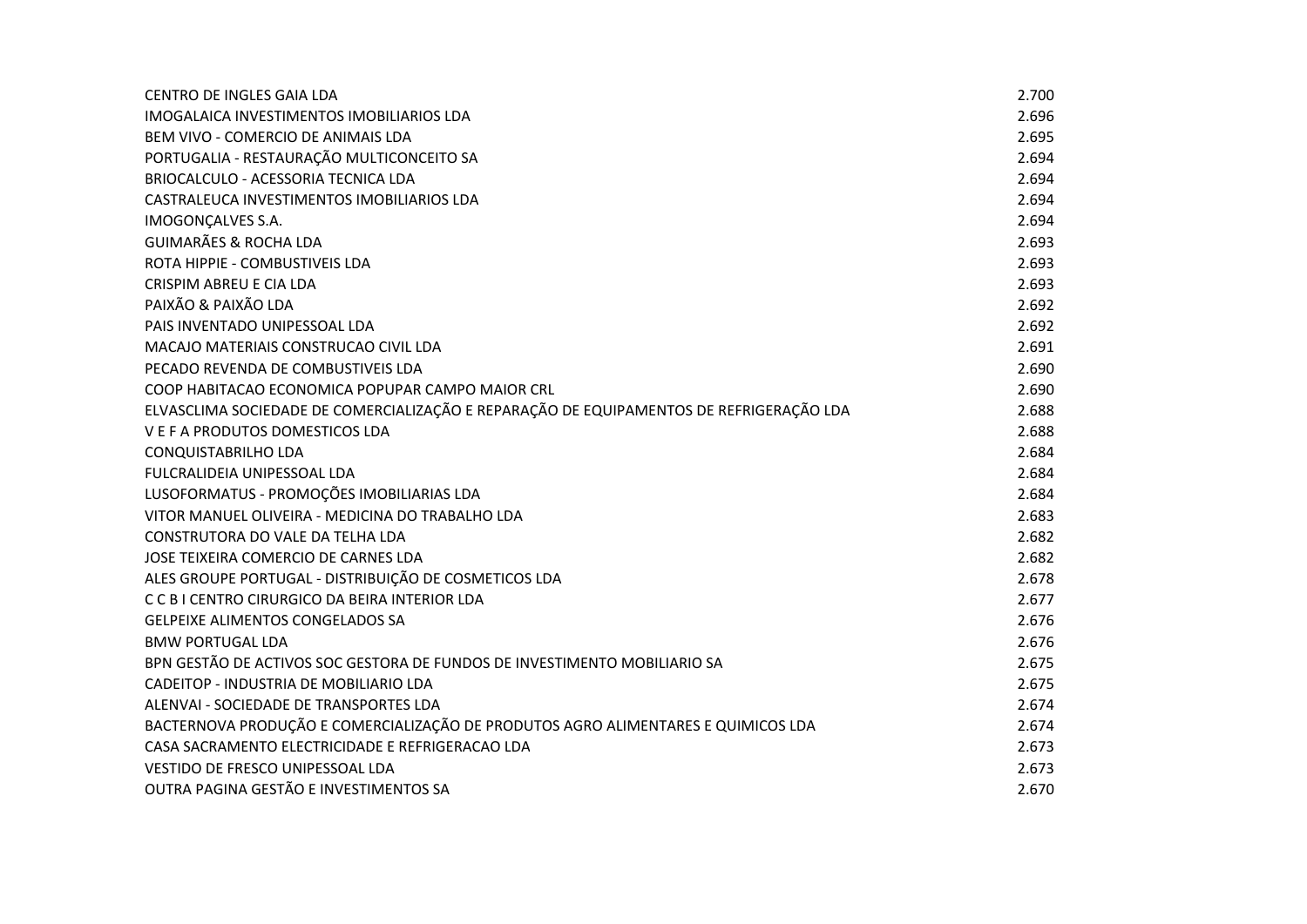| ELITUA TELECOMUNICAÇÕES E ELECTRICIDADE LDA                          | 2.670 |
|----------------------------------------------------------------------|-------|
| SCA HYGIENE PRODUCTS LDA                                             | 2.669 |
| PROVIMI IBERIA CONCENTRADOS PARA ALIMENTAÇÃO ANIMAIS SA              | 2.666 |
| <b>FRUTAS ALMERIO LDA</b>                                            | 2.665 |
| EDIFOZ EMPREENDIMENTOS IMOBILIARIOS SA                               | 2.665 |
| <b>MUNDICENTER SGPS SA</b>                                           | 2.665 |
| LUSOFORMA-INDÚSTRIA E COMÉRCIO DE EMBALAGENS S.A.                    | 2.665 |
| COLCHOES BOM REPOUSO COOP OPERARIA FABRICO COLCHOES CRL              | 2.664 |
| SIACO - SOCIEDADE INDUSTRIAL E COMERCIAL DE ARTIGOS PARA CALCADO S A | 2.663 |
| J V COMERCIO DE EQUIPAMENTOS E SERVIÇOS LDA                          | 2.663 |
| DOURO ÓPTICA UNIPESSOAL LDA.                                         | 2.662 |
| AGROCARAPINHA COMERCIO DE PRODUTOS PARA A AGRICULTURA LDA            | 2.661 |
| RENDICONTA GABINETE TECNICO ECONOMIA E CONTABILIDADE LDA             | 2.661 |
| ENESCOORD COORDENAÇÃO E GESTÃO DE PROJECTOS E OBRAS LDA              | 2.660 |
| NEWSTAMP ESTAMPAGEM DE COMPONENTES METALICOS LDA                     | 2.660 |
| ESERVET EMPRESA DE SERVIÇOS VETERINARIOS LDA                         | 2.660 |
| <b>SUPERPACOTE LDA</b>                                               | 2.660 |
| ROLAND BERGER CONSULTORES DE ESTRATEGIA LDA                          | 2.659 |
| LEITÃO DO AIRES LDA                                                  | 2.658 |
| QUINTA VALE DO ARMO - VINHOS E TURISMO, LDA                          | 2.657 |
| <b>BIC PORTUGAL SA</b>                                               | 2.657 |
| KIMBERLY CLARK LDA                                                   | 2.657 |
| VICENTE E FERREIRA LDA                                               | 2.656 |
| EMILIA PEREIRA MEDICA ESPECIALISTA EM PSIQUIATRIA LDA                | 2.655 |
| SILVA & PIMENTEL, CONSTRUÇÕES LDA                                    | 2.655 |
| JOSE LUIS NOVO SANTOS UNIPESSOAL LDA                                 | 2.654 |
| LAR BOA ESPERANCA LDA                                                | 2.654 |
| FARMACIA CENTRAL DO MONTE DA CAPARICA - UNIPESSOAL LDA               | 2.654 |
| HIPPO VALLEY TRADING E SERVIÇOS LDA                                  | 2.653 |
| TRANSITEX - TRÂNSITOS DE EXTREMADURA, S.A.                           | 2.652 |
| FEPRONOR FERRO PRONTO DO NORTE SOC UNIPESSOAL LDA                    | 2.646 |
| CONSTROI REGUENGOS SOC CONSTRUÇÕES LDA                               | 2.646 |
| AFONSO RUANO, LDA                                                    | 2.645 |
| ARSIPECAS AUTO LDA                                                   | 2.645 |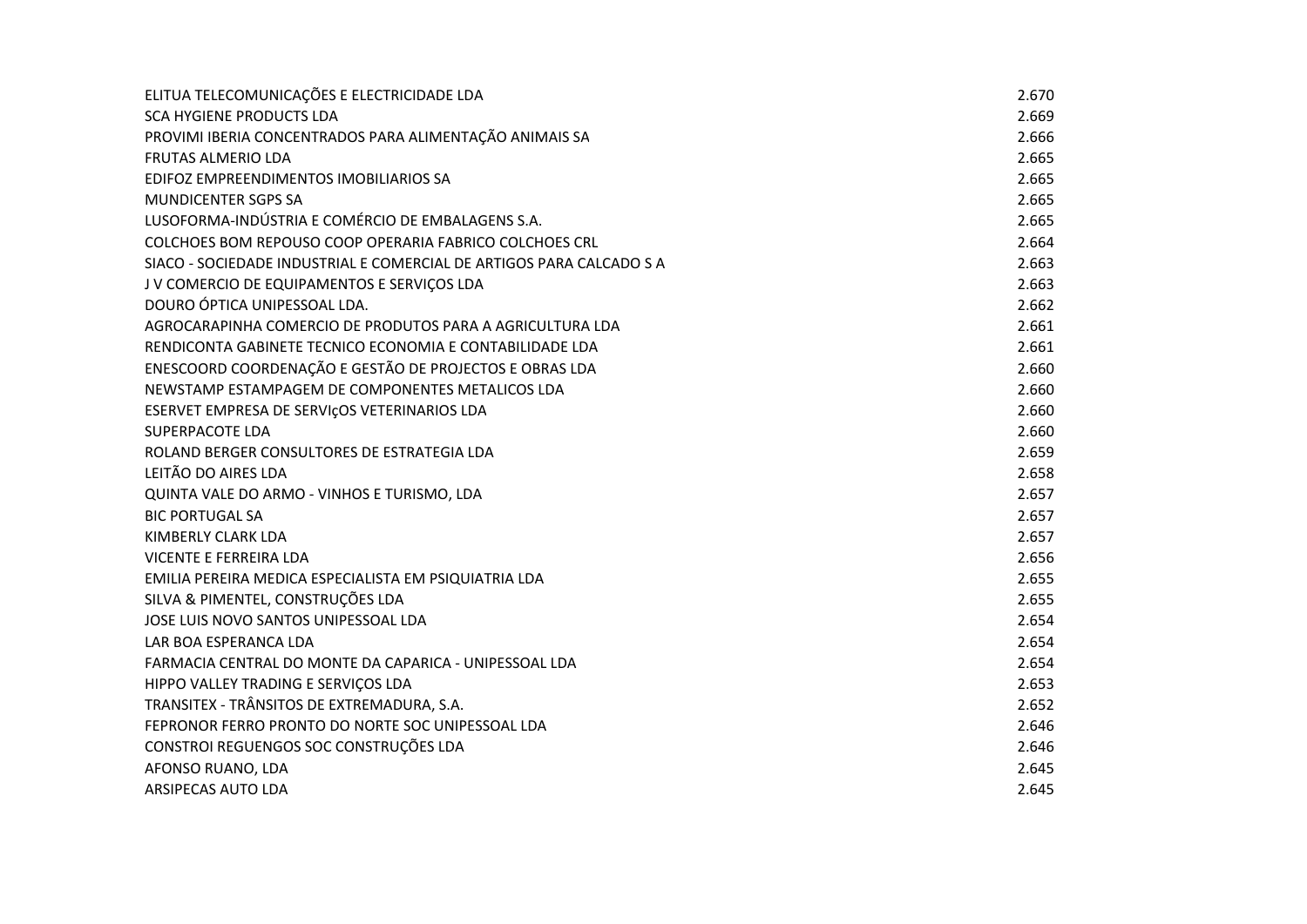| CARDOSO COSTA E GONÇALVES LDA                                | 2.644 |
|--------------------------------------------------------------|-------|
| LUISENA FABRICA DE TECIDOS LDA                               | 2.644 |
| TRANSPORTES ORLANDO FERREIRA LDA                             | 2.643 |
| BASE CONT SERVICOS DE CONTABILIDADE E FISCALIDADE LDA        | 2.642 |
| A MARTINS & CARVALHO LDA                                     | 2.642 |
| CESARIO MEDIAÇÃO DE SEGUROS LDA                              | 2.640 |
| COSTERRESTE - TRANSPORTES DE MERCADORIAS LDA                 | 2.640 |
| VOLUMARCHAS CAMIONES UNIPESSOAL LDA                          | 2.639 |
| SOESTAR - TURISMO DE HABITAÇÃO LDA                           | 2.638 |
| J J A CONTABILIDADE E AUDITORIA LDA                          | 2.637 |
| SOUSA & MANSO LDA                                            | 2.635 |
| JJ HERMINIOS LDA                                             | 2.633 |
| CLÍNICA FISIÁTRICA DR.PAULO MILHEIRO MAIA LDA                | 2.631 |
| SICOR SOC INDUSTRIAL CORDOARIA SARL                          | 2.631 |
| BLOCOSINES ARTIGOS CIMENTO E MARMORITE LDA                   | 2.629 |
| <b>CORDEIRO CAMPOS &amp; CIA LDA</b>                         | 2.629 |
| ENERGIHOTEL - EQUIPAMENTO HOTELEIRO E CLIMATIZAÇÃO LDA       | 2.629 |
| EPT - ENSINO PROFISSIONAL DE TOMAR LDA                       | 2.628 |
| A FUNERARIA NISENSE UNIPESSOAL LDA                           | 2.628 |
| PAULO FERNANDES MANUEL MOREIRA SOCIEDADE DE SOLICITADORES RL | 2.628 |
| JAESON - CONSULTORIA EM RECURSOS HUMANOS SA                  | 2.628 |
| A TRANSPORTADORA CENTRAL SANDIAES LDA                        | 2.627 |
| CARNICERVEIRA - COMERCIO DE CARNES LDA                       | 2.627 |
| TRANSPORTE DE ALUGUER ANABELA RAMOS UNIPESSOAL LDA           | 2.627 |
| SEBASTIAO ROCHA BARBOSA LDA                                  | 2.626 |
| LEVILBO CONSTRUÇÕES S A                                      | 2.625 |
| PAVIAZEMEIS PAVIMENTAÇÕES DE AZEMEIS LDA                     | 2.625 |
| DOCTORLUX UNIPESSOAL LDA                                     | 2.625 |
| <b>TORRES E FILHO LDA</b>                                    | 2.623 |
| RODOJOMAR TRANSPORTES NACIONAIS E INTERNACIONAIS LDA         | 2.621 |
| <b>IMOBILIARIA TRANCOSENSE LDA</b>                           | 2.620 |
| <b>DCRS - ENGENHARIA LDA</b>                                 | 2.620 |
| MANUEL GODINHO HENRIQUES LDA                                 | 2.619 |
| CONFECÇÕES MANUELA & EMILIA LDA                              | 2.619 |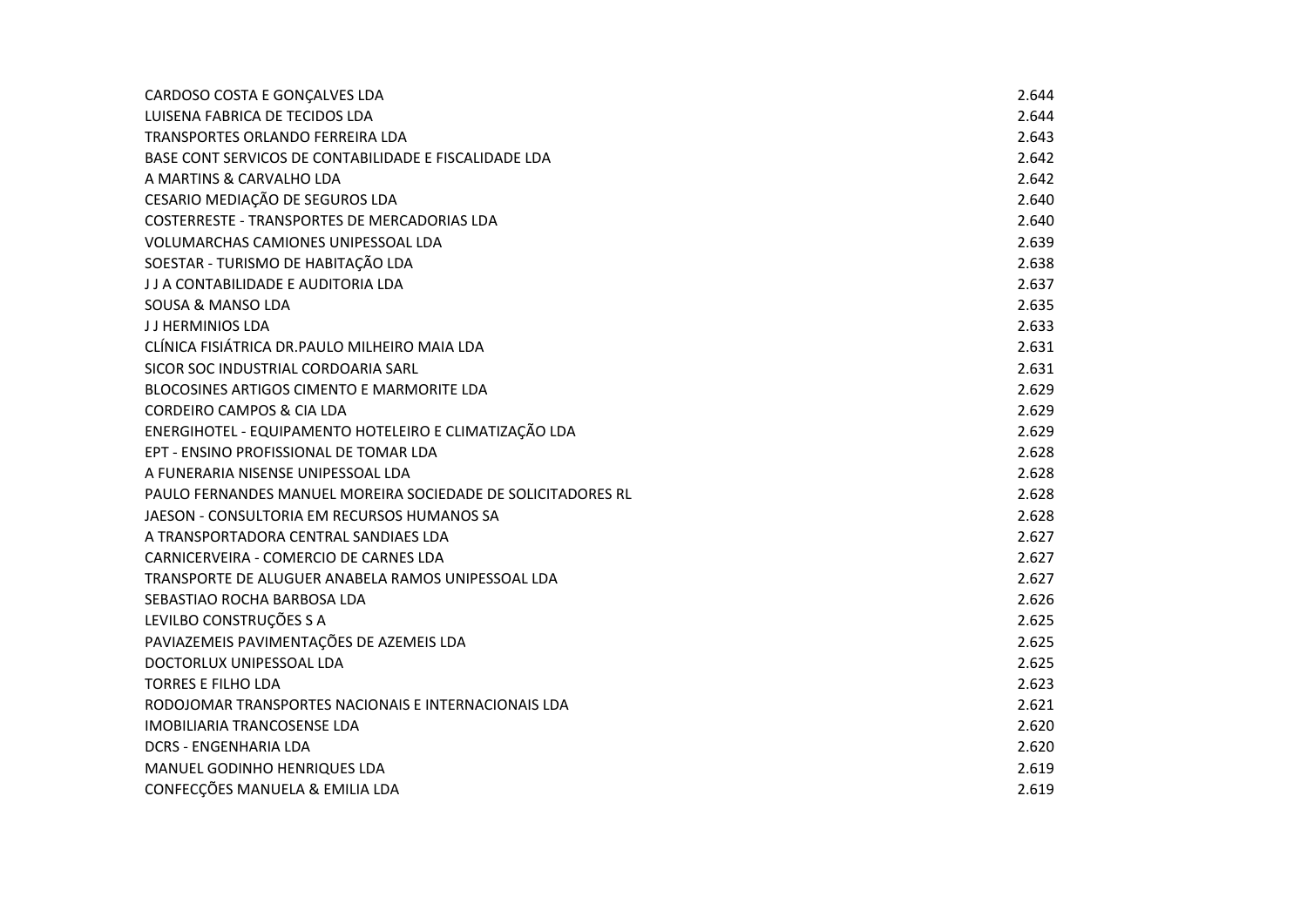| REAL LENTES - DISTRIBUIÇÃO DE OPTICA LDA                                                         | 2.618 |
|--------------------------------------------------------------------------------------------------|-------|
| SOUSAS E MOREIRA LDA                                                                             | 2.618 |
| <b>GARCEZ &amp; RIBEIRO PUBLICIDADE LDA</b>                                                      | 2.617 |
| J A F MAIA CONSTRUÇÕES LDA                                                                       | 2.617 |
| VASTA SELECÇÃO - COMERCIO & SERVIÇOS LDA                                                         | 2.616 |
| <b>GONCALVES E FILHOS LDA</b>                                                                    | 2.615 |
| JOAQUIM ANTONIO GOUVEIA UNIPESSOAL LDA                                                           | 2.614 |
| CARCOREST SOC DE TURISMO RESTAURAÇÃO E AGRO INDUSTRIA DE CARVALHAIS LDA                          | 2.614 |
| <b>CORREIA &amp; MENDES LDA</b>                                                                  | 2.614 |
| TEAGA RENOVA UNIPESSOAL LDA                                                                      | 2.613 |
| <b>BRABETÃO LDA</b>                                                                              | 2.612 |
| <b>PALMINVEST S A</b>                                                                            | 2.612 |
| <b>FRANCISCO TOME BARRENHO LDA</b>                                                               | 2.611 |
| FRILAMEGO-EQUIPAMENTOS HOTELEIROS, UNIPESSOAL LDA                                                | 2.611 |
| DESTELLA PORTUGAL - UNIPESSOAL LIMITADA                                                          | 2.609 |
| ORLINDO C VALE & FILHOS CONSTRUÇÃO CIVIL COMPRA E VENDA DE PROPRIEDADES LDA                      | 2.608 |
| SITEL SOC INSTALADORA TUBAGENS E EQUIPAMENTOS SA                                                 | 2.607 |
| SINCELO SUPERMERCADO LDA                                                                         | 2.606 |
| UNIUM - MEDIAÇÃO IMOBILIARIA UNIPESSOAL LDA                                                      | 2.602 |
| S D T ELECTRONICA SA                                                                             | 2.601 |
| <b>CORTICAS GAIO LDA</b>                                                                         | 2.600 |
| SITUS INVERSUS - PRESTAÇÃO DE SERVIÇOS MEDICOS PARAMEDICOS E MEIOS AUXILIARES DE DIAGNOSTICO LDA | 2.599 |
| WSOFT PROGRAMAÇÃO INFORMATICA LDA                                                                | 2.599 |
| TRANSPORTES DO LITORAL CENTRO LDA                                                                | 2.599 |
| LATARCOS EMBALAGENS METALICAS LDA                                                                | 2.598 |
| <b>ELECTRO LEAL LDA</b>                                                                          | 2.597 |
| RODOMONDEGO TRANSPORTES DE MERCADORIAS LDA                                                       | 2.596 |
| ALEXANDRE VICENTE VELHO E FILHOS LDA                                                             | 2.596 |
| PEDIAMED CLINICA PEDIATRICA LDA                                                                  | 2.595 |
| <b>MOREIRA E NOVO LDA</b>                                                                        | 2.594 |
| JOSE MARIA DA SILVA PEREIRA & FILHOS LDA                                                         | 2.593 |
| <b>QUILOTEMPO UNIPESSOAL LDA</b>                                                                 | 2.591 |
| FRANCISCO SA CONSTRUÇÕES LDA                                                                     | 2.591 |
| TRAVASSOS & PILOTO SERVIÇOS NEUROPSIQUIATRICOS LDA                                               | 2.589 |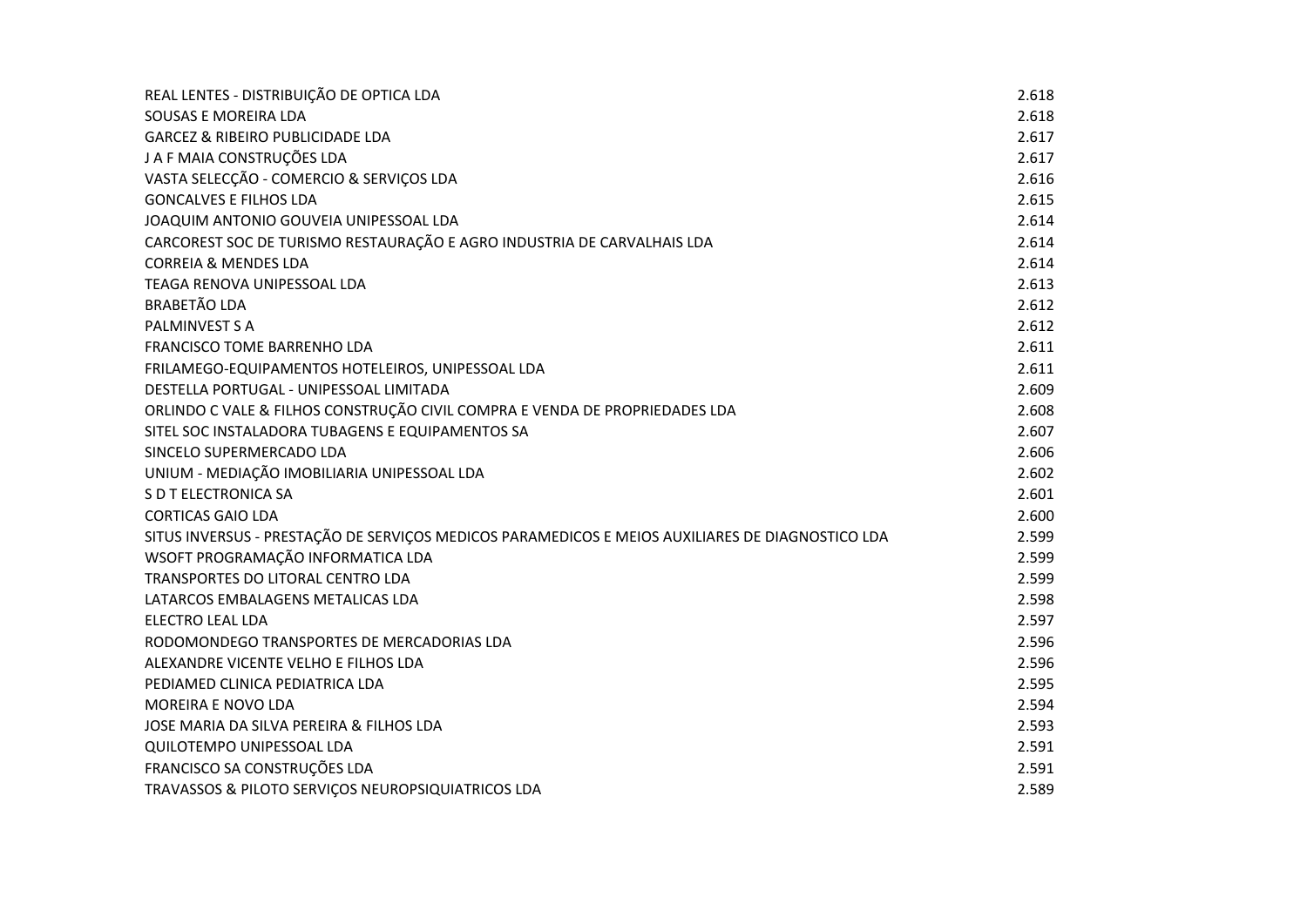| SIMTEJO SANEAMENTO INTEGRADO DOS MUNICIPIOS DO TEJO E TRANCÃO S A                     | 2.588 |
|---------------------------------------------------------------------------------------|-------|
| CASA MUNHOZ DISTRIBUIÇÃO E REVENDA DE GAS LDA                                         | 2.588 |
| SARASIL REP E RECUPERACAO MAQUINAS E AUTOS LDA                                        | 2.588 |
| MAMADE CONSTRUÇÃO E MOVEIS LDA                                                        | 2.587 |
| TRANSPORTES FERNANDES & GARRIDO LDA                                                   | 2.587 |
| LABORATORIO DE PROTESE DENTARIA FERNANDA FAUSTINO LDA                                 | 2.583 |
| <b>IVLUI TEXTEIS S A</b>                                                              | 2.583 |
| HERMANN BIENER MATERIAL ELECTRICO LDA                                                 | 2.583 |
| PEDRO ROQUE & CARLOS TEOTÓNIO SROC, LDA                                               | 2.583 |
| <b>GRAFICA OSSONOBA LDA</b>                                                           | 2.580 |
| <b>GERE TRADIÇÃO SGPS LDA</b>                                                         | 2.580 |
| CLINICA DA RIBEIRA SERVIÇOS MEDICOS LDA                                               | 2.578 |
| BLANES SERVIÇOS DE GESTÃO E FORMAÇÃO AS EMPRESAS - EMPRESA DE TRABALHO TEMPORARIO LDA | 2.577 |
| VINDIMAR REPRESENTAÇÕES LDA                                                           | 2.577 |
| TRANSLIMPA LIMPEZAS LDA                                                               | 2.575 |
| RAPOSO E CORREIA LDA                                                                  | 2.575 |
| FARMACIA JARDIM LDA                                                                   | 2.572 |
| <b>JORGIEU TRANSPORTES LDA</b>                                                        | 2.570 |
| MAQUICORREDORA - COMERCIO DE MAQUINAS E EQUIPAMENTOS LDA                              | 2.569 |
| ALBIGEL PRODUTOS ALIMENTARES LDA                                                      | 2.568 |
| VICAIMA INDUSTRIA DE MADEIRAS E DERIVADOS SA                                          | 2.568 |
| SAMPAIO E SILVA LDA                                                                   | 2.567 |
| FIT FOMENTO INDUSTRIA TOMATE SA                                                       | 2.567 |
| T L I TRANSPORTES E LOGISTICA INTERNACIONAIS LDA                                      | 2.566 |
| TRANSR M V - UNIPESSOAL LDA                                                           | 2.565 |
| BIOPUBLICIDADE - SOCIEDADE UNIPESSOAL LDA                                             | 2.564 |
| MANUEL ALMEIDA BARATA & FILHOS LDA                                                    | 2.563 |
| POLICLINICA MEDICO-DENTARIA DE MONÇÃO - PMDM LDA                                      | 2.562 |
| RCI BANQUE SUCURSAL PORTUGAL                                                          | 2.560 |
| ACM DE ANA CATARINA MARTINS UNIPESSOAL LDA                                            | 2.560 |
| FARMACIA SILVA MONTEIRO UNIPESSOAL LDA                                                | 2.559 |
| INAVIL ARTIGOS DE LIMPEZA LDA                                                         | 2.558 |
| RICARDO LJOIA INSTALAÇÕES ELECTRICAS E TELEFONICAS SOCIEDADE UNIPESSOAL LDA           | 2.558 |
| <b>SANTOS E ANTONIA LDA</b>                                                           | 2.557 |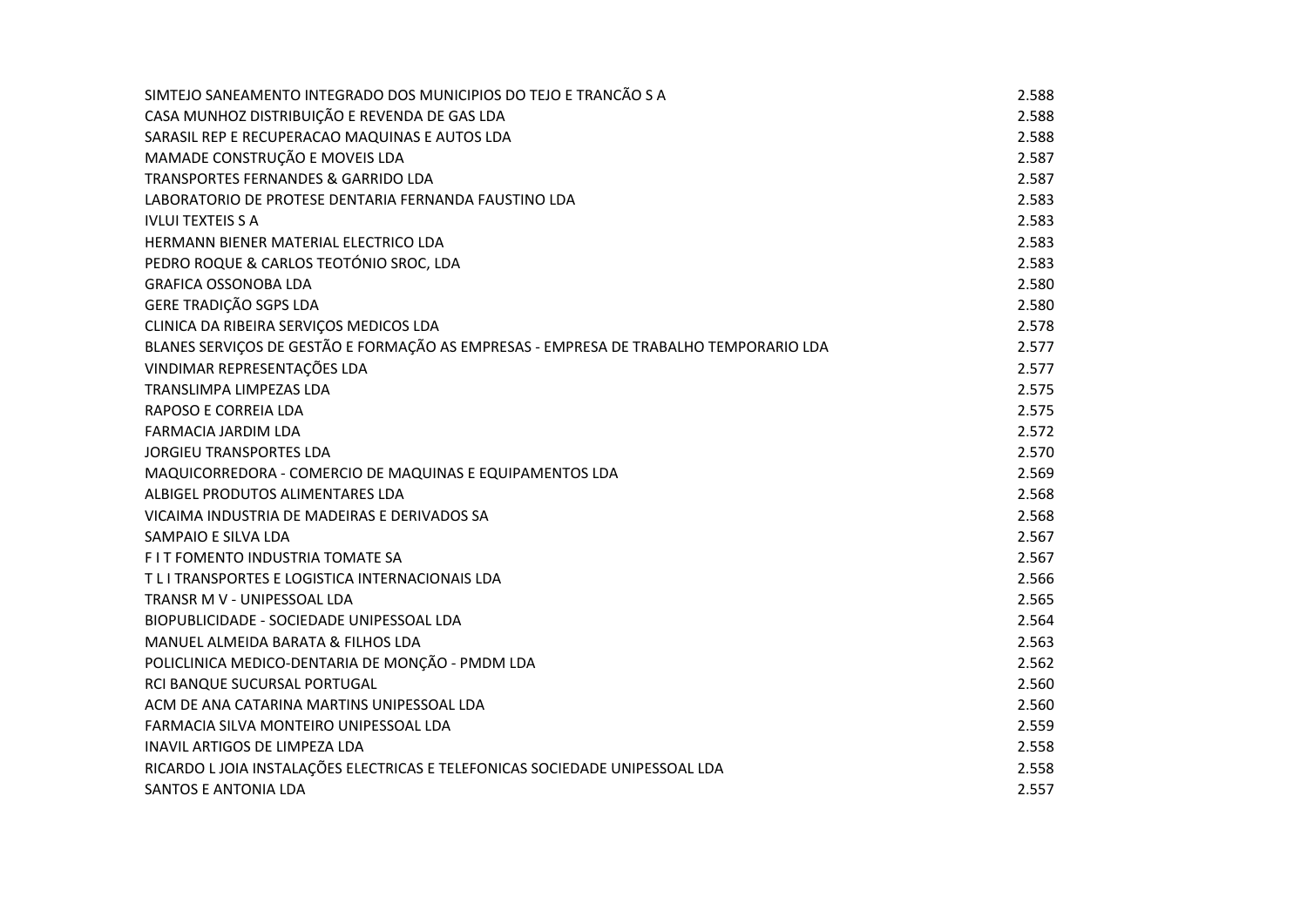| <b>CHIEF SECURITY OFFICERS S A</b>                                                      | 2.556 |
|-----------------------------------------------------------------------------------------|-------|
| FRUTALCARMO COMERCIO E INDUSTRIA DE PRODUTOS ALIMENTARES LDA                            | 2.554 |
| FARMACIA SILVA JUNIOR LDA                                                               | 2.552 |
| N SEGUROS S A                                                                           | 2.551 |
| <b>VIDROMARQUES LDA</b>                                                                 | 2.550 |
| COMANDA A DISTANCIA TELECOMUNICAÇÕES LDA                                                | 2.550 |
| GTECH FOREIGN HOLDINGS CORPORATION SUCURSAL EM PORTUGAL                                 | 2.549 |
| MAXSOURCE - CONSULTORES DE GESTÃO LDA                                                   | 2.548 |
| TRANSVISO TRANSPORTES DE MATERIAIS DE CONSTRUÇÃO UNIPESSOAL LDA                         | 2.548 |
| ABRIL BAIÃO LDA                                                                         | 2.547 |
| DITAGROL PRODUTOS PARA A AGRICULTURA LDA                                                | 2.547 |
| MORPNEUS COMERCIO PNEUS E OLEOS MORTAGUA LDA                                            | 2.547 |
| SERCARBIA UNIPESSOAL LDA                                                                | 2.547 |
| DISTRIDÃO - SOCIEDADE DE GESTÃO IMOBILIÁRIA S.A.                                        | 2.547 |
| SHEFFIELD TRADING E INVESTIMENTOS SOC UNIPESSOAL LDA                                    | 2.546 |
| HORTO S. SILVESTRE, SOCIEDADE AGRÍCOLA LDA                                              | 2.544 |
| JOALSER COMERCIO COMBUSTIVEIS E LUBRIFICANTES LDA                                       | 2.543 |
| ADEPE APOIO AO DESENVOLVIMENTO ESCOLAR PROFISSIONAL E EMPRESARIAL LDA                   | 2.541 |
| SBP PROJECTOS DE ENGENHARIA E ARQUITECTURA LDA                                          | 2.541 |
| DANIEL LOPES PINA LDA                                                                   | 2.541 |
| DELFIM DUARTE SANTIAGO LDA                                                              | 2.541 |
| <b>IRMAOS QUEIROS LDA</b>                                                               | 2.540 |
| PEIXOTO DA BALINHA LDA                                                                  | 2.539 |
| MERCURAMA COMERCIO SERVIÇOS DE CONSULTADORIA E INVESTIMENTOS LDA ZONA FRANCA DA MADEIRA | 2.538 |
| LCA-LEAL CARREIRA ASSOCIADOS SROC                                                       | 2.538 |
| CONTAZEL GABINETE CONTABILIDADE LDA                                                     | 2.537 |
| NUNES E NUNES COMERCIO REPARACAO E INSTALACAO DE MATERIAL ELECTRICO LDA                 | 2.535 |
| <b>FUTURDECIMAL LDA</b>                                                                 | 2.535 |
| URBILOBO CONSTRUCAO CIVIL UNIPESSOAL LDA                                                | 2.534 |
| STR CARREGADO - SERVIÇOS DE RESTAURAÇÃO, S.A                                            | 2.534 |
| MARIA IRENE DA SILVA CORREIA - SOCIEDADE UNIPESSOAL LDA                                 | 2.533 |
| <b>ANTONIO NUNES RODRIGUES LDA</b>                                                      | 2.533 |
| DINEMETAL INDUSTRIA METALOMECANICA CUNHOS E CORTANTES E MOLDES PRECISAO LDA             | 2.533 |
| HOSPITAL VETERINARIO DO NORDESTE TRANSMONTANO LDA                                       | 2.532 |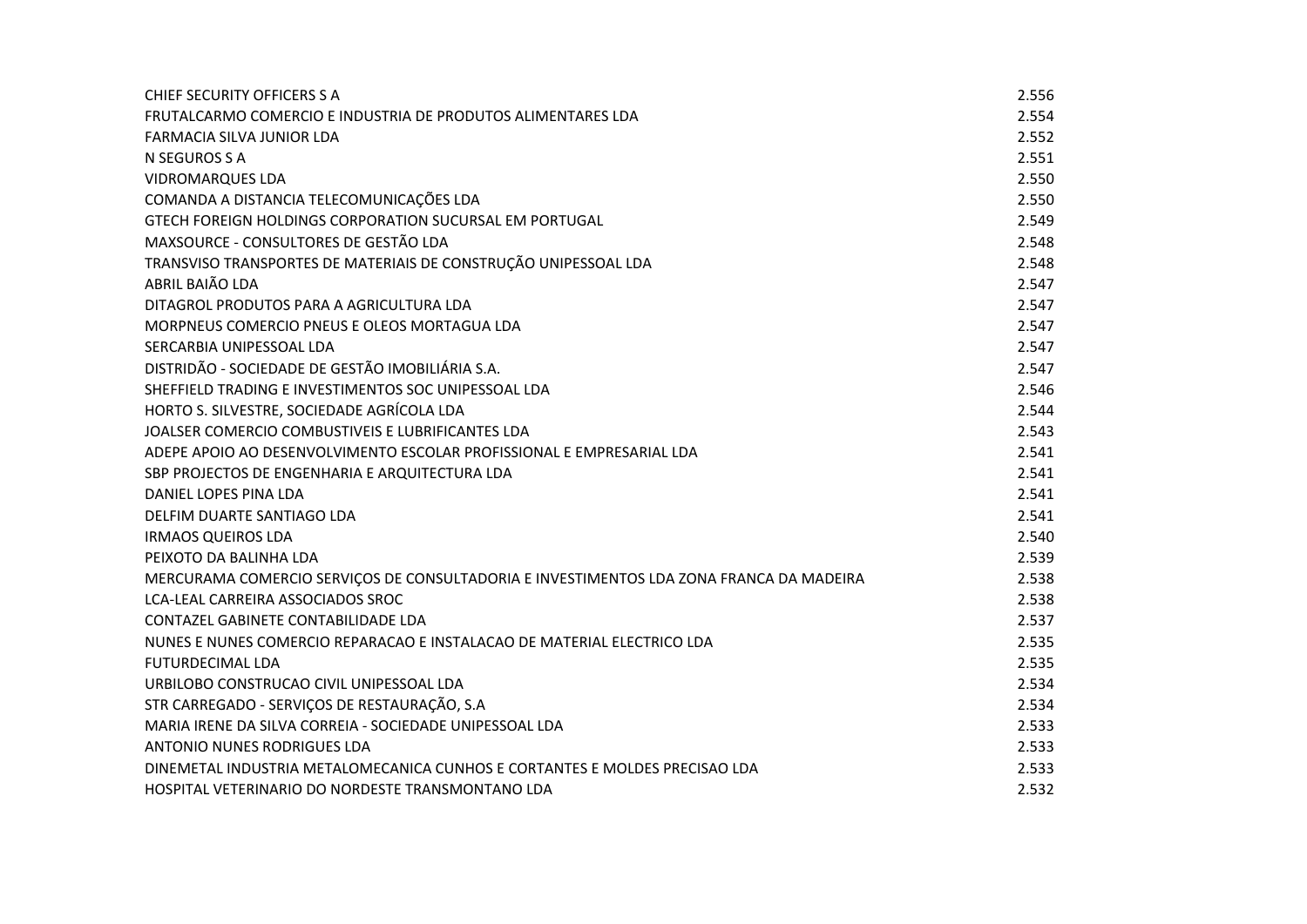| ACTAVIS A S SUCURSAL                                                     | 2.531 |
|--------------------------------------------------------------------------|-------|
| AGENCIA FUNERARIA VIDIGUEIRENSE LDA                                      | 2.530 |
| FRIALENTEJO COMERCIO E ASSISTENCIA TECNICA LDA                           | 2.529 |
| PENTATIPO LDA                                                            | 2.529 |
| MANSARDAS DA VILLA CONSTRUÇÕES UNIPESSOAL LDA                            | 2.528 |
| LAB24 INFORMATICA E ELECTRONICA UNIPESSOAL LDA                           | 2.528 |
| CONSTRUÇÕES PRATA MORAIS LDA                                             | 2.528 |
| DIAMOND SERVICE PORTUGUESA FERRAMENTAS DIAMAUTADAS LDA                   | 2.527 |
| VITOR REZENDE UNIPESSOAL LDA                                             | 2.527 |
| SVITZER LISBOA - REBOQUES MARITIMOS SA                                   | 2.527 |
| JOVILUCAS AUTOMOVEIS E ACESSORIOS LDA                                    | 2.526 |
| MARIANA PAISANA FARMACIA UNIPESSOAL LDA                                  | 2.526 |
| FAMILIA ELECTRO MOVEIS LDA                                               | 2.526 |
| IPS - INTERNATIONAL PREPARATORY SCHOOL, LDA.                             | 2.525 |
| SERVITRUST - TRUST AND MANAGEMENT SERVICES S.A. (ZONA FRANCA DA MADEIRA) | 2.525 |
| CARVALHO E NOGUEIRA LDA                                                  | 2.524 |
| LAMPREIA & FILHOS LDA                                                    | 2.524 |
| BRIGOFFICE-MT- MOBILIÁRIO TÉCNICO, UNIPESSOAL LDA                        | 2.524 |
| CARLOS ALBERTO DIOGO CRUZ LDA                                            | 2.521 |
| DURAVIT COMERCIO E EQUIPAMENTO INDUSTRIAL LDA                            | 2.521 |
| C.Q.A. - CENTRO QUIROPRÁTICO DO ALENTEJO, LDA                            | 2.520 |
| <b>FRUTAS CRUZ LDA</b>                                                   | 2.518 |
| NORTEMPERA INDUSTRIA DE VIDROS TEMPERADOS DO NORTE LDA                   | 2.518 |
| BANQUE PSA FINANCE HOLDING SUCURSAL EM PORTUGAL                          | 2.516 |
| AUTO TRANSPORTES SANTO ESTEVAO UNIPESSOAL LDA                            | 2.516 |
| DISSIPATION DESIGN E INOVAÇÃO LDA                                        | 2.516 |
| DELFINOPOLIS ENSINO TECNICA E EDUCACAO LDA                               | 2.514 |
| JTI PORTUGAL UNIPESSOAL LDA                                              | 2.514 |
| COOP CONSTRUCAO E HABITACAO ECONOMICA PRA CA MARAO CRL                   | 2.510 |
| <b>GARCIA E BORGES LDA</b>                                               | 2.509 |
| NICOLAU DE MACEDO, S.A.                                                  | 2.508 |
| BRASA II SHOES UNIPESSOAL LDA                                            | 2.507 |
| RUSTICANATUR UNIPESSOAL LDA                                              | 2.506 |
| EGIDIO MACHADO LDA                                                       | 2.505 |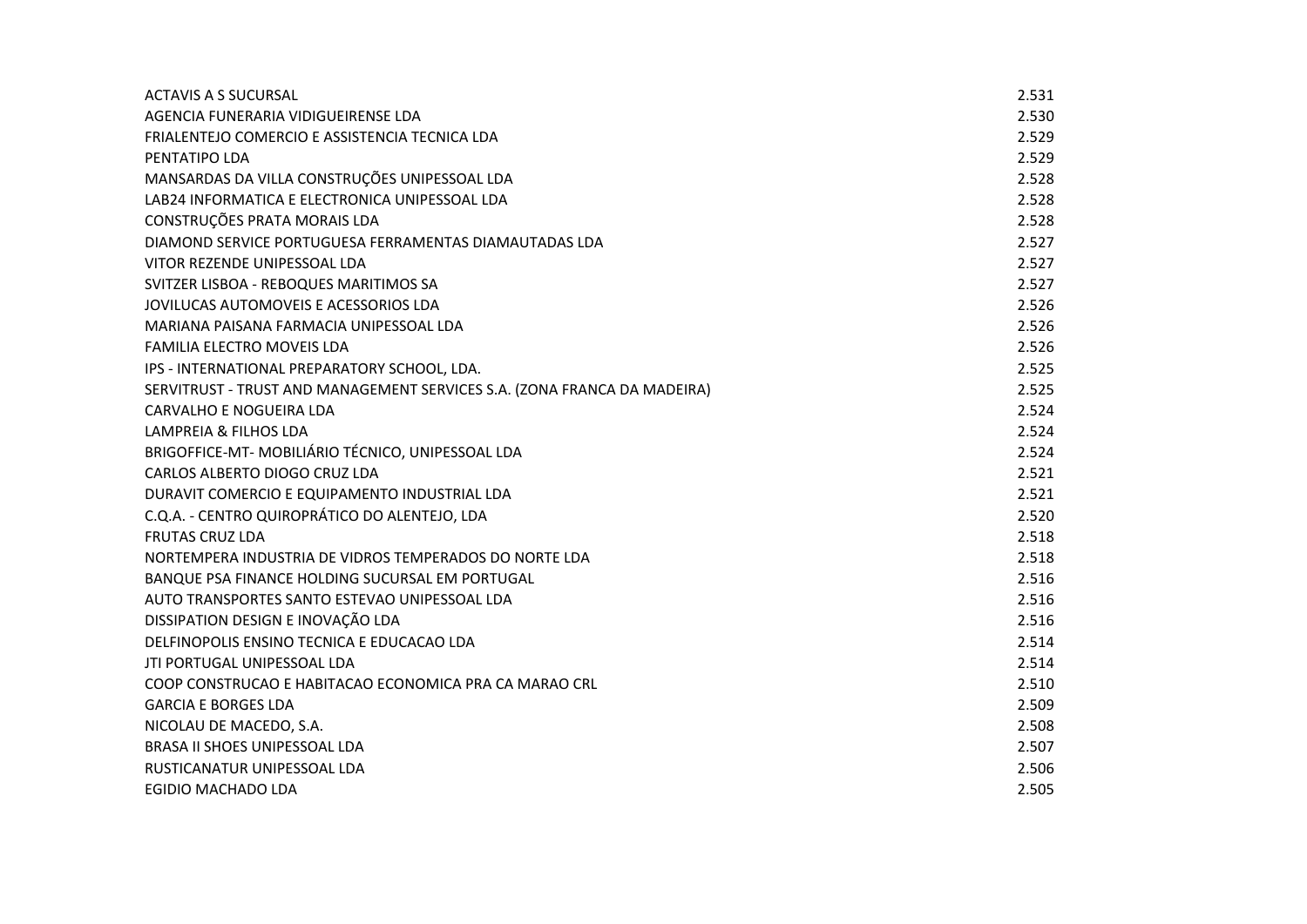| B. PALMEIRA, SOCIEDADE DE MEDIAÇÃO IMOBILIÁRIA, UNIPESSOAL LDA | 2.505 |
|----------------------------------------------------------------|-------|
| PARAISO TRIANGULAR - SOCIEDADE HOTELEIRA LDA                   | 2.504 |
| FARMACIA DR ANA PAULA FONTES CARDOSO FERNANDES UNIPESSOAL LDA  | 2.504 |
| FRASAM - FUNDIÇÕES DO ROSSIO DE ABRANTES, S.A.                 | 2.503 |
| MYOR - CONSULTADORIA E MARKETING LDA (ZONA FRANCA DA MADEIRA)  | 2.503 |
| ENEOP 2 - EXPLORAÇÃO DE PARQUES EOLICOS S A                    | 2.500 |
| LOCARENT COMPANHIA PORTUGUESA ALUGUER VIATURAS SA              | 2.500 |
| TURIPROJECTO INVESTIMENTOS IMOBILIARIOS S A                    | 2.500 |
| <b>SOARES &amp; FILHOS LDA</b>                                 | 2.500 |
| INNOWAVE TECHNOLOGIES, S.A.                                    | 2.499 |
| BRICORANA SOCIEDADE DE DISTRIBUIÇÃO DE BRICOLAGE LDA           | 2.499 |
| <b>TRANSPORTES LEMOS LDA</b>                                   | 2.499 |
| TRUQUES BASICOS - PASTELARIA E PADARIA LDA                     | 2.498 |
| OPTIMA OCULISTA LDA                                            | 2.498 |
| ANABELA DUARTE SERVIÇOS DE LIMPEZA LDA                         | 2.496 |
| ANACLETO E FILHOS LDA                                          | 2.495 |
| ABEL GOMES DE CARVALHO LDA                                     | 2.495 |
| KNOWLEDGEWORKS - CONSULTORIA EM SISTEMAS DE INFORMAÇÃO LDA     | 2.494 |
| CENTI SUPPORT - MAQUINAS E EQUIPAMENTOS PARA A INDUSTRIA LDA   | 2.494 |
| FARMACIA RIBEIRO SOARES SOCIEDADE UNIPESSOAL LDA               | 2.494 |
| TFS TRANSFORMADORA FRUTOS SECOS LDA                            | 2.493 |
| PIPA ALUMINIOS LDA                                             | 2.492 |
| <b>RUBBER VULK LDA</b>                                         | 2.492 |
| SOCIEDADE DE TRANSPORTES BATALHA & ANJOS LDA                   | 2.491 |
| CAFE RESTAURANTE A CURVA BACELO LDA                            | 2.491 |
| JOSE & LUIS PEÇAS, ACESSORIOS AUTOMOVEIS E INDUSTRIAIS LDA     | 2.491 |
| FARMACIA LEMOS DE FREITAS UNIPESSOAL LDA                       | 2.489 |
| VITOR MANUEL CAETANO COMPRA E VENDA DE IMOVEIS UNIPESSOAL LDA  | 2.489 |
| <b>MOSTRALUZ LDA</b>                                           | 2.488 |
| ATRIA GROUP - CONSULTORES LDA                                  | 2.487 |
| <b>JLL SANTOS LDA</b>                                          | 2.487 |
| <b>IDUA RECAUCHUTAGEM UNIPESSOAL LDA</b>                       | 2.487 |
| MATERIAIS DE CONSTRUÇÃO DE REFOJOS LDA                         | 2.486 |
| EQUIPADENTE LABORATORIO PROTESE DENTARIA LDA                   | 2.485 |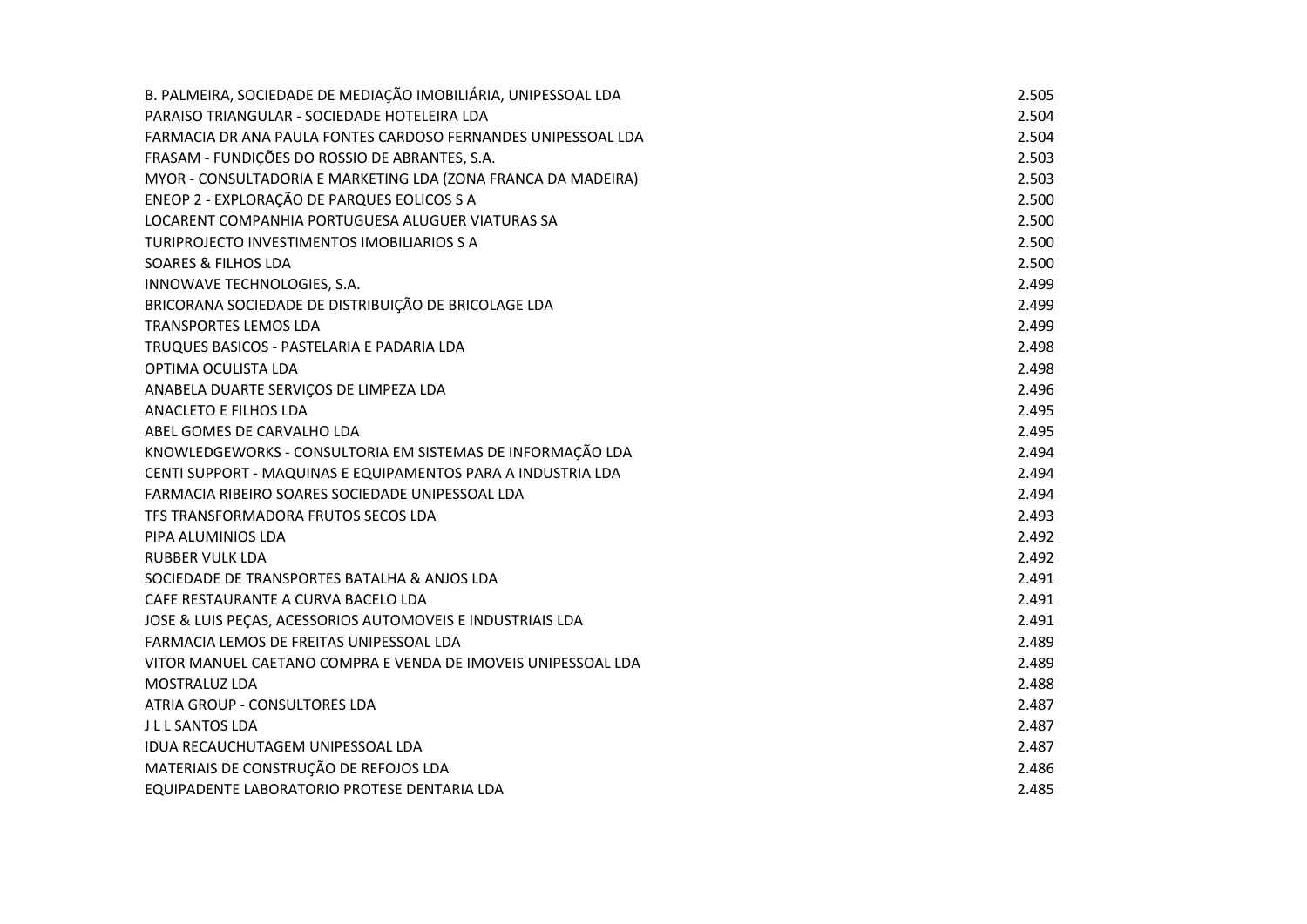| AMBITESTE TECNOLOGIAS AMBIENTAIS LDA                          | 2.485 |
|---------------------------------------------------------------|-------|
| NUNES SEQUEIRA SA                                             | 2.484 |
| <b>MARTINS E SOARES LDA</b>                                   | 2.482 |
| CARREIRA TRIUNFAL - CONSTRUÇÃO UNIPESSOAL LDA                 | 2.482 |
| HERTECO PORTUGAL, LDA                                         | 2.482 |
| <b>CARLOS AMADOR TRANSPORTES LDA</b>                          | 2.480 |
| J F ROLO ALUMINIOS LDA                                        | 2.479 |
| SILVA & REIS LDA                                              | 2.478 |
| EVOJARDINS CONCEPCÇÃO E MANUTENÇÃO DE JARDINS LDA             | 2.478 |
| STARCORK - REVESTIMENTOS DE CORTIÇA LDA                       | 2.477 |
| <b>CRISALBI LDA</b>                                           | 2.477 |
| ANTONIO ROSA CERAMICAS LDA                                    | 2.477 |
| TRANSPORTES QUINTA NOVA LDA                                   | 2.476 |
| TORROVIANA EMPREENDIMENTOS IMOBILIARIOS LDA                   | 2.476 |
| POIARESIDUOS UNIPESSOAL LDA                                   | 2.476 |
| RUCARFUN - INDUSTRIA DE ARTIGOS FUNERARIOS LDA                | 2.476 |
| AMIRTRANS TRANSPORTES LDA                                     | 2.474 |
| NERITÁXIS LDA                                                 | 2.474 |
| RESTAURANTE ROCHACAMELO LDA                                   | 2.474 |
| <b>G M A C COMERCIO E ALUGUER VEICULOS LDA</b>                | 2.473 |
| NISCAYAH S A                                                  | 2.472 |
| JORGE OLIVEIRA & IRMÃOS OFICINA AUTO LDA                      | 2.470 |
| AIRES TEIXEIRA SOARES - CONSTRUÇÃO CIVIL UNIPESSOAL LDA       | 2.469 |
| EUROTRIALS CONSULTORES CIENTIFICOS SA                         | 2.468 |
| CONFECÇÕES DOMINGOS RODRIGUES & ESPOSA LDA                    | 2.467 |
| FRANCISCO ALMEIDA PINHEIRO SOCIEDADE UNIPESSOAL LDA           | 2.464 |
| <b>COSTA E REGO LDA</b>                                       | 2.464 |
| <b>TECNOSPIE SA</b>                                           | 2.464 |
| BETZ PORTUGAL - TRANSPORTES RODOVIÁRIOS DE MERCADORIAS LDA    | 2.462 |
| <b>TRANSFIRME - TRANSPORTES LDA</b>                           | 2.461 |
| MOSC CONFECÇÕES LDA                                           | 2.458 |
| IMPERMEABILIZAÇÕES E REVESTIMENTOS BENTO PIRES UNIPESSOAL LDA | 2.457 |
| PROCITRUS - PRODUÇÃO E COMERCIO DE FRUTA LDA                  | 2.457 |
| AGENCIA DE VIAGENS E TURISMO SR DO CALVARIO LDA               | 2.455 |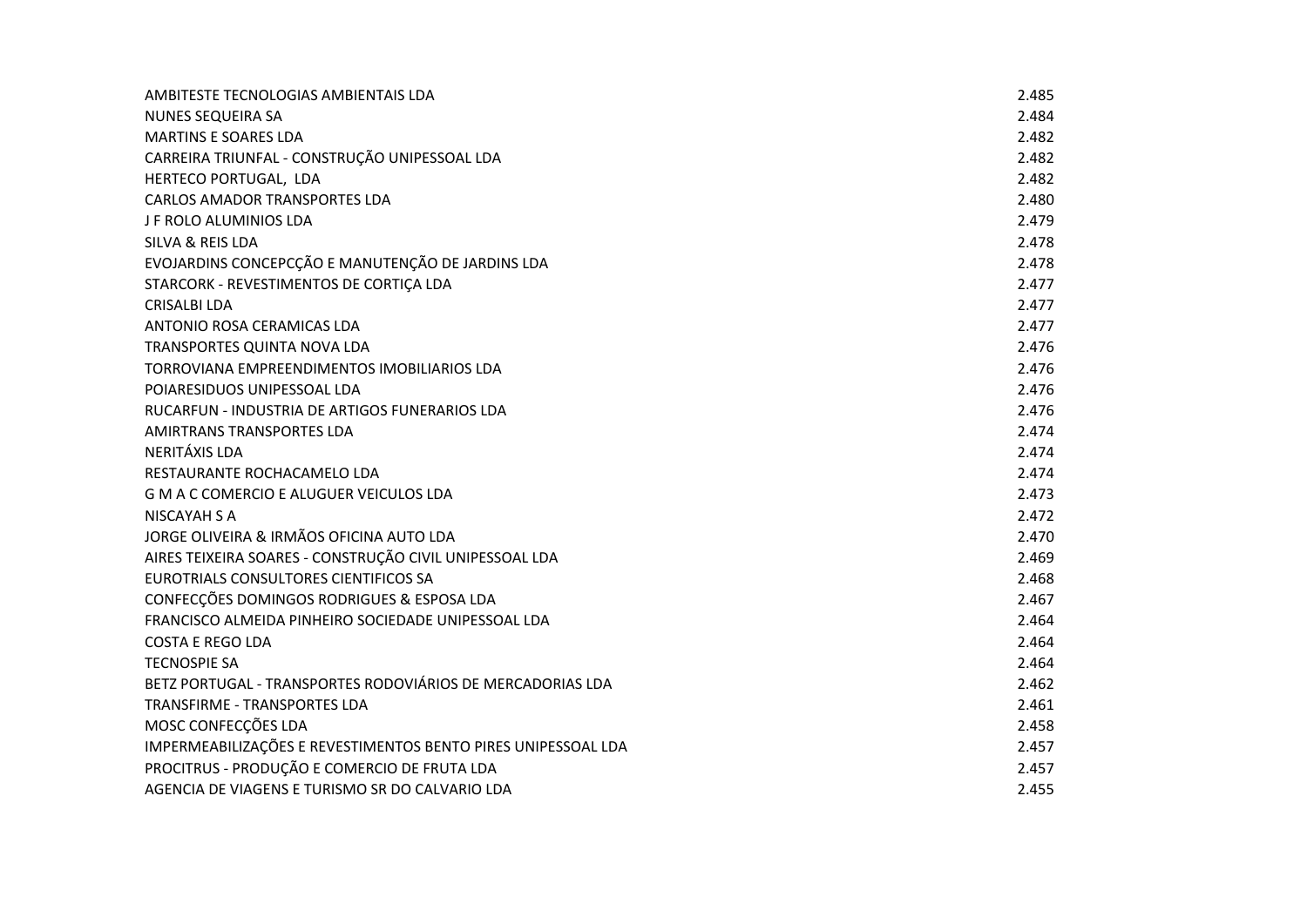| <b>MENDES E QUADRADO LDA</b>                                                      | 2.455 |
|-----------------------------------------------------------------------------------|-------|
| GENESIS SEGUROS GENERALES SA DE SEGUROS Y REASEGUROS                              | 2.455 |
| OCULISTA AFONSO LDA                                                               | 2.454 |
| KARAOKEPT EDIÇÕES MUSICAIS LDA                                                    | 2.454 |
| TOPOPRECISÃO TOPOGRAFIA PROJECTOS E CONSTRUÇÕES LDA                               | 2.454 |
| SOCIBEIRAL - SERVIÇOS LDA                                                         | 2.454 |
| USMENDES - CONSTRUÇOES & ENGENHEIROS LD                                           | 2.453 |
| <b>OLIVEIRA E IRMAO SA</b>                                                        | 2.453 |
| AGENCIA FUNERARIA MESTRE UNIPESSOAL LDA                                           | 2.453 |
| <b>FREDUMA S A</b>                                                                | 2.453 |
| HACAFES COMERCIO E REPRESENTAÇÕES DE CAFES E PRODUTOS ALIMENTARES E SIMILARES LDA | 2.452 |
| TALHO S JOÃO DE NORBERTO CUNHA - UNIPESSOAL LDA                                   | 2.451 |
| CARLOS PLACIDO OFICINA DA GESTÃO UNIPESSOAL LDA                                   | 2.451 |
| TRISUCATA - DESMANTELAMENTO DE VIATURAS LDA                                       | 2.448 |
| NIBBLE ENGENHARIA LDA                                                             | 2.447 |
| CRISMARE PROJECTOS E CONSTRUÇÃO CIVIL LDA                                         | 2.447 |
| MASTER CARGO - TRANSPORTES UNIPESSOAL LDA                                         | 2.447 |
| CAFE CENTRAL CERVEIRA LDA                                                         | 2.447 |
| MULTICENCO - ESTABELECIMENTOS COMERCIAIS SA                                       | 2.445 |
| LUIS DIOGO FARMACIA UNIPESSOAL LDA                                                | 2.445 |
| <b>RD-GEL UNIPESSOAL LDA</b>                                                      | 2.444 |
| SALSICHARIA DA GARDUNHA LDA                                                       | 2.444 |
| E & A PORTUGAL UNIPESSOAL LDA                                                     | 2.444 |
| ROSADO VIDROS MONTAGEM DE VIDROS EM VIATURAS UNIPESSOAL LDA                       | 2.443 |
| CARLOS NORONHA MEDIAÇÃO DE SEGUROS UNIPESSOAL LDA                                 | 2.443 |
| JIGOPAPEL COMERCIO E TRANSFORMAÇÃO DE PAPEL LDA                                   | 2.443 |
| TVA - TRANSPORTES VITOR AGOSTINHO LDA                                             | 2.441 |
| PAULO PARREIRA LDA                                                                | 2.441 |
| <b>BRANQUINHO E CORREIA LDA</b>                                                   | 2.441 |
| C C LAGARTO ELECTRICIDADE E TELECOMUNICAÇÕES LDA                                  | 2.440 |
| DAMUS INTERNATIONAL CONSULTORES E SERVIÇOS S A ZONA FRANCA DA MADEIRA             | 2.438 |
| <b>CANDALTRANS TRANSPORTES LDA</b>                                                | 2.438 |
| GOSTO SINGULAR, UNIPESSOAL LDA                                                    | 2.434 |
| ELVIDRO MONTAGEM DE VIDROS EM VEICULOS LDA                                        | 2.433 |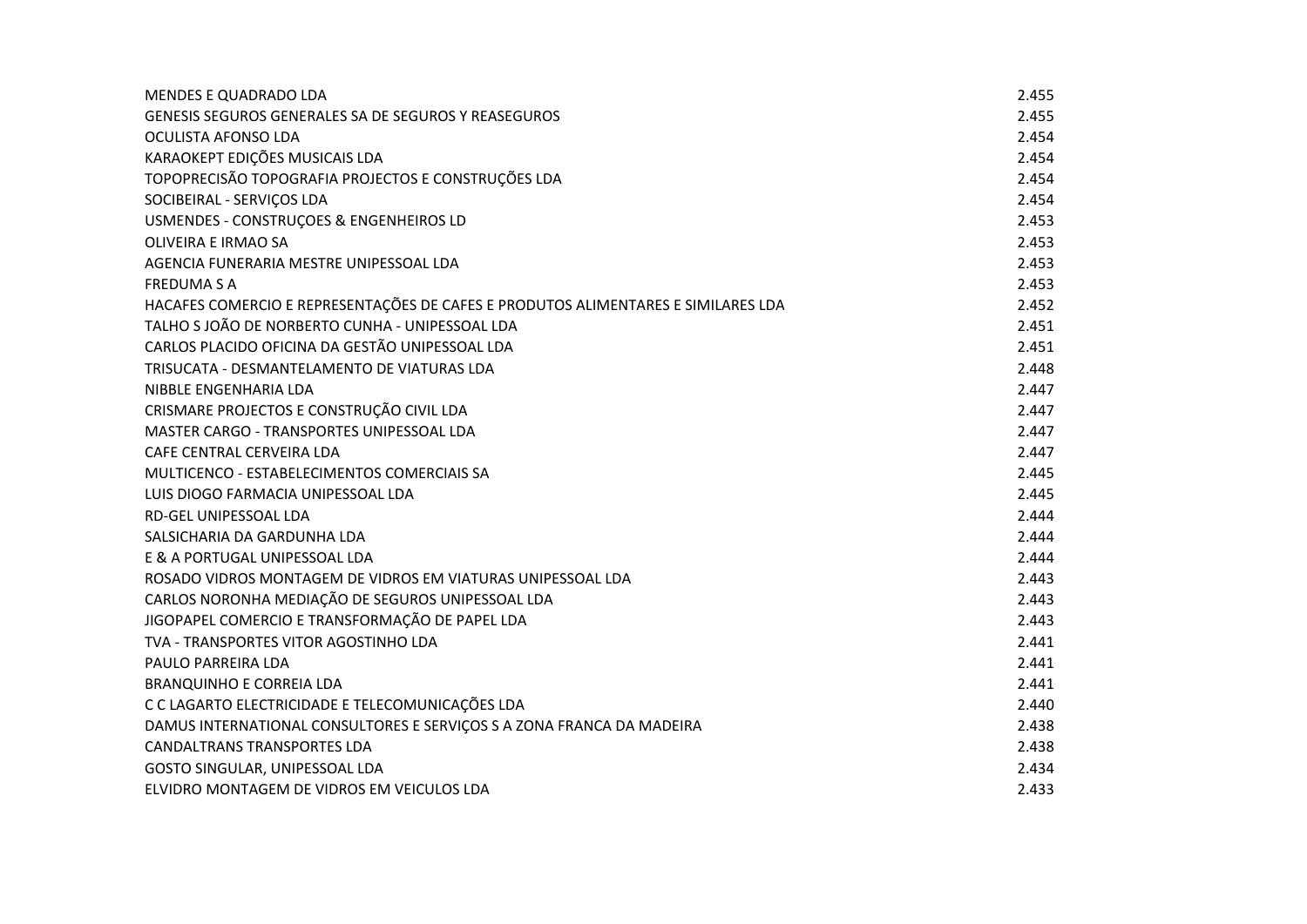| SIMOES E NUNES LDA                                                   | 2.431 |
|----------------------------------------------------------------------|-------|
| SUPERMERCADOS CORTICO DOURADO SA                                     | 2.430 |
| FILIPE DUARTE VENTURA UNIPESSOAL LDA                                 | 2.430 |
| ERGOVISA LDA                                                         | 2.429 |
| JOÃO AUGUSTO PINA RITO & FILHOS LDA                                  | 2.429 |
| FUNERARIA SALUQUIA DE JOAQUIM MOLHO FILHOS LDA                       | 2.429 |
| A FUNERARIA TRINDADE LDA                                             | 2.428 |
| ECOS ESCRITORIO CONTABILIDADE E ORGANIZACAO E SERVICOS LDA           | 2.426 |
| ALBICASA SOC CONSTRUCOES LDA                                         | 2.426 |
| OPTICA VALE DO TAVORA LDA                                            | 2.426 |
| <b>INTERBEIRAS VIAGENS E TURISMO LDA</b>                             | 2.426 |
| HASTE - COMERCIO DE ALUMINIOS S A                                    | 2.424 |
| JOÃO SILVA COELHO & ALMEIDA LDA                                      | 2.424 |
| T B SUPORTES PEDAGOGICOS COMERCIO MATERIAL PEDAGOGICO LDA            | 2.423 |
| ALFASOM SONORIZACAO E AUDIOVISUAIS SA                                | 2.423 |
| TRANSPORTES MARIO CURTO UNIPESSOAL LDA                               | 2.416 |
| FERNANDO SILVA GONCALVES LDA                                         | 2.415 |
| TELENORTE E VEZ EMPREITEIRO DE OBRAS PUBLICAS E TELECOMUNICAÇÕES LDA | 2.414 |
| J M AMARO SOCIEDADE DE CONSTRUÇÕES LDA                               | 2.413 |
| MESSIELEVA UNIPESSOAL LDA                                            | 2.412 |
| <b>INALANG LDA</b>                                                   | 2.411 |
| AFONSO E SILVA LDA                                                   | 2.411 |
| TRANSFER TRANSPORTES FERREIRENSE LDA                                 | 2.409 |
| <b>METALAF LDA</b>                                                   | 2.409 |
| PAULO ALEXANDRE ALMEIDA PINTO UNIPESSOAL LDA                         | 2.408 |
| FULGOR DO DIA - SUPERMERCADOS LDA                                    | 2.407 |
| CONFECÇÕES R PIAIRO - UNIPESSOAL LDA                                 | 2.407 |
| DELTA CAFES MADEIRA COMERCIO DE CAFES SA                             | 2.406 |
| APONTE NO MAPA - LDA                                                 | 2.404 |
| <b>CJ RODRIGUES LDA</b>                                              | 2.404 |
| PROVAR A TRADIÇÃO - RESTAURANTE UNIPESSOAL LDA                       | 2.403 |
| ALBERTO SILVA & SILVA REPARAÇÕES DE AUTOMOVEIS LDA                   | 2.403 |
| <b>REALVITUR VIAGENS E TURISMO LDA</b>                               | 2.403 |
| RICARDO FILIPE DE OLIVEIRA LDA                                       | 2.403 |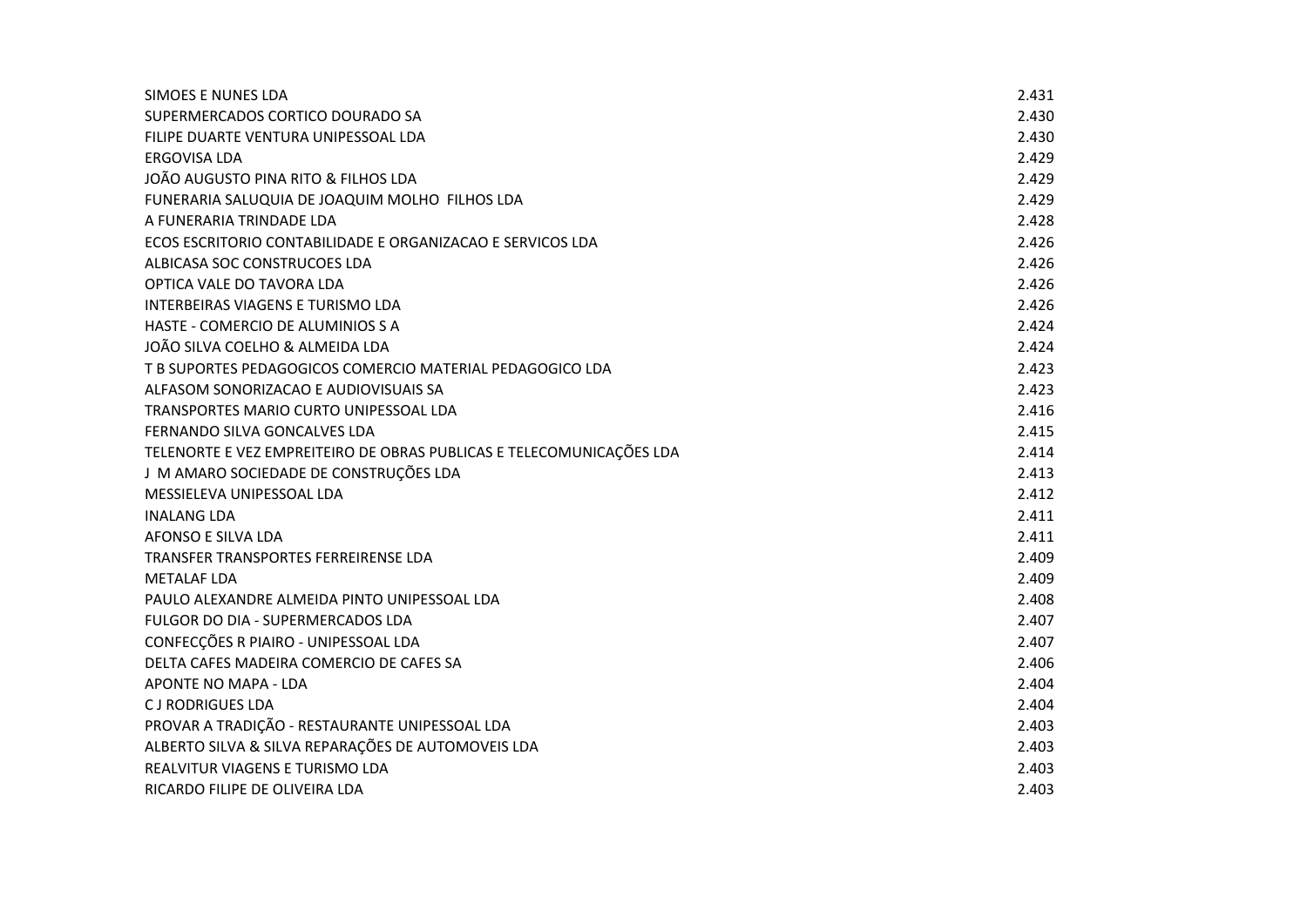| AGROFRAMA AGRICULTURA E PECUARIA LDA                              | 2.403 |
|-------------------------------------------------------------------|-------|
| SANTOS CARVALHO & ASSOCIADOS SROC S A                             | 2.402 |
| FIRMEPLANA LDA                                                    | 2.401 |
| <b>CONDI ALIMENTAR SA</b>                                         | 2.401 |
| VALE E FILHOS INDUSTRIA MOVEIS LDA                                | 2.401 |
| MATRECOSCREW ASSISTENCIA A ESPECTACULOS LDA                       | 2.399 |
| JOAO GUERRA E FILHOS LDA                                          | 2.398 |
| <b>QUINTA AMARES VINICULTURA LDA</b>                              | 2.398 |
| NORTE AVES PRODUÇÃO AVICOLA LDA                                   | 2.398 |
| MATEUS VARANDAS DA SILVA SOCIEDADE UNIPESSOAL LDA                 | 2.397 |
| <b>FELUAÇO S A</b>                                                | 2.396 |
| VIRGILIO C MOREIRA LDA                                            | 2.395 |
| MANUEL FALQUE - LIMPEZAS LDA                                      | 2.395 |
| QUILABAN QUIMICA LABORATORIAL ANALITICA LDA                       | 2.395 |
| GLOBALFISCO - CONTABILIDADE E CONSULTADORIA LDA                   | 2.395 |
| <b>CANDIDO E PINTO LDA</b>                                        | 2.395 |
| FORNO DE ESPINHO, LDA                                             | 2.395 |
| A JOANINHA PASTELARIAS E PADARIAS LDA                             | 2.392 |
| NOVASTIVA OPERACOES PORTUARIAS ESTIVA TRAFEGO DE VIANA LDA        | 2.392 |
| <b>MOISES &amp; FILHOS LDA</b>                                    | 2.392 |
| REAGRO IMPORTACAO EXPORTACAO SA                                   | 2.392 |
| TRANSPORTES GILBERTO LATAS UNIPESSOAL LDA                         | 2.391 |
| PIACIONE - CONSULTADORIA E MARKETING LDA (ZONA FRANCA DA MADEIRA) | 2.391 |
| ARMANDO FEREIRA SANTOS LDA                                        | 2.391 |
| DOM TEXTO ARTES GRAFICAS E PUBLICIDADE LDA                        | 2.390 |
| JADESMERALDA - PRESTAÇÃO DE SERVIÇOS MEDICOS UNIPESSOAL LDA       | 2.389 |
| PASSARINHO MATERIAIS CONSTRUCAO LDA                               | 2.389 |
| BORGSTENA TEXTILE PORTUGAL, UNIPESSOAL LDA                        | 2.388 |
| <b>GLASSLOOK UNIPESSOAL LDA</b>                                   | 2.388 |
| NERI E CASTRO LDA                                                 | 2.387 |
| LUBRIMADE COMERCIO DE COMBUSTIVEIS E LUBRIFICANTES DA MADEIRA LDA | 2.386 |
| SANTOS LEITE LDA                                                  | 2.386 |
| TRANSPORTES VITOR FARINHA UNIPESSOAL LDA                          | 2.386 |
| LOLIBER TEXTEIS LDA                                               | 2.386 |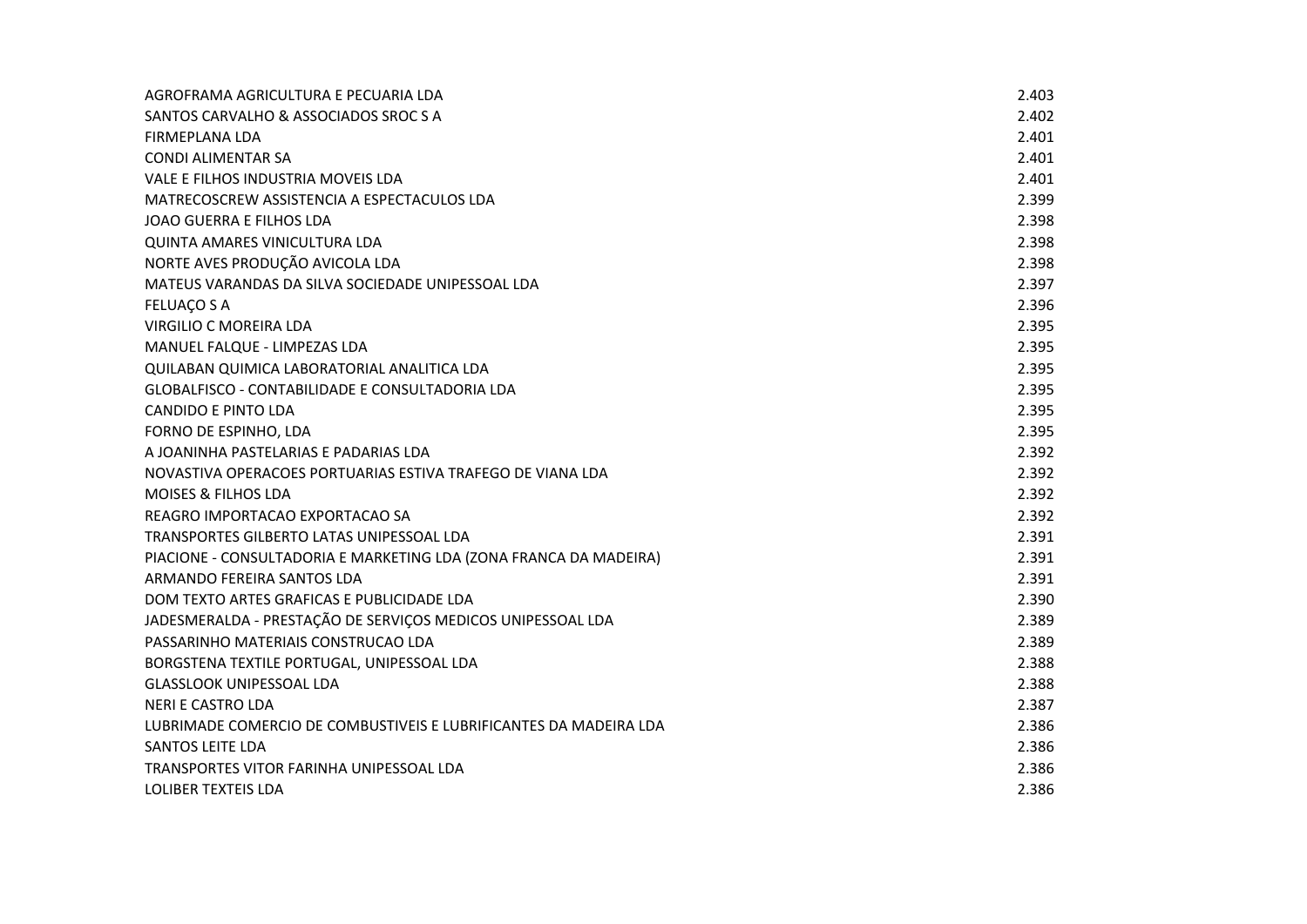| MANTEIVIAS ENGENHARIA E CONSTRUÇÃO S A                                | 2.385 |
|-----------------------------------------------------------------------|-------|
| EXPROLEGAL - UNIPESSOAL LDA                                           | 2.384 |
| JOSE MIGUEL LIMA SOC MEDIAÇÃO SEGUROS LDA                             | 2.384 |
| BITZER PORTUGAL COMPRESSORES PARA FRIO SA                             | 2.382 |
| EUROBIG PRODUTOS ALIMENTARES LDA                                      | 2.382 |
| PETROIBERICA SOC DE PETROLEOS IBERO LATINOS SA                        | 2.380 |
| CONSTRUÇÕES AMOROSO LDA                                               | 2.379 |
| GABRIEL OLIVEIRA LOPES UNIPESSOAL LDA                                 | 2.379 |
| FARMACIA ENTRE AS PONTES - UNIPESSOAL LDA                             | 2.378 |
| FILIPE COSTA & MIGUEL AZEVEDO LDA                                     | 2.376 |
| <b>ZEUS QUIMICA LDA</b>                                               | 2.376 |
| FLORINDA PERES & FILHOS - AUDITORIA CONSULTADORIA E CONTABILIDADE LDA | 2.375 |
| BESOFTCONSULTING TECNOLOGIAS DE INFORMAÇÃO E GESTÃO LDA               | 2.375 |
| M PIRES E NASCIMENTO LDA                                              | 2.375 |
| <b>DOURAGENS CATIA LDA</b>                                            | 2.374 |
| AUGUSTO GUIMARAES E IRMAO LDA                                         | 2.373 |
| SOPRIM SOC PRESTADORA IMAGEM MEDICA LDA                               | 2.372 |
| <b>VALLE &amp; RUAS SA</b>                                            | 2.372 |
| AMALIA JERONIMA R PALMA UNIPESSOAL LDA                                | 2.371 |
| COOP AGRICOLA LAVRADORES CONCELHO OLIVEIRA BAIRRO CRL                 | 2.371 |
| SORRISO INFANTARIO E JARDIM INFANTIL LDA                              | 2.371 |
| FILINTO MOTA SUCESSORES SA                                            | 2.370 |
| ALMIRANDAMAR EXPORTAÇÃO IMPORTAÇÃO E COMERCIO DE PEIXE LDA            | 2.369 |
| <b>IRMÃS BARBOSA LDA</b>                                              | 2.369 |
| <b>BABY WORLD, LDA</b>                                                | 2.369 |
| GREEN BALL EXTERNAL SERVICES UNIPESSOAL LDA                           | 2.368 |
| VIDRIMOLDE INDUSTRIA INTERNACIONAL MOLDES LDA                         | 2.368 |
| TRANSGRAZINA TRANSPORTES LDA                                          | 2.366 |
| <b>GUILHERME E PRETO LDA</b>                                          | 2.363 |
| <b>GONCALVES E CIA LDA</b>                                            | 2.363 |
| PIKOLIN LUSITANA - FABRICA ARTIGOS DESCANSO LDA                       | 2.363 |
| FROTANIMAR UNIPESSOAL LDA                                             | 2.362 |
| POLICLINICA SENHORA REMEDIOS LDA                                      | 2.361 |
| AMERICO MIRA & FILHOS PAPELARIA LDA                                   | 2.361 |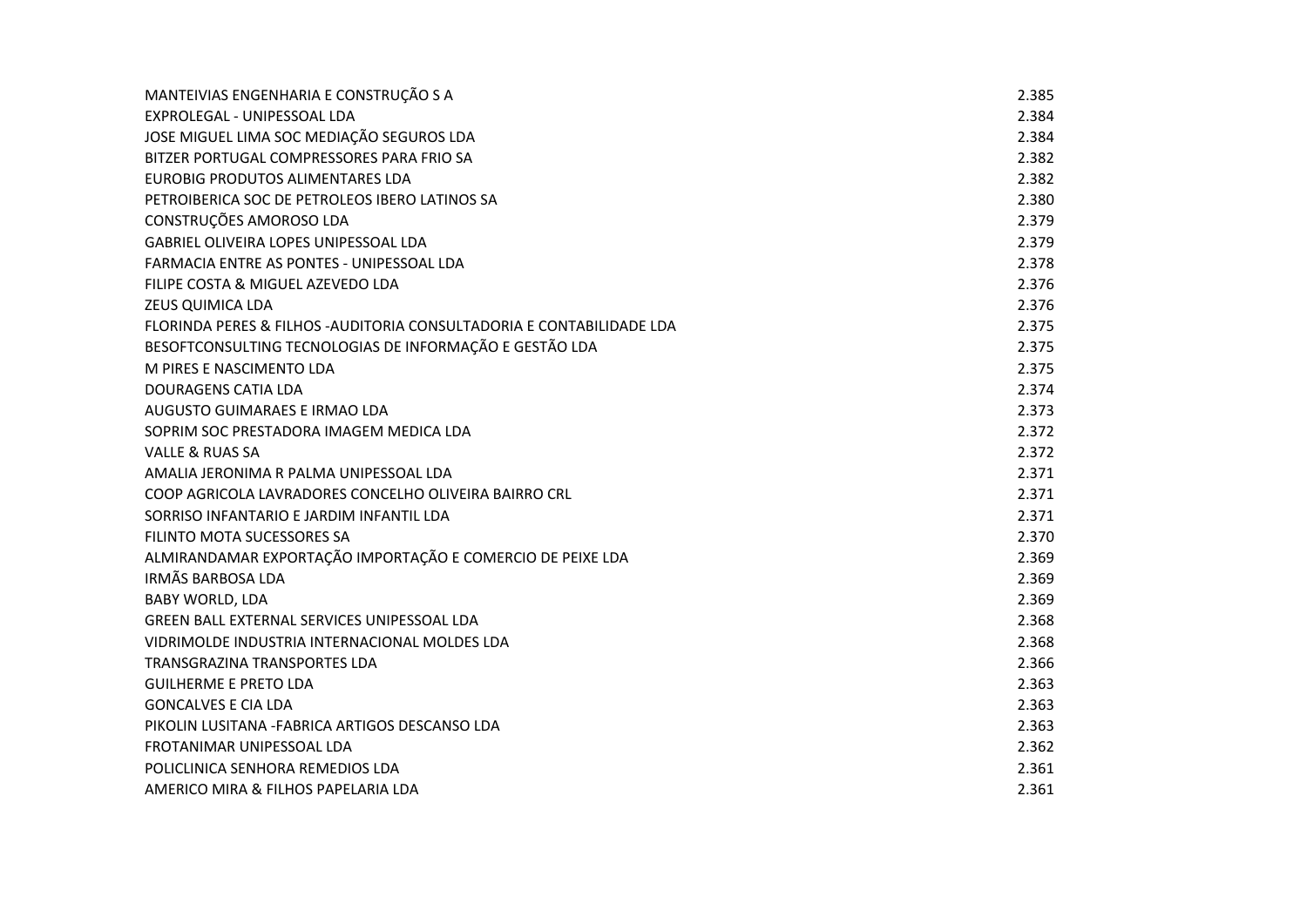| TOMSIL II - COMPRA E VENDA DE BIOMASSA LDA                       | 2.360 |
|------------------------------------------------------------------|-------|
| UNIAO PANIFICADORA ABRANTINA LDA                                 | 2.359 |
| PRADA PORTUGAL UNIPESSOAL LDA                                    | 2.359 |
| <b>BARREIRINHO COMBUSTIVEIS LDA</b>                              | 2.359 |
| LOPES & MENDES LDA                                               | 2.357 |
| MASTER VISION CONSULTORES DE GESTÃO LDA                          | 2.356 |
| LOGIREP REPRESENTAÇÃO DE BRINQUEDOS E UTILIDADES PARA O LAR LDA  | 2.354 |
| ARTUR RAMOS & FILHOS LDA                                         | 2.350 |
| C.I.H. - COMÉRCIO INTERNACIONAL DE HOTELARIA, LDA                | 2.350 |
| FARMACIA ENVENDENSE UNIPESSOAL LDA                               | 2.350 |
| ARMAZEM DO AGRICULTOR COMERCIO PRODUTOS AGRICOLAS LDA            | 2.350 |
| PIRES & DUARTE LDA                                               | 2.349 |
| AUGUSTO COELHO FILHOS LDA                                        | 2.349 |
| HELDER MANUEL DE BRITO FERNANDES UNIPESSOAL LDA                  | 2.349 |
| TRANSPORTES VILA COVA LDA                                        | 2.348 |
| AVITIR SOC DE TRANSPORTES LDA                                    | 2.348 |
| AICEP GLOBAL PARQUES-GESTÃO DE AREAS EMPRESARIAIS E SERVIÇOS S A | 2.346 |
| SEAT PORTUGAL UNIPESSOAL LDA                                     | 2.346 |
| <b>AUTO CASTRO &amp; MAIA LDA</b>                                | 2.346 |
| FISIEVE CENTRO DE MEDICINA FISICA E REABILITACAO DE EVORA LDA    | 2.345 |
| <b>J CABRAL LDA</b>                                              | 2.345 |
| CONSTRUÇÕES MANUEL ANTONIO RODRIGUES LDA                         | 2.344 |
| CARLOS MANUEL DAVID SOCIEDADE UNIPESSOAL LDA                     | 2.343 |
| FINANCIAL INSURANCE COMPANY LIMITED                              | 2.342 |
| <b>TRANSDIABINHOS LDA</b>                                        | 2.342 |
| LUISPEÇAS LDA                                                    | 2.341 |
| <b>JORGE RODRIGUES LDA</b>                                       | 2.339 |
| AMADEU PAIVA RIBEIRO MEDIAÇÃO DE SEGUROS UNIPESSOAL LDA          | 2.339 |
| <b>CARLOS E PAULINO LDA</b>                                      | 2.339 |
| <b>FARMACIA SANTA CRUZ LDA</b>                                   | 2.338 |
| OKPNEUS MANIA DE VENDER BARATO - COMERCIO DE PNEUS SA            | 2.338 |
| ANTONIO MANIQUE CLEMENTE BATISTA & FILHOS LDA                    | 2.337 |
| CLINICA DO CORAÇÃO LDA                                           | 2.335 |
| CARMO & DELGADO SOCIEDADE DE MEDIAÇÃO IMOBILIARIA LDA            | 2.335 |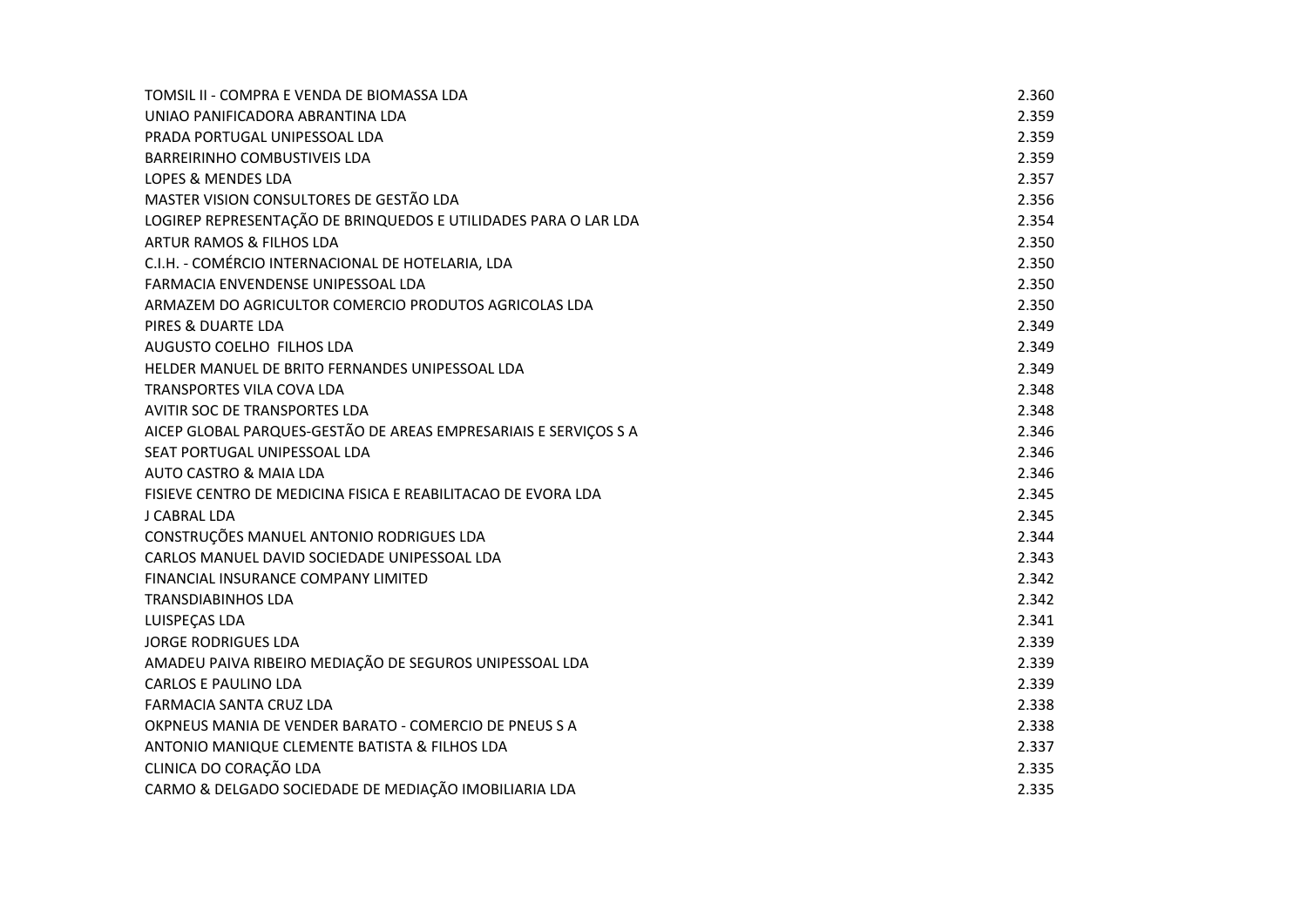| PAULO & CESAR INFORMATICA LDA                                     | 2.335 |
|-------------------------------------------------------------------|-------|
| ACTILUGAR-CONTABILIDADE E CONSULTORIA FISCAL LDA                  | 2.335 |
| D'ALBUQUERQUE - MEDIAÇÃO IMOBILIARIA UNIPESSOAL LDA               | 2.334 |
| M FERREIRA & FILHAS LDA                                           | 2.333 |
| CONDOAROUCA - GESTÃO E ADMINISTRAÇÃO DE CONDOMINIOS LDA           | 2.333 |
| SANTOS TEIXEIRA ALVES & FERREIRA LDA                              | 2.332 |
| CONFALEGRE CONFECCOES DE PORTALEGRE LDA                           | 2.331 |
| SANDRA CRISTINA OLIVEIRA DE JESUS SOCIEDADE UNIPESSOAL LDA        | 2.331 |
| TRANSPORTE MODA EXPRESSO LDA                                      | 2.331 |
| SOBREIRA - ALUMÍNIOS LDA                                          | 2.330 |
| AMEAL OPTICA LDA                                                  | 2.329 |
| CLAREX PRODUTOS QUIMICOS DE MANUTENÇÃO INDUSTRIAL LDA             | 2.329 |
| CLINICA DO CORAÇÃO DE SETUBAL II DIAGNOSTICO LDA                  | 2.329 |
| ENERFOCO - INSTALAÇÕES ELÉCTRICAS LDA                             | 2.328 |
| BANIF ACOR PENSÕES SOC GESTORA FUNDOS PENSÕES SA                  | 2.328 |
| GRANISELREAL SOC DE COMERCIALIZAÇÃO DE PEDRAS NATURAIS LDA        | 2.323 |
| CONSIPEL CONSTRUÇÕES SIMÕES PEREIRA LDA                           | 2.322 |
| <b>BEIRA SUMOS LDA</b>                                            | 2.321 |
| <b>MANUEL COVAS SA</b>                                            | 2.320 |
| <b>FUNDINERGE ENERGIAS ALTERNATIVAS LDA</b>                       | 2.320 |
| FRUTOLIVA - COMERCIO DE FRUTA E AZEITONA DE MESA LDA              | 2.319 |
| FINICLASSE 2000 - COMÉRCIO E GESTÃO AUTOMÓVEL - INTERMERCADOS LDA | 2.319 |
| UNIVESTE CONFECCOES LDA                                           | 2.318 |
| PAULO & ISABEL LDA                                                | 2.317 |
| TRANSPORTES DE MERCADORIAS S R LDA                                | 2.317 |
| REVESTIMENTOS FIGUEIREDO PAVIMENTOS E REVESTIMENTOS LDA           | 2.316 |
| TRANSMADIV - TRANSPORTE E MATERIAIS DE CONSTRUÇÃO S A             | 2.316 |
| SELFTECH - ENGENHARIA DE SISTEMAS E ROBOTICA LDA                  | 2.316 |
| BROTASSIM, LDA                                                    | 2.316 |
| AGENCIA FUNERARIA LUIS TELMO RAMIRES LDA                          | 2.315 |
| <b>BENTO E LUCAS LDA</b>                                          | 2.314 |
| LAVRADORES DE FEITORIA - VINHOS DE QUINTA S A                     | 2.314 |
| AUTO NEVCAR REPARACAO AUTOMOVEIS E ACESSORIOS LDA                 | 2.314 |
| SOLDAÇO UNIPESSOAL LDA                                            | 2.313 |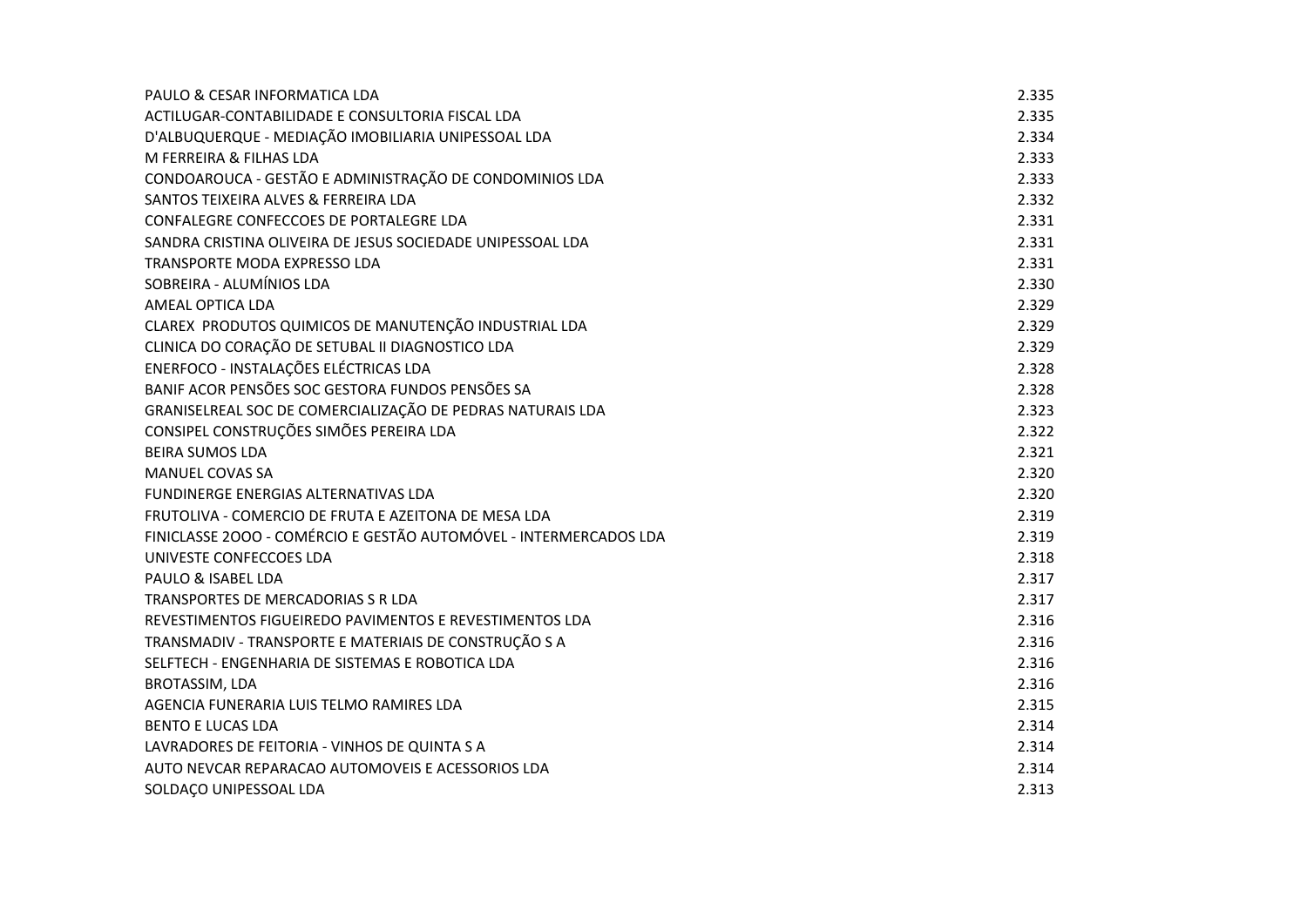| JOSE MARTINS & FERNANDES LDA                                                                 | 2.312 |
|----------------------------------------------------------------------------------------------|-------|
| <b>VLATIR - TRANSPORTES LDA</b>                                                              | 2.312 |
| PRESEUS CONSULTADORIA E SERVIÇOS LDA                                                         | 2.311 |
| <b>CONTAS JUSTIFICADAS - LDA</b>                                                             | 2.310 |
| TRANSPORTE DE MERCADORIAS ALTO DA PENHA LDA                                                  | 2.309 |
| J R CARDOSO SOCIEDADE DE CONSTRUÇÕES LDA                                                     | 2.309 |
| AGENCIA FUNERARIA ENCOSTAS DO VADE LDA                                                       | 2.309 |
| PEÇAMODOVAR PEÇAS PARA AUTOMOVEIS SOCIEDADE UNIPESSOAL LDA                                   | 2.307 |
| IMOBILIARIA QUINTA DAS MOURAMAS LDA                                                          | 2.306 |
| <b>ANTONIO EZEQUIEL LDA</b>                                                                  | 2.303 |
| DIVERINSTAL INSTALAÇÃO E MANUTENÇÃO DE SISTEMAS DE TELECOMUNICAÇÕES SOCIEDADE UNIPESSOAL LDA | 2.302 |
| PEDRO MIGUEL GARCIA UNIPESSOAL LDA                                                           | 2.300 |
| <b>TELEBIZ LDA</b>                                                                           | 2.300 |
| PINHAIS E CIA LDA                                                                            | 2.300 |
| LINDE SOGAS LDA                                                                              | 2.300 |
| FREEWAY - CONSULTORES DE GESTÃO, S.A.                                                        | 2.300 |
| CLINICA MEDICA E DENTARIA BENATTI LDA                                                        | 2.298 |
| J P SILVA LDA                                                                                | 2.296 |
| MIROTOUR SOC DE MEDIAÇÃO IMOBILIARIA LDA                                                     | 2.295 |
| <b>CONSTRUCOES BRANCO E PIRES LDA</b>                                                        | 2.295 |
| <b>GREY LISBOA AGENCIA DE PUBLICIDADE SA</b>                                                 | 2.294 |
| AGENCIA FUNERARIA FARIA SA                                                                   | 2.294 |
| VICTOR JOSE & ASSOCIADOS SOCIEDADE DE REVISORES OFICIAIS DE CONTAS LDA                       | 2.294 |
| VERDE DESCOBERTA UNIPESSOAL LDA                                                              | 2.293 |
| PIONEER HI BRED SEMENTES PORTUGAL SA                                                         | 2.289 |
| FOWLER - COMERCIO SERVIÇOS DE CONSULTADORIA E INVESTIMENTOS LDA                              | 2.288 |
| ELECTROCUMEIRA, ELECTRICIDADE LDA                                                            | 2.288 |
| IMPRINEWS - EMPRESA GRAFICA LDA                                                              | 2.288 |
| MULTIRENT ALUGUER E COMERCIO DE AUTOMOVEIS SA                                                | 2.288 |
| PERFORM 3 PARQUES EOLICOS LDA                                                                | 2.287 |
| EXIDE TECHNOLOGIES RECYCLING II LDA                                                          | 2.287 |
| <b>NOT DISTURB LDA</b>                                                                       | 2.285 |
| OLIVEIRA RODRIGUES GRANITOS PEDRAS SALGADAS LDA                                              | 2.285 |
| MAGRIL MAQUINAS AGRICOLAS LDA                                                                | 2.285 |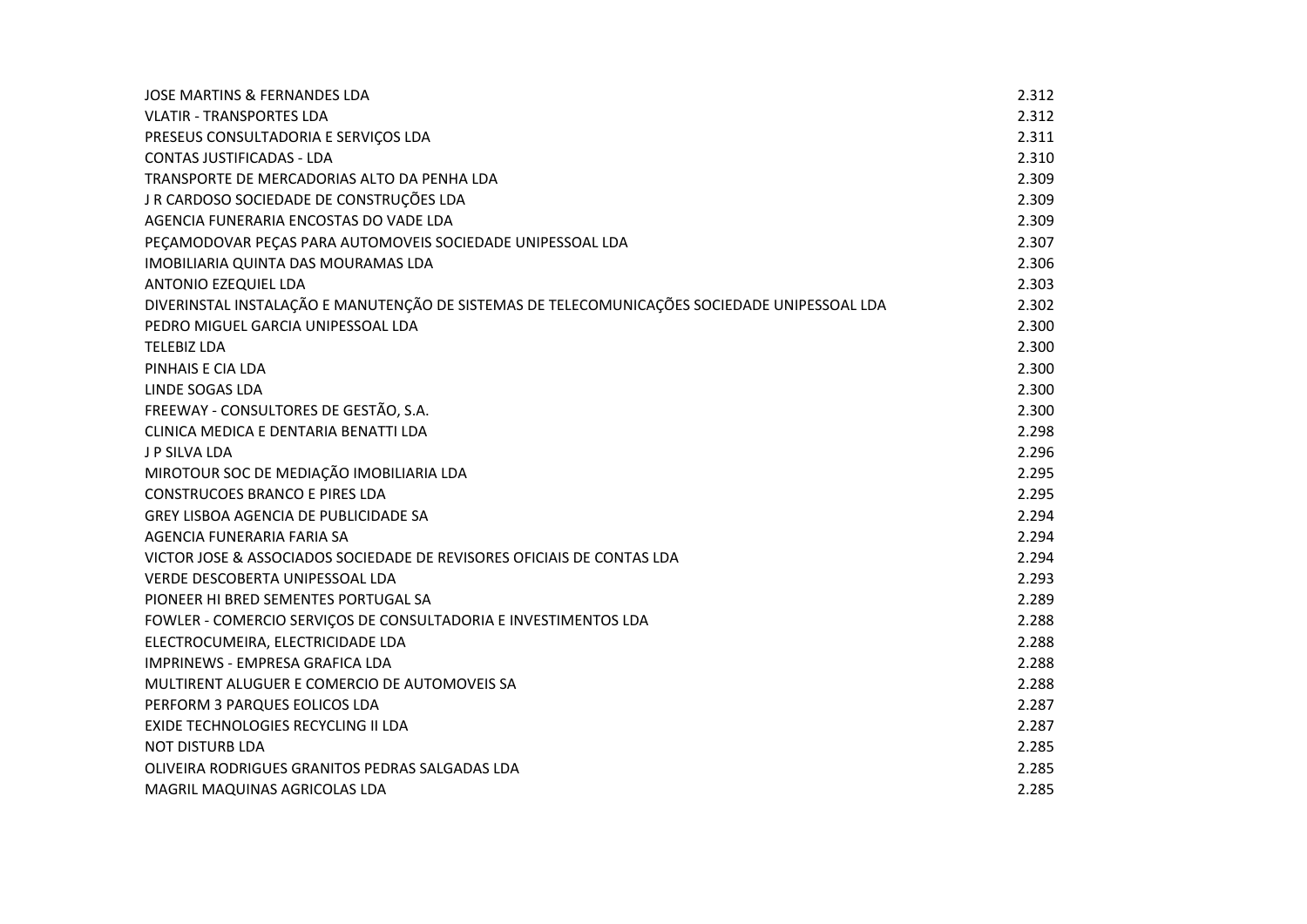| <b>TRANSFISGA TRANSPORTES LDA</b>                                            | 2.284 |
|------------------------------------------------------------------------------|-------|
| <b>JACOB ROHNER TEXTEIS SA</b>                                               | 2.284 |
| LOTURVIL LOTEAMENTOS E URBANIZACOES VISEU LDA                                | 2.283 |
| <b>GERONTOEVORA LARES DE IDOSOS LDA</b>                                      | 2.281 |
| PSE PRODUTOS E SERVIÇOS DE ESTATISTICA LDA                                   | 2.279 |
| JOSE GONÇALVES RIBEIRO & FILHOS LDA                                          | 2.279 |
| FELISBELA TAVARES SANTOS PARRINHA LDA                                        | 2.278 |
| <b>FRANCISCO RODRIGUES MARTINS LDA</b>                                       | 2.277 |
| TRANSPORTES CARGA J B TOME LDA                                               | 2.276 |
| FARMACIA AZUREM BENVINDA ARANTES SOCIEDADE UNIPESSOAL LDA                    | 2.275 |
| 2POR2 SOCIEDADE CONSTRUÇÕES S A                                              | 2.275 |
| GESVOUGA - CONSULTORIA, S.A.                                                 | 2.274 |
| QUADRADOS D'ARGILA UNIPESSOAL LDA                                            | 2.274 |
| MEIRELES & SILVA SERVIÇOS HOTELEIROS LDA                                     | 2.272 |
| <b>FJS UNIPESSOAL LDA</b>                                                    | 2.271 |
| ANDRADE PIMENTA & CA REPRESENTAÇÕES LDA                                      | 2.271 |
| RICARSANTOS - COMÉRCIO COMBUSTÍVEIS LDA                                      | 2.269 |
| CENINTEL CENTRO DE INTELIGENCIA FORMATIVA ENSINO E FORMAÇÃO PROFISSIONAL LDA | 2.269 |
| ABREU ARAUJO E SILVA LDA                                                     | 2.265 |
| ADRAT I&D SOCIEDADE UNIPESSOAL LDA                                           | 2.265 |
| FARMACIA CENTRAL DE SALTO UNIPESSOAL LDA                                     | 2.263 |
| PINGO DE SABER - UNIPESSOAL LDA                                              | 2.263 |
| A SANTOS & FILHOS LDA                                                        | 2.262 |
| AWA AERONAUTICAL WEB ACADEMY LDA                                             | 2.262 |
| COSMIKRESULT - CONSULTORIA INFORMATICA UNIPESSOAL LDA                        | 2.262 |
| NORGINE PORTUGAL FARMACEUTICA UNIPESSOAL LDA                                 | 2.258 |
| DANICLIMA - INSTALAÇÕES DE CLIMATIZAÇÃO LDA                                  | 2.256 |
| TONS E MELODIAS INSTRUMENTOS MUSICAIS LDA                                    | 2.254 |
| <b>COSTA MONTEIRO &amp; FERNANDES LDA</b>                                    | 2.253 |
| MERCAR SOC PORTUGUESA COMERCIO E REPARACAO AUTOMOVEIS LDA                    | 2.253 |
| AQUACONFORT- ENERGIAS RENOVAVEIS LDA                                         | 2.253 |
| EUROCARBO CARVAO VEGETAL E AFINS LDA                                         | 2.251 |
| <b>TRANSPORTES IDEAL BRANDOA LDA</b>                                         | 2.250 |
| PARQUE SOLAR DO INTERIOR ALENTEJANO SA                                       | 2.250 |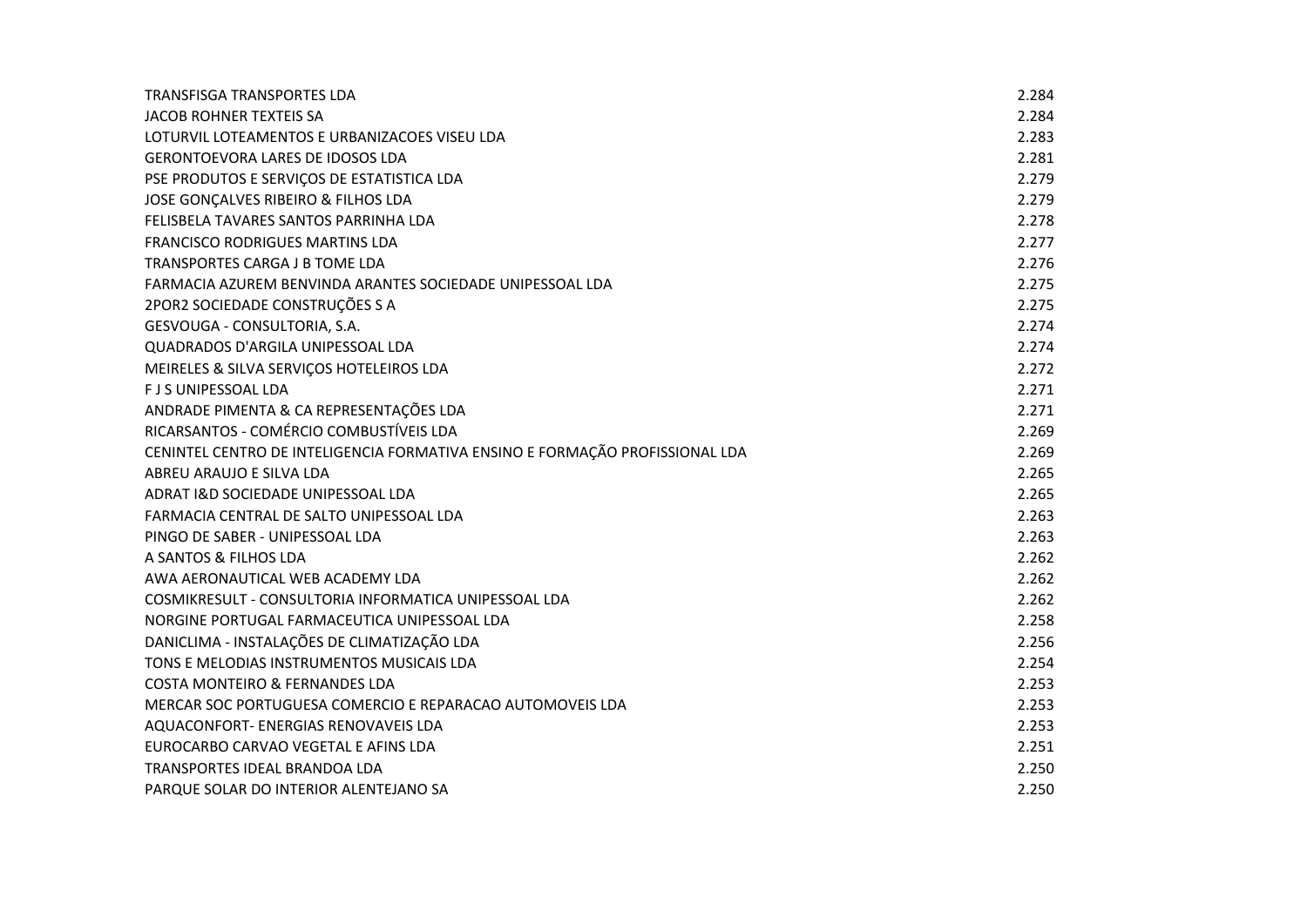| VITOR MANUEL FACHADA PAPIZES LDA                                                              | 2.250 |
|-----------------------------------------------------------------------------------------------|-------|
| AUTO REPARADORA DE RIBEIRO & BATISTA LDA                                                      | 2.248 |
| <b>OMNIFACIL UNIPESSOAL LDA</b>                                                               | 2.247 |
| SARCLINICA CLINICA MEDICA LDA                                                                 | 2.246 |
| <b>ANTONIO BRANCO LDA</b>                                                                     | 2.246 |
| NEVIOPTICA DE SEIA LDA                                                                        | 2.245 |
| CBB CONSTRUCOES BEIRA BAIXA LDA                                                               | 2.245 |
| CIENCIVIL COMERCIALIZAÇÃO DE EQUIPAMENTOS PARA CONTROLO DE QUALIDADE SOCIEDADE UNIPESSOAL LDA | 2.244 |
| RCI GEST - INSTITUIÇÃO FINANCEIRA DE CREDITO S A                                              | 2.244 |
| POSTO ABASTECIMENTO COMBUSTIVEIS RIBEIRA DO NEIVA LDA                                         | 2.242 |
| INSPEALVÃO SERVIÇOS TECNICOS E ADMINISTRATIVOS LDA                                            | 2.241 |
| AFONSO LOPES SALGADO LDA                                                                      | 2.241 |
| JOSE AGOSTINHO SILVA CASTRO UNIPESSOAL LDA                                                    | 2.240 |
| MOTONELAS - VEÍCULOS MOTORIZADOS LDA                                                          | 2.240 |
| NELITRANS TRANSITARIOS SA                                                                     | 2.240 |
| C A C II COMPANHIA AVICOLA DO CENTRO SA                                                       | 2.238 |
| <b>CONSTRUMODERNA LDA</b>                                                                     | 2.238 |
| SIMOPTICA LDA                                                                                 | 2.238 |
| CEREAL ASSOCIADOS PORTUGAL AEIE                                                               | 2.238 |
| AUTO PEÇAS JOÃO MORAIS UNIPESSOAL LDA                                                         | 2.235 |
| PERFECTGOLD COMERCIO DE PERFUMES UNIPESSOAL LDA                                               | 2.235 |
| MATIZ POMBALINA - BAR LDA                                                                     | 2.234 |
| MPLM - CONSULTORES LIMITADA                                                                   | 2.234 |
| <b>JORGE ARAUJO LDA</b>                                                                       | 2.234 |
| <b>CENTRALNEXE LDA</b>                                                                        | 2.233 |
| J M ALCARAVELA SERVIÇOS MEDICOS DO CORAÇÃO UNIPESSOAL LDA                                     | 2.233 |
| ANTÓNIO MELRO - GABINETE DE CONTABILIDADE LDA                                                 | 2.233 |
| ATO ELECTROPORTOLUX LDA                                                                       | 2.232 |
| <b>VIEIRA &amp; CRUZ LDA</b>                                                                  | 2.232 |
| MIDOCONTA ORGANIZACOES CONTABILISTICAS LDA                                                    | 2.232 |
| VILUSO SOC AGRICOLA DE BORBA LDA                                                              | 2.232 |
| TSR SISTEMAS DE INFORMACAO LDA                                                                | 2.231 |
| MISTURA VERDE - MADEIRAS UNIPESSOAL LDA                                                       | 2.230 |
| SOPAVICO SOC PECUARIA AVICOLA LDA                                                             | 2.230 |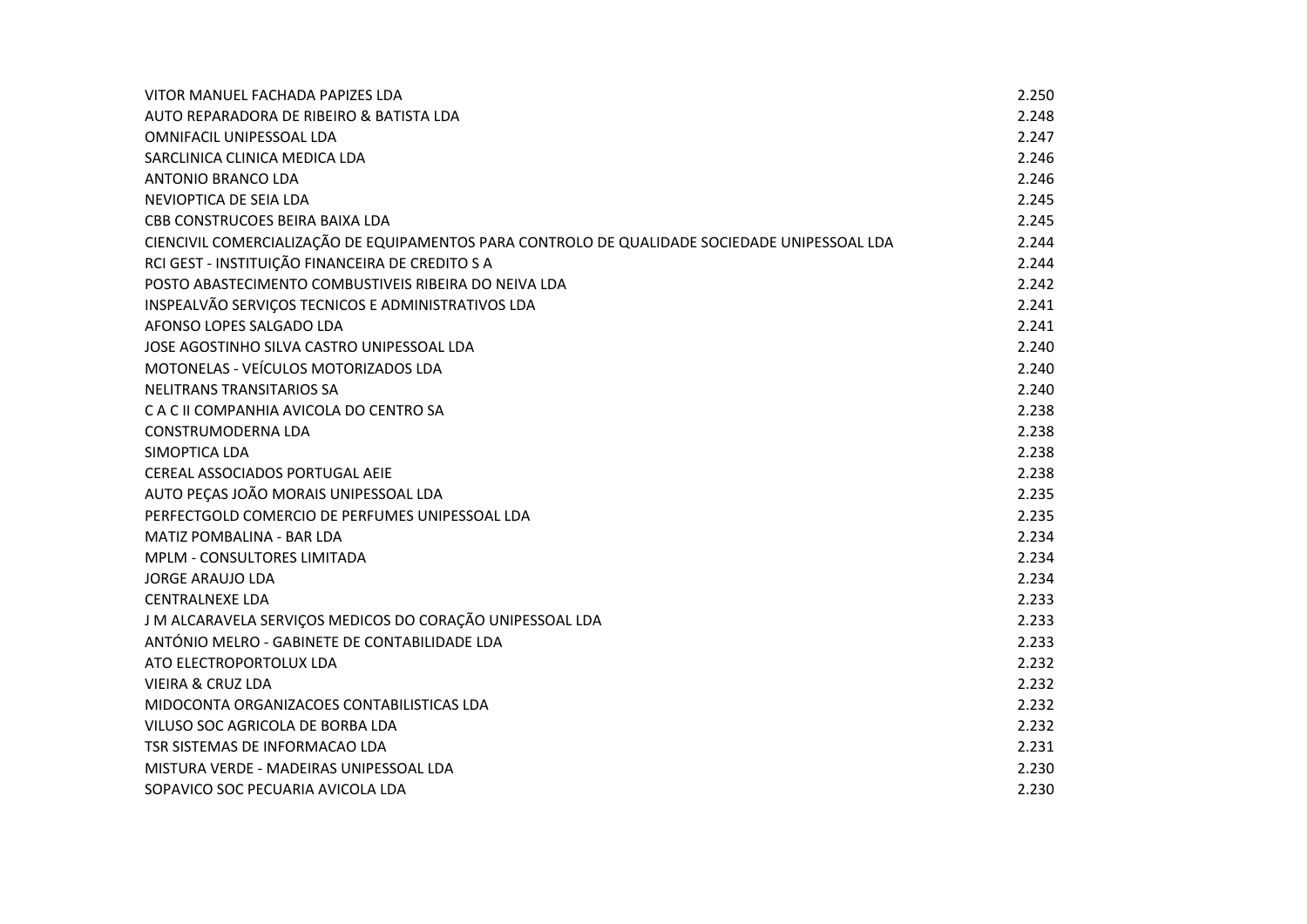| ANTONIO BRANCO TAVARES & FILHOS LDA                                                      | 2.230 |
|------------------------------------------------------------------------------------------|-------|
| COENG08 - CONSTRUÇÃO E ENGENHARIA LDA                                                    | 2.230 |
| OPTICA OLIVEIRAS LDA                                                                     | 2.230 |
| RESIDENCIA SANTA MARIA SERVIÇOS DE APOIO A 3 IDADE LDA                                   | 2.229 |
| BRICO HOUSE, UNIPESSOAL LDA                                                              | 2.228 |
| FRISERPA EQUIPAMENTOS DE HOTELARIA LDA                                                   | 2.227 |
| JOAQUIM FELICIANO E IRMA LDA                                                             | 2.227 |
| FN HOTELARIA SA                                                                          | 2.227 |
| SERVIÇOS DO GO TRANSFORMAÇÃO DE PEÇAS DE AUTOMOVEL LDA                                   | 2.225 |
| MAQUISEIA - COMÉRCIO MÁQUINAS E FERRAMENTAS LDA                                          | 2.224 |
| <b>CORVO E CORVO LDA</b>                                                                 | 2.224 |
| AGENCIA PARA O INVESTIMENTO E COMERCIO EXTERNO DE PORTUGAL E P E                         | 2.224 |
| DELEITE DO VIAJANTE LDA                                                                  | 2.224 |
| NUNO RICARDO RIBEIRO - MEDIAÇÃO DE SEGUROS UNIPESSOAL LDA                                | 2.224 |
| MARIA JOSE ALMEIDA CARDOSO UNIPESSOAL LDA                                                | 2.223 |
| SODECIA CENTRO TECNOLOGICO S A                                                           | 2.223 |
| BPN CREDITO - INSTITUIÇÃO FINANCEIRA DE CREDITO S A                                      | 2.223 |
| DAGOFORM DESENVOLVIMENTO E PRODUÇÃO METALICA LDA                                         | 2.222 |
| AMERICO AFONSO BALINHA ALVARO MATEUS ALVES SERAFIM TAVARES SANTOS E PEDRO DUARTE TAVARES | 2.222 |
| ACERTO DIGITAL SOLUÇÕES GRAFICAS LDA                                                     | 2.221 |
| TRANSMEDITERRANEO UNIPESSOAL LDA                                                         | 2.219 |
| VALOR E VIGOR UNIPESSOAL LDA                                                             | 2.219 |
| GONCALO INACIO MORNA FERREIRA E CIA LDA                                                  | 2.219 |
| <b>EPILOGOS LDA</b>                                                                      | 2.219 |
| FIRMOVEN RESTAURAÇÃO S A                                                                 | 2.219 |
| <b>TRANSGENIOS LDA</b>                                                                   | 2.217 |
| SINDOMETAL SOC INDUSTRIAL E COMERCIAL METALOMECANICA LDA                                 | 2.217 |
| <b>CUSTOJUSTO UNIPESSOAL LDA</b>                                                         | 2.217 |
| SO APRESENTAÇÕES LDA                                                                     | 2.217 |
| CPIFO COMPANHIA PORTUGUESA DE INFORMATICA FINANÇAS E ORGANIZAÇÃO SA                      | 2.216 |
| MARMALCOA TRANSFORMAÇÃO DE MARMORES LDA                                                  | 2.215 |
| VIBRACUBO PAVIMENTAÇÃO LDA                                                               | 2.215 |
| POSTURA FORMAL - SERVIÇOS DENTARIOS LDA                                                  | 2.214 |
| HERMINIO SANTOS LOURENÇO & SILVA LDA                                                     | 2.213 |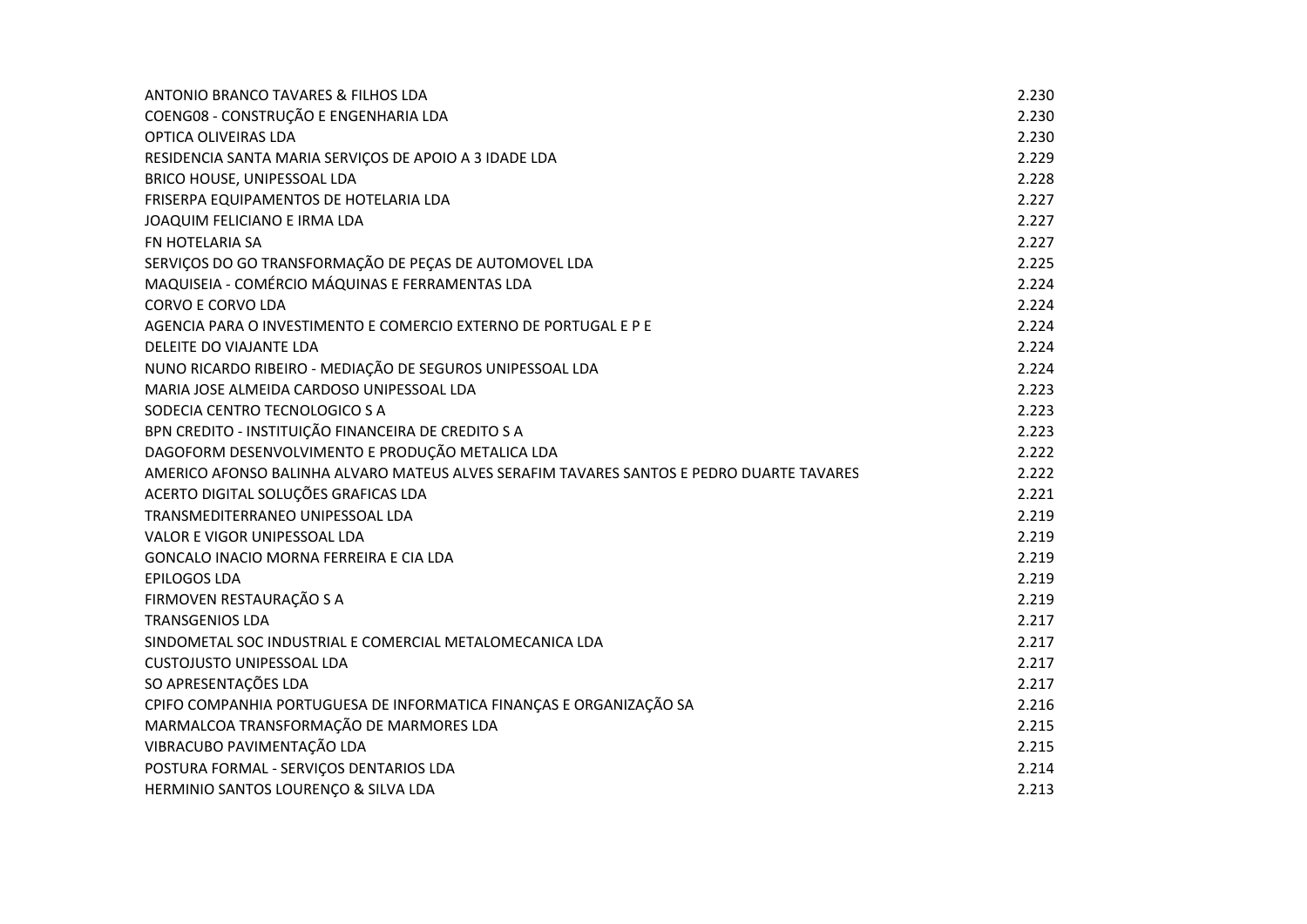| FRENITRANS TRANSPORTES NACIONAIS E INTERNACIONAIS LDA                                              | 2.213 |
|----------------------------------------------------------------------------------------------------|-------|
| TEAM WORK CONSULTORES LDA                                                                          | 2.213 |
| METALO SORRAJA METALOMECANICA SORRAJA LDA                                                          | 2.211 |
| IVO GARCIAS - SOCIEDADE DE EMBALAGENS LDA                                                          | 2.211 |
| <b>EMILIO AZEVEDO CAMPOS S A</b>                                                                   | 2.209 |
| TERMO-SOLUÇÕES - CLIMATIZAÇÃO E CANALIZAÇÕES LDA                                                   | 2.208 |
| SATTAMSAUDE LDA                                                                                    | 2.208 |
| NOVA EXPRESSÃO - PLANEAMENTO DE MEDIA E PUBLICIDADE, S.A.                                          | 2.207 |
| PRESTIMAC MOLDES CUNHOS E CORTANTES LDA                                                            | 2.207 |
| CLISANU CLINICA GERAL DE SAUDE LDA                                                                 | 2.206 |
| BORROMINI - CONSULTADORIA E SERVIÇOS LDA (ZONA FRANCA DA MADEIRA)                                  | 2.205 |
| FERNANDO ROCHA JOALHEIRO SA                                                                        | 2.204 |
| QSL RESTAURAÇÃO LDA                                                                                | 2.204 |
| REPRESENTAÇÕES M D D PRIMOS LDA                                                                    | 2.204 |
| REBOREDO GAS LDA                                                                                   | 2.203 |
| SOC ATLAS COPCO PORTUGAL LDA                                                                       | 2.203 |
| <b>MANUEL &amp; CAROLINA LDA</b>                                                                   | 2.203 |
| A B F M CONSTRUÇÕES LDA                                                                            | 2.202 |
| JUVENAL FERREIRA DA SILVA S A                                                                      | 2.201 |
| IT L INSTALAÇÕES ELECTRICAS UNIPESSOAL LDA                                                         | 2.200 |
| <b>GRANINEIVA INDUSTRIA GRANITOS LDA</b>                                                           | 2.200 |
| <b>GESFLORESTA CONSULTORIA LDA</b>                                                                 | 2.200 |
| GOLF WORLD - GESTÃO DE DIREITOS DE DESPORTISTAS, SOCIEDADE UNIPESSOAL LDA (ZONA FRANCA DA MADEIRA) | 2.200 |
| TRANSPORTES SEBASTIÃO FORTUNATO LDA                                                                | 2.199 |
| ANTONIO A G MARTINS CARVALHO UNIPESSOAL LDA                                                        | 2.199 |
| TOMEIFEL COMERCIO E INDUSTRIA AUTOMOVEIS LDA                                                       | 2.198 |
| J A SANTOS CARVALHO PROJECTO E CONSTRUCAO SA                                                       | 2.198 |
| MANUEL GONÇALVES & JUDITE DA FE LDA                                                                | 2.197 |
| ERICO DA SILVEIRA ALVES CLINICA PSIQUIATRICA LDA                                                   | 2.197 |
| A DIFERENÇA LDA                                                                                    | 2.196 |
| DOIXIS UNIPESSOAL LDA                                                                              | 2.196 |
| SOPREFA COMPONENTES INDUSTRIAIS SA                                                                 | 2.195 |
| SOCONCIGO - MARMORES E GRANITOS LDA                                                                | 2.193 |
| <b>TRILHOS &amp; LAGOAS LDA</b>                                                                    | 2.193 |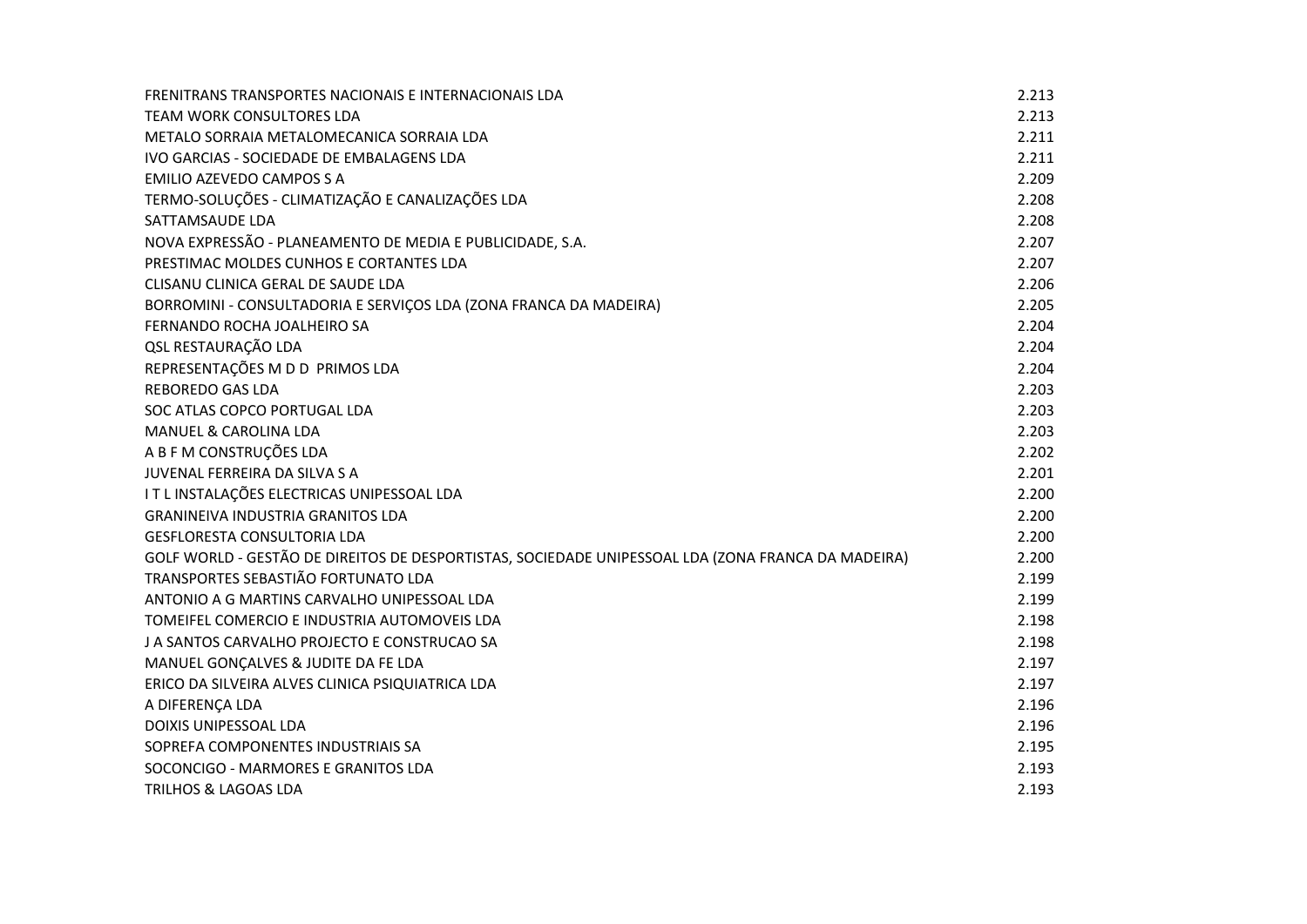| SOCIEDADE DE TRANSPORTES JOSE LOPES LAVADO LDA                                | 2.193 |
|-------------------------------------------------------------------------------|-------|
| MULTIALENTEJO PROJECTOS DE FORMAÇÃO E INVESTIMENTOS LDA                       | 2.192 |
| FERNANDO JOSE LOUREIRO RODRIGUES LDA                                          | 2.192 |
| FRANCISCO LUIS, LDA                                                           | 2.192 |
| JOSE HENRIQUE GRAÇA UNIPESSOAL LDA                                            | 2.191 |
| <b>GABRIEL &amp; SILVIA - FRUTAS LDA</b>                                      | 2.191 |
| YVES ROCHER (PORTUGAL) - COSMÉTICOS, S.A.                                     | 2.190 |
| CONSULPLANICIE - ENGENHEIROS CONSULTORES LDA                                  | 2.190 |
| <b>ESTALAGEM FAROL SA</b>                                                     | 2.188 |
| SUPERAREOSA - SUPERMERCADOS LDA                                               | 2.186 |
| FARMACIA JALES UNIPESSOAL LDA                                                 | 2.186 |
| TURISMO SERRA ESTRELA TURISTRELA SA                                           | 2.186 |
| EDUARDO ANTONIO RESENDE E IRMAOS LDA                                          | 2.185 |
| PORCEL - INDUSTRIA PORTUGUESA DE PORCELANAS SA                                | 2.184 |
| AREAL PRAIA CAFE E RESTAURANTE LDA                                            | 2.184 |
| MOVSTEEL TRANSFORMAÇÃO DE METAIS LDA                                          | 2.179 |
| MATERLINE COMERCIO DE MATERIAIS DE CONSTRUÇÃO LDA                             | 2.179 |
| RESTAURANTE O CARLOS DOS LEITÕES LDA                                          | 2.178 |
| MOTA DA SILVA & MOTA LDA                                                      | 2.178 |
| AGOSTINHO GONCALVES E GONCALVES LDA                                           | 2.176 |
| TRANSPORTES MANUEL ANTONIO BARRETO UNIPESSOAL LDA                             | 2.175 |
| EURO RAID - COMÉRCIO DE AUTOMÓVEIS LDA                                        | 2.175 |
| PORTLASER TECHNOLOGY LDA                                                      | 2.174 |
| MARKETLINE SERVIÇOS DE MARKETING LDA                                          | 2.173 |
| OLIVEIRA CARDOSO CLINICA MEDICA LDA                                           | 2.170 |
| COOP ALPIARCENSE FRUTAS E VINHOS COOP AGRICOLA PRODUÇÃO E COMERCIALIZAÇÃO CRL | 2.170 |
| LUNDBERG & ROSVALL S A                                                        | 2.169 |
| TELEHABITA SOC DE MEDIAÇÃO IMOBILIARIA LDA                                    | 2.168 |
| FOLHA DE PAPEL UNIPESSOAL LDA                                                 | 2.168 |
| J ALBINO LDA                                                                  | 2.166 |
| SOC DE TAXIS OS ALFACINHAS LDA                                                | 2.165 |
| DOCELINDA - PASTELARIA E PADARIA LDA                                          | 2.165 |
| OPEN SPACE - FORMAÇÃO E SOLUÇÕES EMPRESARIAIS LDA                             | 2.165 |
| COMP INDUSTRIAL RESINAS SINTETICAS CIRES LDA                                  | 2.164 |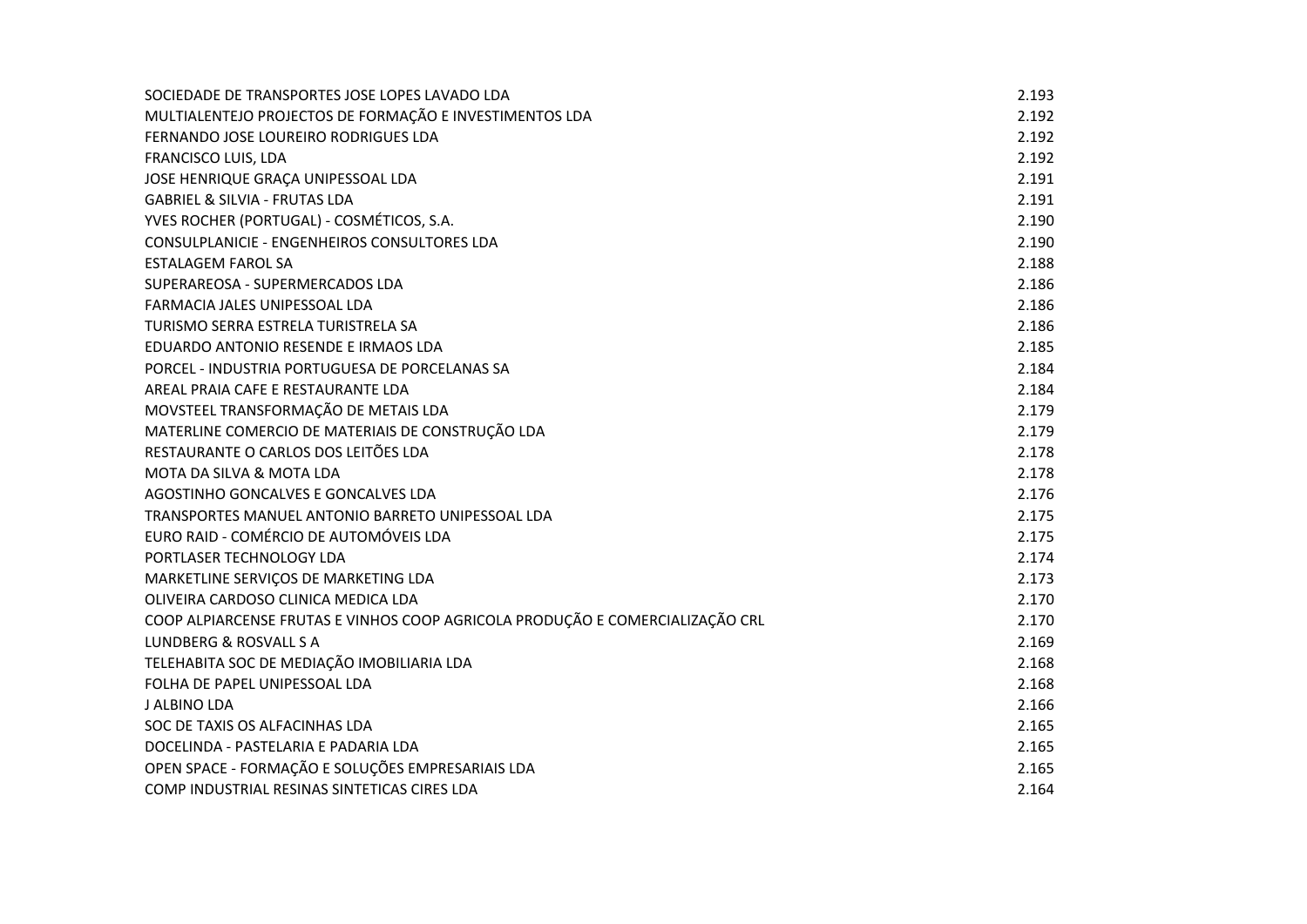| TINSAT TINTAS DE SATAO LDA                                          | 2.162 |
|---------------------------------------------------------------------|-------|
| STIB SOC DE TRANSPORTES INTERNACIONAIS DA BAIRRADA SA               | 2.162 |
| LBC TANQUIPOR S A                                                   | 2.162 |
| RD RADIO DESPERTAR VOZ ESTREMOZ CRL                                 | 2.161 |
| TECNILIMA EQUIPAMENTOS E SERVIÇOS LDA                               | 2.161 |
| AGENCIA FUNERARIA SANGIANENSE LDA                                   | 2.159 |
| LEOGAIA - RESTAURANTES RÁPIDOS, UNIPESSOAL, LDA                     | 2.158 |
| NORGADOS COMERCIO E INDUSTRIA DE CARNES LDA                         | 2.157 |
| POLICLINICA S JORGE LDA                                             | 2.154 |
| <b>MANUEL MENDES TRANSPORTES LDA</b>                                | 2.153 |
| VIDREIRA IDEAL FUNDAO LDA                                           | 2.152 |
| TIPOPRADO ARTES GRAFICAS LDA                                        | 2.151 |
| CARDINT SERVIÇOS MEDICOS LDA                                        | 2.150 |
| VIIVHIV HEALTHCARE UNIPESSOAL LDA                                   | 2.150 |
| PAULOSAUTO PECAS E AUTO INDUSTRIAIS LDA                             | 2.148 |
| BBVA - INSTITUIÇÃO FINANCEIRA DE CREDITO SA                         | 2.148 |
| CARVATAK - SERVIÇOS DE HIGIENE E LIMPEZA INDUSTRIAL LDA             | 2.148 |
| PAITAL ADMINISTRACAO ECONOMIA FISCALIDADE LDA                       | 2.147 |
| <b>IRMAOS VALENTES LDA</b>                                          | 2.147 |
| ARCOS V. V. CAR - REPARAÇÃO E MANUTENÇÃO DE VEÍCULOS AUTOMÓVEIS LDA | 2.146 |
| LUIS NOBRE ELECTRICISTAS LDA                                        | 2.145 |
| CLINICA MEDICO DENTARIA DE SANTA MARTA LDA                          | 2.145 |
| SOVESTARIA PROJECTOS E CONSTRUÇÕES LDA                              | 2.144 |
| <b>TERMOPINFER LDA</b>                                              | 2.140 |
| EXTRAJUMP LDA                                                       | 2.139 |
| SAO TEOTONIO SOC ENSINO CULTURA E EDUCACAO CRISTA SA                | 2.138 |
| DOURO TRADICIONAL CONSTRUÇÕES DE MUROS EM XISTO UNIPESSOAL LDA      | 2.137 |
| <b>FIPORAG - TEXTEIS LDA</b>                                        | 2.137 |
| CT - COLEGIO DA TROFA LIMITADA                                      | 2.136 |
| <b>GODINHO &amp; LOPES TRANSPORTES LDA</b>                          | 2.135 |
| SOPROVA TRANSFORMACAO E COMERCIO DE CARNES LDA                      | 2.133 |
| ACTIVCOLOR, UNIPESSOAL LDA                                          | 2.130 |
| RODO SANTOS SOCIEDADE DE TRANSPORTES LDA                            | 2.129 |
| PLURINSPEC CONSULTADORIA EM ENGENHARIA CONTROLO E QUALIDADE S A     | 2.129 |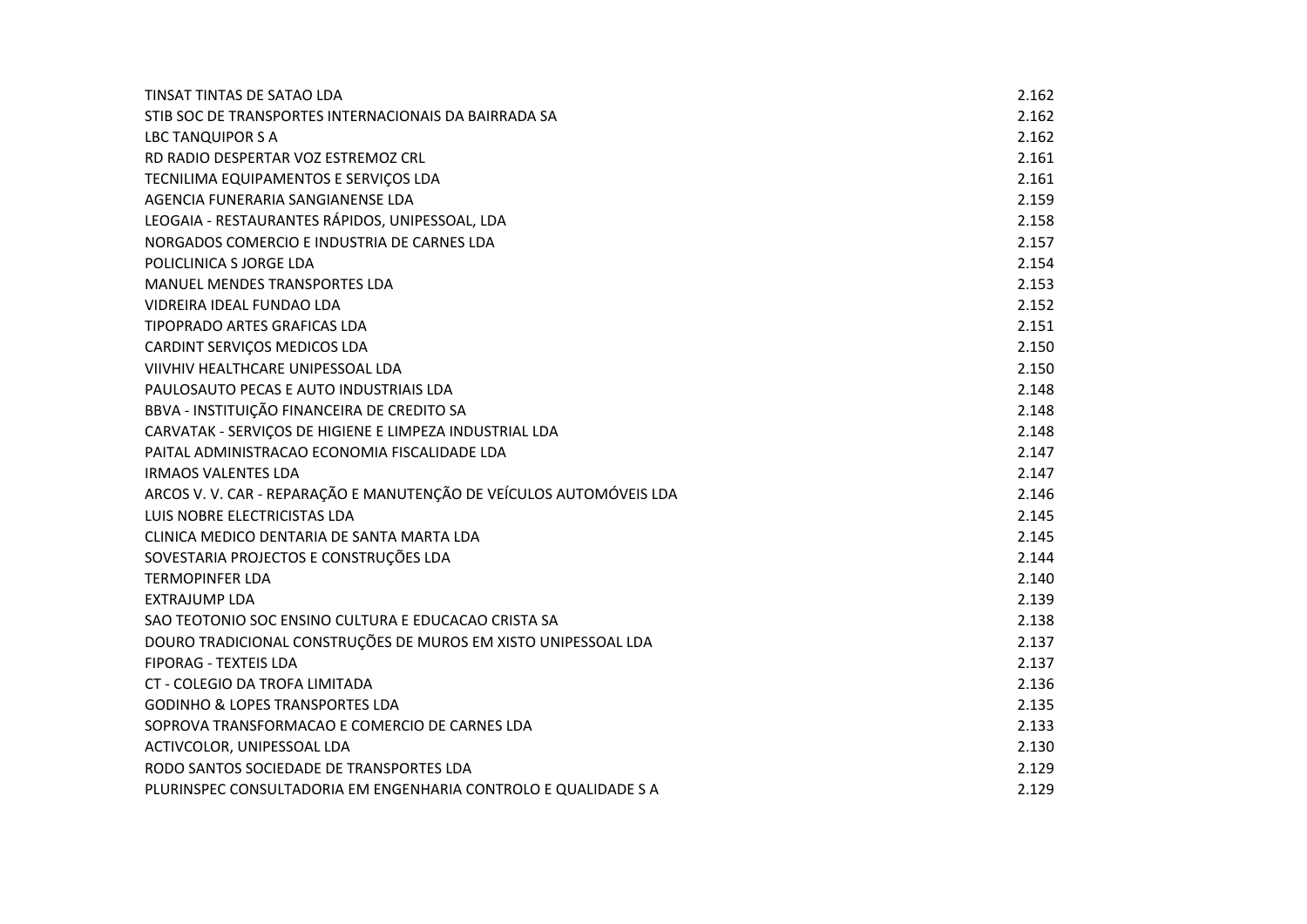| PORTFIN CONTABILIDADE E FISCALIDADE LDA                                  | 2.128 |
|--------------------------------------------------------------------------|-------|
| <b>CABRITA NUNES LDA</b>                                                 | 2.127 |
| SOCOPUL SOC CONSTRUÇÕES E OBRAS SA                                       | 2.125 |
| PREDIAL DA MONTANHEIRA S.A.                                              | 2.125 |
| SPECIAL BODY LDA                                                         | 2.125 |
| NOTAS CAMPESTRES CAMINHOS E INFRAESTRUTURAS DE LAZER UNIPESSOAL LDA      | 2.124 |
| MINI-MERCADO MARCO GONÇALVES UNIPESSOAL LDA                              | 2.124 |
| CANDEIAS CONSTRUÇÃO DE EDIFICIOS LDA                                     | 2.124 |
| MEADELA PECAS E ACESSORIOS AUTO LDA                                      | 2.124 |
| DURAO MATERIAIS DE CONSTRUCAO LDA                                        | 2.124 |
| AGENCIA FUNERARIA A MONTEMORENSE LDA                                     | 2.123 |
| CONTROLVET CT CONSULTADORIA ALIMENTAR SA                                 | 2.122 |
| CLIMACER CLIMATIZAÇÃO DO CENTRO LDA                                      | 2.122 |
| SOCIEDADE DE PESCA MIRADOURO S A                                         | 2.121 |
| PESSOAS E SISTEMAS CONSULTORIA EM GESTÃO E RECURSOS HUMANOS LDA          | 2.121 |
| PARREIRA TORRADO & FILHOS LDA                                            | 2.121 |
| FARMACIA CENTRAL RIACHENSE - UNIPESSOAL LDA                              | 2.120 |
| MARIA DE FATIMA PEREIRA UNIPESSOAL LDA                                   | 2.120 |
| CONSTRUÇÕES FRAGA DO RIO LDA                                             | 2.119 |
| <b>BENECAR - AUTOMOVEIS SA</b>                                           | 2.119 |
| ESTRILIA, CONFECÇÕES, UNIPESSOAL LDA                                     | 2.118 |
| PLANIMAGEM - PUBLICIDADE UNIPESSOAL LDA                                  | 2.118 |
| ROSA FIGUEIREDO & ANTÓNIO FERREIRA - COMÉRCIO DE FRUTAS LDA              | 2.118 |
| TICKETCODE COMERCIO E MONTAGEM DE EQUIPAMENTOS ELECTRICOS UNIPESSOAL LDA | 2.116 |
| <b>FARINHA &amp; FERNANDES TABACOS LDA</b>                               | 2.115 |
| ABILIO P CARNEIRO E FILHOS LDA                                           | 2.114 |
| PAULICO BIMBA CONSTRUÇÕES LDA                                            | 2.114 |
| <b>CANTO MOREIRA LDA</b>                                                 | 2.114 |
| LEONARDO SEQUEIRA CONSULTORES LDA                                        | 2.113 |
| <b>MARIO ARTUR MONTES LDA</b>                                            | 2.112 |
| VICTOR OLIVEIRA UNIPESSOAL LDA                                           | 2.112 |
| CLINICA DENTARIA PERSONAL UNIPESSOAL LDA                                 | 2.112 |
| TRANSPORTES LUIS HENRIQUE LDA                                            | 2.112 |
| VSL SISTEMAS PORTUGAL PRE ESFORÇO EQUIPAMENTO E MONTAGENS SA             | 2.112 |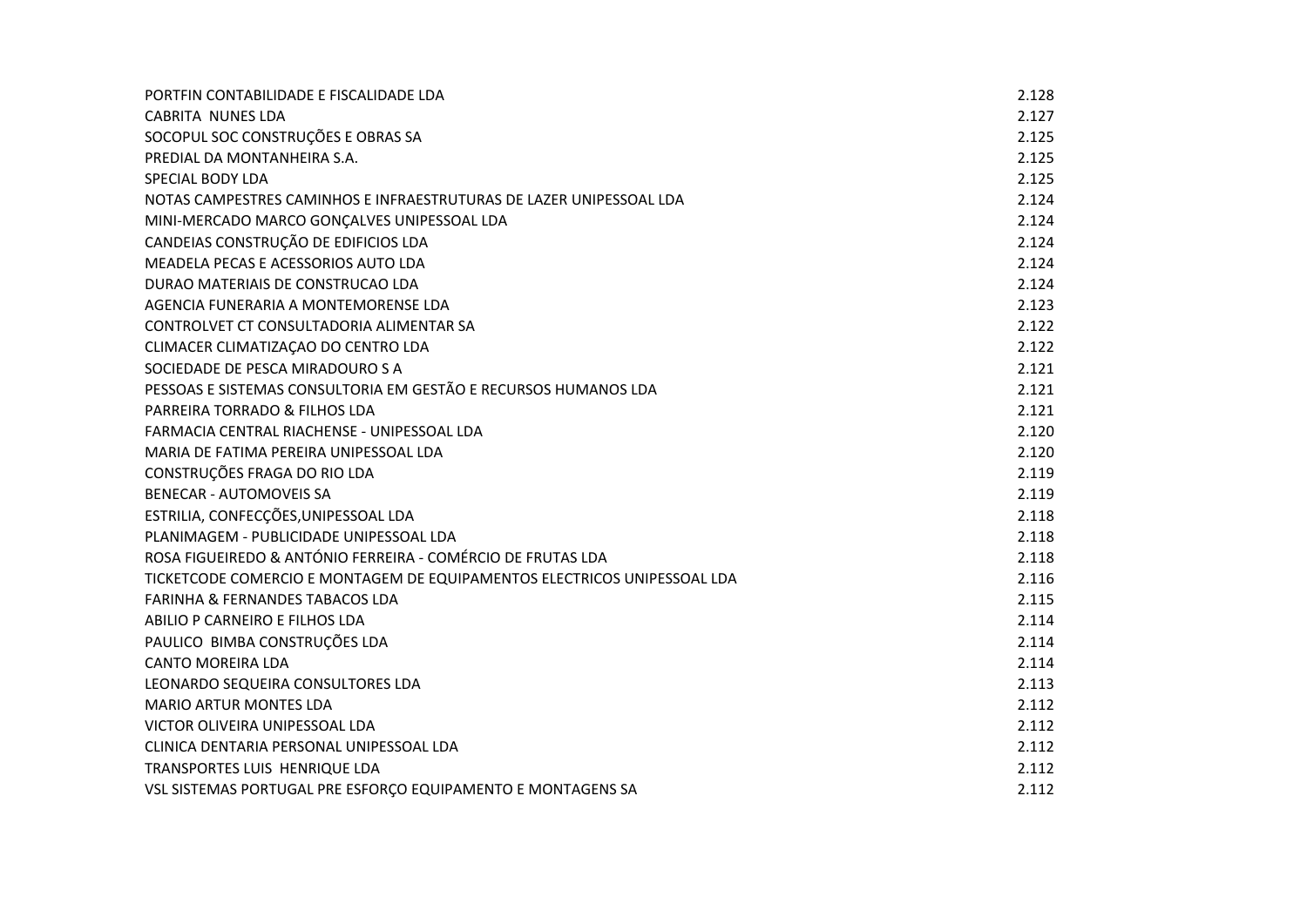| IMOALENTEJO SOCIEDADE DE MEDIAÇÃO IMOBILIARIA LDA           | 2.111 |
|-------------------------------------------------------------|-------|
| M E AL ACTIVIDADES HOTELEIRAS S A                           | 2.110 |
| MADMED SERVIÇOS MEDICOS E DENTARIOS LDA                     | 2.109 |
| ANGELO TAVARES UNIPESSOAL LDA                               | 2.106 |
| FARMACIA NOSSA SENHORA DE FATIMA SOCIEDADE UNIPESSOAL LDA   | 2.106 |
| EOLICA DE TENDAIS EMPREENDIMENTOS EOLICOS LDA               | 2.106 |
| AUTOMOVEIS RAUL PEREIRA LDA                                 | 2.105 |
| ANTONIO TEIXEIRA-MATERIAIS DE CONSTRUÇÃO LDA                | 2.102 |
| TRANSBAIRRO EMPRESA DE TRANSPORTES LDA                      | 2.102 |
| SERAFIM MENDES FILHOS LDA                                   | 2.101 |
| FAMA & PROVEITO - UNIPESSOAL LDA                            | 2.098 |
| C CAVACO MEDICOS DENTISTAS LDA                              | 2.097 |
| <b>ANTUNES &amp; FILHOS LDA</b>                             | 2.097 |
| <b>TRANSPORTES IZURTE, LDA</b>                              | 2.097 |
| <b>CLAVO LUSA CONGELADOS LDA</b>                            | 2.096 |
| JOSE & MARIA ALBINA INDUSTRIA DE CALÇADO LDA                | 2.094 |
| TRUNFO EXTRA - TRANSPORTE DE MERCADORIAS LDA                | 2.094 |
| AMBULANCIAS E TAXIS VOUGA LDA                               | 2.094 |
| EGEO - TECNOLOGIA E AMBIENTE, S.A.                          | 2.093 |
| COMSUALICENÇA INICIATIVAS VIRTUAIS COMERCIO ELECTRONICO LDA | 2.093 |
| ANGELO MESQUITA LDA                                         | 2.092 |
| LABORATORIOS QUIMICO FARMACEUTICOS CHIBRET LDA              | 2.092 |
| CODALTEX FABRICO DE CONFECCOES LDA                          | 2.092 |
| ANTONIO CANDEIAS CANALIZAÇÕES LDA                           | 2.092 |
| VIALOJAS - SOCIEDADE IMOBILIÁRIA S.A.                       | 2.091 |
| M N MOVEIS COMERCIO DE MOBILIARIO LDA                       | 2.090 |
| CELSO PEREIRA & SOBREIRA LDA                                | 2.090 |
| MIMOS A ESCOLHA - INDUSTRIA HOTELEIRA LDA                   | 2.089 |
| AMVC ARQUITECTOS ASSOCIADOS LDA                             | 2.088 |
| PRATA E PRATA LDA                                           | 2.088 |
| <b>ANTONIO MEIRELES SA</b>                                  | 2.087 |
| BROAS E BROINHAS - PADARIA UNIPESSOAL LDA                   | 2.086 |
| RIAKART MOTORES E ACESSORIOS PARA KARTS LDA                 | 2.086 |
| A FERNANDES & IRMAO LDA                                     | 2.085 |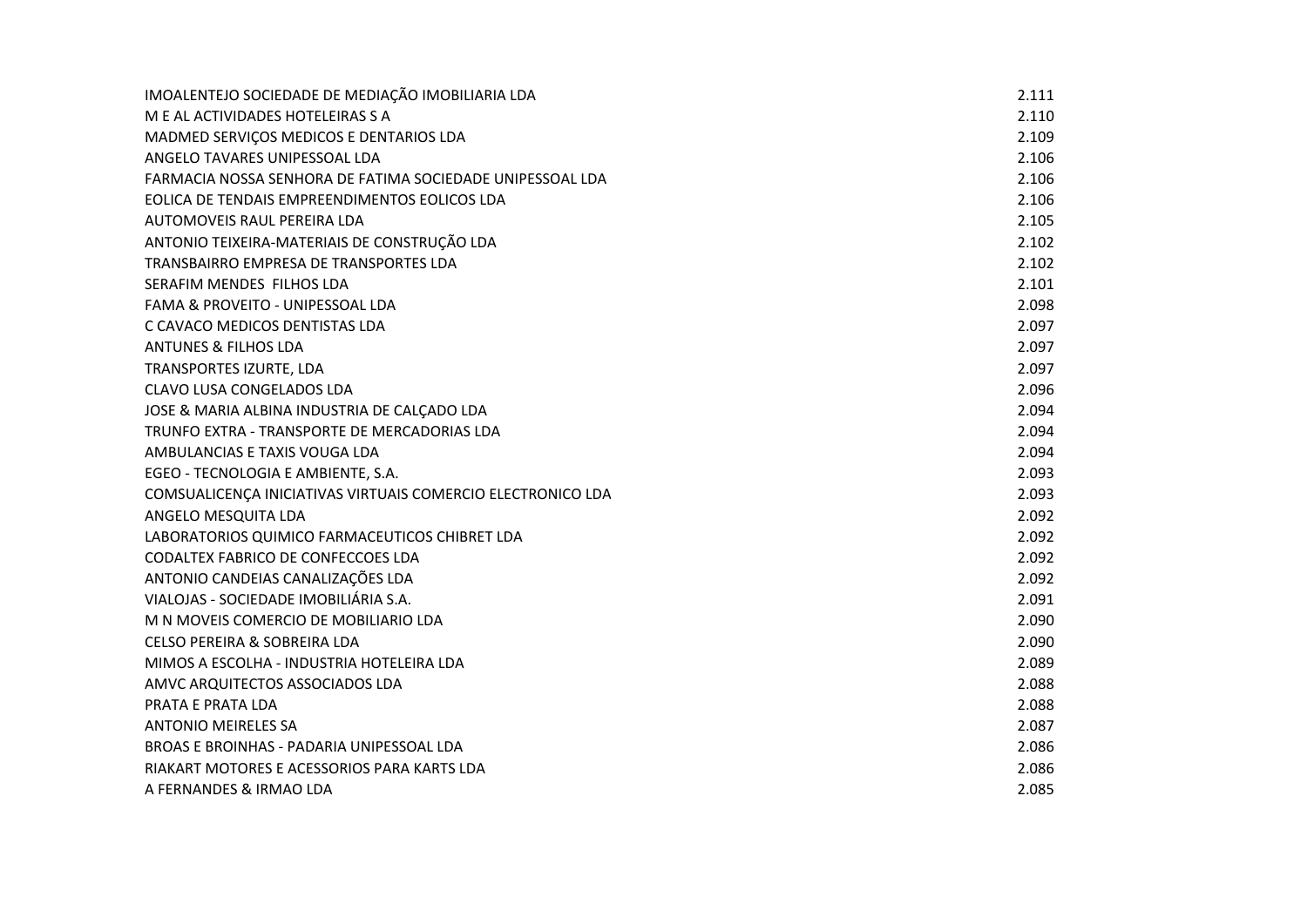| SOREV SEGUROS SOC DE MEDIAÇÃO DE SEGUROS LDA                                                   | 2.085 |
|------------------------------------------------------------------------------------------------|-------|
| <b>TRANSPORTES MATA &amp; FILHOS LDA</b>                                                       | 2.084 |
| SEM BARREIRAS MATERIAL DE REABILITACAO LDA                                                     | 2.083 |
| CONTABENTO CONTABILIDADE FISCALIDADE E INFORMATICA LDA                                         | 2.082 |
| SEASIDE COMERCIO E SERVIÇOS LDA ZONA FRANCA DA MADEIRA                                         | 2.081 |
| <b>IRMAOS PERES LDA</b>                                                                        | 2.081 |
| MEL JOÃO FRANCO UNIPESSOAL LDA                                                                 | 2.081 |
| GIBB PORTUGAL CONSULTORES DE ENGENHARIA GESTÃO E AMBIENTE SA                                   | 2.081 |
| SOUSA E GONCALVES LDA                                                                          | 2.080 |
| JORGE ROSAS VINHOS UNIPESSOAL LDA                                                              | 2.080 |
| ROTA LUNAR - TRANSPORTES UNIPESSOAL LDA                                                        | 2.080 |
| PROBOARD - ENGENHARIA ELECTROTÉCNICA, UNIPESSOAL, LDA                                          | 2.080 |
| ESKAPTOTAL - COMERCIO DE COMBUSTIVEIS LDA                                                      | 2.078 |
| TCC TECNICA E COMPONENTES DE CONSTRUÇÃO SA                                                     | 2.078 |
| RODOMECA TRANSPORTES LDA                                                                       | 2.078 |
| <b>CONSTRUCOES MENESES &amp; MC FADDEN LDA</b>                                                 | 2.077 |
| RAÇÕES - BRASILEIRO LDA                                                                        | 2.076 |
| AQUACOA SISTEMAS AMBIENTAIS UNIPESSOAL LDA                                                     | 2.076 |
| <b>XIRATRANS LDA</b>                                                                           | 2.075 |
| CENTRO DE PNEUS A RECTA DO CAMPO LDA                                                           | 2.075 |
| RESTOH RESTAURAÇÃO E CATERING S A                                                              | 2.074 |
| FLORENCE TRICOT - TRADING E MARKETING LDA ZONA FRANCA DA MADEIRA                               | 2.073 |
| <b>FUNERARIA DAS GALERIAS LDA</b>                                                              | 2.073 |
| TRANSPORTES E COMERCIO MARCIA LDA                                                              | 2.071 |
| PROFIGAIA - SOCIEDADE DE EDUCAÇÃO E FORMAÇÃO TECNOLOGICA E PROFISSIONAL LDA                    | 2.070 |
| REFRIGERAÇÃO E ESTRUTURAS METALICAS D'ALAGOA SA                                                | 2.066 |
| GESPACASUS CONSULTADORIA E SERVIÇOS EM GESTÃO LDA                                              | 2.066 |
| ANZIETTO SERVIÇOS E COMERCIO LDA                                                               | 2.065 |
| MANUEL JESUS VIEIRA MARTINS LDA                                                                | 2.064 |
| LUIS MIGUEL CASTILHO SOCIEDADE LDA                                                             | 2.063 |
| PETROPENENSE UNIPESSOAL LDA                                                                    | 2.063 |
| LOGBA LOGISTICA DE PRODUTOS ALIMENTARES E BEBIDAS LDA                                          | 2.063 |
| BLUE SPRING - SISTEMAS DE INFORMAÇÃO LDA                                                       | 2.059 |
| CLIMALENTEJO COMERCIO E INSTALAÇÃO DE EQUIPAMENTOS DE CLIMATIZAÇÃO CONFORTO E REDES DE GAZ LDA | 2.059 |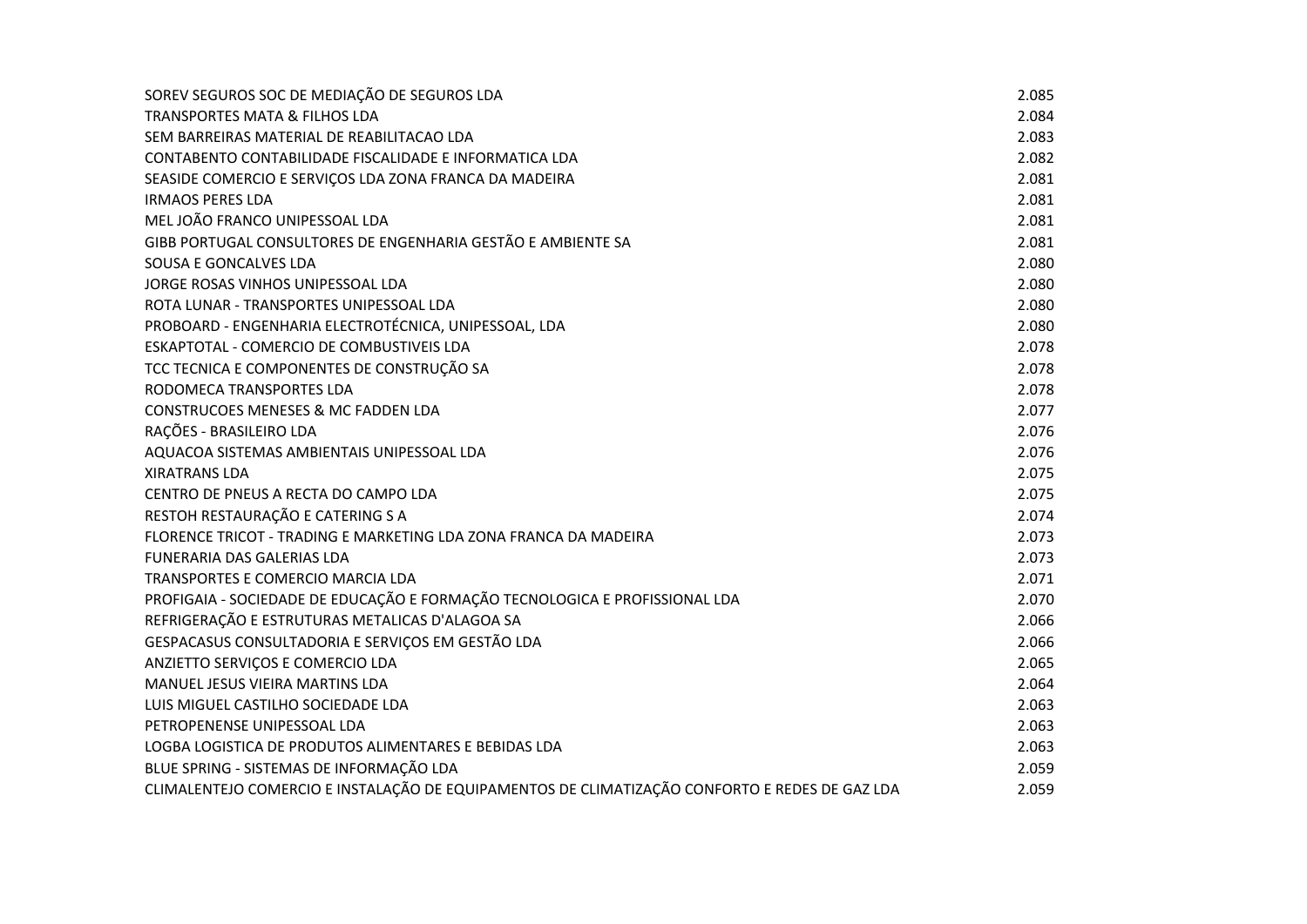| MESA MANUTENÇÃO ENGENHARIA E SERVIÇOS DE AERONAVES LDA                            | 2.057 |
|-----------------------------------------------------------------------------------|-------|
| AUTO ALVALADENSE LDA                                                              | 2.057 |
| <b>SIMOES LDA</b>                                                                 | 2.056 |
| RIVAZ QUIMICA SA                                                                  | 2.056 |
| JOSE MARTINS FERREIRA GOMES LDA                                                   | 2.056 |
| CM SOC DE MEDIACAO DE SEGUROS LDA                                                 | 2.055 |
| FERRALUM INDUSTRIA DE FERRO E ALUMINIO LDA                                        | 2.054 |
| ANTONIO SILVA CAMPOS E FILHOS LDA                                                 | 2.054 |
| <b>EASYNVEST S A</b>                                                              | 2.054 |
| PROGALSA LDA                                                                      | 2.054 |
| VIANA MUSICA ARTIGOS MUSICAIS UNIPESSOAL LDA                                      | 2.054 |
| JOAO ANTONIO JESUS MARTINS HERD COMERCIO MADEIRAS LDA                             | 2.053 |
| ANSITERM - ENGENHARIA UNIPESSOAL LDA                                              | 2.052 |
| CONSTRUPENOA - CONSTRUÇÕES LDA                                                    | 2.052 |
| PROSPERITAS - AGENCIA DE PUBLICIDADE LDA                                          | 2.052 |
| JOÃO CARRILHO & FILHOS LDA                                                        | 2.051 |
| MOVIPINHO INDUSTRIA TRANSFORMAÇÃO MADEIRAS LDA                                    | 2.049 |
| DICA GARANTIDA - LDA                                                              | 2.047 |
| <b>TRANSPORTES BATISTA &amp; LOPES LDA</b>                                        | 2.047 |
| MILKILOS - TRANSPORTES UNIPESSOAL LDA                                             | 2.047 |
| TRANSPORTES JORGE MAIA SOCIEDADE UNIPESSOAL LDA                                   | 2.047 |
| SALPERTON COMERCIO INTERNACIONAL E SERVIÇOS UNIPESSOAL LDA ZONA FRANCA DA MADEIRA | 2.047 |
| <b>VULCANIZADORA BORBENSE LDA</b>                                                 | 2.046 |
| AGENCIA FUNERARIA RAINHA SANTA MAFALDA UNIPESSOAL LDA                             | 2.046 |
| TAVIRA GRAN PLAZA S A                                                             | 2.046 |
| POLIVALENCIA -REFRIGERAÇÃO AVAC ELECTRICIDADE E TUBAGENS UNIPESSOAL LDA           | 2.045 |
| PIRES DE MATOS & PINHEIRO TORRES - SOCIEDADE DE REVISORES OFICIAIS DE CONTAS      | 2.044 |
| FONTÃO AUTO REPARAÇÃO AUTOMOVEIS E MONTAGEM DE PNEUS LDA                          | 2.043 |
| INOVCAPITAL - SOCIEDADE DE CAPITAL DE RISCO SA                                    | 2.043 |
| CUMES DO AÇOR, TURISMO, LAZER E AVENTURA LDA                                      | 2.043 |
| CASAMOLDURA COMERCIO DE MOLDURAS LDA                                              | 2.042 |
| OMRON ELECTRONICS IBERIA S A SUCURSAL EM PORTUGAL                                 | 2.042 |
| SECURITAS SERVICOS E TECNOLOGIA SEGURANCA SA                                      | 2.042 |
| ESTECOL ESCRITORIO TECNICO CONTABILIDADE LDA                                      | 2.041 |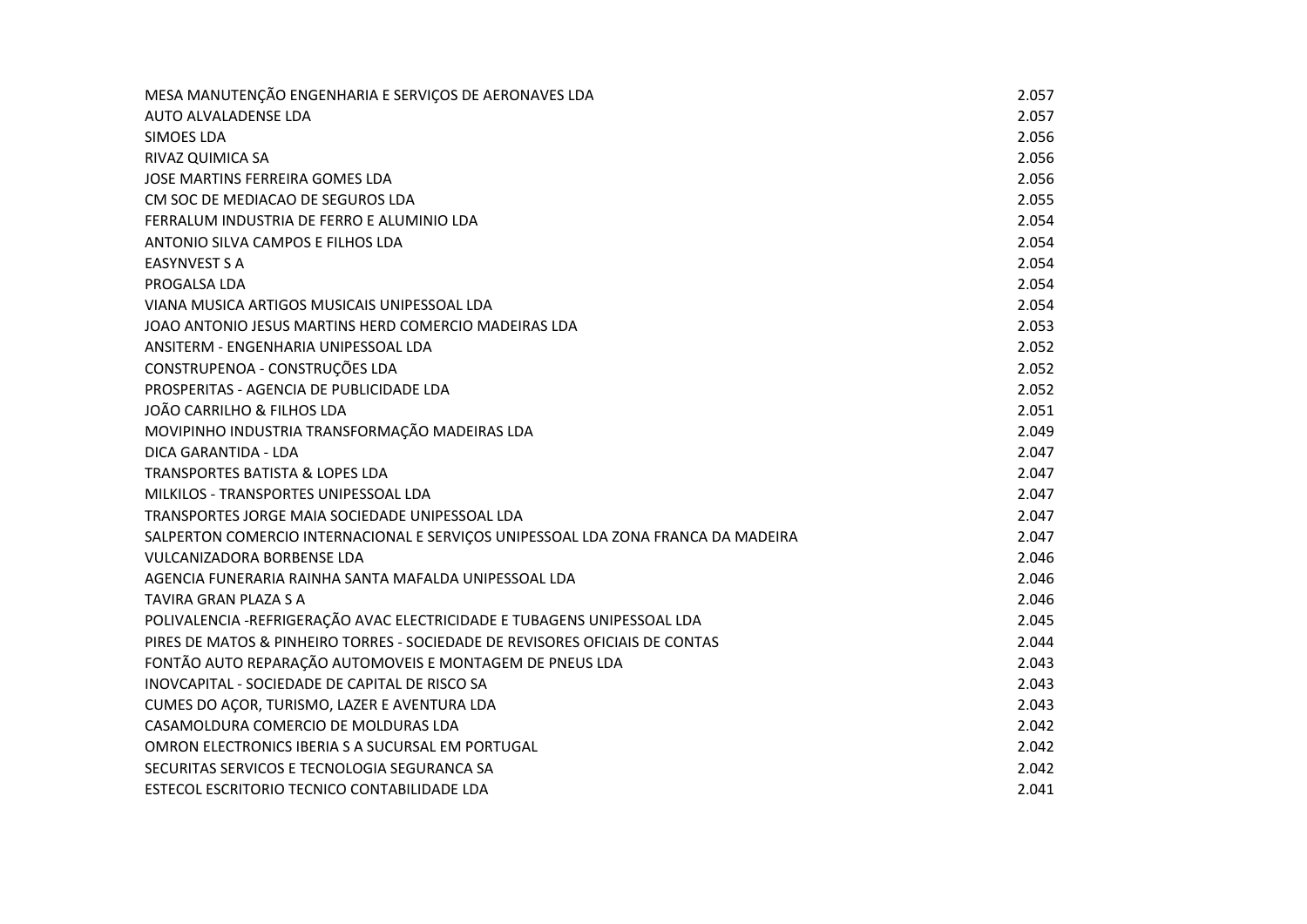| <b>GAMA OLIVEIRA E VIEIRA LDA</b>                           | 2.041 |
|-------------------------------------------------------------|-------|
| ARGOCOJA COMERCIO DE MATERIAIS DE CONSTRUÇÃO LDA            | 2.039 |
| LINOSINES COMPRA E VENDA DE IMOVEIS LDA                     | 2.039 |
| QUEIMADO - SOCIEDADE ELECTROTECNICA LDA                     | 2.038 |
| EXCELLENT LUX UNIPESSOAL LDA                                | 2.037 |
| OURIMIRA PRE ESFORÇADOS LDA                                 | 2.037 |
| SOAJO 2009, UNIPESSOAL, LDA                                 | 2.034 |
| PAVICORFEL DEMOLIÇÃO E CONSTRUÇÃO DE PAVIMENTOS SA          | 2.034 |
| SILVESTRE GOMES MARQUES UNIPESSOAL LDA                      | 2.033 |
| 2 BILRO + 1 - PROJECTOS DE ENGENHARIA E DESIGN LDA          | 2.032 |
| CAPITEC INSTALAÇÕES TECNICAS LDA                            | 2.031 |
| NICOLETTE & JOSE JULIO LDA                                  | 2.031 |
| JOSE PEREIRA DE SOUSA LDA                                   | 2.031 |
| MARIA DA CONCEIÇÃO LIBANIO MONTEIRO LDA                     | 2.031 |
| EGICAMAUTO UNIPESSOAL LDA                                   | 2.030 |
| METODOS INOVADORES LDA                                      | 2.030 |
| SACORK UNIPESSOAL LDA                                       | 2.030 |
| CONSTRUCOES QUARESMA & CRISTINA LDA                         | 2.029 |
| SAFMARINE PORTUGAL - AGENTES DE NAVEGAÇÃO LDA               | 2.029 |
| DENTALPASSOS - COMERCIO DE MATERIAL DENTARIO UNIPESSOAL LDA | 2.027 |
| APOSTANARMONIA - CLÍNICA DENTÁRIA, LDA                      | 2.027 |
| ABBOTT II PRODUCTS, LDA                                     | 2.026 |
| CCL PLASTICOS PARA A INDUSTRIA LDA                          | 2.024 |
| CARLOS & JORGE GONÇALVES COMERCIO E REPARAÇÃO AUTO LDA      | 2.023 |
| AUDIO VELOSO PRODUÇÕES LDA                                  | 2.023 |
| PARQUE CAMPISMO ILHA PESSEGUEIRO PORTO COVO LDA             | 2.023 |
| <b>DUARTE &amp; PEDROSO LDA</b>                             | 2.023 |
| CHARIB GESTÃO DE CONDOMINIOS UNIPESSOAL LDA                 | 2.023 |
| ARVOVALOR UNIPESSOAL LDA                                    | 2.022 |
| ELETECPOR PRODUÇÃO E MONTAGENS ELECTRICAS UNIPESSOAL LDA    | 2.021 |
| MOVEIS CANEIRO COMERCIO DE MOBILIARIO LDA                   | 2.021 |
| <b>VARINCO FERRAGENS LDA</b>                                | 2.021 |
| PLENTIJUMP COMERCIO DE PNEUS LDA                            | 2.019 |
| CRUZ E FILHOS MOBILIARIO E SANITARIOS LDA                   | 2.018 |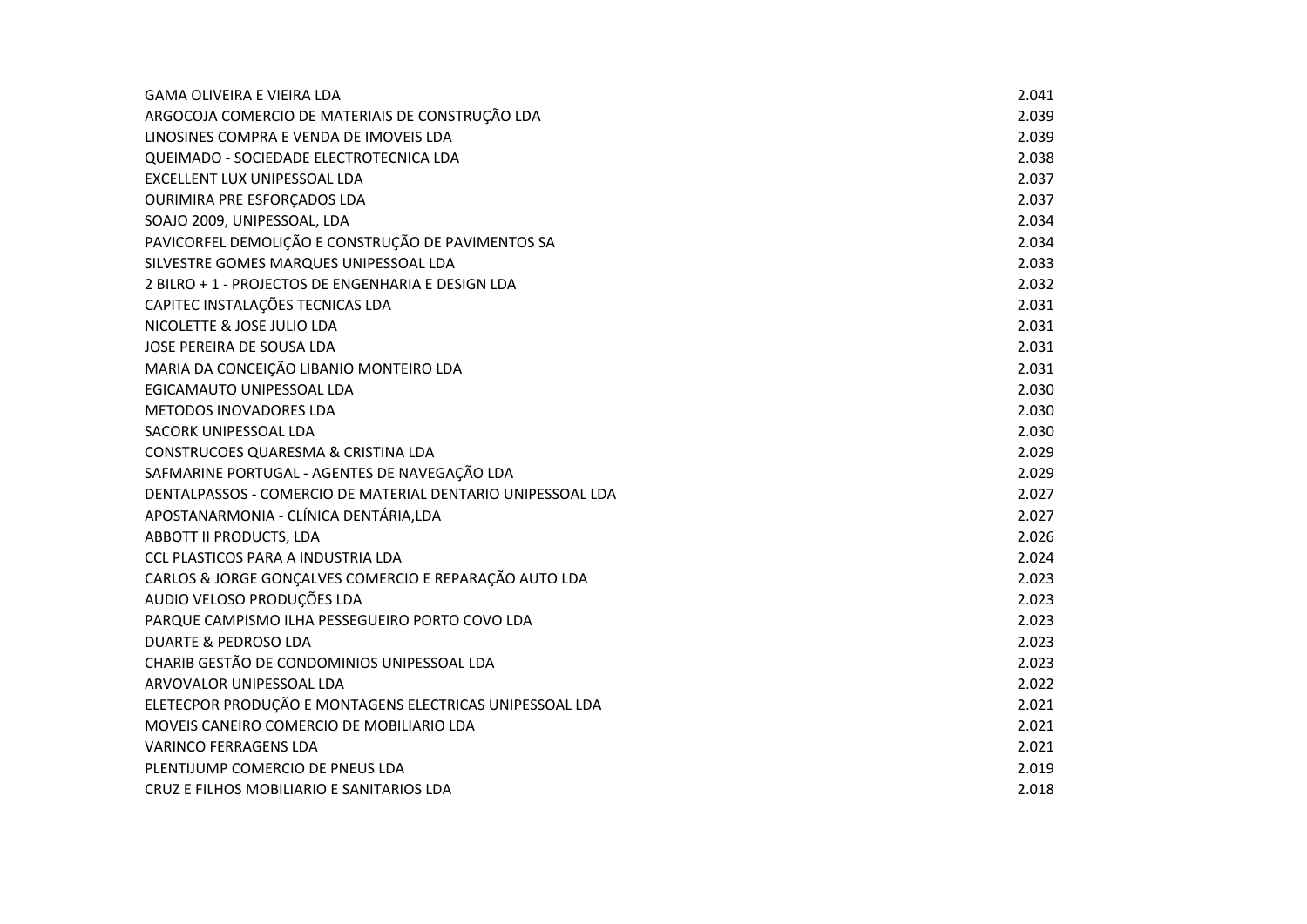| <b>TAKE THE WIND - LDA</b>                                                 | 2.018 |
|----------------------------------------------------------------------------|-------|
| MUNDIVISÃO - OPTICA LDA                                                    | 2.018 |
| <b>QUINTA DA BELOURA GOLFE SA</b>                                          | 2.017 |
| BBFORM CONSULTING ENGENHEIROS CONSULTORES SA                               | 2.017 |
| <b>TRANSPORTES NOGUEIRA E SILVA LDA</b>                                    | 2.017 |
| TCR DESENVOLVIMENTO E PROMOÇÃO DO TURISMO CULTURAL E RELIGIOSO CRL         | 2.017 |
| FARMACIA GONÇALVES DE MARIA DA CONCEIÇÃO GONÇALVES SOC UNIPESSOAL LDA      | 2.016 |
| <b>ENDIPREV LDA</b>                                                        | 2.016 |
| EUROALMEIDA TRANSPORTES LDA                                                | 2.016 |
| CARLOS PISCO & FREITAS COMERCIO DE PEÇAS E ACESSORIOS AUTO LDA             | 2.015 |
| QCERT - ENGENHARIA CONSULTORIA E FORMAÇÃO LDA                              | 2.014 |
| SODOSA - SOCIEDADE COMERCIAL E INDUSTRIAL DE PRODUTOS PARA ALIMENTAÇÃO LDA | 2.014 |
| AGENCIA FUNERARIA VAZ LIMITADA                                             | 2.013 |
| PASTELARIA DO CASTELO LDA                                                  | 2.013 |
| ALUTAIPAS COMERCIO POR GROSSO DE MATERIAIS DE CONSTRUÇÃO LDA               | 2.013 |
| SALVAT EDITORES PORTUGAL, SOCIEDADE UNIPESSOAL LDA                         | 2.013 |
| <b>CASTRO GONÇALVES LDA</b>                                                | 2.012 |
| AGENCIA FUNERARIA LEITE LDA                                                | 2.012 |
| <b>CMN SPORT LIMITADA</b>                                                  | 2.011 |
| ARNALDO FIGUEIREDO DA SILVA LDA                                            | 2.011 |
| MARANTA MALHAS E CONFECCOES LDA                                            | 2.011 |
| FIRMQUESTIONS-SOLUÇÕES AMBIENTAIS UNIPESSOAL LDA                           | 2.011 |
| MAOS DADAS ACTIVIDADES EDUCATIVAS LDA                                      | 2.011 |
| CONSTRUÇÕES MATOS REBOLA LDA                                               | 2.010 |
| NUTRIANI NUTRIÇÃO ANIMAL SOCIEDADE UNIPESSOAL LDA                          | 2.010 |
| EXTINTORMOR MATERIAL CONTRA INCENDIOS SINALIZAÇÃO E SEGURANÇA LDA          | 2.009 |
| TOL TRANSPORTES E OPERAÇÕES DE LOGISTICA LDA                               | 2.008 |
| CIVI 4 PROJECTISTAS E CONSULTORES DE ENGENHARIA CIVIL LDA                  | 2.008 |
| AMWAY PORTUGAL SUCURSAL                                                    | 2.006 |
| HERDADES CHAFARIZ SALGUEIRO LDA                                            | 2.006 |
| CASA ALBUQUERQUE COMERCIO DE LIVRARIA E PAPELARIA LDA                      | 2.004 |
| MAGPOINT CONTABILIDADE E AUDITORIA LDA                                     | 2.004 |
| POLINSUR MEDIAÇÃO DE SEGUROS LDA                                           | 2.003 |
| <b>CONSTRUCOES TERVA LDA</b>                                               | 2.003 |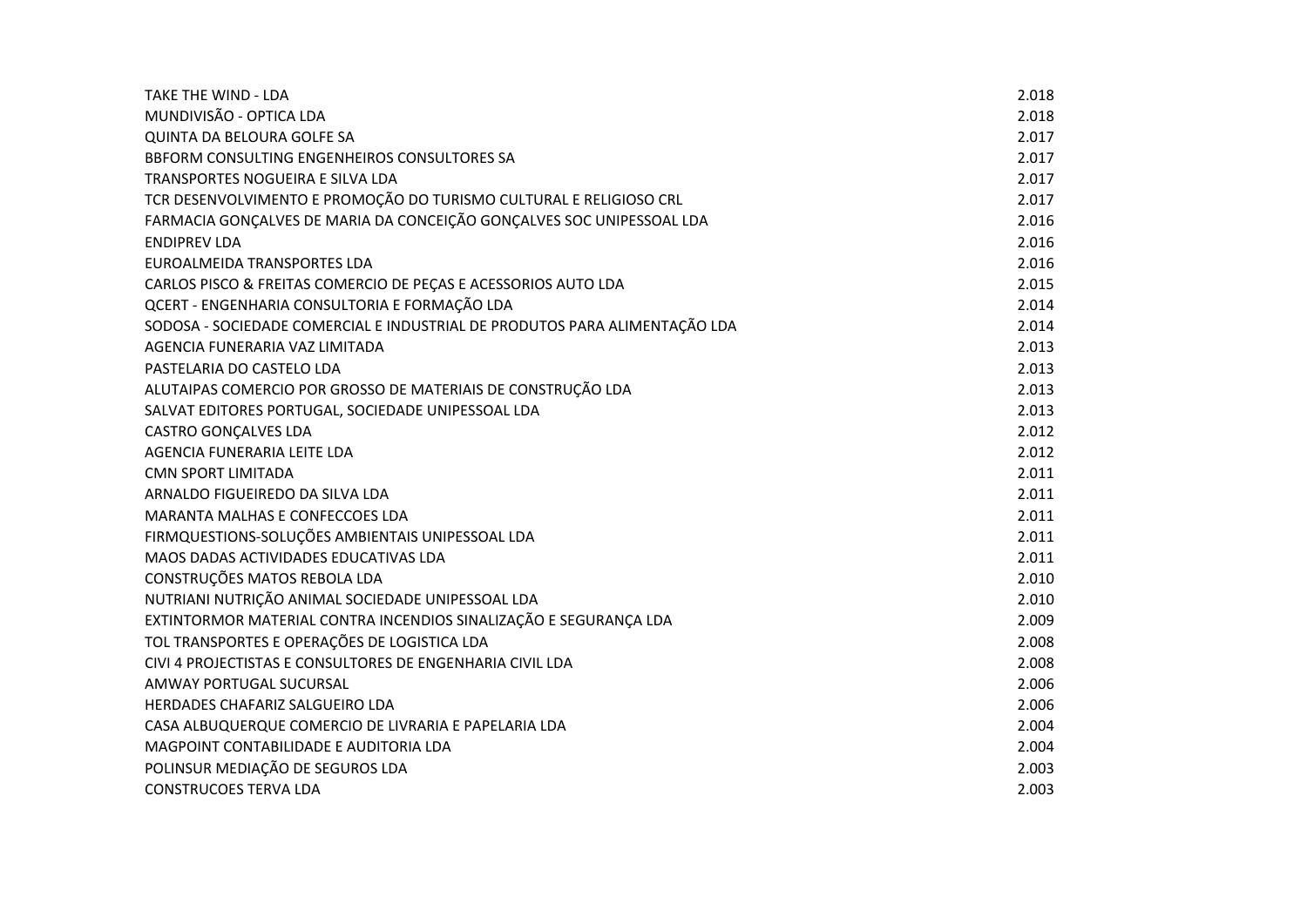| IMOSANTANTONIOINTER - SOCIEDADE DE GESTÃO IMOBILIARIA LDA                         | 2.002 |
|-----------------------------------------------------------------------------------|-------|
| CARLOS LOUZEIRO SERVIÇOS DE TOPOGRAFIA LDA                                        | 2.002 |
| VALDEMAR DE JESUS XAVIER, SOCIEDADE UNIPESSOAL LDA                                | 2.001 |
| ANUNCIALINA - COMUNICAÇÃO LDA                                                     | 2.001 |
| TRICOLINA - PARQUES DE DIVERSÃO INFANTIL LDA                                      | 2.001 |
| BRALIS SOC INDUSTRIAL EMPREENDIMENTOS E CONSTRUCOES LDA                           | 2.000 |
| FINPRO, SCR, S.A.                                                                 | 2.000 |
| LCW - CONSULT LDA                                                                 | 2.000 |
| <b>ALENTIMBER LDA</b>                                                             | 1.999 |
| AGOSTINHO DE SOUSA ALVES SOCIEDADE UNIPESSOAL LDA                                 | 1.999 |
| CASTELBRITAS TRANSPORTES DE MERCADORIAS E COMERCIO DE MATERIAIS DE CONSTRUCAO LDA | 1.999 |
| <b>COSTA &amp; NEVES LDA</b>                                                      | 1.999 |
| LEXSEGUR - SEGURANÇA PRIVADA, FORMAÇÃO E PRESTAÇÃO DE SERVIÇOS, S.A               | 1.999 |
| BLUEFILE - CONSULTORES DE GESTÃO, LDA                                             | 1.999 |
| SERVEMPRESAS ORGANIZACAO E CONTABILIDADE EMPRESAS LDA                             | 1.999 |
| <b>LABORATORIOS SARBEC LDA</b>                                                    | 1.998 |
| JANZ CONTADORES DE ENERGIA S A                                                    | 1.998 |
| MEDEANA SERVIÇOS DE TELECOMUNICAÇÕES MEDIDAS E ANALISES LDA                       | 1.998 |
| O BARQUINHO ESTABELECIMENTO DE ENSINO LDA                                         | 1.998 |
| A CARLOS MAGRO LDA                                                                | 1.997 |
| ANTONIO RAIADO LDA                                                                | 1.995 |
| CONSTRUÇÕES PREDICALVELOS UNIPESSOAL LDA                                          | 1.993 |
| FILIPE NOGUEIRA ALVES ARQUITECTURA RECUPERACAO E PLANEAMENTO LDA                  | 1.992 |
| PETROPEN - COMERCIALIZAÇÃO E DISTRIBUIÇÃO DE COMBUSTÍVEIS LDA                     | 1.992 |
| BROTHER IBERIA S L SUCURSAL EM PORTUGAL                                           | 1.992 |
| CONSTRUÇÕES FERNANDO MANUEL FERNANDES LOURENÇO UNIPESSOAL LDA                     | 1.991 |
| CSAF CENTRO SAUDE ANIMAL DE FARO UNIPESSOAL LDA                                   | 1.991 |
| SÓPÉGADA - COMÉRCIO DE CALÇADO, IMPORTAÇÃO E EXPORTAÇÃO LDA                       | 1.991 |
| APARICIO MORAIS E FILHOS LDA                                                      | 1.991 |
| RIBAPAO SOC PANIFICADORA LDA                                                      | 1.991 |
| AUGUSTO CAIXINHA REPARAÇÃO AUTOMOVEL LDA                                          | 1.989 |
| OLEOFAT - COMBUSTÍVEIS E LUBRIFICANTES S.A.                                       | 1.988 |
| ALMOFADA DA CALÇADA UNIPESSOAL LDA                                                | 1.986 |
| INTERNACIONAL PAINT IBERIA LDA                                                    | 1.985 |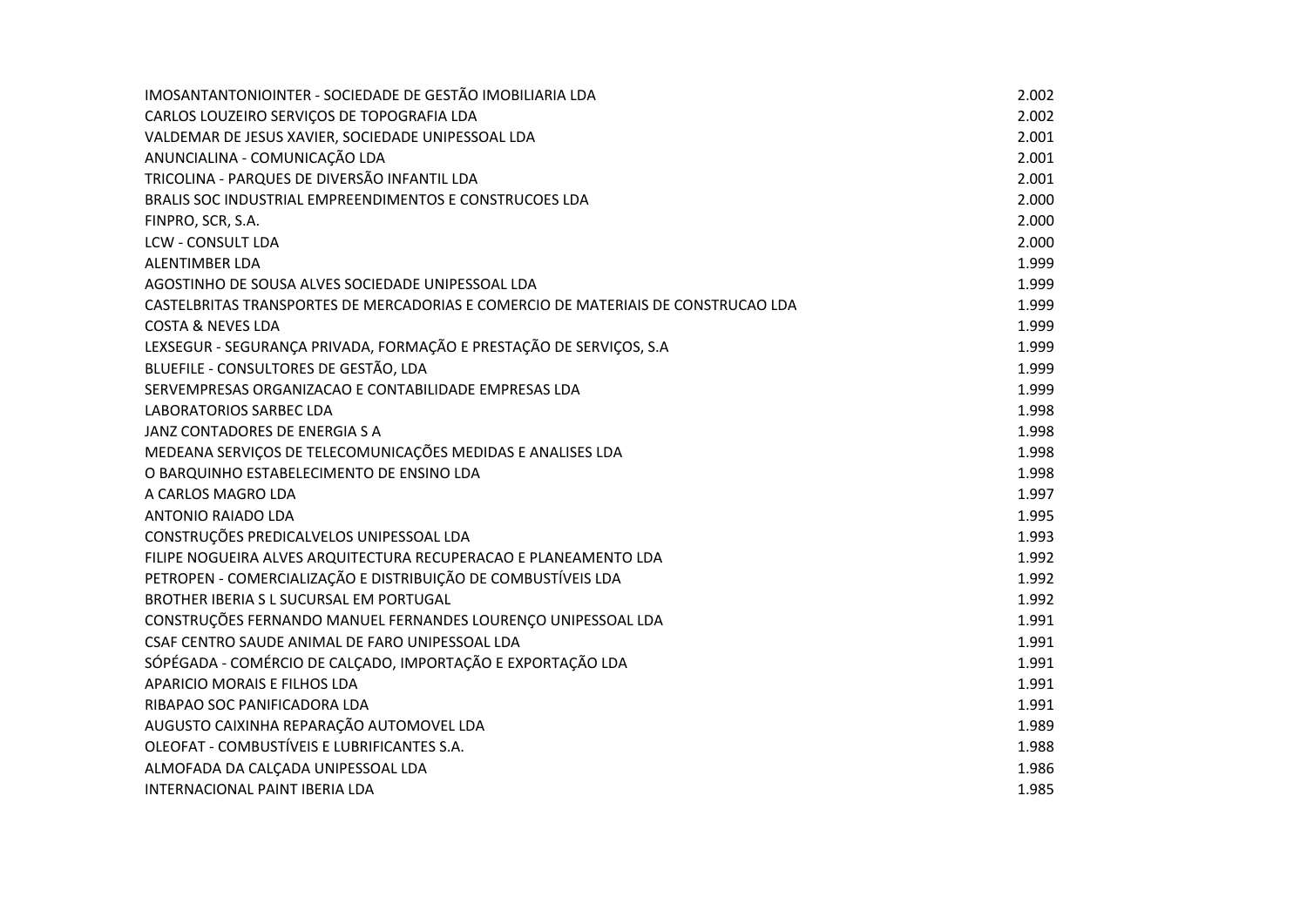| AQUATESTE ANALISES E TRATAMENTO DE AGUAS LDA                                         | 1.984 |
|--------------------------------------------------------------------------------------|-------|
| MORBEL MARMORES E GRANITOS VISEU LDA                                                 | 1.983 |
| PLIMAT - PLÁSTICOS INDUSTRIAIS MATOS, S.A.                                           | 1.983 |
| MIGUEL ALVES CLINICA MEDICO DENTARIA DO SARDOALUNIPESSOAL LDA                        | 1.983 |
| SABRAB-ENGENHARIA - PROJECTOS FISCALIZAÇÃO E GESTÃO DE OBRAS LDA                     | 1.981 |
| D X S SOCIEDADE DE CONSTRUÇÕES LIMITADA                                              | 1.981 |
| TRANSPORTES A V E V LDA                                                              | 1.980 |
| N E T E A - NATURAL ENERGY TECNOLOGIAS DE ENERGIA E AMBIENTE LDA                     | 1.979 |
| PÃO QUENTE CAFE PADARIA E PASTELARIA LDA                                             | 1.978 |
| OPTICA BARBOSA LDA                                                                   | 1.976 |
| SOL D'ARENA LDA                                                                      | 1.976 |
| IRMÃOS PESTANA - SERRALHARIA E CAIXILHARIA DE ALUMÍNIOS, LDA                         | 1.975 |
| P.L.N. - DEUS PINHEIRO, FERREIRA DE LEMOS E PITA NEGRÃO - SOCIEDADE DE ADVOGADOS, RL | 1.974 |
| EUROVIDA COMPANHIA DE SEGUROS DE VIDA SA                                             | 1.973 |
| PELLETS POWER LDA                                                                    | 1.972 |
| AMADEU CARVALHO LDA                                                                  | 1.972 |
| <b>VIEIRA E FREITAS LDA</b>                                                          | 1.971 |
| MONDIMOVEL IMOBILIARIA E CONSTRUCAO SA                                               | 1.970 |
| HUMBERTO RODRIGUES - ILUMINAÇÕES UNIPESSOAL LDA                                      | 1.970 |
| CAIXA DE CREDITO AGRICOLA MUTUO DE POVOA DE VARZIM, VILA DO CONDE E ESPOSENDE CRL    | 1.969 |
| DOURO AZUL SOCIEDADE MARITIMO TURISTICA S A                                          | 1.969 |
| ARTUR ALVES DE FREITAS & FILHOS LDA                                                  | 1.967 |
| TRANSORADA SOCIEDADE DE TRANSPORTES LDA                                              | 1.967 |
| PICARODINHAS COMERCIO DE VEICULOS AUTOMOVEIS LDA                                     | 1.967 |
| NORBERTO COSTA TELES E FILHOS LDA                                                    | 1.967 |
| JOAQUIM TORRES DA SILVA LDA                                                          | 1.966 |
| BIOTECA PRESERVAÇÃO DE CELULAS ESTAMINAIS S A                                        | 1.966 |
| TELCABO TELECOMUNICACOES E ELECTRICIDADE LDA                                         | 1.965 |
| CLINICA DE ENTRE SANTOS MEDICINA DENTARIA LDA                                        | 1.965 |
| ATLANTIDA SOFTWARE UNIPESSOAL LDA                                                    | 1.965 |
| CLIMEMED MEDICINA DENTARIA LDA                                                       | 1.963 |
| ALBERTO LOBO DAS NEVES JUNIOR - SERVIÇOS MEDICOS UNIPESSOAL LDA                      | 1.961 |
| BRAGANÇAUTO COMERCIO DE AUTOMOVEIS LDA                                               | 1.961 |
| FERREIRA & CID - ACTIVIDADES HOTELEIRAS LDA                                          | 1.961 |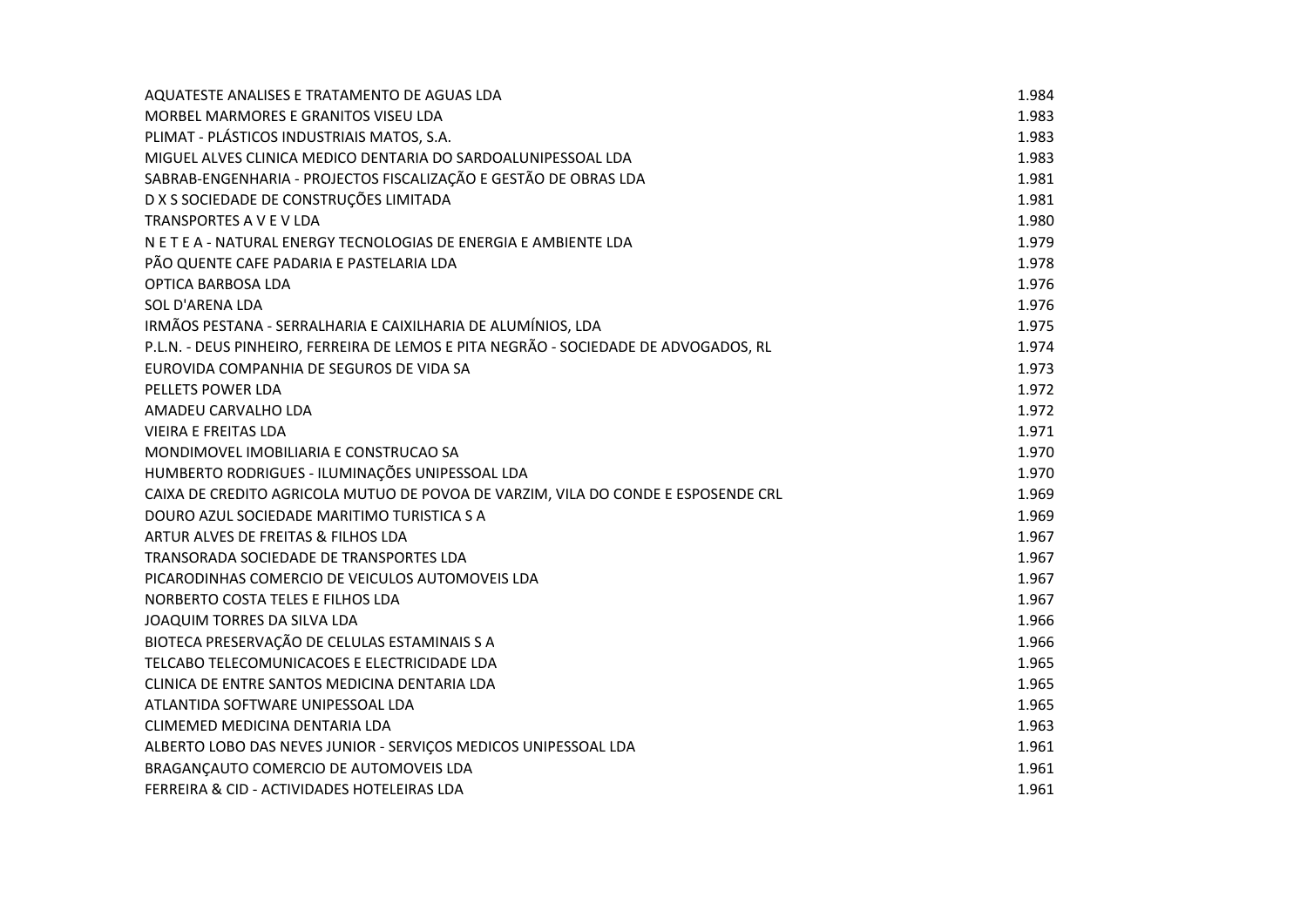| PENSAFACIL UNIPESSOAL LDA                                                               | 1.961 |
|-----------------------------------------------------------------------------------------|-------|
| CENTRO DE FISIOTERAPIA DO PINHAL INTERIOR LDA                                           | 1.961 |
| DROGARIA SALDANHA LDA                                                                   | 1.960 |
| SOLVENAG LDA                                                                            | 1.959 |
| VIUVA JOSE MIGUEL PINTO LDA                                                             | 1.958 |
| JOSE MARQUES SIMPLICIO LDA                                                              | 1.957 |
| <b>DIAS &amp; PINTO LDA</b>                                                             | 1.957 |
| A JOANINHA DOIS - PASTELARIA E PADARIA E EXPLORAÇÃO DE BARES LDA                        | 1.956 |
| ORIGEM REQUINTADA - COMPRA E VENDA DE IMOVEIS LDA                                       | 1.956 |
| TRANSPORTES HELDER FILIPE UNIPESSOAL LDA                                                | 1.955 |
| J G PHONES COMERCIO DE TERMINAIS MOVEIS E ACESSORIOS DE TELECOMUNICAÇÕES UNIPESSOAL LDA | 1.955 |
| G G TRANSPORTES UNIPESSOAL LDA                                                          | 1.954 |
| DAIREGÁS - COMÉRCIO DE PRODUTOS PETROLIFEROS LDA                                        | 1.954 |
| TEODORO GOMES ALHO S A                                                                  | 1.954 |
| <b>ESTEVES E NUNES LDA</b>                                                              | 1.954 |
| PINORVAL- INDUSTRIA DE MADEIRAS SA                                                      | 1.953 |
| AGENCIA FUNERARIA PECURTO LDA                                                           | 1.951 |
| JOSE SILVA CARVALHO - CATERING S A                                                      | 1.950 |
| <b>REVES &amp; REVES LDA</b>                                                            | 1.950 |
| CULTURALIA VIAGENS TURISMO E ANIMACAO LDA                                               | 1.950 |
| ARMENIO MOTA LDA                                                                        | 1.949 |
| EDIT VALUE CONSULTORIA EMPRESARIAL LDA                                                  | 1.946 |
| PECOFIL - COMERCIO DE COMBUSTIVEIS LDA                                                  | 1.944 |
| <b>LENOBETAO SA</b>                                                                     | 1.943 |
| SALSICHARIA HELDER LDA                                                                  | 1.943 |
| TUEQUIL TUBOS E EQUIPAMENTOS HIDRAULICOS LDA                                            | 1.943 |
| PEREIRA E FILHOS LDA                                                                    | 1.939 |
| SOBERBO REPASTO - UNIPESSOAL LDA                                                        | 1.939 |
| SOCIEDADE AGROPECUARIA JOÃO COSTA & FILHOS LDA                                          | 1.939 |
| <b>FONSECA &amp; IRMAO LDA</b>                                                          | 1.936 |
| CLINICA MEDICA DENTARIA DR NUNO CARDOSO LDA                                             | 1.935 |
| AROXAMBIENTE - CONSTRUÇÕES METALICAS S A                                                | 1.934 |
| <b>OURIVIDRO VIDREIRA OURIENSE S A</b>                                                  | 1.933 |
| MATEUS PALRICAS CONSTRUCOES E SERRALHARIA LDA                                           | 1.932 |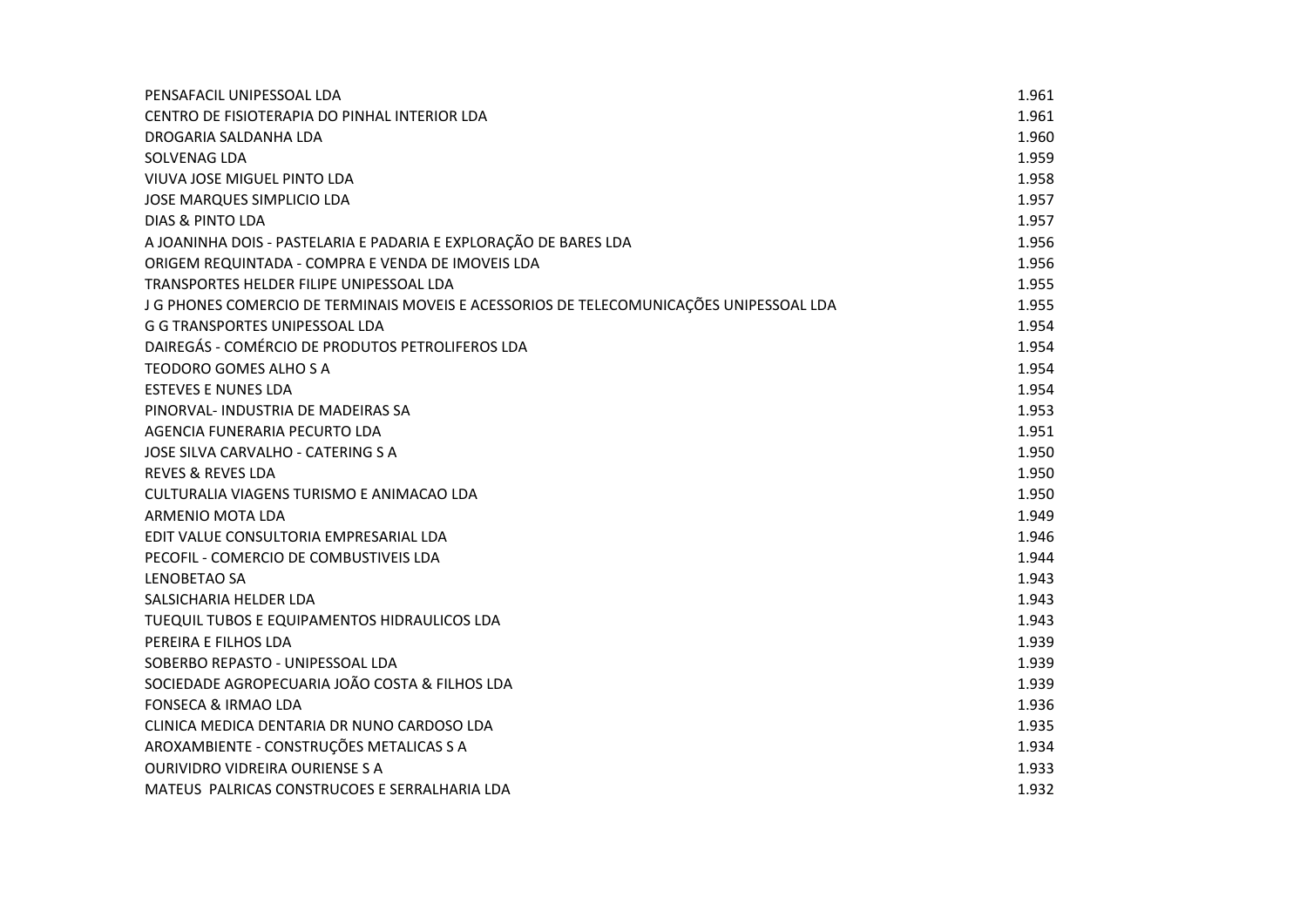| GNOSTAMA - SERVIÇOS MEDICOS LDA                                         | 1.932 |
|-------------------------------------------------------------------------|-------|
| PROMOTORA GENERAL DE REVISTAS S A SUCURSAL EM PORTUGAL                  | 1.932 |
| LUIS CAPELA CONSULTORIO MEDICO LDA                                      | 1.931 |
| ARTUR VALENTE COSTA LDA                                                 | 1.930 |
| BAZAR COMERCIO PRODUTOS ALIMENTARES LDA                                 | 1.929 |
| JOÃO GIGA - SERVIÇOS DE ENGENHARIA UNIPESSOAL LDA                       | 1.929 |
| A PREDIAL VISEENSE - SOCIEDADE DE MEDIAÇÃO IMOBILIARIA LDA              | 1.928 |
| AQUECINELAS - AQUECIMENTO CENTRAL CANALIZAÇÕES E GAS LDA                | 1.928 |
| DELPHI - AUTOMOTIVE SYSTEMS - PORTUGAL SA                               | 1.928 |
| PETROCAVADO INVESTIMENTOS IMOBILIARIOS E MOBILIARIOS SA                 | 1.928 |
| SABER EM DENTARIA LDA                                                   | 1.926 |
| PAST FOOD LDA                                                           | 1.926 |
| <b>CULTADVANTAGE - LDA</b>                                              | 1.926 |
| MANUEL CASTRO & GIESTAS LDA                                             | 1.925 |
| INTERMONEY PORTUGAL - SOCIEDADE FINANCEIRA DE CORRETAGEM SA             | 1.924 |
| <b>FIGURA ESBELTA LDA</b>                                               | 1.922 |
| REIS ASSIS RESTAURANTES LDA                                             | 1.922 |
| IMPRESSÃO ORIGINAL SOCIEDADE DE ARTES GRAFICAS LDA                      | 1.922 |
| GRILO & PÃO MOLE COMERCIO DE MADEIRAS LDA                               | 1.920 |
| <b>QUEIJOS MATIAS LDA</b>                                               | 1.920 |
| MANUEL TOME - GABINETE DE CONTABILIDADE LDA                             | 1.920 |
| DR LOURENÇO MOTA LDA                                                    | 1.920 |
| P J PINTO MONTAGEM DE TRABALHOS DE CARPINTARIA UNIPESSOAL LDA           | 1.917 |
| NORCEP CONSTRUCOES E EMPREENDIMENTOS LDA                                | 1.917 |
| CLÁUDIA PATRÍCIA DE CAMPOS RIBEIRO, LDA                                 | 1.916 |
| VERISSIMO MOTORSPORT COMERCIO AUTOMOVEL LDA                             | 1.915 |
| JOAO LOPES SILVA LDA                                                    | 1.915 |
| RICARDO MARQUES LDA                                                     | 1.912 |
| PINTO E BENTES S A                                                      | 1.912 |
| F.V.M.C.- COMERCIO DE MATERIAIS ELECTRICOS E INSTALAÇÕES ELECTRICAS LDA | 1.911 |
| <b>MANUEL LUIS FERNANDES HERD</b>                                       | 1.911 |
| <b>TRANSPORTES BALHAU LDA</b>                                           | 1.910 |
| ARTEVIS PRESTACAO DE SERVICOS E ARTES GRAFICAS LDA                      | 1.910 |
| CR INVESTIMENTOS - SOCIEDADE GESTORA DE PARTICIPAÇÕES SOCIAIS S A       | 1.910 |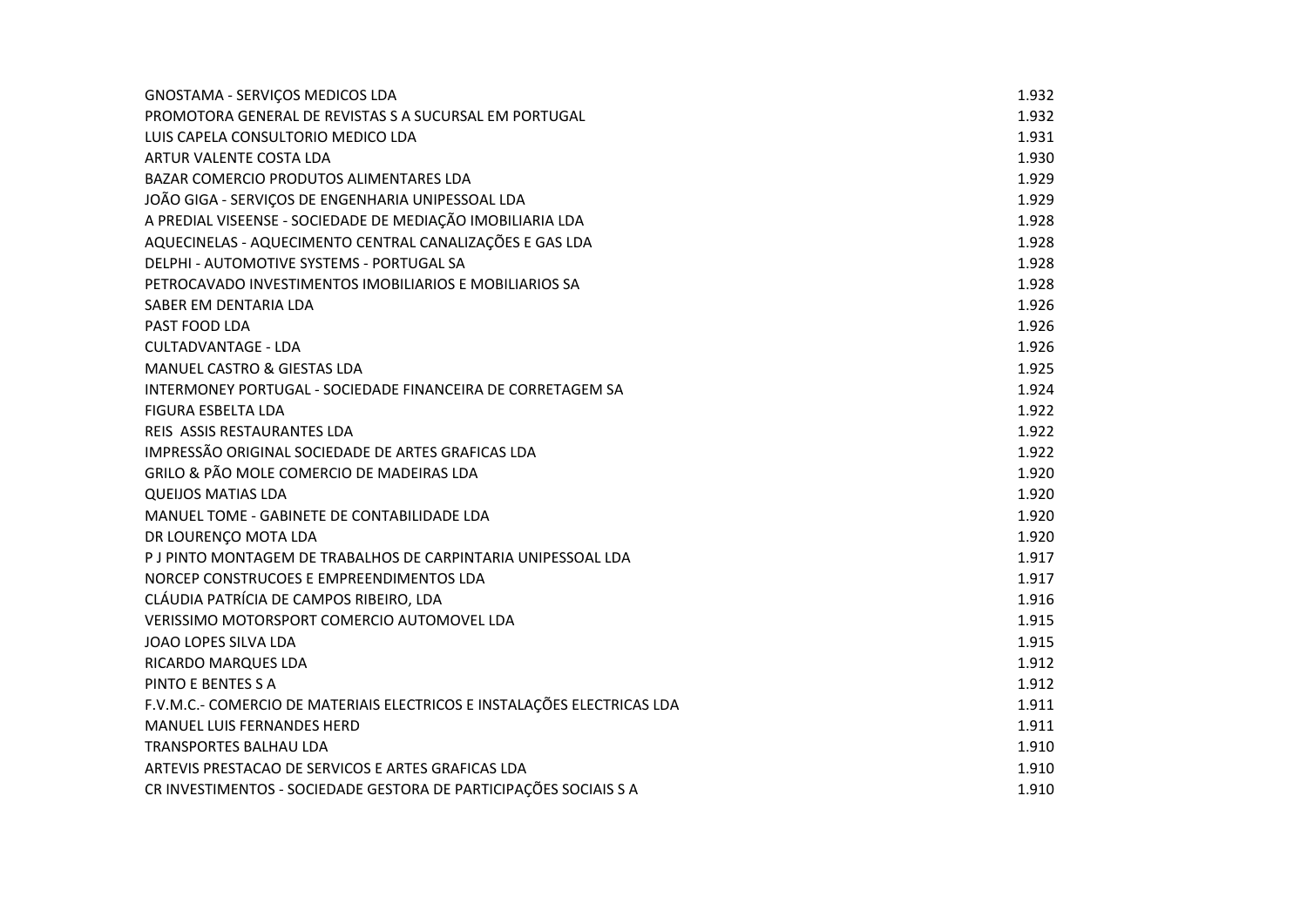| <b>CARDIF ASSURANCE VIE</b>                                                    | 1.910 |
|--------------------------------------------------------------------------------|-------|
| PLANILIMPA SOC DE LIMPEZAS DO SUL LDA                                          | 1.909 |
| O C P ORGANIZAÇÃO DE CONTABILIDADES E PROJECTOS LDA                            | 1.909 |
| GARAGEM SAMPAIO FILHOS LDA                                                     | 1.908 |
| INÍCIOBOM - COMPRA, VENDA E ARRENDAMENTO DE IMÓVEIS, S.A.                      | 1.908 |
| SERRAVET PRESTAÇÃO DE SERVIÇOS MEDICO VETERINARIOS LDA                         | 1.907 |
| ARTEZIN PRODUÇÃO DE FERRAMENTAS LDA                                            | 1.906 |
| J P Z CARTONAGEM S A                                                           | 1.905 |
| ENKROTT GESTAO E TRATAMENTO DE AGUAS SA                                        | 1.904 |
| CENTRO MEDICO BEM CUIDAR LDA                                                   | 1.903 |
| ZIELHAUS - CONSTRUTORA LDA                                                     | 1.902 |
| TRANSPORTES CAMENSCIC UNIPESSOAL LDA                                           | 1.901 |
| GUIMADISEL REPARACAO BOMBAS INJECTORAS E TURBOCOMPRESSORES LDA                 | 1.900 |
| ADALBERTO & ISABEL LDA                                                         | 1.898 |
| SOC PORTUENSE DE DROGAS SA                                                     | 1.897 |
| <b>TRANSPORTES J ROSARIO LDA</b>                                               | 1.897 |
| ISPA INSTITUTO SUPERIOR PSICOLOGIA APLICADA CRL                                | 1.897 |
| PETROBAGUEIXE COMERCIO DE COMBUSTIVEIS E LUBRIFICANTES LDA                     | 1.897 |
| <b>TRANSPORTES RUBITANIA LDA</b>                                               | 1.896 |
| NOVOPCA CONSTRUTORES ASSOCIADOS SA                                             | 1.896 |
| CASA MOVEIS PROGRESSO COVILHANESSE LDA                                         | 1.896 |
| CITYHALL CONSULTORIA PUBLICA E PRIVADA LDA                                     | 1.896 |
| AGRIMOG - COMERCIO DE VEICULOS AUTOMOVEIS LDA                                  | 1.896 |
| TERMOTECNIA PROJECTOS E EQUIPAMENTOS TERMICOS LDA                              | 1.894 |
| QBP QUANTO BASTE PARA FARMÁCIA, LDA                                            | 1.894 |
| CALEB BRETT PORTUGAL UNIPESSOAL LDA                                            | 1.894 |
| UNIVERSIDADE PORTUCALENSE COOP ENSINO SUPERIOR UNIVERSITARIOCRL                | 1.893 |
| <b>CENTRO OPTICO TABUA LDA</b>                                                 | 1.893 |
| SALGADOS MOTO ACESSORIOS E EQUIPAMENTOS MOTO LDA                               | 1.893 |
| <b>CRIAMONTEX II LDA</b>                                                       | 1.893 |
| ABRANLOGICA INFORMATICA E TELECOMUNICAÇÕES LDA                                 | 1.892 |
| RAUL CESAR FERREIRA HERDEIRA SA                                                | 1.891 |
| NEMOTO PORTUGAL QUIMICA FINA LDA                                               | 1.891 |
| FARMACIA SAUDE - MARIA DO CARMO AMORIM CERQUEIRA MACHADO CRUZ - UNIPESSOAL LDA | 1.890 |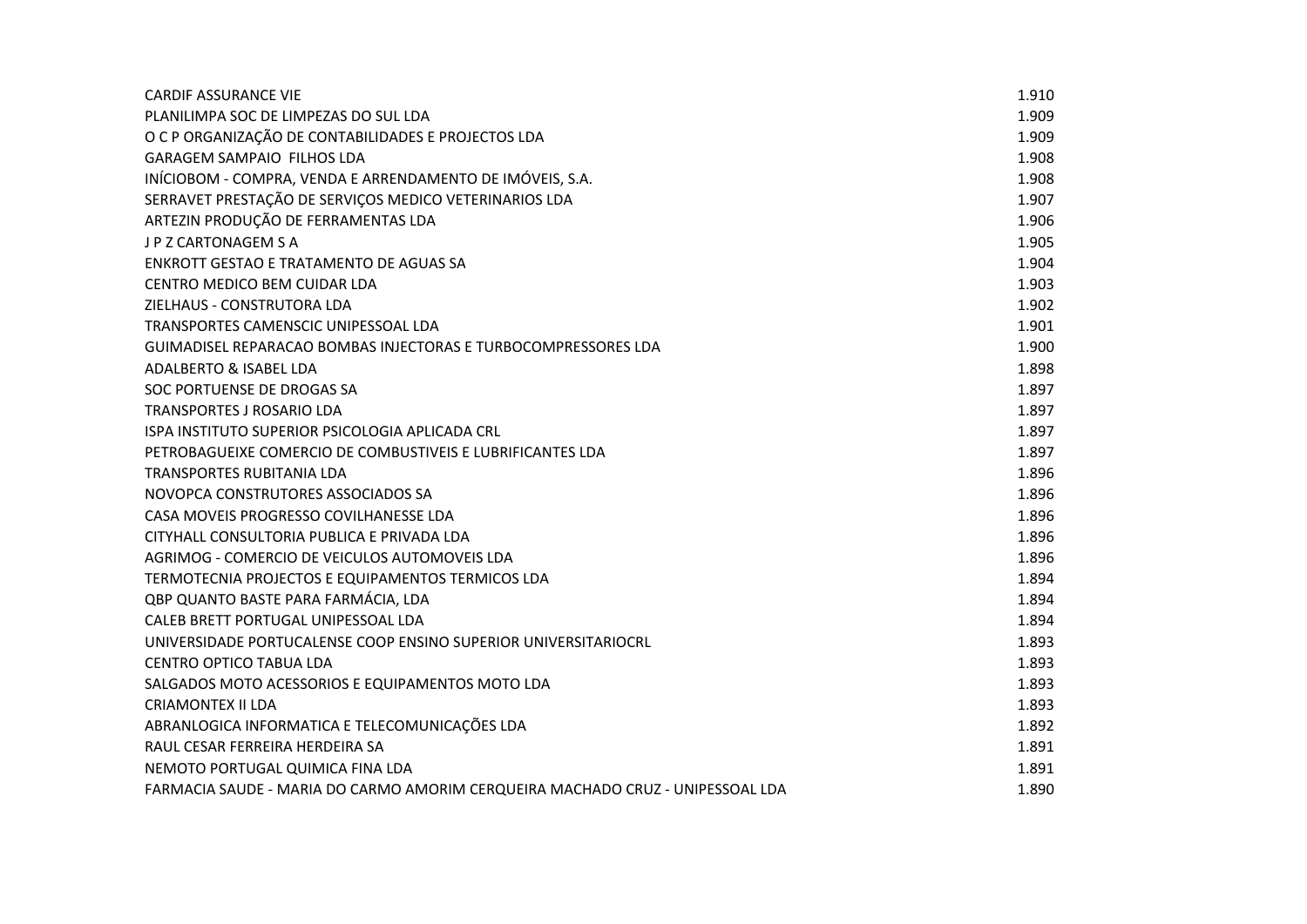| VIDISCO COMERCIO E INDUSTRIA SOM SA                             | 1.890 |
|-----------------------------------------------------------------|-------|
| AMBULANCIAS SÃO DOMINGOS LDA                                    | 1.890 |
| CASTELBEL ARTIGOS DE BELEZA SA                                  | 1.890 |
| ROSA GOMES ALMEIDA UNIPESSOAL LDA                               | 1.889 |
| BRAÇO DE BRONZE FABRICO DE ALUMINIOS E ESTRUTURAS METALICAS S A | 1.888 |
| P L M PLANEAMENTO E GESTAO DE MANUTENCAO LDA                    | 1.888 |
| NOVA LENHA - TRANSFORMAÇÃO DE SUB-PRODUTOS FLORESTAIS LDA       | 1.886 |
| SEN WEI EXPLORAÇÃO DE RESTAURANTE E COMERCIO UNIPESSOAL LDA     | 1.885 |
| 4 SANTOS - SERVIÇOS DE RESTAURAÇÃO LDA                          | 1.884 |
| SOC HOTELEIRA PORTUGAL LDA                                      | 1.882 |
| HABEVORA GESTÃO HABITACIONAL EEM                                | 1.882 |
| CARM CASA AGRICOLA ROBOREDO MADEIRA SA                          | 1.882 |
| SNOWBAY UNIPESSOAL LDA                                          | 1.882 |
| PEDRO E MANTOVANI SA                                            | 1.881 |
| CASA ERMELINDA FREITAS VINHOS LDA                               | 1.880 |
| BARTOLOMEU GONÇALVES & FILHOS LDA                               | 1.880 |
| B P I PENSOES SOC GESTORA FUNDOS PENSOES SA                     | 1.878 |
| FARMACIA BEIRÃO RENDEIRO UNIPESSOAL LDA                         | 1.878 |
| IMOBILIARIA VILA NOVA SOUTO D'EL REI LDA                        | 1.878 |
| <b>LABORATORIOS ATRAL SA</b>                                    | 1.877 |
| PEDREIRA, MEDIAÇÃO DE SEGUROS, UNIPESSOAL LDA                   | 1.877 |
| DISTRIFLOR DISTRIBUIÇÃO DE PRODUTOS ALIMENTARES LDA             | 1.877 |
| A PANIFICADORA DO VISO LDA                                      | 1.877 |
| <b>BIAPEÇAS LDA</b>                                             | 1.875 |
| MEGA MENU - GESTÃO DE RESTAURANTES, S.A.                        | 1.875 |
| EMANUEL CANAS VITOR UNIPESSOAL LDA                              | 1.875 |
| <b>CUNHA &amp; REIS LDA</b>                                     | 1.875 |
| A AGOSTINHO - QUIMICOS E MINERAIS UNIPESSOAL LDA                | 1.875 |
| FILINVESTIMENTOS PARTICIPAÇÕES E INVESTIMENTOS SGPS S A         | 1.875 |
| IMOAREOSAINTER - SOCIEDADE DE GESTÃO IMOBILIARIA LDA            | 1.875 |
| IMOCUCO SOCIEDADE DE INVESTIMENTO IMOBILIARIO S A               | 1.875 |
| IMOPINHELINTER - SOCIEDADE DE GESTÃO IMOBILIARIA LDA            | 1.875 |
| NIVELFARMA COMPANHIA DE PRODUTOS FARMACEUTICOS LDA              | 1.875 |
| MARTINHOS EMPREENDIMENTOS IMOBILIARIOS E TURISTICOS LDA         | 1.875 |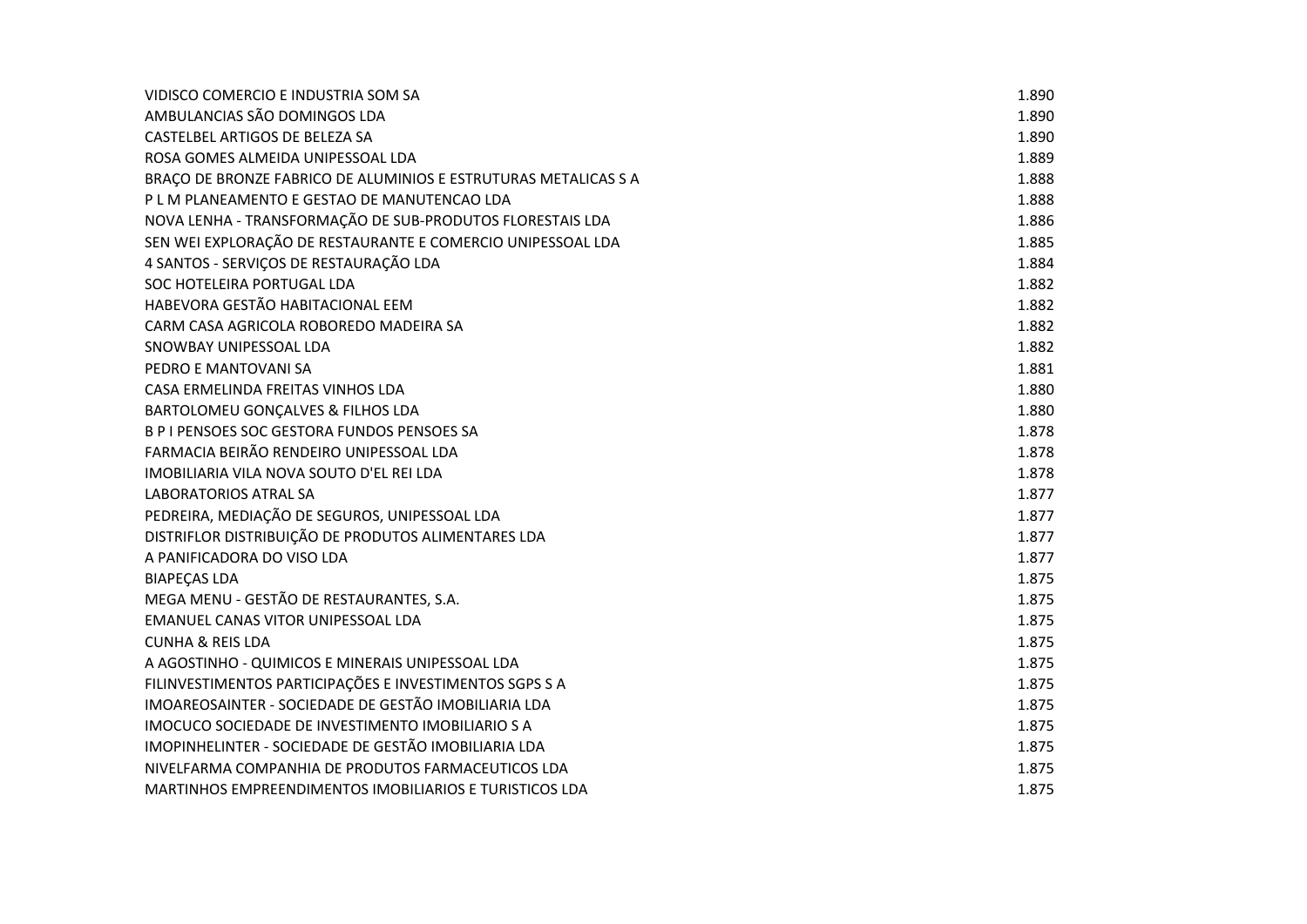| OLIVEIRA E TRANCOSO LDA                                    | 1.872 |
|------------------------------------------------------------|-------|
| TAVOLANOSTRA - EVENTOS GLOBAIS LDA                         | 1.872 |
| LUSOROAD - TRANSPORTES E CONSTRUÇÃO LDA                    | 1.872 |
| VITOR M TEIXEIRA TRANSPORTES LDA                           | 1.871 |
| CATIGUIL - CONFECÇÕES LDA                                  | 1.871 |
| EMATER EMPRESA ABASTECEDORA MERCEARIAS TERCEIRENSE SA      | 1.870 |
| QUE COISA MAIS LINDA - UNIPESSOAL LDA                      | 1.869 |
| PHARMAVITA SOCIEDADE FARMACEUTICA LDA                      | 1.869 |
| PARTENOPE- UNIPESSOAL LDA                                  | 1.868 |
| PHARMA-KHEMIA S A                                          | 1.868 |
| CEREALPOR CEREAIS DE PORTALEGRE LDA                        | 1.867 |
| SOFIO & SOFIO LDA                                          | 1.867 |
| <b>CIFIAL S G P S S A</b>                                  | 1.867 |
| IMOCINFÃESINTER SOCIEDADE DE GESTÃO IMOBILIARIA LDA        | 1.866 |
| <b>IBEROPLAS PRODUTOS EM FIBRA LDA</b>                     | 1.865 |
| ELPOR COMERCIO E INDUSTRIAS ELECTRICAS SA                  | 1.865 |
| TROIARESORT - INVESTIMENTOS TURISTICOS S A                 | 1.865 |
| MARCO PAULO GONÇALVES FONSECA UNIPESSOAL LDA               | 1.865 |
| GESPERITUS CONSULTORIA DE GESTÃO E FORMAÇÃO UNIPESSOAL LDA | 1.864 |
| BRISAL - AUTO-ESTRADAS DO LITORAL S.A.                     | 1.864 |
| ANTONIO CARVALHO ARQUITECTURA E URBANISMO LDA              | 1.862 |
| OFFICELAN LDA                                              | 1.860 |
| MULTIFROTA-COMERCIO E GESTÃO DE FROTAS S.A.                | 1.859 |
| CANDIDO MARTINS PEREIRA & FILHOS LDA                       | 1.859 |
| PINHEIRO GONCALVES LDA                                     | 1.859 |
| <b>IGOR ARAUJO &amp; ARAUJO LDA</b>                        | 1.859 |
| MARKTEST MARKTING ORGANIZACAO FORMACAO LDA                 | 1.858 |
| PERFUMARIA LIANA UNIPESSOAL LDA                            | 1.857 |
| <b>SCANIA PORTUGAL S A</b>                                 | 1.856 |
| SOCIEDADE DE CONSTRUÇÕES DO BICO LDA                       | 1.856 |
| <b>BAR DISCOTECA MARQUES E NOBRE LDA</b>                   | 1.854 |
| <b>SANTOS MARTINS &amp; FERREIRA LDA</b>                   | 1.854 |
| PROMOSTORE - GESTÃO DE IMOVEIS S A                         | 1.854 |
| CARAJOINAS - TRANSPORTES NACIONAIS LDA                     | 1.854 |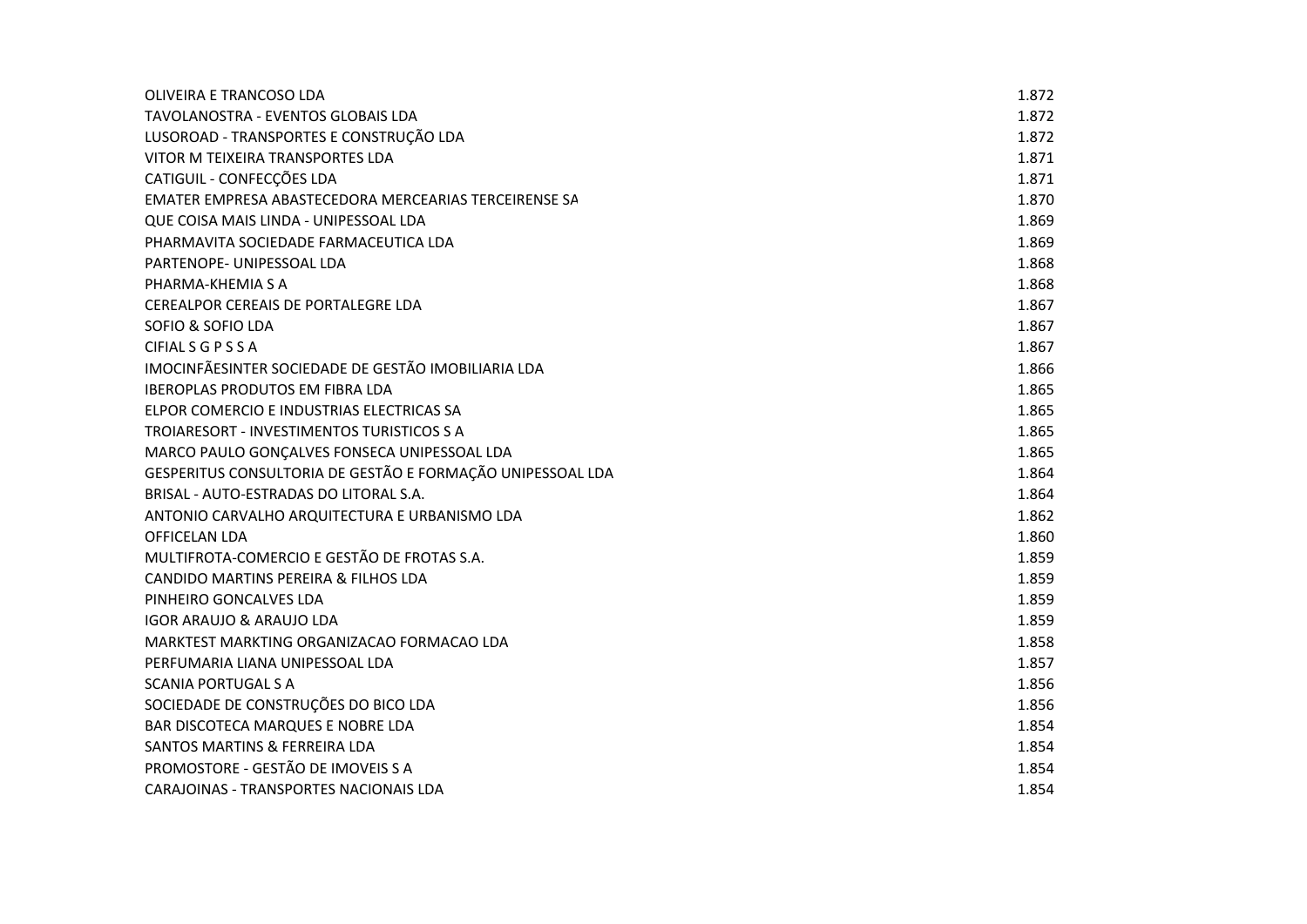| <b>CONFECCOES JOPEL LDA</b>                                                 | 1.853 |
|-----------------------------------------------------------------------------|-------|
| <b>MARIA MANUELA LDA</b>                                                    | 1.852 |
| VENTOS & ARGUMENTOS - SOLUÇÕES DE ENERGIA LDA                               | 1.851 |
| TONPINTA UNIPESSOAL LDA                                                     | 1.851 |
| AEQUILIBRIUM - SOCIEDADE DE PERITAGENS AGRÍCOLAS E AVALIAÇÕES LDA           | 1.850 |
| <b>DUETO DE CORES LDA</b>                                                   | 1.850 |
| OLIVEIRA & SILVA CONFECÇÕES LDA                                             | 1.850 |
| SAI DE CASA - COMÉRCIO E SERVIÇOS, LDA                                      | 1.850 |
| KRAFT FOODS EUROPE PROCUREMENT GMBH - SUCURSAL EM PORTUGAL                  | 1.847 |
| FRIAR REFRIGERAÇÃO E AR CONDICIONADO LDA                                    | 1.847 |
| OPEN & SHARE UNIPESSOAL LDA                                                 | 1.847 |
| PÁDOCE - PANIFICAÇÃO E PASTELARIA LDA                                       | 1.847 |
| SAPPHIRE SERVICES LDA ZONA FRANCA DA MADEIRA                                | 1.847 |
| FLUPOL APLICACOES TECNICAS POLIMENTOS FLUORADOS LDA                         | 1.846 |
| SETRIF RECICLAGEM DE PRODUTOS FLORESTAIS LDA                                | 1.846 |
| UNIRAIA SOC DISTRIBUICAO BEBIDAS RAIA LDA                                   | 1.846 |
| CINGEL CONTABILIDADE INFORMACAO E GESTAO LDA                                | 1.846 |
| RODAVOLANTE TRANSPORTES UNIPESSOAL LDA                                      | 1.846 |
| PENAMEDICA CENTRO MEDICO E CIRURGICO DE PENACOVA LDA                        | 1.845 |
| JOAQUIM FARINHA FILHOS LDA                                                  | 1.844 |
| OFM, S.A.                                                                   | 1.843 |
| <b>BUREAU VERITAS RINAVE A.C.E.</b>                                         | 1.842 |
| CAIXA CRED AGRICOLA MUTUO V FRANCA XIRACOOP RESPONSABILIDADE LDA            | 1.842 |
| ALBIPROGRESSO COMERCIO E REPARACOES MAQUINAS AGRICOLAS E AUTOMOVEIS LDA     | 1.841 |
| LABORATORIOS EXPANSCIENCE- PRODUTOS DE HIGIENE SOC UNIPESSOAL LD            | 1.841 |
| ZOELAGEST GESTÃO INDUSTRIAL LDA                                             | 1.841 |
| CARDOSO & FILHOS LDA                                                        | 1.841 |
| ADELINO E TEIXEIRA LDA                                                      | 1.840 |
| A SILVA MATOS - EQUIPAMENTOS DE TRANSPORTE S A                              | 1.839 |
| LACM LABORATORIO ANALISES CLINICAS MANGUALDE LDA                            | 1.838 |
| SETRONIX - SOCIEDADE DE ESTUDOS E EMPREENDIMENTOS DE TELECOMUNICAÇÕES, S.A. | 1.838 |
| SORRICLINICA LDA                                                            | 1.838 |
| S C - SOCIEDADE DE MEDIAÇÃO DE SEGUROS LDA                                  | 1.838 |
| DM MTS - CLINICA DENTARIA LDA                                               | 1.837 |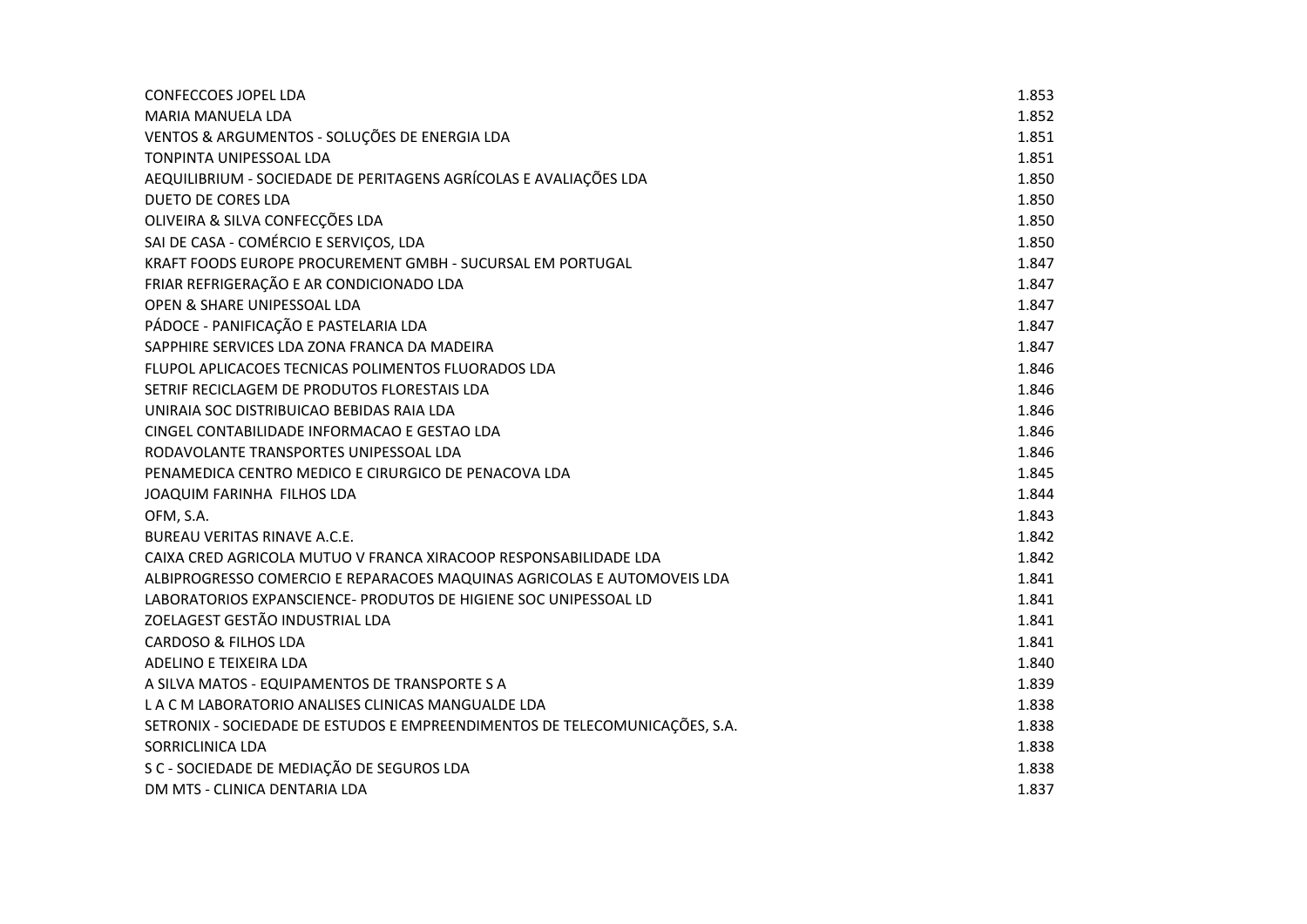| CASA PASSOS - MATERIAIS DE CONSTRUÇÃO, LDA                                     | 1.835 |
|--------------------------------------------------------------------------------|-------|
| <b>ITALCHRONO - MARMORES E GRANITOS LDA</b>                                    | 1.834 |
| <b>DENTALFRESH CRL</b>                                                         | 1.833 |
| <b>DIREITO E MATOS LDA</b>                                                     | 1.832 |
| SOLAS M H B - UNIPESSOAL LDA                                                   | 1.831 |
| ASO CONSTRUCOES LDA                                                            | 1.831 |
| M MARTINS LOURENÇO UNIPESSOAL LDA                                              | 1.831 |
| <b>JOSE RUI ALVES LDA</b>                                                      | 1.831 |
| MOCAPOR COMERCIO E INDUSTRIA DE MARMORES LDA                                   | 1.831 |
| INDUBETÃO INDUSTRIA DE BETÃO LDA                                               | 1.829 |
| CARDOSO & PAULO MEDIAÇÃO DE SEGUROS LDA                                        | 1.829 |
| MACOBARATA TRANSPORTE DE MERCADORIAS E COMERCIO DE MATERIAIS DE CONSTRUCAO LDA | 1.829 |
| SUPER MENÚ - SOCIEDADE DE REFEIÇÕES LIGEIRAS, S.A.                             | 1.829 |
| NORLIMA EDIFICADORA LIMA LDA                                                   | 1.828 |
| OPTIVISAO OPTICA SERVICOS E INVESTIMENTOS SA                                   | 1.828 |
| TIPOGRAFIA VOZ DE LAMEGO LDA                                                   | 1.827 |
| PETRONDEL COMBUSTIVEIS LDA                                                     | 1.827 |
| HERNANDEZ ROBALO CONSULTORES LDA                                               | 1.826 |
| DBO DESIGN BY ORANGE LDA                                                       | 1.826 |
| ESCOLA CONDUCAO TECNICA VOLANTE UNIPESSOAL LDA                                 | 1.825 |
| EUROHYPO AKTIENGESELLSCHAFT - SUCURSAL EM PORTUGAL                             | 1.825 |
| CENTRAL DE BRITAGEM TEIXEIRA LDA                                               | 1.824 |
| PUBLISEGUR - CORRETORES DE SEGUROS LDA                                         | 1.824 |
| SEACHALLENGER COMERICO GESTÃO E ALUGUER DE IATES LDA                           | 1.824 |
| HÖRMANN PORTUGAL LDA                                                           | 1.823 |
| R S J TRANSPORTES LDA                                                          | 1.822 |
| CONSTRUÇÕES ARMINDO OLIVEIRA UNIPESSOAL LDA                                    | 1.822 |
| COUTAUTO - REPARAÇÃO DE AUTOMOVEIS LDA                                         | 1.822 |
| <b>FERNANDEZ &amp; CAMBRA LDA</b>                                              | 1.821 |
| TRANSPORTES TRAJECTO UNIPESSOAL LDA                                            | 1.820 |
| <b>TRANSPORTES MARCO &amp; CARLA LDA</b>                                       | 1.819 |
| MELO & LEME TURISMO NO ESPAÇO RURAL LDA                                        | 1.818 |
| OLIFEX TRANSPORTES DE CARGA LDA                                                | 1.818 |
| <b>FARELEIROS COMERCIO INTERNACIONAL S A</b>                                   | 1.817 |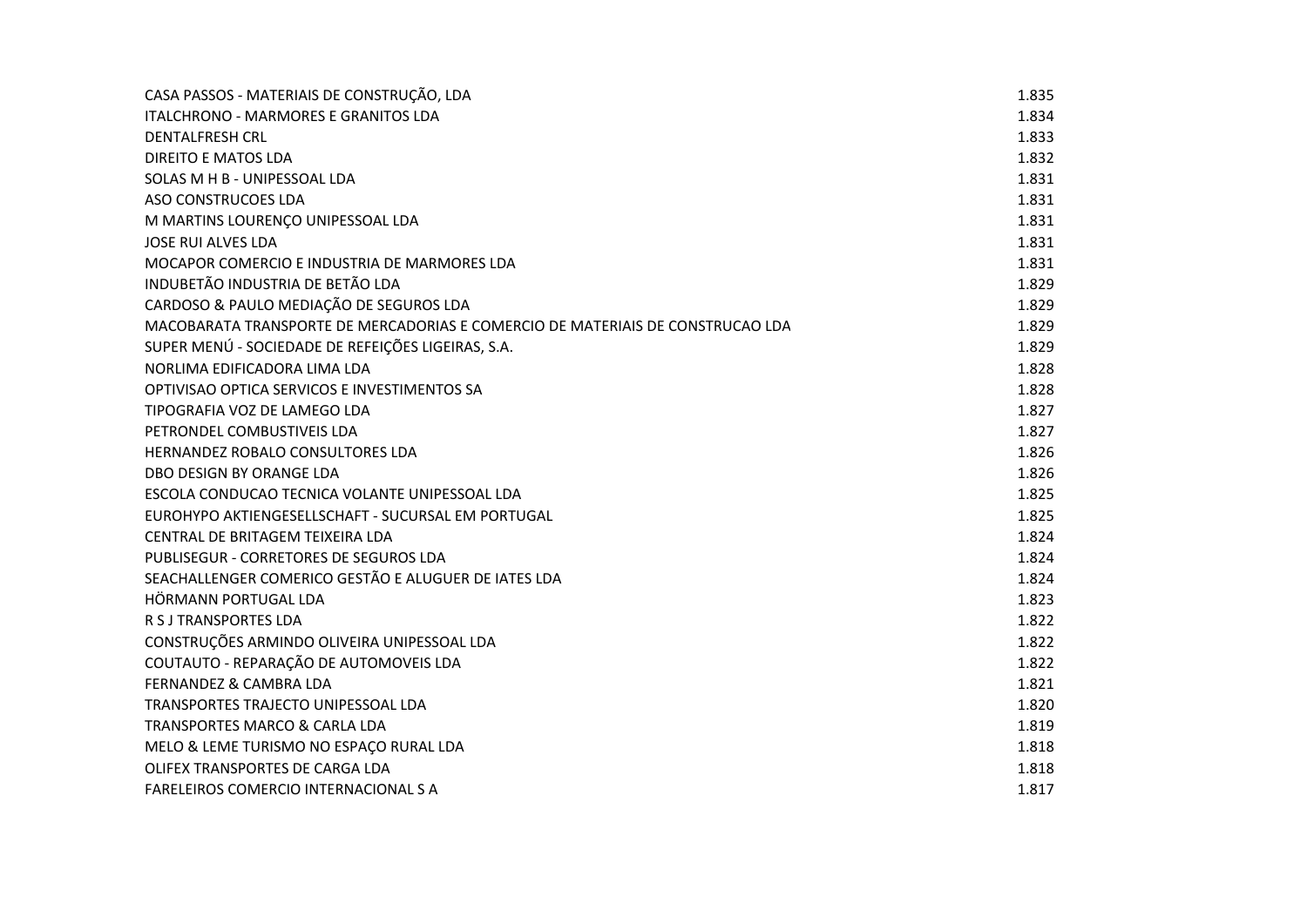| <b>FRANCISCO MORAIS MARQUES LDA</b>                                             | 1.817 |
|---------------------------------------------------------------------------------|-------|
| QST - QUALITY SERVICE TRANSPORTES LDA                                           | 1.817 |
| PEDRO PINTO RIBEIRO - CONTABILIDADE E CONSULTORIA FISCAL, LDA                   | 1.815 |
| <b>GASPAR &amp; COSTA LDA</b>                                                   | 1.815 |
| TEVA PHARMA PRODUTOS FARMACEUTICOS LDA                                          | 1.813 |
| AMBULANCIAS VIRIATO LDA                                                         | 1.813 |
| SUCATAS DE RAMIL LDA                                                            | 1.813 |
| F A CORTEZ & FILHOS LDA                                                         | 1.813 |
| NOVO ATALHO COMERCIALIZAÇÃO DE EQUIPAMENTO INFORMATICO LDA                      | 1.813 |
| SILVOKOALA SILVICULTURA E EXPLORAÇÃO FLORESTAL UNIPESSOAL LDA                   | 1.813 |
| SOCIEDADE FARMACEUTICA S NICOLAU UNIPESSOAL LDA                                 | 1.812 |
| ORGANIZAÇÕES LETRA COMERCIO E INDUSTRIA DE PRODUTOS AGRICOLAS E ALIMENTARES LDA | 1.812 |
| <b>IBERMONTANTE LDA</b>                                                         | 1.812 |
| PAVIDOMINGUES LDA                                                               | 1.811 |
| HR PROTECÇÃO SA                                                                 | 1.811 |
| NUNO A P SANTOS UNIPESSOAL LDA                                                  | 1.810 |
| GREENBOX - CONSTRUÇÕES LDA                                                      | 1.809 |
| BELAVISTA SEGUROS - SOCIEDADE DE MEDIAÇÃO DE SEGUROS LDA                        | 1.808 |
| IMPORTINOX IMPORTACAO E EXPORTACAO DE METAIS LDA                                | 1.807 |
| RAPORAL RACOES PORTUGAL SA                                                      | 1.807 |
| JOSE MORGADO UNIPESSOAL LDA                                                     | 1.806 |
| IMOGRALHEIRA SOCIEDADE IMOBILIARIA LDA                                          | 1.806 |
| <b>SABER POUPAR LDA</b>                                                         | 1.805 |
| EMBALAGENS FERNANDO NUNES UNIPESSOAL LDA                                        | 1.805 |
| ATRITO - ENGENHARIA E CONSTRUÇÕES LD                                            | 1.804 |
| S A E P - SOCIEDADE AGRICOLA EQUIPAMENTO PECUARIO LDA                           | 1.804 |
| PECSAF - ETIQUETAS E CARTOLINAS LDA                                             | 1.804 |
| ORGANIZAÇÕES BISCANA COMERCIO E REPRESENTAÇÕES SOCIEDADE UNIPESSOAL LDA         | 1.803 |
| SOC VICRA DESPORTIVA SA                                                         | 1.803 |
| D F CEREJO LDA                                                                  | 1.803 |
| OLIVIS - COMERCIO MATERIAIS DE DECORAÇÃO UNIPESSOAL LDA                         | 1.803 |
| SKILLMIND - CONSULTORIA DE GESTÃO E FORMAÇÃO LDA                                | 1.803 |
| NEWRENT - ALUGUER DE EQUIPAMENTOS SA                                            | 1.802 |
| C C A V - CENTRO COMERCIAL E AGRICOLA DE VISEU UNIPESSOAL LDA                   | 1.801 |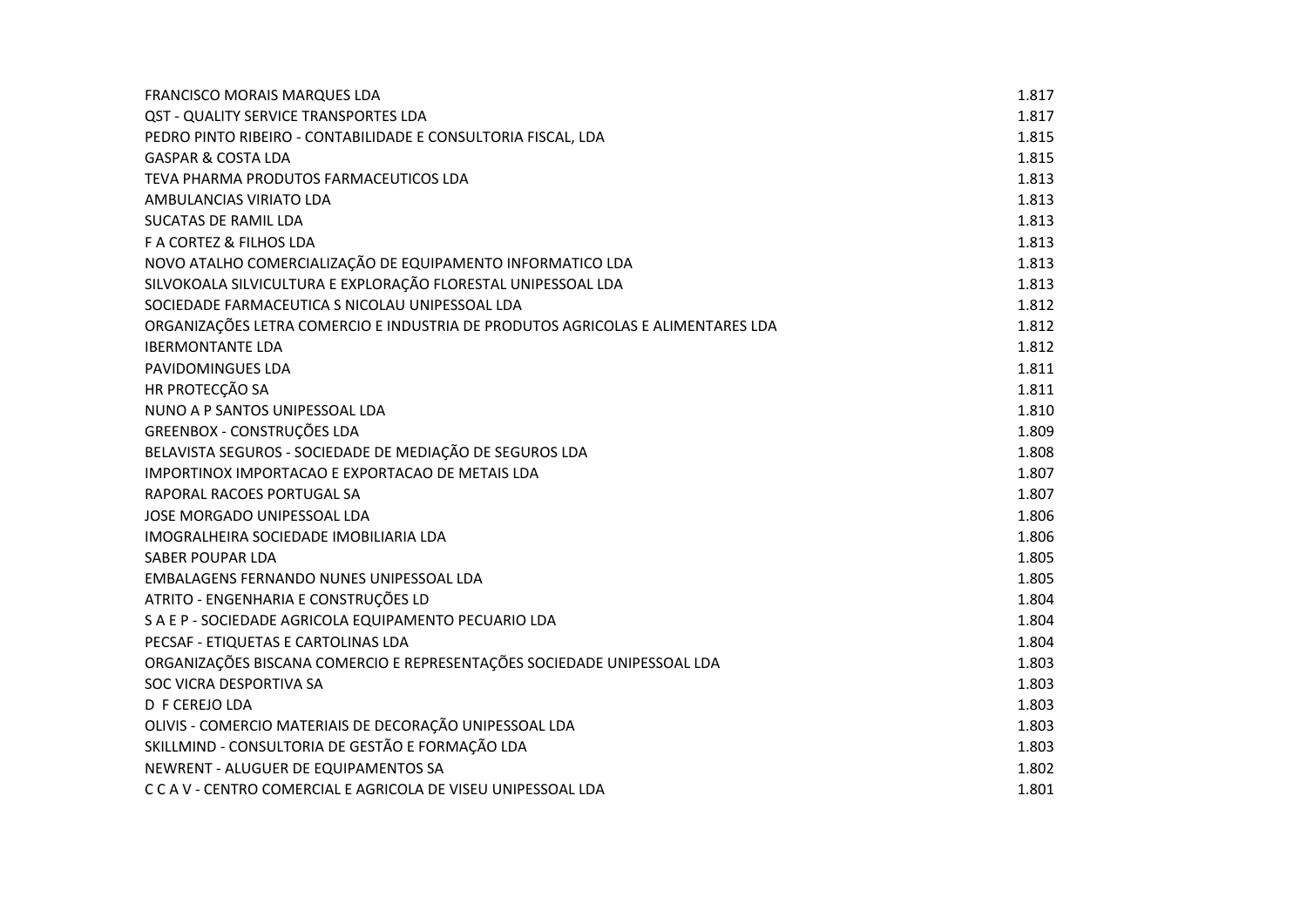| AIDE ASSISTENCIA SEGUROS Y REASEGUROS SA                             | 1.801 |
|----------------------------------------------------------------------|-------|
| ASCENDI DOURO, ESTRADAS DO DOURO INTERIOR, S.A.                      | 1.800 |
| CASA SORTE ORGANIZACAO NOGUEIRA SILVA SA                             | 1.800 |
| LUSO M - TURISMO PROMOÇÕES DESPORTIVAS E IMOBILIARIAS S A            | 1.800 |
| PICHELARIA REGUENSE LDA                                              | 1.800 |
| DCMT-DECORAÇÃO E MATERIAIS DE CONSTRUÇÃO, LDA                        | 1.799 |
| GOUVEIA PEREIRA COSTA FREITAS & ASSOCIADOS SOCIEDADE DE ADVOGADOS RL | 1.799 |
| SERVINET- HIGIENE E LIMPEZA UNIPESSOAL LDA                           | 1.799 |
| CLINICA DENTARIA LIDIA DIAS LDA                                      | 1.799 |
| SANTOS VAZ TRIGO DE MORAIS & ASSOCIADOS SROC LDA                     | 1.798 |
| FEJOCA SOC CONSTRUCOES CIVIS LDA                                     | 1.798 |
| TAPETÃO - TAPEÇARIAS UNIPESSOAL LDA                                  | 1.798 |
| DIVERSORRISO - CONSULTORIO DENTARIO LDA                              | 1.797 |
| K S B BOMBAS E VALVULAS SA                                           | 1.797 |
| 3C CENTRO CONTABILIDADE E COMERCIO RODRIGUES E RODRIGUES LDA         | 1.797 |
| AUTO PNEUS DA COVILHÃ DE FRANCISCO MIGUEL LDA                        | 1.796 |
| MAXLOJA - MEDIAÇÃO IMOBILIÁRIA LDA                                   | 1.796 |
| RINGMIX - SERVIÇOS DE ARMAZENAGEM E LOGISTICA UNIPESSOAL LDA         | 1.796 |
| KURT PETER BOCKING - UNIPESSOAL LDA                                  | 1.796 |
| ETT INTERIM EMPRESA DE TRABALHO TEMPORARIO LDA                       | 1.795 |
| <b>INSTITUTO LINGUAS MAIA LDA</b>                                    | 1.795 |
| FRANCISCO VIEIRA & IRMAO LDA                                         | 1.793 |
| ALEM MENDRO CONSTRUÇÕES LDA                                          | 1.792 |
| MOVIMENTO VIAGENS-VIAGENS E TURISMO UNIPESSOAL LDA                   | 1.791 |
| PERFECTFORM LDA                                                      | 1.790 |
| ANA CUSTODIO UNIPESSOAL LDA                                          | 1.790 |
| MACHADO MACHADO UNIPESSOAL LDA                                       | 1.789 |
| <b>INES BARBOSA LDA</b>                                              | 1.788 |
| UMSEISOITO UNIPESSOAL LDA                                            | 1.788 |
| SELCO COMERCIO E EXPORTACAO LDA                                      | 1.788 |
| TINCOMIL SOCIEDADE FABRIL DE TINTAS E PRODUTOS QUIMICOS LD           | 1.788 |
| JOANA CASIMIRO UNIPESSOAL LDA                                        | 1.787 |
| <b>BLITPOP LDA</b>                                                   | 1.786 |
| ALMEIDA E SILVAS LDA                                                 | 1.786 |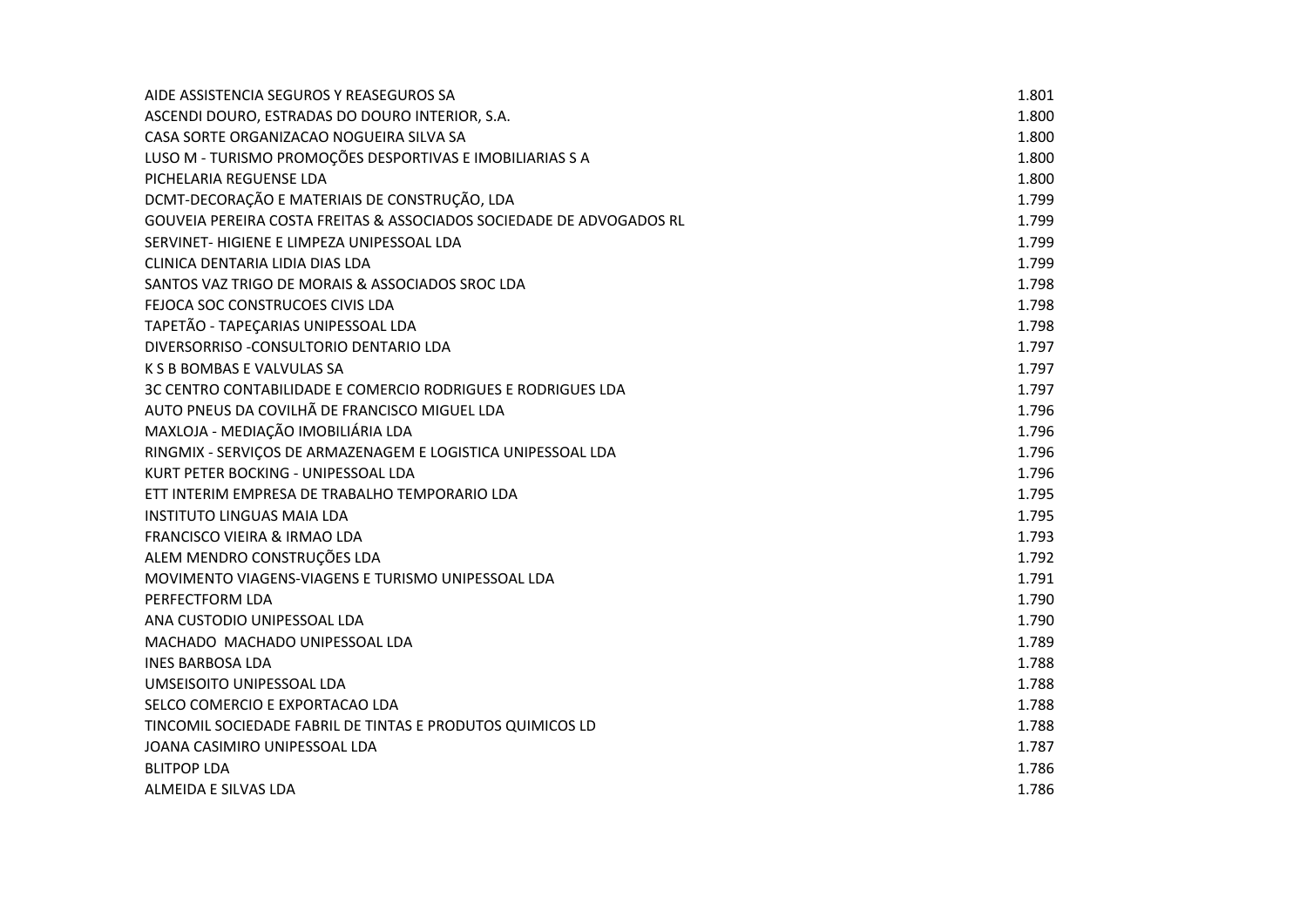| SOMA RECICLAGEM E COMERCIALIZAÇÃO DE INERTES LDA                                | 1.785 |
|---------------------------------------------------------------------------------|-------|
| MILLENNIUM BCP-GESTÃO DE ACTIVOS SOCIEDADE GESTORA DE FUNDOS DE INVESTIMENTO SA | 1.784 |
| IMOMODIMINTER SOCIEDADE DE GESTÃO IMOBILIARIA LDA                               | 1.784 |
| HIPERBRIC PRODUTOS DE CONSTRUÇÃO S A                                            | 1.783 |
| ORTOENFERMAGEM IMPERIO LDA                                                      | 1.782 |
| <b>TRANSPORTES FREITAS &amp; ANDRADE LDA</b>                                    | 1.782 |
| DISTRIGRANDE SUPERMERCADOS LDA                                                  | 1.781 |
| LIEBHERR MAQUINAS DE CONSTRUÇÃO PORTUGAL LDA                                    | 1.781 |
| SERRAGRIL SERRALHARIA AGRO INDUSTRIAL LDA                                       | 1.781 |
| <b>PURE ATIVISM LDA</b>                                                         | 1.780 |
| TRANSPORTES ANTONIO CLEMENTE UNIPESSOAL LDA                                     | 1.780 |
| MÁRIO PICAMILHO BARREIRA, UNIPESSOAL LDA                                        | 1.779 |
| IMPOMARÃO SERVIÇOS CONTABILISTICOS LDA                                          | 1.779 |
| C L A COMBUSTIVEIS E LUBRIFICANTES DE ALJUSTREL LDA                             | 1.778 |
| <b>BALAUDRAN - FARMACIA LDA</b>                                                 | 1.778 |
| TUBIMPER TUBOS E REVESTIMENTOS LDA                                              | 1.778 |
| PEDRO MIGUEL REIS UNIPESSOAL LDA                                                | 1.777 |
| CS E CL - CONTABILIDADE E CONSULTADORIA LDA                                     | 1.777 |
| <b>TERAFON IMOBILIARIA LDA</b>                                                  | 1.776 |
| EURO PORTALEGRE COMERCIO AUTOMOVEIS MAQUINAS E ACESSORIOS LDA                   | 1.775 |
| M DIAS E SANTOS LDA                                                             | 1.774 |
| TINO ELECTRODOMESTICOS E GAS LDA                                                | 1.773 |
| SOC EMPREITADAS CENTREJO LDA                                                    | 1.773 |
| BERGARECHE RUIZ PORTUGAL TRANSITARIOS SA                                        | 1.772 |
| MONPOSA TRANSFORMAÇÃO E APLICAÇÃO DE AÇO LDA                                    | 1.772 |
| HIPMARKET - DISTRIBUIÇÃO E PUBLICIDADE LDA (ZONA FRANCA DA MADEIRA)             | 1.771 |
| JOAQUIM DA COSTA GONÇALVES & FILHOS LDA                                         | 1.771 |
| SERRALHARIA D ARTE LDA                                                          | 1.771 |
| GARONDA COMERCIALIZAÇÃO E REPARAÇÃO MOTOS LDA                                   | 1.771 |
| DOSANTEX IMPORTAÇÃO E DESTRIBUIÇÃO DE TEXTEIS UNIPESSOAL LDA                    | 1.770 |
| V C M VALDEMAR CACHINA DE MORAIS METALURGICA LDA                                | 1.770 |
| TELGAL TELECOMUNICACOES E SISTEMAS E INFORMACAO LDA                             | 1.770 |
| <b>EMPRESA TEXTIL PEUGAS LDA</b>                                                | 1.770 |
| JOSE ALBERTO NOGUEIRA NEVES UNIPESSOAL LD                                       | 1.770 |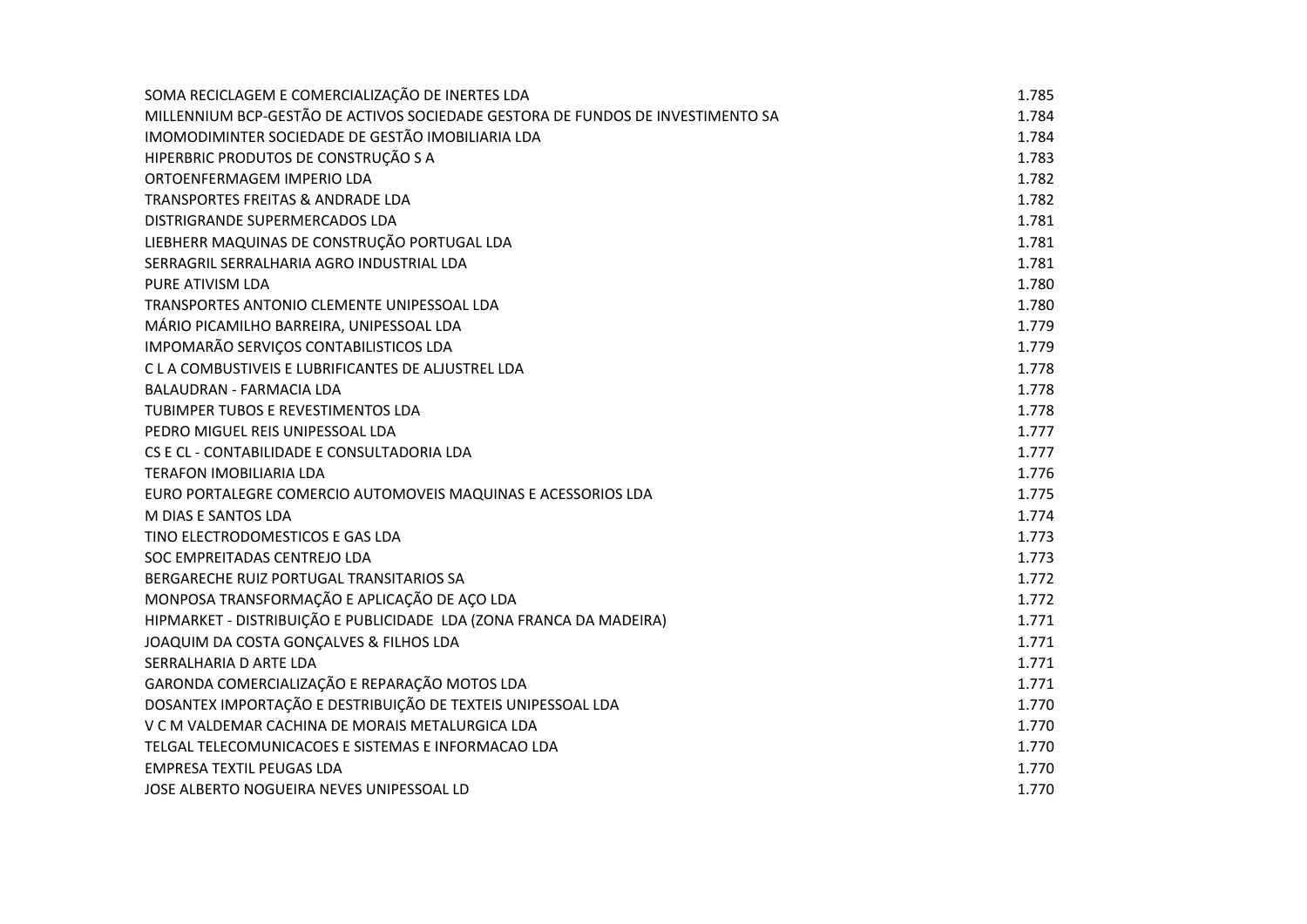| MAC TEC - AUTOMATIZAÇÃO E COMPONENTES LDA                                              | 1.770 |
|----------------------------------------------------------------------------------------|-------|
| ALFABYTE REPRESENTACOES LDA                                                            | 1.769 |
| SODISBRICALMADA SOC DE DSITRIBUIÇÃO DE BRICOLAGE LDA                                   | 1.769 |
| JOÃO MANUEL BRITO ALVES ROSA COMERCIO EQUIPAMENTOS ESCRITORIO SOCIEDADE UNIPESSOAL LDA | 1.769 |
| LUSADUBAL LEVEDURAS SEMENTES E ADUBOS LDA                                              | 1.769 |
| AGENCIA FUNERARIA CASACA LDA                                                           | 1.769 |
| SPESI SOC PROMOCAO ENSINO SUPERIOR IMOBILIARIO SA                                      | 1.768 |
| FAMETAL FABRICA PORTUGUESA ESTRUTURAS METALICAS SA                                     | 1.768 |
| REGIBIO FORMAÇÃO E CONSULTADORIA SOCIEDADE UNIPESSOAL LDA                              | 1.767 |
| KARTODROMO SERRA DA ESTRELA SOCIEDADE UNIPESSOAL LDA                                   | 1.766 |
| AFGOLD - COMERCIO PRODUTOS QUIMICOS LDA                                                | 1.766 |
| OM PHARMA S A                                                                          | 1.766 |
| MUSGO GESTÃO E CONSULTADORIA SOCIEDADE UNIPESSOAL LDA                                  | 1.766 |
| ANTONIO MARTINHO CONTABILIDADE LDA                                                     | 1.765 |
| MIRANDA E SANTOS INDUSTRIA CONFECCOES LDA                                              | 1.764 |
| NOVA BEIRA GESTÃO DE RESIDUOS S A                                                      | 1.763 |
| PEJOFIL TRANSPORTES LDA                                                                | 1.763 |
| URIA MENENDEZ ABOGADOS S L P - SUCURSAL EM PORTUGAL                                    | 1.763 |
| RAIZES DO TEMPO LDA                                                                    | 1.762 |
| ISAAC FERNANDO DUARTE PEDROSO E FILHO LDA                                              | 1.761 |
| SANDVIK ESPANHOLA S A UNIPESSOAL - SUCURSAL EM PORTUGAL                                | 1.760 |
| ABILIO MARTINS E FILHOS LDA                                                            | 1.760 |
| ABILIO DUARTE GOMES PEREIRA UNIPESSOAL LDA                                             | 1.759 |
| IMPERATIVO ESTRATEGICO CONSULTADORIA E GESTÃO LDA                                      | 1.758 |
| PANDO-ACABAMENTOS GRAFICOS LDA                                                         | 1.758 |
| SILICALIA PORTUGAL INDUSTRIA E COMERCIO DE AGLOMERADOS DE PEDRA S A                    | 1.758 |
| MAR BOM ARMAZENS DE BACALHAU LDA                                                       | 1.758 |
| ECOSSISTEMA CONSULTORES ENGENHARIA AMBIENTE LDA                                        | 1.758 |
| BABYLONIA - SOCIEDADE HOTELARIA LDA                                                    | 1.757 |
| <b>DEGREMONT SA</b>                                                                    | 1.757 |
| VIRGILIO ALVARO UNIPESSOAL LDA                                                         | 1.756 |
| A ARTIMBAL MERCHANDISING E PROMOÇÕES LDA                                               | 1.755 |
| CAPITAL CAMBIOS AGENCIA DE CAMBIOS SA                                                  | 1.755 |
| EUROBRUNO TRANSPORTES DE MERCADORIAS UNIPESSOAL LDA                                    | 1.755 |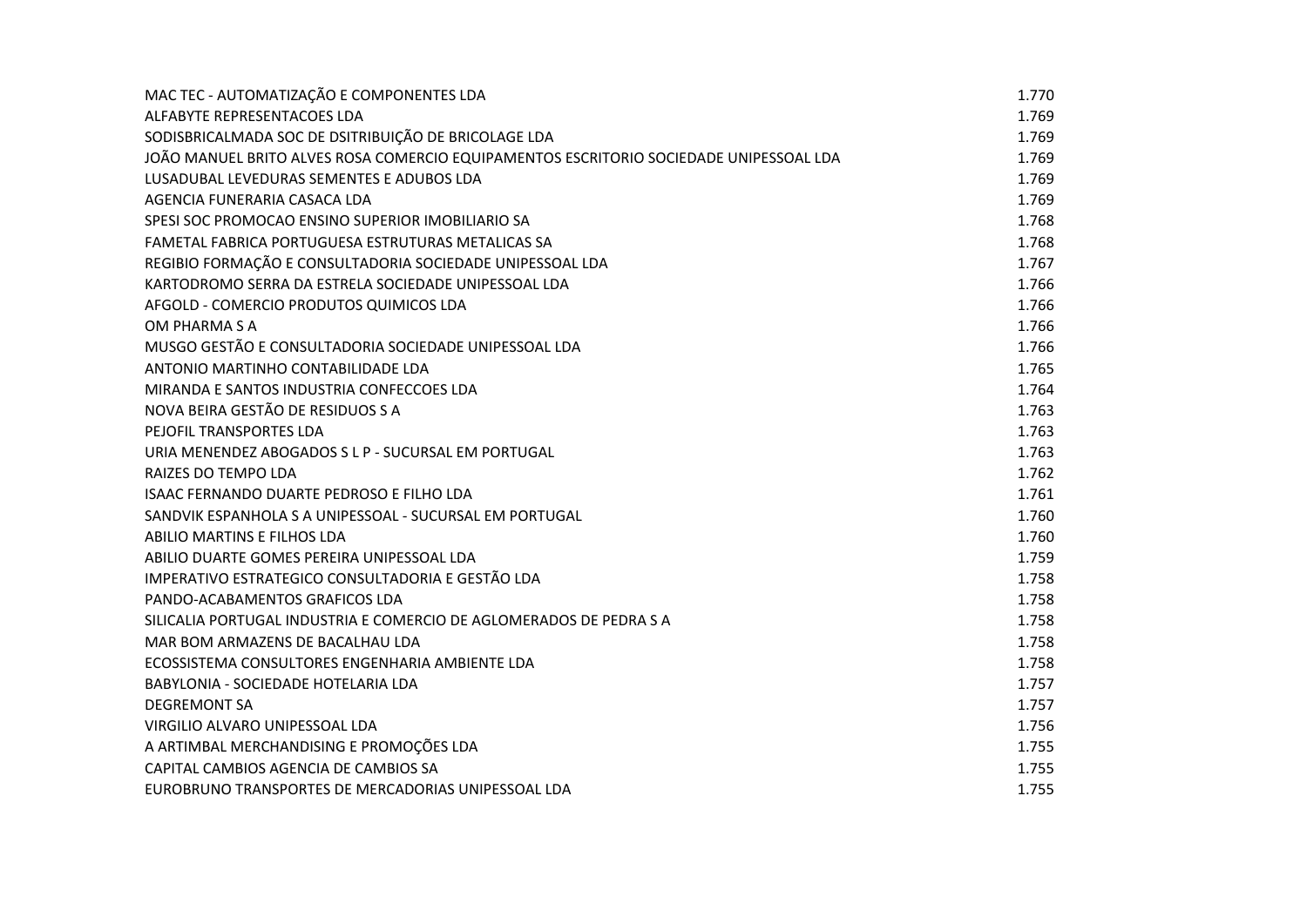| NOTIL NOVIDADES E UTILIDADES EM ELECTRODOMESTICOS LDA         | 1.754 |
|---------------------------------------------------------------|-------|
| <b>RUI ROMANO SA</b>                                          | 1.754 |
| SA CARNEIRO FERREIRA LDA                                      | 1.754 |
| TECNIDAIRE INDUSTRIA METALOMECANICA E REPRESENTAÇÕES AUTO LDA | 1.753 |
| SALSUS CONSULTORIA FORMAÇÃO E PROJECTOS LDA                   | 1.752 |
| MJMS, SGPS, S.A.                                              | 1.751 |
| <b>ALVES &amp; FERNANDES LDA</b>                              | 1.750 |
| INDUSTRIMOVEIS FABRICACAO DE MOVEIS LDA                       | 1.750 |
| <b>CORREIA SOUSA &amp; RIBEIRO LDA</b>                        | 1.749 |
| VITORIA SOBRAL - ARTIGOS RELIGIOSOS SA                        | 1.749 |
| LUSOMELT FORNECIMENTO BENS E SERVICOS LDA                     | 1.748 |
| FERNANDO L SILVA CARVALHO LDA                                 | 1.748 |
| FERNANDO MONTEIRO CONSTRUÇÕES LDA                             | 1.748 |
| STELPISCINAS LDA                                              | 1.747 |
| FREGAZE REDES E DERIVADOS DE ARAME LDA                        | 1.747 |
| SOTUA - COMBUSTÍVEIS S.A.                                     | 1.746 |
| REDETEMAS, UNIPESSOAL LDA                                     | 1.746 |
| DAI SOC DE DESENVOLVIMENTO AGRO INDUSTRIAL SA                 | 1.745 |
| HORQUIM REPRESENTAÇÕES LDA                                    | 1.745 |
| BARRETO LEITE CLINICA MEDICA LDA                              | 1.745 |
| CROWN CORK SEAL DE PORTUGAL - EMBALAGENS S A                  | 1.745 |
| OPSAN - SOCIEDADE DE CONSTRUÇÕES LDA                          | 1.745 |
| TRANSPORTES JOSE JULIO LDA                                    | 1.744 |
| TRANSAL TRANSPORTES MERCADORIAS LITORAL LDA                   | 1.744 |
| <b>MADEIPINTO PAVIMENTOS LDA</b>                              | 1.744 |
| MARIA ANTONIA ALMEIDA TAVARES LDA                             | 1.743 |
| HIPER REAL COMERCIO INTERNACIONAL DE ELECTRODOMESTICOS LDA    | 1.741 |
| <b>DAVIMALHAS LDA</b>                                         | 1.741 |
| <b>GONCALVES E GOMES LDA</b>                                  | 1.741 |
| FRANCISCO BARRETO & IRMÃO LDA                                 | 1.740 |
| TREVIPACK - ETIQUETAS E FILMES PARA EMBALAGENS LDA            | 1.740 |
| VICTOR FERNANDES ENGENHARIA LDA                               | 1.740 |
| HR ALUGUER DE AUTOMOVEIS SA                                   | 1.739 |
| E.T.P.C. - ESCOLA TÉCNICO PROFISSIONAL DE CANTANHEDE LDA      | 1.739 |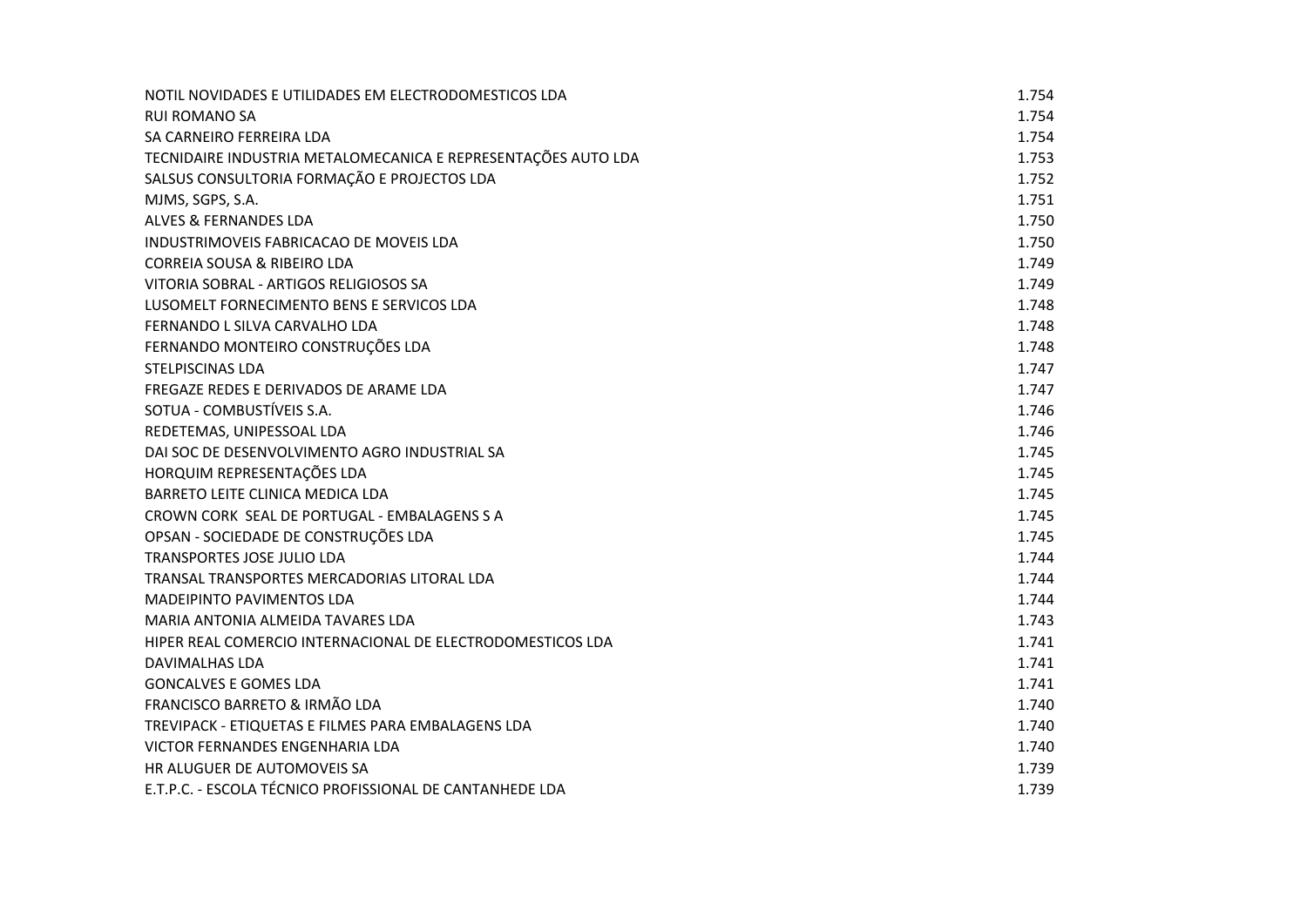| BEROA IBERIA SA - SUCURSAL EM PORTUGAL                               | 1.738 |
|----------------------------------------------------------------------|-------|
| MOSER PORTUGAL, LDA.                                                 | 1.738 |
| VITAS PORTUGAL, LDA                                                  | 1.738 |
| SESAG SEGURANÇA E SAUDE DE AGUEDA SA                                 | 1.735 |
| DIALARGUS - CUIDADOS DE SAUDE LDA                                    | 1.735 |
| CAMBRAGEST SERVIÇOS DE GESTÃO E SOFTWARE LDA                         | 1.735 |
| RITABLUE - CONSTRUÇÕES E RESTAUROS LDA                               | 1.735 |
| ESTUDO PRÉVIO - PROJECTOS DE ENGENHARIA S.A.                         | 1.734 |
| ESTEVÃO VINHAIS CHAVES UNIPESSOAL LDA                                | 1.734 |
| IMPEXTROM COMERCIO DE ARTIGOS DE TELECOMUNICAÇÕES E INFORMATICOS LDA | 1.732 |
| M M SILVESTRE & FILHOS LDA                                           | 1.732 |
| ALFAREVI CONSTRUÇÃO CIVIL LDA                                        | 1.732 |
| NIVERFIX - CONSTRUÇÕES UNIPESSOAL LDA                                | 1.731 |
| ORBISCALA - EMPREENDIMENTOS IMOBILIARIOS LDA                         | 1.730 |
| <b>IRMÃOS JORGE LDA</b>                                              | 1.729 |
| <b>FARMAMOURA LDA</b>                                                | 1.728 |
| <b>ASSETARROZ CRL</b>                                                | 1.727 |
| JOVIFORM CONSULTORIA EMPRESARIAL LDA                                 | 1.727 |
| <b>VIEIRA &amp; FILHOS LDA</b>                                       | 1.726 |
| SOC PORTUGUESA DE PNEUMOLOGIA                                        | 1.726 |
| SAUDADE VIEIRA CARDIOLOGIA UNIPESSOAL LDA                            | 1.726 |
| EQUADOR & MENDES - AGENCIA DE VIAGENS E TURISMO LDA                  | 1.726 |
| <b>BERNARDOS LAGARES LDA</b>                                         | 1.725 |
| ANCOR'AVES UNIPESSOAL LDA                                            | 1.725 |
| TOPIGS PORTUGAL, LDA                                                 | 1.725 |
| EDUARDO RANGEL DESPACHANTE OFICIAL LDA                               | 1.725 |
| DELMAR RODRIGUES MAQUINAS & ESCAVAÇÕES UNIPESSOAL LDA                | 1.724 |
| SIRIUS SERVICOS INDUSTRIAL DE LIMPEZA LDA                            | 1.724 |
| ANTONIO DE SOUSA CONTABILIDADE LDA                                   | 1.724 |
| ARMANDO & GONÇALVES LDA                                              | 1.724 |
| RAFAEL E SILVA LDA                                                   | 1.721 |
| FARMACIA ALMEIDA CUNHA UNIPESSOAL LDA                                | 1.721 |
| T P SOC TERMICA PORTUGUESA SA                                        | 1.719 |
| OLEUM UNIVERSALIS - SOCIEDADE UNIPESSOAL LDA                         | 1.718 |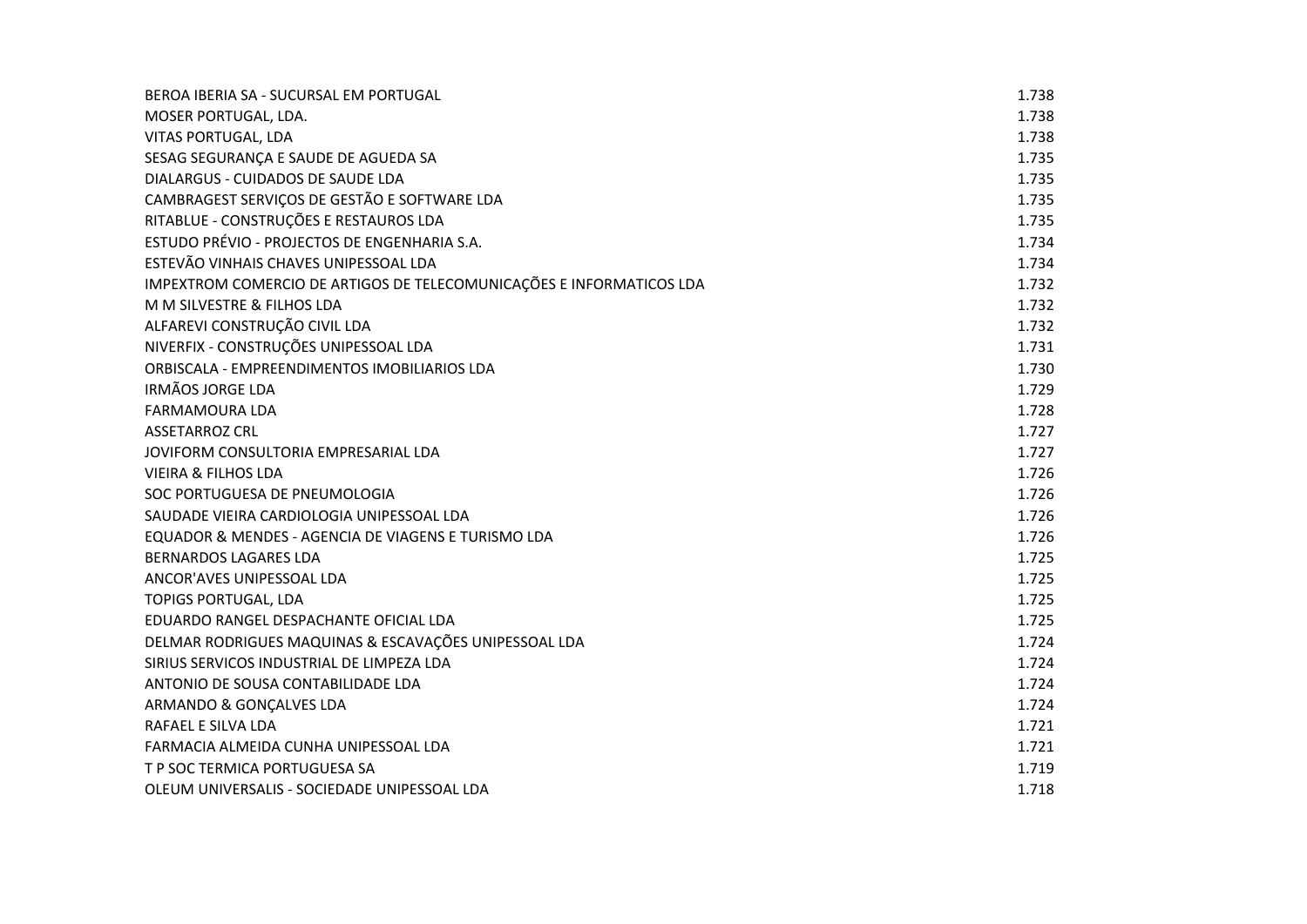| CONFEITARIA AMARAL LOURENCO E RODRIGUES LDA                      | 1.718 |
|------------------------------------------------------------------|-------|
| AGUESPORT IMPORTACAO E EXPORTACAO LDA                            | 1.718 |
| <b>CONSTRUCOES GABRIEL A S COUTO SA</b>                          | 1.718 |
| JOALHARIA CACHOS LDA                                             | 1.717 |
| CUBOSBEIRA - SOCIEDADE DE TRANSFORMAÇÃO E VENDA DE GRANITOS LDA  | 1.716 |
| ARTIPOL ARTES TIPOGRAFICAS LDA                                   | 1.716 |
| CASTELHANO E FERREIRA INDUSTRIA DE TECTOS FALSOS E DIVISORIAS SA | 1.715 |
| GERAR GESTÃO E EXPLORAÇÃO DE FRANQUIAS E REPRESENTAÇÕES SA       | 1.714 |
| IMOAGUIARINTER SOCIEDADE DE GESTÃO IMOBILIARIA LDA               | 1.714 |
| OLEIREP SOCIEDADE REPRESENTACOES LDA                             | 1.713 |
| TRANS QUIM TRANSPORTES LDA                                       | 1.713 |
| FORTIS BANK - SUCURSAL EM PORTUGAL                               | 1.712 |
| MANUEL SOUSA E FILHOS LDA                                        | 1.710 |
| ASO ARMANDO SOUSA OLIVEIRA LDA                                   | 1.710 |
| LESS IS MORE - CONSULTORIA, LDA                                  | 1.710 |
| SPOT CAR - COMÉRCIO DE AUTOMÓVEIS LDA                            | 1.709 |
| <b>COSTA E REIS LDA</b>                                          | 1.708 |
| BLUEPHARMA GENERICOS COMERCIO DE MEDICAMENTOS S A                | 1.708 |
| ANDRADE DIONISIO E CIA LDA                                       | 1.708 |
| FRONT END MULTIMEDIA LDA                                         | 1.708 |
| MANGUALDÃO CONSTRUÇÕES LDA                                       | 1.707 |
| CASA VOSTRA - RESTAURAÇÃO E FRANCHISING LDA                      | 1.707 |
| VINIPARRA REPRESENTACOES LDA                                     | 1.707 |
| F COSTA INDUSTRIA MADEIRAS SA                                    | 1.707 |
| PAULO NOBUA GUERREIRO - UNIPESSOAL LDA                           | 1.706 |
| <b>INOVULTUS LDA</b>                                             | 1.706 |
| ASSICOMATE MATERIAIS DE CONSTRUCAO SA                            | 1.705 |
| EMPRESA TRANSPORTES MANUEL HENRIQUES MACHADO LDA                 | 1.705 |
| AGENCIA FUNERARIA CABAÇO LDA                                     | 1.705 |
| SOPARAFUSO COMERCIO E INDUSTRIA PARAFUSOS LDA                    | 1.704 |
| ESCRITALOGIA CONTABILIDADE E FISCALIDADE UNIPESSOAL LDA          | 1.703 |
| VALDEMAR BARBEIRO MEDIAÇÃO DE SEGUROS LDA                        | 1.703 |
| COMPUWARE S A SUCURSAL EM PORTUGAL                               | 1.703 |
| <b>VENANCIO &amp; CRISTINA SA</b>                                | 1.702 |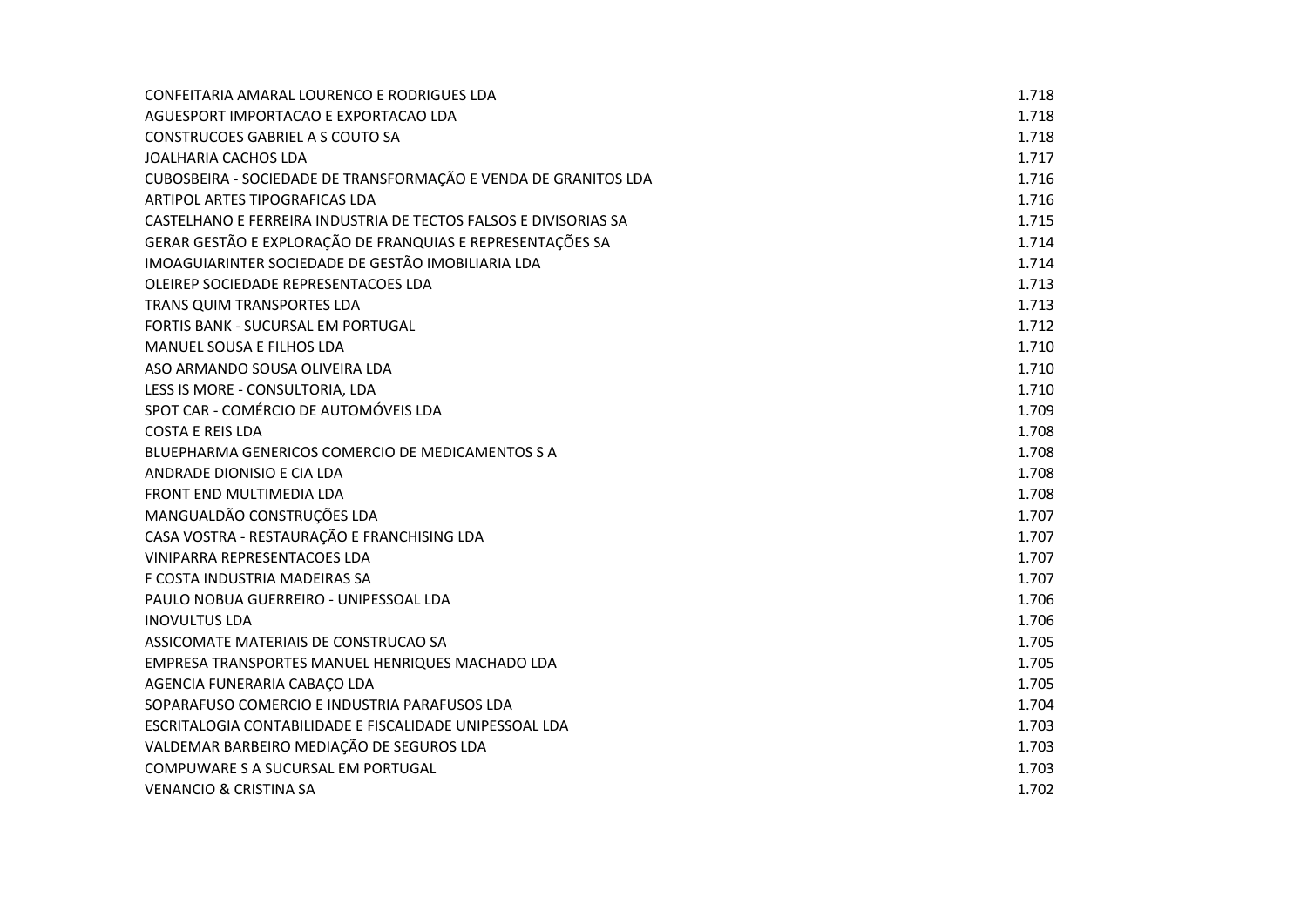| SANTOS APARICIO LDA                                           | 1.702 |
|---------------------------------------------------------------|-------|
| CEDLINGUA CENTRO ENSINO E DIVULGACAO LINGUAS LDA              | 1.702 |
| BIZADVICE GESTÃO E FINANÇAS LDA                               | 1.702 |
| ANTONIO DE ABREU SILVA & FILHO LDA                            | 1.701 |
| SERRALHARIA A F LOPES - UNIPESSOAL LDA                        | 1.701 |
| MANUEL JOÃO CRUZ UNIPESSOAL LDA                               | 1.700 |
| WSIS TECNOLOGIAS E SISTEMAS DE INFORMATICA LDA                | 1.700 |
| AMPEREL ELECTRONICA INDUSTRIAL SA                             | 1.699 |
| BASRIO METALOMECANICA E EQUIPAMENTOS RODOVIARIOS SA           | 1.699 |
| SWAT CONSULTORIA E FORMAÇÃO COMERCIAL LDA                     | 1.698 |
| SINTESE AZUL PRESTAÇÃO DE SERVIÇOS E CONSULTORIA LDA          | 1.698 |
| <b>CONSTRUCOES PRIMOBRA LDA</b>                               | 1.696 |
| IMOMARQUES COMPRA VENDA E CONSTRUCAO IMOBILIARIA LDA          | 1.696 |
| AMANDIO AGOSTINHO CARNEIRO IMOBILIARIA UNIPESSOAL LDA         | 1.696 |
| <b>GRACOTEL INDUSTRIA DE HOTELARIA S A</b>                    | 1.696 |
| CAMPGEST CONSULTORIA E GESTÃO DE EMPRESAS LDA                 | 1.695 |
| <b>IMOKAPA PROPRIEDADES LDA</b>                               | 1.695 |
| DOCEZEZERE - DOÇARIA TRADICIONAL LDA                          | 1.695 |
| QUALIRELUZ UNIPESSOAL LDA                                     | 1.694 |
| MARIA DA LUZ NASCIMENTO ABREU DE BARROS UNIPESSOAL LDA        | 1.694 |
| CAIXA - BANCO DE INVESTIMENTOS SA                             | 1.694 |
| OBRAKI - ENERGIAS CONSTRUÇÃO E ELECTROMECANICA LDA            | 1.693 |
| GRAFICA DO NEIVA DE MIRANDA & PINTO LDA                       | 1.693 |
| <b>GESTINSER GESTAO INFORMATICA E SERVICOS SA</b>             | 1.693 |
| LAMASSOMA CONTABILIDADE LDA                                   | 1.693 |
| CARLOS GARCEZ-AGENCIA DE CONTABILIDADE LDA                    | 1.692 |
| JOSE GONÇALVES DE MATOS DUQUE E MARILIA CHAVES FERREIRA LAGES | 1.692 |
| <b>GALILEU NORTE, S.A.</b>                                    | 1.691 |
| ANTOTERRAS TERRAPLANAGENS UNIPESSOAL LDA                      | 1.691 |
| FORTEDUE PORTUGAL CONSTRUÇÕES LDA ZONA FRANCA DA MADEIRA      | 1.691 |
| ENCOBARRA - ENGENHARIA S A                                    | 1.691 |
| UNIAO CAMIONAGEM CARGA LDA                                    | 1.690 |
| I M A INDUSTRIA DE MOLDES DE AZEMEIS SA                       | 1.689 |
| VIVADOURO CONSTRUÇÕES LDA                                     | 1.689 |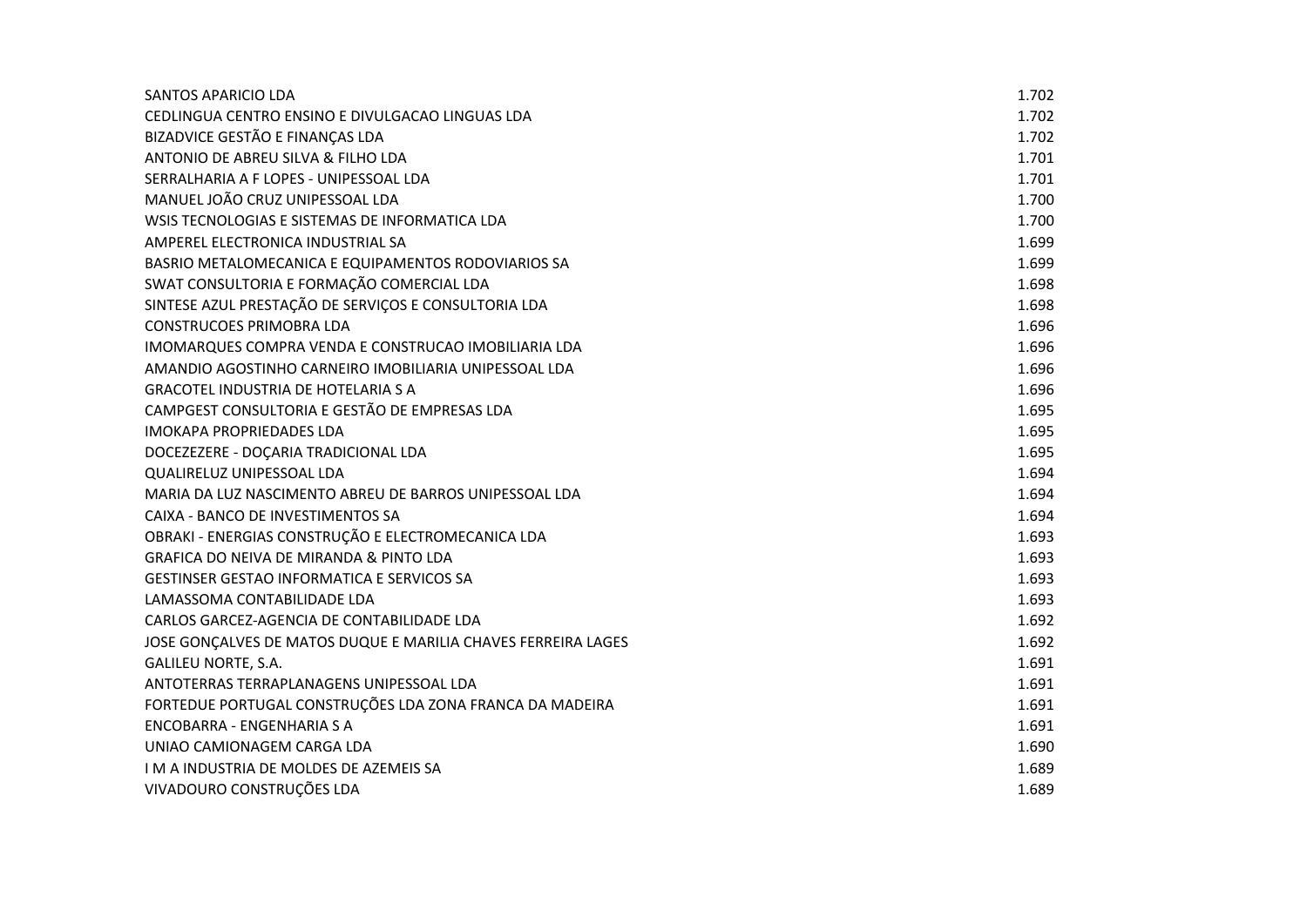| SODIALENTEJO - SUPERMERCADOS LDA                                           | 1.689 |
|----------------------------------------------------------------------------|-------|
| SERÃO DE VERÃO - CAFE E SNACK-BAR LDA                                      | 1.689 |
| ELECTRO PICHELARIA SEVERENSE LDA                                           | 1.689 |
| A.M. GUERREIRO - AUTOMÓVEIS NOVOS E USADOS LDA                             | 1.688 |
| CERCALCONSTROI UNIPESSOAL LDA                                              | 1.688 |
| COEFIL - COMBUSTIVEIS COELHO & FILHOS LDA                                  | 1.688 |
| DISTR-INF TEC - TECNOLOGIAS DE INFORMAÇÃO E MULTIMEDIA LDA                 | 1.688 |
| INFUSION - GESTÃO DE PROJECTOS ENERGÉTICOS, UNIPESSOAL LIMITADA            | 1.688 |
| GEA GESTÃO E ADMINISTRAÇÃO DE EMPRESAS LDA                                 | 1.687 |
| DB REAL ESTATE INVESTMENT MADEIRA - SOCIEDADE IMOBILIARIA UNIPESSOAL LDA   | 1.687 |
| SGFI SOCIEDADE GESTORA DE FUNDOS DE INVESTIMENTO IMOBILIARIO S A           | 1.687 |
| 5 A SECO PORTUGAL- INDUSTRIA DE LAVANDARIA SA                              | 1.686 |
| MARTEUS COMERCIO DE UTILIDADES DOMESTICAS UNIPESSOAL LDA                   | 1.686 |
| MONVERDE RESTAURO ADMINISTRACAO E EXPLORACAO TURISTICA LDA                 | 1.686 |
| FOZ MINHO SOC HOTELEIRA LDA                                                | 1.686 |
| S ROMÃO COMERCIO DE COMBUSTIVEIS LDA                                       | 1.686 |
| <b>FERSILMOR LIMITADA</b>                                                  | 1.685 |
| QUALENECO - CONSULTORES DE SIMULAÇÃO E CERTIFICAÇÃO ENERGETICA LDA         | 1.685 |
| PALAVRAS ANTIGAS - INVESTIMENTOS IMOBILIARIOS LDA                          | 1.684 |
| MESTRIFLEX - UNIPESSOAL LDA                                                | 1.684 |
| <b>TRANSPORTES BATISTA &amp; GENROS LDA</b>                                | 1.684 |
| FAÇONNABLE PORTUGAL UNIPESSOAL LDA                                         | 1.684 |
| CMN-COMPANHIA METALURGICA DO NORDESTE LDA                                  | 1.683 |
| EGISANCHO - ELECTRICIDADE LDA                                              | 1.683 |
| DINIS BARROS & PAULO PINHEIRO LDA                                          | 1.683 |
| SEATEC - EQUIPAMENTOS DE COMUNICAÇÃO E NAVEGAÇÃO LDA                       | 1.683 |
| AVIRECRIA PRODUTOS PARA AGRICULTURA E PECUARIA LDA                         | 1.682 |
| FARPROTEC COMERCIO DE UNIFORMES E EQUIPAMENTOS DE PROTECÇÃO INDIVIDUAL LDA | 1.682 |
| PETRO 4 COMERCIO DE COMBUSTIVEIS LDA                                       | 1.682 |
| FABRICA LEIRIENSE PLASTICOS SA                                             | 1.682 |
| YASKAWA IBERICA, S.L. - SUCURSAL EM PORTUGAL                               | 1.681 |
| ECO-OIL - TRATAMENTO DE ÁGUAS CONTAMINADAS, S.A.                           | 1.680 |
| ADECCO MARKETING SERVICES LDA                                              | 1.680 |
| SOTKON PORTUGAL - SISTEMAS DE RESIDUOS S A                                 | 1.680 |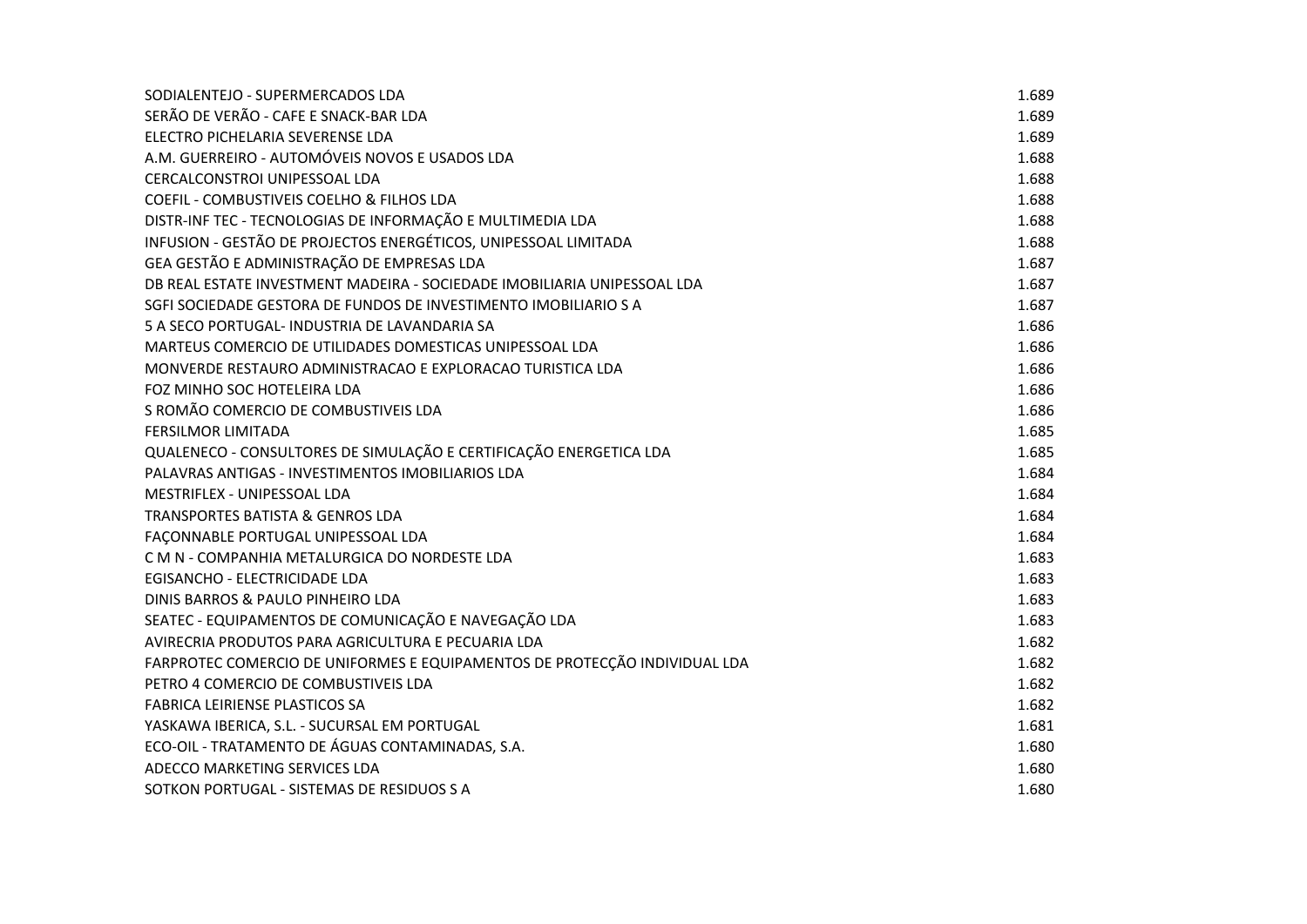| INTER PARTNER ASSISTANCE S A SUCURSAL                                | 1.679 |
|----------------------------------------------------------------------|-------|
| <b>INDUSTRIA AROUMADEIRAS LDA</b>                                    | 1.679 |
| <b>CONDUTACLIM LDA</b>                                               | 1.679 |
| CNS E S SA                                                           | 1.678 |
| O NOVO CASH AND CARRY LDA                                            | 1.677 |
| INSTITUTO MEDICO CIRURGICO DE SANTIAGO UNIPESSOAL LDA                | 1.677 |
| MATCORK INDUSTRIA E COMERCIO INTERNACIONAL CORTICAS SA               | 1.677 |
| CONTECNICASUL EQUIPAMENTO E ORGANIZACAO EMPRESAS LDA                 | 1.677 |
| ALUMIVARIOS COMERCIO ACESSORIOS DE ALUMINIO LDA                      | 1.677 |
| <b>JJUSTINO NEVES SA</b>                                             | 1.677 |
| BETOMILHAS BEIRA ALTA LDA                                            | 1.676 |
| WALK BY WALK, LDA                                                    | 1.676 |
| <b>INOXCART LDA</b>                                                  | 1.675 |
| DOMINGOS JOSE LEITE LDA                                              | 1.675 |
| TRANSPORTES FRAGOSO & CRISTINA LDA                                   | 1.675 |
| CERTUGAL INSTALAÇÕES ELECTRICAS LDA                                  | 1.674 |
| ANA RITA PAIVA PEREIRA, LDA                                          | 1.674 |
| FRUTAS SANTOS & VENTURA LDA                                          | 1.674 |
| <b>GAPETEC LDA</b>                                                   | 1.673 |
| PAULO COSTA MARINHO E FILHOS LDA                                     | 1.672 |
| <b>MENESES SGPS SA</b>                                               | 1.672 |
| MULTIPLA SGPS LDA ZONA FRANCA DA MADEIRA                             | 1.671 |
| <b>COSEC COMPANHIA SEGURO CREDITOS SA</b>                            | 1.670 |
| <b>DIOGENES E SANTOS LDA</b>                                         | 1.670 |
| ALBERGARIA A ESTEVA EMPREENDIMENTOS HOTELEIROS LDA                   | 1.670 |
| ST JOHN'S SCHOOL CRECHE E EDUCAÇÃO PRE ESCOLAR LDA                   | 1.667 |
| PINHEIRO E RIBEIRO MATERIAIS CONSTRUCAO LDA                          | 1.667 |
| TOPDATA SISTEMAS DE INFORMAÇÃO LDA                                   | 1.667 |
| AGENCIA FUNERARIA EDEN UNIPESSOAL LDA                                | 1.666 |
| EXPERTISE CONSEIL - E.C. PORTUGAL - CONTABILIDADE E CONSULTORIA, LDA | 1.665 |
| COLLEGIUM CONSULTORES DE GESTÃO E ADMINISTRAÇÃO DE EMPRESAS LDA      | 1.665 |
| <b>MAGA MOLDES LDA</b>                                               | 1.665 |
| M P F ASSISTENCIA AUTO LDA                                           | 1.664 |
| MARIA DO CARMO ANTUNES LOURENÇO CANDIDO DE MATOS ROSA UNIPESSOAL LDA | 1.664 |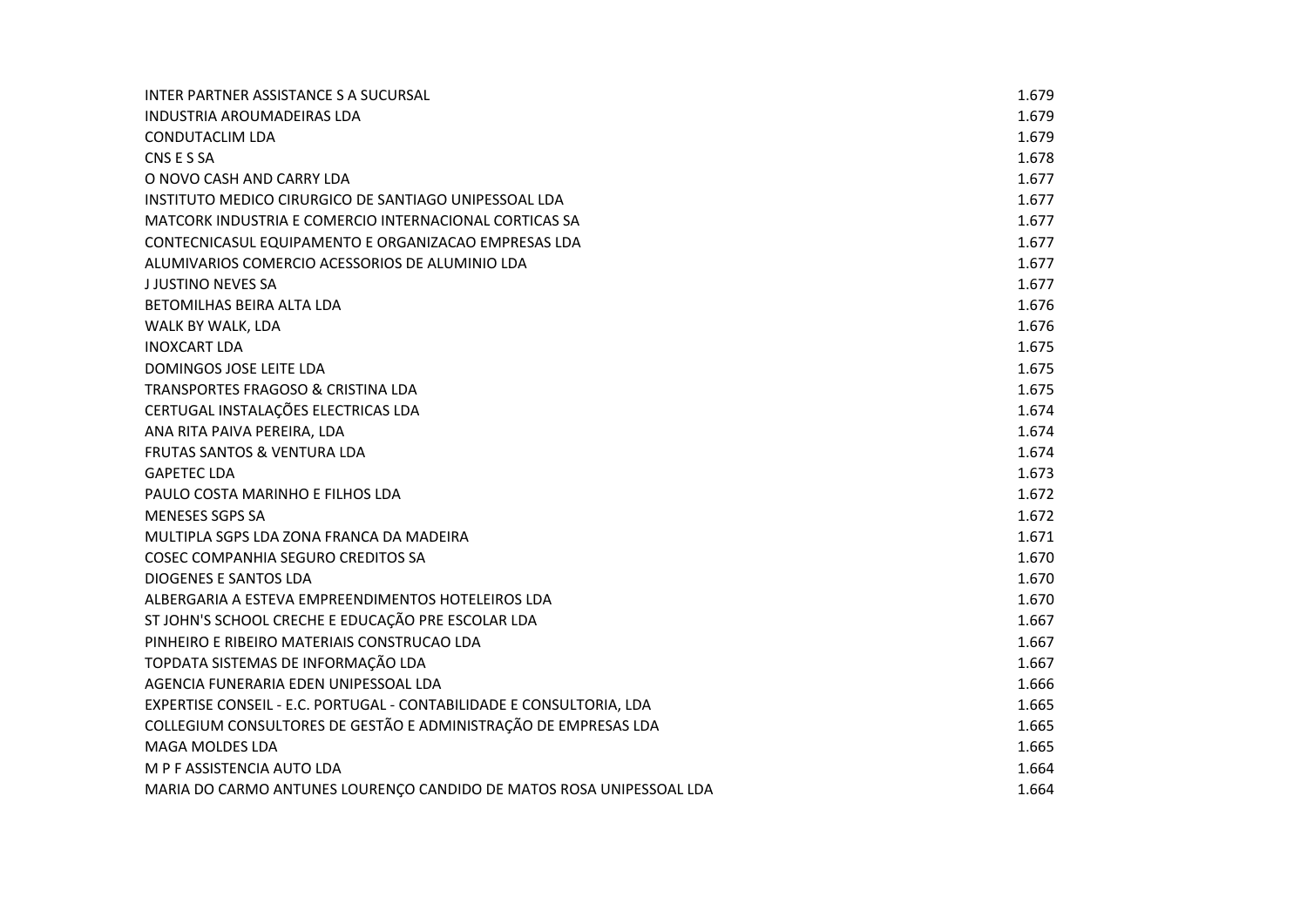| RESUL - EQUIPAMENTOS DE ENERGIA SA                                          | 1.664 |
|-----------------------------------------------------------------------------|-------|
| <b>LATEL - GAS LDA</b>                                                      | 1.663 |
| PAUL & FILHOS TRANSPORTE DE MERCADORIAS COMERCIO DE MADEIRA E AFINS LDA     | 1.663 |
| A L I C E SOFTWARE SOCIEDADE UNIPESSOAL LDA                                 | 1.663 |
| A M MOURA ALBERGARIA SILVA & ASSOCIADOS - SOCIEDADE DE ADVOGADOS RL         | 1.663 |
| A ZOZIMO SROC UNIPESSOAL LDA                                                | 1.663 |
| ACUMED IBERICA S L UNIPERSONAL - SUCURSAL EM PORTUGAL                       | 1.663 |
| AFFINITY PETCARE PORTUGAL - PRODUTOS PARA ANIMAIS DOMESTICOS UNIPESSOAL LDA | 1.663 |
| ALFREDO RESENDE, ARQUITECTOS, LDA                                           | 1.663 |
| ANA MARIA SOCIEDADE DE MEDIAÇÃO DE SEGUROS UNIPESSOAL LDA                   | 1.663 |
| ANTONIO DOS SANTOS FERREIRA E FILHOS LDA                                    | 1.663 |
| AON PORTUGAL CONSULTORES UNPESSOAL LDA                                      | 1.663 |
| <b>AVEITRADING LDA</b>                                                      | 1.663 |
| BAR BAR IDADE II CONSULTORES DE GESTÃO S A                                  | 1.663 |
| <b>BARCELINSPE LDA</b>                                                      | 1.663 |
| BASTIR - ARQUITECTURA E DESIGN DE INTERIORES LIMITADA                       | 1.663 |
| <b>BES AFRICA SGPS S A</b>                                                  | 1.663 |
| BIOMARIN EUROPE LIMITED - SUCURSAL EM PORTUGAL                              | 1.663 |
| BRAINSTATION - COMUNICAÇÃO E IMAGEM LDA                                     | 1.663 |
| CAPAS NEGRAS CONTABILIDADE LDA                                              | 1.663 |
| <b>CARPINTARIA AIRES LDA</b>                                                | 1.663 |
| CCACB CENTRO COMERCIAL E AGRICOLA DE CASTELO BRANCO LDA                     | 1.663 |
| CEMUSA PORTUGAL COMPANHIA DE MOBILIARIO URBANO E PUBLICIDADE SA             | 1.663 |
| CENTURYGEST II - SERVIÇOS DE CONTABILIDADE LDA                              | 1.663 |
| <b>CERQUIA S A</b>                                                          | 1.663 |
| CIPROS COMERCIO E INDUSTRIA DE PRODUTOS DE SEGURANÇA LDA                    | 1.663 |
| CLINIVIS CIRURGIA E MEDICINA OFTALMOLOGICA LDA                              | 1.663 |
| <b>CLS AUDIOVISUAIS LDA</b>                                                 | 1.663 |
| CONSTRUÇÕES PREDIJO SA                                                      | 1.663 |
| COSTEIRA EMPREITEIROS SOCIEDADE DE CONSTRUCOES S A                          | 1.663 |
| COTARCO - COMERCIO INTERNACIONAL LDA                                        | 1.663 |
| CRUCINELI - INDÚSTRIA DE CONFECÇÕES, S.A.                                   | 1.663 |
| <b>CRUZ &amp; SANTOS LDA</b>                                                | 1.663 |
| DENTORAL CLINICA DE MEDICINA DENTARIA LDA                                   | 1.663 |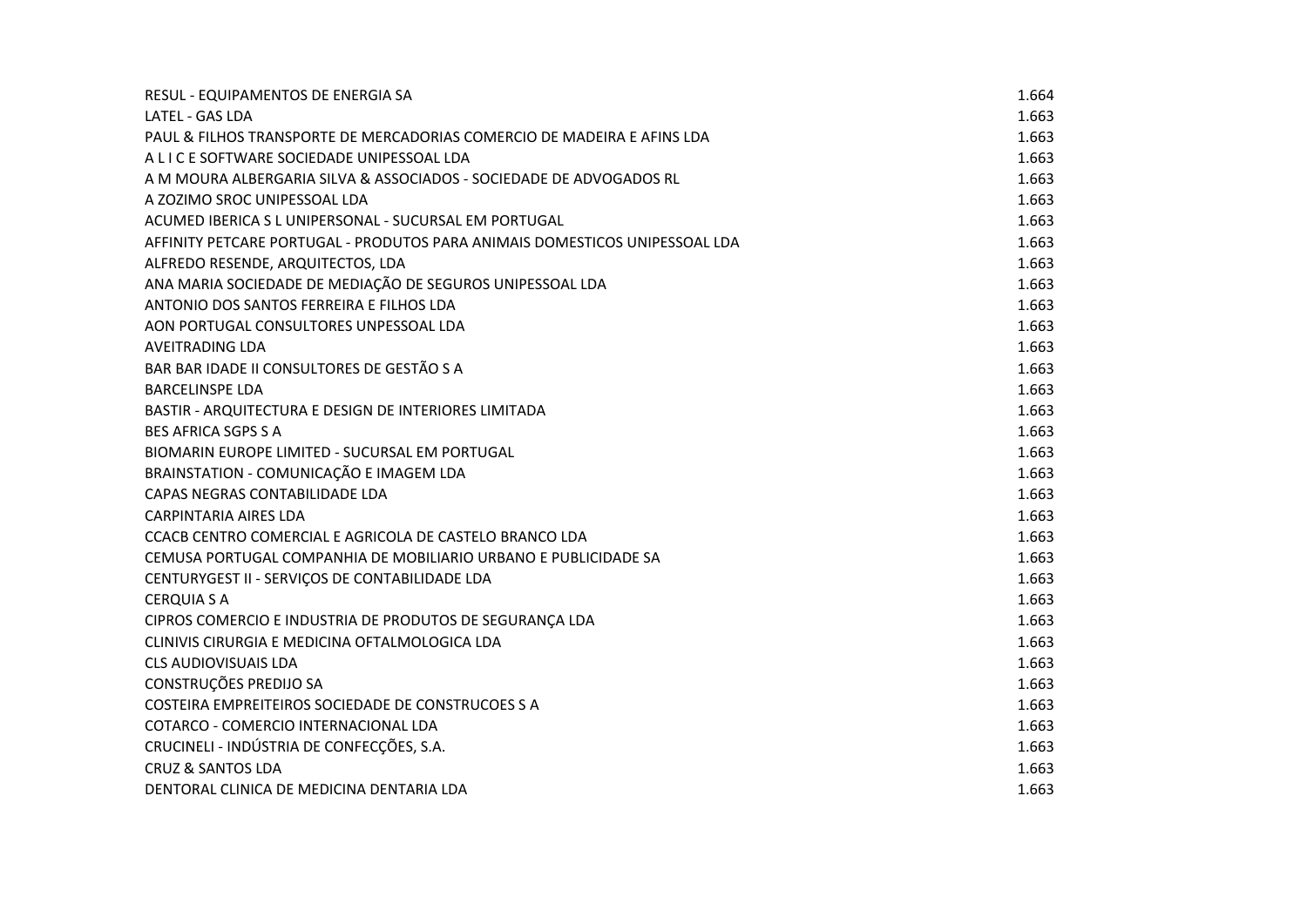| DGABAKU - CONTABILIDADE E CONSULTADORIA, UNIPESSOAL LDA                         | 1.663 |
|---------------------------------------------------------------------------------|-------|
| <b>DIAS E VICENTES LDA</b>                                                      | 1.663 |
| DRACO - PRODUTOS E COMERCIO DE MAQUINAS LDA                                     | 1.663 |
| E A D - EMPRESA DE ARQUIVO DE DOCUMENTAÇÃO S A                                  | 1.663 |
| <b>EAST ATLANTIC ENGINEERING LDA</b>                                            | 1.663 |
| <b>ECORFISCO - CONSULTORES SA</b>                                               | 1.663 |
| EDIGMACOM GESTÃO DE PROJECTOS DIGITAIS SA                                       | 1.663 |
| ELN COMERCIO INTERNACIONAL LDA                                                  | 1.663 |
| <b>ENIGMA VIRTUAL LDA</b>                                                       | 1.663 |
| <b>FAMABIKE COMERCIO DE BICICLETAS LDA</b>                                      | 1.663 |
| FARMACIA IDALINA TAVARES DA SILVA UNIPESSOAL LDA                                | 1.663 |
| FARMACIA LEITE LACERDA LDA                                                      | 1.663 |
| FARMACIA M C MENESES UNIPESSOAL LDA                                             | 1.663 |
| FEEL SAFE - MEDIAÇÃO DE SEGUROS LDA                                             | 1.663 |
| FERREIRA MACHADO AGENCIA DE VIAGENS E TURISMO UNIPESSOAL LDA                    | 1.663 |
| FINANTIA SERVICOS PRESTACAO SERVICOS EMPRESARIAIS LDA                           | 1.663 |
| FONOTEL - COMUNICAÇÕES LDA                                                      | 1.663 |
| GIVEC IMPORTAÇÃO E EXPORTAÇÃO TEXTEIS SA                                        | 1.663 |
| <b>GLOBALAVIATION CARGO SERVICES LDA</b>                                        | 1.663 |
| HR - HOSPITALAR, LDA                                                            | 1.663 |
| <b>IMPERATORIUM LDA</b>                                                         | 1.663 |
| INSTAVAC - INSTALAÇÕES TERMICAS LDA                                             | 1.663 |
| J ARAUJO PERITOS CONTABILISTAS E FISCAIS CONSULTORES E AUDITORES UNIPESSOAL LDA | 1.663 |
| JOÃO GOMES BRAS ESTRUTURAS METALICAS LDA                                        | 1.663 |
| JOMALUX RECLAMOS LUMINOSOS LDA                                                  | 1.663 |
| KEEP IT SAFE CUSTODIA E GESTÃO DE ARQUIVOS LDA                                  | 1.663 |
| <b>KPF - CONSULTORES LDA</b>                                                    | 1.663 |
| LEIRILECTRICA INSTALAÇÕES ELECTRICAS LDA                                        | 1.663 |
| LISBON2YOU - SOCIEDADE DE MEDIAÇÃO IMOBILIÁRIA, LIMITADA - EM LIQUIDAÇÃO        | 1.663 |
| LUIS GONZAGA LUBRIFICAÇÕES E PEÇAS PARA AUTOMOVEIS LDA                          | 1.663 |
| MADEIRA DA SILVA ENGENHARIA LDA                                                 | 1.663 |
| MAIA MESQUITA & ASSOCIADOS SROC                                                 | 1.663 |
| MAXIGLOBAL EQUIPAMENTOS E SERVIÇOS DE INFORMATICA SA                            | 1.663 |
| <b>MD FASTOOLING LDA</b>                                                        | 1.663 |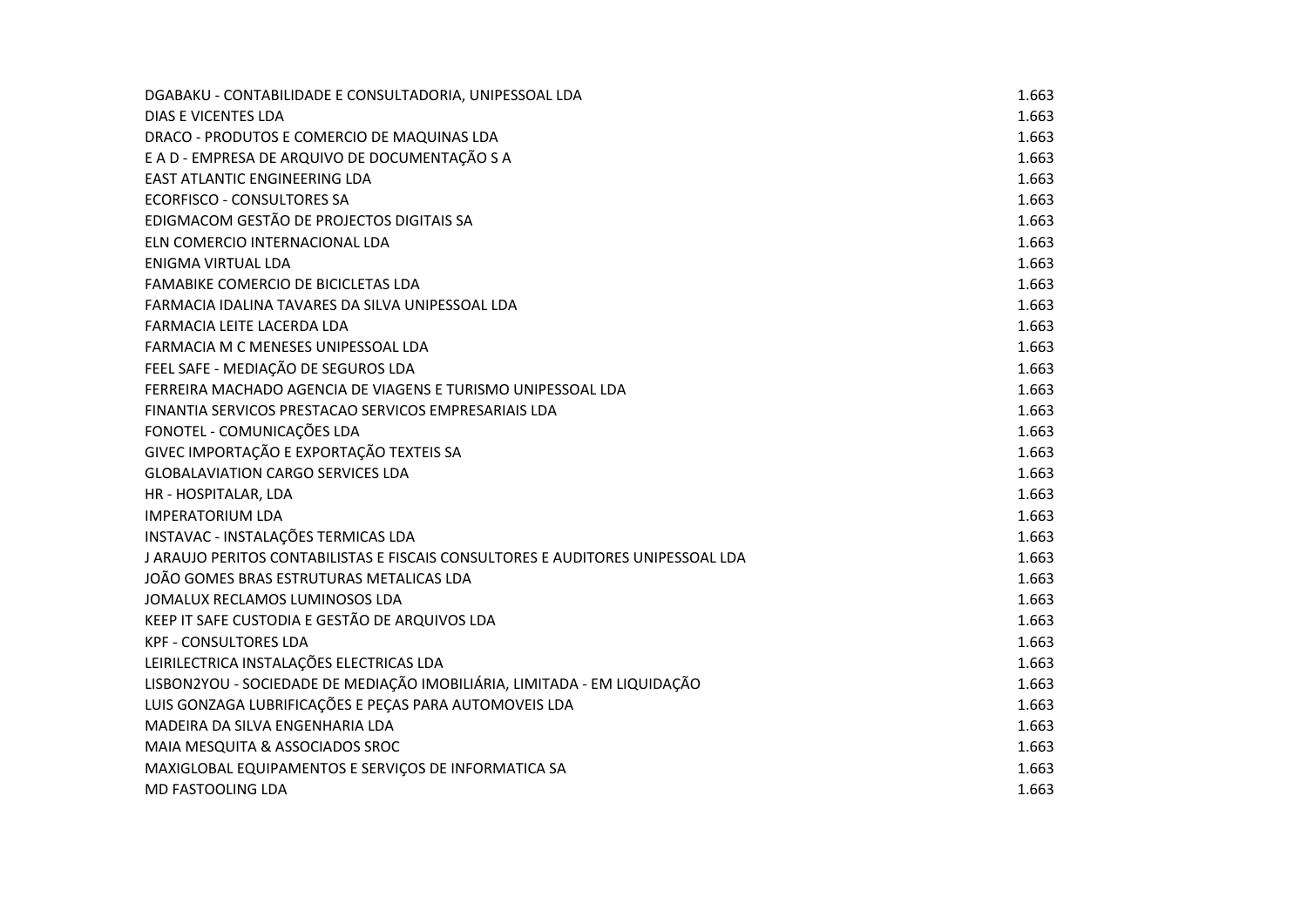| MEDINFOTEC - REAL ESTATE UNIPESSOAL LDA                                             | 1.663 |
|-------------------------------------------------------------------------------------|-------|
| MEGAJOULE INOVAÇÃO LDA                                                              | 1.663 |
| MIL-HOMENS MANO LDA                                                                 | 1.663 |
| <b>MKTTRADE LDA</b>                                                                 | 1.663 |
| MNF GESTÃO DE ACTIVOS - SGFIM S A                                                   | 1.663 |
| MODULO 60 UNIPESSOAL LDA                                                            | 1.663 |
| NELSON MOINHOS & PAULO LIMA SROC                                                    | 1.663 |
| NORFIN SOC GESTORA DE FUNDOS DE INVESTIMENTO IMOBILIARIOS S A                       | 1.663 |
| NORMANVI - PRODUTOS ALIMENTARES E MÁQUINAS, S.A.                                    | 1.663 |
| NOVA ENERGIA INSTALACOES ELECTRICAS LDA                                             | 1.663 |
| NQUAL - CONSULTORIA PARA OS NEGOCIOS E A GESTÃO LDA                                 | 1.663 |
| NSOFT - SOLUÇÕES E INTEGRAÇÃO DE SISTEMAS LDA                                       | 1.663 |
| O ABRIGO DA PASSARELA LDA                                                           | 1.663 |
| P R C F GAS TECNOLOGIA E CONSTRUÇÃO S A                                             | 1.663 |
| PAULO MACHADO & IRMÃO ALIMENTOS CONGELADOS LDA                                      | 1.663 |
| PAYUP - DESENVOLVIMENTO DE NEGOCIOS SA                                              | 1.663 |
| PEQUENO FAROL SERVIÇOS MULTIMEDIA LDA                                               | 1.663 |
| PETROLEOS DE VENEZUELA PDV EUROPA B V                                               | 1.663 |
| POLIEDRO CENTRO PROJECTOS CONSTRUCAO LDA                                            | 1.663 |
| POLIGREEN - GESTÃO E INVESTIMENTOS S A                                              | 1.663 |
| PORTIFISIO CLINICA MEDICINA FISICA E REABILITACAO PORTIMAO LDA                      | 1.663 |
| POUSAMIL - COMPONENTES E MAQUINAS INDUSTRIAIS S A                                   | 1.663 |
| PRIMEIRO MOMENTO - CONSULTORIA EMPRESARIAL UNIPESSOAL LDA                           | 1.663 |
| PROM CONSULTORES E GESTAO LDA                                                       | 1.663 |
| PTS GESTÃO E CONTABILIDADE LDA                                                      | 1.663 |
| REGRA MANUTENCAO DE EQUIPAMENTOS LDA                                                | 1.663 |
| RENTICONTROL CONTROLO GESTAO E CONTABILIDADE LDA                                    | 1.663 |
| RESITUL EQUIPAMENTOS SERVIÇOS E TECNOLOGIAS AMBIENTAIS LDA                          | 1.663 |
| RICALOR SOC COMERCIALIZACAO AQUECIMENTO LDA                                         | 1.663 |
| <b>ROMENINGH PT SA</b>                                                              | 1.663 |
| ROSA E GONCALVES DEPARTAMENTO CONTABILIDADE INFORMATICA LDA                         | 1.663 |
| S E G CONSULTORIA AS EMPRESAS FAMILIARES LDA                                        | 1.663 |
| S3 PORTUGAL - DESENVOLVIMENTO DE CIRCUITOS MICROELECTRONICOS E SOTWARE INTEGRADO SA | 1.663 |
| SA - SOLUÇÕES EM AUTOMAÇÃO S A                                                      | 1.663 |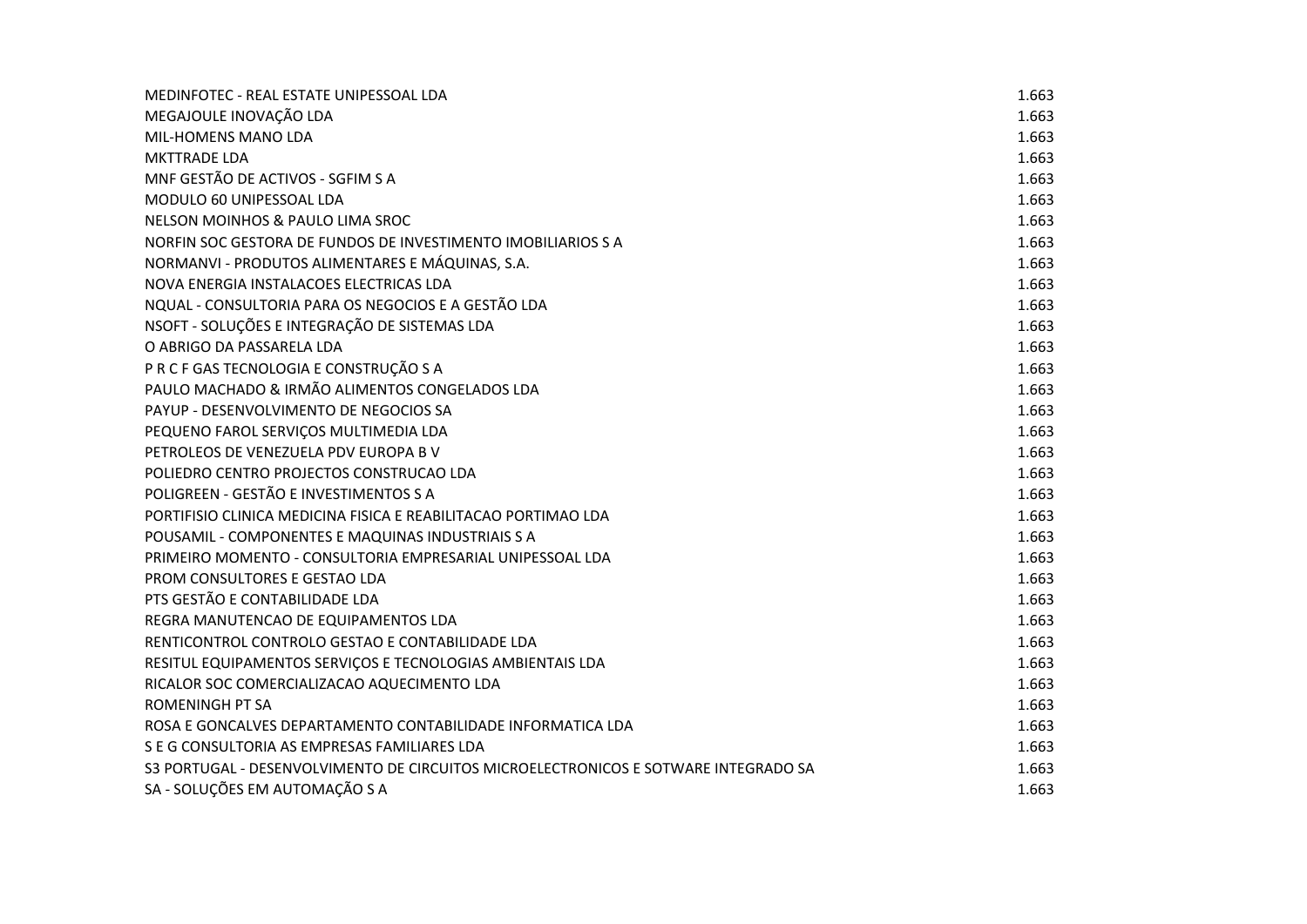| SACOS 88 SOC DE PLASTICOS LDA                                                    | 1.663 |
|----------------------------------------------------------------------------------|-------|
| SAI-SEGURANÇA ALIMENTAR INTEGRADA LDA                                            | 1.663 |
| <b>SALCEL LDA</b>                                                                | 1.663 |
| SCRIPTUSFAX OBJECTOS DE ESCRITA UNIPESSOAL LD                                    | 1.663 |
| SETE PES PROJECTOS ARTISTICO CULTURAIS LDA                                       | 1.663 |
| SFNT PORTUGAL LDA                                                                | 1.663 |
| SICOMARMORE SOC MARMORES SICO LDA                                                | 1.663 |
| SOCILUX ESTUDOS E COMERCIO ILUMINAÇÃO LDA                                        | 1.663 |
| SPI VENTURES - CRIAÇÃO E DESENVOLVIMENTO DE NOVOS NEGOCIOS S A                   | 1.663 |
| TEIXEIRA JORGE GESTAO E SERVICOS LDA                                             | 1.663 |
| <b>TELAGUEDA LDA</b>                                                             | 1.663 |
| TYRUS SERVIÇOS DE MANAGEMENT E MARKETING S A                                     | 1.663 |
| UNITED EUROPEAN CAR CARRIERS PORTUGAL GESTAO DE RECURSOS HUMANOS LDA             | 1.663 |
| <b>VERSAPOWER SISTEMAS DE ENERGIAS LDA</b>                                       | 1.663 |
| VIATA - SERVIÇOS E TECNOLOGIAS DE INFORMAÇÃO SA                                  | 1.663 |
| VITESSE CONSULTORES GESTÃO DE EMPRESAS LDA                                       | 1.663 |
| DENTAL LN LABORATORIO DE PROTESE DENTARIA LDA                                    | 1.662 |
| ESTRELA 2000 SOC HOTELEIRA S A                                                   | 1.662 |
| FERNANDO HELENO & FILHOS LDA                                                     | 1.662 |
| <b>GAMAFER GASES INDUSTRIAIS MAQUINAS E FERRAMENTES LDA</b>                      | 1.661 |
| AESE ASSOC ESTUDOS SUPERIORES EMPRESA                                            | 1.661 |
| <b>INTERNAL TRANSPORTES LDA</b>                                                  | 1.660 |
| NORCLINICA CLINICA DENTARIA E DE ESPECIALIDADES MEDICAS SOCIEDADE UNIPESSOAL LDA | 1.660 |
| AUTO REBOQUE MESSEJANENSE LDA                                                    | 1.659 |
| VADECA SERVIÇOS LIMPEZA INDUSTRIAL S A                                           | 1.659 |
| PLANSOLUTIONS CONSULTING LDA                                                     | 1.659 |
| TRANSPORTES JOSE CARLOS FANECA & FILHOS LDA                                      | 1.659 |
| PASTELARIA PEDROGÃO DOCE LDA                                                     | 1.658 |
| CONSTRUÇÕES PONTE DE PAÇOS - UNIPESSOAL LDA                                      | 1.658 |
| ACTUALSALES SERVIÇOS DE MARKETING NA INTERNET S A                                | 1.658 |
| DESCOBRIR UNIVERSO - LDA                                                         | 1.657 |
| ARQUITECTO MIGUEL KRIPPAHL LDA                                                   | 1.657 |
| CONVEXSTILE - ARTE E DESIGN LDA                                                  | 1.657 |
| CANDIDO MARQUES SANTOS LDA                                                       | 1.657 |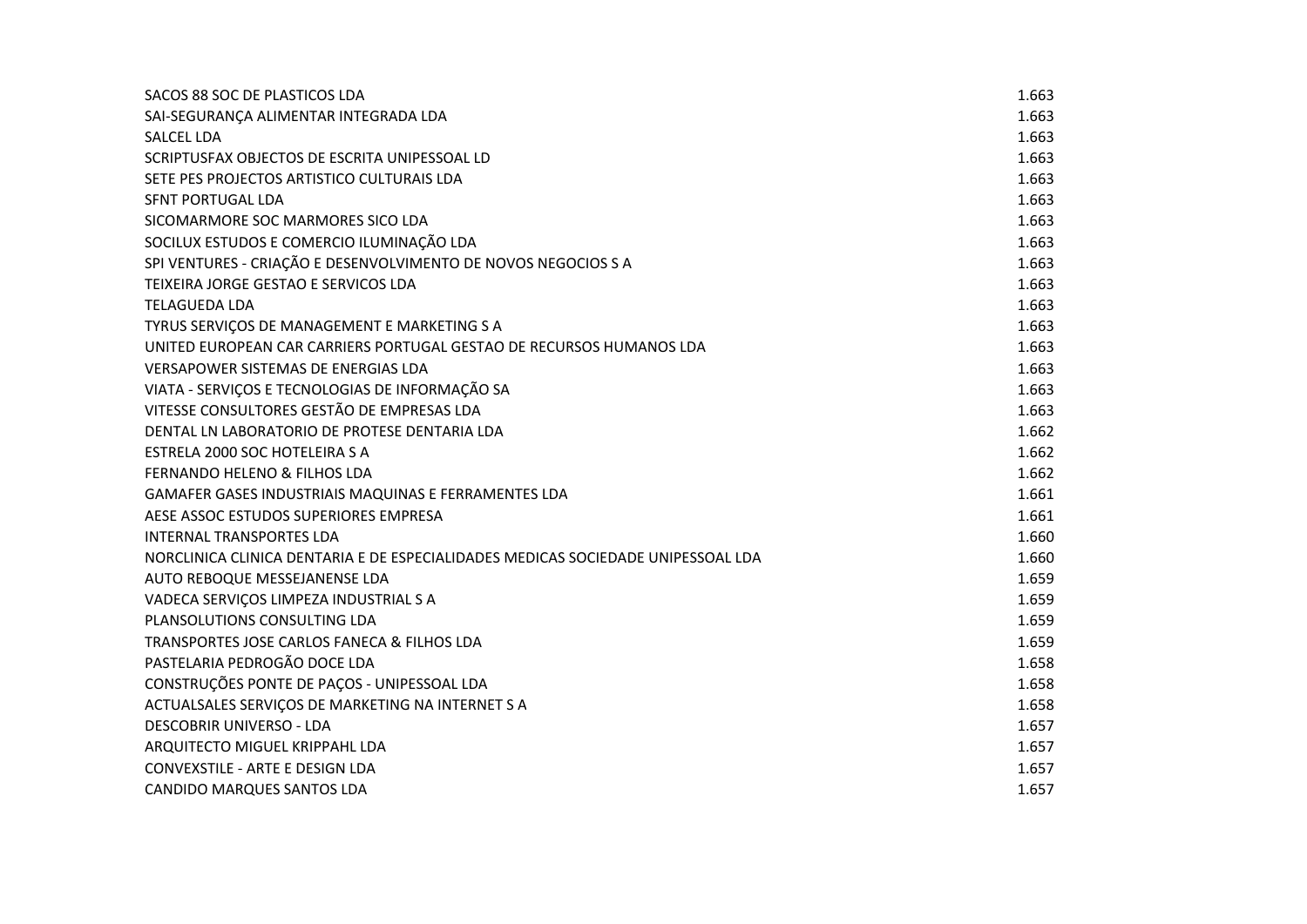| <b>CAMINHAEQUIS A</b>                                                   | 1.656 |
|-------------------------------------------------------------------------|-------|
| L A MEDICAL FABRICANTES INSTRUMENTOS CIRURGICOS LDA                     | 1.656 |
| BIOGLOBAL BIOMETRIA E COMUNICAÇÕES GLOBAIS LDA                          | 1.653 |
| DIGESTIVMED SOC ENDOSCOPIA DIGESTIVA LDA                                | 1.653 |
| MARIA DE FATIMA MARQUES DA FONSECA GOMES UNIPESSOAL LDA                 | 1.653 |
| TERMOCELSIUS CLIMATIZAÇÃO UNIPESSOAL LDA                                | 1.653 |
| <b>INTERVISA VIAGENS E TURISMO S A</b>                                  | 1.653 |
| BAFRUTAL IMPORTACOES EXPORTACOES COMERCIO FRUTAS LDA                    | 1.652 |
| CURVET INTERNACIONAL SERVICOS DA CONSULTADORIA SOCIEDADE UNIPESSOAL LDA | 1.652 |
| <b>MARQUES SA</b>                                                       | 1.651 |
| QUINTA DO CELÃO UNIPESSOAL LDA                                          | 1.651 |
| ASSOCIAÇÃO ETNOGRÁFICA E SOCIAL DO MONTEMURO                            | 1.651 |
| SODREL SOC DISTRIBUIDORA RAÇÕES E REFRIGERANTES SA                      | 1.650 |
| ALVES E CALDEIRA LDA                                                    | 1.650 |
| SOUTH POLE - COMERCIO INTERNACIONAL LDA                                 | 1.650 |
| <b>FUNERARIA GONZALOPES LDA</b>                                         | 1.649 |
| AJM CONSULTORES SA                                                      | 1.648 |
| ARIEIRA E FILHOS LDA                                                    | 1.648 |
| <b>RAMOS &amp; RAMOS LDA</b>                                            | 1.647 |
| IRMÃOS GOMES - A FUNERARIA LDA                                          | 1.646 |
| <b>AUTO TAXIS CUVELO LDA</b>                                            | 1.645 |
| TOPOS ATELIER ARQUITECTURA LDA                                          | 1.645 |
| <b>IRMAOS VALENTE CONSTRUCOES LDA</b>                                   | 1.645 |
| ELMTREE COMERCIO INTERNACIONAL LDA ZONA FRANCA DA MADEIRA               | 1.644 |
| <b>BASILIO - MALHAS LDA</b>                                             | 1.643 |
| LIA SANTOS MONTEIRO PROMOÇÃO DE SERVIÇOS FINANCEIROS LDA                | 1.643 |
| ANTONIO CAPELA - REPARAÇÕES AUTOMOVEIS UNIPESSOAL LDA                   | 1.641 |
| M R ALVES - SERVIÇOS ELECTRICOS LDA                                     | 1.641 |
| LOPES MEDEIROS E FILHOS LDA                                             | 1.640 |
| JOÃO PIRES & FILHO LDA                                                  | 1.639 |
| XNETWORK CONSULTORIA E TECNOLOGIAS DE INFORMAÇÃO LDA                    | 1.638 |
| EXPORFONSECA UNIPESSOAL LDA                                             | 1.637 |
| RICARDO SOUSA MEDEIROS SOCIEDADE UNIPESSOAL LDA                         | 1.636 |
| <b>MCCOMPUTADORES S A</b>                                               | 1.636 |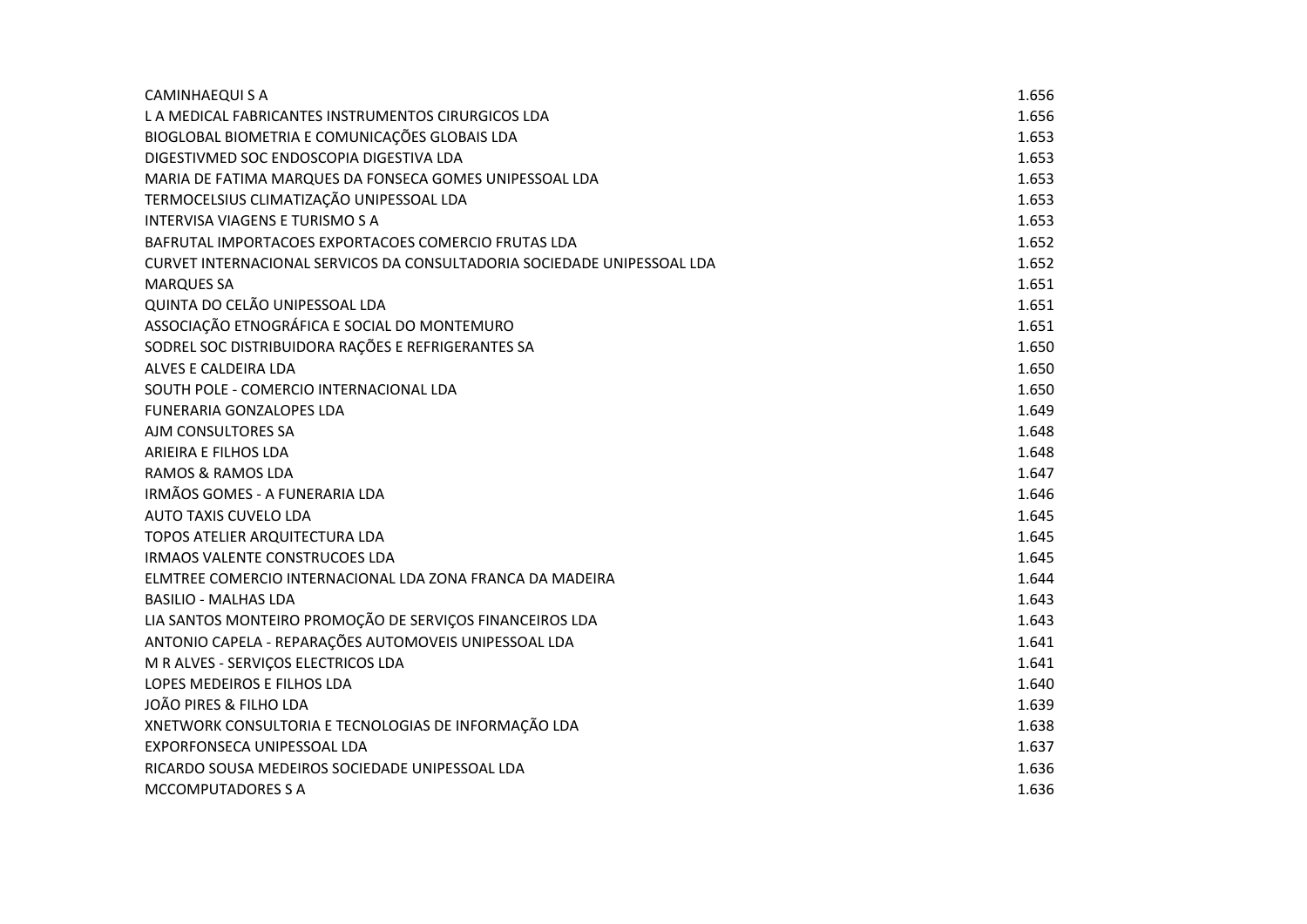| MAIN PARTNER - CONSULTORIA E GESTAO SA                              | 1.636 |
|---------------------------------------------------------------------|-------|
| RUIPC - INFORMATICA UNIPESSOAL LDA                                  | 1.635 |
| AUTO PECAS MANUEL GEADA BORGES LDA                                  | 1.635 |
| EXPORPLAS INDUSTRIA EXPORTACAO PLASTICOS SA                         | 1.635 |
| FARMACIA SERRA BARRIO UNIPESSOAL LDA                                | 1.635 |
| CHAMOTE PROCESSAMENTO E COMERCIALIZAÇÃO DE INERTES CERAMICOS LDA    | 1.634 |
| ELVISLAR CONSTRUÇÃO CIVIL LDA                                       | 1.633 |
| BENSAUDE AGENTES DE NAVEGAÇÃO LDA                                   | 1.633 |
| FRENTE AO FRIO SISTEMAS DE CLIMATIZAÇÃO LDA                         | 1.632 |
| SULTUBOS MATERIAIS PARA CANALIZACOES SA                             | 1.632 |
| ENERGIAS RENOVAVEIS FAFEBASTO LDA                                   | 1.632 |
| RUSTITECLA COMERCIO DE COMPUTADORES UNIPESSOAL LDA                  | 1.632 |
| IVAN JOLY CONSULTING UNIPESSOAL LDA ZONA FRANCA DA MADEIRA          | 1.631 |
| NEWALLIANCE COMERCIO INTERNACIONAL LDA ZONA FRANCA DA MADEIRA       | 1.631 |
| CLIMOFUTURO UNIPESSOAL LDA                                          | 1.631 |
| APARTRURAL APARTAMENTOS RURAIS QTA DA GEIA LDA                      | 1.631 |
| ALVES BANDEIRA E CIA LDA                                            | 1.630 |
| ALCIDES LOPES E SANTOS LDA                                          | 1.630 |
| URCAMAT MATERIAIS PARA CONSTRUCAO CIVIL LDA                         | 1.630 |
| <b>GEFGUARDA SERVICOS GESTAO INFORMATICA E TELECOMUNICACOES LDA</b> | 1.629 |
| AGENCIA FUNERARIA SIMOES NENO LDA                                   | 1.629 |
| PADARIA PASTELARIA RAIMUNDO & LOPES LDA                             | 1.629 |
| OIGRES COMERCIO A RETALHO DE VESTUARIO LDA                          | 1.629 |
| <b>CONSTROSALDMAR LDA</b>                                           | 1.629 |
| EXPO SYSTEM EVENTOS E SOLUÇÕES PROMOCIONAIS LDA                     | 1.628 |
| <b>FONSECA &amp; PINTO LDA</b>                                      | 1.628 |
| <b>BORREGO E ABRANTES LDA</b>                                       | 1.628 |
| COURELVESTE CONFECÇÕES LDA                                          | 1.628 |
| IMOSATI - CONSTRUÇÃO E SERVIÇOS DE HOTELARIA E TURISMO, LDA         | 1.626 |
| AGENCIA FUNERARIA SERGIO LDA                                        | 1.626 |
| <b>JCREALSTATE S A</b>                                              | 1.626 |
| <b>INVIMOB INVESTIMENTOS IMOBILIARIOS LDA</b>                       | 1.626 |
| SOITO DA LAPA TURISMO DE ALDEIA LDA                                 | 1.625 |
| ATLANLUSI EUROPE, LDA                                               | 1.624 |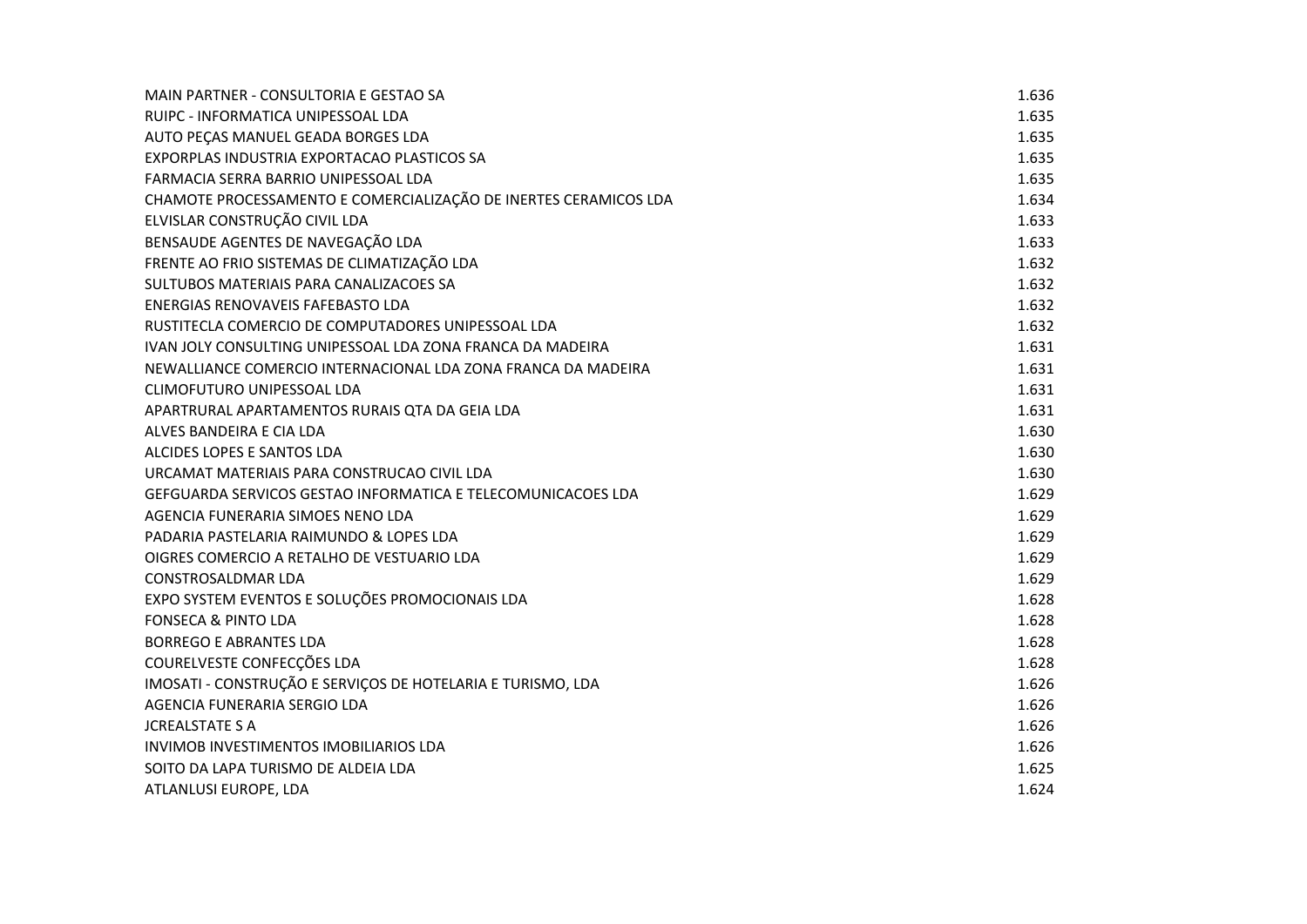| <b>CATICAÇA LDA</b>                                                     | 1.624 |
|-------------------------------------------------------------------------|-------|
| CLINICA ST EUFEMIA SOCIEDADE LDA                                        | 1.623 |
| CASA CAÇADOR COMERCIO DE AGROQUIMICOS UNIPESSOAL LDA                    | 1.623 |
| SILVAS & SOUSA GESTAO E ARRENDAMENTO DE ESTABELECIMENTOS COMERCIAIS LDA | 1.622 |
| CLINICA DENTARIA GARCIA & GIOSO LDA                                     | 1.622 |
| GLOBAL REFORÇO - CONSTRUÇÕES LDA                                        | 1.622 |
| <b>SENA PADEZ LDA</b>                                                   | 1.621 |
| ANTONIO ABRANTES CASTANHEIRA SA                                         | 1.621 |
| GERARDO MARTINS DE MENESES COMERCIO DE MATERIAIS DE CONSTRUÇÃO LDA      | 1.621 |
| TEIXEIRA SOUSA E MENDES LDA                                             | 1.620 |
| LOUROFOOD LDA                                                           | 1.620 |
| URBIMAIN - INVESTIMENTOS E EMPREENDIMENTOS IMOBILIARIOS UNIPESSOAL LDA  | 1.620 |
| ZRIMPLANTS - SOCIEDADE UNIPESSOAL LDA                                   | 1.619 |
| LUSAVOUGA MAQUINAS E ACESSORIOS INDUSTRIAIS SA                          | 1.619 |
| AZAMBUSTÁXIS LDA                                                        | 1.618 |
| OLIMOTA SOC DE CONSTRUÇÕES LDA                                          | 1.618 |
| SERPINCASAS CONSTRUÇÕES LDA                                             | 1.616 |
| ONLY ACCOUNTING CONTABILIDADE LDA                                       | 1.616 |
| DEVE E HAVER ORGANIZAÇÕES CONTABILISTICAS LDA                           | 1.616 |
| SODIBAIÃO - SUPERMERCADOS LDA                                           | 1.616 |
| DANIVOUZELA OFICINA DE REPARAÇÃO AUTOMOVEL LDA                          | 1.615 |
| ACO FABRICA CALCADO SA                                                  | 1.615 |
| <b>FERNANDO SANTOS &amp; FILHAS LDA</b>                                 | 1.614 |
| FP OPTICA DE MIRANDA LDA                                                | 1.613 |
| VALIANT SERVIÇOS E COMERCIO LDA                                         | 1.613 |
| TRANSPORTES M J E J M LDA                                               | 1.613 |
| <b>MARTINS E COSTA SA</b>                                               | 1.613 |
| SAMUEL DOS SANTOS UNIPESSOAL LDA                                        | 1.613 |
| LUSOCLIMA - SOLUÇÕES DE ENGENHARIA, LDA                                 | 1.612 |
| POLIGREEN ENGENHARIA S A                                                | 1.612 |
| <b>SANTOS DUARTE &amp; DIAS LDA</b>                                     | 1.612 |
| SEMENTES DA VIRTUDE UNIPESSOAL LDA                                      | 1.612 |
| AÇOS DURO DA COSTA LDA                                                  | 1.611 |
| FUNFRAP - FUNDIÇÃO PORTUGUESA SA                                        | 1.611 |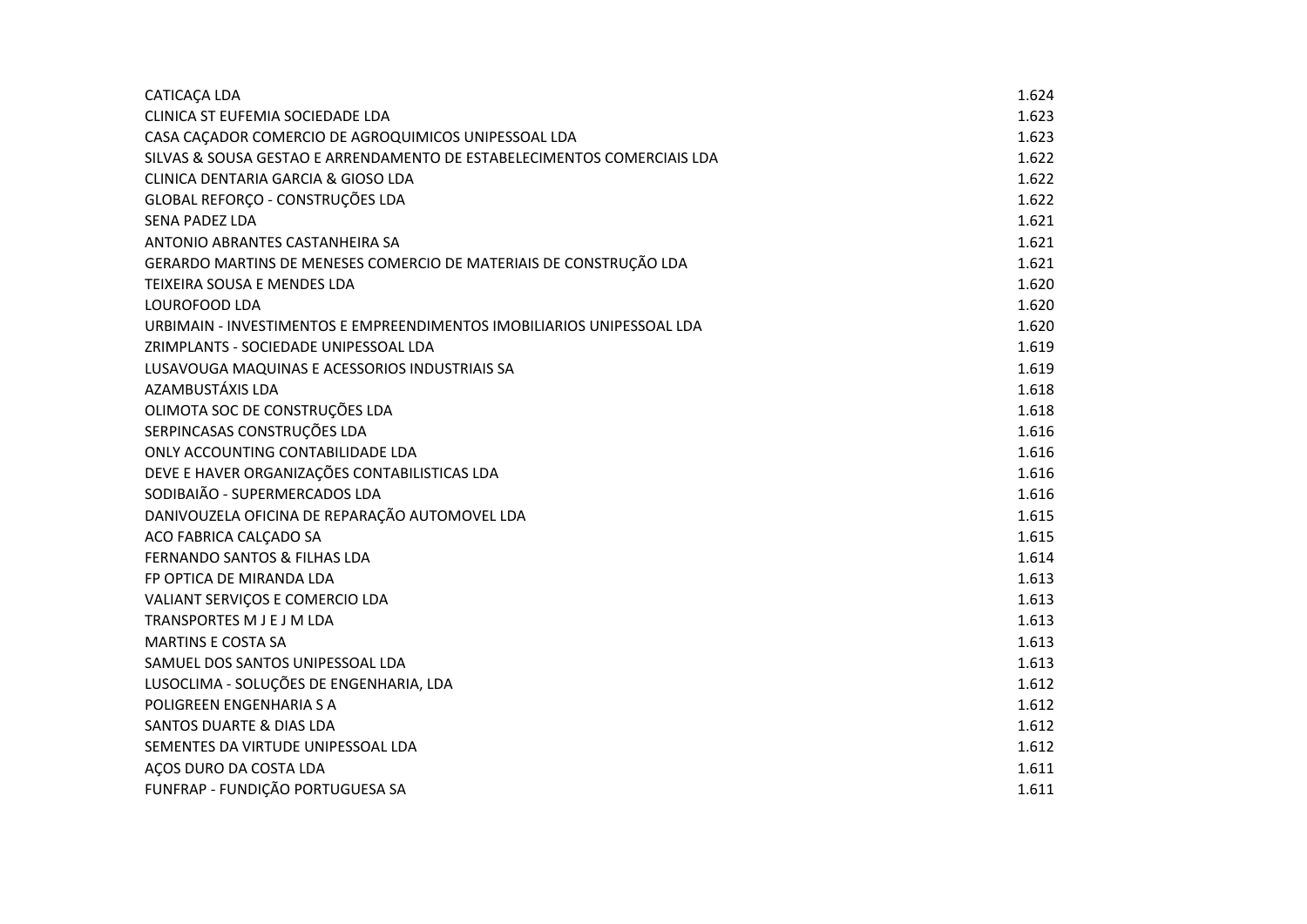| P. VALENTE - SOCIEDADE DE MEDIAÇÃO DE SEGUROS LDA                          | 1.610 |
|----------------------------------------------------------------------------|-------|
| PREDICADOS ORGANIZACAO E INSTALACAO COMERCIAL EM SUPERMECADOS LDA          | 1.609 |
| SOC AREEIRO MOINHO NOVO LDA                                                | 1.609 |
| RODRIGO E AZEVEDO LDA                                                      | 1.609 |
| CLINICA MEDICA DENTARIA DE CARLOS BAIA LDA                                 | 1.607 |
| MORAIS E VAZ LDA                                                           | 1.607 |
| FORUM ALMADA GESTÃO DE CENTRO COMERCIAL SOCIEDADE UNIPESSOAL LDA           | 1.606 |
| SELFAB COMERCIO DE MAQUINAS E ACESSORIOS LDA                               | 1.606 |
| ELVIGRES MATERIAIS DE CONSTRUCAO LDA                                       | 1.606 |
| LIMITE IDEAL - PINTURA LDA                                                 | 1.605 |
| EUROCHÃO POLIMENTO DE CHÃOS INDUSTRIAIS LDA                                | 1.605 |
| CLÍNICA MÉDICO E DENTÁRIA SÉRGIO TEMPORÃO LDA                              | 1.605 |
| BATIMETRICA CONSULTORES TECNICOS LDA                                       | 1.605 |
| VIADENTAL CLINICA MEDICA DENTARIA LDA                                      | 1.605 |
| MATNORD - MATERIAIS DE CONSTRUÇÃO LD                                       | 1.602 |
| INTERANCORAIMO SOCIEDADE DE GESTÃO IMOBILIARIA LDA                         | 1.602 |
| JOLPEN COMERCIO DE BEBIDAS LDA                                             | 1.601 |
| ANTELUZ INSTALAÇÕES ELECTRICAS UNIPESSOAL LDA                              | 1.600 |
| NORDESTECASA CONSTRUCAO DE HABITACOES LDA                                  | 1.600 |
| AGENCIA FUNERARIA AMADEU ANDRADE & FILHOS LDA                              | 1.600 |
| SODENFOR - SOCIEDADE DIFUSORA DE ENSINO DA FIGUEIRA DA FOZ, UNIPESSOAL LDA | 1.599 |
| CASA DE REPOUSO DE SANTA BEATRIZ UNIPESSOAL LDA                            | 1.599 |
| GEOSIG - ENGENHARIA TOPOGRÁFICA, LDA                                       | 1.597 |
| FILIPE IRMÃOS LDA                                                          | 1.597 |
| ELEGELOCAL UNIPESSOAL LDA                                                  | 1.596 |
| J SALAVESSA LDA                                                            | 1.596 |
| FILIPE CURTO E CARLOS FELIZARDO LDA                                        | 1.594 |
| FERNANDO MANUEL BARRETO UNIPESSOAL LDA                                     | 1.594 |
| CREDIBER SOCIEDADE DE MEDIAÇÃO DE SEGUROS LDA                              | 1.594 |
| <b>FRUTAS GUIA &amp; SANTOS LDA</b>                                        | 1.594 |
| <b>QUARLES HARRIS E CA SA</b>                                              | 1.594 |
| PIMENTEL E CIA LDA                                                         | 1.593 |
| D D N GESTÃO COORDENAÇÃO E FISCALIZAÇÃO OBRAS PUBLICAS E PRIVADAS LDA      | 1.593 |
| CUBA DENTE - CLINICA MEDICO-DENTARIA LDA                                   | 1.592 |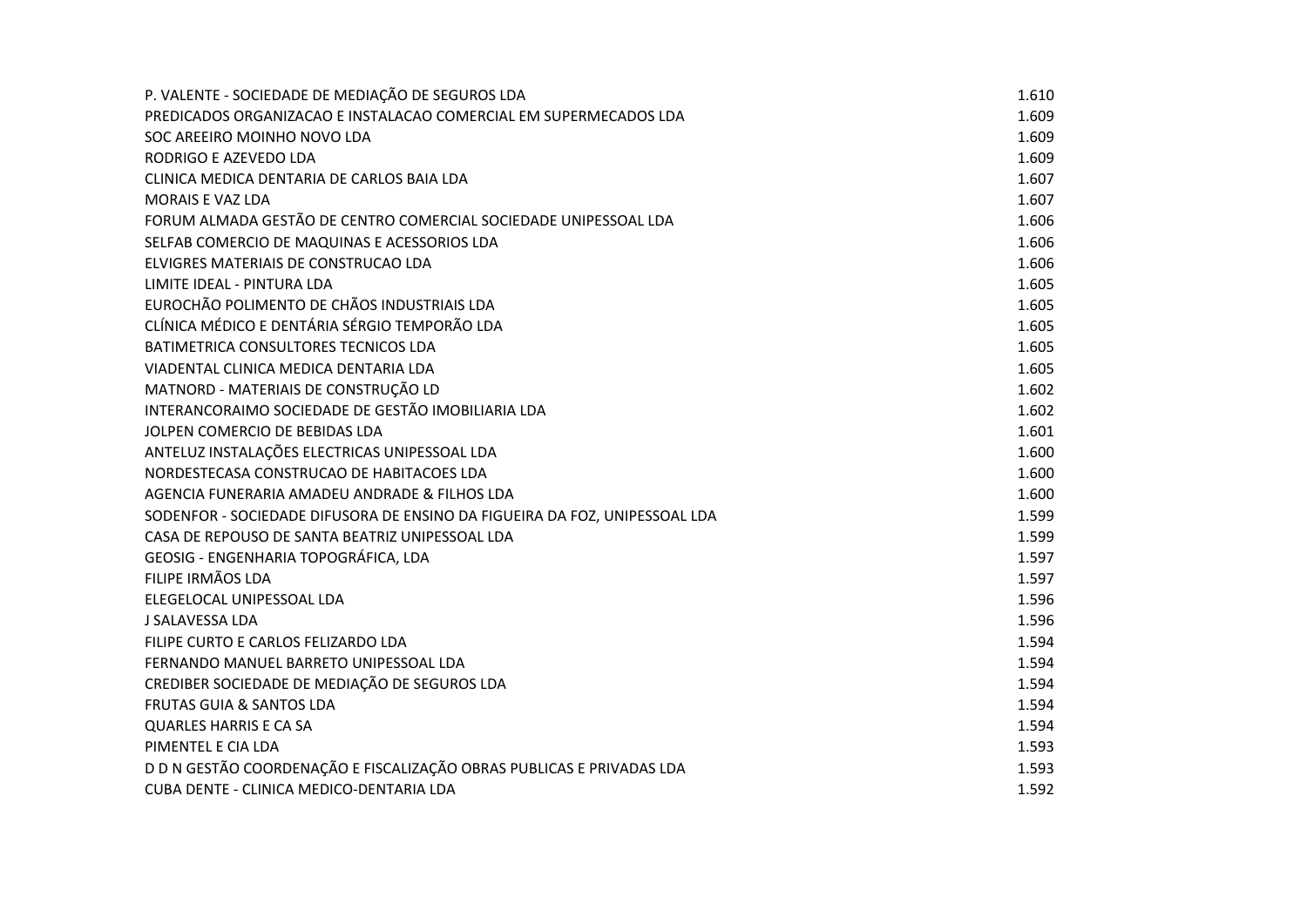| <b>RUBAFER CONSTRUCOES LDA</b>                                            | 1.591 |
|---------------------------------------------------------------------------|-------|
| IR - PR CLUBE INVESTIMENTOS LDA                                           | 1.591 |
| PCEMBAL UNIPESSOAL LDA                                                    | 1.590 |
| ESCOLA SUPERIOR RIBEIRO SANCHES S.A.                                      | 1.590 |
| ARQUIVALETRAS - SOLUÇÕES DOCUMENTAIS PREVENÇÃO CONSERVAÇÃO E RESTAURO LDA | 1.589 |
| TABACARIA TENTE A SORTE J AMARAL LDA                                      | 1.589 |
| AMENDOEIRA & POÇA CONSULTING LDA                                          | 1.589 |
| FASHION BOX PORTUGAL UNIPESSOAL LDA                                       | 1.589 |
| PAIVA E CIA LDA                                                           | 1.588 |
| TIAGO VALVERDE UNIPESSOAL LDA                                             | 1.587 |
| LUIS LEITÃO & FILHO LDA                                                   | 1.586 |
| SOEIRO E FILHOS COMERCIO PRODUTOS ALIMENTARES LDA                         | 1.586 |
| LUSOCONNECT LDA                                                           | 1.586 |
| CLINICA DE MEDICINA DENTARIA DRA CLARA SANTOS UNIPESSOAL LDA              | 1.585 |
| ERNESTINA OLIVEIRA UNIPESSOAL LDA                                         | 1.585 |
| AMBIDAO ELECTRICIDADE E AQUECIMENTO DAO LDA                               | 1.584 |
| LACTICINIOS CORREIA & BARREIRAS LDA                                       | 1.584 |
| FINICIALIS INVESTIMENTOS IMOBILIARIOS LDA                                 | 1.583 |
| ABRANVERDE - SERVIÇOS AGRO FLORESTAIS UNIPESSOAL LDA                      | 1.583 |
| ALL4CLASSIC - COMERCIO DE PEÇAS E ACESSORIOS AUTO LDA                     | 1.583 |
| ESPAM - ESTAMPAGEM DE PEÇAS METALICAS SA                                  | 1.582 |
| <b>GALACIO BIKE UNIPESSOAL LDA</b>                                        | 1.581 |
| JOSE SARAIVA SANTOS UNIPESSOAL LDA                                        | 1.580 |
| FARMACIA SILVA E SILVA S A                                                | 1.580 |
| RACOES SANTIAGO LDA                                                       | 1.580 |
| SPORTPNEUS COMERCIO PNEUS LDA                                             | 1.580 |
| FARMACIA RODRIGUES RATO SOCIEDADE UNIPESSOAL LDA                          | 1.578 |
| ELVIO FRANCISCO SOCIEDADE UNIPESSOAL LDA                                  | 1.578 |
| ANTONIO LOBO & LOBO LDA                                                   | 1.578 |
| ENTRAC EMPRESA DE TRABALHOS DE CONSTRUÇÃO LDA                             | 1.577 |
| LONGRANITOS EXTRACÇÃO DE GRANITOS E ROCHAS LDA                            | 1.577 |
| LOURANTUNES CONSTRUCOES ANTUNES & LOURENCO LDA                            | 1.575 |
| DUOSEG MEDIAÇÃO DE SEGUROS LDA                                            | 1.575 |
| ISQ INTERNACIONAL INSPECÇÕES TECNICAS SA                                  | 1.575 |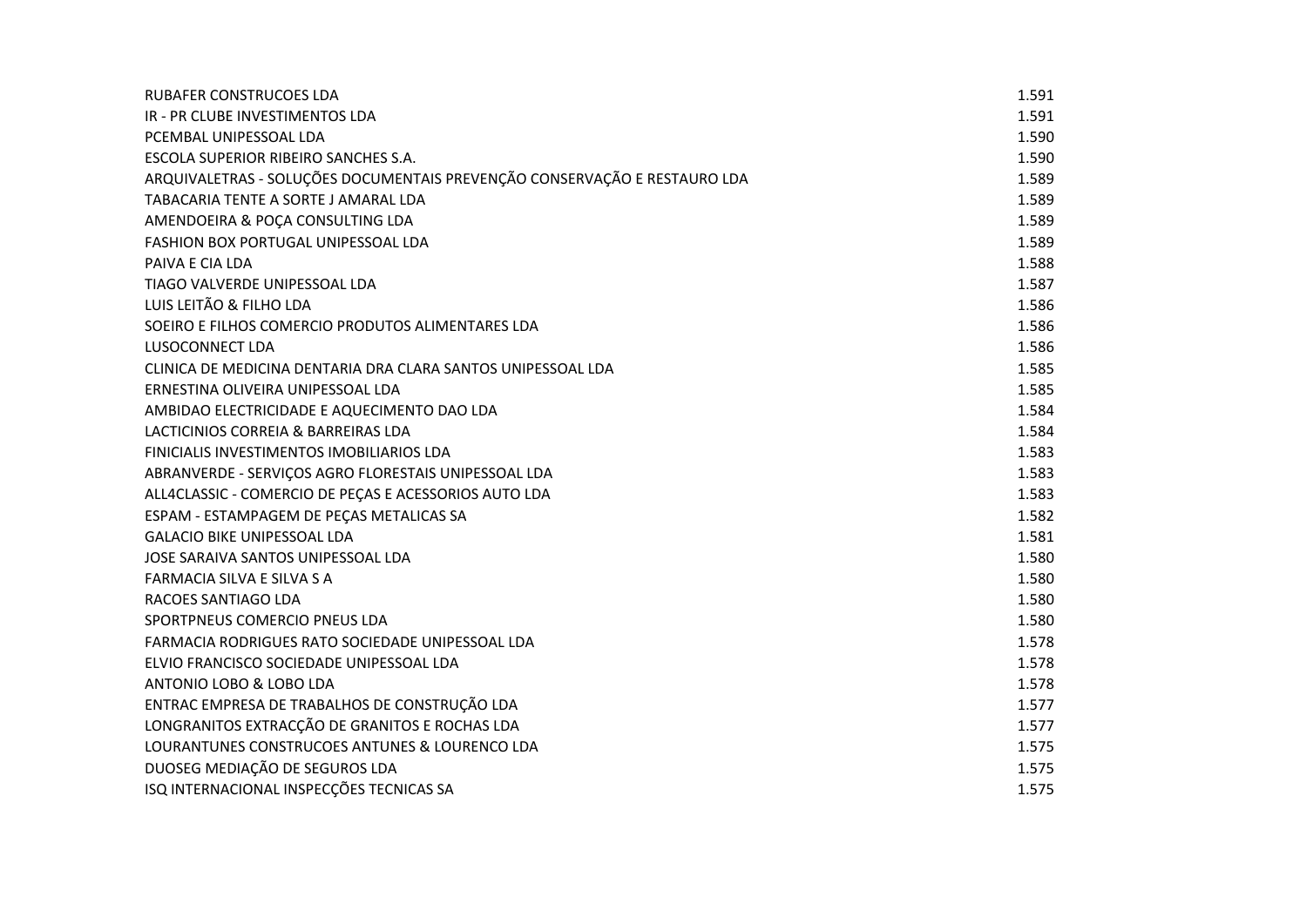| MANUEL ROCHA UNIPESSOAL LDA                                        | 1.575 |
|--------------------------------------------------------------------|-------|
| PADARIAS REUNIDAS TORRAO LDA                                       | 1.573 |
| JOSE MARQUES DUARTE UNIPESSOAL LDA                                 | 1.573 |
| <b>HERMADUR UNIPESSOAL LDA</b>                                     | 1.573 |
| <b>CTD - CONTABILIDADE LDA</b>                                     | 1.572 |
| BIOTHERMICS MANUFACTURING LDA                                      | 1.571 |
| DISTRIGUIA SOCIEDADE DE REPRESENTAÇÕES DE PRODUTOS ALIMENTARES LDA | 1.571 |
| VERDE PINO AGENCIA VIAGENS E TURISMO LDA                           | 1.571 |
| <b>CUNHA E CUNHA LDA</b>                                           | 1.571 |
| CERTIFICA SERVICOS APOIO AS EMPRESAS LDA                           | 1.571 |
| ZITA COELHO LDA                                                    | 1.570 |
| ALMEIDA E AREIAS LDA                                               | 1.570 |
| 2CS PROJECTOS E ASSESSORIA DE ELECTRICIDADE LDA                    | 1.570 |
| PRISMAVE CONSTRUÇÃO DE EQUIPAMENTOS ELECTRICOS LDA                 | 1.569 |
| EOLICA DA SENHORA DA ORADA LDA                                     | 1.569 |
| SOCIEDADE FARMACEUTICA DO GUADIANA LDA                             | 1.569 |
| MARKUS BOSCH LDA                                                   | 1.568 |
| PROTECÇÃO 24H SISTEMAS DE SEGURANÇA LDA                            | 1.565 |
| LUIS MIGUEL AMADOR SILVA UNIPESSOAL LDA                            | 1.563 |
| ESPAL ESTABELECIMENTOS SERRA PRODUTOS ALIMENTARES LDA              | 1.563 |
| CONSTRUÇÕES ARRIFAROUCA LDA                                        | 1.563 |
| AMA E B PRODUTOS ALIMENTARES LDA                                   | 1.561 |
| <b>ITALART LDA</b>                                                 | 1.561 |
| FRANCISCO VAZ COSTA MARQUES FILHOS E COMPANHIA SA                  | 1.560 |
| AMBULANCIAS VALE DO ANCORA LDA                                     | 1.560 |
| ESCOLA DE CONDUÇÃO J GUERREIRO & BATISTA LDA                       | 1.559 |
| PRODIGITAL INFORMATICA E FORMAÇÃO UNIPESSOAL LDA                   | 1.558 |
| FERMARO UNIPESSOAL LDA                                             | 1.558 |
| PADARIA E CONFEITARIA SALINAS LDA                                  | 1.558 |
| JOSE MANUEL OLIVEIRA -SERVIÇOS DE ENGENHARIA E ARQUITECTURA LDA    | 1.558 |
| <b>GREMIORITA PRODUTOS PARA AGRICULTURA LDA</b>                    | 1.556 |
| SRL SOC AGRICOLA LDA                                               | 1.556 |
| TEMPEXACTO - GESTÃO IMOBILIARIA LDA                                | 1.555 |
| POLICLINICA DE ANCORA SERVICOS DE SAUDE LDA                        | 1.555 |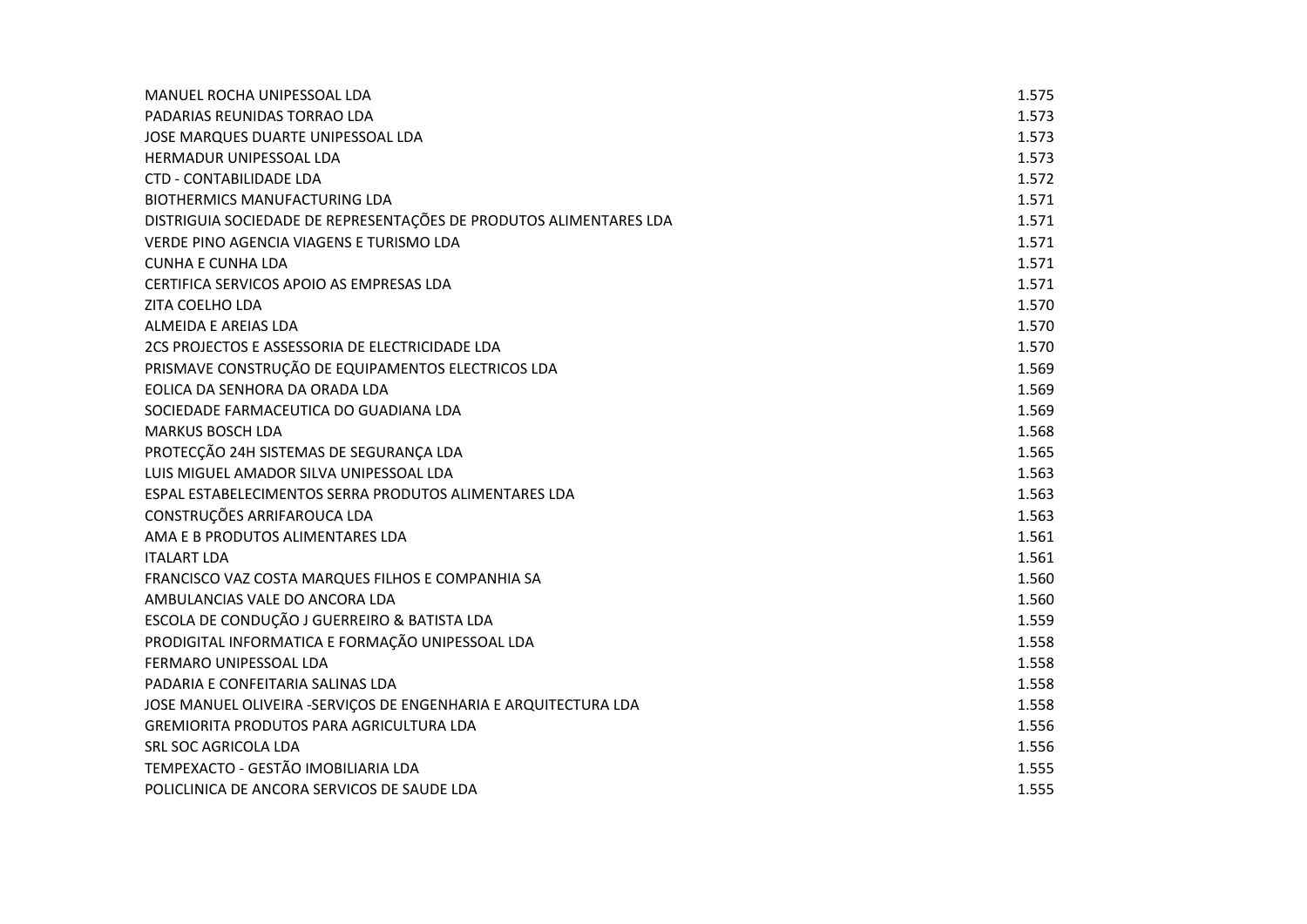| MARIA TERESA DOMINGOS CABRAL FILIPE SOCIEDADE UNIPESSOAL LDA               | 1.552 |
|----------------------------------------------------------------------------|-------|
| PROENÇAVET - SERVIÇOS VETERINARIOS E AFINS SOCIEDADE UNIPESSOAL LDA        | 1.552 |
| ECOREDE - SILVICULTURA E EXPLORAÇÃO FLORESTAL S A                          | 1.552 |
| G E O C A GESTÃO EMPRESAS ORGANIZAÇÃO CONTABILIDADE ADMINISTRAÇÃO LDA      | 1.552 |
| <b>VETAGRI HUMANA SA</b>                                                   | 1.551 |
| MEIGAL ALIMENTACAO SA                                                      | 1.551 |
| DIAS DE SUCESSO - SUPERMERCADO UNIPESSOAL LDA                              | 1.550 |
| MAXLAKE UNIPESSOAL LDA                                                     | 1.549 |
| AGROSEARCH EXPERIMENTAÇÃO AGRICOLA LDA                                     | 1.548 |
| <b>VINCULO ORIGINAL - LDA</b>                                              | 1.548 |
| AUTO RESTELO COM AUTOMOVEIS LDA                                            | 1.548 |
| FARMACIA NOBRE RITO UNIPESSOAL LDA                                         | 1.548 |
| FERESPE FUNDICAO FERRO E ACO LDA                                           | 1.547 |
| JOAO SANTOS PIRES S A                                                      | 1.547 |
| FERCARNES FABRICACAO E COMERCIO CARNES REGIONAIS LDA                       | 1.547 |
| CERQUEIRA & CUNHA LDA                                                      | 1.546 |
| PREDIMARANUS SOC DE MEDIAÇÃO IMOBILIARIA LDA                               | 1.545 |
| ECOPIPE - TUBOS DE AÇO LDA                                                 | 1.545 |
| MADEICOSTA INDUSTRIA E DERIVADOS MADEIRAS LDA                              | 1.545 |
| ESOMAD INVESTIMENTOS LDA ZONA FRANCA DA MADEIRA                            | 1.544 |
| ECOBRASA TRADING UNIPESSOAL LDA                                            | 1.544 |
| COOP EDITORIAL E CULTURAL DA RECHA CRL                                     | 1.543 |
| DMMC - CLINICA DE MEDICINA DENTARIA LDA                                    | 1.543 |
| BELTRÃO COELHO (PORTO) - SISTEMAS DE ESCRITÓRIO E IMAGEM, S.A.             | 1.543 |
| FUTUREVORA SOCIEDADE DE GESTÃO E SERVIÇOS LDA                              | 1.542 |
| ALBERPLAS INDUSTRIA DE PLASTICOS SA                                        | 1.542 |
| PINCELADAS ELEGANTES - SERVIÇOS DE CONSTRUÇÃO CIVIL LDA                    | 1.541 |
| ESCOLA SANTA TERESA MENINO JESUS LDA                                       | 1.540 |
| PALAS E PALAS LDA                                                          | 1.539 |
| ORFIL MATERIAIS CONSTRUCAO ORLANDO RODRIGUES FERREIRA BARROSO E FILHOS LDA | 1.537 |
| <b>OUTEIRINHO TURISMO E INDUSTRIA S A</b>                                  | 1.537 |
| XESEQUIPA EQUIPAMENTOS E SERVIÇOS LDA                                      | 1.537 |
| SANITROFA COMERCIO DE ARTIGOS SANITARIOS LDA                               | 1.537 |
| INSTITUTO LINGUAS ERMESINDE LDA                                            | 1.537 |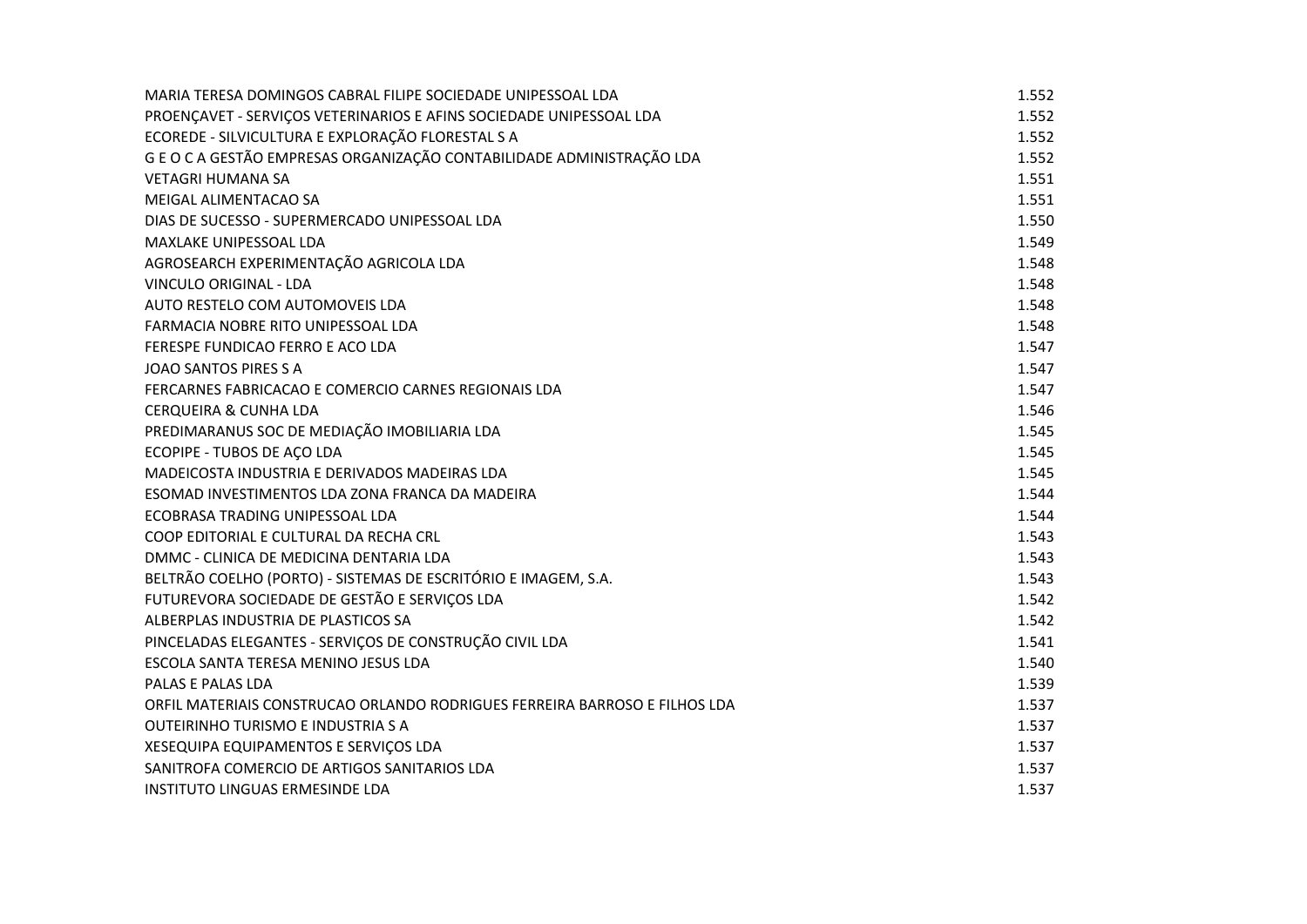| VITOR BAPTISTA PADILHA UNIPESSOAL LDA                                | 1.536 |
|----------------------------------------------------------------------|-------|
| LISBOA EDITORA SA                                                    | 1.535 |
| SALGUEIRO E IRMAO LDA                                                | 1.534 |
| <b>GABORENT - ALUGUER DE MAQUINAS LDA</b>                            | 1.534 |
| PLANITORRES PLANEAMENTO GESTAO E CONTABILIDADE TORRES LDA            | 1.534 |
| RB MOTOR COMERCIO AUTOMOVEL S A                                      | 1.534 |
| <b>HERMINIA E SILVA LDA</b>                                          | 1.533 |
| <b>GRAFICO CONTABILIDADE SA</b>                                      | 1.530 |
| MEDOCUF MEDICINA OCUPACIONAL DO FUNDÃO LDA                           | 1.530 |
| JOSE SARAIVA SOCIEDADE UNIPESSOAL LDA                                | 1.529 |
| OASIS VIAGENS E TURISMO SA                                           | 1.529 |
| DESIGN ABOUT - UNIPESSOAL LDA                                        | 1.529 |
| LINHAJ UNIPESSOAL LDA                                                | 1.528 |
| <b>PRATES &amp; FILHO LDA</b>                                        | 1.528 |
| NORGLASS - MULTISERVIÇOS LDA                                         | 1.527 |
| CLIMASERRA - COMERCIO DE AR CONDICIONADO E EQUIPAMENTO HOTELEIRO LDA | 1.526 |
| CLINICA MEDICA DENTARIA DRA MARCIA DINIS LDA                         | 1.526 |
| FINAGEST - SERVIÇOS GESTÃO E CONTROLO S A                            | 1.525 |
| <b>ESPINGARDARIA RITA LDA</b>                                        | 1.525 |
| GROW INVESTIMENTOS - GESTÃO DE PATRIMONIOS S A                       | 1.525 |
| TRANSPORTES MIRANDA & MOTA LDA                                       | 1.525 |
| MARBRITO INDUSTRIAS REUNIDAS MARMORES SA                             | 1.524 |
| MC COMÉRCIO DE FRUTAS, LDA                                           | 1.524 |
| LEVOIR - MARKETING E CONTEÚDOS MULTIMÉDIA, S.A.                      | 1.524 |
| AGUIARENSE INVESTIMENTOS IMOBILIARIOS SA                             | 1.523 |
| BANIF GO INSTITUIÇÃO FINANCEIRA DE CREDITO S A                       | 1.523 |
| A VARGAS UNIPESSOAL LDA                                              | 1.523 |
| AUTO MECANICA GASPAR & FILHOS LDA                                    | 1.523 |
| DISTRICASTELO - SOCIEDADE GESTORA DE PARTICIPAÇÕES SOCIAIS LDA       | 1.522 |
| LEILOSOC - ORGANIZAÇÃO E REALIZAÇÃO DE LEILÕES, S.A.                 | 1.521 |
| SCHMIDT LIGHT METAL FUNDIÇÃO INJECTADA LDA                           | 1.521 |
| <b>OUROPTICA MASSA LDA</b>                                           | 1.520 |
| AZEOL SOC AZEITES E OLEOS ESTREMADURA SA                             | 1.520 |
| <b>REGO RODRIGUES &amp; ALVES LDA</b>                                | 1.520 |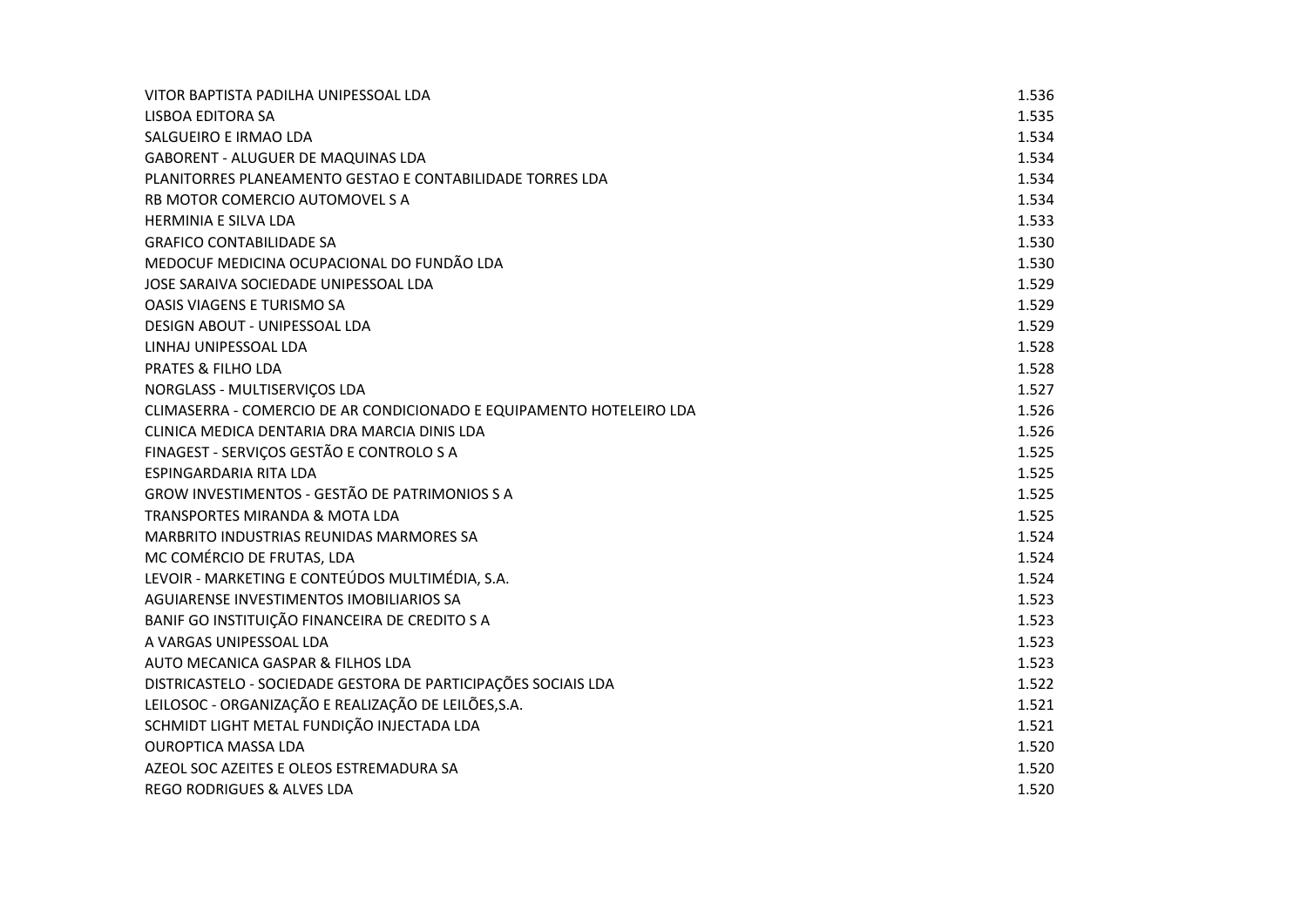| HABITALTA IMOBILIARIA & ENGENHARIA LDA                       | 1.520 |
|--------------------------------------------------------------|-------|
| TRANSPORTES BEIRA SERRA CARLOS GONCALVES DUARTE LDA          | 1.520 |
| CATARINOS COMERCIO ALIMENTAR E HIGIENE LDA                   | 1.519 |
| PAULO NOBRE LDA                                              | 1.519 |
| <b>ONLYBATTERY PILHAS E BATERIAS S A</b>                     | 1.518 |
| CONSTRUÇÕES AUGUSTO AMADO LDA                                | 1.518 |
| ASCENDI OPERADORA GP, OPERAÇÃO E MANUTENÇÃO RODOVIÁRIA, S.A. | 1.517 |
| <b>REAL FOOD - SGPS S A</b>                                  | 1.517 |
| SERGIO & VICENTE MEDIAÇÃO IMOBILIARIA LDA                    | 1.516 |
| SLEEP WELL TEXTIL UNIPESSOAL LDA                             | 1.516 |
| MALHAS ISABEL ALTA MODA E DESIGN LDA                         | 1.516 |
| ACUSHLA, S.A.                                                | 1.516 |
| <b>INCOGRAF LDA</b>                                          | 1.516 |
| CARBOFIN MADEIRA SHIPPING LDA                                | 1.514 |
| COOLSEG MEDIAÇÃO DE SEGUROS LDA                              | 1.513 |
| VIDRARIA VIANENSE VIDROS E COLOCACOES LDA                    | 1.512 |
| <b>TRANSPORTES AMANDIO PEREIRA LDA</b>                       | 1.512 |
| TRANSPORTES PAULO PEDROSO LDA                                | 1.512 |
| A.J.B.S. - MEDIAÇÃO DE SEGUROS LDA                           | 1.512 |
| CLIGOUVEIA CLINICA MEDICO DENTARIA LDA                       | 1.511 |
| NORDESTEMOVEL - MOBILIÁRIO DE ESCRITÓRIO E HOTELARIA LDA     | 1.511 |
| PLANALTO ESTRUTURAS ALUMINIO E FERRO LDA                     | 1.511 |
| CARLOS MANUEL ARAUJO & CIA LDA                               | 1.510 |
| REBOMOTA SERVIÇOS DE REBOQUES LDA                            | 1.510 |
| BILAFER GESTAO EMPRESARIAL FERNANDES LDA                     | 1.509 |
| LEONEL SEVERO E PEREIRA LDA                                  | 1.509 |
| PAPAGAIO TRAQUINA UNIPESSOAL LDA                             | 1.508 |
| LEMURIA TURISMO HOTELARIA E SERVIÇOS LDA                     | 1.507 |
| E P F - ENSINO PROFISSIONAL DE FELGUEIRAS LDA                | 1.507 |
| ALARIFES TROLHAS - CONSTRUÇÃO CIVIL UNIPESSOAL LDA           | 1.506 |
| <b>BRITO &amp; PEREIRA LDA</b>                               | 1.506 |
| A NOVA CERAMICA CHAVES LDA                                   | 1.505 |
| CADEINOR - CADEIRAS DE ESCRITORIO LDA                        | 1.503 |
| PROJECTO DE DETALHE - ENGENHARIA E GESTÃO DE PROJECTOS LDA   | 1.503 |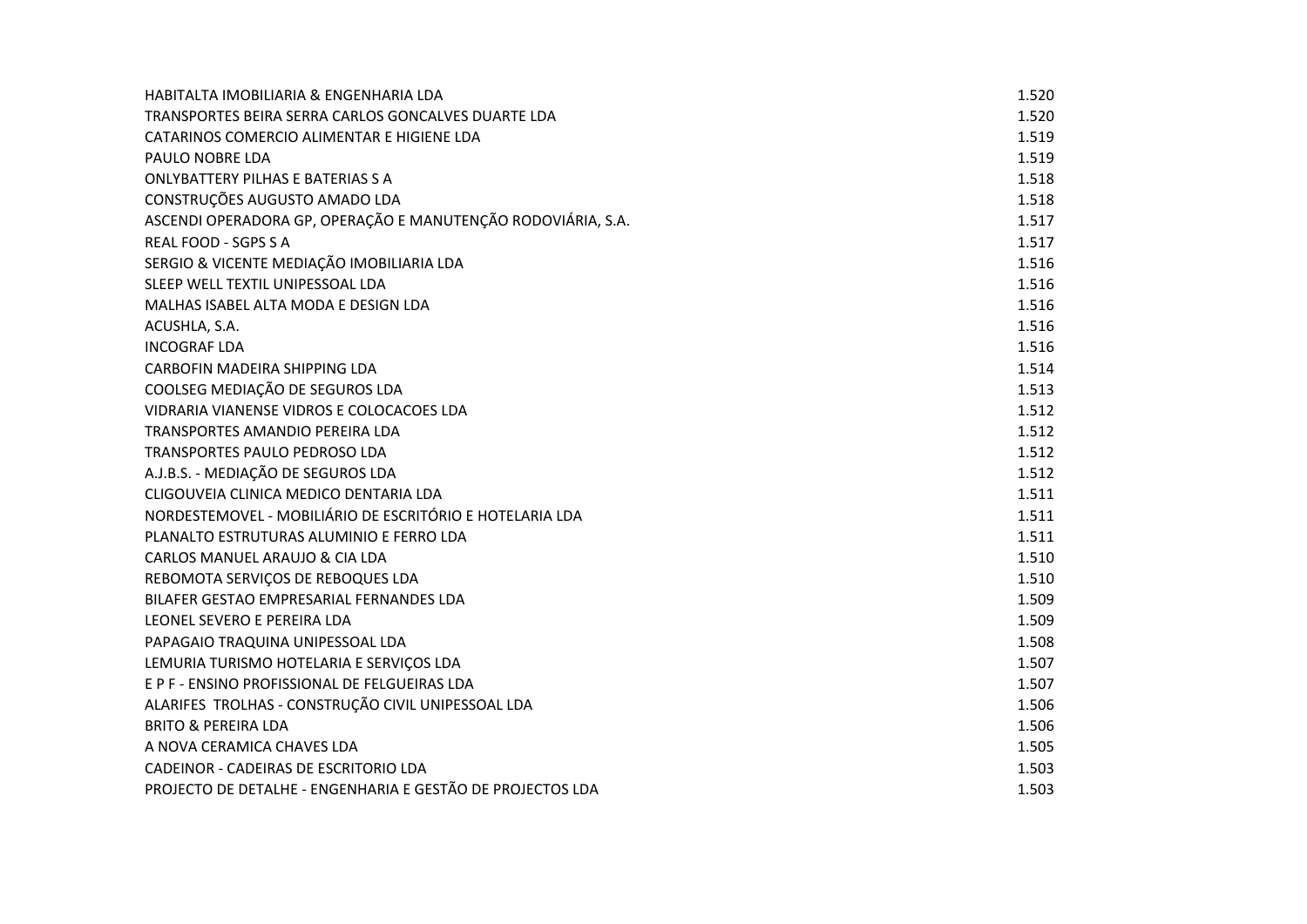| PROFARIMO PROMOÇÃO IMOBILIARIA LDA                                                                   | 1.502 |
|------------------------------------------------------------------------------------------------------|-------|
| TRANSPORTES ALMEIRADAS LDA                                                                           | 1.502 |
| PROPILHAS COMERCIO DE MATERIAL E EQUIPAMENTO ELECTRICO LDA                                           | 1.501 |
| AGROMAIS PLUS COMERCIO E SERVIÇOS AGRICOLAS SA                                                       | 1.500 |
| BISCAIA SOC IMOBILIARIA LDA                                                                          | 1.500 |
| <b>MAXIMINO BARBOSA LDA</b>                                                                          | 1.500 |
| SOCICORREIA INVESTIMENTOS IMOBILIARIOS LDA                                                           | 1.500 |
| VILAMINHO INOVACAO IMOBILIARIA SA                                                                    | 1.500 |
| <b>MASALESTOFOS LDA</b>                                                                              | 1.500 |
| <b>SAT ENERGY LDA</b>                                                                                | 1.499 |
| BDO & ASSOCIADOS, SOCIEDADE DE REVISORES OFICIAIS DE CONTAS LDA                                      | 1.499 |
| PORTUGALIA - REFEIÇÕES RAPIDAS UNIPESSOAL LDA                                                        | 1.499 |
| CLINICA VETERINARIA DE LEÇA LDA                                                                      | 1.499 |
| ILIDIO DUARTE FRAGOSO LDA                                                                            | 1.498 |
| O TAPUIO - CONTABILIDADE INFORMATICA E SERVICOS LDA                                                  | 1.497 |
| MAGICLÂNDIA - GESTÃO DE RESTAURANTES, S.A.                                                           | 1.497 |
| MGA CONSULTADORIA LDA                                                                                | 1.496 |
| MEDIAÇÃO DE SEGUROS GABRIEL & BRANCO LDA                                                             | 1.496 |
| CALUMIFER - CAIXILHARIAS EM ALUMÍNIO, LDA                                                            | 1.495 |
| <b>MARQUES E ASSUNCAO LDA</b>                                                                        | 1.495 |
| MEGAJOULE II CONSULTORIA EM ENERGIAS RENOVAVEIS SA                                                   | 1.494 |
| A.M.A., AGRUPACION MUTUAL ASEGURADORA, MUTUA DE SEGUROS A PRIMA FIJA - SUCURSAL EM PORTUGAL          | 1.493 |
| TESOURO CERTO - UNIPESSOAL LDA                                                                       | 1.493 |
| CASA AGRICOLA DO ARCO LDA                                                                            | 1.493 |
| ROLEAR IV - CONSTRUÇÕES LDA                                                                          | 1.493 |
| MAGIC CONTROL - CONSTRUÇÕES UNIPESSOAL LDA                                                           | 1.492 |
| ASSISTOOL GABINETE DE ENGENHARIA LDA                                                                 | 1.492 |
| <b>AUTO LAGES LDA</b>                                                                                | 1.491 |
| CASABITADA - ARQUITECTURA E INTERIORES LDA                                                           | 1.491 |
| MEDIMARCO SERVIÇOS MEDICOS LDA                                                                       | 1.491 |
| <b>COLEGIO BAFUREIRA LDA</b>                                                                         | 1.491 |
| JAVALI ADMINISTRAÇÃO E DESENVOLVIMENTO DE SISTEMAS INFORMATICOS LDA                                  | 1.490 |
| FISIOREGIO - SAUDE E FORMAÇÃO LDA                                                                    | 1.488 |
| EPRALIMA - ESCOLA PROFISSIONAL DO ALTO LIMA - COOPERATIVA DE INTERESSE PÚBLICO E RESPONSABILIDADE LI | 1.488 |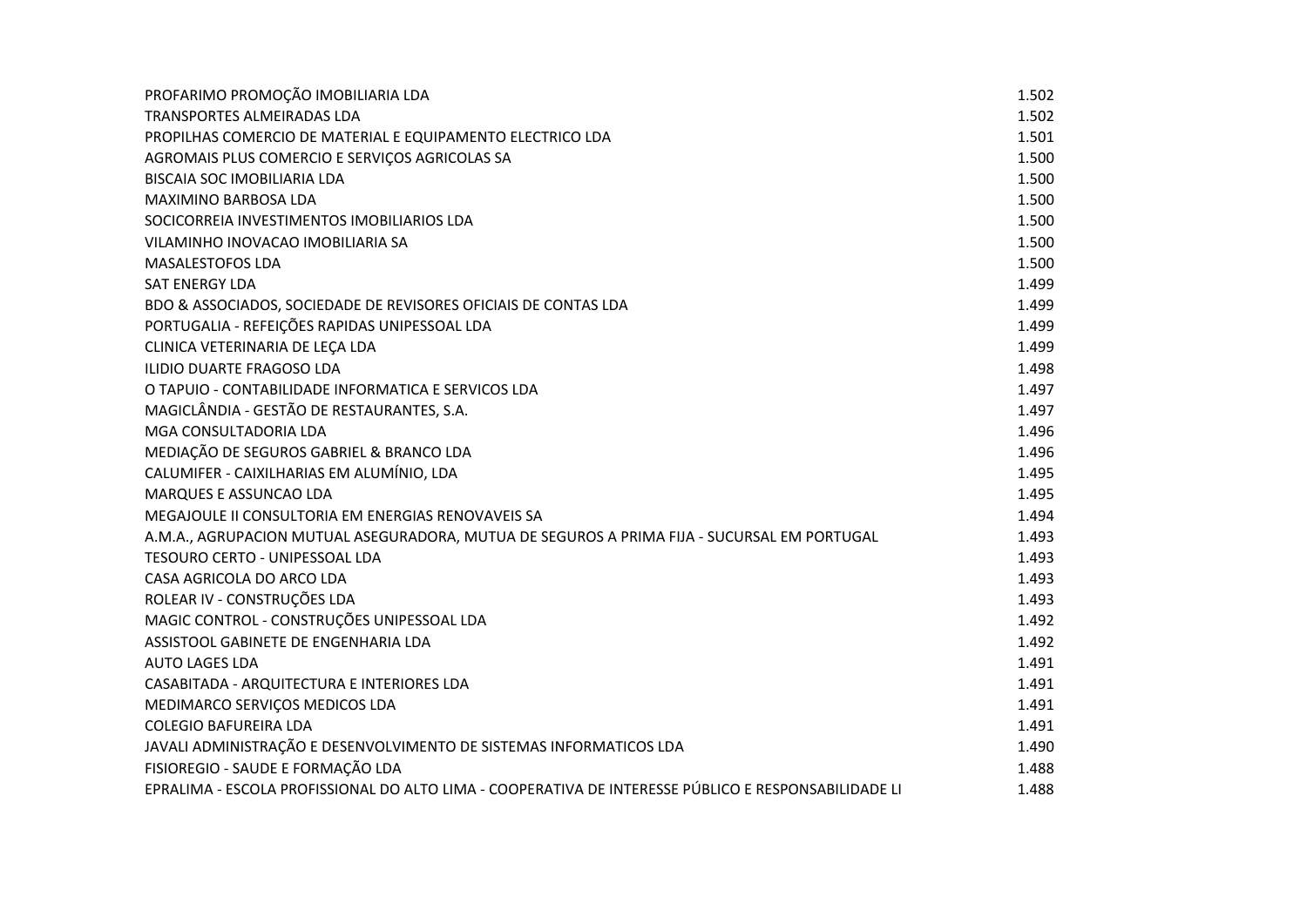| ARMANDINO CRISTINA RAPOSO LDA                                                                | 1.488 |
|----------------------------------------------------------------------------------------------|-------|
| QUINTA DO LAGO - EMPREENDIMENTOS IMOBILIARIOS E TURISTICOS S A                               | 1.488 |
| UNISOLDA - AR COMPRIMIDO E SOLDADURA LDA                                                     | 1.487 |
| STA P - REPARAÇÃO CONSOLIDAÇÃO E MODIFICAÇÃO DE ESTRUTURAS SA                                | 1.487 |
| CTCS COMPOSICAO DE TEXTO PARA COMUNICACAO SOCIAL E AFINS LDA                                 | 1.486 |
| RAMALHO & MENDES LDA                                                                         | 1.486 |
| IRMAMOLDE INDUSTRIA MOLDES PARA PLASTICO LDA                                                 | 1.485 |
| HEMATUBO CANALIZAÇÕES E CLIMATIZAÇÕES LDA                                                    | 1.483 |
| ANAMARIS II - TRANSPORTES MARITIMOS SOCIEDADE UNIPESSOAL LDA ZONA FRANCA DA MADEIRA          | 1.482 |
| SILVA & CRISTINO ELECTRICIDADE LDA                                                           | 1.482 |
| AVEIDIGITAL PRODUTOS DE TELECOMUNICAÇÕES LDA                                                 | 1.482 |
| RODRIGUES & RIBEIRO LDA                                                                      | 1.481 |
| <b>MORAIS &amp; PIRES LDA</b>                                                                | 1.481 |
| <b>COSTA SANTOS E PINHO LDA</b>                                                              | 1.480 |
| COOP CONSUMO TRABALHADORES FANZERES CRL                                                      | 1.480 |
| FARMA PEDRO UNIPESSOAL LDA                                                                   | 1.480 |
| CONSTRUÇÕES SILVANO SANTOS UNIPESSOAL LDA                                                    | 1.480 |
| INFOSISTEMA SISTEMAS DE INFORMACAO S A                                                       | 1.479 |
| EUROPOMBALCENTRO - SOCIEDADE TRANSPORTES LDA                                                 | 1.479 |
| NCD - NATURAL COMPANHIA DETERGENTES - FABRICAÇÃO E COMERIALIZAÇÃO DE PRODUTOS DE LIMPEZA LDA | 1.479 |
| PEDRO MIGUEL FERNANDES UNIPESSOAL LDA                                                        | 1.477 |
| JOÃO CERQUEIRA PEREIRA LDA                                                                   | 1.476 |
| <b>MANUEL AUGUSTO JESUS NUNES LDA</b>                                                        | 1.476 |
| FARMACIA SA DA ROCHA UNIPESSOAL LDA                                                          | 1.476 |
| HORA DE SORTE - TABACARIA LDA                                                                | 1.476 |
| PSICOVEZ GABINETE DE APOIO TERAPEUTICO LDA                                                   | 1.476 |
| JOANA SANTOS MEDIADORES DE SEGUROS LDA                                                       | 1.475 |
| HORTINORA SOCIEDADE DE INVESTIMENTOS IMOBILIARIOS LDA                                        | 1.474 |
| TALHO JERONIMO & SILVA LDA                                                                   | 1.472 |
| RETURNONIDEAS - CONSULTORIA S A                                                              | 1.471 |
| <b>JORGE PEREIRA LDA</b>                                                                     | 1.471 |
| RIJOMOTOR FABRICACAO E IMPORTACAO VEICULOS LDA                                               | 1.471 |
| R MADUREIRA SOCIEDADE DE MEDIAÇÃO DE SEGUROS LDA                                             | 1.471 |
| <b>TRANSPORTES HILARIO MARQUES LDA</b>                                                       | 1.471 |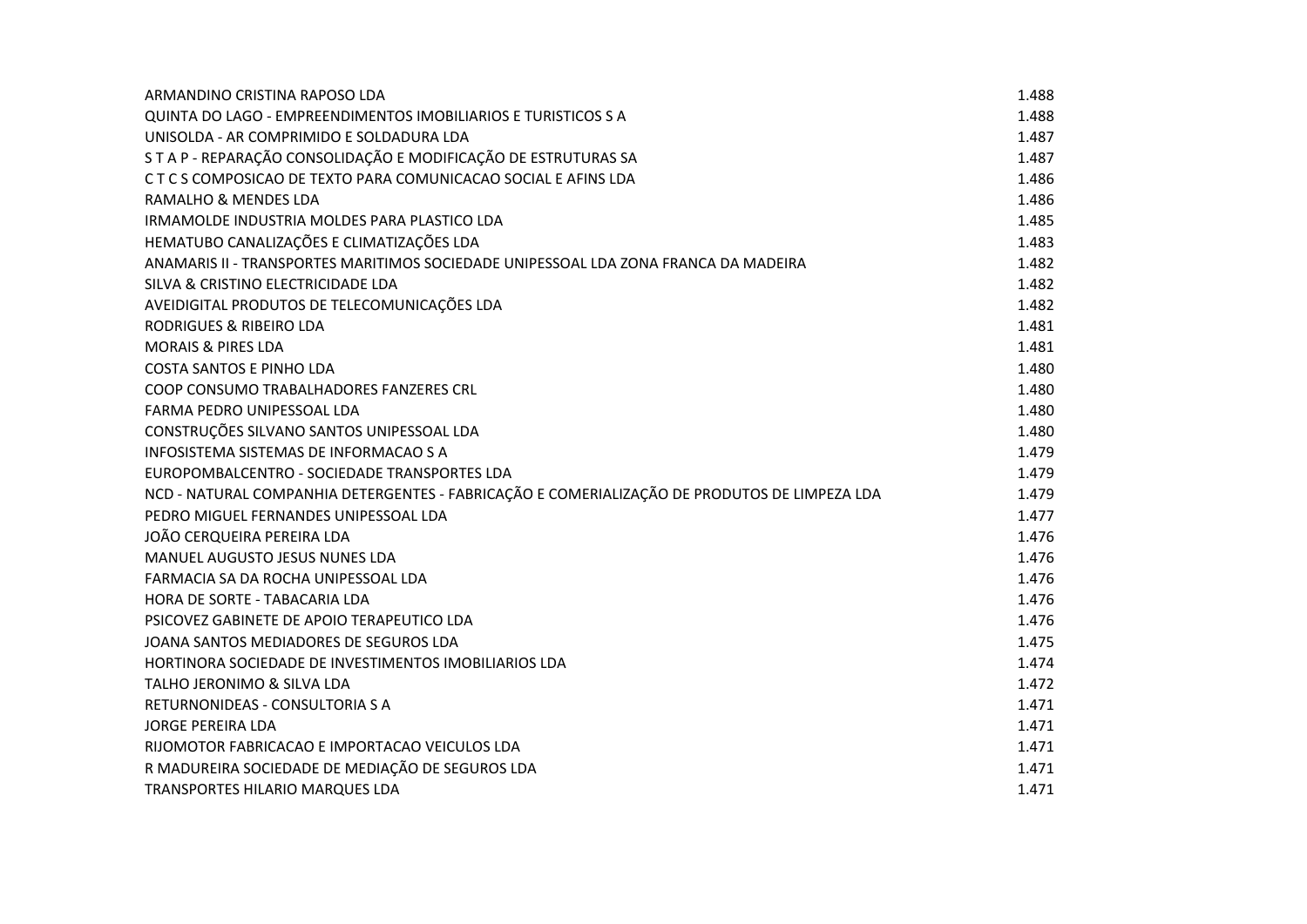| PANIFICADORA VALPAN DE MENDES & FARIA LDA                                       | 1.470 |
|---------------------------------------------------------------------------------|-------|
| FILIPETYRE UNIPESSOAL LDA                                                       | 1.470 |
| <b>FERRO E FERRO LDA</b>                                                        | 1.469 |
| TURIZUR EMPREENDIMENTOS TURISTICOS ALJEZUR LDA                                  | 1.469 |
| FABIANA AMARAL REIS PAULO UNIPESSOAL LDA                                        | 1.469 |
| CONSTRUÇÕES FERNANDES & STEVEN LDA                                              | 1.468 |
| TRANSEDMUNDO TRANSPORTES RODOVIARIOS UNIPESSOAL LDA                             | 1.468 |
| C C S - TECNOLOGIAS DE INFORMAÇÃO LDA                                           | 1.468 |
| <b>OBERNDORFER - S.A.</b>                                                       | 1.468 |
| MEDICANORTE MEDICAMENTOS NORTE LDA                                              | 1.467 |
| FERCOS INDUSTRIA TERMOCOLANTES LDA                                              | 1.467 |
| RUIJAD LDA                                                                      | 1.467 |
| CLEVER REINFORCEMENT IBERICA MATERIAIS DE CONSTRUÇÃO LDA                        | 1.467 |
| CCTOC - SERVIÇOS DE CONTABILIDADE CONSULTADORIA E ASSESSORIA FISCAL LDA         | 1.467 |
| TRANSPORTES ANTUNES & CARVALHAL LDA                                             | 1.467 |
| <b>FRUTAS CAVADO LDA</b>                                                        | 1.466 |
| CREDITO AGRICOLA GEST-SOCIEDADE GESTORA DE FUNDOS DE INVESTIMENTO MOBILIARIO SA | 1.466 |
| EDOR FABRICA DE ELASTICOS LD                                                    | 1.465 |
| ELVILAREIRAS C C C L - CONSTRUÇÃO CIVIL E COMERCIO DE LAREIRAS LDA              | 1.465 |
| OPCENTRO COOP PESCA GERAL CENTRO CRL                                            | 1.465 |
| MONTACO - TRATAMENTOS ANTICORROSIVOS E CONSTRUÇÃO CIVIL S.A.                    | 1.464 |
| FABRICA CALCADO DA MATA LDA                                                     | 1.464 |
| PETROTEC-SISTEMAS DE PAGAMENTO SA                                               | 1.464 |
| ICA INDUSTRIA E COMERCIO ALIMENTAR SA                                           | 1.463 |
| TRABITE - TRATAMENTO AMBIENTAL LDA                                              | 1.463 |
| <b>TRANSPORTES RIODADES LDA</b>                                                 | 1.462 |
| MACOBOLIM - MATERIAIS DE CONSTRUÇÃO E TRANSPORTES LDA                           | 1.462 |
| MOLEIRINHA CLINICA PEDIATRICA DE A MOLEIRO LDA                                  | 1.462 |
| ANTONIO COSTA DIAS LDA                                                          | 1.461 |
| JRL JOSE REIS LOPES & FILHOS LDA                                                | 1.461 |
| <b>BEBES PATUSCOS - CRECHE LDA</b>                                              | 1.461 |
| BERVAN - TRANSPORTES RODOVIÁRIOS LDA                                            | 1.460 |
| ABILIO MARTINS REBELO ENTREPOSTO DE CARNES UNIPESSOAL LDA                       | 1.460 |
| TRANSBEJA TRANSPORTES DE MERCADORIAS LDA                                        | 1.459 |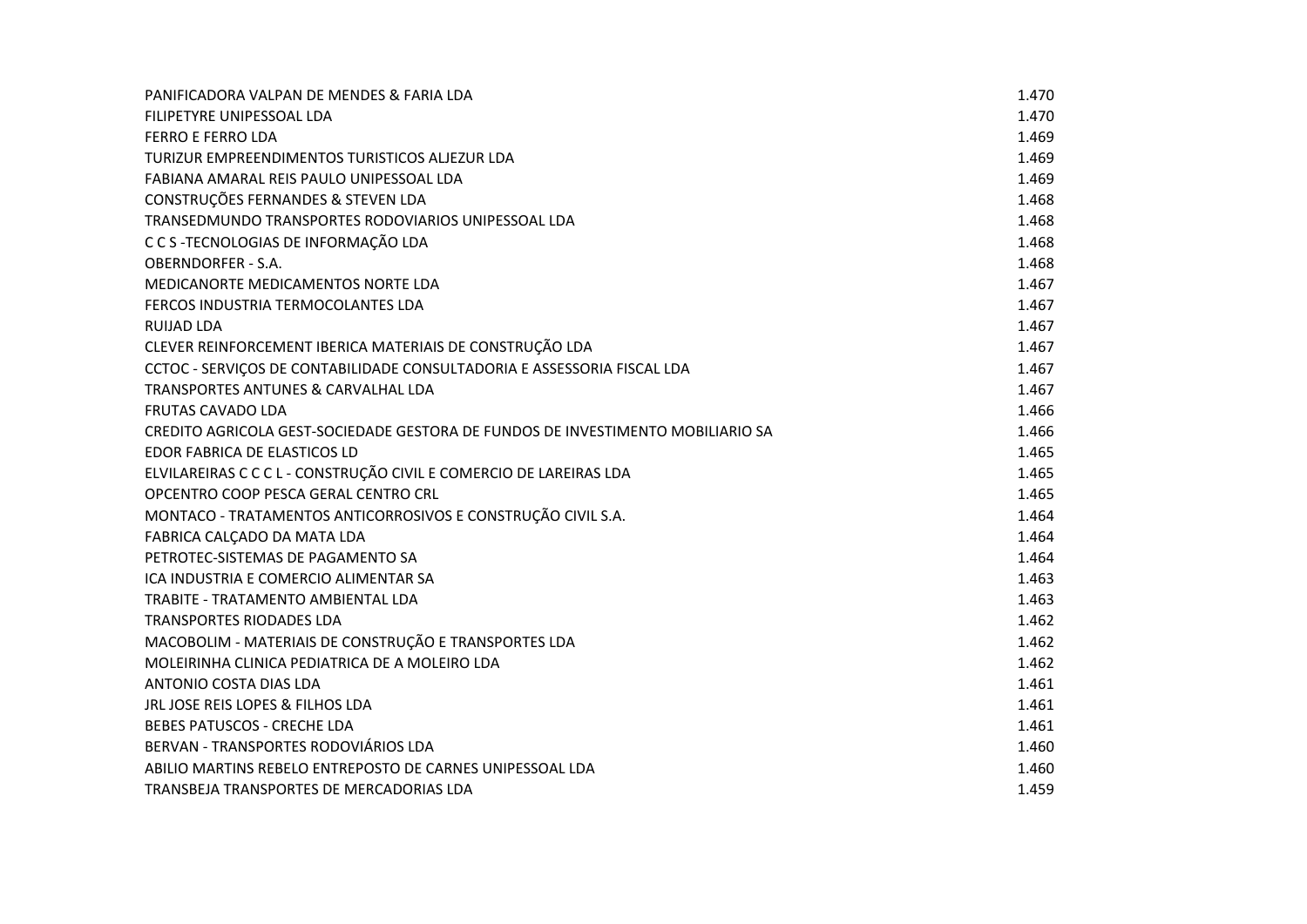| CONFER 7 - GESTÃO E ASSESSORIA EMPRESARIAL SA                  | 1.459 |
|----------------------------------------------------------------|-------|
| ALBINO BILRO & ASSOCIADA SOCIEDADE DE MEDIAÇÃO DE SEGUROS LDA  | 1.458 |
| SANICORGA - SOCIEDADE DE CANALIZAÇÕES E CLIMATIZAÇÃO LDA       | 1.458 |
| LOJAI EQUIPAMENTOS SANITARIOS LDA                              | 1.457 |
| FABRICA DE CALÇADO MEIGO S A                                   | 1.456 |
| SANIELVAS LDA                                                  | 1.456 |
| A.C. - CONTABILIDADE E GESTÃO, S.A.                            | 1.456 |
| NAVARRA II - TRATAMENTO DE ALUMINIO S A                        | 1.455 |
| A FIGUEIREDO LOPES & MANUEL FIGUEIREDO SROC                    | 1.455 |
| CORTIÇARTE - ARTE EM CORTIÇA LDA                               | 1.455 |
| <b>HELENOS S A</b>                                             | 1.453 |
| OPTIMONÇÃO COMERCIO DE OPTICA LDA                              | 1.452 |
| SOARES, RESENDE & COSTA LDA                                    | 1.451 |
| LOVE LEADER MEAT LDA                                           | 1.450 |
| OLIVEIRA AZUL - SOCIEDADE AGRÍCOLA E SERVIÇOS, LDA             | 1.450 |
| S P S E-SOCIEDADE PRESTADORA DE SERVIÇOS DE ENFERMAGEM LDA     | 1.450 |
| LIDERGONG IMPORTAÇÃO DE BRINDES E VESTUARIO LDA                | 1.449 |
| RAUL ROGEIRO SOCIEDADE DE MEDIAÇÃO DE SEGUROS LDA              | 1.449 |
| ANTONIO COSTA CARVALHO E CIA LDA                               | 1.448 |
| ARSENIO M R FERREIRA UNIPESSOAL LDA                            | 1.448 |
| SOGUIMA COMERCIO E INDUSTRIA ALIMENTAR SA                      | 1.448 |
| IMOBILIÁRIA PENHAS DA SAÚDE, LDA                               | 1.447 |
| NORONHA BOGALHO LDA                                            | 1.447 |
| LEONEL RODRIGUES PERITAGENS LDA                                | 1.446 |
| <b>MANUEL DIAS LDA</b>                                         | 1.446 |
| MEDENTIS CLINICA MEDICA E DENTARIA DE OLIVEIRA DO HOSPITAL LDA | 1.445 |
| TRANSPORTES ARESTIDES & CARDOSO LDA                            | 1.445 |
| FIZ-CONSTRUÇÕES UNIPESSOAL LDA                                 | 1.445 |
| <b>C FERNANDES LDA</b>                                         | 1.444 |
| <b>DROGARIA GOMES LDA</b>                                      | 1.444 |
| <b>COSTA &amp; BEIRÃO LDA</b>                                  | 1.443 |
| FUNERARIA SÃO BRAS LDA                                         | 1.443 |
| FLOR MODA CONFECCOES SA                                        | 1.443 |
| CENARIO DAS LETRAS UNIPESSOAL LDA                              | 1.443 |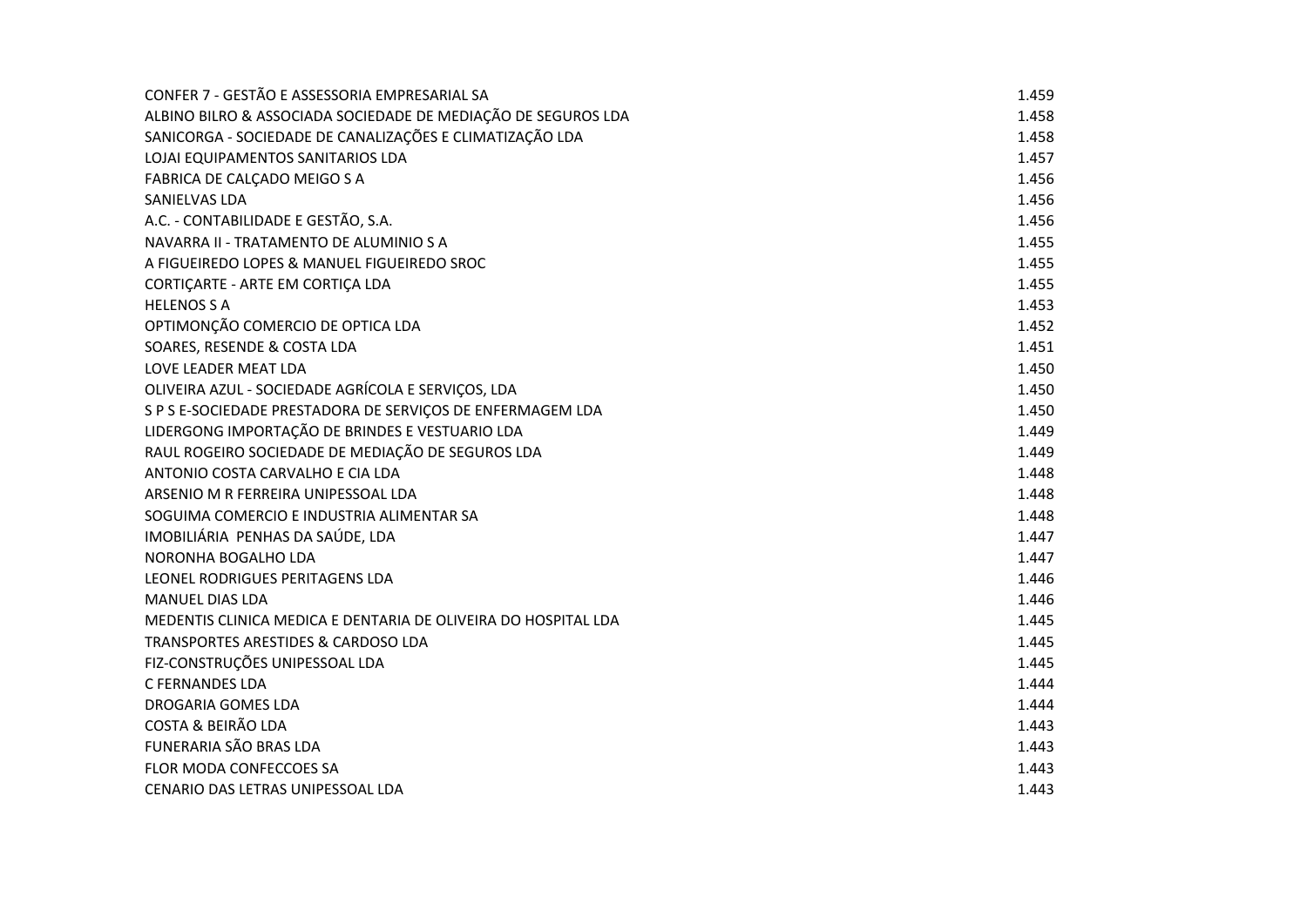| <b>GREENEDITION LDA</b>                                                          | 1.443 |
|----------------------------------------------------------------------------------|-------|
| ECOFLOAT SOLUÇÕES PARA ESCRITORIO LDA                                            | 1.442 |
| BMW BANK GMBH, SUCURSAL PORTUGUESA                                               | 1.442 |
| ZANZIBAR PROJECTOS IMOBILIARIOS S A                                              | 1.442 |
| ANA SOFIA MONTES JORGE SILVA UNIPESSOAL LDA                                      | 1.442 |
| APPOLD CONSULTADORIA E SERVIÇOS LDA ZONA FRANCA DA MADEIRA                       | 1.442 |
| MODICER - MODA CERAMICA S A                                                      | 1.441 |
| CARPINTARIA J. MARQUES FERREIRA LDA                                              | 1.441 |
| <b>VIEGAS BRITO E BOTA GUERREIRO LDA</b>                                         | 1.441 |
| QUERIDOCE SOCIEDADE UNIPESSOAL LDA                                               | 1.440 |
| CONDENTE CLINICA DE MEDICINA DENTARIA LDA                                        | 1.439 |
| PROFILTEC - CAIXILHARIAS UNIPESSOAL LDA                                          | 1.438 |
| ARUILAUTO TRANSPORTES RODOVIARIOS DE MERCADORIAS LDA                             | 1.438 |
| <b>INOXAVE METALURGICA LDA</b>                                                   | 1.438 |
| LUBRIBRAS COMBUSTIVEIS E LUBRIFICANTES LDA                                       | 1.437 |
| CLINIVET CLINICA VETERINARIA CASTELO BRANCO LDA                                  | 1.437 |
| SAIGRENE - ENERGIAS RENOVAVEIS LDA                                               | 1.437 |
| <b>INAPAL PLASTICOS SA</b>                                                       | 1.437 |
| TRANSPORTES FELIX & DAMIÃO LDA                                                   | 1.436 |
| AGENCIA FUNERARIA FOZCOENSE LDA                                                  | 1.436 |
| <b>FARMACIA AUGUSTA LDA</b>                                                      | 1.435 |
| 'K' LINE PORTUGAL AGENTES DE NAVEGAÇÃO SA                                        | 1.435 |
| <b>GELESTRELA PRODUTOS ALIMENTARES LDA</b>                                       | 1.434 |
| SUPERBELMONTE SUPERMERCADO LDA                                                   | 1.433 |
| BRAGADOURO GESTÃO DE UNIDADES HOTELEIRAS LDA                                     | 1.433 |
| GALHARDO VILÃO TORRES SOCIEDADE DE ADVOGADOS RL                                  | 1.433 |
| MANUEL ROCHA TEIXEIRA UNIPESSOAL LDA                                             | 1.433 |
| GRANILEMOS EXTRAÇÃO E EXPLORAÇÃO DE GRANITOS LDA                                 | 1.431 |
| CLINICA MEDICA DE OBSTETRICIA E GINECOLOGIA DE DRA MARIA JULIA LEITE PEREIRA LDA | 1.429 |
| CLINICA MEDICA CARLOS ANGELO LDA                                                 | 1.429 |
| NORBERTO FERNANDES LDA                                                           | 1.428 |
| DIMARA ESCOLA DE CONDUÇÃO LDA                                                    | 1.427 |
| IRMÃOS RAMOA-COMÉRCIO E INDÚSTRIA DE PNEUS, LDA                                  | 1.426 |
| ALVARO RODRIGUES UNIPESSOAL LDA                                                  | 1.425 |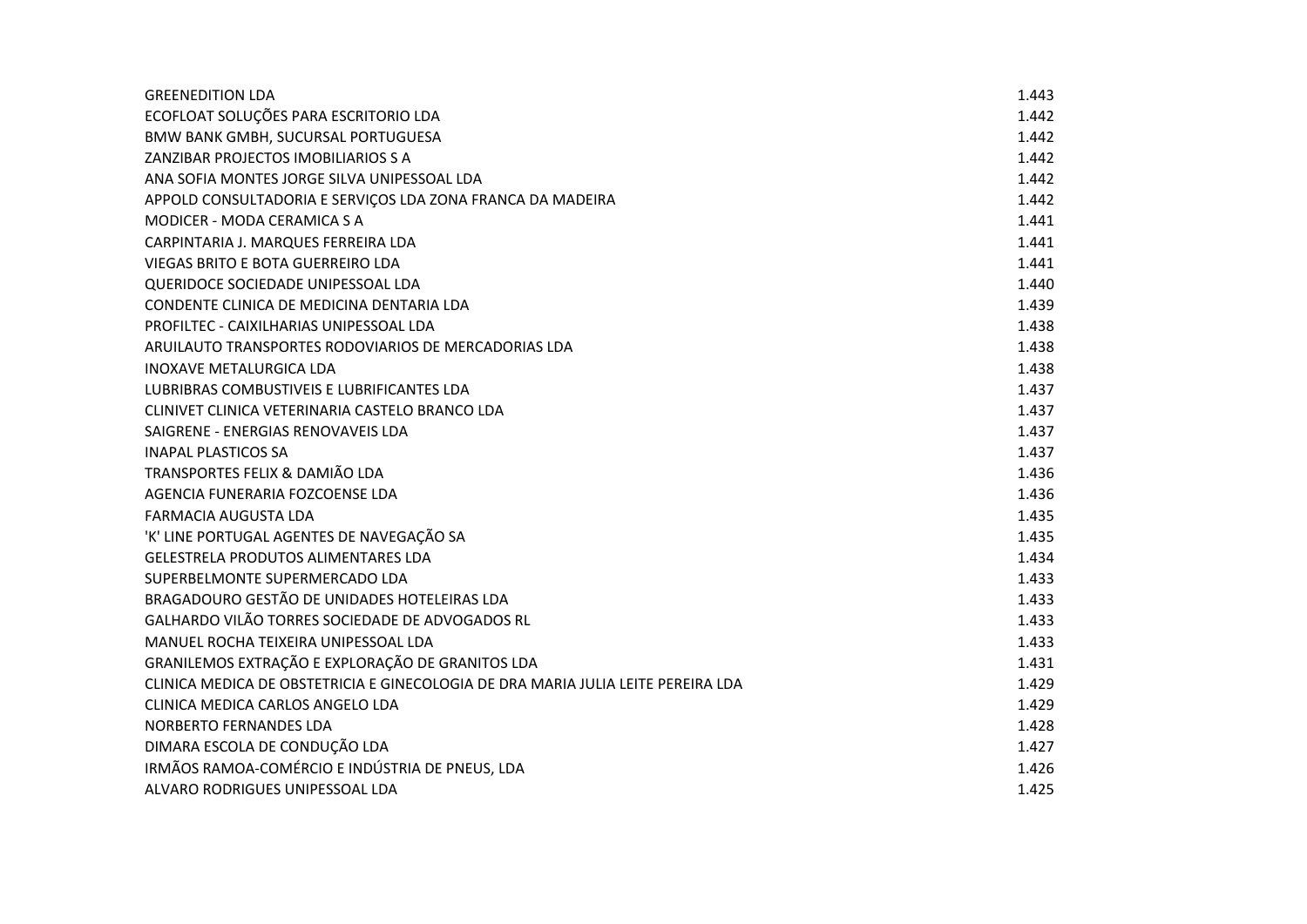| <b>CAPITALGAS LDA</b>                                                     | 1.425 |
|---------------------------------------------------------------------------|-------|
| MEID MECANICA E ELECTRICIDADE INDUSTRIAL LDA                              | 1.425 |
| LAPÃO & FILHOS LDA                                                        | 1.425 |
| ROGERIO & FERNANDES SERVICOS CONTABILIDADE E INFORMATICA LDA              | 1.424 |
| JOSE MARIA E CRUZ LDA                                                     | 1.423 |
| AUTOALEGRE - AUTOMOVEIS DE PORTALEGRE S A                                 | 1.423 |
| ARMANDO CUNHA SA                                                          | 1.422 |
| ENGIARTE-ENGENHARIA E CONSTRUÇÕES, S.A                                    | 1.422 |
| DUARTE MESQUITA E FILS LDA                                                | 1.422 |
| ALIMENTAÇÃO ANIMAL NANTA, S.A.                                            | 1.421 |
| NOVA AGENCIA FUNERARIA A GOMES LDA                                        | 1.420 |
| OLIVEIRALIMENTAR LDA                                                      | 1.419 |
| S A D I SOC DE APOIO AO DESENVOLVIMENTO DA INFANCIA LDA                   | 1.418 |
| <b>BAIA DO TEJO SA</b>                                                    | 1.417 |
| AGENCIA FUNERARIA IGREJA LDA                                              | 1.417 |
| ANTONIO DA SILVA VAZ UNIPESSOAL LDA                                       | 1.417 |
| CLINICA DE MEDICINA DENTARIA DA CASA VERDE LDA                            | 1.417 |
| CARLOS ALBUQUERQUE CARVALHO UNIPESSOAL LDA                                | 1.416 |
| PONTES BAPTISTA & ASSOCIADO SOCIEDADE DE REVISORES OFICIAIS DE CONTAS LDA | 1.416 |
| ISIDRO PIRES SILVA LDA                                                    | 1.416 |
| E C E ELEVADORES LDA                                                      | 1.415 |
| JORGE LOUREIRO PROJECTOS DE ENGENHARIA E ARQUITECTURA LDA                 | 1.415 |
| TRANSPORTES MATA NUNES UNIPESSOAL LDA                                     | 1.414 |
| <b>TRUSTEC UNIPESSOAL LDA</b>                                             | 1.414 |
| <b>TRANSPORTES ALIPIO NETO LDA</b>                                        | 1.412 |
| URCURA - CLINICA DE URGENCIAS AMBULATORIAS LDA                            | 1.412 |
| CABILEURO UNIPESSOAL LDA                                                  | 1.412 |
| CABM - CARTÕES & SOLUÇÕES, UNIPESSOAL LDA                                 | 1.412 |
| <b>TRANSPORTES FLOR DO NORTE LDA</b>                                      | 1.411 |
| ABEL LUIS NOGUEIRO & IRMAOS LDA                                           | 1.411 |
| CARZM UNIPESSOAL LDA                                                      | 1.411 |
| RESTAURANTE CASA ALVARO DE ALVARO RODRIGUES ALVES CALDAS & FILHOS LDA     | 1.410 |
| <b>BLUE TALENT LDA</b>                                                    | 1.409 |
| CUSTA POUCO - SUPERMERCADOS LDA                                           | 1.409 |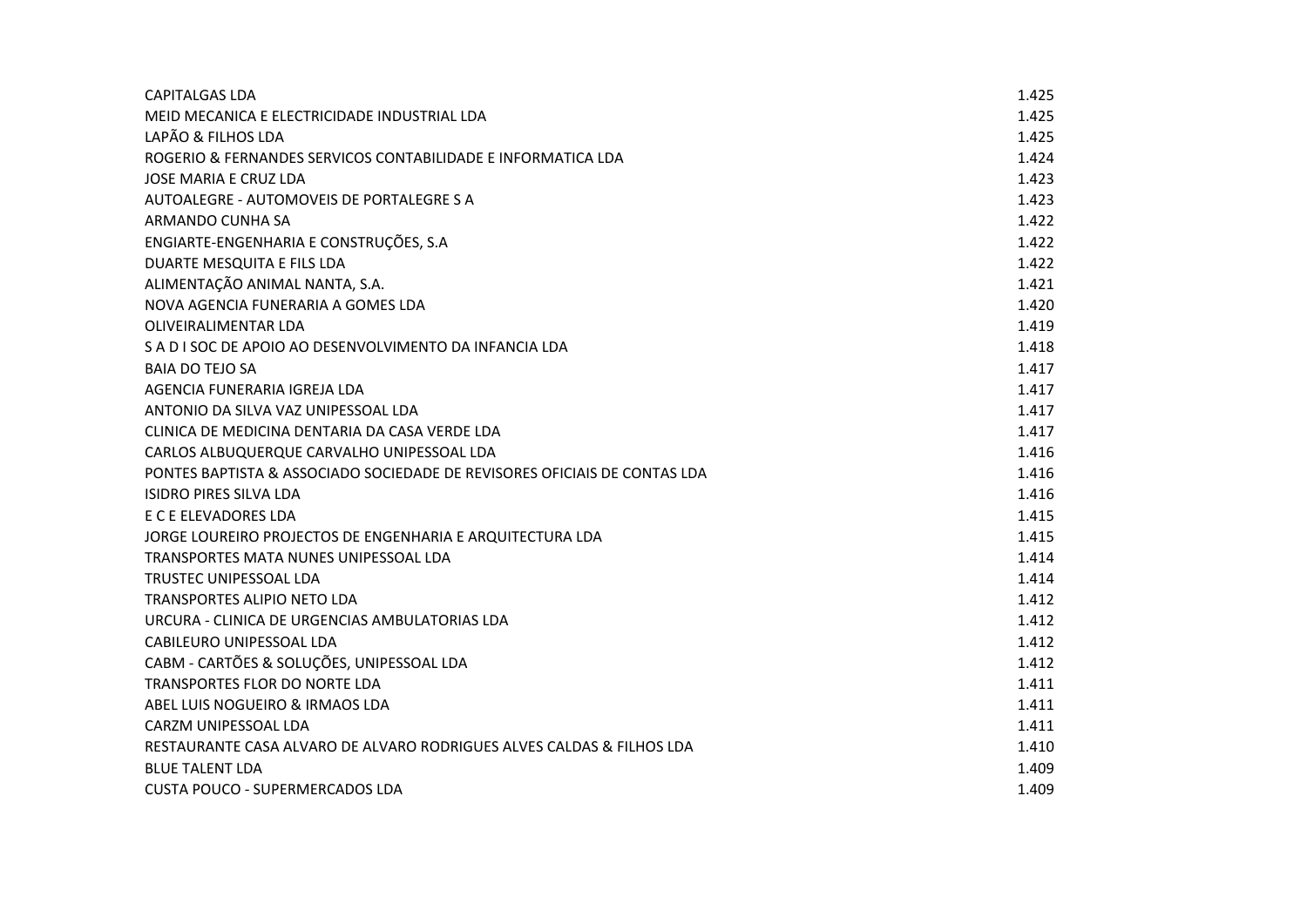| <b>QUOTIDIAN LDA</b>                                              | 1.408 |
|-------------------------------------------------------------------|-------|
| JORLOP PLASTICOS E PAPEL SOCIEDADE UNIPESSOAL LDA                 | 1.408 |
| FORMULABUS UNIPESSOAL LDA                                         | 1.408 |
| CONSULSAFETY - SEGURANÇA AMBIENTE E QUALIDADE LDA                 | 1.408 |
| EDICLUBE - EDIÇÃO E PROMOÇÃO DO LIVRO SA                          | 1.406 |
| GENERICO AUTO - COMERCIO PEÇAS LDA                                | 1.405 |
| ROCHA E GOMES LDA                                                 | 1.404 |
| DOWBOR - NEGOCIOS INTERNACIONAIS LDA                              | 1.404 |
| JOSE COSTA SILVA E IRMAO LDA                                      | 1.404 |
| HABILEXAME - CENTRO DE EXAMES PSICOTECNICOS UNIPESSOAL LDA        | 1.403 |
| KEMET ELECTRONICS PORTUGAL S A                                    | 1.403 |
| <b>MORANDMOR - AMBIENTE LDA</b>                                   | 1.403 |
| AREIAS VERDES EQUIPAMENTOS E PRODUTOS PARA PISCINAS E JARDINS LDA | 1.403 |
| AQUECIGUARDA CANALIZAÇÕES E AQUECIMENTO CENTRAL UNIPESSOAL LDA    | 1.402 |
| LUSITANIA VIDA COMPANHIA SEGUROS SA                               | 1.402 |
| JOEL - ADMINISTRAÇÃO DE CONDOMINIOS E LIMPEZAS UNIPESSOAL LDA     | 1.402 |
| REAL LOUROE MEDIAÇÃO IMOBILIARIA UNIPESSOAL LDA                   | 1.402 |
| JOSE SANTOS & SILVA COMERCIO DE COMBUSTIVEIS LDA                  | 1.402 |
| MODELCARN SOCIEDADE MODELAR DE PRODUTOS ALIMENTARES S A           | 1.401 |
| OPEN WORLD AUTOMAÇÕES LDA                                         | 1.401 |
| VICTOR GUIMARÃES & FILHOS S A                                     | 1.400 |
| SOEXPLICA SOC DE EXPLICAÇÕES E ACTIVIDADES EDUCATIVAS LDA         | 1.400 |
| QUALIFIED INTEGRATION SISTEMAS E TECNOLOGIAS DE INFORMAÇÃO LDA    | 1.399 |
| AURELIO M D RODRIGUES LDA                                         | 1.398 |
| ARRUADO IMPORTAÇÃO E EXPORTAÇÃO LDA                               | 1.398 |
| <b>MANUEL MELES LDA</b>                                           | 1.398 |
| CLUBE DE CAMPISMO E CARAVANISMO DE VALPAÇOS                       | 1.398 |
| DANIEL AFONSO - UNIPESSOAL LDA                                    | 1.397 |
| ZAMBON PRODUTOS FARMACEUTICOS LDA                                 | 1.397 |
| ETIMINHO ETIQUETAS LDA                                            | 1.396 |
| TONDELNEON RECLAMOS LUMINOSOS LDA                                 | 1.395 |
| <b>COMPRAS EXCELENTES LDA</b>                                     | 1.394 |
| J AMORIM MOVIMENTAÇÃO DE TERRAS UNIPESSOAL LDA                    | 1.394 |
| CAMBRATUR - AGÊNCIA DE VIAGENS E TURISMO, LDA                     | 1.394 |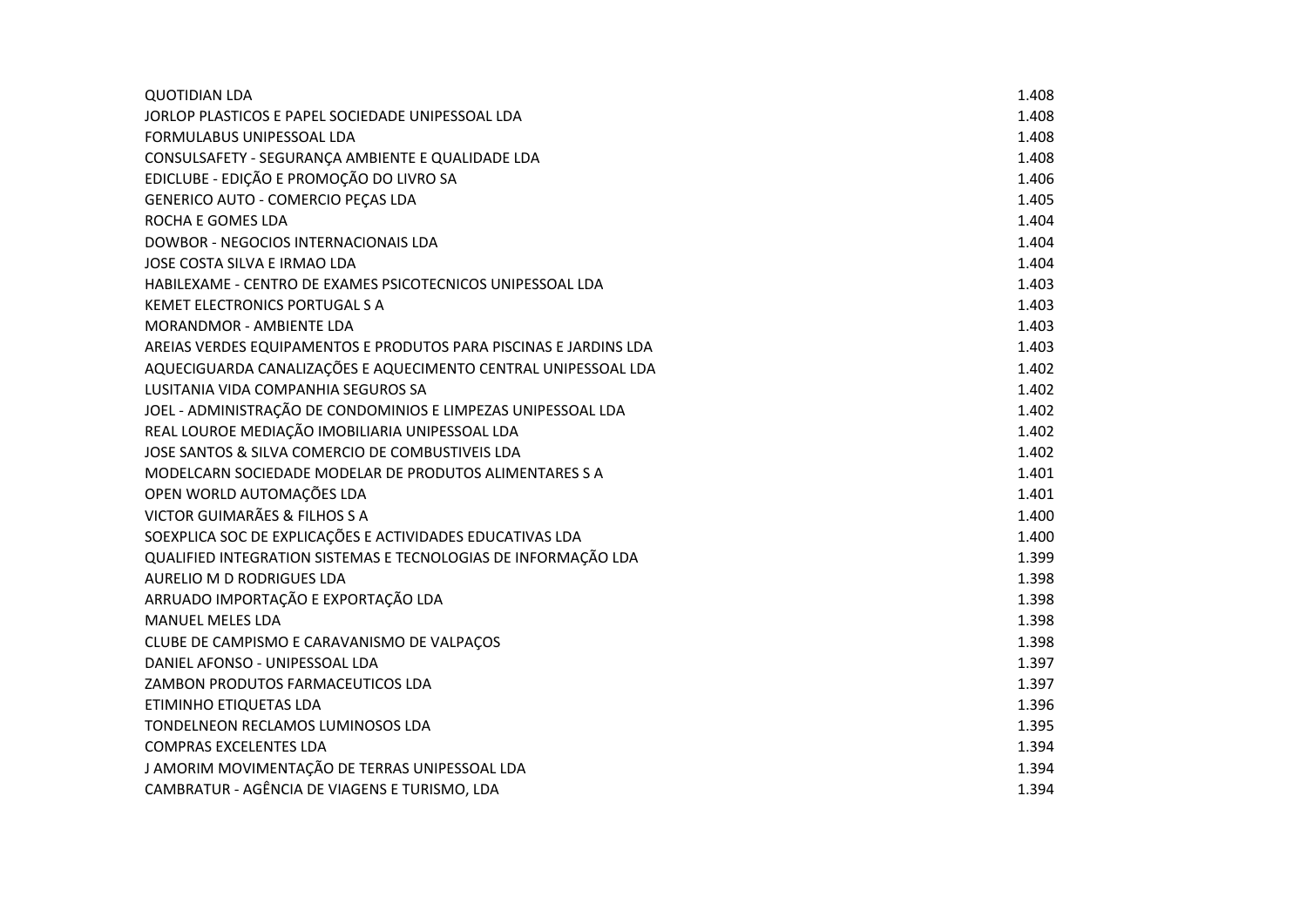| LONGO PLANO - SEGURANÇA INTEGRADA E GESTÃO DE EDIFICIOS SA               | 1.394 |
|--------------------------------------------------------------------------|-------|
| FILIPE ORLANDO ROQUE UNIPESSOAL LDA                                      | 1.394 |
| BE TOWERING - GESTÃO DE TORRES DE TELECOMUNICAÇÕES S A                   | 1.394 |
| <b>TRANSPORTES ORIGUELA LDA</b>                                          | 1.394 |
| TRAÇO DE GIZ UNIPESSOAL LDA                                              | 1.393 |
| PLOT - CONTENT AGENCY, S.A.                                              | 1.393 |
| ISMENIO OLIVEIRA UNIPESSOAL LDA                                          | 1.392 |
| JOTEC - CONTABILIDADE E GESTÃO LDA                                       | 1.392 |
| J.A.K. - JEAN ARTHUR KUNSLER LDA                                         | 1.392 |
| FRIOGURTE PRODUTOS ALIMENTARES LDA                                       | 1.391 |
| PICHELARIA FERREIRA LDA                                                  | 1.391 |
| SERVITECNICA SOC SERVICOS TECNICOS LDA                                   | 1.391 |
| NAJM - TECNOLOGIAS INDUSTRIAIS E RENOVAVEIS UNIPESSOAL LDA               | 1.391 |
| AMENDOURO - COMÉRCIO E INDÚSTRIA DE FRUTOS SECOS SA                      | 1.390 |
| CAVITRON REPRESENTAÇÕES DE EQUIPAMENTOS INFORMATICOS UNIPESSOAL LDA      | 1.389 |
| <b>BISCAYNE RELOCATIONS LDA</b>                                          | 1.389 |
| PAIVA SANTOS SOCIEDADE CONSTRUÇÕES LDA                                   | 1.387 |
| ECCO LET PORTUGAL FABRICA SAPATOS LDA                                    | 1.387 |
| WEMANAGE- CONSULTORIA FINANCEIRA LDA                                     | 1.385 |
| <b>BARCELOS FUTURO S A</b>                                               | 1.385 |
| FARMACIA S VICENTE DE BRAGA UNIPESSOAL LDA                               | 1.385 |
| <b>KUKA ROBOTS IBERICA S A</b>                                           | 1.385 |
| ENDESA COMERCIALIZAÇÃO DE ENERGIA S A                                    | 1.385 |
| TRANSPORTADORA PROGRESSIVA CORROIOS LDA                                  | 1.385 |
| FUNERARIA CAMINHENSE LDA                                                 | 1.385 |
| LEONI WIRING SYSTEMS VIANA LDA                                           | 1.385 |
| NEXTIRAONE PORTUGAL - SOLUÇÕES E SERVIÇOS INTEGRADOS DE COMUNICAÇÕES S A | 1.385 |
| HABIVILARIÇA - CONSTRUÇÕES E URBANIZAÇÕES LDA                            | 1.384 |
| SORRISO BEIRÃO SERVIÇOS MEDICO-DENTARIOS LDA                             | 1.384 |
| SOC CONSTRUÇÕES JOSE COUTINHO SA                                         | 1.384 |
| DAMCHEM COMERCIO DE PRODUTOS DE MANUTENÇÃO INDUSTRIAL LDA                | 1.383 |
| HEPTA CONTAS - GABINETE DE CONTABILIDADE LDA                             | 1.382 |
| NOPEST SERVIÇOS DE DESINFECÇÕES LDA                                      | 1.382 |
| SOCIEDADE AGRICOLA MONTE DA HORTA DO ARCEDIAGO UNIPESSOAL LDA            | 1.381 |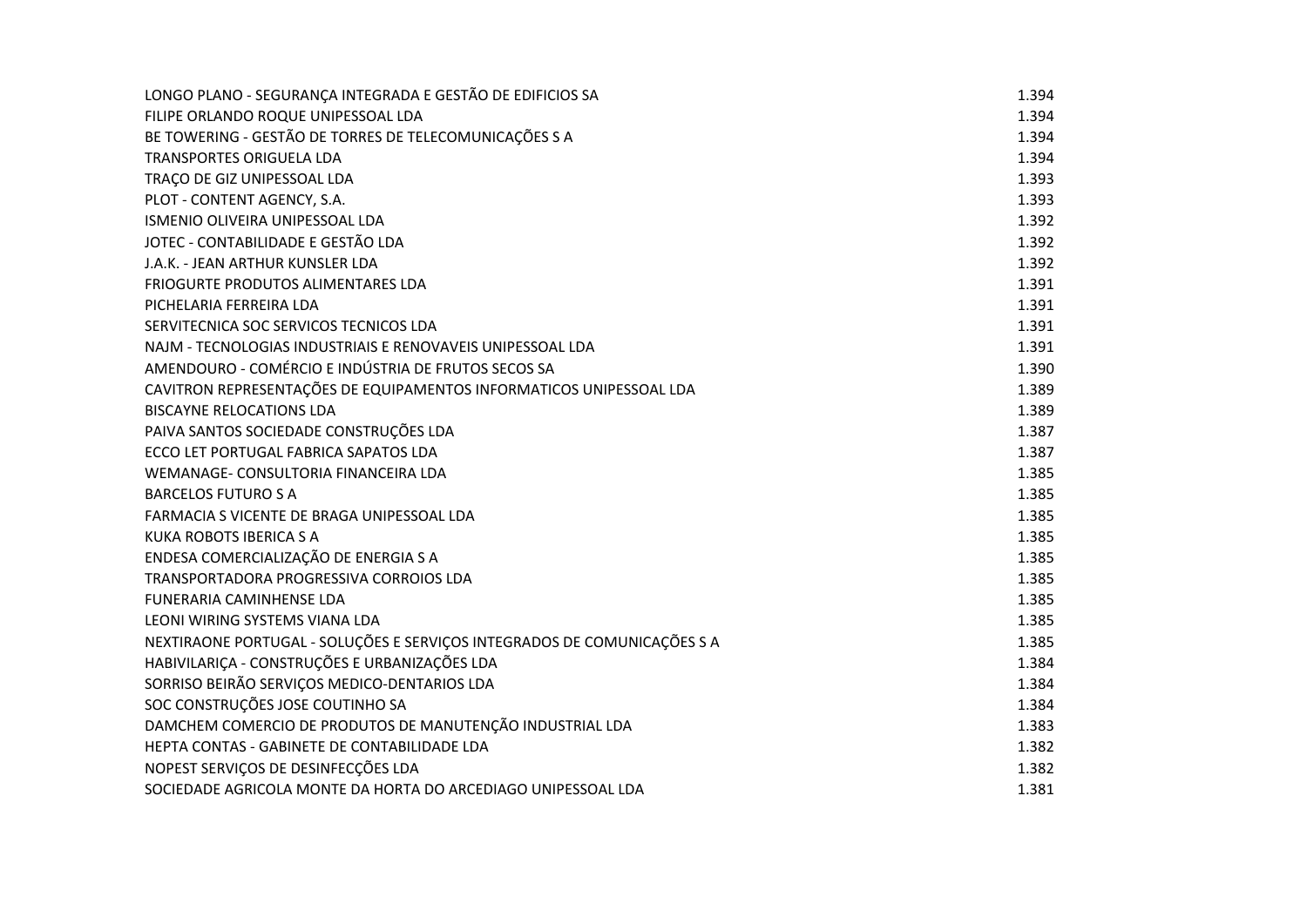| CLINICA MEDICA FRANCISCO ALVES LDA                           | 1.381 |
|--------------------------------------------------------------|-------|
| ALLISON PORTUGAL SOCIEDADE UNIPESSOAL LDA                    | 1.381 |
| CONSTRUÇÕES LEONIDO COSTA LOPES & FILHOS LDA                 | 1.380 |
| DOCENS SOC ENSINO LDA                                        | 1.380 |
| AVAL & RIGOR - UNIPESSOAL LDA                                | 1.380 |
| PIMENTA COSMETICOS LDA                                       | 1.380 |
| DEMOLIPEDRA TERRAPLANAGENS LDA                               | 1.379 |
| <b>TAXIS NUNES &amp; BARATA LDA</b>                          | 1.379 |
| POLIBEIRA, LDA                                               | 1.378 |
| E E M ACTIVIDADES ESCOLARES LDA                              | 1.378 |
| OPERA AT WORK - SERVIÇOS LDA                                 | 1.378 |
| CONSTRUÇÕES AMORIM & CUNHA LDA                               | 1.377 |
| <b>F R S VINHOS LDA</b>                                      | 1.377 |
| CLINICA MEDICA DENTARIA DR ADELINO MARQUES UNIPESSOAL LDA    | 1.376 |
| MANUEL J A GOMES ESTRUTURAS METALICAS LDA                    | 1.376 |
| M M MATIAS PEREIRA FALCÃO CASTANHEIRA LDA                    | 1.375 |
| FUNERARIA XANA UNIPESSOAL LDA                                | 1.375 |
| INFRAQUINTA EMPRESA DE INFRAESTRUTURAS DA QUINTA DO LAGO E M | 1.375 |
| CONSTREDI SOC IMOBILIARIA DE CONTRUCOES LDA                  | 1.375 |
| RECAUCHUTAGEM SILVA DE CARLOS ALBERTO DA SILVA E IRMÃOS LDA  | 1.374 |
| <b>ARTUR ABRANTES LDA</b>                                    | 1.373 |
| SETE CASTAS DE BASTO - SOCIEDADE UNIPESSOAL LDA              | 1.373 |
| DINEIFRUTA COMERCIO IMPORTACAO E EXPORTACAO DE FRUTA LDA     | 1.372 |
| TRANSPORTES ANASTACIO E FILHO LDA                            | 1.372 |
| LUSOMAIOR - TRANSPORTES UNIPESSOAL LDA                       | 1.372 |
| VISHAY ELECTRONICA PORTUGAL LDA                              | 1.371 |
| ELECTRO VEIGA - INSTALAÇÕES ELÉCTRICAS LDA                   | 1.371 |
| <b>JOSE BIGOTES &amp; FILHOS LDA</b>                         | 1.370 |
| TRANSPORTES SOFILIPA UNIPESSOAL LDA                          | 1.370 |
| ANTONIO FERREIRA LOURENCO E FILHOS LDA                       | 1.369 |
| ORLANDO DOS SANTOS SOCIEDADE UNIPESSOAL LDA                  | 1.369 |
| JOÃO CARDOSO UNIPESSOAL LDA                                  | 1.369 |
| LUSOVERNIZ NORTE - TINTAS E VERNIZES, LDA                    | 1.369 |
| REALGAS COMERCIO E TRANSPORTE DE GAS LDA                     | 1.368 |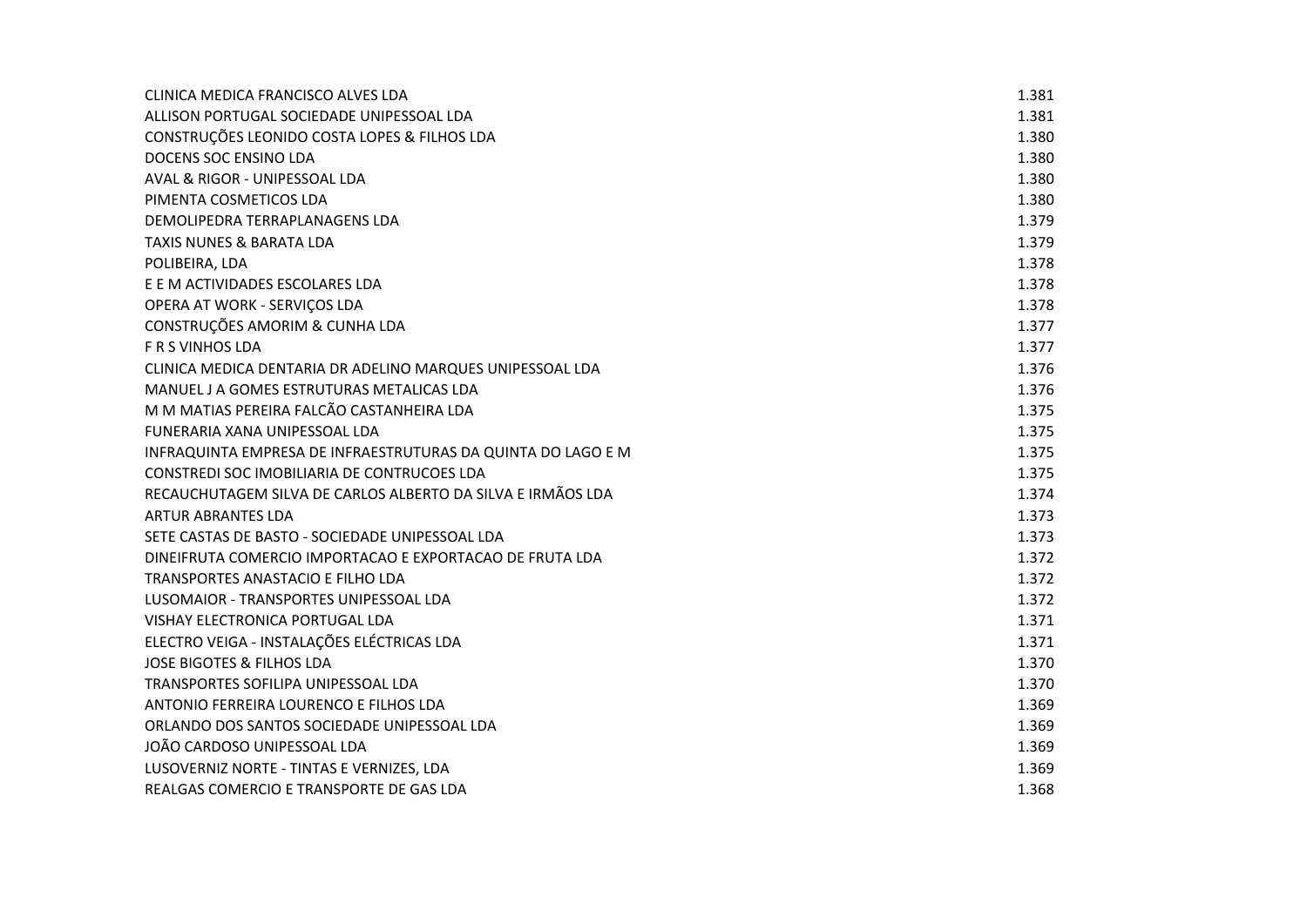| PEDRO COSTA FERREIRA CONSULTORIO MEDICO DENTARIO LDA                               | 1.368 |
|------------------------------------------------------------------------------------|-------|
| CIBEN - IT AND BUSINESS SOLUTIONS, S.A.                                            | 1.368 |
| DANIEL BORGES UNIPESSOAL LDA                                                       | 1.367 |
| MEDINAIMOB - SOCIEDADE IMOBILIARIA LDA                                             | 1.366 |
| ZENDINFGEST- CONTABILIDADE E GESTÃO LDA                                            | 1.366 |
| TEIXEIRA & SANTOS, COMERCIO DE AUTOMOVEIS E EQUIPAMENTOS AGRICOLAS LDA             | 1.366 |
| LOURIVAL DE ALMEIDA UNIPESSOAL LDA                                                 | 1.365 |
| GLOBALSCAPE CONSULTORES E SERVIÇOS SOCIEDADE UNIPESSOAL LDA ZONA FRANCA DA MADEIRA | 1.365 |
| <b>ALBICAFES LDA</b>                                                               | 1.364 |
| ALDA & VITORINO CABELEIREIROS LDA                                                  | 1.364 |
| CMDS CLINICA MEDICO-DENTARIA DE SEIA LD                                            | 1.364 |
| ONIA DECORAÇÕES LDA                                                                | 1.364 |
| ELECTRO - SANITARIA ELECTRODOMESTICOS E MATERIAIS LD                               | 1.364 |
| MANUEL SILVA HENRIQUES REPRESENTACOES LDA                                          | 1.362 |
| J BERNARDO CARPINTARIA CIVIL LDA                                                   | 1.362 |
| M B ALMEIDA - UNIPESSOAL LDA                                                       | 1.362 |
| CLINICA DO TEMPO SOCIEDADE UNIPESSOAL LDA                                          | 1.362 |
| <b>BPM GAS LDA</b>                                                                 | 1.361 |
| PROGRESSOS & BALANÇOS CONTABILIDADE LDA                                            | 1.361 |
| <b>FABRICA VISAO LDA</b>                                                           | 1.361 |
| SEQUEIRA E DUARTE LDA                                                              | 1.360 |
| <b>CORREIA &amp; CORREIA LDA</b>                                                   | 1.359 |
| PROMOR ABASTECEDORA PRODUTOS AGRO PECUARIOS SA                                     | 1.359 |
| M M & P - COMERCIO E TRANSFORMAÇÃO DE VIDRO LDA                                    | 1.358 |
| ORICA MINING SERVICES PORTUGAL, S.A.                                               | 1.358 |
| <b>GRESART - CERAMICA INDUSTRIAL SA</b>                                            | 1.357 |
| PORTHOUSE INVESTIMENTOS IMOBILIARIOS SA                                            | 1.357 |
| MERCLOGIS LOGISTICA E TRANSPORTES DE MERCADORIAS LDA                               | 1.357 |
| 275 OPTICA LDA                                                                     | 1.356 |
| JOSE GEORGINO SOARES COSTA LDA                                                     | 1.354 |
| FAPLANA FABRICA PLASTICOS LEIRIA SA                                                | 1.353 |
| FIND CONSULTADORIA EM RECURSOS HUMANOS LDA                                         | 1.353 |
| EGILEITURAS SERVIÇOS DE LEITURA E CONTAGEM DE ENERGIA LDA                          | 1.352 |
| COPAGRI - COOPERATIVA AGRICOLA DE LOUSADA CRL                                      | 1.352 |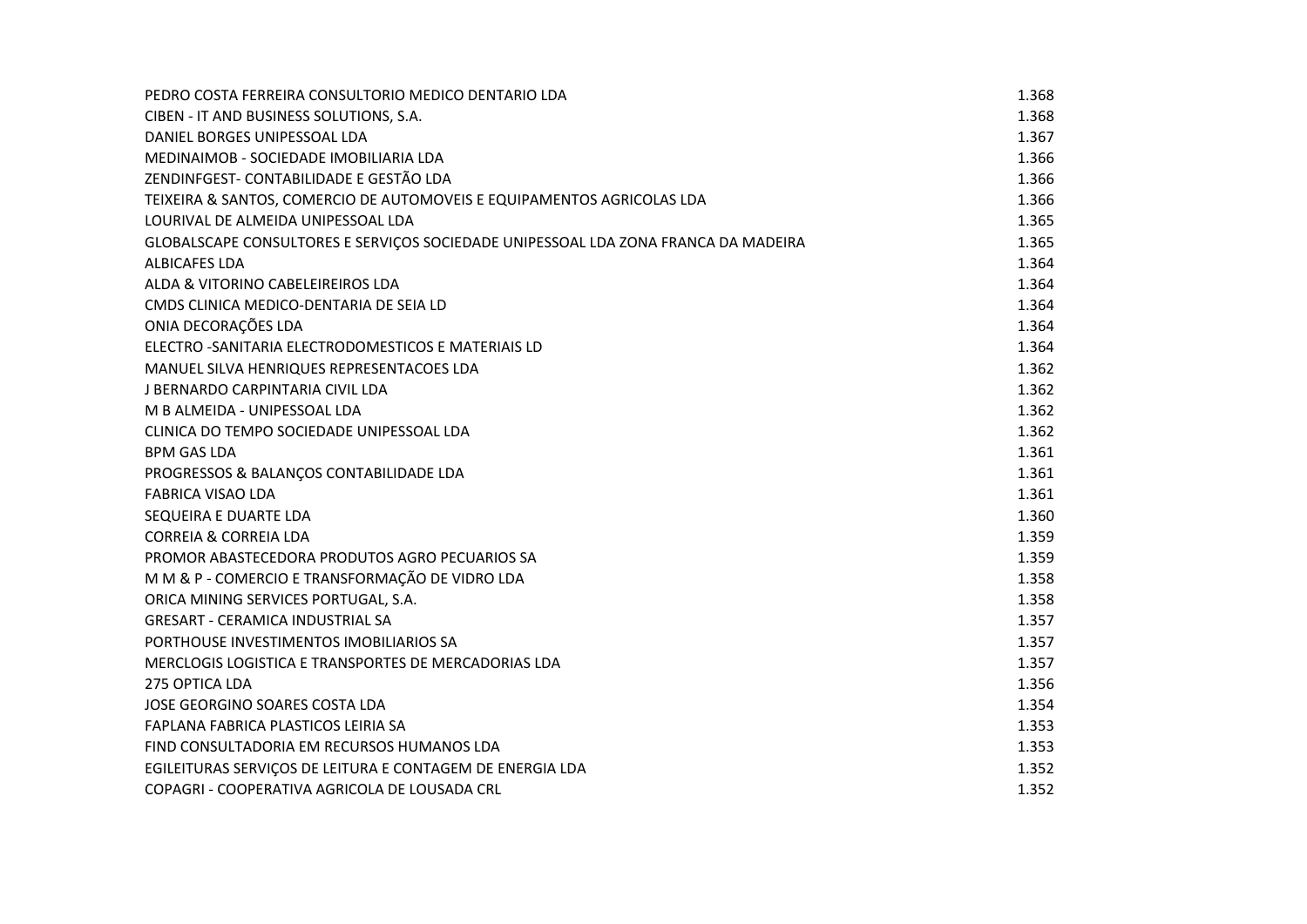| TRACE SOLUÇÕES INFORMATICAS E SOLUÇÕES INTERNET LDA          | 1.352 |
|--------------------------------------------------------------|-------|
| CASA BIGARES DROGARIA E MATERIAIS DE CONSTRUÇÃO LDA          | 1.351 |
| AGRO AMARES COMERCIO PRODUTOS AGRICOLAS LDA                  | 1.350 |
| SORINTOS SOCIEDADE UNIPESSOAL LDA                            | 1.350 |
| A BRITO ADMINISTRAÇÃO IMOBILIARIA S A                        | 1.350 |
| MEGACO - PRODUTOS SIDERURGICOS LDA                           | 1.350 |
| ESTEVAO UBACH E CIA LDA                                      | 1.350 |
| FARMACIA MONSANTINO SOCIEDADE UNIPESSOAL LDA                 | 1.349 |
| <b>MENGO &amp; FORTES SA</b>                                 | 1.349 |
| AMBINOZ LDA                                                  | 1.349 |
| <b>GASPARAUTO PECAS E ACESSORIOS LDA</b>                     | 1.349 |
| <b>ARLINDO TORRE LDA</b>                                     | 1.348 |
| JOÃO MARIA SILVA - SOCIEDADE DE MEDIAÇÃO SEGUROS LDA         | 1.347 |
| E M A EQUIPAMENTOS E MAQUINAS DE ALUGUER LDA                 | 1.347 |
| WALKYS CALCADO UNIPESSOAL LDA                                | 1.347 |
| PROMOVER - CONSULTORES LIMITADA                              | 1.346 |
| LEO BURNETT PUBLICIDADE LDA                                  | 1.346 |
| HIGIGUIMA REPRESENTAÇÕES SOCIEDADE UNIPESSOAL LDA            | 1.346 |
| <b>MACEDO E IRMAO LDA</b>                                    | 1.346 |
| CLINICA MEDICA JOÃO CARVALHO LDA                             | 1.345 |
| ANSILEITÕES COMERCIO DE LEITÕES ASSADOS LDA                  | 1.345 |
| GUERREIRO'S SOCIEDADE MEDIADORA SEGUROS LDA                  | 1.344 |
| FERNANDA MAÇOAS UNIPESSOAL LDA                               | 1.344 |
| AFONSO E IRMAOS LDA                                          | 1.344 |
| CENTRO EUROPEU ESTUDOS SUPERIORES COMUNICACAO EMPRESARIAL SA | 1.344 |
| SOC CONSTRUCOES HABITAT F V UNIPESSOAL LDA                   | 1.344 |
| PRIETO & REIS LDA                                            | 1.343 |
| SACL SERVICOS AR CONDICIONADO LDA                            | 1.342 |
| CLINICA DENTARIA CARLA MONTEIRO LDA                          | 1.341 |
| <b>CARPIGUIMA LDA</b>                                        | 1.341 |
| TAXIS PAULA NELA E LUZ LDA                                   | 1.339 |
| EGICALCULO ORGANIZACAO E GESTAO EMPRESAS LDA                 | 1.339 |
| ENTRE-BARREIRAS - TRANSPORTES UNIPESSOAL LDA                 | 1.339 |
| <b>TVBARROSO LDA</b>                                         | 1.338 |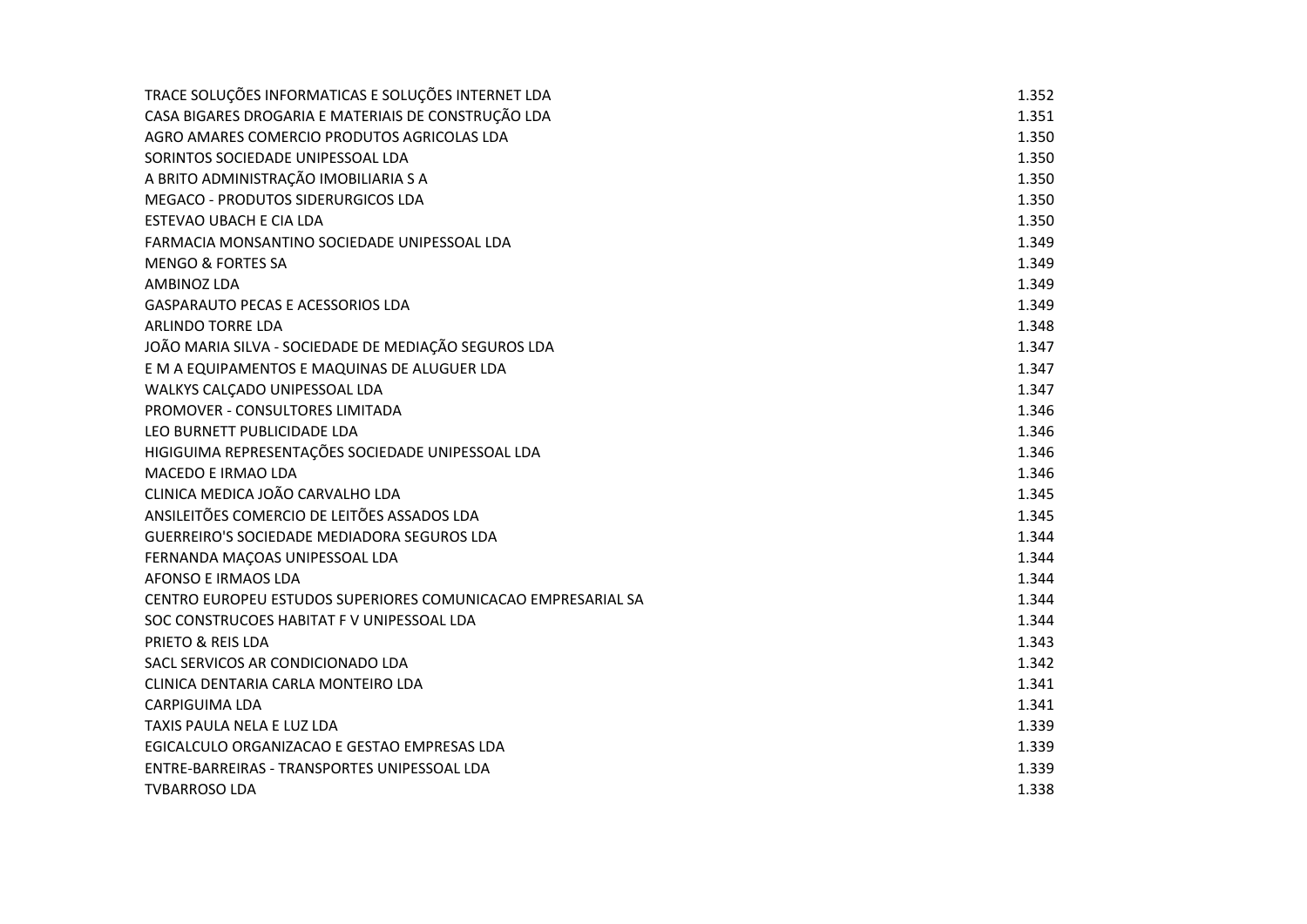| CLINICA MEDICA ARRIFANA DE SOUSA S A                                           | 1.338 |
|--------------------------------------------------------------------------------|-------|
| GPSER, CARTOGRAFIA, TOPOGRAFIA E CADASTRO LDA                                  | 1.338 |
| CARLOS MANUEL SANTANA GOMES UNIPESSOAL LDA                                     | 1.336 |
| MARTINS LEITÃO LDA                                                             | 1.335 |
| ANTONIO COELHO MEDIAÇÃO DE SEGUROS LDA                                         | 1.335 |
| <b>FRANCO &amp; FRANCO LDA</b>                                                 | 1.335 |
| CARLOS CLEMENTE E FILHOS LDA                                                   | 1.334 |
| MARIANO J PEGACHO LDA                                                          | 1.334 |
| ANOTHER SEASON UNIPESSOAL LDA                                                  | 1.334 |
| ANTONIO FERNANDES SILVAE FILHOS LDA                                            | 1.334 |
| PLANETA VIRTUAL TECNOLOGIAS DE INFORMAÇÃO LDA                                  | 1.334 |
| O PINOQUIO FELIZ ESTABELECIMENTO DE ENSINO PRE PRIMARIO E PRIMARIO LDA         | 1.334 |
| GABINETE DE CONTABILIDADE DOMINGOS SALVADOR LDA                                | 1.332 |
| <b>MAROPE HOTELARIA S A</b>                                                    | 1.331 |
| MOREIRA & MOREIRA OURIVESARIA E RELOJOARIA UNIPESSOAL LDA                      | 1.331 |
| <b>WILSON S BARROCAS LDA</b>                                                   | 1.331 |
| JOAQUIM ABEL SILVA LIMA LDA                                                    | 1.330 |
| MARTINS & BANDEIRA MADEIRAS LDA                                                | 1.330 |
| PADARIA QUINTINO LDA                                                           | 1.329 |
| CALÇADA & CERQUEIRA - SOCIEDADE DE MEDIAÇÃO DE SEGUROS LDA                     | 1.328 |
| DUPONT PORTUGAL, S.A.                                                          | 1.328 |
| SLIMCEI SOC LIMPEZAS MANUTENCAO E COMERCIALIZACAO EQUIPAMENTOS INDUSTRIAIS LDA | 1.328 |
| FERNANDO J F SANTOS - SOCIEDADE CONSTRUÇÕES UNIPESSOAL LDA                     | 1.327 |
| LOGIDRINK - LOGÍSTICA DE BEBIDAS LDA                                           | 1.327 |
| ALVES E SIMOES LDA                                                             | 1.327 |
| F NOVO E RIBEIRO LDA                                                           | 1.327 |
| DERMOTECA PRODUTOS QUIMICOS E DERMATOLOGICOS SA                                | 1.327 |
| MIRZA PORTUGAL - COMERCIO DE PELES E CALÇADO LDA                               | 1.327 |
| <b>FAUSTO BALTAZAR E FILHOS LDA</b>                                            | 1.326 |
| FOOT BY FOOT - REVESTIMENTOS TEXTEIS LDA                                       | 1.326 |
| <b>AGILITY TRANSITARIOS LDA</b>                                                | 1.325 |
| <b>MARSOG LIMITADA</b>                                                         | 1.325 |
| <b>TCA PORTUGAL, LDA</b>                                                       | 1.324 |
| CALADO & CALADO AGENCIA FUNERARIA LDA                                          | 1.323 |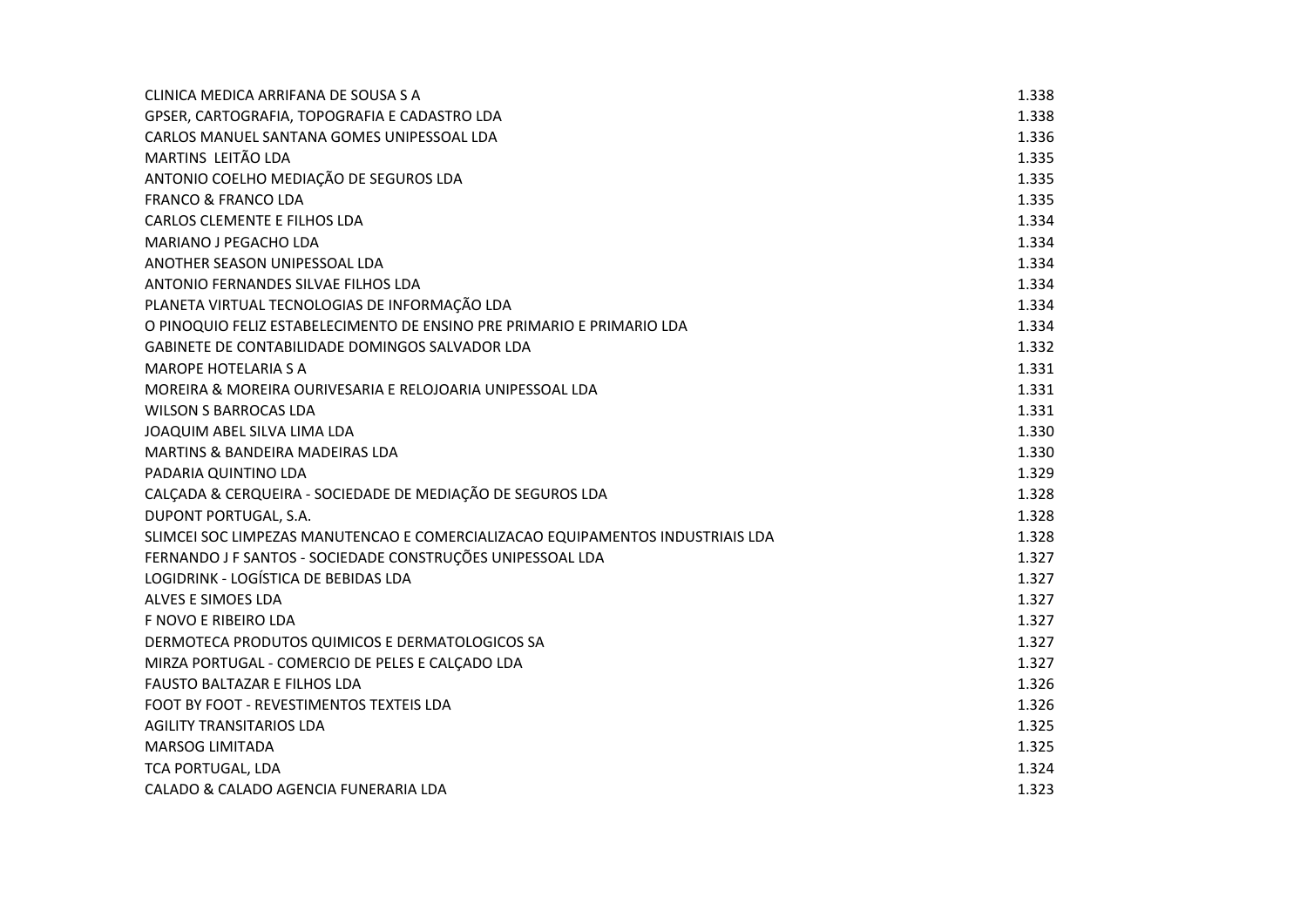| LUIS MACHADO RODRIGUES LDA                                              | 1.322 |
|-------------------------------------------------------------------------|-------|
| DOURO NEGOCIOS SOCIEDADE DE MEDIAÇÃO IMOBILIARIA LDA                    | 1.322 |
| SINESPEIXE LDA                                                          | 1.322 |
| ECOAMBIENTE CONSULTORES DE ENGENHARIA GESTÃO E PRESTAÇÃO DE SERVIÇOS SA | 1.320 |
| FARMÁCIA LUZ MARQUES LDA                                                | 1.320 |
| <b>MAXISEGUROS LDA</b>                                                  | 1.320 |
| SEGREDOS DE CRISTAL LDA                                                 | 1.319 |
| SILVO SERVIÇOS CONSULTORES E INVESTIMENTOS LDA ZONA FRANCA DA MADEIRA   | 1.319 |
| BARBOSA AZEVEDO & AZEVEDO LDA                                           | 1.319 |
| SOPTEL SOC CONSTRUCOES LDA                                              | 1.319 |
| VIANACER - PRODUTOS ALIMENTARES SA                                      | 1.319 |
| CLINICA MEDICO DENTARIA DE S FRANCISCO LDA                              | 1.319 |
| CONSTRUÇÕES JULIO LOPES SA                                              | 1.319 |
| ALUMINIOS ANTONIO M M FIGUEIREDO UNIPESSOAL LDA                         | 1.318 |
| TRANSPORTES CENTRAIS DE CASEVEL LDA                                     | 1.318 |
| EXPLICASTORY - UNIPESSOAL LDA                                           | 1.318 |
| CELESTE BARBOSA SERVIÇOS CONTABILIDADE E GESTÃO LDA                     | 1.317 |
| NAVALRIA DOCAS CONSTRUCOES E REPARACOS NAVAIS SA                        | 1.317 |
| CEDÊNCIAMAIS - EMPRESA DE TRABALHO TEMPORÁRIO, UNIPESSOAL LDA           | 1.317 |
| DUARTE NEVES ARQUITECTURA LDA                                           | 1.316 |
| FERREIRA & FERNANDES COMERCIO DE MADEIRAS LDA                           | 1.316 |
| <b>TLT TRANSPORTES LDA</b>                                              | 1.315 |
| FARMACIA CRUZ CHIEIRA UNIPESSOAL LDA                                    | 1.314 |
| <b>GLORIA &amp; TEIXEIRA LDA</b>                                        | 1.312 |
| LUSOBOX LDA                                                             | 1.312 |
| CARREGAL ALIMENTAR COMERCIO DE PRODUTOS ALIMENTARES LDA                 | 1.312 |
| MALHAS QUEIROGA LDA                                                     | 1.311 |
| MUNDIGRUAS - REPARAÇÃO DE GRUAS LDA                                     | 1.309 |
| <b>TALHO JR LDA</b>                                                     | 1.308 |
| SOCIEDADE DOS VINHOS BORGES SA                                          | 1.308 |
| AGRO INDUSTRIAL FLAVIENSE LDA                                           | 1.308 |
| PINTO DA GAMA GABINETE DE CONTABILIDADE LDA                             | 1.307 |
| LOULEMETAL METAIS ESPECIAIS E INOX LDA                                  | 1.307 |
| S C S SOC DE COMBUSTIVEIS DE SANTIAGO LDA                               | 1.306 |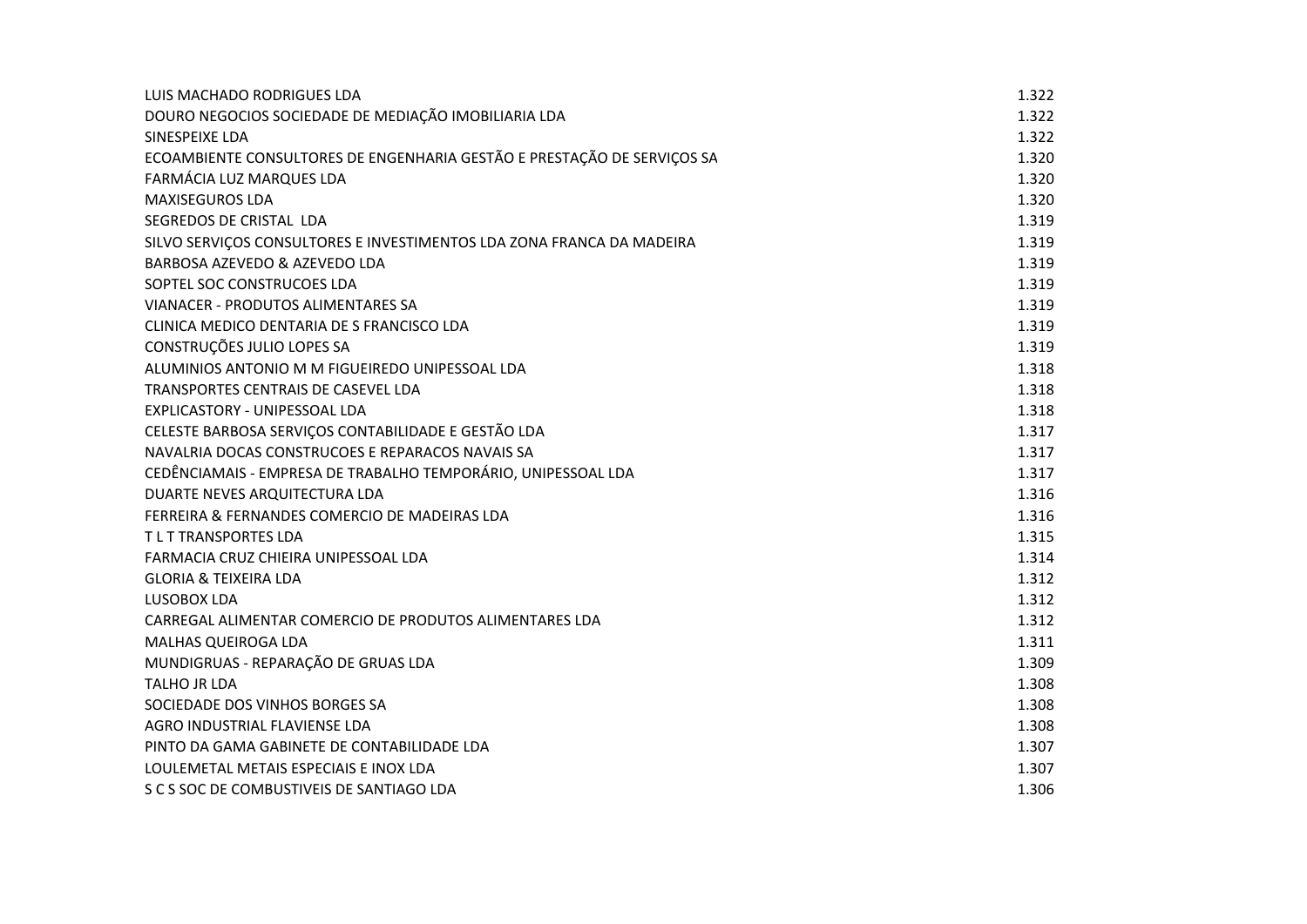| ALENTEDIST - DISTRIBUIÇÃO LDA                                              | 1.306 |
|----------------------------------------------------------------------------|-------|
| CONSTRUARUNCE IMOBILIARIA E CONSTRUÇÃO LDA                                 | 1.306 |
| PORTRINTA METALICOS COMERCIO E INDUSTRIA LDA                               | 1.306 |
| YOUNG E RUBICAM PORTUGAL PUBLICIDADE SA                                    | 1.306 |
| ROMAO PRODUTOS ALIMENTARES LDA                                             | 1.305 |
| <b>TENDER YEARS LDA</b>                                                    | 1.304 |
| CELIA RODRIGUES UNIPESSOAL LDA                                             | 1.303 |
| MONSILVESTRE - AGRO INDÚSTRIA FRUTÍCOLA DO NORDESTE LDA                    | 1.303 |
| ZEZERECONTA CONTABILIDADE E INFORMATICA LDA                                | 1.302 |
| MULTI DEVELOPMENT PORTUGAL - PROMOTORA IMOBILIARIA S A                     | 1.302 |
| BOALTERN - CONTABILIDADE CONSULTADORIA E GESTÃO EMPRESARIAL UNIPESSOAL LDA | 1.302 |
| PINTOFRUTAS COMERCIO DE DISTRIBUICAO DE FRUTAS LDA                         | 1.302 |
| NORLIJALES - PINTURAS E REMODELAÇÕES LDA                                   | 1.302 |
| BEIRATIPO TIPOGRAFIA E ARTES GRAFICAS UNIPESSOAL LDA                       | 1.302 |
| LITHO FORMAS PORTUGUESA IMPRESSOS CONTINUOS E MULTIPLOS SA                 | 1.301 |
| PUBLICOS GABINETE DE SERVIÇOS EMPRESARIAIS LDA                             | 1.301 |
| <b>FURTADOS &amp; RODRIGUES LDA</b>                                        | 1.301 |
| DIAS DIAS & CUNHA LDA                                                      | 1.300 |
| CONSTRUÇÕES CINCO ROCHAS LDA                                               | 1.300 |
| FARMÁCIA DA SERRA DE EL-REI, SOCIEDADE UNIPESSOAL LDA                      | 1.300 |
| AVERMATE FIXAÇÃO E ILUMINAÇÃO PARA VIDRO UNIPESSOAL LDA                    | 1.300 |
| <b>SGBT UNIPESSOAL LDA</b>                                                 | 1.300 |
| SCUTVIAS - AUTOESTRADAS DA BEIRA INTERIOR S.A.                             | 1.299 |
| NATURFRIGO TRANSPORTES RODOVIARIOS LDA                                     | 1.299 |
| REGASIL REPRESENTACOES GAZES INDUSTRIAIS LDA                               | 1.299 |
| BORMAN PORTUGUESA QUIMICOS E SISTEMAS HIGIENE LDA                          | 1.298 |
| <b>ADESUS LDA</b>                                                          | 1.298 |
| FARMACIA SOLANJA - SOCIEDADE UNIPESSOAL LDA                                | 1.297 |
| TINYPARTS IMPORTAÇÃO E EXPORTAÇÃO LDA                                      | 1.295 |
| NEOTRANS TRANSITARIOS PORTO LDA                                            | 1.295 |
| <b>GENCO GABINETE ENGENHEIROS CONSULTORES LDA</b>                          | 1.295 |
| BOSTON MEDIA COMUNICAÇÃO E IMAGEM, S.A.                                    | 1.294 |
| JORGE & VITOR SOARES CONSTRUÇÃO CIVIL LDA                                  | 1.293 |
| PELPOR PELARGONIA PORTUGUESA PRODUCAO E COMERCIALIZACAO DE FLORES LDA      | 1.293 |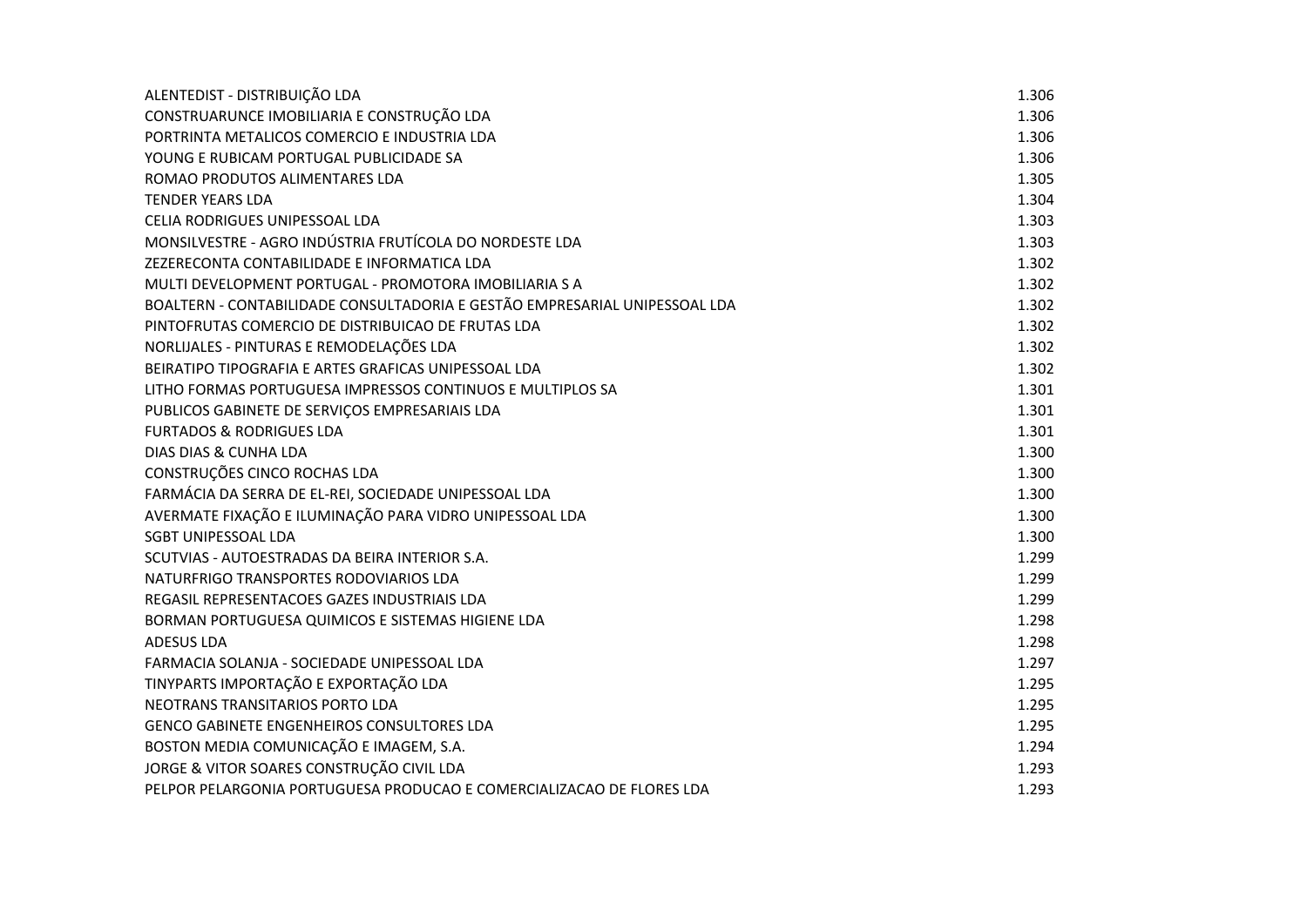| ALVES & ESTRELA LDA                                            | 1.293 |
|----------------------------------------------------------------|-------|
| SOPAC-SOCIEDADE PRODUTORA DE ADUBOS COMPOSTOS S A              | 1.293 |
| EXTINTEL SEGURANÇA CONTRA INCENDIOS LDA                        | 1.292 |
| PORTO BAY HOTEIS E RESORTS S A                                 | 1.292 |
| MAGICTANK UNIPESSOAL LDA                                       | 1.292 |
| <b>CLINICA PYNUS PARK LDA</b>                                  | 1.292 |
| J M D NEVES - TRANSPORTES UNIPESSOAL LDA                       | 1.291 |
| TOTALSAFE - SISTEMAS DE SEGURANÇA LDA                          | 1.290 |
| KSTATIONERY DESIGN E PRODUÇÃO GRAFICA LDA                      | 1.290 |
| COAL CONSULTORES INFORMATICA ASSOCIADOS LDA                    | 1.289 |
| <b>BALTAR RIOS LDA</b>                                         | 1.289 |
| MEGADRIVE - COMBUSTIVEIS LDA                                   | 1.289 |
| CLÍNICA DENTÁRIA - SORRISO DO ALENTEJO, LDA                    | 1.289 |
| SOC AGRICOLA QUINTA VIALONGA SA                                | 1.288 |
| MADEIRA & JESUS CONTABILIDADES LDA                             | 1.288 |
| PROLINOR - PRODUTOS ALIMENTARES LDA                            | 1.287 |
| VIAMARCA PINTURAS DE VIAS RODOVIARIAS SA                       | 1.287 |
| JOÃO FERNANDO COSTA CARVALHO LDA                               | 1.286 |
| BIT MAR - CONSULTORIA E FORMAÇÃO INFORMATICA LIMITADA          | 1.286 |
| MARKAMOS, COMUNICAÇÃO GLOBAL LDA                               | 1.285 |
| FRUTORBEL FRUTAS LDA                                           | 1.285 |
| JOÃO PIRES FOTOGRAFIA LDA                                      | 1.285 |
| MARIO MIRANDA ALMEIDA S A                                      | 1.285 |
| <b>ANTONIO HENRIQUES ESTEVES LDA</b>                           | 1.285 |
| <b>BRILHOPROPRIO - LDA</b>                                     | 1.284 |
| <b>GERMEN MOAGEM CEREAIS SA</b>                                | 1.284 |
| MARGARIDA NOBREGA UNIPESSOAL LDA                               | 1.283 |
| GO FLAG S A                                                    | 1.282 |
| LUSOPALETE - INDUSTRIA E COMERCIO DE EMBALAGENS DE MADEIRA LDA | 1.281 |
| VIACIMEL - ENGENHARIA E CONSTRUÇÕES LDA                        | 1.281 |
| SORTIDO FINO PADARIA E PASTELARIA LDA                          | 1.280 |
| CONCILIA CONTAS SERVIÇOS CONTABILIDADE LDA                     | 1.280 |
| DIVERDIS - COMERCIO INTERNACIONAL SA                           | 1.279 |
| ROSIVER MATERIAIS DE CONSTRUÇÃO UNIPESSOAL LDA                 | 1.278 |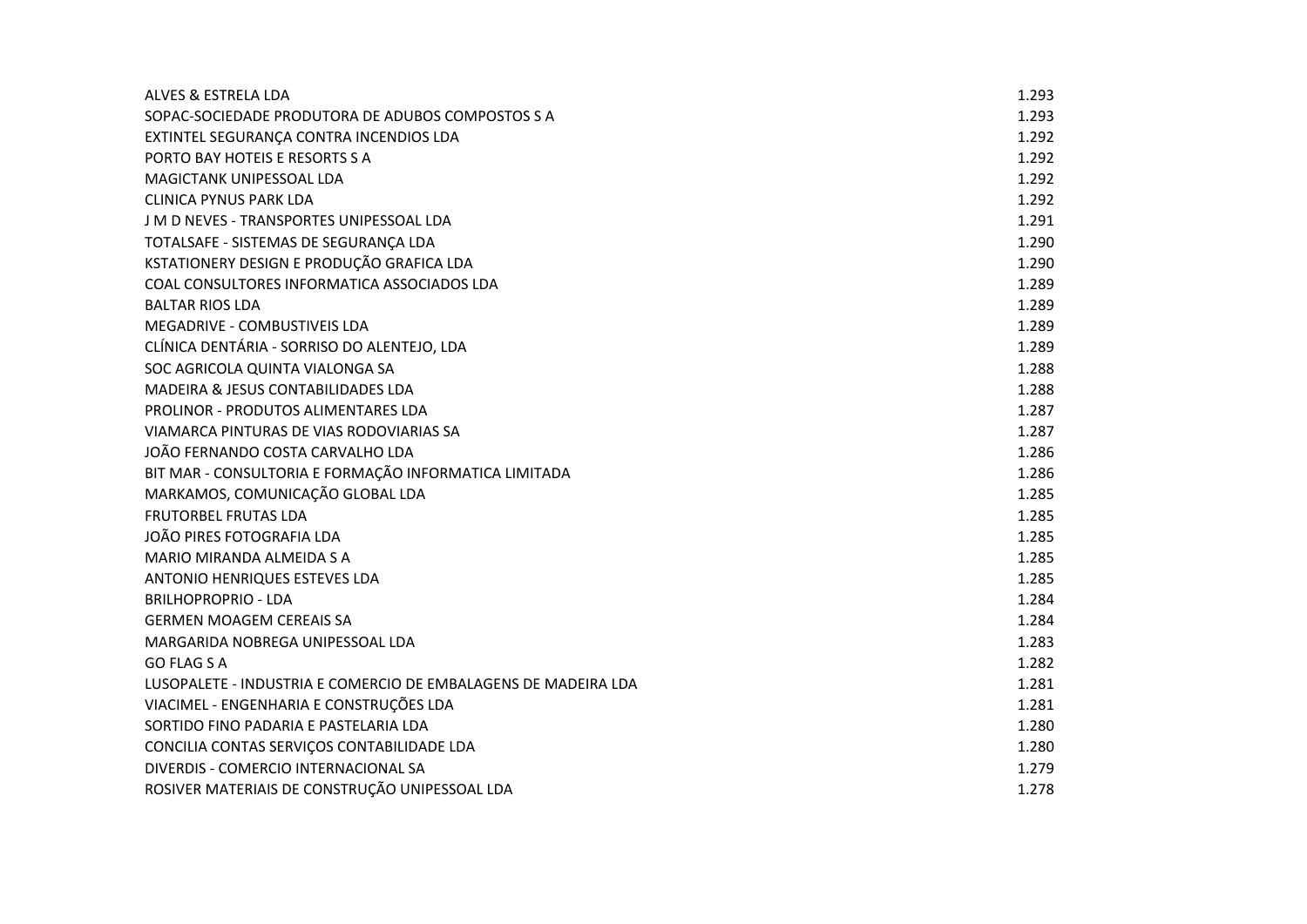| MEGASPEED - SISTEMAS INFORMÁTICOS LDA                      | 1.278 |
|------------------------------------------------------------|-------|
| <b>BRILUMEN - PRODUTOS ELECTRICOS LDA</b>                  | 1.278 |
| APARICIO & FAUSTINO LDA                                    | 1.278 |
| TRATOFIEL CONSTRUÇÕES S A                                  | 1.277 |
| ADRIANO PEREIRA CONSTRUÇÕES LD                             | 1.277 |
| ALVOSELECÇÃO - EMPRESA DE TRABALHO TEMPORARIO LDA          | 1.276 |
| GOUCAM GESTAO DE PARTICIPACOES SA                          | 1.276 |
| JOSE CARLOS ESCADA RESTAURAÇÃO E MANUTENÇÃO DE IMOVEIS LDA | 1.276 |
| CONFEITARIA E PASTELARIA SERRA DA NAVE LDA                 | 1.276 |
| COFACE SERVIÇOS PORTUGAL SA                                | 1.275 |
| <b>GUERIN RENT A CAR DOIS LDA</b>                          | 1.275 |
| HERLANDER GODINHO UNIPESSOAL LDA                           | 1.274 |
| AGRO PECUARIA DO MONTE DOS ABIBES LDA                      | 1.274 |
| FELPOSA LIMITADA                                           | 1.273 |
| SACOLA DA ALEGRIA - SUPERMERCADO LDA                       | 1.273 |
| PONTO & ESCRITA UNIPESSOAL LDA                             | 1.273 |
| PELICHOS LDA                                               | 1.272 |
| ETIGUI ETIQUETAS GUIMARAES UNIPESSOAL LDA                  | 1.272 |
| PROMETEMOS SER BREVES LDA                                  | 1.271 |
| JOÃO ALMEIDA PEIXOTO SOCIEDADE UNIPESSOAL LDA              | 1.271 |
| L RIBEIRO PROMOCAO E DISTRIBUICAO ALIMENTAR LDA            | 1.271 |
| MULTIVISTA COMERCIO DE OPTICA LDA                          | 1.270 |
| ESCOLA DE CONDUÇÃO DE MARGARIDA QUEIROS, UNIPESSOAL LDA    | 1.270 |
| A DESCOBERTA DO PARAISO LDA                                | 1.270 |
| WHITE WAY - SERVIÇOS DE DESIGN E PUBLICIDADE LDA           | 1.269 |
| <b>FIGUEIRA E FARIA LDA</b>                                | 1.268 |
| LEMOS & ABREU LDA                                          | 1.268 |
| LISCONT OPERADORES CONTENTORES SA                          | 1.267 |
| <b>MARIGRATES - TALHOS NOVOS LDA</b>                       | 1.267 |
| PRAZERES VIVOS - ACTIVIDADES DE RESTAURAÇÃO LDA            | 1.266 |
| <b>BRANCO E CARREIRO LDA</b>                               | 1.265 |
| C'S DE Q - CONSTRUÇÕES DE QUALIDADE LDA                    | 1.265 |
| PIJO CAFE LDA                                              | 1.265 |
| J MATIAS & FATIMA AUTOMATISMOS HABITAÇÃO LDA               | 1.264 |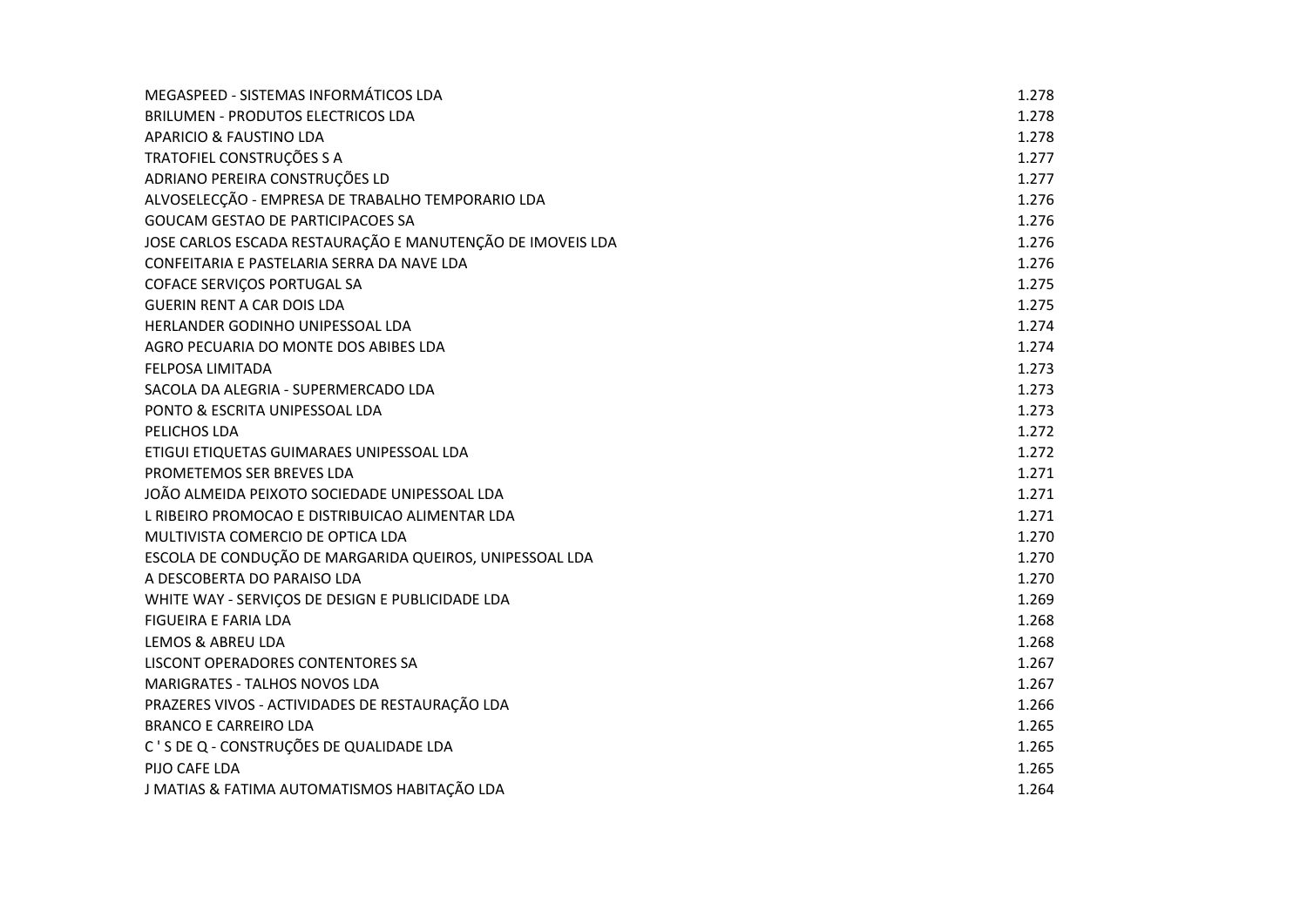| <b>GILSON PIRES &amp; DIAS LDA</b>                                          | 1.264 |
|-----------------------------------------------------------------------------|-------|
| ESCOLA PROFISSIONAL DO VALE DO TEJO S A                                     | 1.264 |
| NELSON A CORDEIRO COMERCIO DE PRODUTOS NATURAIS E DIETETICOS UNIPESSOAL LDA | 1.264 |
| FISIOESTAÇÃO FISIOTERAPIA LDA                                               | 1.263 |
| CLINICA DA QUINTA DA CRUZ LDA                                               | 1.263 |
| TUBACERO TUBOS E ACESSORIOS LDA                                             | 1.263 |
| PANIFEX PANIFICADORA AGUIAR BEIRA LDA                                       | 1.263 |
| J J CONSULTADORIA E ENGENHARIA UNIPESSOAL LDA                               | 1.262 |
| TARDE E DIA COMERCIO ALIMENTAR LDA                                          | 1.262 |
| CENTRO DE REABILITAÇÃO E DIAGNOSTICO FERREIRENSE LDA                        | 1.262 |
| ECOEDIFICA AMBIENTE E CONSTRUÇÕES SA                                        | 1.261 |
| ABJS - PROJECTOS LDA                                                        | 1.261 |
| <b>AURELIO LOPES LDA</b>                                                    | 1.261 |
| PRODUCANELAS COMERCIO DE PRODUTOS ALIMENTARES LDA                           | 1.261 |
| GEPECTROFA GABINETE ESTUDOS E PROJECTOS ENGENHARIA CIVIL TROFA LDA          | 1.260 |
| RESTAURANTE ADEGA REAL LDA                                                  | 1.260 |
| <b>GELATUM CONSERVAS E PESCAS SA</b>                                        | 1.260 |
| <b>ESTORES ANTUNES LDA</b>                                                  | 1.259 |
| <b>GRACER SOC DE TURISMO DO ALGARVE SA</b>                                  | 1.259 |
| SL - RECTIFICADORES SERGIO & LUIS LDA                                       | 1.258 |
| TECNIWOOD - SOLUÇÕES - MADEIRAS E DERIVADOS LDA                             | 1.258 |
| SOC MARMORES CENTRAL TRANSMONTANA LDA                                       | 1.258 |
| <b>ELECTROGODINHOS LDA</b>                                                  | 1.258 |
| <b>MFHC MADEIRAS LDA</b>                                                    | 1.257 |
| MORESIZE - MEDIAÇÃO IMOBILIARIA UNIPESSOAL LDA                              | 1.257 |
| LUFTHAFEN, S.A.                                                             | 1.257 |
| UPS SUPPLY CHAIN SOLUTIONS PORTUGAL -TRANSITARIOS UNIPESSOAL LDA            | 1.257 |
| A C S COMERCIO DE VESTUARIO LDA                                             | 1.256 |
| FERBAR FERNANDO BARROS PRODUTOS ALIMENTARES LDA                             | 1.256 |
| MERAMAR INVESTIMENTOS MOBILIARIOS E IMOBILIARIOS LDA                        | 1.256 |
| PERFORMANCE IN LIGHTING PORTUGAL S A                                        | 1.255 |
| FERVI SPORT - ARTIGOS PARA DESPORTO LD                                      | 1.253 |
| PROFTEC LDA                                                                 | 1.253 |
| POLIMAIA IMOBILIARIA LDA                                                    | 1.252 |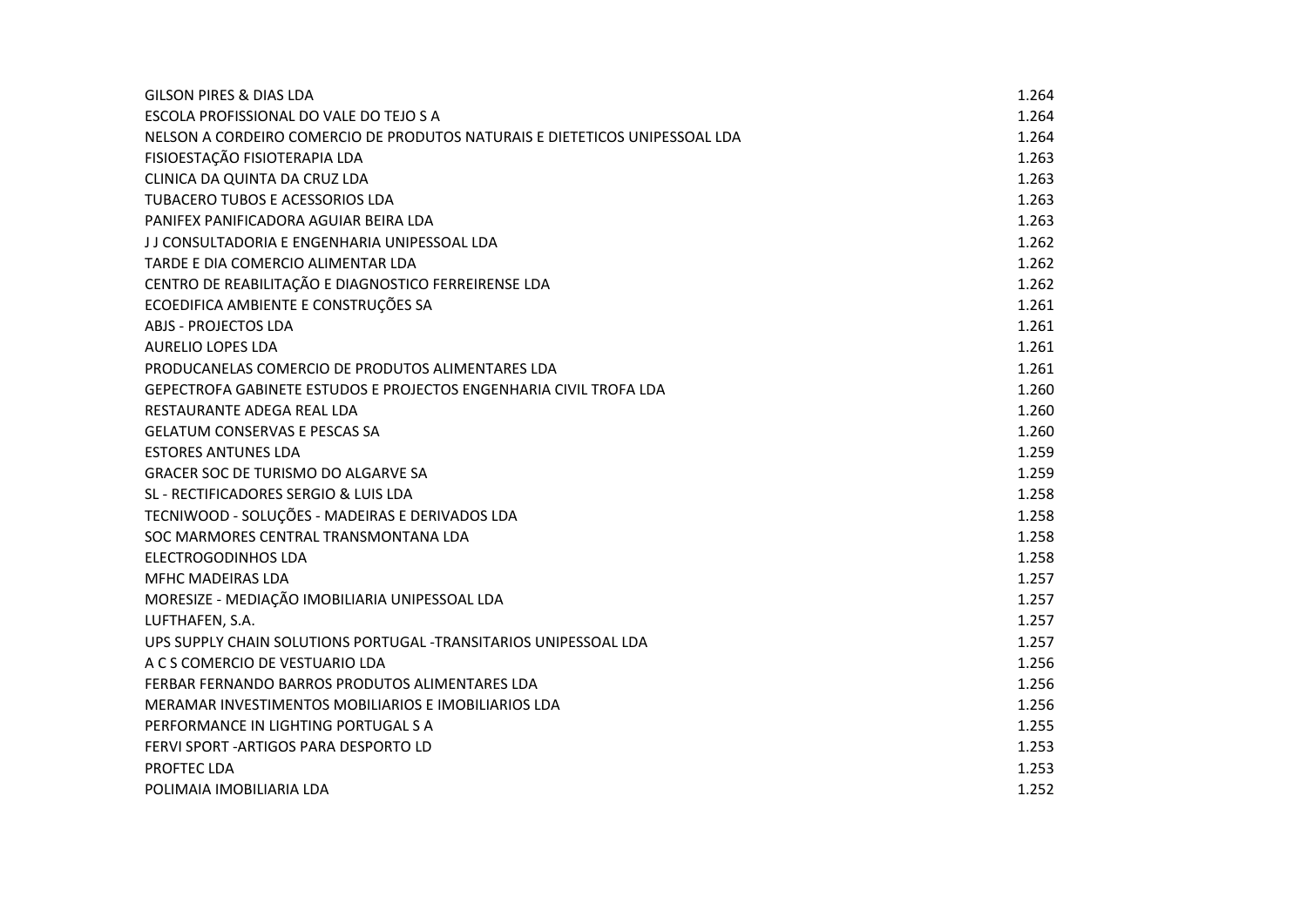| FINECOOK INGREDIENTS, LDA                                               | 1.251 |
|-------------------------------------------------------------------------|-------|
| FARMACIA DA LUZ LDA                                                     | 1.251 |
| VICONTROL SGPS S A                                                      | 1.250 |
| ACORDO COMERCIO EQUIPAMENTOS ELECTRICOS LDA                             | 1.250 |
| EMPREENDIMENTOS EOLICOS DA SERRA DO SICO S A                            | 1.250 |
| FORMINHO FORMAÇÃO E CONSULTORIA EM HOTELARIA E TURISMO LDA              | 1.250 |
| JOAQUIM MANUEL LEONARDO LOPES & FILHO LDA                               | 1.250 |
| HIDRAULICA DAS BEIRAS - COMPONENTES INDUSTRIAIS LDA                     | 1.250 |
| SUPER TALHO O CASTANHEIRO LDA                                           | 1.249 |
| ALVIJOP UNIPESSOAL LDA                                                  | 1.249 |
| VARZIM MIRANDA CONTABILIDADE LDA                                        | 1.249 |
| CLINICA DENTARIA DA COSTA VICENTINA LDA                                 | 1.249 |
| <b>AGROPECAS CENTRO LDA</b>                                             | 1.248 |
| ZURICH COMPANHIA DE SEGUROS VIDA S A                                    | 1.248 |
| YD YNVISIBLE, S.A.                                                      | 1.247 |
| SANIMAIA MATERIAIS DE CONSTRUÇÃO E DECORAÇÃO UNIPESSOAL LDA             | 1.247 |
| <b>TAXINTERACTIVO LDA</b>                                               | 1.246 |
| COVIBEL COMERCIO COSMETICA E PERFUMARIA LDA                             | 1.246 |
| COURELA DA PEDREIRA - PROMOÇÕES IMOBILIARIAS LDA                        | 1.246 |
| TAGGIA LXXXVII CONSULTADORIA E PARTICIPAÇÕES LDA ZONA FRANCA DA MADEIRA | 1.246 |
| <b>TRANSPORTES JORGE BENTO LDA</b>                                      | 1.245 |
| LOGIK LDA                                                               | 1.245 |
| SEREIA DA GELFA EMPREENDIMENTOS TURISTICOS LDA                          | 1.245 |
| NATCOM NATURAL COMERCIALIZAÇÃO DE PRODUTOS DE DROGARIA LDA              | 1.245 |
| J NELSON ABREUS A                                                       | 1.244 |
| SEDE DE VENCER CUIDADOS MEDICOS UNIPESSOAL LDA                          | 1.243 |
| VIANNLOG - CONSULTORIA ECONOMICA LDA                                    | 1.243 |
| GABYLUZ - ELECTRODOMÉSTICOS, LDA                                        | 1.242 |
| JOSE ALBANO ANTUNES FIGUEIREDO LDA                                      | 1.242 |
| MASSASVOUGA PADARIA PASTELARIA E CAFETARIA LDA                          | 1.242 |
| <b>VITOR CAMPOS LDA</b>                                                 | 1.242 |
| PREDIAL POVEIRA SOC DE MEDIACAO IMOBILIARIA SA                          | 1.241 |
| TRANSPORTES PINA & SERGIO LDA                                           | 1.240 |
| <b>TRANSPORTES MAIARODA LDA</b>                                         | 1.240 |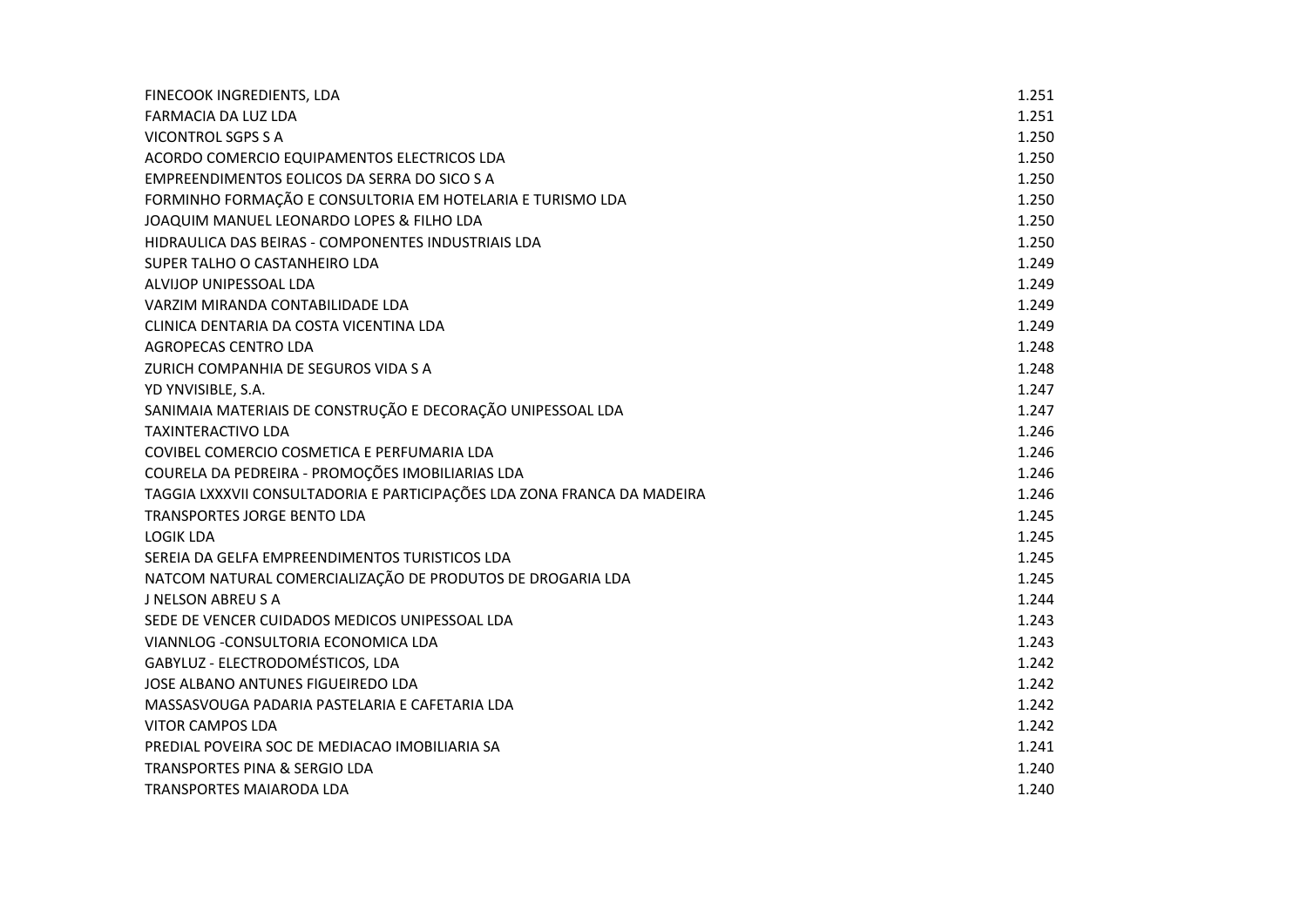| GIL GOMES PINTO - MEDIAÇÃO DE SEGUROS LDA                   | 1.239 |
|-------------------------------------------------------------|-------|
| <b>ELEGANTE SORRISO LDA</b>                                 | 1.239 |
| DESCONTA DESENHO CONTABILIDADE E SERVICOS LDA               | 1.239 |
| GRUPUTERQUE PORTUGAL CONFECÇÕES E ACESSORIOS LDA            | 1.238 |
| JOÃO MARIA OLIVEIRA - SERVIÇOS MEDICOS POR TELEMEDICINA LDA | 1.238 |
| PEREIRA E SANTOS SA                                         | 1.238 |
| ANTONIO ROCHA E CRISTIANO MORGADO LDA                       | 1.238 |
| ARGOP SOC INVESTIMENTOS IMOBILIARIOS LDA                    | 1.237 |
| MOTORSA AUTOMOVEIS LDA                                      | 1.237 |
| AGOSTINHO MOREIRA SILVA E CIA LDA                           | 1.237 |
| MARIA MANUELA JOAQUIM LDA                                   | 1.236 |
| PERFILCORTE - CONSTRUÇÕES METALICAS LDA                     | 1.236 |
| PIRES CARVALHO & LOBO SA                                    | 1.235 |
| MULTIGAIA SOCIEDADE DE MEDIAÇÃO SEGUROS LDA                 | 1.235 |
| INFORCAVADO INFORMATICA LDA                                 | 1.234 |
| MAGNOLIORBIS - UNIPESSOAL LDA                               | 1.234 |
| PEREIRA DINIZ & SANTOS - CANALIZAÇÕES LDA                   | 1.233 |
| HIGIAMARES COMERCIO DE PRODUTOS DE HIGIENE E LIMPEZA LDA    | 1.232 |
| CANSADO CARVALHO LDA                                        | 1.231 |
| RESIDENCIAL GLOBO LDA                                       | 1.231 |
| CHAMAS COLORIDAS UNIPESSOAL LDA                             | 1.231 |
| CESAR CASTELAO E FILHOS LDA                                 | 1.230 |
| REVTIL CONSULTORIA E GESTAO SA                              | 1.230 |
| VIRAX SERVIÇOS MEDICOS LDA                                  | 1.230 |
| ESTRELALIMENTAR - PRODUTOS ALIMENTARES LDA                  | 1.230 |
| OLICOM INFORMATICA SERVICOS LDA                             | 1.229 |
| GLOBAL VIDA COMPANHIA DE SEGUROS DE VIDA SA                 | 1.229 |
| AGENCIA FUNERARIA JOSE DIAS LDA                             | 1.228 |
| <b>I-COLOURS LDA</b>                                        | 1.228 |
| <b>MARESTE CONSTRUTORES CIVIS LDA</b>                       | 1.228 |
| QUINTA DO AIDO AGRO PECUARIA S A                            | 1.227 |
| BEJALAR LOUCAS E VIDROS SEBASTIAO E FILHOS LDA              | 1.227 |
| GASOPNEU - POSTO DE COMBUSTIVEIS LDA                        | 1.227 |
| AGENCIA FUNERARIA RIBEIRO LDA                               | 1.225 |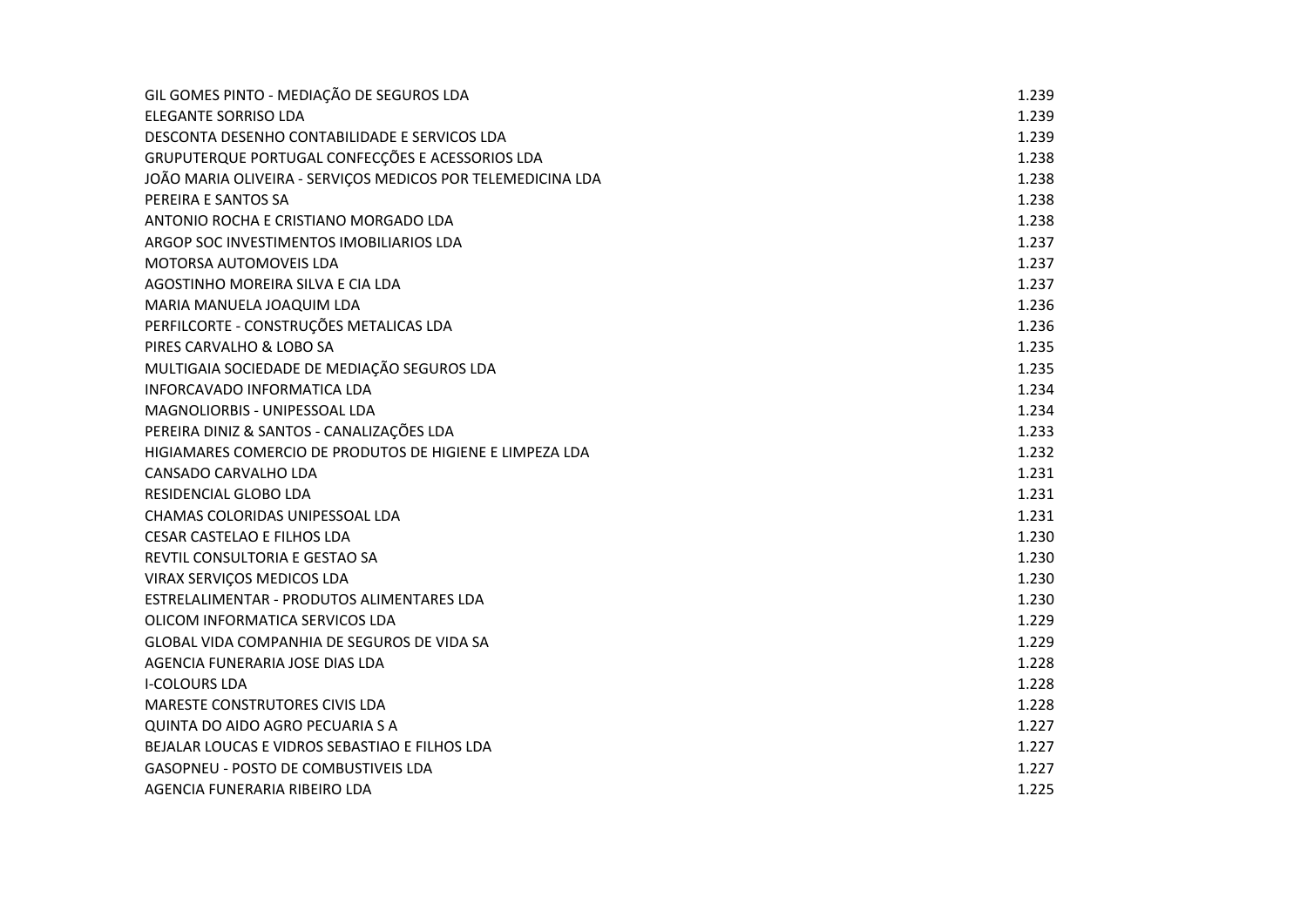| VITOR COSTA - CONTABILIDADE LDA                                            | 1.225 |
|----------------------------------------------------------------------------|-------|
| GEST LIDER II CONTABILIDADE INFORMATICA E GESTÃO LDA                       | 1.225 |
| INLAND PROMOÇÃO IMOBILIARIA S A                                            | 1.224 |
| MANGUALTRANS TRANSPORTES RODOVIARIOS LDA                                   | 1.224 |
| CLINISEIA - CLINICA MEDICA E DENTARIA - UNIPESSOAL LDA                     | 1.224 |
| <b>TINTIM &amp; FILHO LDA</b>                                              | 1.223 |
| <b>TRANSPORTES BARROCAS LDA</b>                                            | 1.223 |
| <b>HOTEIS PLASA SA</b>                                                     | 1.223 |
| AUTO SALUQUIA BEJA REPARADORA LDA                                          | 1.222 |
| CPP COMERCIO DE PRODUTOS PETROLIFEROS LDA                                  | 1.221 |
| NETO SANTOS & LOPES LDA                                                    | 1.221 |
| <b>TESTA E CUNHAS SA</b>                                                   | 1.221 |
| CARLOS GRANITOS - EXTRACÇÃO TRANFORMAÇÃO E COMERCIALIZAÇÃO DE GRANITOS LDA | 1.221 |
| WORKCARE - MEDICINA, HIGIENE E SEGURANÇA NO TRABALHO LDA                   | 1.220 |
| DENTALGAFI CLINICA MEDICA E DENTARIA LDA                                   | 1.220 |
| A R G S - CONSTRUÇÕES UNIPESSOAL LDA                                       | 1.220 |
| O TO DOS FRANGOS CHURRASCARIA LDA                                          | 1.220 |
| HIDROMOD MODELACAO EM ENGENHARIA LDA                                       | 1.220 |
| ROQUE E LEITE ENGENHEIROS ASSOCIADOS LDA                                   | 1.220 |
| RAMIRO BANDEIRA UNIPESSOAL LDA                                             | 1.220 |
| PETROCHAMA COMERCIO DE COMBUSTIVEIS PARA VEICULOS L                        | 1.219 |
| CESAR GOMES BAIRRADA PAVIMENTOS E OBRAS PUBLICAS LDA                       | 1.219 |
| ATELIER DE ARQUITECTURA E ENGENHARIA FILIPE & GABRIELA LDA                 | 1.218 |
| EMPRESA JORNALISTICA REGIAO LEIRIA LDA                                     | 1.218 |
| PLANITOI IMPORTACAO E EXPORTACAO SA                                        | 1.218 |
| AGUIARCLIMA - CLIMATIZAÇÕES LDA                                            | 1.218 |
| ALFAIDOURO ALFAIAS AGRICOLAS E TRACTORES DOURO LDA                         | 1.218 |
| ARQT OF ARQUITECTOS ASSOCIADOS LDA                                         | 1.218 |
| ANTONIO CALHAU LOBO DA SILVEIRA LDA                                        | 1.217 |
| MONICA & FILHOS - EXPLORAÇÃO FLORESTAL LDA                                 | 1.217 |
| JOÃO MANUEL JESUS MENDES UNIPESSOAL LDA                                    | 1.216 |
| FRIPEX SOC CONSERVAÇÃO E COMERCIO PEIXE LDA                                | 1.216 |
| CONTAS DE SOMAR SERVIÇOS DE CONTABILIDADE LDA                              | 1.216 |
| <b>GRANT THORNTON AUDITORES LDA</b>                                        | 1.216 |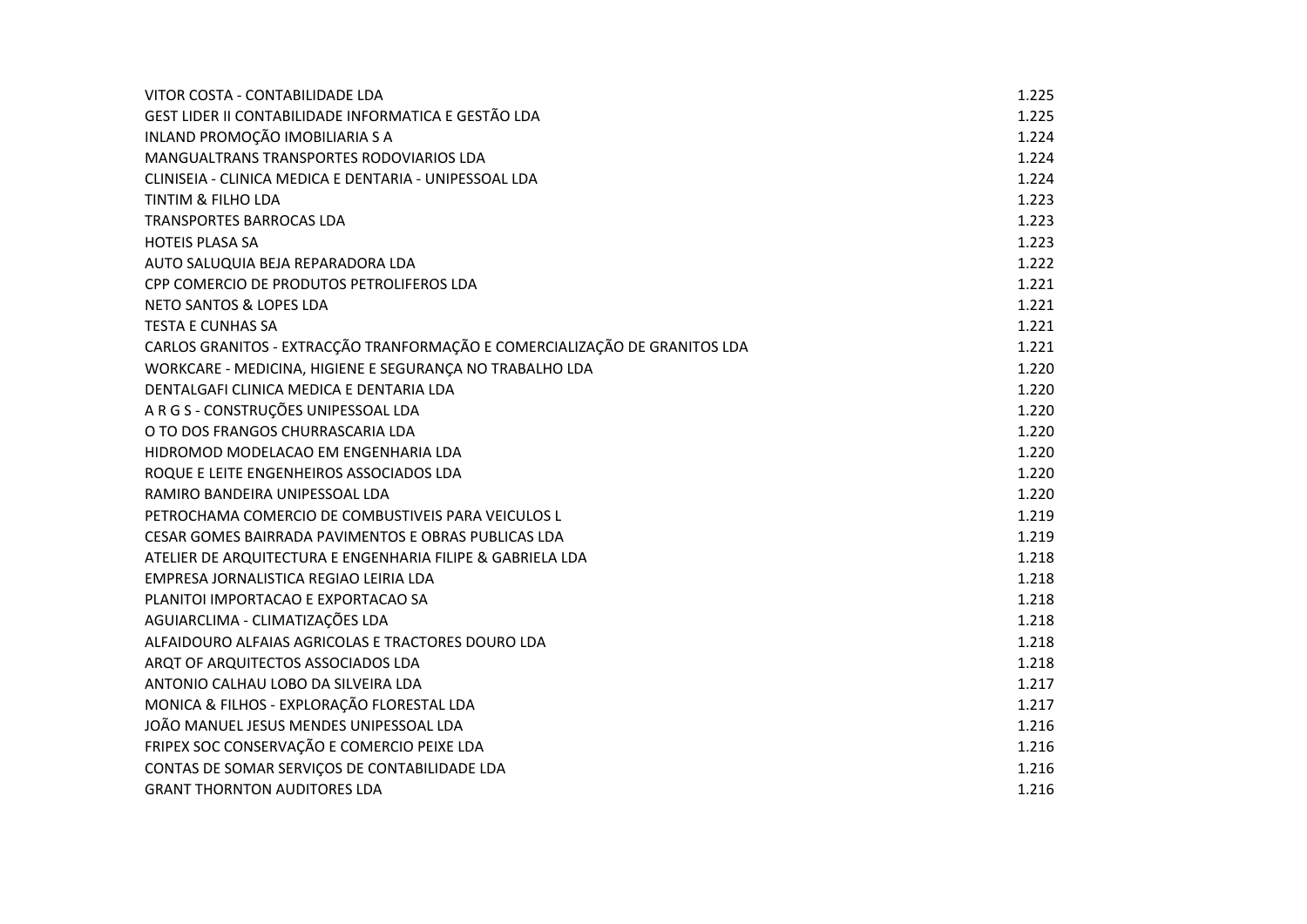| COVILABO ANALISES CLINICAS LDA                                         | 1.216 |
|------------------------------------------------------------------------|-------|
| PKF & ASSOCIADOS, SROC, LDA                                            | 1.216 |
| IGS PROJECTOS IMOBILIARIOS S A                                         | 1.216 |
| VERITASJOIAS, OURIVESARIA LDA                                          | 1.215 |
| CARLOS ALBERTO GUERREIRO UNIPESSOAL LDA                                | 1.215 |
| MIRAFIL EMPREITEIROS, LDA                                              | 1.215 |
| OCALISPOT UNIPESSOAL LDA                                               | 1.215 |
| SESIMBROTEL - SOCIEDADE DE INICIATIVAS TURÍSTICAS S.A.                 | 1.215 |
| MAPFRE SEGUROS DE VIDA, S.A.                                           | 1.214 |
| COBERCAM - REVESTIMENTOS DE COBERTURAS, UNIPESSOAL LDA                 | 1.214 |
| EDUARDO CABRAL & IRMÃO LDA                                             | 1.213 |
| ROTAS TRANSPARENTES UNIPESSOAL LDA                                     | 1.213 |
| ELECTRO CENTRAL VULCANIZADORA LDA                                      | 1.212 |
| CONTASERTÃ - INFORMÁTICA E CONTABILIDADE LDA                           | 1.212 |
| JOÃO FERREIRA TRANSPORTES RODOVIARIOS DE MERCADORIAS UNIPESSOAL LDA    | 1.212 |
| D.J.V. - COMÉRCIO DE PRODUTOS ALIMENTARES, LDA                         | 1.211 |
| DUFETAG AUDITORES E CONSULTORES LDA                                    | 1.211 |
| <b>JOAQUIM PEDRO LDA</b>                                               | 1.210 |
| CARPINTARIA A DIAS SOCIEDADE UNIPESSOAL LDA                            | 1.210 |
| LIBRA SERVICOS SOCIEDADE UNIPESSOAL LDA                                | 1.209 |
| P CORTES LDA                                                           | 1.209 |
| GUARDAESCOLA ACTIVIDADES DIDACTICAS LDA                                | 1.207 |
| VIAJAR + AGENCIA DE VIAGENS E TURISMO LDA                              | 1.206 |
| RECTANGULO VERMELHO LDA                                                | 1.206 |
| ANTERO M SANTOS E JACOB LDA                                            | 1.206 |
| CONSULTORIO DE MEDICINA DENTARIA RUI MIGUEL CONCEIÇÃO LDA              | 1.206 |
| JIPE RESTAURAÇÃO LDA                                                   | 1.206 |
| <b>JULIO BARBOSA LDA</b>                                               | 1.204 |
| TERESA RIBEIRO CONSTRUÇÕES E VENDA DE IMOVEIS SOCIEDADE UNIPESSOAL LDA | 1.204 |
| SUMINHO II - DISTRIBUIÇÃO LDA                                          | 1.204 |
| LEGUAS DOURADAS UNIPESSOAL LDA                                         | 1.203 |
| CLINIAMARES CLINICA DE MEDICINA DENTARIA DE AMARES LDA                 | 1.203 |
| AFONSO & TEIXEIRA LDA                                                  | 1.202 |
| <b>IMOEDEN INVESTIMENTOS IMOBILIARIOS E TURISTICOS SA</b>              | 1.202 |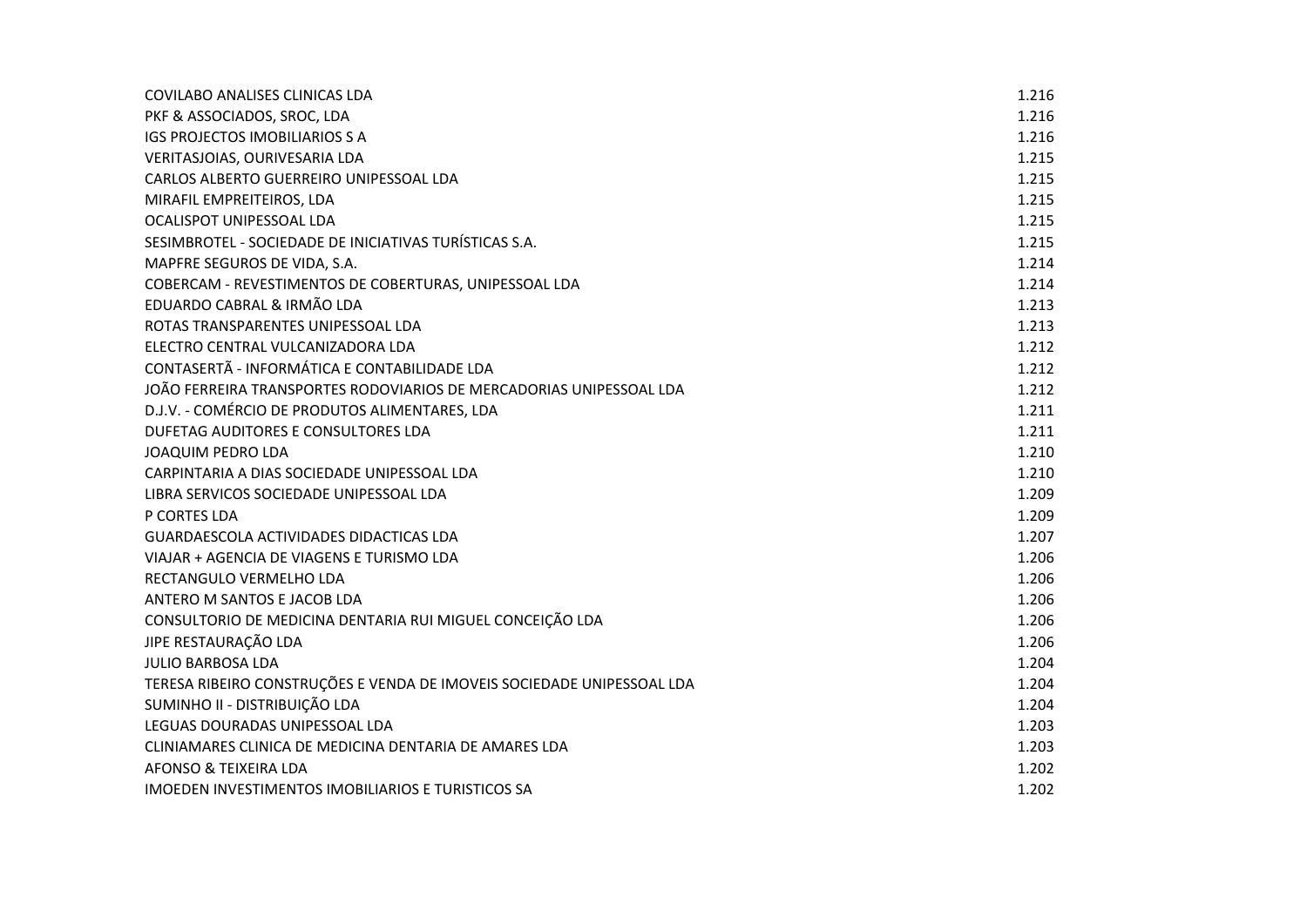| AEROMEC MECANICA AERONAVES SA                                  | 1.202 |
|----------------------------------------------------------------|-------|
| O MIRADOURO DOIS AMIGOS RESTAURANTE LDA                        | 1.201 |
| <b>EMIDIO BIGODES E FARTO UNIPESSOAL LDA</b>                   | 1.201 |
| <b>BEATRIZ RIBEIRO E FILHOS LDA</b>                            | 1.201 |
| PROMOL INDUSTRIA VELAS SA                                      | 1.201 |
| CLINICA MEDICO DENTARIA DE S JOÃO DA MADEIRA LDA               | 1.200 |
| APARROZ AGRUPAMENTO DE PRODUTORES DE ARROZ DO VALE DO SADO LDA | 1.200 |
| IF YOU WEAR EXPORTAÇÃO E IMPORTAÇÃO LDA                        | 1.200 |
| EUROFILTROS AUTO ACESSORIOS LDA                                | 1.200 |
| PCPM - ESTUDOS E PROJECTOS LDA                                 | 1.199 |
| JOSE MARIA CALHEIROS E ASSOCIADOS SOC DE ADVOGADOS             | 1.199 |
| RUMOBRITAS UNIPESSOAL LDA                                      | 1.198 |
| <b>GALVANIZADORA NORDESTE LDA</b>                              | 1.198 |
| AMBULANCIAS LIMARENSE LDA                                      | 1.197 |
| PEDRO & ALINE SIMILARES DE HOTELARIA LDA                       | 1.197 |
| <b>FARMACIA BENTO LEAL S A</b>                                 | 1.197 |
| CARLOS FONTES & FILHOS SOCIEDADE DE MEDIAÇÃO DE SEGUROS LDA    | 1.196 |
| CCP CENTRAL DE COMPRAS DE PORTUGAL, UNIPESSOAL, LDA            | 1.196 |
| RITMO ORIGINAL - PORTAS E AUTOMATISMOS LDA                     | 1.196 |
| TRANSPORTES RODOVIARIOS MERCADORIAS MELO SILVA LDA             | 1.196 |
| LUIS & COUTINHO CONSTRUÇÕES LDA                                | 1.196 |
| FILISUPER COMERCIO DE PRODUTOS ALIMENTARES LDA                 | 1.196 |
| ANTONIO AUGUSTO SOARES NETO UNIPESSOAL LDA                     | 1.195 |
| IZASA PORTUGAL DISTRIBUICOES TECNICAS LDA                      | 1.195 |
| ANDRE COSTA & CIA LDA                                          | 1.195 |
| ARTUR DIOGO UNIPESSOAL LDA                                     | 1.195 |
| CELSO MARQUES PONTES UNIPESSOAL LDA                            | 1.194 |
| PLASTICOS BALCA COMERCIO E INDUSTRIA PLASTICOS LDA             | 1.194 |
| BIOGNOSIS COMERCIO DE PRODUTOS BIOLOGICOS PARA DIAGNOSTICO LDA | 1.194 |
| ASCENDI OPERADORA NT - OPERAÇÃO E MANUTENÇÃO RODOVIÁRIA, S.A.  | 1.194 |
| <b>TRANPORTES GOMES E FILS LDA</b>                             | 1.193 |
| <b>OSCAR SANTOS LDA</b>                                        | 1.192 |
| <b>REGNO SOCKS LIMITADA</b>                                    | 1.192 |
| PICTONIO LDA                                                   | 1.192 |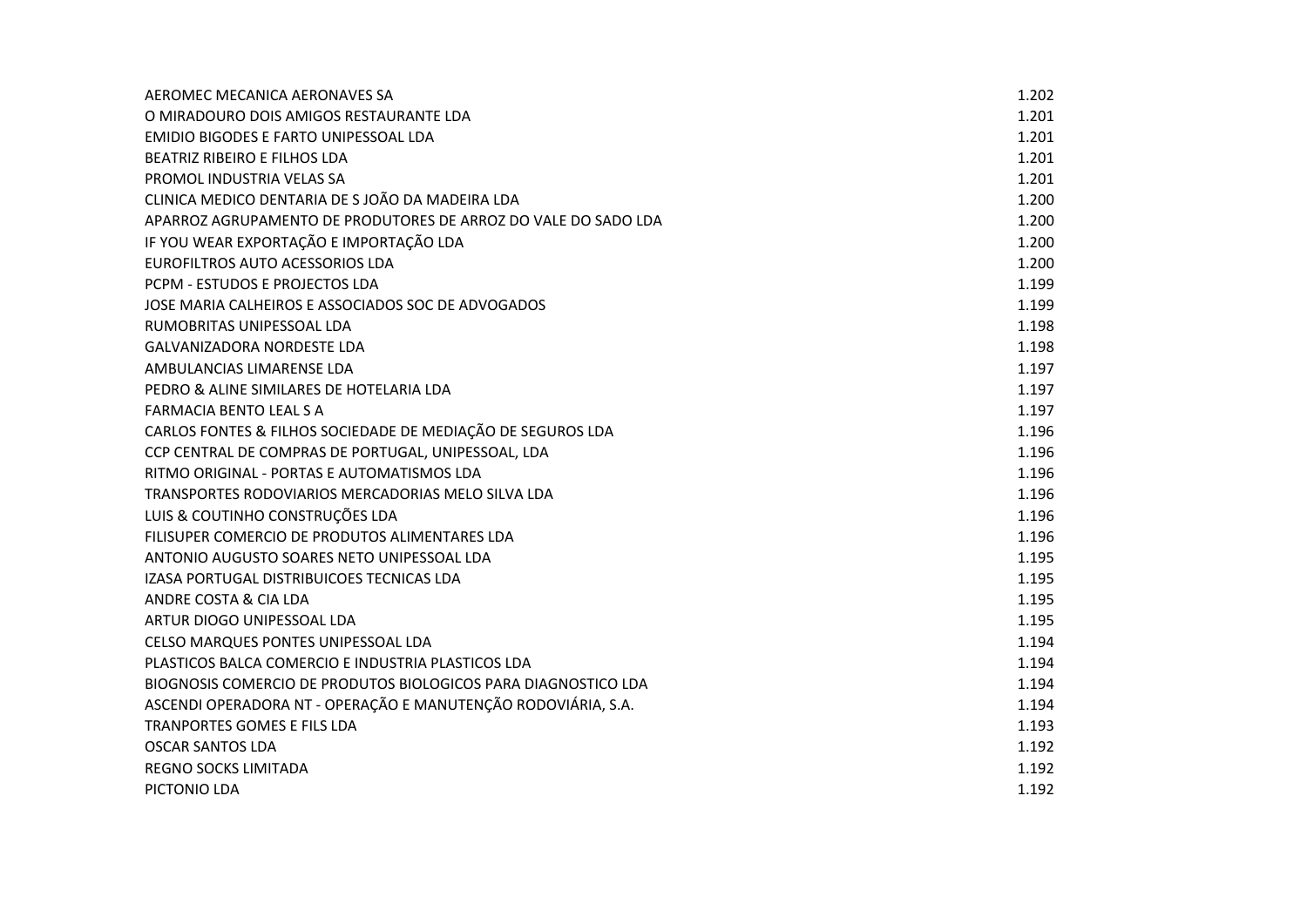| PLASTICMAIS - POLIMEROS LDA                                                 | 1.192 |
|-----------------------------------------------------------------------------|-------|
| ISABEL RIBEIRO DE ALMEIDA UNIPESSOAL LDA                                    | 1.191 |
| SONS LIGADOS UNIPESSOAL LDA                                                 | 1.191 |
| MEDIALAP - SERVIÇOS MEDICOS ESPECIALIZADOS UNIPESSOAL LDA                   | 1.190 |
| JOSE SILVA GOMES LDA                                                        | 1.190 |
| <b>CONSTRUCOES IRMAOS BARRADAS LDA</b>                                      | 1.190 |
| MEMMO BALEEIRA - HOTELARIA E TURISMO S A                                    | 1.190 |
| SOC METALURGICA MARINHENSE LDA                                              | 1.189 |
| LUCROMAIS CONTABILIDADE E GESTAO DE EMPRESAS LDA                            | 1.189 |
| CIPAN COMPANHIA INDUSTRIAL PRODUTORA ANTIBIOTICOS SA                        | 1.189 |
| INFORFERREIRA CONSUMIVEIS DE INFORMATICA LDA                                | 1.188 |
| SEXTO ANDAR SOCIEDADE DE INVESTIMENTOS IMOBILIARIOS LDA                     | 1.188 |
| <b>GLOBAL SCORE CONSULTORES LDA</b>                                         | 1.188 |
| <b>IRMÃOS PEIXOTO LDA</b>                                                   | 1.188 |
| RODRIGUES & SOUSA VIANA CONSTRUÇÕES LDA                                     | 1.188 |
| VIA OBRIGATORIA - UNIPESSOAL LDA                                            | 1.188 |
| CLINICA N SR DO ANJO ACTIVIDADES MEDICO CIRURGICAS SOCIEDADE UNIPESSOAL LDA | 1.187 |
| RANGEL INVEST - AFRICA S A                                                  | 1.187 |
| DOSCH DOMINGOS SILVA CHAMBEL EMPREITEIROS LDA                               | 1.186 |
| PORTA NOTICIAS LDA                                                          | 1.186 |
| <b>CAETANO DIAS &amp; PEREIRA LDA</b>                                       | 1.186 |
| SAM AREA DE SERVIÇO DE ANSIÃO LDA                                           | 1.186 |
| AFIM - SERVIÇOS MEDICOS LDA                                                 | 1.185 |
| EGIPOWER REPARAÇÃO AUTO LDA                                                 | 1.185 |
| EURONAVY - TINTAS MARÍTIMAS E INDUSTRIAIS UNIPESSOAL, LDA                   | 1.185 |
| PREVISÃO - SOCIEDADE GESTORA DE FUNDOS DE PENSÕES S A                       | 1.185 |
| MADZAMBRA TRADING E INVESTIMENTOS LDA ZONA FRANCA DA MADEIRA                | 1.185 |
| SUPERMERCADO CENTRO COMERCIAL BOA HORA LDA                                  | 1.184 |
| TÁXIS BENCATELENSE LDA                                                      | 1.184 |
| A A A COMERCIO EXPLOSIVOS ABREU LDA                                         | 1.183 |
| RAV-SPORTSWEAR UNIPESSOAL LDA                                               | 1.183 |
| XYZT COMPUTACAO GRAFICA SA                                                  | 1.183 |
| ALBANO GASPAR & FILHOS LDA                                                  | 1.183 |
| LINGUARAMA SERVIÇOS LINGUISTICOS LDA                                        | 1.183 |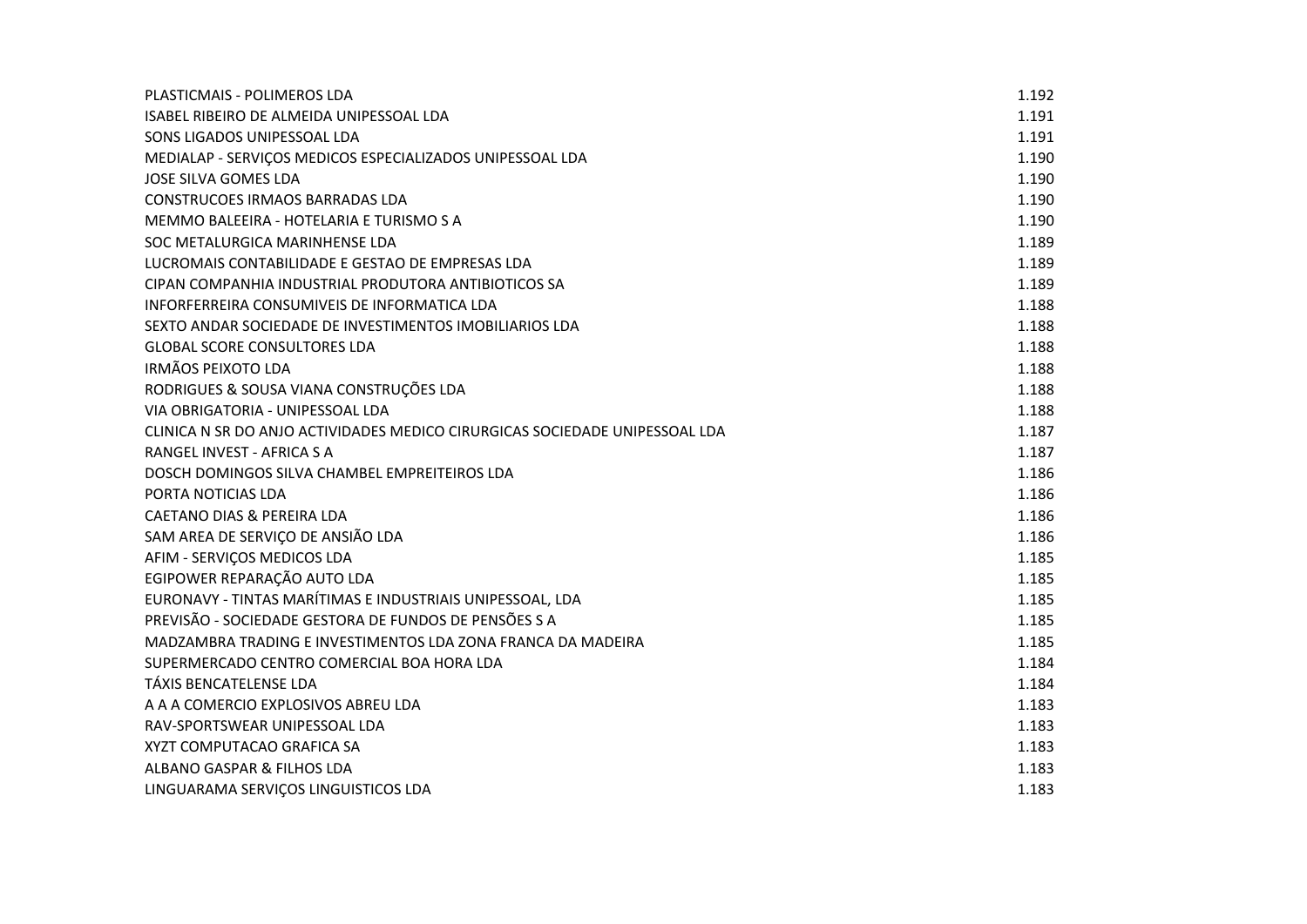| CONSTRUÇÕES AZEVEDO LOPES LDA                                 | 1.183 |
|---------------------------------------------------------------|-------|
| <b>BELFANTAS-LDA</b>                                          | 1.183 |
| MRG - ENGENHARIA E CONSTRUÇÃO S.A.                            | 1.183 |
| LURDES COSTA A M LDA                                          | 1.182 |
| <b>CORTAUTO INDUSTRIA DE CORTANTES LDA</b>                    | 1.182 |
| ESCRIPSER ESCRITORIO DE SERVIÇOS DE CONTABILIDADE LDA         | 1.182 |
| <b>JNHS RESTAURANTE LDA</b>                                   | 1.181 |
| A 4 EXTRACÇÃO E TRANSFORMAÇÃO DE GRANITOS LDA                 | 1.181 |
| LABORATÓRIO DE ANÁLISES CLÍNICAS DRA.MATILDE SAMPAIO, S.A.    | 1.180 |
| AGENCIA FUNERARIA SCALABITANA LDA                             | 1.180 |
| SERRALHARIA COSTA LDA                                         | 1.179 |
| L MURTEIRA CLIMATIZAÇÃO UNIPESSOAL LDA                        | 1.179 |
| GALP LOGISTICA DE AVIAÇÃO S A                                 | 1.179 |
| <b>AUTO RIBEIRO LDA</b>                                       | 1.178 |
| NORDHIGIENE COMERCIO DE PRODUTOS DE HIGIENE E LIMPEZA LDA     | 1.178 |
| IRINEU & PAULO GONÇALVES LDA                                  | 1.177 |
| DMC ENGENHARIA E SISTEMAS IBERICOS LDA                        | 1.176 |
| ADRIANO LUZ DUARTE BALAIA LDA                                 | 1.176 |
| JARDEIRA IMOBILIARIA TURISMO E AGRICULTURA LDA                | 1.176 |
| TRANSCAROCHO - TRANSPORTE DE MERCADORIAS LDA                  | 1.175 |
| MORENO II - PRODUTOS DE SAUDE LDA                             | 1.175 |
| VISO SEGUROS SOC MEDIADORA DE SEGUROS LDA                     | 1.175 |
| <b>CHUVITEX TRADING LDA</b>                                   | 1.175 |
| <b>BARROS &amp; OLIVEIRA LDA</b>                              | 1.174 |
| DERMOLABE FARMACEUTICA E COSMETICA LDA                        | 1.173 |
| AGENCIA FUNERARIA DINIZ & OLIVEIRA LDA                        | 1.173 |
| ANJOS FERNANDES & ALMEIDA LDA                                 | 1.173 |
| <b>IS DYNAMICS LDA</b>                                        | 1.173 |
| PROTESEVIS - LABORATORIO DE PROTESES DENTARIAS UNIPESSOAL LDA | 1.172 |
| CALANOR SOC DE PICHELARIA E AQUECIMENTO CENTRAL LDA           | 1.172 |
| CONFECCOES REGOJO VELASCO SA                                  | 1.172 |
| AGENCIA S MIGUEL MEDIAÇÃO DE SEGUROS LDA                      | 1.170 |
| VIGOBLOCO PRE-FABRICADOS S A                                  | 1.170 |
| GUARDAPEÇAS ACESSORIOS AUTO LDA                               | 1.170 |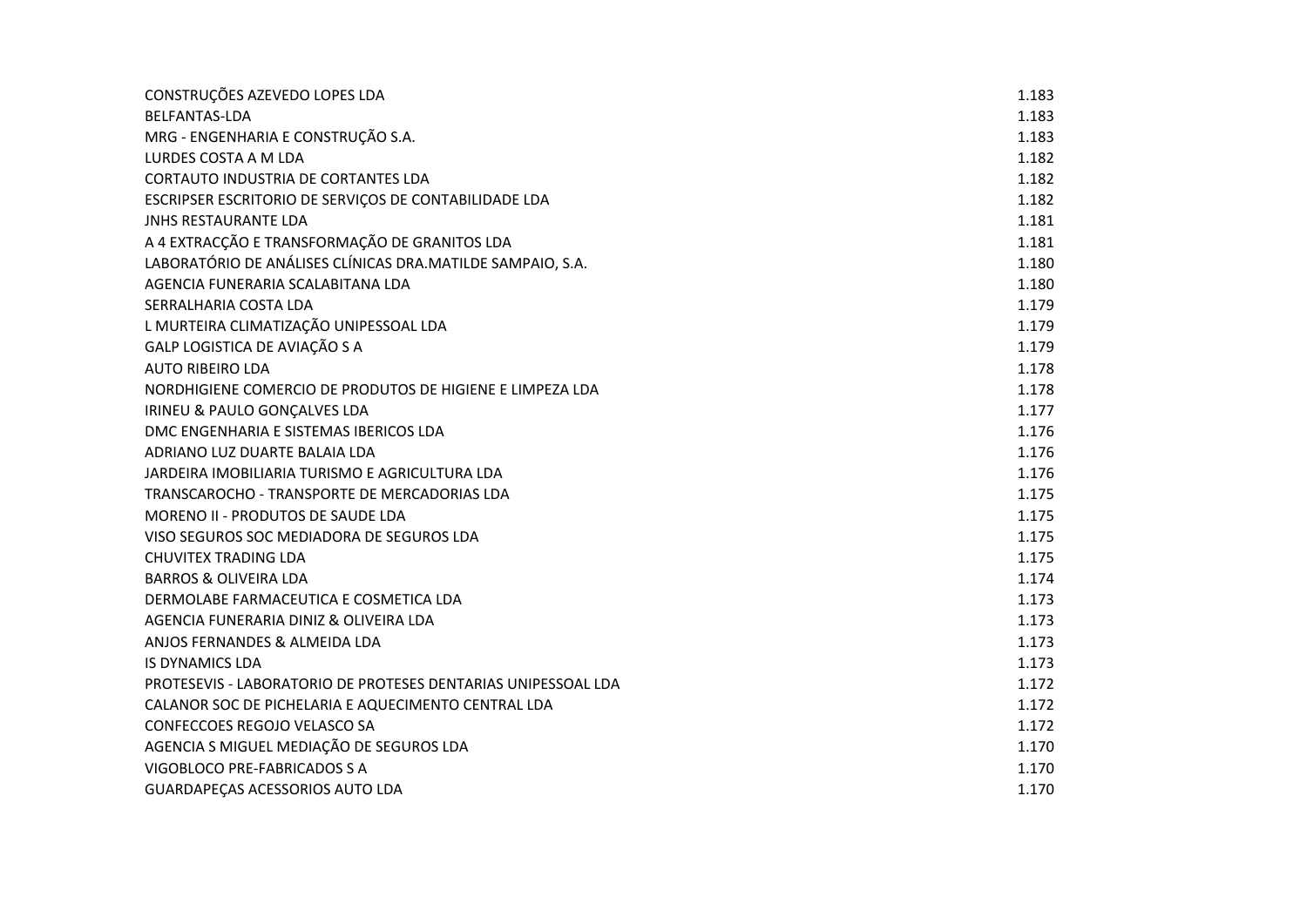| EDMEE SOC TURISTICA LDA                                   | 1.170 |
|-----------------------------------------------------------|-------|
| MACEDO VITORINO & ASSOCIADOS SOC DE ADVOGADOS             | 1.170 |
| ALVES PEDRO PEREIRA LDA                                   | 1.170 |
| DOMUSSEGURO - SOCIEDADE MEDIAÇÃO SEGUROS LDA              | 1.169 |
| 3 LIMA'S - INDUSTRIA DE CORTANTES LDA                     | 1.169 |
| MARSAL ESTRUTURAS METALICAS E DE ALUMINIO LDA             | 1.169 |
| SERTA-FABRICA DE EMBALAGENS DO CENTRO LDA                 | 1.168 |
| VANTYX SISTEMAS DE INFORMAÇÃO S A                         | 1.168 |
| BIG MAQ - SERVIÇOS DE MAQUINAÇÃO DE MOLDES, LDA           | 1.166 |
| A LIRA DOURADA HOTELARIA E RESTAURAÇÃO LDA                | 1.165 |
| FARMACIA NUNES DE JOSE A L NUNES SOCIEDADE UNIPESSOAL LDA | 1.164 |
| PRCAR AUTOMOVEIS PEDRO RUIVO LDA                          | 1.163 |
| SANTOS E GONCALVES TURISMO LDA                            | 1.162 |
| ANTONIO ALMEIDA E FILHOS TEXTEIS SA                       | 1.162 |
| FINANÇOR - AGRO - ALIMENTAR SA                            | 1.162 |
| <b>INFORMATICA SAMUEL LDA</b>                             | 1.162 |
| <b>ITS IBERICA LDA</b>                                    | 1.162 |
| AUTO VOLT OFICINA DE REPARAÇÕES ELECTRICAS LDA            | 1.162 |
| HD MEDICINA NUCLEAR S A                                   | 1.161 |
| FRANCISCO J L DOMINGOS LDA                                | 1.161 |
| GOLDENEYE PRESTAÇÃO DE SERVIÇOS DE CONTABILIDADE LDA      | 1.161 |
| ALBERTSONS RESTAURANTE LDA                                | 1.160 |
| <b>BLOCO REPRESENTACOES S A</b>                           | 1.160 |
| AGENCIA FUNERARIA VENDASNOVENSE LDA                       | 1.159 |
| DOMINGOS CORUCHE - TOPOGRAFIA SOCIEDADE UNIPESSOAL LDA    | 1.159 |
| LEVE MANIA - RESTAURAÇÃO LDA                              | 1.158 |
| CASA SANTOS LIMA - COMPANHIA DAS VINHAS S A               | 1.158 |
| SOMAFRE CONSTRUCOES SA                                    | 1.158 |
| DECORSAGRES DECORACAO ARTESANATO E TURISMO LDA            | 1.158 |
| RESTOLIV - RESTAURAÇÃO RÁPIDA LDA                         | 1.157 |
| IMPOESTE - TINTAS E EQUIPAMENTOS DE PINTURA SA            | 1.157 |
| HUGO MORAIS UNIPESSOAL LDA                                | 1.157 |
| TRAZ GAS COMERCIO DE COMBUSTIVEIS LDA                     | 1.157 |
| RIBEIRO & MATOS CONFECÇÃO LDA                             | 1.156 |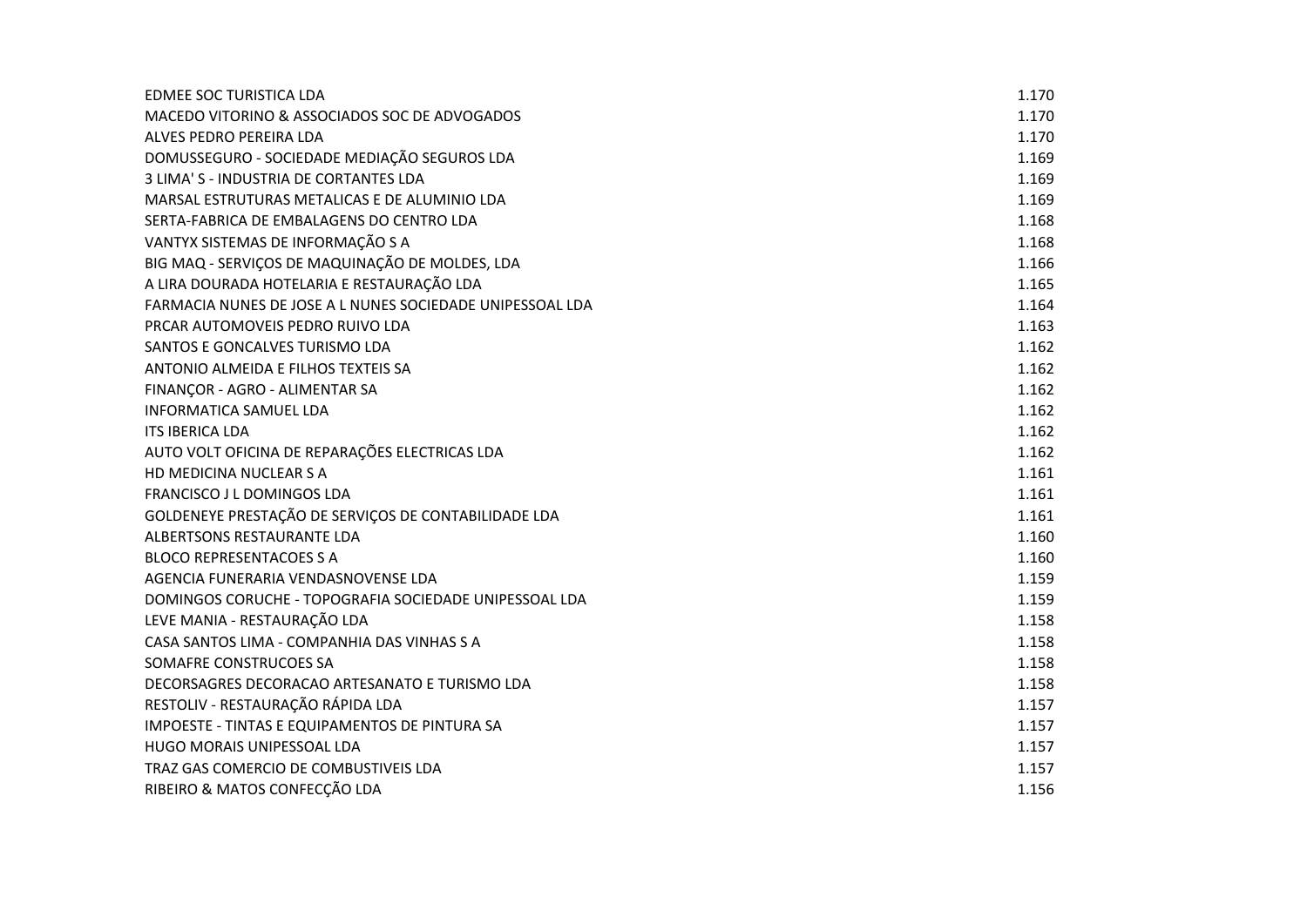| IMOTENDÊNCIAS - SOCIEDADE DE INVESTIMENTOS TURÍSTICOS E IMOBILIÁRIOS LDA | 1.155 |
|--------------------------------------------------------------------------|-------|
| FISCOMELRES CONTABILIDADE E FISCALIDADE UNIPESSOAL LDA                   | 1.155 |
| CAIXA DE CREDITO AGRICOLA MUTUO DE ALBUFEIRA CRL                         | 1.155 |
| <b>HEMOTION LDA</b>                                                      | 1.154 |
| PROVADOMINIO UNIPESSOAL LDA                                              | 1.153 |
| TRANSPORTES COSTA CARDOSO UNIPESSOAL LDA                                 | 1.152 |
| VITOR QUINTELA UNIPESSOAL LDA                                            | 1.152 |
| GEST LIDER PAPELARIA E DECORAÇÃO LDA                                     | 1.152 |
| CESARIO PINTO CANARIO E MANUEL PEREIRA CONDE                             | 1.151 |
| DROMAMATE DROGARIA MATERIAIS CONSTRUCAO LDA                              | 1.151 |
| QUINTAL DE D QUIXOTE RESTAURANTE LDA                                     | 1.151 |
| SUPER CARREGADO SUPERMERCADOS LDA                                        | 1.151 |
| COOP HABITACAO E CONSTRUCAO DOUROLAR CRL                                 | 1.151 |
| LABESFAL FARMA PRODUTOS FARMACEUTICOS LDA                                | 1.150 |
| EEE EMPRESA EQUIPAMENTO ELECTRICO SA                                     | 1.150 |
| QUINTA DA RAZA SOCIEDADE AGRICOLA E COMERCIAL LDA                        | 1.150 |
| MARIO COSTA - INDUSTRIAL PRECISÃO UNIPESSOAL LDA                         | 1.150 |
| R S RODRIGUES SEQUEIRA ENGENHARIA LDA                                    | 1.149 |
| LIMA GASPAR, LOBATO SANTOS, ARQUITECTOS LDA                              | 1.148 |
| J HENRIQUE SILVA REPARAÇÕES AUTO UNIPESSOAL LDA                          | 1.148 |
| TRUPELANDIA CONFECÇÕES UNIPESSOAL LDA                                    | 1.147 |
| SADOPORT TERMINAL MARITIMO DO SADO S A                                   | 1.147 |
| PERFURCORT - CORTES DE BETÃO UNIPESSOAL LDA                              | 1.146 |
| GUADICOMB - COMÉRCIO DE COMBUSTIVEIS, LUBRIFICANTES E GÁS, LDA           | 1.146 |
| AGUIEIRA GAS COMERCIO DERIVADOS DE PETROLEO LDA                          | 1.146 |
| CLÍNICA MÉDICO-DENTÁRIA ALTO DAS TORRES, LDA                             | 1.146 |
| JOSE MANUEL TRINDADE SIMOES MATERIAIS E CONSTRUCOES LDA                  | 1.145 |
| FELIZ E FILHOS LDA                                                       | 1.145 |
| CABACOSGAS SOC REVENDEDORA DE PRODUTOS PETROLIFEROS LDA                  | 1.144 |
| JOSE BATISTA E FILHOS LDA                                                | 1.144 |
| PASCOAL E FILHOS SA                                                      | 1.144 |
| FLAVIGRANITOS GRANITOS E MARMORES DO VALE DO TAMEGA LDA                  | 1.143 |
| BRANCO & ALMEIDA REPARAÇÕES ELECTRICAS EM AUTMOMOVEIS LDA                | 1.143 |
| RENOLDY PRODUÇÃO E COMERCIALIZAÇÃO DE LEITE E PRODUTOS LACTEOS SA        | 1.143 |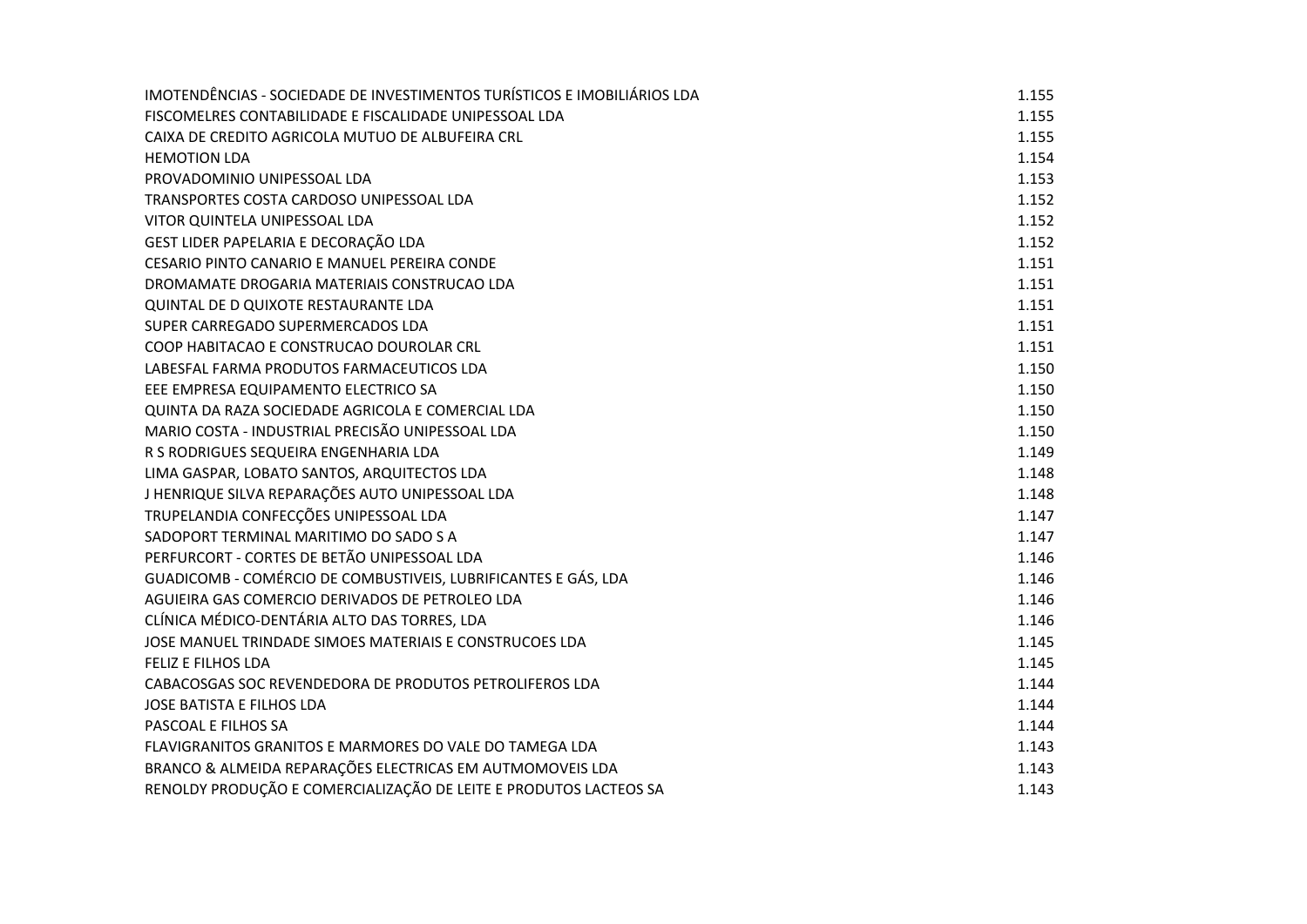| COMPANHIA HAMA PORTUGALLDA                                      | 1.142 |
|-----------------------------------------------------------------|-------|
| KMED CENTRO CONSULTORIA E FORMAÇÃO SA                           | 1.142 |
| RUNAS PRODUTOS ALIMENTARES LDA                                  | 1.142 |
| JARDIM CORES INFANTARIO E JARDIM INFANCIA LDA                   | 1.142 |
| DOSSANTINA - VETERINARIA AGRICULTURA E PECUARIA LDA             | 1.142 |
| LT ELECTRONIC LDA                                               | 1.141 |
| <b>TEXTEIS CALVARIO LDA</b>                                     | 1.141 |
| <b>MCV &amp; AFONSOS LDA</b>                                    | 1.140 |
| CONSTRUÇÕES DE VALADAS DEBORA LDA                               | 1.139 |
| MARIONNAUD PARFUMERIES PORTUGAL LDA                             | 1.139 |
| VIRGILIO S FERNANDES TRANSPORTES LDA                            | 1.139 |
| <b>QUERER A VISTA OPTICA LDA</b>                                | 1.139 |
| METALOMECANICA ROLGRANJO LDA                                    | 1.138 |
| AZENHAS CONTABILIDADE E SERVIÇOS LDA                            | 1.138 |
| ALMIRO FERREIRA LDA                                             | 1.138 |
| IKONID BUSINESS SERVICES S A INSOLVENCIA                        | 1.138 |
| LADO GENUÍNO COMÉRCIO DE CARNES, UNIPESSOAL LDA                 | 1.138 |
| IMATE SOC DE MEDIAÇÃO IMOBILIARIA LDA                           | 1.137 |
| SILVA PENAS LDA                                                 | 1.137 |
| <b>ELSIVIC TRANSPORTES LDA</b>                                  | 1.137 |
| FABRICA CONFECÇÕES SILEMA UNIPESSOAL LDA                        | 1.135 |
| FINIMARQUES CONSTRUÇÃO E ALUGUER DE EQUIPAMENTOS UNIPESSOAL LDA | 1.135 |
| POLIMEDIA PUBLICIDADE E PUBLICACOES LDA                         | 1.135 |
| <b>MOLDIT INDUSTRIA MOLDES SA</b>                               | 1.134 |
| <b>CORREIA E CARDOSO LDA</b>                                    | 1.134 |
| A VALONGUEIRO CONSULTORIO MEDICO LDA                            | 1.133 |
| HOTIFRIO EQUIPAMENTOS HOTELEIROS E AR CONDICIONADO LDA          | 1.133 |
| CASA REYNOLDS- GESTÃO PATRIMONIAL SA                            | 1.133 |
| HOTEIS DONA INES LDA                                            | 1.132 |
| VALTECTO DECORAÇÃO DE INTERIORES LDA                            | 1.132 |
| A BASTOS ALMEIDA LDA                                            | 1.132 |
| CLIFIARGUS CLINICA FISIATRICA DE ARGANIL LDA                    | 1.132 |
| FIUZATEC UNIPESSOAL LDA                                         | 1.131 |
| <b>GUIMARÃES &amp; CARVALHO LDA</b>                             | 1.131 |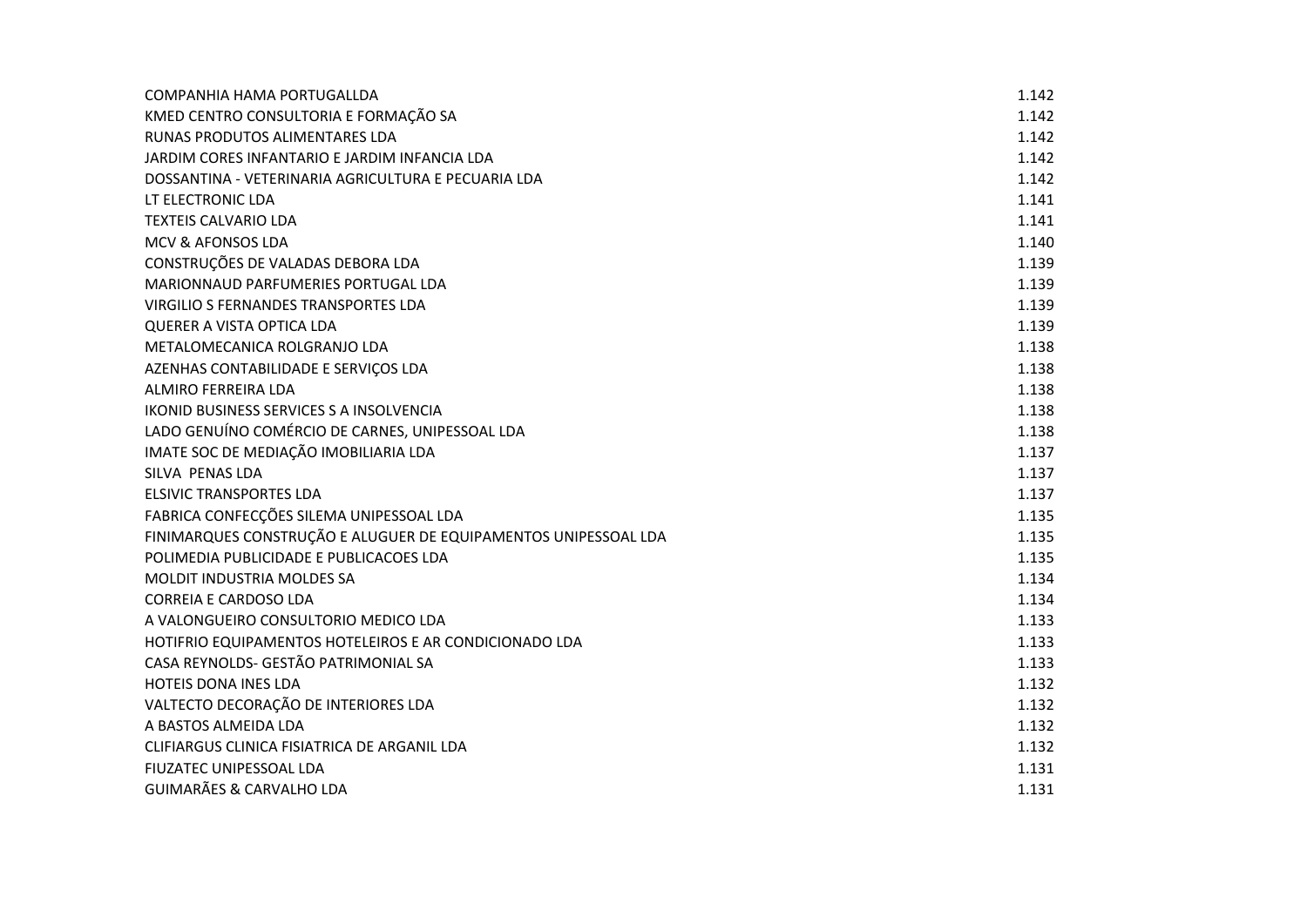| CLINICA DENTARIA MARQUES TEODOZIO LDA                                                              | 1.130 |
|----------------------------------------------------------------------------------------------------|-------|
| QUELLSALZ EXPORT EXPORTAÇÃO DE SAL LDA                                                             | 1.130 |
| ASSUNÇÃO & ASSUNÇÃO CONTABILIDADE LDA                                                              | 1.129 |
| CARLOS & EDUARDO PRODUTOS ALIMENTARES LDA                                                          | 1.129 |
| M R J TRANSPORTES DE ENCOMENDAS URGENTES LDA                                                       | 1.129 |
| <b>SNEAKERS POWER LDA</b>                                                                          | 1.129 |
| IRMÃOS CANCELA CONSTRUÇOES LDA                                                                     | 1.129 |
| CLINICA DE SERVIÇOS MEDICOS COMPUTORIZADOS DE BELEM SA                                             | 1.128 |
| ERNESTO LOURENÇO ESTRADA, FILHOS                                                                   | 1.128 |
| CAFE SNACK BAR O LAMEIRAO LDA                                                                      | 1.128 |
| SUPERMERCADO BRAVO FILHO LDA                                                                       | 1.128 |
| ECOS DE AJUDA - PRESTAÇÃO DE SERVIÇOS MEDICOS LDA                                                  | 1.128 |
| TONIAVES COMERCIO CARNES LDA                                                                       | 1.127 |
| BATADEC COMERCIO DE EQUIPAMENTOS DENTARIOS LDA                                                     | 1.127 |
| CONSTRUÇÕES TEIXEIRA CUNHA 2006 LDA                                                                | 1.127 |
| ALMEIDAREVESTE REVESTIMENTOS LDA                                                                   | 1.127 |
| TAGUSPARK- SOC DE PROMOÇÃO E DESENVOLVIMENTO DO PARQUE DE CIENCIA E TECNOLOGIA DA AREA DE LISBOA S | 1.127 |
| AGENCIA FUNERARIA PENALVENSE LDA                                                                   | 1.126 |
| ENGIDRO ESTUDOS ENGENHARIA LDA                                                                     | 1.126 |
| CUPIDO COMUNICAÇÃO BEYOND THE LINE S A                                                             | 1.126 |
| FACTOR SOLUÇÕES - MEDIAÇÃO IMOBILIARIA LDA                                                         | 1.125 |
| AURO RENT - ALUGUER DE VEÍCULOS AUTOMÓVEIS LDA                                                     | 1.125 |
| CONTOIL COMERCIO DE COMBUSTIVEIS SA                                                                | 1.125 |
| HELIAVIA TRANSPORTE AEREO LDA                                                                      | 1.125 |
| IMG, SGPS, S.A.                                                                                    | 1.125 |
| SIPACO COMERCIO GERAL E REPRESENTACOES LDA                                                         | 1.125 |
| FUCOLI - SOMEPAL - FUNDIÇÃO DE FERRO S A                                                           | 1.125 |
| QUINO CONSULTORES GESTÃO E CONTABILIDADE SA                                                        | 1.125 |
| CLINICA DE MEDICINA DENTARIA DRA MANUELA SANTOS LDA                                                | 1.125 |
| VABRISOTEL EQUIPAMENTOS HOTELEIROS DA COVA DA BEIRA LDA                                            | 1.125 |
| HELENA MARIA DO CARMO FREITAS SOCIEDADE UNIPESSOAL LDA                                             | 1.122 |
| JOÃO PAULO GONÇALVES CONTABILIDADE E CONSULTORIA FISCAL UNIPESSOAL LDA                             | 1.122 |
| VETEDONIL METALOMECANICA E CONSTRUÇÕES LDA                                                         | 1.122 |
| BERNARDO DA COSTA COMERCIO DE EQUIPAMENTOS DE SEGURANÇA LDA                                        | 1.121 |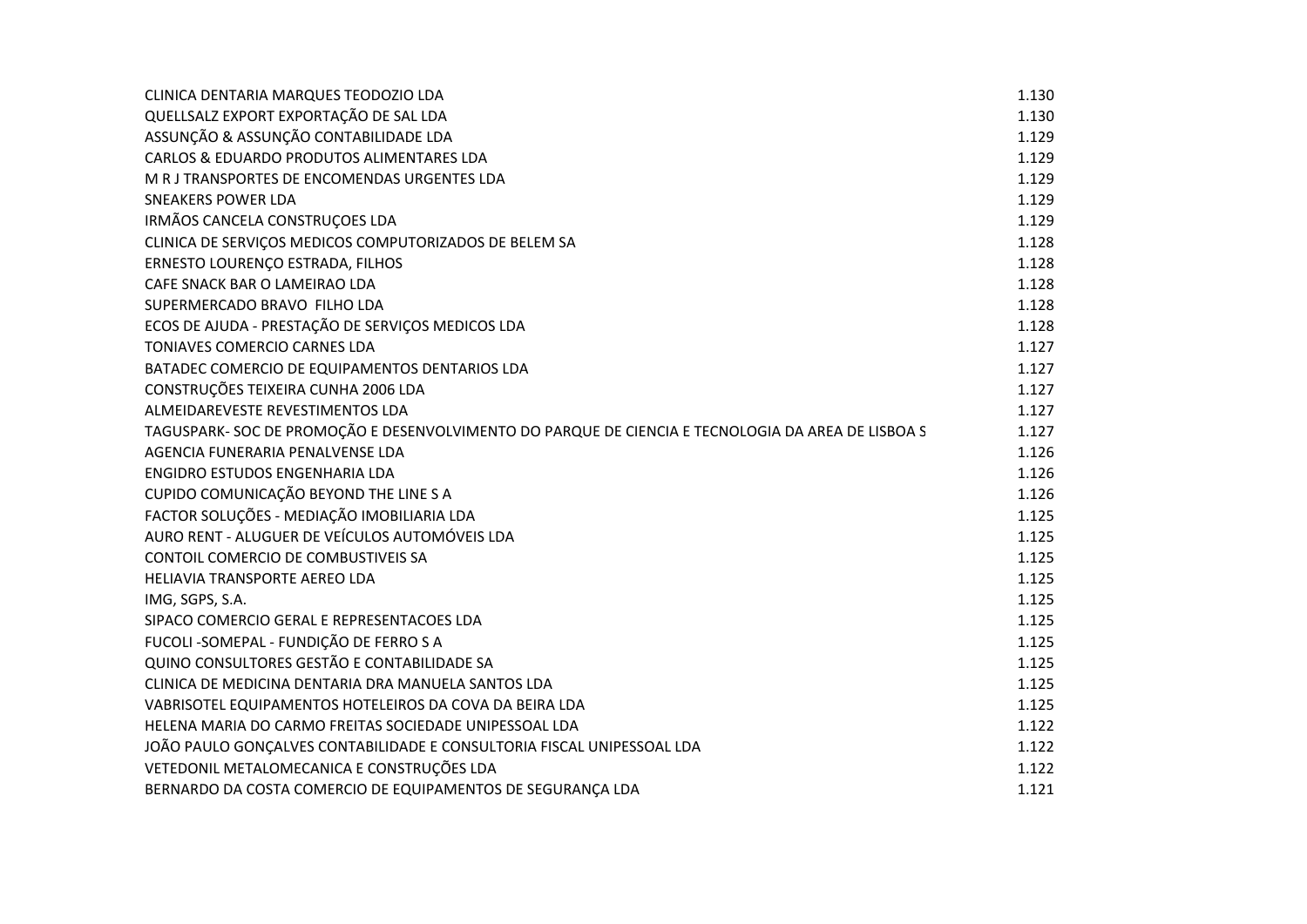| CONSIMPATIA GABINETE DE CONTABILIDADE LDA                  | 1.120 |
|------------------------------------------------------------|-------|
| FACIES IDENTIDADE CLINICA MEDICO DENTARIA LDA              | 1.120 |
| BESTFINANCE - MEDIAÇÃO DE SEGUROS, UNIPESSOAL LDA          | 1.119 |
| PORTSINES - TERMINAL MULTIPURPOSE DE SINES SA              | 1.119 |
| STRADA LDA                                                 | 1.118 |
| CULTIFUSÃO - METALURGICA DE PRECISÃO LDA                   | 1.117 |
| A Q P ALIADA QUIMICA PORTUGAL LDA                          | 1.117 |
| CEDIMEX FARMACIA UNIPESSOAL LDA                            | 1.117 |
| <b>BRIJOGO - ANA &amp; VIRIATO LDA</b>                     | 1.117 |
| GABICREL CONSULTORES DE ENGENHARIA LDA                     | 1.117 |
| DESAFIO DO MAR COMERCIO DE PEIXE LDA                       | 1.116 |
| <b>FASTIL FECHOS CORRER SA</b>                             | 1.116 |
| CAVALO ALARDO TRANSPORTES MERCADORIAS LDA                  | 1.116 |
| EUSEBIO COUTO LDA                                          | 1.115 |
| <b>METALURGICA RECOR SA</b>                                | 1.114 |
| <b>CARNES REGO LDA</b>                                     | 1.113 |
| LEIRINOX COMERCIO DE MATERIAIS ACESSORIOS INOX LDA         | 1.113 |
| HANNON - CONSULTORES E SERVIÇOS LDA ZONA FRANCA DA MADEIRA | 1.112 |
| PALFINGER COMERCIO E ALUGUER DE MAQUINAS S A               | 1.112 |
| CONSTRUÇÕES EUROPA AR LINDO SA                             | 1.112 |
| DE TUD1POUCO - UNIPESSOAL LDA                              | 1.111 |
| PERES-SOCTIP, INDÚSTRIAS GRÁFICAS S.A.                     | 1.111 |
| T G TRANSPORTES GERAIS LDA                                 | 1.111 |
| FLAVIPEDRA MARMORES E GRANITOS LDA                         | 1.111 |
| LENA AGREGADOS - COMERCIO DE AGREGADOS CASTELO BRANCO S A  | 1.110 |
| CLINICA SAINT CHARBEL UNIPESSOAL LDA                       | 1.110 |
| JOSE PEDRO LEANDRO DE BRITO UNIPESSOAL LDA                 | 1.109 |
| LOUSIAL TOURS - VIAGENS E TURISMO LDA                      | 1.109 |
| SPEDYCARGO TRANSITARIOS LDA                                | 1.109 |
| FARMACIA MODERNA - JOSE CARLOS GOUVEIA LDA                 | 1.109 |
| REALCOMBUSTIVEIS UNIPESSOAL LDA                            | 1.108 |
| RODOTRIANA TRANSPORTES LDA                                 | 1.108 |
| INSTITUTO LABORATORIAL DE GAIA DR JORGE SAAVEDRA LDA       | 1.108 |
| METALÚRGICA DE RATES, SOBRAL & SILVA, LDA                  | 1.108 |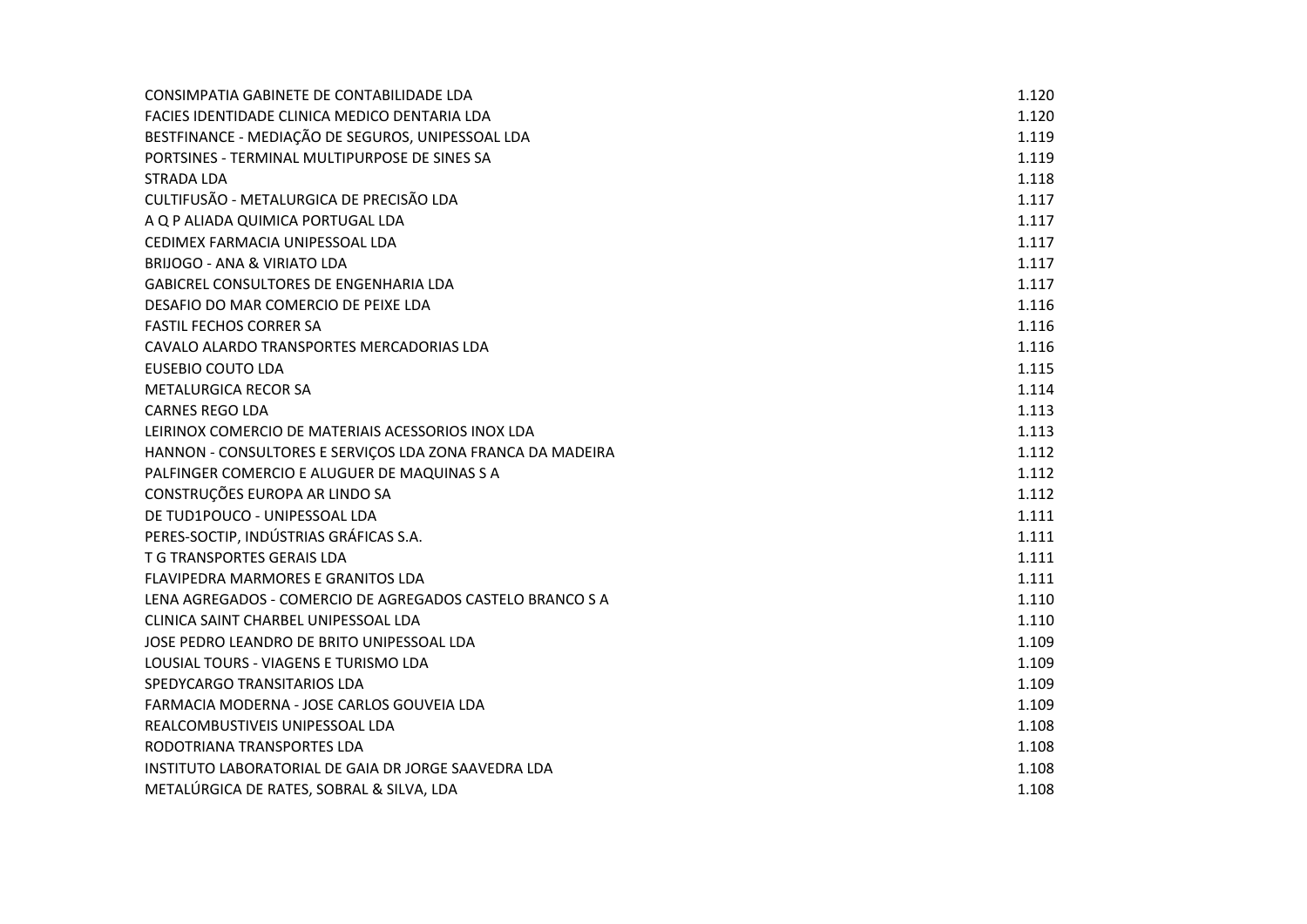| MARIA EDUARDA CURVAL UNIPESSOAL LDA                                        | 1.108 |
|----------------------------------------------------------------------------|-------|
| ADVIPA COMPRA E VENDA DE IMOVEIS LDA                                       | 1.108 |
| MARTINS DA COSTA & SILVA LDA                                               | 1.108 |
| FARMACIA TORRINHA UNIPESSOAL LDA                                           | 1.107 |
| <b>CABRAL E SILVA LDA</b>                                                  | 1.107 |
| AFC-FRIO - MONTAGEM E MANUTENÇÃO UNIPESSOAL LDA                            | 1.107 |
| AGENCIA FUNERARIA RICARDO & SANTOS LDA                                     | 1.107 |
| ALEGRIA & SILVA UNIPESSOAL LDA                                             | 1.106 |
| INTERIMOMOGADOURO - SOCIEDADE DE GESTÃO IMOBILIARIA LDA                    | 1.105 |
| EUROFARDAS II PROMOÇÃO E MARKETING DE FARDAS LDA                           | 1.105 |
| POLIVI - POLICLINICA DE VIANA DO CASTELO LDA                               | 1.105 |
| VISONORMA ESCRITORIOS CONTABILIDADE E SERVICOS VISEU LDA                   | 1.104 |
| GO BIZ VIAGENS E TURISMO LDA                                               | 1.104 |
| CASA REPOUSO E SAUDE S BRAS LDA                                            | 1.104 |
| SOCIEDADE DE CONSTRUÇÕES ROCHAS DA PONTE LDA                               | 1.103 |
| IMPORCELOS IMPORTAÇÃO DE LOUÇAS E BRINQUEDOS LDA                           | 1.103 |
| EGITANIA SABORES FABRICO E COMERCIO DE SALGADOS LDA                        | 1.102 |
| <b>HOSPIMEDICA LDA</b>                                                     | 1.102 |
| <b>CALDAS &amp; MINISTRO LDA</b>                                           | 1.101 |
| ROSEBERRY CONSULTORES E SERVIÇOS LDA ZONA FRANCA DA MADEIRA                | 1.101 |
| TERCIFORMA ESTUDOS DE COMERCIO E SERVICOS SA                               | 1.101 |
| EMPREENDIMENTOS HOTELEIROS QUINTA DO FERRO LDA                             | 1.100 |
| CONFECÇÕES LAUCARMO LDA                                                    | 1.100 |
| FERNANDO DAVID CRUZ & FILHOS LDA                                           | 1.100 |
| SESBE SERVICOS DE SEGURANCA E SAUDE DA BEIRA LDA                           | 1.100 |
| <b>BOTELHO E FILHO LDA</b>                                                 | 1.098 |
| A CORREIA E MARTINS LDA                                                    | 1.098 |
| J CAMPOS LDA                                                               | 1.098 |
| OCTAVIO COSTA UNIPESSOAL LDA                                               | 1.098 |
| ALCOFA CHEIA - SUPERMERCADO LDA                                            | 1.098 |
| MANUEL LUIS CARNEIRO LIMA UNIPESSOAL LDA                                   | 1.097 |
| PELINUTRANS, UNIPESSOAL LDA                                                | 1.097 |
| HENDO COMERCIO AUTOMOVEIS SA                                               | 1.097 |
| PRAZERES DA TERRA PRODUÇÃO COMERCIO E EXPORTAÇÃO DE PRODUTOS REGIONAIS LDA | 1.097 |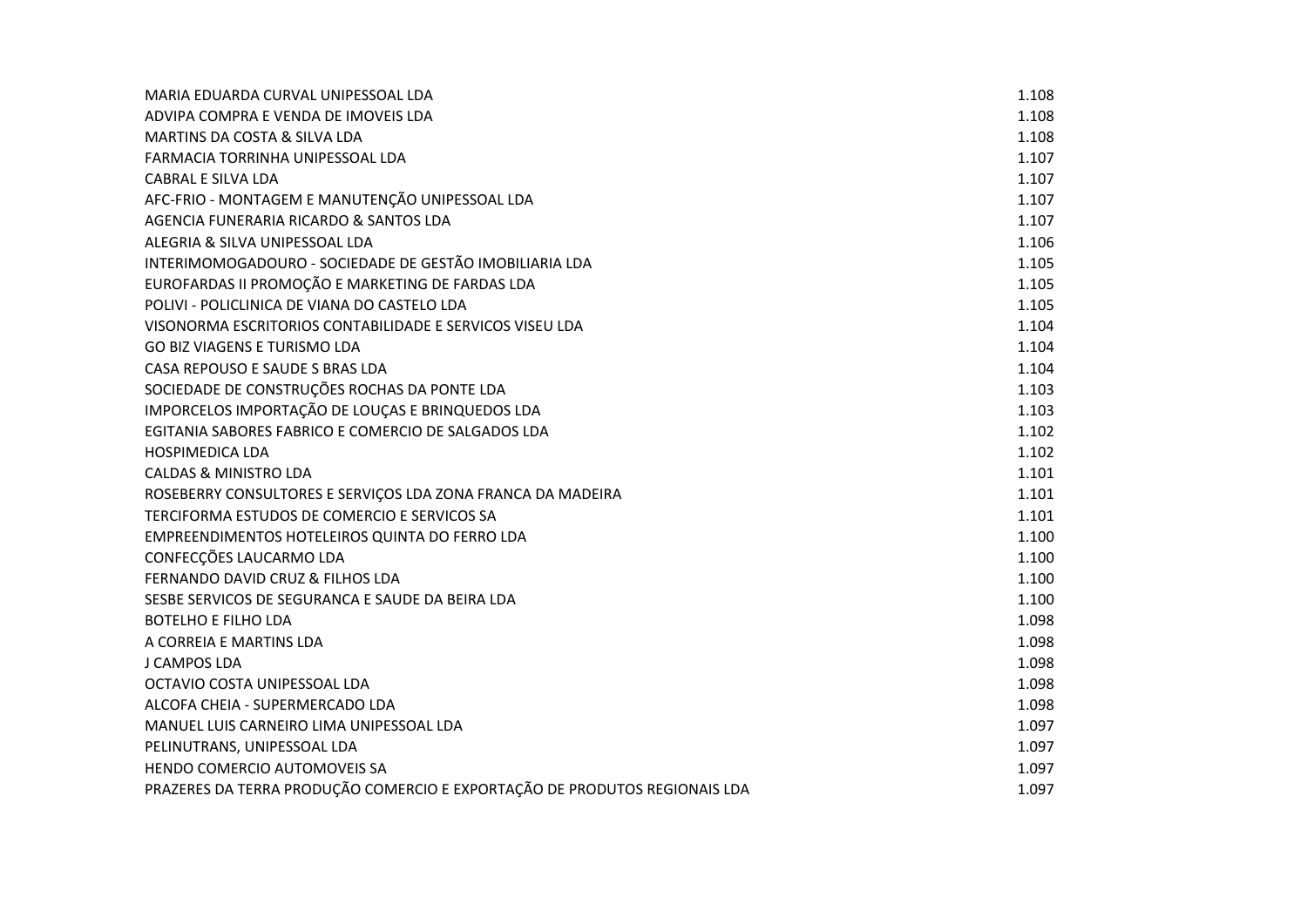| ILUMINAÇÕES DIOGO & REIS LDA                                          | 1.097 |
|-----------------------------------------------------------------------|-------|
| HELDER VILELA & FILHOS COMERCIO DE AUTOMOVEIS LDA                     | 1.096 |
| J FLORIDO COMERCIO INTERNACIONAL LDA                                  | 1.095 |
| <b>GERGRAN PRODUTOS ALIMENTARES LDA</b>                               | 1.094 |
| MERIDIALTITUDE - CONSTRUÇÃO LDA                                       | 1.094 |
| CENTRO DE DIAGNOSTICO E TERAPEUTICA DE DR JORGE M MOREIRA LDA         | 1.094 |
| FACTORSTATUS - AUTOMOVEIS UNIPESSOAL LDA                              | 1.094 |
| SPECTROLUX ILUMINAÇÃO S A                                             | 1.094 |
| RODRIGO A S PEREIRA UNIPESSOAL LDA                                    | 1.094 |
| VARANDÓTEIS - GESTÃO DE ESTABELECIMENTOS HOTELEIROS S.A.              | 1.093 |
| CONT OFFICE AUDITORIA E CONTABILIDADE LDA                             | 1.093 |
| CAMIONAGEM CENTRAL CALVOS LDA                                         | 1.093 |
| LOURITEX SOC AGRO CONSTRUTORA ALFAIAS AGRICOLAS CARVALHEIRO LDA       | 1.093 |
| IDAG INDUSTRIA DE ALUMINIOS GONÇALVES LDA                             | 1.093 |
| FLAVIAL COMERCIO E ALUGUER DE EQUIPAMENTO PARA A CONSTRUÇÃO CIVIL LDA | 1.093 |
| CARLOS PINTO CLINICA DE MEDICINA DENTARIA LDA                         | 1.092 |
| ANA ROLDÃO - TÊXTEIS DE VESTUÁRIO LDA                                 | 1.092 |
| EUROSEGUROS MEDIAÇÃO DE SEGUROS UNIPESSOAL LDA                        | 1.091 |
| FIBROAGUEDA INDUSTRIA FIBRAS LDA                                      | 1.091 |
| MARIA TERESA GOUVEIA PERES UNIPESSOAL LDA                             | 1.091 |
| EXINEL EXECUCAO DE INSTALACOES ELECTRICAS LDA                         | 1.091 |
| MANOEL D POCAS JUNIOR VINHOS SA                                       | 1.091 |
| ANTERBENIL CONSTRUÇÃO CIVIL LDA                                       | 1.091 |
| GIRALDO MEDIADORA ALENTEJANA DE SEGUROS LDA                           | 1.091 |
| MARMISTOI INDUSTRIA DE ROCHAS ORNAMENTAIS LDA                         | 1.091 |
| ESCOLA TECNICA IMAGEM E COMUNICACAO APLICADA LDA                      | 1.090 |
| <b>CASEIRO COSTA &amp; VIEIRA LDA</b>                                 | 1.090 |
| A J M NEVES LDA                                                       | 1.090 |
| A SALOINHA PRODUTOS ALIMENTARES LDA                                   | 1.090 |
| SEND IT SOFTWARE E SERVIÇOS PARA TELECOMUNICAÇÕES                     | 1.090 |
| BI - BEYOND IMPACT - CONSULTORES ASSOCIADOS LDA                       | 1.088 |
| LOPES BATANETE SOCIEDADE COMERCIAL MARMORES LDA                       | 1.087 |
| OFIMOLDE ALMEIDA E SILVA LDA                                          | 1.087 |
| LURIVERA COMERCIO DE PRODUTOS ALIMENTARES LDA                         | 1.086 |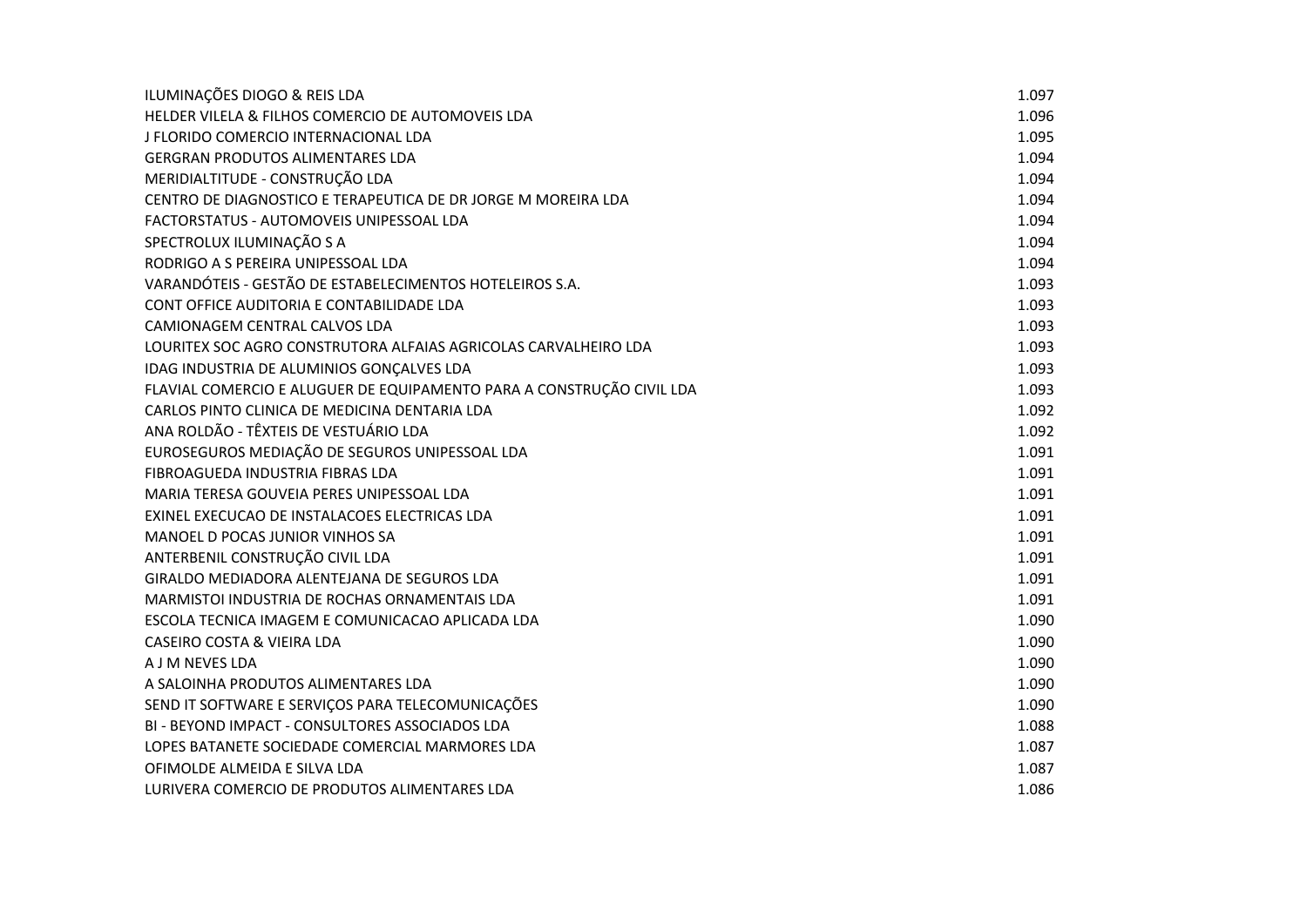| <b>BORDALAU - BORDADOS LDA</b>                                                      | 1.086 |
|-------------------------------------------------------------------------------------|-------|
| SONAFI SOC NACIONAL FUNDIÇÃO INJECTADA S A                                          | 1.086 |
| LOSOMOTOR COMERCIO DE AUTOMOVEIS LDA                                                | 1.086 |
| TRABALHO VIVO HIGIENE E SEGURANÇA NO TRABALHO LDA                                   | 1.085 |
| FASCINIO INTENSO - UNIPESSOAL LDA                                                   | 1.085 |
| MARIA EMILIA PEREIRA SOARES E FILHOS LDA                                            | 1.085 |
| <b>AURELIO &amp; MARCO LDA</b>                                                      | 1.084 |
| PADARIA RICARDO - SOCIEDADE UNIPESSOAL LDA                                          | 1.084 |
| J I M MEDICARE PRODUTOS DE SAUDE LDA                                                | 1.083 |
| TROUFAS PAPELARIA E TABACARIA LDA                                                   | 1.083 |
| J PIMENTA CENTRO EQUESTRE DO VALE DO LIMA LDA                                       | 1.082 |
| SILVA E SOARES LDA                                                                  | 1.081 |
| TALHO SANTO ANTONIO LDA                                                             | 1.080 |
| QUINTAGEL COMERCIO DE PRODUTOS ALIMENTARES LDA                                      | 1.080 |
| <b>TORREFACAO ARCUENSE LDA</b>                                                      | 1.080 |
| BRIGIDA & DINIS SOC DE CONSTRUÇÕES LDA                                              | 1.080 |
| ANTONIO J MARQUES UNIPESSOAL LDA                                                    | 1.079 |
| EDMUNDO C FERREIRA CONSTRUÇÕES LDA                                                  | 1.079 |
| ABP WORKS CONSULTING, LIMITADA                                                      | 1.079 |
| W.S. ATKINS (PORTUGAL) - CONSULTORES E PROJECTISTAS INTERNACIONAIS, UNIPESSOAL LDA. | 1.079 |
| CARBOL PREPARACAO E DISTRIBUICAO CARVOES LDA                                        | 1.078 |
| <b>UBIPRISM LDA</b>                                                                 | 1.078 |
| PASSION CAFE - UNIPESSOAL LDA                                                       | 1.078 |
| ALVARO PALHARES E FILHOS LDA                                                        | 1.077 |
| CATALÃO & FILHOS LDA                                                                | 1.077 |
| ALGORE 24 LDA                                                                       | 1.077 |
| CARMEN SOARES BENTO SOUSA LDA                                                       | 1.076 |
| BEIRATORNO SERRALHARIA CIVIL E MECANICA GERAL LDA                                   | 1.076 |
| J. J. D. P. AUTOMÁTICOS - MÁQUINAS DE VENDA AUTOMÁTICA, LDA                         | 1.076 |
| PERDIDOS NO CAOS LDA                                                                | 1.076 |
| <b>FERREIRA &amp; COUTINHO LDA</b>                                                  | 1.075 |
| SUNWAVEINDUSTRIA LDA                                                                | 1.075 |
| <b>RITUS MODAS LDA</b>                                                              | 1.075 |
| CARBURANTES DO ALVÃO LDA                                                            | 1.075 |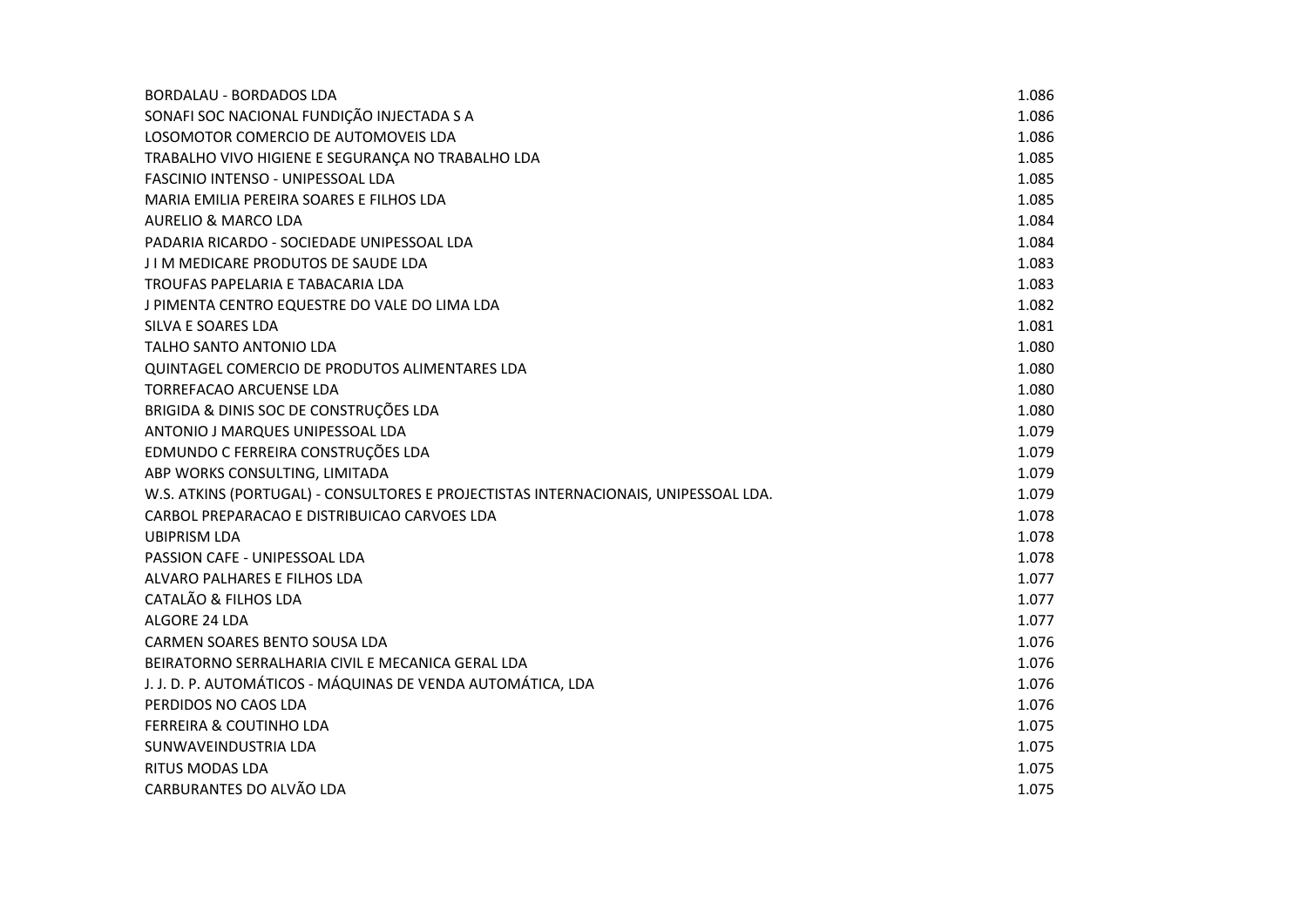| MARIA CLARA MARQUES DOS SANTOS NEVES COSTA MATOS SOCIEDADE UNIPESSOAL LDA            | 1.074 |
|--------------------------------------------------------------------------------------|-------|
| <b>BBZ PUBLICIDADE E MARKETING SA</b>                                                | 1.074 |
| TRANSPORTES JAIME GOMES CHASTRE LDA                                                  | 1.074 |
| <b>UAU 3 TEATRO LDA</b>                                                              | 1.074 |
| FFR CONSTRUÇÕES LDA                                                                  | 1.073 |
| ALBERTO SILVA E FILHOS LDA                                                           | 1.072 |
| ORGANITEL ORGANIZACOES HOTELEIRAS SA                                                 | 1.072 |
| PENELMAR - TRANSFORMAÇÃO DE ROCHAS ORNAMENTAIS LDA                                   | 1.071 |
| TRANSPORTES LUIS CORDEIRO LDA                                                        | 1.071 |
| F T P FABRICA TRANSFORMACAO PLASTICOS LDA                                            | 1.071 |
| JUBILOT LEÃO - INVESTIMENTOS IMOBILIARIOS LDA                                        | 1.071 |
| <b>COUTO E LOPES LDA</b>                                                             | 1.071 |
| NOVA EQUADOR INTERNACIONAL AGENCIA DE VIAGENS E TURISMO LDA                          | 1.070 |
| MOTA ROLAMENTOS - COMÉRCIO DE ROLAMENTOS E EQUIPAMENTOS INDUSTRIAIS, UNIPESSOAL LDA  | 1.070 |
| CLINICA MEDICINA DENTARIA VEZ LDA                                                    | 1.070 |
| IMOREY EMPREENDIMENTOS IMOBILIARIOS E TURISTICOS LDA                                 | 1.070 |
| <b>SANCHO E RODRIGUES LDA</b>                                                        | 1.070 |
| GASMARVÃO PETROLEOS E DERIVADOS LDA                                                  | 1.070 |
| SANISOUTO SISTEMAS INSTALAÇÕES SANITARIAS AQUECIMENTO CENTRAL LDA                    | 1.069 |
| ARMINDO COELHO & FILHOS LDA                                                          | 1.069 |
| TORRES MAGALHÃES - TRANSPORTES LDA                                                   | 1.068 |
| SNN SERVIÇOS DE GESTÃO APLICADA LDA                                                  | 1.068 |
| CONSTRUÇÕES F S PINTO LDA                                                            | 1.067 |
| CM D M G - CLINICA MEDICO DENTARIA DE MONTE GORDO LDA                                | 1.066 |
| JOSE MADEIRA E FILHOS LDA                                                            | 1.066 |
| INDUSTRIA LACTICINIOS MADEIRA ILMA LDA                                               | 1.066 |
| MONTES DE SONHO - CONTAINERFONDS - TRANSPORTE E LOGISTICA LDA ZONA FRANCA DA MADEIRA | 1.066 |
| <b>COUTINHO &amp; BATISTA LDA</b>                                                    | 1.066 |
| INFOR ROMBA COMERCIO DE MATERIAL INFORMATICO LDA                                     | 1.066 |
| PHCONTROL - CONSULTORIA E SERVIÇOS AMBIENTAIS LDA                                    | 1.066 |
| PINHELFOGO UNIPESSOAL LDA                                                            | 1.065 |
| M CALL S A                                                                           | 1.065 |
| SINGAVET - SERVIÇOS AGRO-PECUARIOS LDA                                               | 1.065 |
| <b>MSC CRUZEIROS S A</b>                                                             | 1.065 |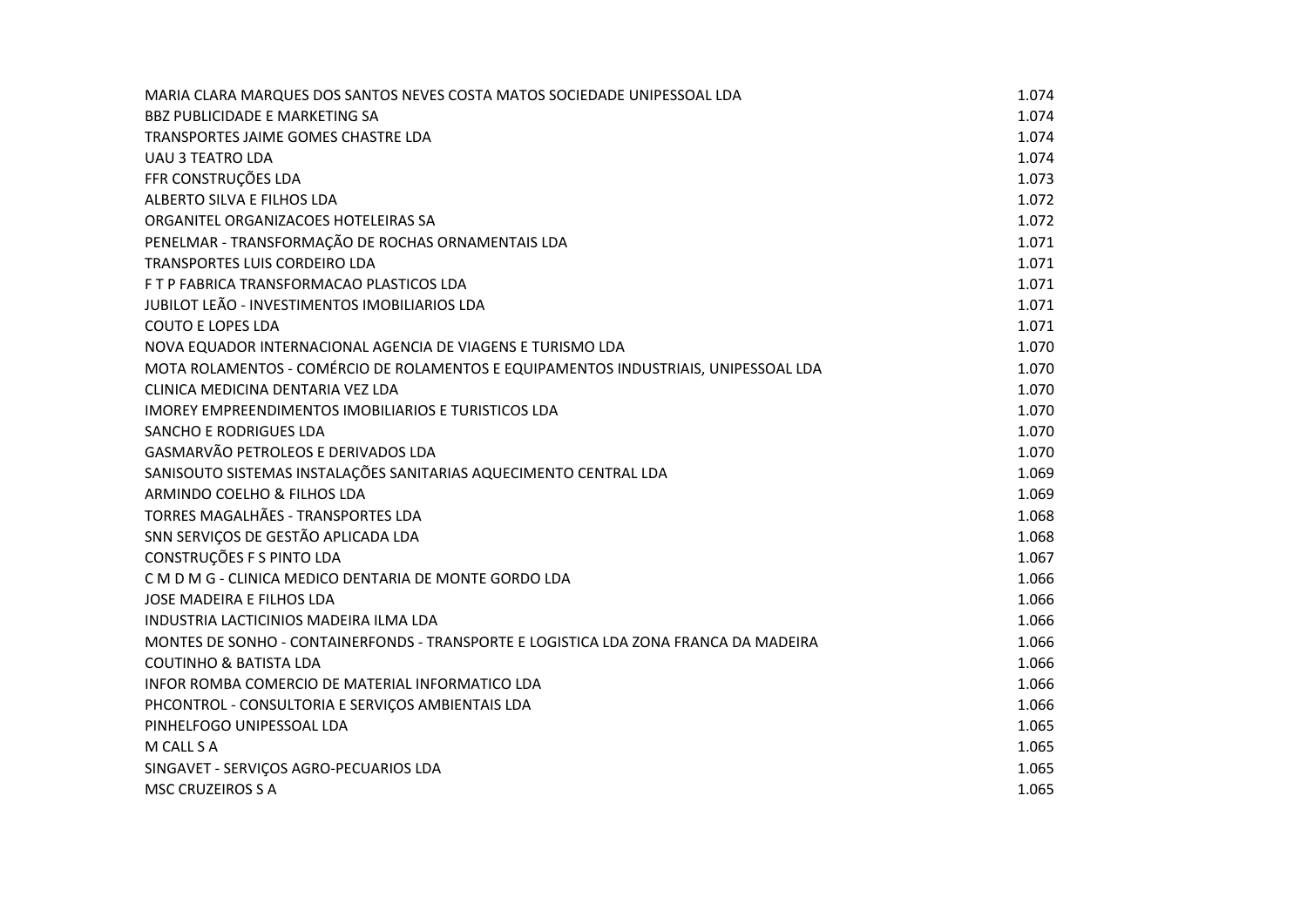| <b>VITOR VIEIRA LDA</b>                                                            | 1.064 |
|------------------------------------------------------------------------------------|-------|
| CLEMARQUE ENGENHARIA E CONSTRUÇÕES LDA                                             | 1.062 |
| TRANSPORTES ORLANDO E SANTOS LDA                                                   | 1.062 |
| JOÃO SILVA CONTABILIDADE LDA                                                       | 1.062 |
| <b>MARABUTO - PRODUTOS ALIMENTARES SA</b>                                          | 1.062 |
| SURBEOBRA SOC URBANIZAÇÕES E OBRAS LDA                                             | 1.062 |
| AGENCIA FUNERARIA EURICO ANTONIO LOPES SOCIEDADE UNIPESSOAL LDA                    | 1.061 |
| SECIL PREBETAO PREFABRICADOS DE BETAO SA                                           | 1.061 |
| ALUEXPRESSO ESTRUTURAS EM ALUMINIO E PVC LDA                                       | 1.061 |
| SERAFIM N MARQUES CONSTRUÇÕES UNIPESSOAL LDA                                       | 1.060 |
| W E A SOC MEDICA DENTARIA LDA                                                      | 1.060 |
| VITOR SILVA SERVIÇOS CLINICOS LDA                                                  | 1.060 |
| PATRICIA TEIXEIRA PIRES - SERVIÇOS MEDICOS LDA                                     | 1.060 |
| PURCEN - MARCAS E PRODUTOS S A                                                     | 1.059 |
| THE ENGLISH CENTRE ESCOLA DE LINGUAS LDA                                           | 1.059 |
| MESTRE ALIMENTAR COMERCIALIZAÇÃO DE PRODUTOS ALIMENTARES LDA                       | 1.059 |
| FABRICA CONSERVAS LA GONDOLA LDA                                                   | 1.058 |
| EGITINTAS - COMÉRCIO DE TINTAS LDA                                                 | 1.058 |
| CRESCER MOTIVADO - CENTRO DE APOIO PSICOTERAPEUTICO E PSICOPEDAGOGICO LDA          | 1.058 |
| NARCISO PEREIRA MENDES HERD LDA                                                    | 1.058 |
| TECNIQUITEL SOC EQUIPAMENTOS TECNICOS LDA                                          | 1.057 |
| SEGURAMOS CORRETORES DE SEGUROS LDA                                                | 1.057 |
| PESCARIAS GONDOMAR GONZALEZ E COVELO LDA                                           | 1.056 |
| MARE CLAUSUM COMERCIO DE PEIXE LDA                                                 | 1.055 |
| ARMINDO MATOS SOCIEDADE UNIPESSOAL LDA                                             | 1.055 |
| VITOLETA REFEIÇÕES RAPIDAS LDA                                                     | 1.055 |
| ANDRE MESQUITA - AUTOMOVEIS SOCIEDADE UNIPESSOAL LDA                               | 1.054 |
| JOÃO MAMEDE & CORDEIRO ARMADORES DE FERRO DE CONSTRUÇÃO CIVIL E OBRAS PUBLICAS LDA | 1.054 |
| J H ANDRESEN SUCESSORES LDA                                                        | 1.053 |
| JOMA COMPONENTES PARA CALÇADO LDA                                                  | 1.053 |
| SANISOL SANITARIOS E ISOLAMENTOS LDA                                               | 1.052 |
| CONFECÇÕES FATIMA & VIEIRA LDA                                                     | 1.052 |
| G T C SISTEMAS DIGITAIS DE VIDEO LDA                                               | 1.050 |
| SENTIDO RESTRITO - DESIGN E EVENTOS UNIPESSOAL LDA                                 | 1.050 |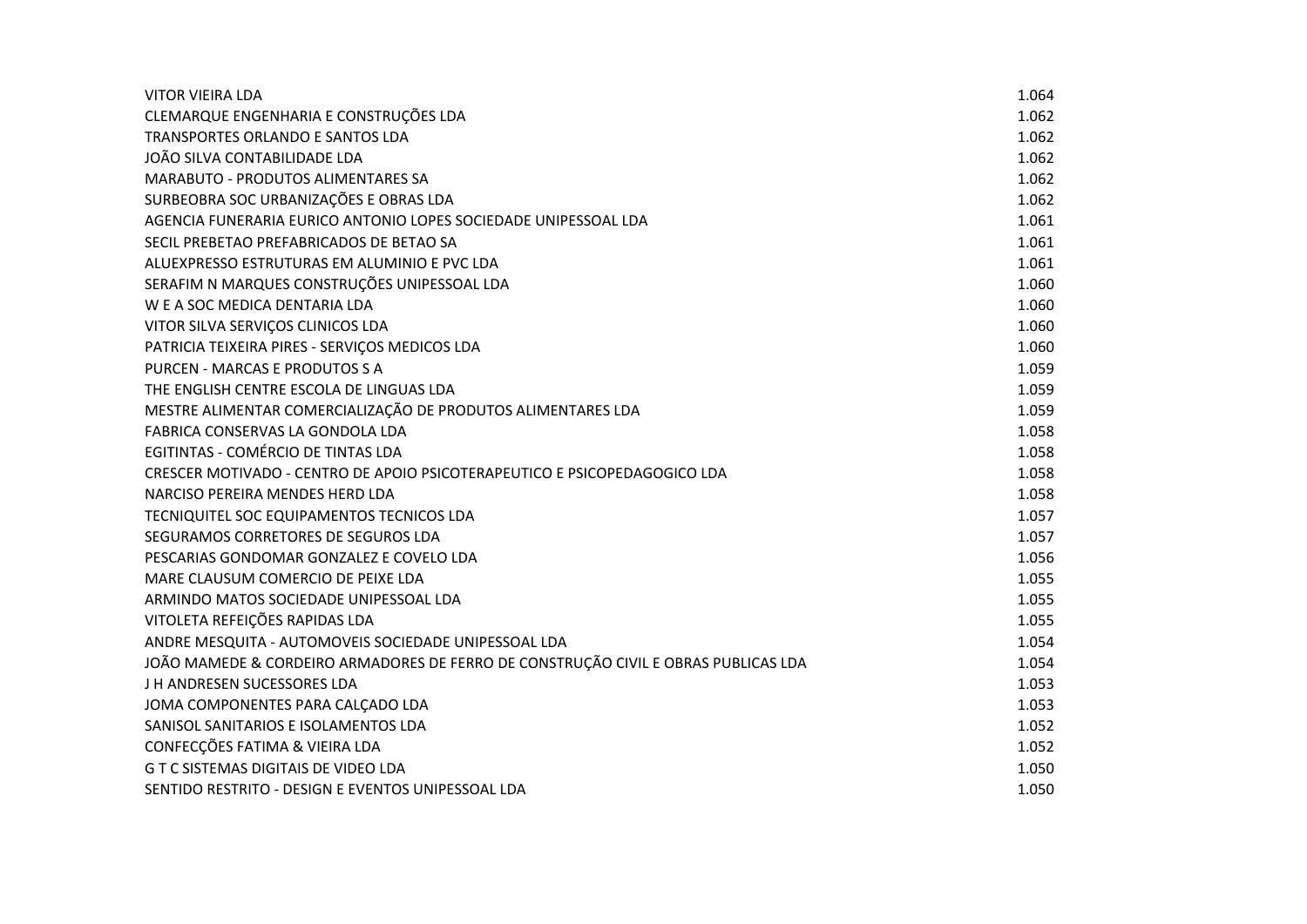| RDF CONSTRUÇÕES, SOC IMOBILIARIA LDA                              | 1.050 |
|-------------------------------------------------------------------|-------|
| NUMARIAL - DECORAÇÃO E PINTURA LDA                                | 1.049 |
| CAPITÃO DO RISO SERVIÇOS DE ODONTOLOGIA LDA                       | 1.049 |
| LIMARGE CONTABILIDADE GESTÃO E APOIO FISCAL LDA                   | 1.049 |
| HERLANDER CABEÇADAS CONTABILIDADE E ADMINISTRAÇÃO LDA             | 1.048 |
| J AMORIM SILVA - JOIAS LDA                                        | 1.048 |
| PETIBOL EMBALAGENS DE PLASTICO SA                                 | 1.047 |
| <b>BELO INOX S A</b>                                              | 1.047 |
| DISMADE- DISTRIBUIÇÃO DA MADEIRA SA                               | 1.047 |
| CARAVELA & FILHOS, UNIPESSOAL, LDA                                | 1.047 |
| M.S.N.- MEDIADORES DE SEGUROS DO NORTE LDA                        | 1.046 |
| IRMÃOS CORTE REAL SOCIEDADE DE GESTÃO FARMACEUTICA LDA            | 1.046 |
| PCTU PAULO CASTILHO TRANSPORTES URGENTES LDA                      | 1.046 |
| ASF TRANS TRANSPORTES LDA                                         | 1.046 |
| CLINICA GASTRENTEROLOGICA DA COVILHÃ LDA                          | 1.045 |
| FERRAZ & PINTO SOCIEDADE MECANICA DE CAMIÕES LDA                  | 1.045 |
| <b>TRD LDA</b>                                                    | 1.044 |
| ANA PAULA SEVERIM MARTINS - SOCIEDADE FARMACEUTICA UNIPESSOAL LDA | 1.044 |
| PORFIRIO PEREIRA INSTALAÇÕES ELECTRICAS UNIPESSOAL LDA            | 1.043 |
| FELIX LLANO LDA                                                   | 1.043 |
| BRETESCAR COMERCIO E REPARAÇÃO DE AUTOMOVEIS LDA                  | 1.043 |
| JARAS AIRCRAFT - SERVIÇOS DE GESTÃO S.A. (ZONA FRANCA DA MADEIRA) | 1.042 |
| QUASAR VIAGENS E TURISMO SA                                       | 1.042 |
| DUPLO NINHO - CONSTRUÇÃO CIVIL UNIPESSOAL LDA                     | 1.042 |
| DAGESTÃO GESTÃO DE EMPRESAS LDA                                   | 1.042 |
| SORRIR MAIS CLINICAS DENTARIAS LDA                                | 1.042 |
| FERNANDA FÃO & RUI CARVALHO LDA                                   | 1.042 |
| AUTO FOZ ALVA LDA                                                 | 1.041 |
| RECAUCHUTAGEM POIARENSE LDA                                       | 1.041 |
| OFTALCLINICA CLINICA MEDICA LDA                                   | 1.040 |
| A PANIFICADORA CENTRAL EBORENSE S.A.                              | 1.040 |
| JOÃO ANTÓNIO FERREIRA SILVA - UNIPESSOAL LDA                      | 1.039 |
| RUMEFICAZ UNIPESSOAL LDA                                          | 1.039 |
| IBERLECA TRADING UNIPESSOAL LDA                                   | 1.039 |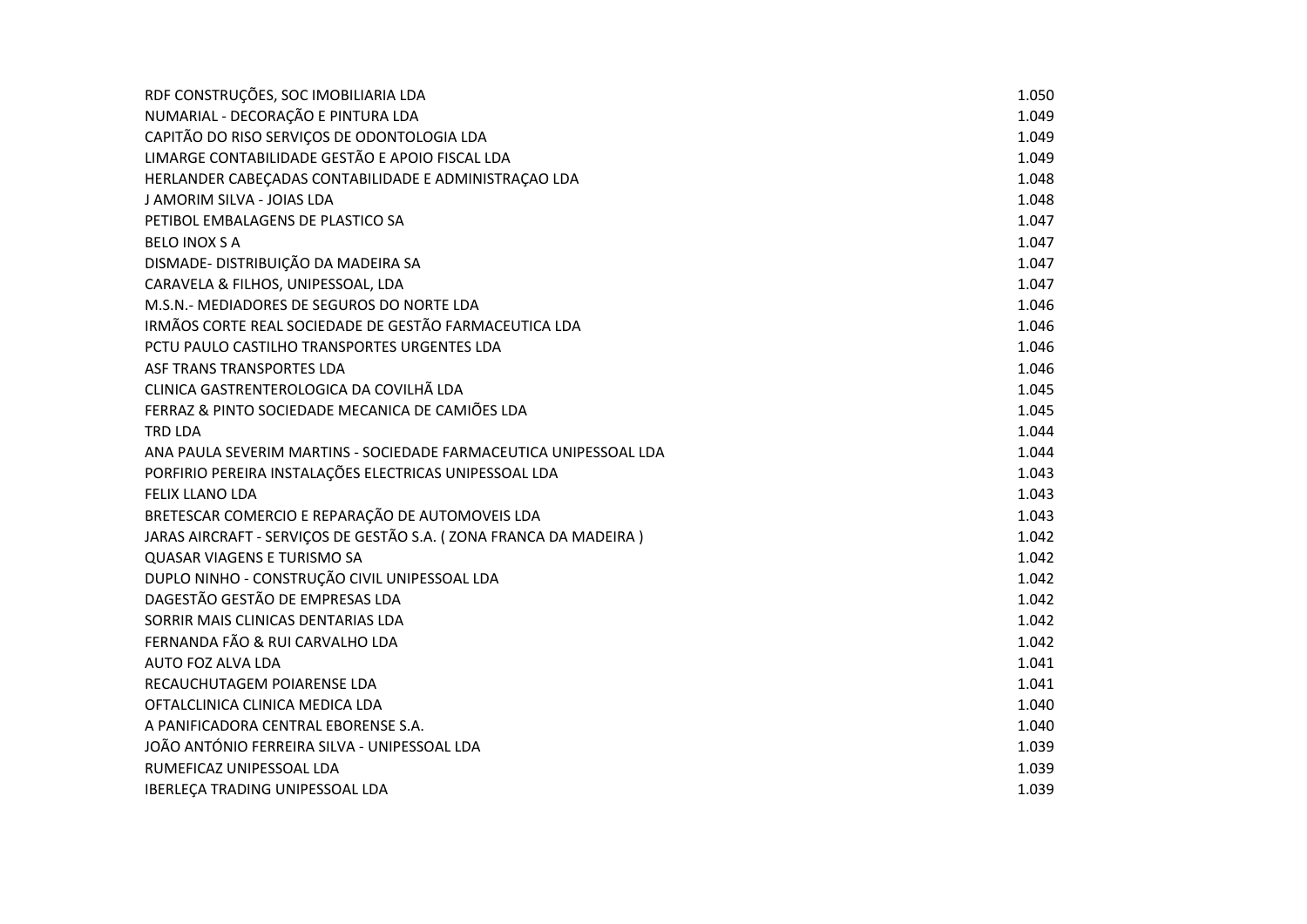| UNIVEG PORTUGAL - IMPORTAÇÃO EXPORTAÇÃO TRANSFORMAÇÃO E DISTRIBUIÇÃO DE PRODUTOS ALIMENTARES S A | 1.039 |
|--------------------------------------------------------------------------------------------------|-------|
| PLURIFIL PRODUTOS QUIMICOS LDA                                                                   | 1.039 |
| MULTIPLOSFRUTOS - PRODUÇÃO E COMERCIALIZAÇÃO DE FRUTOS LDA                                       | 1.039 |
| SERRALHARIA SANTOS PEREIRA LDA                                                                   | 1.038 |
| F A CAMACHO CONSULTORIA E ASSISTENCIA VETERINARIA LDA                                            | 1.038 |
| HAIRTZ - CABELEIREIROS LDA                                                                       | 1.037 |
| CAVE ESTUDIOS DE VIDEO E PUBLICIDADE LDA                                                         | 1.036 |
| <b>MARJOS EQUIPAMENTOS INDUSTRIAIS SA</b>                                                        | 1.036 |
| CONSTRUÇÕES M ARAUJO PIRES LDA                                                                   | 1.034 |
| <b>TRANSCID TRANSPORTES LDA</b>                                                                  | 1.034 |
| DIE APFEL CONSULTORIA PARA OS NEGOCIOS LDA                                                       | 1.034 |
| CABRA CEGA AGENCIA JORNAIS LDA                                                                   | 1.034 |
| <b>HORACIO CARMO &amp; SANTOS LDA</b>                                                            | 1.034 |
| <b>MARTINS E PIRES LDA</b>                                                                       | 1.033 |
| FARMACIA EUGENIA PENA SILVA UNIPESSOAL LDA                                                       | 1.033 |
| SUMO PUBLICIDADE LDA                                                                             | 1.033 |
| LINHAS & DIAGRAMAS LDA                                                                           | 1.032 |
| <b>EXPOTIME SA</b>                                                                               | 1.032 |
| <b>AUTO CARLOS RODRIGUES LDA</b>                                                                 | 1.031 |
| ANTONIO MANUEL PEIXOTO XAVIER E CIA LDA                                                          | 1.031 |
| <b>RAMIRO &amp; MARTINS LDA</b>                                                                  | 1.031 |
| FARMA SOS - PRODUTOS FARMACEUTICOS LDA                                                           | 1.030 |
| ORBITUR INTERCAMBIO TURISMO SA                                                                   | 1.030 |
| AUTO PINTURA REBOQUES - GERMANO & AZEVEDO LDA                                                    | 1.030 |
| <b>MANUEL SERRA SA</b>                                                                           | 1.030 |
| PORTAL DA VILA - VINHOS E EVENTOS CRL                                                            | 1.030 |
| DMVNG - CLINICA DE MEDICINA DENTARIA E DE REABILITAÇÃO ORAL LDA                                  | 1.029 |
| SOC AGRICOLA CALDEIRA CASTEL BRANCO LDA                                                          | 1.029 |
| 2 FB CHURRASCARIA LDA                                                                            | 1.029 |
| J PINHO MAIA MEDIAÇÃO DE SEGUROS LDA                                                             | 1.029 |
| OPM SOC OPERACOES PORTUARIAS MADEIRA LDA                                                         | 1.029 |
| FERNANDO JORGE SILVA UNIPESSOAL LDA                                                              | 1.028 |
| ORLA ESTUDOS E PROJECTOS DE ARQUITECTURA PAISAGISTA LDA                                          | 1.027 |
| PEDRO MANUEL MENDES UNIPESSOAL LDA                                                               | 1.027 |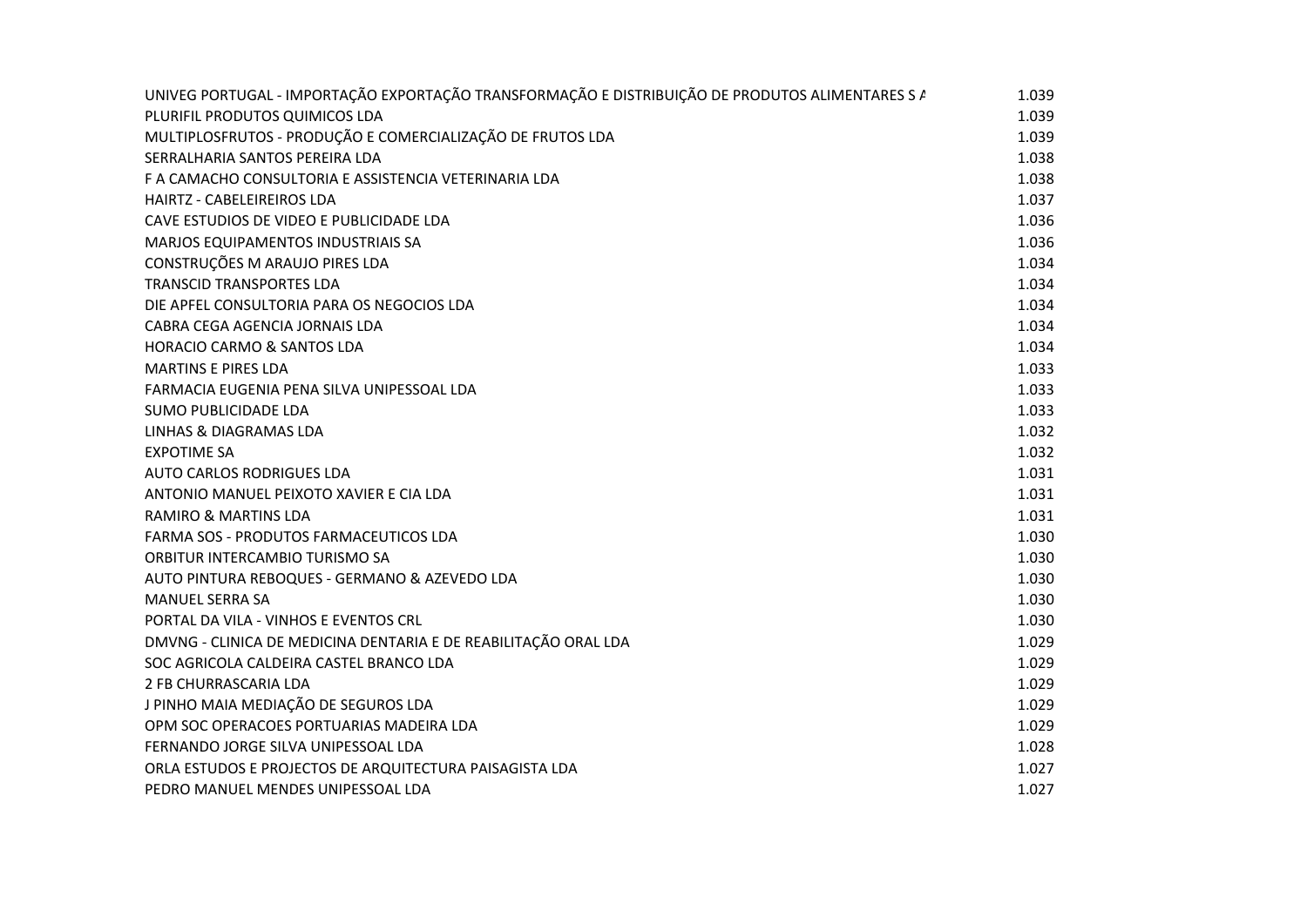| <b>CONSTRUCOES A MARTINS RODRIGUES LDA</b>                   | 1.026 |
|--------------------------------------------------------------|-------|
| AMPLABASE LDA                                                | 1.026 |
| TRANSPRACETA TRANSPORTADORA DA PRACETA LDA                   | 1.025 |
| AGENCIA FUNERARIA TORTOSENDENSE UNIPESSOAL LDA               | 1.025 |
| VESTIREME- SISTEMAS INTEGRADOS LDA                           | 1.024 |
| EVORADOMUS - PROMOÇÃO E GESTÃO IMOBILIARIA LDA               | 1.024 |
| FELGUEIRAS RAMOS E FELGUEIRAS LDA                            | 1.024 |
| <b>DIGITALSTORM LDA</b>                                      | 1.024 |
| AROSO & ASSOCIADOS GESTÃO E ENGENHARIA LDA                   | 1.024 |
| <b>DEPILSAUDE - PORTUGAL LDA</b>                             | 1.023 |
| SINEBIO SOC DE INVESTIMENTOS IMOBILIARIOS IRMAOS EUSEBIO LDA | 1.022 |
| LUIS RIBEIRO & ROSA LEITE LDA                                | 1.022 |
| ANTONIO & HELENA MOURA LDA                                   | 1.021 |
| NELSON FARO LEITE LDA                                        | 1.020 |
| RUSTINATIVA LDA                                              | 1.020 |
| MENARINI DIAGNOSTICOS MATERIA LABORATORIO LDA                | 1.020 |
| M COUTINHO DOURO COMERCIO DE AUTOMOVEIS S A                  | 1.020 |
| MATELCOMP INDUSTRIA MOLDES E COMPONENTES PLASTICOS SA        | 1.019 |
| HELENA DIAS - GABINETE DE CONTABILIDADE E FISCALIDADE LDA    | 1.018 |
| <b>TAXIS REIS LIMA LDA</b>                                   | 1.018 |
| IMOCONFORTO-SOCIEDADE DE CONSTRUCOES DE PARENTE & GIL LDA    | 1.017 |
| CONTACONCEPT CONTABILIDADE UNIPESSOAL, LDA                   | 1.017 |
| <b>COMBUSTIVEIS RIBAS LDA</b>                                | 1.017 |
| JAIME AZEVEDO CONSTRUÇÕES LDA                                | 1.017 |
| FERRAGENS PEREIRA - COMERCIO DE FERRAGENS E TINTAS LDA       | 1.016 |
| S M A SOC METALURGICA ANTI CORROSÃO LDA                      | 1.016 |
| DIFERENCIAL ELECTROTECNICA GERAL LDA                         | 1.016 |
| SERRALHARIA O SETENTA SA                                     | 1.016 |
| COMP DAS AGUAS DA FONTE SANTA DE MONFORTINHO SA              | 1.016 |
| SECUNDARIONOCUBO LDA                                         | 1.015 |
| AGRO P B LDA                                                 | 1.015 |
| OED CONSULTORES ORGANIZACAO ECONOMIA E DESENVOLVIMENTO LDA   | 1.015 |
| JOSÉ VITÓRIA MÓVEIS LDA                                      | 1.015 |
| NEIVATER EMPREENDIMENTOS TURISTICOS EM ESPAÇO RURAL LDA      | 1.015 |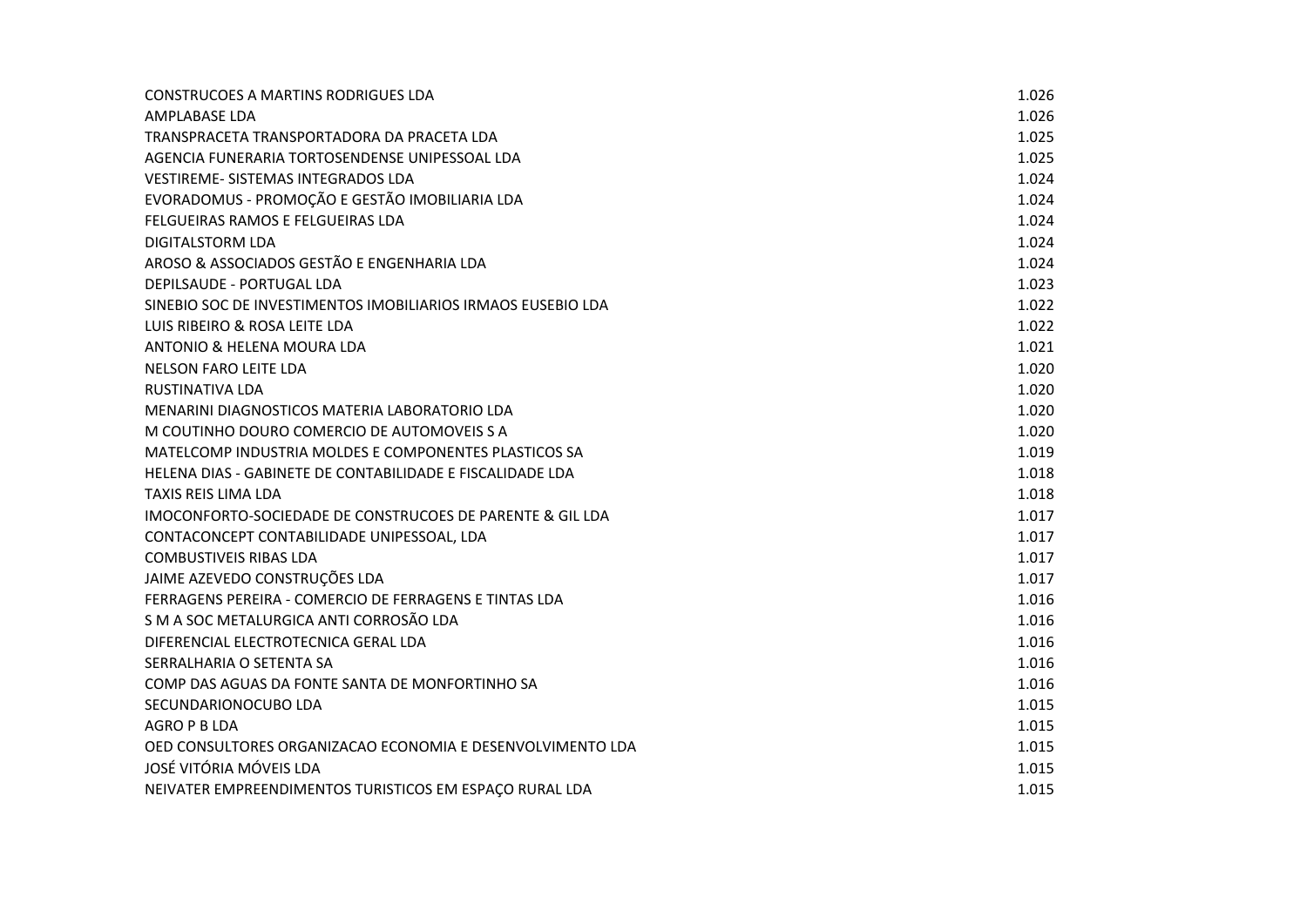| RIBAMONDEGO SOC DE REPRESENTACOES SA                                                  | 1.014 |
|---------------------------------------------------------------------------------------|-------|
| <b>ANSIAGRO LDA</b>                                                                   | 1.013 |
| SUN HOUSE - GESTÃO HOTELEIRA S A                                                      | 1.013 |
| ELECTRONICA ANSIANENSE COMERCIO E REPARACAO ELECTRODOMESTICOS LDA                     | 1.013 |
| MAXICOPIA SOC EQUIPAMENTOS DE ESCRITORIO LDA                                          | 1.013 |
| ODEM PORTUGAL ORGANIZAÇÃO DISTRIBUIÇÃO DE EQUIPAMENTOS DE MATERIAIS DE CONSTRUÇÃO LDA | 1.013 |
| IRMÃOS CAPITÃO CONSTRUÇÕES LDA                                                        | 1.012 |
| GAER-INSTITUTO MÉDICO DE RADIOLOGIA CLÍNICA S.A.                                      | 1.012 |
| MOUTINHO & PINTO - COMERCIO E SERVIÇOS LDA                                            | 1.012 |
| LABORATORIO ANALISES CLINICAS ARELO MANSO LDA                                         | 1.012 |
| ADRIANO FELGUEIRAS - SOCIEDADE DE CONSTRUÇÕES LDA                                     | 1.012 |
| VANIBRU - COMERCIO PRODUTOS ALIMENTARES LDA                                           | 1.012 |
| MLSIGESTÃO, SOLUÇÕES INTEGRADAS DE GESTÃO LDA                                         | 1.012 |
| VITOR MANUEL E MARIA LURDES DOMINGUES LDA                                             | 1.011 |
| IMOACTUAL-CASAS-MEDIAÇÃO IMOBILIARIA LDA                                              | 1.011 |
| G.C.E. - LIVRARIAS, S.A.                                                              | 1.011 |
| <b>CLEAN CHEM LDA</b>                                                                 | 1.011 |
| F REGO - CORRETORES DE SEGUROS S A                                                    | 1.011 |
| VISTEON PORTUGUESA LTD                                                                | 1.011 |
| A G CUNHA FERREIRA LDA                                                                | 1.010 |
| MAPAFOZ-MADEIRAS E DERIVADOS LDA                                                      | 1.010 |
| TERMINAL MULTIUSOS DO BEATO - OPERAÇÕES PORTUÁRIAS S.A.                               | 1.010 |
| FPB SOLUTIONS - SOLUÇÕES DE ENGENHARIA LDA                                            | 1.010 |
| ROSA OLIVEIRA & PINTO LDA                                                             | 1.009 |
| <b>J ALVES LDA</b>                                                                    | 1.009 |
| TRANCOSOPEDRA TRANSFORMAÇÃO DE ROCHAS LDA                                             | 1.008 |
| ALMEIDA E SILVA LDA                                                                   | 1.008 |
| J C TOURS - AGENCIA VIAGENS E TURISMO LDA                                             | 1.007 |
| MICAELENSE AGENCIA DE VIAGENS E TURISMO LDA                                           | 1.007 |
| G F 3A INVESTIMENTOS E GESTÃO LDA                                                     | 1.007 |
| ROSARTUR DISTRIBUIÇÃO PRODUTOS ALIMENTARES LDA                                        | 1.007 |
| PATRICIA DA SILVA UNIPESSOAL LDA                                                      | 1.006 |
| FLUXOGRAMA EQUIPAMENTOS E ORGANIZACAO EMPRESAS SA                                     | 1.005 |
| <b>COSMOGOLD LDA</b>                                                                  | 1.005 |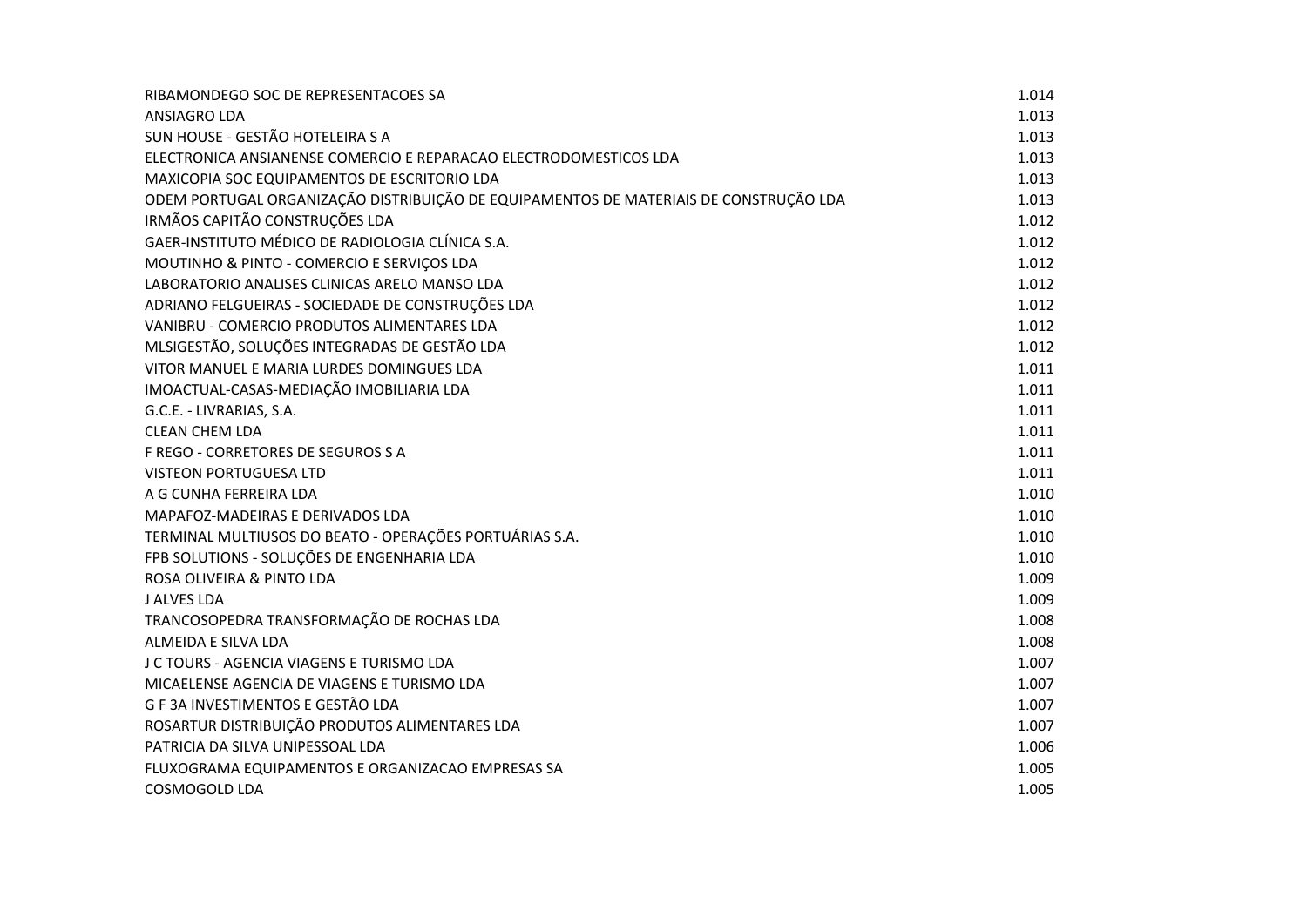| AGA ALCOOL E GENEROS ALIMENTARES SA                                        | 1.005 |
|----------------------------------------------------------------------------|-------|
| SIGASINAL SISTEMAS DE SEGURANÇA LDA                                        | 1.005 |
| ALAVAN GESTÃO E ANALISE FINANCEIRA LDA                                     | 1.005 |
| AMENTIA COMERCIO DE VESTUARIO DE ALTA COSTURA LDA                          | 1.004 |
| <b>ANTONIO REIS LDA</b>                                                    | 1.004 |
| <b>MAISENGICERT LDA</b>                                                    | 1.003 |
| LORENZO CALVO CONSTRUÇÃO E OBRAS PUBLICAS UNIPESSOAL LDA                   | 1.003 |
| SAVINO DEL BENE PORTUGUESA TRANSPORTES INTERNACIONAIS AGENCIA MARITIMA LDA | 1.003 |
| ELECTROCINFANENSE INSTALAÇÕES ELECTRICAS LDA                               | 1.002 |
| CASA ISIDORO MATERIAIS CONSTRUCAO LDA                                      | 1.002 |
| <b>DIETIMPORT SA</b>                                                       | 1.001 |
| MERIAL PORTUGUESA SAUDE ANIMAL LDA                                         | 1.001 |
| OMNISERVIÇOS REPRESENTAÇÕES E SERVIÇOS LDA                                 | 1.001 |
| FAMA TRANSPORTES RODOVIARIOS DE MERCADORIAS UNIPESSOAL LDA                 | 1.000 |
| CONVERFLEX TRANSFORMAÇÃO E COMERCIO DE EMBALAGENS LDA                      | 1.000 |
| FUTURLAGOS - ENTIDADE EMPRESARIAL MUNICIPAL PARA O DESENVOLVIMENTO EEM     | 1.000 |
| LUSO ATLANTICA CORRETOR DE SEGUROS SA                                      | 1.000 |
| NORGARANTE SOCIEDADE DE GARANTIA MUTUA S A                                 | 1.000 |
| TELFOR - COMERCIO DE TEXTEIS LDA                                           | 1.000 |
| LINK CONSULTING - TECNOLOGIAS DE INFORMAÇÃO S A                            | 902   |
| EMPRESA INDUSTRIAL SAMPEDRO S A                                            | 881   |
| J CANAO LDA                                                                | 845   |
| JACINTO MARQUES OLIVEIRA SUCRS LDA                                         | 778   |
| CABELAUTO CABOS PARA AUTOMOVEIS SA                                         | 594   |
| MICROPROCESSADOR SISTEMAS DIGITAIS SARL                                    | 593   |
| ALMADESIGN - CONCEITO E DESENVOLVIMENTO DE DESIGN, LDA                     | 533   |
| MUNDOTEXTIL INDUSTRIAS TEXTEIS SA                                          | 353   |
| SGR - SOCIEDADE GESTORA DE RESIDUOS S A                                    | 319   |
| PHC-SOFTWARE, S.A.                                                         | 218   |
| AGILLETM - SERVIÇOS E CONSULTORIA DE GESTÃO SA                             | 12    |
| A4F ALGA FUEL S A                                                          |       |
| ARMIS SISTEMAS DE INFORMAÇÃO LDA                                           |       |
| AVISILVA - EQUIPAMENTOS PARA INDÚSTRIA ALIMENTAR SA                        |       |
| CIVILVIAS CONSTRUÇÃO E VIAS LDA                                            |       |